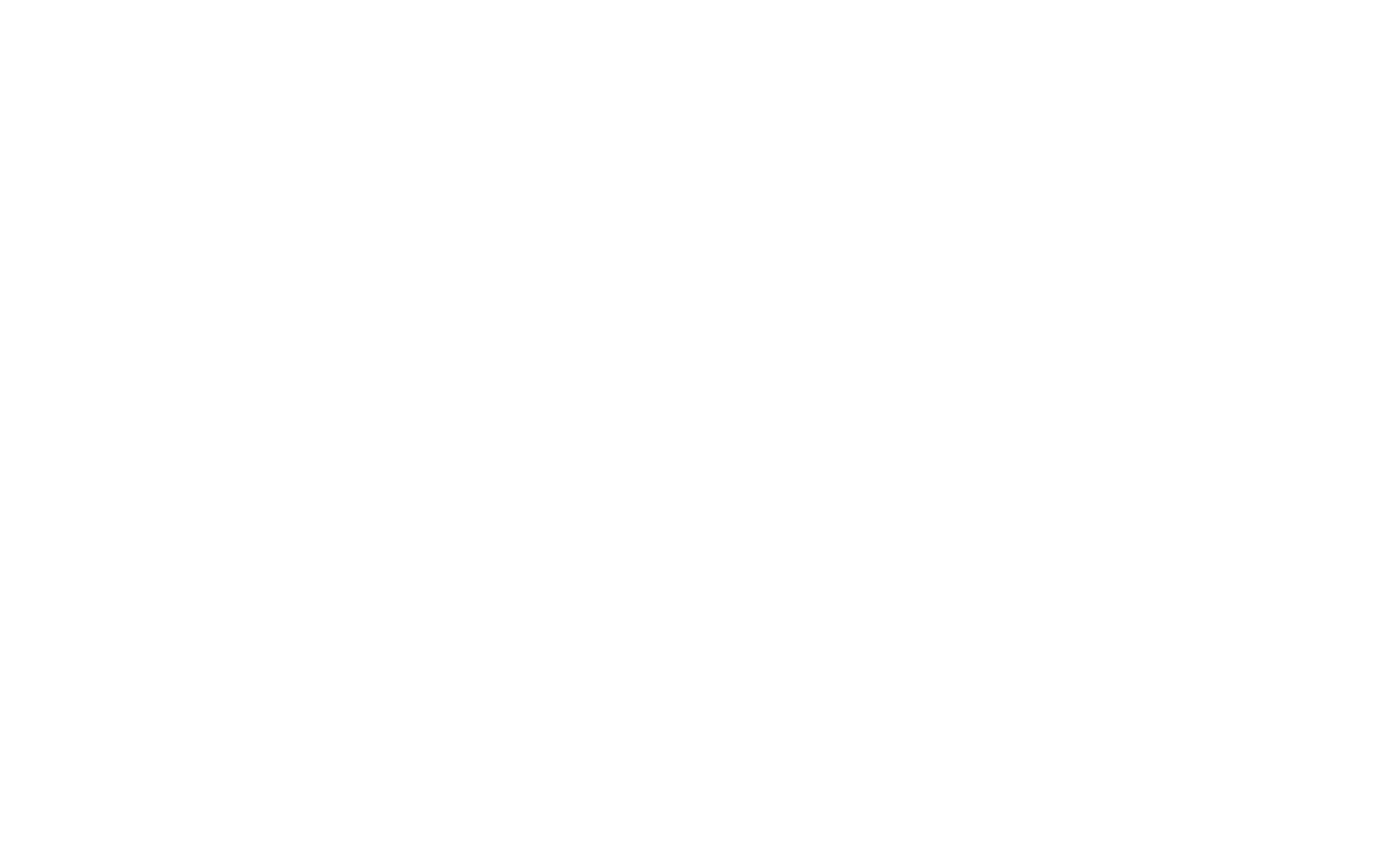| TAX MAP PARCEL NUMBER<br>EXEMPTION CODE------------------VILLAGE------<br>PROPERTY LOCATION & CLASS ASSESSMENT<br>CURRENT OWNERS NAME<br>SCHOOL DISTRICT<br>TAX DESCRIPTION<br>LAND<br>TAXABLE VALUE<br>TOTAL<br>CURRENT OWNERS ADDRESS<br>PARCEL SIZE/GRID COORD<br>SPECIAL DISTRICTS<br>TAX AMOUNT<br>**********************<br>S Main St<br>ACCT 102030098<br>BILL<br>74<br>$108.44 - 3 - 72$<br>Village Tax<br>411 Apartment<br>50,000<br>1,093.05<br>3,000<br>44 S. Main Holding LLC.<br>Dolgeville Cent 213602<br>FRNT 152.40 DPTH 342.00<br>50,000<br>147-17 15th Ave<br>Whitestone, NY 11357<br>ACRES<br>1.57<br>EAST-0419228 NRTH-1554971<br>DEED BOOK 1458<br>PG-624<br>FULL MARKET VALUE<br>73,529<br>TOTAL TAX ---<br>$1,093.05**$<br>07/03/17<br>DATE #1<br>1,093.05<br>AMT DUE<br>Wolf St<br>ACCT 102012570<br><b>BILL</b><br>75<br>$108.36 - 1 - 5.1$<br>Village Tax<br>312 Vac w/imprv<br>6,000<br>131.17<br>Alguire William<br>Dolgeville Cent 213602<br>5,000<br>6,000<br>Alquire Patricia<br>ACRES<br>6.20<br>10487 County Road 419<br>EAST-0418607 NRTH-1558236<br>Anna, TX 75409-8209<br>DEED BOOK 1583<br><b>PG-816</b><br>FULL MARKET VALUE<br>8,824<br>TOTAL TAX ---<br>131.17**<br>DATE #1<br>07/03/17<br>131.17<br>AMT DUE<br>3 E Spofford Ave<br>ACCT 102002820<br><b>BILL</b><br>76<br>$108.52 - 2 - 16$<br>1,088.67<br>210 1 Family Res<br>Village Tax<br>49,800<br>Allen Barbara R<br>Dolgeville Cent 213602<br>XC991 Water relevy<br>500<br>176.00 MT M<br>176.00<br>3 E Spofford Ave<br>49,800<br>W/garage<br>Dolgeville, NY 13329<br>FRNT<br>50.00 DPTH 100.00<br>ACRES<br>0.11<br>PRIOR OWNER ON 3/01/2016<br>EAST-0418402 NRTH-1553285<br>Allen Brian D<br>DEED BOOK 2017<br><b>PG-537</b><br>FULL MARKET VALUE<br>73,235<br>TOTAL TAX ---<br>$1,264.67**$<br>DATE #1<br>07/03/17<br>1,264.67<br>AMT DUE<br>81 N Helmer Ave<br>ACCT 102022110<br><b>BILL</b><br>77<br>$108.36 - 2 - 6.1$<br>210 1 Family Res<br>Village Tax<br>28,700<br>627.41<br>1,000<br>Allen Sandra L<br>Dolgeville Cent 213602<br>28,700<br>81 N Helmer Ave<br>W/garage<br>Dolgeville, NY 13329<br>FRNT 95.00 DPTH 195.00<br>ACRES<br>0.18<br>EAST-0419528 NRTH-1558324<br>DEED BOOK 796<br>PG-354<br>FULL MARKET VALUE<br>42,206<br>$627.41**$<br>TOTAL TAX ---<br>DATE #1<br>07/03/17<br>627.41<br>AMT DUE<br>*************<br>******************** | STATE OF NEW YORK<br>COUNTY - Herkimer<br>- Manheim<br>TOWN<br>VILLAGE - Dolgeville<br>$-213601$<br>SWIS | 2 0 1 7 | <b>VILLAGE</b><br>OWNERS NAME SEQUENCE | TAX ROLL<br>TAXABLE SECTION OF THE ROLL - 1<br>UNIFORM PERCENT OF VALUE IS 068.00 | VALUATION DATE-JAN 01, 2016<br>TAXABLE STATUS DATE-MAR 01, 2016 | PAGE<br>1 |
|----------------------------------------------------------------------------------------------------------------------------------------------------------------------------------------------------------------------------------------------------------------------------------------------------------------------------------------------------------------------------------------------------------------------------------------------------------------------------------------------------------------------------------------------------------------------------------------------------------------------------------------------------------------------------------------------------------------------------------------------------------------------------------------------------------------------------------------------------------------------------------------------------------------------------------------------------------------------------------------------------------------------------------------------------------------------------------------------------------------------------------------------------------------------------------------------------------------------------------------------------------------------------------------------------------------------------------------------------------------------------------------------------------------------------------------------------------------------------------------------------------------------------------------------------------------------------------------------------------------------------------------------------------------------------------------------------------------------------------------------------------------------------------------------------------------------------------------------------------------------------------------------------------------------------------------------------------------------------------------------------------------------------------------------------------------------------------------------------------------------------------------------------------------------------------------------------------------------------------------------------------------------------------------------------------------------------------------------------------------|----------------------------------------------------------------------------------------------------------|---------|----------------------------------------|-----------------------------------------------------------------------------------|-----------------------------------------------------------------|-----------|
|                                                                                                                                                                                                                                                                                                                                                                                                                                                                                                                                                                                                                                                                                                                                                                                                                                                                                                                                                                                                                                                                                                                                                                                                                                                                                                                                                                                                                                                                                                                                                                                                                                                                                                                                                                                                                                                                                                                                                                                                                                                                                                                                                                                                                                                                                                                                                                |                                                                                                          |         |                                        |                                                                                   |                                                                 |           |
|                                                                                                                                                                                                                                                                                                                                                                                                                                                                                                                                                                                                                                                                                                                                                                                                                                                                                                                                                                                                                                                                                                                                                                                                                                                                                                                                                                                                                                                                                                                                                                                                                                                                                                                                                                                                                                                                                                                                                                                                                                                                                                                                                                                                                                                                                                                                                                |                                                                                                          |         |                                        |                                                                                   |                                                                 |           |
|                                                                                                                                                                                                                                                                                                                                                                                                                                                                                                                                                                                                                                                                                                                                                                                                                                                                                                                                                                                                                                                                                                                                                                                                                                                                                                                                                                                                                                                                                                                                                                                                                                                                                                                                                                                                                                                                                                                                                                                                                                                                                                                                                                                                                                                                                                                                                                |                                                                                                          |         |                                        |                                                                                   |                                                                 |           |
|                                                                                                                                                                                                                                                                                                                                                                                                                                                                                                                                                                                                                                                                                                                                                                                                                                                                                                                                                                                                                                                                                                                                                                                                                                                                                                                                                                                                                                                                                                                                                                                                                                                                                                                                                                                                                                                                                                                                                                                                                                                                                                                                                                                                                                                                                                                                                                |                                                                                                          |         |                                        |                                                                                   |                                                                 |           |
|                                                                                                                                                                                                                                                                                                                                                                                                                                                                                                                                                                                                                                                                                                                                                                                                                                                                                                                                                                                                                                                                                                                                                                                                                                                                                                                                                                                                                                                                                                                                                                                                                                                                                                                                                                                                                                                                                                                                                                                                                                                                                                                                                                                                                                                                                                                                                                |                                                                                                          |         |                                        |                                                                                   |                                                                 |           |
|                                                                                                                                                                                                                                                                                                                                                                                                                                                                                                                                                                                                                                                                                                                                                                                                                                                                                                                                                                                                                                                                                                                                                                                                                                                                                                                                                                                                                                                                                                                                                                                                                                                                                                                                                                                                                                                                                                                                                                                                                                                                                                                                                                                                                                                                                                                                                                |                                                                                                          |         |                                        |                                                                                   |                                                                 |           |
|                                                                                                                                                                                                                                                                                                                                                                                                                                                                                                                                                                                                                                                                                                                                                                                                                                                                                                                                                                                                                                                                                                                                                                                                                                                                                                                                                                                                                                                                                                                                                                                                                                                                                                                                                                                                                                                                                                                                                                                                                                                                                                                                                                                                                                                                                                                                                                |                                                                                                          |         |                                        |                                                                                   |                                                                 |           |
|                                                                                                                                                                                                                                                                                                                                                                                                                                                                                                                                                                                                                                                                                                                                                                                                                                                                                                                                                                                                                                                                                                                                                                                                                                                                                                                                                                                                                                                                                                                                                                                                                                                                                                                                                                                                                                                                                                                                                                                                                                                                                                                                                                                                                                                                                                                                                                |                                                                                                          |         |                                        |                                                                                   |                                                                 |           |
|                                                                                                                                                                                                                                                                                                                                                                                                                                                                                                                                                                                                                                                                                                                                                                                                                                                                                                                                                                                                                                                                                                                                                                                                                                                                                                                                                                                                                                                                                                                                                                                                                                                                                                                                                                                                                                                                                                                                                                                                                                                                                                                                                                                                                                                                                                                                                                |                                                                                                          |         |                                        |                                                                                   |                                                                 |           |
|                                                                                                                                                                                                                                                                                                                                                                                                                                                                                                                                                                                                                                                                                                                                                                                                                                                                                                                                                                                                                                                                                                                                                                                                                                                                                                                                                                                                                                                                                                                                                                                                                                                                                                                                                                                                                                                                                                                                                                                                                                                                                                                                                                                                                                                                                                                                                                |                                                                                                          |         |                                        |                                                                                   |                                                                 |           |
|                                                                                                                                                                                                                                                                                                                                                                                                                                                                                                                                                                                                                                                                                                                                                                                                                                                                                                                                                                                                                                                                                                                                                                                                                                                                                                                                                                                                                                                                                                                                                                                                                                                                                                                                                                                                                                                                                                                                                                                                                                                                                                                                                                                                                                                                                                                                                                |                                                                                                          |         |                                        |                                                                                   |                                                                 |           |
|                                                                                                                                                                                                                                                                                                                                                                                                                                                                                                                                                                                                                                                                                                                                                                                                                                                                                                                                                                                                                                                                                                                                                                                                                                                                                                                                                                                                                                                                                                                                                                                                                                                                                                                                                                                                                                                                                                                                                                                                                                                                                                                                                                                                                                                                                                                                                                |                                                                                                          |         |                                        |                                                                                   |                                                                 |           |
|                                                                                                                                                                                                                                                                                                                                                                                                                                                                                                                                                                                                                                                                                                                                                                                                                                                                                                                                                                                                                                                                                                                                                                                                                                                                                                                                                                                                                                                                                                                                                                                                                                                                                                                                                                                                                                                                                                                                                                                                                                                                                                                                                                                                                                                                                                                                                                |                                                                                                          |         |                                        |                                                                                   |                                                                 |           |
|                                                                                                                                                                                                                                                                                                                                                                                                                                                                                                                                                                                                                                                                                                                                                                                                                                                                                                                                                                                                                                                                                                                                                                                                                                                                                                                                                                                                                                                                                                                                                                                                                                                                                                                                                                                                                                                                                                                                                                                                                                                                                                                                                                                                                                                                                                                                                                |                                                                                                          |         |                                        |                                                                                   |                                                                 |           |
|                                                                                                                                                                                                                                                                                                                                                                                                                                                                                                                                                                                                                                                                                                                                                                                                                                                                                                                                                                                                                                                                                                                                                                                                                                                                                                                                                                                                                                                                                                                                                                                                                                                                                                                                                                                                                                                                                                                                                                                                                                                                                                                                                                                                                                                                                                                                                                |                                                                                                          |         |                                        |                                                                                   |                                                                 |           |
|                                                                                                                                                                                                                                                                                                                                                                                                                                                                                                                                                                                                                                                                                                                                                                                                                                                                                                                                                                                                                                                                                                                                                                                                                                                                                                                                                                                                                                                                                                                                                                                                                                                                                                                                                                                                                                                                                                                                                                                                                                                                                                                                                                                                                                                                                                                                                                |                                                                                                          |         |                                        |                                                                                   |                                                                 |           |
|                                                                                                                                                                                                                                                                                                                                                                                                                                                                                                                                                                                                                                                                                                                                                                                                                                                                                                                                                                                                                                                                                                                                                                                                                                                                                                                                                                                                                                                                                                                                                                                                                                                                                                                                                                                                                                                                                                                                                                                                                                                                                                                                                                                                                                                                                                                                                                |                                                                                                          |         |                                        |                                                                                   |                                                                 |           |
|                                                                                                                                                                                                                                                                                                                                                                                                                                                                                                                                                                                                                                                                                                                                                                                                                                                                                                                                                                                                                                                                                                                                                                                                                                                                                                                                                                                                                                                                                                                                                                                                                                                                                                                                                                                                                                                                                                                                                                                                                                                                                                                                                                                                                                                                                                                                                                |                                                                                                          |         |                                        |                                                                                   |                                                                 |           |
|                                                                                                                                                                                                                                                                                                                                                                                                                                                                                                                                                                                                                                                                                                                                                                                                                                                                                                                                                                                                                                                                                                                                                                                                                                                                                                                                                                                                                                                                                                                                                                                                                                                                                                                                                                                                                                                                                                                                                                                                                                                                                                                                                                                                                                                                                                                                                                |                                                                                                          |         |                                        |                                                                                   |                                                                 |           |
|                                                                                                                                                                                                                                                                                                                                                                                                                                                                                                                                                                                                                                                                                                                                                                                                                                                                                                                                                                                                                                                                                                                                                                                                                                                                                                                                                                                                                                                                                                                                                                                                                                                                                                                                                                                                                                                                                                                                                                                                                                                                                                                                                                                                                                                                                                                                                                |                                                                                                          |         |                                        |                                                                                   |                                                                 |           |
|                                                                                                                                                                                                                                                                                                                                                                                                                                                                                                                                                                                                                                                                                                                                                                                                                                                                                                                                                                                                                                                                                                                                                                                                                                                                                                                                                                                                                                                                                                                                                                                                                                                                                                                                                                                                                                                                                                                                                                                                                                                                                                                                                                                                                                                                                                                                                                |                                                                                                          |         |                                        |                                                                                   |                                                                 |           |
|                                                                                                                                                                                                                                                                                                                                                                                                                                                                                                                                                                                                                                                                                                                                                                                                                                                                                                                                                                                                                                                                                                                                                                                                                                                                                                                                                                                                                                                                                                                                                                                                                                                                                                                                                                                                                                                                                                                                                                                                                                                                                                                                                                                                                                                                                                                                                                |                                                                                                          |         |                                        |                                                                                   |                                                                 |           |
|                                                                                                                                                                                                                                                                                                                                                                                                                                                                                                                                                                                                                                                                                                                                                                                                                                                                                                                                                                                                                                                                                                                                                                                                                                                                                                                                                                                                                                                                                                                                                                                                                                                                                                                                                                                                                                                                                                                                                                                                                                                                                                                                                                                                                                                                                                                                                                |                                                                                                          |         |                                        |                                                                                   |                                                                 |           |
|                                                                                                                                                                                                                                                                                                                                                                                                                                                                                                                                                                                                                                                                                                                                                                                                                                                                                                                                                                                                                                                                                                                                                                                                                                                                                                                                                                                                                                                                                                                                                                                                                                                                                                                                                                                                                                                                                                                                                                                                                                                                                                                                                                                                                                                                                                                                                                |                                                                                                          |         |                                        |                                                                                   |                                                                 |           |
|                                                                                                                                                                                                                                                                                                                                                                                                                                                                                                                                                                                                                                                                                                                                                                                                                                                                                                                                                                                                                                                                                                                                                                                                                                                                                                                                                                                                                                                                                                                                                                                                                                                                                                                                                                                                                                                                                                                                                                                                                                                                                                                                                                                                                                                                                                                                                                |                                                                                                          |         |                                        |                                                                                   |                                                                 |           |
|                                                                                                                                                                                                                                                                                                                                                                                                                                                                                                                                                                                                                                                                                                                                                                                                                                                                                                                                                                                                                                                                                                                                                                                                                                                                                                                                                                                                                                                                                                                                                                                                                                                                                                                                                                                                                                                                                                                                                                                                                                                                                                                                                                                                                                                                                                                                                                |                                                                                                          |         |                                        |                                                                                   |                                                                 |           |
|                                                                                                                                                                                                                                                                                                                                                                                                                                                                                                                                                                                                                                                                                                                                                                                                                                                                                                                                                                                                                                                                                                                                                                                                                                                                                                                                                                                                                                                                                                                                                                                                                                                                                                                                                                                                                                                                                                                                                                                                                                                                                                                                                                                                                                                                                                                                                                |                                                                                                          |         |                                        |                                                                                   |                                                                 |           |
|                                                                                                                                                                                                                                                                                                                                                                                                                                                                                                                                                                                                                                                                                                                                                                                                                                                                                                                                                                                                                                                                                                                                                                                                                                                                                                                                                                                                                                                                                                                                                                                                                                                                                                                                                                                                                                                                                                                                                                                                                                                                                                                                                                                                                                                                                                                                                                |                                                                                                          |         |                                        |                                                                                   |                                                                 |           |
|                                                                                                                                                                                                                                                                                                                                                                                                                                                                                                                                                                                                                                                                                                                                                                                                                                                                                                                                                                                                                                                                                                                                                                                                                                                                                                                                                                                                                                                                                                                                                                                                                                                                                                                                                                                                                                                                                                                                                                                                                                                                                                                                                                                                                                                                                                                                                                |                                                                                                          |         |                                        |                                                                                   |                                                                 |           |
|                                                                                                                                                                                                                                                                                                                                                                                                                                                                                                                                                                                                                                                                                                                                                                                                                                                                                                                                                                                                                                                                                                                                                                                                                                                                                                                                                                                                                                                                                                                                                                                                                                                                                                                                                                                                                                                                                                                                                                                                                                                                                                                                                                                                                                                                                                                                                                |                                                                                                          |         |                                        |                                                                                   |                                                                 |           |
|                                                                                                                                                                                                                                                                                                                                                                                                                                                                                                                                                                                                                                                                                                                                                                                                                                                                                                                                                                                                                                                                                                                                                                                                                                                                                                                                                                                                                                                                                                                                                                                                                                                                                                                                                                                                                                                                                                                                                                                                                                                                                                                                                                                                                                                                                                                                                                |                                                                                                          |         |                                        |                                                                                   |                                                                 |           |
|                                                                                                                                                                                                                                                                                                                                                                                                                                                                                                                                                                                                                                                                                                                                                                                                                                                                                                                                                                                                                                                                                                                                                                                                                                                                                                                                                                                                                                                                                                                                                                                                                                                                                                                                                                                                                                                                                                                                                                                                                                                                                                                                                                                                                                                                                                                                                                |                                                                                                          |         |                                        |                                                                                   |                                                                 |           |
|                                                                                                                                                                                                                                                                                                                                                                                                                                                                                                                                                                                                                                                                                                                                                                                                                                                                                                                                                                                                                                                                                                                                                                                                                                                                                                                                                                                                                                                                                                                                                                                                                                                                                                                                                                                                                                                                                                                                                                                                                                                                                                                                                                                                                                                                                                                                                                |                                                                                                          |         |                                        |                                                                                   |                                                                 |           |
|                                                                                                                                                                                                                                                                                                                                                                                                                                                                                                                                                                                                                                                                                                                                                                                                                                                                                                                                                                                                                                                                                                                                                                                                                                                                                                                                                                                                                                                                                                                                                                                                                                                                                                                                                                                                                                                                                                                                                                                                                                                                                                                                                                                                                                                                                                                                                                |                                                                                                          |         |                                        |                                                                                   |                                                                 |           |
|                                                                                                                                                                                                                                                                                                                                                                                                                                                                                                                                                                                                                                                                                                                                                                                                                                                                                                                                                                                                                                                                                                                                                                                                                                                                                                                                                                                                                                                                                                                                                                                                                                                                                                                                                                                                                                                                                                                                                                                                                                                                                                                                                                                                                                                                                                                                                                |                                                                                                          |         |                                        |                                                                                   |                                                                 |           |
|                                                                                                                                                                                                                                                                                                                                                                                                                                                                                                                                                                                                                                                                                                                                                                                                                                                                                                                                                                                                                                                                                                                                                                                                                                                                                                                                                                                                                                                                                                                                                                                                                                                                                                                                                                                                                                                                                                                                                                                                                                                                                                                                                                                                                                                                                                                                                                |                                                                                                          |         |                                        |                                                                                   |                                                                 |           |
|                                                                                                                                                                                                                                                                                                                                                                                                                                                                                                                                                                                                                                                                                                                                                                                                                                                                                                                                                                                                                                                                                                                                                                                                                                                                                                                                                                                                                                                                                                                                                                                                                                                                                                                                                                                                                                                                                                                                                                                                                                                                                                                                                                                                                                                                                                                                                                |                                                                                                          |         |                                        |                                                                                   |                                                                 |           |
|                                                                                                                                                                                                                                                                                                                                                                                                                                                                                                                                                                                                                                                                                                                                                                                                                                                                                                                                                                                                                                                                                                                                                                                                                                                                                                                                                                                                                                                                                                                                                                                                                                                                                                                                                                                                                                                                                                                                                                                                                                                                                                                                                                                                                                                                                                                                                                |                                                                                                          |         |                                        |                                                                                   |                                                                 |           |
|                                                                                                                                                                                                                                                                                                                                                                                                                                                                                                                                                                                                                                                                                                                                                                                                                                                                                                                                                                                                                                                                                                                                                                                                                                                                                                                                                                                                                                                                                                                                                                                                                                                                                                                                                                                                                                                                                                                                                                                                                                                                                                                                                                                                                                                                                                                                                                |                                                                                                          |         |                                        |                                                                                   |                                                                 |           |
|                                                                                                                                                                                                                                                                                                                                                                                                                                                                                                                                                                                                                                                                                                                                                                                                                                                                                                                                                                                                                                                                                                                                                                                                                                                                                                                                                                                                                                                                                                                                                                                                                                                                                                                                                                                                                                                                                                                                                                                                                                                                                                                                                                                                                                                                                                                                                                |                                                                                                          |         |                                        |                                                                                   |                                                                 |           |
|                                                                                                                                                                                                                                                                                                                                                                                                                                                                                                                                                                                                                                                                                                                                                                                                                                                                                                                                                                                                                                                                                                                                                                                                                                                                                                                                                                                                                                                                                                                                                                                                                                                                                                                                                                                                                                                                                                                                                                                                                                                                                                                                                                                                                                                                                                                                                                |                                                                                                          |         |                                        |                                                                                   |                                                                 |           |
|                                                                                                                                                                                                                                                                                                                                                                                                                                                                                                                                                                                                                                                                                                                                                                                                                                                                                                                                                                                                                                                                                                                                                                                                                                                                                                                                                                                                                                                                                                                                                                                                                                                                                                                                                                                                                                                                                                                                                                                                                                                                                                                                                                                                                                                                                                                                                                |                                                                                                          |         |                                        |                                                                                   |                                                                 |           |
|                                                                                                                                                                                                                                                                                                                                                                                                                                                                                                                                                                                                                                                                                                                                                                                                                                                                                                                                                                                                                                                                                                                                                                                                                                                                                                                                                                                                                                                                                                                                                                                                                                                                                                                                                                                                                                                                                                                                                                                                                                                                                                                                                                                                                                                                                                                                                                |                                                                                                          |         |                                        |                                                                                   |                                                                 |           |
|                                                                                                                                                                                                                                                                                                                                                                                                                                                                                                                                                                                                                                                                                                                                                                                                                                                                                                                                                                                                                                                                                                                                                                                                                                                                                                                                                                                                                                                                                                                                                                                                                                                                                                                                                                                                                                                                                                                                                                                                                                                                                                                                                                                                                                                                                                                                                                |                                                                                                          |         |                                        |                                                                                   |                                                                 |           |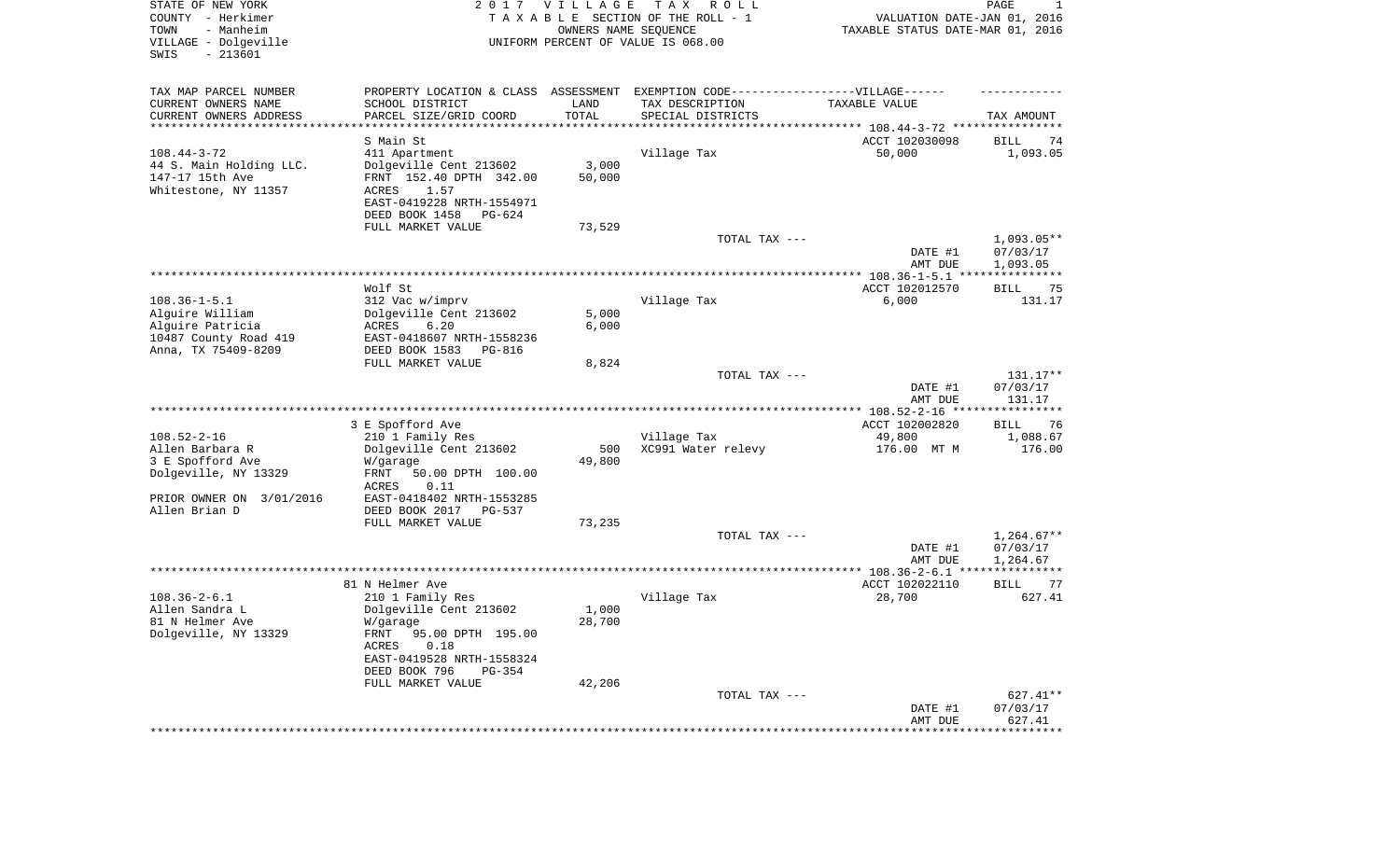| STATE OF NEW YORK<br>COUNTY - Herkimer<br>- Manheim<br>TOWN<br>VILLAGE - Dolgeville<br>$-213601$<br>SWIS | 2017                                                                                                 | <b>VILLAGE</b><br>OWNERS NAME SEQUENCE | T A X<br>R O L L<br>TAXABLE SECTION OF THE ROLL - 1<br>UNIFORM PERCENT OF VALUE IS 068.00 | VALUATION DATE-JAN 01, 2016<br>TAXABLE STATUS DATE-MAR 01, 2016 | PAGE<br>2                         |
|----------------------------------------------------------------------------------------------------------|------------------------------------------------------------------------------------------------------|----------------------------------------|-------------------------------------------------------------------------------------------|-----------------------------------------------------------------|-----------------------------------|
| TAX MAP PARCEL NUMBER<br>CURRENT OWNERS NAME                                                             | PROPERTY LOCATION & CLASS ASSESSMENT EXEMPTION CODE-----------------VILLAGE------<br>SCHOOL DISTRICT | LAND                                   | TAX DESCRIPTION                                                                           | TAXABLE VALUE                                                   |                                   |
| CURRENT OWNERS ADDRESS                                                                                   | PARCEL SIZE/GRID COORD                                                                               | TOTAL                                  | SPECIAL DISTRICTS                                                                         |                                                                 | TAX AMOUNT                        |
| ********************                                                                                     |                                                                                                      |                                        |                                                                                           |                                                                 |                                   |
|                                                                                                          | 24 Van Buren St                                                                                      |                                        |                                                                                           | ACCT 102000300                                                  | BILL<br>78                        |
| $108.52 - 5 - 64$<br>Aluarta Daisy S                                                                     | 210 1 Family Res<br>Dolgeville Cent 213602                                                           | 500                                    | Village Tax<br>XC991 Water relevy                                                         | 48,600<br>10.00 MT M                                            | 1,062.44<br>10.00                 |
| 24 Van Buren St                                                                                          | W/garage                                                                                             | 48,600                                 |                                                                                           |                                                                 |                                   |
| Dolgeville, NY 13329                                                                                     | FRNT<br>50.00 DPTH<br>86.00                                                                          |                                        |                                                                                           |                                                                 |                                   |
|                                                                                                          | 0.10<br>ACRES                                                                                        |                                        |                                                                                           |                                                                 |                                   |
|                                                                                                          | EAST-0419927 NRTH-1554386                                                                            |                                        |                                                                                           |                                                                 |                                   |
|                                                                                                          | DEED BOOK 1273<br>$PG-309$                                                                           |                                        |                                                                                           |                                                                 |                                   |
|                                                                                                          | FULL MARKET VALUE                                                                                    | 71,471                                 | TOTAL TAX ---                                                                             |                                                                 | 1,072.44**                        |
|                                                                                                          |                                                                                                      |                                        |                                                                                           | DATE #1                                                         | 07/03/17                          |
|                                                                                                          |                                                                                                      |                                        |                                                                                           | AMT DUE                                                         | 1,072.44                          |
|                                                                                                          |                                                                                                      |                                        |                                                                                           |                                                                 | * * * * * *                       |
|                                                                                                          | 4 Beaver St                                                                                          |                                        |                                                                                           | ACCT 102006510                                                  | BILL<br>79                        |
| $108.44 - 2 - 46$                                                                                        | 210 1 Family Res                                                                                     |                                        | Village Tax                                                                               | 46,200                                                          | 1,009.97                          |
| Amadon Donna<br>Amadon John Henry                                                                        | Dolgeville Cent 213602<br>W/garage                                                                   | 500<br>46,200                          |                                                                                           |                                                                 |                                   |
| 4 Beaver St                                                                                              | 79.50 DPTH<br>FRNT<br>90.00                                                                          |                                        |                                                                                           |                                                                 |                                   |
| Dolgeville, NY 13329                                                                                     | ACRES<br>0.19                                                                                        |                                        |                                                                                           |                                                                 |                                   |
|                                                                                                          | EAST-0418317 NRTH-1554690                                                                            |                                        |                                                                                           |                                                                 |                                   |
|                                                                                                          | DEED BOOK 1106<br>$PG-260$                                                                           |                                        |                                                                                           |                                                                 |                                   |
|                                                                                                          | FULL MARKET VALUE                                                                                    | 67,941                                 |                                                                                           |                                                                 |                                   |
|                                                                                                          |                                                                                                      |                                        | TOTAL TAX ---                                                                             | DATE #1                                                         | $1,009.97**$<br>07/03/17          |
|                                                                                                          |                                                                                                      |                                        |                                                                                           | AMT DUE                                                         | 1,009.97                          |
|                                                                                                          |                                                                                                      |                                        |                                                                                           |                                                                 |                                   |
|                                                                                                          | Van Buren St Ext                                                                                     |                                        |                                                                                           | ACCT 102025380                                                  | BILL<br>80                        |
| $108.60 - 1 - 33$                                                                                        | 311 Res vac land                                                                                     |                                        | Village Tax                                                                               | 2,000                                                           | 43.72                             |
| Anderson Barbara A                                                                                       | Dolgeville Cent 213602                                                                               | 2,000                                  |                                                                                           |                                                                 |                                   |
| Anderson Newell A<br>162 Van Buren St Ext                                                                | ACRES<br>4.80<br>EAST-0420674 NRTH-1551347                                                           | 2,000                                  |                                                                                           |                                                                 |                                   |
| Dolgeville, NY 13329                                                                                     | DEED BOOK 1345<br>PG-854                                                                             |                                        |                                                                                           |                                                                 |                                   |
|                                                                                                          | FULL MARKET VALUE                                                                                    | 2,941                                  |                                                                                           |                                                                 |                                   |
|                                                                                                          |                                                                                                      |                                        | TOTAL TAX ---                                                                             |                                                                 | 43.72**                           |
|                                                                                                          |                                                                                                      |                                        |                                                                                           | DATE #1                                                         | 07/03/17                          |
|                                                                                                          |                                                                                                      |                                        |                                                                                           | AMT DUE                                                         | 43.72<br>* * * * * * * *          |
|                                                                                                          | 129 N Main St                                                                                        |                                        |                                                                                           | ACCT 102017100                                                  | 81<br><b>BILL</b>                 |
| $108.36 - 3 - 32$                                                                                        | 210 1 Family Res                                                                                     |                                        | Village Tax                                                                               | 31,000                                                          | 677.69                            |
| Arcuri Renee M                                                                                           | Dolgeville Cent 213602                                                                               | 600                                    |                                                                                           |                                                                 |                                   |
| 806 Shaw St                                                                                              | W/barn                                                                                               | 31,000                                 |                                                                                           |                                                                 |                                   |
| Utica, NY 13502                                                                                          | FRNT<br>59.00 DPTH 158.00                                                                            |                                        |                                                                                           |                                                                 |                                   |
|                                                                                                          | ACRES<br>0.19<br>EAST-0419954 NRTH-1556920                                                           |                                        |                                                                                           |                                                                 |                                   |
|                                                                                                          | DEED BOOK 1329<br>PG-219                                                                             |                                        |                                                                                           |                                                                 |                                   |
|                                                                                                          | FULL MARKET VALUE                                                                                    | 45,588                                 |                                                                                           |                                                                 |                                   |
|                                                                                                          |                                                                                                      |                                        | TOTAL TAX ---                                                                             |                                                                 | $677.69**$                        |
|                                                                                                          |                                                                                                      |                                        |                                                                                           | DATE #1                                                         | 07/03/17                          |
|                                                                                                          |                                                                                                      |                                        |                                                                                           | AMT DUE                                                         | 677.69<br>*********************** |
|                                                                                                          |                                                                                                      |                                        |                                                                                           |                                                                 |                                   |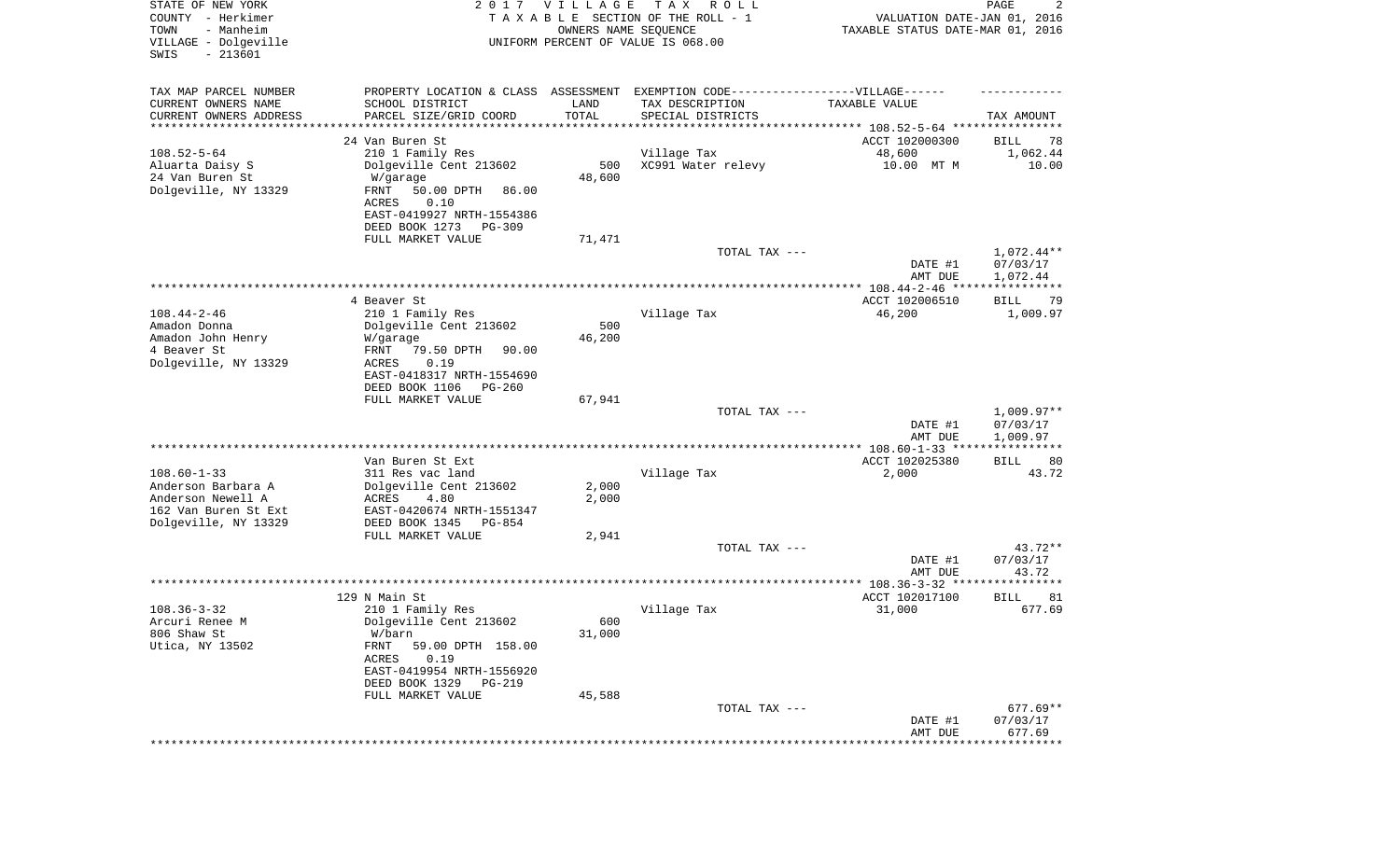| STATE OF NEW YORK<br>COUNTY - Herkimer<br>TOWN<br>- Manheim<br>VILLAGE - Dolgeville<br>$-213601$<br>SWIS | 2017                                                     | <b>VILLAGE</b><br>OWNERS NAME SEQUENCE | T A X<br>R O L L<br>TAXABLE SECTION OF THE ROLL - 1<br>UNIFORM PERCENT OF VALUE IS 068.00 | VALUATION DATE-JAN 01, 2016<br>TAXABLE STATUS DATE-MAR 01, 2016 | 3<br>PAGE                         |
|----------------------------------------------------------------------------------------------------------|----------------------------------------------------------|----------------------------------------|-------------------------------------------------------------------------------------------|-----------------------------------------------------------------|-----------------------------------|
| TAX MAP PARCEL NUMBER                                                                                    | PROPERTY LOCATION & CLASS ASSESSMENT                     |                                        | EXEMPTION CODE------------------VILLAGE------                                             |                                                                 |                                   |
| CURRENT OWNERS NAME                                                                                      | SCHOOL DISTRICT                                          | LAND                                   | TAX DESCRIPTION                                                                           | TAXABLE VALUE                                                   |                                   |
| CURRENT OWNERS ADDRESS<br>*******************                                                            | PARCEL SIZE/GRID COORD                                   | TOTAL                                  | SPECIAL DISTRICTS                                                                         | **************************** 108.52-6-42 ******                 | TAX AMOUNT                        |
|                                                                                                          | 56 E Faville Ave                                         |                                        |                                                                                           | ACCT 102026310                                                  | 82<br>BILL                        |
| $108.52 - 6 - 42$                                                                                        | 210 1 Family Res                                         |                                        | Village Tax                                                                               | 50,500                                                          | 1,103.98                          |
| Armstrong Mark A                                                                                         | Dolgeville Cent 213602                                   | 500                                    |                                                                                           |                                                                 |                                   |
| -murphy Jessica                                                                                          | W/garage                                                 | 50,500                                 |                                                                                           |                                                                 |                                   |
| 56 E Faville Ave                                                                                         | FRNT<br>49.20 DPTH 253.00                                |                                        |                                                                                           |                                                                 |                                   |
| Dolgeville, NY 13329                                                                                     | 0.29 BANK<br>ACRES<br>135                                |                                        |                                                                                           |                                                                 |                                   |
|                                                                                                          | EAST-0419843 NRTH-1552871                                |                                        |                                                                                           |                                                                 |                                   |
|                                                                                                          | DEED BOOK 869<br>$PG-1$<br>FULL MARKET VALUE             | 74,265                                 |                                                                                           |                                                                 |                                   |
|                                                                                                          |                                                          |                                        | TOTAL TAX ---                                                                             |                                                                 | 1,103.98**                        |
|                                                                                                          |                                                          |                                        |                                                                                           | DATE #1                                                         | 07/03/17                          |
|                                                                                                          |                                                          |                                        |                                                                                           | AMT DUE                                                         | 1,103.98                          |
|                                                                                                          |                                                          |                                        |                                                                                           |                                                                 | ***********                       |
|                                                                                                          | 191 W State St Ext                                       |                                        |                                                                                           |                                                                 | BILL<br>83                        |
| $108.35 - 1 - 1.2$<br>Armstrong Richard A                                                                | 210 1 Family Res<br>Dolgeville Cent 213602               | 12,000                                 | Village Tax                                                                               | 120,000                                                         | 2,623.31                          |
| Armstrong Jenny G                                                                                        | FRNT 590.00 DPTH                                         | 120,000                                |                                                                                           |                                                                 |                                   |
| 191 W State St                                                                                           | 8.90<br><b>ACRES</b>                                     |                                        |                                                                                           |                                                                 |                                   |
| Dolgeville, NY 13329                                                                                     | EAST-0417060 NRTH-1558183                                |                                        |                                                                                           |                                                                 |                                   |
|                                                                                                          | DEED BOOK 903<br>$PG-93$                                 |                                        |                                                                                           |                                                                 |                                   |
|                                                                                                          | FULL MARKET VALUE                                        | 176,471                                |                                                                                           |                                                                 |                                   |
|                                                                                                          |                                                          |                                        | TOTAL TAX ---                                                                             | DATE #1                                                         | $2,623.31**$<br>07/03/17          |
|                                                                                                          |                                                          |                                        |                                                                                           | AMT DUE                                                         | 2,623.31                          |
|                                                                                                          |                                                          |                                        |                                                                                           | ************* 108.36-3-43 ****                                  | * * * * * * * * * * *             |
|                                                                                                          | 32 N Helmer Ave                                          |                                        |                                                                                           | ACCT 102001890                                                  | BILL<br>84                        |
| $108.36 - 3 - 43$                                                                                        | 210 1 Family Res                                         |                                        | Village Tax                                                                               | 51,100                                                          | 1,117.09                          |
| Ashe Donald                                                                                              | Dolgeville Cent 213602                                   | 500                                    |                                                                                           |                                                                 |                                   |
| Ashe Linda<br>32 No Helmer Ave                                                                           | 50.00 DPTH 150.00<br>FRNT<br><b>ACRES</b><br>$0.17$ BANK | 51,100                                 |                                                                                           |                                                                 |                                   |
| Dolgeville, NY 13329                                                                                     | 135<br>EAST-0419785 NRTH-1556815                         |                                        |                                                                                           |                                                                 |                                   |
|                                                                                                          | DEED BOOK 00645 PG-00558                                 |                                        |                                                                                           |                                                                 |                                   |
|                                                                                                          | FULL MARKET VALUE                                        | 75,147                                 |                                                                                           |                                                                 |                                   |
|                                                                                                          |                                                          |                                        | TOTAL TAX ---                                                                             |                                                                 | 1,117.09**                        |
|                                                                                                          |                                                          |                                        |                                                                                           | DATE #1                                                         | 07/03/17                          |
|                                                                                                          |                                                          |                                        |                                                                                           | AMT DUE                                                         | 1,117.09<br>* * * * * * * * * * * |
|                                                                                                          | 126 S Main St                                            |                                        |                                                                                           | ACCT 102015600                                                  | BILL<br>85                        |
| $108.52 - 1 - 82$                                                                                        | 210 1 Family Res                                         |                                        | Village Tax                                                                               | 51,100                                                          | 1,117.09                          |
| Ashe Donn Jr                                                                                             | Dolgeville Cent 213602                                   | 600                                    |                                                                                           |                                                                 |                                   |
| Ward Diane                                                                                               | W/garage                                                 | 51,100                                 |                                                                                           |                                                                 |                                   |
| 126 S Main St                                                                                            | 60.00 DPTH 273.00<br>FRNT                                |                                        |                                                                                           |                                                                 |                                   |
| Dolgeville, NY 13329                                                                                     | 0.34<br>ACRES                                            |                                        |                                                                                           |                                                                 |                                   |
|                                                                                                          | EAST-0417948 NRTH-1553210<br>DEED BOOK 898<br>PG-377     |                                        |                                                                                           |                                                                 |                                   |
|                                                                                                          | FULL MARKET VALUE                                        | 75,147                                 |                                                                                           |                                                                 |                                   |
|                                                                                                          |                                                          |                                        | TOTAL TAX ---                                                                             |                                                                 | 1,117.09**                        |
|                                                                                                          |                                                          |                                        |                                                                                           | DATE #1                                                         | 07/03/17                          |
|                                                                                                          |                                                          |                                        |                                                                                           | AMT DUE                                                         | 1,117.09                          |
|                                                                                                          |                                                          |                                        |                                                                                           |                                                                 |                                   |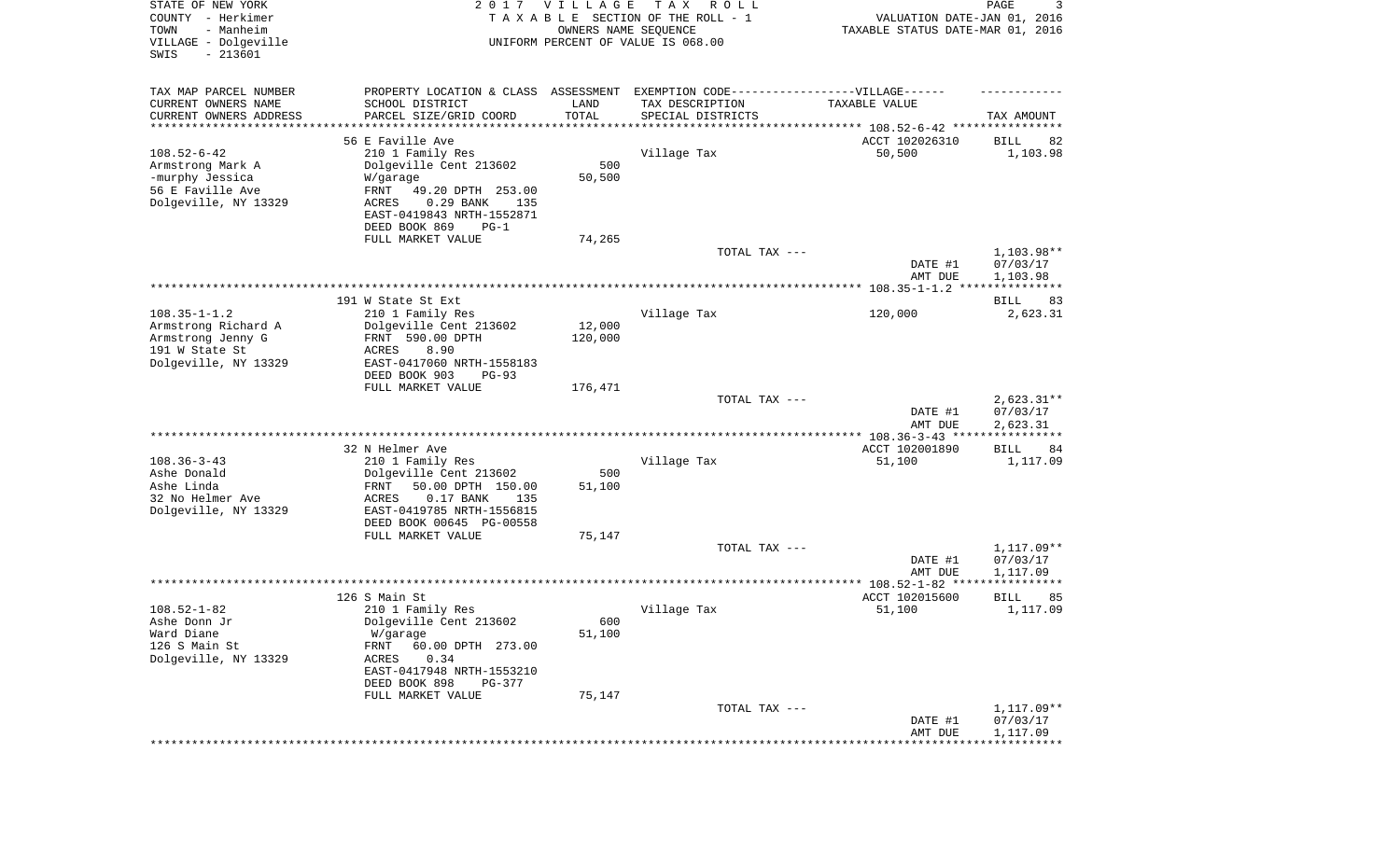| STATE OF NEW YORK<br>COUNTY - Herkimer<br>TOWN<br>- Manheim<br>VILLAGE - Dolgeville<br>SWIS<br>$-213601$ |                                            | 2017 VILLAGE  | T A X<br>R O L L<br>TAXABLE SECTION OF THE ROLL - 1<br>OWNERS NAME SEQUENCE<br>UNIFORM PERCENT OF VALUE IS 068.00 | VALUATION DATE-JAN 01, 2016<br>TAXABLE STATUS DATE-MAR 01, 2016 | PAGE<br>4              |
|----------------------------------------------------------------------------------------------------------|--------------------------------------------|---------------|-------------------------------------------------------------------------------------------------------------------|-----------------------------------------------------------------|------------------------|
| TAX MAP PARCEL NUMBER                                                                                    |                                            |               | PROPERTY LOCATION & CLASS ASSESSMENT EXEMPTION CODE----------------VILLAGE------                                  |                                                                 |                        |
| CURRENT OWNERS NAME<br>CURRENT OWNERS ADDRESS                                                            | SCHOOL DISTRICT                            | LAND<br>TOTAL | TAX DESCRIPTION                                                                                                   | TAXABLE VALUE                                                   |                        |
| *********************                                                                                    | PARCEL SIZE/GRID COORD                     |               | SPECIAL DISTRICTS                                                                                                 |                                                                 | TAX AMOUNT             |
|                                                                                                          | 81 S Main St                               |               |                                                                                                                   | ACCT 102016350                                                  | BILL<br>86             |
| $108.52 - 2 - 36$                                                                                        | 210 1 Family Res                           |               | VET WAR CT 41121                                                                                                  | 6,120                                                           |                        |
| Ashe John A                                                                                              | Dolgeville Cent 213602                     |               | 700 Village Tax                                                                                                   | 42,780                                                          | 935.21                 |
| Ashe Irene                                                                                               | W/garage                                   | 48,900        |                                                                                                                   |                                                                 |                        |
| 81 South Main St<br>Dolgeville, NY 13329                                                                 | FRNT<br>66.00 DPTH 245.00<br>ACRES<br>0.36 |               |                                                                                                                   |                                                                 |                        |
|                                                                                                          | EAST-0418832 NRTH-1553947                  |               |                                                                                                                   |                                                                 |                        |
|                                                                                                          | DEED BOOK 787<br>PG-394                    |               |                                                                                                                   |                                                                 |                        |
|                                                                                                          | FULL MARKET VALUE                          | 71,912        |                                                                                                                   |                                                                 |                        |
|                                                                                                          |                                            |               | TOTAL TAX ---                                                                                                     |                                                                 | 935.21**               |
|                                                                                                          |                                            |               |                                                                                                                   | DATE #1<br>AMT DUE                                              | 07/03/17<br>935.21     |
|                                                                                                          |                                            |               |                                                                                                                   |                                                                 |                        |
|                                                                                                          | 15 Rundell St                              |               |                                                                                                                   | ACCT 102030279                                                  | BILL<br>87             |
| $108.52 - 4 - 13$                                                                                        | 210 1 Family Res                           |               | VET WAR CT 41121                                                                                                  | 6,120                                                           |                        |
| Augar Glen                                                                                               | Dolgeville Cent 213602                     | 500           | Village Tax                                                                                                       | 45,880                                                          | 1,002.98               |
| Augar Joan<br>PO Box 245                                                                                 | W/garage<br>FRNT<br>50.00 DPTH 150.00      | 52,000        |                                                                                                                   |                                                                 |                        |
| Dolgeville, NY 13329                                                                                     | ACRES<br>0.17                              |               |                                                                                                                   |                                                                 |                        |
|                                                                                                          | EAST-0419431 NRTH-1553484                  |               |                                                                                                                   |                                                                 |                        |
|                                                                                                          | DEED BOOK 783<br><b>PG-261</b>             |               |                                                                                                                   |                                                                 |                        |
|                                                                                                          | FULL MARKET VALUE                          | 76,471        |                                                                                                                   |                                                                 |                        |
|                                                                                                          |                                            |               | TOTAL TAX ---                                                                                                     | DATE #1                                                         | 1,002.98**<br>07/03/17 |
|                                                                                                          |                                            |               |                                                                                                                   | AMT DUE                                                         | 1,002.98               |
|                                                                                                          |                                            |               |                                                                                                                   |                                                                 | ***********            |
|                                                                                                          | 168 N Main St                              |               |                                                                                                                   | ACCT 102005640                                                  | BILL<br>88             |
| $108.36 - 4 - 7$<br>Augar Glen F                                                                         | 210 1 Family Res<br>Dolgeville Cent 213602 | 1,500         | Village Tax                                                                                                       | 30,000                                                          | 655.83                 |
| PO Box 245                                                                                               | W/barn                                     | 30,000        |                                                                                                                   |                                                                 |                        |
| Dolgeville, NY 13329                                                                                     | ACRES<br>0.87                              |               |                                                                                                                   |                                                                 |                        |
|                                                                                                          | EAST-0420341 NRTH-1557560                  |               |                                                                                                                   |                                                                 |                        |
|                                                                                                          | DEED BOOK 1136<br>PG-892                   |               |                                                                                                                   |                                                                 |                        |
|                                                                                                          | FULL MARKET VALUE                          | 44,118        | TOTAL TAX ---                                                                                                     |                                                                 | 655.83**               |
|                                                                                                          |                                            |               |                                                                                                                   | DATE #1                                                         | 07/03/17               |
|                                                                                                          |                                            |               |                                                                                                                   | AMT DUE                                                         | 655.83                 |
|                                                                                                          |                                            |               |                                                                                                                   |                                                                 | *****                  |
|                                                                                                          | 32 N Main St                               |               |                                                                                                                   | ACCT 102008130                                                  | 89<br>BILL             |
| $108.44 - 4 - 13$<br>Austin Esther B                                                                     | 210 1 Family Res<br>Dolgeville Cent 213602 | 1,500         | Village Tax                                                                                                       | 47,500                                                          | 1,038.39               |
| Jaiken Ruth                                                                                              | 45.00 DPTH<br>FRNT<br>82.00                | 47,500        |                                                                                                                   |                                                                 |                        |
| 32 N Main St                                                                                             | 0.08<br>ACRES                              |               |                                                                                                                   |                                                                 |                        |
| Dolgeville, NY 13329                                                                                     | EAST-0420054 NRTH-1555831                  |               |                                                                                                                   |                                                                 |                        |
|                                                                                                          | DEED BOOK 1603 PG-47                       |               |                                                                                                                   |                                                                 |                        |
|                                                                                                          | FULL MARKET VALUE                          | 69,853        | TOTAL TAX ---                                                                                                     |                                                                 | 1,038.39**             |
|                                                                                                          |                                            |               |                                                                                                                   | DATE #1                                                         | 07/03/17               |
|                                                                                                          |                                            |               |                                                                                                                   | AMT DUE                                                         | 1,038.39               |
|                                                                                                          |                                            |               |                                                                                                                   |                                                                 | * * * * * * * * * * *  |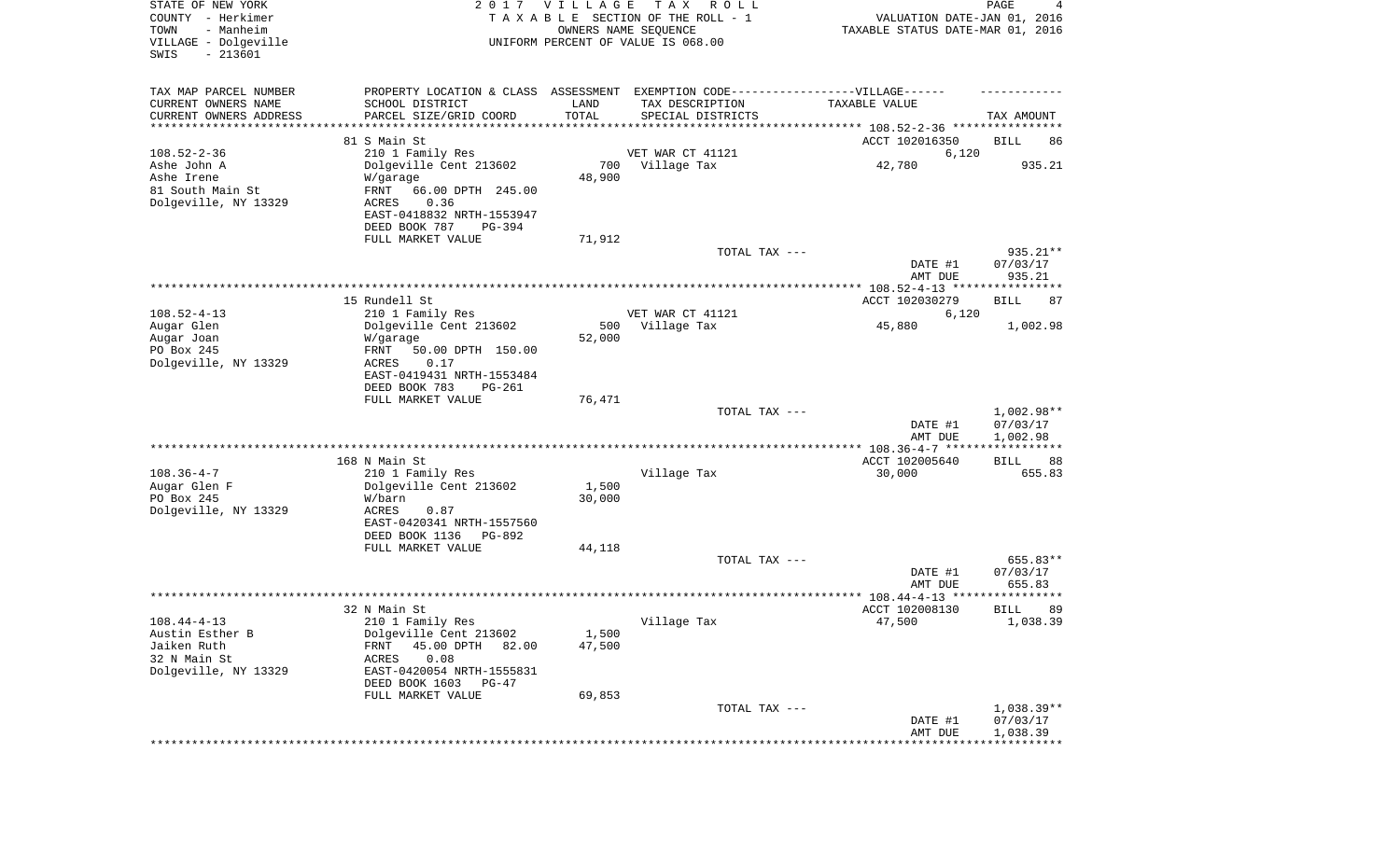| STATE OF NEW YORK<br>COUNTY - Herkimer<br>- Manheim<br>TOWN<br>VILLAGE - Dolgeville<br>SWIS<br>$-213601$ |                                                                                                                                                                                                     | 2017 VILLAGE                           | T A X<br>R O L L<br>TAXABLE SECTION OF THE ROLL - 1<br>OWNERS NAME SEQUENCE<br>UNIFORM PERCENT OF VALUE IS 068.00        | VALUATION DATE-JAN 01, 2016<br>TAXABLE STATUS DATE-MAR 01, 2016 | 5<br>PAGE                           |
|----------------------------------------------------------------------------------------------------------|-----------------------------------------------------------------------------------------------------------------------------------------------------------------------------------------------------|----------------------------------------|--------------------------------------------------------------------------------------------------------------------------|-----------------------------------------------------------------|-------------------------------------|
| TAX MAP PARCEL NUMBER<br>CURRENT OWNERS NAME<br>CURRENT OWNERS ADDRESS<br>*********************          | SCHOOL DISTRICT<br>PARCEL SIZE/GRID COORD                                                                                                                                                           | LAND<br>TOTAL<br>* * * * * * * * * * * | PROPERTY LOCATION & CLASS ASSESSMENT EXEMPTION CODE----------------VILLAGE------<br>TAX DESCRIPTION<br>SPECIAL DISTRICTS | TAXABLE VALUE                                                   | TAX AMOUNT                          |
| $108.44 - 4 - 1$<br>Austin Esther E<br>32 No Main St<br>Dolgeville, NY 13329                             | 90 N Main St<br>449 Other Storag<br>Dolgeville Cent 213602<br>FRNT 100.00 DPTH<br>43.00<br>ACRES<br>0.08<br>EAST-0420018 NRTH-1556386<br>DEED BOOK 00664 PG-00104<br>FULL MARKET VALUE              | 1,200<br>12,500<br>18,382              | Village Tax                                                                                                              | ACCT 102015420<br>12,500                                        | 90<br>BILL<br>273.26                |
|                                                                                                          |                                                                                                                                                                                                     |                                        | TOTAL TAX ---                                                                                                            | DATE #1<br>AMT DUE                                              | $273.26**$<br>07/03/17<br>273.26    |
| $108.52 - 2 - 24$<br>Bacher Richard C<br>Bacher Sandra L<br>99 So Main St<br>Dolgeville, NY 13329        | 99 S Main St<br>210 1 Family Res<br>Dolgeville Cent 213602<br>W/garages<br>60.00 DPTH 200.00<br>FRNT<br>ACRES<br>0.28<br>EAST-0418580 NRTH-1553584<br>DEED BOOK 1150<br>PG-451<br>FULL MARKET VALUE | 600<br>39,100<br>57,500                | Village Tax                                                                                                              | ACCT 102014460<br>39,100                                        | 91<br>BILL<br>854.76                |
|                                                                                                          |                                                                                                                                                                                                     |                                        | TOTAL TAX ---                                                                                                            | DATE #1<br>AMT DUE                                              | 854.76**<br>07/03/17<br>854.76      |
| $108.52 - 4 - 15$<br>Bacon Shannon K<br>DiCamillo Alyssa M<br>11 Rundell St<br>Dolgeville, NY 13329      | 11 Rundell St<br>210 1 Family Res<br>Dolgeville Cent 213602<br>W/garage<br>50.00 DPTH 150.00<br>FRNT<br>ACRES<br>0.17<br>EAST-0419483 NRTH-1553566<br>DEED BOOK 1560<br>PG-111                      | 500<br>35,000                          | Village Tax                                                                                                              | ************ 108.52-4-15 ****<br>ACCT 102018600<br>35,000       | ***********<br>92<br>BILL<br>765.13 |
|                                                                                                          | FULL MARKET VALUE                                                                                                                                                                                   | 51,471                                 | TOTAL TAX ---                                                                                                            | DATE #1<br>AMT DUE                                              | 765.13**<br>07/03/17<br>765.13      |
|                                                                                                          |                                                                                                                                                                                                     |                                        |                                                                                                                          |                                                                 | ******                              |
| $108.52 - 1 - 61$<br>Bahr Joanne<br>7 W Faville Ave<br>Dolgeville, NY 13329                              | 7 W Faville Ave<br>210 1 Family Res<br>Dolgeville Cent 213602<br>W/garage<br>96.00 DPTH 115.58<br>FRNT<br>0.25<br>ACRES<br>EAST-0418266 NRTH-1553875<br>DEED BOOK 1443 PG-279<br>FULL MARKET VALUE  | 1,000<br>38,000<br>55,882              | VET COM CT 41131<br>Village Tax                                                                                          | ACCT 102006690<br>9,500<br>28,500                               | 93<br>BILL<br>623.04                |
|                                                                                                          |                                                                                                                                                                                                     |                                        | TOTAL TAX ---                                                                                                            | DATE #1<br>AMT DUE                                              | 623.04**<br>07/03/17<br>623.04      |
|                                                                                                          |                                                                                                                                                                                                     |                                        |                                                                                                                          |                                                                 |                                     |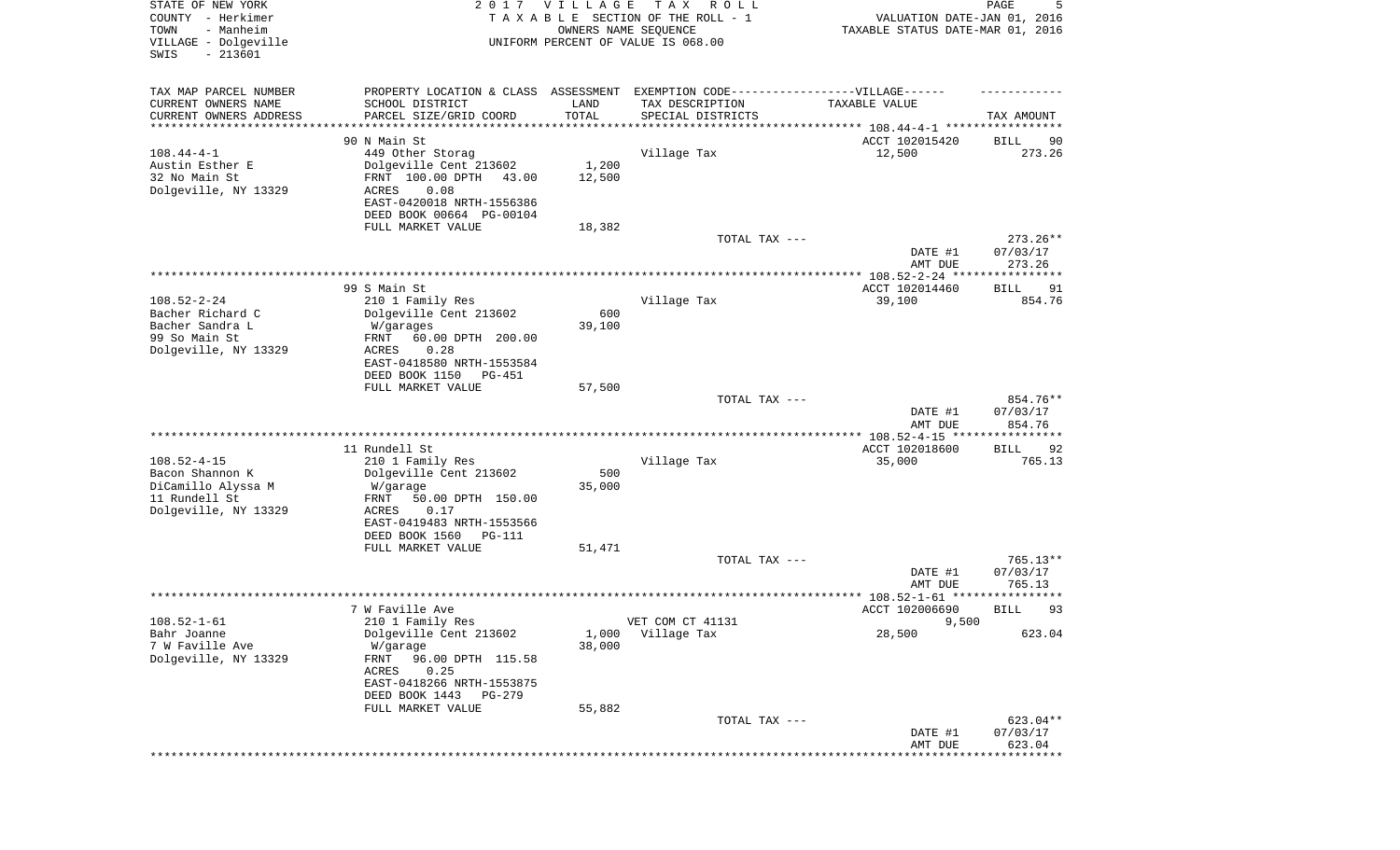| STATE OF NEW YORK<br>COUNTY - Herkimer<br>- Manheim<br>TOWN<br>VILLAGE - Dolgeville<br>SWIS<br>$-213601$ |                                                                                                                                                                  | 2017 VILLAGE<br>OWNERS NAME SEQUENCE | T A X<br>R O L L<br>TAXABLE SECTION OF THE ROLL - 1<br>UNIFORM PERCENT OF VALUE IS 068.00       | VALUATION DATE-JAN 01, 2016<br>TAXABLE STATUS DATE-MAR 01, 2016 | PAGE<br>6                          |
|----------------------------------------------------------------------------------------------------------|------------------------------------------------------------------------------------------------------------------------------------------------------------------|--------------------------------------|-------------------------------------------------------------------------------------------------|-----------------------------------------------------------------|------------------------------------|
| TAX MAP PARCEL NUMBER<br>CURRENT OWNERS NAME<br>CURRENT OWNERS ADDRESS<br>********************           | PROPERTY LOCATION & CLASS ASSESSMENT EXEMPTION CODE-----------------VILLAGE------<br>SCHOOL DISTRICT<br>PARCEL SIZE/GRID COORD<br>****************               | LAND<br>TOTAL<br>**********          | TAX DESCRIPTION<br>SPECIAL DISTRICTS<br>************************************ 108.59-2-3 ******* | TAXABLE VALUE                                                   | TAX AMOUNT                         |
|                                                                                                          | 6 E Timmerman St                                                                                                                                                 |                                      |                                                                                                 | ACCT 102030600                                                  | BILL<br>94                         |
| $108.59 - 2 - 3$<br>Bailey Lori A<br>6 E Timmerman St<br>Dolgeville, NY 13329                            | 210 1 Family Res<br>Dolgeville Cent 213602<br>50.00 DPTH 117.00<br>FRNT<br>ACRES<br>0.13<br>EAST-0416534 NRTH-1552100<br>DEED BOOK 1355<br>PG-725                | 500<br>55,300                        | Village Tax                                                                                     | 55,300                                                          | 1,208.91                           |
|                                                                                                          | FULL MARKET VALUE                                                                                                                                                | 81,324                               |                                                                                                 |                                                                 |                                    |
|                                                                                                          |                                                                                                                                                                  |                                      | TOTAL TAX ---                                                                                   | DATE #1<br>AMT DUE                                              | 1,208.91**<br>07/03/17<br>1,208.91 |
|                                                                                                          |                                                                                                                                                                  |                                      |                                                                                                 |                                                                 |                                    |
| $108.52 - 1 - 9$<br>Bailey William<br>PO Box 141                                                         | 26 Spencer St<br>312 Vac w/imprv<br>Dolgeville Cent 213602                                                                                                       | 900<br>2,900                         | Village Tax                                                                                     | ACCT 102003810<br>2,900                                         | 95<br><b>BILL</b><br>63.40         |
| Dolgeville, NY 13329                                                                                     | Fire 97 House Torn Down<br>87.70 DPTH 103.20<br>FRNT<br>0.34<br>ACRES<br>EAST-0418157 NRTH-1554471<br>DEED BOOK 1530<br>PG-183                                   |                                      |                                                                                                 |                                                                 |                                    |
|                                                                                                          | FULL MARKET VALUE                                                                                                                                                | 4,265                                | TOTAL TAX ---                                                                                   | DATE #1<br>AMT DUE                                              | $63.40**$<br>07/03/17<br>63.40     |
|                                                                                                          |                                                                                                                                                                  |                                      |                                                                                                 | ********** 108.36-4-19 ****                                     | *******                            |
| $108.36 - 4 - 19$<br>Bailey William M<br>130 N Main St<br>Dolgeville, NY 13329                           | 130 N Main St<br>210 1 Family Res<br>Dolgeville Cent 213602<br>W/garage<br>FRNT<br>60.00 DPTH 128.00<br>ACRES<br>0.17<br>EAST-0420138 NRTH-1556887               | 600<br>30,000                        | Village Tax                                                                                     | ACCT 102015540<br>30,000                                        | 96<br>BILL<br>655.83               |
|                                                                                                          | DEED BOOK 1167 PG-353                                                                                                                                            |                                      |                                                                                                 |                                                                 |                                    |
|                                                                                                          | FULL MARKET VALUE                                                                                                                                                | 44,118                               | TOTAL TAX ---                                                                                   | DATE #1<br>AMT DUE                                              | 655.83**<br>07/03/17<br>655.83     |
|                                                                                                          |                                                                                                                                                                  |                                      |                                                                                                 |                                                                 | ******                             |
| $108.52 - 3 - 33$<br>Baird Bruce D Jr<br>Baird Kelly<br>10 Rundell St<br>Dolgeville, NY 13329            | 10 Rundell St<br>210 1 Family Res<br>Dolgeville Cent 213602<br>W/garage<br>FRNT<br>50.00 DPTH 132.50<br>ACRES<br>$0.15$ BANK<br>135<br>EAST-0419358 NRTH-1553757 | 500<br>52,000                        | Village Tax                                                                                     | ACCT 102015810<br>52,000                                        | 97<br>BILL<br>1,136.77             |
|                                                                                                          | DEED BOOK 847<br><b>PG-315</b>                                                                                                                                   |                                      |                                                                                                 |                                                                 |                                    |
|                                                                                                          | FULL MARKET VALUE                                                                                                                                                | 76,471                               | TOTAL TAX ---                                                                                   | DATE #1                                                         | $1,136.77**$<br>07/03/17           |
|                                                                                                          |                                                                                                                                                                  |                                      |                                                                                                 | AMT DUE                                                         | 1,136.77                           |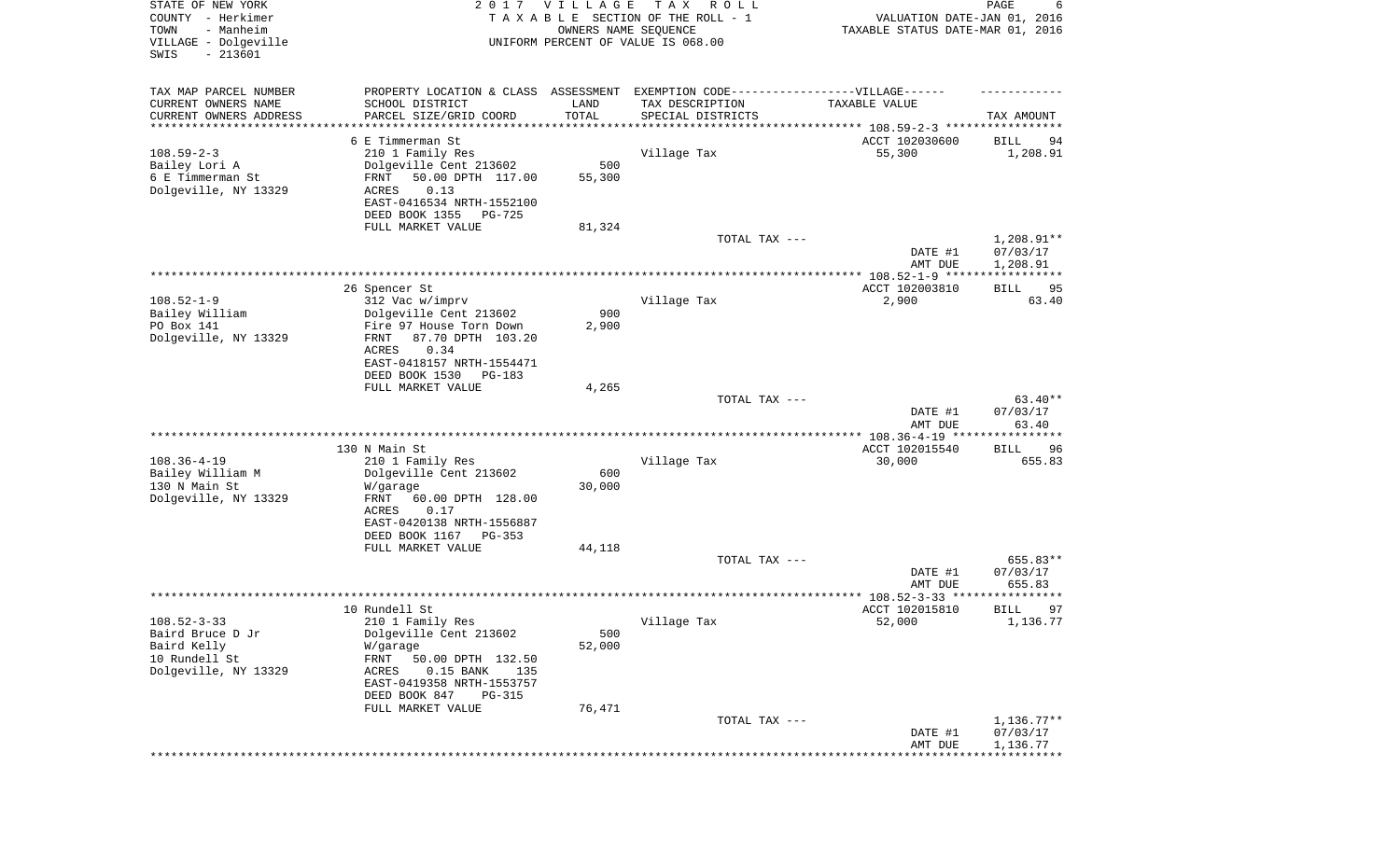| STATE OF NEW YORK<br>COUNTY - Herkimer<br>- Manheim<br>TOWN<br>VILLAGE - Dolgeville<br>$-213601$<br>SWIS | 2 0 1 7                                    | VILLAGE       | T A X<br>R O L L<br>TAXABLE SECTION OF THE ROLL - 1<br>OWNERS NAME SEQUENCE<br>UNIFORM PERCENT OF VALUE IS 068.00 | VALUATION DATE-JAN 01, 2016<br>TAXABLE STATUS DATE-MAR 01, 2016 | PAGE<br>7          |
|----------------------------------------------------------------------------------------------------------|--------------------------------------------|---------------|-------------------------------------------------------------------------------------------------------------------|-----------------------------------------------------------------|--------------------|
| TAX MAP PARCEL NUMBER                                                                                    | PROPERTY LOCATION & CLASS                  |               | ASSESSMENT EXEMPTION CODE------------------VILLAGE------                                                          |                                                                 |                    |
| CURRENT OWNERS NAME<br>CURRENT OWNERS ADDRESS                                                            | SCHOOL DISTRICT<br>PARCEL SIZE/GRID COORD  | LAND<br>TOTAL | TAX DESCRIPTION<br>SPECIAL DISTRICTS                                                                              | TAXABLE VALUE                                                   | TAX AMOUNT         |
| ********************                                                                                     |                                            |               |                                                                                                                   |                                                                 |                    |
|                                                                                                          | 140 N Main St                              |               |                                                                                                                   | ACCT 102018720                                                  | 98<br><b>BILL</b>  |
| $108.36 - 4 - 15$<br>Baisley Scot                                                                        | 220 2 Family Res<br>Dolgeville Cent 213602 | 300           | Village Tax                                                                                                       | 29,500                                                          | 644.90             |
| Baisley Glen                                                                                             | 29.00 DPTH 175.00<br><b>FRNT</b>           | 29,500        |                                                                                                                   |                                                                 |                    |
| 124 Carlson Rd                                                                                           | <b>ACRES</b><br>0.12                       |               |                                                                                                                   |                                                                 |                    |
| Dolgeville, NY 13329                                                                                     | EAST-0420206 NRTH-1557094                  |               |                                                                                                                   |                                                                 |                    |
|                                                                                                          | DEED BOOK 857<br>$PG-28$                   |               |                                                                                                                   |                                                                 |                    |
|                                                                                                          | FULL MARKET VALUE                          | 43,382        |                                                                                                                   |                                                                 |                    |
|                                                                                                          |                                            |               | TOTAL TAX ---                                                                                                     |                                                                 | 644.90**           |
|                                                                                                          |                                            |               |                                                                                                                   | DATE #1                                                         | 07/03/17           |
|                                                                                                          |                                            |               |                                                                                                                   | AMT DUE                                                         | 644.90<br>******** |
|                                                                                                          | E Faville Ave                              |               |                                                                                                                   | ACCT 102017910                                                  | <b>BILL</b><br>99  |
| $108.52 - 6 - 46$                                                                                        | 311 Res vac land                           |               | Village Tax                                                                                                       | 600                                                             | 13.12              |
| Bange Janice                                                                                             | Dolgeville Cent 213602                     | 600           |                                                                                                                   |                                                                 |                    |
| Bange Walter                                                                                             | FRNT<br>90.00 DPTH 150.00                  | 600           |                                                                                                                   |                                                                 |                    |
| 88 Van Buren St                                                                                          | ACRES<br>0.31                              |               |                                                                                                                   |                                                                 |                    |
| Dolgeville, NY 13329                                                                                     | EAST-0420394 NRTH-1552859                  |               |                                                                                                                   |                                                                 |                    |
|                                                                                                          | FULL MARKET VALUE                          | 882           |                                                                                                                   |                                                                 |                    |
|                                                                                                          |                                            |               | TOTAL TAX ---                                                                                                     |                                                                 | 13.12**            |
|                                                                                                          |                                            |               |                                                                                                                   | DATE #1                                                         | 07/03/17           |
|                                                                                                          |                                            |               |                                                                                                                   | AMT DUE                                                         | 13.12              |
|                                                                                                          |                                            |               |                                                                                                                   | ***** $108.52 - 6 - 47$ **                                      |                    |
|                                                                                                          | 88 Van Buren St                            |               |                                                                                                                   | ACCT 102017940                                                  | <b>BILL</b><br>100 |
| $108.52 - 6 - 47$                                                                                        | 210 1 Family Res                           |               | Village Tax                                                                                                       | 85,100                                                          | 1,860.36           |
| Bange Janice                                                                                             | Dolgeville Cent 213602                     | 1,700         |                                                                                                                   |                                                                 |                    |
| Attn: Walter Bange                                                                                       | W/garage                                   | 85,100        |                                                                                                                   |                                                                 |                    |
| 88 Van Buren St                                                                                          | FRNT 170.00 DPTH 185.00                    |               |                                                                                                                   |                                                                 |                    |
| Dolgeville, NY 13329                                                                                     | ACRES<br>0.53<br>EAST-0420488 NRTH-1552793 |               |                                                                                                                   |                                                                 |                    |
|                                                                                                          | FULL MARKET VALUE                          | 125,147       |                                                                                                                   |                                                                 |                    |
|                                                                                                          |                                            |               | TOTAL TAX ---                                                                                                     |                                                                 | $1,860.36**$       |
|                                                                                                          |                                            |               |                                                                                                                   | DATE #1                                                         | 07/03/17           |
|                                                                                                          |                                            |               |                                                                                                                   | AMT DUE                                                         | 1,860.36           |
|                                                                                                          |                                            |               |                                                                                                                   |                                                                 | *****              |
|                                                                                                          | Van Buren St                               |               |                                                                                                                   | ACCT 102017970                                                  | 101<br><b>BILL</b> |
| $108.60 - 1 - 28$                                                                                        | 311 Res vac land                           |               | Village Tax                                                                                                       | 1,100                                                           | 24.05              |
| Bange Janice                                                                                             | Dolgeville Cent 213602                     | 1,100         |                                                                                                                   |                                                                 |                    |
| Bange Walter                                                                                             | FRNT 200.00 DPTH 150.00                    | 1,100         |                                                                                                                   |                                                                 |                    |
| 88 Van Buren St                                                                                          | ACRES<br>0.57                              |               |                                                                                                                   |                                                                 |                    |
| Dolgeville, NY 13329                                                                                     | EAST-0420653 NRTH-1552687                  |               |                                                                                                                   |                                                                 |                    |
|                                                                                                          | FULL MARKET VALUE                          | 1,618         |                                                                                                                   |                                                                 |                    |
|                                                                                                          |                                            |               | TOTAL TAX ---                                                                                                     |                                                                 | 24.05**            |
|                                                                                                          |                                            |               |                                                                                                                   | DATE #1                                                         | 07/03/17           |
|                                                                                                          |                                            |               |                                                                                                                   | AMT DUE                                                         | 24.05<br>******    |
|                                                                                                          |                                            |               |                                                                                                                   |                                                                 |                    |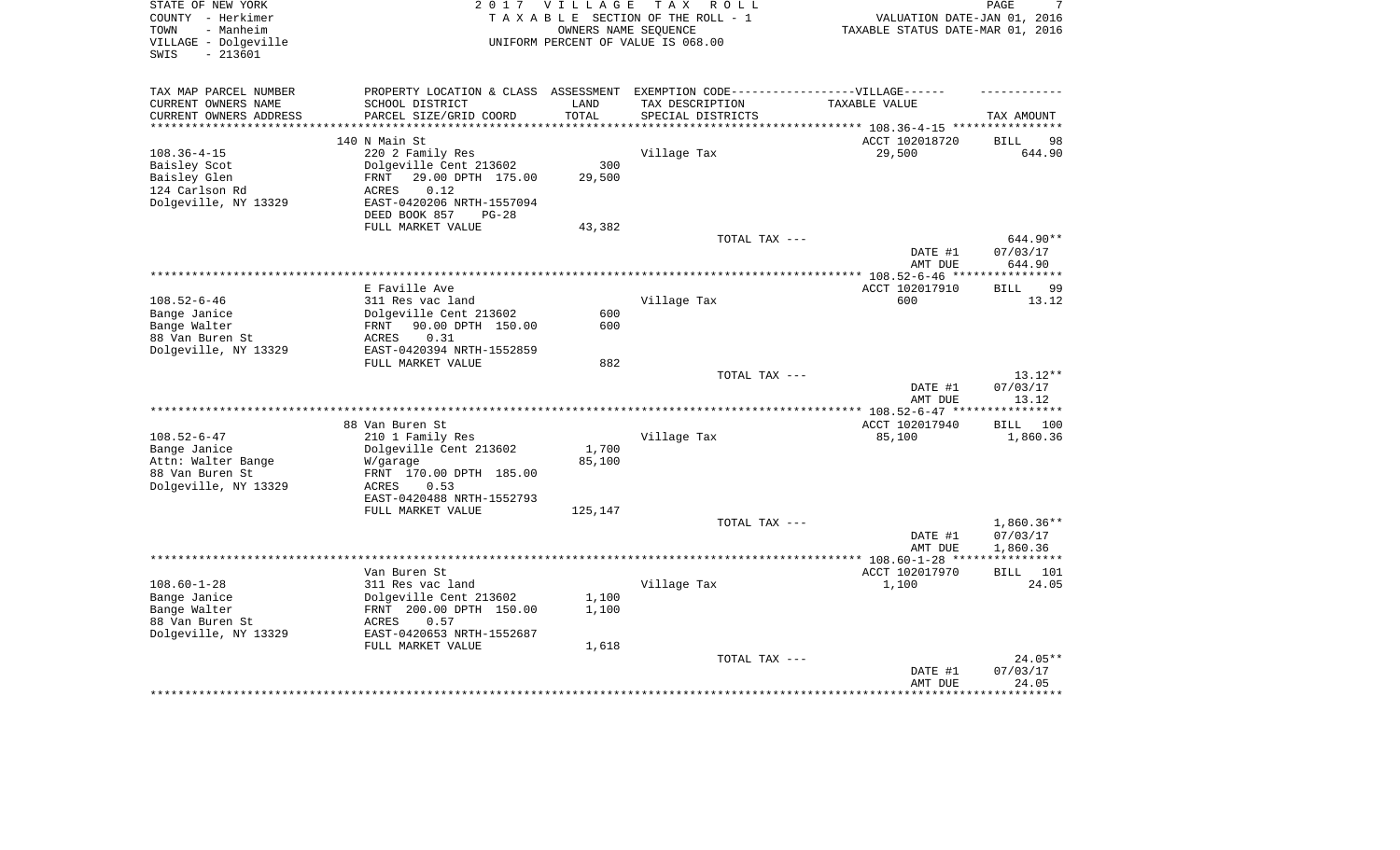| STATE OF NEW YORK<br>COUNTY - Herkimer<br>- Manheim<br>TOWN<br>VILLAGE - Dolgeville<br>SWIS<br>$-213601$ |                                                                                   | 2017 VILLAGE<br>OWNERS NAME SEQUENCE | T A X<br>R O L L<br>TAXABLE SECTION OF THE ROLL - 1<br>UNIFORM PERCENT OF VALUE IS 068.00 | VALUATION DATE-JAN 01, 2016<br>TAXABLE STATUS DATE-MAR 01, 2016      | PAGE<br>8               |
|----------------------------------------------------------------------------------------------------------|-----------------------------------------------------------------------------------|--------------------------------------|-------------------------------------------------------------------------------------------|----------------------------------------------------------------------|-------------------------|
| TAX MAP PARCEL NUMBER                                                                                    | PROPERTY LOCATION & CLASS ASSESSMENT EXEMPTION CODE-----------------VILLAGE------ |                                      |                                                                                           |                                                                      |                         |
| CURRENT OWNERS NAME                                                                                      | SCHOOL DISTRICT                                                                   | LAND                                 | TAX DESCRIPTION                                                                           | TAXABLE VALUE                                                        |                         |
| CURRENT OWNERS ADDRESS                                                                                   | PARCEL SIZE/GRID COORD                                                            | TOTAL                                | SPECIAL DISTRICTS                                                                         |                                                                      | TAX AMOUNT              |
| *******************                                                                                      |                                                                                   |                                      |                                                                                           | ************************************** 108.52-2-37 ***************** |                         |
| $108.52 - 2 - 37$                                                                                        | 79 S Main St<br>220 2 Family Res                                                  |                                      | Village Tax                                                                               | ACCT 102011400<br>41,000                                             | BILL<br>102<br>896.30   |
| Barnard Mark                                                                                             | Dolgeville Cent 213602                                                            | 700                                  |                                                                                           |                                                                      |                         |
| PO Box 338                                                                                               | W/carport                                                                         | 41,000                               |                                                                                           |                                                                      |                         |
| Newport, NY 13416                                                                                        | 66.00 DPTH 204.00<br>FRNT                                                         |                                      |                                                                                           |                                                                      |                         |
|                                                                                                          | 0.31<br>ACRES                                                                     |                                      |                                                                                           |                                                                      |                         |
|                                                                                                          | EAST-0418863 NRTH-1554010                                                         |                                      |                                                                                           |                                                                      |                         |
|                                                                                                          | DEED BOOK 713<br>PG-47                                                            |                                      |                                                                                           |                                                                      |                         |
|                                                                                                          | FULL MARKET VALUE                                                                 | 60,294                               | TOTAL TAX ---                                                                             |                                                                      | 896.30**                |
|                                                                                                          |                                                                                   |                                      |                                                                                           | DATE #1                                                              | 07/03/17                |
|                                                                                                          |                                                                                   |                                      |                                                                                           | AMT DUE                                                              | 896.30                  |
|                                                                                                          |                                                                                   |                                      |                                                                                           |                                                                      |                         |
|                                                                                                          | 17 $1/2$ E Faville Ave                                                            |                                      |                                                                                           | ACCT 102018030                                                       | BILL 103                |
| $108.52 - 3 - 16$                                                                                        | 220 2 Family Res                                                                  |                                      | Village Tax                                                                               | 38,600                                                               | 843.83                  |
| Barnard Mark                                                                                             | Dolgeville Cent 213602                                                            | 500                                  |                                                                                           |                                                                      |                         |
| PO Box 338<br>Newport, NY 13416-0338                                                                     | 50.00 DPTH 100.00<br>FRNT<br>0.11<br>ACRES                                        | 38,600                               |                                                                                           |                                                                      |                         |
|                                                                                                          | EAST-0419056 NRTH-1553618                                                         |                                      |                                                                                           |                                                                      |                         |
|                                                                                                          | DEED BOOK 825<br>PG-662                                                           |                                      |                                                                                           |                                                                      |                         |
|                                                                                                          | FULL MARKET VALUE                                                                 | 56,765                               |                                                                                           |                                                                      |                         |
|                                                                                                          |                                                                                   |                                      | TOTAL TAX ---                                                                             |                                                                      | 843.83**                |
|                                                                                                          |                                                                                   |                                      |                                                                                           | DATE #1<br>AMT DUE                                                   | 07/03/17<br>843.83      |
|                                                                                                          |                                                                                   |                                      |                                                                                           | ************ 108.51-1-12 *****************                           |                         |
|                                                                                                          | 38 Spencer St                                                                     |                                      |                                                                                           | ACCT 102000480                                                       | 104<br>BILL             |
| $108.51 - 1 - 12$                                                                                        | 210 1 Family Res                                                                  |                                      | Village Tax                                                                               | 40,400                                                               | 883.18                  |
| Barnes Adam R                                                                                            | Dolgeville Cent 213602                                                            | 900                                  |                                                                                           |                                                                      |                         |
| 38 Spencer St                                                                                            | W/garage                                                                          | 40,400                               |                                                                                           |                                                                      |                         |
| Dolgeville, NY 13329                                                                                     | FRNT 100.00 DPTH 100.00<br>ACRES<br>0.10                                          |                                      |                                                                                           |                                                                      |                         |
|                                                                                                          | EAST-0417818 NRTH-1554447                                                         |                                      |                                                                                           |                                                                      |                         |
|                                                                                                          | DEED BOOK 1406<br>PG-12                                                           |                                      |                                                                                           |                                                                      |                         |
|                                                                                                          | FULL MARKET VALUE                                                                 | 59,412                               |                                                                                           |                                                                      |                         |
|                                                                                                          |                                                                                   |                                      | TOTAL TAX ---                                                                             |                                                                      | 883.18**                |
|                                                                                                          |                                                                                   |                                      |                                                                                           | DATE #1                                                              | 07/03/17                |
|                                                                                                          |                                                                                   |                                      |                                                                                           | AMT DUE                                                              | 883.18<br>*****         |
|                                                                                                          | 6 Howard St                                                                       |                                      |                                                                                           | ACCT 102011520                                                       | 105<br>BILL             |
| $108.52 - 2 - 47$                                                                                        | 210 1 Family Res                                                                  |                                      | Village Tax                                                                               | 23,100                                                               | 504.99                  |
| Barnes Jason                                                                                             | Dolgeville Cent 213602                                                            | 400                                  |                                                                                           |                                                                      |                         |
| 6 Howard St                                                                                              | 39.80 DPTH<br>FRNT<br>75.00                                                       | 23,100                               |                                                                                           |                                                                      |                         |
| Dolgeville, NY 13329                                                                                     | 0.07<br>ACRES                                                                     |                                      |                                                                                           |                                                                      |                         |
|                                                                                                          | EAST-0419207 NRTH-1554098                                                         |                                      |                                                                                           |                                                                      |                         |
|                                                                                                          | DEED BOOK 1296<br>PG-587<br>FULL MARKET VALUE                                     | 33,971                               |                                                                                           |                                                                      |                         |
|                                                                                                          |                                                                                   |                                      | TOTAL TAX ---                                                                             |                                                                      | $504.99**$              |
|                                                                                                          |                                                                                   |                                      |                                                                                           | DATE #1                                                              | 07/03/17                |
|                                                                                                          |                                                                                   |                                      |                                                                                           | AMT DUE                                                              | 504.99                  |
|                                                                                                          |                                                                                   |                                      |                                                                                           |                                                                      | * * * * * * * * * * * * |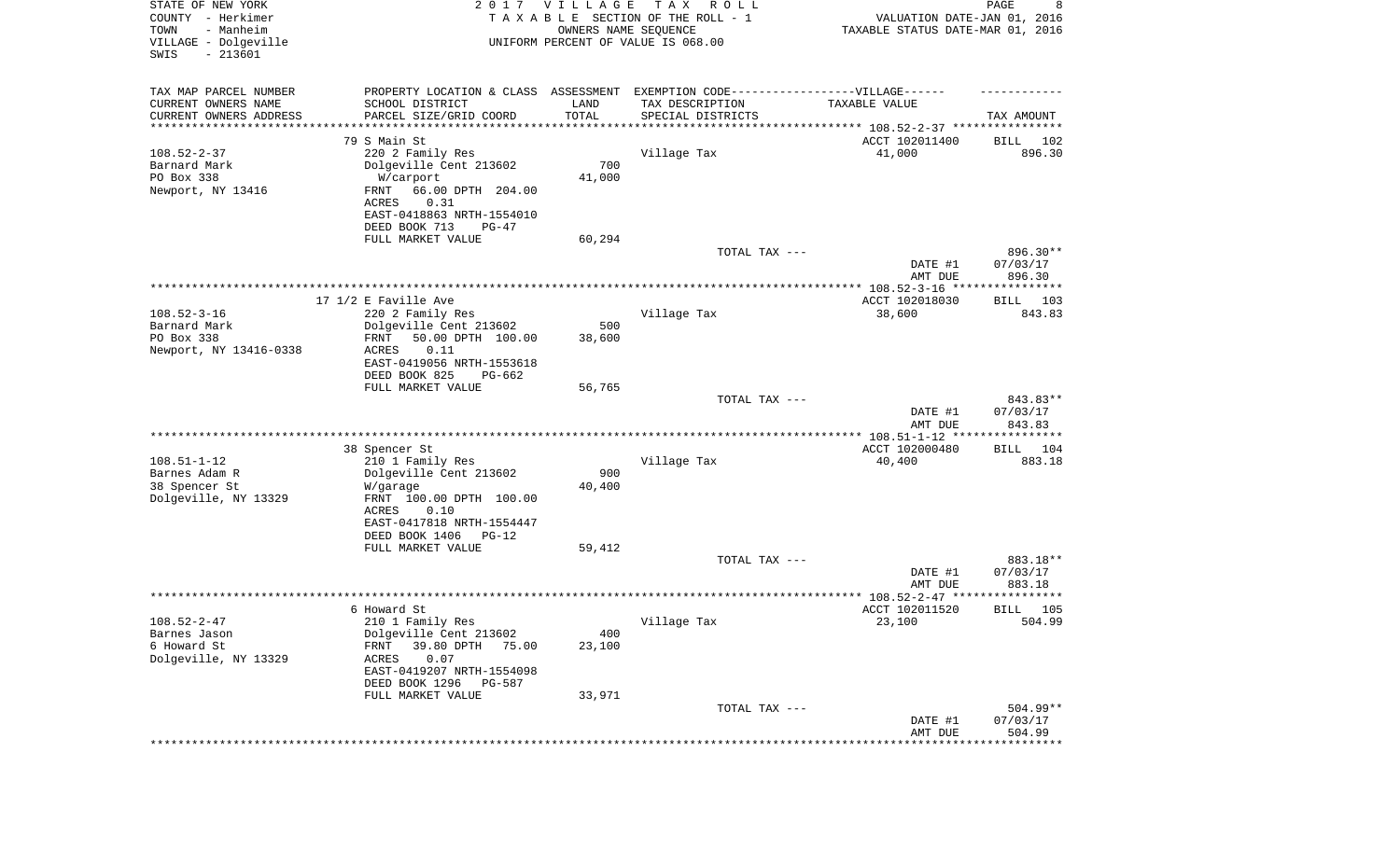| STATE OF NEW YORK<br>COUNTY - Herkimer<br>- Manheim<br>TOWN<br>VILLAGE - Dolgeville<br>SWIS<br>$-213601$ |                                                                                   | 2017 VILLAGE<br>OWNERS NAME SEQUENCE | T A X<br>R O L L<br>TAXABLE SECTION OF THE ROLL - 1<br>UNIFORM PERCENT OF VALUE IS 068.00 | VALUATION DATE-JAN 01, 2016<br>TAXABLE STATUS DATE-MAR 01, 2016 | PAGE<br>9                     |
|----------------------------------------------------------------------------------------------------------|-----------------------------------------------------------------------------------|--------------------------------------|-------------------------------------------------------------------------------------------|-----------------------------------------------------------------|-------------------------------|
| TAX MAP PARCEL NUMBER                                                                                    | PROPERTY LOCATION & CLASS ASSESSMENT EXEMPTION CODE-----------------VILLAGE------ |                                      |                                                                                           |                                                                 |                               |
| CURRENT OWNERS NAME                                                                                      | SCHOOL DISTRICT                                                                   | LAND                                 | TAX DESCRIPTION                                                                           | TAXABLE VALUE                                                   |                               |
| CURRENT OWNERS ADDRESS                                                                                   | PARCEL SIZE/GRID COORD                                                            | TOTAL                                | SPECIAL DISTRICTS                                                                         |                                                                 | TAX AMOUNT                    |
| ********************                                                                                     |                                                                                   | **********                           |                                                                                           | ********************************* 108.52-1-22 ****************  |                               |
| $108.52 - 1 - 22$                                                                                        | 7 Spencer St                                                                      |                                      |                                                                                           | ACCT 102022410                                                  | BILL<br>106<br>929.09         |
| Barnes Jerry                                                                                             | 220 2 Family Res<br>Dolgeville Cent 213602                                        | 600                                  | Village Tax                                                                               | 42,500                                                          |                               |
| 7 Spencer St                                                                                             | W/garage                                                                          | 42,500                               |                                                                                           |                                                                 |                               |
| Dolgeville, NY 13329                                                                                     | FRNT<br>58.00 DPTH 178.00                                                         |                                      |                                                                                           |                                                                 |                               |
|                                                                                                          | $0.26$ BANK<br>ACRES<br>135                                                       |                                      |                                                                                           |                                                                 |                               |
|                                                                                                          | EAST-0418576 NRTH-1554249                                                         |                                      |                                                                                           |                                                                 |                               |
|                                                                                                          | DEED BOOK 866<br>$PG-39$                                                          |                                      |                                                                                           |                                                                 |                               |
|                                                                                                          | FULL MARKET VALUE                                                                 | 62,500                               |                                                                                           |                                                                 |                               |
|                                                                                                          |                                                                                   |                                      | TOTAL TAX ---                                                                             |                                                                 | $929.09**$<br>07/03/17        |
|                                                                                                          |                                                                                   |                                      |                                                                                           | DATE #1<br>AMT DUE                                              | 929.09                        |
|                                                                                                          |                                                                                   |                                      |                                                                                           |                                                                 |                               |
|                                                                                                          | 16 Millers Grove Rd                                                               |                                      |                                                                                           |                                                                 | BILL<br>107                   |
| $108.27 - 1 - 11$                                                                                        | 210 1 Family Res                                                                  |                                      | Village Tax                                                                               | 74,000                                                          | 1,617.71                      |
| Barnes Randy                                                                                             | Dolgeville Cent 213602                                                            | 4,000                                |                                                                                           |                                                                 |                               |
| Barnes Kim                                                                                               | FRNT 178.00 DPTH                                                                  | 74,000                               |                                                                                           |                                                                 |                               |
| 16 Millers Grove Rd<br>Dolgeville, NY 13329                                                              | 1.20 BANK<br>ACRES<br>135<br>EAST-0416895 NRTH-1559144                            |                                      |                                                                                           |                                                                 |                               |
|                                                                                                          | DEED BOOK 881<br>$PG-630$                                                         |                                      |                                                                                           |                                                                 |                               |
|                                                                                                          | FULL MARKET VALUE                                                                 | 108,824                              |                                                                                           |                                                                 |                               |
|                                                                                                          |                                                                                   |                                      | TOTAL TAX ---                                                                             |                                                                 | $1,617.71**$                  |
|                                                                                                          |                                                                                   |                                      |                                                                                           | DATE #1                                                         | 07/03/17                      |
|                                                                                                          |                                                                                   |                                      |                                                                                           | AMT DUE                                                         | 1,617.71<br>************      |
|                                                                                                          | 45 N Helmer Ave                                                                   |                                      |                                                                                           | ************ 108.36-2-51 ****<br>ACCT 102027660                 | BILL<br>108                   |
| $108.36 - 2 - 51$                                                                                        | 210 1 Family Res                                                                  |                                      | Village Tax                                                                               | 53,900                                                          | 1,178.30                      |
| Barnes Richard S                                                                                         | Dolgeville Cent 213602                                                            | 600                                  |                                                                                           |                                                                 |                               |
| 45 N Helmer Ave                                                                                          | W/garage                                                                          | 53,900                               |                                                                                           |                                                                 |                               |
| Dolgeville, NY 13329                                                                                     | FRNT<br>57.50 DPTH 120.00                                                         |                                      |                                                                                           |                                                                 |                               |
|                                                                                                          | ACRES<br>0.17                                                                     |                                      |                                                                                           |                                                                 |                               |
|                                                                                                          | EAST-0419563 NRTH-1557146                                                         |                                      |                                                                                           |                                                                 |                               |
|                                                                                                          | DEED BOOK 931<br>PG-433<br>FULL MARKET VALUE                                      | 79,265                               |                                                                                           |                                                                 |                               |
|                                                                                                          |                                                                                   |                                      | TOTAL TAX ---                                                                             |                                                                 | 1,178.30**                    |
|                                                                                                          |                                                                                   |                                      |                                                                                           | DATE #1                                                         | 07/03/17                      |
|                                                                                                          |                                                                                   |                                      |                                                                                           | AMT DUE                                                         | 1,178.30                      |
|                                                                                                          |                                                                                   |                                      |                                                                                           | ***************** 108.36-3-19 ****                              | *****                         |
|                                                                                                          | 161 N Main St                                                                     |                                      |                                                                                           | ACCT 102029700                                                  | 109<br>BILL                   |
| $108.36 - 3 - 19$                                                                                        | 210 1 Family Res<br>Dolgeville Cent 213602                                        |                                      | Village Tax                                                                               | 33,400                                                          | 730.15                        |
| Barnes Ronald<br>Barnes Dolly                                                                            | 82.00 DPTH 165.00<br><b>FRNT</b>                                                  | 1,100<br>33,400                      |                                                                                           |                                                                 |                               |
| 161 No Main St                                                                                           | 0.27<br>ACRES                                                                     |                                      |                                                                                           |                                                                 |                               |
| Dolgeville, NY 13329                                                                                     | EAST-0420105 NRTH-1557625                                                         |                                      |                                                                                           |                                                                 |                               |
|                                                                                                          | DEED BOOK 903<br>$PG-37$                                                          |                                      |                                                                                           |                                                                 |                               |
|                                                                                                          | FULL MARKET VALUE                                                                 | 49,118                               |                                                                                           |                                                                 |                               |
|                                                                                                          |                                                                                   |                                      | TOTAL TAX ---                                                                             |                                                                 | 730.15**                      |
|                                                                                                          |                                                                                   |                                      |                                                                                           | DATE #1                                                         | 07/03/17                      |
|                                                                                                          |                                                                                   |                                      |                                                                                           | AMT DUE                                                         | 730.15<br>* * * * * * * * * * |
|                                                                                                          |                                                                                   |                                      |                                                                                           |                                                                 |                               |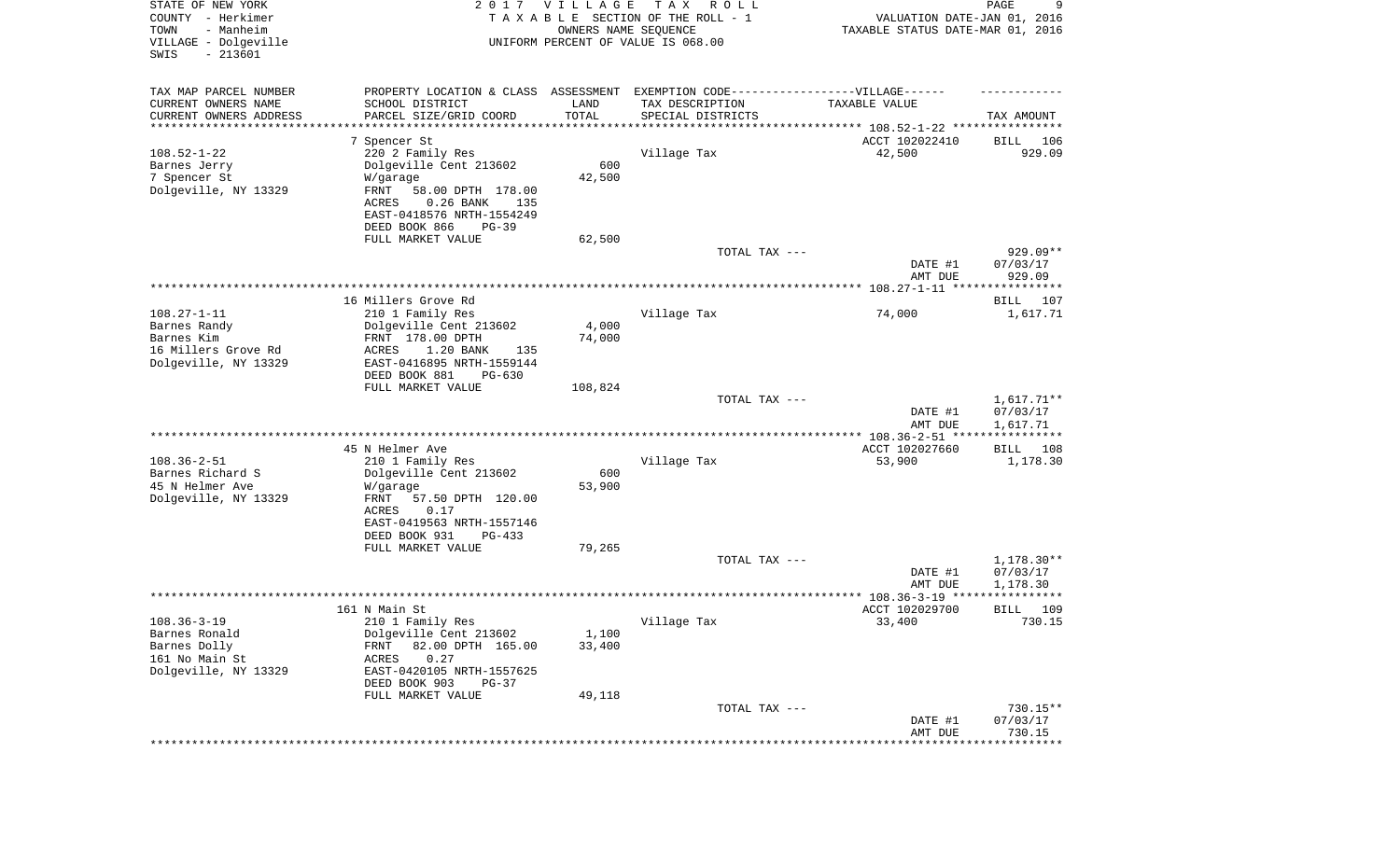|                                                               |                                                                                  |                       |                                                     | DATE #1<br>AMT DUE               | 07/03/17<br>1,285.42    |
|---------------------------------------------------------------|----------------------------------------------------------------------------------|-----------------------|-----------------------------------------------------|----------------------------------|-------------------------|
|                                                               |                                                                                  |                       | TOTAL TAX ---                                       |                                  | $1,285.42**$            |
|                                                               | DEED BOOK 833<br>PG-716<br>FULL MARKET VALUE                                     | 86,471                |                                                     |                                  |                         |
|                                                               | FRNT<br>50.00 DPTH 150.00<br>ACRES<br>0.17<br>EAST-0417202 NRTH-1552232          |                       |                                                     |                                  |                         |
| Barron Jonathon<br>4 Sullivan St<br>Dolgeville, NY 13329-0384 | Dolgeville Cent 213602<br>W/garage                                               | 500<br>58,800         |                                                     |                                  |                         |
| $108.59 - 2 - 29$                                             | 210 1 Family Res                                                                 |                       | Village Tax                                         | 58,800                           | 1,285.42                |
|                                                               | 4 Sullivan St                                                                    |                       |                                                     | ACCT 102028890                   | BILL<br>113             |
|                                                               |                                                                                  |                       |                                                     | AMT DUE                          | 699.55<br>**********    |
|                                                               |                                                                                  |                       |                                                     | DATE #1                          | 07/03/17                |
|                                                               | FULL MARKET VALUE                                                                | 47,059                | TOTAL TAX ---                                       |                                  | 699.55**                |
|                                                               | DEED BOOK 1404<br>PG-130                                                         |                       |                                                     |                                  |                         |
|                                                               | EAST-0419869 NRTH-1553226                                                        |                       |                                                     |                                  |                         |
| Dolgeville, NY 13329                                          | 50.00 DPTH 150.00<br>FRNT<br><b>ACRES</b><br>0.17                                |                       |                                                     |                                  |                         |
| 4 Sullivan St                                                 | W/garage                                                                         | 32,000                |                                                     |                                  |                         |
| $108.52 - 6 - 26$<br>Barron Jonathan R                        | 210 1 Family Res<br>Dolgeville Cent 213602                                       | 500                   | Village Tax                                         | 32,000                           | 699.55                  |
|                                                               | 18 Brockett St                                                                   |                       |                                                     | ACCT 102030450                   | BILL 112                |
|                                                               |                                                                                  |                       |                                                     | AMT DUE                          | 39.35                   |
|                                                               |                                                                                  |                       |                                                     | DATE #1                          | 07/03/17                |
|                                                               | FULL MARKET VALUE                                                                | 2,647                 | TOTAL TAX ---                                       |                                  | $39.35**$               |
|                                                               | DEED BOOK 1404<br><b>PG-130</b>                                                  |                       |                                                     |                                  |                         |
|                                                               | EAST-0419894 NRTH-1553267                                                        |                       |                                                     |                                  |                         |
| 4 Sullivan St<br>Dolgeville, NY 13329                         | 50.00 DPTH 150.00<br>FRNT<br>0.17<br>ACRES                                       | 1,800                 |                                                     |                                  |                         |
| Barron Jonathan R                                             | Dolgeville Cent 213602                                                           | 300                   |                                                     |                                  |                         |
| $108.52 - 6 - 25$                                             | Brockett St<br>312 Vac w/imprv                                                   |                       | Village Tax                                         | ACCT 102017670<br>1,800          | 111<br>BILL<br>39.35    |
|                                                               |                                                                                  |                       |                                                     |                                  |                         |
|                                                               |                                                                                  |                       |                                                     | DATE #1<br>AMT DUE               | 07/03/17<br>1,530.26    |
|                                                               |                                                                                  |                       | TOTAL TAX ---                                       |                                  | $1,530.26**$            |
|                                                               | DEED BOOK 1338<br>PG-17<br>FULL MARKET VALUE                                     | 102,941               |                                                     |                                  |                         |
|                                                               | EAST-0417499 NRTH-1553614                                                        |                       |                                                     |                                  |                         |
| 21 W Spofford Ave<br>Dolgeville, NY 13329                     | FRNT 126.00 DPTH 260.00<br>ACRES<br>0.69                                         | 70,000                |                                                     |                                  |                         |
| Barnes Ronald Michael                                         | Dolgeville Cent 213602                                                           | 1,300                 |                                                     |                                  |                         |
| $108.51 - 1 - 27$                                             | 21 W Spofford Ave<br>210 1 Family Res                                            |                       | Village Tax                                         | ACCT 102000990<br>70,000         | 110<br>BILL<br>1,530.26 |
| ********************                                          |                                                                                  | * * * * * * * * * * * |                                                     |                                  |                         |
| CURRENT OWNERS NAME<br>CURRENT OWNERS ADDRESS                 | SCHOOL DISTRICT<br>PARCEL SIZE/GRID COORD                                        | LAND<br>TOTAL         | TAX DESCRIPTION<br>SPECIAL DISTRICTS                | TAXABLE VALUE                    | TAX AMOUNT              |
| TAX MAP PARCEL NUMBER                                         | PROPERTY LOCATION & CLASS ASSESSMENT EXEMPTION CODE----------------VILLAGE------ |                       |                                                     |                                  |                         |
|                                                               |                                                                                  |                       |                                                     |                                  |                         |
| VILLAGE - Dolgeville<br>SWIS<br>$-213601$                     |                                                                                  |                       | UNIFORM PERCENT OF VALUE IS 068.00                  |                                  |                         |
| TOWN<br>- Manheim                                             |                                                                                  | OWNERS NAME SEQUENCE  |                                                     | TAXABLE STATUS DATE-MAR 01, 2016 |                         |
| STATE OF NEW YORK<br>COUNTY - Herkimer                        |                                                                                  | 2017 VILLAGE          | T A X<br>R O L L<br>TAXABLE SECTION OF THE ROLL - 1 | VALUATION DATE-JAN 01, 2016      | PAGE<br>10              |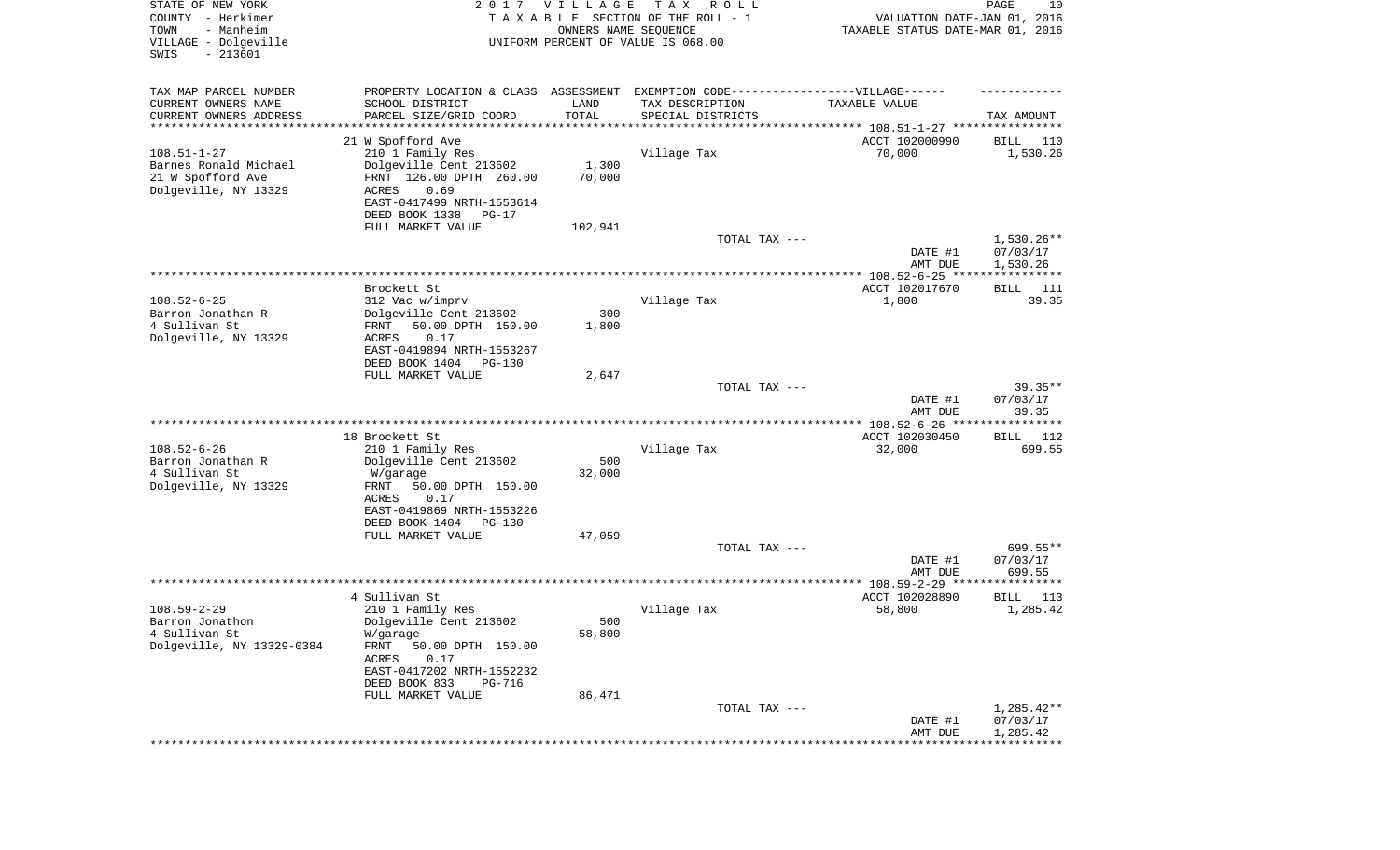| STATE OF NEW YORK<br>COUNTY - Herkimer<br>TOWN<br>- Manheim<br>VILLAGE - Dolgeville<br>SWIS<br>$-213601$ | 2017                                                                                                                                                                                                        | <b>VILLAGE</b><br>OWNERS NAME SEQUENCE | T A X<br>R O L L<br>TAXABLE SECTION OF THE ROLL - 1<br>UNIFORM PERCENT OF VALUE IS 068.00 | VALUATION DATE-JAN 01, 2016<br>TAXABLE STATUS DATE-MAR 01, 2016                  | PAGE<br>11                           |
|----------------------------------------------------------------------------------------------------------|-------------------------------------------------------------------------------------------------------------------------------------------------------------------------------------------------------------|----------------------------------------|-------------------------------------------------------------------------------------------|----------------------------------------------------------------------------------|--------------------------------------|
| TAX MAP PARCEL NUMBER<br>CURRENT OWNERS NAME<br>CURRENT OWNERS ADDRESS<br>********************           | PROPERTY LOCATION & CLASS ASSESSMENT EXEMPTION CODE----------------VILLAGE------<br>SCHOOL DISTRICT<br>PARCEL SIZE/GRID COORD                                                                               | LAND<br>TOTAL                          | TAX DESCRIPTION<br>SPECIAL DISTRICTS                                                      | TAXABLE VALUE<br>********************************** 108.36-3-48 **************** | TAX AMOUNT                           |
| $108.36 - 3 - 48$<br>Barton Kevin W<br>Barton Tracy L<br>44 N Helmer Ave<br>Dolgeville, NY 13329         | 44 N Helmer Ave<br>210 1 Family Res<br>Dolgeville Cent 213602<br>50.00 DPTH 187.00<br>FRNT<br>ACRES<br>0.12<br>EAST-0419749 NRTH-1557060<br>DEED BOOK 1529<br>$PG-13$<br>FULL MARKET VALUE                  | 500<br>41,500<br>61,029                | Village Tax                                                                               | ACCT 102028380<br>41,500                                                         | 114<br>BILL<br>907.23                |
|                                                                                                          |                                                                                                                                                                                                             |                                        | TOTAL TAX ---                                                                             | DATE #1<br>AMT DUE                                                               | $907.23**$<br>07/03/17<br>907.23     |
| $108.52 - 4 - 8$<br>Baum John P Jr<br>Baum Carol<br>30 Faville Ave E<br>Dolgeville, NY 13329             | 30 E Faville Ave<br>210 1 Family Res<br>Dolgeville Cent 213602<br>50.00 DPTH 106.00<br>FRNT<br>0.12<br>ACRES<br>EAST-0419309 NRTH-1553275<br>DEED BOOK 00577 PG-00405                                       | 500<br>39,000                          | Village Tax                                                                               | ACCT 102001320<br>39,000                                                         | 115<br>BILL<br>852.58                |
|                                                                                                          | FULL MARKET VALUE                                                                                                                                                                                           | 57,353                                 | TOTAL TAX ---                                                                             | DATE #1<br>AMT DUE                                                               | 852.58**<br>07/03/17<br>852.58       |
|                                                                                                          |                                                                                                                                                                                                             |                                        |                                                                                           |                                                                                  |                                      |
| $108.59 - 2 - 14$<br>Baum William<br>Baum Donna<br>3 Timmerman St<br>Dolgeville, NY 13329                | 3 E Timmerman St<br>210 1 Family Res<br>Dolgeville Cent 213602<br>W/garage<br>FRNT 100.00 DPTH 150.00<br><b>ACRES</b><br>0.34<br>EAST-0416709 NRTH-1552147<br>DEED BOOK 00609 PG-00248<br>FULL MARKET VALUE | 1,000<br>44,300<br>65,147              | Village Tax                                                                               | ACCT 102025440<br>44,300                                                         | BILL 116<br>968.44                   |
|                                                                                                          |                                                                                                                                                                                                             |                                        | TOTAL TAX ---                                                                             | DATE #1<br>AMT DUE                                                               | $968.44**$<br>07/03/17<br>968.44     |
|                                                                                                          |                                                                                                                                                                                                             |                                        |                                                                                           |                                                                                  | *********                            |
| $108.36 - 3 - 59$<br>Baylor Edward J<br>56 N Helmer Ave<br>Dolgeville, NY 13329                          | 56 N Helmer Ave<br>210 1 Family Res<br>Dolgeville Cent 213602<br>50.00 DPTH 112.50<br>FRNT<br>0.13<br>ACRES<br>EAST-0419735 NRTH-1557337<br>DEED BOOK 1350 PG-881<br>FULL MARKET VALUE                      | 500<br>46,400<br>68,235                | Village Tax                                                                               | ACCT 102017700<br>46,400                                                         | BILL<br>117<br>1,014.35              |
|                                                                                                          |                                                                                                                                                                                                             |                                        | TOTAL TAX ---                                                                             | DATE #1<br>AMT DUE<br>************************************                       | $1,014.35**$<br>07/03/17<br>1,014.35 |
|                                                                                                          |                                                                                                                                                                                                             |                                        |                                                                                           |                                                                                  |                                      |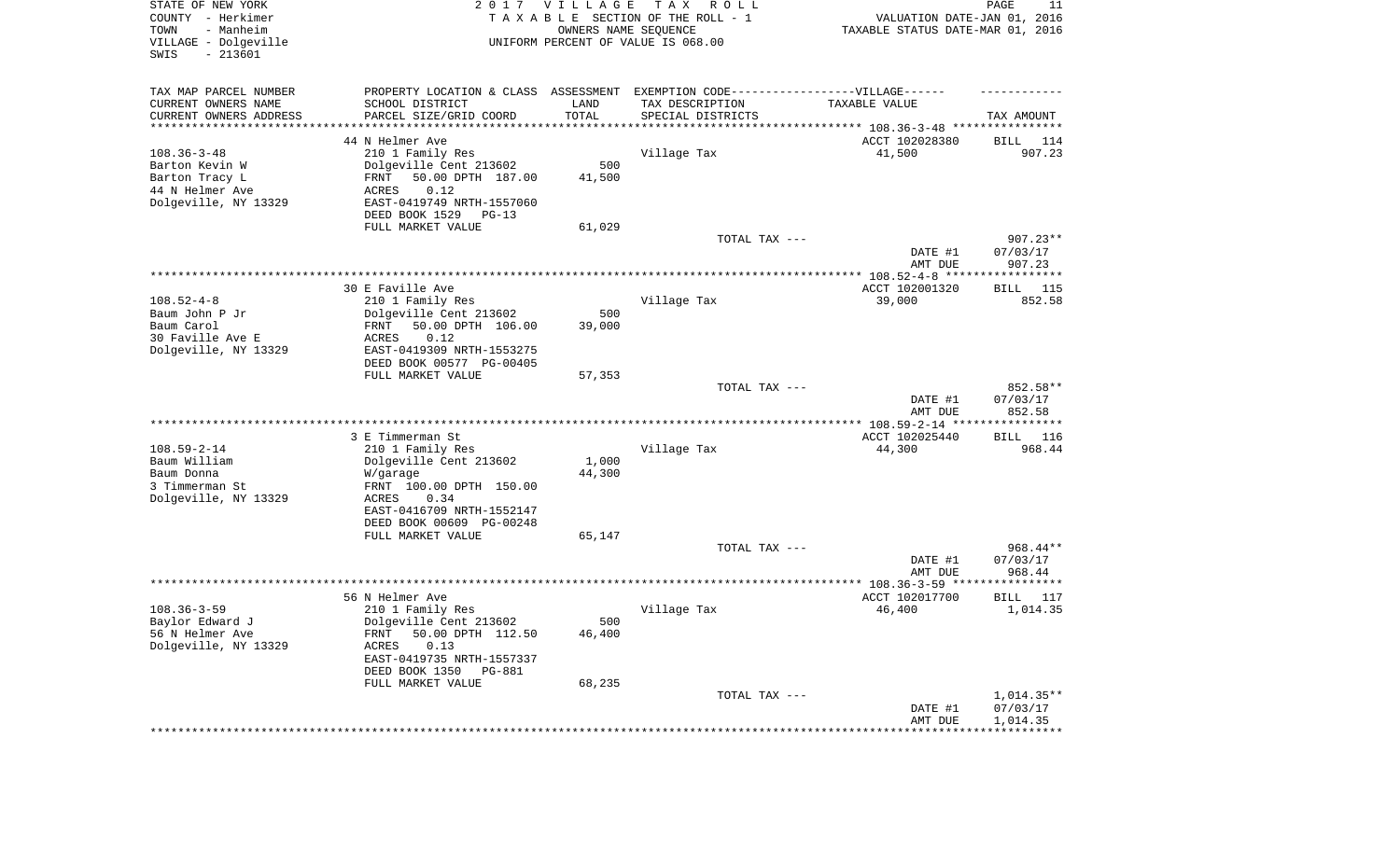| STATE OF NEW YORK<br>COUNTY - Herkimer<br>- Manheim<br>TOWN<br>VILLAGE - Dolgeville<br>SWIS<br>$-213601$ |                                                                                   | 2017 VILLAGE<br>OWNERS NAME SEQUENCE | T A X<br>R O L L<br>TAXABLE SECTION OF THE ROLL - 1<br>UNIFORM PERCENT OF VALUE IS 068.00 | VALUATION DATE-JAN 01, 2016<br>TAXABLE STATUS DATE-MAR 01, 2016 | PAGE<br>12            |
|----------------------------------------------------------------------------------------------------------|-----------------------------------------------------------------------------------|--------------------------------------|-------------------------------------------------------------------------------------------|-----------------------------------------------------------------|-----------------------|
| TAX MAP PARCEL NUMBER                                                                                    | PROPERTY LOCATION & CLASS ASSESSMENT EXEMPTION CODE-----------------VILLAGE------ |                                      |                                                                                           |                                                                 |                       |
| CURRENT OWNERS NAME                                                                                      | SCHOOL DISTRICT                                                                   | LAND                                 | TAX DESCRIPTION                                                                           | TAXABLE VALUE                                                   |                       |
| CURRENT OWNERS ADDRESS<br>*******************                                                            | PARCEL SIZE/GRID COORD                                                            | TOTAL                                | SPECIAL DISTRICTS                                                                         |                                                                 | TAX AMOUNT            |
|                                                                                                          | 32 Sullivan St                                                                    |                                      |                                                                                           | ACCT 102012090                                                  | 118<br>BILL           |
| $108.59 - 3 - 26$                                                                                        | 210 1 Family Res                                                                  |                                      | Village Tax                                                                               | 36,500                                                          | 797.92                |
| Becker James E                                                                                           | Dolgeville Cent 213602                                                            | 800                                  |                                                                                           |                                                                 |                       |
| 32 Sullivan St                                                                                           | W Garage                                                                          | 36,500                               |                                                                                           |                                                                 |                       |
| Dolgeville, NY 13329                                                                                     | FRNT 100.00 DPTH 150.00                                                           |                                      |                                                                                           |                                                                 |                       |
|                                                                                                          | ACRES<br>0.34<br>EAST-0417293 NRTH-1551512                                        |                                      |                                                                                           |                                                                 |                       |
|                                                                                                          | DEED BOOK 1421<br>PG-786                                                          |                                      |                                                                                           |                                                                 |                       |
|                                                                                                          | FULL MARKET VALUE                                                                 | 53,676                               |                                                                                           |                                                                 |                       |
|                                                                                                          |                                                                                   |                                      | TOTAL TAX ---                                                                             |                                                                 | 797.92**              |
|                                                                                                          |                                                                                   |                                      |                                                                                           | DATE #1<br>AMT DUE                                              | 07/03/17<br>797.92    |
|                                                                                                          | 13 Ransom St                                                                      |                                      |                                                                                           | ACCT 102021060                                                  | BILL 119              |
| $108.52 - 6 - 9$                                                                                         | 210 1 Family Res                                                                  |                                      | Village Tax                                                                               | 32,000                                                          | 699.55                |
| Beekman Margaret D                                                                                       | Dolgeville Cent 213602                                                            | 500                                  |                                                                                           |                                                                 |                       |
| 13 Ransom St                                                                                             | 52.70 DPTH 100.00<br>FRNT                                                         | 32,000                               |                                                                                           |                                                                 |                       |
| Dolgeville, NY 13329                                                                                     | 0.11<br>ACRES                                                                     |                                      |                                                                                           |                                                                 |                       |
|                                                                                                          | EAST-0419555 NRTH-1553042<br>DEED BOOK 1371<br>PG-149                             |                                      |                                                                                           |                                                                 |                       |
|                                                                                                          | FULL MARKET VALUE                                                                 | 47,059                               |                                                                                           |                                                                 |                       |
|                                                                                                          |                                                                                   |                                      | TOTAL TAX ---                                                                             |                                                                 | 699.55**              |
|                                                                                                          |                                                                                   |                                      |                                                                                           | DATE #1                                                         | 07/03/17              |
|                                                                                                          |                                                                                   |                                      |                                                                                           | AMT DUE                                                         | 699.55                |
|                                                                                                          | 22 N Helmer Ave                                                                   |                                      |                                                                                           | ************ 108.44-3-12 ****                                   | ************          |
| $108.44 - 3 - 12$                                                                                        | 210 1 Family Res                                                                  |                                      | Village Tax                                                                               | ACCT 102008520<br>44,700                                        | 120<br>BILL<br>977.18 |
| Belden Judith M                                                                                          | Dolgeville Cent 213602                                                            | 700                                  |                                                                                           |                                                                 |                       |
| 20 N Helmer Ave                                                                                          | W/barn                                                                            | 44,700                               |                                                                                           |                                                                 |                       |
| Dolgeville, NY 13329                                                                                     | FRNT<br>45.30 DPTH 160.00                                                         |                                      |                                                                                           |                                                                 |                       |
|                                                                                                          | ACRES<br>0.15                                                                     |                                      |                                                                                           |                                                                 |                       |
|                                                                                                          | EAST-0419683 NRTH-1556295<br>DEED BOOK 781<br>$PG-01$                             |                                      |                                                                                           |                                                                 |                       |
|                                                                                                          | FULL MARKET VALUE                                                                 | 65,735                               |                                                                                           |                                                                 |                       |
|                                                                                                          |                                                                                   |                                      | TOTAL TAX ---                                                                             |                                                                 | 977.18**              |
|                                                                                                          |                                                                                   |                                      |                                                                                           | DATE #1                                                         | 07/03/17              |
|                                                                                                          |                                                                                   |                                      |                                                                                           | AMT DUE                                                         | 977.18<br>*******     |
|                                                                                                          | 20 N Helmer Ave                                                                   |                                      |                                                                                           | ****************** 108.44-3-13 *********<br>ACCT 102025800      | BILL<br>121           |
| $108.44 - 3 - 13$                                                                                        | 210 1 Family Res                                                                  |                                      | Village Tax                                                                               | 46,000                                                          | 1,005.60              |
| Belden Judith M                                                                                          | Dolgeville Cent 213602                                                            | 600                                  |                                                                                           |                                                                 |                       |
| 20 N Helmer Ave                                                                                          | 55.00 DPTH 160.00<br><b>FRNT</b>                                                  | 46,000                               |                                                                                           |                                                                 |                       |
| Dolgeville, NY 13329                                                                                     | 0.20<br><b>ACRES</b>                                                              |                                      |                                                                                           |                                                                 |                       |
|                                                                                                          | EAST-0419663 NRTH-1556252                                                         |                                      |                                                                                           |                                                                 |                       |
|                                                                                                          | DEED BOOK 679<br>PG-824<br>FULL MARKET VALUE                                      | 67,647                               |                                                                                           |                                                                 |                       |
|                                                                                                          |                                                                                   |                                      | TOTAL TAX ---                                                                             |                                                                 | $1,005.60**$          |
|                                                                                                          |                                                                                   |                                      |                                                                                           | DATE #1                                                         | 07/03/17              |
|                                                                                                          |                                                                                   |                                      |                                                                                           | AMT DUE                                                         | 1,005.60              |
|                                                                                                          |                                                                                   |                                      |                                                                                           |                                                                 |                       |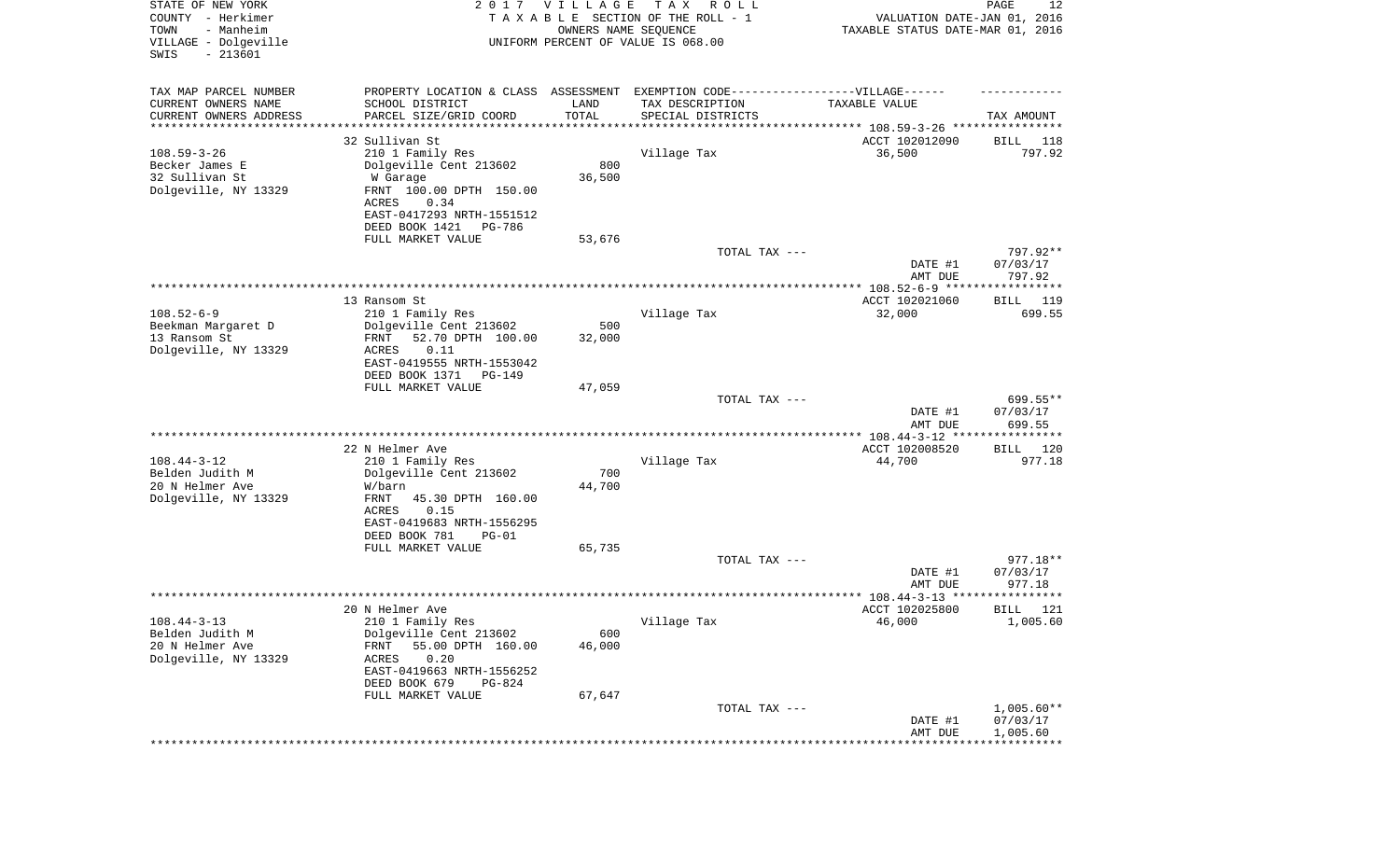| STATE OF NEW YORK<br>COUNTY - Herkimer<br>- Manheim<br>TOWN<br>VILLAGE - Dolgeville |                                                                                   | 2017 VILLAGE       | TAX ROLL<br>TAXABLE SECTION OF THE ROLL - 1<br>OWNERS NAME SEQUENCE<br>UNIFORM PERCENT OF VALUE IS 068.00 | VALUATION DATE-JAN 01, 2016<br>TAXABLE STATUS DATE-MAR 01, 2016             | PAGE<br>13         |
|-------------------------------------------------------------------------------------|-----------------------------------------------------------------------------------|--------------------|-----------------------------------------------------------------------------------------------------------|-----------------------------------------------------------------------------|--------------------|
| $-213601$<br>SWIS                                                                   |                                                                                   |                    |                                                                                                           |                                                                             |                    |
| TAX MAP PARCEL NUMBER                                                               | PROPERTY LOCATION & CLASS ASSESSMENT EXEMPTION CODE-----------------VILLAGE------ |                    |                                                                                                           |                                                                             |                    |
| CURRENT OWNERS NAME                                                                 | SCHOOL DISTRICT                                                                   | LAND               | TAX DESCRIPTION                                                                                           | TAXABLE VALUE                                                               |                    |
| CURRENT OWNERS ADDRESS<br>********************                                      | PARCEL SIZE/GRID COORD<br>********************                                    | TOTAL<br>********* | SPECIAL DISTRICTS                                                                                         |                                                                             | TAX AMOUNT         |
|                                                                                     |                                                                                   |                    |                                                                                                           | **************************** 108.51-1-32 ****************<br>ACCT 102022920 | <b>BILL</b><br>122 |
| $108.51 - 1 - 32$                                                                   | 19 W Spofford Ave<br>210 1 Family Res                                             |                    | VET COM CT 41131                                                                                          | 10,200                                                                      |                    |
| Bennett Alice                                                                       | Dolgeville Cent 213602                                                            | 800                | Village Tax                                                                                               | 35,700                                                                      | 780.43             |
| 19 W Spofford Ave                                                                   | FRNT 125.00 DPTH 150.00                                                           | 45,900             |                                                                                                           |                                                                             |                    |
| Dolgeville, NY 13329                                                                | 0.43<br>ACRES                                                                     |                    |                                                                                                           |                                                                             |                    |
|                                                                                     | EAST-0417614 NRTH-1553493                                                         |                    |                                                                                                           |                                                                             |                    |
| PRIOR OWNER ON 3/01/2016<br>Bennett Daniel                                          | DEED BOOK 849<br>$PG-146$<br>FULL MARKET VALUE                                    | 67,500             |                                                                                                           |                                                                             |                    |
|                                                                                     |                                                                                   |                    | TOTAL TAX ---                                                                                             |                                                                             | 780.43**           |
|                                                                                     |                                                                                   |                    |                                                                                                           | DATE #1                                                                     | 07/03/17           |
|                                                                                     |                                                                                   |                    |                                                                                                           | AMT DUE                                                                     | 780.43             |
| **************************                                                          |                                                                                   |                    |                                                                                                           |                                                                             |                    |
|                                                                                     | Beaver St                                                                         |                    |                                                                                                           | ACCT 102009780                                                              | 123<br>BILL        |
| $108.44 - 2 - 1$                                                                    | 311 Res vac land                                                                  |                    | Village Tax                                                                                               | 600                                                                         | 13.12              |
| Benson Gregory W<br>Benson Melissa S                                                | Dolgeville Cent 213602<br>50.00 DPTH 185.00<br>FRNT                               | 600<br>600         |                                                                                                           |                                                                             |                    |
| 19 Beaver St                                                                        | 0.30<br>ACRES                                                                     |                    |                                                                                                           |                                                                             |                    |
| Dolgeville, NY 13329                                                                | EAST-0417826 NRTH-1554905                                                         |                    |                                                                                                           |                                                                             |                    |
|                                                                                     | DEED BOOK 1274<br>$PG-4$                                                          |                    |                                                                                                           |                                                                             |                    |
|                                                                                     | FULL MARKET VALUE                                                                 | 882                |                                                                                                           |                                                                             |                    |
|                                                                                     |                                                                                   |                    | TOTAL TAX ---                                                                                             |                                                                             | $13.12**$          |
|                                                                                     |                                                                                   |                    |                                                                                                           | DATE #1                                                                     | 07/03/17           |
|                                                                                     |                                                                                   |                    |                                                                                                           | AMT DUE<br>****** 108.44-2-15 **                                            | 13.12              |
|                                                                                     | 19 Beaver St                                                                      |                    |                                                                                                           | ACCT 102024300                                                              | 124<br>BILL        |
| $108.44 - 2 - 15$                                                                   | 210 1 Family Res                                                                  |                    | Village Tax                                                                                               | 43,200                                                                      | 944.39             |
| Benson Gregory W                                                                    | Dolgeville Cent 213602                                                            | 500                |                                                                                                           |                                                                             |                    |
| Benson Melissa S                                                                    | W/garage                                                                          | 43,200             |                                                                                                           |                                                                             |                    |
| 19 Beaver St                                                                        | <b>FRNT</b><br>50.00 DPTH 100.00                                                  |                    |                                                                                                           |                                                                             |                    |
| Dolgeville, NY 13329                                                                | 0.11<br>ACRES                                                                     |                    |                                                                                                           |                                                                             |                    |
|                                                                                     | EAST-0417885 NRTH-1554914<br>DEED BOOK 1274<br>$PG-4$                             |                    |                                                                                                           |                                                                             |                    |
|                                                                                     | FULL MARKET VALUE                                                                 | 63,529             |                                                                                                           |                                                                             |                    |
|                                                                                     |                                                                                   |                    | TOTAL TAX ---                                                                                             |                                                                             | 944.39**           |
|                                                                                     |                                                                                   |                    |                                                                                                           | DATE #1                                                                     | 07/03/17           |
|                                                                                     |                                                                                   |                    |                                                                                                           | AMT DUE                                                                     | 944.39             |
|                                                                                     |                                                                                   |                    |                                                                                                           |                                                                             |                    |
|                                                                                     | Spofford Ave                                                                      |                    |                                                                                                           |                                                                             | 125<br>BILL        |
| $108.52 - 1 - 86.1$                                                                 | 311 Res vac land                                                                  |                    | Village Tax                                                                                               | 3,000                                                                       | 65.58              |
| Berg Nancy<br>86 S Helmer Ave                                                       | Dolgeville Cent 213602<br>FRNT 50.00 DPTH 350.00                                  | 3,000<br>3,000     |                                                                                                           |                                                                             |                    |
| Dolgeville, NY 13329                                                                | EAST-0417607 NRTH-1553970                                                         |                    |                                                                                                           |                                                                             |                    |
|                                                                                     | DEED BOOK 1091<br>PG-963                                                          |                    |                                                                                                           |                                                                             |                    |
|                                                                                     | FULL MARKET VALUE                                                                 | 4,412              |                                                                                                           |                                                                             |                    |
|                                                                                     |                                                                                   |                    | TOTAL TAX ---                                                                                             |                                                                             | 65.58**            |
|                                                                                     |                                                                                   |                    |                                                                                                           | DATE #1                                                                     | 07/03/17           |
|                                                                                     |                                                                                   |                    |                                                                                                           | AMT DUE                                                                     | 65.58              |
|                                                                                     |                                                                                   |                    |                                                                                                           |                                                                             |                    |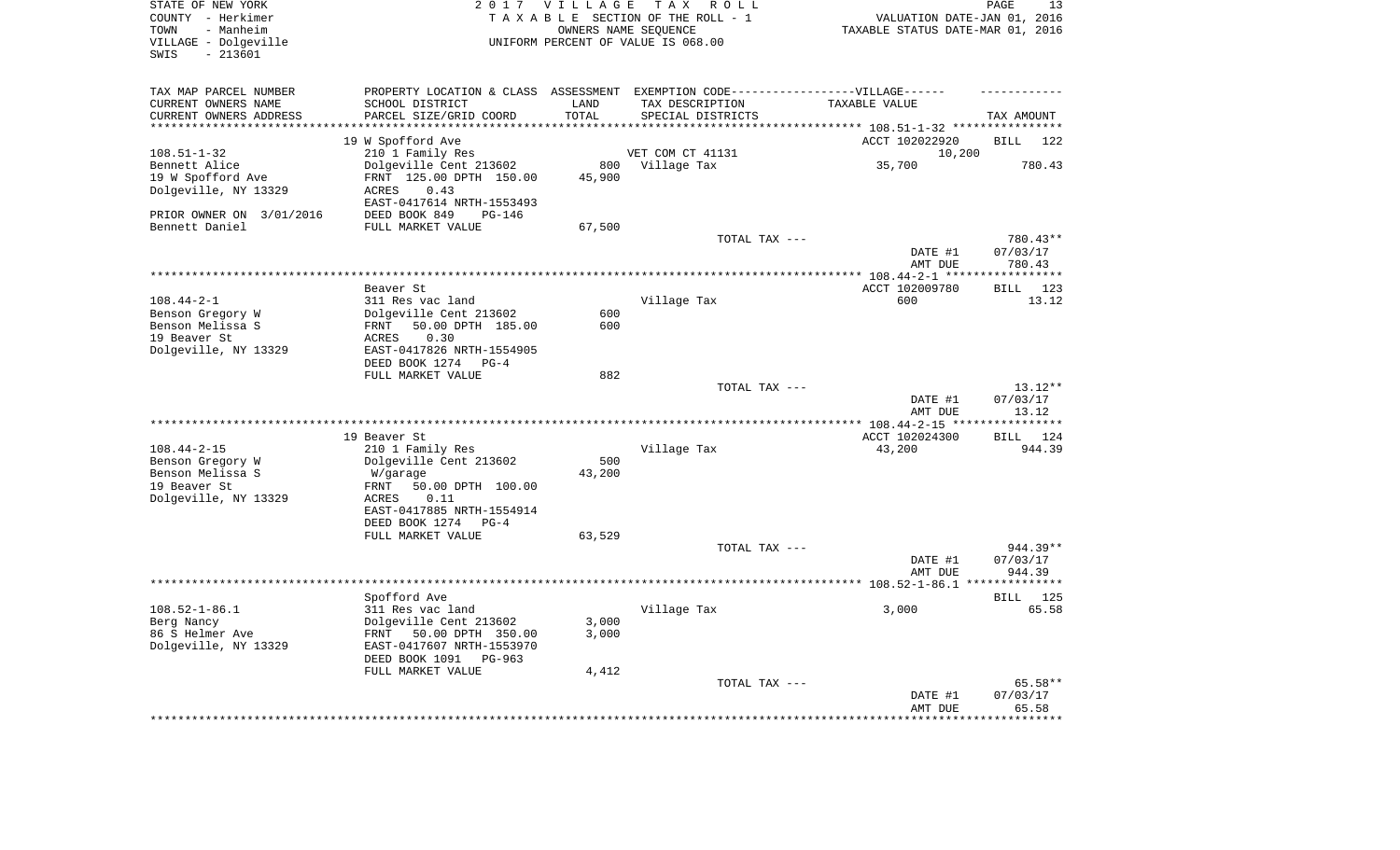| STATE OF NEW YORK<br>COUNTY - Herkimer<br>- Manheim<br>TOWN<br>VILLAGE - Dolgeville<br>$-213601$<br>SWIS | 2 0 1 7                                                                           | VILLAGE<br>OWNERS NAME SEQUENCE | T A X<br>R O L L<br>T A X A B L E SECTION OF THE ROLL - 1<br>UNIFORM PERCENT OF VALUE IS 068.00 | VALUATION DATE-JAN 01, 2016<br>TAXABLE STATUS DATE-MAR 01, 2016              | PAGE<br>14         |
|----------------------------------------------------------------------------------------------------------|-----------------------------------------------------------------------------------|---------------------------------|-------------------------------------------------------------------------------------------------|------------------------------------------------------------------------------|--------------------|
| TAX MAP PARCEL NUMBER                                                                                    | PROPERTY LOCATION & CLASS ASSESSMENT EXEMPTION CODE-----------------VILLAGE------ |                                 |                                                                                                 |                                                                              |                    |
| CURRENT OWNERS NAME<br>CURRENT OWNERS ADDRESS<br>********************                                    | SCHOOL DISTRICT<br>PARCEL SIZE/GRID COORD                                         | LAND<br>TOTAL<br>***********    | TAX DESCRIPTION<br>SPECIAL DISTRICTS                                                            | TAXABLE VALUE                                                                | TAX AMOUNT         |
|                                                                                                          | W Spofford Ave                                                                    |                                 |                                                                                                 | ***************************** 108.51-1-18 ****************<br>ACCT 102028650 | 126<br>BILL        |
| $108.51 - 1 - 18$                                                                                        | 311 Res vac land                                                                  |                                 | Village Tax                                                                                     | 2,200                                                                        | 48.09              |
| Berg Nancy C                                                                                             | Dolgeville Cent 213602                                                            | 2,200                           |                                                                                                 |                                                                              |                    |
| 86 S Helmer Ave                                                                                          | $-5$ -Lots                                                                        | 2,200                           |                                                                                                 |                                                                              |                    |
| Dolgeville, NY 13329                                                                                     | FRNT 145.00 DPTH 165.00<br>ACRES<br>1.20                                          |                                 |                                                                                                 |                                                                              |                    |
|                                                                                                          | EAST-0417499 NRTH-1553986<br>DEED BOOK 930<br>$PG-26$                             |                                 |                                                                                                 |                                                                              |                    |
|                                                                                                          | FULL MARKET VALUE                                                                 | 3,235                           |                                                                                                 |                                                                              |                    |
|                                                                                                          |                                                                                   |                                 | TOTAL TAX ---                                                                                   |                                                                              | 48.09**            |
|                                                                                                          |                                                                                   |                                 |                                                                                                 | DATE #1                                                                      | 07/03/17           |
|                                                                                                          |                                                                                   |                                 |                                                                                                 | AMT DUE                                                                      | 48.09              |
|                                                                                                          |                                                                                   |                                 |                                                                                                 | ACCT 102001410                                                               |                    |
| $108.52 - 1 - 47$                                                                                        | W Spofford Ave & S Helmer<br>312 Vac w/imprv                                      |                                 | Village Tax                                                                                     | 2,500                                                                        | BILL 127<br>54.65  |
| Berg Nancy C                                                                                             | Dolgeville Cent 213602                                                            | 2,500                           |                                                                                                 |                                                                              |                    |
| 86 S Helmer Ave                                                                                          | -tennis Court                                                                     | 2,500                           |                                                                                                 |                                                                              |                    |
| Dolgeville, NY 13329                                                                                     | FRNT 150.00 DPTH 350.00                                                           |                                 |                                                                                                 |                                                                              |                    |
|                                                                                                          | 1.10<br>ACRES                                                                     |                                 |                                                                                                 |                                                                              |                    |
|                                                                                                          | EAST-0417629 NRTH-1553865                                                         |                                 |                                                                                                 |                                                                              |                    |
|                                                                                                          | DEED BOOK 930<br>$PG-26$<br>FULL MARKET VALUE                                     | 3,676                           |                                                                                                 |                                                                              |                    |
|                                                                                                          |                                                                                   |                                 | TOTAL TAX ---                                                                                   |                                                                              | 54.65**            |
|                                                                                                          |                                                                                   |                                 |                                                                                                 | DATE #1                                                                      | 07/03/17           |
|                                                                                                          |                                                                                   |                                 |                                                                                                 | AMT DUE                                                                      | 54.65              |
|                                                                                                          |                                                                                   |                                 |                                                                                                 | ********* 108.52-1-49 ****                                                   | * * * * * * * *    |
|                                                                                                          | 86 S Helmer Ave                                                                   |                                 |                                                                                                 | ACCT 102015090                                                               | <b>BILL</b><br>128 |
| $108.52 - 1 - 49$<br>Berg Nancy C                                                                        | 210 1 Family Res<br>Dolgeville Cent 213602                                        | 1,500                           | Village Tax                                                                                     | 101,000                                                                      | 2,207.95           |
| 86 S Helmer Ave                                                                                          | W Garage & Pool                                                                   | 101,000                         |                                                                                                 |                                                                              |                    |
| Dolgeville, NY 13329                                                                                     | FRNT 150.00 DPTH 100.00                                                           |                                 |                                                                                                 |                                                                              |                    |
|                                                                                                          | 0.34<br>ACRES                                                                     |                                 |                                                                                                 |                                                                              |                    |
|                                                                                                          | EAST-0417720 NRTH-1553722                                                         |                                 |                                                                                                 |                                                                              |                    |
|                                                                                                          | DEED BOOK 930<br>$PG-26$                                                          |                                 |                                                                                                 |                                                                              |                    |
|                                                                                                          | FULL MARKET VALUE                                                                 | 148,529                         | TOTAL TAX ---                                                                                   |                                                                              | $2,207.95**$       |
|                                                                                                          |                                                                                   |                                 |                                                                                                 | DATE #1                                                                      | 07/03/17           |
|                                                                                                          |                                                                                   |                                 |                                                                                                 | AMT DUE                                                                      | 2,207.95           |
|                                                                                                          |                                                                                   |                                 |                                                                                                 |                                                                              |                    |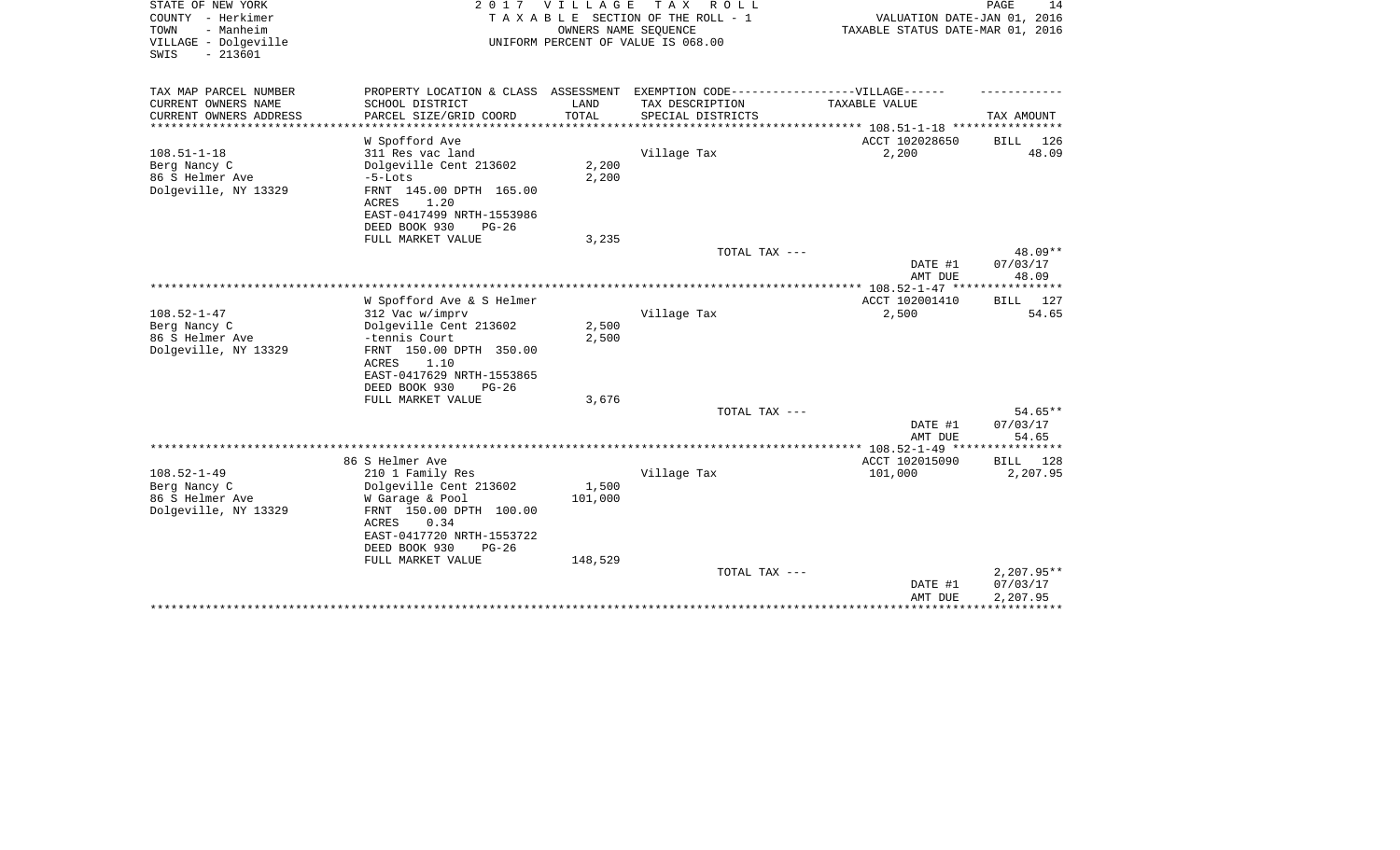| STATE OF NEW YORK<br>COUNTY - Herkimer<br>- Manheim<br>TOWN<br>VILLAGE - Dolgeville<br>$-213601$<br>SWIS |                                                                                  | 2017 VILLAGE | T A X<br>R O L L<br>TAXABLE SECTION OF THE ROLL - 1<br>OWNERS NAME SEQUENCE<br>UNIFORM PERCENT OF VALUE IS 068.00 | VALUATION DATE-JAN 01, 2016<br>TAXABLE STATUS DATE-MAR 01, 2016 | PAGE<br>15           |
|----------------------------------------------------------------------------------------------------------|----------------------------------------------------------------------------------|--------------|-------------------------------------------------------------------------------------------------------------------|-----------------------------------------------------------------|----------------------|
| TAX MAP PARCEL NUMBER                                                                                    | PROPERTY LOCATION & CLASS ASSESSMENT EXEMPTION CODE----------------VILLAGE------ |              |                                                                                                                   |                                                                 |                      |
| CURRENT OWNERS NAME                                                                                      | SCHOOL DISTRICT                                                                  | LAND         | TAX DESCRIPTION                                                                                                   | TAXABLE VALUE                                                   |                      |
| CURRENT OWNERS ADDRESS                                                                                   | PARCEL SIZE/GRID COORD                                                           | TOTAL        | SPECIAL DISTRICTS                                                                                                 |                                                                 | TAX AMOUNT           |
| *********************                                                                                    |                                                                                  |              |                                                                                                                   |                                                                 |                      |
|                                                                                                          | 44 Stewart St                                                                    |              |                                                                                                                   | ACCT 102019440                                                  | <b>BILL</b><br>129   |
| $108.59 - 3 - 27.1$<br>Bilinski Michael S                                                                | 210 1 Family Res<br>Dolgeville Cent 213602                                       |              | VET WAR CT 41121<br>1,800 VET DIS CT 41141                                                                        | 6,120<br>6,270                                                  |                      |
| Bilinski Kathryn S                                                                                       | FRNT 190.00 DPTH 170.00                                                          | 125,400      | Village Tax                                                                                                       | 113,010                                                         | 2,470.50             |
| 44 Stewart St                                                                                            | ACRES<br>0.75                                                                    |              | XC991 Water relevy                                                                                                | 16.00 MT M                                                      | 16.00                |
| Dolgeville, NY 13329                                                                                     | EAST-0416978 NRTH-1551209<br>DEED BOOK 906<br>$PG-553$                           |              |                                                                                                                   |                                                                 |                      |
|                                                                                                          | FULL MARKET VALUE                                                                | 184,412      |                                                                                                                   |                                                                 |                      |
|                                                                                                          |                                                                                  |              | TOTAL TAX ---                                                                                                     |                                                                 | $2,486.50**$         |
|                                                                                                          |                                                                                  |              |                                                                                                                   | DATE #1                                                         | 07/03/17             |
|                                                                                                          |                                                                                  |              |                                                                                                                   | AMT DUE                                                         | 2,486.50             |
|                                                                                                          | 55 1/2 N Helmer Ave                                                              |              |                                                                                                                   | ACCT 102011820                                                  | BILL 130             |
| $108.36 - 2 - 28$                                                                                        | 220 2 Family Res                                                                 |              | Village Tax                                                                                                       | 41,000                                                          | 896.30               |
| Bill Fox Grounds Maintenance I Dolgeville Cent 213602                                                    |                                                                                  | 500          |                                                                                                                   |                                                                 |                      |
| PO Box 1607                                                                                              | ACRES<br>0.06                                                                    | 41,000       |                                                                                                                   |                                                                 |                      |
| Bridgehampton, NY 11932                                                                                  | EAST-0419512 NRTH-1557543                                                        |              |                                                                                                                   |                                                                 |                      |
|                                                                                                          | DEED BOOK 1299<br>PG-814<br>FULL MARKET VALUE                                    | 60,294       |                                                                                                                   |                                                                 |                      |
|                                                                                                          |                                                                                  |              | TOTAL TAX ---                                                                                                     |                                                                 | 896.30**             |
|                                                                                                          |                                                                                  |              |                                                                                                                   | DATE #1<br>AMT DUE                                              | 07/03/17<br>896.30   |
|                                                                                                          |                                                                                  |              |                                                                                                                   |                                                                 |                      |
|                                                                                                          | 27 Spofford Sq                                                                   |              |                                                                                                                   | ACCT 102030570                                                  | BILL 131             |
| $108.52 - 3 - 47$                                                                                        | 210 1 Family Res                                                                 |              | Village Tax                                                                                                       | 72,600                                                          | 1,587.10             |
| Billings Van Dyke Jr.                                                                                    | Dolgeville Cent 213602                                                           | 1,000        |                                                                                                                   |                                                                 |                      |
| Billings Janet                                                                                           | W/garage                                                                         | 72,600       |                                                                                                                   |                                                                 |                      |
| 27 Spofford Sq<br>Dolgeville, NY 13329                                                                   | FRNT 100.00 DPTH 100.00<br>ACRES<br>0.23                                         |              |                                                                                                                   |                                                                 |                      |
|                                                                                                          | EAST-0418995 NRTH-1553111                                                        |              |                                                                                                                   |                                                                 |                      |
|                                                                                                          | DEED BOOK 1134<br>PG-273                                                         |              |                                                                                                                   |                                                                 |                      |
|                                                                                                          | FULL MARKET VALUE                                                                | 106,765      |                                                                                                                   |                                                                 |                      |
|                                                                                                          |                                                                                  |              | TOTAL TAX ---                                                                                                     |                                                                 | 1,587.10**           |
|                                                                                                          |                                                                                  |              |                                                                                                                   | DATE #1                                                         | 07/03/17<br>1,587.10 |
|                                                                                                          |                                                                                  |              |                                                                                                                   | AMT DUE                                                         |                      |
|                                                                                                          | 9 W State St                                                                     |              |                                                                                                                   | ACCT 102022560                                                  | BILL 132             |
| $108.44 - 3 - 1$                                                                                         | 210 1 Family Res                                                                 |              | Village Tax                                                                                                       | 72,000                                                          | 1,573.99             |
| Bladek Karl Jr.                                                                                          | Dolgeville Cent 213602                                                           | 700          |                                                                                                                   |                                                                 |                      |
| 9 W State St                                                                                             | Garage                                                                           | 72,000       |                                                                                                                   |                                                                 |                      |
| Dolgeville, NY 13329                                                                                     | FRNT 73.00 DPTH 186.00<br>0.28<br>ACRES                                          |              |                                                                                                                   |                                                                 |                      |
|                                                                                                          | EAST-0419687 NRTH-1556411                                                        |              |                                                                                                                   |                                                                 |                      |
|                                                                                                          | DEED BOOK 1503 PG-651                                                            |              |                                                                                                                   |                                                                 |                      |
|                                                                                                          | FULL MARKET VALUE                                                                | 105,882      |                                                                                                                   |                                                                 |                      |
|                                                                                                          |                                                                                  |              | TOTAL TAX ---                                                                                                     |                                                                 | 1,573.99**           |
|                                                                                                          |                                                                                  |              |                                                                                                                   | DATE #1                                                         | 07/03/17             |
|                                                                                                          |                                                                                  |              |                                                                                                                   | AMT DUE                                                         | 1,573.99             |
|                                                                                                          |                                                                                  |              |                                                                                                                   |                                                                 |                      |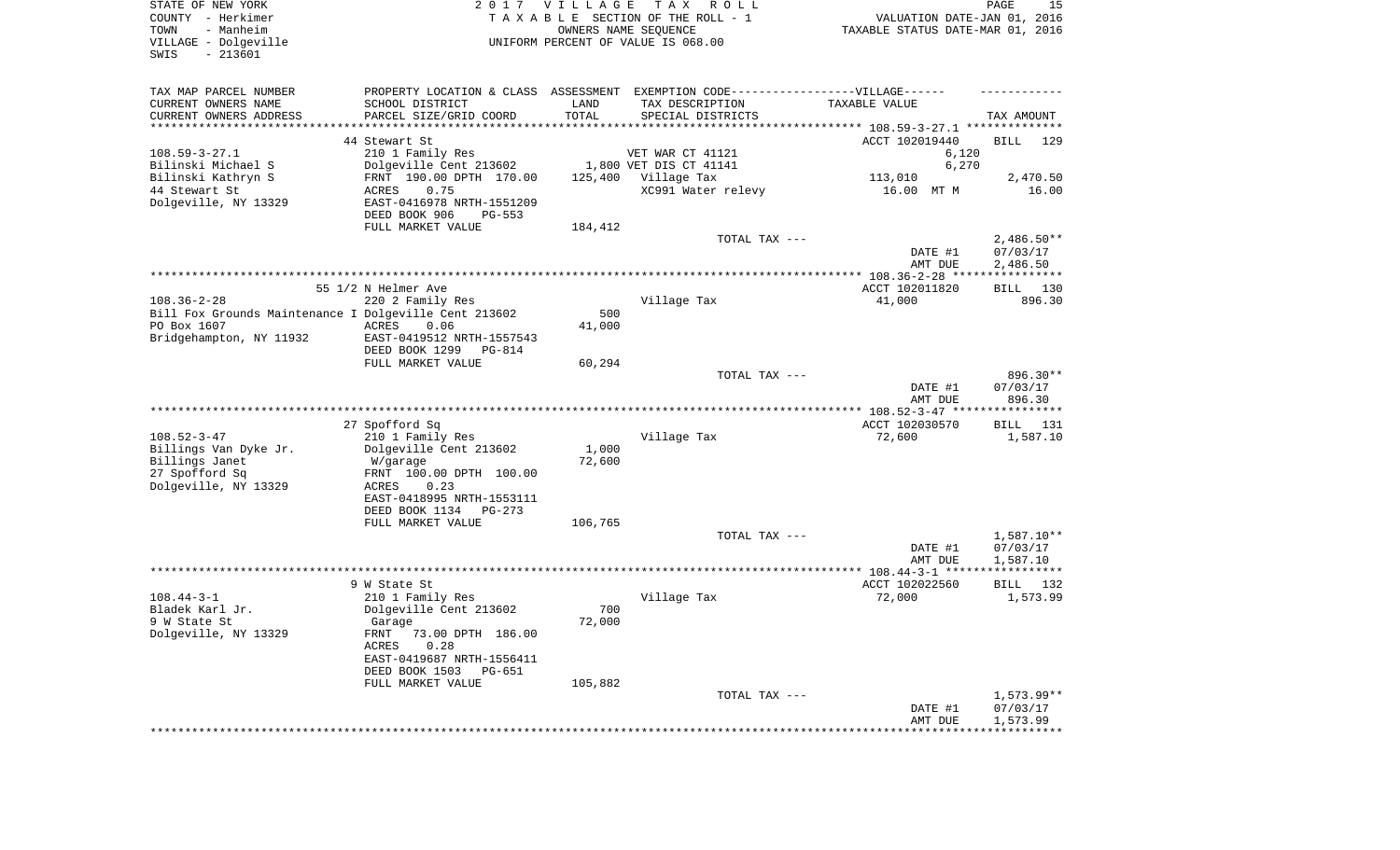| STATE OF NEW YORK<br>COUNTY - Herkimer<br>TOWN<br>- Manheim | 2 0 1 7                                                                          | <b>VILLAGE</b>                 | T A X<br>R O L L<br>TAXABLE SECTION OF THE ROLL - 1<br>OWNERS NAME SEQUENCE | VALUATION DATE-JAN 01, 2016<br>TAXABLE STATUS DATE-MAR 01, 2016 | PAGE<br>16            |
|-------------------------------------------------------------|----------------------------------------------------------------------------------|--------------------------------|-----------------------------------------------------------------------------|-----------------------------------------------------------------|-----------------------|
| VILLAGE - Dolgeville<br>SWIS<br>$-213601$                   |                                                                                  |                                | UNIFORM PERCENT OF VALUE IS 068.00                                          |                                                                 |                       |
| TAX MAP PARCEL NUMBER                                       | PROPERTY LOCATION & CLASS ASSESSMENT EXEMPTION CODE----------------VILLAGE------ |                                |                                                                             |                                                                 |                       |
| CURRENT OWNERS NAME                                         | SCHOOL DISTRICT                                                                  | LAND                           | TAX DESCRIPTION                                                             | TAXABLE VALUE                                                   |                       |
| CURRENT OWNERS ADDRESS<br>*********************             | PARCEL SIZE/GRID COORD                                                           | TOTAL<br>* * * * * * * * * * * | SPECIAL DISTRICTS                                                           | ***************************** 108.44-3-2 *****************      | TAX AMOUNT            |
|                                                             | 7 W State St                                                                     |                                |                                                                             | ACCT 102028800                                                  | BILL<br>133           |
| $108.44 - 3 - 2$                                            | 312 Vac w/imprv                                                                  |                                | Village Tax                                                                 | 800                                                             | 17.49                 |
| Bladek Karl Jr.                                             | Dolgeville Cent 213602                                                           | 800                            |                                                                             |                                                                 |                       |
| 9 W State St                                                | 74.00 DPTH 190.00<br>FRNT                                                        | 800                            |                                                                             |                                                                 |                       |
| Dolgeville, NY 13329                                        | ACRES<br>0.38                                                                    |                                |                                                                             |                                                                 |                       |
|                                                             | EAST-0419765 NRTH-1556388<br>DEED BOOK 1503<br>PG-651                            |                                |                                                                             |                                                                 |                       |
|                                                             | FULL MARKET VALUE                                                                | 1,176                          |                                                                             |                                                                 |                       |
|                                                             |                                                                                  |                                | TOTAL TAX ---                                                               |                                                                 | $17.49**$             |
|                                                             |                                                                                  |                                |                                                                             | DATE #1<br>AMT DUE                                              | 07/03/17<br>17.49     |
|                                                             |                                                                                  |                                |                                                                             |                                                                 |                       |
|                                                             | 12 Howard St Ext                                                                 |                                | 41800                                                                       | ACCT 102006210                                                  | BILL<br>134           |
| $108.52 - 5 - 21$<br>Blair Rose Mary                        | 210 1 Family Res<br>Dolgeville Cent 213602                                       | 700                            | AGED-ALL<br>Village Tax                                                     | 18,550<br>18,550                                                | 405.52                |
| 12 Howard St Ext                                            | 66.00 DPTH 120.00<br>FRNT                                                        | 37,100                         |                                                                             |                                                                 |                       |
| Dolgeville, NY 13329                                        | 0.21<br>ACRES                                                                    |                                |                                                                             |                                                                 |                       |
|                                                             | EAST-0419267 NRTH-1554352                                                        |                                |                                                                             |                                                                 |                       |
|                                                             | DEED BOOK 00625 PG-00929                                                         |                                |                                                                             |                                                                 |                       |
|                                                             | FULL MARKET VALUE                                                                | 54,559                         | TOTAL TAX ---                                                               |                                                                 | $405.52**$            |
|                                                             |                                                                                  |                                |                                                                             | DATE #1<br>AMT DUE                                              | 07/03/17<br>405.52    |
|                                                             |                                                                                  |                                |                                                                             |                                                                 |                       |
|                                                             | 8 Slawson St                                                                     |                                |                                                                             | ACCT 102027420                                                  | BILL 135              |
| $108.44 - 3 - 76$<br>Bochenek Theodore R                    | 210 1 Family Res<br>Dolgeville Cent 213602                                       | 500                            | Village Tax<br>XC991 Water relevy                                           | 39,400<br>440.00 MT M                                           | 861.32<br>440.00      |
| 5040 Eisenhower Ave Apt 306<br>Alexandria, VA 22304         | W/garage<br>FRNT<br>50.00 DPTH 100.00                                            | 39,400                         |                                                                             |                                                                 |                       |
|                                                             | ACRES<br>0.11<br>EAST-0418952 NRTH-1554818                                       |                                |                                                                             |                                                                 |                       |
|                                                             | DEED BOOK 882<br>PG-544<br>FULL MARKET VALUE                                     | 57,941                         |                                                                             |                                                                 |                       |
|                                                             |                                                                                  |                                | TOTAL TAX ---                                                               |                                                                 | $1,301.32**$          |
|                                                             |                                                                                  |                                |                                                                             | DATE #1                                                         | 07/03/17              |
|                                                             |                                                                                  |                                |                                                                             | AMT DUE                                                         | 1,301.32              |
|                                                             |                                                                                  |                                |                                                                             |                                                                 |                       |
| $108.36 - 3 - 49$                                           | 46 N Helmer Ave<br>210 1 Family Res                                              |                                | Village Tax                                                                 | ACCT 102029040<br>39,900                                        | 136<br>BILL<br>872.25 |
| Bogerd Cynthia                                              | Dolgeville Cent 213602                                                           | 400                            |                                                                             |                                                                 |                       |
| 46 N Helmer Ave                                             | W/garage                                                                         | 39,900                         |                                                                             |                                                                 |                       |
| Dolgeville, NY 13329                                        | FRNT<br>40.00 DPTH 190.00                                                        |                                |                                                                             |                                                                 |                       |
|                                                             | ACRES<br>$0.10$ BANK<br>135                                                      |                                |                                                                             |                                                                 |                       |
|                                                             | EAST-0419749 NRTH-1557112                                                        |                                |                                                                             |                                                                 |                       |
|                                                             | DEED BOOK 797<br>$PG-53$<br>FULL MARKET VALUE                                    | 58,676                         |                                                                             |                                                                 |                       |
|                                                             |                                                                                  |                                | TOTAL TAX ---                                                               |                                                                 | 872.25**              |
|                                                             |                                                                                  |                                |                                                                             | DATE #1<br>AMT DUE                                              | 07/03/17<br>872.25    |
|                                                             |                                                                                  |                                |                                                                             |                                                                 | *****************     |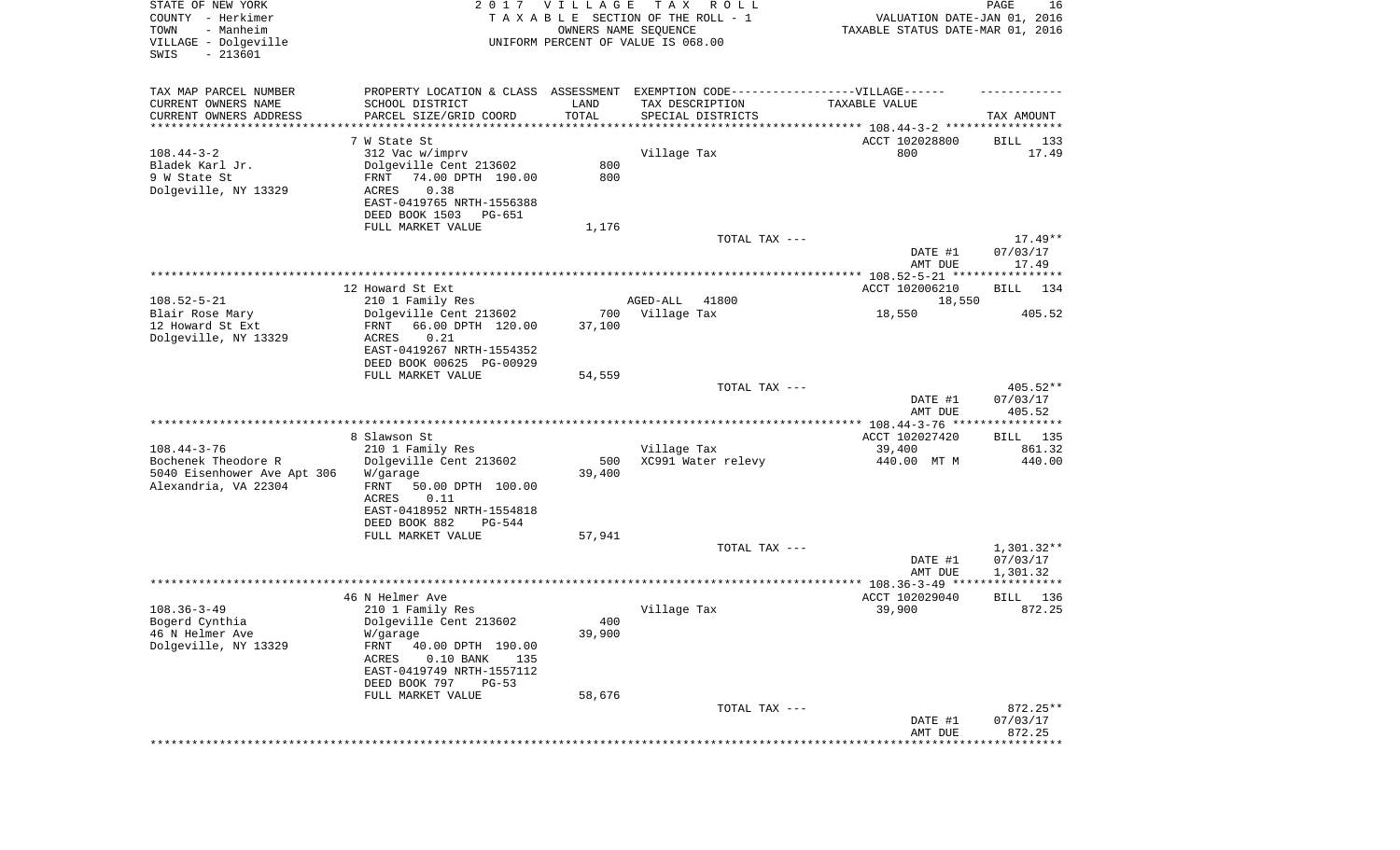| STATE OF NEW YORK<br>COUNTY - Herkimer<br>- Manheim<br>TOWN<br>VILLAGE - Dolgeville<br>$-213601$<br>SWIS |                                                                                                     | 2017 VILLAGE | T A X<br>R O L L<br>TAXABLE SECTION OF THE ROLL - 1<br>OWNERS NAME SEQUENCE<br>UNIFORM PERCENT OF VALUE IS 068.00 | VALUATION DATE-JAN 01, 2016<br>TAXABLE STATUS DATE-MAR 01, 2016 | PAGE<br>17               |
|----------------------------------------------------------------------------------------------------------|-----------------------------------------------------------------------------------------------------|--------------|-------------------------------------------------------------------------------------------------------------------|-----------------------------------------------------------------|--------------------------|
| TAX MAP PARCEL NUMBER<br>CURRENT OWNERS NAME                                                             | PROPERTY LOCATION & CLASS ASSESSMENT EXEMPTION CODE----------------VILLAGE------<br>SCHOOL DISTRICT | LAND         | TAX DESCRIPTION                                                                                                   | TAXABLE VALUE                                                   |                          |
| CURRENT OWNERS ADDRESS                                                                                   | PARCEL SIZE/GRID COORD                                                                              | TOTAL        | SPECIAL DISTRICTS                                                                                                 |                                                                 | TAX AMOUNT               |
| *********************                                                                                    |                                                                                                     | **********   |                                                                                                                   |                                                                 |                          |
| $108.59 - 1 - 15$                                                                                        | 4 Brayton Ct<br>210 1 Family Res                                                                    |              | VET WAR CT 41121                                                                                                  | ACCT 102027270<br>6,120                                         | BILL<br>137              |
| Bogerd Vivian                                                                                            | Dolgeville Cent 213602                                                                              | 400          | Village Tax                                                                                                       | 52,380                                                          | 1,145.07                 |
| Bogerd Cynthia B                                                                                         | W/garage                                                                                            | 58,500       |                                                                                                                   |                                                                 |                          |
| 4 Brayton Ct                                                                                             | FRNT 321.00 DPTH<br>89.00                                                                           |              |                                                                                                                   |                                                                 |                          |
| Dolgeville, NY 13329                                                                                     | 0.63<br>ACRES                                                                                       |              |                                                                                                                   |                                                                 |                          |
|                                                                                                          | EAST-0417201 NRTH-1552644                                                                           |              |                                                                                                                   |                                                                 |                          |
|                                                                                                          | DEED BOOK 1226<br>PG-432                                                                            |              |                                                                                                                   |                                                                 |                          |
|                                                                                                          | FULL MARKET VALUE                                                                                   | 86,029       |                                                                                                                   |                                                                 |                          |
|                                                                                                          |                                                                                                     |              | TOTAL TAX ---                                                                                                     | DATE #1                                                         | $1,145.07**$<br>07/03/17 |
|                                                                                                          |                                                                                                     |              |                                                                                                                   | AMT DUE                                                         | 1,145.07                 |
|                                                                                                          |                                                                                                     |              |                                                                                                                   |                                                                 |                          |
|                                                                                                          | 144 Van Buren St Ext                                                                                |              |                                                                                                                   | ACCT 102016680                                                  | BILL 138                 |
| $108.60 - 1 - 22$                                                                                        | 210 1 Family Res                                                                                    |              | Village Tax                                                                                                       | 10,000                                                          | 218.61                   |
| Bonavita Asha Marie                                                                                      | Dolgeville Cent 213602                                                                              | 900          |                                                                                                                   |                                                                 |                          |
| 144 Van Buren St Ext                                                                                     | 92.30 DPTH 135.30<br>FRNT                                                                           | 10,000       |                                                                                                                   |                                                                 |                          |
| Dolgeville, NY 13329                                                                                     | 0.29<br>ACRES                                                                                       |              |                                                                                                                   |                                                                 |                          |
| PRIOR OWNER ON 3/01/2016                                                                                 | EAST-0420184 NRTH-1551115<br>DEED BOOK 2017<br><b>PG-1185</b>                                       |              |                                                                                                                   |                                                                 |                          |
| Jones Michelle                                                                                           | FULL MARKET VALUE                                                                                   | 14,706       |                                                                                                                   |                                                                 |                          |
|                                                                                                          |                                                                                                     |              | TOTAL TAX ---                                                                                                     |                                                                 | $218.61**$               |
|                                                                                                          |                                                                                                     |              |                                                                                                                   | DATE #1                                                         | 07/03/17                 |
|                                                                                                          |                                                                                                     |              |                                                                                                                   | AMT DUE                                                         | 218.61                   |
|                                                                                                          |                                                                                                     |              |                                                                                                                   | ************** 108.52-5-90 ******                               | *****                    |
| $108.52 - 5 - 90$                                                                                        | Van Buren St<br>312 Vac w/imprv                                                                     |              | Village Tax                                                                                                       | ACCT 102023040<br>300                                           | 139<br>BILL<br>6.56      |
| Bonito Hana                                                                                              | Dolgeville Cent 213602                                                                              | 300          |                                                                                                                   |                                                                 |                          |
| 802 Wood Ave                                                                                             | 50.00 DPTH 118.00<br>FRNT                                                                           | 300          |                                                                                                                   |                                                                 |                          |
| Bridgeport, CT 06604                                                                                     | ACRES<br>0.14                                                                                       |              |                                                                                                                   |                                                                 |                          |
|                                                                                                          | EAST-0419968 NRTH-1554609                                                                           |              |                                                                                                                   |                                                                 |                          |
|                                                                                                          | DEED BOOK 1402<br>PG-89                                                                             |              |                                                                                                                   |                                                                 |                          |
|                                                                                                          | FULL MARKET VALUE                                                                                   | 441          |                                                                                                                   |                                                                 |                          |
|                                                                                                          |                                                                                                     |              | TOTAL TAX ---                                                                                                     | DATE #1                                                         | $6.56**$<br>07/03/17     |
|                                                                                                          |                                                                                                     |              |                                                                                                                   | AMT DUE                                                         | 6.56                     |
|                                                                                                          |                                                                                                     |              |                                                                                                                   |                                                                 | **********               |
|                                                                                                          | 44 W State St                                                                                       |              |                                                                                                                   | ACCT 102028050                                                  | 140<br>BILL              |
| $108.36 - 1 - 47$                                                                                        | 210 1 Family Res                                                                                    |              | Village Tax                                                                                                       | 49,000                                                          | 1,071.19                 |
| Boucher Barbara                                                                                          | Dolgeville Cent 213602                                                                              | 400          |                                                                                                                   |                                                                 |                          |
| 44 W State St                                                                                            | W/garage                                                                                            | 49,000       |                                                                                                                   |                                                                 |                          |
| Dolgeville, NY 13329                                                                                     | FRNT<br>37.50 DPTH 235.00<br>ACRES<br>0.21                                                          |              |                                                                                                                   |                                                                 |                          |
|                                                                                                          | EAST-0419114 NRTH-1557056                                                                           |              |                                                                                                                   |                                                                 |                          |
|                                                                                                          | DEED BOOK 1168<br>PG-225                                                                            |              |                                                                                                                   |                                                                 |                          |
|                                                                                                          | FULL MARKET VALUE                                                                                   | 72,059       |                                                                                                                   |                                                                 |                          |
|                                                                                                          |                                                                                                     |              | TOTAL TAX ---                                                                                                     |                                                                 | $1,071.19**$             |
|                                                                                                          |                                                                                                     |              |                                                                                                                   | DATE #1                                                         | 07/03/17                 |
|                                                                                                          |                                                                                                     |              |                                                                                                                   | AMT DUE                                                         | 1,071.19                 |
|                                                                                                          |                                                                                                     |              |                                                                                                                   |                                                                 |                          |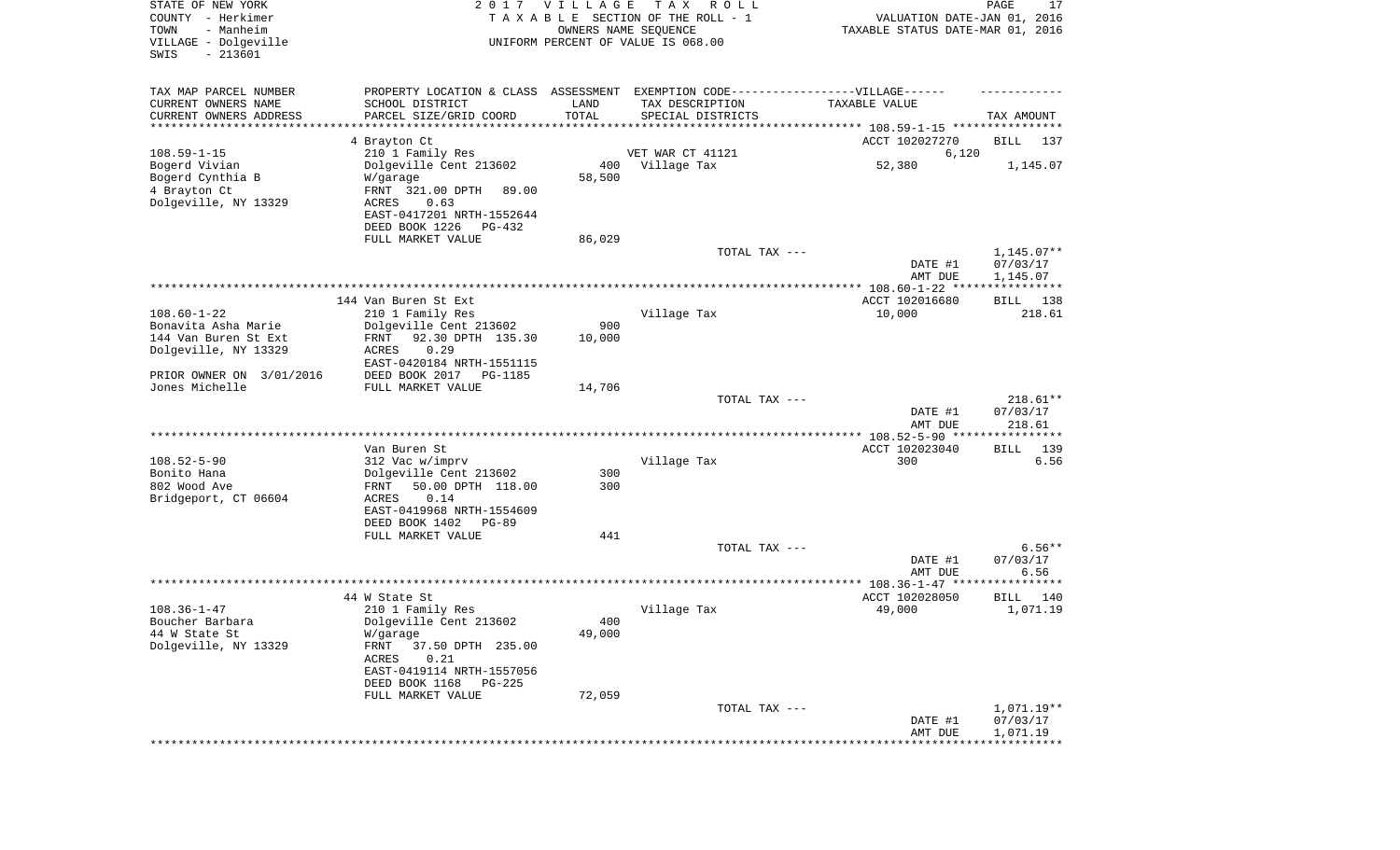| STATE OF NEW YORK<br>COUNTY - Herkimer<br>- Manheim<br>TOWN<br>VILLAGE - Dolgeville<br>$-213601$<br>SWIS |                                                                                   | 2017 VILLAGE | T A X<br>R O L L<br>TAXABLE SECTION OF THE ROLL - 1<br>OWNERS NAME SEQUENCE<br>UNIFORM PERCENT OF VALUE IS 068.00 | VALUATION DATE-JAN 01, 2016<br>TAXABLE STATUS DATE-MAR 01, 2016 | PAGE<br>18            |
|----------------------------------------------------------------------------------------------------------|-----------------------------------------------------------------------------------|--------------|-------------------------------------------------------------------------------------------------------------------|-----------------------------------------------------------------|-----------------------|
| TAX MAP PARCEL NUMBER                                                                                    | PROPERTY LOCATION & CLASS ASSESSMENT EXEMPTION CODE-----------------VILLAGE------ |              |                                                                                                                   |                                                                 |                       |
| CURRENT OWNERS NAME                                                                                      | SCHOOL DISTRICT                                                                   | LAND         | TAX DESCRIPTION                                                                                                   | TAXABLE VALUE                                                   |                       |
| CURRENT OWNERS ADDRESS<br>*********************                                                          | PARCEL SIZE/GRID COORD                                                            | TOTAL        | SPECIAL DISTRICTS                                                                                                 |                                                                 | TAX AMOUNT            |
|                                                                                                          | 28 W State St                                                                     |              |                                                                                                                   | ACCT 102014490                                                  | BILL<br>141           |
| $108.36 - 1 - 39$                                                                                        | 210 1 Family Res                                                                  |              | VET COM CT 41131                                                                                                  | 10,200                                                          |                       |
| Bouck Christopher                                                                                        | Dolgeville Cent 213602                                                            |              | 500 VET DIS CT 41141                                                                                              | 20,400                                                          |                       |
| Bouck Jeanine                                                                                            | W/garage                                                                          | 61,500       | Village Tax                                                                                                       | 30,900                                                          | 675.50                |
| 28 W State St                                                                                            | FRNT<br>50.00 DPTH 135.00                                                         |              |                                                                                                                   |                                                                 |                       |
| Dolgeville, NY 13329                                                                                     | $0.16$ BANK<br>ACRES<br>135                                                       |              |                                                                                                                   |                                                                 |                       |
|                                                                                                          | EAST-0419401 NRTH-1556848                                                         |              |                                                                                                                   |                                                                 |                       |
|                                                                                                          | DEED BOOK 798<br><b>PG-524</b>                                                    |              |                                                                                                                   |                                                                 |                       |
|                                                                                                          | FULL MARKET VALUE                                                                 | 90,441       | TOTAL TAX ---                                                                                                     |                                                                 | 675.50**              |
|                                                                                                          |                                                                                   |              |                                                                                                                   | DATE #1                                                         | 07/03/17              |
|                                                                                                          |                                                                                   |              |                                                                                                                   | AMT DUE                                                         | 675.50                |
|                                                                                                          |                                                                                   |              |                                                                                                                   |                                                                 |                       |
|                                                                                                          | 40 E Faville Ave                                                                  |              |                                                                                                                   | ACCT 102009210                                                  | BILL 142              |
| $108.52 - 4 - 30$                                                                                        | 220 2 Family Res                                                                  |              | Village Tax                                                                                                       | 30,000                                                          | 655.83                |
| Bowen Bart                                                                                               | Dolgeville Cent 213602                                                            | 500          |                                                                                                                   |                                                                 |                       |
| 40 E Faville Ave                                                                                         | 50.00 DPTH 106.00<br>FRNT<br>0.12<br>ACRES                                        | 30,000       |                                                                                                                   |                                                                 |                       |
| Dolgeville, NY 13329                                                                                     | EAST-0419476 NRTH-1553176                                                         |              |                                                                                                                   |                                                                 |                       |
|                                                                                                          | DEED BOOK 1540<br>PG-113                                                          |              |                                                                                                                   |                                                                 |                       |
|                                                                                                          | FULL MARKET VALUE                                                                 | 44,118       |                                                                                                                   |                                                                 |                       |
|                                                                                                          |                                                                                   |              | TOTAL TAX ---                                                                                                     |                                                                 | 655.83**              |
|                                                                                                          |                                                                                   |              |                                                                                                                   | DATE #1                                                         | 07/03/17              |
|                                                                                                          |                                                                                   |              |                                                                                                                   | AMT DUE                                                         | 655.83                |
|                                                                                                          | Dunckel St                                                                        |              |                                                                                                                   | ACCT 102026580                                                  | 143                   |
| $108.52 - 5 - 14$                                                                                        | 311 Res vac land                                                                  |              | Village Tax                                                                                                       | 600                                                             | BILL<br>13.12         |
| Bowers Herbert                                                                                           | Dolgeville Cent 213602                                                            | 600          |                                                                                                                   |                                                                 |                       |
| Bowers Marcia                                                                                            | FRNT 150.00 DPTH 150.00                                                           | 600          |                                                                                                                   |                                                                 |                       |
| 9 Brockett St                                                                                            | ACRES<br>0.28                                                                     |              |                                                                                                                   |                                                                 |                       |
| Dolgeville, NY 13329                                                                                     | EAST-0420017 NRTH-1553664                                                         |              |                                                                                                                   |                                                                 |                       |
|                                                                                                          | DEED BOOK 709<br>PG-171                                                           |              |                                                                                                                   |                                                                 |                       |
|                                                                                                          | FULL MARKET VALUE                                                                 | 882          | TOTAL TAX ---                                                                                                     |                                                                 |                       |
|                                                                                                          |                                                                                   |              |                                                                                                                   | DATE #1                                                         | $13.12**$<br>07/03/17 |
|                                                                                                          |                                                                                   |              |                                                                                                                   | AMT DUE                                                         | 13.12                 |
|                                                                                                          |                                                                                   |              |                                                                                                                   |                                                                 |                       |
|                                                                                                          | 9 Brockett St                                                                     |              |                                                                                                                   | ACCT 102026550                                                  | 144<br>BILL           |
| $108.52 - 5 - 9$                                                                                         | 210 1 Family Res                                                                  |              | VET COM CT 41131                                                                                                  | 10,200                                                          |                       |
| Bowers Marcia A                                                                                          | Dolgeville Cent 213602                                                            |              | 1,600 Village Tax                                                                                                 | 45,800                                                          | 1,001.23              |
| Hodge Barbara J                                                                                          | W/garage                                                                          | 56,000       |                                                                                                                   |                                                                 |                       |
| 9 Brockett St<br>Dolgeville, NY 13329                                                                    | FRNT 160.00 DPTH 170.00<br>0.55                                                   |              |                                                                                                                   |                                                                 |                       |
|                                                                                                          | ACRES<br>EAST-0420111 NRTH-1553557                                                |              |                                                                                                                   |                                                                 |                       |
|                                                                                                          | DEED BOOK 1323<br>PG-940                                                          |              |                                                                                                                   |                                                                 |                       |
|                                                                                                          | FULL MARKET VALUE                                                                 | 82,353       |                                                                                                                   |                                                                 |                       |
|                                                                                                          |                                                                                   |              | TOTAL TAX ---                                                                                                     |                                                                 | $1,001.23**$          |
|                                                                                                          |                                                                                   |              |                                                                                                                   | DATE #1                                                         | 07/03/17              |
|                                                                                                          |                                                                                   |              |                                                                                                                   | AMT DUE                                                         | 1,001.23              |
|                                                                                                          |                                                                                   |              |                                                                                                                   |                                                                 |                       |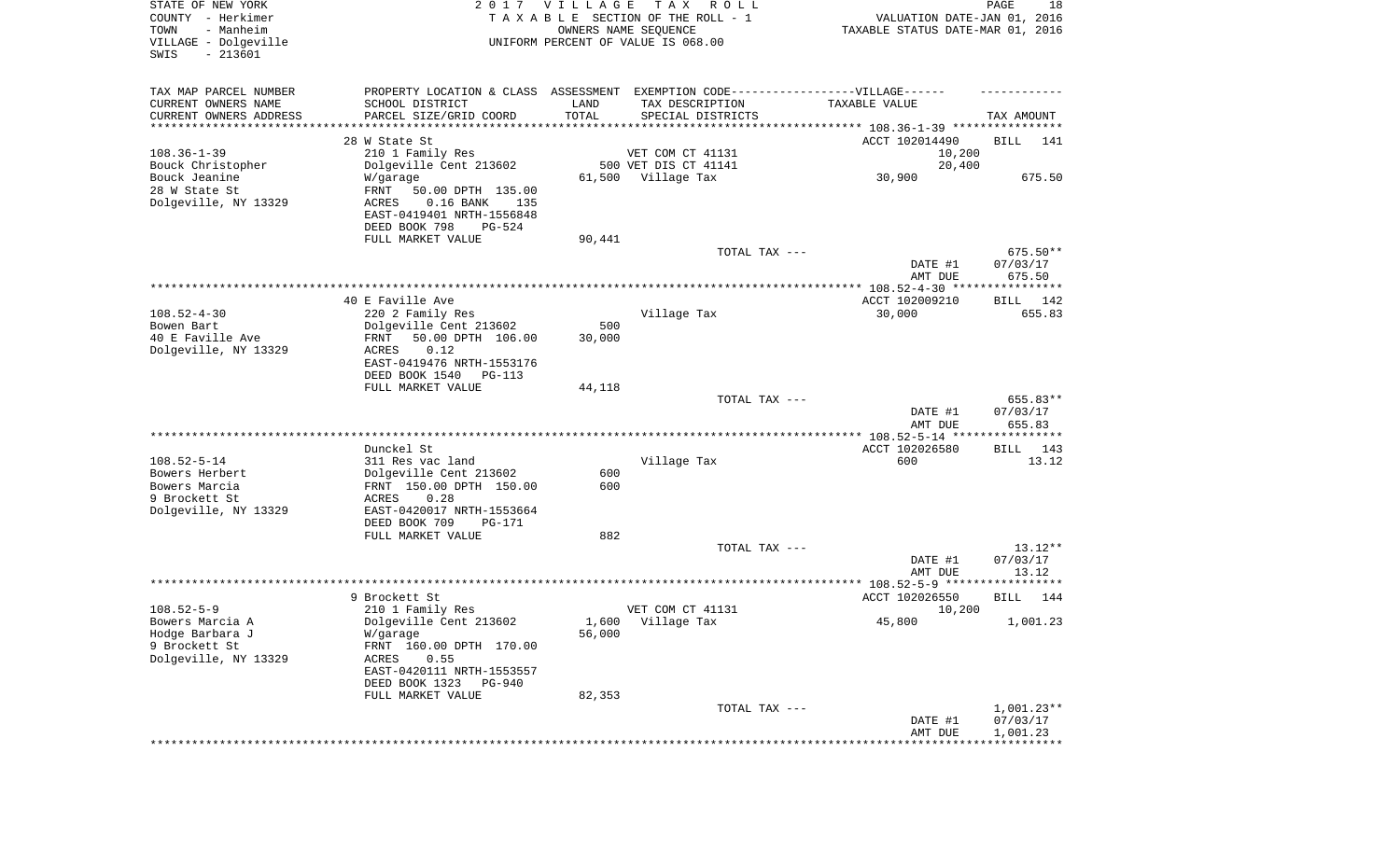| STATE OF NEW YORK<br>COUNTY - Herkimer<br>- Manheim<br>TOWN<br>VILLAGE - Dolgeville<br>$-213601$<br>SWIS | 2017                                       | VILLAGE             | T A X<br>R O L L<br>TAXABLE SECTION OF THE ROLL - 1<br>OWNERS NAME SEQUENCE<br>UNIFORM PERCENT OF VALUE IS 068.00 | VALUATION DATE-JAN 01, 2016<br>TAXABLE STATUS DATE-MAR 01, 2016 | PAGE<br>19         |
|----------------------------------------------------------------------------------------------------------|--------------------------------------------|---------------------|-------------------------------------------------------------------------------------------------------------------|-----------------------------------------------------------------|--------------------|
| TAX MAP PARCEL NUMBER                                                                                    |                                            |                     | PROPERTY LOCATION & CLASS ASSESSMENT EXEMPTION CODE-----------------VILLAGE------                                 |                                                                 |                    |
| CURRENT OWNERS NAME                                                                                      | SCHOOL DISTRICT                            | LAND                | TAX DESCRIPTION                                                                                                   | TAXABLE VALUE                                                   |                    |
| CURRENT OWNERS ADDRESS<br>*********************                                                          | PARCEL SIZE/GRID COORD                     | TOTAL<br>********** | SPECIAL DISTRICTS                                                                                                 |                                                                 | TAX AMOUNT         |
|                                                                                                          | 14 Slawson St                              |                     |                                                                                                                   | ACCT 102022800                                                  | BILL<br>145        |
| $108.44 - 3 - 83$                                                                                        | 210 1 Family Res                           |                     | VET WAR CT 41121                                                                                                  | 6,120                                                           |                    |
| Boyer Donna                                                                                              | Dolgeville Cent 213602                     |                     | 500 AGED-CT<br>41801                                                                                              | 17,640                                                          |                    |
| 14 Slawson St                                                                                            | 51.00 DPTH 120.00<br>FRNT                  | 41,400              | Village Tax                                                                                                       | 17,640                                                          | 385.63             |
| Dolgeville, NY 13329                                                                                     | 0.14<br>ACRES<br>EAST-0418851 NRTH-1554933 |                     |                                                                                                                   |                                                                 |                    |
|                                                                                                          | DEED BOOK 894<br><b>PG-471</b>             |                     |                                                                                                                   |                                                                 |                    |
|                                                                                                          | FULL MARKET VALUE                          | 60,882              |                                                                                                                   |                                                                 |                    |
|                                                                                                          |                                            |                     | TOTAL TAX ---                                                                                                     |                                                                 | $385.63**$         |
|                                                                                                          |                                            |                     |                                                                                                                   | DATE #1                                                         | 07/03/17           |
|                                                                                                          |                                            |                     |                                                                                                                   | AMT DUE                                                         | 385.63             |
|                                                                                                          | 14 W Spofford Ave                          |                     |                                                                                                                   | ACCT 102014880                                                  | BILL<br>146        |
| $108.52 - 1 - 51$                                                                                        | 210 1 Family Res                           |                     | Village Tax                                                                                                       | 42,800                                                          | 935.65             |
| Boyer Jessica                                                                                            | Dolgeville Cent 213602                     | 800                 |                                                                                                                   |                                                                 |                    |
| 1433 Kennington Ln                                                                                       | 75.00 DPTH 100.00<br>FRNT                  | 42,800              |                                                                                                                   |                                                                 |                    |
| Macungie, PA 18062                                                                                       | 0.23<br>ACRES<br>EAST-0417893 NRTH-1553585 |                     |                                                                                                                   |                                                                 |                    |
|                                                                                                          | DEED BOOK 1080<br>PG-943                   |                     |                                                                                                                   |                                                                 |                    |
|                                                                                                          | FULL MARKET VALUE                          | 62,941              |                                                                                                                   |                                                                 |                    |
|                                                                                                          |                                            |                     | TOTAL TAX ---                                                                                                     |                                                                 | $935.65**$         |
|                                                                                                          |                                            |                     |                                                                                                                   | DATE #1                                                         | 07/03/17           |
|                                                                                                          |                                            |                     |                                                                                                                   | AMT DUE                                                         | 935.65             |
|                                                                                                          | 49 N Main St                               |                     |                                                                                                                   | ACCT 102005610                                                  | <b>BILL</b><br>147 |
| $108.44 - 3 - 26$                                                                                        | 210 1 Family Res                           |                     | Village Tax                                                                                                       | 27,000                                                          | 590.24             |
| Boyer Kathleen A                                                                                         | Dolgeville Cent 213602                     | 400                 |                                                                                                                   |                                                                 |                    |
| 49 North Main St                                                                                         | 42.00 DPTH 165.40<br>FRNT                  | 27,000              |                                                                                                                   |                                                                 |                    |
| Dolgeville, NY 13329                                                                                     | ACRES<br>0.15<br>EAST-0419888 NRTH-1555836 |                     |                                                                                                                   |                                                                 |                    |
|                                                                                                          | DEED BOOK 845<br>PG-414                    |                     |                                                                                                                   |                                                                 |                    |
|                                                                                                          | FULL MARKET VALUE                          | 39,706              |                                                                                                                   |                                                                 |                    |
|                                                                                                          |                                            |                     | TOTAL TAX ---                                                                                                     |                                                                 | 590.24**           |
|                                                                                                          |                                            |                     |                                                                                                                   | DATE #1<br>AMT DUE                                              | 07/03/17<br>590.24 |
|                                                                                                          |                                            |                     |                                                                                                                   |                                                                 |                    |
|                                                                                                          | 39 S Helmer Ave                            |                     |                                                                                                                   | ACCT 102001950                                                  | BILL<br>148        |
| $108.44 - 2 - 50$                                                                                        | 210 1 Family Res                           |                     | VET WAR CT 41121                                                                                                  | 6,120                                                           |                    |
| Boyer Lillian A<br>Fake William&Alice                                                                    | Dolgeville Cent 213602                     | 2,000               | Village Tax                                                                                                       | 35,880                                                          | 784.37             |
| 8 Oak St                                                                                                 | W/garage<br>FRNT 195.00 DPTH 382.00        | 42,000              |                                                                                                                   |                                                                 |                    |
| Dolgeville, NY 13329                                                                                     | ACRES<br>0.42                              |                     |                                                                                                                   |                                                                 |                    |
|                                                                                                          | EAST-0418530 NRTH-1554527                  |                     |                                                                                                                   |                                                                 |                    |
|                                                                                                          | DEED BOOK 1600<br>PG-523                   |                     |                                                                                                                   |                                                                 |                    |
|                                                                                                          | FULL MARKET VALUE                          | 61,765              | TOTAL TAX ---                                                                                                     |                                                                 | 784.37**           |
|                                                                                                          |                                            |                     |                                                                                                                   | DATE #1                                                         | 07/03/17           |
|                                                                                                          |                                            |                     |                                                                                                                   | AMT DUE                                                         | 784.37             |
|                                                                                                          |                                            |                     |                                                                                                                   | *****************                                               | **************     |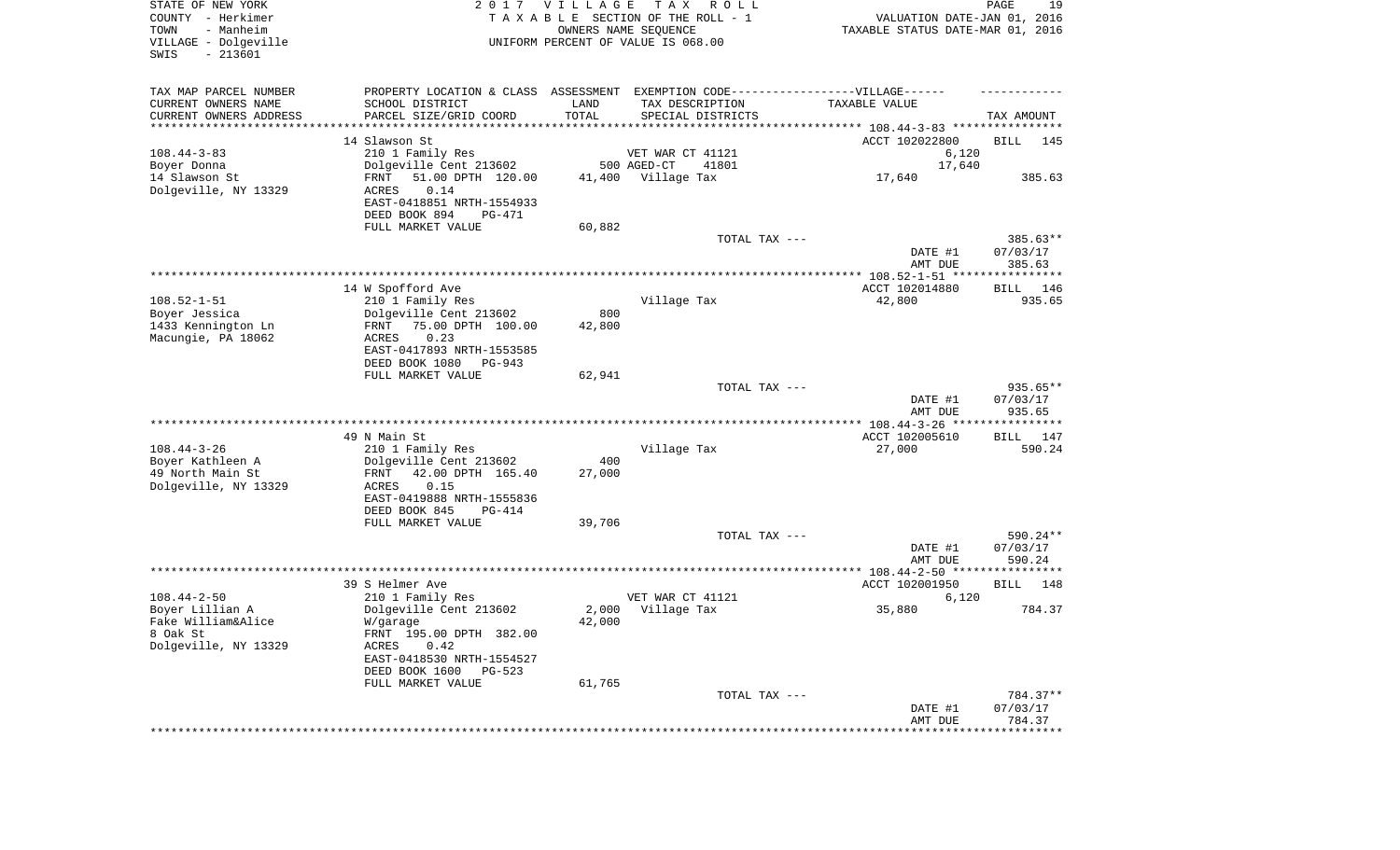| STATE OF NEW YORK<br>COUNTY - Herkimer<br>TOWN<br>- Manheim<br>VILLAGE - Dolgeville<br>SWIS<br>$-213601$ |                                                                                   | 2017 VILLAGE<br>OWNERS NAME SEQUENCE | T A X<br>R O L L<br>TAXABLE SECTION OF THE ROLL - 1<br>UNIFORM PERCENT OF VALUE IS 068.00 | VALUATION DATE-JAN 01, 2016<br>TAXABLE STATUS DATE-MAR 01, 2016      | PAGE<br>20               |
|----------------------------------------------------------------------------------------------------------|-----------------------------------------------------------------------------------|--------------------------------------|-------------------------------------------------------------------------------------------|----------------------------------------------------------------------|--------------------------|
| TAX MAP PARCEL NUMBER                                                                                    | PROPERTY LOCATION & CLASS ASSESSMENT EXEMPTION CODE-----------------VILLAGE------ |                                      |                                                                                           |                                                                      |                          |
| CURRENT OWNERS NAME                                                                                      | SCHOOL DISTRICT                                                                   | LAND                                 | TAX DESCRIPTION                                                                           | TAXABLE VALUE                                                        |                          |
| CURRENT OWNERS ADDRESS<br>*********************                                                          | PARCEL SIZE/GRID COORD                                                            | TOTAL<br>* * * * * * * * * * *       | SPECIAL DISTRICTS                                                                         | ************************************** 108.60-1-24 ***************** | TAX AMOUNT               |
|                                                                                                          | 128 Van Buren St Ext                                                              |                                      |                                                                                           | ACCT 102025350                                                       | 149<br>BILL              |
| $108.60 - 1 - 24$                                                                                        | 210 1 Family Res                                                                  |                                      | Village Tax                                                                               | 38,000                                                               | 830.71                   |
| Boyer William J                                                                                          | Dolgeville Cent 213602                                                            | 1,000                                |                                                                                           |                                                                      |                          |
| Boyer Emily L                                                                                            | W/garage                                                                          | 38,000                               |                                                                                           |                                                                      |                          |
| 128 Van Buren St<br>Dolgeville, NY 13329                                                                 | FRNT 100.00 DPTH 100.00<br>0.23<br>ACRES                                          |                                      |                                                                                           |                                                                      |                          |
|                                                                                                          | EAST-0420086 NRTH-1551465                                                         |                                      |                                                                                           |                                                                      |                          |
|                                                                                                          | DEED BOOK 846<br>PG-460                                                           |                                      |                                                                                           |                                                                      |                          |
|                                                                                                          | FULL MARKET VALUE                                                                 | 55,882                               |                                                                                           |                                                                      |                          |
|                                                                                                          |                                                                                   |                                      | TOTAL TAX ---                                                                             | DATE #1                                                              | 830.71**<br>07/03/17     |
|                                                                                                          |                                                                                   |                                      |                                                                                           | AMT DUE                                                              | 830.71                   |
|                                                                                                          |                                                                                   |                                      |                                                                                           |                                                                      |                          |
|                                                                                                          | 41 Elm St                                                                         |                                      |                                                                                           | ACCT 102011310                                                       | BILL 150                 |
| $108.44 - 1 - 38$<br>Bradsen Properties LLC                                                              | 230 3 Family Res<br>Dolgeville Cent 213602                                        | 700                                  | Village Tax                                                                               | 39,000                                                               | 852.58                   |
| 3450 S Ocean Blvd                                                                                        | FRNT 100.00 DPTH 120.00                                                           | 39,000                               |                                                                                           |                                                                      |                          |
| Highland Beach, FL 33487                                                                                 | ACRES<br>0.20                                                                     |                                      |                                                                                           |                                                                      |                          |
|                                                                                                          | EAST-0419165 NRTH-1555876                                                         |                                      |                                                                                           |                                                                      |                          |
|                                                                                                          | DEED BOOK 1613<br>PG-644<br>FULL MARKET VALUE                                     | 57,353                               |                                                                                           |                                                                      |                          |
|                                                                                                          |                                                                                   |                                      | TOTAL TAX ---                                                                             |                                                                      | 852.58**                 |
|                                                                                                          |                                                                                   |                                      |                                                                                           | DATE #1                                                              | 07/03/17                 |
|                                                                                                          |                                                                                   |                                      |                                                                                           | AMT DUE                                                              | 852.58                   |
|                                                                                                          | 96 S Helmer Ave                                                                   |                                      |                                                                                           | ************* 108.51-1-29 ****************<br>ACCT 102010650         | <b>BILL</b><br>151       |
| $108.51 - 1 - 29$                                                                                        | 210 1 Family Res                                                                  |                                      | Village Tax                                                                               | 50,100                                                               | 1,095.23                 |
| Brandow Jennifer A                                                                                       | Dolgeville Cent 213602                                                            | 1,300                                |                                                                                           |                                                                      |                          |
| Brandow Lance A                                                                                          | W/garage                                                                          | 50,100                               |                                                                                           |                                                                      |                          |
| 96 S Helmer Ave<br>Dolgeville, NY 13329                                                                  | FRNT 150.00 DPTH 185.00<br>ACRES<br>0.46                                          |                                      |                                                                                           |                                                                      |                          |
|                                                                                                          | EAST-0417532 NRTH-1553419                                                         |                                      |                                                                                           |                                                                      |                          |
|                                                                                                          | DEED BOOK 1513<br>PG-644                                                          |                                      |                                                                                           |                                                                      |                          |
|                                                                                                          | FULL MARKET VALUE                                                                 | 73,676                               |                                                                                           |                                                                      |                          |
|                                                                                                          |                                                                                   |                                      | TOTAL TAX ---                                                                             | DATE #1                                                              | $1,095.23**$<br>07/03/17 |
|                                                                                                          |                                                                                   |                                      |                                                                                           | AMT DUE                                                              | 1,095.23                 |
|                                                                                                          |                                                                                   |                                      |                                                                                           | ***************** 108.52-2-14 ****                                   | * * * * * *              |
|                                                                                                          | 109 S Main St                                                                     |                                      |                                                                                           | ACCT 102025740                                                       | 152<br>BILL              |
| $108.52 - 2 - 14$<br>Brandow Lance                                                                       | 210 1 Family Res<br>Dolgeville Cent 213602                                        | 500                                  | Village Tax                                                                               | 39,900                                                               | 872.25                   |
| 96 S Helmer Ave                                                                                          | 45.00 DPTH<br>FRNT<br>50.00                                                       | 39,900                               |                                                                                           |                                                                      |                          |
| Dolgeville, NY 13329                                                                                     | 0.05<br>ACRES                                                                     |                                      |                                                                                           |                                                                      |                          |
|                                                                                                          | EAST-0418329 NRTH-1553358                                                         |                                      |                                                                                           |                                                                      |                          |
|                                                                                                          | DEED BOOK 1175<br><b>PG-330</b>                                                   |                                      |                                                                                           |                                                                      |                          |
|                                                                                                          | FULL MARKET VALUE                                                                 | 58,676                               | TOTAL TAX ---                                                                             |                                                                      | 872.25**                 |
|                                                                                                          |                                                                                   |                                      |                                                                                           | DATE #1                                                              | 07/03/17                 |
|                                                                                                          |                                                                                   |                                      |                                                                                           | AMT DUE                                                              | 872.25                   |
|                                                                                                          |                                                                                   |                                      |                                                                                           |                                                                      | * * * * * * * * * * *    |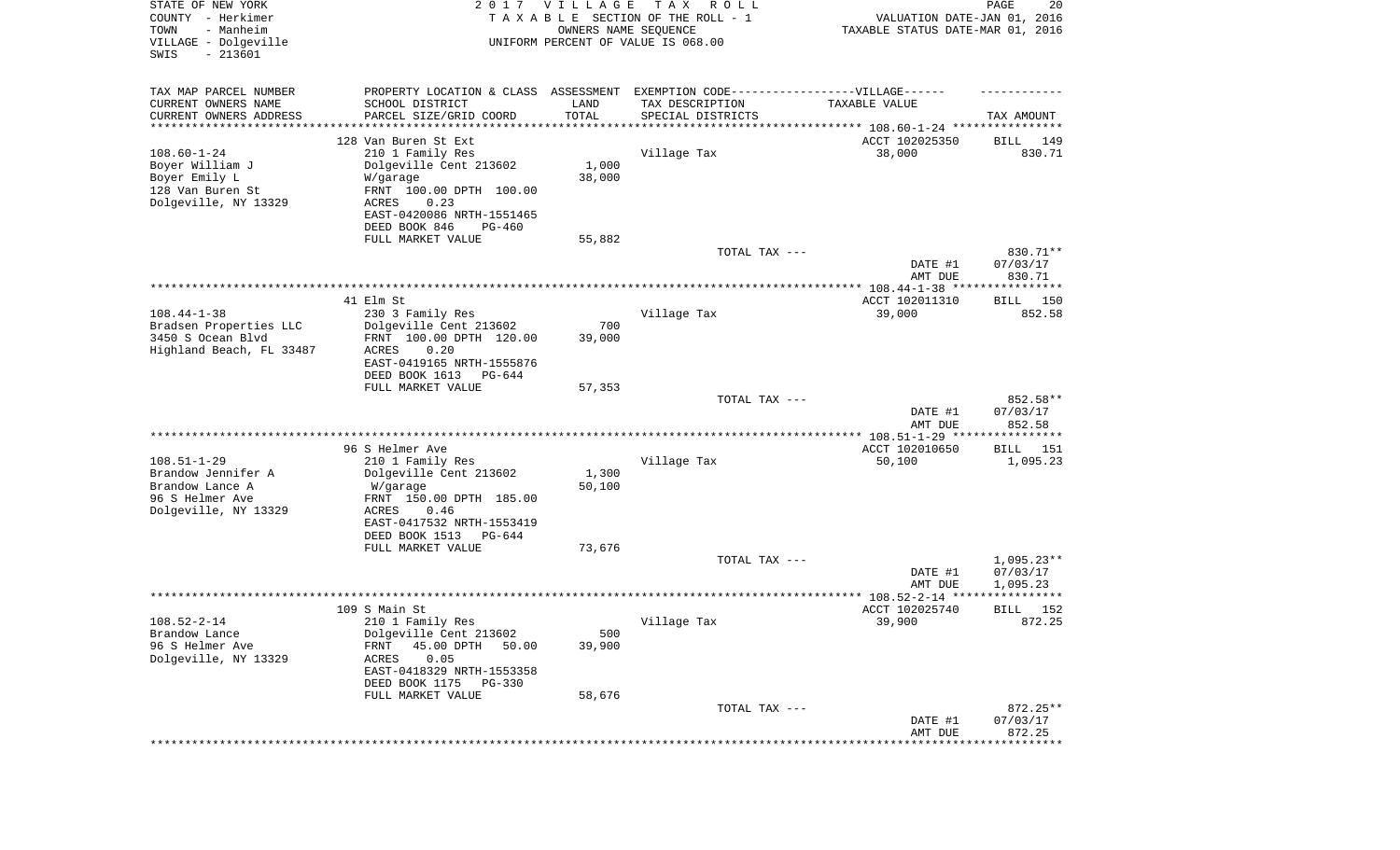| STATE OF NEW YORK<br>COUNTY - Herkimer<br>- Manheim<br>TOWN<br>VILLAGE - Dolgeville<br>$-213601$<br>SWIS |                                                                                                                                | 2017 VILLAGE<br>OWNERS NAME SEQUENCE | TAX ROLL<br>TAXABLE SECTION OF THE ROLL - 1<br>UNIFORM PERCENT OF VALUE IS 068.00 | VALUATION DATE-JAN 01, 2016<br>TAXABLE STATUS DATE-MAR 01, 2016 | PAGE<br>21            |
|----------------------------------------------------------------------------------------------------------|--------------------------------------------------------------------------------------------------------------------------------|--------------------------------------|-----------------------------------------------------------------------------------|-----------------------------------------------------------------|-----------------------|
| TAX MAP PARCEL NUMBER<br>CURRENT OWNERS NAME<br>CURRENT OWNERS ADDRESS                                   | PROPERTY LOCATION & CLASS ASSESSMENT EXEMPTION CODE-----------------VILLAGE------<br>SCHOOL DISTRICT<br>PARCEL SIZE/GRID COORD | LAND<br>TOTAL                        | TAX DESCRIPTION<br>SPECIAL DISTRICTS                                              | TAXABLE VALUE                                                   | TAX AMOUNT            |
| **********************                                                                                   |                                                                                                                                |                                      |                                                                                   |                                                                 |                       |
|                                                                                                          | S Helmer Ave                                                                                                                   |                                      |                                                                                   | ACCT 102024840                                                  | BILL 153              |
| $108.51 - 1 - 33.1$                                                                                      | 330 Vacant comm                                                                                                                |                                      | Village Tax                                                                       | 2,000                                                           | 43.72                 |
| Brandow Lance A                                                                                          | Dolgeville Cent 213602                                                                                                         | 2,000                                |                                                                                   |                                                                 |                       |
| 96 S Helmer Ave<br>Dolgeville, NY 13329                                                                  | ACRES<br>0.54<br>EAST-0417640 NRTH-1553420                                                                                     | 2,000                                |                                                                                   |                                                                 |                       |
|                                                                                                          | DEED BOOK 1197<br>$PG-44$                                                                                                      |                                      |                                                                                   |                                                                 |                       |
|                                                                                                          | FULL MARKET VALUE                                                                                                              | 2,941                                |                                                                                   |                                                                 |                       |
|                                                                                                          |                                                                                                                                |                                      | TOTAL TAX ---                                                                     |                                                                 | $43.72**$             |
|                                                                                                          |                                                                                                                                |                                      |                                                                                   | DATE #1                                                         | 07/03/17              |
|                                                                                                          |                                                                                                                                |                                      |                                                                                   | AMT DUE                                                         | 43.72                 |
|                                                                                                          |                                                                                                                                |                                      |                                                                                   |                                                                 |                       |
| $108.51 - 1 - 33.3$                                                                                      | S Helmer Ave<br>331 Com vac w/im                                                                                               |                                      | Village Tax                                                                       | ACCT 102024840<br>5,000                                         | 154<br>BILL<br>109.30 |
| Brandow Lance A                                                                                          | Dolgeville Cent 213602                                                                                                         | 1,700                                |                                                                                   |                                                                 |                       |
| 96 S Helmer Ave                                                                                          | ACRES<br>1.30                                                                                                                  | 5,000                                |                                                                                   |                                                                 |                       |
| Dolgeville, NY 13329                                                                                     | EAST-0417696 NRTH-1553288                                                                                                      |                                      |                                                                                   |                                                                 |                       |
|                                                                                                          | DEED BOOK 1197 PG-44                                                                                                           |                                      |                                                                                   |                                                                 |                       |
|                                                                                                          | FULL MARKET VALUE                                                                                                              | 7,353                                |                                                                                   |                                                                 |                       |
|                                                                                                          |                                                                                                                                |                                      | TOTAL TAX ---                                                                     | DATE #1                                                         | 109.30**<br>07/03/17  |
|                                                                                                          |                                                                                                                                |                                      |                                                                                   | AMT DUE                                                         | 109.30                |
|                                                                                                          |                                                                                                                                |                                      |                                                                                   | *************** 108.27-1-16 **                                  |                       |
|                                                                                                          | W State St. Ext.                                                                                                               |                                      |                                                                                   |                                                                 | <b>BILL</b><br>155    |
| $108.27 - 1 - 16$                                                                                        | 314 Rural vac<10                                                                                                               |                                      | Village Tax                                                                       | 1,000                                                           | 21.86                 |
| Brandow Larry                                                                                            | Dolgeville Cent 213602                                                                                                         | 1,000                                |                                                                                   |                                                                 |                       |
| Brandow Crystal                                                                                          | FRNT 500.00 DPTH                                                                                                               | 1,000                                |                                                                                   |                                                                 |                       |
| 272 Carlson Rd                                                                                           | ACRES<br>2.70<br>EAST-0415656 NRTH-1559531                                                                                     |                                      |                                                                                   |                                                                 |                       |
| Dolgeville, NY 13329                                                                                     | FULL MARKET VALUE                                                                                                              | 1,471                                |                                                                                   |                                                                 |                       |
|                                                                                                          |                                                                                                                                |                                      | TOTAL TAX ---                                                                     |                                                                 | 21.86**               |
|                                                                                                          |                                                                                                                                |                                      |                                                                                   | DATE #1                                                         | 07/03/17              |
|                                                                                                          |                                                                                                                                |                                      |                                                                                   | AMT DUE                                                         | 21.86                 |
|                                                                                                          |                                                                                                                                |                                      |                                                                                   |                                                                 | * * * * * * * *       |
|                                                                                                          | Millers Grove St                                                                                                               |                                      |                                                                                   |                                                                 | BILL 156              |
| $108.27 - 1 - 15$                                                                                        | 314 Rural vac<10                                                                                                               |                                      | Village Tax                                                                       | 4,200                                                           | 91.82                 |
| Brandow Larry J<br>Brandow Crystal A                                                                     | Dolgeville Cent 213602<br>FRNT 400.00 DPTH                                                                                     | 4,200<br>4,200                       |                                                                                   |                                                                 |                       |
| 272 Carlson Rd                                                                                           | ACRES<br>4.20                                                                                                                  |                                      |                                                                                   |                                                                 |                       |
| Dolgeville, NY 13329                                                                                     | EAST-0416810 NRTH-1560223                                                                                                      |                                      |                                                                                   |                                                                 |                       |
|                                                                                                          | DEED BOOK 938<br>$PG-69$                                                                                                       |                                      |                                                                                   |                                                                 |                       |
|                                                                                                          | FULL MARKET VALUE                                                                                                              | 6,176                                |                                                                                   |                                                                 |                       |
|                                                                                                          |                                                                                                                                |                                      | TOTAL TAX ---                                                                     |                                                                 | 91.82**               |
|                                                                                                          |                                                                                                                                |                                      |                                                                                   | DATE #1                                                         | 07/03/17              |
|                                                                                                          |                                                                                                                                |                                      |                                                                                   | AMT DUE                                                         | 91.82<br>*******      |
|                                                                                                          |                                                                                                                                |                                      |                                                                                   |                                                                 |                       |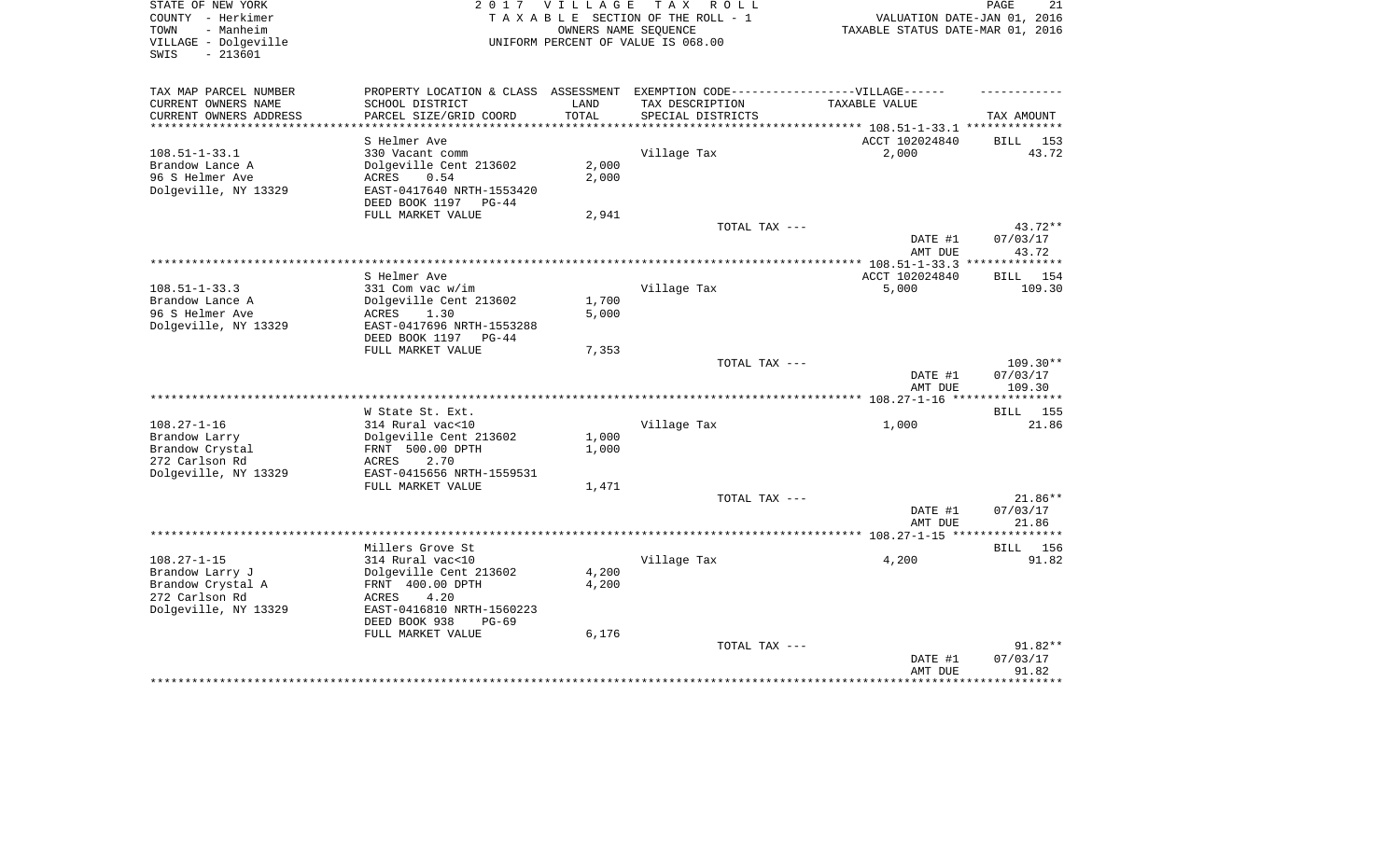| STATE OF NEW YORK<br>COUNTY - Herkimer<br>- Manheim<br>TOWN<br>VILLAGE - Dolgeville<br>$-213601$<br>SWIS |                                                                                           | 2017 VILLAGE     | T A X<br>R O L L<br>TAXABLE SECTION OF THE ROLL - 1<br>OWNERS NAME SEQUENCE<br>UNIFORM PERCENT OF VALUE IS 068.00        | VALUATION DATE-JAN 01, 2016<br>TAXABLE STATUS DATE-MAR 01, 2016 | PAGE<br>22                       |
|----------------------------------------------------------------------------------------------------------|-------------------------------------------------------------------------------------------|------------------|--------------------------------------------------------------------------------------------------------------------------|-----------------------------------------------------------------|----------------------------------|
| TAX MAP PARCEL NUMBER<br>CURRENT OWNERS NAME<br>CURRENT OWNERS ADDRESS<br>************************       | SCHOOL DISTRICT<br>PARCEL SIZE/GRID COORD                                                 | LAND<br>TOTAL    | PROPERTY LOCATION & CLASS ASSESSMENT EXEMPTION CODE----------------VILLAGE------<br>TAX DESCRIPTION<br>SPECIAL DISTRICTS | TAXABLE VALUE                                                   | TAX AMOUNT                       |
| $108.35 - 1 - 1.1$                                                                                       | W State St<br>241 Rural res&ag                                                            |                  | AG MKTS L 41720                                                                                                          | $\Omega$                                                        | BILL<br>157                      |
| Brandow Larry J<br>Brandow Crystal A<br>272 Carlson Rd<br>Dolgeville, NY 13329                           | Dolgeville Cent 213602<br>FRNT 772.00 DPTH<br>ACRES<br>18.40<br>EAST-0416513 NRTH-1558917 | 70,000           | 16,700 Village Tax                                                                                                       | 70,000                                                          | 1,530.26                         |
| MAY BE SUBJECT TO PAYMENT                                                                                | DEED BOOK 1170<br>PG-384<br>FULL MARKET VALUE                                             | 102,941          |                                                                                                                          |                                                                 |                                  |
| UNDER AGDIST LAW TIL 2020                                                                                |                                                                                           |                  | TOTAL TAX ---                                                                                                            |                                                                 | $1,530.26**$                     |
|                                                                                                          |                                                                                           |                  |                                                                                                                          | DATE #1<br>AMT DUE                                              | 07/03/17<br>1,530.26             |
|                                                                                                          | Spencer St                                                                                |                  |                                                                                                                          |                                                                 | 158<br>BILL                      |
| $108.35 - 1 - 6$                                                                                         | 105 Vac farmland                                                                          |                  | AG MKTS L 41720                                                                                                          | 6,460                                                           |                                  |
| Brandow Larry J<br>Brandow Crystal A                                                                     | Dolgeville Cent 213602<br>ACRES<br>23.20                                                  | 16,000<br>16,000 | Village Tax                                                                                                              | 9,540                                                           | 208.55                           |
| 272 Carlson Rd                                                                                           | EAST-0417250 NRTH-1557435                                                                 |                  |                                                                                                                          |                                                                 |                                  |
| Dolgeville, NY 13329                                                                                     | DEED BOOK 938<br>$PG-69$                                                                  |                  |                                                                                                                          |                                                                 |                                  |
| MAY BE SUBJECT TO PAYMENT                                                                                | FULL MARKET VALUE                                                                         | 23,529           |                                                                                                                          |                                                                 |                                  |
| UNDER AGDIST LAW TIL 2020                                                                                |                                                                                           |                  |                                                                                                                          |                                                                 |                                  |
|                                                                                                          |                                                                                           |                  | TOTAL TAX ---                                                                                                            | DATE #1<br>AMT DUE                                              | $208.55**$<br>07/03/17<br>208.55 |
|                                                                                                          |                                                                                           |                  |                                                                                                                          |                                                                 |                                  |
| $108.59 - 2 - 2$                                                                                         | 175 S Main St                                                                             |                  | VET COM CT 41131                                                                                                         | ACCT 102001980<br>10,200                                        | BILL<br>159                      |
| Braun Amerissa                                                                                           | 210 1 Family Res<br>Dolgeville Cent 213602                                                | 1,100            | Village Tax                                                                                                              | 41,400                                                          | 905.04                           |
| 1554 Valencia Rd                                                                                         | W/garage                                                                                  | 51,600           |                                                                                                                          |                                                                 |                                  |
| Niskayuna, NY 12309                                                                                      | FRNT 110.00 DPTH 185.00<br>ACRES<br>0.47                                                  |                  |                                                                                                                          |                                                                 |                                  |
|                                                                                                          | EAST-0416523 NRTH-1552212                                                                 |                  |                                                                                                                          |                                                                 |                                  |
|                                                                                                          | DEED BOOK 00609 PG-00022                                                                  |                  |                                                                                                                          |                                                                 |                                  |
|                                                                                                          | FULL MARKET VALUE                                                                         | 75,882           | TOTAL TAX ---                                                                                                            |                                                                 | $905.04**$                       |
|                                                                                                          |                                                                                           |                  |                                                                                                                          | DATE #1<br>AMT DUE                                              | 07/03/17<br>905.04               |
|                                                                                                          |                                                                                           |                  |                                                                                                                          |                                                                 |                                  |
|                                                                                                          | 3 Spencer St                                                                              |                  |                                                                                                                          | ACCT 102002010                                                  | BILL 160                         |
| $108.52 - 1 - 24$<br>Broat James L                                                                       | 210 1 Family Res<br>Dolgeville Cent 213602                                                | 1,000            | VET COM CT 41131<br>Village Tax                                                                                          | 10,200<br>41,500                                                | 907.23                           |
| Broat Joan R                                                                                             | W/garage                                                                                  | 51,700           |                                                                                                                          |                                                                 |                                  |
| 3 Spencer St                                                                                             | FRNT<br>97.60 DPTH 173.80                                                                 |                  |                                                                                                                          |                                                                 |                                  |
| Dolgeville, NY 13329                                                                                     | ACRES<br>0.28<br>EAST-0418677 NRTH-1554261                                                |                  |                                                                                                                          |                                                                 |                                  |
|                                                                                                          | DEED BOOK 00606 PG-00510                                                                  |                  |                                                                                                                          |                                                                 |                                  |
|                                                                                                          | FULL MARKET VALUE                                                                         | 76,029           |                                                                                                                          |                                                                 |                                  |
|                                                                                                          |                                                                                           |                  | TOTAL TAX ---                                                                                                            | DATE #1                                                         | $907.23**$<br>07/03/17           |
|                                                                                                          |                                                                                           |                  |                                                                                                                          | AMT DUE                                                         | 907.23                           |
|                                                                                                          |                                                                                           |                  |                                                                                                                          |                                                                 | **********                       |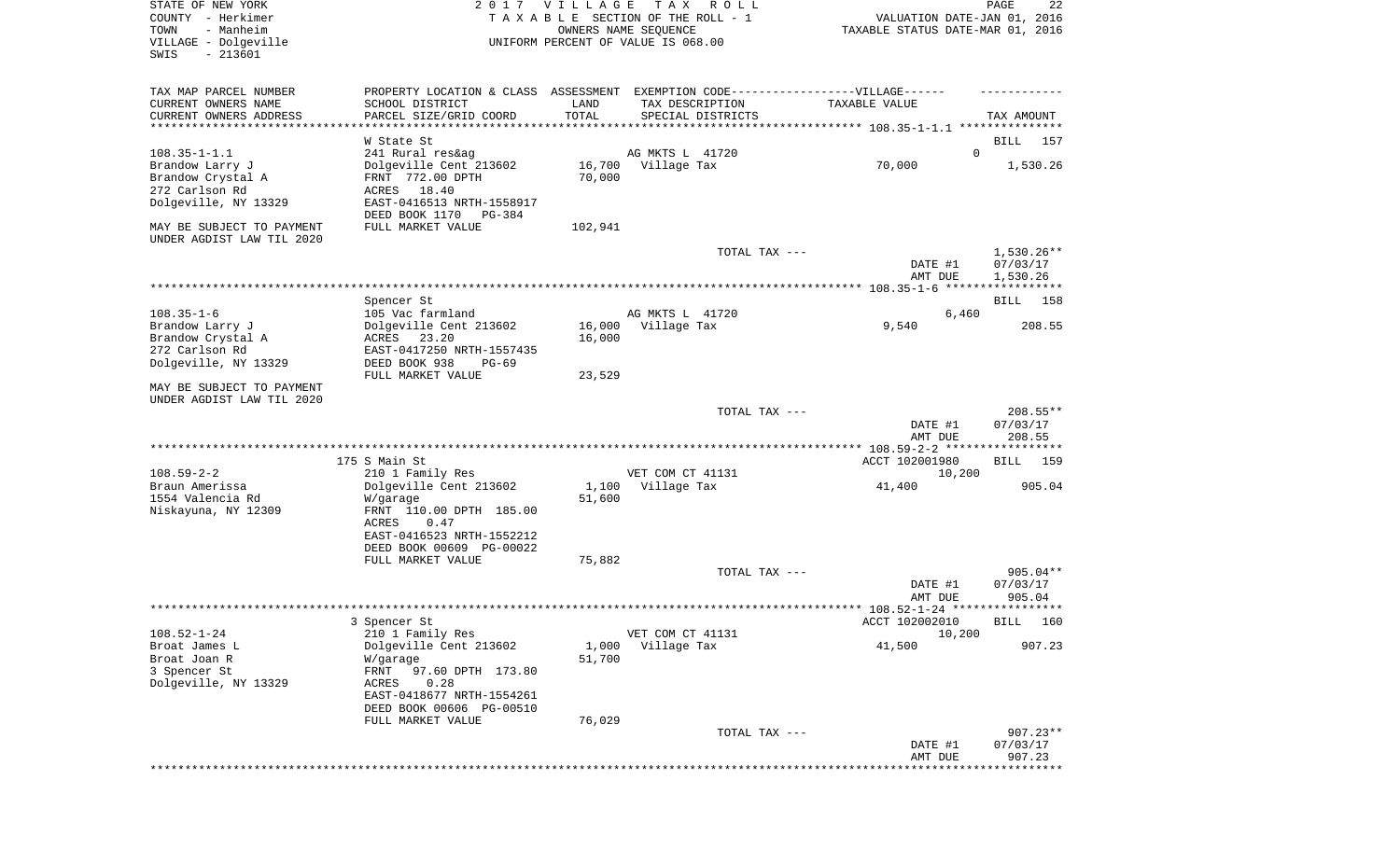| TAX MAP PARCEL NUMBER<br>PROPERTY LOCATION & CLASS ASSESSMENT EXEMPTION CODE-----------------VILLAGE------<br>SCHOOL DISTRICT<br>CURRENT OWNERS NAME<br>LAND<br>TAX DESCRIPTION<br>TAXABLE VALUE<br>PARCEL SIZE/GRID COORD<br>TOTAL<br>CURRENT OWNERS ADDRESS<br>SPECIAL DISTRICTS<br>TAX AMOUNT<br>********************<br>**********<br>**********************<br>************************************** 108.52-2-50 *****************<br>12 Howard St<br>ACCT 102016890<br><b>BILL</b><br>161<br>$108.52 - 2 - 50$<br>210 1 Family Res<br>Village Tax<br>36,600<br>800.11<br>Brown Beth Anne<br>Dolgeville Cent 213602<br>500<br>Van Allen Michael M<br>46.50 DPTH 75.00<br>FRNT<br>36,600<br>12 Howard St<br>0.08<br>ACRES<br>Dolgeville, NY 13329<br>EAST-0419132 NRTH-1553991<br>DEED BOOK 1595<br>PG-314<br>FULL MARKET VALUE<br>53,824<br>TOTAL TAX ---<br>800.11**<br>DATE #1<br>07/03/17<br>800.11<br>AMT DUE<br>***********<br>off Howard St<br>162<br><b>BILL</b><br>$108.52 - 2 - 51$<br>323 Vacant rural<br>Village Tax<br>500<br>10.93<br>Brown Beth Anne<br>Dolgeville Cent 213602<br>500<br>Van Allen Michael M<br>0.20<br>500<br>ACRES<br>12 Howard St<br>EAST-0419097 NRTH-1554065<br>Dolgeville, NY 13329<br>DEED BOOK 1595<br><b>PG-314</b><br>FULL MARKET VALUE<br>735<br>$10.93**$<br>TOTAL TAX ---<br>DATE #1<br>07/03/17<br>AMT DUE<br>10.93<br>* * * * * * * *<br>13 Gibson St<br>ACCT 102005400<br>163<br><b>BILL</b><br>$108.44 - 3 - 23$<br>210 1 Family Res<br>Village Tax<br>33,000<br>721.41<br>Dolgeville Cent 213602<br>800<br>Bruce Benjamin E<br>13 Gibson St<br>33,000<br>W/garage<br>Dolgeville, NY 13329<br>74.90 DPTH 158.60<br>FRNT<br>0.21<br>ACRES<br>EAST-0419761 NRTH-1555795<br>DEED BOOK 1253<br>PG-580<br>FULL MARKET VALUE<br>48,529<br>TOTAL TAX ---<br>721.41**<br>DATE #1<br>07/03/17<br>AMT DUE<br>721.41<br>ACCT 102026370<br>28 Slawson St<br>BILL<br>164<br>$108.44 - 1 - 59$<br>Village Tax<br>26,000<br>484 1 use sm bld<br>568.38<br>Buch RE<br>Dolgeville Cent 213602<br>500<br>104 Stonebridge Ct<br>FRNT<br>50.00 DPTH 125.00<br>26,000<br>New Hartford, NY 13413<br>ACRES<br>0.14<br>EAST-0418595 NRTH-1555192<br>DEED BOOK 1076<br>$PG-241$<br>FULL MARKET VALUE<br>38,235<br>TOTAL TAX ---<br>568.38**<br>07/03/17<br>DATE #1<br>AMT DUE<br>568.38<br>******** | STATE OF NEW YORK<br>COUNTY - Herkimer<br>- Manheim<br>TOWN<br>VILLAGE - Dolgeville<br>$-213601$<br>SWIS | 2017 VILLAGE<br>OWNERS NAME SEQUENCE | TAX ROLL<br>TAXABLE SECTION OF THE ROLL - 1<br>UNIFORM PERCENT OF VALUE IS 068.00 | VALUATION DATE-JAN 01, 2016<br>TAXABLE STATUS DATE-MAR 01, 2016 | 23<br>PAGE |
|---------------------------------------------------------------------------------------------------------------------------------------------------------------------------------------------------------------------------------------------------------------------------------------------------------------------------------------------------------------------------------------------------------------------------------------------------------------------------------------------------------------------------------------------------------------------------------------------------------------------------------------------------------------------------------------------------------------------------------------------------------------------------------------------------------------------------------------------------------------------------------------------------------------------------------------------------------------------------------------------------------------------------------------------------------------------------------------------------------------------------------------------------------------------------------------------------------------------------------------------------------------------------------------------------------------------------------------------------------------------------------------------------------------------------------------------------------------------------------------------------------------------------------------------------------------------------------------------------------------------------------------------------------------------------------------------------------------------------------------------------------------------------------------------------------------------------------------------------------------------------------------------------------------------------------------------------------------------------------------------------------------------------------------------------------------------------------------------------------------------------------------------------------------------------------------------------------------------------------------------------------------------------------------------------------------------------------|----------------------------------------------------------------------------------------------------------|--------------------------------------|-----------------------------------------------------------------------------------|-----------------------------------------------------------------|------------|
|                                                                                                                                                                                                                                                                                                                                                                                                                                                                                                                                                                                                                                                                                                                                                                                                                                                                                                                                                                                                                                                                                                                                                                                                                                                                                                                                                                                                                                                                                                                                                                                                                                                                                                                                                                                                                                                                                                                                                                                                                                                                                                                                                                                                                                                                                                                                 |                                                                                                          |                                      |                                                                                   |                                                                 |            |
|                                                                                                                                                                                                                                                                                                                                                                                                                                                                                                                                                                                                                                                                                                                                                                                                                                                                                                                                                                                                                                                                                                                                                                                                                                                                                                                                                                                                                                                                                                                                                                                                                                                                                                                                                                                                                                                                                                                                                                                                                                                                                                                                                                                                                                                                                                                                 |                                                                                                          |                                      |                                                                                   |                                                                 |            |
|                                                                                                                                                                                                                                                                                                                                                                                                                                                                                                                                                                                                                                                                                                                                                                                                                                                                                                                                                                                                                                                                                                                                                                                                                                                                                                                                                                                                                                                                                                                                                                                                                                                                                                                                                                                                                                                                                                                                                                                                                                                                                                                                                                                                                                                                                                                                 |                                                                                                          |                                      |                                                                                   |                                                                 |            |
|                                                                                                                                                                                                                                                                                                                                                                                                                                                                                                                                                                                                                                                                                                                                                                                                                                                                                                                                                                                                                                                                                                                                                                                                                                                                                                                                                                                                                                                                                                                                                                                                                                                                                                                                                                                                                                                                                                                                                                                                                                                                                                                                                                                                                                                                                                                                 |                                                                                                          |                                      |                                                                                   |                                                                 |            |
|                                                                                                                                                                                                                                                                                                                                                                                                                                                                                                                                                                                                                                                                                                                                                                                                                                                                                                                                                                                                                                                                                                                                                                                                                                                                                                                                                                                                                                                                                                                                                                                                                                                                                                                                                                                                                                                                                                                                                                                                                                                                                                                                                                                                                                                                                                                                 |                                                                                                          |                                      |                                                                                   |                                                                 |            |
|                                                                                                                                                                                                                                                                                                                                                                                                                                                                                                                                                                                                                                                                                                                                                                                                                                                                                                                                                                                                                                                                                                                                                                                                                                                                                                                                                                                                                                                                                                                                                                                                                                                                                                                                                                                                                                                                                                                                                                                                                                                                                                                                                                                                                                                                                                                                 |                                                                                                          |                                      |                                                                                   |                                                                 |            |
|                                                                                                                                                                                                                                                                                                                                                                                                                                                                                                                                                                                                                                                                                                                                                                                                                                                                                                                                                                                                                                                                                                                                                                                                                                                                                                                                                                                                                                                                                                                                                                                                                                                                                                                                                                                                                                                                                                                                                                                                                                                                                                                                                                                                                                                                                                                                 |                                                                                                          |                                      |                                                                                   |                                                                 |            |
|                                                                                                                                                                                                                                                                                                                                                                                                                                                                                                                                                                                                                                                                                                                                                                                                                                                                                                                                                                                                                                                                                                                                                                                                                                                                                                                                                                                                                                                                                                                                                                                                                                                                                                                                                                                                                                                                                                                                                                                                                                                                                                                                                                                                                                                                                                                                 |                                                                                                          |                                      |                                                                                   |                                                                 |            |
|                                                                                                                                                                                                                                                                                                                                                                                                                                                                                                                                                                                                                                                                                                                                                                                                                                                                                                                                                                                                                                                                                                                                                                                                                                                                                                                                                                                                                                                                                                                                                                                                                                                                                                                                                                                                                                                                                                                                                                                                                                                                                                                                                                                                                                                                                                                                 |                                                                                                          |                                      |                                                                                   |                                                                 |            |
|                                                                                                                                                                                                                                                                                                                                                                                                                                                                                                                                                                                                                                                                                                                                                                                                                                                                                                                                                                                                                                                                                                                                                                                                                                                                                                                                                                                                                                                                                                                                                                                                                                                                                                                                                                                                                                                                                                                                                                                                                                                                                                                                                                                                                                                                                                                                 |                                                                                                          |                                      |                                                                                   |                                                                 |            |
|                                                                                                                                                                                                                                                                                                                                                                                                                                                                                                                                                                                                                                                                                                                                                                                                                                                                                                                                                                                                                                                                                                                                                                                                                                                                                                                                                                                                                                                                                                                                                                                                                                                                                                                                                                                                                                                                                                                                                                                                                                                                                                                                                                                                                                                                                                                                 |                                                                                                          |                                      |                                                                                   |                                                                 |            |
|                                                                                                                                                                                                                                                                                                                                                                                                                                                                                                                                                                                                                                                                                                                                                                                                                                                                                                                                                                                                                                                                                                                                                                                                                                                                                                                                                                                                                                                                                                                                                                                                                                                                                                                                                                                                                                                                                                                                                                                                                                                                                                                                                                                                                                                                                                                                 |                                                                                                          |                                      |                                                                                   |                                                                 |            |
|                                                                                                                                                                                                                                                                                                                                                                                                                                                                                                                                                                                                                                                                                                                                                                                                                                                                                                                                                                                                                                                                                                                                                                                                                                                                                                                                                                                                                                                                                                                                                                                                                                                                                                                                                                                                                                                                                                                                                                                                                                                                                                                                                                                                                                                                                                                                 |                                                                                                          |                                      |                                                                                   |                                                                 |            |
|                                                                                                                                                                                                                                                                                                                                                                                                                                                                                                                                                                                                                                                                                                                                                                                                                                                                                                                                                                                                                                                                                                                                                                                                                                                                                                                                                                                                                                                                                                                                                                                                                                                                                                                                                                                                                                                                                                                                                                                                                                                                                                                                                                                                                                                                                                                                 |                                                                                                          |                                      |                                                                                   |                                                                 |            |
|                                                                                                                                                                                                                                                                                                                                                                                                                                                                                                                                                                                                                                                                                                                                                                                                                                                                                                                                                                                                                                                                                                                                                                                                                                                                                                                                                                                                                                                                                                                                                                                                                                                                                                                                                                                                                                                                                                                                                                                                                                                                                                                                                                                                                                                                                                                                 |                                                                                                          |                                      |                                                                                   |                                                                 |            |
|                                                                                                                                                                                                                                                                                                                                                                                                                                                                                                                                                                                                                                                                                                                                                                                                                                                                                                                                                                                                                                                                                                                                                                                                                                                                                                                                                                                                                                                                                                                                                                                                                                                                                                                                                                                                                                                                                                                                                                                                                                                                                                                                                                                                                                                                                                                                 |                                                                                                          |                                      |                                                                                   |                                                                 |            |
|                                                                                                                                                                                                                                                                                                                                                                                                                                                                                                                                                                                                                                                                                                                                                                                                                                                                                                                                                                                                                                                                                                                                                                                                                                                                                                                                                                                                                                                                                                                                                                                                                                                                                                                                                                                                                                                                                                                                                                                                                                                                                                                                                                                                                                                                                                                                 |                                                                                                          |                                      |                                                                                   |                                                                 |            |
|                                                                                                                                                                                                                                                                                                                                                                                                                                                                                                                                                                                                                                                                                                                                                                                                                                                                                                                                                                                                                                                                                                                                                                                                                                                                                                                                                                                                                                                                                                                                                                                                                                                                                                                                                                                                                                                                                                                                                                                                                                                                                                                                                                                                                                                                                                                                 |                                                                                                          |                                      |                                                                                   |                                                                 |            |
|                                                                                                                                                                                                                                                                                                                                                                                                                                                                                                                                                                                                                                                                                                                                                                                                                                                                                                                                                                                                                                                                                                                                                                                                                                                                                                                                                                                                                                                                                                                                                                                                                                                                                                                                                                                                                                                                                                                                                                                                                                                                                                                                                                                                                                                                                                                                 |                                                                                                          |                                      |                                                                                   |                                                                 |            |
|                                                                                                                                                                                                                                                                                                                                                                                                                                                                                                                                                                                                                                                                                                                                                                                                                                                                                                                                                                                                                                                                                                                                                                                                                                                                                                                                                                                                                                                                                                                                                                                                                                                                                                                                                                                                                                                                                                                                                                                                                                                                                                                                                                                                                                                                                                                                 |                                                                                                          |                                      |                                                                                   |                                                                 |            |
|                                                                                                                                                                                                                                                                                                                                                                                                                                                                                                                                                                                                                                                                                                                                                                                                                                                                                                                                                                                                                                                                                                                                                                                                                                                                                                                                                                                                                                                                                                                                                                                                                                                                                                                                                                                                                                                                                                                                                                                                                                                                                                                                                                                                                                                                                                                                 |                                                                                                          |                                      |                                                                                   |                                                                 |            |
|                                                                                                                                                                                                                                                                                                                                                                                                                                                                                                                                                                                                                                                                                                                                                                                                                                                                                                                                                                                                                                                                                                                                                                                                                                                                                                                                                                                                                                                                                                                                                                                                                                                                                                                                                                                                                                                                                                                                                                                                                                                                                                                                                                                                                                                                                                                                 |                                                                                                          |                                      |                                                                                   |                                                                 |            |
|                                                                                                                                                                                                                                                                                                                                                                                                                                                                                                                                                                                                                                                                                                                                                                                                                                                                                                                                                                                                                                                                                                                                                                                                                                                                                                                                                                                                                                                                                                                                                                                                                                                                                                                                                                                                                                                                                                                                                                                                                                                                                                                                                                                                                                                                                                                                 |                                                                                                          |                                      |                                                                                   |                                                                 |            |
|                                                                                                                                                                                                                                                                                                                                                                                                                                                                                                                                                                                                                                                                                                                                                                                                                                                                                                                                                                                                                                                                                                                                                                                                                                                                                                                                                                                                                                                                                                                                                                                                                                                                                                                                                                                                                                                                                                                                                                                                                                                                                                                                                                                                                                                                                                                                 |                                                                                                          |                                      |                                                                                   |                                                                 |            |
|                                                                                                                                                                                                                                                                                                                                                                                                                                                                                                                                                                                                                                                                                                                                                                                                                                                                                                                                                                                                                                                                                                                                                                                                                                                                                                                                                                                                                                                                                                                                                                                                                                                                                                                                                                                                                                                                                                                                                                                                                                                                                                                                                                                                                                                                                                                                 |                                                                                                          |                                      |                                                                                   |                                                                 |            |
|                                                                                                                                                                                                                                                                                                                                                                                                                                                                                                                                                                                                                                                                                                                                                                                                                                                                                                                                                                                                                                                                                                                                                                                                                                                                                                                                                                                                                                                                                                                                                                                                                                                                                                                                                                                                                                                                                                                                                                                                                                                                                                                                                                                                                                                                                                                                 |                                                                                                          |                                      |                                                                                   |                                                                 |            |
|                                                                                                                                                                                                                                                                                                                                                                                                                                                                                                                                                                                                                                                                                                                                                                                                                                                                                                                                                                                                                                                                                                                                                                                                                                                                                                                                                                                                                                                                                                                                                                                                                                                                                                                                                                                                                                                                                                                                                                                                                                                                                                                                                                                                                                                                                                                                 |                                                                                                          |                                      |                                                                                   |                                                                 |            |
|                                                                                                                                                                                                                                                                                                                                                                                                                                                                                                                                                                                                                                                                                                                                                                                                                                                                                                                                                                                                                                                                                                                                                                                                                                                                                                                                                                                                                                                                                                                                                                                                                                                                                                                                                                                                                                                                                                                                                                                                                                                                                                                                                                                                                                                                                                                                 |                                                                                                          |                                      |                                                                                   |                                                                 |            |
|                                                                                                                                                                                                                                                                                                                                                                                                                                                                                                                                                                                                                                                                                                                                                                                                                                                                                                                                                                                                                                                                                                                                                                                                                                                                                                                                                                                                                                                                                                                                                                                                                                                                                                                                                                                                                                                                                                                                                                                                                                                                                                                                                                                                                                                                                                                                 |                                                                                                          |                                      |                                                                                   |                                                                 |            |
|                                                                                                                                                                                                                                                                                                                                                                                                                                                                                                                                                                                                                                                                                                                                                                                                                                                                                                                                                                                                                                                                                                                                                                                                                                                                                                                                                                                                                                                                                                                                                                                                                                                                                                                                                                                                                                                                                                                                                                                                                                                                                                                                                                                                                                                                                                                                 |                                                                                                          |                                      |                                                                                   |                                                                 |            |
|                                                                                                                                                                                                                                                                                                                                                                                                                                                                                                                                                                                                                                                                                                                                                                                                                                                                                                                                                                                                                                                                                                                                                                                                                                                                                                                                                                                                                                                                                                                                                                                                                                                                                                                                                                                                                                                                                                                                                                                                                                                                                                                                                                                                                                                                                                                                 |                                                                                                          |                                      |                                                                                   |                                                                 |            |
|                                                                                                                                                                                                                                                                                                                                                                                                                                                                                                                                                                                                                                                                                                                                                                                                                                                                                                                                                                                                                                                                                                                                                                                                                                                                                                                                                                                                                                                                                                                                                                                                                                                                                                                                                                                                                                                                                                                                                                                                                                                                                                                                                                                                                                                                                                                                 |                                                                                                          |                                      |                                                                                   |                                                                 |            |
|                                                                                                                                                                                                                                                                                                                                                                                                                                                                                                                                                                                                                                                                                                                                                                                                                                                                                                                                                                                                                                                                                                                                                                                                                                                                                                                                                                                                                                                                                                                                                                                                                                                                                                                                                                                                                                                                                                                                                                                                                                                                                                                                                                                                                                                                                                                                 |                                                                                                          |                                      |                                                                                   |                                                                 |            |
|                                                                                                                                                                                                                                                                                                                                                                                                                                                                                                                                                                                                                                                                                                                                                                                                                                                                                                                                                                                                                                                                                                                                                                                                                                                                                                                                                                                                                                                                                                                                                                                                                                                                                                                                                                                                                                                                                                                                                                                                                                                                                                                                                                                                                                                                                                                                 |                                                                                                          |                                      |                                                                                   |                                                                 |            |
|                                                                                                                                                                                                                                                                                                                                                                                                                                                                                                                                                                                                                                                                                                                                                                                                                                                                                                                                                                                                                                                                                                                                                                                                                                                                                                                                                                                                                                                                                                                                                                                                                                                                                                                                                                                                                                                                                                                                                                                                                                                                                                                                                                                                                                                                                                                                 |                                                                                                          |                                      |                                                                                   |                                                                 |            |
|                                                                                                                                                                                                                                                                                                                                                                                                                                                                                                                                                                                                                                                                                                                                                                                                                                                                                                                                                                                                                                                                                                                                                                                                                                                                                                                                                                                                                                                                                                                                                                                                                                                                                                                                                                                                                                                                                                                                                                                                                                                                                                                                                                                                                                                                                                                                 |                                                                                                          |                                      |                                                                                   |                                                                 |            |
|                                                                                                                                                                                                                                                                                                                                                                                                                                                                                                                                                                                                                                                                                                                                                                                                                                                                                                                                                                                                                                                                                                                                                                                                                                                                                                                                                                                                                                                                                                                                                                                                                                                                                                                                                                                                                                                                                                                                                                                                                                                                                                                                                                                                                                                                                                                                 |                                                                                                          |                                      |                                                                                   |                                                                 |            |
|                                                                                                                                                                                                                                                                                                                                                                                                                                                                                                                                                                                                                                                                                                                                                                                                                                                                                                                                                                                                                                                                                                                                                                                                                                                                                                                                                                                                                                                                                                                                                                                                                                                                                                                                                                                                                                                                                                                                                                                                                                                                                                                                                                                                                                                                                                                                 |                                                                                                          |                                      |                                                                                   |                                                                 |            |
|                                                                                                                                                                                                                                                                                                                                                                                                                                                                                                                                                                                                                                                                                                                                                                                                                                                                                                                                                                                                                                                                                                                                                                                                                                                                                                                                                                                                                                                                                                                                                                                                                                                                                                                                                                                                                                                                                                                                                                                                                                                                                                                                                                                                                                                                                                                                 |                                                                                                          |                                      |                                                                                   |                                                                 |            |
|                                                                                                                                                                                                                                                                                                                                                                                                                                                                                                                                                                                                                                                                                                                                                                                                                                                                                                                                                                                                                                                                                                                                                                                                                                                                                                                                                                                                                                                                                                                                                                                                                                                                                                                                                                                                                                                                                                                                                                                                                                                                                                                                                                                                                                                                                                                                 |                                                                                                          |                                      |                                                                                   |                                                                 |            |
|                                                                                                                                                                                                                                                                                                                                                                                                                                                                                                                                                                                                                                                                                                                                                                                                                                                                                                                                                                                                                                                                                                                                                                                                                                                                                                                                                                                                                                                                                                                                                                                                                                                                                                                                                                                                                                                                                                                                                                                                                                                                                                                                                                                                                                                                                                                                 |                                                                                                          |                                      |                                                                                   |                                                                 |            |
|                                                                                                                                                                                                                                                                                                                                                                                                                                                                                                                                                                                                                                                                                                                                                                                                                                                                                                                                                                                                                                                                                                                                                                                                                                                                                                                                                                                                                                                                                                                                                                                                                                                                                                                                                                                                                                                                                                                                                                                                                                                                                                                                                                                                                                                                                                                                 |                                                                                                          |                                      |                                                                                   |                                                                 |            |
|                                                                                                                                                                                                                                                                                                                                                                                                                                                                                                                                                                                                                                                                                                                                                                                                                                                                                                                                                                                                                                                                                                                                                                                                                                                                                                                                                                                                                                                                                                                                                                                                                                                                                                                                                                                                                                                                                                                                                                                                                                                                                                                                                                                                                                                                                                                                 |                                                                                                          |                                      |                                                                                   |                                                                 |            |
|                                                                                                                                                                                                                                                                                                                                                                                                                                                                                                                                                                                                                                                                                                                                                                                                                                                                                                                                                                                                                                                                                                                                                                                                                                                                                                                                                                                                                                                                                                                                                                                                                                                                                                                                                                                                                                                                                                                                                                                                                                                                                                                                                                                                                                                                                                                                 |                                                                                                          |                                      |                                                                                   |                                                                 |            |
|                                                                                                                                                                                                                                                                                                                                                                                                                                                                                                                                                                                                                                                                                                                                                                                                                                                                                                                                                                                                                                                                                                                                                                                                                                                                                                                                                                                                                                                                                                                                                                                                                                                                                                                                                                                                                                                                                                                                                                                                                                                                                                                                                                                                                                                                                                                                 |                                                                                                          |                                      |                                                                                   |                                                                 |            |
|                                                                                                                                                                                                                                                                                                                                                                                                                                                                                                                                                                                                                                                                                                                                                                                                                                                                                                                                                                                                                                                                                                                                                                                                                                                                                                                                                                                                                                                                                                                                                                                                                                                                                                                                                                                                                                                                                                                                                                                                                                                                                                                                                                                                                                                                                                                                 |                                                                                                          |                                      |                                                                                   |                                                                 |            |
|                                                                                                                                                                                                                                                                                                                                                                                                                                                                                                                                                                                                                                                                                                                                                                                                                                                                                                                                                                                                                                                                                                                                                                                                                                                                                                                                                                                                                                                                                                                                                                                                                                                                                                                                                                                                                                                                                                                                                                                                                                                                                                                                                                                                                                                                                                                                 |                                                                                                          |                                      |                                                                                   |                                                                 |            |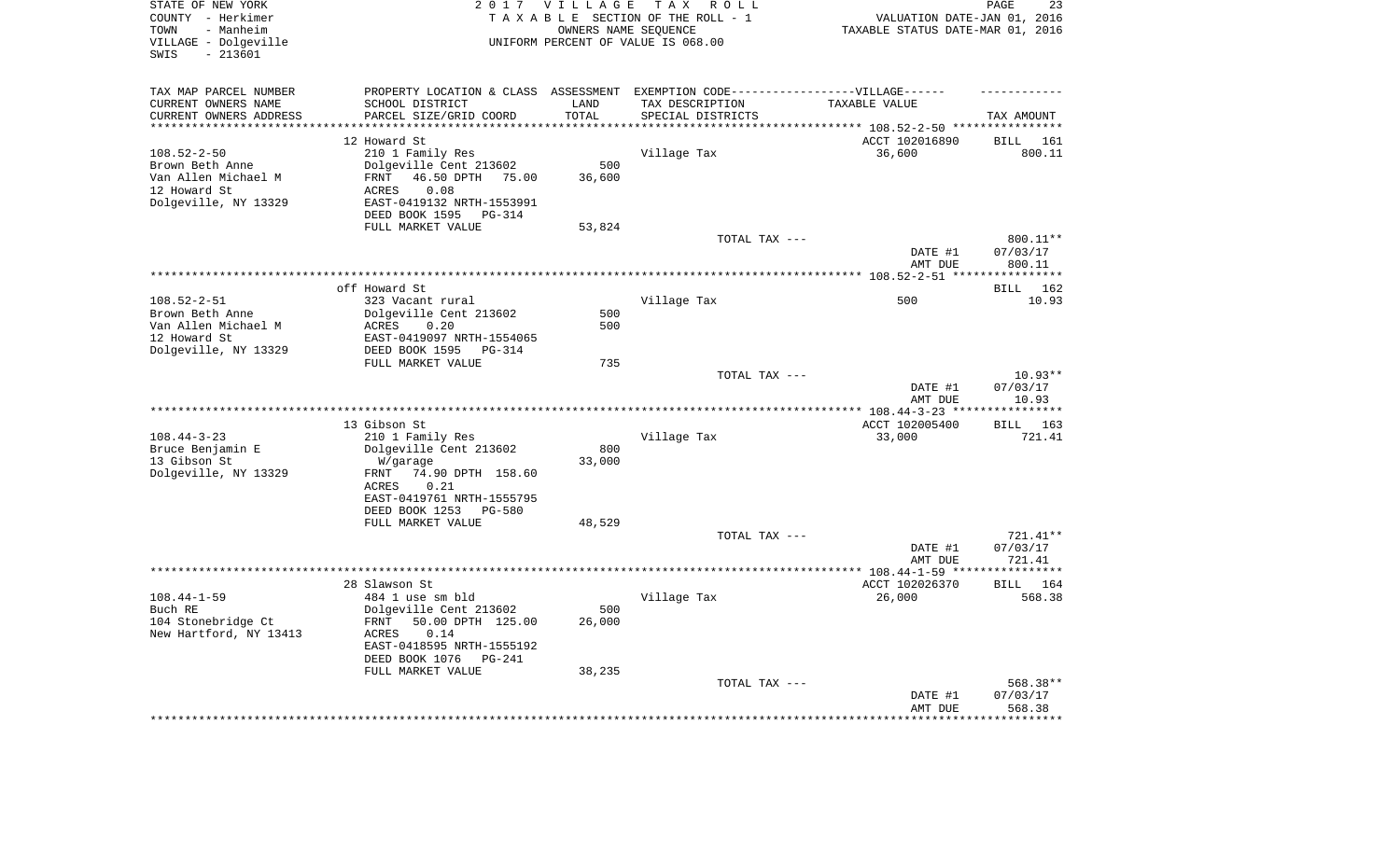| STATE OF NEW YORK<br>COUNTY - Herkimer<br>- Manheim<br>TOWN<br>VILLAGE - Dolgeville<br>$-213601$<br>SWIS |                                                   | 2017 VILLAGE    | T A X<br>R O L L<br>TAXABLE SECTION OF THE ROLL - 1<br>OWNERS NAME SEQUENCE<br>UNIFORM PERCENT OF VALUE IS 068.00 | VALUATION DATE-JAN 01, 2016<br>TAXABLE STATUS DATE-MAR 01, 2016 | PAGE<br>24               |
|----------------------------------------------------------------------------------------------------------|---------------------------------------------------|-----------------|-------------------------------------------------------------------------------------------------------------------|-----------------------------------------------------------------|--------------------------|
| TAX MAP PARCEL NUMBER                                                                                    |                                                   |                 | PROPERTY LOCATION & CLASS ASSESSMENT EXEMPTION CODE-----------------VILLAGE------                                 |                                                                 |                          |
| CURRENT OWNERS NAME                                                                                      | SCHOOL DISTRICT                                   | LAND            | TAX DESCRIPTION                                                                                                   | TAXABLE VALUE                                                   |                          |
| CURRENT OWNERS ADDRESS<br>*********************                                                          | PARCEL SIZE/GRID COORD                            | TOTAL           | SPECIAL DISTRICTS                                                                                                 |                                                                 | TAX AMOUNT               |
|                                                                                                          | 14 Rundell St                                     |                 |                                                                                                                   | ACCT 102002250                                                  | BILL<br>165              |
| $108.52 - 3 - 35$                                                                                        | 220 2 Family Res                                  |                 | 41800<br>AGED-ALL                                                                                                 | 20,000                                                          |                          |
| Bullock Mary                                                                                             | Dolgeville Cent 213602                            | 500             | Village Tax                                                                                                       | 20,000                                                          | 437.22                   |
| Bullock Howard                                                                                           | W/garage                                          | 40,000          |                                                                                                                   |                                                                 |                          |
| 14 Rundell St                                                                                            | FRNT<br>50.00 DPTH 139.00                         |                 |                                                                                                                   |                                                                 |                          |
| Dolgeville, NY 13329                                                                                     | ACRES<br>0.16<br>EAST-0419305 NRTH-1553671        |                 |                                                                                                                   |                                                                 |                          |
|                                                                                                          | DEED BOOK 832<br>PG-372                           |                 |                                                                                                                   |                                                                 |                          |
|                                                                                                          | FULL MARKET VALUE                                 | 58,824          |                                                                                                                   |                                                                 |                          |
|                                                                                                          |                                                   |                 | TOTAL TAX ---                                                                                                     |                                                                 | 437.22**                 |
|                                                                                                          |                                                   |                 |                                                                                                                   | DATE #1<br>AMT DUE                                              | 07/03/17<br>437.22       |
|                                                                                                          |                                                   |                 |                                                                                                                   |                                                                 |                          |
|                                                                                                          | 154 N Main St                                     |                 |                                                                                                                   | ACCT 102010890                                                  | BILL 166                 |
| $108.36 - 4 - 9$<br>Bullock Richard J                                                                    | 220 2 Family Res                                  |                 | Village Tax<br>XC991 Water relevy                                                                                 | 36,900<br>440.00 MT M                                           | 806.67                   |
| 104 Trailer St                                                                                           | Dolgeville Cent 213602<br>FRNT 150.00 DPTH 255.00 | 1,700<br>36,900 |                                                                                                                   |                                                                 | 440.00                   |
| Palatine Bridge, NY 13428                                                                                | ACRES<br>$0.88$ BANK<br>135                       |                 |                                                                                                                   |                                                                 |                          |
|                                                                                                          | EAST-0384738 NRTH-1131542                         |                 |                                                                                                                   |                                                                 |                          |
|                                                                                                          | DEED BOOK 1212 PG-567                             |                 |                                                                                                                   |                                                                 |                          |
|                                                                                                          | FULL MARKET VALUE                                 | 54,265          |                                                                                                                   |                                                                 |                          |
|                                                                                                          |                                                   |                 | TOTAL TAX ---                                                                                                     | DATE #1                                                         | $1,246.67**$<br>07/03/17 |
|                                                                                                          |                                                   |                 |                                                                                                                   | AMT DUE                                                         | 1,246.67                 |
|                                                                                                          |                                                   |                 |                                                                                                                   | ************* 108.52-6-29 ****                                  | * * * * * * * * * * *    |
|                                                                                                          | 47 E Faville Ave                                  |                 |                                                                                                                   | ACCT 102005490                                                  | BILL<br>167              |
| $108.52 - 6 - 29$<br>Bunce Glenn J                                                                       | 210 1 Family Res<br>Dolgeville Cent 213602        | 500             | Village Tax                                                                                                       | 47,500                                                          | 1,038.39                 |
| 47 E Faville Ave                                                                                         | 50.00 DPTH 100.00<br>FRNT                         | 47,500          |                                                                                                                   |                                                                 |                          |
| Dolgeville, NY 13329                                                                                     | ACRES<br>0.11                                     |                 |                                                                                                                   |                                                                 |                          |
|                                                                                                          | EAST-0419784 NRTH-1553182                         |                 |                                                                                                                   |                                                                 |                          |
|                                                                                                          | DEED BOOK 1541<br>PG-684                          |                 |                                                                                                                   |                                                                 |                          |
|                                                                                                          | FULL MARKET VALUE                                 | 69,853          |                                                                                                                   |                                                                 |                          |
|                                                                                                          |                                                   |                 | TOTAL TAX ---                                                                                                     | DATE #1                                                         | $1.038.39**$<br>07/03/17 |
|                                                                                                          |                                                   |                 |                                                                                                                   | AMT DUE                                                         | 1,038.39                 |
|                                                                                                          |                                                   |                 |                                                                                                                   |                                                                 |                          |
|                                                                                                          | 90 S Main St                                      |                 |                                                                                                                   | ACCT 102023760                                                  | 168<br>BILL              |
| $108.52 - 1 - 26$                                                                                        | 210 1 Family Res                                  |                 | Village Tax                                                                                                       | 40,900                                                          | 894.11                   |
| Burch Theodore D<br>90 S Main St                                                                         | Dolgeville Cent 213602<br>58.30 DPTH 100.63       | 600<br>40,900   |                                                                                                                   |                                                                 |                          |
| Dolgeville, NY 13329                                                                                     | FRNT<br>ACRES<br>0.13                             |                 |                                                                                                                   |                                                                 |                          |
|                                                                                                          | EAST-0418756 NRTH-1554227                         |                 |                                                                                                                   |                                                                 |                          |
| PRIOR OWNER ON 3/01/2016                                                                                 | DEED BOOK 2017 PG-1283                            |                 |                                                                                                                   |                                                                 |                          |
| Burch Theodore                                                                                           | FULL MARKET VALUE                                 | 60,147          |                                                                                                                   |                                                                 |                          |
|                                                                                                          |                                                   |                 | TOTAL TAX ---                                                                                                     |                                                                 | 894.11**                 |
|                                                                                                          |                                                   |                 |                                                                                                                   | DATE #1<br>AMT DUE                                              | 07/03/17<br>894.11       |
|                                                                                                          |                                                   |                 |                                                                                                                   |                                                                 |                          |
|                                                                                                          |                                                   |                 |                                                                                                                   |                                                                 |                          |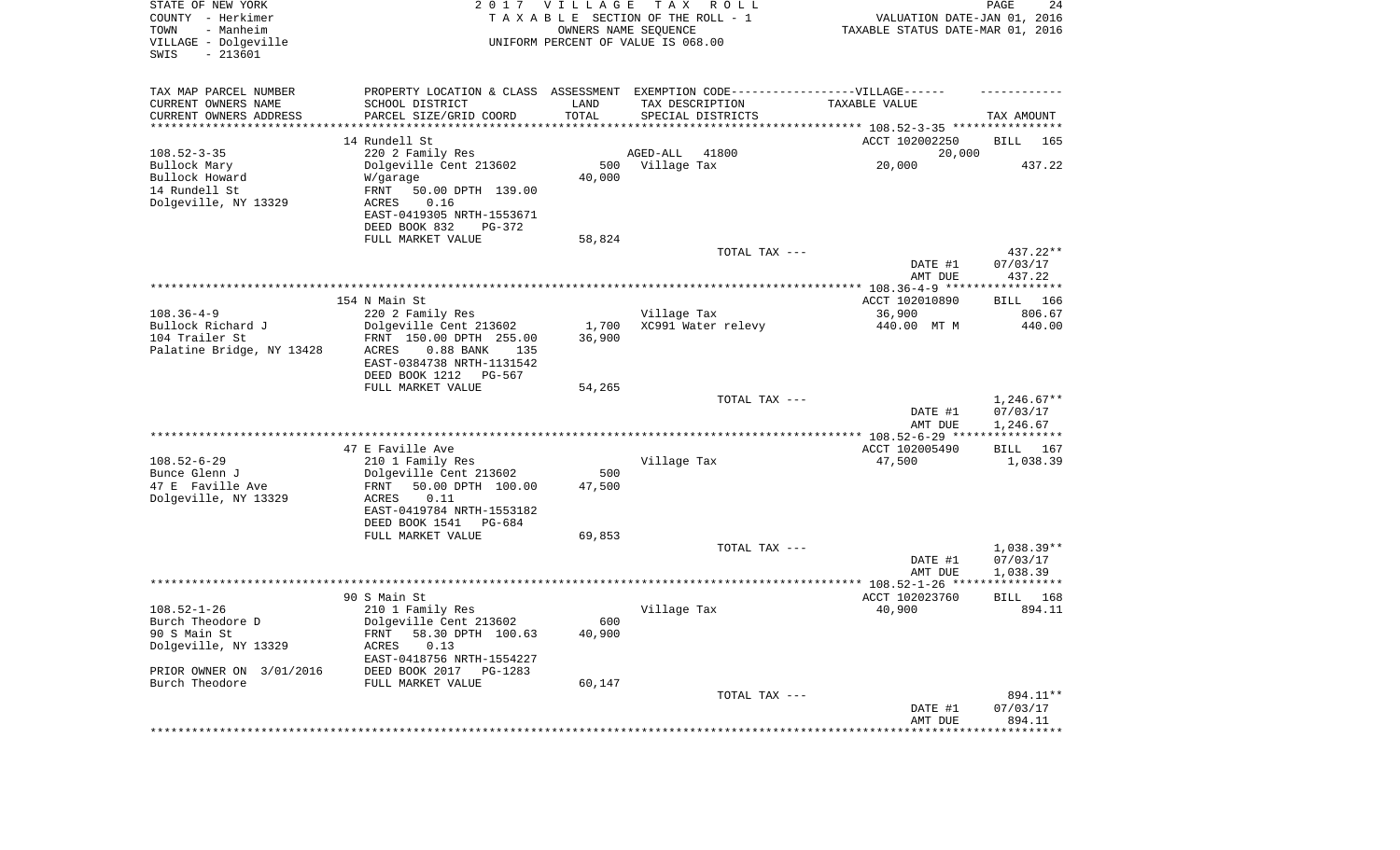| STATE OF NEW YORK<br>COUNTY - Herkimer<br>- Manheim<br>TOWN<br>VILLAGE - Dolgeville<br>$-213601$<br>SWIS | 2 0 1 7                                                                           | <b>VILLAGE</b><br>OWNERS NAME SEQUENCE | T A X<br>R O L L<br>TAXABLE SECTION OF THE ROLL - 1<br>UNIFORM PERCENT OF VALUE IS 068.00 | VALUATION DATE-JAN 01, 2016<br>TAXABLE STATUS DATE-MAR 01, 2016 | 25<br>PAGE               |
|----------------------------------------------------------------------------------------------------------|-----------------------------------------------------------------------------------|----------------------------------------|-------------------------------------------------------------------------------------------|-----------------------------------------------------------------|--------------------------|
| TAX MAP PARCEL NUMBER                                                                                    | PROPERTY LOCATION & CLASS ASSESSMENT EXEMPTION CODE-----------------VILLAGE------ |                                        |                                                                                           |                                                                 |                          |
| CURRENT OWNERS NAME                                                                                      | SCHOOL DISTRICT<br>PARCEL SIZE/GRID COORD                                         | LAND<br>TOTAL                          | TAX DESCRIPTION                                                                           | TAXABLE VALUE                                                   |                          |
| CURRENT OWNERS ADDRESS<br>*********************                                                          | ****************************                                                      | **********                             | SPECIAL DISTRICTS                                                                         |                                                                 | TAX AMOUNT               |
|                                                                                                          | 111 S Main St                                                                     |                                        |                                                                                           | ACCT 102029850                                                  | <b>BILL</b><br>169       |
| $108.52 - 2 - 13$                                                                                        | 210 1 Family Res                                                                  |                                        | Village Tax                                                                               | 40,300                                                          | 881.00                   |
| Burns Michael                                                                                            | Dolgeville Cent 213602                                                            | 600                                    |                                                                                           |                                                                 |                          |
| Burns Linda                                                                                              | W/garage                                                                          | 40,300                                 |                                                                                           |                                                                 |                          |
| 111 S Main St                                                                                            | 60.00 DPTH<br>FRNT<br>55.00                                                       |                                        |                                                                                           |                                                                 |                          |
| Dolgeville, NY 13329                                                                                     | 0.07<br>ACRES<br>EAST-0418302 NRTH-1553317                                        |                                        |                                                                                           |                                                                 |                          |
|                                                                                                          | DEED BOOK 1538<br>PG-332                                                          |                                        |                                                                                           |                                                                 |                          |
|                                                                                                          | FULL MARKET VALUE                                                                 | 59,265                                 |                                                                                           |                                                                 |                          |
|                                                                                                          |                                                                                   |                                        | TOTAL TAX ---                                                                             |                                                                 | 881.00**                 |
|                                                                                                          |                                                                                   |                                        |                                                                                           | DATE #1                                                         | 07/03/17                 |
|                                                                                                          |                                                                                   |                                        |                                                                                           | AMT DUE                                                         | 881.00                   |
|                                                                                                          | 23 Brockett St                                                                    |                                        |                                                                                           | ACCT 102007050                                                  | **********<br>170        |
| $108.52 - 5 - 1$                                                                                         | 210 1 Family Res                                                                  |                                        | Village Tax                                                                               | 21,000                                                          | BILL<br>459.08           |
| Burnup Wayne                                                                                             | Dolgeville Cent 213602                                                            | 1,500                                  |                                                                                           |                                                                 |                          |
| Congdon Rosemary R                                                                                       | FRNT 150.00 DPTH 183.00                                                           | 21,000                                 |                                                                                           |                                                                 |                          |
| 23 Brockett St                                                                                           | ACRES<br>$0.20$ BANK<br>135                                                       |                                        |                                                                                           |                                                                 |                          |
| Dolgeville, NY 13329                                                                                     | EAST-0420023 NRTH-1553148                                                         |                                        |                                                                                           |                                                                 |                          |
|                                                                                                          | DEED BOOK 717<br>$PG-319$<br>FULL MARKET VALUE                                    | 30,882                                 |                                                                                           |                                                                 |                          |
|                                                                                                          |                                                                                   |                                        | TOTAL TAX ---                                                                             |                                                                 | 459.08**                 |
|                                                                                                          |                                                                                   |                                        |                                                                                           | DATE #1                                                         | 07/03/17                 |
|                                                                                                          |                                                                                   |                                        |                                                                                           | AMT DUE                                                         | 459.08                   |
|                                                                                                          |                                                                                   |                                        |                                                                                           |                                                                 | ***********              |
|                                                                                                          | McKinley St                                                                       |                                        |                                                                                           | ACCT 102016050                                                  | BILL<br>171              |
| $108.36 - 1 - 6$<br>Buryford Farm LLC                                                                    | 330 Vacant comm<br>Dolgeville Cent 213602                                         | 500                                    | Village Tax                                                                               | 500                                                             | 10.93                    |
| 50 Cavalli St                                                                                            | 50.00 DPTH 178.03<br>FRNT                                                         | 500                                    |                                                                                           |                                                                 |                          |
| Dolgeville, NY 13329                                                                                     | <b>ACRES</b><br>0.20                                                              |                                        |                                                                                           |                                                                 |                          |
|                                                                                                          | EAST-0419160 NRTH-1558350                                                         |                                        |                                                                                           |                                                                 |                          |
|                                                                                                          | DEED BOOK 1308<br><b>PG-218</b>                                                   |                                        |                                                                                           |                                                                 |                          |
|                                                                                                          | FULL MARKET VALUE                                                                 | 735                                    |                                                                                           |                                                                 |                          |
|                                                                                                          |                                                                                   |                                        | TOTAL TAX ---                                                                             | DATE #1                                                         | $10.93**$<br>07/03/17    |
|                                                                                                          |                                                                                   |                                        |                                                                                           | AMT DUE                                                         | 10.93                    |
|                                                                                                          | ************************                                                          |                                        | *******************************                                                           | *** 108.36-1-7 ***                                              | * * * * * * * *          |
|                                                                                                          | 50 Cavalli St                                                                     |                                        |                                                                                           | ACCT 102022350                                                  | BILL 172                 |
| $108.36 - 1 - 7$                                                                                         | 455 Dealer-prod.                                                                  |                                        | Village Tax                                                                               | 67,500                                                          | 1,475.61                 |
| Buryford Farm LLC<br>50 Cavalli St                                                                       | Dolgeville Cent 213602<br>1.30                                                    | 2,300<br>67,500                        |                                                                                           |                                                                 |                          |
| Dolgeville, NY 13329                                                                                     | ACRES<br>EAST-0419101 NRTH-1558252                                                |                                        |                                                                                           |                                                                 |                          |
|                                                                                                          | DEED BOOK 1308<br>PG-218                                                          |                                        |                                                                                           |                                                                 |                          |
|                                                                                                          | FULL MARKET VALUE                                                                 | 99,265                                 |                                                                                           |                                                                 |                          |
|                                                                                                          |                                                                                   |                                        | TOTAL TAX ---                                                                             |                                                                 | $1,475.61**$             |
|                                                                                                          |                                                                                   |                                        |                                                                                           | DATE #1                                                         | 07/03/17                 |
|                                                                                                          |                                                                                   |                                        |                                                                                           | AMT DUE<br>****************                                     | 1,475.61<br>************ |
|                                                                                                          |                                                                                   |                                        |                                                                                           |                                                                 |                          |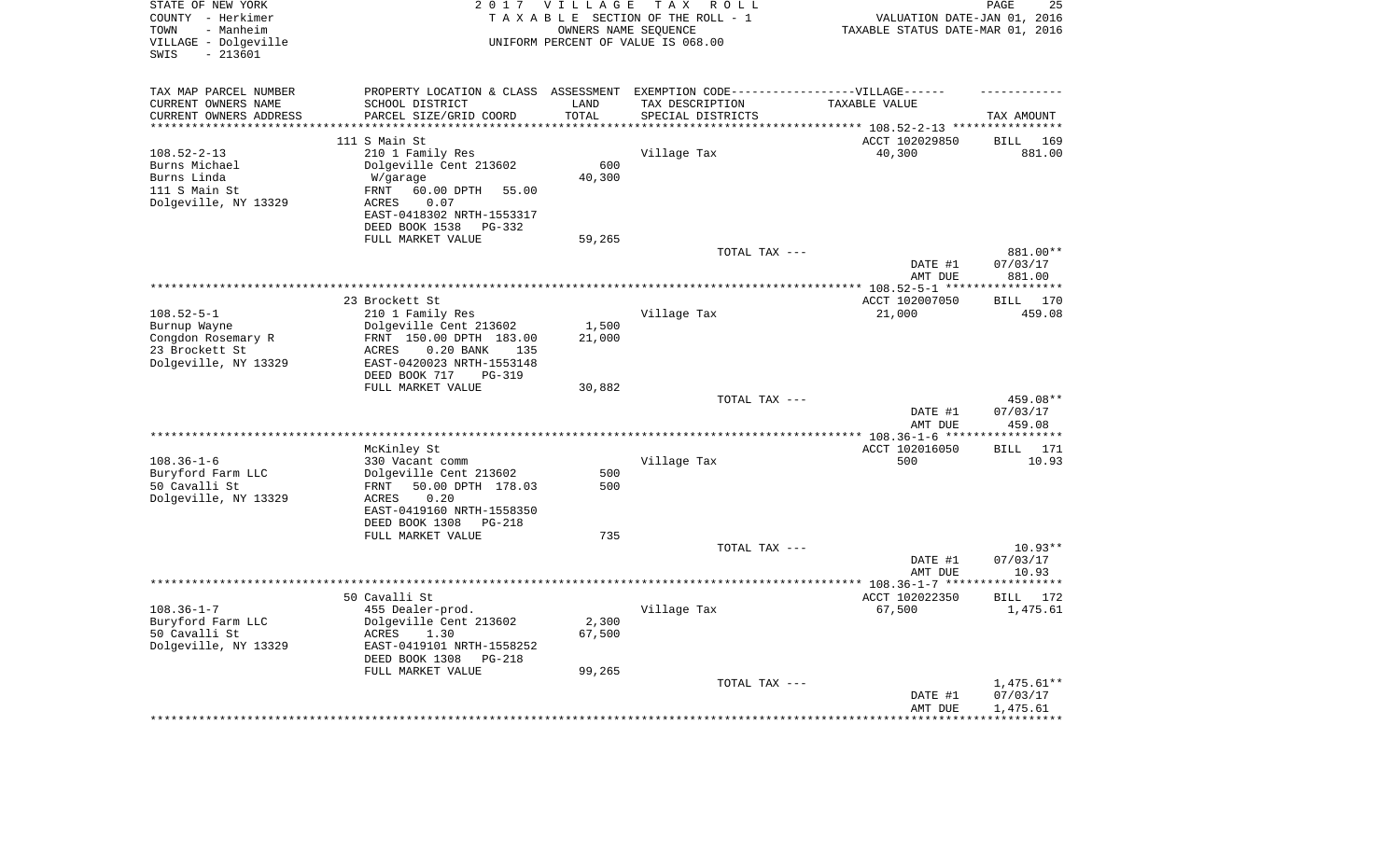| $-213601$<br>SWIS<br>TAX MAP PARCEL NUMBER<br>PROPERTY LOCATION & CLASS<br>ASSESSMENT<br>EXEMPTION CODE-----------------VILLAGE------<br>CURRENT OWNERS NAME<br>SCHOOL DISTRICT<br>LAND<br>TAX DESCRIPTION<br>TAXABLE VALUE<br>TOTAL<br>CURRENT OWNERS ADDRESS<br>PARCEL SIZE/GRID COORD<br>SPECIAL DISTRICTS<br>TAX AMOUNT<br>********************<br>***************************** 108.52-5-59 ****************<br>36 Van Buren St<br>ACCT 102005760<br><b>BILL</b><br>173<br>$108.52 - 5 - 59$<br>210 1 Family Res<br>Village Tax<br>52,400<br>1,145.51<br>Dolgeville Cent 213602<br>500<br>Bynon Lee W<br>52,400<br>Bynon Jane<br>W/garage<br>36 Van Buren St<br>50.00 DPTH 195.00<br>FRNT<br>Dolgeville, NY 13329<br>0.22<br>ACRES<br>EAST-0420008 NRTH-1554143<br>DEED BOOK 751<br><b>PG-109</b><br>FULL MARKET VALUE<br>77,059<br>$1,145.51**$<br>TOTAL TAX ---<br>07/03/17<br>DATE #1<br>AMT DUE<br>1,145.51<br>52 Van Buren St<br>ACCT 102008820<br>174<br>BILL<br>$108.52 - 5 - 11$<br>1,101.79<br>210 1 Family Res<br>Village Tax<br>50,400<br>Bynon Margo J<br>Dolgeville Cent 213602<br>1,400<br>52 Van Buren St<br>50,400<br>W/garage<br>Dolgeville, NY 13329<br>FRNT 144.30 DPTH 150.40<br>ACRES<br>0.48<br>EAST-0420199 NRTH-1553752<br>DEED BOOK 675<br>$PG-283$<br>FULL MARKET VALUE<br>74,118<br>1,101.79**<br>TOTAL TAX ---<br>DATE #1<br>07/03/17<br>AMT DUE<br>1,101.79<br>* * * * * * * * * * *<br>31 Cavalli St<br>ACCT 102022320<br>BILL 175<br>$108.36 - 2 - 13$<br>Village Tax<br>983.74<br>210 1 Family Res<br>45,000<br>500<br>Cagwin Robert<br>Dolgeville Cent 213602<br>Cagwin Karla<br>31 Cavalli St<br>45,000<br>31 Cavalli St<br><b>FRNT</b><br>50.00 DPTH 150.00<br>Dolgeville, NY 13329<br>$0.17$ BANK<br>ACRES<br>135<br>EAST-0419276 NRTH-1557855<br>DEED BOOK 792<br><b>PG-185</b><br>FULL MARKET VALUE<br>66,176<br>TOTAL TAX ---<br>983.74**<br>07/03/17<br>DATE #1<br>983.74<br>AMT DUE<br>28 Spencer St<br>ACCT 102004860<br>BILL 176<br>$108.52 - 1 - 10$<br>Village Tax<br>220 2 Family Res<br>21,500<br>470.01<br>Cail Keith<br>Dolgeville Cent 213602<br>800<br>28 Spencer St<br>76.00 DPTH 134.00<br>21,500<br>FRNT<br>Dolgeville, NY 13329<br>ACRES<br>0.10<br>EAST-0418082 NRTH-1554447<br>DEED BOOK 1126<br>PG-376<br>31,618<br>FULL MARKET VALUE<br>TOTAL TAX ---<br>470.01**<br>DATE #1<br>07/03/17<br>470.01<br>AMT DUE | STATE OF NEW YORK<br>COUNTY - Herkimer<br>- Manheim<br>TOWN<br>VILLAGE - Dolgeville | 2017 | <b>VILLAGE</b><br>OWNERS NAME SEQUENCE | T A X<br>R O L L<br>TAXABLE SECTION OF THE ROLL - 1<br>UNIFORM PERCENT OF VALUE IS 068.00 | VALUATION DATE-JAN 01, 2016<br>TAXABLE STATUS DATE-MAR 01, 2016 | 26<br>PAGE   |
|-------------------------------------------------------------------------------------------------------------------------------------------------------------------------------------------------------------------------------------------------------------------------------------------------------------------------------------------------------------------------------------------------------------------------------------------------------------------------------------------------------------------------------------------------------------------------------------------------------------------------------------------------------------------------------------------------------------------------------------------------------------------------------------------------------------------------------------------------------------------------------------------------------------------------------------------------------------------------------------------------------------------------------------------------------------------------------------------------------------------------------------------------------------------------------------------------------------------------------------------------------------------------------------------------------------------------------------------------------------------------------------------------------------------------------------------------------------------------------------------------------------------------------------------------------------------------------------------------------------------------------------------------------------------------------------------------------------------------------------------------------------------------------------------------------------------------------------------------------------------------------------------------------------------------------------------------------------------------------------------------------------------------------------------------------------------------------------------------------------------------------------------------------------------------------------------------------------------------------------------------------------------------------------------------------------------------------------------------------------------------------|-------------------------------------------------------------------------------------|------|----------------------------------------|-------------------------------------------------------------------------------------------|-----------------------------------------------------------------|--------------|
|                                                                                                                                                                                                                                                                                                                                                                                                                                                                                                                                                                                                                                                                                                                                                                                                                                                                                                                                                                                                                                                                                                                                                                                                                                                                                                                                                                                                                                                                                                                                                                                                                                                                                                                                                                                                                                                                                                                                                                                                                                                                                                                                                                                                                                                                                                                                                                               |                                                                                     |      |                                        |                                                                                           |                                                                 |              |
|                                                                                                                                                                                                                                                                                                                                                                                                                                                                                                                                                                                                                                                                                                                                                                                                                                                                                                                                                                                                                                                                                                                                                                                                                                                                                                                                                                                                                                                                                                                                                                                                                                                                                                                                                                                                                                                                                                                                                                                                                                                                                                                                                                                                                                                                                                                                                                               |                                                                                     |      |                                        |                                                                                           |                                                                 |              |
|                                                                                                                                                                                                                                                                                                                                                                                                                                                                                                                                                                                                                                                                                                                                                                                                                                                                                                                                                                                                                                                                                                                                                                                                                                                                                                                                                                                                                                                                                                                                                                                                                                                                                                                                                                                                                                                                                                                                                                                                                                                                                                                                                                                                                                                                                                                                                                               |                                                                                     |      |                                        |                                                                                           |                                                                 |              |
|                                                                                                                                                                                                                                                                                                                                                                                                                                                                                                                                                                                                                                                                                                                                                                                                                                                                                                                                                                                                                                                                                                                                                                                                                                                                                                                                                                                                                                                                                                                                                                                                                                                                                                                                                                                                                                                                                                                                                                                                                                                                                                                                                                                                                                                                                                                                                                               |                                                                                     |      |                                        |                                                                                           |                                                                 |              |
|                                                                                                                                                                                                                                                                                                                                                                                                                                                                                                                                                                                                                                                                                                                                                                                                                                                                                                                                                                                                                                                                                                                                                                                                                                                                                                                                                                                                                                                                                                                                                                                                                                                                                                                                                                                                                                                                                                                                                                                                                                                                                                                                                                                                                                                                                                                                                                               |                                                                                     |      |                                        |                                                                                           |                                                                 |              |
|                                                                                                                                                                                                                                                                                                                                                                                                                                                                                                                                                                                                                                                                                                                                                                                                                                                                                                                                                                                                                                                                                                                                                                                                                                                                                                                                                                                                                                                                                                                                                                                                                                                                                                                                                                                                                                                                                                                                                                                                                                                                                                                                                                                                                                                                                                                                                                               |                                                                                     |      |                                        |                                                                                           |                                                                 |              |
|                                                                                                                                                                                                                                                                                                                                                                                                                                                                                                                                                                                                                                                                                                                                                                                                                                                                                                                                                                                                                                                                                                                                                                                                                                                                                                                                                                                                                                                                                                                                                                                                                                                                                                                                                                                                                                                                                                                                                                                                                                                                                                                                                                                                                                                                                                                                                                               |                                                                                     |      |                                        |                                                                                           |                                                                 |              |
|                                                                                                                                                                                                                                                                                                                                                                                                                                                                                                                                                                                                                                                                                                                                                                                                                                                                                                                                                                                                                                                                                                                                                                                                                                                                                                                                                                                                                                                                                                                                                                                                                                                                                                                                                                                                                                                                                                                                                                                                                                                                                                                                                                                                                                                                                                                                                                               |                                                                                     |      |                                        |                                                                                           |                                                                 |              |
|                                                                                                                                                                                                                                                                                                                                                                                                                                                                                                                                                                                                                                                                                                                                                                                                                                                                                                                                                                                                                                                                                                                                                                                                                                                                                                                                                                                                                                                                                                                                                                                                                                                                                                                                                                                                                                                                                                                                                                                                                                                                                                                                                                                                                                                                                                                                                                               |                                                                                     |      |                                        |                                                                                           |                                                                 |              |
|                                                                                                                                                                                                                                                                                                                                                                                                                                                                                                                                                                                                                                                                                                                                                                                                                                                                                                                                                                                                                                                                                                                                                                                                                                                                                                                                                                                                                                                                                                                                                                                                                                                                                                                                                                                                                                                                                                                                                                                                                                                                                                                                                                                                                                                                                                                                                                               |                                                                                     |      |                                        |                                                                                           |                                                                 |              |
|                                                                                                                                                                                                                                                                                                                                                                                                                                                                                                                                                                                                                                                                                                                                                                                                                                                                                                                                                                                                                                                                                                                                                                                                                                                                                                                                                                                                                                                                                                                                                                                                                                                                                                                                                                                                                                                                                                                                                                                                                                                                                                                                                                                                                                                                                                                                                                               |                                                                                     |      |                                        |                                                                                           |                                                                 |              |
|                                                                                                                                                                                                                                                                                                                                                                                                                                                                                                                                                                                                                                                                                                                                                                                                                                                                                                                                                                                                                                                                                                                                                                                                                                                                                                                                                                                                                                                                                                                                                                                                                                                                                                                                                                                                                                                                                                                                                                                                                                                                                                                                                                                                                                                                                                                                                                               |                                                                                     |      |                                        |                                                                                           |                                                                 |              |
|                                                                                                                                                                                                                                                                                                                                                                                                                                                                                                                                                                                                                                                                                                                                                                                                                                                                                                                                                                                                                                                                                                                                                                                                                                                                                                                                                                                                                                                                                                                                                                                                                                                                                                                                                                                                                                                                                                                                                                                                                                                                                                                                                                                                                                                                                                                                                                               |                                                                                     |      |                                        |                                                                                           |                                                                 |              |
|                                                                                                                                                                                                                                                                                                                                                                                                                                                                                                                                                                                                                                                                                                                                                                                                                                                                                                                                                                                                                                                                                                                                                                                                                                                                                                                                                                                                                                                                                                                                                                                                                                                                                                                                                                                                                                                                                                                                                                                                                                                                                                                                                                                                                                                                                                                                                                               |                                                                                     |      |                                        |                                                                                           |                                                                 |              |
|                                                                                                                                                                                                                                                                                                                                                                                                                                                                                                                                                                                                                                                                                                                                                                                                                                                                                                                                                                                                                                                                                                                                                                                                                                                                                                                                                                                                                                                                                                                                                                                                                                                                                                                                                                                                                                                                                                                                                                                                                                                                                                                                                                                                                                                                                                                                                                               |                                                                                     |      |                                        |                                                                                           |                                                                 |              |
|                                                                                                                                                                                                                                                                                                                                                                                                                                                                                                                                                                                                                                                                                                                                                                                                                                                                                                                                                                                                                                                                                                                                                                                                                                                                                                                                                                                                                                                                                                                                                                                                                                                                                                                                                                                                                                                                                                                                                                                                                                                                                                                                                                                                                                                                                                                                                                               |                                                                                     |      |                                        |                                                                                           |                                                                 |              |
|                                                                                                                                                                                                                                                                                                                                                                                                                                                                                                                                                                                                                                                                                                                                                                                                                                                                                                                                                                                                                                                                                                                                                                                                                                                                                                                                                                                                                                                                                                                                                                                                                                                                                                                                                                                                                                                                                                                                                                                                                                                                                                                                                                                                                                                                                                                                                                               |                                                                                     |      |                                        |                                                                                           |                                                                 |              |
|                                                                                                                                                                                                                                                                                                                                                                                                                                                                                                                                                                                                                                                                                                                                                                                                                                                                                                                                                                                                                                                                                                                                                                                                                                                                                                                                                                                                                                                                                                                                                                                                                                                                                                                                                                                                                                                                                                                                                                                                                                                                                                                                                                                                                                                                                                                                                                               |                                                                                     |      |                                        |                                                                                           |                                                                 |              |
|                                                                                                                                                                                                                                                                                                                                                                                                                                                                                                                                                                                                                                                                                                                                                                                                                                                                                                                                                                                                                                                                                                                                                                                                                                                                                                                                                                                                                                                                                                                                                                                                                                                                                                                                                                                                                                                                                                                                                                                                                                                                                                                                                                                                                                                                                                                                                                               |                                                                                     |      |                                        |                                                                                           |                                                                 |              |
|                                                                                                                                                                                                                                                                                                                                                                                                                                                                                                                                                                                                                                                                                                                                                                                                                                                                                                                                                                                                                                                                                                                                                                                                                                                                                                                                                                                                                                                                                                                                                                                                                                                                                                                                                                                                                                                                                                                                                                                                                                                                                                                                                                                                                                                                                                                                                                               |                                                                                     |      |                                        |                                                                                           |                                                                 |              |
|                                                                                                                                                                                                                                                                                                                                                                                                                                                                                                                                                                                                                                                                                                                                                                                                                                                                                                                                                                                                                                                                                                                                                                                                                                                                                                                                                                                                                                                                                                                                                                                                                                                                                                                                                                                                                                                                                                                                                                                                                                                                                                                                                                                                                                                                                                                                                                               |                                                                                     |      |                                        |                                                                                           |                                                                 |              |
|                                                                                                                                                                                                                                                                                                                                                                                                                                                                                                                                                                                                                                                                                                                                                                                                                                                                                                                                                                                                                                                                                                                                                                                                                                                                                                                                                                                                                                                                                                                                                                                                                                                                                                                                                                                                                                                                                                                                                                                                                                                                                                                                                                                                                                                                                                                                                                               |                                                                                     |      |                                        |                                                                                           |                                                                 |              |
|                                                                                                                                                                                                                                                                                                                                                                                                                                                                                                                                                                                                                                                                                                                                                                                                                                                                                                                                                                                                                                                                                                                                                                                                                                                                                                                                                                                                                                                                                                                                                                                                                                                                                                                                                                                                                                                                                                                                                                                                                                                                                                                                                                                                                                                                                                                                                                               |                                                                                     |      |                                        |                                                                                           |                                                                 |              |
|                                                                                                                                                                                                                                                                                                                                                                                                                                                                                                                                                                                                                                                                                                                                                                                                                                                                                                                                                                                                                                                                                                                                                                                                                                                                                                                                                                                                                                                                                                                                                                                                                                                                                                                                                                                                                                                                                                                                                                                                                                                                                                                                                                                                                                                                                                                                                                               |                                                                                     |      |                                        |                                                                                           |                                                                 |              |
|                                                                                                                                                                                                                                                                                                                                                                                                                                                                                                                                                                                                                                                                                                                                                                                                                                                                                                                                                                                                                                                                                                                                                                                                                                                                                                                                                                                                                                                                                                                                                                                                                                                                                                                                                                                                                                                                                                                                                                                                                                                                                                                                                                                                                                                                                                                                                                               |                                                                                     |      |                                        |                                                                                           |                                                                 |              |
|                                                                                                                                                                                                                                                                                                                                                                                                                                                                                                                                                                                                                                                                                                                                                                                                                                                                                                                                                                                                                                                                                                                                                                                                                                                                                                                                                                                                                                                                                                                                                                                                                                                                                                                                                                                                                                                                                                                                                                                                                                                                                                                                                                                                                                                                                                                                                                               |                                                                                     |      |                                        |                                                                                           |                                                                 |              |
|                                                                                                                                                                                                                                                                                                                                                                                                                                                                                                                                                                                                                                                                                                                                                                                                                                                                                                                                                                                                                                                                                                                                                                                                                                                                                                                                                                                                                                                                                                                                                                                                                                                                                                                                                                                                                                                                                                                                                                                                                                                                                                                                                                                                                                                                                                                                                                               |                                                                                     |      |                                        |                                                                                           |                                                                 |              |
|                                                                                                                                                                                                                                                                                                                                                                                                                                                                                                                                                                                                                                                                                                                                                                                                                                                                                                                                                                                                                                                                                                                                                                                                                                                                                                                                                                                                                                                                                                                                                                                                                                                                                                                                                                                                                                                                                                                                                                                                                                                                                                                                                                                                                                                                                                                                                                               |                                                                                     |      |                                        |                                                                                           |                                                                 |              |
|                                                                                                                                                                                                                                                                                                                                                                                                                                                                                                                                                                                                                                                                                                                                                                                                                                                                                                                                                                                                                                                                                                                                                                                                                                                                                                                                                                                                                                                                                                                                                                                                                                                                                                                                                                                                                                                                                                                                                                                                                                                                                                                                                                                                                                                                                                                                                                               |                                                                                     |      |                                        |                                                                                           |                                                                 |              |
|                                                                                                                                                                                                                                                                                                                                                                                                                                                                                                                                                                                                                                                                                                                                                                                                                                                                                                                                                                                                                                                                                                                                                                                                                                                                                                                                                                                                                                                                                                                                                                                                                                                                                                                                                                                                                                                                                                                                                                                                                                                                                                                                                                                                                                                                                                                                                                               |                                                                                     |      |                                        |                                                                                           |                                                                 |              |
|                                                                                                                                                                                                                                                                                                                                                                                                                                                                                                                                                                                                                                                                                                                                                                                                                                                                                                                                                                                                                                                                                                                                                                                                                                                                                                                                                                                                                                                                                                                                                                                                                                                                                                                                                                                                                                                                                                                                                                                                                                                                                                                                                                                                                                                                                                                                                                               |                                                                                     |      |                                        |                                                                                           |                                                                 |              |
|                                                                                                                                                                                                                                                                                                                                                                                                                                                                                                                                                                                                                                                                                                                                                                                                                                                                                                                                                                                                                                                                                                                                                                                                                                                                                                                                                                                                                                                                                                                                                                                                                                                                                                                                                                                                                                                                                                                                                                                                                                                                                                                                                                                                                                                                                                                                                                               |                                                                                     |      |                                        |                                                                                           |                                                                 |              |
|                                                                                                                                                                                                                                                                                                                                                                                                                                                                                                                                                                                                                                                                                                                                                                                                                                                                                                                                                                                                                                                                                                                                                                                                                                                                                                                                                                                                                                                                                                                                                                                                                                                                                                                                                                                                                                                                                                                                                                                                                                                                                                                                                                                                                                                                                                                                                                               |                                                                                     |      |                                        |                                                                                           |                                                                 |              |
|                                                                                                                                                                                                                                                                                                                                                                                                                                                                                                                                                                                                                                                                                                                                                                                                                                                                                                                                                                                                                                                                                                                                                                                                                                                                                                                                                                                                                                                                                                                                                                                                                                                                                                                                                                                                                                                                                                                                                                                                                                                                                                                                                                                                                                                                                                                                                                               |                                                                                     |      |                                        |                                                                                           |                                                                 |              |
|                                                                                                                                                                                                                                                                                                                                                                                                                                                                                                                                                                                                                                                                                                                                                                                                                                                                                                                                                                                                                                                                                                                                                                                                                                                                                                                                                                                                                                                                                                                                                                                                                                                                                                                                                                                                                                                                                                                                                                                                                                                                                                                                                                                                                                                                                                                                                                               |                                                                                     |      |                                        |                                                                                           |                                                                 |              |
|                                                                                                                                                                                                                                                                                                                                                                                                                                                                                                                                                                                                                                                                                                                                                                                                                                                                                                                                                                                                                                                                                                                                                                                                                                                                                                                                                                                                                                                                                                                                                                                                                                                                                                                                                                                                                                                                                                                                                                                                                                                                                                                                                                                                                                                                                                                                                                               |                                                                                     |      |                                        |                                                                                           |                                                                 |              |
|                                                                                                                                                                                                                                                                                                                                                                                                                                                                                                                                                                                                                                                                                                                                                                                                                                                                                                                                                                                                                                                                                                                                                                                                                                                                                                                                                                                                                                                                                                                                                                                                                                                                                                                                                                                                                                                                                                                                                                                                                                                                                                                                                                                                                                                                                                                                                                               |                                                                                     |      |                                        |                                                                                           |                                                                 |              |
|                                                                                                                                                                                                                                                                                                                                                                                                                                                                                                                                                                                                                                                                                                                                                                                                                                                                                                                                                                                                                                                                                                                                                                                                                                                                                                                                                                                                                                                                                                                                                                                                                                                                                                                                                                                                                                                                                                                                                                                                                                                                                                                                                                                                                                                                                                                                                                               |                                                                                     |      |                                        |                                                                                           |                                                                 |              |
|                                                                                                                                                                                                                                                                                                                                                                                                                                                                                                                                                                                                                                                                                                                                                                                                                                                                                                                                                                                                                                                                                                                                                                                                                                                                                                                                                                                                                                                                                                                                                                                                                                                                                                                                                                                                                                                                                                                                                                                                                                                                                                                                                                                                                                                                                                                                                                               |                                                                                     |      |                                        |                                                                                           |                                                                 |              |
|                                                                                                                                                                                                                                                                                                                                                                                                                                                                                                                                                                                                                                                                                                                                                                                                                                                                                                                                                                                                                                                                                                                                                                                                                                                                                                                                                                                                                                                                                                                                                                                                                                                                                                                                                                                                                                                                                                                                                                                                                                                                                                                                                                                                                                                                                                                                                                               |                                                                                     |      |                                        |                                                                                           |                                                                 |              |
|                                                                                                                                                                                                                                                                                                                                                                                                                                                                                                                                                                                                                                                                                                                                                                                                                                                                                                                                                                                                                                                                                                                                                                                                                                                                                                                                                                                                                                                                                                                                                                                                                                                                                                                                                                                                                                                                                                                                                                                                                                                                                                                                                                                                                                                                                                                                                                               |                                                                                     |      |                                        |                                                                                           |                                                                 |              |
|                                                                                                                                                                                                                                                                                                                                                                                                                                                                                                                                                                                                                                                                                                                                                                                                                                                                                                                                                                                                                                                                                                                                                                                                                                                                                                                                                                                                                                                                                                                                                                                                                                                                                                                                                                                                                                                                                                                                                                                                                                                                                                                                                                                                                                                                                                                                                                               |                                                                                     |      |                                        |                                                                                           |                                                                 |              |
|                                                                                                                                                                                                                                                                                                                                                                                                                                                                                                                                                                                                                                                                                                                                                                                                                                                                                                                                                                                                                                                                                                                                                                                                                                                                                                                                                                                                                                                                                                                                                                                                                                                                                                                                                                                                                                                                                                                                                                                                                                                                                                                                                                                                                                                                                                                                                                               |                                                                                     |      |                                        |                                                                                           |                                                                 |              |
|                                                                                                                                                                                                                                                                                                                                                                                                                                                                                                                                                                                                                                                                                                                                                                                                                                                                                                                                                                                                                                                                                                                                                                                                                                                                                                                                                                                                                                                                                                                                                                                                                                                                                                                                                                                                                                                                                                                                                                                                                                                                                                                                                                                                                                                                                                                                                                               |                                                                                     |      |                                        |                                                                                           |                                                                 |              |
|                                                                                                                                                                                                                                                                                                                                                                                                                                                                                                                                                                                                                                                                                                                                                                                                                                                                                                                                                                                                                                                                                                                                                                                                                                                                                                                                                                                                                                                                                                                                                                                                                                                                                                                                                                                                                                                                                                                                                                                                                                                                                                                                                                                                                                                                                                                                                                               |                                                                                     |      |                                        |                                                                                           |                                                                 |              |
|                                                                                                                                                                                                                                                                                                                                                                                                                                                                                                                                                                                                                                                                                                                                                                                                                                                                                                                                                                                                                                                                                                                                                                                                                                                                                                                                                                                                                                                                                                                                                                                                                                                                                                                                                                                                                                                                                                                                                                                                                                                                                                                                                                                                                                                                                                                                                                               |                                                                                     |      |                                        |                                                                                           |                                                                 |              |
|                                                                                                                                                                                                                                                                                                                                                                                                                                                                                                                                                                                                                                                                                                                                                                                                                                                                                                                                                                                                                                                                                                                                                                                                                                                                                                                                                                                                                                                                                                                                                                                                                                                                                                                                                                                                                                                                                                                                                                                                                                                                                                                                                                                                                                                                                                                                                                               |                                                                                     |      |                                        |                                                                                           |                                                                 |              |
|                                                                                                                                                                                                                                                                                                                                                                                                                                                                                                                                                                                                                                                                                                                                                                                                                                                                                                                                                                                                                                                                                                                                                                                                                                                                                                                                                                                                                                                                                                                                                                                                                                                                                                                                                                                                                                                                                                                                                                                                                                                                                                                                                                                                                                                                                                                                                                               |                                                                                     |      |                                        |                                                                                           |                                                                 | ************ |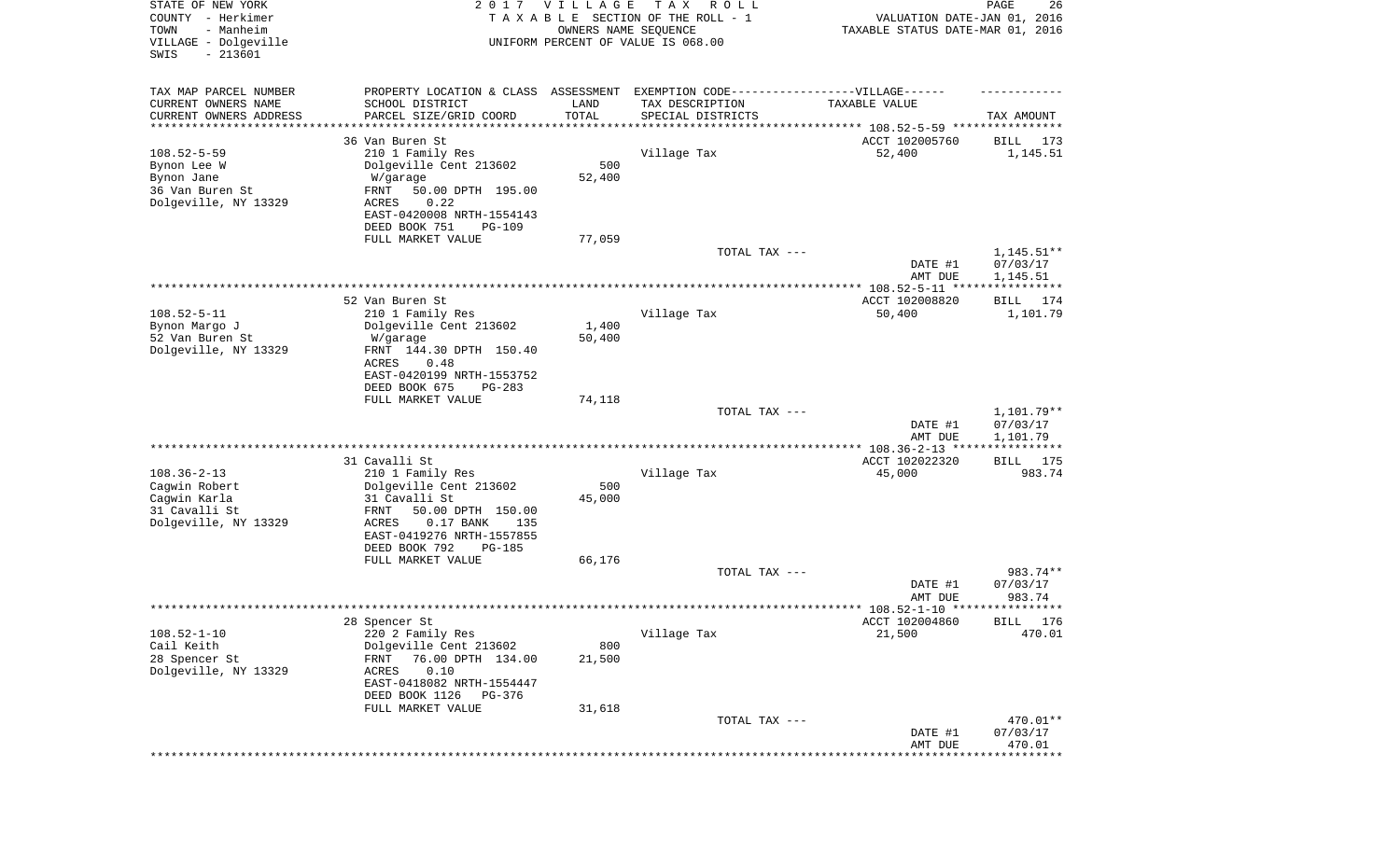| STATE OF NEW YORK<br>COUNTY - Herkimer<br>- Manheim<br>TOWN<br>VILLAGE - Dolgeville<br>SWIS<br>$-213601$  | 2017                                                                                                                                                                              | <b>VILLAGE</b><br>OWNERS NAME SEQUENCE | T A X<br>R O L L<br>TAXABLE SECTION OF THE ROLL - 1<br>UNIFORM PERCENT OF VALUE IS 068.00 | VALUATION DATE-JAN 01, 2016<br>TAXABLE STATUS DATE-MAR 01, 2016             | PAGE<br>27                           |
|-----------------------------------------------------------------------------------------------------------|-----------------------------------------------------------------------------------------------------------------------------------------------------------------------------------|----------------------------------------|-------------------------------------------------------------------------------------------|-----------------------------------------------------------------------------|--------------------------------------|
| TAX MAP PARCEL NUMBER<br>CURRENT OWNERS NAME<br>CURRENT OWNERS ADDRESS<br>********************            | PROPERTY LOCATION & CLASS ASSESSMENT<br>SCHOOL DISTRICT<br>PARCEL SIZE/GRID COORD                                                                                                 | LAND<br>TOTAL                          | EXEMPTION CODE------------------VILLAGE------<br>TAX DESCRIPTION<br>SPECIAL DISTRICTS     | TAXABLE VALUE<br>***************************** 108.52-1-29 **************** | TAX AMOUNT                           |
| $108.52 - 1 - 29$<br>Caiola Katherine<br>Stiefel Christine<br>96 S Main St<br>Dolgeville, NY 13329        | 96 S Main St<br>210 1 Family Res<br>Dolgeville Cent 213602<br>W Garage<br>55.00 DPTH 240.00<br>FRNT<br>0.30<br>ACRES<br>EAST-0418594 NRTH-1554112<br>DEED BOOK 858<br>PG-248      | 600<br>72,800                          | Village Tax                                                                               | ACCT 102002580<br>72,800                                                    | 177<br>BILL<br>1,591.47              |
|                                                                                                           | FULL MARKET VALUE                                                                                                                                                                 | 107,059                                | TOTAL TAX ---                                                                             | DATE #1<br>AMT DUE                                                          | $1,591.47**$<br>07/03/17<br>1,591.47 |
|                                                                                                           |                                                                                                                                                                                   |                                        |                                                                                           |                                                                             |                                      |
| $108.52 - 2 - 18$<br>Call Terry R<br>Call Patricia A<br>7 E Spofford Ave<br>Dolgeville, NY 13329          | 7 E Spofford Ave<br>210 1 Family Res<br>Dolgeville Cent 213602<br>50.00 DPTH 188.00<br>FRNT<br>ACRES<br>0.43<br>EAST-0418525 NRTH-1553292<br>DEED BOOK 1125<br>PG-444             | 500<br>60,000                          | Village Tax                                                                               | ACCT 102021330<br>60,000                                                    | BILL 178<br>1,311.66                 |
|                                                                                                           | FULL MARKET VALUE                                                                                                                                                                 | 88,235                                 |                                                                                           |                                                                             |                                      |
|                                                                                                           |                                                                                                                                                                                   |                                        | TOTAL TAX ---                                                                             | DATE #1<br>AMT DUE                                                          | 1,311.66**<br>07/03/17<br>1,311.66   |
|                                                                                                           |                                                                                                                                                                                   |                                        |                                                                                           | ************** 108.60-1-26 *****                                            | * * * * * * * * * * *                |
| $108.60 - 1 - 26$<br>Callahan Patricia A<br>Arbustini Sergio<br>98 Van Buren St<br>Dolgeville, NY 13329   | 98 Van Buren St<br>210 1 Family Res<br>Dolgeville Cent 213602<br>Barn/garage<br>ACRES<br>4.80<br>EAST-0420149 NRTH-1552239<br>DEED BOOK 1483<br>PG-339                            | 5,800<br>178,000                       | Village Tax                                                                               | ACCT 102017850<br>178,000                                                   | BILL<br>179<br>3,891.24              |
|                                                                                                           | FULL MARKET VALUE                                                                                                                                                                 | 261,765                                | TOTAL TAX ---                                                                             | DATE #1<br>AMT DUE                                                          | $3,891.24**$<br>07/03/17<br>3,891.24 |
|                                                                                                           |                                                                                                                                                                                   |                                        |                                                                                           |                                                                             | *************                        |
| $108.60 - 1 - 32.1$<br>Callahan Patricia A<br>Arbustini Sergio<br>98 Van Buren St<br>Dolgeville, NY 13329 | Van Buren St Ext<br>311 Res vac land<br>Dolgeville Cent 213602<br>FRNT 518.00 DPTH<br>ACRES<br>2.00<br>EAST-0420373 NRTH-1551795<br>DEED BOOK 1483<br>PG-339<br>FULL MARKET VALUE | 2,000<br>2,000<br>2,941                | Village Tax                                                                               | ACCT 102017880<br>2,000                                                     | 180<br>BILL<br>43.72                 |
|                                                                                                           |                                                                                                                                                                                   |                                        | TOTAL TAX ---                                                                             | DATE #1<br>AMT DUE                                                          | $43.72**$<br>07/03/17<br>43.72       |
|                                                                                                           |                                                                                                                                                                                   |                                        |                                                                                           | *********************                                                       | **************                       |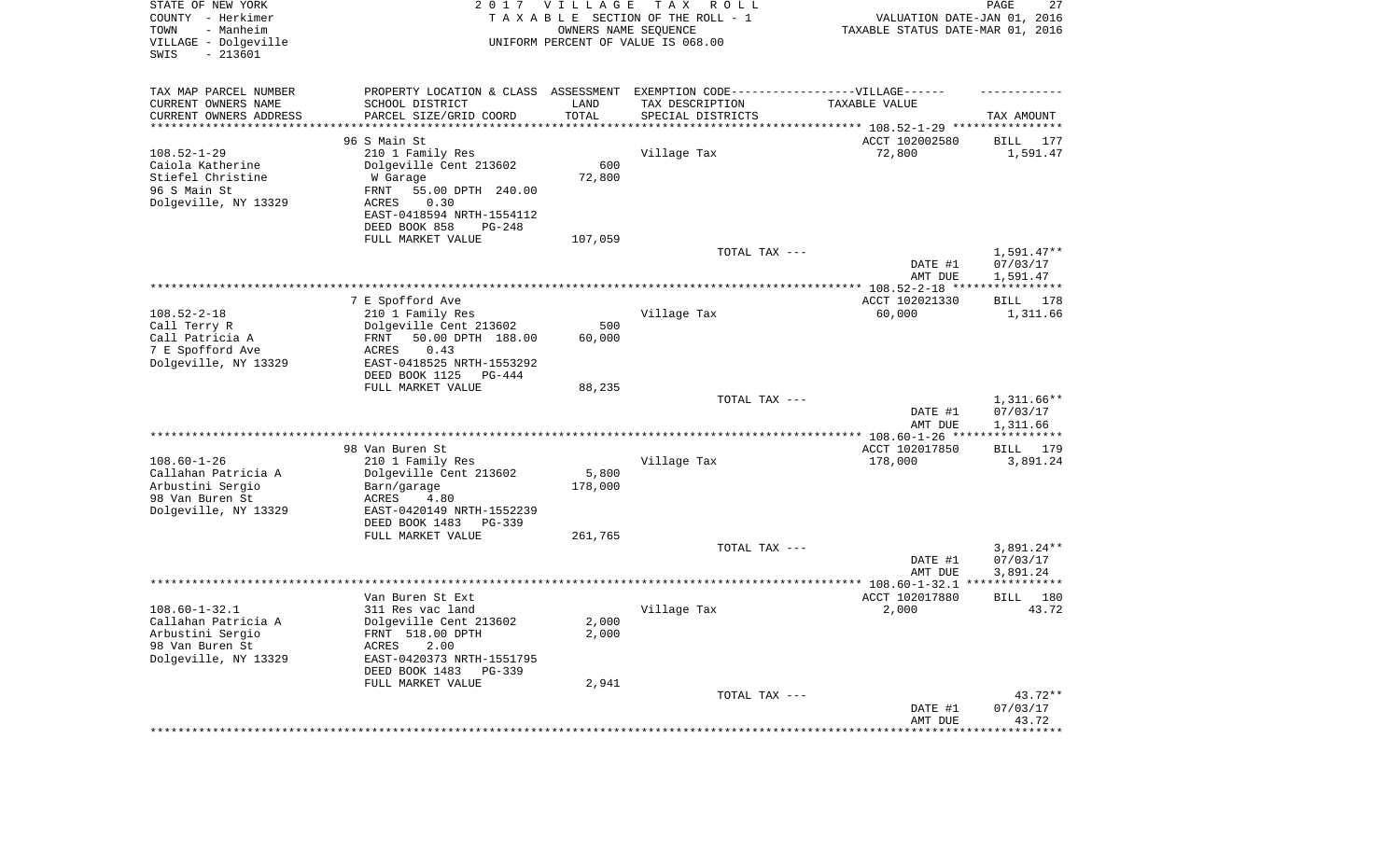| STATE OF NEW YORK<br>COUNTY - Herkimer<br>- Manheim<br>TOWN<br>VILLAGE - Dolgeville<br>SWIS<br>$-213601$ | 2017                                         | VILLAGE<br>OWNERS NAME SEQUENCE | T A X<br>R O L L<br>TAXABLE SECTION OF THE ROLL - 1<br>UNIFORM PERCENT OF VALUE IS 068.00 | VALUATION DATE-JAN 01, 2016<br>TAXABLE STATUS DATE-MAR 01, 2016 | PAGE<br>28           |
|----------------------------------------------------------------------------------------------------------|----------------------------------------------|---------------------------------|-------------------------------------------------------------------------------------------|-----------------------------------------------------------------|----------------------|
| TAX MAP PARCEL NUMBER                                                                                    | PROPERTY LOCATION & CLASS ASSESSMENT         |                                 | EXEMPTION CODE------------------VILLAGE------                                             |                                                                 |                      |
| CURRENT OWNERS NAME<br>CURRENT OWNERS ADDRESS                                                            | SCHOOL DISTRICT<br>PARCEL SIZE/GRID COORD    | LAND<br>TOTAL                   | TAX DESCRIPTION<br>SPECIAL DISTRICTS                                                      | TAXABLE VALUE                                                   | TAX AMOUNT           |
| **********************                                                                                   |                                              | * * * * * * * * * * * * * *     |                                                                                           |                                                                 |                      |
|                                                                                                          | 59 Van Buren St                              |                                 |                                                                                           | ACCT 102002790                                                  | 181<br>BILL          |
| $108.52 - 6 - 53$                                                                                        | 483 Converted Re                             |                                 | Village Tax                                                                               | 40,000                                                          | 874.44               |
| Camardello Band Instrument Rep Dolgeville Cent 213602                                                    |                                              | 800                             |                                                                                           |                                                                 |                      |
| 59 Van Buren St                                                                                          | W/garage                                     | 40,000                          |                                                                                           |                                                                 |                      |
| Dolgeville, NY 13329                                                                                     | FRNT<br>77.85 DPTH<br>80.00<br>ACRES<br>0.15 |                                 |                                                                                           |                                                                 |                      |
|                                                                                                          | EAST-0420593 NRTH-1553133                    |                                 |                                                                                           |                                                                 |                      |
|                                                                                                          | DEED BOOK 910<br>$PG-635$                    |                                 |                                                                                           |                                                                 |                      |
|                                                                                                          | FULL MARKET VALUE                            | 58,824                          |                                                                                           |                                                                 |                      |
|                                                                                                          |                                              |                                 | TOTAL TAX ---                                                                             |                                                                 | $874.44**$           |
|                                                                                                          |                                              |                                 |                                                                                           | DATE #1                                                         | 07/03/17             |
|                                                                                                          |                                              |                                 |                                                                                           | AMT DUE                                                         | 874.44               |
|                                                                                                          |                                              |                                 |                                                                                           |                                                                 |                      |
| $108.59 - 2 - 30$                                                                                        | 6 Sullivan St<br>210 1 Family Res            |                                 | Village Tax                                                                               | ACCT 102017190<br>47,100                                        | BILL 182<br>1,029.65 |
| Camardello Gina                                                                                          | Dolgeville Cent 213602                       | 1,000                           |                                                                                           |                                                                 |                      |
| 6 Sullivan St                                                                                            | W/garage                                     | 47,100                          |                                                                                           |                                                                 |                      |
| Dolgeville, NY 13329                                                                                     | FRNT 100.00 DPTH 150.00                      |                                 |                                                                                           |                                                                 |                      |
|                                                                                                          | ACRES<br>0.34                                |                                 |                                                                                           |                                                                 |                      |
|                                                                                                          | EAST-0417207 NRTH-1552160                    |                                 |                                                                                           |                                                                 |                      |
|                                                                                                          | DEED BOOK 1258<br>PG-640                     |                                 |                                                                                           |                                                                 |                      |
|                                                                                                          | FULL MARKET VALUE                            | 69,265                          | TOTAL TAX ---                                                                             |                                                                 | $1,029.65**$         |
|                                                                                                          |                                              |                                 |                                                                                           | DATE #1                                                         | 07/03/17             |
|                                                                                                          |                                              |                                 |                                                                                           | AMT DUE                                                         | 1,029.65             |
|                                                                                                          |                                              |                                 |                                                                                           |                                                                 | ***********          |
|                                                                                                          | 7 Howard St                                  |                                 |                                                                                           | ACCT 102012240                                                  | BILL 183             |
| $108.52 - 3 - 22$                                                                                        | 210 1 Family Res                             |                                 | Village Tax                                                                               | 36,200                                                          | 791.37               |
| Camardello James                                                                                         | Dolgeville Cent 213602                       | 700                             |                                                                                           |                                                                 |                      |
| 7 Howard St<br>Dolgeville, NY 13329                                                                      | W/garage<br>FRNT<br>65.00 DPTH 164.00        | 36,200                          |                                                                                           |                                                                 |                      |
|                                                                                                          | ACRES<br>0.24                                |                                 |                                                                                           |                                                                 |                      |
|                                                                                                          | EAST-0419260 NRTH-1553869                    |                                 |                                                                                           |                                                                 |                      |
|                                                                                                          | DEED BOOK 905<br>PG-392                      |                                 |                                                                                           |                                                                 |                      |
|                                                                                                          | FULL MARKET VALUE                            | 53,235                          |                                                                                           |                                                                 |                      |
|                                                                                                          |                                              |                                 | TOTAL TAX ---                                                                             |                                                                 | 791.37**             |
|                                                                                                          |                                              |                                 |                                                                                           | DATE #1                                                         | 07/03/17             |
|                                                                                                          |                                              |                                 |                                                                                           | AMT DUE                                                         | 791.37               |
|                                                                                                          | 141 S Main St                                |                                 |                                                                                           |                                                                 | BILL 184             |
| $108.59 - 2 - 38$                                                                                        | 210 1 Family Res                             |                                 | Village Tax                                                                               | 63,500                                                          | 1,388.17             |
| Camardello John                                                                                          | Dolgeville Cent 213602                       | 4,800                           |                                                                                           |                                                                 |                      |
| 141 S Main St                                                                                            | W/barn                                       | 63,500                          |                                                                                           |                                                                 |                      |
| Dolgeville, NY 13329                                                                                     | ACRES<br>2.40                                |                                 |                                                                                           |                                                                 |                      |
|                                                                                                          | EAST-0417697 NRTH-1552510                    |                                 |                                                                                           |                                                                 |                      |
|                                                                                                          | DEED BOOK 1075<br>PG-579                     |                                 |                                                                                           |                                                                 |                      |
|                                                                                                          | FULL MARKET VALUE                            | 93,382                          | TOTAL TAX ---                                                                             |                                                                 | $1,388.17**$         |
|                                                                                                          |                                              |                                 |                                                                                           | DATE #1                                                         | 07/03/17             |
|                                                                                                          |                                              |                                 |                                                                                           | AMT DUE                                                         | 1,388.17             |
|                                                                                                          |                                              |                                 |                                                                                           |                                                                 |                      |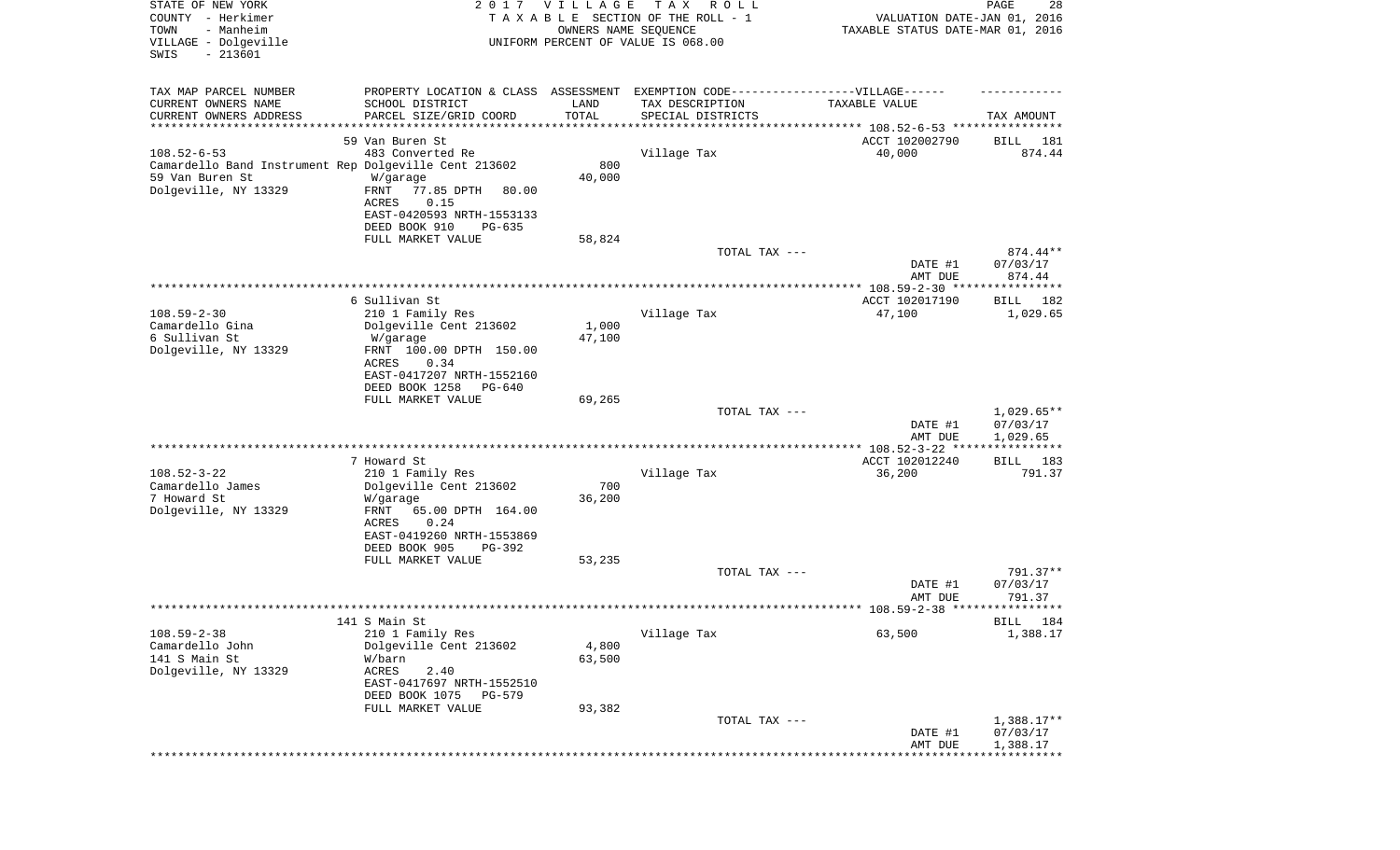| STATE OF NEW YORK<br>COUNTY - Herkimer<br>- Manheim<br>TOWN<br>VILLAGE - Dolgeville<br>$-213601$<br>SWIS |                                                                                  | 2017 VILLAGE<br>OWNERS NAME SEQUENCE | T A X<br>R O L L<br>TAXABLE SECTION OF THE ROLL - 1<br>UNIFORM PERCENT OF VALUE IS 068.00 | VALUATION DATE-JAN 01, 2016<br>TAXABLE STATUS DATE-MAR 01, 2016 | PAGE<br>29                   |
|----------------------------------------------------------------------------------------------------------|----------------------------------------------------------------------------------|--------------------------------------|-------------------------------------------------------------------------------------------|-----------------------------------------------------------------|------------------------------|
| TAX MAP PARCEL NUMBER                                                                                    | PROPERTY LOCATION & CLASS ASSESSMENT EXEMPTION CODE----------------VILLAGE------ |                                      |                                                                                           |                                                                 |                              |
| CURRENT OWNERS NAME<br>CURRENT OWNERS ADDRESS                                                            | SCHOOL DISTRICT<br>PARCEL SIZE/GRID COORD                                        | LAND<br>TOTAL                        | TAX DESCRIPTION<br>SPECIAL DISTRICTS                                                      | TAXABLE VALUE                                                   | TAX AMOUNT                   |
| **********************                                                                                   | ******************                                                               | * * * * * * * * * * *                |                                                                                           |                                                                 |                              |
|                                                                                                          | S Main St                                                                        |                                      |                                                                                           | ACCT 102017760                                                  | BILL<br>185                  |
| $108.59 - 2 - 1$                                                                                         | 312 Vac w/imprv                                                                  |                                      | Village Tax                                                                               | 25,000                                                          | 546.52                       |
| Camardello Sam J                                                                                         | Dolgeville Cent 213602                                                           | 1,500                                |                                                                                           |                                                                 |                              |
| 187 S Main St<br>Dolgeville, NY 13329                                                                    | Garage<br>FRNT 130.00 DPTH 471.00                                                | 25,000                               |                                                                                           |                                                                 |                              |
|                                                                                                          | ACRES<br>1.24                                                                    |                                      |                                                                                           |                                                                 |                              |
|                                                                                                          | EAST-0416402 NRTH-1552134                                                        |                                      |                                                                                           |                                                                 |                              |
|                                                                                                          | DEED BOOK 1582<br>PG-406                                                         |                                      |                                                                                           |                                                                 |                              |
|                                                                                                          | FULL MARKET VALUE                                                                | 36,765                               |                                                                                           |                                                                 |                              |
|                                                                                                          |                                                                                  |                                      | TOTAL TAX ---                                                                             |                                                                 | 546.52**                     |
|                                                                                                          |                                                                                  |                                      |                                                                                           | DATE #1                                                         | 07/03/17                     |
|                                                                                                          |                                                                                  |                                      |                                                                                           | AMT DUE                                                         | 546.52                       |
|                                                                                                          | 76 S Main St                                                                     |                                      |                                                                                           | ACCT 102017370                                                  | 186<br>BILL                  |
| $108.44 - 2 - 62$                                                                                        | 330 Vacant comm                                                                  |                                      | Village Tax                                                                               | 1,000                                                           | 21.86                        |
| Campbell Barbara                                                                                         | Dolgeville Cent 213602                                                           | 1,000                                |                                                                                           |                                                                 |                              |
| 38 E Faville Ave                                                                                         | 50.00 DPTH 100.00<br>FRNT                                                        | 1,000                                |                                                                                           |                                                                 |                              |
| Dolgeville, NY 13329                                                                                     | ACRES<br>0.11                                                                    |                                      |                                                                                           |                                                                 |                              |
|                                                                                                          | EAST-0418964 NRTH-1554569                                                        |                                      |                                                                                           |                                                                 |                              |
|                                                                                                          | DEED BOOK 1530<br>PG-695<br>FULL MARKET VALUE                                    | 1,471                                |                                                                                           |                                                                 |                              |
|                                                                                                          |                                                                                  |                                      | TOTAL TAX ---                                                                             |                                                                 | $21.86**$                    |
|                                                                                                          |                                                                                  |                                      |                                                                                           | DATE #1                                                         | 07/03/17                     |
|                                                                                                          |                                                                                  |                                      |                                                                                           | AMT DUE                                                         | 21.86                        |
|                                                                                                          |                                                                                  |                                      | ***********************************                                                       | ************ 108.52-1-1 *********                               | * * * * * * * *              |
| $108.52 - 1 - 1$                                                                                         | 78 S Main St<br>620 Religious                                                    |                                      | Village Tax                                                                               | ACCT 102030338                                                  | <b>BILL</b><br>187<br>437.22 |
| Campbell Barbara                                                                                         | Dolgeville Cent 213602                                                           | 500                                  |                                                                                           | 20,000                                                          |                              |
| 38 E Faville Ave                                                                                         | Belivers Bible Church Of                                                         | 20,000                               |                                                                                           |                                                                 |                              |
| Dolgeville, NY 13329                                                                                     | Dolgeville, Inc.                                                                 |                                      |                                                                                           |                                                                 |                              |
|                                                                                                          | 50.00 DPTH 175.00<br>FRNT                                                        |                                      |                                                                                           |                                                                 |                              |
|                                                                                                          | ACRES<br>0.24                                                                    |                                      |                                                                                           |                                                                 |                              |
|                                                                                                          | EAST-0418915 NRTH-1554526                                                        |                                      |                                                                                           |                                                                 |                              |
|                                                                                                          | DEED BOOK 1530<br>PG-695<br>FULL MARKET VALUE                                    | 29,412                               |                                                                                           |                                                                 |                              |
|                                                                                                          |                                                                                  |                                      | TOTAL TAX ---                                                                             |                                                                 | 437.22**                     |
|                                                                                                          |                                                                                  |                                      |                                                                                           | DATE #1                                                         | 07/03/17                     |
|                                                                                                          |                                                                                  |                                      |                                                                                           | AMT DUE                                                         | 437.22                       |
|                                                                                                          |                                                                                  |                                      |                                                                                           |                                                                 |                              |
|                                                                                                          | E Faville Ave                                                                    |                                      |                                                                                           | ACCT 102029190                                                  | BILL 188                     |
| $108.52 - 4 - 28$<br>Campbell Barbara E                                                                  | 311 Res vac land<br>Dolgeville Cent 213602                                       | 200                                  | Village Tax                                                                               | 200                                                             | 4.37                         |
| 38 E Faville Ave                                                                                         | 50.00 DPTH 106.00<br>FRNT                                                        | 200                                  |                                                                                           |                                                                 |                              |
| Dolgeville, NY 13329                                                                                     | ACRES<br>0.12                                                                    |                                      |                                                                                           |                                                                 |                              |
|                                                                                                          | EAST-0419395 NRTH-1553224                                                        |                                      |                                                                                           |                                                                 |                              |
|                                                                                                          | DEED BOOK 1285<br>$PG-75$                                                        |                                      |                                                                                           |                                                                 |                              |
|                                                                                                          | FULL MARKET VALUE                                                                | 294                                  |                                                                                           |                                                                 |                              |
|                                                                                                          |                                                                                  |                                      | TOTAL TAX ---                                                                             |                                                                 | $4.37**$                     |
|                                                                                                          |                                                                                  |                                      |                                                                                           | DATE #1<br>AMT DUE                                              | 07/03/17<br>4.37             |
|                                                                                                          |                                                                                  |                                      |                                                                                           |                                                                 | * * * * * * *                |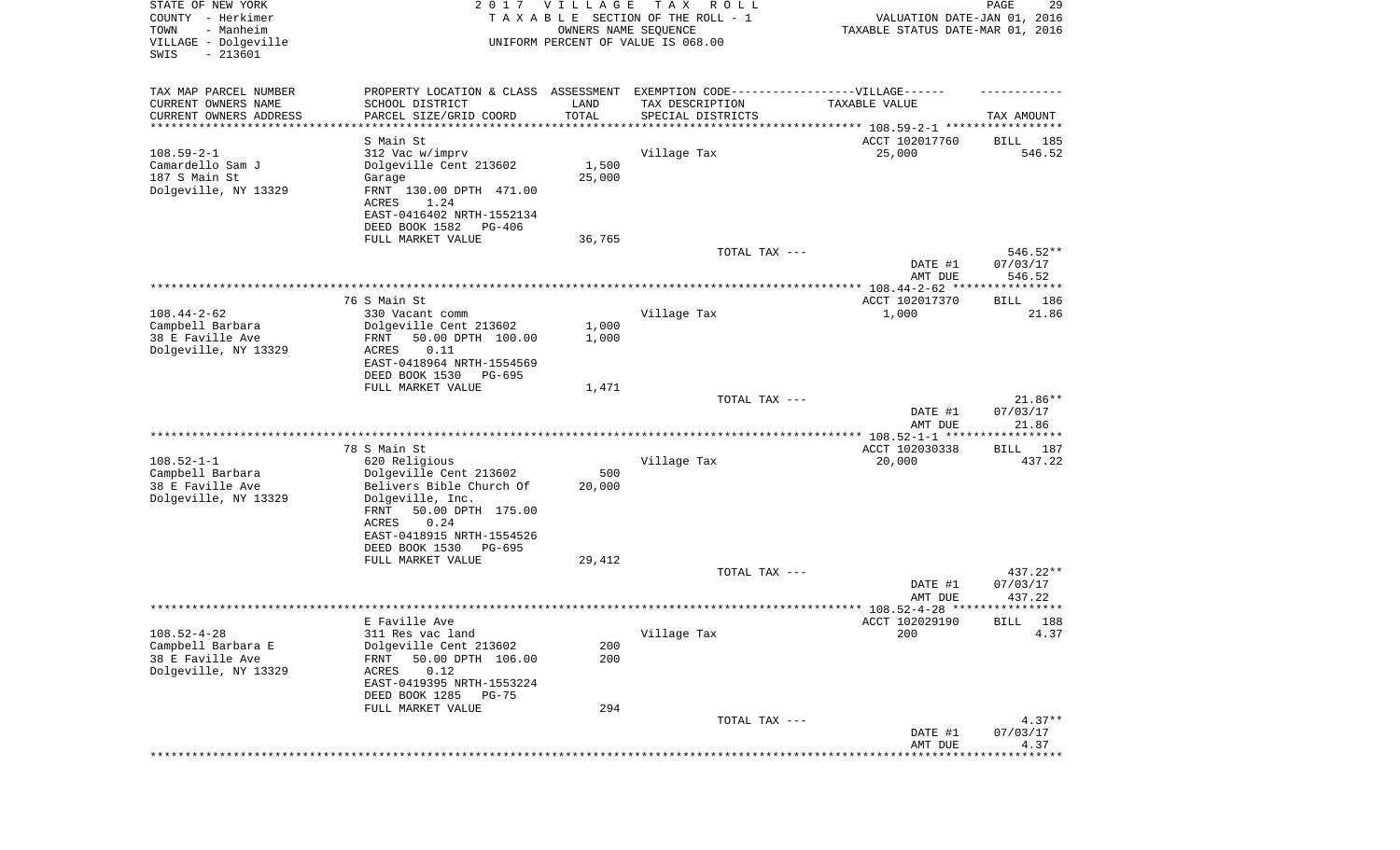| STATE OF NEW YORK<br>COUNTY - Herkimer<br>- Manheim<br>TOWN<br>VILLAGE - Dolgeville<br>$-213601$<br>SWIS |                                                                                   | 2017 VILLAGE<br>OWNERS NAME SEQUENCE | T A X<br>R O L L<br>TAXABLE SECTION OF THE ROLL - 1<br>UNIFORM PERCENT OF VALUE IS 068.00 | VALUATION DATE-JAN 01, 2016<br>TAXABLE STATUS DATE-MAR 01, 2016 | PAGE<br>30               |
|----------------------------------------------------------------------------------------------------------|-----------------------------------------------------------------------------------|--------------------------------------|-------------------------------------------------------------------------------------------|-----------------------------------------------------------------|--------------------------|
| TAX MAP PARCEL NUMBER                                                                                    | PROPERTY LOCATION & CLASS ASSESSMENT EXEMPTION CODE-----------------VILLAGE------ |                                      |                                                                                           |                                                                 |                          |
| CURRENT OWNERS NAME<br>CURRENT OWNERS ADDRESS                                                            | SCHOOL DISTRICT<br>PARCEL SIZE/GRID COORD                                         | LAND<br>TOTAL                        | TAX DESCRIPTION                                                                           | TAXABLE VALUE                                                   |                          |
| *********************                                                                                    |                                                                                   | * * * * * * * * * * *                | SPECIAL DISTRICTS<br>********************************* 108.52-4-29 ****************       |                                                                 | TAX AMOUNT               |
|                                                                                                          | 38 E Faville Ave                                                                  |                                      |                                                                                           | ACCT 102029220                                                  | 189<br>BILL              |
| $108.52 - 4 - 29$                                                                                        | 210 1 Family Res                                                                  |                                      | Village Tax                                                                               | 47,300                                                          | 1,034.02                 |
| Campbell Barbara E<br>38 E Faville Ave                                                                   | Dolgeville Cent 213602                                                            | 500<br>47,300                        |                                                                                           |                                                                 |                          |
| Dolgeville, NY 13329                                                                                     | W/garage<br>FRNT<br>50.00 DPTH 106.00                                             |                                      |                                                                                           |                                                                 |                          |
|                                                                                                          | 0.12<br>ACRES                                                                     |                                      |                                                                                           |                                                                 |                          |
|                                                                                                          | EAST-0419437 NRTH-1553200                                                         |                                      |                                                                                           |                                                                 |                          |
|                                                                                                          | DEED BOOK 1285<br>PG-75<br>FULL MARKET VALUE                                      | 69,559                               |                                                                                           |                                                                 |                          |
|                                                                                                          |                                                                                   |                                      | TOTAL TAX ---                                                                             |                                                                 | 1,034.02**               |
|                                                                                                          |                                                                                   |                                      |                                                                                           | DATE #1                                                         | 07/03/17                 |
|                                                                                                          |                                                                                   |                                      |                                                                                           | AMT DUE                                                         | 1,034.02                 |
|                                                                                                          | 16 Winton Ln                                                                      |                                      |                                                                                           | ACCT 102003420                                                  | BILL 190                 |
| $108.52 - 5 - 36$                                                                                        | 220 2 Family Res                                                                  |                                      | Village Tax                                                                               | 43,500                                                          | 950.95                   |
| Carmen Forbes                                                                                            | Dolgeville Cent 213602                                                            | 500                                  |                                                                                           |                                                                 |                          |
| Carmen Judith<br>16 Winton Ln                                                                            | FRNT<br>52.00 DPTH 100.00<br>ACRES<br>0.12                                        | 43,500                               |                                                                                           |                                                                 |                          |
| Dolgeville, NY 13329                                                                                     | EAST-0419504 NRTH-1554507                                                         |                                      |                                                                                           |                                                                 |                          |
|                                                                                                          | DEED BOOK 00644 PG-00433                                                          |                                      |                                                                                           |                                                                 |                          |
|                                                                                                          | FULL MARKET VALUE                                                                 | 63,971                               | TOTAL TAX ---                                                                             |                                                                 | 950.95**                 |
|                                                                                                          |                                                                                   |                                      |                                                                                           | DATE #1                                                         | 07/03/17                 |
|                                                                                                          |                                                                                   |                                      |                                                                                           | AMT DUE                                                         | 950.95                   |
|                                                                                                          |                                                                                   |                                      |                                                                                           | ************ 108.52-5-71 *****************                      |                          |
| $108.52 - 5 - 71$                                                                                        | Winton Ln<br>312 Vac w/imprv                                                      |                                      | Village Tax                                                                               | ACCT 102003410<br>1,200                                         | 191<br>BILL<br>26.23     |
| Carmen Forbes                                                                                            | Dolgeville Cent 213602                                                            | 500                                  |                                                                                           |                                                                 |                          |
| Carmen Judith                                                                                            | Garage                                                                            | 1,200                                |                                                                                           |                                                                 |                          |
| 14 Winton Ln<br>Dolgeville, NY 13329                                                                     | FRNT<br>50.00 DPTH 107.00<br>ACRES<br>0.12                                        |                                      |                                                                                           |                                                                 |                          |
|                                                                                                          | EAST-0419630 NRTH-1554548                                                         |                                      |                                                                                           |                                                                 |                          |
|                                                                                                          | DEED BOOK 00644 PG-00433                                                          |                                      |                                                                                           |                                                                 |                          |
|                                                                                                          | FULL MARKET VALUE                                                                 | 1,765                                | TOTAL TAX ---                                                                             |                                                                 | $26.23**$                |
|                                                                                                          |                                                                                   |                                      |                                                                                           | DATE #1                                                         | 07/03/17                 |
|                                                                                                          |                                                                                   |                                      |                                                                                           | AMT DUE                                                         | 26.23                    |
|                                                                                                          |                                                                                   |                                      |                                                                                           | ****************** 108.52-1-65 ****************                 |                          |
| $108.52 - 1 - 65$                                                                                        | 110 S Main St<br>210 1 Family Res                                                 |                                      | Village Tax                                                                               | ACCT 102017280<br>50,000                                        | BILL 192<br>1,093.05     |
| Carpenter Andrew S                                                                                       | Dolgeville Cent 213602                                                            | 600                                  |                                                                                           |                                                                 |                          |
| 110 S Main St                                                                                            | W/garage                                                                          | 50,000                               |                                                                                           |                                                                 |                          |
| Dolgeville, NY 13329                                                                                     | FRNT<br>74.00 DPTH 303.00                                                         |                                      |                                                                                           |                                                                 |                          |
|                                                                                                          | ACRES<br>0.51<br>EAST-0418313 NRTH-1553730                                        |                                      |                                                                                           |                                                                 |                          |
|                                                                                                          | DEED BOOK 1527<br>PG-139                                                          |                                      |                                                                                           |                                                                 |                          |
|                                                                                                          | FULL MARKET VALUE                                                                 | 73,529                               |                                                                                           |                                                                 |                          |
|                                                                                                          |                                                                                   |                                      | TOTAL TAX ---                                                                             | DATE #1                                                         | $1,093.05**$<br>07/03/17 |
|                                                                                                          |                                                                                   |                                      |                                                                                           | AMT DUE                                                         | 1,093.05                 |
|                                                                                                          |                                                                                   |                                      |                                                                                           |                                                                 |                          |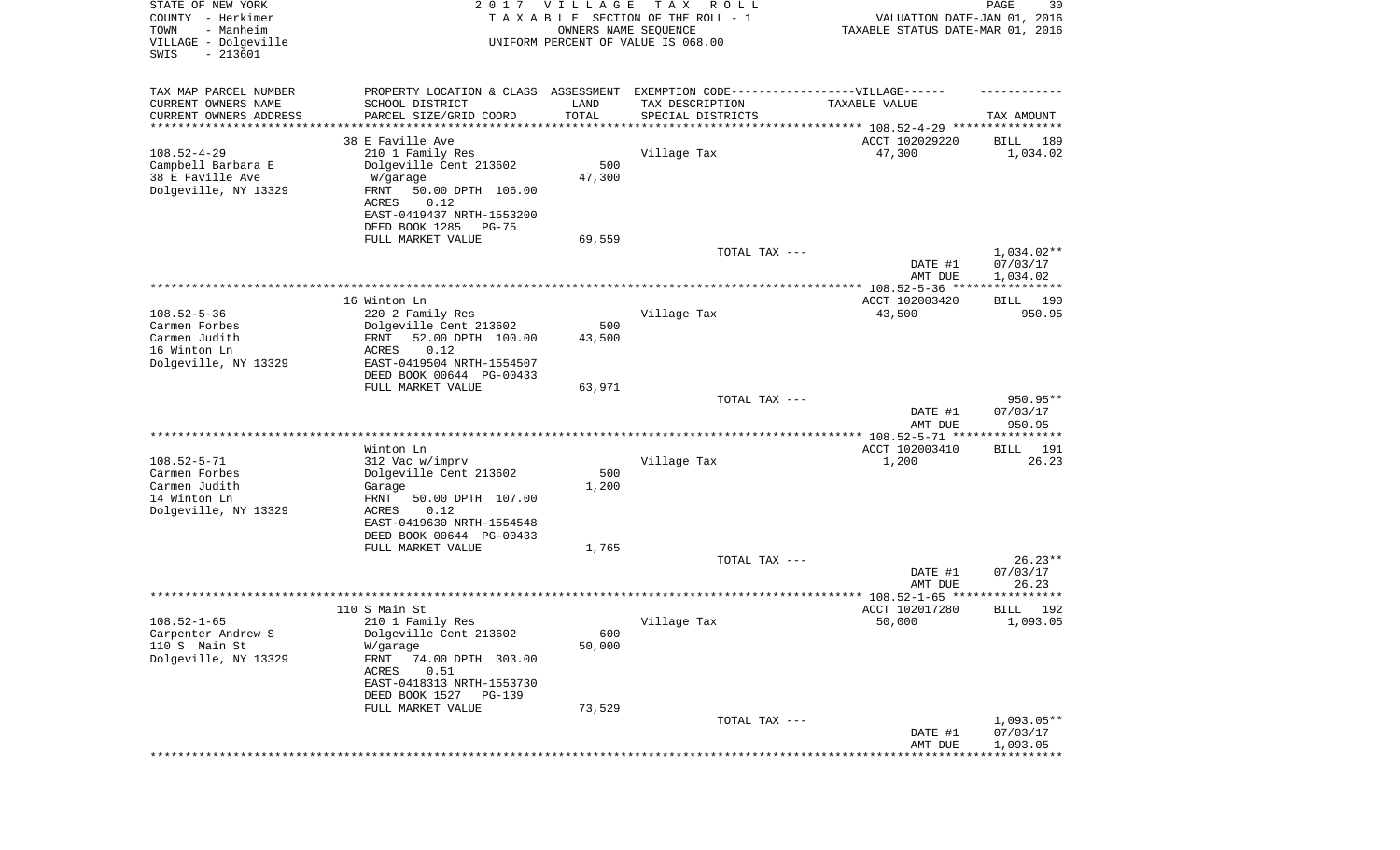| STATE OF NEW YORK<br>COUNTY - Herkimer<br>- Manheim<br>TOWN<br>VILLAGE - Dolgeville<br>$-213601$<br>SWIS |                                                        | 2017 VILLAGE<br>OWNERS NAME SEQUENCE | T A X<br>R O L L<br>TAXABLE SECTION OF THE ROLL - 1<br>UNIFORM PERCENT OF VALUE IS 068.00 | VALUATION DATE-JAN 01, 2016<br>TAXABLE STATUS DATE-MAR 01, 2016 | PAGE<br>31                  |
|----------------------------------------------------------------------------------------------------------|--------------------------------------------------------|--------------------------------------|-------------------------------------------------------------------------------------------|-----------------------------------------------------------------|-----------------------------|
| TAX MAP PARCEL NUMBER                                                                                    |                                                        |                                      | PROPERTY LOCATION & CLASS ASSESSMENT EXEMPTION CODE-----------------VILLAGE------         |                                                                 |                             |
| CURRENT OWNERS NAME                                                                                      | SCHOOL DISTRICT                                        | LAND                                 | TAX DESCRIPTION                                                                           | TAXABLE VALUE                                                   |                             |
| CURRENT OWNERS ADDRESS<br>*********************                                                          | PARCEL SIZE/GRID COORD                                 | TOTAL                                | SPECIAL DISTRICTS                                                                         |                                                                 | TAX AMOUNT                  |
|                                                                                                          | 20 E Faville Ave                                       |                                      |                                                                                           | ACCT 102005130                                                  | BILL<br>193                 |
| $108.52 - 3 - 43$                                                                                        | 220 2 Family Res                                       |                                      | CW_15_VET/ 41162                                                                          | $\mathbf 0$                                                     |                             |
| Carpenter Keith                                                                                          | Dolgeville Cent 213602                                 |                                      | 600 Village Tax                                                                           | 43,500                                                          | 950.95                      |
| 20 E Faville Ave                                                                                         | 58.70 DPTH 306.00<br>FRNT                              | 43,500                               |                                                                                           |                                                                 |                             |
| Dolgeville, NY 13329                                                                                     | 0.38<br>ACRES<br>EAST-0419023 NRTH-1553324             |                                      |                                                                                           |                                                                 |                             |
|                                                                                                          | DEED BOOK 1512<br>PG-885                               |                                      |                                                                                           |                                                                 |                             |
|                                                                                                          | FULL MARKET VALUE                                      | 63,971                               |                                                                                           |                                                                 |                             |
|                                                                                                          |                                                        |                                      | TOTAL TAX ---                                                                             |                                                                 | 950.95**                    |
|                                                                                                          |                                                        |                                      |                                                                                           | DATE #1<br>AMT DUE                                              | 07/03/17<br>950.95          |
|                                                                                                          |                                                        |                                      |                                                                                           |                                                                 |                             |
|                                                                                                          | 8 Howard St                                            |                                      |                                                                                           | ACCT 102002640                                                  | 194<br>BILL                 |
| $108.52 - 2 - 48$                                                                                        | 210 1 Family Res                                       |                                      | Village Tax                                                                               | 32,000                                                          | 699.55                      |
| Carter Colleen<br>147 Beacon Rd                                                                          | Dolgeville Cent 213602<br>220                          | 500<br>32,000                        |                                                                                           |                                                                 |                             |
| Herkimer, NY 13350                                                                                       | 8 Howard St.                                           |                                      |                                                                                           |                                                                 |                             |
|                                                                                                          | FRNT<br>45.00 DPTH<br>75.00                            |                                      |                                                                                           |                                                                 |                             |
|                                                                                                          | ACRES<br>0.08                                          |                                      |                                                                                           |                                                                 |                             |
|                                                                                                          | EAST-0419180 NRTH-1554064<br>DEED BOOK 921<br>$PG-263$ |                                      |                                                                                           |                                                                 |                             |
|                                                                                                          | FULL MARKET VALUE                                      | 47,059                               |                                                                                           |                                                                 |                             |
|                                                                                                          |                                                        |                                      | TOTAL TAX ---                                                                             |                                                                 | 699.55**                    |
|                                                                                                          |                                                        |                                      |                                                                                           | DATE #1                                                         | 07/03/17                    |
|                                                                                                          |                                                        |                                      |                                                                                           | AMT DUE                                                         | 699.55                      |
|                                                                                                          | 37 E Faville Ave                                       |                                      |                                                                                           | ACCT 102014850                                                  | 195<br>BILL                 |
| $108.52 - 4 - 26$                                                                                        | 210 1 Family Res                                       |                                      | VET COM CT 41131                                                                          | 10,200                                                          |                             |
| Carter Harry                                                                                             | Dolgeville Cent 213602                                 | 500                                  | Village Tax                                                                               | 48,800                                                          | 1,066.81                    |
| Carter Lois<br>37 E Faville Ave                                                                          | W/garage<br>FRNT<br>50.00 DPTH 100.00                  | 59,000                               | XC991 Water relevy                                                                        | 176.00 MT M                                                     | 176.00                      |
| Dolgeville, NY 13329                                                                                     | ACRES<br>0.11                                          |                                      |                                                                                           |                                                                 |                             |
|                                                                                                          | EAST-0419519 NRTH-1553339                              |                                      |                                                                                           |                                                                 |                             |
|                                                                                                          | DEED BOOK 709<br>PG-347                                |                                      |                                                                                           |                                                                 |                             |
|                                                                                                          | FULL MARKET VALUE                                      | 86,765                               | TOTAL TAX ---                                                                             |                                                                 | $1,242.81**$                |
|                                                                                                          |                                                        |                                      |                                                                                           | DATE #1                                                         | 07/03/17                    |
|                                                                                                          |                                                        |                                      |                                                                                           | AMT DUE                                                         | 1,242.81                    |
|                                                                                                          |                                                        |                                      |                                                                                           |                                                                 |                             |
| $108.36 - 1 - 38$                                                                                        | 24 W State St<br>210 1 Family Res                      |                                      | Village Tax                                                                               | ACCT 102022290<br>84,000                                        | <b>BTLL</b> 196<br>1,836.32 |
| Catalina Michael A                                                                                       | Dolgeville Cent 213602                                 | 1,000                                |                                                                                           |                                                                 |                             |
| Catalina Holly S                                                                                         | W/garage                                               | 84,000                               |                                                                                           |                                                                 |                             |
| 24 W State St                                                                                            | FRNT 100.00 DPTH 110.00                                |                                      |                                                                                           |                                                                 |                             |
| Dolgeville, NY 13329-1305                                                                                | ACRES<br>0.25<br>EAST-0419458 NRTH-1556796             |                                      |                                                                                           |                                                                 |                             |
|                                                                                                          | DEED BOOK 1352<br><b>PG-418</b>                        |                                      |                                                                                           |                                                                 |                             |
|                                                                                                          | FULL MARKET VALUE                                      | 123,529                              |                                                                                           |                                                                 |                             |
|                                                                                                          |                                                        |                                      | TOTAL TAX ---                                                                             |                                                                 | 1,836.32**                  |
|                                                                                                          |                                                        |                                      |                                                                                           | DATE #1<br>AMT DUE                                              | 07/03/17<br>1,836.32        |
|                                                                                                          |                                                        |                                      |                                                                                           |                                                                 | * * * * * * *               |
|                                                                                                          |                                                        |                                      |                                                                                           |                                                                 |                             |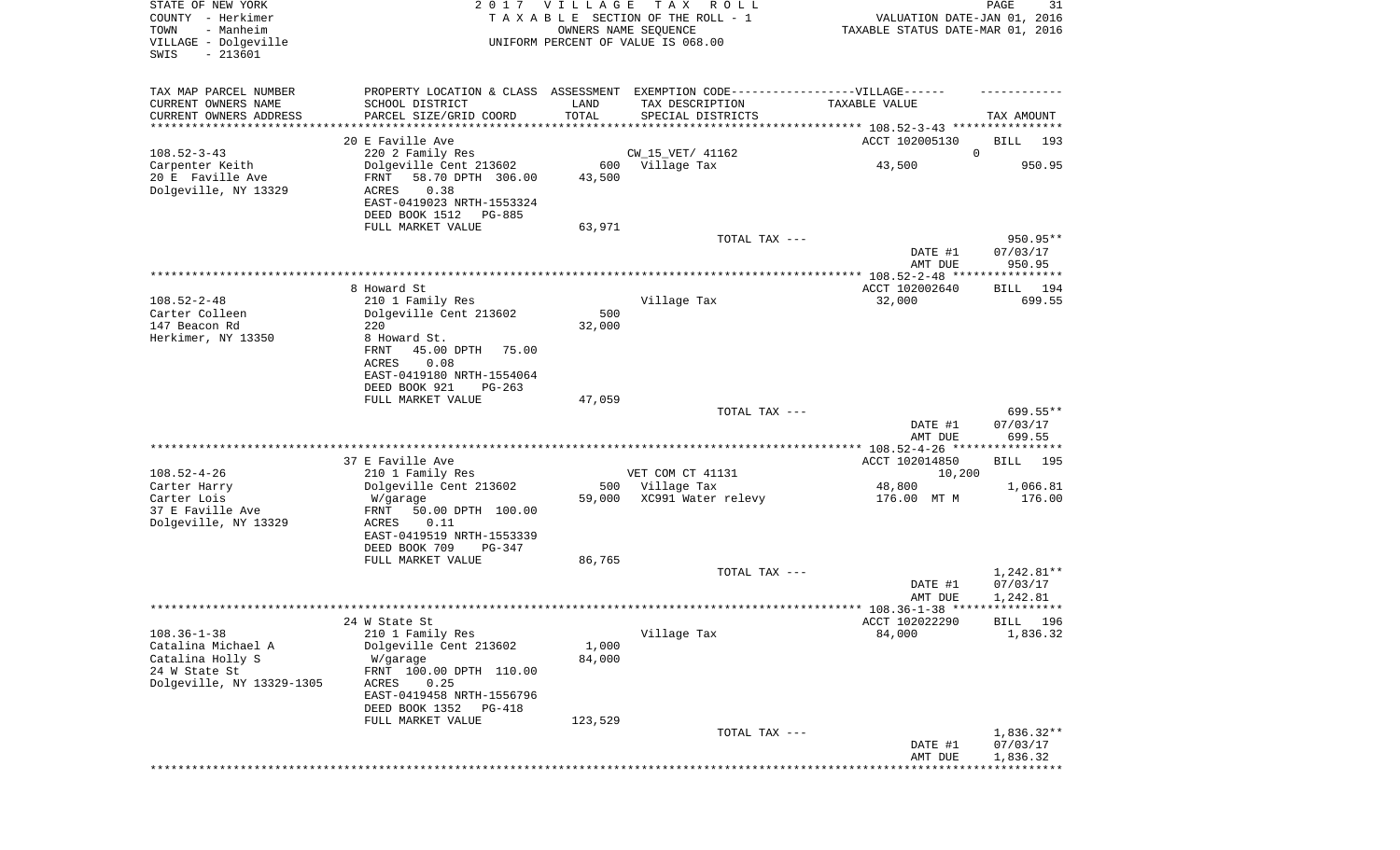| STATE OF NEW YORK<br>COUNTY - Herkimer<br>TOWN<br>- Manheim<br>VILLAGE - Dolgeville<br>$-213601$<br>SWIS | 2 0 1 7                                                                           | VILLAGE              | T A X<br>R O L L<br>TAXABLE SECTION OF THE ROLL - 1<br>OWNERS NAME SEQUENCE<br>UNIFORM PERCENT OF VALUE IS 068.00 | VALUATION DATE-JAN 01, 2016<br>TAXABLE STATUS DATE-MAR 01, 2016             | 32<br>PAGE            |
|----------------------------------------------------------------------------------------------------------|-----------------------------------------------------------------------------------|----------------------|-------------------------------------------------------------------------------------------------------------------|-----------------------------------------------------------------------------|-----------------------|
|                                                                                                          |                                                                                   |                      |                                                                                                                   |                                                                             |                       |
| TAX MAP PARCEL NUMBER                                                                                    | PROPERTY LOCATION & CLASS ASSESSMENT EXEMPTION CODE-----------------VILLAGE------ |                      |                                                                                                                   |                                                                             |                       |
| CURRENT OWNERS NAME                                                                                      | SCHOOL DISTRICT                                                                   | LAND                 | TAX DESCRIPTION                                                                                                   | TAXABLE VALUE                                                               |                       |
| CURRENT OWNERS ADDRESS<br>*********************                                                          | PARCEL SIZE/GRID COORD                                                            | TOTAL<br>*********** | SPECIAL DISTRICTS                                                                                                 |                                                                             | TAX AMOUNT            |
|                                                                                                          |                                                                                   |                      |                                                                                                                   | **************************** 108.36-3-64 ****************<br>ACCT 102020970 |                       |
| $108.36 - 3 - 64$                                                                                        | 68-70 N Helmer Ave<br>220 2 Family Res                                            |                      | Village Tax                                                                                                       | 34,700                                                                      | BILL<br>197<br>758.57 |
| Champy Robert W                                                                                          | Dolgeville Cent 213602                                                            | 400                  |                                                                                                                   |                                                                             |                       |
| 162 Piseco Rd                                                                                            | 35.70 DPTH 105.50<br>FRNT                                                         | 34,700               |                                                                                                                   |                                                                             |                       |
| Stratford, NY 13470                                                                                      | 0.09<br>ACRES                                                                     |                      |                                                                                                                   |                                                                             |                       |
|                                                                                                          | EAST-0419725 NRTH-1557568                                                         |                      |                                                                                                                   |                                                                             |                       |
|                                                                                                          | DEED BOOK 1212<br>PG-126                                                          |                      |                                                                                                                   |                                                                             |                       |
|                                                                                                          | FULL MARKET VALUE                                                                 | 51,029               |                                                                                                                   |                                                                             |                       |
|                                                                                                          |                                                                                   |                      | TOTAL TAX ---                                                                                                     |                                                                             | 758.57**              |
|                                                                                                          |                                                                                   |                      |                                                                                                                   | DATE #1<br>AMT DUE                                                          | 07/03/17<br>758.57    |
|                                                                                                          |                                                                                   |                      |                                                                                                                   | *************** 108.36-1-20 ***                                             | ***********           |
|                                                                                                          | Horn St                                                                           |                      |                                                                                                                   | ACCT 102023610                                                              | 198<br><b>BILL</b>    |
| $108.36 - 1 - 20$                                                                                        | 311 Res vac land                                                                  |                      | Village Tax                                                                                                       | 300                                                                         | 6.56                  |
| Chilluffo Jennifer                                                                                       | Dolgeville Cent 213602                                                            | 300                  |                                                                                                                   |                                                                             |                       |
| 54 W State St                                                                                            | 45.00 DPTH 130.00<br>FRNT                                                         | 300                  |                                                                                                                   |                                                                             |                       |
| Dolgeville, NY 13329                                                                                     | <b>ACRES</b><br>$0.13$ BANK<br>800                                                |                      |                                                                                                                   |                                                                             |                       |
|                                                                                                          | EAST-0418936 NRTH-1557226<br>DEED BOOK 917<br>$PG-28$                             |                      |                                                                                                                   |                                                                             |                       |
|                                                                                                          | FULL MARKET VALUE                                                                 | 441                  |                                                                                                                   |                                                                             |                       |
|                                                                                                          |                                                                                   |                      | TOTAL TAX ---                                                                                                     |                                                                             | $6.56**$              |
|                                                                                                          |                                                                                   |                      |                                                                                                                   | DATE #1                                                                     | 07/03/17              |
|                                                                                                          |                                                                                   |                      |                                                                                                                   | AMT DUE                                                                     | 6.56                  |
|                                                                                                          |                                                                                   |                      | *******************                                                                                               | ******* 108.36-1-21 **                                                      |                       |
|                                                                                                          | Horn St                                                                           |                      |                                                                                                                   | ACCT 102023580                                                              | 199<br>BILL           |
| $108.36 - 1 - 21$<br>Chilluffo Jennifer                                                                  | 311 Res vac land                                                                  | 300                  | Village Tax                                                                                                       | 300                                                                         | 6.56                  |
| 54 W State St                                                                                            | Dolgeville Cent 213602<br>FRNT<br>50.00 DPTH 100.00                               | 300                  |                                                                                                                   |                                                                             |                       |
| Dolgeville, NY 13329                                                                                     | ACRES<br>$0.14$ BANK<br>800                                                       |                      |                                                                                                                   |                                                                             |                       |
|                                                                                                          | EAST-0418974 NRTH-1557207                                                         |                      |                                                                                                                   |                                                                             |                       |
|                                                                                                          | DEED BOOK 917<br>$PG-28$                                                          |                      |                                                                                                                   |                                                                             |                       |
|                                                                                                          | FULL MARKET VALUE                                                                 | 441                  |                                                                                                                   |                                                                             |                       |
|                                                                                                          |                                                                                   |                      | TOTAL TAX ---                                                                                                     |                                                                             | $6.56**$              |
|                                                                                                          |                                                                                   |                      |                                                                                                                   | DATE #1                                                                     | 07/03/17              |
|                                                                                                          |                                                                                   |                      |                                                                                                                   | AMT DUE                                                                     | 6.56                  |
|                                                                                                          | 54 W State St                                                                     |                      |                                                                                                                   | ACCT 102023520                                                              | <b>BILL</b><br>-200   |
| $108.36 - 1 - 51$                                                                                        | 210 1 Family Res                                                                  |                      | Village Tax                                                                                                       | 68,000                                                                      | 1,486.54              |
| Chilluffo Jennifer                                                                                       | Dolgeville Cent 213602                                                            | 500                  |                                                                                                                   |                                                                             |                       |
| 54 W State St                                                                                            | FRNT<br>50.00 DPTH 100.00                                                         | 68,000               |                                                                                                                   |                                                                             |                       |
| Dolgeville, NY 13329                                                                                     | ACRES<br>$0.13$ BANK<br>800                                                       |                      |                                                                                                                   |                                                                             |                       |
|                                                                                                          | EAST-0418917 NRTH-1557106                                                         |                      |                                                                                                                   |                                                                             |                       |
|                                                                                                          | DEED BOOK 917<br>$PG-28$<br>FULL MARKET VALUE                                     | 100,000              |                                                                                                                   |                                                                             |                       |
|                                                                                                          |                                                                                   |                      | TOTAL TAX ---                                                                                                     |                                                                             | 1,486.54**            |
|                                                                                                          |                                                                                   |                      |                                                                                                                   | DATE #1                                                                     | 07/03/17              |
|                                                                                                          |                                                                                   |                      |                                                                                                                   | AMT DUE                                                                     | 1,486.54              |
|                                                                                                          |                                                                                   |                      |                                                                                                                   |                                                                             |                       |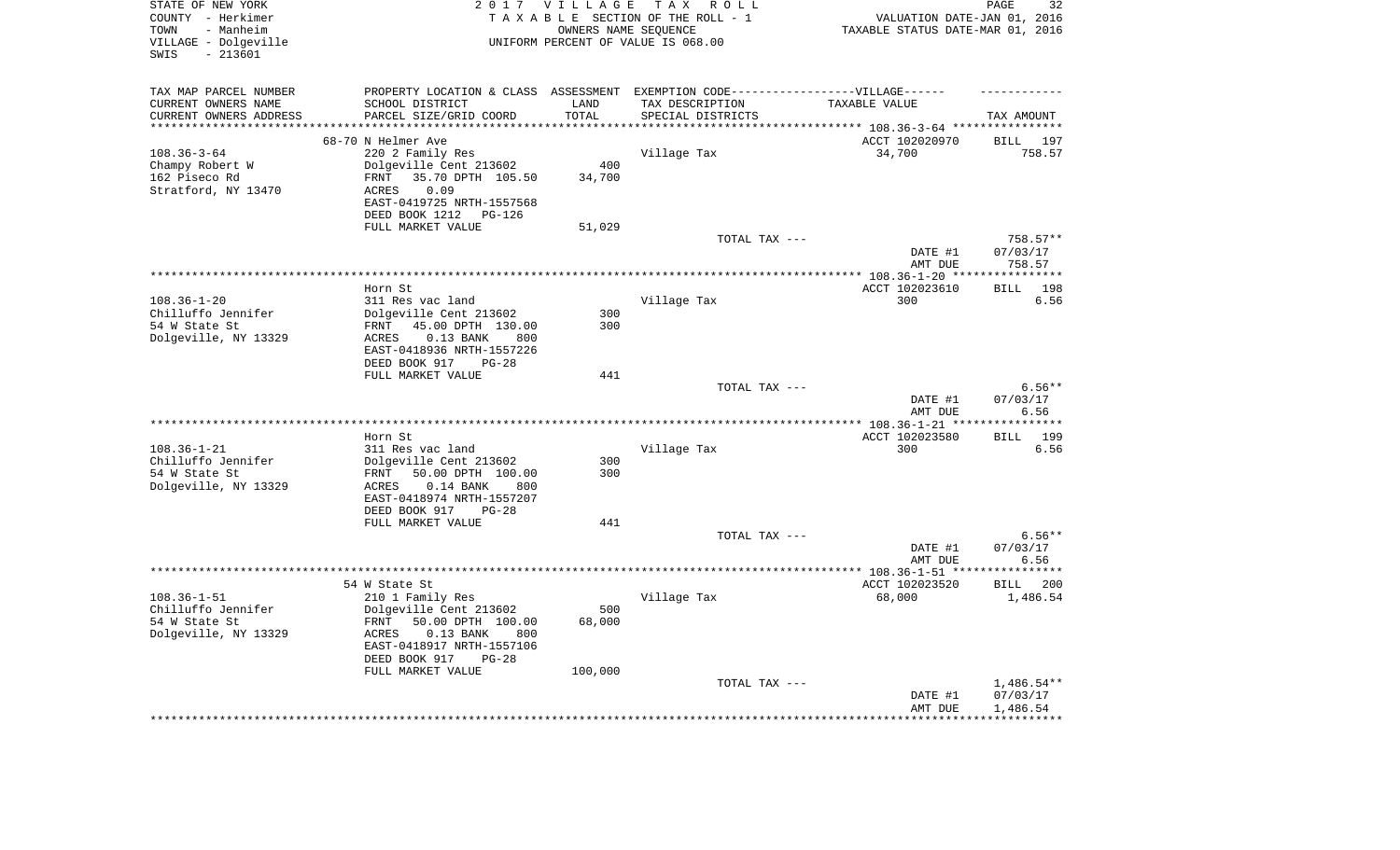| STATE OF NEW YORK<br>COUNTY - Herkimer<br>TOWN<br>- Manheim<br>VILLAGE - Dolgeville<br>SWIS<br>$-213601$ | 2017                                                                             | <b>VILLAGE</b><br>OWNERS NAME SEQUENCE | T A X<br>R O L L<br>TAXABLE SECTION OF THE ROLL - 1<br>UNIFORM PERCENT OF VALUE IS 068.00 | VALUATION DATE-JAN 01, 2016<br>TAXABLE STATUS DATE-MAR 01, 2016     | PAGE<br>33              |
|----------------------------------------------------------------------------------------------------------|----------------------------------------------------------------------------------|----------------------------------------|-------------------------------------------------------------------------------------------|---------------------------------------------------------------------|-------------------------|
| TAX MAP PARCEL NUMBER                                                                                    | PROPERTY LOCATION & CLASS ASSESSMENT EXEMPTION CODE----------------VILLAGE------ |                                        |                                                                                           |                                                                     |                         |
| CURRENT OWNERS NAME                                                                                      | SCHOOL DISTRICT                                                                  | LAND                                   | TAX DESCRIPTION                                                                           | TAXABLE VALUE                                                       |                         |
| CURRENT OWNERS ADDRESS<br>**********************                                                         | PARCEL SIZE/GRID COORD                                                           | TOTAL<br>**********                    | SPECIAL DISTRICTS                                                                         | ************************************* 108.36-1-52 ***************** | TAX AMOUNT              |
|                                                                                                          | W State St                                                                       |                                        |                                                                                           | ACCT 102023550                                                      | 201<br>BILL             |
| $108.36 - 1 - 52$                                                                                        | 311 Res vac land                                                                 |                                        | Village Tax                                                                               | 200                                                                 | 4.37                    |
| Chilluffo Jennifer                                                                                       | Dolgeville Cent 213602                                                           | 200                                    |                                                                                           |                                                                     |                         |
| 54 W State St                                                                                            | 40.00 DPTH 100.00<br>FRNT                                                        | 200                                    |                                                                                           |                                                                     |                         |
| Dolgeville, NY 13329                                                                                     | ACRES<br>$0.11$ BANK<br>800                                                      |                                        |                                                                                           |                                                                     |                         |
|                                                                                                          | EAST-0418883 NRTH-1557133<br>DEED BOOK 917<br>$PG-28$                            |                                        |                                                                                           |                                                                     |                         |
|                                                                                                          | FULL MARKET VALUE                                                                | 294                                    |                                                                                           |                                                                     |                         |
|                                                                                                          |                                                                                  |                                        | TOTAL TAX ---                                                                             |                                                                     | $4.37**$                |
|                                                                                                          |                                                                                  |                                        |                                                                                           | DATE #1                                                             | 07/03/17                |
|                                                                                                          |                                                                                  |                                        |                                                                                           | AMT DUE                                                             | 4.37                    |
|                                                                                                          | 7 Cline St                                                                       |                                        |                                                                                           | ACCT 102002490                                                      | 202<br>BILL             |
| $108.44 - 2 - 31$                                                                                        | 210 1 Family Res                                                                 |                                        | Village Tax                                                                               | 43,000                                                              | 940.02                  |
| Chmielewski Walter                                                                                       | Dolgeville Cent 213602                                                           | 1,000                                  |                                                                                           |                                                                     |                         |
| Chmielewski Tammy                                                                                        | W/garage                                                                         | 43,000                                 |                                                                                           |                                                                     |                         |
| 7 Cline St                                                                                               | FRNT 100.00 DPTH 150.00                                                          |                                        |                                                                                           |                                                                     |                         |
| Dolgeville, NY 13329                                                                                     | ACRES<br>0.34<br>EAST-0418375 NRTH-1554908                                       |                                        |                                                                                           |                                                                     |                         |
|                                                                                                          | DEED BOOK 725<br>$PG-336$                                                        |                                        |                                                                                           |                                                                     |                         |
|                                                                                                          | FULL MARKET VALUE                                                                | 63,235                                 |                                                                                           |                                                                     |                         |
|                                                                                                          |                                                                                  |                                        | TOTAL TAX ---                                                                             |                                                                     | 940.02**                |
|                                                                                                          |                                                                                  |                                        |                                                                                           | DATE #1                                                             | 07/03/17                |
|                                                                                                          |                                                                                  |                                        |                                                                                           | AMT DUE<br>************ 108.44-3-75 *****************               | 940.02                  |
|                                                                                                          | 6 Slawson St                                                                     |                                        |                                                                                           | ACCT 102002610                                                      | 203<br>BILL             |
| $108.44 - 3 - 75$                                                                                        | 483 Converted Re                                                                 |                                        | Village Tax                                                                               | 62,000                                                              | 1,355.38                |
| Christman David                                                                                          | Dolgeville Cent 213602                                                           | 500                                    |                                                                                           |                                                                     |                         |
| Laurie, Sharon, Colleen, Demello                                                                         | W/garage                                                                         | 62,000                                 |                                                                                           |                                                                     |                         |
| 6 Slawson St<br>Dolgeville, NY 13329                                                                     | FRNT<br>50.00 DPTH<br>99.10<br>ACRES<br>0.11                                     |                                        |                                                                                           |                                                                     |                         |
|                                                                                                          | EAST-0418985 NRTH-1554783                                                        |                                        |                                                                                           |                                                                     |                         |
|                                                                                                          | DEED BOOK 796<br>$PG-408$                                                        |                                        |                                                                                           |                                                                     |                         |
|                                                                                                          | FULL MARKET VALUE                                                                | 91,176                                 |                                                                                           |                                                                     |                         |
|                                                                                                          |                                                                                  |                                        | TOTAL TAX ---                                                                             |                                                                     | $1,355.38**$            |
|                                                                                                          |                                                                                  |                                        |                                                                                           | DATE #1<br>AMT DUE                                                  | 07/03/17<br>1,355.38    |
|                                                                                                          |                                                                                  |                                        |                                                                                           |                                                                     |                         |
|                                                                                                          | Slawson St                                                                       |                                        |                                                                                           |                                                                     | 204<br>BILL             |
| $108.44 - 3 - 74.2$                                                                                      | 311 Res vac land                                                                 |                                        | Village Tax                                                                               | 5,000                                                               | 109.30                  |
| Christman David & Laurie                                                                                 | Dolgeville Cent 213602                                                           | 5,000                                  |                                                                                           |                                                                     |                         |
| Baisley Sharon & Demello C<br>6 Slawson St                                                               | 21.00 DPTH<br>FRNT<br>96.00<br>EAST-0419009 NRTH-1554758                         | 5,000                                  |                                                                                           |                                                                     |                         |
| Dolgeville, NY 13329                                                                                     | DEED BOOK 907<br>$PG-259$                                                        |                                        |                                                                                           |                                                                     |                         |
|                                                                                                          | FULL MARKET VALUE                                                                | 7,353                                  |                                                                                           |                                                                     |                         |
|                                                                                                          |                                                                                  |                                        | TOTAL TAX ---                                                                             |                                                                     | $109.30**$              |
|                                                                                                          |                                                                                  |                                        |                                                                                           | DATE #1<br>AMT DUE                                                  | 07/03/17                |
|                                                                                                          |                                                                                  |                                        |                                                                                           | ******************                                                  | 109.30<br>************* |
|                                                                                                          |                                                                                  |                                        |                                                                                           |                                                                     |                         |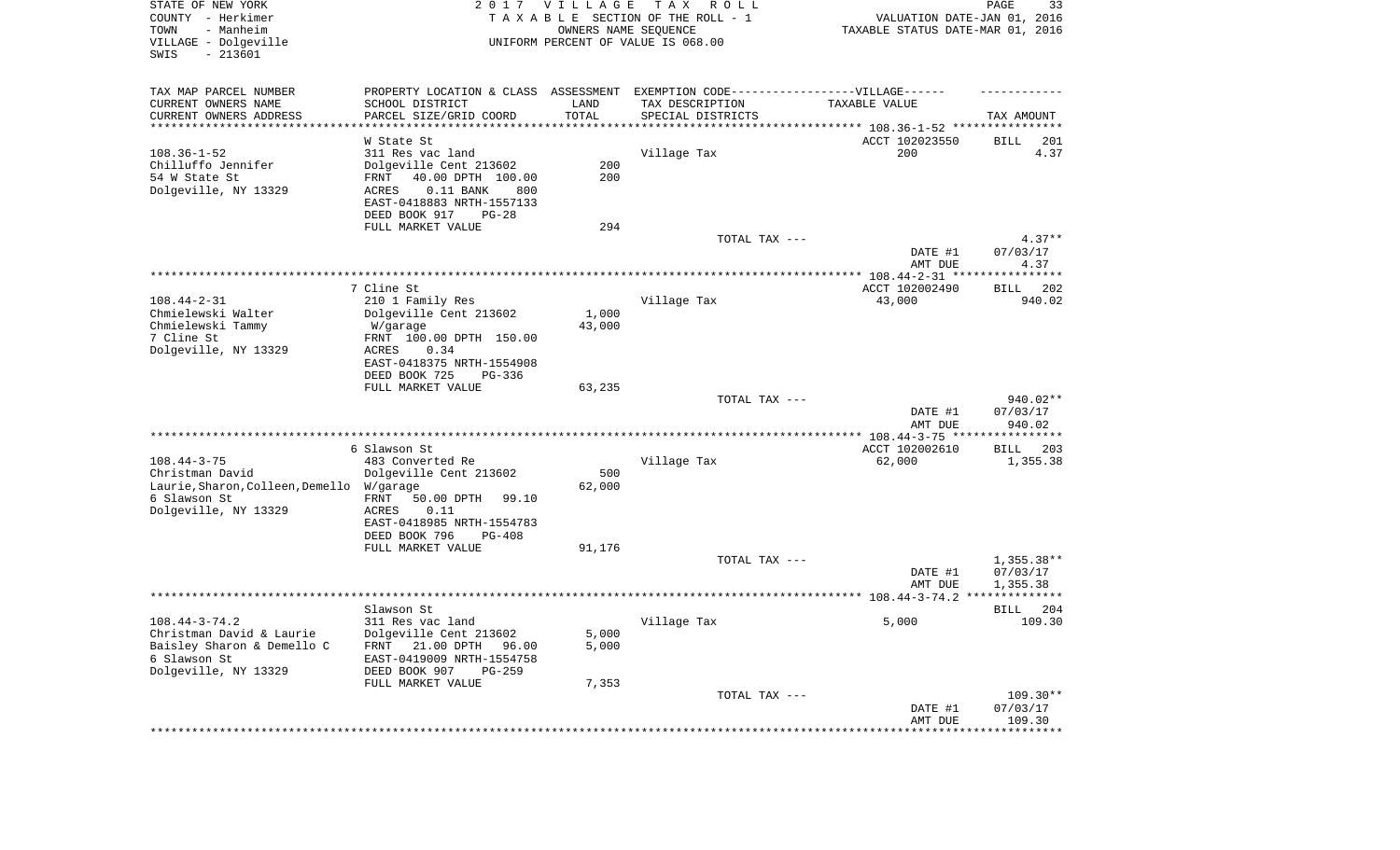| STATE OF NEW YORK<br>COUNTY - Herkimer<br>- Manheim<br>TOWN<br>VILLAGE - Dolgeville<br>$-213601$<br>SWIS |                                                          | 2017 VILLAGE  | T A X<br>R O L L<br>TAXABLE SECTION OF THE ROLL - 1<br>OWNERS NAME SEQUENCE<br>UNIFORM PERCENT OF VALUE IS 068.00 | VALUATION DATE-JAN 01, 2016<br>TAXABLE STATUS DATE-MAR 01, 2016 | PAGE<br>34           |
|----------------------------------------------------------------------------------------------------------|----------------------------------------------------------|---------------|-------------------------------------------------------------------------------------------------------------------|-----------------------------------------------------------------|----------------------|
| TAX MAP PARCEL NUMBER<br>CURRENT OWNERS NAME                                                             | SCHOOL DISTRICT                                          | LAND          | PROPERTY LOCATION & CLASS ASSESSMENT EXEMPTION CODE-----------------VILLAGE------<br>TAX DESCRIPTION              | TAXABLE VALUE                                                   |                      |
| CURRENT OWNERS ADDRESS<br>********************                                                           | PARCEL SIZE/GRID COORD                                   | TOTAL         | SPECIAL DISTRICTS<br>********************************* 108.52-4-19 ****************                               |                                                                 | TAX AMOUNT           |
|                                                                                                          | 30 Lamberson St                                          |               |                                                                                                                   | ACCT 102003090                                                  | BILL<br>205          |
| $108.52 - 4 - 19$                                                                                        | 220 2 Family Res                                         |               | VET WAR CT 41121                                                                                                  | 6,120                                                           |                      |
| Cicciarelli Jennie                                                                                       | Dolgeville Cent 213602                                   | 500           | Village Tax                                                                                                       | 40,880                                                          | 893.67               |
| Cicciarelli Cynthia                                                                                      | W/garage                                                 | 47,000        |                                                                                                                   |                                                                 |                      |
| 30 Lamberson St                                                                                          | FRNT 150.00 DPTH<br>73.00                                |               |                                                                                                                   |                                                                 |                      |
| Dolgeville, NY 13329                                                                                     | ACRES<br>0.25<br>EAST-0419611 NRTH-1553638               |               |                                                                                                                   |                                                                 |                      |
|                                                                                                          | DEED BOOK 856<br>$PG-330$                                |               |                                                                                                                   |                                                                 |                      |
|                                                                                                          | FULL MARKET VALUE                                        | 69,118        |                                                                                                                   |                                                                 |                      |
|                                                                                                          |                                                          |               | TOTAL TAX ---                                                                                                     |                                                                 | 893.67**             |
|                                                                                                          |                                                          |               |                                                                                                                   | DATE #1                                                         | 07/03/17             |
|                                                                                                          |                                                          |               |                                                                                                                   | AMT DUE                                                         | 893.67               |
|                                                                                                          | 56 W State St                                            |               |                                                                                                                   | ACCT 102021810                                                  | 206<br>BILL          |
| $108.36 - 1 - 53.1$                                                                                      | 210 1 Family Res                                         |               | Village Tax                                                                                                       | 45,000                                                          | 983.74               |
| Clark Daniel S                                                                                           | Dolgeville Cent 213602                                   | 400           |                                                                                                                   |                                                                 |                      |
| Clark Laurie A                                                                                           | FRNT<br>42.50 DPTH 160.00                                | 45,000        |                                                                                                                   |                                                                 |                      |
| 56 W State St<br>Dolgeville, NY 13329                                                                    | ACRES<br>$0.13$ BANK<br>184<br>EAST-0418837 NRTH-1557152 |               |                                                                                                                   |                                                                 |                      |
|                                                                                                          | DEED BOOK 913<br>PG-179                                  |               |                                                                                                                   |                                                                 |                      |
|                                                                                                          | FULL MARKET VALUE                                        | 66,176        |                                                                                                                   |                                                                 |                      |
|                                                                                                          |                                                          |               | TOTAL TAX ---                                                                                                     |                                                                 | 983.74**             |
|                                                                                                          |                                                          |               |                                                                                                                   | DATE #1                                                         | 07/03/17             |
|                                                                                                          |                                                          |               |                                                                                                                   | AMT DUE<br>********** 108.36-3-28 ***                           | 983.74<br>********   |
|                                                                                                          | 137 N Main St                                            |               |                                                                                                                   | ACCT 102022590                                                  | 207<br>BILL          |
| $108.36 - 3 - 28$                                                                                        | 210 1 Family Res                                         |               | Village Tax                                                                                                       | 29,200                                                          | 638.34               |
| Clark Deborah A                                                                                          | Dolgeville Cent 213602                                   | 400           |                                                                                                                   |                                                                 |                      |
| 137 N Main St<br>Dolgeville, NY 13329                                                                    | W/garage<br>FRNT<br>35.00 DPTH 173.00                    | 29,200        |                                                                                                                   |                                                                 |                      |
|                                                                                                          | ACRES<br>$0.13$ BANK<br>135                              |               |                                                                                                                   |                                                                 |                      |
|                                                                                                          | EAST-0419986 NRTH-1557100                                |               |                                                                                                                   |                                                                 |                      |
|                                                                                                          | DEED BOOK 1150 PG-372                                    |               |                                                                                                                   |                                                                 |                      |
|                                                                                                          | FULL MARKET VALUE                                        | 42,941        |                                                                                                                   |                                                                 |                      |
|                                                                                                          |                                                          |               | TOTAL TAX ---                                                                                                     | DATE #1                                                         | 638.34**<br>07/03/17 |
|                                                                                                          |                                                          |               |                                                                                                                   | AMT DUE                                                         | 638.34               |
|                                                                                                          |                                                          |               |                                                                                                                   |                                                                 | ****                 |
|                                                                                                          | 12 Rundell St                                            |               |                                                                                                                   | ACCT 102029310                                                  | 208<br>BILL          |
| $108.52 - 3 - 34$                                                                                        | 210 1 Family Res<br>Dolgeville Cent 213602               |               | VET WAR CT 41121                                                                                                  | 6,000                                                           |                      |
| Clavette Donald L<br>Clavette Constance J                                                                | W/garage                                                 | 500<br>40,000 | Village Tax                                                                                                       | 34,000                                                          | 743.27               |
| 12 Rundell St                                                                                            | FRNT<br>50.00 DPTH 135.10                                |               |                                                                                                                   |                                                                 |                      |
| Dolgeville, NY 13329                                                                                     | 0.15<br>ACRES                                            |               |                                                                                                                   |                                                                 |                      |
|                                                                                                          | EAST-0419332 NRTH-1553712                                |               |                                                                                                                   |                                                                 |                      |
|                                                                                                          | DEED BOOK 1300<br><b>PG-508</b>                          |               |                                                                                                                   |                                                                 |                      |
|                                                                                                          | FULL MARKET VALUE                                        | 58,824        | TOTAL TAX ---                                                                                                     |                                                                 | 743.27**             |
|                                                                                                          |                                                          |               |                                                                                                                   | DATE #1                                                         | 07/03/17             |
|                                                                                                          |                                                          |               |                                                                                                                   | AMT DUE                                                         | 743.27               |
|                                                                                                          |                                                          |               |                                                                                                                   |                                                                 | *********            |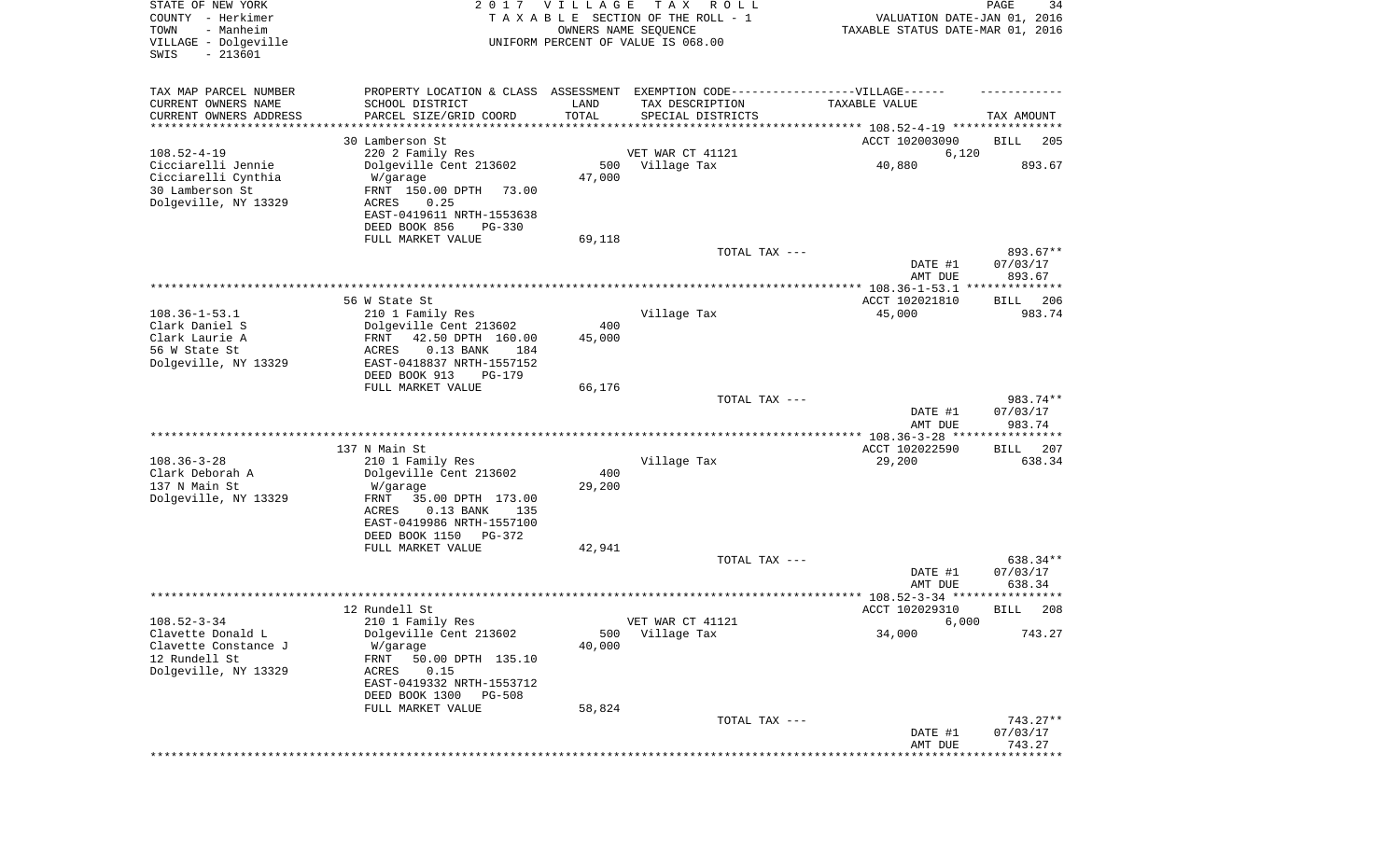| STATE OF NEW YORK<br>COUNTY - Herkimer<br>- Manheim<br>TOWN<br>VILLAGE - Dolgeville<br>SWIS<br>$-213601$ |                                                                                  | 2017 VILLAGE<br>OWNERS NAME SEQUENCE | TAX ROLL<br>TAXABLE SECTION OF THE ROLL - 1<br>UNIFORM PERCENT OF VALUE IS 068.00 | VALUATION DATE-JAN 01, 2016<br>TAXABLE STATUS DATE-MAR 01, 2016 | PAGE<br>35                     |
|----------------------------------------------------------------------------------------------------------|----------------------------------------------------------------------------------|--------------------------------------|-----------------------------------------------------------------------------------|-----------------------------------------------------------------|--------------------------------|
| TAX MAP PARCEL NUMBER                                                                                    | PROPERTY LOCATION & CLASS ASSESSMENT EXEMPTION CODE----------------VILLAGE------ |                                      |                                                                                   |                                                                 |                                |
| CURRENT OWNERS NAME                                                                                      | SCHOOL DISTRICT                                                                  | LAND                                 | TAX DESCRIPTION                                                                   | TAXABLE VALUE                                                   |                                |
| CURRENT OWNERS ADDRESS<br>********************                                                           | PARCEL SIZE/GRID COORD<br>*****************                                      | TOTAL<br>*********                   | SPECIAL DISTRICTS                                                                 |                                                                 | TAX AMOUNT                     |
|                                                                                                          | 144 N Main St                                                                    |                                      |                                                                                   | ACCT 102030150                                                  | 209<br>BILL                    |
| $108.36 - 4 - 13$                                                                                        | 210 1 Family Res                                                                 |                                      | Village Tax                                                                       | 26,000                                                          | 568.38                         |
| Clavette Paul D                                                                                          | Dolgeville Cent 213602                                                           | 600                                  |                                                                                   |                                                                 |                                |
| Clavette Elaine                                                                                          | FRNT<br>60.00 DPTH 196.00                                                        | 26,000                               |                                                                                   |                                                                 |                                |
| 144 North Main St<br>Dolgeville, NY 13329                                                                | 0.26<br><b>ACRES</b><br>EAST-0420233 NRTH-1557171                                |                                      |                                                                                   |                                                                 |                                |
|                                                                                                          | DEED BOOK 704<br>PG-874                                                          |                                      |                                                                                   |                                                                 |                                |
|                                                                                                          | FULL MARKET VALUE                                                                | 38,235                               |                                                                                   |                                                                 |                                |
|                                                                                                          |                                                                                  |                                      | TOTAL TAX ---                                                                     | DATE #1<br>AMT DUE                                              | 568.38**<br>07/03/17<br>568.38 |
|                                                                                                          |                                                                                  |                                      |                                                                                   |                                                                 |                                |
|                                                                                                          | 142 N Main St                                                                    |                                      |                                                                                   | ACCT 102008430                                                  | <b>BILL</b><br>210             |
| $108.36 - 4 - 14$                                                                                        | 312 Vac w/imprv                                                                  |                                      | Village Tax                                                                       | 4,000                                                           | 87.44                          |
| Clavette Paul D<br>Clavette Elaine                                                                       | Dolgeville Cent 213602<br>Garage                                                 | 1,000<br>4,000                       |                                                                                   |                                                                 |                                |
| 144 N Main St                                                                                            | 35.00 DPTH 182.00<br>FRNT                                                        |                                      |                                                                                   |                                                                 |                                |
| Dolgeville, NY 13329                                                                                     | <b>ACRES</b><br>0.14                                                             |                                      |                                                                                   |                                                                 |                                |
|                                                                                                          | EAST-0420220 NRTH-1557125                                                        |                                      |                                                                                   |                                                                 |                                |
|                                                                                                          | DEED BOOK 1093<br>$PG-315$<br>FULL MARKET VALUE                                  | 5,882                                |                                                                                   |                                                                 |                                |
|                                                                                                          |                                                                                  |                                      | TOTAL TAX ---                                                                     |                                                                 | $87.44**$                      |
|                                                                                                          |                                                                                  |                                      |                                                                                   | DATE #1<br>AMT DUE                                              | 07/03/17<br>87.44              |
|                                                                                                          |                                                                                  |                                      |                                                                                   | ************ 108.44-3-16.1 ***************                      |                                |
| $108.44 - 3 - 16.1$                                                                                      | 10 N Helmer Ave<br>220 2 Family Res                                              |                                      | Village Tax                                                                       | ACCT 102010740                                                  | 211<br>BILL<br>874.44          |
| Clifford Edward J Jr.                                                                                    | Dolgeville Cent 213602                                                           | 1,400                                |                                                                                   | 40,000                                                          |                                |
| 10 N Helmer Ave                                                                                          | 60.00 DPTH<br>70.00<br>FRNT                                                      | 40,000                               |                                                                                   |                                                                 |                                |
| Dolgeville, NY 13329                                                                                     | ACRES<br>0.10                                                                    |                                      |                                                                                   |                                                                 |                                |
|                                                                                                          | EAST-0419522 NRTH-1556064<br>DEED BOOK 1236<br>PG-322                            |                                      |                                                                                   |                                                                 |                                |
|                                                                                                          | FULL MARKET VALUE                                                                | 58,824                               |                                                                                   |                                                                 |                                |
|                                                                                                          |                                                                                  |                                      | TOTAL TAX ---                                                                     |                                                                 | 874.44**                       |
|                                                                                                          |                                                                                  |                                      |                                                                                   | DATE #1                                                         | 07/03/17                       |
|                                                                                                          |                                                                                  |                                      |                                                                                   | AMT DUE                                                         | 874.44<br>**********           |
|                                                                                                          | 112 S Main St                                                                    |                                      |                                                                                   | ACCT 102019530                                                  | 212<br>BILL                    |
| $108.52 - 1 - 66$                                                                                        | 210 1 Family Res                                                                 |                                      | Village Tax                                                                       | 50,300                                                          | 1,099.60                       |
| Clough Paul C                                                                                            | Dolgeville Cent 213602                                                           | 700                                  |                                                                                   |                                                                 |                                |
| Clough Barbara                                                                                           | W/garage                                                                         | 50,300                               |                                                                                   |                                                                 |                                |
| 112 S Main St<br>Dolgeville, NY 13329                                                                    | FRNT<br>69.00 DPTH 300.00<br>ACRES<br>$0.50$ BANK<br>135                         |                                      |                                                                                   |                                                                 |                                |
|                                                                                                          | EAST-0418278 NRTH-1553676                                                        |                                      |                                                                                   |                                                                 |                                |
|                                                                                                          | DEED BOOK 871<br>PG-381                                                          |                                      |                                                                                   |                                                                 |                                |
|                                                                                                          | FULL MARKET VALUE                                                                | 73,971                               |                                                                                   |                                                                 | $1,099.60**$                   |
|                                                                                                          |                                                                                  |                                      | TOTAL TAX ---                                                                     | DATE #1                                                         | 07/03/17                       |
|                                                                                                          |                                                                                  |                                      |                                                                                   | AMT DUE                                                         | 1,099.60                       |
|                                                                                                          |                                                                                  |                                      |                                                                                   |                                                                 |                                |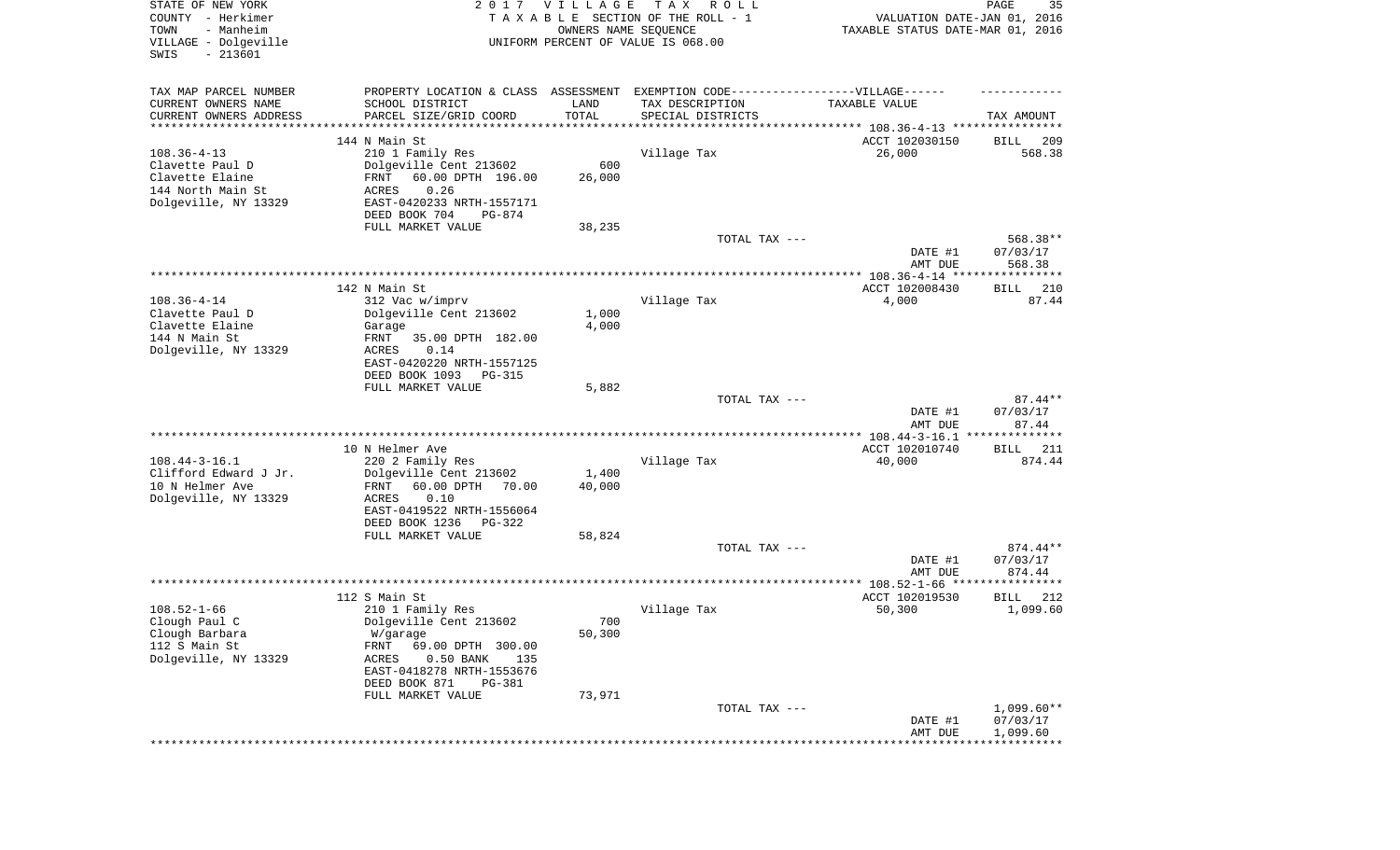| STATE OF NEW YORK<br>COUNTY - Herkimer<br>- Manheim<br>TOWN<br>VILLAGE - Dolgeville<br>SWIS<br>$-213601$ |                                                                                  | 2017 VILLAGE                   | T A X<br>R O L L<br>TAXABLE SECTION OF THE ROLL - 1<br>OWNERS NAME SEQUENCE<br>UNIFORM PERCENT OF VALUE IS 068.00 | VALUATION DATE-JAN 01, 2016<br>TAXABLE STATUS DATE-MAR 01, 2016 | PAGE<br>36               |
|----------------------------------------------------------------------------------------------------------|----------------------------------------------------------------------------------|--------------------------------|-------------------------------------------------------------------------------------------------------------------|-----------------------------------------------------------------|--------------------------|
| TAX MAP PARCEL NUMBER                                                                                    | PROPERTY LOCATION & CLASS ASSESSMENT EXEMPTION CODE----------------VILLAGE------ |                                |                                                                                                                   |                                                                 |                          |
| CURRENT OWNERS NAME                                                                                      | SCHOOL DISTRICT                                                                  | LAND                           | TAX DESCRIPTION                                                                                                   | TAXABLE VALUE                                                   |                          |
| CURRENT OWNERS ADDRESS<br>********************                                                           | PARCEL SIZE/GRID COORD                                                           | TOTAL<br>* * * * * * * * * * * | SPECIAL DISTRICTS                                                                                                 |                                                                 | TAX AMOUNT               |
|                                                                                                          | 15 Howard St                                                                     |                                |                                                                                                                   | ACCT 102029640                                                  | 213<br>BILL              |
| $108.52 - 3 - 17$                                                                                        | 210 1 Family Res                                                                 |                                | Village Tax                                                                                                       | 43,800                                                          | 957.51                   |
| Combs Charles A                                                                                          | Dolgeville Cent 213602                                                           | 700                            |                                                                                                                   |                                                                 |                          |
| Combs Diane P                                                                                            | W/garage                                                                         | 43,800                         |                                                                                                                   |                                                                 |                          |
| 15 Howard St                                                                                             | FRNT<br>66.00 DPTH 111.00                                                        |                                |                                                                                                                   |                                                                 |                          |
| Dolgeville, NY 13329                                                                                     | ACRES<br>0.16                                                                    |                                |                                                                                                                   |                                                                 |                          |
|                                                                                                          | EAST-0419089 NRTH-1553663                                                        |                                |                                                                                                                   |                                                                 |                          |
|                                                                                                          | DEED BOOK 709<br>PG-1002                                                         |                                |                                                                                                                   |                                                                 |                          |
|                                                                                                          | FULL MARKET VALUE                                                                | 64,412                         | TOTAL TAX ---                                                                                                     |                                                                 | 957.51**                 |
|                                                                                                          |                                                                                  |                                |                                                                                                                   | DATE #1                                                         | 07/03/17                 |
|                                                                                                          |                                                                                  |                                |                                                                                                                   | AMT DUE                                                         | 957.51                   |
|                                                                                                          |                                                                                  |                                |                                                                                                                   |                                                                 |                          |
|                                                                                                          | 221 W State St Ext                                                               |                                |                                                                                                                   | ACCT 102000960                                                  | BILL<br>214              |
| $108.35 - 1 - 2$                                                                                         | 210 1 Family Res                                                                 |                                | Village Tax                                                                                                       | 52,000                                                          | 1,136.77                 |
| Comstock Colin D                                                                                         | Dolgeville Cent 213602                                                           | 2,000                          |                                                                                                                   |                                                                 |                          |
| 221 W State St                                                                                           | W/garage                                                                         | 52,000                         |                                                                                                                   |                                                                 |                          |
| Dolgeville, NY 13329                                                                                     | FRNT 150.00 DPTH<br>1.30 BANK<br>ACRES<br>055                                    |                                |                                                                                                                   |                                                                 |                          |
|                                                                                                          | EAST-0416497 NRTH-1558771                                                        |                                |                                                                                                                   |                                                                 |                          |
|                                                                                                          | DEED BOOK 888<br>PG-688                                                          |                                |                                                                                                                   |                                                                 |                          |
|                                                                                                          | FULL MARKET VALUE                                                                | 76,471                         |                                                                                                                   |                                                                 |                          |
|                                                                                                          |                                                                                  |                                | TOTAL TAX ---                                                                                                     |                                                                 | $1,136.77**$             |
|                                                                                                          |                                                                                  |                                |                                                                                                                   | DATE #1                                                         | 07/03/17                 |
|                                                                                                          |                                                                                  |                                |                                                                                                                   | AMT DUE                                                         | 1,136.77                 |
|                                                                                                          | 15 Millers Grove Rd                                                              |                                |                                                                                                                   |                                                                 | BILL<br>215              |
| $108.27 - 1 - 14$                                                                                        | 240 Rural res                                                                    |                                | VET COM CT 41131                                                                                                  | 10,200                                                          |                          |
| Comstock Daniel M                                                                                        | Dolgeville Cent 213602                                                           | 12,000                         | Village Tax                                                                                                       | 101,300                                                         | 2,214.51                 |
| Comstock Gale A                                                                                          | FRNT 1172.00 DPTH                                                                | 111,500                        |                                                                                                                   |                                                                 |                          |
| 15 Millers Grove Rd                                                                                      | ACRES<br>11.00                                                                   |                                |                                                                                                                   |                                                                 |                          |
| Dolgeville, NY 13329                                                                                     | EAST-0416486 NRTH-1559638                                                        |                                |                                                                                                                   |                                                                 |                          |
|                                                                                                          | DEED BOOK 1170<br>PG-376                                                         |                                |                                                                                                                   |                                                                 |                          |
|                                                                                                          | FULL MARKET VALUE                                                                | 163,971                        |                                                                                                                   |                                                                 |                          |
|                                                                                                          |                                                                                  |                                | TOTAL TAX ---                                                                                                     | DATE #1                                                         | $2,214.51**$<br>07/03/17 |
|                                                                                                          |                                                                                  |                                |                                                                                                                   | AMT DUE                                                         | 2,214.51                 |
|                                                                                                          |                                                                                  |                                |                                                                                                                   |                                                                 | *****                    |
|                                                                                                          | 87 N Helmer Ave                                                                  |                                |                                                                                                                   | ACCT 102003360                                                  | 216<br>BILL              |
| $108.36 - 2 - 4$                                                                                         | 432 Gas station                                                                  |                                | Village Tax                                                                                                       | 105,000                                                         | 2,295.40                 |
| Comstock Daniel M                                                                                        | Dolgeville Cent 213602                                                           | 2,500                          |                                                                                                                   |                                                                 |                          |
| Comstock Gale                                                                                            | 58.00 DPTH 212.30<br>FRNT                                                        | 105,000                        |                                                                                                                   |                                                                 |                          |
| 15 Millers Grove Rd                                                                                      | ACRES<br>0.28                                                                    |                                |                                                                                                                   |                                                                 |                          |
| Dolgeville, NY 13329                                                                                     | EAST-0419504 NRTH-1558460<br>DEED BOOK 744<br>$PG-34$                            |                                |                                                                                                                   |                                                                 |                          |
|                                                                                                          | FULL MARKET VALUE                                                                | 154,412                        |                                                                                                                   |                                                                 |                          |
|                                                                                                          |                                                                                  |                                | TOTAL TAX ---                                                                                                     |                                                                 | $2,295.40**$             |
|                                                                                                          |                                                                                  |                                |                                                                                                                   | DATE #1                                                         | 07/03/17                 |
|                                                                                                          |                                                                                  |                                |                                                                                                                   | AMT DUE                                                         | 2,295.40                 |
|                                                                                                          |                                                                                  |                                |                                                                                                                   |                                                                 |                          |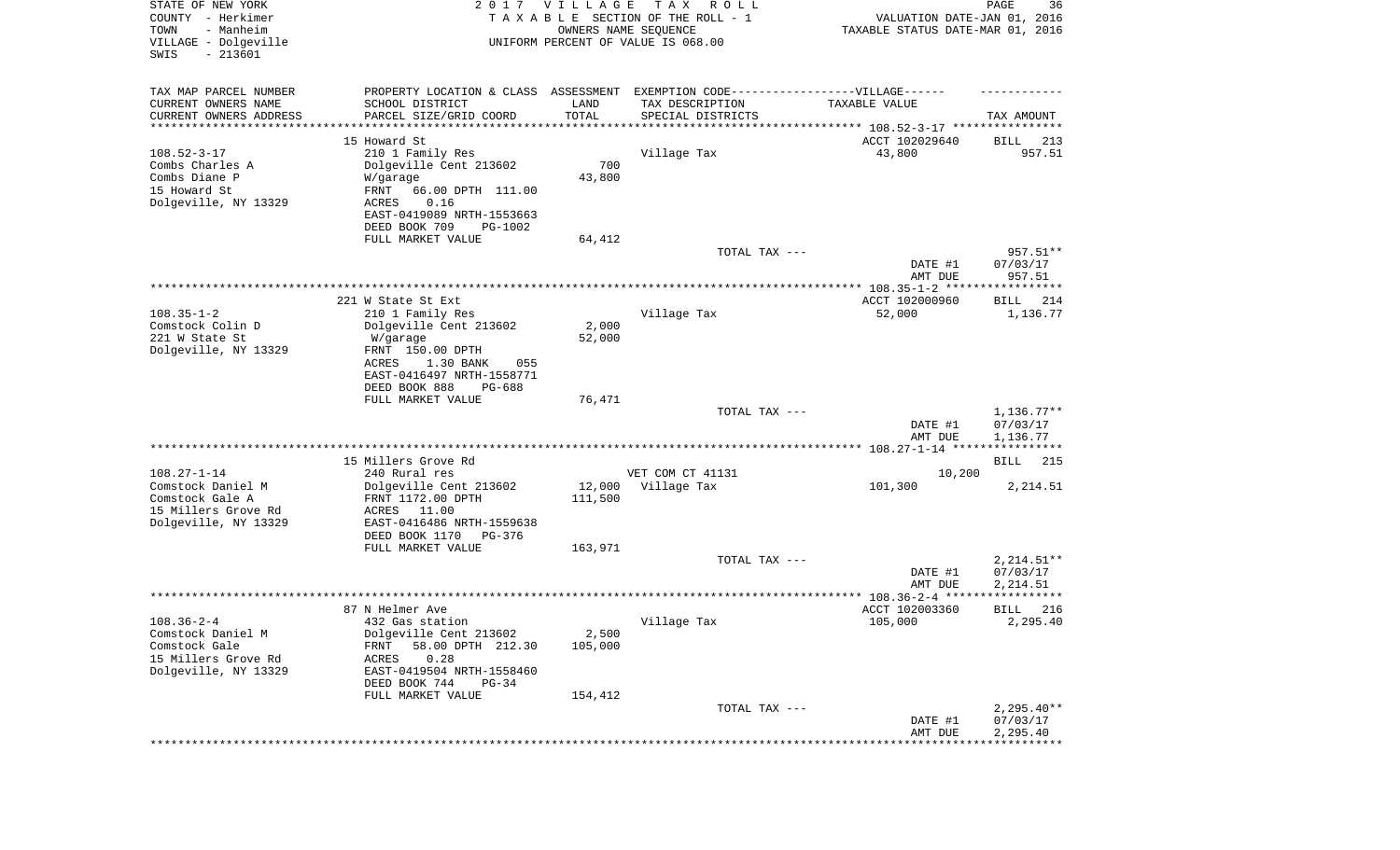| STATE OF NEW YORK<br>COUNTY - Herkimer<br>TOWN<br>- Manheim<br>VILLAGE - Dolgeville<br>SWIS<br>$-213601$ | 2017                                                                                                                                                                                      | <b>VILLAGE</b><br>OWNERS NAME SEQUENCE | T A X<br>R O L L<br>TAXABLE SECTION OF THE ROLL - 1<br>UNIFORM PERCENT OF VALUE IS 068.00 | VALUATION DATE-JAN 01, 2016<br>TAXABLE STATUS DATE-MAR 01, 2016             | PAGE<br>37                           |
|----------------------------------------------------------------------------------------------------------|-------------------------------------------------------------------------------------------------------------------------------------------------------------------------------------------|----------------------------------------|-------------------------------------------------------------------------------------------|-----------------------------------------------------------------------------|--------------------------------------|
| TAX MAP PARCEL NUMBER<br>CURRENT OWNERS NAME<br>CURRENT OWNERS ADDRESS<br>********************           | PROPERTY LOCATION & CLASS ASSESSMENT<br>SCHOOL DISTRICT<br>PARCEL SIZE/GRID COORD                                                                                                         | LAND<br>TOTAL<br>* * * * * * * * * * * | EXEMPTION CODE-----------------VILLAGE------<br>TAX DESCRIPTION<br>SPECIAL DISTRICTS      | TAXABLE VALUE<br>***************************** 108.36-2-5 ***************** | TAX AMOUNT                           |
| $108.36 - 2 - 5$<br>Comstock Daniel M<br>Comstock Gale<br>15 Millers Grove Rd<br>Dolgeville, NY 13329    | 83 N Helmer Ave<br>230 3 Family Res<br>Dolgeville Cent 213602<br>75.00 DPTH 212.30<br>FRNT<br>0.32<br>ACRES<br>EAST-0419469 NRTH-1558394<br>DEED BOOK 744<br>$PG-32$<br>FULL MARKET VALUE | 800<br>54,000<br>79,412                | Village Tax                                                                               | ACCT 102003510<br>54,000                                                    | BILL<br>217<br>1,180.49              |
|                                                                                                          |                                                                                                                                                                                           |                                        | TOTAL TAX ---                                                                             | DATE #1<br>AMT DUE                                                          | 1,180.49**<br>07/03/17<br>1,180.49   |
| $108.36 - 3 - 79$<br>Comstock Daniel M<br>Comstock Gale A                                                | 98 N Helmer Ave<br>483 Converted Re<br>Dolgeville Cent 213602<br>FRNT 150.00 DPTH 100.00                                                                                                  | 1,500<br>40,000                        | Village Tax                                                                               | ACCT 102003570<br>40,000                                                    | 218<br>BILL<br>874.44                |
| 15 Millers Grove Rd<br>Dolgeville, NY 13329                                                              | 0.34<br>ACRES<br>EAST-0419684 NRTH-1558392<br>DEED BOOK 1113<br>PG-581<br>FULL MARKET VALUE                                                                                               | 58,824                                 | TOTAL TAX ---                                                                             | DATE #1                                                                     | 874.44**<br>07/03/17                 |
|                                                                                                          |                                                                                                                                                                                           |                                        |                                                                                           | AMT DUE                                                                     | 874.44                               |
| $108.51 - 1 - 2$<br>Contino Domiano V<br>Contino Lois<br>91 Spencer St<br>Dolgeville, NY 13329           | 91 Spencer St Ext<br>210 1 Family Res<br>Dolgeville Cent 213602<br>W/garage<br>FRNT 205.50 DPTH 150.00<br>ACRES<br>0.71<br>EAST-0416546 NRTH-1554275<br>DEED BOOK 1272<br>PG-238          | 2,100<br>88,000                        | VET WAR CT 41121<br>Village Tax                                                           | ACCT 102003660<br>6,120<br>81,880                                           | <b>BILL</b><br>219<br>1,789.97       |
|                                                                                                          | FULL MARKET VALUE                                                                                                                                                                         | 129,412                                | TOTAL TAX ---                                                                             | DATE #1<br>AMT DUE                                                          | $1,789.97**$<br>07/03/17<br>1,789.97 |
|                                                                                                          |                                                                                                                                                                                           |                                        |                                                                                           |                                                                             | **************                       |
| $108.52 - 2 - 22.1$<br>Cookinham Scott T<br>555 Beecher Rd<br>Poland, NY 13431                           | 103 S Main St<br>312 Vac w/imprv<br>Dolgeville Cent 213602<br>103 S Main St.<br>ACRES<br>0.22<br>EAST-0418609 NRTH-1553414<br>DEED BOOK 1504<br><b>PG-707</b><br>FULL MARKET VALUE        | 6,000<br>7,500<br>11,029               | Village Tax                                                                               | ACCT 102030030<br>7,500                                                     | 220<br><b>BILL</b><br>163.96         |
|                                                                                                          |                                                                                                                                                                                           |                                        | TOTAL TAX ---                                                                             | DATE #1<br>AMT DUE                                                          | 163.96**<br>07/03/17<br>163.96       |
|                                                                                                          |                                                                                                                                                                                           |                                        |                                                                                           | *********************                                                       | **************                       |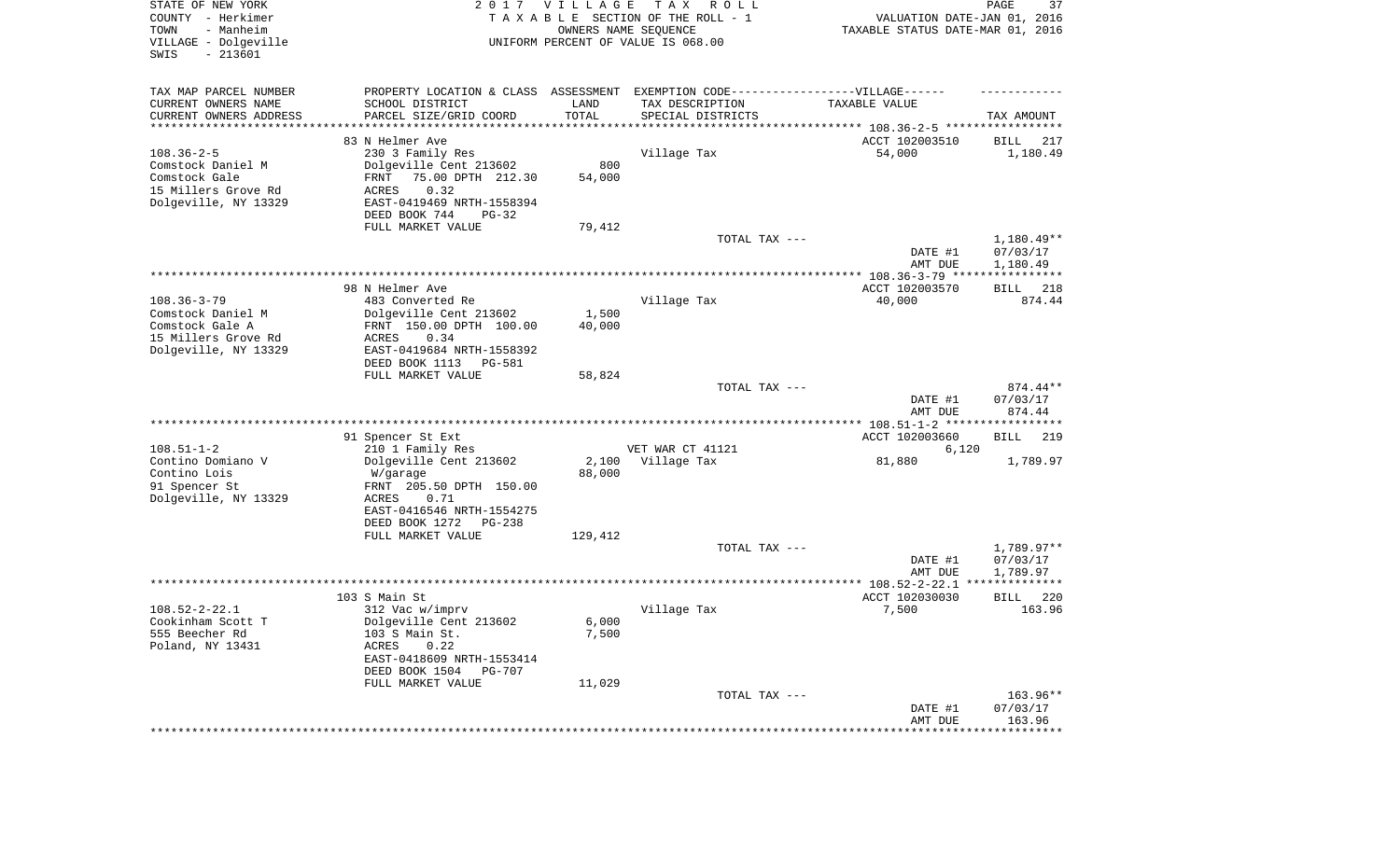| STATE OF NEW YORK<br>COUNTY - Herkimer<br>- Manheim<br>TOWN<br>VILLAGE - Dolgeville<br>SWIS<br>$-213601$ |                                                                                                      | 2017 VILLAGE<br>OWNERS NAME SEQUENCE | T A X<br>R O L L<br>TAXABLE SECTION OF THE ROLL - 1<br>UNIFORM PERCENT OF VALUE IS 068.00 | VALUATION DATE-JAN 01, 2016<br>TAXABLE STATUS DATE-MAR 01, 2016 | PAGE<br>38           |
|----------------------------------------------------------------------------------------------------------|------------------------------------------------------------------------------------------------------|--------------------------------------|-------------------------------------------------------------------------------------------|-----------------------------------------------------------------|----------------------|
| TAX MAP PARCEL NUMBER<br>CURRENT OWNERS NAME                                                             | PROPERTY LOCATION & CLASS ASSESSMENT EXEMPTION CODE-----------------VILLAGE------<br>SCHOOL DISTRICT | LAND                                 | TAX DESCRIPTION                                                                           | TAXABLE VALUE                                                   |                      |
| CURRENT OWNERS ADDRESS<br>*********************                                                          | PARCEL SIZE/GRID COORD<br>***************************                                                | TOTAL                                | SPECIAL DISTRICTS                                                                         |                                                                 | TAX AMOUNT           |
|                                                                                                          | 171 N Main St                                                                                        |                                      |                                                                                           | ACCT 102005460                                                  | 221<br>BILL          |
| $108.36 - 3 - 11$                                                                                        | 210 1 Family Res                                                                                     |                                      | Village Tax                                                                               | 29,000                                                          | 633.97               |
| Cool Community Consulting                                                                                | Dolgeville Cent 213602                                                                               | 500                                  |                                                                                           |                                                                 |                      |
| Cool Michele                                                                                             | 52.00 DPTH 142.00<br>FRNT                                                                            | 29,000                               |                                                                                           |                                                                 |                      |
| 192 Stahl Rd<br>Dolgeville, NY 13329                                                                     | ACRES<br>0.16<br>EAST-0420165 NRTH-1557931                                                           |                                      |                                                                                           |                                                                 |                      |
|                                                                                                          | DEED BOOK 1495<br>PG-363                                                                             |                                      |                                                                                           |                                                                 |                      |
|                                                                                                          | FULL MARKET VALUE                                                                                    | 42,647                               |                                                                                           |                                                                 |                      |
|                                                                                                          |                                                                                                      |                                      | TOTAL TAX ---                                                                             |                                                                 | 633.97**             |
|                                                                                                          |                                                                                                      |                                      |                                                                                           | DATE #1<br>AMT DUE                                              | 07/03/17<br>633.97   |
|                                                                                                          |                                                                                                      |                                      |                                                                                           |                                                                 |                      |
|                                                                                                          | 21 W State St                                                                                        |                                      |                                                                                           | ACCT 102016260                                                  | BILL<br>222          |
| $108.44 - 1 - 3$                                                                                         | 210 1 Family Res                                                                                     |                                      | Village Tax                                                                               | 47,000                                                          | 1,027.46             |
| Cool Jennifer A                                                                                          | Dolgeville Cent 213602                                                                               | 400                                  |                                                                                           |                                                                 |                      |
| 21 W State St<br>Dolgeville, NY 13329                                                                    | W/barn<br>FRNT<br>38.00 DPTH 204.00                                                                  | 47,000                               |                                                                                           |                                                                 |                      |
|                                                                                                          | ACRES<br>0.16                                                                                        |                                      |                                                                                           |                                                                 |                      |
|                                                                                                          | EAST-0419378 NRTH-1556585                                                                            |                                      |                                                                                           |                                                                 |                      |
|                                                                                                          | DEED BOOK 1556<br>PG-439                                                                             |                                      |                                                                                           |                                                                 |                      |
|                                                                                                          | FULL MARKET VALUE                                                                                    | 69,118                               | TOTAL TAX ---                                                                             |                                                                 | 1,027.46**           |
|                                                                                                          |                                                                                                      |                                      |                                                                                           | DATE #1                                                         | 07/03/17             |
|                                                                                                          |                                                                                                      |                                      |                                                                                           | AMT DUE                                                         | 1,027.46             |
|                                                                                                          |                                                                                                      |                                      |                                                                                           | ************** 108.44-4-4.2 ***                                 | ************         |
| $108.44 - 4 - 4.2$                                                                                       | 80-84 N Main St<br>330 Vacant comm                                                                   |                                      | Village Tax                                                                               | ACCT 102004440<br>200                                           | 223<br>BILL<br>4.37  |
| Cool Sheyrl                                                                                              | Dolgeville Cent 213602                                                                               | 200                                  |                                                                                           |                                                                 |                      |
| Stewart Florine                                                                                          | Rec Facility                                                                                         | 200                                  |                                                                                           |                                                                 |                      |
| 657 Nash Rd                                                                                              | FRNT<br>85.00 DPTH<br>48.00                                                                          |                                      |                                                                                           |                                                                 |                      |
| Dolgeville, NY 13329                                                                                     | ACRES<br>0.10                                                                                        |                                      |                                                                                           |                                                                 |                      |
|                                                                                                          | EAST-0420029 NRTH-1556221<br>DEED BOOK 1375<br>PG-70                                                 |                                      |                                                                                           |                                                                 |                      |
|                                                                                                          | FULL MARKET VALUE                                                                                    | 294                                  |                                                                                           |                                                                 |                      |
|                                                                                                          |                                                                                                      |                                      | TOTAL TAX ---                                                                             |                                                                 | $4.37**$             |
|                                                                                                          |                                                                                                      |                                      |                                                                                           | DATE #1                                                         | 07/03/17             |
|                                                                                                          |                                                                                                      |                                      |                                                                                           | AMT DUE                                                         | 4.37                 |
|                                                                                                          | 32 Beaver St                                                                                         |                                      |                                                                                           | ACCT 102023190                                                  | 224<br>BILL          |
| $108.43 - 1 - 6$                                                                                         | 210 1 Family Res                                                                                     |                                      | Village Tax                                                                               | 44,000                                                          | 961.88               |
| Costello Jordan T                                                                                        | Dolgeville Cent 213602                                                                               | 1,000                                |                                                                                           |                                                                 |                      |
| 32 Beaver St                                                                                             | W/garage                                                                                             | 44,000                               |                                                                                           |                                                                 |                      |
| Dolgeville, NY 13329                                                                                     | FRNT<br>95.00 DPTH 108.00<br>ACRES<br>0.24                                                           |                                      |                                                                                           |                                                                 |                      |
|                                                                                                          | EAST-0417526 NRTH-1555183                                                                            |                                      |                                                                                           |                                                                 |                      |
|                                                                                                          | DEED BOOK 1297 PG-342                                                                                |                                      |                                                                                           |                                                                 |                      |
|                                                                                                          | FULL MARKET VALUE                                                                                    | 64,706                               |                                                                                           |                                                                 |                      |
|                                                                                                          |                                                                                                      |                                      | TOTAL TAX ---                                                                             | DATE #1                                                         | 961.88**<br>07/03/17 |
|                                                                                                          |                                                                                                      |                                      |                                                                                           | AMT DUE                                                         | 961.88               |
|                                                                                                          |                                                                                                      |                                      |                                                                                           | ******************************                                  |                      |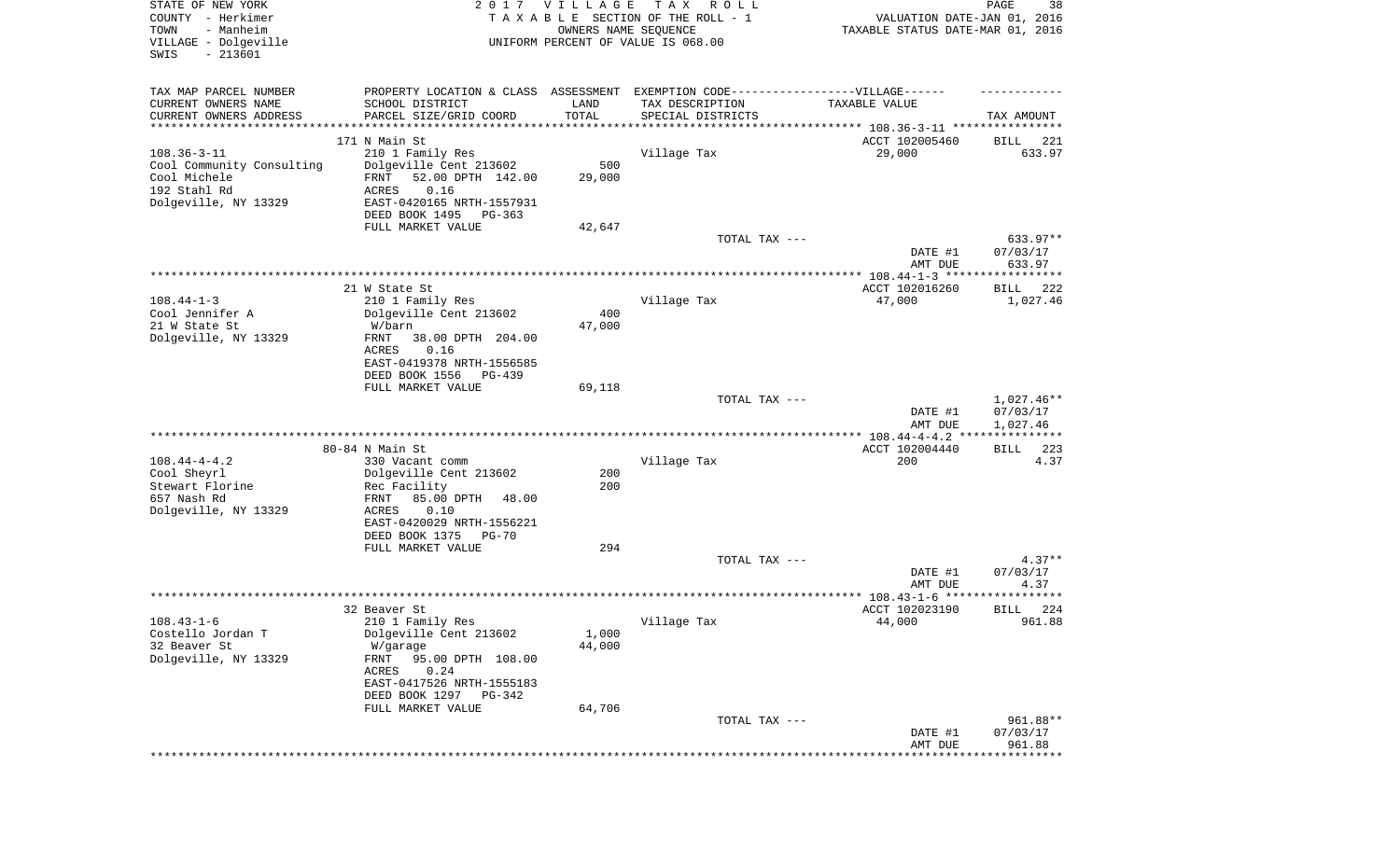| STATE OF NEW YORK<br>COUNTY - Herkimer<br>TOWN<br>- Manheim<br>VILLAGE - Dolgeville<br>$-213601$<br>SWIS | 2 0 1 7                                               | VILLAGE | T A X<br>R O L L<br>TAXABLE SECTION OF THE ROLL - 1<br>OWNERS NAME SEQUENCE<br>UNIFORM PERCENT OF VALUE IS 068.00 | VALUATION DATE-JAN 01, 2016<br>TAXABLE STATUS DATE-MAR 01, 2016 | 39<br>PAGE               |
|----------------------------------------------------------------------------------------------------------|-------------------------------------------------------|---------|-------------------------------------------------------------------------------------------------------------------|-----------------------------------------------------------------|--------------------------|
| TAX MAP PARCEL NUMBER                                                                                    | PROPERTY LOCATION & CLASS ASSESSMENT                  |         | EXEMPTION CODE------------------VILLAGE------                                                                     |                                                                 |                          |
| CURRENT OWNERS NAME                                                                                      | SCHOOL DISTRICT                                       | LAND    | TAX DESCRIPTION                                                                                                   | TAXABLE VALUE                                                   |                          |
| CURRENT OWNERS ADDRESS<br>*********************                                                          | PARCEL SIZE/GRID COORD                                | TOTAL   | SPECIAL DISTRICTS                                                                                                 | ***************************** 108.43-1-9.3 ***************      | TAX AMOUNT               |
|                                                                                                          | Beaver St                                             |         |                                                                                                                   | ACCT 102009960                                                  | BILL<br>225              |
| $108.43 - 1 - 9.3$                                                                                       | 311 Res vac land                                      |         | Village Tax                                                                                                       | 800                                                             | 17.49                    |
| Costello Jordan T                                                                                        | Dolgeville Cent 213602                                | 800     |                                                                                                                   |                                                                 |                          |
| 32 Beaver St                                                                                             | FRNT 110.00 DPTH 160.00                               | 800     |                                                                                                                   |                                                                 |                          |
| Dolgeville, NY 13329                                                                                     | ACRES<br>0.40                                         |         |                                                                                                                   |                                                                 |                          |
|                                                                                                          | EAST-0417582 NRTH-1555006<br>DEED BOOK 1297<br>PG-342 |         |                                                                                                                   |                                                                 |                          |
|                                                                                                          | FULL MARKET VALUE                                     | 1,176   |                                                                                                                   |                                                                 |                          |
|                                                                                                          |                                                       |         | TOTAL TAX ---                                                                                                     |                                                                 | $17.49**$                |
|                                                                                                          |                                                       |         |                                                                                                                   | DATE #1                                                         | 07/03/17                 |
|                                                                                                          |                                                       |         |                                                                                                                   | AMT DUE                                                         | 17.49                    |
|                                                                                                          |                                                       |         |                                                                                                                   |                                                                 |                          |
| $108.52 - 5 - 17$                                                                                        | 33 Lamberson St                                       |         | Village Tax                                                                                                       | ACCT 102005430                                                  | 226<br>BILL<br>835.09    |
| Crane Alexander                                                                                          | 210 1 Family Res<br>Dolgeville Cent 213602            | 600     |                                                                                                                   | 38,200                                                          |                          |
| Macri Courtney L                                                                                         | W/garage                                              | 38,200  |                                                                                                                   |                                                                 |                          |
| 33 Lamberson St                                                                                          | 61.00 DPTH 115.00<br>FRNT                             |         |                                                                                                                   |                                                                 |                          |
| Dolgeville, NY 13329                                                                                     | ACRES<br>0.26                                         |         |                                                                                                                   |                                                                 |                          |
|                                                                                                          | EAST-0419698 NRTH-1553834                             |         |                                                                                                                   |                                                                 |                          |
| PRIOR OWNER ON 3/01/2016                                                                                 | DEED BOOK 2017<br>PG-1412                             |         |                                                                                                                   |                                                                 |                          |
| Barnes Timothy Jr.                                                                                       | FULL MARKET VALUE                                     | 56,176  | TOTAL TAX ---                                                                                                     |                                                                 | 835.09**                 |
|                                                                                                          |                                                       |         |                                                                                                                   | DATE #1                                                         | 07/03/17                 |
|                                                                                                          |                                                       |         |                                                                                                                   | AMT DUE<br>************* 108.36-3-62 *****************          | 835.09                   |
|                                                                                                          | 62 N Helmer Ave                                       |         |                                                                                                                   | ACCT 102007620                                                  | 227<br>BILL              |
| $108.36 - 3 - 62$                                                                                        | 210 1 Family Res                                      |         | Village Tax                                                                                                       | 42,000                                                          | 918.16                   |
| Crane James                                                                                              | Dolgeville Cent 213602                                | 400     |                                                                                                                   |                                                                 |                          |
| Crane Noreen                                                                                             | FRNT<br>50.00 DPTH 112.50                             | 42,000  |                                                                                                                   |                                                                 |                          |
| 62 N Helmer Ave                                                                                          | ACRES<br>0.10                                         |         |                                                                                                                   |                                                                 |                          |
| Dolgeville, NY 13329                                                                                     | EAST-0419726 NRTH-1557488<br>DEED BOOK 844<br>PG-582  |         |                                                                                                                   |                                                                 |                          |
|                                                                                                          | FULL MARKET VALUE                                     | 61,765  |                                                                                                                   |                                                                 |                          |
|                                                                                                          |                                                       |         | TOTAL TAX ---                                                                                                     |                                                                 | 918.16**                 |
|                                                                                                          |                                                       |         |                                                                                                                   | DATE #1                                                         | 07/03/17                 |
|                                                                                                          |                                                       |         |                                                                                                                   | AMT DUE                                                         | 918.16                   |
|                                                                                                          |                                                       |         |                                                                                                                   |                                                                 |                          |
| $108.44 - 3 - 64$                                                                                        | 18 S Main St<br>482 Det row bldg                      |         |                                                                                                                   | ACCT 102025590                                                  | 228<br>BILL              |
| Creekside Enterprises Llc                                                                                | Dolgeville Cent 213602                                | 1,800   | Village Tax                                                                                                       | 57,000                                                          | 1,246.07                 |
| 24 S Main St                                                                                             | 81.00 DPTH 81.00<br>FRNT                              | 57,000  |                                                                                                                   |                                                                 |                          |
| Dolgeville, NY 13329                                                                                     | ACRES<br>0.15                                         |         |                                                                                                                   |                                                                 |                          |
|                                                                                                          | EAST-0419678 NRTH-1555170                             |         |                                                                                                                   |                                                                 |                          |
|                                                                                                          | DEED BOOK 882<br>PG-299                               |         |                                                                                                                   |                                                                 |                          |
|                                                                                                          | FULL MARKET VALUE                                     | 83,824  |                                                                                                                   |                                                                 |                          |
|                                                                                                          |                                                       |         | TOTAL TAX ---                                                                                                     | DATE #1                                                         | $1,246.07**$<br>07/03/17 |
|                                                                                                          |                                                       |         |                                                                                                                   | AMT DUE                                                         | 1,246.07                 |
|                                                                                                          |                                                       |         |                                                                                                                   | ********************************                                |                          |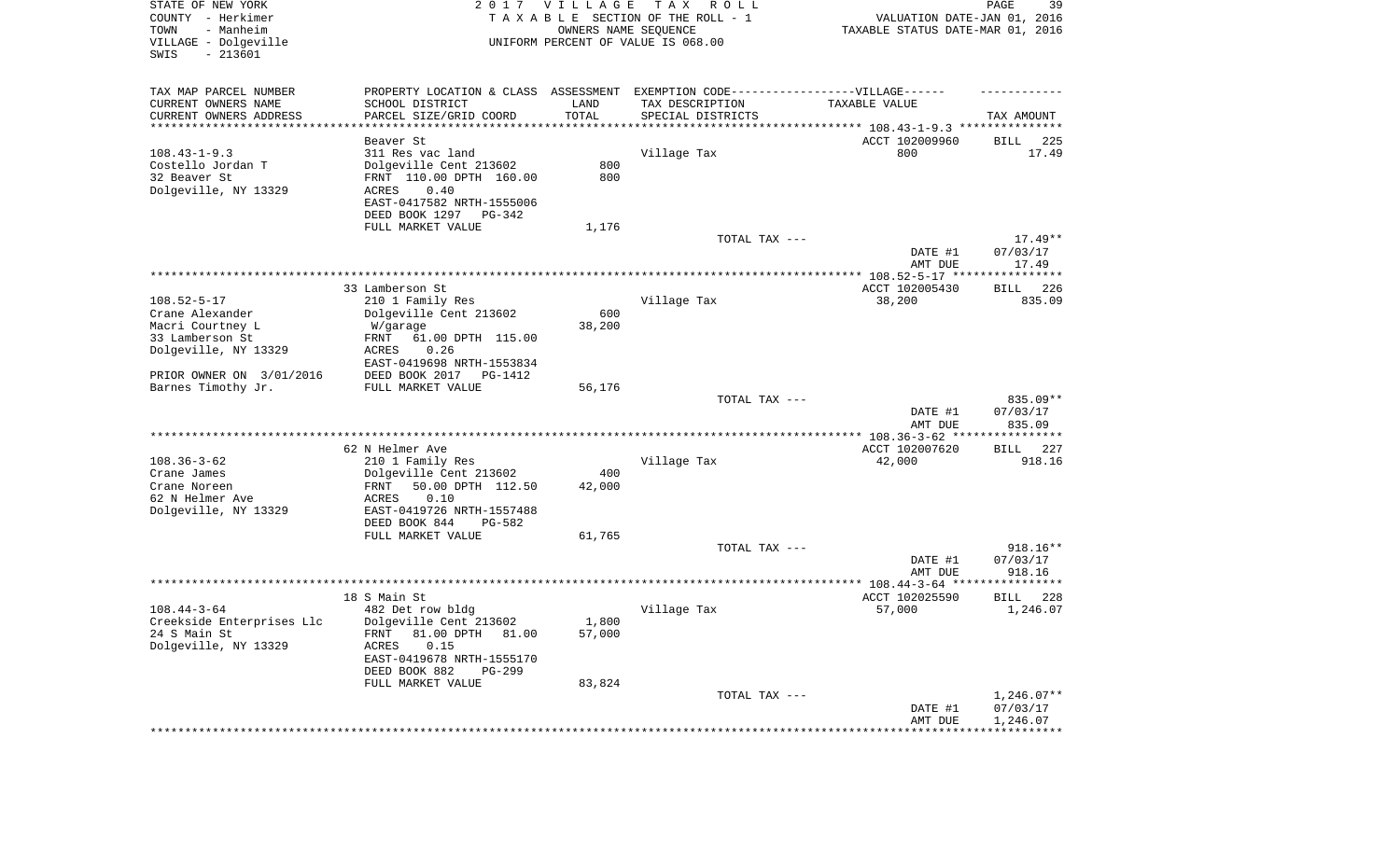| STATE OF NEW YORK<br>COUNTY - Herkimer<br>- Manheim<br>TOWN<br>VILLAGE - Dolgeville<br>SWIS<br>$-213601$ |                                                                                  | 2017 VILLAGE  | T A X<br>R O L L<br>TAXABLE SECTION OF THE ROLL - 1<br>OWNERS NAME SEQUENCE<br>UNIFORM PERCENT OF VALUE IS 068.00 | VALUATION DATE-JAN 01, 2016<br>TAXABLE STATUS DATE-MAR 01, 2016 | PAGE<br>40         |
|----------------------------------------------------------------------------------------------------------|----------------------------------------------------------------------------------|---------------|-------------------------------------------------------------------------------------------------------------------|-----------------------------------------------------------------|--------------------|
| TAX MAP PARCEL NUMBER                                                                                    | PROPERTY LOCATION & CLASS ASSESSMENT EXEMPTION CODE----------------VILLAGE------ |               |                                                                                                                   |                                                                 |                    |
| CURRENT OWNERS NAME<br>CURRENT OWNERS ADDRESS                                                            | SCHOOL DISTRICT<br>PARCEL SIZE/GRID COORD                                        | LAND<br>TOTAL | TAX DESCRIPTION                                                                                                   | TAXABLE VALUE                                                   | TAX AMOUNT         |
| ********************                                                                                     |                                                                                  |               | SPECIAL DISTRICTS                                                                                                 |                                                                 |                    |
|                                                                                                          | 149 W State St Ext                                                               |               |                                                                                                                   | ACCT 102010710                                                  | 229<br>BILL        |
| $108.36 - 1 - 1.1$                                                                                       | 210 1 Family Res                                                                 |               | Village Tax                                                                                                       | 63,100                                                          | 1,379.42           |
| Cromer Roger W                                                                                           | Dolgeville Cent 213602                                                           | 2,500         |                                                                                                                   |                                                                 |                    |
| Cromer Anne M<br>149 W State St                                                                          | FRNT 596.00 DPTH<br>ACRES<br>2.00                                                | 63,100        |                                                                                                                   |                                                                 |                    |
| Dolgeville, NY 13329                                                                                     | EAST-0417582 NRTH-1557939                                                        |               |                                                                                                                   |                                                                 |                    |
|                                                                                                          | DEED BOOK 798<br>$PG-82$                                                         |               |                                                                                                                   |                                                                 |                    |
|                                                                                                          | FULL MARKET VALUE                                                                | 92,794        |                                                                                                                   |                                                                 |                    |
|                                                                                                          |                                                                                  |               | TOTAL TAX ---                                                                                                     |                                                                 | $1,379.42**$       |
|                                                                                                          |                                                                                  |               |                                                                                                                   | DATE #1<br>AMT DUE                                              | 07/03/17           |
|                                                                                                          |                                                                                  |               |                                                                                                                   |                                                                 | 1,379.42           |
|                                                                                                          | 15 Ransom St                                                                     |               |                                                                                                                   | ACCT 102025020                                                  | BILL<br>230        |
| $108.52 - 6 - 8$                                                                                         | 210 1 Family Res                                                                 |               | VET COM CT 41131                                                                                                  | 5,850                                                           |                    |
| Crossman Bernard                                                                                         | Dolgeville Cent 213602                                                           | 400           | Village Tax                                                                                                       | 17,550                                                          | 383.66             |
| Crossman Diana<br>15 Ransom St                                                                           | W/garage<br>37.50 DPTH 150.00<br>FRNT                                            | 23,400        |                                                                                                                   |                                                                 |                    |
| Dolgeville, NY 13329                                                                                     | <b>ACRES</b><br>0.13                                                             |               |                                                                                                                   |                                                                 |                    |
|                                                                                                          | EAST-0419555 NRTH-1552989                                                        |               |                                                                                                                   |                                                                 |                    |
|                                                                                                          | DEED BOOK 00656 PG-00061                                                         |               |                                                                                                                   |                                                                 |                    |
|                                                                                                          | FULL MARKET VALUE                                                                | 34,412        | TOTAL TAX ---                                                                                                     |                                                                 | 383.66**           |
|                                                                                                          |                                                                                  |               |                                                                                                                   | DATE #1<br>AMT DUE                                              | 07/03/17<br>383.66 |
|                                                                                                          |                                                                                  |               |                                                                                                                   |                                                                 |                    |
|                                                                                                          | Ransom St                                                                        |               |                                                                                                                   |                                                                 | <b>BILL</b><br>231 |
| $108.52 - 6 - 7.2$<br>Crossman Bernard J                                                                 | 311 Res vac land<br>Dolgeville Cent 213602                                       | 500           | Village Tax                                                                                                       | 500                                                             | 10.93              |
| Crossman Diane                                                                                           | 18.00 DPTH 150.00<br>FRNT                                                        | 500           |                                                                                                                   |                                                                 |                    |
| 15 Ransom St                                                                                             | ACRES<br>0.06                                                                    |               |                                                                                                                   |                                                                 |                    |
| Dolgeville, NY 13329                                                                                     | EAST-0419545 NRTH-1552962                                                        |               |                                                                                                                   |                                                                 |                    |
|                                                                                                          | DEED BOOK 875<br><b>PG-101</b>                                                   |               |                                                                                                                   |                                                                 |                    |
|                                                                                                          | FULL MARKET VALUE                                                                | 735           | TOTAL TAX ---                                                                                                     |                                                                 | $10.93**$          |
|                                                                                                          |                                                                                  |               |                                                                                                                   | DATE #1                                                         | 07/03/17           |
|                                                                                                          |                                                                                  |               |                                                                                                                   | AMT DUE                                                         | 10.93              |
|                                                                                                          |                                                                                  |               |                                                                                                                   |                                                                 |                    |
|                                                                                                          | 21 Spencer St                                                                    |               |                                                                                                                   | ACCT 102017130                                                  | 232<br>BILL        |
| $108.52 - 1 - 15$<br>Crossman Brian J                                                                    | 210 1 Family Res<br>Dolgeville Cent 213602                                       | 400           | Village Tax                                                                                                       | 15,000                                                          | 327.91             |
| 192 St. hwy. 331                                                                                         | 35.00 DPTH 104.00<br>FRNT                                                        | 15,000        |                                                                                                                   |                                                                 |                    |
| St. Johnsville, NY 13452                                                                                 | 0.14<br>ACRES                                                                    |               |                                                                                                                   |                                                                 |                    |
|                                                                                                          | EAST-0418249 NRTH-1554303                                                        |               |                                                                                                                   |                                                                 |                    |
|                                                                                                          | DEED BOOK 1381<br>PG-389<br>FULL MARKET VALUE                                    |               |                                                                                                                   |                                                                 |                    |
|                                                                                                          |                                                                                  | 22,059        | TOTAL TAX ---                                                                                                     |                                                                 | $327.91**$         |
|                                                                                                          |                                                                                  |               |                                                                                                                   | DATE #1                                                         | 07/03/17           |
|                                                                                                          |                                                                                  |               |                                                                                                                   | AMT DUE                                                         | 327.91             |
|                                                                                                          |                                                                                  |               |                                                                                                                   | ********************                                            | **************     |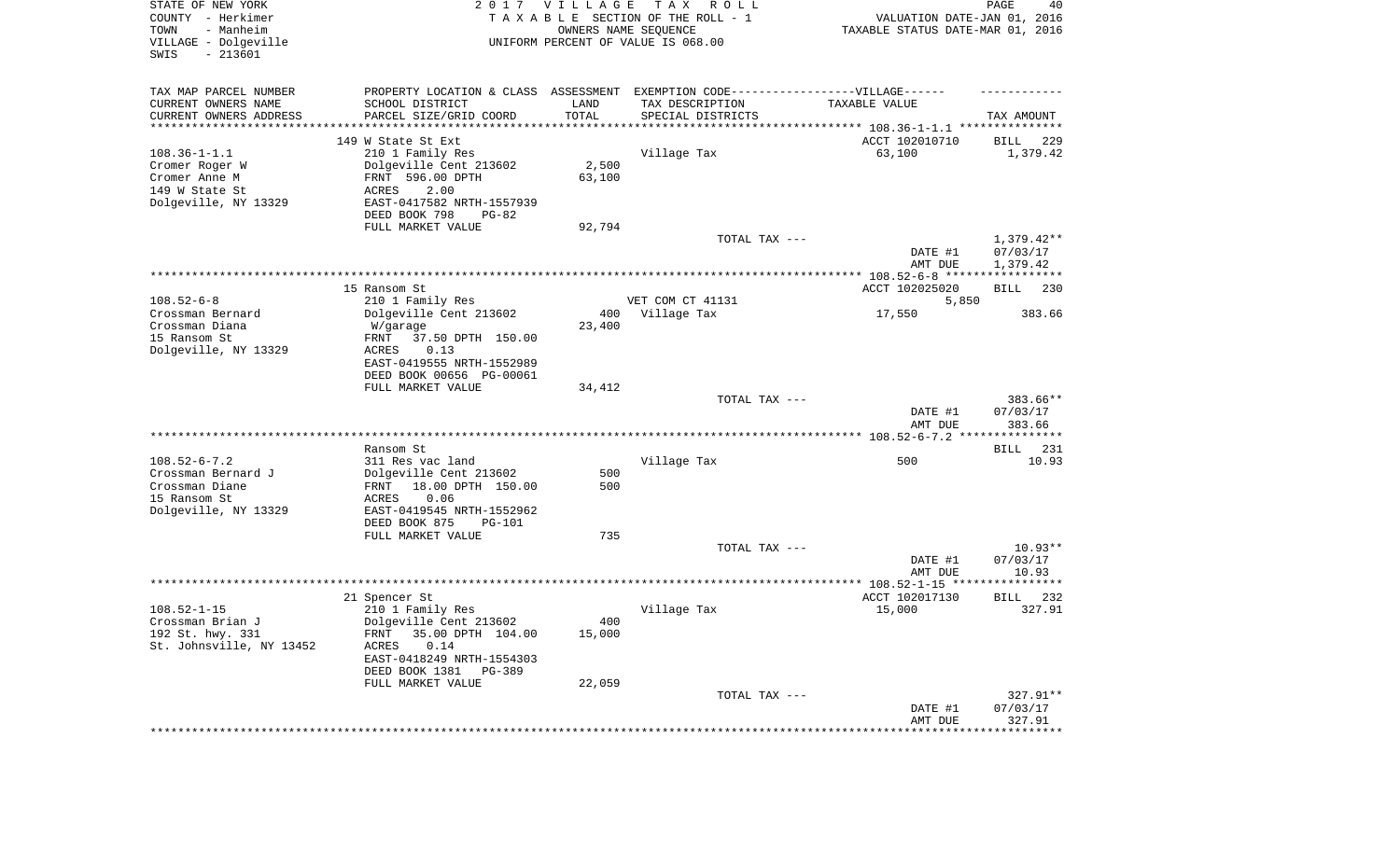| STATE OF NEW YORK<br>COUNTY - Herkimer<br>- Manheim<br>TOWN<br>VILLAGE - Dolgeville<br>SWIS<br>$-213601$ |                                                                                                     | 2017 VILLAGE<br>OWNERS NAME SEQUENCE | TAX ROLL<br>TAXABLE SECTION OF THE ROLL - 1<br>UNIFORM PERCENT OF VALUE IS 068.00 | VALUATION DATE-JAN 01, 2016<br>TAXABLE STATUS DATE-MAR 01, 2016 | PAGE<br>41            |
|----------------------------------------------------------------------------------------------------------|-----------------------------------------------------------------------------------------------------|--------------------------------------|-----------------------------------------------------------------------------------|-----------------------------------------------------------------|-----------------------|
| TAX MAP PARCEL NUMBER<br>CURRENT OWNERS NAME                                                             | PROPERTY LOCATION & CLASS ASSESSMENT EXEMPTION CODE----------------VILLAGE------<br>SCHOOL DISTRICT | LAND                                 | TAX DESCRIPTION                                                                   | TAXABLE VALUE                                                   |                       |
| CURRENT OWNERS ADDRESS                                                                                   | PARCEL SIZE/GRID COORD                                                                              | TOTAL                                | SPECIAL DISTRICTS                                                                 |                                                                 | TAX AMOUNT            |
| *********************                                                                                    | ****************<br>E Timmerman St                                                                  |                                      |                                                                                   | ACCT 102016740                                                  | 233<br>BILL           |
| $108.59 - 2 - 6$                                                                                         | 311 Res vac land                                                                                    |                                      | Village Tax                                                                       | 800                                                             | 17.49                 |
| Crowley Colin                                                                                            | Dolgeville Cent 213602                                                                              | 800                                  |                                                                                   |                                                                 |                       |
| 9 E Timmerman St                                                                                         | 3 Lots Merged                                                                                       | 800                                  |                                                                                   |                                                                 |                       |
| Dolgeville, NY 13329                                                                                     | FRNT 150.00 DPTH 120.00                                                                             |                                      |                                                                                   |                                                                 |                       |
|                                                                                                          | ACRES<br>0.41<br>EAST-0416551 NRTH-1551947                                                          |                                      |                                                                                   |                                                                 |                       |
|                                                                                                          | DEED BOOK 793<br>$PG-658$                                                                           |                                      |                                                                                   |                                                                 |                       |
|                                                                                                          | FULL MARKET VALUE                                                                                   | 1,176                                |                                                                                   |                                                                 |                       |
|                                                                                                          |                                                                                                     |                                      | TOTAL TAX ---                                                                     |                                                                 | $17.49**$             |
|                                                                                                          |                                                                                                     |                                      |                                                                                   | DATE #1<br>AMT DUE                                              | 07/03/17<br>17.49     |
|                                                                                                          |                                                                                                     |                                      |                                                                                   |                                                                 |                       |
|                                                                                                          | E Timmerman St                                                                                      |                                      |                                                                                   | ACCT 102012330                                                  | 234<br>BILL           |
| $108.59 - 2 - 7$                                                                                         | 311 Res vac land                                                                                    |                                      | Village Tax                                                                       | 300                                                             | 6.56                  |
| Crowley Colin<br>9 E Timmerman St                                                                        | Dolgeville Cent 213602<br>50.00 DPTH 120.00<br>FRNT                                                 | 300<br>300                           |                                                                                   |                                                                 |                       |
| Dolgeville, NY 13329                                                                                     | ACRES<br>0.14                                                                                       |                                      |                                                                                   |                                                                 |                       |
|                                                                                                          | EAST-0416555 NRTH-1551899                                                                           |                                      |                                                                                   |                                                                 |                       |
|                                                                                                          | DEED BOOK 1428<br>$PG-732$                                                                          |                                      |                                                                                   |                                                                 |                       |
|                                                                                                          | FULL MARKET VALUE                                                                                   | 441                                  |                                                                                   |                                                                 |                       |
|                                                                                                          |                                                                                                     |                                      | TOTAL TAX ---                                                                     | DATE #1                                                         | $6.56**$<br>07/03/17  |
|                                                                                                          |                                                                                                     |                                      |                                                                                   | AMT DUE                                                         | 6.56                  |
|                                                                                                          |                                                                                                     |                                      |                                                                                   | ************* 108.59-2-8 *****                                  | **********            |
|                                                                                                          | 16 E Timmerman St                                                                                   |                                      |                                                                                   | ACCT 102012360                                                  | 235<br>BILL           |
| $108.59 - 2 - 8$<br>Crowley Colin                                                                        | 210 1 Family Res<br>Dolgeville Cent 213602                                                          | 500                                  | Village Tax                                                                       | 39,100                                                          | 854.76                |
| 9 E Timmerman St                                                                                         | W/garage                                                                                            | 39,100                               |                                                                                   |                                                                 |                       |
| Dolgeville, NY 13329                                                                                     | FRNT<br>50.00 DPTH 120.00                                                                           |                                      |                                                                                   |                                                                 |                       |
|                                                                                                          | ACRES<br>0.14                                                                                       |                                      |                                                                                   |                                                                 |                       |
|                                                                                                          | EAST-0416561 NRTH-1551852                                                                           |                                      |                                                                                   |                                                                 |                       |
|                                                                                                          | DEED BOOK 1428<br>PG-732<br>FULL MARKET VALUE                                                       | 57,500                               |                                                                                   |                                                                 |                       |
|                                                                                                          |                                                                                                     |                                      | TOTAL TAX ---                                                                     |                                                                 | 854.76**              |
|                                                                                                          |                                                                                                     |                                      |                                                                                   | DATE #1                                                         | 07/03/17              |
|                                                                                                          |                                                                                                     |                                      |                                                                                   | AMT DUE                                                         | 854.76<br>* * * * * * |
|                                                                                                          | 5 E Timmerman St                                                                                    |                                      |                                                                                   | ACCT 102022530                                                  | 236<br>BILL           |
| $108.59 - 2 - 13$                                                                                        | 311 Res vac land                                                                                    |                                      | Village Tax                                                                       | 2,000                                                           | 43.72                 |
| Crowley Colin                                                                                            | Dolgeville Cent 213602                                                                              | 2,000                                |                                                                                   |                                                                 |                       |
| 9 E Timmerman St                                                                                         | W/garage                                                                                            | 2,000                                |                                                                                   |                                                                 |                       |
| Dolgeville, NY 13329                                                                                     | 50.00 DPTH 150.00<br>FRNT<br>0.17<br>ACRES                                                          |                                      |                                                                                   |                                                                 |                       |
|                                                                                                          | EAST-0416718 NRTH-1552069                                                                           |                                      |                                                                                   |                                                                 |                       |
|                                                                                                          | DEED BOOK 794<br>PG-536                                                                             |                                      |                                                                                   |                                                                 |                       |
|                                                                                                          | FULL MARKET VALUE                                                                                   | 2,941                                |                                                                                   |                                                                 |                       |
|                                                                                                          |                                                                                                     |                                      | TOTAL TAX ---                                                                     |                                                                 | 43.72**               |
|                                                                                                          |                                                                                                     |                                      |                                                                                   | DATE #1<br>AMT DUE                                              | 07/03/17<br>43.72     |
|                                                                                                          |                                                                                                     |                                      |                                                                                   | ****************                                                | **********            |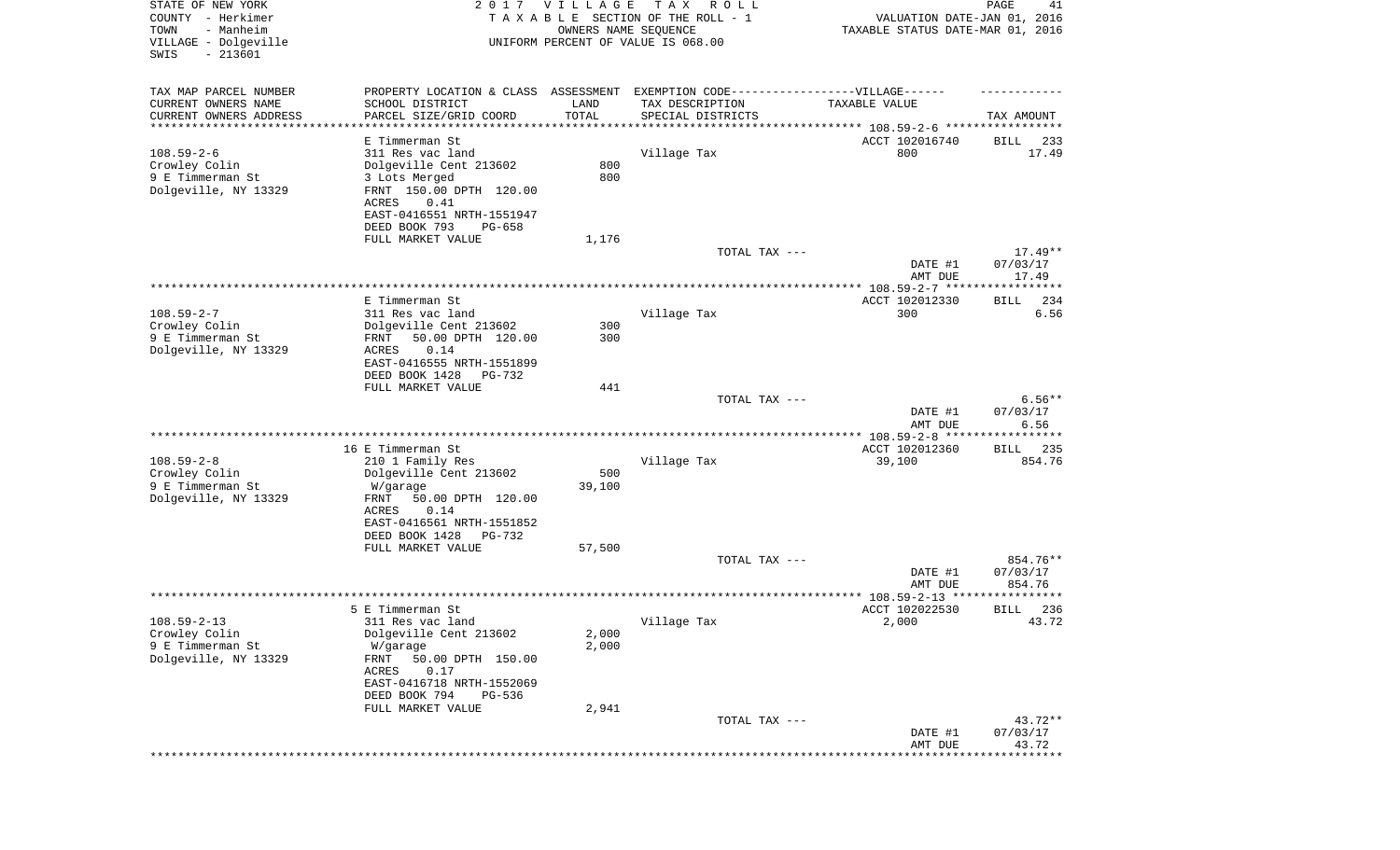| STATE OF NEW YORK<br>COUNTY - Herkimer<br>- Manheim<br>TOWN<br>VILLAGE - Dolgeville<br>$-213601$<br>SWIS |                                              | 2017 VILLAGE<br>OWNERS NAME SEQUENCE | T A X<br>R O L L<br>TAXABLE SECTION OF THE ROLL - 1<br>UNIFORM PERCENT OF VALUE IS 068.00 | VALUATION DATE-JAN 01, 2016<br>TAXABLE STATUS DATE-MAR 01, 2016 | PAGE<br>42            |
|----------------------------------------------------------------------------------------------------------|----------------------------------------------|--------------------------------------|-------------------------------------------------------------------------------------------|-----------------------------------------------------------------|-----------------------|
| TAX MAP PARCEL NUMBER                                                                                    | PROPERTY LOCATION & CLASS ASSESSMENT         |                                      |                                                                                           |                                                                 |                       |
| CURRENT OWNERS NAME                                                                                      | SCHOOL DISTRICT                              | LAND                                 | TAX DESCRIPTION                                                                           | TAXABLE VALUE                                                   |                       |
| CURRENT OWNERS ADDRESS<br>*********************                                                          | PARCEL SIZE/GRID COORD<br>****************** | TOTAL                                | SPECIAL DISTRICTS                                                                         |                                                                 | TAX AMOUNT            |
|                                                                                                          | 9 E Timmerman St                             |                                      |                                                                                           | ACCT 102004500                                                  | BILL<br>237           |
| $108.59 - 2 - 12$                                                                                        | 210 1 Family Res                             |                                      | VET COM CT 41131                                                                          | 10,200                                                          |                       |
| Crowley Dian                                                                                             | Dolgeville Cent 213602                       | 2,000                                | Village Tax                                                                               | 52,300                                                          | 1,143.33              |
| Crowley Colin                                                                                            | W/garage                                     | 62,500                               |                                                                                           |                                                                 |                       |
| 9 E Timmerman St                                                                                         | FRNT 200.00 DPTH 150.00                      |                                      |                                                                                           |                                                                 |                       |
| Dolgeville, NY 13329                                                                                     | ACRES<br>0.69<br>EAST-0416731 NRTH-1551948   |                                      |                                                                                           |                                                                 |                       |
|                                                                                                          | DEED BOOK 820<br>PG-147                      |                                      |                                                                                           |                                                                 |                       |
|                                                                                                          | FULL MARKET VALUE                            | 91,912                               |                                                                                           |                                                                 |                       |
|                                                                                                          |                                              |                                      | TOTAL TAX ---                                                                             |                                                                 | $1,143.33**$          |
|                                                                                                          |                                              |                                      |                                                                                           | DATE #1                                                         | 07/03/17              |
|                                                                                                          |                                              |                                      |                                                                                           | AMT DUE                                                         | 1,143.33              |
|                                                                                                          | 181 N Main St                                |                                      |                                                                                           | ACCT 102006000                                                  | 238<br>BILL           |
| $108.36 - 3 - 4$                                                                                         | 210 1 Family Res                             |                                      | Village Tax                                                                               | 32,000                                                          | 699.55                |
| Crozier Matthew                                                                                          | Dolgeville Cent 213602                       | 500                                  |                                                                                           |                                                                 |                       |
| 181 N Main St                                                                                            | FRNT<br>57.00 DPTH<br>97.00                  | 32,000                               |                                                                                           |                                                                 |                       |
| Dolgeville, NY 13329                                                                                     | ACRES<br>0.17<br>EAST-0420239 NRTH-1558163   |                                      |                                                                                           |                                                                 |                       |
|                                                                                                          | DEED BOOK 1407<br>PG-972                     |                                      |                                                                                           |                                                                 |                       |
|                                                                                                          | FULL MARKET VALUE                            | 47,059                               |                                                                                           |                                                                 |                       |
|                                                                                                          |                                              |                                      | TOTAL TAX ---                                                                             |                                                                 | 699.55**              |
|                                                                                                          |                                              |                                      |                                                                                           | DATE #1                                                         | 07/03/17              |
|                                                                                                          |                                              |                                      |                                                                                           | AMT DUE<br>************ 108.44-1-58 ****                        | 699.55<br>*********** |
|                                                                                                          | 26 Slawson St                                |                                      |                                                                                           | ACCT 102019020                                                  | 239<br><b>BILL</b>    |
| $108.44 - 1 - 58$                                                                                        | 210 1 Family Res                             |                                      | Village Tax                                                                               | 35,900                                                          | 784.81                |
| Crum Jessica L                                                                                           | Dolgeville Cent 213602                       | 500                                  |                                                                                           |                                                                 |                       |
| 26 Slawson St                                                                                            | W/barn                                       | 35,900                               |                                                                                           |                                                                 |                       |
| Dolgeville, NY 13329                                                                                     | FRNT<br>50.00 DPTH 160.00<br>ACRES<br>0.18   |                                      |                                                                                           |                                                                 |                       |
|                                                                                                          | EAST-0418640 NRTH-1555166                    |                                      |                                                                                           |                                                                 |                       |
|                                                                                                          | DEED BOOK 1591<br>PG-879                     |                                      |                                                                                           |                                                                 |                       |
|                                                                                                          | FULL MARKET VALUE                            | 52,794                               |                                                                                           |                                                                 |                       |
|                                                                                                          |                                              |                                      | TOTAL TAX ---                                                                             |                                                                 | 784.81**              |
|                                                                                                          |                                              |                                      |                                                                                           | DATE #1                                                         | 07/03/17<br>784.81    |
|                                                                                                          |                                              |                                      |                                                                                           | AMT DUE                                                         | ******                |
|                                                                                                          | 12 Cline St                                  |                                      |                                                                                           | ACCT 102013140                                                  | 240<br>BILL           |
| $108.44 - 2 - 9$                                                                                         | 210 1 Family Res                             |                                      | Village Tax                                                                               | 56,000                                                          | 1,224.21              |
| Cuevas Ronald                                                                                            | Dolgeville Cent 213602                       | 500                                  |                                                                                           |                                                                 |                       |
| 12 Cline St                                                                                              | 50.00 DPTH 150.00<br>FRNT                    | 56,000                               |                                                                                           |                                                                 |                       |
| Dolgeville, NY                                                                                           | ACRES<br>0.17<br>EAST-0418183 NRTH-1554995   |                                      |                                                                                           |                                                                 |                       |
|                                                                                                          | DEED BOOK 934<br>PG-313                      |                                      |                                                                                           |                                                                 |                       |
|                                                                                                          | FULL MARKET VALUE                            | 82,353                               |                                                                                           |                                                                 |                       |
|                                                                                                          |                                              |                                      | TOTAL TAX ---                                                                             |                                                                 | $1,224.21**$          |
|                                                                                                          |                                              |                                      |                                                                                           | DATE #1                                                         | 07/03/17              |
|                                                                                                          |                                              |                                      |                                                                                           | AMT DUE                                                         | 1,224.21              |
|                                                                                                          |                                              |                                      |                                                                                           |                                                                 |                       |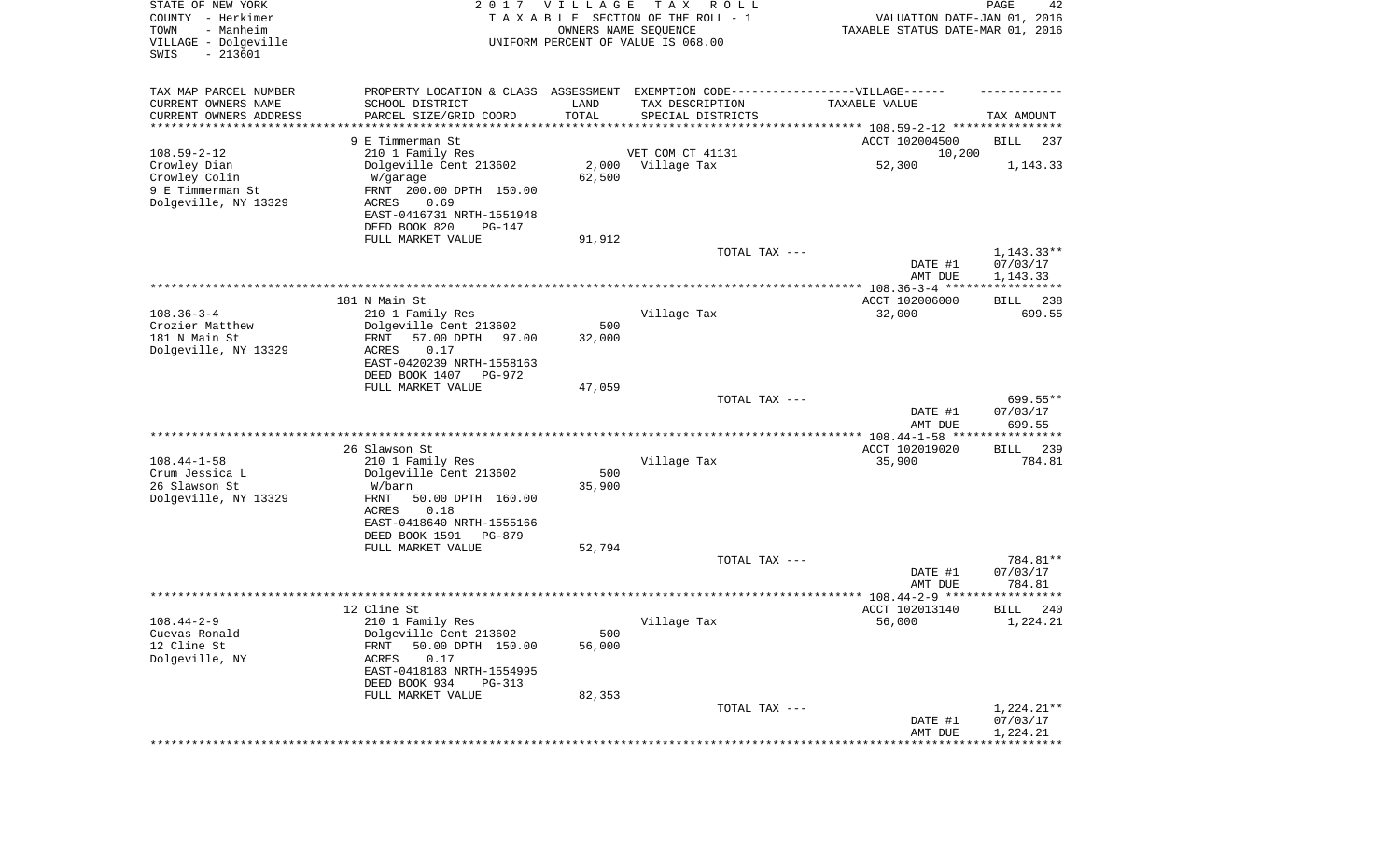| TAX MAP PARCEL NUMBER<br>EXEMPTION CODE------------------VILLAGE------<br>PROPERTY LOCATION & CLASS ASSESSMENT<br>CURRENT OWNERS NAME<br>SCHOOL DISTRICT<br>LAND<br>TAX DESCRIPTION<br>TAXABLE VALUE<br>CURRENT OWNERS ADDRESS<br>PARCEL SIZE/GRID COORD<br>TOTAL<br>SPECIAL DISTRICTS<br>*********************<br>*****************<br>* * * * * * * * * * *<br>********************************* 108.59-3-8 *****************<br>19 E Timmerman St<br>ACCT 102009450<br>BILL<br>$108.59 - 3 - 8$<br>210 1 Family Res<br>Village Tax<br>18,500<br>Cushing Walter M<br>Dolgeville Cent 213602<br>500<br>Cushing Charlene B<br>50.00 DPTH 150.00<br>18,500<br>FRNT<br>19 E Timmerman St<br>ACRES<br>0.17<br>Dolgeville, NY 13329<br>EAST-0416758 NRTH-1551723<br>DEED BOOK 1252<br>PG-512<br>FULL MARKET VALUE<br>27,206<br>TOTAL TAX ---<br>DATE #1<br>AMT DUE<br>E Timmerman St.<br>ACCT 102009420<br>BILL<br>$108.59 - 3 - 9$<br>311 Res vac land<br>Village Tax<br>300<br>Dolgeville Cent 213602<br>Cushing Walter M<br>300<br>300<br>Cushing Charlene B<br>311<br>19 E Timmerman St<br>Timmerman St<br>Dolgeville, NY 13329<br>FRNT<br>50.00 DPTH 150.00<br><b>ACRES</b><br>0.17<br>EAST-0416753 NRTH-1551769<br>DEED BOOK 1252<br>PG-512<br>FULL MARKET VALUE<br>441<br>TOTAL TAX ---<br>DATE #1<br>07/03/17<br>AMT DUE<br>141 N Main St<br>ACCT 102028830<br>BILL<br>$108.36 - 3 - 27$<br>210 1 Family Res<br>Village Tax<br>29,000<br>D'Amore Alfonse M<br>Dolgeville Cent 213602<br>800<br>D'Amore Joanna M<br>29,000<br>W/garage<br>141 N Main St<br>FRNT<br>80.00 DPTH 189.00<br>Dolgeville, NY 13329<br>0.33<br>ACRES<br>EAST-0419992 NRTH-1557159<br>DEED BOOK 1183<br>PG-56<br>42,647<br>FULL MARKET VALUE<br>TOTAL TAX --- | STATE OF NEW YORK<br>COUNTY - Herkimer<br>- Manheim<br>TOWN<br>VILLAGE - Dolgeville<br>SWIS<br>$-213601$ | 2 0 1 7 | <b>VILLAGE</b><br>OWNERS NAME SEQUENCE | T A X<br>R O L L<br>TAXABLE SECTION OF THE ROLL - 1<br>UNIFORM PERCENT OF VALUE IS 068.00 | VALUATION DATE-JAN 01, 2016<br>TAXABLE STATUS DATE-MAR 01, 2016 | PAGE<br>43         |
|------------------------------------------------------------------------------------------------------------------------------------------------------------------------------------------------------------------------------------------------------------------------------------------------------------------------------------------------------------------------------------------------------------------------------------------------------------------------------------------------------------------------------------------------------------------------------------------------------------------------------------------------------------------------------------------------------------------------------------------------------------------------------------------------------------------------------------------------------------------------------------------------------------------------------------------------------------------------------------------------------------------------------------------------------------------------------------------------------------------------------------------------------------------------------------------------------------------------------------------------------------------------------------------------------------------------------------------------------------------------------------------------------------------------------------------------------------------------------------------------------------------------------------------------------------------------------------------------------------------------------------------------------------------------------------------------------------------------------------------|----------------------------------------------------------------------------------------------------------|---------|----------------------------------------|-------------------------------------------------------------------------------------------|-----------------------------------------------------------------|--------------------|
|                                                                                                                                                                                                                                                                                                                                                                                                                                                                                                                                                                                                                                                                                                                                                                                                                                                                                                                                                                                                                                                                                                                                                                                                                                                                                                                                                                                                                                                                                                                                                                                                                                                                                                                                          |                                                                                                          |         |                                        |                                                                                           |                                                                 |                    |
|                                                                                                                                                                                                                                                                                                                                                                                                                                                                                                                                                                                                                                                                                                                                                                                                                                                                                                                                                                                                                                                                                                                                                                                                                                                                                                                                                                                                                                                                                                                                                                                                                                                                                                                                          |                                                                                                          |         |                                        |                                                                                           |                                                                 | TAX AMOUNT         |
|                                                                                                                                                                                                                                                                                                                                                                                                                                                                                                                                                                                                                                                                                                                                                                                                                                                                                                                                                                                                                                                                                                                                                                                                                                                                                                                                                                                                                                                                                                                                                                                                                                                                                                                                          |                                                                                                          |         |                                        |                                                                                           |                                                                 | 241                |
|                                                                                                                                                                                                                                                                                                                                                                                                                                                                                                                                                                                                                                                                                                                                                                                                                                                                                                                                                                                                                                                                                                                                                                                                                                                                                                                                                                                                                                                                                                                                                                                                                                                                                                                                          |                                                                                                          |         |                                        |                                                                                           |                                                                 | 404.43             |
|                                                                                                                                                                                                                                                                                                                                                                                                                                                                                                                                                                                                                                                                                                                                                                                                                                                                                                                                                                                                                                                                                                                                                                                                                                                                                                                                                                                                                                                                                                                                                                                                                                                                                                                                          |                                                                                                          |         |                                        |                                                                                           |                                                                 |                    |
|                                                                                                                                                                                                                                                                                                                                                                                                                                                                                                                                                                                                                                                                                                                                                                                                                                                                                                                                                                                                                                                                                                                                                                                                                                                                                                                                                                                                                                                                                                                                                                                                                                                                                                                                          |                                                                                                          |         |                                        |                                                                                           |                                                                 |                    |
|                                                                                                                                                                                                                                                                                                                                                                                                                                                                                                                                                                                                                                                                                                                                                                                                                                                                                                                                                                                                                                                                                                                                                                                                                                                                                                                                                                                                                                                                                                                                                                                                                                                                                                                                          |                                                                                                          |         |                                        |                                                                                           |                                                                 |                    |
|                                                                                                                                                                                                                                                                                                                                                                                                                                                                                                                                                                                                                                                                                                                                                                                                                                                                                                                                                                                                                                                                                                                                                                                                                                                                                                                                                                                                                                                                                                                                                                                                                                                                                                                                          |                                                                                                          |         |                                        |                                                                                           |                                                                 |                    |
|                                                                                                                                                                                                                                                                                                                                                                                                                                                                                                                                                                                                                                                                                                                                                                                                                                                                                                                                                                                                                                                                                                                                                                                                                                                                                                                                                                                                                                                                                                                                                                                                                                                                                                                                          |                                                                                                          |         |                                        |                                                                                           |                                                                 |                    |
|                                                                                                                                                                                                                                                                                                                                                                                                                                                                                                                                                                                                                                                                                                                                                                                                                                                                                                                                                                                                                                                                                                                                                                                                                                                                                                                                                                                                                                                                                                                                                                                                                                                                                                                                          |                                                                                                          |         |                                        |                                                                                           |                                                                 | $404.43**$         |
|                                                                                                                                                                                                                                                                                                                                                                                                                                                                                                                                                                                                                                                                                                                                                                                                                                                                                                                                                                                                                                                                                                                                                                                                                                                                                                                                                                                                                                                                                                                                                                                                                                                                                                                                          |                                                                                                          |         |                                        |                                                                                           |                                                                 | 07/03/17<br>404.43 |
|                                                                                                                                                                                                                                                                                                                                                                                                                                                                                                                                                                                                                                                                                                                                                                                                                                                                                                                                                                                                                                                                                                                                                                                                                                                                                                                                                                                                                                                                                                                                                                                                                                                                                                                                          |                                                                                                          |         |                                        |                                                                                           |                                                                 |                    |
|                                                                                                                                                                                                                                                                                                                                                                                                                                                                                                                                                                                                                                                                                                                                                                                                                                                                                                                                                                                                                                                                                                                                                                                                                                                                                                                                                                                                                                                                                                                                                                                                                                                                                                                                          |                                                                                                          |         |                                        |                                                                                           |                                                                 | 242<br>6.56        |
|                                                                                                                                                                                                                                                                                                                                                                                                                                                                                                                                                                                                                                                                                                                                                                                                                                                                                                                                                                                                                                                                                                                                                                                                                                                                                                                                                                                                                                                                                                                                                                                                                                                                                                                                          |                                                                                                          |         |                                        |                                                                                           |                                                                 |                    |
|                                                                                                                                                                                                                                                                                                                                                                                                                                                                                                                                                                                                                                                                                                                                                                                                                                                                                                                                                                                                                                                                                                                                                                                                                                                                                                                                                                                                                                                                                                                                                                                                                                                                                                                                          |                                                                                                          |         |                                        |                                                                                           |                                                                 |                    |
|                                                                                                                                                                                                                                                                                                                                                                                                                                                                                                                                                                                                                                                                                                                                                                                                                                                                                                                                                                                                                                                                                                                                                                                                                                                                                                                                                                                                                                                                                                                                                                                                                                                                                                                                          |                                                                                                          |         |                                        |                                                                                           |                                                                 |                    |
|                                                                                                                                                                                                                                                                                                                                                                                                                                                                                                                                                                                                                                                                                                                                                                                                                                                                                                                                                                                                                                                                                                                                                                                                                                                                                                                                                                                                                                                                                                                                                                                                                                                                                                                                          |                                                                                                          |         |                                        |                                                                                           |                                                                 |                    |
|                                                                                                                                                                                                                                                                                                                                                                                                                                                                                                                                                                                                                                                                                                                                                                                                                                                                                                                                                                                                                                                                                                                                                                                                                                                                                                                                                                                                                                                                                                                                                                                                                                                                                                                                          |                                                                                                          |         |                                        |                                                                                           |                                                                 |                    |
|                                                                                                                                                                                                                                                                                                                                                                                                                                                                                                                                                                                                                                                                                                                                                                                                                                                                                                                                                                                                                                                                                                                                                                                                                                                                                                                                                                                                                                                                                                                                                                                                                                                                                                                                          |                                                                                                          |         |                                        |                                                                                           |                                                                 |                    |
|                                                                                                                                                                                                                                                                                                                                                                                                                                                                                                                                                                                                                                                                                                                                                                                                                                                                                                                                                                                                                                                                                                                                                                                                                                                                                                                                                                                                                                                                                                                                                                                                                                                                                                                                          |                                                                                                          |         |                                        |                                                                                           |                                                                 |                    |
|                                                                                                                                                                                                                                                                                                                                                                                                                                                                                                                                                                                                                                                                                                                                                                                                                                                                                                                                                                                                                                                                                                                                                                                                                                                                                                                                                                                                                                                                                                                                                                                                                                                                                                                                          |                                                                                                          |         |                                        |                                                                                           |                                                                 | $6.56**$           |
|                                                                                                                                                                                                                                                                                                                                                                                                                                                                                                                                                                                                                                                                                                                                                                                                                                                                                                                                                                                                                                                                                                                                                                                                                                                                                                                                                                                                                                                                                                                                                                                                                                                                                                                                          |                                                                                                          |         |                                        |                                                                                           |                                                                 | 6.56               |
|                                                                                                                                                                                                                                                                                                                                                                                                                                                                                                                                                                                                                                                                                                                                                                                                                                                                                                                                                                                                                                                                                                                                                                                                                                                                                                                                                                                                                                                                                                                                                                                                                                                                                                                                          |                                                                                                          |         |                                        |                                                                                           |                                                                 | ***********        |
|                                                                                                                                                                                                                                                                                                                                                                                                                                                                                                                                                                                                                                                                                                                                                                                                                                                                                                                                                                                                                                                                                                                                                                                                                                                                                                                                                                                                                                                                                                                                                                                                                                                                                                                                          |                                                                                                          |         |                                        |                                                                                           |                                                                 | 243                |
|                                                                                                                                                                                                                                                                                                                                                                                                                                                                                                                                                                                                                                                                                                                                                                                                                                                                                                                                                                                                                                                                                                                                                                                                                                                                                                                                                                                                                                                                                                                                                                                                                                                                                                                                          |                                                                                                          |         |                                        |                                                                                           |                                                                 | 633.97             |
|                                                                                                                                                                                                                                                                                                                                                                                                                                                                                                                                                                                                                                                                                                                                                                                                                                                                                                                                                                                                                                                                                                                                                                                                                                                                                                                                                                                                                                                                                                                                                                                                                                                                                                                                          |                                                                                                          |         |                                        |                                                                                           |                                                                 |                    |
|                                                                                                                                                                                                                                                                                                                                                                                                                                                                                                                                                                                                                                                                                                                                                                                                                                                                                                                                                                                                                                                                                                                                                                                                                                                                                                                                                                                                                                                                                                                                                                                                                                                                                                                                          |                                                                                                          |         |                                        |                                                                                           |                                                                 |                    |
|                                                                                                                                                                                                                                                                                                                                                                                                                                                                                                                                                                                                                                                                                                                                                                                                                                                                                                                                                                                                                                                                                                                                                                                                                                                                                                                                                                                                                                                                                                                                                                                                                                                                                                                                          |                                                                                                          |         |                                        |                                                                                           |                                                                 |                    |
|                                                                                                                                                                                                                                                                                                                                                                                                                                                                                                                                                                                                                                                                                                                                                                                                                                                                                                                                                                                                                                                                                                                                                                                                                                                                                                                                                                                                                                                                                                                                                                                                                                                                                                                                          |                                                                                                          |         |                                        |                                                                                           |                                                                 |                    |
|                                                                                                                                                                                                                                                                                                                                                                                                                                                                                                                                                                                                                                                                                                                                                                                                                                                                                                                                                                                                                                                                                                                                                                                                                                                                                                                                                                                                                                                                                                                                                                                                                                                                                                                                          |                                                                                                          |         |                                        |                                                                                           |                                                                 |                    |
|                                                                                                                                                                                                                                                                                                                                                                                                                                                                                                                                                                                                                                                                                                                                                                                                                                                                                                                                                                                                                                                                                                                                                                                                                                                                                                                                                                                                                                                                                                                                                                                                                                                                                                                                          |                                                                                                          |         |                                        |                                                                                           |                                                                 | 633.97**           |
| DATE #1                                                                                                                                                                                                                                                                                                                                                                                                                                                                                                                                                                                                                                                                                                                                                                                                                                                                                                                                                                                                                                                                                                                                                                                                                                                                                                                                                                                                                                                                                                                                                                                                                                                                                                                                  |                                                                                                          |         |                                        |                                                                                           |                                                                 | 07/03/17           |
| AMT DUE                                                                                                                                                                                                                                                                                                                                                                                                                                                                                                                                                                                                                                                                                                                                                                                                                                                                                                                                                                                                                                                                                                                                                                                                                                                                                                                                                                                                                                                                                                                                                                                                                                                                                                                                  |                                                                                                          |         |                                        |                                                                                           |                                                                 | 633.97             |
|                                                                                                                                                                                                                                                                                                                                                                                                                                                                                                                                                                                                                                                                                                                                                                                                                                                                                                                                                                                                                                                                                                                                                                                                                                                                                                                                                                                                                                                                                                                                                                                                                                                                                                                                          |                                                                                                          |         |                                        |                                                                                           |                                                                 |                    |
| 47 W State St<br>ACCT 102022050<br>$108.36 - 1 - 58$<br>Village Tax<br>42,000<br>210 1 Family Res                                                                                                                                                                                                                                                                                                                                                                                                                                                                                                                                                                                                                                                                                                                                                                                                                                                                                                                                                                                                                                                                                                                                                                                                                                                                                                                                                                                                                                                                                                                                                                                                                                        |                                                                                                          |         |                                        |                                                                                           |                                                                 | BILL 244<br>918.16 |
| Dolgeville Cent 213602<br>Dager Craig<br>600                                                                                                                                                                                                                                                                                                                                                                                                                                                                                                                                                                                                                                                                                                                                                                                                                                                                                                                                                                                                                                                                                                                                                                                                                                                                                                                                                                                                                                                                                                                                                                                                                                                                                             |                                                                                                          |         |                                        |                                                                                           |                                                                 |                    |
| 47 W State St<br>42,000<br>W/garage                                                                                                                                                                                                                                                                                                                                                                                                                                                                                                                                                                                                                                                                                                                                                                                                                                                                                                                                                                                                                                                                                                                                                                                                                                                                                                                                                                                                                                                                                                                                                                                                                                                                                                      |                                                                                                          |         |                                        |                                                                                           |                                                                 |                    |
| Dolgeville, NY 13329<br>FRNT<br>60.00 DPTH 144.00                                                                                                                                                                                                                                                                                                                                                                                                                                                                                                                                                                                                                                                                                                                                                                                                                                                                                                                                                                                                                                                                                                                                                                                                                                                                                                                                                                                                                                                                                                                                                                                                                                                                                        |                                                                                                          |         |                                        |                                                                                           |                                                                 |                    |
| ACRES<br>0.20<br>EAST-0418857 NRTH-1556915                                                                                                                                                                                                                                                                                                                                                                                                                                                                                                                                                                                                                                                                                                                                                                                                                                                                                                                                                                                                                                                                                                                                                                                                                                                                                                                                                                                                                                                                                                                                                                                                                                                                                               |                                                                                                          |         |                                        |                                                                                           |                                                                 |                    |
| DEED BOOK 1181<br>PG-847                                                                                                                                                                                                                                                                                                                                                                                                                                                                                                                                                                                                                                                                                                                                                                                                                                                                                                                                                                                                                                                                                                                                                                                                                                                                                                                                                                                                                                                                                                                                                                                                                                                                                                                 |                                                                                                          |         |                                        |                                                                                           |                                                                 |                    |
| FULL MARKET VALUE<br>61,765                                                                                                                                                                                                                                                                                                                                                                                                                                                                                                                                                                                                                                                                                                                                                                                                                                                                                                                                                                                                                                                                                                                                                                                                                                                                                                                                                                                                                                                                                                                                                                                                                                                                                                              |                                                                                                          |         |                                        |                                                                                           |                                                                 |                    |
| TOTAL TAX ---                                                                                                                                                                                                                                                                                                                                                                                                                                                                                                                                                                                                                                                                                                                                                                                                                                                                                                                                                                                                                                                                                                                                                                                                                                                                                                                                                                                                                                                                                                                                                                                                                                                                                                                            |                                                                                                          |         |                                        |                                                                                           |                                                                 | 918.16**           |
| DATE #1<br>AMT DUE                                                                                                                                                                                                                                                                                                                                                                                                                                                                                                                                                                                                                                                                                                                                                                                                                                                                                                                                                                                                                                                                                                                                                                                                                                                                                                                                                                                                                                                                                                                                                                                                                                                                                                                       |                                                                                                          |         |                                        |                                                                                           |                                                                 | 07/03/17<br>918.16 |
|                                                                                                                                                                                                                                                                                                                                                                                                                                                                                                                                                                                                                                                                                                                                                                                                                                                                                                                                                                                                                                                                                                                                                                                                                                                                                                                                                                                                                                                                                                                                                                                                                                                                                                                                          |                                                                                                          |         |                                        |                                                                                           |                                                                 | ***********        |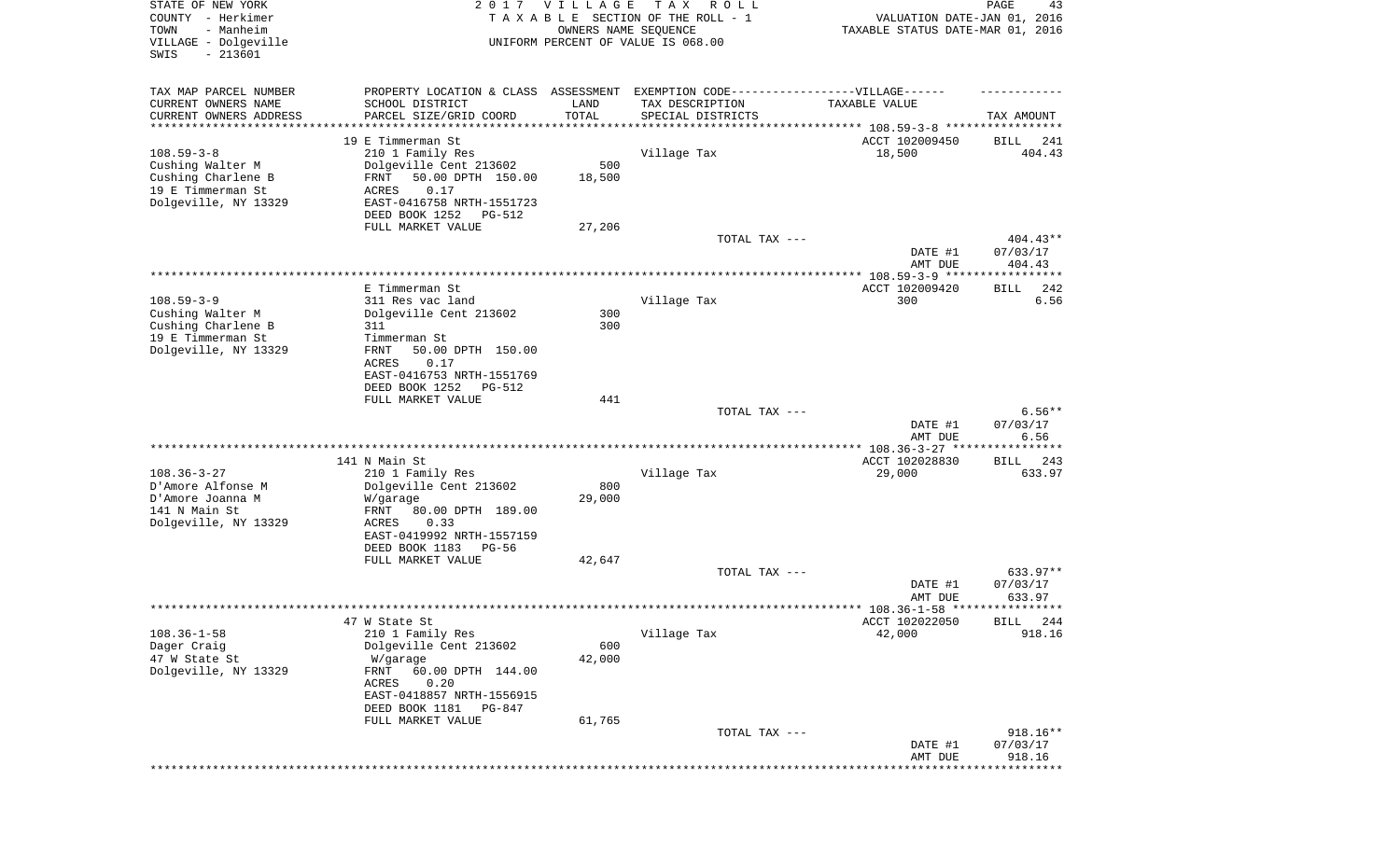| STATE OF NEW YORK<br>COUNTY - Herkimer<br>TOWN<br>- Manheim<br>VILLAGE - Dolgeville<br>SWIS<br>$-213601$ | 2017                                                                                                                                                                                        | VILLAGE<br>OWNERS NAME SEQUENCE        | T A X<br>R O L L<br>TAXABLE SECTION OF THE ROLL - 1<br>UNIFORM PERCENT OF VALUE IS 068.00                                                                   | VALUATION DATE-JAN 01, 2016<br>TAXABLE STATUS DATE-MAR 01, 2016 | PAGE<br>44                           |
|----------------------------------------------------------------------------------------------------------|---------------------------------------------------------------------------------------------------------------------------------------------------------------------------------------------|----------------------------------------|-------------------------------------------------------------------------------------------------------------------------------------------------------------|-----------------------------------------------------------------|--------------------------------------|
| TAX MAP PARCEL NUMBER<br>CURRENT OWNERS NAME<br>CURRENT OWNERS ADDRESS<br>*********************          | PROPERTY LOCATION & CLASS ASSESSMENT<br>SCHOOL DISTRICT<br>PARCEL SIZE/GRID COORD                                                                                                           | LAND<br>TOTAL<br>* * * * * * * * * * * | EXEMPTION CODE-----------------VILLAGE------<br>TAX DESCRIPTION<br>SPECIAL DISTRICTS<br>************************************* 108.36-4-16 ***************** | TAXABLE VALUE                                                   | TAX AMOUNT                           |
| $108.36 - 4 - 16$<br>Damin Alan<br>Damin Karen<br>488 Youkers Bush Rd<br>St Johnsville, NY 13452         | 138 N Main St<br>220 2 Family Res<br>Dolgeville Cent 213602<br>60.00 DPTH 169.00<br>FRNT<br>ACRES<br>0.19<br>EAST-0420197 NRTH-1557055<br>DEED BOOK 736<br>PG-180<br>FULL MARKET VALUE      | 500<br>28,000<br>41,176                | Village Tax                                                                                                                                                 | ACCT 102022740<br>28,000                                        | 245<br>BILL<br>612.11                |
|                                                                                                          |                                                                                                                                                                                             |                                        | TOTAL TAX ---                                                                                                                                               | DATE #1<br>AMT DUE                                              | 612.11**<br>07/03/17<br>612.11       |
|                                                                                                          |                                                                                                                                                                                             |                                        |                                                                                                                                                             |                                                                 |                                      |
| $108.52 - 4 - 1$<br>Darling Arthur Jr<br>29 Spofford Sq<br>Dolgeville, NY 13329                          | 29 Spofford Sq<br>210 1 Family Res<br>Dolgeville Cent 213602<br>FRNT 100.00 DPTH 100.00<br>ACRES<br>0.23 BANK<br>135<br>EAST-0419129 NRTH-1553030<br>DEED BOOK 849<br>PG-543                | 700<br>39,100                          | Village Tax                                                                                                                                                 | ACCT 102001770<br>39,100                                        | 246<br>BILL<br>854.76                |
|                                                                                                          | FULL MARKET VALUE                                                                                                                                                                           | 57,500                                 | TOTAL TAX ---                                                                                                                                               | DATE #1<br>AMT DUE                                              | 854.76**<br>07/03/17<br>854.76       |
|                                                                                                          |                                                                                                                                                                                             |                                        |                                                                                                                                                             |                                                                 |                                      |
| $108.51 - 1 - 24$<br>Darling Donald H<br>Darling Kim L<br>29 W Spofford Ave<br>Dolgeville, NY 13329      | 29 W Spofford Ave<br>210 1 Family Res<br>Dolgeville Cent 213602<br>W/garage<br>FRNT 102.00 DPTH 134.90<br>ACRES<br>0.32 BANK<br>135<br>EAST-0417340 NRTH-1553773<br>DEED BOOK 937<br>PG-683 | 1,000<br>62,500                        | Village Tax                                                                                                                                                 | ACCT 102008190<br>62,500                                        | <b>BILL</b><br>247<br>1,366.31       |
|                                                                                                          | FULL MARKET VALUE                                                                                                                                                                           | 91,912                                 | TOTAL TAX ---                                                                                                                                               | DATE #1                                                         | $1,366.31**$<br>07/03/17<br>1,366.31 |
|                                                                                                          |                                                                                                                                                                                             |                                        |                                                                                                                                                             | AMT DUE                                                         |                                      |
| $108.36 - 2 - 31$<br>Darling Eric<br>72 1/2 Helmer Ave<br>Dolgeville, NY 13329                           | 5 Wolf St<br>220 2 Family Res<br>Dolgeville Cent 213602<br>50.00 DPTH 155.00<br>FRNT<br>ACRES<br>0.17<br>EAST-0419466 NRTH-1557309<br>DEED BOOK 1418 PG-372<br>FULL MARKET VALUE            | 500<br>15,000<br>22,059                | Village Tax                                                                                                                                                 | ACCT 102030330<br>15,000                                        | 248<br><b>BILL</b><br>327.91         |
|                                                                                                          |                                                                                                                                                                                             |                                        | TOTAL TAX ---                                                                                                                                               | DATE #1<br>AMT DUE                                              | 327.91**<br>07/03/17<br>327.91       |
|                                                                                                          |                                                                                                                                                                                             |                                        |                                                                                                                                                             | ***********************************                             |                                      |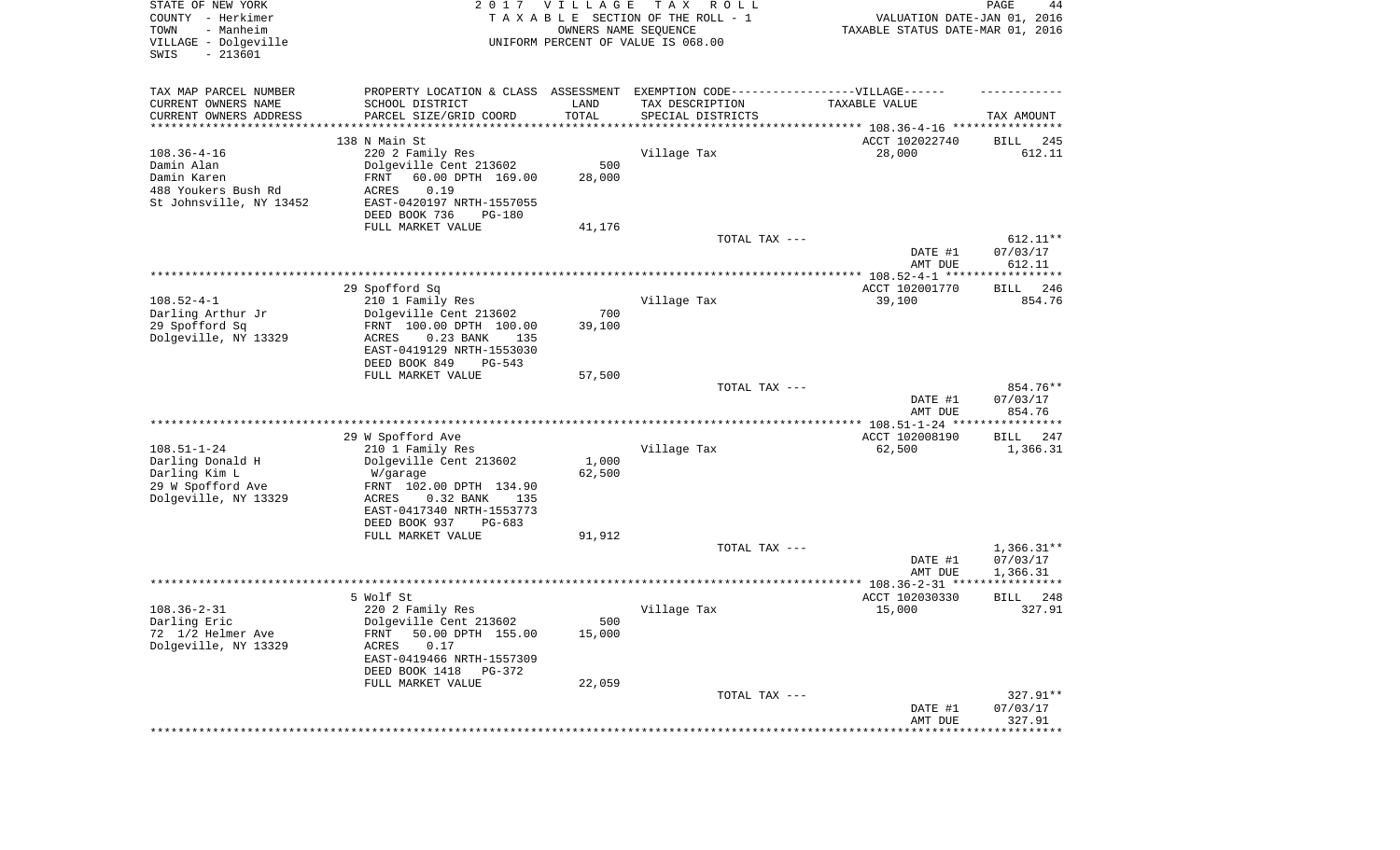| STATE OF NEW YORK<br>COUNTY - Herkimer<br>- Manheim<br>TOWN<br>VILLAGE - Dolgeville<br>$-213601$<br>SWIS |                                                                                   | 2017 VILLAGE               | TAX ROLL<br>TAXABLE SECTION OF THE ROLL - 1<br>OWNERS NAME SEQUENCE<br>UNIFORM PERCENT OF VALUE IS 068.00 | VALUATION DATE-JAN 01, 2016<br>TAXABLE STATUS DATE-MAR 01, 2016 | PAGE<br>45                   |
|----------------------------------------------------------------------------------------------------------|-----------------------------------------------------------------------------------|----------------------------|-----------------------------------------------------------------------------------------------------------|-----------------------------------------------------------------|------------------------------|
| TAX MAP PARCEL NUMBER                                                                                    | PROPERTY LOCATION & CLASS ASSESSMENT EXEMPTION CODE-----------------VILLAGE------ |                            |                                                                                                           |                                                                 |                              |
| CURRENT OWNERS NAME                                                                                      | SCHOOL DISTRICT                                                                   | LAND                       | TAX DESCRIPTION                                                                                           | TAXABLE VALUE                                                   |                              |
| CURRENT OWNERS ADDRESS<br>********************                                                           | PARCEL SIZE/GRID COORD                                                            | TOTAL<br>* * * * * * * * * | SPECIAL DISTRICTS                                                                                         |                                                                 | TAX AMOUNT                   |
|                                                                                                          | 72 N Helmer Ave                                                                   |                            |                                                                                                           | ******************************** 108.36-3-66 *****************  |                              |
| $108.36 - 3 - 66$                                                                                        | 220 2 Family Res                                                                  |                            | Village Tax                                                                                               | ACCT 102010800<br>32,000                                        | <b>BILL</b><br>249<br>699.55 |
| Darling Eric                                                                                             | Dolgeville Cent 213602                                                            | 500                        |                                                                                                           |                                                                 |                              |
| 72 1/2 N Helmer Ave                                                                                      | 50.00 DPTH<br>FRNT<br>63.00                                                       | 32,000                     |                                                                                                           |                                                                 |                              |
| Dolgeville, NY 13329                                                                                     | 0.08<br>ACRES                                                                     |                            |                                                                                                           |                                                                 |                              |
|                                                                                                          | EAST-0419700 NRTH-1557612                                                         |                            |                                                                                                           |                                                                 |                              |
|                                                                                                          | DEED BOOK 864<br>$PG-108$                                                         |                            |                                                                                                           |                                                                 |                              |
|                                                                                                          | FULL MARKET VALUE                                                                 | 47,059                     |                                                                                                           |                                                                 |                              |
|                                                                                                          |                                                                                   |                            | TOTAL TAX ---                                                                                             |                                                                 | 699.55**                     |
|                                                                                                          |                                                                                   |                            |                                                                                                           | DATE #1                                                         | 07/03/17                     |
|                                                                                                          |                                                                                   |                            |                                                                                                           | AMT DUE<br>******** 108.27-1-9 ****                             | 699.55<br>******             |
|                                                                                                          | Millers Grove Rd                                                                  |                            |                                                                                                           | ACCT 102018300                                                  | 250<br><b>BILL</b>           |
| $108.27 - 1 - 9$                                                                                         | 311 Res vac land                                                                  |                            | Village Tax                                                                                               | 3,000                                                           | 65.58                        |
| Darling Eric B                                                                                           | Dolgeville Cent 213602                                                            | 3,000                      |                                                                                                           |                                                                 |                              |
| 72-1/2 N Helmer Ave                                                                                      | ACRES<br>2.03                                                                     | 3,000                      |                                                                                                           |                                                                 |                              |
| Dolgeville, NY 13329                                                                                     | EAST-0417077 NRTH-1559522                                                         |                            |                                                                                                           |                                                                 |                              |
|                                                                                                          | DEED BOOK 1430<br>$PG-219$                                                        |                            |                                                                                                           |                                                                 |                              |
|                                                                                                          | FULL MARKET VALUE                                                                 | 4,412                      |                                                                                                           |                                                                 |                              |
|                                                                                                          |                                                                                   |                            | TOTAL TAX ---                                                                                             |                                                                 | 65.58**                      |
|                                                                                                          |                                                                                   |                            |                                                                                                           | DATE #1<br>AMT DUE                                              | 07/03/17<br>65.58            |
|                                                                                                          |                                                                                   |                            | ******************************                                                                            | *** $108.36 - 3 - 50$ ***                                       | ******                       |
|                                                                                                          | 48 N Helmer Ave                                                                   |                            |                                                                                                           | ACCT 102002070                                                  | 251<br><b>BILL</b>           |
| $108.36 - 3 - 50$                                                                                        | 210 1 Family Res                                                                  |                            | Village Tax                                                                                               | 20,000                                                          | 437.22                       |
| Darling Eric B                                                                                           | Dolgeville Cent 213602                                                            | 300                        |                                                                                                           |                                                                 |                              |
| 72 1/2 N Helmer Ave                                                                                      | W/garage                                                                          | 20,000                     |                                                                                                           |                                                                 |                              |
| Dolgeville, NY 13329                                                                                     | 32.00 DPTH 199.00<br>FRNT                                                         |                            |                                                                                                           |                                                                 |                              |
|                                                                                                          | 0.08<br>ACRES                                                                     |                            |                                                                                                           |                                                                 |                              |
|                                                                                                          | EAST-0419743 NRTH-1557146<br>DEED BOOK 1600<br>PG-914                             |                            |                                                                                                           |                                                                 |                              |
|                                                                                                          | FULL MARKET VALUE                                                                 | 29,412                     |                                                                                                           |                                                                 |                              |
|                                                                                                          |                                                                                   |                            | TOTAL TAX ---                                                                                             |                                                                 | 437.22**                     |
|                                                                                                          |                                                                                   |                            |                                                                                                           | DATE #1                                                         | 07/03/17                     |
|                                                                                                          |                                                                                   |                            |                                                                                                           | AMT DUE                                                         | 437.22                       |
|                                                                                                          |                                                                                   |                            |                                                                                                           |                                                                 | *********                    |
|                                                                                                          | Cavalli St                                                                        |                            |                                                                                                           | ACCT 102007530                                                  | <b>BILL</b><br>252           |
| $108.36 - 3 - 56$<br>Darling Eric B                                                                      | 311 Res vac land<br>Dolgeville Cent 213602                                        | 300                        | Village Tax                                                                                               | 300                                                             | 6.56                         |
| Attn: Erney Kathryn                                                                                      | 81.40 DPTH<br>FRNT<br>93.80                                                       | 300                        |                                                                                                           |                                                                 |                              |
| 72 1/2 N Helmer Ave                                                                                      | 0.13<br>ACRES                                                                     |                            |                                                                                                           |                                                                 |                              |
| Dolgeville, NY 13329                                                                                     | EAST-0419812 NRTH-1557573                                                         |                            |                                                                                                           |                                                                 |                              |
|                                                                                                          | DEED BOOK 902<br><b>PG-134</b>                                                    |                            |                                                                                                           |                                                                 |                              |
|                                                                                                          | FULL MARKET VALUE                                                                 | 441                        |                                                                                                           |                                                                 |                              |
|                                                                                                          |                                                                                   |                            | TOTAL TAX ---                                                                                             |                                                                 | $6.56**$                     |
|                                                                                                          |                                                                                   |                            |                                                                                                           | DATE #1                                                         | 07/03/17                     |
|                                                                                                          |                                                                                   |                            |                                                                                                           | AMT DUE                                                         | 6.56                         |
|                                                                                                          |                                                                                   |                            |                                                                                                           |                                                                 |                              |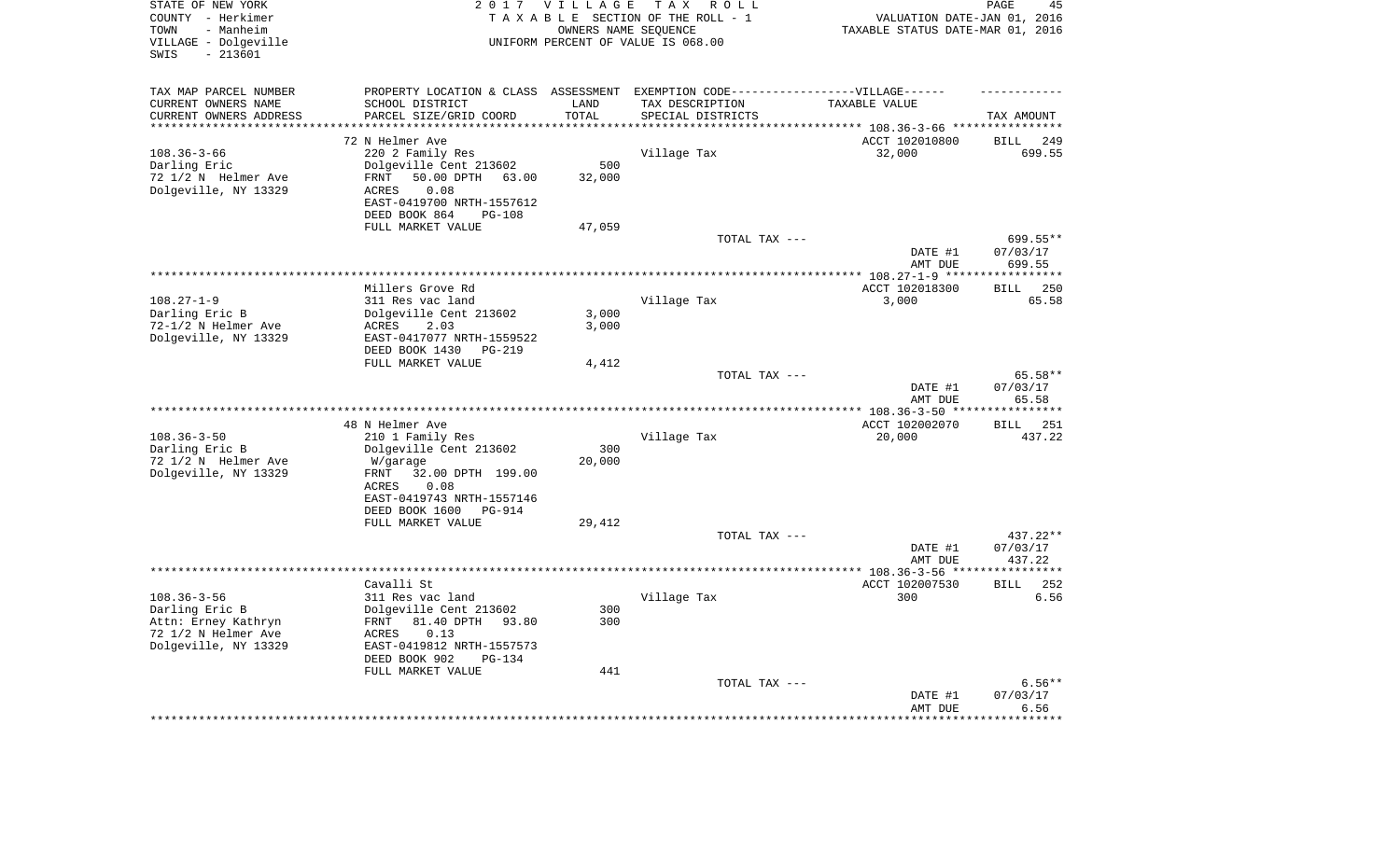| STATE OF NEW YORK<br>COUNTY - Herkimer<br>- Manheim<br>TOWN<br>VILLAGE - Dolgeville<br>SWIS<br>$-213601$ |                                                                                   | 2017 VILLAGE<br>OWNERS NAME SEQUENCE | T A X<br>R O L L<br>TAXABLE SECTION OF THE ROLL - 1<br>UNIFORM PERCENT OF VALUE IS 068.00 | VALUATION DATE-JAN 01, 2016<br>TAXABLE STATUS DATE-MAR 01, 2016 | PAGE<br>46           |
|----------------------------------------------------------------------------------------------------------|-----------------------------------------------------------------------------------|--------------------------------------|-------------------------------------------------------------------------------------------|-----------------------------------------------------------------|----------------------|
| TAX MAP PARCEL NUMBER                                                                                    | PROPERTY LOCATION & CLASS ASSESSMENT EXEMPTION CODE-----------------VILLAGE------ |                                      |                                                                                           |                                                                 |                      |
| CURRENT OWNERS NAME                                                                                      | SCHOOL DISTRICT                                                                   | LAND                                 | TAX DESCRIPTION                                                                           | TAXABLE VALUE                                                   |                      |
| CURRENT OWNERS ADDRESS<br>*******************                                                            | PARCEL SIZE/GRID COORD                                                            | TOTAL<br>**********                  | SPECIAL DISTRICTS                                                                         | ********************************* 108.36-3-65 ****************  | TAX AMOUNT           |
|                                                                                                          | 72 1/2 N Helmer Ave                                                               |                                      |                                                                                           | ACCT 102007500                                                  | <b>BILL</b><br>253   |
| $108.36 - 3 - 65$                                                                                        | 220 2 Family Res                                                                  |                                      | Village Tax                                                                               | 39,300                                                          | 859.13               |
| Darling Eric B                                                                                           | Dolgeville Cent 213602                                                            | 300                                  |                                                                                           |                                                                 |                      |
| 72 1/2 N Helmer Ave                                                                                      | FRNT<br>50.00 DPTH<br>48.00                                                       | 39,300                               |                                                                                           |                                                                 |                      |
| Dolgeville, NY 13329                                                                                     | 0.05<br>ACRES<br>EAST-0419749 NRTH-1557614                                        |                                      |                                                                                           |                                                                 |                      |
|                                                                                                          | DEED BOOK 902<br>PG-134                                                           |                                      |                                                                                           |                                                                 |                      |
|                                                                                                          | FULL MARKET VALUE                                                                 | 57,794                               |                                                                                           |                                                                 |                      |
|                                                                                                          |                                                                                   |                                      | TOTAL TAX ---                                                                             | DATE #1                                                         | 859.13**<br>07/03/17 |
|                                                                                                          |                                                                                   |                                      |                                                                                           | AMT DUE                                                         | 859.13               |
|                                                                                                          | 33 Elm St                                                                         |                                      |                                                                                           | ACCT 102023490                                                  | 254<br>BILL          |
| $108.44 - 3 - 44$                                                                                        | 220 2 Family Res                                                                  |                                      | Village Tax                                                                               | 39,000                                                          | 852.58               |
| Darling Eric B                                                                                           | Dolgeville Cent 213602                                                            | 1,100                                |                                                                                           |                                                                 |                      |
| 72 1/2 N Helmer Ave                                                                                      | FRNT 110.00 DPTH 124.00<br>0.22                                                   | 39,000                               |                                                                                           |                                                                 |                      |
| Dolgeville, NY 13329                                                                                     | ACRES<br>EAST-0419381 NRTH-1555760                                                |                                      |                                                                                           |                                                                 |                      |
|                                                                                                          | DEED BOOK 946<br>PG-418                                                           |                                      |                                                                                           |                                                                 |                      |
|                                                                                                          | FULL MARKET VALUE                                                                 | 57,353                               |                                                                                           |                                                                 |                      |
|                                                                                                          |                                                                                   |                                      | TOTAL TAX ---                                                                             |                                                                 | 852.58**             |
|                                                                                                          |                                                                                   |                                      |                                                                                           | DATE #1                                                         | 07/03/17<br>852.58   |
|                                                                                                          |                                                                                   |                                      |                                                                                           | AMT DUE                                                         |                      |
|                                                                                                          | 3 Slawson St                                                                      |                                      |                                                                                           | ACCT 102006330                                                  | BILL<br>-255         |
| $108.44 - 2 - 60$                                                                                        | 484 1 use sm bld                                                                  |                                      | Village Tax                                                                               | 18,000                                                          | 393.50               |
| Darling Gerald                                                                                           | Dolgeville Cent 213602                                                            | 1,100                                |                                                                                           |                                                                 |                      |
| 134 Miller Rd                                                                                            | -office-Storage<br>FRNT 119.00 DPTH 100.00                                        | 18,000                               |                                                                                           |                                                                 |                      |
| Dolgeville, NY 13329                                                                                     | ACRES<br>0.38                                                                     |                                      |                                                                                           |                                                                 |                      |
|                                                                                                          | EAST-0418888 NRTH-1554564                                                         |                                      |                                                                                           |                                                                 |                      |
|                                                                                                          | DEED BOOK 1156<br>PG-438                                                          |                                      |                                                                                           |                                                                 |                      |
|                                                                                                          | FULL MARKET VALUE                                                                 | 26,471                               |                                                                                           |                                                                 |                      |
|                                                                                                          |                                                                                   |                                      | TOTAL TAX ---                                                                             |                                                                 | 393.50**             |
|                                                                                                          |                                                                                   |                                      |                                                                                           | DATE #1<br>AMT DUE                                              | 07/03/17<br>393.50   |
|                                                                                                          |                                                                                   |                                      |                                                                                           | ************** 108.52-2-53 ****                                 | ************         |
|                                                                                                          | 16 Howard St                                                                      |                                      |                                                                                           | ACCT 102005010                                                  | 256<br><b>BILL</b>   |
| $108.52 - 2 - 53$                                                                                        | 220 2 Family Res                                                                  |                                      | Village Tax                                                                               | 32,100                                                          | 701.74               |
| Darling Jerry F                                                                                          | Dolgeville Cent 213602                                                            | 700                                  |                                                                                           |                                                                 |                      |
| 1995 Apache Ct<br>Titusville Florida, 32796-1372 FRNT                                                    | W/garage<br>66.00 DPTH 175.00                                                     | 32,100                               |                                                                                           |                                                                 |                      |
|                                                                                                          | 0.25<br>ACRES                                                                     |                                      |                                                                                           |                                                                 |                      |
|                                                                                                          | EAST-0419029 NRTH-1553905                                                         |                                      |                                                                                           |                                                                 |                      |
|                                                                                                          | DEED BOOK 00656 PG-00607                                                          |                                      |                                                                                           |                                                                 |                      |
|                                                                                                          | FULL MARKET VALUE                                                                 | 47,206                               |                                                                                           |                                                                 |                      |
|                                                                                                          |                                                                                   |                                      | TOTAL TAX ---                                                                             | DATE #1                                                         | 701.74**<br>07/03/17 |
|                                                                                                          |                                                                                   |                                      |                                                                                           | AMT DUE                                                         | 701.74               |
|                                                                                                          |                                                                                   |                                      |                                                                                           |                                                                 | ***********          |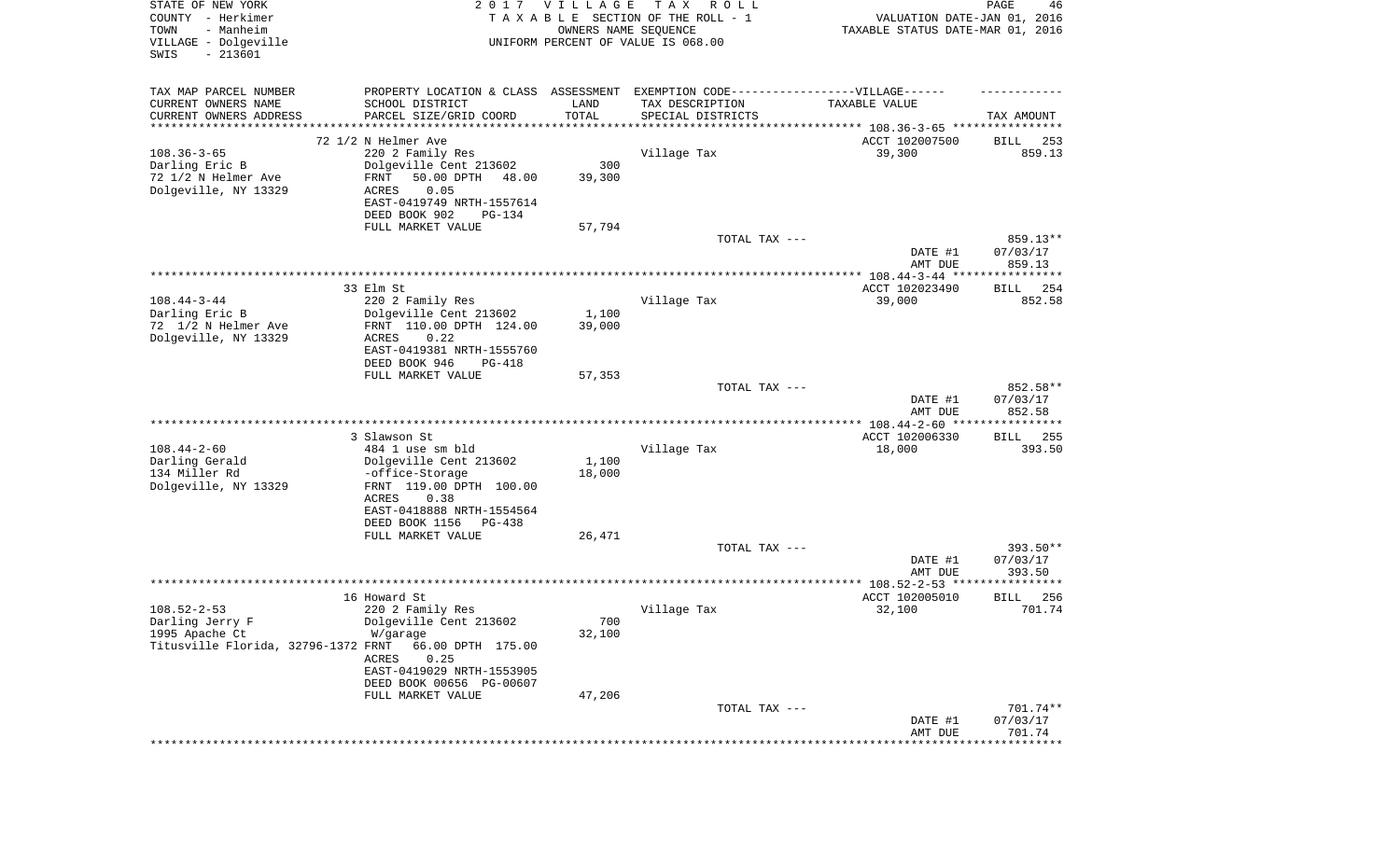| STATE OF NEW YORK<br>COUNTY - Herkimer<br>- Manheim<br>TOWN<br>VILLAGE - Dolgeville<br>SWIS<br>$-213601$ |                                                                                                                                                                                                              | 2017 VILLAGE<br>OWNERS NAME SEQUENCE   | TAX ROLL<br>TAXABLE SECTION OF THE ROLL - 1<br>UNIFORM PERCENT OF VALUE IS 068.00 | VALUATION DATE-JAN 01, 2016<br>TAXABLE STATUS DATE-MAR 01, 2016                 | PAGE<br>47                           |
|----------------------------------------------------------------------------------------------------------|--------------------------------------------------------------------------------------------------------------------------------------------------------------------------------------------------------------|----------------------------------------|-----------------------------------------------------------------------------------|---------------------------------------------------------------------------------|--------------------------------------|
| TAX MAP PARCEL NUMBER<br>CURRENT OWNERS NAME<br>CURRENT OWNERS ADDRESS<br>*********************          | PROPERTY LOCATION & CLASS ASSESSMENT EXEMPTION CODE----------------VILLAGE------<br>SCHOOL DISTRICT<br>PARCEL SIZE/GRID COORD                                                                                | LAND<br>TOTAL<br>* * * * * * * * * * * | TAX DESCRIPTION<br>SPECIAL DISTRICTS                                              | TAXABLE VALUE<br>********************************* 108.59-3-5 ***************** | TAX AMOUNT                           |
| $108.59 - 3 - 5$<br>Davis Mary<br>31 E Timmerman St<br>Dolgeville, NY 13329                              | 31 E Timmerman St<br>210 1 Family Res<br>Dolgeville Cent 213602<br>FRNT 100.00 DPTH 150.00<br>ACRES<br>0.34<br>EAST-0416793 NRTH-1551452<br>DEED BOOK 1271<br>PG-696<br>FULL MARKET VALUE                    | 1,000<br>50,800<br>74,706              | Village Tax                                                                       | ACCT 102005250<br>50,800                                                        | BILL<br>257<br>1,110.53              |
|                                                                                                          |                                                                                                                                                                                                              |                                        | TOTAL TAX ---                                                                     | DATE #1<br>AMT DUE                                                              | $1,110.53**$<br>07/03/17<br>1,110.53 |
| $108.59 - 3 - 13$<br>Davis Mary<br>31 E Timmerman St<br>Dolgeville, NY 13329                             | Stewart St<br>311 Res vac land<br>Dolgeville Cent 213602<br>50.00 DPTH 150.00<br>FRNT<br>0.17<br>ACRES<br>EAST-0416942 NRTH-1551488<br>DEED BOOK 1271<br>PG-693                                              | 300<br>300                             | Village Tax                                                                       | ACCT 102012270<br>300                                                           | 258<br>BILL<br>6.56                  |
|                                                                                                          | FULL MARKET VALUE                                                                                                                                                                                            | 441                                    | TOTAL TAX ---                                                                     | DATE #1<br>AMT DUE                                                              | $6.56**$<br>07/03/17<br>6.56         |
|                                                                                                          |                                                                                                                                                                                                              |                                        |                                                                                   |                                                                                 |                                      |
| $108.59 - 3 - 14$<br>Davis Mary<br>31 E Timmerman St<br>Dolgeville, NY 13329                             | Stewart St<br>311 Res vac land<br>Dolgeville Cent 213602<br>50.00 DPTH 150.00<br>FRNT<br>ACRES<br>0.17<br>EAST-0416948 NRTH-1551443<br>DEED BOOK 1271                                                        | 300<br>300                             | Village Tax                                                                       | ACCT 102005310<br>300                                                           | <b>BILL</b><br>259<br>6.56           |
|                                                                                                          | $PG-693$<br>FULL MARKET VALUE                                                                                                                                                                                | 441                                    | TOTAL TAX ---                                                                     | DATE #1                                                                         | $6.56**$<br>07/03/17                 |
|                                                                                                          |                                                                                                                                                                                                              |                                        |                                                                                   | AMT DUE                                                                         | 6.56                                 |
|                                                                                                          |                                                                                                                                                                                                              |                                        |                                                                                   |                                                                                 |                                      |
| $108.52 - 3 - 20$<br>Davis Matthew<br>Davis Debra<br>11 Howard St<br>Dolgeville, NY 13329                | 11 Howard St<br>210 1 Family Res<br>Dolgeville Cent 213602<br>W Garage<br>FRNT 66.00 DPTH 162.00<br>$0.24$ BANK<br>135<br>ACRES<br>EAST-0419185 NRTH-1553755<br>DEED BOOK 702<br>PG-320<br>FULL MARKET VALUE | 700<br>45,000<br>66,176                | Village Tax                                                                       | ACCT 102027690<br>45,000                                                        | 260<br>BILL<br>983.74                |
|                                                                                                          |                                                                                                                                                                                                              |                                        | TOTAL TAX ---                                                                     | DATE #1<br>AMT DUE                                                              | 983.74**<br>07/03/17<br>983.74       |
|                                                                                                          |                                                                                                                                                                                                              |                                        |                                                                                   | ************************************                                            |                                      |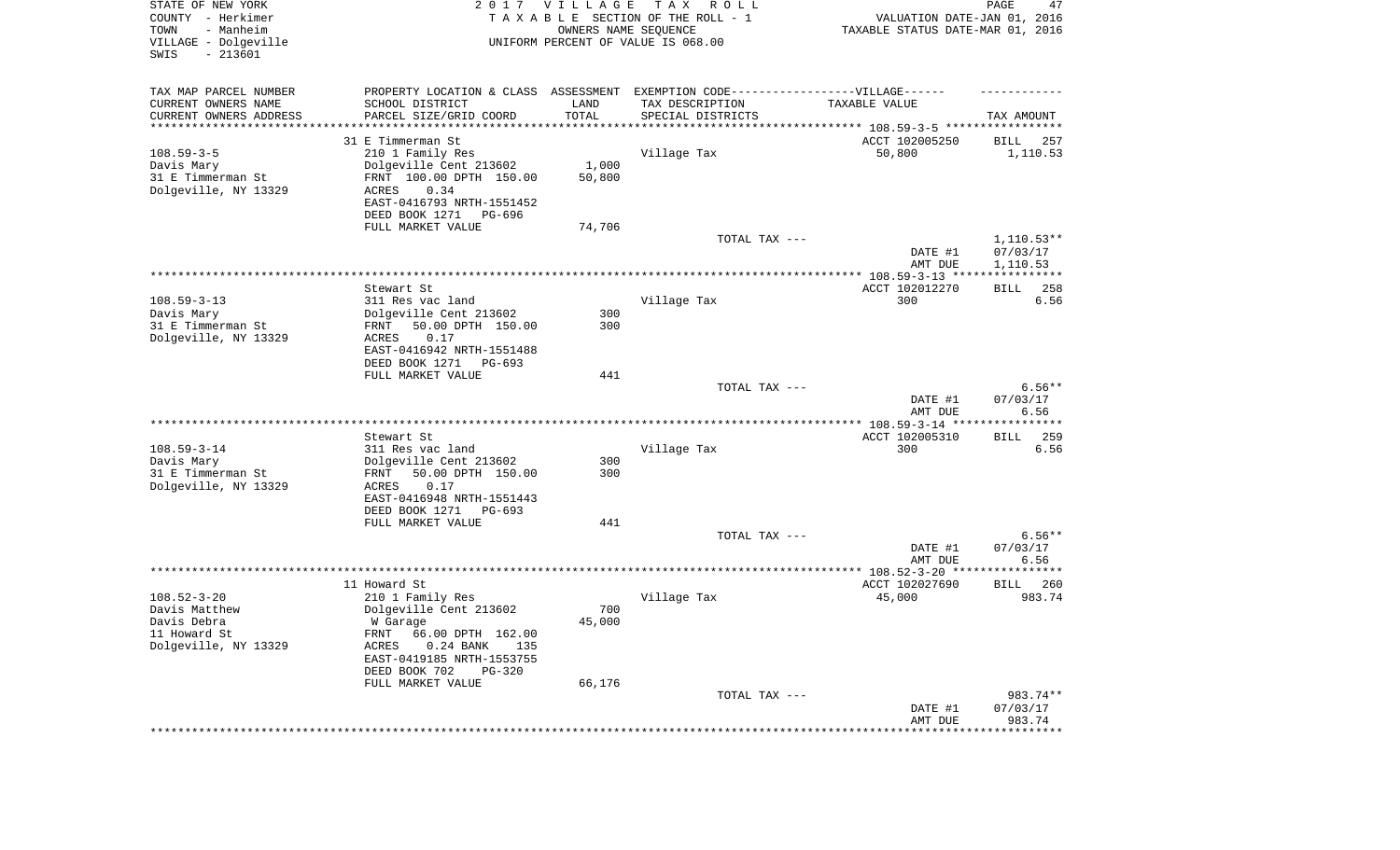| STATE OF NEW YORK<br>COUNTY - Herkimer<br>- Manheim<br>TOWN<br>VILLAGE - Dolgeville<br>$-213601$<br>SWIS |                                                    | 2017 VILLAGE<br>OWNERS NAME SEQUENCE | T A X<br>R O L L<br>TAXABLE SECTION OF THE ROLL - 1<br>UNIFORM PERCENT OF VALUE IS 068.00 | VALUATION DATE-JAN 01, 2016<br>TAXABLE STATUS DATE-MAR 01, 2016 | PAGE<br>48            |
|----------------------------------------------------------------------------------------------------------|----------------------------------------------------|--------------------------------------|-------------------------------------------------------------------------------------------|-----------------------------------------------------------------|-----------------------|
| TAX MAP PARCEL NUMBER                                                                                    |                                                    |                                      | PROPERTY LOCATION & CLASS ASSESSMENT EXEMPTION CODE-----------------VILLAGE------         |                                                                 |                       |
| CURRENT OWNERS NAME                                                                                      | SCHOOL DISTRICT                                    | LAND                                 | TAX DESCRIPTION                                                                           | TAXABLE VALUE                                                   |                       |
| CURRENT OWNERS ADDRESS<br>********************                                                           | PARCEL SIZE/GRID COORD                             | TOTAL                                | SPECIAL DISTRICTS<br>************************************* 108.44-2-25 *****************  |                                                                 | TAX AMOUNT            |
|                                                                                                          | 7 Beaver St                                        |                                      |                                                                                           | ACCT 102007560                                                  | BILL<br>261           |
| $108.44 - 2 - 25$                                                                                        | 210 1 Family Res                                   |                                      | VET COM CT 41131                                                                          | 10,200                                                          |                       |
| Davis Susan E                                                                                            | Dolgeville Cent 213602                             | 700                                  | Village Tax                                                                               | 32,300                                                          | 706.11                |
| Ernye Richard K Jr.                                                                                      | W/garage                                           | 42,500                               |                                                                                           |                                                                 |                       |
| 7 Beaver St                                                                                              | 72.00 DPTH 150.00<br>FRNT                          |                                      |                                                                                           |                                                                 |                       |
| Dolgeville, NY 13329                                                                                     | ACRES<br>0.25<br>EAST-0418149 NRTH-1554587         |                                      |                                                                                           |                                                                 |                       |
|                                                                                                          | DEED BOOK 1110<br>PG-498                           |                                      |                                                                                           |                                                                 |                       |
|                                                                                                          | FULL MARKET VALUE                                  | 62,500                               |                                                                                           |                                                                 |                       |
|                                                                                                          |                                                    |                                      | TOTAL TAX ---                                                                             |                                                                 | 706.11**              |
|                                                                                                          |                                                    |                                      |                                                                                           | DATE #1                                                         | 07/03/17              |
|                                                                                                          |                                                    |                                      |                                                                                           | AMT DUE                                                         | 706.11                |
|                                                                                                          |                                                    |                                      |                                                                                           |                                                                 |                       |
| $108.59 - 2 - 34$                                                                                        | Sullivan St<br>311 Res vac land                    |                                      | Village Tax                                                                               | ACCT 102027390<br>700                                           | 262<br>BILL<br>15.30  |
| Decker Bernard                                                                                           | Dolgeville Cent 213602                             | 700                                  |                                                                                           |                                                                 |                       |
| Decker Johannes                                                                                          | FRNT 100.00 DPTH 150.00                            | 700                                  |                                                                                           |                                                                 |                       |
| 28 E Center St                                                                                           | 0.34<br>ACRES                                      |                                      |                                                                                           |                                                                 |                       |
| Mohawk, NY 13407                                                                                         | EAST-0417235 NRTH-1551961                          |                                      |                                                                                           |                                                                 |                       |
|                                                                                                          | DEED BOOK 00646 PG-00066                           |                                      |                                                                                           |                                                                 |                       |
|                                                                                                          | FULL MARKET VALUE                                  | 1,029                                |                                                                                           |                                                                 |                       |
|                                                                                                          |                                                    |                                      | TOTAL TAX ---                                                                             | DATE #1                                                         | $15.30**$<br>07/03/17 |
|                                                                                                          |                                                    |                                      |                                                                                           | AMT DUE                                                         | 15.30                 |
|                                                                                                          |                                                    |                                      |                                                                                           | ********** 108.52-1-60 ****                                     | *********             |
|                                                                                                          | 9 W Faville Ave                                    |                                      |                                                                                           | ACCT 102013860                                                  | 263<br>BILL           |
| $108.52 - 1 - 60$                                                                                        | 210 1 Family Res                                   |                                      | Village Tax                                                                               | 88,500                                                          | 1,934.69              |
| Dedomenick Arthur                                                                                        | Dolgeville Cent 213602                             | 700                                  |                                                                                           |                                                                 |                       |
| Dedomenick Mary E                                                                                        | W/garage                                           | 88,500                               |                                                                                           |                                                                 |                       |
| 9 W Faville Ave<br>Dolgeville, NY 13329                                                                  | FRNT<br>71.50 DPTH 155.00<br>ACRES<br>0.25         |                                      |                                                                                           |                                                                 |                       |
|                                                                                                          | EAST-0418187 NRTH-1553912                          |                                      |                                                                                           |                                                                 |                       |
|                                                                                                          | DEED BOOK 907<br>$PG-25$                           |                                      |                                                                                           |                                                                 |                       |
|                                                                                                          | FULL MARKET VALUE                                  | 130,147                              |                                                                                           |                                                                 |                       |
|                                                                                                          |                                                    |                                      | TOTAL TAX ---                                                                             |                                                                 | 1,934.69**            |
|                                                                                                          |                                                    |                                      |                                                                                           | DATE #1                                                         | 07/03/17              |
|                                                                                                          |                                                    |                                      |                                                                                           | AMT DUE                                                         | 1,934.69<br>*****     |
|                                                                                                          | 25 Spencer St                                      |                                      |                                                                                           | ACCT 102018570                                                  | 264<br>BILL           |
| $108.52 - 1 - 12$                                                                                        | 210 1 Family Res                                   |                                      | Village Tax                                                                               | 55,600                                                          | 1,215.47              |
| Delgado Timoteo                                                                                          | Dolgeville Cent 213602                             | 900                                  |                                                                                           |                                                                 |                       |
| 25 Spencer St                                                                                            | W/garage                                           | 55,600                               |                                                                                           |                                                                 |                       |
| Dolgeville, NY 13329                                                                                     | 85.40 DPTH 108.42<br>FRNT                          |                                      |                                                                                           |                                                                 |                       |
|                                                                                                          | $0.16$ BANK<br>ACRES<br>135                        |                                      |                                                                                           |                                                                 |                       |
|                                                                                                          | EAST-0417995 NRTH-1554324<br>DEED BOOK 1164 PG-764 |                                      |                                                                                           |                                                                 |                       |
|                                                                                                          | FULL MARKET VALUE                                  | 81,765                               |                                                                                           |                                                                 |                       |
|                                                                                                          |                                                    |                                      | TOTAL TAX ---                                                                             |                                                                 | $1,215.47**$          |
|                                                                                                          |                                                    |                                      |                                                                                           | DATE #1                                                         | 07/03/17              |
|                                                                                                          |                                                    |                                      |                                                                                           | AMT DUE                                                         | 1,215.47              |
|                                                                                                          |                                                    |                                      |                                                                                           |                                                                 |                       |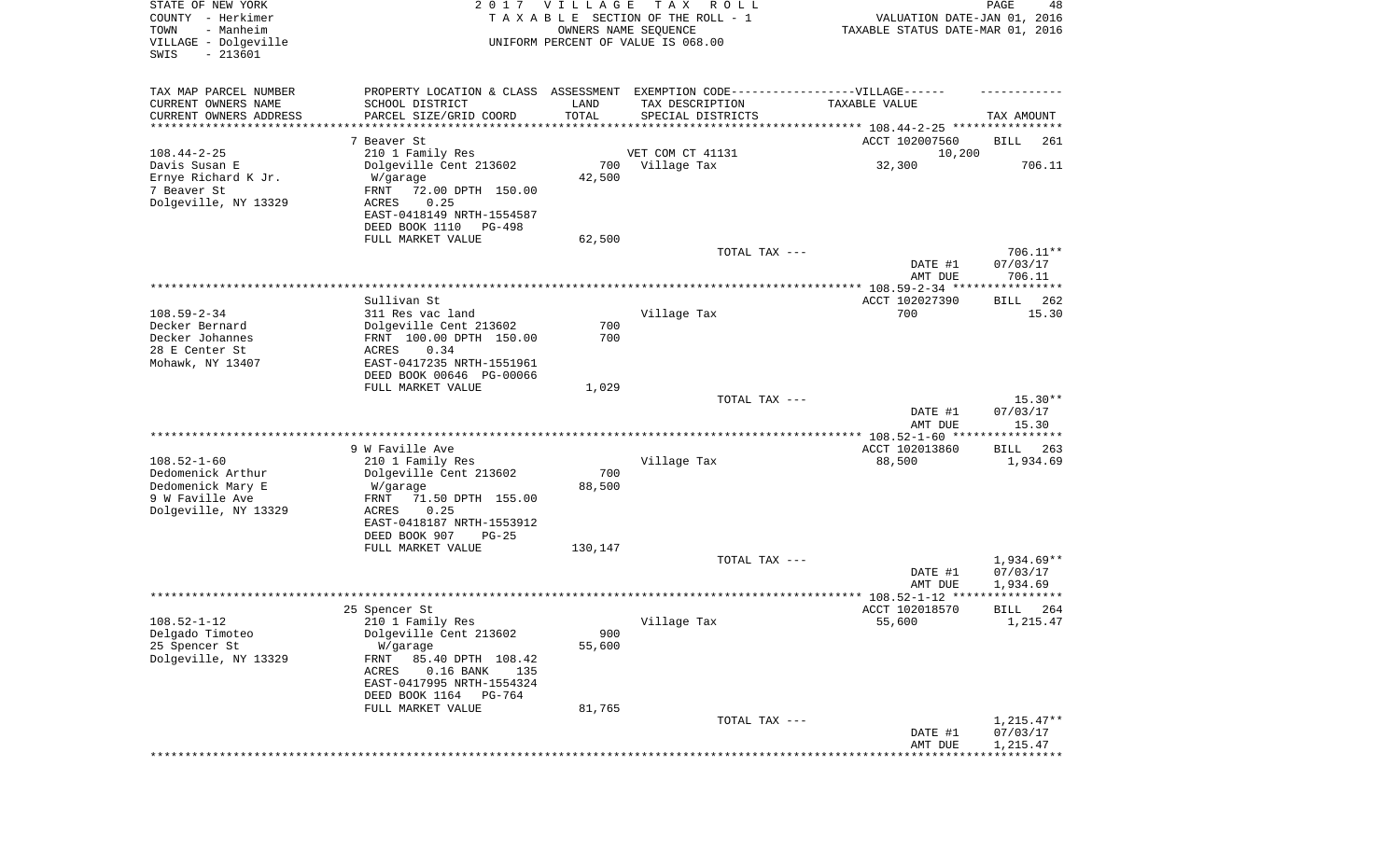| STATE OF NEW YORK<br>COUNTY - Herkimer<br>TOWN<br>- Manheim<br>VILLAGE - Dolgeville<br>SWIS<br>$-213601$ | 2017                                           | <b>VILLAGE</b><br>OWNERS NAME SEQUENCE | T A X<br>R O L L<br>TAXABLE SECTION OF THE ROLL - 1<br>UNIFORM PERCENT OF VALUE IS 068.00 | VALUATION DATE-JAN 01, 2016<br>TAXABLE STATUS DATE-MAR 01, 2016 | PAGE<br>49             |
|----------------------------------------------------------------------------------------------------------|------------------------------------------------|----------------------------------------|-------------------------------------------------------------------------------------------|-----------------------------------------------------------------|------------------------|
| TAX MAP PARCEL NUMBER                                                                                    | PROPERTY LOCATION & CLASS ASSESSMENT           |                                        | EXEMPTION CODE-----------------VILLAGE------                                              |                                                                 |                        |
| CURRENT OWNERS NAME                                                                                      | SCHOOL DISTRICT                                | LAND                                   | TAX DESCRIPTION                                                                           | TAXABLE VALUE                                                   |                        |
| CURRENT OWNERS ADDRESS<br>*********************                                                          | PARCEL SIZE/GRID COORD                         | TOTAL<br>* * * * * * * * * * *         | SPECIAL DISTRICTS                                                                         |                                                                 | TAX AMOUNT             |
|                                                                                                          | Spencer St                                     |                                        |                                                                                           | ACCT 102006180                                                  | BILL<br>265            |
| $108.52 - 1 - 13$                                                                                        | 311 Res vac land                               |                                        | Village Tax                                                                               | 300                                                             | 6.56                   |
| Delgado Timoteo                                                                                          | Dolgeville Cent 213602                         | 300                                    |                                                                                           |                                                                 |                        |
| Delgado Mirtha<br>25 Spencer St                                                                          | FRNT 102.80 DPTH 100.00<br>ACRES<br>0.16       | 300                                    |                                                                                           |                                                                 |                        |
| Dolgeville, NY 13329                                                                                     | EAST-0418092 NRTH-1554322                      |                                        |                                                                                           |                                                                 |                        |
|                                                                                                          | DEED BOOK 1164<br>PG-764                       |                                        |                                                                                           |                                                                 |                        |
|                                                                                                          | FULL MARKET VALUE                              | 441                                    |                                                                                           |                                                                 |                        |
|                                                                                                          |                                                |                                        | TOTAL TAX ---                                                                             | DATE #1                                                         | $6.56**$<br>07/03/17   |
|                                                                                                          |                                                |                                        |                                                                                           | AMT DUE                                                         | 6.56                   |
|                                                                                                          | 18 Beaver St                                   |                                        |                                                                                           | ACCT 102000900                                                  | 266<br>BILL            |
| $108.44 - 2 - 14$                                                                                        | 210 1 Family Res                               |                                        | Village Tax                                                                               | 28,900                                                          | 631.78                 |
| DeLuca Kevin                                                                                             | Dolgeville Cent 213602                         | 500                                    |                                                                                           |                                                                 |                        |
| Montana Toni<br>18 Beaver St                                                                             | W/garage<br>50.00 DPTH 190.00<br>FRNT          | 28,900                                 |                                                                                           |                                                                 |                        |
| Dolgeville, NY 13329                                                                                     | <b>ACRES</b><br>0.22                           |                                        |                                                                                           |                                                                 |                        |
|                                                                                                          | EAST-0418032 NRTH-1555059                      |                                        |                                                                                           |                                                                 |                        |
|                                                                                                          | DEED BOOK 940<br>$PG-674$<br>FULL MARKET VALUE | 42,500                                 |                                                                                           |                                                                 |                        |
|                                                                                                          |                                                |                                        | TOTAL TAX ---                                                                             |                                                                 | 631.78**               |
|                                                                                                          |                                                |                                        |                                                                                           | DATE #1                                                         | 07/03/17               |
|                                                                                                          |                                                |                                        |                                                                                           | AMT DUE<br>************ 108.52-5-60 *****************           | 631.78                 |
|                                                                                                          | 17 Schuyler St                                 |                                        |                                                                                           | ACCT 102005850                                                  | <b>BILL</b><br>267     |
| $108.52 - 5 - 60$                                                                                        | 210 1 Family Res                               |                                        | Village Tax                                                                               | 49,500                                                          | 1,082.12               |
| DeLucco Angela M                                                                                         | Dolgeville Cent 213602                         | 800                                    |                                                                                           |                                                                 |                        |
| Cawsey Martin<br>26B Lake St                                                                             | 75.00 DPTH 190.00<br>FRNT<br>ACRES<br>0.30     | 49,500                                 |                                                                                           |                                                                 |                        |
| Somerville, MA 02143                                                                                     | EAST-0419980 NRTH-1554197                      |                                        |                                                                                           |                                                                 |                        |
|                                                                                                          | DEED BOOK 1609<br>PG-833                       |                                        |                                                                                           |                                                                 |                        |
|                                                                                                          | FULL MARKET VALUE                              | 72,794                                 |                                                                                           |                                                                 |                        |
|                                                                                                          |                                                |                                        | TOTAL TAX ---                                                                             | DATE #1                                                         | 1,082.12**<br>07/03/17 |
|                                                                                                          |                                                |                                        |                                                                                           | AMT DUE                                                         | 1,082.12               |
|                                                                                                          |                                                |                                        |                                                                                           |                                                                 |                        |
| $108.52 - 3 - 44$                                                                                        | 24 Rundell St                                  |                                        |                                                                                           | ACCT 102015330                                                  | BILL<br>268            |
| Delucco Donna                                                                                            | 210 1 Family Res<br>Dolgeville Cent 213602     | 500                                    | Village Tax                                                                               | 47,800                                                          | 1,044.95               |
| 24 Rundell St                                                                                            | W/garage                                       | 47,800                                 |                                                                                           |                                                                 |                        |
| Dolgeville, NY 13329                                                                                     | FRNT<br>50.00 DPTH 107.00                      |                                        |                                                                                           |                                                                 |                        |
|                                                                                                          | ACRES<br>0.12<br>EAST-0419105 NRTH-1553305     |                                        |                                                                                           |                                                                 |                        |
|                                                                                                          | DEED BOOK 859<br>PG-423                        |                                        |                                                                                           |                                                                 |                        |
|                                                                                                          | FULL MARKET VALUE                              | 70,294                                 |                                                                                           |                                                                 |                        |
|                                                                                                          |                                                |                                        | TOTAL TAX ---                                                                             |                                                                 | 1,044.95**<br>07/03/17 |
|                                                                                                          |                                                |                                        |                                                                                           | DATE #1<br>AMT DUE                                              | 1,044.95               |
|                                                                                                          |                                                |                                        |                                                                                           |                                                                 |                        |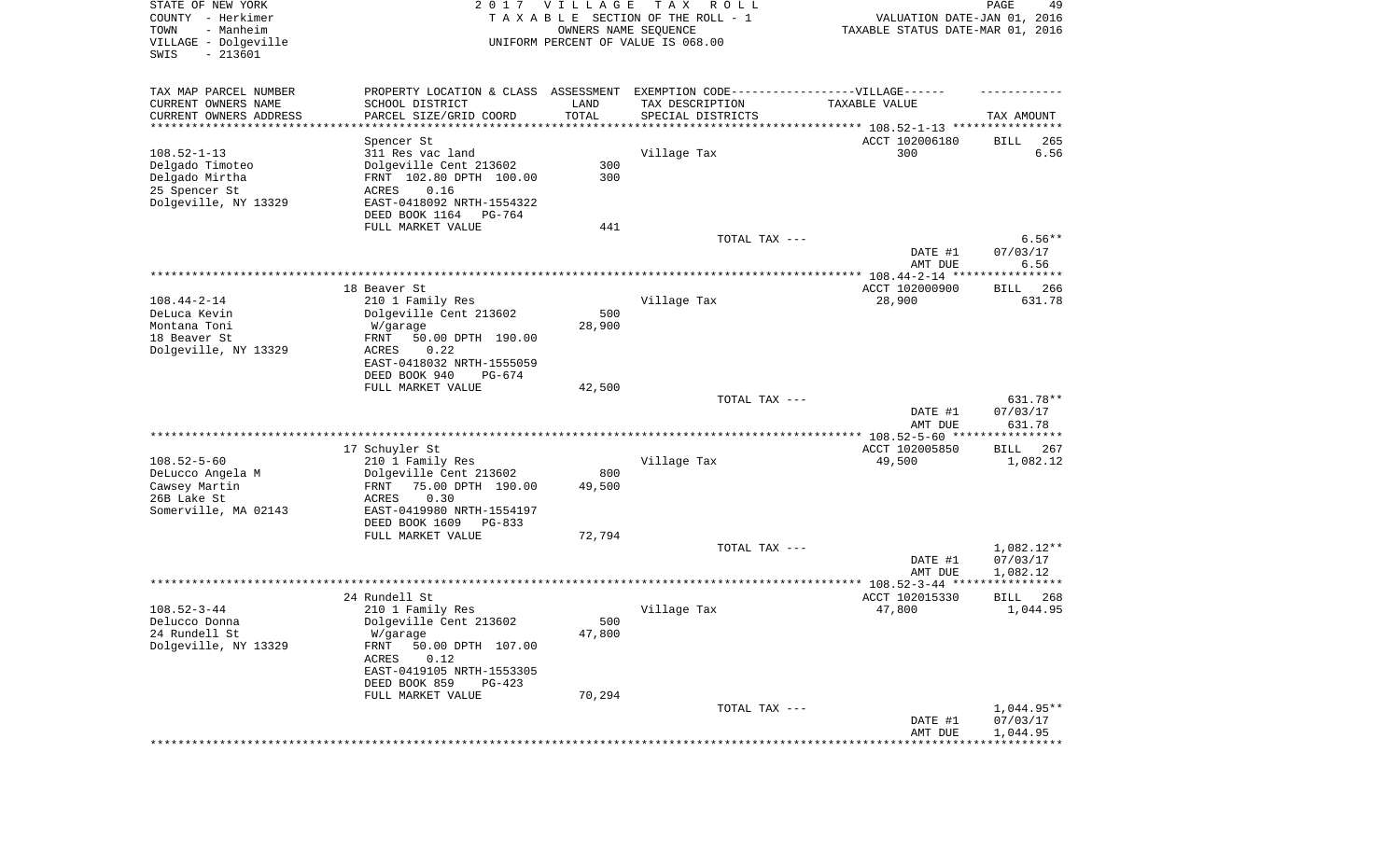| STATE OF NEW YORK<br>COUNTY - Herkimer<br>TOWN<br>- Manheim | 2017 VILLAGE<br>TAX ROLL<br>TAXABLE SECTION OF THE ROLL - 1<br>OWNERS NAME SEQUENCE |                      |                                    | 50<br>PAGE<br>VALUATION DATE-JAN 01, 2016<br>TAXABLE STATUS DATE-MAR 01, 2016 |                      |
|-------------------------------------------------------------|-------------------------------------------------------------------------------------|----------------------|------------------------------------|-------------------------------------------------------------------------------|----------------------|
| VILLAGE - Dolgeville<br>SWIS<br>$-213601$                   |                                                                                     |                      | UNIFORM PERCENT OF VALUE IS 068.00 |                                                                               |                      |
| TAX MAP PARCEL NUMBER                                       | PROPERTY LOCATION & CLASS ASSESSMENT EXEMPTION CODE-----------------VILLAGE------   |                      |                                    |                                                                               |                      |
| CURRENT OWNERS NAME                                         | SCHOOL DISTRICT                                                                     | LAND                 | TAX DESCRIPTION                    | TAXABLE VALUE                                                                 |                      |
| CURRENT OWNERS ADDRESS<br>*********************             | PARCEL SIZE/GRID COORD                                                              | TOTAL<br>*********** | SPECIAL DISTRICTS                  | ********************************* 108.52-3-45 ****************                | TAX AMOUNT           |
|                                                             | Rundell St                                                                          |                      |                                    | ACCT 102015300                                                                | BILL<br>269          |
| $108.52 - 3 - 45$                                           | 311 Res vac land                                                                    |                      | Village Tax                        | 200                                                                           | 4.37                 |
| Delucco Donna                                               | Dolgeville Cent 213602                                                              | 200                  |                                    |                                                                               |                      |
| 24 Rundell St                                               | 50.00 DPTH 150.00<br>FRNT                                                           | 200                  |                                    |                                                                               |                      |
| Dolgeville, NY 13329                                        | ACRES<br>0.12                                                                       |                      |                                    |                                                                               |                      |
|                                                             | EAST-0419080 NRTH-1553260<br>DEED BOOK 859<br>PG-423                                |                      |                                    |                                                                               |                      |
|                                                             | FULL MARKET VALUE                                                                   | 294                  |                                    |                                                                               |                      |
|                                                             |                                                                                     |                      | TOTAL TAX ---                      |                                                                               | $4.37**$             |
|                                                             |                                                                                     |                      |                                    | DATE #1                                                                       | 07/03/17             |
|                                                             |                                                                                     |                      |                                    | AMT DUE                                                                       | 4.37                 |
|                                                             |                                                                                     |                      |                                    |                                                                               |                      |
| $108.52 - 3 - 46$                                           | Rundell St<br>311 Res vac land                                                      |                      | Village Tax                        | ACCT 102015270<br>500                                                         | 270<br>BILL<br>10.93 |
| Delucco Donna                                               | Dolgeville Cent 213602                                                              | 500                  |                                    |                                                                               |                      |
| 24 Rundell Stt                                              | FRNT 100.00 DPTH 110.00                                                             | 500                  |                                    |                                                                               |                      |
| Dolgeville, NY 13329                                        | 0.24<br>ACRES                                                                       |                      |                                    |                                                                               |                      |
|                                                             | EAST-0419039 NRTH-1553200                                                           |                      |                                    |                                                                               |                      |
|                                                             | DEED BOOK 859<br>PG-423                                                             |                      |                                    |                                                                               |                      |
|                                                             | FULL MARKET VALUE                                                                   | 735                  | TOTAL TAX ---                      |                                                                               | $10.93**$            |
|                                                             |                                                                                     |                      |                                    | DATE #1                                                                       | 07/03/17             |
|                                                             |                                                                                     |                      |                                    | AMT DUE                                                                       | 10.93                |
|                                                             |                                                                                     |                      |                                    |                                                                               |                      |
|                                                             | 21 Van Buren St                                                                     |                      |                                    | ACCT 102027570                                                                | 271<br>BILL          |
| $108.52 - 5 - 92$                                           | 210 1 Family Res                                                                    |                      | Village Tax                        | 38,000                                                                        | 830.71               |
| Delucco Frederick J<br>21 Van Buren St                      | Dolgeville Cent 213602<br>50.00 DPTH 138.00<br>FRNT                                 | 500<br>38,000        |                                    |                                                                               |                      |
| Dolgeville, NY 13329                                        | 0.17<br>ACRES                                                                       |                      |                                    |                                                                               |                      |
|                                                             | EAST-0420037 NRTH-1554509                                                           |                      |                                    |                                                                               |                      |
|                                                             | DEED BOOK 701<br><b>PG-730</b>                                                      |                      |                                    |                                                                               |                      |
|                                                             | FULL MARKET VALUE                                                                   | 55,882               |                                    |                                                                               |                      |
|                                                             |                                                                                     |                      | TOTAL TAX ---                      |                                                                               | 830.71**             |
|                                                             |                                                                                     |                      |                                    | DATE #1<br>AMT DUE                                                            | 07/03/17<br>830.71   |
|                                                             |                                                                                     |                      |                                    |                                                                               |                      |
|                                                             | 23 Van Buren St                                                                     |                      |                                    | ACCT 102012900                                                                | 272<br>BILL          |
| $108.52 - 5 - 93$                                           | 311 Res vac land                                                                    |                      | Village Tax                        | 500                                                                           | 10.93                |
| Delucco Frederick J                                         | Dolgeville Cent 213602                                                              | 500                  |                                    |                                                                               |                      |
| 21 Van Buren St<br>Dolgeville, NY 13329                     | W/garage<br>FRNT 50.00 DPTH 139.00                                                  | 500                  |                                    |                                                                               |                      |
|                                                             | ACRES<br>0.17                                                                       |                      |                                    |                                                                               |                      |
|                                                             | EAST-0420063 NRTH-1554470                                                           |                      |                                    |                                                                               |                      |
|                                                             | DEED BOOK 740<br>PG-233                                                             |                      |                                    |                                                                               |                      |
|                                                             | FULL MARKET VALUE                                                                   | 735                  |                                    |                                                                               |                      |
|                                                             |                                                                                     |                      | TOTAL TAX ---                      |                                                                               | $10.93**$            |
|                                                             |                                                                                     |                      |                                    |                                                                               |                      |
|                                                             |                                                                                     |                      |                                    |                                                                               |                      |
|                                                             |                                                                                     |                      |                                    | DATE #1<br>AMT DUE                                                            | 07/03/17<br>10.93    |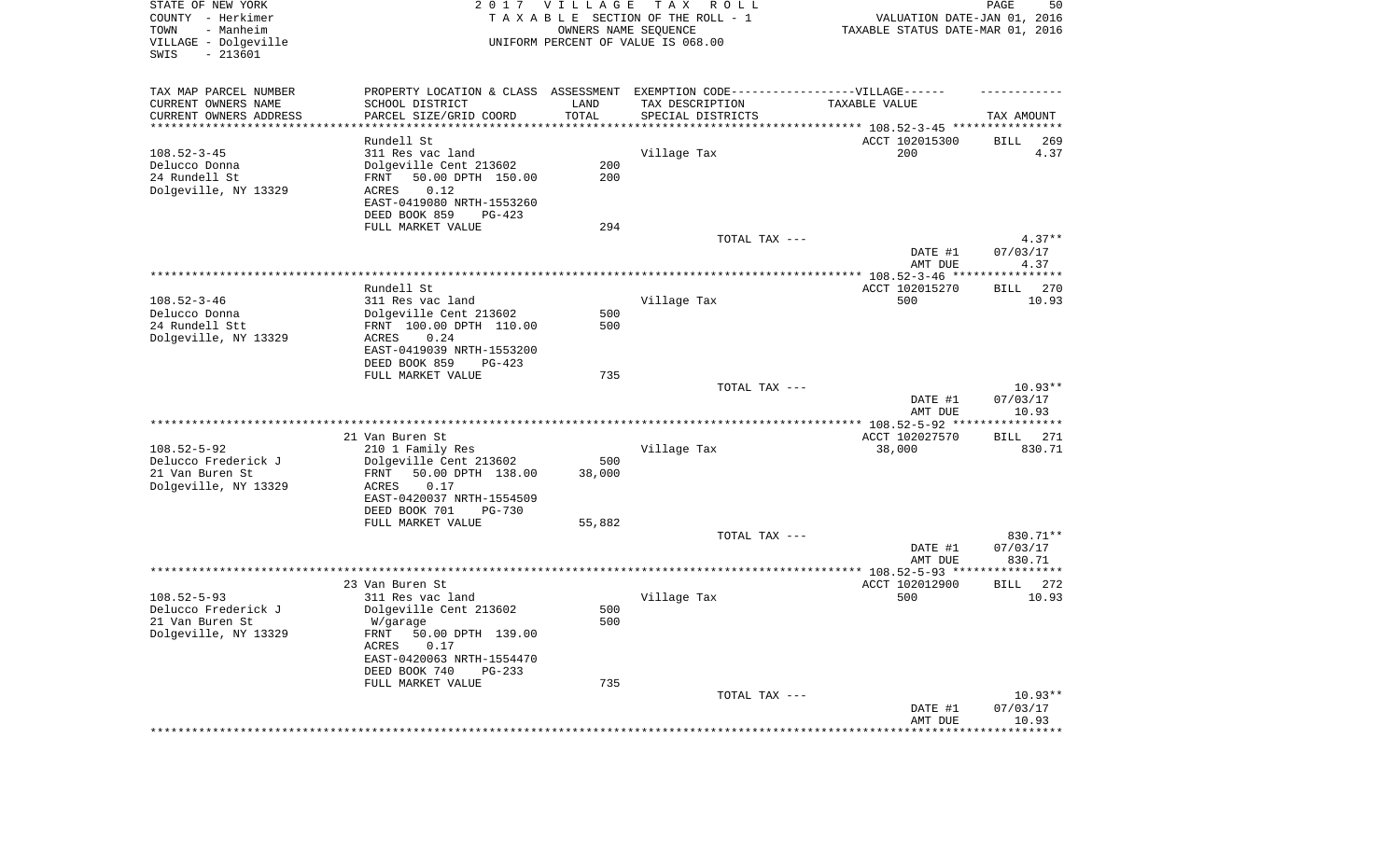| STATE OF NEW YORK<br>COUNTY - Herkimer<br>- Manheim<br>TOWN<br>VILLAGE - Dolgeville<br>$-213601$<br>SWIS |                                                       | 2017 VILLAGE<br>OWNERS NAME SEQUENCE | T A X<br>R O L L<br>TAXABLE SECTION OF THE ROLL - 1<br>UNIFORM PERCENT OF VALUE IS 068.00 | VALUATION DATE-JAN 01, 2016<br>TAXABLE STATUS DATE-MAR 01, 2016 | PAGE<br>51                   |
|----------------------------------------------------------------------------------------------------------|-------------------------------------------------------|--------------------------------------|-------------------------------------------------------------------------------------------|-----------------------------------------------------------------|------------------------------|
| TAX MAP PARCEL NUMBER                                                                                    | PROPERTY LOCATION & CLASS ASSESSMENT                  |                                      | EXEMPTION CODE------------------VILLAGE------                                             |                                                                 |                              |
| CURRENT OWNERS NAME                                                                                      | SCHOOL DISTRICT                                       | LAND                                 | TAX DESCRIPTION                                                                           | TAXABLE VALUE                                                   |                              |
| CURRENT OWNERS ADDRESS<br>*********************                                                          | PARCEL SIZE/GRID COORD                                | TOTAL                                | SPECIAL DISTRICTS                                                                         |                                                                 | TAX AMOUNT                   |
|                                                                                                          | 19 Van Buren St                                       |                                      |                                                                                           | ACCT 102005940                                                  | BILL<br>273                  |
| $108.52 - 5 - 91$                                                                                        | 210 1 Family Res                                      |                                      | VET COM CT 41131                                                                          | 10,200                                                          |                              |
| DeLucco Joy M                                                                                            | Dolgeville Cent 213602                                | 700                                  | Village Tax                                                                               | 36,100                                                          | 789.18                       |
| 19 Van Buren St                                                                                          | W/garage                                              | 46,300                               |                                                                                           |                                                                 |                              |
| Dolgeville, NY 13329                                                                                     | FRNT<br>67.00 DPTH 118.00                             |                                      |                                                                                           |                                                                 |                              |
|                                                                                                          | ACRES<br>0.20<br>EAST-0420000 NRTH-1554558            |                                      |                                                                                           |                                                                 |                              |
|                                                                                                          | DEED BOOK 931<br>PG-611                               |                                      |                                                                                           |                                                                 |                              |
|                                                                                                          | FULL MARKET VALUE                                     | 68,088                               |                                                                                           |                                                                 |                              |
|                                                                                                          |                                                       |                                      | TOTAL TAX ---                                                                             |                                                                 | 789.18**                     |
|                                                                                                          |                                                       |                                      |                                                                                           | DATE #1                                                         | 07/03/17                     |
|                                                                                                          |                                                       |                                      |                                                                                           | AMT DUE                                                         | 789.18                       |
|                                                                                                          | 45 Spencer St                                         |                                      |                                                                                           | ACCT 102022680                                                  | 274<br>BILL                  |
| $108.51 - 1 - 21$                                                                                        | 210 1 Family Res                                      |                                      | Village Tax                                                                               | 78,200                                                          | 1,709.52                     |
| Deluco George                                                                                            | Dolgeville Cent 213602                                | 4,100                                |                                                                                           |                                                                 |                              |
| Deluco Susan                                                                                             | W/garage                                              | 78,200                               |                                                                                           |                                                                 |                              |
| 45 Spencer St                                                                                            | <b>ACRES</b><br>2.38                                  |                                      |                                                                                           |                                                                 |                              |
| Dolgeville, NY 13329                                                                                     | EAST-0417165 NRTH-1554212<br>DEED BOOK 00650 PG-00700 |                                      |                                                                                           |                                                                 |                              |
|                                                                                                          | FULL MARKET VALUE                                     | 115,000                              |                                                                                           |                                                                 |                              |
|                                                                                                          |                                                       |                                      | TOTAL TAX ---                                                                             |                                                                 | $1,709.52**$                 |
|                                                                                                          |                                                       |                                      |                                                                                           | DATE #1                                                         | 07/03/17                     |
|                                                                                                          |                                                       |                                      |                                                                                           | AMT DUE<br>************ 108.36-2-10 ****                        | 1,709.52<br>***********      |
|                                                                                                          | 23 Cavalli St                                         |                                      |                                                                                           | ACCT 102007200                                                  | 275<br><b>BILL</b>           |
| $108.36 - 2 - 10$                                                                                        | 220 2 Family Res                                      |                                      | Village Tax                                                                               | 26,000                                                          | 568.38                       |
| Denapole Donald                                                                                          | Dolgeville Cent 213602                                | 500                                  |                                                                                           |                                                                 |                              |
| PO Box 77                                                                                                | FRNT<br>65.00 DPTH 150.00                             | 26,000                               |                                                                                           |                                                                 |                              |
| Middleville, NY 13406                                                                                    | 0.24<br>ACRES                                         |                                      |                                                                                           |                                                                 |                              |
|                                                                                                          | EAST-0419448 NRTH-1557745<br>DEED BOOK 850<br>PG-646  |                                      |                                                                                           |                                                                 |                              |
|                                                                                                          | FULL MARKET VALUE                                     | 38,235                               |                                                                                           |                                                                 |                              |
|                                                                                                          |                                                       |                                      | TOTAL TAX ---                                                                             |                                                                 | 568.38**                     |
|                                                                                                          |                                                       |                                      |                                                                                           | DATE #1                                                         | 07/03/17                     |
|                                                                                                          |                                                       |                                      |                                                                                           | AMT DUE                                                         | 568.38                       |
|                                                                                                          | Mckinley Ave                                          |                                      |                                                                                           | ACCT 102027180                                                  | 276<br>BILL                  |
| $108.36 - 1 - 19$                                                                                        | 312 Vac w/imprv                                       |                                      | Village Tax                                                                               | 1,600                                                           | 34.98                        |
| Dermady Joy M                                                                                            | Dolgeville Cent 213602                                | 100                                  |                                                                                           |                                                                 |                              |
| 60 W State St                                                                                            | Garage                                                | 1,600                                |                                                                                           |                                                                 |                              |
| Dolgeville, NY 13329                                                                                     | FRNT<br>50.00 DPTH<br>65.00                           |                                      |                                                                                           |                                                                 |                              |
|                                                                                                          | ACRES<br>0.07<br>EAST-0418802 NRTH-1557246            |                                      |                                                                                           |                                                                 |                              |
|                                                                                                          | DEED BOOK 931<br><b>PG-370</b>                        |                                      |                                                                                           |                                                                 |                              |
|                                                                                                          | FULL MARKET VALUE                                     | 2,353                                |                                                                                           |                                                                 |                              |
|                                                                                                          |                                                       |                                      | TOTAL TAX ---                                                                             |                                                                 | 34.98**                      |
|                                                                                                          |                                                       |                                      |                                                                                           | DATE #1                                                         | 07/03/17                     |
|                                                                                                          |                                                       |                                      |                                                                                           | AMT DUE                                                         | 34.98<br>* * * * * * * * * * |
|                                                                                                          |                                                       |                                      |                                                                                           |                                                                 |                              |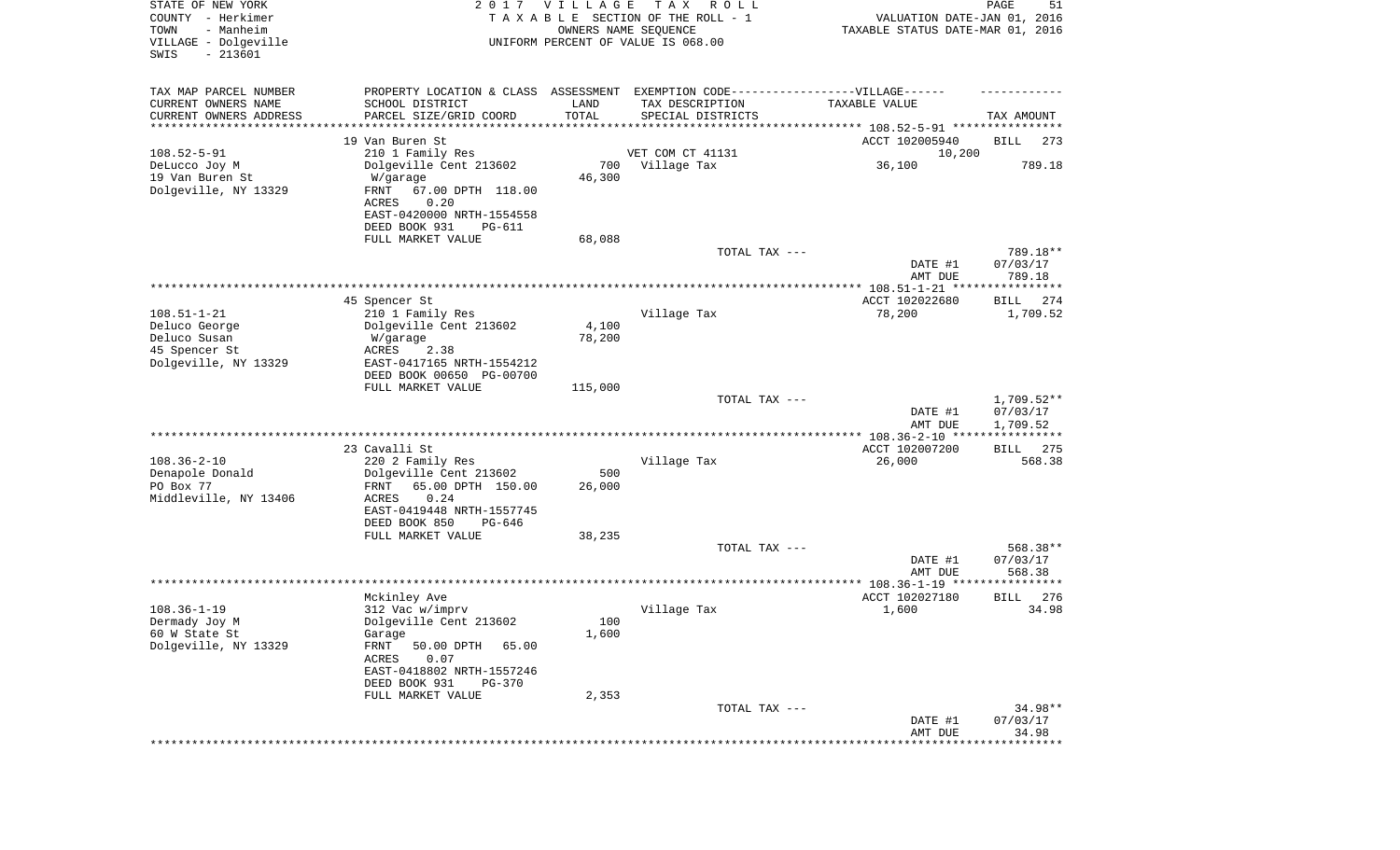| STATE OF NEW YORK<br>COUNTY - Herkimer<br>- Manheim<br>TOWN<br>VILLAGE - Dolgeville<br>SWIS<br>$-213601$       |                                                                                                                                                                                                    | 2017 VILLAGE<br>OWNERS NAME SEQUENCE | T A X<br>R O L L<br>TAXABLE SECTION OF THE ROLL - 1<br>UNIFORM PERCENT OF VALUE IS 068.00                                                              | VALUATION DATE-JAN 01, 2016<br>TAXABLE STATUS DATE-MAR 01, 2016 | PAGE<br>52                         |
|----------------------------------------------------------------------------------------------------------------|----------------------------------------------------------------------------------------------------------------------------------------------------------------------------------------------------|--------------------------------------|--------------------------------------------------------------------------------------------------------------------------------------------------------|-----------------------------------------------------------------|------------------------------------|
| TAX MAP PARCEL NUMBER<br>CURRENT OWNERS NAME<br>CURRENT OWNERS ADDRESS<br>**********************               | PROPERTY LOCATION & CLASS ASSESSMENT<br>SCHOOL DISTRICT<br>PARCEL SIZE/GRID COORD                                                                                                                  | LAND<br>TOTAL<br>***********         | EXEMPTION CODE-----------------VILLAGE------<br>TAX DESCRIPTION<br>SPECIAL DISTRICTS<br>********************************* 108.59-2-19 **************** | TAXABLE VALUE                                                   | TAX AMOUNT                         |
| $108.59 - 2 - 19$<br>Dicamillo Dennis<br>14 Stewart St<br>Dolgeville, NY 13329                                 | Stewart St<br>311 Res vac land<br>Dolgeville Cent 213602<br>50.00 DPTH 150.00<br>FRNT<br>ACRES<br>0.17<br>EAST-0416879 NRTH-1551987<br>DEED BOOK 731<br>PG-256                                     | 300<br>300                           | Village Tax                                                                                                                                            | ACCT 102021210<br>300                                           | BILL<br>277<br>6.56                |
|                                                                                                                | FULL MARKET VALUE                                                                                                                                                                                  | 441                                  | TOTAL TAX ---                                                                                                                                          | DATE #1<br>AMT DUE                                              | $6.56**$<br>07/03/17<br>6.56       |
|                                                                                                                |                                                                                                                                                                                                    |                                      |                                                                                                                                                        |                                                                 |                                    |
| $108.59 - 2 - 20$<br>Dicamillo Dennis<br>14 Stewart St<br>Dolgeville, NY 13329                                 | 14 Stewart St<br>210 1 Family Res<br>Dolgeville Cent 213602<br>FRNT 100.00 DPTH 150.00<br>0.34<br>ACRES<br>EAST-0416888 NRTH-1551916                                                               | 1,000<br>54,000                      | Village Tax                                                                                                                                            | ACCT 102021180<br>54,000                                        | 278<br>BILL<br>1,180.49            |
|                                                                                                                | DEED BOOK 731<br>$PG-256$<br>FULL MARKET VALUE                                                                                                                                                     | 79,412                               | TOTAL TAX ---                                                                                                                                          | DATE #1<br>AMT DUE                                              | 1,180.49**<br>07/03/17<br>1,180.49 |
|                                                                                                                |                                                                                                                                                                                                    |                                      |                                                                                                                                                        |                                                                 |                                    |
| $108.52 - 5 - 72$<br>DiCamillo George Francis Jr.<br>DiCamillo Debra M<br>11 Winton Ln<br>Dolgeville, NY 13329 | 11 Winton Ln<br>210 1 Family Res<br>Dolgeville Cent 213602<br>W/garage<br>45.00 DPTH 110.00<br>FRNT<br>ACRES<br>0.11<br>EAST-0419596 NRTH-1554612<br>DEED BOOK 1393<br>PG-135<br>FULL MARKET VALUE | 500<br>38,000<br>55,882              | Village Tax                                                                                                                                            | ACCT 102006390<br>38,000                                        | 279<br>BILL<br>830.71              |
|                                                                                                                |                                                                                                                                                                                                    |                                      | TOTAL TAX ---                                                                                                                                          | DATE #1<br>AMT DUE                                              | 830.71**<br>07/03/17<br>830.71     |
|                                                                                                                |                                                                                                                                                                                                    |                                      |                                                                                                                                                        |                                                                 |                                    |
| $108.36 - 3 - 51$<br>Dietrich Christina M<br>Daley Wade R<br>50 N Helmer Ave<br>Dolgeville, NY 13329           | 50 N Helmer Ave<br>210 1 Family Res<br>Dolgeville Cent 213602<br>65.00 DPTH 199.00<br>FRNT<br>0.16<br>ACRES<br>EAST-0419742 NRTH-1557189<br>DEED BOOK 1514 PG-647<br>FULL MARKET VALUE             | 700<br>40,000<br>58,824              | Village Tax                                                                                                                                            | ACCT 102008460<br>40,000                                        | 280<br>BILL<br>874.44              |
|                                                                                                                |                                                                                                                                                                                                    |                                      | TOTAL TAX ---                                                                                                                                          | DATE #1<br>AMT DUE                                              | 874.44**<br>07/03/17<br>874.44     |
|                                                                                                                |                                                                                                                                                                                                    |                                      |                                                                                                                                                        | ***********************************                             |                                    |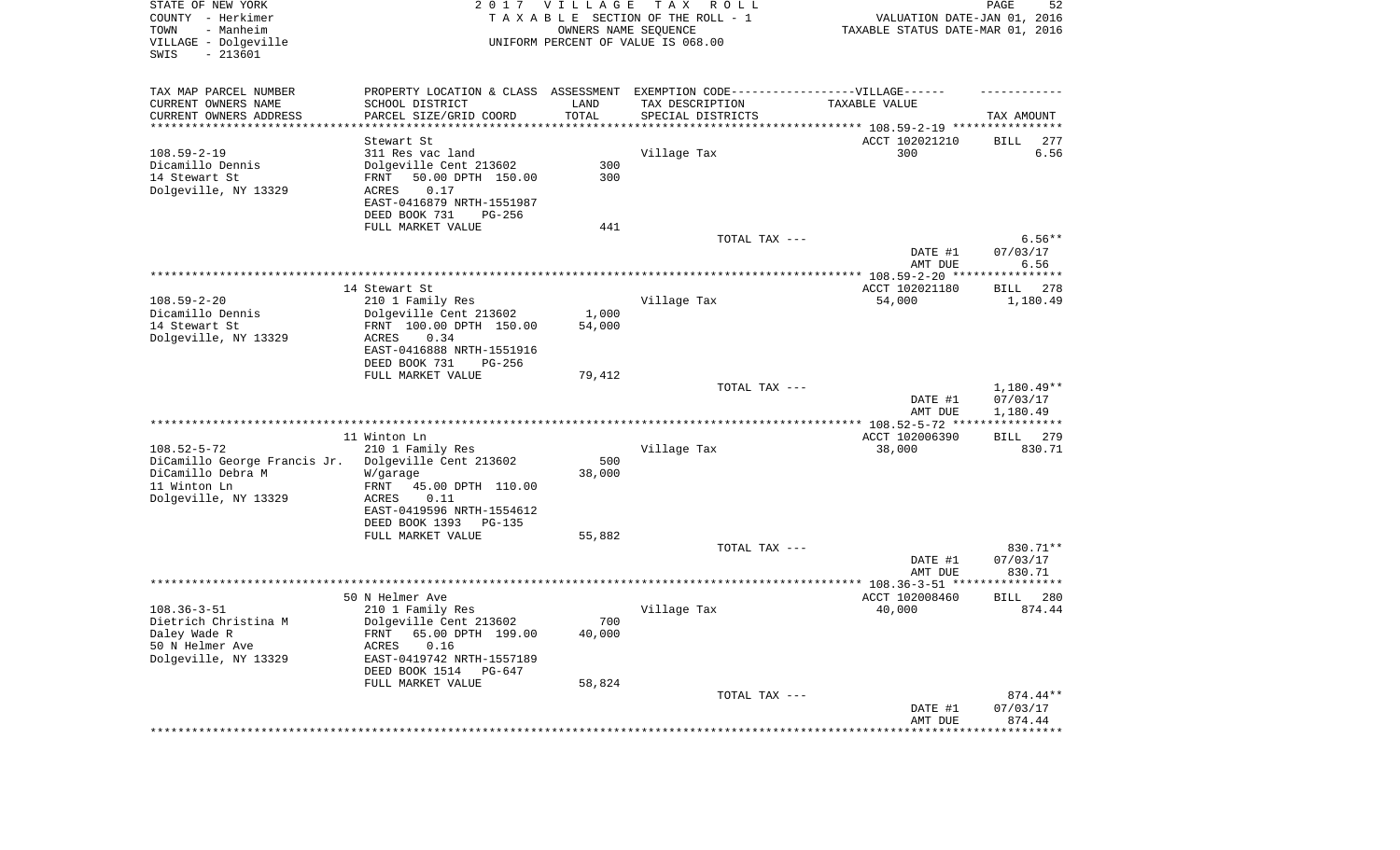| STATE OF NEW YORK<br>COUNTY - Herkimer<br>- Manheim<br>TOWN<br>VILLAGE - Dolgeville<br>SWIS<br>$-213601$ |                                                                                                                                                                                                      | 2017 VILLAGE<br>OWNERS NAME SEQUENCE | T A X<br>R O L L<br>TAXABLE SECTION OF THE ROLL - 1<br>UNIFORM PERCENT OF VALUE IS 068.00 | VALUATION DATE-JAN 01, 2016<br>TAXABLE STATUS DATE-MAR 01, 2016                 | PAGE<br>53                     |
|----------------------------------------------------------------------------------------------------------|------------------------------------------------------------------------------------------------------------------------------------------------------------------------------------------------------|--------------------------------------|-------------------------------------------------------------------------------------------|---------------------------------------------------------------------------------|--------------------------------|
| TAX MAP PARCEL NUMBER<br>CURRENT OWNERS NAME<br>CURRENT OWNERS ADDRESS<br>********************           | PROPERTY LOCATION & CLASS ASSESSMENT EXEMPTION CODE-----------------VILLAGE------<br>SCHOOL DISTRICT<br>PARCEL SIZE/GRID COORD                                                                       | LAND<br>TOTAL                        | TAX DESCRIPTION<br>SPECIAL DISTRICTS                                                      | TAXABLE VALUE<br>********************************* 108.52-6-10 **************** | TAX AMOUNT                     |
| $108.52 - 6 - 10$<br>Digilio Antonette<br>44 Faville Ave<br>Dolgeville, NY 13329                         | 44 E Faville Ave<br>220 2 Family Res<br>Dolgeville Cent 213602<br>W/barn<br>FRNT<br>50.00 DPTH 150.00<br>ACRES<br>0.17<br>EAST-0419644 NRTH-1553046<br>DEED BOOK 00624 PG-00550<br>FULL MARKET VALUE | 500<br>40,600<br>59,706              | Village Tax                                                                               | ACCT 102030090<br>40,600                                                        | BILL<br>281<br>887.55          |
|                                                                                                          |                                                                                                                                                                                                      |                                      | TOTAL TAX ---                                                                             | DATE #1<br>AMT DUE                                                              | 887.55**<br>07/03/17<br>887.55 |
|                                                                                                          | E Faville Ave                                                                                                                                                                                        |                                      |                                                                                           | ACCT 102000330                                                                  | 282<br>BILL                    |
| $108.52 - 6 - 11$<br>Digilio Antonette<br>44 Faville Ave<br>Dolgeville, NY 13329                         | 311 Res vac land<br>Dolgeville Cent 213602<br>54.70 DPTH 100.00<br>FRNT<br>ACRES<br>0.12<br>EAST-0419616 NRTH-1553094<br>DEED BOOK 00614 PG-00367<br>FULL MARKET VALUE                               | 200<br>200<br>294                    | Village Tax                                                                               | 200                                                                             | 4.37                           |
|                                                                                                          |                                                                                                                                                                                                      |                                      | TOTAL TAX ---                                                                             | DATE #1<br>AMT DUE                                                              | $4.37**$<br>07/03/17<br>4.37   |
|                                                                                                          |                                                                                                                                                                                                      |                                      |                                                                                           | *********** 108.44-2-55 ****                                                    | ************                   |
| $108.44 - 2 - 55$<br>Dineen Richard P<br>29 S Helmer Ave<br>Dolgeville, NY 13329                         | 29 S Helmer Ave<br>220 2 Family Res<br>Dolgeville Cent 213602<br>W/garage<br>FRNT<br>50.00 DPTH 100.00<br>ACRES<br>0.17<br>EAST-0418745 NRTH-1554708                                                 | 500<br>38,368                        | Village Tax                                                                               | ACCT 102003990<br>38,368                                                        | 283<br>BILL<br>838.76          |
|                                                                                                          | DEED BOOK 1173<br>PG-917<br>FULL MARKET VALUE                                                                                                                                                        | 56,424                               | TOTAL TAX ---                                                                             | DATE #1<br>AMT DUE                                                              | 838.76**<br>07/03/17<br>838.76 |
|                                                                                                          |                                                                                                                                                                                                      |                                      |                                                                                           | ****************** 108.36-3-74 ********                                         | * * * * *                      |
| $108.36 - 3 - 74$<br>Dodge Robert K<br>Dodge Judith<br>90 N Helmer Ave<br>Dolgeville, NY 13329           | 90 N Helmer Ave<br>210 1 Family Res<br>Dolgeville Cent 213602<br>W/garage<br>FRNT<br>64.00 DPTH 125.00<br>0.07<br>ACRES<br>EAST-0419671 NRTH-1558104<br>DEED BOOK 1257 PG-647                        | 600<br>43,800                        | VET WAR CT 41121<br>Village Tax                                                           | ACCT 102006780<br>6,120<br>37,680                                               | 284<br>BILL<br>823.72          |
|                                                                                                          | FULL MARKET VALUE                                                                                                                                                                                    | 64,412                               | TOTAL TAX ---                                                                             | DATE #1<br>AMT DUE                                                              | 823.72**<br>07/03/17<br>823.72 |
|                                                                                                          |                                                                                                                                                                                                      |                                      |                                                                                           | ****************************                                                    |                                |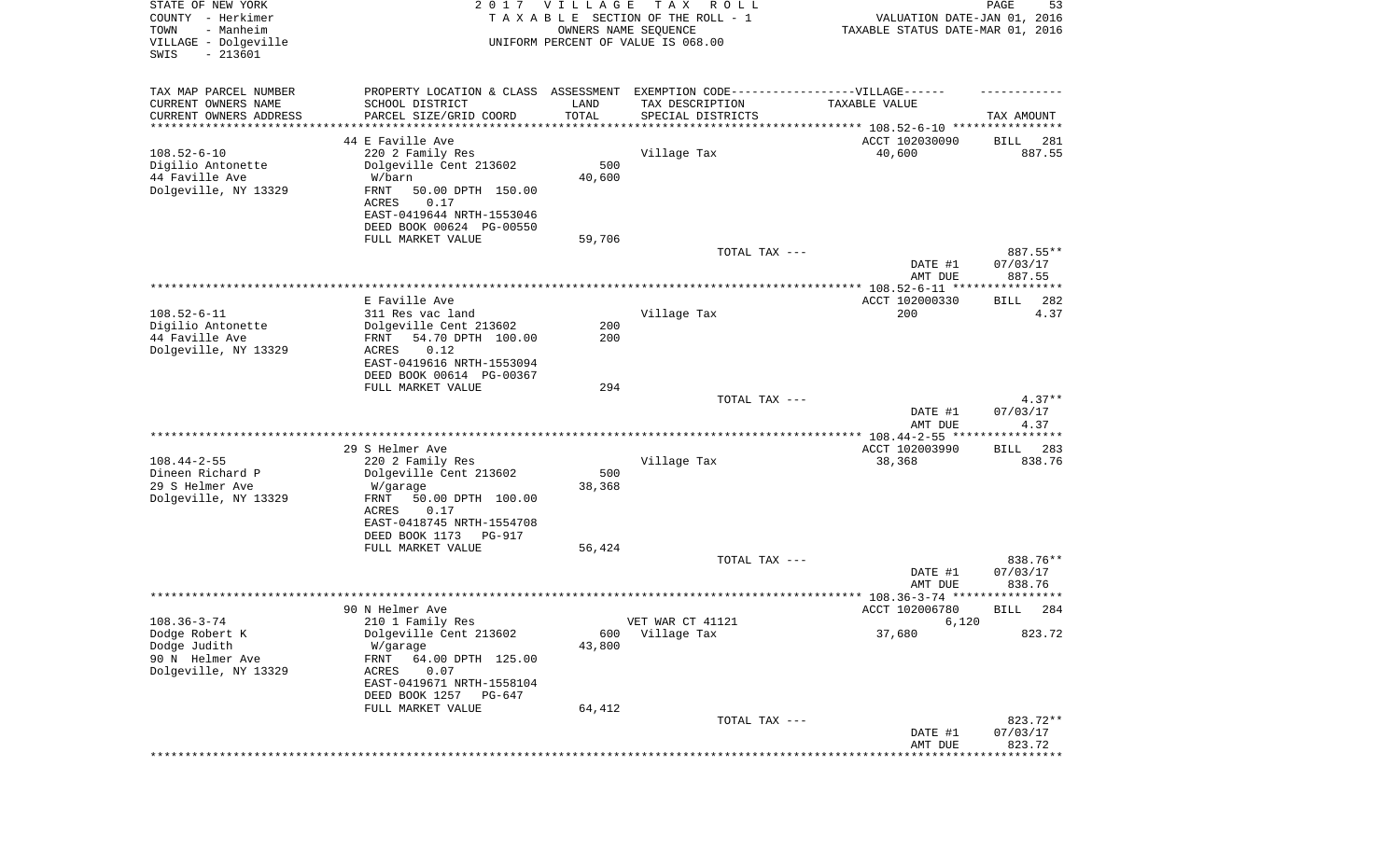| STATE OF NEW YORK<br>COUNTY - Herkimer<br>- Manheim<br>TOWN<br>VILLAGE - Dolgeville<br>$-213601$<br>SWIS |                                                                                  | 2017 VILLAGE                   | T A X<br>R O L L<br>TAXABLE SECTION OF THE ROLL - 1<br>OWNERS NAME SEQUENCE<br>UNIFORM PERCENT OF VALUE IS 068.00 | VALUATION DATE-JAN 01, 2016<br>TAXABLE STATUS DATE-MAR 01, 2016 | PAGE<br>54               |
|----------------------------------------------------------------------------------------------------------|----------------------------------------------------------------------------------|--------------------------------|-------------------------------------------------------------------------------------------------------------------|-----------------------------------------------------------------|--------------------------|
| TAX MAP PARCEL NUMBER                                                                                    | PROPERTY LOCATION & CLASS ASSESSMENT EXEMPTION CODE----------------VILLAGE------ |                                |                                                                                                                   |                                                                 |                          |
| CURRENT OWNERS NAME                                                                                      | SCHOOL DISTRICT                                                                  | LAND                           | TAX DESCRIPTION                                                                                                   | TAXABLE VALUE                                                   |                          |
| CURRENT OWNERS ADDRESS<br>*********************                                                          | PARCEL SIZE/GRID COORD<br>******************                                     | TOTAL<br>* * * * * * * * * * * | SPECIAL DISTRICTS                                                                                                 |                                                                 | TAX AMOUNT               |
|                                                                                                          | 11 Slawson St                                                                    |                                |                                                                                                                   | ACCT 102020790                                                  | 285<br>BILL              |
| $108.44 - 2 - 57$                                                                                        | 210 1 Family Res                                                                 |                                | Village Tax                                                                                                       | 28,900                                                          | 631.78                   |
| Dodson Donald R Jr.                                                                                      | Dolgeville Cent 213602                                                           | 500                            |                                                                                                                   |                                                                 |                          |
| Dodson Janet M                                                                                           | W/garage                                                                         | 28,900                         |                                                                                                                   |                                                                 |                          |
| 11 Slawson St                                                                                            | FRNT<br>50.00 DPTH 100.00                                                        |                                |                                                                                                                   |                                                                 |                          |
| Dolgeville, NY 13329                                                                                     | 0.11<br>ACRES                                                                    |                                |                                                                                                                   |                                                                 |                          |
|                                                                                                          | EAST-0418775 NRTH-1554786                                                        |                                |                                                                                                                   |                                                                 |                          |
|                                                                                                          | DEED BOOK 1209<br>PG-332                                                         |                                |                                                                                                                   |                                                                 |                          |
|                                                                                                          | FULL MARKET VALUE                                                                | 42,500                         | TOTAL TAX ---                                                                                                     |                                                                 | 631.78**                 |
|                                                                                                          |                                                                                  |                                |                                                                                                                   | DATE #1                                                         | 07/03/17                 |
|                                                                                                          |                                                                                  |                                |                                                                                                                   | AMT DUE                                                         | 631.78                   |
|                                                                                                          |                                                                                  |                                |                                                                                                                   |                                                                 |                          |
|                                                                                                          | 92 S Main St                                                                     |                                |                                                                                                                   | ACCT 102015690                                                  | 286<br>BILL              |
| $108.52 - 1 - 27$                                                                                        | 210 1 Family Res                                                                 |                                | Village Tax                                                                                                       | 36,800                                                          | 804.48                   |
| Doerrer Donna M                                                                                          | Dolgeville Cent 213602                                                           | 600                            |                                                                                                                   |                                                                 |                          |
| Williams Trevor<br>92 S Main St                                                                          | W/carport<br>FRNT                                                                | 36,800                         |                                                                                                                   |                                                                 |                          |
| Dolgeville, NY 13329                                                                                     | 58.30 DPTH 100.00<br>ACRES<br>0.13                                               |                                |                                                                                                                   |                                                                 |                          |
|                                                                                                          | EAST-0418721 NRTH-1554176                                                        |                                |                                                                                                                   |                                                                 |                          |
|                                                                                                          | DEED BOOK 1272<br>$PG-429$                                                       |                                |                                                                                                                   |                                                                 |                          |
|                                                                                                          | FULL MARKET VALUE                                                                | 54,118                         |                                                                                                                   |                                                                 |                          |
|                                                                                                          |                                                                                  |                                | TOTAL TAX ---                                                                                                     |                                                                 | 804.48**                 |
|                                                                                                          |                                                                                  |                                |                                                                                                                   | DATE #1                                                         | 07/03/17                 |
|                                                                                                          |                                                                                  |                                |                                                                                                                   | AMT DUE                                                         | 804.48                   |
|                                                                                                          | 60 Spencer St                                                                    |                                |                                                                                                                   | ACCT 102002160                                                  | 287<br>BILL              |
| $108.51 - 1 - 7$                                                                                         | 210 1 Family Res                                                                 |                                | VET COM CT 41131                                                                                                  | 10,200                                                          |                          |
| Doerrer Frederick                                                                                        | Dolgeville Cent 213602                                                           | 2,300                          | Village Tax                                                                                                       | 66,100                                                          | 1,445.01                 |
| Doerrer Barbara                                                                                          | W/garage                                                                         | 76,300                         |                                                                                                                   |                                                                 |                          |
| 60 Spencer St                                                                                            | FRNT 150.00 DPTH 200.00                                                          |                                |                                                                                                                   |                                                                 |                          |
| Dolgeville, NY 13329                                                                                     | ACRES<br>1.80                                                                    |                                |                                                                                                                   |                                                                 |                          |
|                                                                                                          | EAST-0417241 NRTH-1554694                                                        |                                |                                                                                                                   |                                                                 |                          |
|                                                                                                          | DEED BOOK 779<br>PG-513<br>FULL MARKET VALUE                                     | 112,206                        |                                                                                                                   |                                                                 |                          |
|                                                                                                          |                                                                                  |                                | TOTAL TAX ---                                                                                                     |                                                                 | $1,445.01**$             |
|                                                                                                          |                                                                                  |                                |                                                                                                                   | DATE #1                                                         | 07/03/17                 |
|                                                                                                          |                                                                                  |                                |                                                                                                                   | AMT DUE                                                         | 1,445.01                 |
|                                                                                                          |                                                                                  |                                |                                                                                                                   |                                                                 |                          |
| $108.44 - 3 - 74.3$                                                                                      | Slawson                                                                          |                                |                                                                                                                   | 500                                                             | 288<br>BILL<br>10.93     |
| Dolgeville Car Care                                                                                      | 330 Vacant comm<br>Dolgeville Cent 213602                                        | 500                            | Village Tax                                                                                                       |                                                                 |                          |
| Gerald Darling                                                                                           | FRNT<br>40.00 DPTH<br>95.00                                                      | 500                            |                                                                                                                   |                                                                 |                          |
| 3 Slawson St                                                                                             | ACRES<br>0.09                                                                    |                                |                                                                                                                   |                                                                 |                          |
| Dolgeville, NY 13329                                                                                     | EAST-0419028 NRTH-1554735                                                        |                                |                                                                                                                   |                                                                 |                          |
|                                                                                                          | FULL MARKET VALUE                                                                | 735                            |                                                                                                                   |                                                                 |                          |
|                                                                                                          |                                                                                  |                                | TOTAL TAX ---                                                                                                     |                                                                 | $10.93**$                |
|                                                                                                          |                                                                                  |                                |                                                                                                                   | DATE #1                                                         | 07/03/17                 |
|                                                                                                          |                                                                                  |                                |                                                                                                                   | AMT DUE                                                         | 10.93<br>* * * * * * * * |
|                                                                                                          |                                                                                  |                                |                                                                                                                   |                                                                 |                          |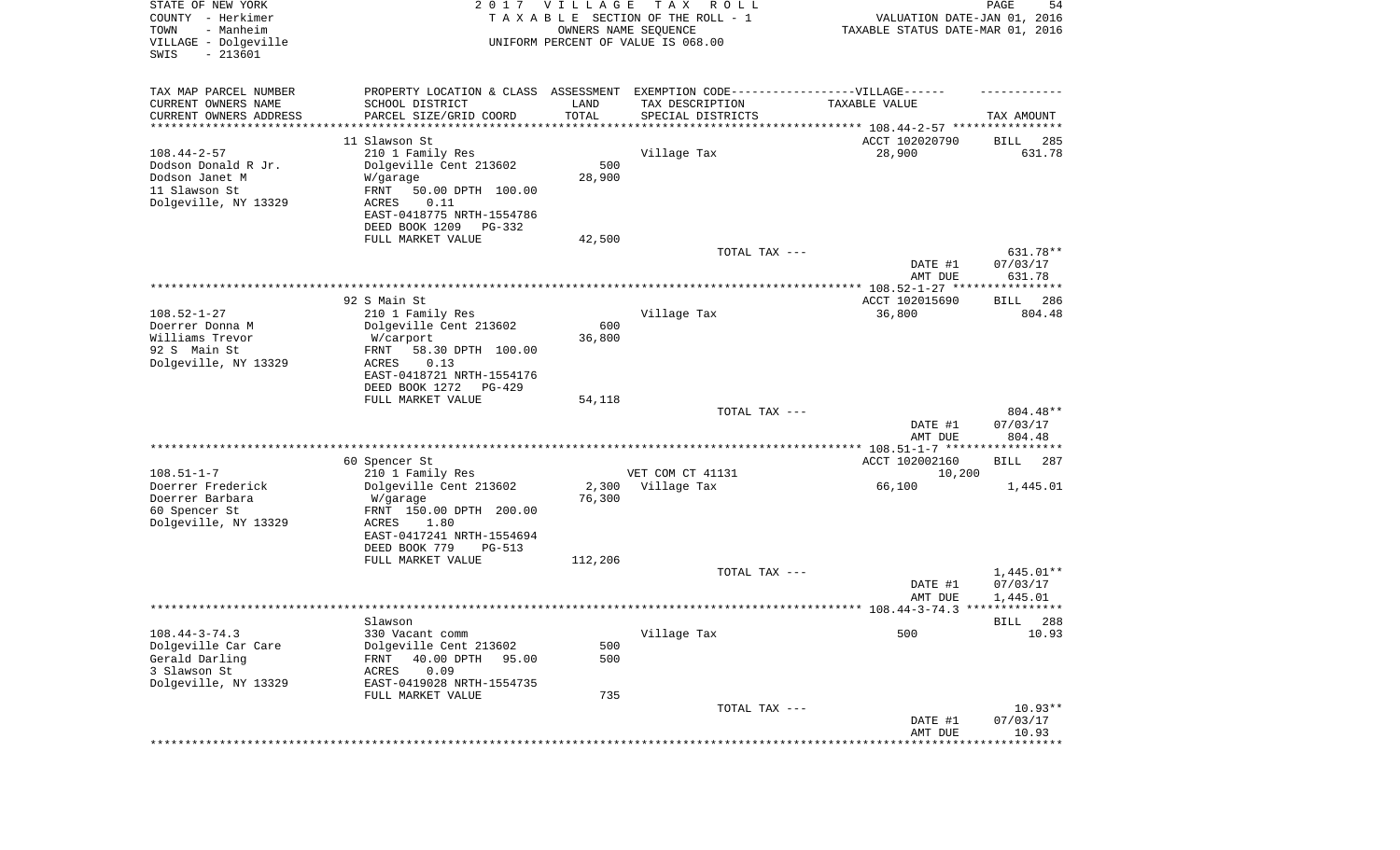| VALUATION DATE-JAN 01, 2016<br>TAXABLE STATUS DATE-MAR 01, 2016<br>TAX AMOUNT<br>BILL<br>289<br>961.88<br>961.88**<br>07/03/17<br>961.88<br>**************<br><b>BILL</b><br>290 |
|----------------------------------------------------------------------------------------------------------------------------------------------------------------------------------|
|                                                                                                                                                                                  |
|                                                                                                                                                                                  |
|                                                                                                                                                                                  |
|                                                                                                                                                                                  |
|                                                                                                                                                                                  |
|                                                                                                                                                                                  |
|                                                                                                                                                                                  |
|                                                                                                                                                                                  |
|                                                                                                                                                                                  |
|                                                                                                                                                                                  |
|                                                                                                                                                                                  |
|                                                                                                                                                                                  |
|                                                                                                                                                                                  |
|                                                                                                                                                                                  |
|                                                                                                                                                                                  |
|                                                                                                                                                                                  |
|                                                                                                                                                                                  |
|                                                                                                                                                                                  |
| 6,011.75                                                                                                                                                                         |
|                                                                                                                                                                                  |
|                                                                                                                                                                                  |
|                                                                                                                                                                                  |
|                                                                                                                                                                                  |
| $6,011.75**$                                                                                                                                                                     |
| 07/03/17                                                                                                                                                                         |
| 6,011.75                                                                                                                                                                         |
|                                                                                                                                                                                  |
| 291                                                                                                                                                                              |
|                                                                                                                                                                                  |
| 303.87                                                                                                                                                                           |
|                                                                                                                                                                                  |
|                                                                                                                                                                                  |
|                                                                                                                                                                                  |
|                                                                                                                                                                                  |
| 303.87**<br>07/03/17                                                                                                                                                             |
| 303.87                                                                                                                                                                           |
|                                                                                                                                                                                  |
| 292                                                                                                                                                                              |
|                                                                                                                                                                                  |
| 1,635.20                                                                                                                                                                         |
|                                                                                                                                                                                  |
|                                                                                                                                                                                  |
|                                                                                                                                                                                  |
|                                                                                                                                                                                  |
|                                                                                                                                                                                  |
| $1,635.20**$                                                                                                                                                                     |
| 07/03/17                                                                                                                                                                         |
| 1,635.20                                                                                                                                                                         |
| **************** 108.59-1-8 ************<br>BILL<br><b>BILL</b>                                                                                                                  |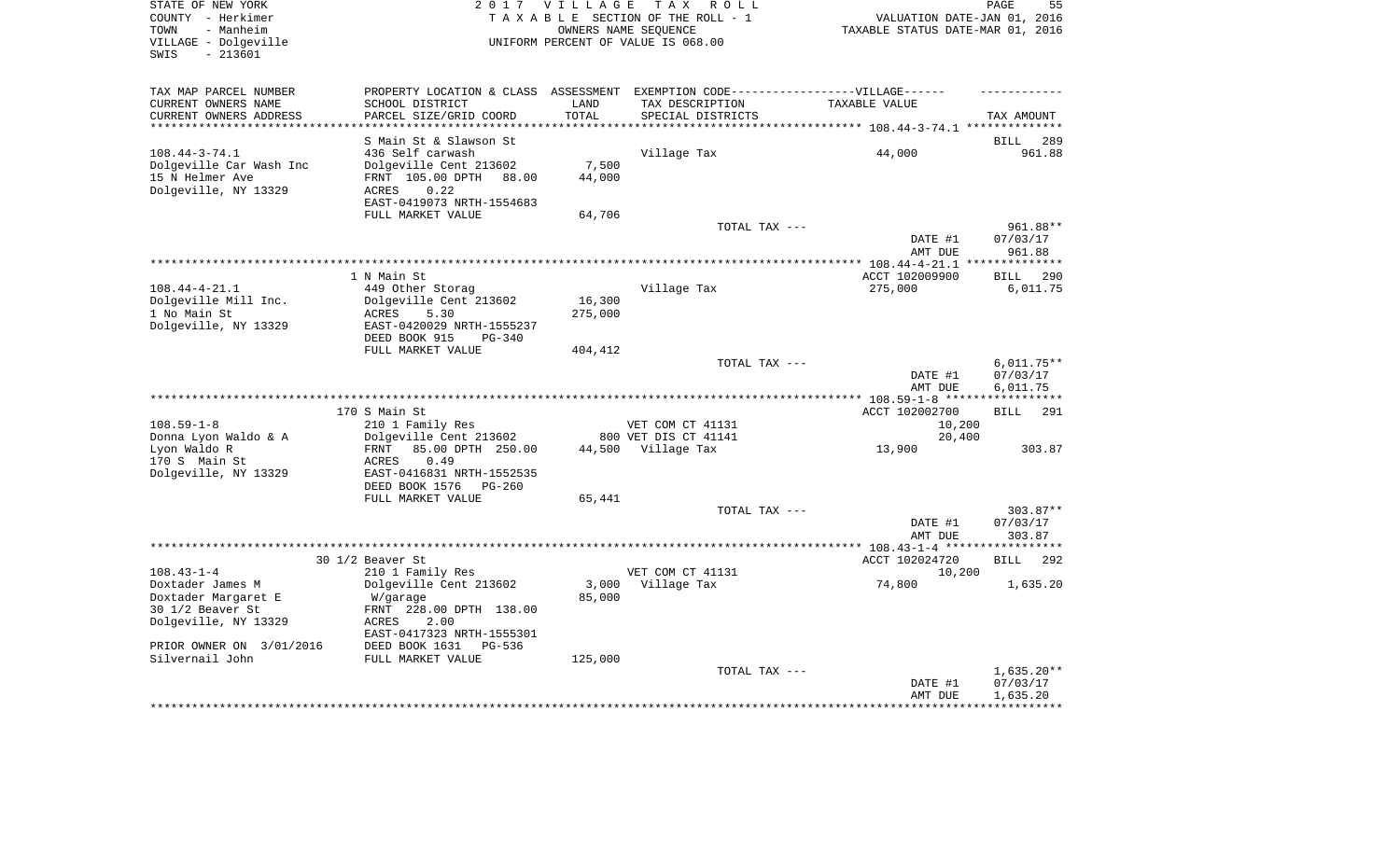| STATE OF NEW YORK<br>COUNTY - Herkimer<br>TOWN<br>- Manheim |                                                                                  | 2017 VILLAGE | T A X<br>R O L L<br>TAXABLE SECTION OF THE ROLL - 1<br>OWNERS NAME SEQUENCE | VALUATION DATE-JAN 01, 2016<br>TAXABLE STATUS DATE-MAR 01, 2016  | PAGE<br>56           |
|-------------------------------------------------------------|----------------------------------------------------------------------------------|--------------|-----------------------------------------------------------------------------|------------------------------------------------------------------|----------------------|
| VILLAGE - Dolgeville<br>SWIS<br>$-213601$                   |                                                                                  |              | UNIFORM PERCENT OF VALUE IS 068.00                                          |                                                                  |                      |
| TAX MAP PARCEL NUMBER                                       | PROPERTY LOCATION & CLASS ASSESSMENT EXEMPTION CODE----------------VILLAGE------ |              |                                                                             |                                                                  |                      |
| CURRENT OWNERS NAME                                         | SCHOOL DISTRICT                                                                  | LAND         | TAX DESCRIPTION                                                             | TAXABLE VALUE                                                    |                      |
| CURRENT OWNERS ADDRESS<br>********************              | PARCEL SIZE/GRID COORD                                                           | TOTAL        | SPECIAL DISTRICTS                                                           | ********************************** 108.43-1-5 ****************** | TAX AMOUNT           |
|                                                             | 30 Beaver St                                                                     |              |                                                                             | ACCT 102024510                                                   | 293<br>BILL          |
| $108.43 - 1 - 5$                                            | 311 Res vac land                                                                 |              | Village Tax                                                                 | 300                                                              | 6.56                 |
| Doxtader James M                                            | Dolgeville Cent 213602                                                           | 300          |                                                                             |                                                                  |                      |
| Doxtader Margaret E<br>30 1/2 Beaver St                     | 50.00 DPTH 125.00<br>FRNT<br>0.14<br>ACRES                                       | 300          |                                                                             |                                                                  |                      |
| Dolgeville, NY 13329                                        | EAST-0417668 NRTH-1555318                                                        |              |                                                                             |                                                                  |                      |
|                                                             | DEED BOOK 1631<br>PG-536                                                         |              |                                                                             |                                                                  |                      |
| PRIOR OWNER ON 3/01/2016                                    | FULL MARKET VALUE                                                                | 441          |                                                                             |                                                                  |                      |
| Silvernail John                                             |                                                                                  |              | TOTAL TAX ---                                                               |                                                                  | $6.56**$             |
|                                                             |                                                                                  |              |                                                                             | DATE #1                                                          | 07/03/17             |
|                                                             |                                                                                  |              |                                                                             | AMT DUE                                                          | 6.56                 |
|                                                             |                                                                                  |              |                                                                             |                                                                  |                      |
| $108.43 - 1 - 10$                                           | Beaver St                                                                        |              |                                                                             | ACCT 102009960                                                   | 294<br>BILL          |
| Doxtader James M                                            | 311 Res vac land<br>Dolgeville Cent 213602                                       | 1,300        | Village Tax                                                                 | 1,300                                                            | 28.42                |
| Doxtader Margaret E                                         | FRNT 215.00 DPTH 125.00                                                          | 1,300        |                                                                             |                                                                  |                      |
| 30 1/2 Beaver St                                            | ACRES<br>0.63                                                                    |              |                                                                             |                                                                  |                      |
| Dolgeville, NY 13329                                        | EAST-0417696 NRTH-1555197                                                        |              |                                                                             |                                                                  |                      |
| PRIOR OWNER ON 3/01/2016                                    | DEED BOOK 1631<br>PG-536<br>FULL MARKET VALUE                                    | 1,912        |                                                                             |                                                                  |                      |
| Silvernail John                                             |                                                                                  |              |                                                                             |                                                                  |                      |
|                                                             |                                                                                  |              | TOTAL TAX ---                                                               |                                                                  | $28.42**$            |
|                                                             |                                                                                  |              |                                                                             | DATE #1                                                          | 07/03/17             |
|                                                             |                                                                                  |              |                                                                             | AMT DUE                                                          | 28.42                |
|                                                             | 94 S Main St                                                                     |              |                                                                             | ACCT 102006960                                                   | 295<br>BILL          |
| $108.52 - 1 - 28$                                           | 210 1 Family Res                                                                 |              | VET WAR CT 41121                                                            | 6,120                                                            |                      |
| Dreusike Erich                                              | Dolgeville Cent 213602                                                           | 700          | Village Tax                                                                 | 39,080                                                           | 854.32               |
| 94 1/2 S Main St<br>Dolgeville, NY 13329                    | W/barn<br>FRNT<br>65.00 DPTH 177.00                                              | 45,200       |                                                                             |                                                                  |                      |
|                                                             | ACRES<br>0.24                                                                    |              |                                                                             |                                                                  |                      |
|                                                             | EAST-0418664 NRTH-1554140                                                        |              |                                                                             |                                                                  |                      |
|                                                             | DEED BOOK 00488 PG-00614                                                         |              |                                                                             |                                                                  |                      |
|                                                             | FULL MARKET VALUE                                                                | 66,471       | TOTAL TAX ---                                                               |                                                                  | 854.32**             |
|                                                             |                                                                                  |              |                                                                             | DATE #1                                                          | 07/03/17             |
|                                                             |                                                                                  |              |                                                                             | AMT DUE                                                          | 854.32               |
|                                                             |                                                                                  |              |                                                                             |                                                                  |                      |
| $108.44 - 2 - 52$                                           | 35 S Helmer Ave<br>210 1 Family Res                                              |              | Village Tax                                                                 | ACCT 102022860<br>63,000                                         | BILL 296<br>1,377.24 |
| Drumm Andrew                                                | Dolgeville Cent 213602                                                           | 500          |                                                                             |                                                                  |                      |
| 35 So Helmer Ave                                            | W/garage                                                                         | 63,000       |                                                                             |                                                                  |                      |
| Dolgeville, NY 13329                                        | 50.00 DPTH 188.00<br>FRNT                                                        |              |                                                                             |                                                                  |                      |
|                                                             | 0.22 BANK<br>ACRES<br>135<br>EAST-0418623 NRTH-1554615                           |              |                                                                             |                                                                  |                      |
|                                                             | DEED BOOK 819<br>PG-103                                                          |              |                                                                             |                                                                  |                      |
|                                                             | FULL MARKET VALUE                                                                | 92,647       |                                                                             |                                                                  |                      |
|                                                             |                                                                                  |              | TOTAL TAX ---                                                               |                                                                  | $1,377.24**$         |
|                                                             |                                                                                  |              |                                                                             | DATE #1<br>AMT DUE                                               | 07/03/17<br>1,377.24 |
|                                                             |                                                                                  |              |                                                                             |                                                                  |                      |
|                                                             |                                                                                  |              |                                                                             |                                                                  |                      |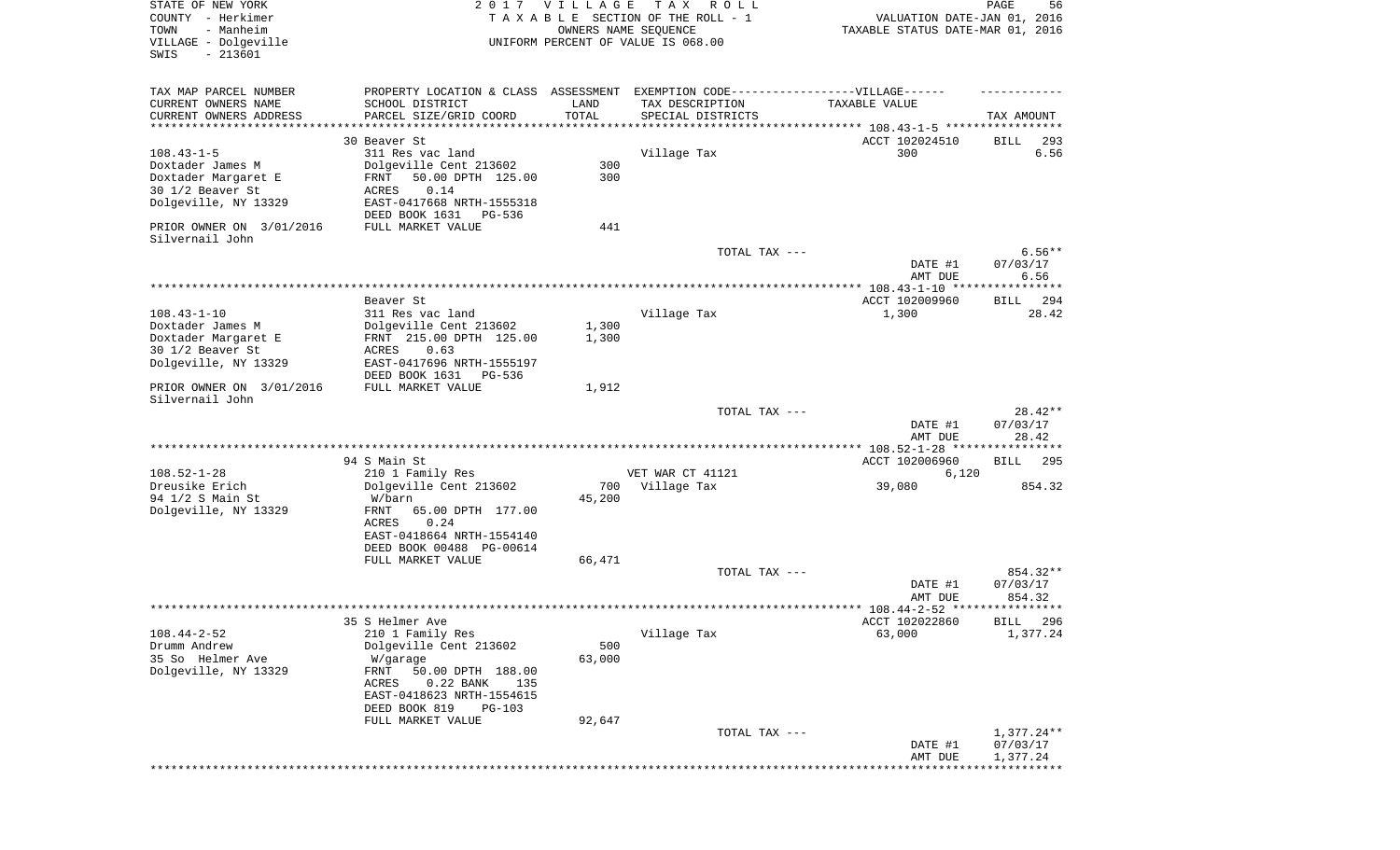| STATE OF NEW YORK<br>COUNTY - Herkimer<br>- Manheim<br>TOWN<br>VILLAGE - Dolgeville<br>$-213601$<br>SWIS |                                                   | 2017 VILLAGE | T A X<br>ROLL<br>TAXABLE SECTION OF THE ROLL - 1<br>OWNERS NAME SEQUENCE<br>UNIFORM PERCENT OF VALUE IS 068.00 | VALUATION DATE-JAN 01, 2016<br>TAXABLE STATUS DATE-MAR 01, 2016 | PAGE<br>57               |
|----------------------------------------------------------------------------------------------------------|---------------------------------------------------|--------------|----------------------------------------------------------------------------------------------------------------|-----------------------------------------------------------------|--------------------------|
| TAX MAP PARCEL NUMBER                                                                                    | PROPERTY LOCATION & CLASS ASSESSMENT              |              | EXEMPTION CODE-----------------VILLAGE------                                                                   |                                                                 |                          |
| CURRENT OWNERS NAME                                                                                      | SCHOOL DISTRICT                                   | LAND         | TAX DESCRIPTION                                                                                                | TAXABLE VALUE                                                   |                          |
| CURRENT OWNERS ADDRESS                                                                                   | PARCEL SIZE/GRID COORD                            | TOTAL        | SPECIAL DISTRICTS                                                                                              |                                                                 | TAX AMOUNT               |
| ********************                                                                                     | * * * * * * * * * * * * * * * *                   | *******      |                                                                                                                | *********** 108.52-3-21 *****************                       |                          |
|                                                                                                          | 9 Howard St                                       |              |                                                                                                                | ACCT 102007020                                                  | <b>BILL</b><br>297       |
| $108.52 - 3 - 21$                                                                                        | 210 1 Family Res                                  |              | VET COM CT 41131                                                                                               | 10,200                                                          |                          |
| Dudik John S                                                                                             | Dolgeville Cent 213602                            | 700          | Village Tax                                                                                                    | 49,800                                                          | 1,088.67                 |
| Dudik Laverne W                                                                                          | W/garage                                          | 60,000       |                                                                                                                |                                                                 |                          |
| 9 Howard St<br>Dolgeville, NY 13329                                                                      | 66.00 DPTH 163.00<br>FRNT<br><b>ACRES</b><br>0.25 |              |                                                                                                                |                                                                 |                          |
|                                                                                                          | EAST-0419221 NRTH-1553814                         |              |                                                                                                                |                                                                 |                          |
|                                                                                                          | DEED BOOK 00538 PG-00070                          |              |                                                                                                                |                                                                 |                          |
|                                                                                                          | FULL MARKET VALUE                                 | 88,235       |                                                                                                                |                                                                 |                          |
|                                                                                                          |                                                   |              | TOTAL TAX ---                                                                                                  |                                                                 | $1,088.67**$             |
|                                                                                                          |                                                   |              |                                                                                                                | DATE #1                                                         | 07/03/17                 |
|                                                                                                          |                                                   |              |                                                                                                                | AMT DUE                                                         | 1,088.67                 |
|                                                                                                          |                                                   |              |                                                                                                                | ******** 108.51-1-1.2 *                                         |                          |
|                                                                                                          | 103 Spencer Rd                                    |              |                                                                                                                |                                                                 | 298<br><b>BILL</b>       |
| $108.51 - 1 - 1.2$                                                                                       | 270 Mfg housing                                   |              | Village Tax                                                                                                    | 17,400                                                          | 380.38                   |
| Duesler Donald                                                                                           | Dolgeville Cent 213602                            | 2,000        |                                                                                                                |                                                                 |                          |
| Duesler Sharon                                                                                           | FRNT 300.00 DPTH                                  | 17,400       |                                                                                                                |                                                                 |                          |
| 103 Spencer Rd                                                                                           | <b>ACRES</b><br>2.10                              |              |                                                                                                                |                                                                 |                          |
| Dolgeville, NY 13329                                                                                     | EAST-0416304 NRTH-1554209<br>FULL MARKET VALUE    | 25,588       |                                                                                                                |                                                                 |                          |
|                                                                                                          |                                                   |              | TOTAL TAX ---                                                                                                  |                                                                 | 380.38**                 |
|                                                                                                          |                                                   |              |                                                                                                                | DATE #1                                                         | 07/03/17                 |
|                                                                                                          |                                                   |              |                                                                                                                | AMT DUE                                                         | 380.38                   |
|                                                                                                          | *****************                                 |              |                                                                                                                | $* 108.28 - 1 - 2$ ***                                          |                          |
|                                                                                                          | 231 N Helmer Ave                                  |              |                                                                                                                | ACCT 102027510                                                  | <b>BILL</b><br>299       |
| $108.28 - 1 - 2$                                                                                         | 210 1 Family Res                                  |              | Village Tax                                                                                                    | 67,600                                                          | 1,477.80                 |
| Dunphy Sharon                                                                                            | Dolgeville Cent 213602                            | 3,600        |                                                                                                                |                                                                 |                          |
| 231 N Helmer Ave                                                                                         | ACRES<br>2.60                                     | 67,600       |                                                                                                                |                                                                 |                          |
| Dolgeville, NY 13329                                                                                     | EAST-0418654 NRTH-1560701                         |              |                                                                                                                |                                                                 |                          |
|                                                                                                          | DEED BOOK 1338<br>PG-892                          |              |                                                                                                                |                                                                 |                          |
|                                                                                                          | FULL MARKET VALUE                                 | 99,412       |                                                                                                                |                                                                 |                          |
|                                                                                                          |                                                   |              | TOTAL TAX ---                                                                                                  | DATE #1                                                         | 1,477.80**<br>07/03/17   |
|                                                                                                          |                                                   |              |                                                                                                                | AMT DUE                                                         | 1,477.80                 |
|                                                                                                          |                                                   |              | *****************************                                                                                  | $* 108.52 - 6 - 44$ **                                          |                          |
|                                                                                                          | 5 Second St                                       |              |                                                                                                                | ACCT 102016620                                                  | 300<br><b>BILL</b>       |
| $108.52 - 6 - 44$                                                                                        | 210 1 Family Res                                  |              | Village Tax                                                                                                    | 56,900                                                          | 1,243.89                 |
| Dyer Robert P                                                                                            | Dolgeville Cent 213602                            | 700          |                                                                                                                |                                                                 |                          |
| 5 Second St                                                                                              | W/garage                                          | 56,900       |                                                                                                                |                                                                 |                          |
| Dolgeville, NY 13329                                                                                     | <b>FRNT</b><br>67.40 DPTH 171.00                  |              |                                                                                                                |                                                                 |                          |
|                                                                                                          | ACRES<br>0.27                                     |              |                                                                                                                |                                                                 |                          |
|                                                                                                          | EAST-0420236 NRTH-1553068                         |              |                                                                                                                |                                                                 |                          |
|                                                                                                          | DEED BOOK 1439<br>$PG-413$                        |              |                                                                                                                |                                                                 |                          |
|                                                                                                          | FULL MARKET VALUE                                 | 83,676       | TOTAL TAX ---                                                                                                  |                                                                 |                          |
|                                                                                                          |                                                   |              |                                                                                                                | DATE #1                                                         | $1,243.89**$<br>07/03/17 |
|                                                                                                          |                                                   |              |                                                                                                                | AMT DUE                                                         | 1,243.89                 |
|                                                                                                          |                                                   |              |                                                                                                                |                                                                 |                          |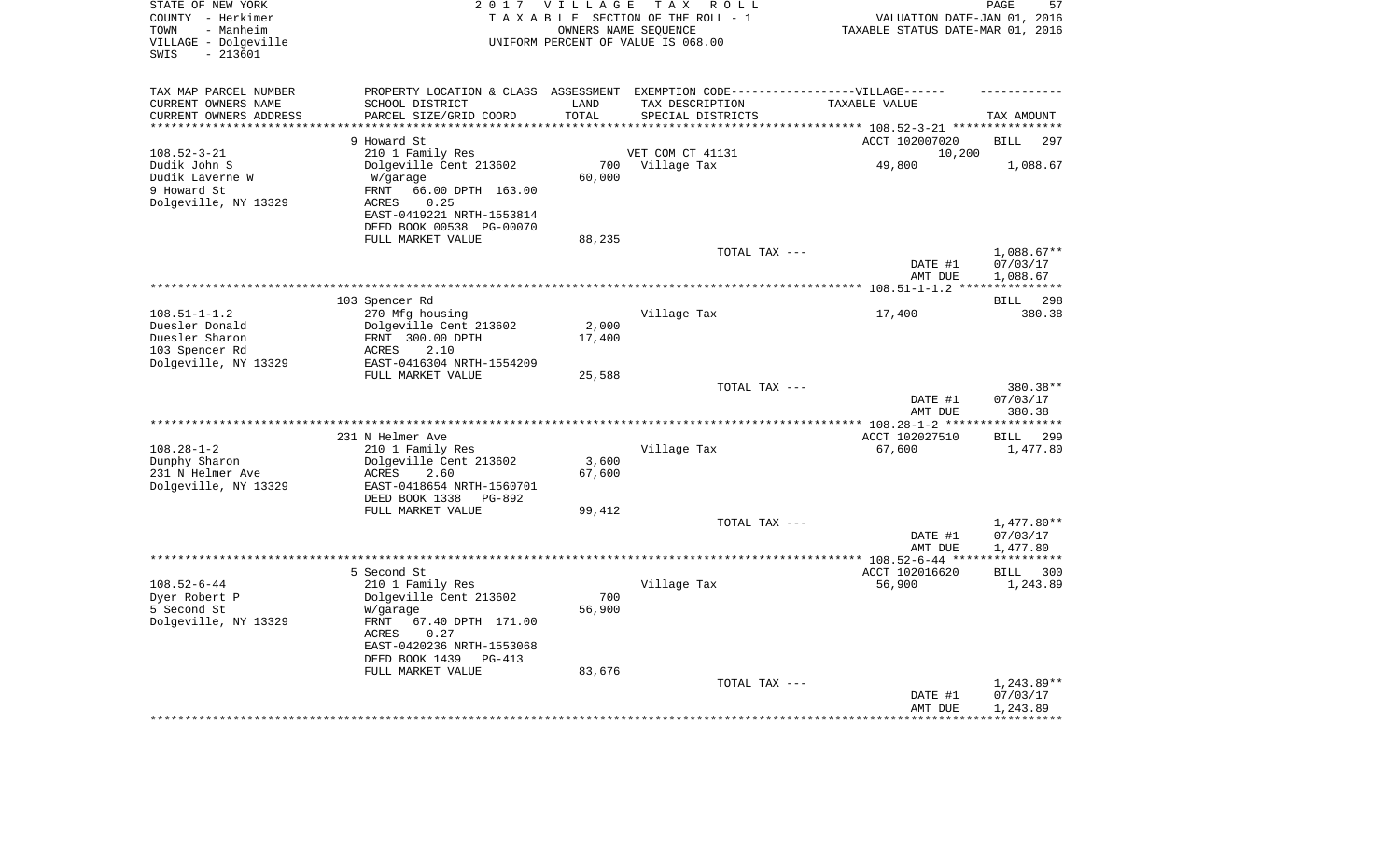| STATE OF NEW YORK<br>COUNTY - Herkimer<br>- Manheim<br>TOWN<br>VILLAGE - Dolgeville<br>SWIS<br>$-213601$ |                                                         | 2017 VILLAGE<br>OWNERS NAME SEQUENCE | T A X<br>R O L L<br>TAXABLE SECTION OF THE ROLL - 1<br>UNIFORM PERCENT OF VALUE IS 068.00 | VALUATION DATE-JAN 01, 2016<br>TAXABLE STATUS DATE-MAR 01, 2016 | PAGE<br>58            |
|----------------------------------------------------------------------------------------------------------|---------------------------------------------------------|--------------------------------------|-------------------------------------------------------------------------------------------|-----------------------------------------------------------------|-----------------------|
| TAX MAP PARCEL NUMBER                                                                                    |                                                         |                                      | PROPERTY LOCATION & CLASS ASSESSMENT EXEMPTION CODE-----------------VILLAGE------         |                                                                 |                       |
| CURRENT OWNERS NAME                                                                                      | SCHOOL DISTRICT                                         | LAND                                 | TAX DESCRIPTION                                                                           | TAXABLE VALUE                                                   |                       |
| CURRENT OWNERS ADDRESS<br>********************                                                           | PARCEL SIZE/GRID COORD                                  | TOTAL                                | SPECIAL DISTRICTS                                                                         |                                                                 | TAX AMOUNT            |
|                                                                                                          | 25 Cavalli St                                           |                                      |                                                                                           | ACCT 102022080                                                  | BILL<br>301           |
| $108.36 - 2 - 11$                                                                                        | 210 1 Family Res                                        |                                      | Village Tax                                                                               | 45,000                                                          | 983.74                |
| Dykeman Melissa                                                                                          | Dolgeville Cent 213602                                  | 500                                  |                                                                                           |                                                                 |                       |
| 25 Cavalli St                                                                                            | W/garage                                                | 45,000                               |                                                                                           |                                                                 |                       |
| Dolgeville, NY 13329                                                                                     | FRNT<br>50.00 DPTH 150.00                               |                                      |                                                                                           |                                                                 |                       |
|                                                                                                          | 0.17<br>ACRES<br>EAST-0419403 NRTH-1557775              |                                      |                                                                                           |                                                                 |                       |
|                                                                                                          | DEED BOOK 1597<br>PG-161                                |                                      |                                                                                           |                                                                 |                       |
|                                                                                                          | FULL MARKET VALUE                                       | 66,176                               |                                                                                           |                                                                 |                       |
|                                                                                                          |                                                         |                                      | TOTAL TAX ---                                                                             |                                                                 | 983.74**              |
|                                                                                                          |                                                         |                                      |                                                                                           | DATE #1                                                         | 07/03/17              |
|                                                                                                          |                                                         |                                      |                                                                                           | AMT DUE                                                         | 983.74                |
|                                                                                                          | 78 N Main St                                            |                                      |                                                                                           | ACCT 102028410                                                  | 302<br>BILL           |
| $108.44 - 4 - 5$                                                                                         | 483 Converted Re                                        |                                      | Village Tax                                                                               | 38,000                                                          | 830.71                |
| East Side Pub                                                                                            | Dolgeville Cent 213602                                  | 1,400                                | XC991 Water relevy                                                                        | 440.00 MT M                                                     | 440.00                |
| Attn: Sheyrl Cool                                                                                        | FRNT<br>35.00 DPTH<br>48.00                             | 38,000                               |                                                                                           |                                                                 |                       |
| 657 Nash Rd                                                                                              | 0.04<br>ACRES                                           |                                      |                                                                                           |                                                                 |                       |
| Dolgeville, NY 13329                                                                                     | EAST-0420031 NRTH-1556160<br>DEED BOOK 1168<br>$PG-473$ |                                      |                                                                                           |                                                                 |                       |
|                                                                                                          | FULL MARKET VALUE                                       | 55,882                               |                                                                                           |                                                                 |                       |
|                                                                                                          |                                                         |                                      | TOTAL TAX ---                                                                             |                                                                 | $1,270.71**$          |
|                                                                                                          |                                                         |                                      |                                                                                           | DATE #1                                                         | 07/03/17              |
|                                                                                                          |                                                         |                                      |                                                                                           | AMT DUE                                                         | 1,270.71              |
|                                                                                                          | 60 N Helmer Ave                                         |                                      |                                                                                           | ************ 108.36-3-61 *****************                      | <b>BILL</b><br>303    |
| $108.36 - 3 - 61$                                                                                        | 210 1 Family Res                                        |                                      | VET WAR CT 41121                                                                          | ACCT 102028320<br>6,000                                         |                       |
| Eder Barbara                                                                                             | Dolgeville Cent 213602                                  | 500                                  | Village Tax                                                                               | 34,000                                                          | 743.27                |
| 60 N Helmer Ave                                                                                          | W/garage                                                | 40,000                               |                                                                                           |                                                                 |                       |
| Dolgeville, NY 13329                                                                                     | FRNT<br>50.00 DPTH 105.00                               |                                      |                                                                                           |                                                                 |                       |
|                                                                                                          | ACRES<br>0.13                                           |                                      |                                                                                           |                                                                 |                       |
|                                                                                                          | EAST-0419729 NRTH-1557437                               |                                      |                                                                                           |                                                                 |                       |
|                                                                                                          | DEED BOOK 710<br>PG-404<br>FULL MARKET VALUE            | 58,824                               |                                                                                           |                                                                 |                       |
|                                                                                                          |                                                         |                                      | TOTAL TAX ---                                                                             |                                                                 | $743.27**$            |
|                                                                                                          |                                                         |                                      |                                                                                           | DATE #1                                                         | 07/03/17              |
|                                                                                                          |                                                         |                                      |                                                                                           | AMT DUE                                                         | 743.27                |
|                                                                                                          |                                                         |                                      |                                                                                           |                                                                 | * * * * * * *         |
| $108.44 - 3 - 59$                                                                                        | 11 Elm St<br>210 1 Family Res                           |                                      | Village Tax                                                                               | ACCT 102027960<br>38,100                                        | 304<br>BILL<br>832.90 |
| Edgerton Shaun                                                                                           | Dolgeville Cent 213602                                  | 700                                  |                                                                                           |                                                                 |                       |
| 11 Elm St                                                                                                | 64.68 DPTH<br>FRNT<br>99.00                             | 38,100                               |                                                                                           |                                                                 |                       |
| Dolgeville, NY 13329                                                                                     | 0.15<br>ACRES                                           |                                      |                                                                                           |                                                                 |                       |
|                                                                                                          | EAST-0419656 NRTH-1555378                               |                                      |                                                                                           |                                                                 |                       |
|                                                                                                          | DEED BOOK 1587<br>PG-110                                |                                      |                                                                                           |                                                                 |                       |
|                                                                                                          | FULL MARKET VALUE                                       | 56,029                               | TOTAL TAX ---                                                                             |                                                                 | 832.90**              |
|                                                                                                          |                                                         |                                      |                                                                                           | DATE #1                                                         | 07/03/17              |
|                                                                                                          |                                                         |                                      |                                                                                           | AMT DUE                                                         | 832.90                |
|                                                                                                          |                                                         |                                      |                                                                                           |                                                                 |                       |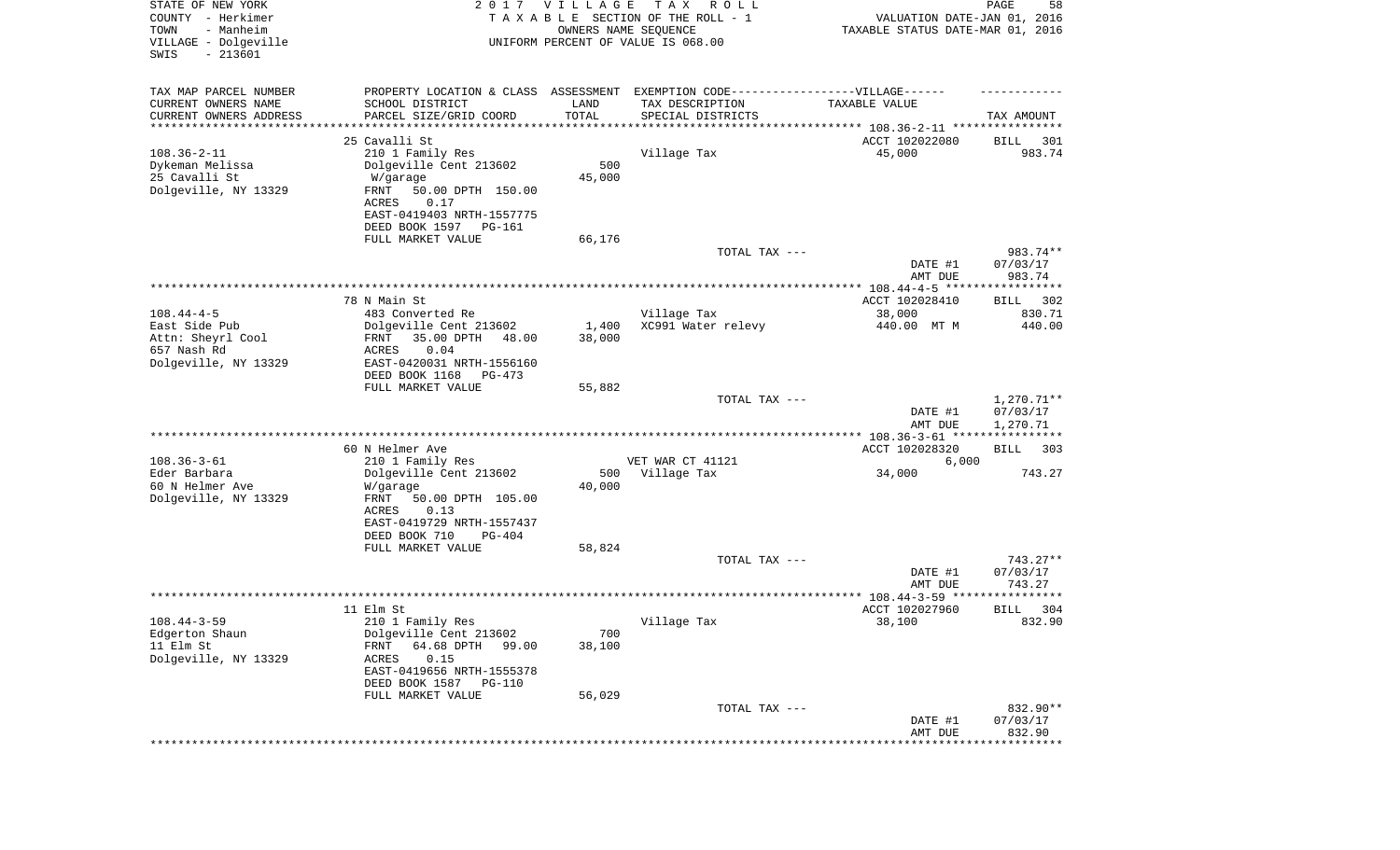| STATE OF NEW YORK<br>COUNTY - Herkimer<br>TOWN<br>- Manheim<br>VILLAGE - Dolgeville<br>SWIS<br>$-213601$ | 2017                                                                             | <b>VILLAGE</b>      | T A X<br>R O L L<br>TAXABLE SECTION OF THE ROLL - 1<br>OWNERS NAME SEQUENCE<br>UNIFORM PERCENT OF VALUE IS 068.00 | VALUATION DATE-JAN 01, 2016<br>TAXABLE STATUS DATE-MAR 01, 2016   | PAGE<br>59         |
|----------------------------------------------------------------------------------------------------------|----------------------------------------------------------------------------------|---------------------|-------------------------------------------------------------------------------------------------------------------|-------------------------------------------------------------------|--------------------|
| TAX MAP PARCEL NUMBER                                                                                    | PROPERTY LOCATION & CLASS ASSESSMENT EXEMPTION CODE----------------VILLAGE------ |                     |                                                                                                                   |                                                                   |                    |
| CURRENT OWNERS NAME                                                                                      | SCHOOL DISTRICT                                                                  | LAND                | TAX DESCRIPTION                                                                                                   | TAXABLE VALUE                                                     |                    |
| CURRENT OWNERS ADDRESS<br>********************                                                           | PARCEL SIZE/GRID COORD                                                           | TOTAL<br>********** | SPECIAL DISTRICTS                                                                                                 | ************************************ 108.44-3-47 **************** | TAX AMOUNT         |
|                                                                                                          | 10 Baker St                                                                      |                     |                                                                                                                   | ACCT 102001590                                                    | 305<br>BILL        |
| $108.44 - 3 - 47$                                                                                        | 210 1 Family Res                                                                 |                     | Village Tax                                                                                                       | 25,900                                                            | 566.20             |
| Edgett Lawrence K Jr.                                                                                    | Dolgeville Cent 213602                                                           | 300                 |                                                                                                                   |                                                                   |                    |
| Edgett Michelle L                                                                                        | 28.80 DPTH<br>FRNT<br>88.00                                                      | 25,900              |                                                                                                                   |                                                                   |                    |
| 10 Baker St<br>Dolgeville, NY 13329                                                                      | ACRES<br>0.06<br>EAST-0419381 NRTH-1555666                                       |                     |                                                                                                                   |                                                                   |                    |
|                                                                                                          | DEED BOOK 1244<br>PG-564                                                         |                     |                                                                                                                   |                                                                   |                    |
|                                                                                                          | FULL MARKET VALUE                                                                | 38,088              |                                                                                                                   |                                                                   |                    |
|                                                                                                          |                                                                                  |                     | TOTAL TAX ---                                                                                                     |                                                                   | 566.20**           |
|                                                                                                          |                                                                                  |                     |                                                                                                                   | DATE #1                                                           | 07/03/17           |
|                                                                                                          |                                                                                  |                     |                                                                                                                   | AMT DUE                                                           | 566.20             |
|                                                                                                          | 114 S Main St                                                                    |                     |                                                                                                                   | ACCT 102014910                                                    | BILL<br>306        |
| $108.52 - 1 - 67$                                                                                        | 210 1 Family Res                                                                 |                     | Village Tax                                                                                                       | 52,000                                                            | 1,136.77           |
| Edwards Arthur T                                                                                         | Dolgeville Cent 213602                                                           | 700                 |                                                                                                                   |                                                                   |                    |
| Edwards Janina<br>114 So Main St                                                                         | W/garage<br>69.00 DPTH 311.00<br>FRNT                                            | 52,000              |                                                                                                                   |                                                                   |                    |
| Dolgeville, NY 13329                                                                                     | ACRES<br>0.49                                                                    |                     |                                                                                                                   |                                                                   |                    |
|                                                                                                          | EAST-0418235 NRTH-1553619                                                        |                     |                                                                                                                   |                                                                   |                    |
|                                                                                                          | DEED BOOK 1438<br>PG-664                                                         |                     |                                                                                                                   |                                                                   |                    |
|                                                                                                          | FULL MARKET VALUE                                                                | 76,471              | TOTAL TAX ---                                                                                                     |                                                                   | $1,136.77**$       |
|                                                                                                          |                                                                                  |                     |                                                                                                                   | DATE #1                                                           | 07/03/17           |
|                                                                                                          |                                                                                  |                     |                                                                                                                   | AMT DUE                                                           | 1,136.77           |
|                                                                                                          |                                                                                  |                     |                                                                                                                   | ************ 108.36-3-67 ****                                     | ***********        |
| $108.36 - 3 - 67$                                                                                        | 74&74 1/2 N Helmer Ave<br>220 2 Family Res                                       |                     | Village Tax                                                                                                       | ACCT 102024060<br>34,000                                          | BILL 307<br>743.27 |
| Edwards Timothy                                                                                          | Dolgeville Cent 213602                                                           | 700                 |                                                                                                                   |                                                                   |                    |
| 74 N Helmer Ave                                                                                          | 70.00 DPTH 125.00<br>FRNT                                                        | 34,000              |                                                                                                                   |                                                                   |                    |
| Dolgeville, NY 13329                                                                                     | <b>ACRES</b><br>0.08                                                             |                     |                                                                                                                   |                                                                   |                    |
|                                                                                                          | EAST-0419702 NRTH-1557658                                                        |                     |                                                                                                                   |                                                                   |                    |
|                                                                                                          | DEED BOOK 1349<br>PG-587<br>FULL MARKET VALUE                                    | 50,000              |                                                                                                                   |                                                                   |                    |
|                                                                                                          |                                                                                  |                     | TOTAL TAX ---                                                                                                     |                                                                   | $743.27**$         |
|                                                                                                          |                                                                                  |                     |                                                                                                                   | DATE #1                                                           | 07/03/17           |
|                                                                                                          |                                                                                  |                     |                                                                                                                   | AMT DUE                                                           | 743.27             |
|                                                                                                          | Arnold St                                                                        |                     |                                                                                                                   | ACCT 102001200                                                    | 308<br><b>BILL</b> |
| $108.36 - 3 - 76$                                                                                        | 311 Res vac land                                                                 |                     | Village Tax                                                                                                       | 300                                                               | 6.56               |
| Eggleston Curtis                                                                                         | Dolgeville Cent 213602                                                           | 300                 |                                                                                                                   |                                                                   |                    |
| Eggleston Martha                                                                                         | 50.00 DPTH 150.00<br>FRNT                                                        | 300                 |                                                                                                                   |                                                                   |                    |
| 94 N Helmer Ave<br>Dolgeville, NY 13329                                                                  | ACRES<br>0.17<br>EAST-0419816 NRTH-1558197                                       |                     |                                                                                                                   |                                                                   |                    |
|                                                                                                          | DEED BOOK 838<br>PG-214                                                          |                     |                                                                                                                   |                                                                   |                    |
|                                                                                                          | FULL MARKET VALUE                                                                | 441                 |                                                                                                                   |                                                                   |                    |
|                                                                                                          |                                                                                  |                     | TOTAL TAX ---                                                                                                     |                                                                   | $6.56**$           |
|                                                                                                          |                                                                                  |                     |                                                                                                                   | DATE #1<br>AMT DUE                                                | 07/03/17<br>6.56   |
|                                                                                                          |                                                                                  |                     |                                                                                                                   | ********************                                              | *************      |
|                                                                                                          |                                                                                  |                     |                                                                                                                   |                                                                   |                    |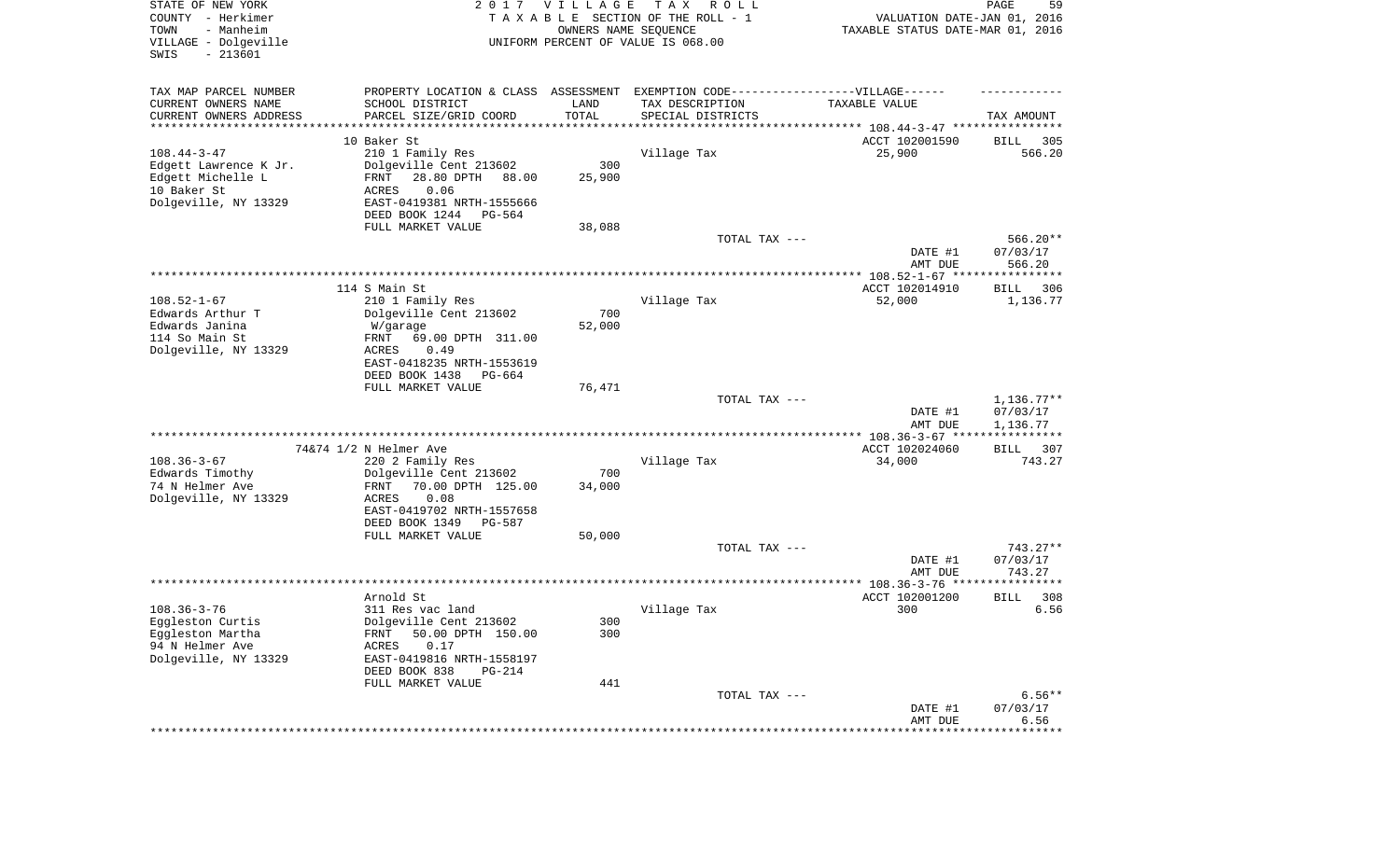| STATE OF NEW YORK<br>COUNTY - Herkimer<br>- Manheim<br>TOWN<br>VILLAGE - Dolgeville<br>SWIS<br>$-213601$ | 2017                                              | <b>VILLAGE</b><br>OWNERS NAME SEQUENCE | T A X<br>R O L L<br>TAXABLE SECTION OF THE ROLL - 1<br>UNIFORM PERCENT OF VALUE IS 068.00 | VALUATION DATE-JAN 01, 2016<br>TAXABLE STATUS DATE-MAR 01, 2016 | PAGE<br>60            |
|----------------------------------------------------------------------------------------------------------|---------------------------------------------------|----------------------------------------|-------------------------------------------------------------------------------------------|-----------------------------------------------------------------|-----------------------|
| TAX MAP PARCEL NUMBER                                                                                    | PROPERTY LOCATION & CLASS                         | ASSESSMENT                             | EXEMPTION CODE-----------------VILLAGE------                                              |                                                                 |                       |
| CURRENT OWNERS NAME<br>CURRENT OWNERS ADDRESS                                                            | SCHOOL DISTRICT<br>PARCEL SIZE/GRID COORD         | LAND<br>TOTAL                          | TAX DESCRIPTION<br>SPECIAL DISTRICTS                                                      | TAXABLE VALUE                                                   | TAX AMOUNT            |
| ********************                                                                                     |                                                   |                                        |                                                                                           |                                                                 |                       |
| $108.36 - 3 - 77$                                                                                        | 20 Arnold St<br>210 1 Family Res                  |                                        | Village Tax                                                                               | ACCT 102019980<br>25,000                                        | 309<br>BILL<br>546.52 |
| Eggleston Curtis                                                                                         | Dolgeville Cent 213602                            | 1,200                                  |                                                                                           |                                                                 |                       |
| Eggleston Martha                                                                                         | W/garage                                          | 25,000                                 |                                                                                           |                                                                 |                       |
| 94 N Helmer Ave                                                                                          | FRNT 122.00 DPTH 150.00                           |                                        |                                                                                           |                                                                 |                       |
| Dolgeville, NY 13329                                                                                     | 0.34<br>ACRES                                     |                                        |                                                                                           |                                                                 |                       |
|                                                                                                          | EAST-0419751 NRTH-1558199                         |                                        |                                                                                           |                                                                 |                       |
|                                                                                                          | DEED BOOK 838<br><b>PG-214</b>                    |                                        |                                                                                           |                                                                 |                       |
|                                                                                                          | FULL MARKET VALUE                                 | 36,765                                 | TOTAL TAX ---                                                                             |                                                                 | 546.52**              |
|                                                                                                          |                                                   |                                        |                                                                                           | DATE #1                                                         | 07/03/17              |
|                                                                                                          |                                                   |                                        |                                                                                           | AMT DUE                                                         | 546.52                |
|                                                                                                          |                                                   |                                        |                                                                                           | **************** 108.36-3-78 *****************                  |                       |
|                                                                                                          | 94 N Helmer Ave                                   |                                        |                                                                                           | ACCT 102007320                                                  | 310<br>BILL           |
| $108.36 - 3 - 78$                                                                                        | 210 1 Family Res                                  |                                        | Village Tax                                                                               | 40,200                                                          | 878.81                |
| Eggleston Curtis                                                                                         | Dolgeville Cent 213602                            | 600                                    |                                                                                           |                                                                 |                       |
| Eggleston Martha<br>94 N Helmer Ave                                                                      | 50.00 DPTH 100.00<br>FRNT<br><b>ACRES</b><br>0.13 | 40,200                                 |                                                                                           |                                                                 |                       |
| Dolgeville, NY 13329                                                                                     | EAST-0419687 NRTH-1558290                         |                                        |                                                                                           |                                                                 |                       |
|                                                                                                          | DEED BOOK 776<br>$PG-293$                         |                                        |                                                                                           |                                                                 |                       |
|                                                                                                          | FULL MARKET VALUE                                 | 59,118                                 |                                                                                           |                                                                 |                       |
|                                                                                                          |                                                   |                                        | TOTAL TAX ---                                                                             |                                                                 | 878.81**              |
|                                                                                                          |                                                   |                                        |                                                                                           | DATE #1                                                         | 07/03/17              |
|                                                                                                          |                                                   |                                        |                                                                                           | AMT DUE<br>******* $108.51 - 1 - 26$ ****************           | 878.81                |
|                                                                                                          | 23 W Spofford Ave                                 |                                        |                                                                                           | ACCT 102021840                                                  | <b>BILL</b><br>311    |
| $108.51 - 1 - 26$                                                                                        | 210 1 Family Res                                  |                                        | Village Tax                                                                               | 63,000                                                          | 1,377.24              |
| Eggleston Michelle R                                                                                     | Dolgeville Cent 213602                            | 900                                    |                                                                                           |                                                                 |                       |
| Hansen Donald C Jr.                                                                                      | W/garage                                          | 63,000                                 |                                                                                           |                                                                 |                       |
| 23 W Spofford Ave                                                                                        | FRNT<br>81.50 DPTH 191.23                         |                                        |                                                                                           |                                                                 |                       |
| Dolgeville, NY 13329                                                                                     | <b>ACRES</b><br>0.44<br>EAST-0417393 NRTH-1553669 |                                        |                                                                                           |                                                                 |                       |
|                                                                                                          | DEED BOOK 945<br>PG-672                           |                                        |                                                                                           |                                                                 |                       |
|                                                                                                          | FULL MARKET VALUE                                 | 92,647                                 |                                                                                           |                                                                 |                       |
|                                                                                                          |                                                   |                                        | TOTAL TAX ---                                                                             |                                                                 | $1,377.24**$          |
|                                                                                                          |                                                   |                                        |                                                                                           | DATE #1                                                         | 07/03/17              |
|                                                                                                          |                                                   |                                        |                                                                                           | AMT DUE                                                         | 1,377.24              |
|                                                                                                          | 14 Wolf St                                        |                                        |                                                                                           | **************** 108.36-2-19 ****<br>ACCT 102023910             | ****                  |
| $108.36 - 2 - 19$                                                                                        | 210 1 Family Res                                  |                                        | Village Tax                                                                               | 30,000                                                          | 312<br>BILL<br>655.83 |
| Eggleston Paula                                                                                          | Dolgeville Cent 213602                            | 500                                    |                                                                                           |                                                                 |                       |
| Darling Eric                                                                                             | W/garage                                          | 30,000                                 |                                                                                           |                                                                 |                       |
| 14 Wolf St                                                                                               | FRNT<br>50.00 DPTH 150.00                         |                                        |                                                                                           |                                                                 |                       |
| Dolgeville, NY 13329                                                                                     | ACRES<br>0.17                                     |                                        |                                                                                           |                                                                 |                       |
|                                                                                                          | EAST-0419242 NRTH-1557701                         |                                        |                                                                                           |                                                                 |                       |
|                                                                                                          | DEED BOOK 885<br>PG-299<br>FULL MARKET VALUE      | 44,118                                 |                                                                                           |                                                                 |                       |
|                                                                                                          |                                                   |                                        | TOTAL TAX ---                                                                             |                                                                 | 655.83**              |
|                                                                                                          |                                                   |                                        |                                                                                           | DATE #1                                                         | 07/03/17              |
|                                                                                                          |                                                   |                                        |                                                                                           | AMT DUE                                                         | 655.83                |
|                                                                                                          |                                                   |                                        |                                                                                           |                                                                 | **********            |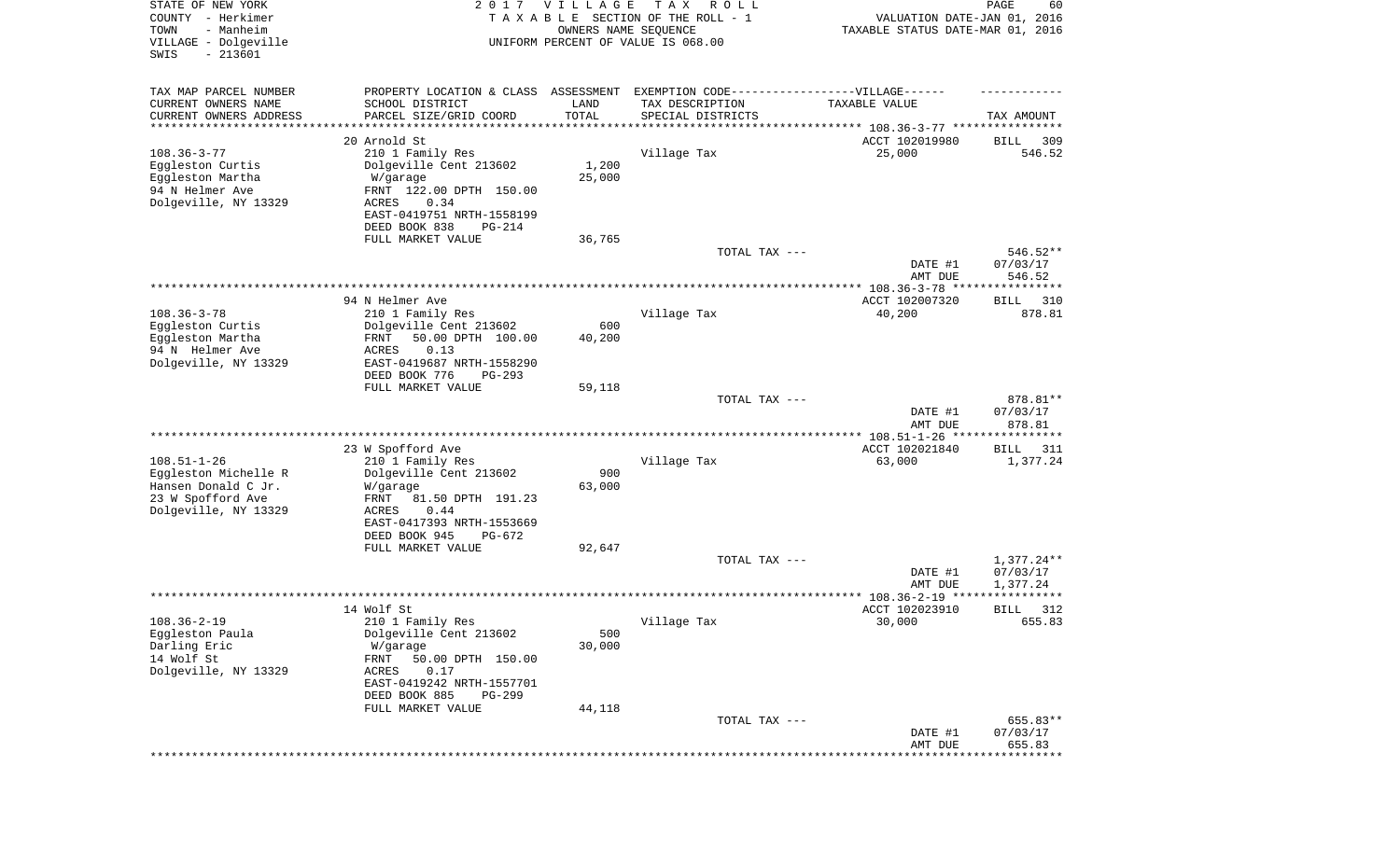| STATE OF NEW YORK<br>COUNTY - Herkimer<br>- Manheim<br>TOWN<br>VILLAGE - Dolgeville<br>SWIS<br>$-213601$ |                                                                                                      | 2017 VILLAGE<br>OWNERS NAME SEQUENCE | T A X<br>R O L L<br>TAXABLE SECTION OF THE ROLL - 1<br>UNIFORM PERCENT OF VALUE IS 068.00 | VALUATION DATE-JAN 01, 2016<br>TAXABLE STATUS DATE-MAR 01, 2016 | PAGE<br>61               |
|----------------------------------------------------------------------------------------------------------|------------------------------------------------------------------------------------------------------|--------------------------------------|-------------------------------------------------------------------------------------------|-----------------------------------------------------------------|--------------------------|
| TAX MAP PARCEL NUMBER<br>CURRENT OWNERS NAME                                                             | PROPERTY LOCATION & CLASS ASSESSMENT EXEMPTION CODE-----------------VILLAGE------<br>SCHOOL DISTRICT | LAND                                 | TAX DESCRIPTION                                                                           | TAXABLE VALUE                                                   |                          |
| CURRENT OWNERS ADDRESS                                                                                   | PARCEL SIZE/GRID COORD                                                                               | TOTAL                                | SPECIAL DISTRICTS                                                                         |                                                                 | TAX AMOUNT               |
| *********************                                                                                    |                                                                                                      |                                      | ********************************* 108.59-1-9 *****************                            |                                                                 |                          |
|                                                                                                          | 166 S Main St                                                                                        |                                      |                                                                                           | ACCT 102003960                                                  | BILL<br>313              |
| $108.59 - 1 - 9$<br>Eggleston Scott                                                                      | 483 Converted Re<br>Dolgeville Cent 213602                                                           | 3,700                                | Village Tax                                                                               | 46,000                                                          | 1,005.60                 |
| Attn: Dopps Inn                                                                                          | W/barn                                                                                               | 46,000                               |                                                                                           |                                                                 |                          |
| 166 S Main St                                                                                            | ACRES<br>3.00                                                                                        |                                      |                                                                                           |                                                                 |                          |
| Dolgeville, NY 13329                                                                                     | EAST-0416924 NRTH-1552670                                                                            |                                      |                                                                                           |                                                                 |                          |
|                                                                                                          | DEED BOOK 911<br>PG-531                                                                              |                                      |                                                                                           |                                                                 |                          |
|                                                                                                          | FULL MARKET VALUE                                                                                    | 67,647                               |                                                                                           |                                                                 |                          |
|                                                                                                          |                                                                                                      |                                      | TOTAL TAX ---                                                                             | DATE #1                                                         | $1,005.60**$<br>07/03/17 |
|                                                                                                          |                                                                                                      |                                      |                                                                                           | AMT DUE                                                         | 1,005.60                 |
|                                                                                                          | 20 Stewart St                                                                                        |                                      |                                                                                           | ACCT 102003120                                                  | BILL<br>314              |
| $108.59 - 3 - 10$                                                                                        | 210 1 Family Res                                                                                     |                                      | Village Tax                                                                               | 54,800                                                          | 1,197.98                 |
| Elliott Edward V                                                                                         | Dolgeville Cent 213602                                                                               | 1,500                                |                                                                                           |                                                                 |                          |
| Elliott Cheryl J                                                                                         | W/garage                                                                                             | 54,800                               |                                                                                           |                                                                 |                          |
| 2065 Hardscrabble Rd                                                                                     | FRNT 150.00 DPTH 150.00                                                                              |                                      |                                                                                           |                                                                 |                          |
| Newport, NY 13416                                                                                        | ACRES<br>0.52                                                                                        |                                      |                                                                                           |                                                                 |                          |
|                                                                                                          | EAST-0416910 NRTH-1551743<br>DEED BOOK 1149<br><b>PG-598</b>                                         |                                      |                                                                                           |                                                                 |                          |
|                                                                                                          | FULL MARKET VALUE                                                                                    | 80,588                               |                                                                                           |                                                                 |                          |
|                                                                                                          |                                                                                                      |                                      | TOTAL TAX ---                                                                             |                                                                 | 1,197.98**               |
|                                                                                                          |                                                                                                      |                                      |                                                                                           | DATE #1<br>AMT DUE                                              | 07/03/17<br>1,197.98     |
|                                                                                                          |                                                                                                      |                                      |                                                                                           | ************* 108.44-1-2 *****************                      |                          |
|                                                                                                          | 23 W State St                                                                                        |                                      |                                                                                           | ACCT 102007440                                                  | <b>BILL</b><br>315       |
| $108.44 - 1 - 2$<br>Ellis David                                                                          | 210 1 Family Res<br>Dolgeville Cent 213602                                                           | 500                                  | VET COM CT 41131<br>Village Tax                                                           | 10,200<br>35,800                                                | 782.62                   |
| Kilgour Norma                                                                                            | W/barn                                                                                               | 46,000                               |                                                                                           |                                                                 |                          |
| 23 W State St                                                                                            | FRNT<br>50.00 DPTH 150.00                                                                            |                                      |                                                                                           |                                                                 |                          |
| Dolgeville, NY 13329                                                                                     | ACRES<br>0.17                                                                                        |                                      |                                                                                           |                                                                 |                          |
|                                                                                                          | EAST-0419355 NRTH-1556628                                                                            |                                      |                                                                                           |                                                                 |                          |
|                                                                                                          | DEED BOOK 885<br>$PG-253$                                                                            |                                      |                                                                                           |                                                                 |                          |
|                                                                                                          | FULL MARKET VALUE                                                                                    | 67,647                               |                                                                                           |                                                                 |                          |
|                                                                                                          |                                                                                                      |                                      | TOTAL TAX ---                                                                             |                                                                 | 782.62**<br>07/03/17     |
|                                                                                                          |                                                                                                      |                                      |                                                                                           | DATE #1<br>AMT DUE                                              | 782.62                   |
|                                                                                                          |                                                                                                      |                                      |                                                                                           |                                                                 | * * * * * * *            |
|                                                                                                          | 16 E Spofford Ave                                                                                    |                                      |                                                                                           | ACCT 102021750                                                  | BILL<br>316              |
| $108.52 - 2 - 73$                                                                                        | 210 1 Family Res                                                                                     |                                      | Village Tax                                                                               | 39,300                                                          | 859.13                   |
| Ellis Gordon                                                                                             | Dolgeville Cent 213602                                                                               | 400                                  |                                                                                           |                                                                 |                          |
| Ellis Terry                                                                                              | 40.00 DPTH 100.00<br>FRNT                                                                            | 39,300                               |                                                                                           |                                                                 |                          |
| 16 E Spofford Ave                                                                                        | 0.09<br>ACRES                                                                                        |                                      |                                                                                           |                                                                 |                          |
| Dolgeville, NY 13329                                                                                     | EAST-0418537 NRTH-1553011                                                                            |                                      |                                                                                           |                                                                 |                          |
|                                                                                                          | DEED BOOK 800<br>PG-267<br>FULL MARKET VALUE                                                         | 57,794                               |                                                                                           |                                                                 |                          |
|                                                                                                          |                                                                                                      |                                      | TOTAL TAX ---                                                                             |                                                                 | 859.13**                 |
|                                                                                                          |                                                                                                      |                                      |                                                                                           | DATE #1                                                         | 07/03/17                 |
|                                                                                                          |                                                                                                      |                                      |                                                                                           | AMT DUE                                                         | 859.13                   |
|                                                                                                          |                                                                                                      |                                      |                                                                                           |                                                                 |                          |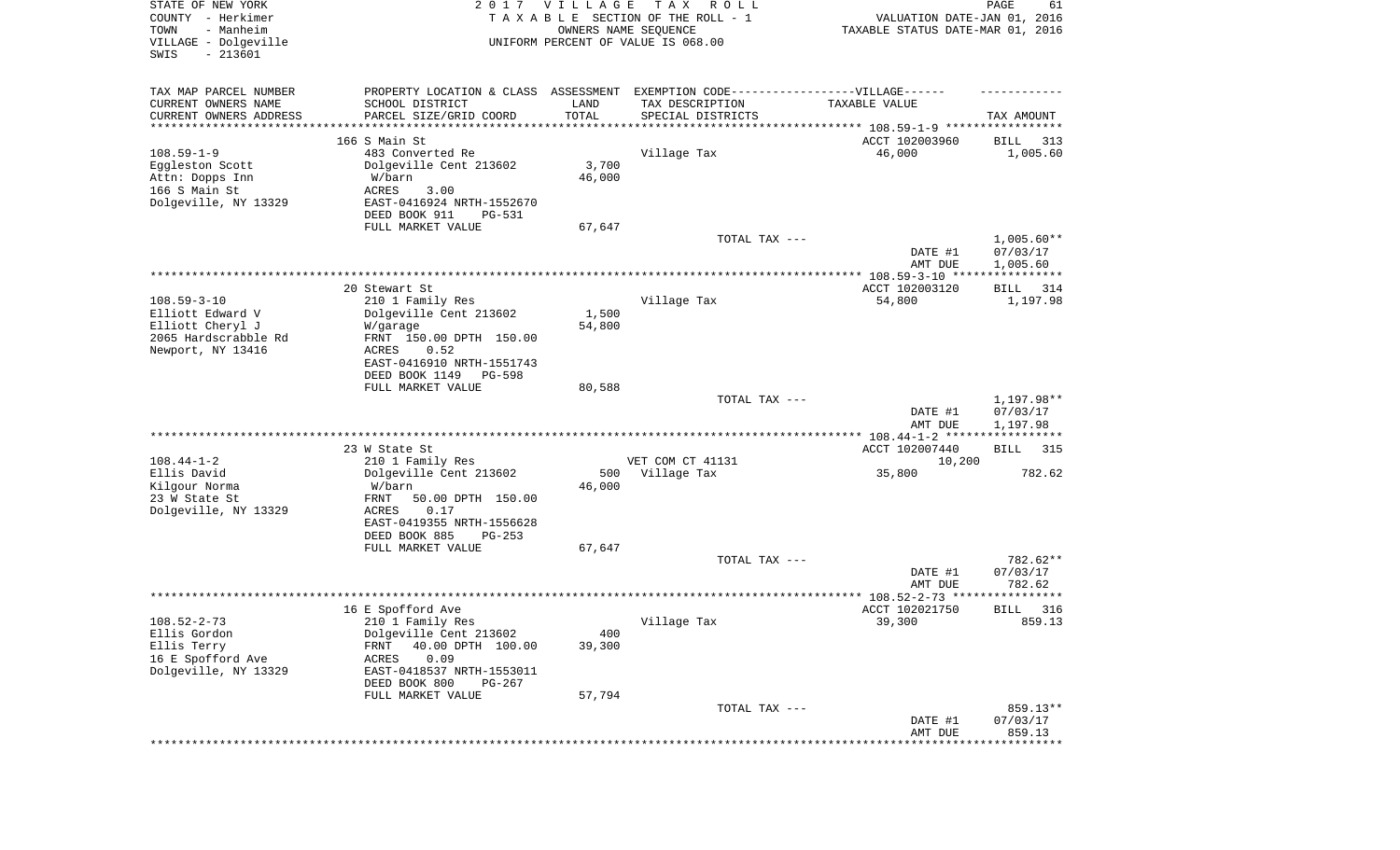| STATE OF NEW YORK<br>COUNTY - Herkimer<br>- Manheim<br>TOWN<br>VILLAGE - Dolgeville<br>SWIS<br>$-213601$ |                                                                                  | 2017 VILLAGE  | T A X<br>R O L L<br>TAXABLE SECTION OF THE ROLL - 1<br>OWNERS NAME SEQUENCE<br>UNIFORM PERCENT OF VALUE IS 068.00 | VALUATION DATE-JAN 01, 2016<br>TAXABLE STATUS DATE-MAR 01, 2016 | PAGE<br>62             |
|----------------------------------------------------------------------------------------------------------|----------------------------------------------------------------------------------|---------------|-------------------------------------------------------------------------------------------------------------------|-----------------------------------------------------------------|------------------------|
| TAX MAP PARCEL NUMBER                                                                                    | PROPERTY LOCATION & CLASS ASSESSMENT EXEMPTION CODE----------------VILLAGE------ |               |                                                                                                                   |                                                                 |                        |
| CURRENT OWNERS NAME                                                                                      | SCHOOL DISTRICT                                                                  | LAND<br>TOTAL | TAX DESCRIPTION                                                                                                   | TAXABLE VALUE                                                   |                        |
| CURRENT OWNERS ADDRESS<br>*********************                                                          | PARCEL SIZE/GRID COORD                                                           |               | SPECIAL DISTRICTS                                                                                                 | ********************************* 108.44-3-51 ****************  | TAX AMOUNT             |
|                                                                                                          | 27 Elm St                                                                        |               |                                                                                                                   | ACCT 102022230                                                  | 317<br>BILL            |
| $108.44 - 3 - 51$                                                                                        | 220 2 Family Res                                                                 |               | Village Tax                                                                                                       | 28,000                                                          | 612.11                 |
| Ellis Heather M                                                                                          | Dolgeville Cent 213602                                                           | 200           |                                                                                                                   |                                                                 |                        |
| P 0 Box 105                                                                                              | FRNT 125.00 DPTH<br>87.00                                                        | 28,000        |                                                                                                                   |                                                                 |                        |
| Dolgeville, NY 13329                                                                                     | ACRES<br>0.08<br>EAST-0419504 NRTH-1555642                                       |               |                                                                                                                   |                                                                 |                        |
|                                                                                                          | DEED BOOK 900<br><b>PG-307</b>                                                   |               |                                                                                                                   |                                                                 |                        |
|                                                                                                          | FULL MARKET VALUE                                                                | 41,176        |                                                                                                                   |                                                                 |                        |
|                                                                                                          |                                                                                  |               | TOTAL TAX ---                                                                                                     |                                                                 | $612.11**$             |
|                                                                                                          |                                                                                  |               |                                                                                                                   | DATE #1                                                         | 07/03/17               |
|                                                                                                          |                                                                                  |               |                                                                                                                   | AMT DUE                                                         | 612.11                 |
|                                                                                                          | 7 Snell St                                                                       |               |                                                                                                                   | ACCT 102012120                                                  | 318<br>BILL            |
| $108.36 - 3 - 53$                                                                                        | 210 1 Family Res                                                                 |               | Village Tax                                                                                                       | 40,000                                                          | 874.44                 |
| Ellis Kathleen S                                                                                         | Dolgeville Cent 213602                                                           | 500           |                                                                                                                   |                                                                 |                        |
| 7 Snell St                                                                                               | W/garage                                                                         | 40,000        |                                                                                                                   |                                                                 |                        |
| Dolgeville, NY 13329                                                                                     | 50.00 DPTH 122.00<br>FRNT                                                        |               |                                                                                                                   |                                                                 |                        |
|                                                                                                          | ACRES<br>0.14<br>EAST-0419836 NRTH-1557448                                       |               |                                                                                                                   |                                                                 |                        |
|                                                                                                          | DEED BOOK 893<br>$PG-306$                                                        |               |                                                                                                                   |                                                                 |                        |
|                                                                                                          | FULL MARKET VALUE                                                                | 58,824        |                                                                                                                   |                                                                 |                        |
|                                                                                                          |                                                                                  |               | TOTAL TAX ---                                                                                                     |                                                                 | $874.44**$             |
|                                                                                                          |                                                                                  |               |                                                                                                                   | DATE #1                                                         | 07/03/17               |
|                                                                                                          |                                                                                  |               |                                                                                                                   | AMT DUE<br>************** 108.36-1-22 ****************          | 874.44                 |
|                                                                                                          | Horn St                                                                          |               |                                                                                                                   | ACCT 102012690                                                  | 319<br>BILL            |
| $108.36 - 1 - 22$                                                                                        | 311 Res vac land                                                                 |               | Village Tax                                                                                                       | 300                                                             | 6.56                   |
| Ellis Renee Kimberly                                                                                     | Dolgeville Cent 213602                                                           | 300           |                                                                                                                   |                                                                 |                        |
| 48 W State St                                                                                            | 50.00 DPTH 130.00<br>FRNT                                                        | 300           |                                                                                                                   |                                                                 |                        |
| Dolgeville, NY 13329                                                                                     | ACRES<br>$0.13$ BANK<br>099<br>EAST-0419018 NRTH-1557181                         |               |                                                                                                                   |                                                                 |                        |
|                                                                                                          | DEED BOOK 1234<br>PG-429                                                         |               |                                                                                                                   |                                                                 |                        |
|                                                                                                          | FULL MARKET VALUE                                                                | 441           |                                                                                                                   |                                                                 |                        |
|                                                                                                          |                                                                                  |               | TOTAL TAX ---                                                                                                     |                                                                 | $6.56**$               |
|                                                                                                          |                                                                                  |               |                                                                                                                   | DATE #1                                                         | 07/03/17               |
|                                                                                                          |                                                                                  |               |                                                                                                                   | AMT DUE                                                         | 6.56<br>**********     |
|                                                                                                          | Horn St                                                                          |               |                                                                                                                   | ACCT 102012720                                                  | 320<br>BILL            |
| $108.36 - 1 - 23$                                                                                        | 311 Res vac land                                                                 |               | Village Tax                                                                                                       | 300                                                             | 6.56                   |
| Ellis Renee Kimberly                                                                                     | Dolgeville Cent 213602                                                           | 300           |                                                                                                                   |                                                                 |                        |
| 48 W State St                                                                                            | 50.00 DPTH 130.00<br>FRNT                                                        | 300           |                                                                                                                   |                                                                 |                        |
| Dolgeville, NY 13329                                                                                     | ACRES<br>0.13<br>EAST-0419061 NRTH-1557158                                       |               |                                                                                                                   |                                                                 |                        |
|                                                                                                          | DEED BOOK 1234<br>PG-429                                                         |               |                                                                                                                   |                                                                 |                        |
|                                                                                                          | FULL MARKET VALUE                                                                | 441           |                                                                                                                   |                                                                 |                        |
|                                                                                                          |                                                                                  |               | TOTAL TAX ---                                                                                                     |                                                                 | $6.56**$               |
|                                                                                                          |                                                                                  |               |                                                                                                                   | DATE #1                                                         | 07/03/17               |
|                                                                                                          |                                                                                  |               |                                                                                                                   | AMT DUE<br>********************                                 | 6.56<br>************** |
|                                                                                                          |                                                                                  |               |                                                                                                                   |                                                                 |                        |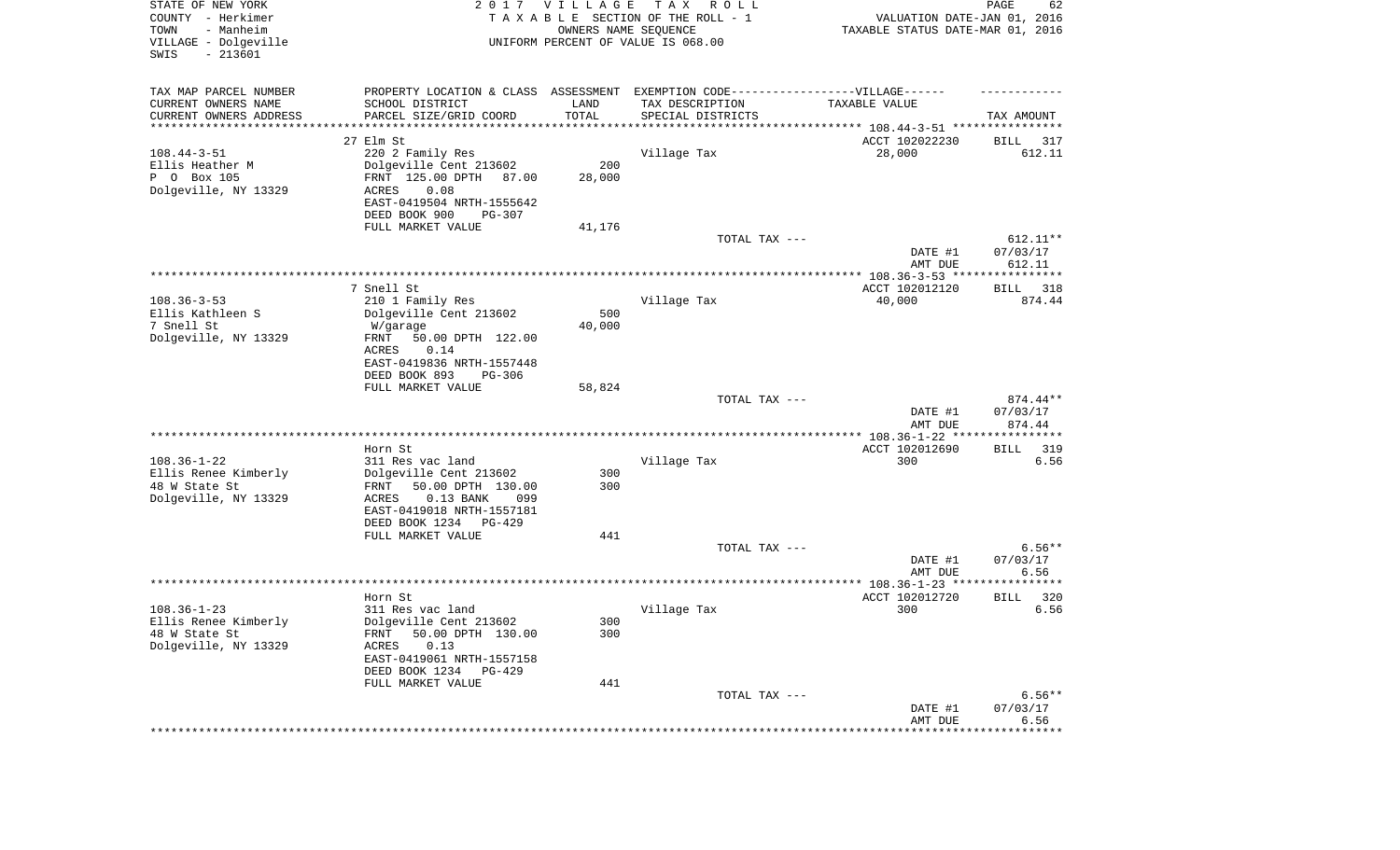| STATE OF NEW YORK<br>COUNTY - Herkimer<br>TOWN<br>- Manheim<br>VILLAGE - Dolgeville<br>$-213601$<br>SWIS |                                                          | 2017 VILLAGE<br>OWNERS NAME SEQUENCE | TAX ROLL<br>TAXABLE SECTION OF THE ROLL - 1<br>UNIFORM PERCENT OF VALUE IS 068.00                    | VALUATION DATE-JAN 01, 2016<br>TAXABLE STATUS DATE-MAR 01, 2016 | PAGE<br>63                |
|----------------------------------------------------------------------------------------------------------|----------------------------------------------------------|--------------------------------------|------------------------------------------------------------------------------------------------------|-----------------------------------------------------------------|---------------------------|
| TAX MAP PARCEL NUMBER<br>CURRENT OWNERS NAME                                                             | SCHOOL DISTRICT                                          | LAND                                 | PROPERTY LOCATION & CLASS ASSESSMENT EXEMPTION CODE-----------------VILLAGE------<br>TAX DESCRIPTION | TAXABLE VALUE                                                   |                           |
| CURRENT OWNERS ADDRESS                                                                                   | PARCEL SIZE/GRID COORD                                   | TOTAL                                | SPECIAL DISTRICTS                                                                                    |                                                                 | TAX AMOUNT                |
| *********************                                                                                    | ***********************                                  | *********                            |                                                                                                      |                                                                 |                           |
|                                                                                                          | 48 W State St                                            |                                      |                                                                                                      | ACCT 102012660                                                  | <b>BILL</b><br>321        |
| $108.36 - 1 - 49$                                                                                        | 210 1 Family Res                                         |                                      | Village Tax                                                                                          | 49,200                                                          | 1,075.56                  |
| Ellis Renee Kimberly<br>48 W State St                                                                    | Dolgeville Cent 213602<br>W/garage                       | 200<br>49,200                        |                                                                                                      |                                                                 |                           |
| Dolgeville, NY 13329                                                                                     | 50.00 DPTH 110.00<br>FRNT                                |                                      |                                                                                                      |                                                                 |                           |
|                                                                                                          | ACRES<br>$0.13$ BANK<br>099<br>EAST-0419004 NRTH-1557055 |                                      |                                                                                                      |                                                                 |                           |
|                                                                                                          | DEED BOOK 1234 PG-429                                    |                                      |                                                                                                      |                                                                 |                           |
|                                                                                                          | FULL MARKET VALUE                                        | 72,353                               |                                                                                                      |                                                                 |                           |
|                                                                                                          |                                                          |                                      | TOTAL TAX ---                                                                                        |                                                                 | 1,075.56**                |
|                                                                                                          |                                                          |                                      |                                                                                                      | DATE #1                                                         | 07/03/17                  |
|                                                                                                          |                                                          |                                      |                                                                                                      | AMT DUE                                                         | 1,075.56<br>***********   |
|                                                                                                          | 50 W State St                                            |                                      |                                                                                                      | ACCT 102012750                                                  | 322<br>BILL               |
| $108.36 - 1 - 50$                                                                                        | 311 Res vac land                                         |                                      | Village Tax                                                                                          | 300                                                             | 6.56                      |
| Ellis Renee Kimberly                                                                                     | Dolgeville Cent 213602                                   | 300                                  |                                                                                                      |                                                                 |                           |
| 48 W State St                                                                                            | FRNT<br>50.00 DPTH 110.00                                | 300                                  |                                                                                                      |                                                                 |                           |
| Dolgeville, NY 13329                                                                                     | $0.13$ BANK<br>ACRES<br>099                              |                                      |                                                                                                      |                                                                 |                           |
|                                                                                                          | EAST-0418958 NRTH-1557079<br>DEED BOOK 1234 PG-429       |                                      |                                                                                                      |                                                                 |                           |
|                                                                                                          | FULL MARKET VALUE                                        | 441                                  |                                                                                                      |                                                                 |                           |
|                                                                                                          |                                                          |                                      | TOTAL TAX ---                                                                                        |                                                                 | $6.56**$                  |
|                                                                                                          |                                                          |                                      |                                                                                                      | DATE #1                                                         | 07/03/17                  |
|                                                                                                          |                                                          |                                      |                                                                                                      | AMT DUE                                                         | 6.56<br>***********       |
|                                                                                                          | 111 N Main St                                            |                                      |                                                                                                      | ACCT 102015870                                                  | <b>BILL</b><br>323        |
| $108.36 - 3 - 36$                                                                                        | 485 >luse sm bld                                         |                                      | Village Tax                                                                                          | 48,000                                                          | 1,049.32                  |
| Estate Richard Jones                                                                                     | Dolgeville Cent 213602                                   | 800                                  |                                                                                                      |                                                                 |                           |
| Jones Michelle A                                                                                         | 77.00 DPTH<br>FRNT<br>51.00                              | 48,000                               |                                                                                                      |                                                                 |                           |
| 162 E Gansevoort St                                                                                      | ACRES<br>0.08                                            |                                      |                                                                                                      |                                                                 |                           |
| Little Falls, NY 13365                                                                                   | EAST-0419939 NRTH-1556595<br>DEED BOOK 1612<br>PG-353    |                                      |                                                                                                      |                                                                 |                           |
|                                                                                                          | FULL MARKET VALUE                                        | 70,588                               |                                                                                                      |                                                                 |                           |
|                                                                                                          |                                                          |                                      | TOTAL TAX ---                                                                                        |                                                                 | $1,049.32**$              |
|                                                                                                          |                                                          |                                      |                                                                                                      | DATE #1                                                         | 07/03/17                  |
|                                                                                                          |                                                          |                                      |                                                                                                      | AMT DUE                                                         | 1,049.32                  |
|                                                                                                          | W State St Ext                                           |                                      |                                                                                                      |                                                                 | **********<br>324<br>BILL |
| $108.27 - 1 - 1$                                                                                         | 311 Res vac land                                         |                                      | Village Tax                                                                                          | 5,200                                                           | 113.68                    |
| Fahd Richard                                                                                             | Dolgeville Cent 213602                                   | 5,200                                |                                                                                                      |                                                                 |                           |
| Fahd Erica                                                                                               | 6.20<br>ACRES                                            | 5,200                                |                                                                                                      |                                                                 |                           |
| 292 W State St                                                                                           | EAST-0415856 NRTH-1560415                                |                                      |                                                                                                      |                                                                 |                           |
| Dolgeville, NY 13329                                                                                     | DEED BOOK 1544<br>PG-661                                 |                                      |                                                                                                      |                                                                 |                           |
|                                                                                                          | FULL MARKET VALUE                                        | 7,647                                | TOTAL TAX ---                                                                                        |                                                                 | 113.68**                  |
|                                                                                                          |                                                          |                                      |                                                                                                      | DATE #1                                                         | 07/03/17                  |
|                                                                                                          |                                                          |                                      |                                                                                                      | AMT DUE                                                         | 113.68                    |
|                                                                                                          |                                                          |                                      |                                                                                                      |                                                                 | ************              |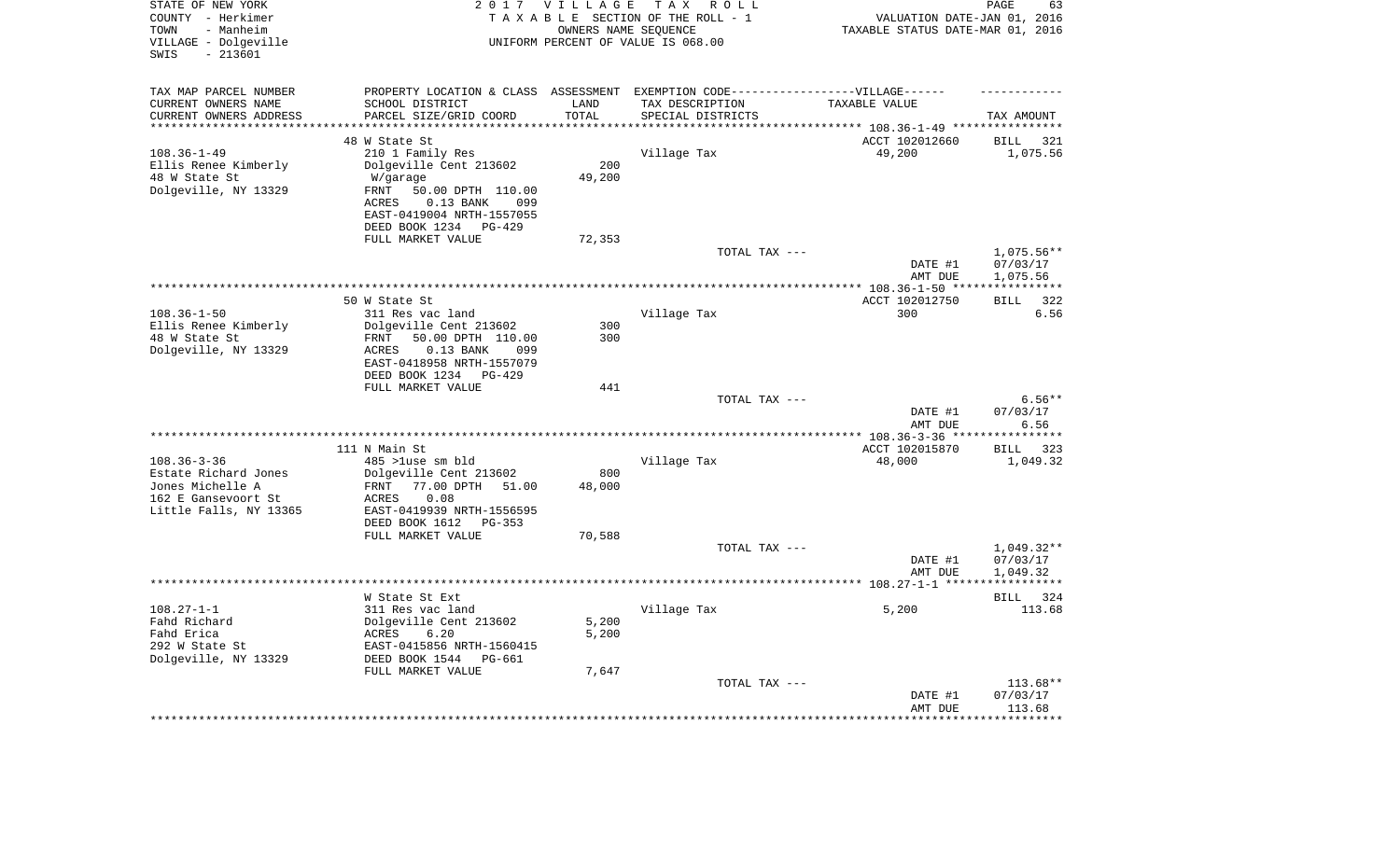| STATE OF NEW YORK<br>COUNTY - Herkimer<br>- Manheim<br>TOWN<br>VILLAGE - Dolgeville<br>SWIS<br>$-213601$ |                                                                                                                                                               | 2017 VILLAGE<br>OWNERS NAME SEQUENCE | T A X<br>R O L L<br>TAXABLE SECTION OF THE ROLL - 1<br>UNIFORM PERCENT OF VALUE IS 068.00 | VALUATION DATE-JAN 01, 2016<br>TAXABLE STATUS DATE-MAR 01, 2016 | $\mathop{\mathtt{PAGE}}$<br>64       |
|----------------------------------------------------------------------------------------------------------|---------------------------------------------------------------------------------------------------------------------------------------------------------------|--------------------------------------|-------------------------------------------------------------------------------------------|-----------------------------------------------------------------|--------------------------------------|
| TAX MAP PARCEL NUMBER                                                                                    | PROPERTY LOCATION & CLASS ASSESSMENT EXEMPTION CODE-----------------VILLAGE------                                                                             |                                      |                                                                                           |                                                                 |                                      |
| CURRENT OWNERS NAME<br>CURRENT OWNERS ADDRESS<br>**********************                                  | SCHOOL DISTRICT<br>PARCEL SIZE/GRID COORD                                                                                                                     | LAND<br>TOTAL                        | TAX DESCRIPTION<br>SPECIAL DISTRICTS                                                      | TAXABLE VALUE                                                   | TAX AMOUNT                           |
|                                                                                                          | 292 W State St                                                                                                                                                |                                      |                                                                                           |                                                                 | 325                                  |
| $108.27 - 1 - 13$<br>Fahd Richard<br>Fahd Erica<br>292 W State St<br>Dolgeville, NY 13329                | 242 Rurl res&rec<br>Dolgeville Cent 213602<br>FRNT 815.00 DPTH<br>ACRES<br>11.20<br>EAST-0415918 NRTH-1559959                                                 | 25,000<br>115,000                    | Village Tax                                                                               | 115,000                                                         | BILL<br>2,514.01                     |
|                                                                                                          | DEED BOOK 1544<br>PG-661                                                                                                                                      |                                      |                                                                                           |                                                                 |                                      |
|                                                                                                          | FULL MARKET VALUE                                                                                                                                             | 169,118                              | TOTAL TAX ---                                                                             | DATE #1<br>AMT DUE                                              | $2,514.01**$<br>07/03/17<br>2,514.01 |
|                                                                                                          |                                                                                                                                                               |                                      |                                                                                           |                                                                 |                                      |
| $108.44 - 1 - 30$<br>Fake Bill & Alice                                                                   | 9 Oak St.<br>210 1 Family Res<br>Dolgeville Cent 213602                                                                                                       | 600                                  | Village Tax                                                                               | ACCT 102011490<br>52,300                                        | BILL<br>326<br>1,143.33              |
| Fake Edward K<br>8 Oak St<br>Dolgeville, NY 13329                                                        | W/garage<br>55.00 DPTH 150.00<br>FRNT<br><b>ACRES</b><br>0.26<br>EAST-0418881 NRTH-1555789                                                                    | 52,300                               |                                                                                           |                                                                 |                                      |
| PRIOR OWNER ON 3/01/2016                                                                                 | DEED BOOK 1629<br>PG-794                                                                                                                                      |                                      |                                                                                           |                                                                 |                                      |
| Gavin Donna L                                                                                            | FULL MARKET VALUE                                                                                                                                             | 76,912                               | TOTAL TAX ---                                                                             | DATE #1<br>AMT DUE                                              | $1,143.33**$<br>07/03/17<br>1,143.33 |
|                                                                                                          |                                                                                                                                                               |                                      |                                                                                           | ************** 108.44-1-25 *****************                    |                                      |
|                                                                                                          | 6 Oak St                                                                                                                                                      |                                      |                                                                                           | ACCT 102018660                                                  | 327<br>BILL                          |
| $108.44 - 1 - 25$<br>Fake D. William<br>Fake Alice & Edward<br>8 Oak St<br>Dolgeville, NY 13329          | 210 1 Family Res<br>Dolgeville Cent 213602<br>W/garage<br>FRNT<br>90.00 DPTH 120.00<br>ACRES<br>0.25<br>EAST-0418768 NRTH-1556016                             | 900<br>40,700                        | Village Tax                                                                               | 40,700                                                          | 889.74                               |
|                                                                                                          | DEED BOOK 1405<br>PG-3                                                                                                                                        |                                      |                                                                                           |                                                                 |                                      |
|                                                                                                          | FULL MARKET VALUE                                                                                                                                             | 59,853                               | TOTAL TAX ---                                                                             | DATE #1<br>AMT DUE                                              | 889.74**<br>07/03/17<br>889.74       |
|                                                                                                          |                                                                                                                                                               |                                      |                                                                                           |                                                                 |                                      |
|                                                                                                          | 31 S Helmer Ave                                                                                                                                               |                                      |                                                                                           | ACCT 102013950                                                  | 328<br>BILL                          |
| $108.44 - 2 - 54$<br>Fake D. William<br>Fake Alice<br>8 Oak St<br>Dolgeville, NY 13329                   | 210 1 Family Res<br>Dolgeville Cent 213602<br>W/garage<br>50.00 DPTH 215.00<br>FRNT<br>ACRES<br>0.24<br>EAST-0418713 NRTH-1554666<br>DEED BOOK 924<br>$PG-98$ | 500<br>40,400                        | Village Tax                                                                               | 40,400                                                          | 883.18                               |
|                                                                                                          | FULL MARKET VALUE                                                                                                                                             | 59,412                               |                                                                                           |                                                                 |                                      |
|                                                                                                          |                                                                                                                                                               |                                      | TOTAL TAX ---                                                                             | DATE #1<br>AMT DUE                                              | 883.18**<br>07/03/17<br>883.18       |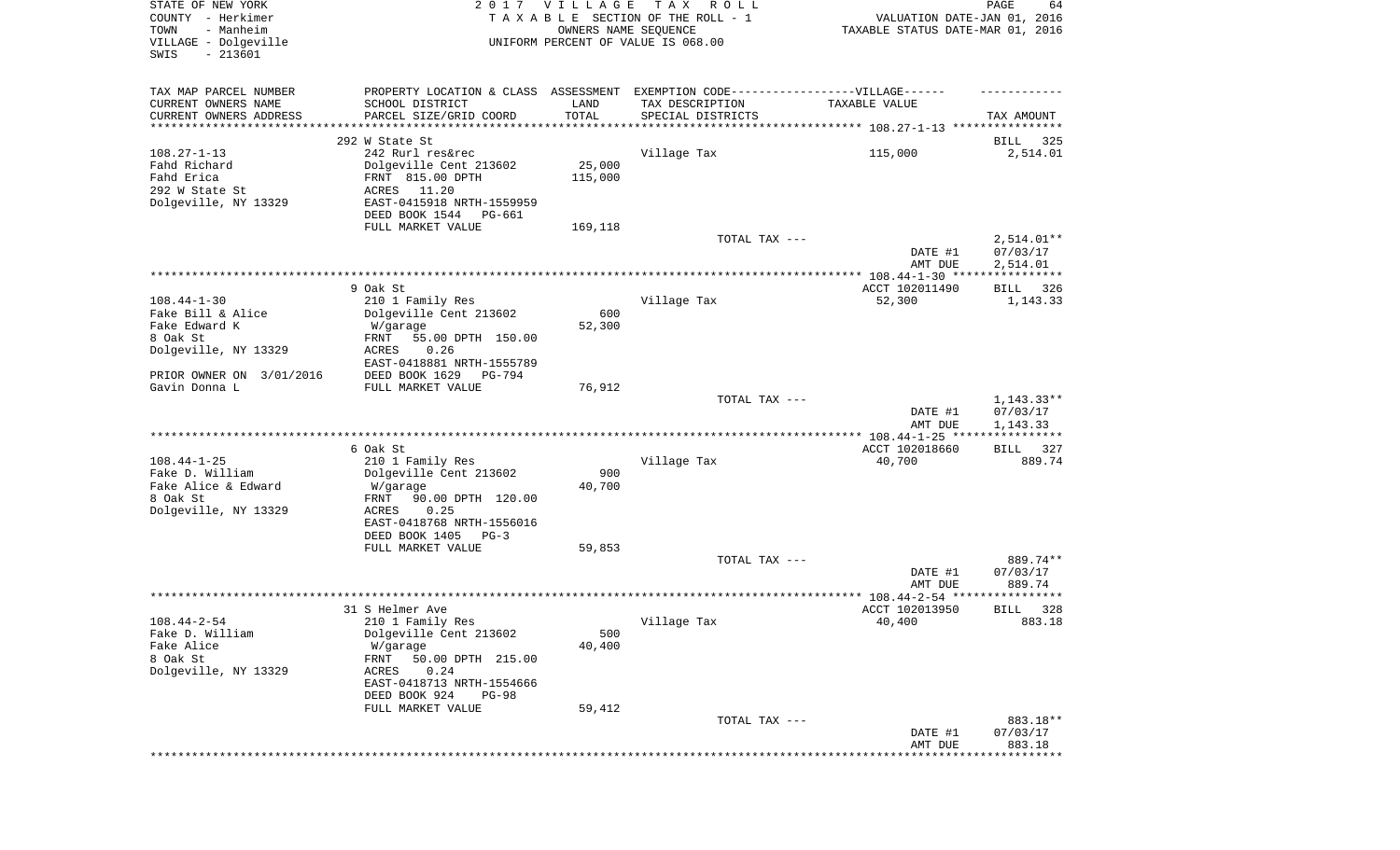| STATE OF NEW YORK<br>COUNTY - Herkimer<br>TOWN<br>- Manheim<br>VILLAGE - Dolgeville<br>SWIS<br>$-213601$ | 2017                                                                             | <b>VILLAGE</b><br>OWNERS NAME SEQUENCE | T A X<br>R O L L<br>TAXABLE SECTION OF THE ROLL - 1<br>UNIFORM PERCENT OF VALUE IS 068.00 | VALUATION DATE-JAN 01, 2016<br>TAXABLE STATUS DATE-MAR 01, 2016 | PAGE<br>65           |
|----------------------------------------------------------------------------------------------------------|----------------------------------------------------------------------------------|----------------------------------------|-------------------------------------------------------------------------------------------|-----------------------------------------------------------------|----------------------|
| TAX MAP PARCEL NUMBER                                                                                    | PROPERTY LOCATION & CLASS ASSESSMENT EXEMPTION CODE----------------VILLAGE------ |                                        |                                                                                           |                                                                 |                      |
| CURRENT OWNERS NAME                                                                                      | SCHOOL DISTRICT                                                                  | LAND                                   | TAX DESCRIPTION                                                                           | TAXABLE VALUE                                                   |                      |
| CURRENT OWNERS ADDRESS<br>********************                                                           | PARCEL SIZE/GRID COORD                                                           | TOTAL<br>**********                    | SPECIAL DISTRICTS<br>*********************************** 108.52-2-34 ****************     |                                                                 | TAX AMOUNT           |
|                                                                                                          | 83 S Main St                                                                     |                                        |                                                                                           | ACCT 102005040                                                  | 329<br>BILL          |
| $108.52 - 2 - 34$                                                                                        | 210 1 Family Res                                                                 |                                        | Village Tax                                                                               | 65,000                                                          | 1,420.96             |
| Fake D. William                                                                                          | Dolgeville Cent 213602                                                           | 700                                    |                                                                                           |                                                                 |                      |
| Fake Alice&Edward                                                                                        | 66.00 DPTH<br>FRNT<br>75.00                                                      | 65,000                                 |                                                                                           |                                                                 |                      |
| 8 Oak St<br>Dolgeville, NY 13329                                                                         | ACRES<br>0.12<br>EAST-0418726 NRTH-1553933                                       |                                        |                                                                                           |                                                                 |                      |
|                                                                                                          | DEED BOOK 1417<br>PG-150                                                         |                                        |                                                                                           |                                                                 |                      |
|                                                                                                          | FULL MARKET VALUE                                                                | 95,588                                 |                                                                                           |                                                                 |                      |
|                                                                                                          |                                                                                  |                                        | TOTAL TAX ---                                                                             |                                                                 | $1,420.96**$         |
|                                                                                                          |                                                                                  |                                        |                                                                                           | DATE #1                                                         | 07/03/17             |
|                                                                                                          |                                                                                  |                                        |                                                                                           | AMT DUE                                                         | 1,420.96             |
|                                                                                                          | 83 1/2 S Main St                                                                 |                                        |                                                                                           | ACCT 102005070                                                  | 330<br>BILL          |
| $108.52 - 2 - 35$                                                                                        | 220 2 Family Res                                                                 |                                        | Village Tax                                                                               | 42,700                                                          | 933.46               |
| Fake D. William                                                                                          | Dolgeville Cent 213602                                                           | 800                                    |                                                                                           |                                                                 |                      |
| Fake Alice&Edward<br>8 Oak St                                                                            | W/garage & Barns<br>66.00 DPTH 305.00<br>FRNT                                    | 42,700                                 |                                                                                           |                                                                 |                      |
| Dolgeville, NY 13329                                                                                     | ACRES<br>0.47                                                                    |                                        |                                                                                           |                                                                 |                      |
|                                                                                                          | EAST-0418891 NRTH-1553834                                                        |                                        |                                                                                           |                                                                 |                      |
|                                                                                                          | DEED BOOK 1417<br><b>PG-150</b>                                                  |                                        |                                                                                           |                                                                 |                      |
|                                                                                                          | FULL MARKET VALUE                                                                | 62,794                                 | TOTAL TAX ---                                                                             |                                                                 | $933.46**$           |
|                                                                                                          |                                                                                  |                                        |                                                                                           | DATE #1                                                         | 07/03/17             |
|                                                                                                          |                                                                                  |                                        |                                                                                           | AMT DUE<br>************** 108.52-2-21 *****************         | 933.46               |
|                                                                                                          | 105 S Main St                                                                    |                                        |                                                                                           | ACCT 102013260                                                  | 331<br>BILL          |
| $108.52 - 2 - 21$                                                                                        | 210 1 Family Res                                                                 |                                        | Village Tax                                                                               | 39,300                                                          | 859.13               |
| Fake David & Alice                                                                                       | Dolgeville Cent 213602                                                           | 600                                    |                                                                                           |                                                                 |                      |
| Fake Edward K<br>8 Oak St                                                                                | 63.00 DPTH 297.00<br>FRNT<br>ACRES<br>0.39                                       | 39,300                                 |                                                                                           |                                                                 |                      |
| Dolgeville, NY 13329                                                                                     | EAST-0418510 NRTH-1553404                                                        |                                        |                                                                                           |                                                                 |                      |
|                                                                                                          | DEED BOOK 1595<br>PG-825                                                         |                                        |                                                                                           |                                                                 |                      |
|                                                                                                          | FULL MARKET VALUE                                                                | 57,794                                 |                                                                                           |                                                                 |                      |
|                                                                                                          |                                                                                  |                                        | TOTAL TAX ---                                                                             |                                                                 | 859.13**             |
|                                                                                                          |                                                                                  |                                        |                                                                                           | DATE #1<br>AMT DUE                                              | 07/03/17<br>859.13   |
|                                                                                                          |                                                                                  |                                        |                                                                                           |                                                                 |                      |
|                                                                                                          | 5 Oak St                                                                         |                                        |                                                                                           | ACCT 102026190                                                  | BILL<br>332          |
| $108.44 - 1 - 31$                                                                                        | 210 1 Family Res                                                                 |                                        | Village Tax                                                                               | 39,400                                                          | 861.32               |
| Fake David W<br>Fake Alice E                                                                             | Dolgeville Cent 213602<br>FRNT 120.00 DPTH 100.00                                | 1,200<br>39,400                        |                                                                                           |                                                                 |                      |
| 8 Oak St                                                                                                 | ACRES<br>0.28                                                                    |                                        |                                                                                           |                                                                 |                      |
| Dolgeville, NY 13329                                                                                     | EAST-0418874 NRTH-1555882                                                        |                                        |                                                                                           |                                                                 |                      |
|                                                                                                          | DEED BOOK 858<br>$PG-104$                                                        |                                        |                                                                                           |                                                                 |                      |
|                                                                                                          | FULL MARKET VALUE                                                                | 57,941                                 |                                                                                           |                                                                 |                      |
|                                                                                                          |                                                                                  |                                        | TOTAL TAX ---                                                                             | DATE #1                                                         | 861.32**<br>07/03/17 |
|                                                                                                          |                                                                                  |                                        |                                                                                           | AMT DUE                                                         | 861.32               |
|                                                                                                          |                                                                                  |                                        |                                                                                           | ************************************                            |                      |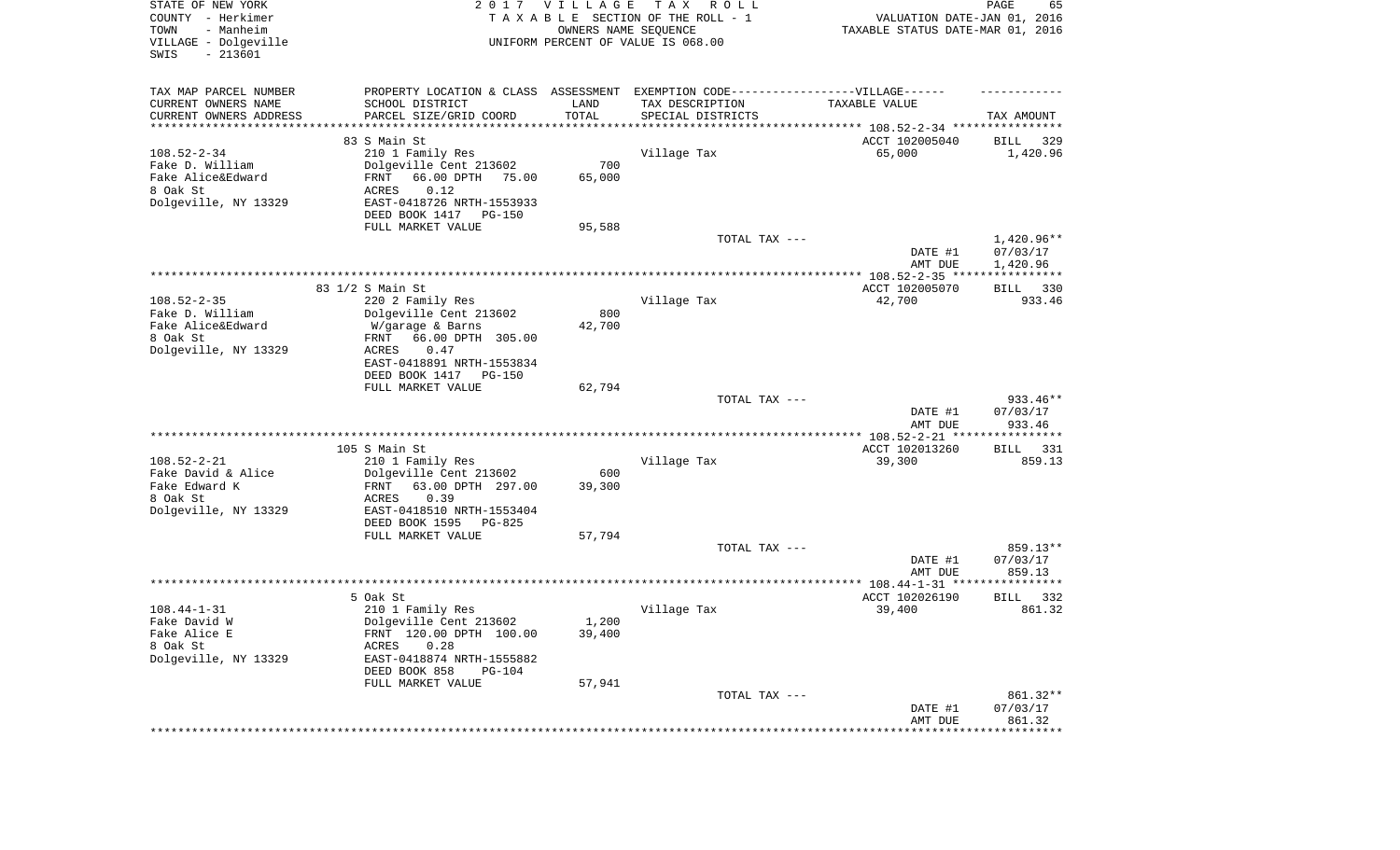| STATE OF NEW YORK<br>COUNTY - Herkimer<br>- Manheim<br>TOWN<br>VILLAGE - Dolgeville<br>SWIS<br>$-213601$ | 2017                                                                             | <b>VILLAGE</b><br>OWNERS NAME SEQUENCE | T A X<br>R O L L<br>TAXABLE SECTION OF THE ROLL - 1<br>UNIFORM PERCENT OF VALUE IS 068.00 | VALUATION DATE-JAN 01, 2016<br>TAXABLE STATUS DATE-MAR 01, 2016   | PAGE<br>66          |
|----------------------------------------------------------------------------------------------------------|----------------------------------------------------------------------------------|----------------------------------------|-------------------------------------------------------------------------------------------|-------------------------------------------------------------------|---------------------|
| TAX MAP PARCEL NUMBER                                                                                    | PROPERTY LOCATION & CLASS ASSESSMENT EXEMPTION CODE----------------VILLAGE------ |                                        |                                                                                           |                                                                   |                     |
| CURRENT OWNERS NAME<br>CURRENT OWNERS ADDRESS                                                            | SCHOOL DISTRICT<br>PARCEL SIZE/GRID COORD                                        | LAND<br>TOTAL                          | TAX DESCRIPTION<br>SPECIAL DISTRICTS                                                      | TAXABLE VALUE                                                     | TAX AMOUNT          |
| ********************                                                                                     |                                                                                  | *********                              |                                                                                           | ************************************ 108.44-2-51 **************** |                     |
|                                                                                                          | 37 S Helmer Ave                                                                  |                                        |                                                                                           | ACCT 102023700                                                    | 333<br>BILL         |
| $108.44 - 2 - 51$                                                                                        | 210 1 Family Res                                                                 |                                        | Village Tax                                                                               | 27,400                                                            | 598.99              |
| Fake David W<br>Fake Alice E                                                                             | Dolgeville Cent 213602<br>W/garage                                               | 500<br>27,400                          |                                                                                           |                                                                   |                     |
| 8 Oak St                                                                                                 | FRNT<br>50.00 DPTH 187.00                                                        |                                        |                                                                                           |                                                                   |                     |
| Dolgeville, NY 13329                                                                                     | ACRES<br>0.21                                                                    |                                        |                                                                                           |                                                                   |                     |
|                                                                                                          | EAST-0418588 NRTH-1554580                                                        |                                        |                                                                                           |                                                                   |                     |
|                                                                                                          | DEED BOOK 1089<br>PG-831<br>FULL MARKET VALUE                                    | 40,294                                 |                                                                                           |                                                                   |                     |
|                                                                                                          |                                                                                  |                                        | TOTAL TAX ---                                                                             |                                                                   | 598.99**            |
|                                                                                                          |                                                                                  |                                        |                                                                                           | DATE #1                                                           | 07/03/17            |
|                                                                                                          |                                                                                  |                                        |                                                                                           | AMT DUE                                                           | 598.99              |
|                                                                                                          | Oak St                                                                           |                                        |                                                                                           | ACCT 102004200                                                    | BILL<br>334         |
| $108.44 - 1 - 27$                                                                                        | 311 Res vac land                                                                 |                                        | Village Tax                                                                               | 300                                                               | 6.56                |
| Fake David Wm                                                                                            | Dolgeville Cent 213602                                                           | 300                                    |                                                                                           |                                                                   |                     |
| Fake Alice<br>8 Oak St                                                                                   | 50.00 DPTH 120.00<br>FRNT<br>ACRES<br>0.14                                       | 300                                    |                                                                                           |                                                                   |                     |
| Dolgeville, NY 13329                                                                                     | EAST-0418693 NRTH-1555865                                                        |                                        |                                                                                           |                                                                   |                     |
|                                                                                                          | DEED BOOK 00618 PG-00490                                                         |                                        |                                                                                           |                                                                   |                     |
|                                                                                                          | FULL MARKET VALUE                                                                | 441                                    |                                                                                           |                                                                   | $6.56**$            |
|                                                                                                          |                                                                                  |                                        | TOTAL TAX ---                                                                             | DATE #1                                                           | 07/03/17            |
|                                                                                                          |                                                                                  |                                        |                                                                                           | AMT DUE                                                           | 6.56                |
|                                                                                                          |                                                                                  |                                        |                                                                                           | *************** 108.44-1-28 ***                                   | *********           |
| $108.44 - 1 - 28$                                                                                        | Oak St<br>311 Res vac land                                                       |                                        | Village Tax                                                                               | ACCT 102004170<br>100                                             | 335<br>BILL<br>2.19 |
| Fake David Wm                                                                                            | Dolgeville Cent 213602                                                           | 100                                    |                                                                                           |                                                                   |                     |
| Fake Alice                                                                                               | 50.00 DPTH 120.00<br>FRNT                                                        | 100                                    |                                                                                           |                                                                   |                     |
| 8 Oak St                                                                                                 | ACRES<br>0.14                                                                    |                                        |                                                                                           |                                                                   |                     |
| Dolgeville, NY 13329                                                                                     | EAST-0418669 NRTH-1555820<br>DEED BOOK 00618 PG-00490                            |                                        |                                                                                           |                                                                   |                     |
|                                                                                                          | FULL MARKET VALUE                                                                | 147                                    |                                                                                           |                                                                   |                     |
|                                                                                                          |                                                                                  |                                        | TOTAL TAX ---                                                                             |                                                                   | $2.19**$            |
|                                                                                                          |                                                                                  |                                        |                                                                                           | DATE #1                                                           | 07/03/17            |
|                                                                                                          |                                                                                  |                                        |                                                                                           | AMT DUE                                                           | 2.19                |
|                                                                                                          | 28 S Helmer Ave                                                                  |                                        |                                                                                           | ACCT 102018000                                                    | 336<br>BILL         |
| $108.44 - 1 - 50$                                                                                        | 210 1 Family Res                                                                 |                                        | Village Tax                                                                               | 28,800                                                            | 629.59              |
| Fake David Wm                                                                                            | Dolgeville Cent 213602                                                           | 500                                    |                                                                                           |                                                                   |                     |
| Fake Alice<br>8 Oak St                                                                                   | 210 W/garage<br>28 So. Helmer Ave.                                               | 28,800                                 |                                                                                           |                                                                   |                     |
| Dolgeville, NY 13329                                                                                     | 50.00 DPTH 150.00<br>FRNT                                                        |                                        |                                                                                           |                                                                   |                     |
|                                                                                                          | 0.17<br>ACRES                                                                    |                                        |                                                                                           |                                                                   |                     |
|                                                                                                          | EAST-0418879 NRTH-1555233                                                        |                                        |                                                                                           |                                                                   |                     |
|                                                                                                          | DEED BOOK 876<br>PG-607<br>FULL MARKET VALUE                                     | 42,353                                 |                                                                                           |                                                                   |                     |
|                                                                                                          |                                                                                  |                                        | TOTAL TAX ---                                                                             |                                                                   | 629.59**            |
|                                                                                                          |                                                                                  |                                        |                                                                                           | DATE #1                                                           | 07/03/17            |
|                                                                                                          |                                                                                  |                                        |                                                                                           | AMT DUE                                                           | 629.59<br>********* |
|                                                                                                          |                                                                                  |                                        |                                                                                           |                                                                   |                     |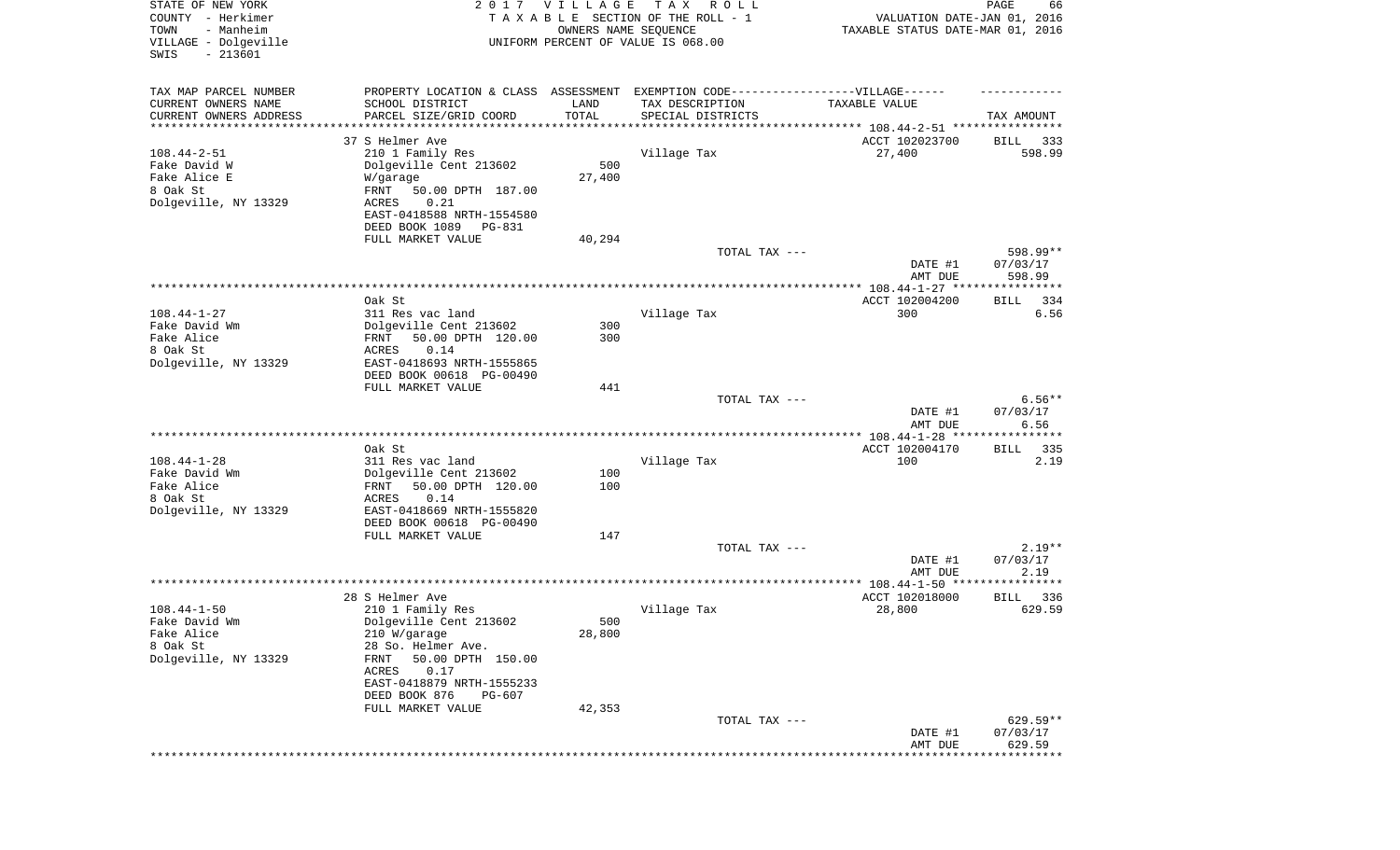| STATE OF NEW YORK<br>COUNTY - Herkimer<br>- Manheim<br>TOWN<br>VILLAGE - Dolgeville<br>$-213601$<br>SWIS | 2017                                                         | <b>VILLAGE</b><br>OWNERS NAME SEQUENCE | T A X<br>R O L L<br>TAXABLE SECTION OF THE ROLL - 1<br>UNIFORM PERCENT OF VALUE IS 068.00 | VALUATION DATE-JAN 01, 2016<br>TAXABLE STATUS DATE-MAR 01, 2016 | PAGE<br>67                      |
|----------------------------------------------------------------------------------------------------------|--------------------------------------------------------------|----------------------------------------|-------------------------------------------------------------------------------------------|-----------------------------------------------------------------|---------------------------------|
| TAX MAP PARCEL NUMBER                                                                                    | PROPERTY LOCATION & CLASS ASSESSMENT                         |                                        | EXEMPTION CODE-----------------VILLAGE------                                              |                                                                 |                                 |
| CURRENT OWNERS NAME                                                                                      | SCHOOL DISTRICT                                              | LAND                                   | TAX DESCRIPTION                                                                           | TAXABLE VALUE                                                   |                                 |
| CURRENT OWNERS ADDRESS                                                                                   | PARCEL SIZE/GRID COORD                                       | TOTAL                                  | SPECIAL DISTRICTS                                                                         |                                                                 | TAX AMOUNT                      |
| **********************                                                                                   | **************************                                   | **************                         |                                                                                           |                                                                 |                                 |
|                                                                                                          | 4 Oak St                                                     |                                        |                                                                                           | ACCT 102024090                                                  | <b>BILL</b><br>337              |
| $108.44 - 1 - 24$<br>Fake William                                                                        | 220 2 Family Res<br>Dolgeville Cent 213602                   | 500                                    | Village Tax                                                                               | 40,900                                                          | 894.11                          |
| Fake Alice                                                                                               | W/garage                                                     | 40,900                                 |                                                                                           |                                                                 |                                 |
| 8 Oak St                                                                                                 | 60.00 DPTH 120.00<br>FRNT                                    |                                        |                                                                                           |                                                                 |                                 |
| Dolgeville, NY 13329                                                                                     | ACRES<br>0.17                                                |                                        |                                                                                           |                                                                 |                                 |
|                                                                                                          | EAST-0418800 NRTH-1556084                                    |                                        |                                                                                           |                                                                 |                                 |
|                                                                                                          | DEED BOOK 869<br><b>PG-157</b>                               |                                        |                                                                                           |                                                                 |                                 |
|                                                                                                          | FULL MARKET VALUE                                            | 60,147                                 |                                                                                           |                                                                 |                                 |
|                                                                                                          |                                                              |                                        | TOTAL TAX ---                                                                             |                                                                 | 894.11**                        |
|                                                                                                          |                                                              |                                        |                                                                                           | DATE #1                                                         | 07/03/17                        |
|                                                                                                          |                                                              |                                        |                                                                                           | AMT DUE                                                         | 894.11<br>* * * * * * * * * * * |
|                                                                                                          | 3 Fink St                                                    |                                        |                                                                                           | ACCT 102025560                                                  | 338<br>BILL                     |
| $108.44 - 1 - 48$                                                                                        | 210 1 Family Res                                             |                                        | Village Tax                                                                               | 38,400                                                          | 839.46                          |
| Fake William                                                                                             | Dolgeville Cent 213602                                       | 700                                    |                                                                                           |                                                                 |                                 |
| Fake Alice E                                                                                             | W/garage                                                     | 38,400                                 |                                                                                           |                                                                 |                                 |
| 8 Oak St                                                                                                 | <b>FRNT</b><br>50.00 DPTH<br>59.00                           |                                        |                                                                                           |                                                                 |                                 |
| Dolgeville, NY 13329                                                                                     | 0.09<br>ACRES                                                |                                        |                                                                                           |                                                                 |                                 |
|                                                                                                          | EAST-0418878 NRTH-1555300<br>DEED BOOK 1361                  |                                        |                                                                                           |                                                                 |                                 |
|                                                                                                          | PG-244<br>FULL MARKET VALUE                                  | 56,471                                 |                                                                                           |                                                                 |                                 |
|                                                                                                          |                                                              |                                        | TOTAL TAX ---                                                                             |                                                                 | 839.46**                        |
|                                                                                                          |                                                              |                                        |                                                                                           | DATE #1                                                         | 07/03/17                        |
|                                                                                                          |                                                              |                                        |                                                                                           | AMT DUE                                                         | 839.46                          |
|                                                                                                          |                                                              |                                        |                                                                                           |                                                                 | *********                       |
|                                                                                                          | E Timmerman St                                               |                                        |                                                                                           |                                                                 | <b>BILL</b><br>339              |
| $108.59 - 3 - 1$                                                                                         | 311 Res vac land                                             |                                        | Village Tax                                                                               | 3,700                                                           | 80.89                           |
| Fake William                                                                                             | Dolgeville Cent 213602                                       | 3,700                                  |                                                                                           |                                                                 |                                 |
| 8 Oak St<br>Dolgeville, NY 13329                                                                         | ACRES<br>3.70<br>EAST-0416484 NRTH-1551331                   | 3,700                                  |                                                                                           |                                                                 |                                 |
|                                                                                                          | FULL MARKET VALUE                                            | 5,441                                  |                                                                                           |                                                                 |                                 |
|                                                                                                          |                                                              |                                        | TOTAL TAX ---                                                                             |                                                                 | 80.89**                         |
|                                                                                                          |                                                              |                                        |                                                                                           | DATE #1                                                         | 07/03/17                        |
|                                                                                                          |                                                              |                                        |                                                                                           | AMT DUE                                                         | 80.89                           |
|                                                                                                          |                                                              |                                        |                                                                                           |                                                                 | * * * * * * * * * * *           |
|                                                                                                          | 31 Elm St                                                    |                                        |                                                                                           | ACCT 102022260                                                  | BILL 340                        |
| $108.44 - 3 - 50$                                                                                        | 210 1 Family Res                                             |                                        | Village Tax                                                                               | 42,300                                                          | 924.72                          |
| Fake William & Alice<br>Fake David & Edward                                                              | Dolgeville Cent 213602<br>80.00 DPTH<br><b>FRNT</b><br>70.00 | 800<br>42,300                          |                                                                                           |                                                                 |                                 |
| 8 Oak St                                                                                                 | ACRES<br>0.10                                                |                                        |                                                                                           |                                                                 |                                 |
| Dolgeville, NY 13329                                                                                     | EAST-0419447 NRTH-1555707                                    |                                        |                                                                                           |                                                                 |                                 |
|                                                                                                          | DEED BOOK 1474<br>PG-841                                     |                                        |                                                                                           |                                                                 |                                 |
|                                                                                                          | FULL MARKET VALUE                                            | 62,206                                 |                                                                                           |                                                                 |                                 |
|                                                                                                          |                                                              |                                        | TOTAL TAX ---                                                                             |                                                                 | 924.72**                        |
|                                                                                                          |                                                              |                                        |                                                                                           | DATE #1                                                         | 07/03/17                        |
|                                                                                                          |                                                              |                                        |                                                                                           | AMT DUE                                                         | 924.72<br>* * * * * * * * *     |
|                                                                                                          |                                                              |                                        |                                                                                           |                                                                 |                                 |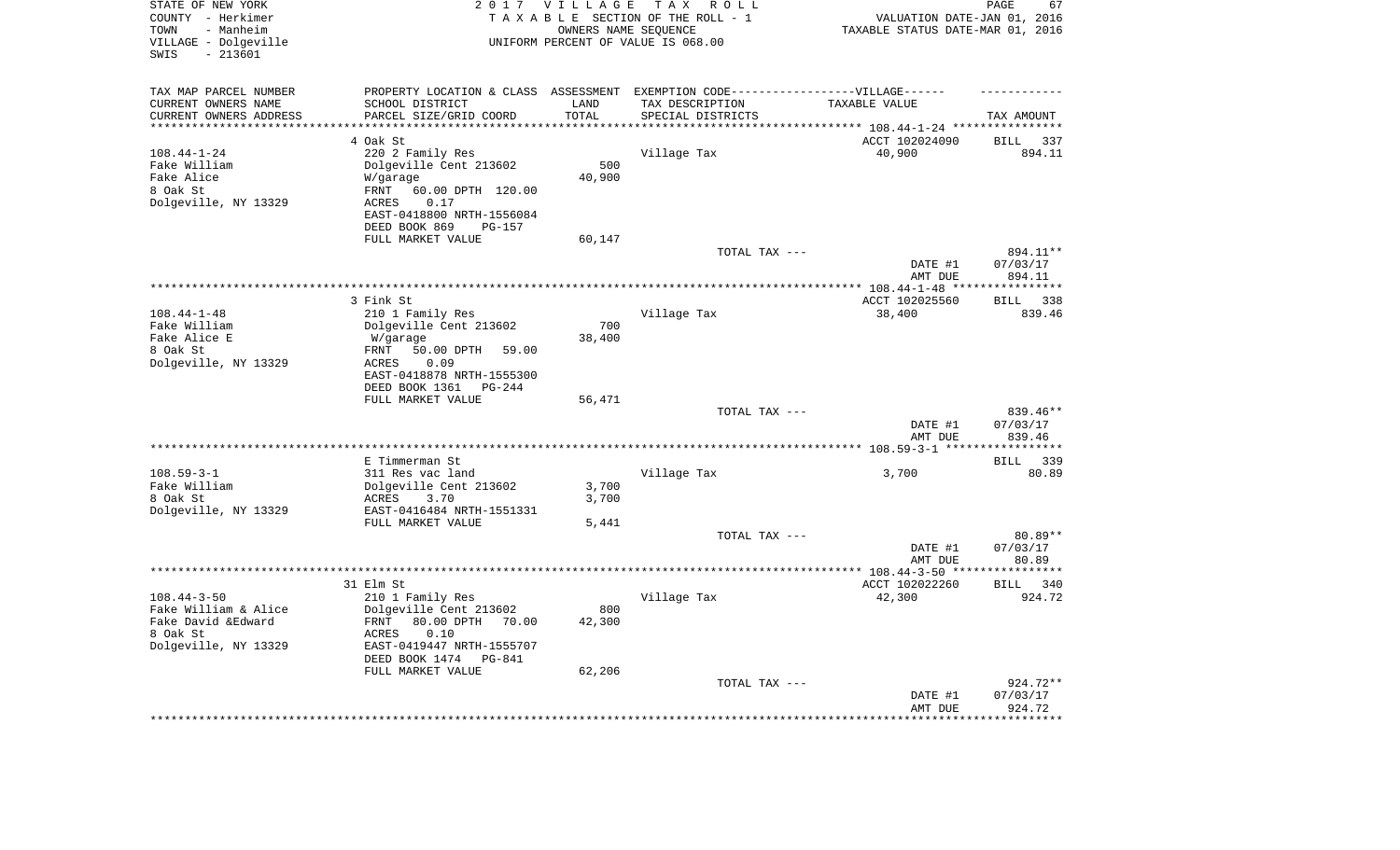| STATE OF NEW YORK<br>COUNTY - Herkimer<br>- Manheim<br>TOWN<br>VILLAGE - Dolgeville<br>$-213601$<br>SWIS |                                                                                   | 2017 VILLAGE<br>OWNERS NAME SEQUENCE | T A X<br>R O L L<br>TAXABLE SECTION OF THE ROLL - 1<br>UNIFORM PERCENT OF VALUE IS 068.00 | VALUATION DATE-JAN 01, 2016<br>TAXABLE STATUS DATE-MAR 01, 2016 | PAGE<br>68            |
|----------------------------------------------------------------------------------------------------------|-----------------------------------------------------------------------------------|--------------------------------------|-------------------------------------------------------------------------------------------|-----------------------------------------------------------------|-----------------------|
| TAX MAP PARCEL NUMBER                                                                                    | PROPERTY LOCATION & CLASS ASSESSMENT EXEMPTION CODE-----------------VILLAGE------ |                                      |                                                                                           |                                                                 |                       |
| CURRENT OWNERS NAME                                                                                      | SCHOOL DISTRICT                                                                   | LAND<br>TOTAL                        | TAX DESCRIPTION                                                                           | TAXABLE VALUE                                                   |                       |
| CURRENT OWNERS ADDRESS<br>*********************                                                          | PARCEL SIZE/GRID COORD<br>******************                                      | * * * * * * * * * * *                | SPECIAL DISTRICTS                                                                         |                                                                 | TAX AMOUNT            |
|                                                                                                          | 4 E Faville Ave                                                                   |                                      |                                                                                           | ACCT 102015390                                                  | BILL<br>341           |
| $108.52 - 2 - 29$                                                                                        | 210 1 Family Res                                                                  |                                      | Village Tax                                                                               | 30,100                                                          | 658.01                |
| Fake William & Alice                                                                                     | Dolgeville Cent 213602                                                            | 500                                  |                                                                                           |                                                                 |                       |
| Fake Edward<br>8 Oak St                                                                                  | W/garage<br>FRNT<br>50.00 DPTH<br>54.00                                           | 30,100                               |                                                                                           |                                                                 |                       |
| Dolgeville, NY 13329                                                                                     | 0.06<br>ACRES                                                                     |                                      |                                                                                           |                                                                 |                       |
|                                                                                                          | EAST-0418648 NRTH-1553694                                                         |                                      |                                                                                           |                                                                 |                       |
|                                                                                                          | DEED BOOK 1449<br>PG-480                                                          |                                      |                                                                                           |                                                                 |                       |
|                                                                                                          | FULL MARKET VALUE                                                                 | 44,265                               |                                                                                           |                                                                 |                       |
|                                                                                                          |                                                                                   |                                      | TOTAL TAX ---                                                                             |                                                                 | 658.01**<br>07/03/17  |
|                                                                                                          |                                                                                   |                                      |                                                                                           | DATE #1<br>AMT DUE                                              | 658.01                |
|                                                                                                          |                                                                                   |                                      |                                                                                           |                                                                 |                       |
|                                                                                                          | Cavalli St                                                                        |                                      |                                                                                           | ACCT 102019620                                                  | 342<br>BILL           |
| $108.36 - 3 - 16$<br>Fake William D                                                                      | 311 Res vac land<br>Dolgeville Cent 213602                                        | 300                                  | Village Tax                                                                               | 300                                                             | 6.56                  |
| Fake Alice E                                                                                             | 50.00 DPTH 150.00<br>FRNT                                                         | 300                                  |                                                                                           |                                                                 |                       |
| 8 Oak St                                                                                                 | 0.10<br>ACRES                                                                     |                                      |                                                                                           |                                                                 |                       |
| Dolgeville, NY 13329                                                                                     | EAST-0419919 NRTH-1557690                                                         |                                      |                                                                                           |                                                                 |                       |
|                                                                                                          | DEED BOOK 1136<br>$PG-833$<br>FULL MARKET VALUE                                   | 441                                  |                                                                                           |                                                                 |                       |
|                                                                                                          |                                                                                   |                                      | TOTAL TAX ---                                                                             |                                                                 | $6.56**$              |
|                                                                                                          |                                                                                   |                                      |                                                                                           | DATE #1<br>AMT DUE                                              | 07/03/17<br>6.56      |
|                                                                                                          |                                                                                   |                                      |                                                                                           | **************** 108.36-3-17 *****************                  |                       |
| $108.36 - 3 - 17$                                                                                        | 8 1/2 Cavalli St                                                                  |                                      |                                                                                           | ACCT 102010620                                                  | 343<br>BILL           |
| Fake William D                                                                                           | 220 2 Family Res<br>Dolgeville Cent 213602                                        | 500                                  | Village Tax                                                                               | 51,700                                                          | 1,130.21              |
| Fake Alice E                                                                                             | ACRES<br>0.34                                                                     | 51,700                               |                                                                                           |                                                                 |                       |
| 8 Oak St                                                                                                 | EAST-0420009 NRTH-1557744                                                         |                                      |                                                                                           |                                                                 |                       |
| Dolgeville, NY 13329                                                                                     | DEED BOOK 1136<br>$PG-833$                                                        |                                      |                                                                                           |                                                                 |                       |
|                                                                                                          | FULL MARKET VALUE                                                                 | 76,029                               | TOTAL TAX ---                                                                             |                                                                 | $1,130.21**$          |
|                                                                                                          |                                                                                   |                                      |                                                                                           | DATE #1                                                         | 07/03/17              |
|                                                                                                          |                                                                                   |                                      |                                                                                           | AMT DUE                                                         | 1,130.21              |
|                                                                                                          |                                                                                   |                                      |                                                                                           |                                                                 |                       |
|                                                                                                          | 159 N Main St                                                                     |                                      |                                                                                           | ACCT 102016440                                                  | BILL 344              |
| $108.36 - 3 - 20$<br>Fake William D                                                                      | 312 Vac w/imprv<br>Dolgeville Cent 213602                                         | 400                                  | Village Tax                                                                               | 2,700                                                           | 59.02                 |
| Fake Alice E                                                                                             | Garage                                                                            | 2,700                                |                                                                                           |                                                                 |                       |
| 8 Oak St                                                                                                 | FRNT 55.00 DPTH 185.00                                                            |                                      |                                                                                           |                                                                 |                       |
| Dolgeville, NY 13329                                                                                     | ACRES<br>0.21                                                                     |                                      |                                                                                           |                                                                 |                       |
|                                                                                                          | EAST-0420086 NRTH-1557554                                                         |                                      |                                                                                           |                                                                 |                       |
|                                                                                                          | DEED BOOK 942<br>$PG-624$<br>FULL MARKET VALUE                                    | 3,971                                |                                                                                           |                                                                 |                       |
|                                                                                                          |                                                                                   |                                      | TOTAL TAX ---                                                                             |                                                                 | $59.02**$             |
|                                                                                                          |                                                                                   |                                      |                                                                                           | DATE #1                                                         | 07/03/17              |
|                                                                                                          |                                                                                   |                                      |                                                                                           | AMT DUE                                                         | 59.02<br>************ |
|                                                                                                          |                                                                                   |                                      |                                                                                           |                                                                 |                       |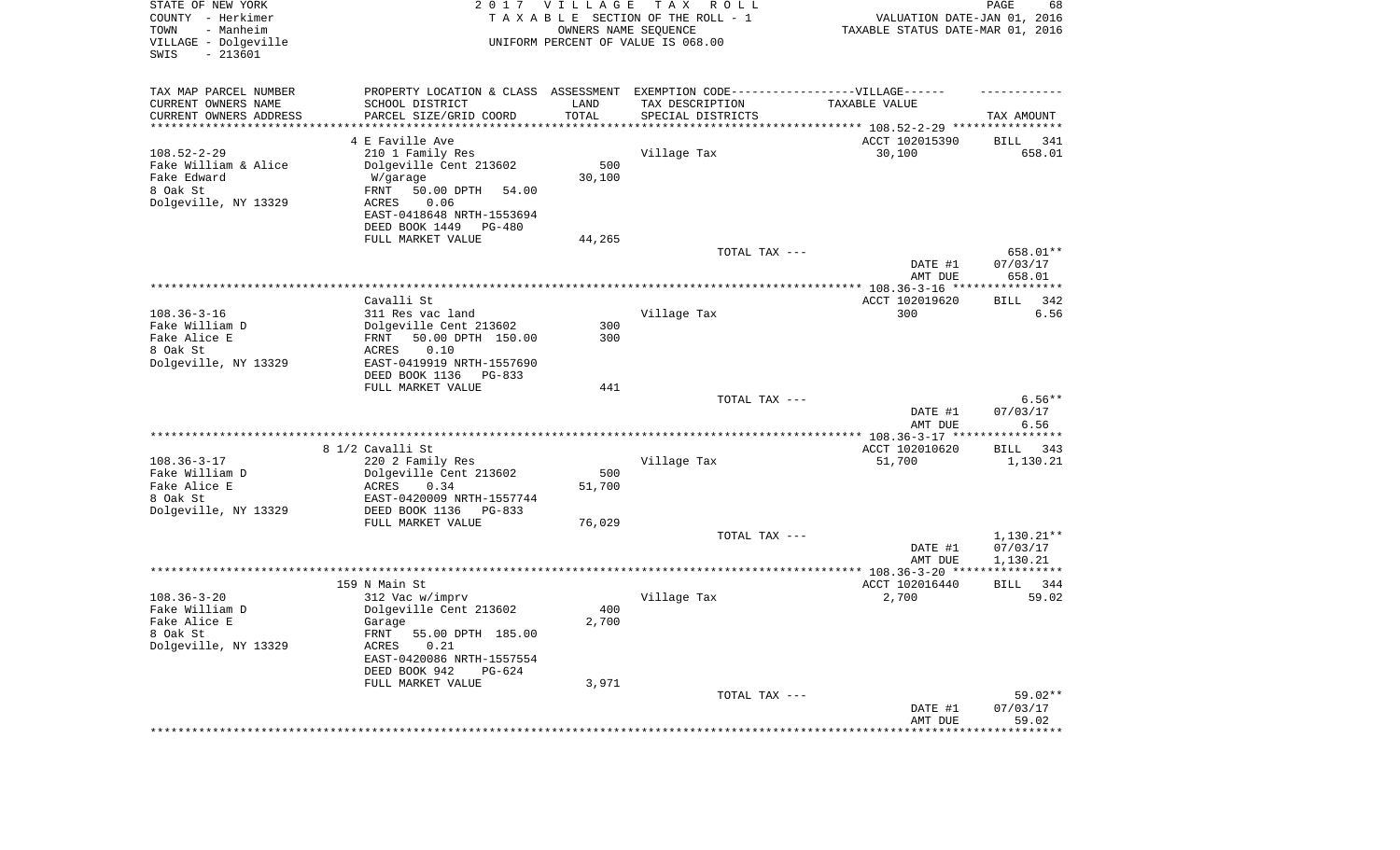| STATE OF NEW YORK<br>COUNTY - Herkimer<br>- Manheim<br>TOWN<br>VILLAGE - Dolgeville<br>SWIS<br>$-213601$ |                                                                                                                                                                                  | 2017 VILLAGE<br>OWNERS NAME SEQUENCE | T A X<br>R O L L<br>TAXABLE SECTION OF THE ROLL - 1<br>UNIFORM PERCENT OF VALUE IS 068.00                                 | VALUATION DATE-JAN 01, 2016<br>TAXABLE STATUS DATE-MAR 01, 2016 | PAGE<br>69                           |
|----------------------------------------------------------------------------------------------------------|----------------------------------------------------------------------------------------------------------------------------------------------------------------------------------|--------------------------------------|---------------------------------------------------------------------------------------------------------------------------|-----------------------------------------------------------------|--------------------------------------|
| TAX MAP PARCEL NUMBER<br>CURRENT OWNERS NAME<br>CURRENT OWNERS ADDRESS<br>********************           | SCHOOL DISTRICT<br>PARCEL SIZE/GRID COORD                                                                                                                                        | LAND<br>TOTAL<br>**********          | PROPERTY LOCATION & CLASS ASSESSMENT EXEMPTION CODE-----------------VILLAGE------<br>TAX DESCRIPTION<br>SPECIAL DISTRICTS | TAXABLE VALUE                                                   | TAX AMOUNT                           |
|                                                                                                          | 157 N Main St                                                                                                                                                                    |                                      |                                                                                                                           |                                                                 |                                      |
| $108.36 - 3 - 21$<br>Fake William D<br>Fake Alice E<br>8 Oak St<br>Dolgeville, NY 13329                  | 210 1 Family Res<br>Dolgeville Cent 213602<br>75.00 DPTH<br>FRNT<br>90.00<br>ACRES<br>0.15<br>EAST-0420102 NRTH-1557459                                                          | 800<br>46,300                        | Village Tax                                                                                                               | ACCT 102016410<br>46,300                                        | 345<br>BILL<br>1,012.16              |
|                                                                                                          | DEED BOOK 942<br>PG-624                                                                                                                                                          |                                      |                                                                                                                           |                                                                 |                                      |
|                                                                                                          | FULL MARKET VALUE                                                                                                                                                                | 68,088                               | TOTAL TAX ---                                                                                                             | DATE #1<br>AMT DUE                                              | 1,012.16**<br>07/03/17<br>1,012.16   |
|                                                                                                          |                                                                                                                                                                                  |                                      |                                                                                                                           |                                                                 |                                      |
| $108.36 - 3 - 58$<br>Fake William D<br>Fake Alice E                                                      | 52 N Helmer Ave<br>220 2 Family Res<br>Dolgeville Cent 213602<br>W/garage                                                                                                        | 500<br>48,900                        | Village Tax                                                                                                               | ACCT 102024180<br>48,900                                        | 346<br>BILL<br>1,069.00              |
| 8 Oak Streett<br>Dolgeville, NY 13329                                                                    | 40.00 DPTH 105.00<br>FRNT<br>0.13<br>ACRES<br>EAST-0419737 NRTH-1557288<br>DEED BOOK 905<br>PG-672                                                                               |                                      |                                                                                                                           |                                                                 |                                      |
|                                                                                                          | FULL MARKET VALUE                                                                                                                                                                | 71,912                               | TOTAL TAX ---                                                                                                             | DATE #1<br>AMT DUE                                              | $1,069.00**$<br>07/03/17<br>1,069.00 |
|                                                                                                          |                                                                                                                                                                                  |                                      | **********************************                                                                                        | ************* 108.44-1-26 ****                                  | * * * * * * * * * * * *              |
| $108.44 - 1 - 26$<br>Fake William D<br>Fake Alice<br>8 Oak St<br>Dolgeville, NY 13329                    | 8 Oak St<br>210 1 Family Res<br>Dolgeville Cent 213602<br>W/garage<br>FRNT 100.00 DPTH 120.00<br>ACRES<br>0.28<br>EAST-0418725 NRTH-1555931                                      | 1,000<br>66,200                      | Village Tax                                                                                                               | ACCT 102007650<br>66,200                                        | 347<br>BILL<br>1,447.19              |
|                                                                                                          | DEED BOOK 557<br>$PG-44$                                                                                                                                                         |                                      |                                                                                                                           |                                                                 |                                      |
|                                                                                                          | FULL MARKET VALUE                                                                                                                                                                | 97,353                               | TOTAL TAX ---                                                                                                             | DATE #1<br>AMT DUE                                              | 1,447.19**<br>07/03/17<br>1,447.19   |
|                                                                                                          |                                                                                                                                                                                  |                                      |                                                                                                                           |                                                                 | ****                                 |
| $108.44 - 2 - 38$<br>Fake William D<br>Fake Alice E<br>8 Oak St<br>Dolgeville, NY 13329                  | 17 Slawson St<br>210 1 Family Res<br>Dolgeville Cent 213602<br>W/carport<br>FRNT<br>50.00 DPTH 100.00<br>ACRES<br>0.17<br>EAST-0418624 NRTH-1554940<br>DEED BOOK 941<br>$PG-266$ | 500<br>40,000                        | Village Tax                                                                                                               | ACCT 102025710<br>40,000                                        | 348<br>BILL<br>874.44                |
|                                                                                                          | FULL MARKET VALUE                                                                                                                                                                | 58,824                               | TOTAL TAX ---                                                                                                             | DATE #1                                                         | $874.44**$<br>07/03/17               |
|                                                                                                          |                                                                                                                                                                                  |                                      |                                                                                                                           | AMT DUE<br>***************************                          | 874.44                               |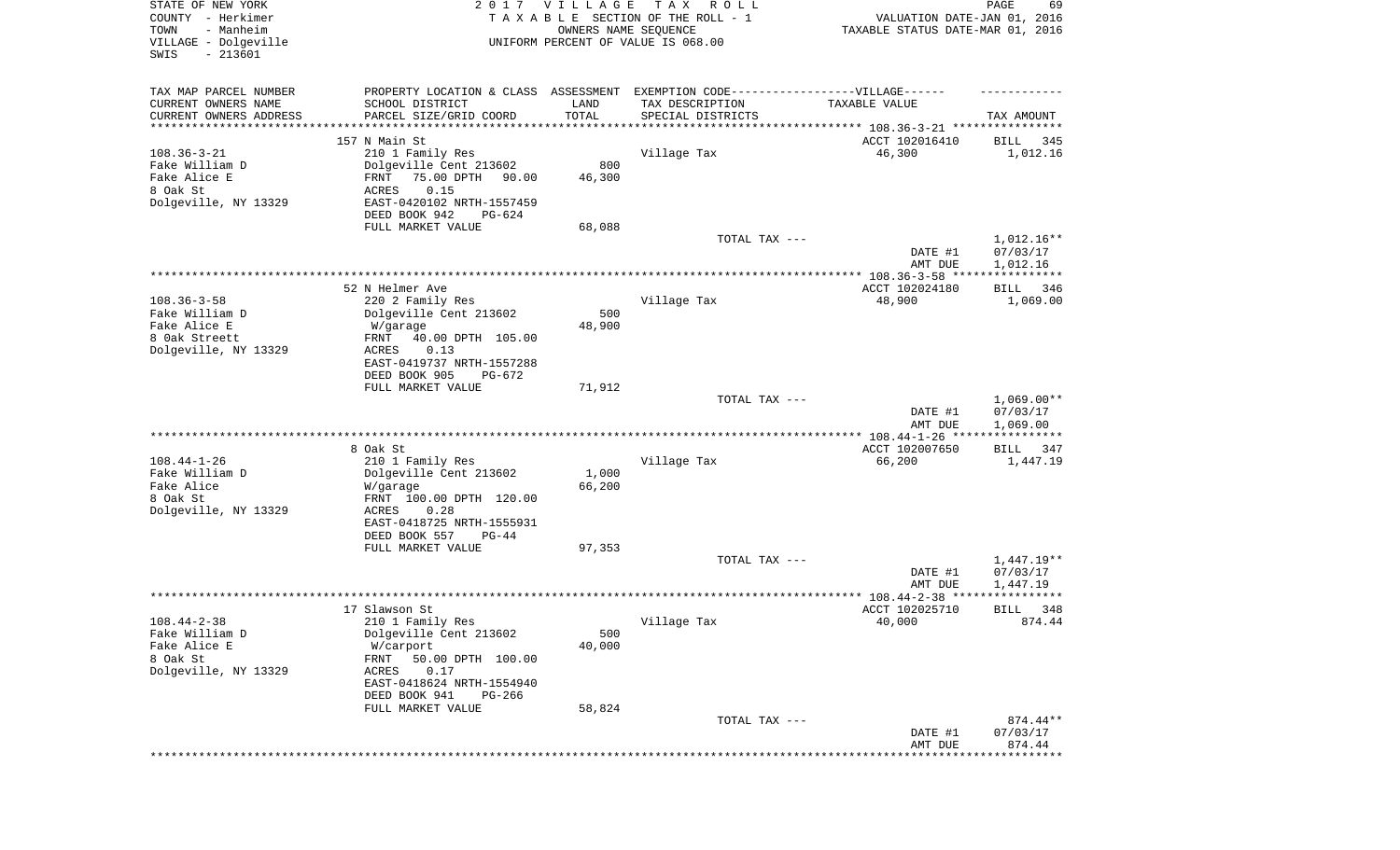| STATE OF NEW YORK<br>COUNTY - Herkimer<br>- Manheim<br>TOWN<br>VILLAGE - Dolgeville<br>SWIS<br>$-213601$ | 2017                                                                                                | <b>VILLAGE</b><br>OWNERS NAME SEQUENCE | T A X<br>R O L L<br>TAXABLE SECTION OF THE ROLL - 1<br>UNIFORM PERCENT OF VALUE IS 068.00 | VALUATION DATE-JAN 01, 2016<br>TAXABLE STATUS DATE-MAR 01, 2016   | PAGE<br>70             |
|----------------------------------------------------------------------------------------------------------|-----------------------------------------------------------------------------------------------------|----------------------------------------|-------------------------------------------------------------------------------------------|-------------------------------------------------------------------|------------------------|
| TAX MAP PARCEL NUMBER<br>CURRENT OWNERS NAME                                                             | PROPERTY LOCATION & CLASS ASSESSMENT EXEMPTION CODE----------------VILLAGE------<br>SCHOOL DISTRICT | LAND                                   | TAX DESCRIPTION                                                                           | TAXABLE VALUE                                                     |                        |
| CURRENT OWNERS ADDRESS                                                                                   | PARCEL SIZE/GRID COORD                                                                              | TOTAL                                  | SPECIAL DISTRICTS                                                                         |                                                                   | TAX AMOUNT             |
| ********************                                                                                     |                                                                                                     |                                        |                                                                                           | ************************************ 108.44-2-39 **************** |                        |
|                                                                                                          | 15 Slawson St                                                                                       |                                        |                                                                                           | ACCT 102007770                                                    | 349<br>BILL            |
| $108.44 - 2 - 39$<br>Fake William D                                                                      | 220 2 Family Res<br>Dolgeville Cent 213602                                                          | 500                                    | Village Tax                                                                               | 30,300                                                            | 662.39                 |
| Fake Alice                                                                                               | W/garage                                                                                            | 30,300                                 |                                                                                           |                                                                   |                        |
| 8 Oak St                                                                                                 | 50.00 DPTH 100.00<br>FRNT                                                                           |                                        |                                                                                           |                                                                   |                        |
| Dolgeville, NY 13329                                                                                     | ACRES<br>0.17                                                                                       |                                        |                                                                                           |                                                                   |                        |
|                                                                                                          | EAST-0418655 NRTH-1554903                                                                           |                                        |                                                                                           |                                                                   |                        |
|                                                                                                          | DEED BOOK 892<br>PG-432                                                                             |                                        |                                                                                           |                                                                   |                        |
|                                                                                                          | FULL MARKET VALUE                                                                                   | 44,559                                 | TOTAL TAX ---                                                                             |                                                                   | 662.39**               |
|                                                                                                          |                                                                                                     |                                        |                                                                                           | DATE #1                                                           | 07/03/17               |
|                                                                                                          |                                                                                                     |                                        |                                                                                           | AMT DUE                                                           | 662.39                 |
|                                                                                                          |                                                                                                     |                                        |                                                                                           |                                                                   |                        |
| $108.51 - 1 - 39.1$                                                                                      | 138 S Main St<br>220 2 Family Res                                                                   |                                        | Village Tax                                                                               | ACCT 102024870<br>37,000                                          | BILL 350<br>808.85     |
| Fake William D                                                                                           | Dolgeville Cent 213602                                                                              | 700                                    |                                                                                           |                                                                   |                        |
| Fake Alice E                                                                                             | W/garages                                                                                           | 37,000                                 |                                                                                           |                                                                   |                        |
| 8 Oak St                                                                                                 | 68.00 DPTH 245.00<br>FRNT                                                                           |                                        |                                                                                           |                                                                   |                        |
| Dolgeville, NY 13329                                                                                     | 0.33<br>ACRES                                                                                       |                                        |                                                                                           |                                                                   |                        |
|                                                                                                          | EAST-0417750 NRTH-1552943<br>DEED BOOK 929<br>$PG-28$                                               |                                        |                                                                                           |                                                                   |                        |
|                                                                                                          | FULL MARKET VALUE                                                                                   | 54,412                                 |                                                                                           |                                                                   |                        |
|                                                                                                          |                                                                                                     |                                        | TOTAL TAX ---                                                                             |                                                                   | 808.85**               |
|                                                                                                          |                                                                                                     |                                        |                                                                                           | DATE #1                                                           | 07/03/17               |
|                                                                                                          |                                                                                                     |                                        |                                                                                           | AMT DUE                                                           | 808.85                 |
|                                                                                                          | 89 S Main St                                                                                        |                                        |                                                                                           | ACCT 102011700                                                    | BILL 351               |
| $108.52 - 2 - 33$                                                                                        | 411 Apartment                                                                                       |                                        | Village Tax                                                                               | 54,000                                                            | 1,180.49               |
| Fake William D                                                                                           | Dolgeville Cent 213602                                                                              | 700                                    |                                                                                           |                                                                   |                        |
| Fake Alice E                                                                                             | FRNT<br>66.00 DPTH 105.00                                                                           | 54,000                                 |                                                                                           |                                                                   |                        |
| 8 Oak St<br>Dolgeville, NY 13329                                                                         | ACRES<br>0.16<br>EAST-0418706 NRTH-1553867                                                          |                                        |                                                                                           |                                                                   |                        |
|                                                                                                          | DEED BOOK 939<br>$PG-505$                                                                           |                                        |                                                                                           |                                                                   |                        |
|                                                                                                          | FULL MARKET VALUE                                                                                   | 79,412                                 |                                                                                           |                                                                   |                        |
|                                                                                                          |                                                                                                     |                                        | TOTAL TAX ---                                                                             |                                                                   | 1,180.49**             |
|                                                                                                          |                                                                                                     |                                        |                                                                                           | DATE #1                                                           | 07/03/17               |
|                                                                                                          |                                                                                                     |                                        |                                                                                           | AMT DUE                                                           | 1,180.49<br>******     |
|                                                                                                          | 22 Lamberson St                                                                                     |                                        |                                                                                           | ACCT 102029400                                                    | 352<br>BILL            |
| $108.52 - 3 - 28$                                                                                        | 210 1 Family Res                                                                                    |                                        | Village Tax                                                                               | 34,700                                                            | 758.57                 |
| Fake William D                                                                                           | Dolgeville Cent 213602                                                                              | 600                                    |                                                                                           |                                                                   |                        |
| Fake Alice E<br>8 Oak St                                                                                 | W/garage<br>FRNT<br>60.00 DPTH<br>90.00                                                             | 34,700                                 |                                                                                           |                                                                   |                        |
| Dolgeville, NY 13329                                                                                     | ACRES<br>0.09                                                                                       |                                        |                                                                                           |                                                                   |                        |
|                                                                                                          | EAST-0419446 NRTH-1553960                                                                           |                                        |                                                                                           |                                                                   |                        |
|                                                                                                          | DEED BOOK 1351<br>PG-983                                                                            |                                        |                                                                                           |                                                                   |                        |
|                                                                                                          | FULL MARKET VALUE                                                                                   | 51,029                                 |                                                                                           |                                                                   |                        |
|                                                                                                          |                                                                                                     |                                        | TOTAL TAX ---                                                                             | DATE #1                                                           | $758.57**$<br>07/03/17 |
|                                                                                                          |                                                                                                     |                                        |                                                                                           | AMT DUE                                                           | 758.57                 |
|                                                                                                          |                                                                                                     |                                        |                                                                                           |                                                                   | *********              |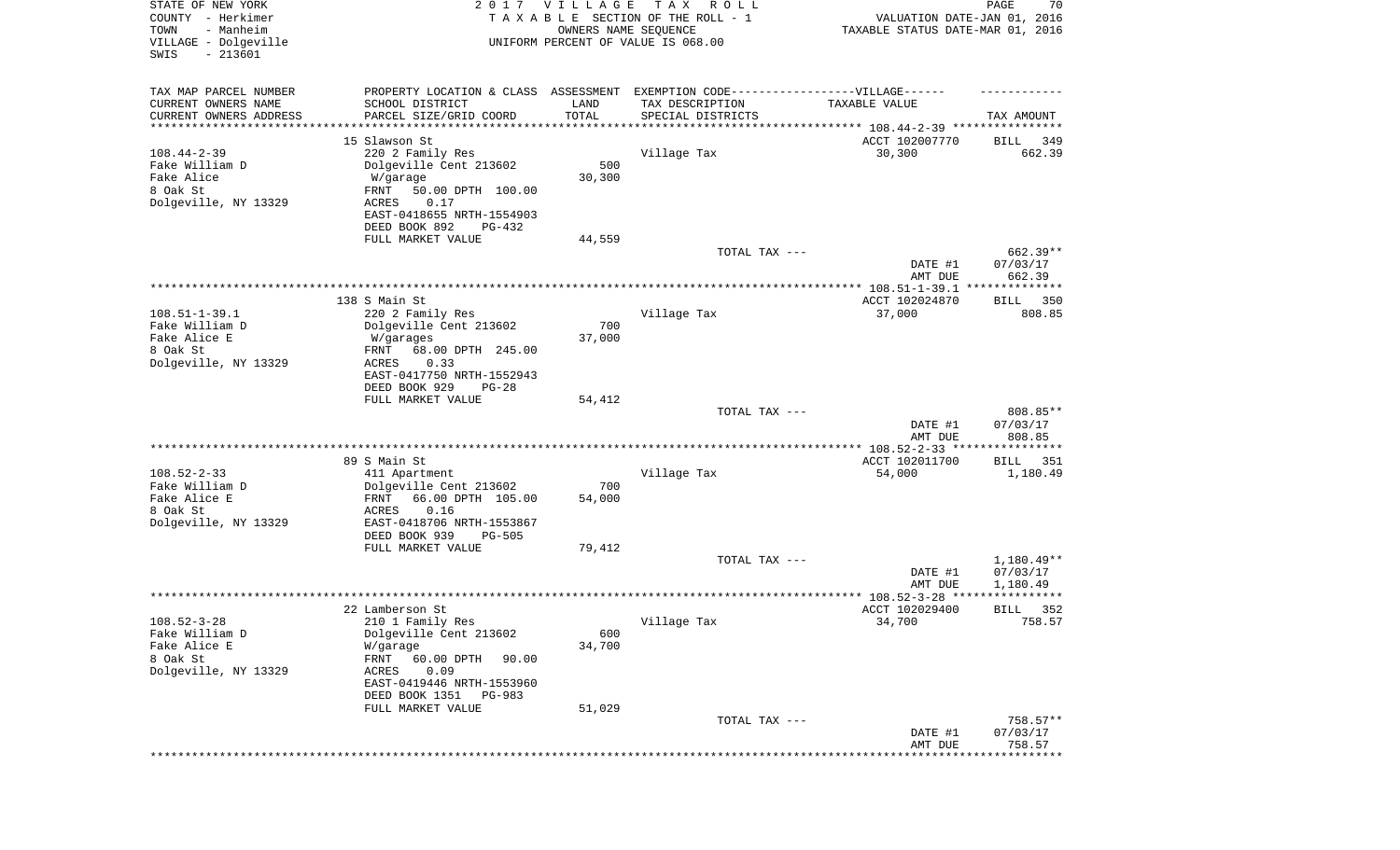| STATE OF NEW YORK<br>COUNTY - Herkimer<br>- Manheim<br>TOWN<br>VILLAGE - Dolgeville<br>SWIS<br>$-213601$ | 2017                                                                             | <b>VILLAGE</b><br>OWNERS NAME SEQUENCE | T A X<br>R O L L<br>TAXABLE SECTION OF THE ROLL - 1<br>UNIFORM PERCENT OF VALUE IS 068.00 | VALUATION DATE-JAN 01, 2016<br>TAXABLE STATUS DATE-MAR 01, 2016 | PAGE<br>71                 |
|----------------------------------------------------------------------------------------------------------|----------------------------------------------------------------------------------|----------------------------------------|-------------------------------------------------------------------------------------------|-----------------------------------------------------------------|----------------------------|
| TAX MAP PARCEL NUMBER                                                                                    | PROPERTY LOCATION & CLASS ASSESSMENT EXEMPTION CODE----------------VILLAGE------ |                                        |                                                                                           |                                                                 |                            |
| CURRENT OWNERS NAME                                                                                      | SCHOOL DISTRICT                                                                  | LAND                                   | TAX DESCRIPTION                                                                           | TAXABLE VALUE                                                   |                            |
| CURRENT OWNERS ADDRESS<br>*********************                                                          | PARCEL SIZE/GRID COORD                                                           | TOTAL<br>**********                    | SPECIAL DISTRICTS<br>********************************* 108.52-5-75 ****************       |                                                                 | TAX AMOUNT                 |
|                                                                                                          | 3 Winton Ln                                                                      |                                        |                                                                                           | ACCT 102003930                                                  | 353<br>BILL                |
| $108.52 - 5 - 75$                                                                                        | 220 2 Family Res                                                                 |                                        | Village Tax                                                                               | 42,000                                                          | 918.16                     |
| Fake William D                                                                                           | Dolgeville Cent 213602                                                           | 500                                    |                                                                                           |                                                                 |                            |
| Fake Alice E                                                                                             | W/carport                                                                        | 42,000                                 |                                                                                           |                                                                 |                            |
| 8 Oak St<br>Dolgeville, NY 13329                                                                         | FRNT<br>53.00 DPTH<br>60.00<br>ACRES<br>0.07                                     |                                        |                                                                                           |                                                                 |                            |
|                                                                                                          | EAST-0419489 NRTH-1554714                                                        |                                        |                                                                                           |                                                                 |                            |
|                                                                                                          | DEED BOOK 1212<br>PG-653                                                         |                                        |                                                                                           |                                                                 |                            |
|                                                                                                          | FULL MARKET VALUE                                                                | 61,765                                 |                                                                                           |                                                                 |                            |
|                                                                                                          |                                                                                  |                                        | TOTAL TAX ---                                                                             | DATE #1                                                         | $918.16**$<br>07/03/17     |
|                                                                                                          |                                                                                  |                                        |                                                                                           | AMT DUE                                                         | 918.16                     |
|                                                                                                          |                                                                                  |                                        |                                                                                           |                                                                 |                            |
|                                                                                                          | Spencer St Ext                                                                   |                                        |                                                                                           | ACCT 102003630                                                  | BILL 354                   |
| $108.51 - 1 - 5$<br>Fakes Auto Enterprise Inc                                                            | 449 Other Storag<br>Dolgeville Cent 213602                                       | 1,800                                  | Village Tax                                                                               | 22,000                                                          | 480.94                     |
| Attn: Fake Wm.                                                                                           | FRNT 150.00 DPTH 100.00                                                          | 22,000                                 |                                                                                           |                                                                 |                            |
| 1131 Barker Rd                                                                                           | <b>ACRES</b><br>0.32                                                             |                                        |                                                                                           |                                                                 |                            |
| Dolgeville, NY 13329                                                                                     | EAST-0416727 NRTH-1554452                                                        |                                        |                                                                                           |                                                                 |                            |
|                                                                                                          | DEED BOOK 888<br>PG-694                                                          |                                        |                                                                                           |                                                                 |                            |
|                                                                                                          | FULL MARKET VALUE                                                                | 32,353                                 | TOTAL TAX ---                                                                             |                                                                 | 480.94**                   |
|                                                                                                          |                                                                                  |                                        |                                                                                           | DATE #1<br>AMT DUE                                              | 07/03/17<br>480.94         |
|                                                                                                          |                                                                                  |                                        |                                                                                           | ************ 108.44-3-11.11 **************                      |                            |
|                                                                                                          | 18 N Helmer Ave                                                                  |                                        |                                                                                           | ACCT 102004380                                                  | BILL 355                   |
| $108.44 - 3 - 11.11$<br>Family Holdings LLC Licari                                                       | 210 1 Family Res<br>Dolgeville Cent 213602                                       | 700                                    | Village Tax                                                                               | 52,200                                                          | 1,141.14                   |
| 15 N Helmer Ave                                                                                          | FRNT<br>68.96 DPTH 125.00                                                        | 52,200                                 |                                                                                           |                                                                 |                            |
| Dolgeville, NY 13329                                                                                     | <b>ACRES</b><br>0.20                                                             |                                        |                                                                                           |                                                                 |                            |
|                                                                                                          | EAST-0419622 NRTH-1556204                                                        |                                        |                                                                                           |                                                                 |                            |
|                                                                                                          | DEED BOOK 1592<br>PG-20<br>FULL MARKET VALUE                                     | 76,765                                 |                                                                                           |                                                                 |                            |
|                                                                                                          |                                                                                  |                                        | TOTAL TAX ---                                                                             |                                                                 | 1,141.14**                 |
|                                                                                                          |                                                                                  |                                        |                                                                                           | DATE #1                                                         | 07/03/17                   |
|                                                                                                          |                                                                                  |                                        |                                                                                           | AMT DUE                                                         | 1,141.14                   |
|                                                                                                          | 12 Wolf St                                                                       |                                        |                                                                                           | ACCT 102030120                                                  | ***********<br>BILL<br>356 |
| $108.36 - 2 - 20$                                                                                        | 210 1 Family Res                                                                 |                                        | Village Tax                                                                               | 47,000                                                          | 1,027.46                   |
| Farquhar Marc                                                                                            | Dolgeville Cent 213602                                                           | 500                                    |                                                                                           |                                                                 |                            |
| 12 Wolf St                                                                                               | FRNT 50.00 DPTH 150.00                                                           | 47,000                                 |                                                                                           |                                                                 |                            |
| Dolgeville, NY 13329                                                                                     | 0.17<br>ACRES                                                                    |                                        |                                                                                           |                                                                 |                            |
|                                                                                                          | EAST-0419283 NRTH-1557675<br>DEED BOOK 1418 PG-651                               |                                        |                                                                                           |                                                                 |                            |
|                                                                                                          | FULL MARKET VALUE                                                                | 69,118                                 | TOTAL TAX ---                                                                             |                                                                 | $1,027.46**$               |
|                                                                                                          |                                                                                  |                                        |                                                                                           | DATE #1<br>AMT DUE                                              | 07/03/17<br>1,027.46       |
|                                                                                                          |                                                                                  |                                        |                                                                                           | ************************************                            |                            |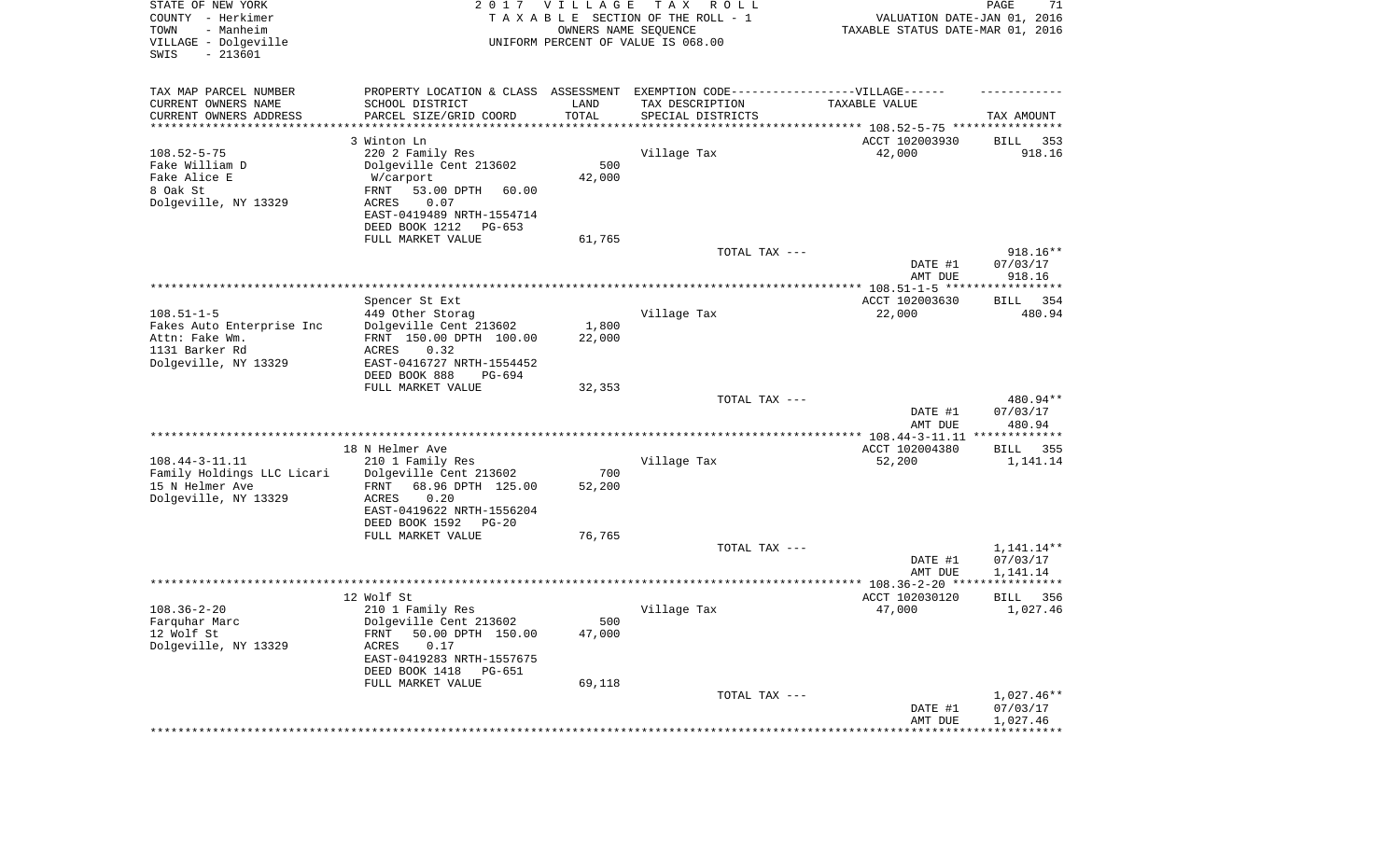| STATE OF NEW YORK<br>COUNTY - Herkimer<br>- Manheim<br>TOWN |                                                                                  | 2017 VILLAGE<br>OWNERS NAME SEQUENCE | T A X<br>R O L L<br>TAXABLE SECTION OF THE ROLL - 1 | VALUATION DATE-JAN 01, 2016<br>TAXABLE STATUS DATE-MAR 01, 2016 | PAGE<br>72              |
|-------------------------------------------------------------|----------------------------------------------------------------------------------|--------------------------------------|-----------------------------------------------------|-----------------------------------------------------------------|-------------------------|
| VILLAGE - Dolgeville<br>$-213601$<br>SWIS                   |                                                                                  |                                      | UNIFORM PERCENT OF VALUE IS 068.00                  |                                                                 |                         |
| TAX MAP PARCEL NUMBER                                       | PROPERTY LOCATION & CLASS ASSESSMENT EXEMPTION CODE----------------VILLAGE------ |                                      |                                                     |                                                                 |                         |
| CURRENT OWNERS NAME                                         | SCHOOL DISTRICT                                                                  | LAND                                 | TAX DESCRIPTION                                     | TAXABLE VALUE                                                   |                         |
| CURRENT OWNERS ADDRESS<br>*********************             | PARCEL SIZE/GRID COORD<br>******************                                     | TOTAL<br>***********                 | SPECIAL DISTRICTS                                   |                                                                 | TAX AMOUNT              |
|                                                             | 57 N Helmer Ave                                                                  |                                      |                                                     | ACCT 102011760                                                  | 357<br>BILL             |
| $108.36 - 2 - 29$                                           | 210 1 Family Res                                                                 |                                      | Village Tax                                         | 53,000                                                          | 1,158.63                |
| Farris Robert                                               | Dolgeville Cent 213602                                                           | 1,000                                |                                                     |                                                                 |                         |
| 608 Timothy Dr                                              | W/garage                                                                         | 53,000                               |                                                     |                                                                 |                         |
| Burelson, TX 76028                                          | FRNT 100.00 DPTH<br>76.00                                                        |                                      |                                                     |                                                                 |                         |
|                                                             | ACRES<br>0.22                                                                    |                                      |                                                     |                                                                 |                         |
|                                                             | EAST-0419571 NRTH-1557547<br>DEED BOOK 706<br>PG-222                             |                                      |                                                     |                                                                 |                         |
|                                                             | FULL MARKET VALUE                                                                | 77,941                               |                                                     |                                                                 |                         |
|                                                             |                                                                                  |                                      | TOTAL TAX ---                                       |                                                                 | $1,158.63**$            |
|                                                             |                                                                                  |                                      |                                                     | DATE #1                                                         | 07/03/17                |
|                                                             |                                                                                  |                                      |                                                     | AMT DUE                                                         | 1,158.63                |
|                                                             |                                                                                  |                                      |                                                     |                                                                 |                         |
| $108.59 - 1 - 19$                                           | 154 S Main St<br>210 1 Family Res                                                |                                      | Village Tax                                         | ACCT 102028950<br>63,200                                        | BILL<br>358<br>1,381.61 |
| Faville Dain                                                | Dolgeville Cent 213602                                                           | 1,300                                |                                                     |                                                                 |                         |
| Faville Carol                                               | W/garage                                                                         | 63,200                               |                                                     |                                                                 |                         |
| 738 Castle Rd                                               | FRNT 133.00 DPTH 223.00                                                          |                                      |                                                     |                                                                 |                         |
| Fairfield, NY 13406                                         | ACRES<br>0.40                                                                    |                                      |                                                     |                                                                 |                         |
|                                                             | EAST-0417360 NRTH-1552633<br>DEED BOOK 847<br>PG-489                             |                                      |                                                     |                                                                 |                         |
|                                                             | FULL MARKET VALUE                                                                | 92,941                               |                                                     |                                                                 |                         |
|                                                             |                                                                                  |                                      | TOTAL TAX ---                                       |                                                                 | $1,381.61**$            |
|                                                             |                                                                                  |                                      |                                                     | DATE #1                                                         | 07/03/17                |
|                                                             |                                                                                  |                                      |                                                     | AMT DUE                                                         | 1,381.61                |
|                                                             |                                                                                  |                                      |                                                     |                                                                 | ***********             |
| $108.44 - 2 - 27$                                           | 17 Cline St<br>210 1 Family Res                                                  |                                      | Village Tax                                         | ACCT 102028920<br>48,400                                        | BILL<br>359<br>1,058.07 |
| Fazekas Frank                                               | Dolgeville Cent 213602                                                           | 900                                  |                                                     |                                                                 |                         |
| 17 Cline St                                                 | W/garage                                                                         | 48,400                               |                                                     |                                                                 |                         |
| Dolgeville, NY 13329                                        | FRNT<br>90.00 DPTH 100.00                                                        |                                      |                                                     |                                                                 |                         |
|                                                             | ACRES<br>0.21                                                                    |                                      |                                                     |                                                                 |                         |
|                                                             | EAST-0418221 NRTH-1554791                                                        |                                      |                                                     |                                                                 |                         |
|                                                             | DEED BOOK 1418<br>PG-342<br>FULL MARKET VALUE                                    | 71,176                               |                                                     |                                                                 |                         |
|                                                             |                                                                                  |                                      | TOTAL TAX ---                                       |                                                                 | $1,058.07**$            |
|                                                             |                                                                                  |                                      |                                                     | DATE #1                                                         | 07/03/17                |
|                                                             |                                                                                  |                                      |                                                     | AMT DUE                                                         | 1,058.07                |
|                                                             |                                                                                  |                                      |                                                     |                                                                 |                         |
| $108.36 - 2 - 3$                                            | 89 N Helmer Ave                                                                  |                                      |                                                     | ACCT 102021030<br>35,000                                        | BILL 360                |
| Fazio Lawrence&Betty                                        | 210 1 Family Res<br>Dolgeville Cent 213602                                       | 400                                  | Village Tax                                         |                                                                 | 765.13                  |
| Fazio Et Al                                                 | 40.00 DPTH 178.50<br>FRNT                                                        | 35,000                               |                                                     |                                                                 |                         |
| 89 N Helmer Ave                                             | 0.16<br>ACRES                                                                    |                                      |                                                     |                                                                 |                         |
| Dolgeville, NY 13329                                        | EAST-0419493 NRTH-1558504                                                        |                                      |                                                     |                                                                 |                         |
|                                                             | DEED BOOK 1521<br>PG-545                                                         |                                      |                                                     |                                                                 |                         |
|                                                             | FULL MARKET VALUE                                                                | 51,471                               |                                                     |                                                                 |                         |
|                                                             |                                                                                  |                                      | TOTAL TAX ---                                       | DATE #1                                                         | 765.13**<br>07/03/17    |
|                                                             |                                                                                  |                                      |                                                     | AMT DUE                                                         | 765.13                  |
|                                                             |                                                                                  |                                      |                                                     |                                                                 | * * * * * * * * *       |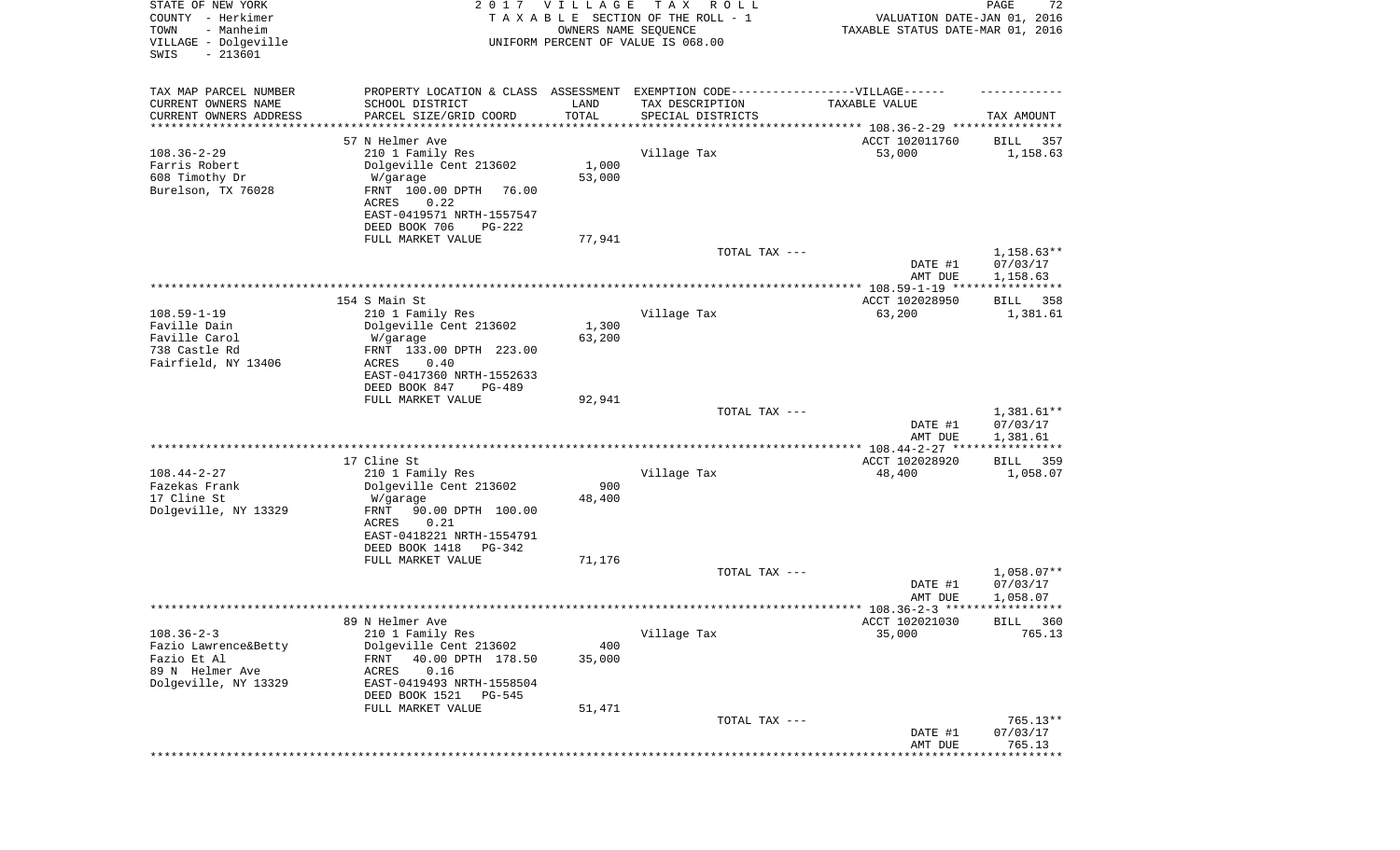| STATE OF NEW YORK<br>COUNTY - Herkimer<br>- Manheim<br>TOWN<br>VILLAGE - Dolgeville<br>$-213601$<br>SWIS |                                                                                   | 2017 VILLAGE        | TAX ROLL<br>TAXABLE SECTION OF THE ROLL - 1<br>OWNERS NAME SEQUENCE<br>UNIFORM PERCENT OF VALUE IS 068.00 | VALUATION DATE-JAN 01, 2016<br>TAXABLE STATUS DATE-MAR 01, 2016 | 73<br>PAGE         |
|----------------------------------------------------------------------------------------------------------|-----------------------------------------------------------------------------------|---------------------|-----------------------------------------------------------------------------------------------------------|-----------------------------------------------------------------|--------------------|
| TAX MAP PARCEL NUMBER                                                                                    | PROPERTY LOCATION & CLASS ASSESSMENT EXEMPTION CODE-----------------VILLAGE------ |                     |                                                                                                           |                                                                 |                    |
| CURRENT OWNERS NAME                                                                                      | SCHOOL DISTRICT                                                                   | LAND                | TAX DESCRIPTION                                                                                           | TAXABLE VALUE                                                   |                    |
| CURRENT OWNERS ADDRESS<br>********************                                                           | PARCEL SIZE/GRID COORD                                                            | TOTAL<br>********** | SPECIAL DISTRICTS                                                                                         |                                                                 | TAX AMOUNT         |
|                                                                                                          |                                                                                   |                     |                                                                                                           |                                                                 |                    |
|                                                                                                          | 3 Baker St                                                                        |                     |                                                                                                           | ACCT 102025290                                                  | <b>BILL</b><br>361 |
| $108.44 - 3 - 56$<br>Fence Lake Properties, LLC                                                          | 220 2 Family Res<br>Dolgeville Cent 213602                                        | 600                 | Village Tax                                                                                               | 12,500                                                          | 273.26             |
| PO Box 22                                                                                                | 57.00 DPTH 92.00<br>FRNT                                                          | 12,500              |                                                                                                           |                                                                 |                    |
| Canajoharie, NY 13317                                                                                    | 0.11<br>ACRES                                                                     |                     |                                                                                                           |                                                                 |                    |
|                                                                                                          | EAST-0419473 NRTH-1555519                                                         |                     |                                                                                                           |                                                                 |                    |
|                                                                                                          | DEED BOOK 1525<br><b>PG-590</b>                                                   |                     |                                                                                                           |                                                                 |                    |
|                                                                                                          | FULL MARKET VALUE                                                                 | 18,382              |                                                                                                           |                                                                 |                    |
|                                                                                                          |                                                                                   |                     | TOTAL TAX ---                                                                                             |                                                                 | $273.26**$         |
|                                                                                                          |                                                                                   |                     |                                                                                                           | DATE #1                                                         | 07/03/17           |
|                                                                                                          |                                                                                   |                     |                                                                                                           | AMT DUE                                                         | 273.26             |
|                                                                                                          |                                                                                   |                     |                                                                                                           | ************ 108.60-1-29 ****                                   | ************       |
|                                                                                                          | 95 Van Buren St Ext                                                               |                     |                                                                                                           | ACCT 102018240                                                  | 362<br><b>BILL</b> |
| $108.60 - 1 - 29$                                                                                        | 210 1 Family Res                                                                  |                     | Village Tax                                                                                               | 62,000                                                          | 1,355.38           |
| Fisher Edward A                                                                                          | Dolgeville Cent 213602                                                            | 3,800               |                                                                                                           |                                                                 |                    |
| Fisher Gail A                                                                                            | W Garage                                                                          | 62,000              |                                                                                                           |                                                                 |                    |
| 95 Van Buren St Ext                                                                                      | FRNT 346.00 DPTH 200.00                                                           |                     |                                                                                                           |                                                                 |                    |
| Dolgeville, NY 13329                                                                                     | ACRES<br>1.35<br>EAST-0420540 NRTH-1552104                                        |                     |                                                                                                           |                                                                 |                    |
| PRIOR OWNER ON 3/01/2016                                                                                 | DEED BOOK 2017 PG-794                                                             |                     |                                                                                                           |                                                                 |                    |
| Fisher Edward A                                                                                          | FULL MARKET VALUE                                                                 | 91,176              |                                                                                                           |                                                                 |                    |
|                                                                                                          |                                                                                   |                     | TOTAL TAX ---                                                                                             |                                                                 | $1,355.38**$       |
|                                                                                                          |                                                                                   |                     |                                                                                                           | DATE #1                                                         | 07/03/17           |
|                                                                                                          |                                                                                   |                     |                                                                                                           | AMT DUE                                                         | 1,355.38           |
|                                                                                                          |                                                                                   |                     |                                                                                                           |                                                                 |                    |
|                                                                                                          | 15 S Second St                                                                    |                     |                                                                                                           | ACCT 102015510                                                  | BILL<br>363        |
| $108.52 - 6 - 43$                                                                                        | 449 Other Storag                                                                  |                     | Village Tax                                                                                               | 65,000                                                          | 1,420.96           |
| Flocast Llc                                                                                              | Dolgeville Cent 213602                                                            | 2,000               |                                                                                                           |                                                                 |                    |
| 15 S Second St                                                                                           | ACRES<br>1.00                                                                     | 65,000              |                                                                                                           |                                                                 |                    |
| Dolgeville, NY 13329                                                                                     | EAST-0420160 NRTH-1552993                                                         |                     |                                                                                                           |                                                                 |                    |
|                                                                                                          | DEED BOOK 900<br>PG-337<br>FULL MARKET VALUE                                      | 95,588              |                                                                                                           |                                                                 |                    |
|                                                                                                          |                                                                                   |                     | TOTAL TAX ---                                                                                             |                                                                 | $1,420.96**$       |
|                                                                                                          |                                                                                   |                     |                                                                                                           | DATE #1                                                         | 07/03/17           |
|                                                                                                          |                                                                                   |                     |                                                                                                           | AMT DUE                                                         | 1,420.96           |
|                                                                                                          |                                                                                   |                     |                                                                                                           |                                                                 |                    |
|                                                                                                          | Elm St                                                                            |                     |                                                                                                           | ACCT 102009870                                                  | BILL<br>364        |
| $108.44 - 3 - 40$                                                                                        | 449 Other Storag                                                                  |                     | Village Tax                                                                                               | 100,000                                                         | 2,186.09           |
| Flocast LLC                                                                                              | Dolgeville Cent 213602                                                            | 12,700              |                                                                                                           |                                                                 |                    |
| 15 S Second St                                                                                           | FRNT 268.00 DPTH<br>64.00                                                         | 100,000             |                                                                                                           |                                                                 |                    |
| Dolgeville, NY 13329                                                                                     | 0.58<br>ACRES                                                                     |                     |                                                                                                           |                                                                 |                    |
|                                                                                                          | EAST-0419740 NRTH-1555523                                                         |                     |                                                                                                           |                                                                 |                    |
|                                                                                                          | DEED BOOK 1461<br>$PG-24$                                                         |                     |                                                                                                           |                                                                 |                    |
|                                                                                                          | FULL MARKET VALUE                                                                 | 147,059             | TOTAL TAX ---                                                                                             |                                                                 | $2,186.09**$       |
|                                                                                                          |                                                                                   |                     |                                                                                                           | DATE #1                                                         | 07/03/17           |
|                                                                                                          |                                                                                   |                     |                                                                                                           | AMT DUE                                                         | 2,186.09           |
|                                                                                                          |                                                                                   |                     |                                                                                                           |                                                                 |                    |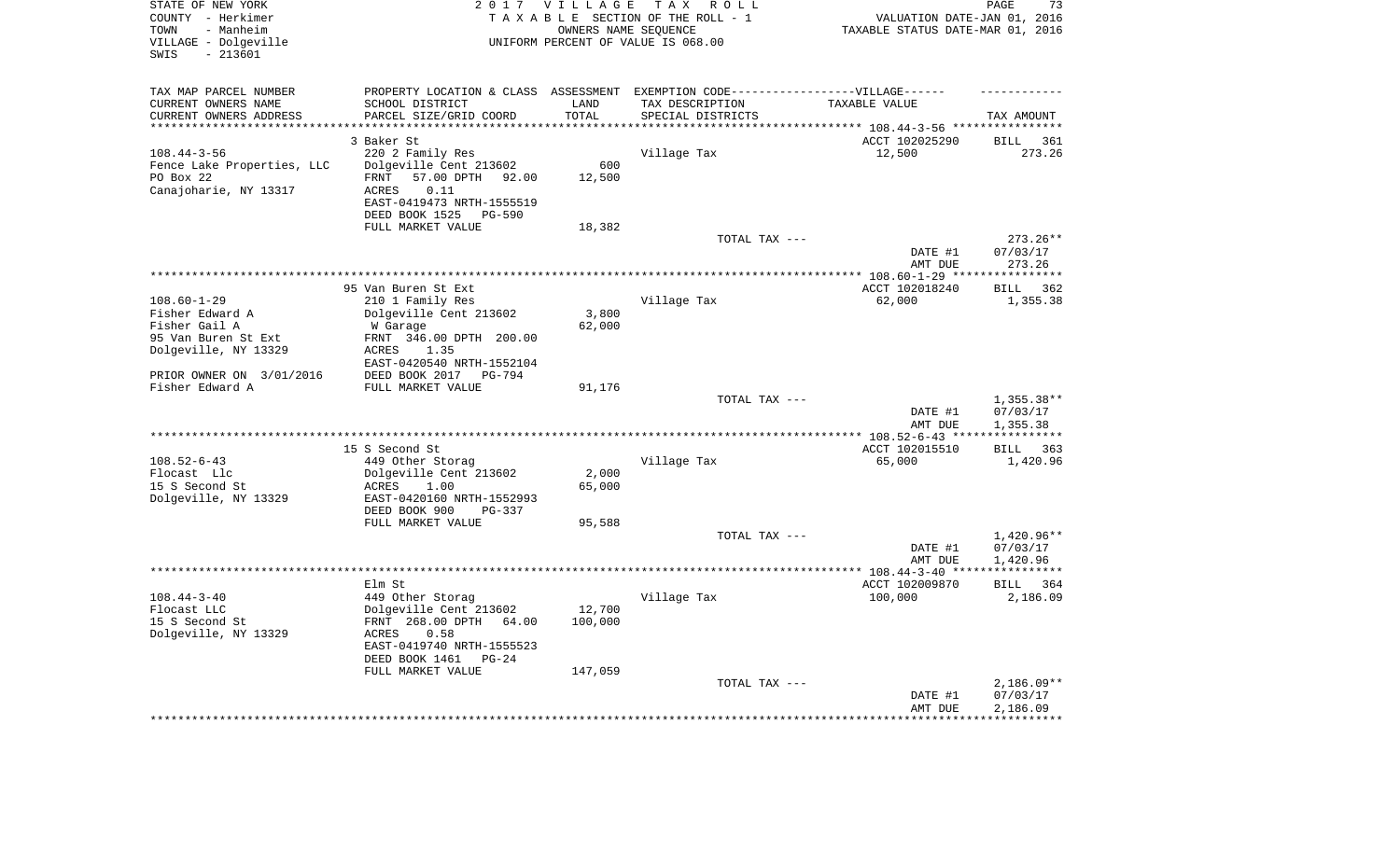| STATE OF NEW YORK<br>COUNTY - Herkimer<br>- Manheim<br>TOWN<br>VILLAGE - Dolgeville<br>$-213601$<br>SWIS |                                               | 2017 VILLAGE  | T A X<br>R O L L<br>TAXABLE SECTION OF THE ROLL - 1<br>OWNERS NAME SEQUENCE<br>UNIFORM PERCENT OF VALUE IS 068.00 | VALUATION DATE-JAN 01, 2016<br>TAXABLE STATUS DATE-MAR 01, 2016 | PAGE<br>74             |
|----------------------------------------------------------------------------------------------------------|-----------------------------------------------|---------------|-------------------------------------------------------------------------------------------------------------------|-----------------------------------------------------------------|------------------------|
| TAX MAP PARCEL NUMBER                                                                                    |                                               |               | PROPERTY LOCATION & CLASS ASSESSMENT EXEMPTION CODE----------------VILLAGE------                                  |                                                                 |                        |
| CURRENT OWNERS NAME                                                                                      | SCHOOL DISTRICT                               | LAND          | TAX DESCRIPTION                                                                                                   | TAXABLE VALUE                                                   |                        |
| CURRENT OWNERS ADDRESS<br>*********************                                                          | PARCEL SIZE/GRID COORD<br>******************  | TOTAL         | SPECIAL DISTRICTS                                                                                                 |                                                                 | TAX AMOUNT             |
|                                                                                                          | 38 Elm St                                     |               |                                                                                                                   | ACCT 102008490                                                  | BILL<br>365            |
| $108.44 - 1 - 19$                                                                                        | 210 1 Family Res                              |               | VET COM CT 41131                                                                                                  | 9,525                                                           |                        |
| Flood Henry William                                                                                      | Dolgeville Cent 213602                        | 500           | Village Tax                                                                                                       | 28,575                                                          | 624.68                 |
| Flood Mathew W                                                                                           | W/carport                                     | 38,100        |                                                                                                                   |                                                                 |                        |
| 38 Elm St                                                                                                | 50.00 DPTH 220.00<br>FRNT                     |               |                                                                                                                   |                                                                 |                        |
| Dolgeville, NY 13329                                                                                     | 0.25<br>ACRES<br>EAST-0419137 NRTH-1556138    |               |                                                                                                                   |                                                                 |                        |
|                                                                                                          | DEED BOOK 1610<br>PG-507                      |               |                                                                                                                   |                                                                 |                        |
|                                                                                                          | FULL MARKET VALUE                             | 56,029        |                                                                                                                   |                                                                 |                        |
|                                                                                                          |                                               |               | TOTAL TAX ---                                                                                                     |                                                                 | 624.68**               |
|                                                                                                          |                                               |               |                                                                                                                   | DATE #1                                                         | 07/03/17               |
|                                                                                                          |                                               |               |                                                                                                                   | AMT DUE                                                         | 624.68                 |
|                                                                                                          | 124 S Main St                                 |               |                                                                                                                   | ACCT 102021090                                                  | 366<br>BILL            |
| $108.52 - 1 - 81$                                                                                        | 210 1 Family Res                              |               | CW_15_VET/ 41161                                                                                                  |                                                                 | $\mathbf 0$            |
| Foster Kerry                                                                                             | Dolgeville Cent 213602                        | 800           | Village Tax                                                                                                       | 54,200                                                          | 1,184.86               |
| 124 S Main St<br>Dolgeville, NY 13329                                                                    | FRNT<br>75.00 DPTH 270.00                     | 54,200        |                                                                                                                   |                                                                 |                        |
|                                                                                                          | ACRES<br>0.33<br>EAST-0417981 NRTH-1553254    |               |                                                                                                                   |                                                                 |                        |
|                                                                                                          | DEED BOOK 1535<br>PG-475                      |               |                                                                                                                   |                                                                 |                        |
|                                                                                                          | FULL MARKET VALUE                             | 79,706        |                                                                                                                   |                                                                 |                        |
|                                                                                                          |                                               |               | TOTAL TAX ---                                                                                                     |                                                                 | 1,184.86**             |
|                                                                                                          |                                               |               |                                                                                                                   | DATE #1<br>AMT DUE                                              | 07/03/17<br>1,184.86   |
|                                                                                                          |                                               |               |                                                                                                                   | ************* 108.36-3-3 ******************                     |                        |
|                                                                                                          | 17 Green St                                   |               |                                                                                                                   | ACCT 102025950                                                  | 367<br>BILL            |
| $108.36 - 3 - 3$                                                                                         | 210 1 Family Res                              |               | Village Tax                                                                                                       | 75,200                                                          | 1,643.94               |
| Foster Michael                                                                                           | Dolgeville Cent 213602                        | 300           |                                                                                                                   |                                                                 |                        |
| Norani Lori<br>17 Green St                                                                               | W/garage<br>FRNT 300.00 DPTH 150.00           | 75,200        |                                                                                                                   |                                                                 |                        |
| Dolgeville, NY 13329                                                                                     | ACRES<br>1.03                                 |               |                                                                                                                   |                                                                 |                        |
|                                                                                                          | EAST-0419998 NRTH-1558259                     |               |                                                                                                                   |                                                                 |                        |
| PRIOR OWNER ON 3/01/2016                                                                                 | DEED BOOK 2017 PG-1150                        |               |                                                                                                                   |                                                                 |                        |
| Norani Lori                                                                                              | FULL MARKET VALUE                             | 110,588       |                                                                                                                   |                                                                 |                        |
|                                                                                                          |                                               |               | TOTAL TAX ---                                                                                                     | DATE #1                                                         | 1,643.94**<br>07/03/17 |
|                                                                                                          |                                               |               |                                                                                                                   | AMT DUE                                                         | 1,643.94               |
|                                                                                                          |                                               |               |                                                                                                                   |                                                                 | *****                  |
|                                                                                                          | 9 Slawson St                                  |               |                                                                                                                   | ACCT 102004590                                                  | 368<br>BILL            |
| $108.44 - 2 - 58$                                                                                        | 210 1 Family Res<br>Dolgeville Cent 213602    |               | Village Tax                                                                                                       | 40,500                                                          | 885.37                 |
| Foster Michelle<br>9 Slawson St                                                                          | W Garage                                      | 500<br>40,500 |                                                                                                                   |                                                                 |                        |
| Dolgeville, NY 13329                                                                                     | FRNT<br>50.00 DPTH 100.00                     |               |                                                                                                                   |                                                                 |                        |
|                                                                                                          | 0.11<br>ACRES                                 |               |                                                                                                                   |                                                                 |                        |
|                                                                                                          | EAST-0418810 NRTH-1554751                     |               |                                                                                                                   |                                                                 |                        |
|                                                                                                          | DEED BOOK 1134<br>PG-660<br>FULL MARKET VALUE | 59,559        |                                                                                                                   |                                                                 |                        |
|                                                                                                          |                                               |               | TOTAL TAX ---                                                                                                     |                                                                 | 885.37**               |
|                                                                                                          |                                               |               |                                                                                                                   | DATE #1                                                         | 07/03/17               |
|                                                                                                          |                                               |               |                                                                                                                   | AMT DUE                                                         | 885.37                 |
|                                                                                                          |                                               |               |                                                                                                                   |                                                                 |                        |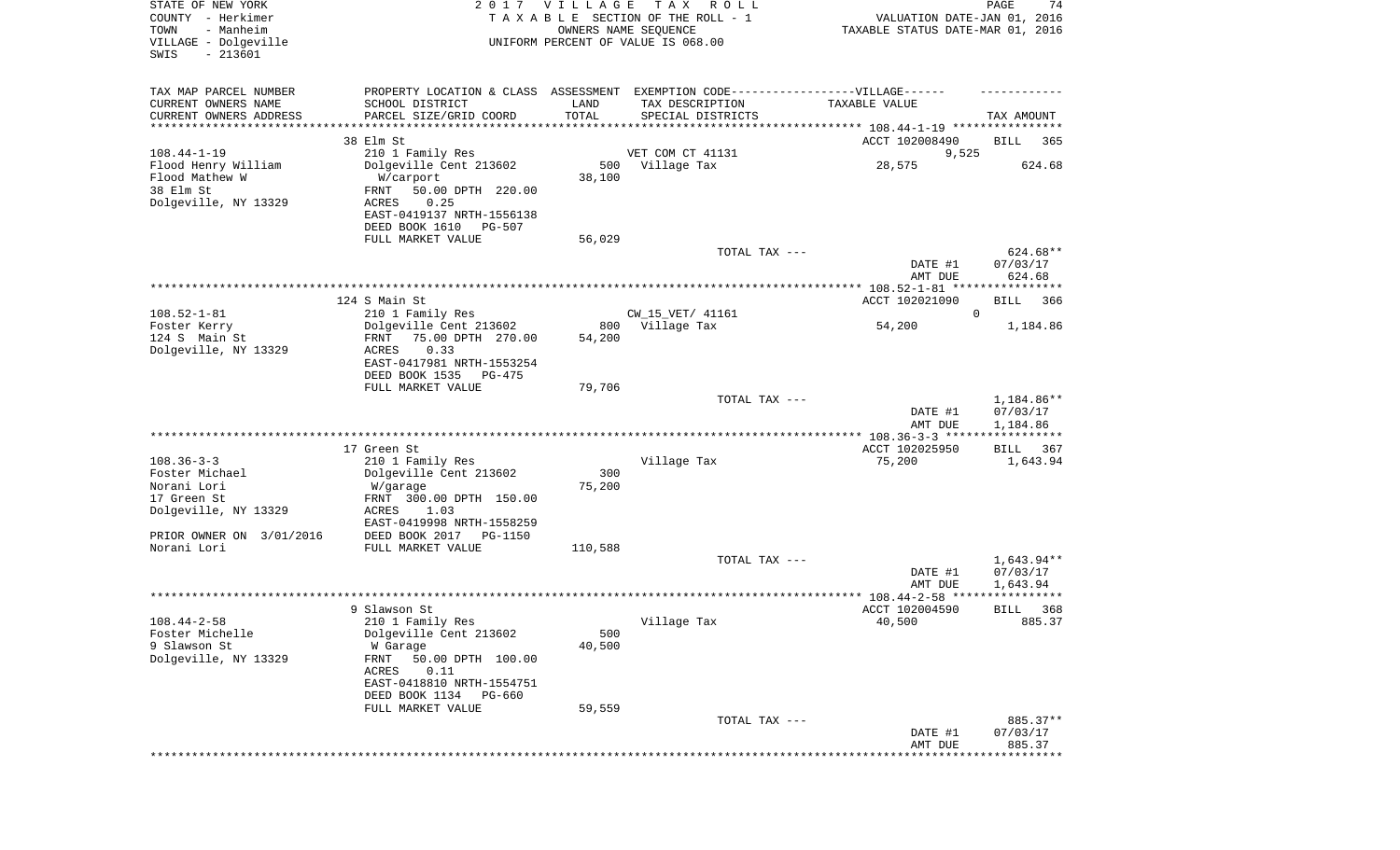| STATE OF NEW YORK<br>COUNTY - Herkimer<br>- Manheim<br>TOWN<br>VILLAGE - Dolgeville<br>SWIS<br>$-213601$ |                                                                                   | 2017 VILLAGE<br>OWNERS NAME SEQUENCE | T A X<br>R O L L<br>TAXABLE SECTION OF THE ROLL - 1<br>UNIFORM PERCENT OF VALUE IS 068.00 | VALUATION DATE-JAN 01, 2016<br>TAXABLE STATUS DATE-MAR 01, 2016 | PAGE<br>75                           |
|----------------------------------------------------------------------------------------------------------|-----------------------------------------------------------------------------------|--------------------------------------|-------------------------------------------------------------------------------------------|-----------------------------------------------------------------|--------------------------------------|
| TAX MAP PARCEL NUMBER                                                                                    | PROPERTY LOCATION & CLASS ASSESSMENT EXEMPTION CODE-----------------VILLAGE------ |                                      |                                                                                           |                                                                 |                                      |
| CURRENT OWNERS NAME<br>CURRENT OWNERS ADDRESS                                                            | SCHOOL DISTRICT<br>PARCEL SIZE/GRID COORD                                         | LAND<br>TOTAL                        | TAX DESCRIPTION<br>SPECIAL DISTRICTS                                                      | TAXABLE VALUE                                                   | TAX AMOUNT                           |
| ********************                                                                                     | *****************                                                                 | **********                           |                                                                                           |                                                                 |                                      |
|                                                                                                          | 29 Horn St                                                                        |                                      |                                                                                           | ACCT 102025860                                                  | BILL<br>369                          |
| $108.36 - 1 - 16.1$                                                                                      | 210 1 Family Res                                                                  |                                      | Village Tax                                                                               | 90,000                                                          | 1,967.48                             |
| Foster William                                                                                           | Dolgeville Cent 213602                                                            | 1,300                                |                                                                                           |                                                                 |                                      |
| Foster Eileen                                                                                            | FRNT 100.00 DPTH 145.00                                                           | 90,000                               |                                                                                           |                                                                 |                                      |
| 29 Horn St<br>Dolgeville, NY 13329                                                                       | ACRES<br>0.33<br>EAST-0418700 NRTH-1557303                                        |                                      |                                                                                           |                                                                 |                                      |
|                                                                                                          | DEED BOOK 1409<br>PG-416                                                          |                                      |                                                                                           |                                                                 |                                      |
|                                                                                                          | FULL MARKET VALUE                                                                 | 132,353                              |                                                                                           |                                                                 |                                      |
|                                                                                                          |                                                                                   |                                      | TOTAL TAX ---                                                                             | DATE #1                                                         | $1,967.48**$<br>07/03/17             |
|                                                                                                          |                                                                                   |                                      |                                                                                           | AMT DUE                                                         | 1,967.48                             |
|                                                                                                          | 75 S Main St                                                                      |                                      |                                                                                           | ACCT 102002190                                                  | 370<br>BILL                          |
| $108.52 - 2 - 39$                                                                                        | 210 1 Family Res                                                                  |                                      | Village Tax                                                                               | 80,000                                                          | 1,748.87                             |
| Fox Eugene Harry                                                                                         | Dolgeville Cent 213602                                                            | 700                                  |                                                                                           |                                                                 |                                      |
| Fox Jennifer                                                                                             | W/garage                                                                          | 80,000                               |                                                                                           |                                                                 |                                      |
| 75 S Main St                                                                                             | 66.00 DPTH 251.00<br>FRNT                                                         |                                      |                                                                                           |                                                                 |                                      |
| Dolgeville, NY 13329                                                                                     | ACRES<br>0.38<br>EAST-0418961 NRTH-1554102                                        |                                      |                                                                                           |                                                                 |                                      |
|                                                                                                          | DEED BOOK 1552<br>PG-223                                                          |                                      |                                                                                           |                                                                 |                                      |
|                                                                                                          | FULL MARKET VALUE                                                                 | 117,647                              |                                                                                           |                                                                 |                                      |
|                                                                                                          |                                                                                   |                                      | TOTAL TAX ---                                                                             |                                                                 | 1,748.87**                           |
|                                                                                                          |                                                                                   |                                      |                                                                                           | DATE #1<br>AMT DUE<br>************* 108.36-1-56 ****            | 07/03/17<br>1,748.87<br>************ |
|                                                                                                          | 53 W State St                                                                     |                                      |                                                                                           | ACCT 102008580                                                  | 371<br>BILL                          |
| $108.36 - 1 - 56$                                                                                        | 210 1 Family Res                                                                  |                                      | Village Tax                                                                               | 49,000                                                          | 1,071.19                             |
| Franz Kurt W                                                                                             | Dolgeville Cent 213602                                                            | 1,200                                |                                                                                           |                                                                 |                                      |
| 9504 Scorpio Ln                                                                                          | W/garage                                                                          | 49,000                               |                                                                                           |                                                                 |                                      |
| Burke, VA 22015                                                                                          | FRNT 117.70 DPTH 166.20                                                           |                                      |                                                                                           |                                                                 |                                      |
|                                                                                                          | ACRES<br>0.45<br>EAST-0418737 NRTH-1556978                                        |                                      |                                                                                           |                                                                 |                                      |
|                                                                                                          | DEED BOOK 922<br>PG-246                                                           |                                      |                                                                                           |                                                                 |                                      |
|                                                                                                          | FULL MARKET VALUE                                                                 | 72,059                               |                                                                                           |                                                                 |                                      |
|                                                                                                          |                                                                                   |                                      | TOTAL TAX ---                                                                             |                                                                 | $1,071.19**$                         |
|                                                                                                          |                                                                                   |                                      |                                                                                           | DATE #1                                                         | 07/03/17                             |
|                                                                                                          |                                                                                   |                                      |                                                                                           | AMT DUE                                                         | 1,071.19<br>************             |
|                                                                                                          | Ransom St                                                                         |                                      |                                                                                           | ACCT 102000810                                                  | BILL<br>372                          |
| $108.52 - 6 - 16$                                                                                        | 311 Res vac land                                                                  |                                      | Village Tax                                                                               | 200                                                             | 4.37                                 |
| Frascatore Elizabeth                                                                                     | Dolgeville Cent 213602                                                            | 200                                  |                                                                                           |                                                                 |                                      |
| 5 Ransom St                                                                                              | 50.00 DPTH 100.00<br><b>FRNT</b>                                                  | 200                                  |                                                                                           |                                                                 |                                      |
| Dolgeville, NY 13329                                                                                     | 0.11<br>ACRES                                                                     |                                      |                                                                                           |                                                                 |                                      |
|                                                                                                          | EAST-0419719 NRTH-1553310                                                         |                                      |                                                                                           |                                                                 |                                      |
|                                                                                                          | DEED BOOK 771<br>PG-606<br>FULL MARKET VALUE                                      | 294                                  |                                                                                           |                                                                 |                                      |
|                                                                                                          |                                                                                   |                                      | TOTAL TAX ---                                                                             |                                                                 | $4.37**$                             |
|                                                                                                          |                                                                                   |                                      |                                                                                           | DATE #1                                                         | 07/03/17                             |
|                                                                                                          |                                                                                   |                                      |                                                                                           | AMT DUE                                                         | 4.37                                 |
|                                                                                                          |                                                                                   |                                      |                                                                                           |                                                                 | * * * * * * * * * * *                |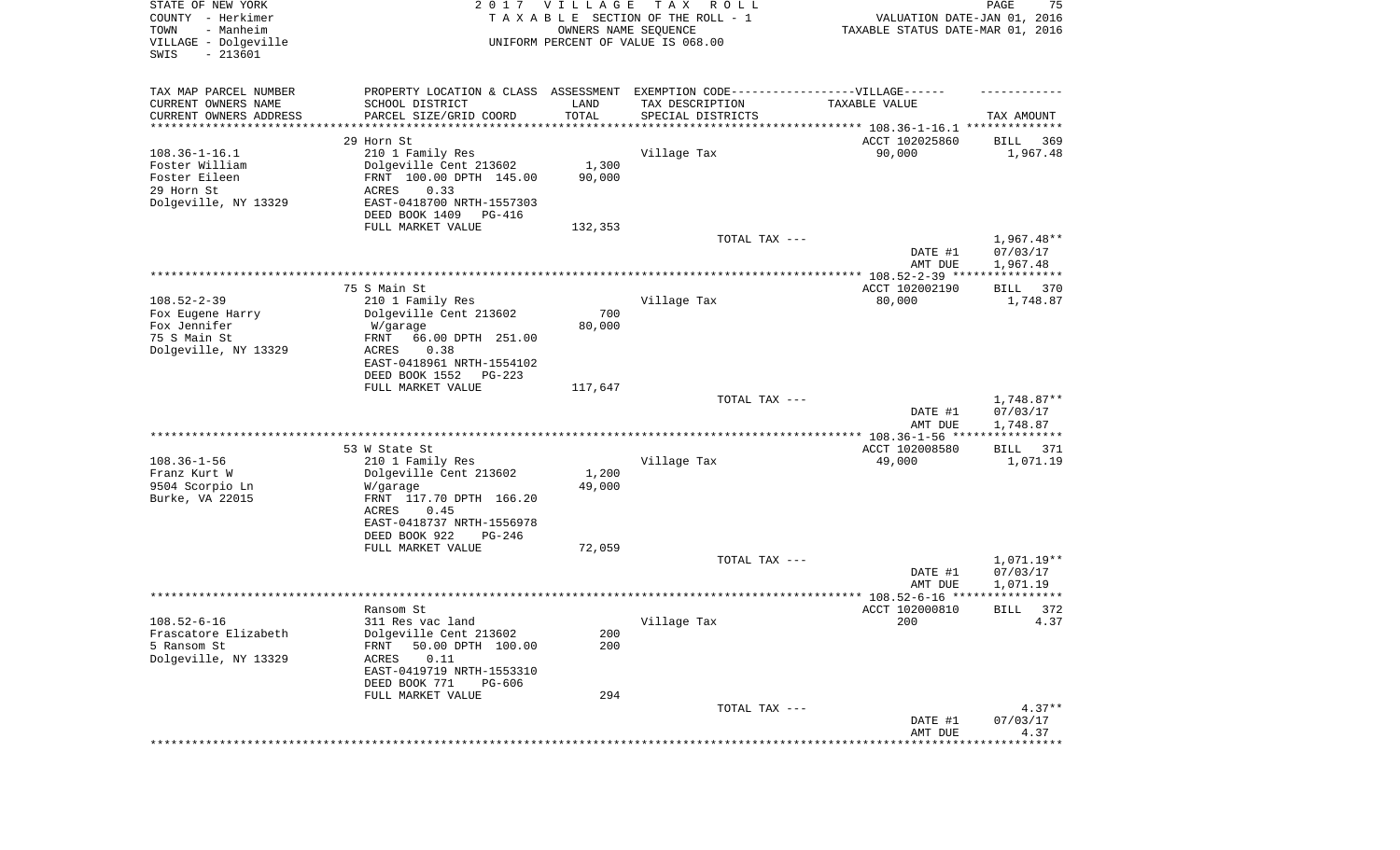| STATE OF NEW YORK<br>COUNTY - Herkimer<br>- Manheim<br>TOWN<br>VILLAGE - Dolgeville<br>$-213601$<br>SWIS |                                               | 2017 VILLAGE | T A X<br>R O L L<br>TAXABLE SECTION OF THE ROLL - 1<br>OWNERS NAME SEQUENCE<br>UNIFORM PERCENT OF VALUE IS 068.00 | VALUATION DATE-JAN 01, 2016<br>TAXABLE STATUS DATE-MAR 01, 2016 | PAGE<br>76         |
|----------------------------------------------------------------------------------------------------------|-----------------------------------------------|--------------|-------------------------------------------------------------------------------------------------------------------|-----------------------------------------------------------------|--------------------|
|                                                                                                          |                                               |              |                                                                                                                   |                                                                 |                    |
| TAX MAP PARCEL NUMBER                                                                                    |                                               |              | PROPERTY LOCATION & CLASS ASSESSMENT EXEMPTION CODE-----------------VILLAGE------                                 |                                                                 |                    |
| CURRENT OWNERS NAME                                                                                      | SCHOOL DISTRICT                               | LAND         | TAX DESCRIPTION                                                                                                   | TAXABLE VALUE                                                   |                    |
| CURRENT OWNERS ADDRESS<br>********************                                                           | PARCEL SIZE/GRID COORD                        | TOTAL        | SPECIAL DISTRICTS<br>********************************* 108.52-6-17 ****************                               |                                                                 | TAX AMOUNT         |
|                                                                                                          | 5 Ransom St                                   |              |                                                                                                                   | ACCT 102000780                                                  | 373<br>BILL        |
| $108.52 - 6 - 17$                                                                                        | 210 1 Family Res                              |              | Village Tax                                                                                                       | 51,000                                                          | 1,114.91           |
| Frascatore Elizabeth                                                                                     | Dolgeville Cent 213602                        | 500          |                                                                                                                   |                                                                 |                    |
| 5 Ransom St                                                                                              | W/garage                                      | 51,000       |                                                                                                                   |                                                                 |                    |
| Dolgeville, NY 13329                                                                                     | FRNT<br>50.00 DPTH 150.00                     |              |                                                                                                                   |                                                                 |                    |
|                                                                                                          | ACRES<br>0.17<br>EAST-0419766 NRTH-1553340    |              |                                                                                                                   |                                                                 |                    |
|                                                                                                          | DEED BOOK 771<br>PG-606                       |              |                                                                                                                   |                                                                 |                    |
|                                                                                                          | FULL MARKET VALUE                             | 75,000       |                                                                                                                   |                                                                 |                    |
|                                                                                                          |                                               |              | TOTAL TAX ---                                                                                                     |                                                                 | 1,114.91**         |
|                                                                                                          |                                               |              |                                                                                                                   | DATE #1                                                         | 07/03/17           |
|                                                                                                          |                                               |              |                                                                                                                   | AMT DUE                                                         | 1,114.91           |
|                                                                                                          | 34 Ransom St                                  |              |                                                                                                                   | ACCT 102010920                                                  | BILL<br>374        |
| $108.52 - 4 - 41$                                                                                        | 210 1 Family Res                              |              | Village Tax                                                                                                       | 39,400                                                          | 861.32             |
| Frederick Michael                                                                                        | Dolgeville Cent 213602                        | 500          |                                                                                                                   |                                                                 |                    |
| 34 Ransom St                                                                                             | 50.00 DPTH<br>FRNT<br>75.00                   | 39,400       |                                                                                                                   |                                                                 |                    |
| Dolgeville, NY 13329                                                                                     | 0.09<br>ACRES<br>EAST-0419224 NRTH-1552773    |              |                                                                                                                   |                                                                 |                    |
|                                                                                                          | DEED BOOK 849<br>$PG-390$                     |              |                                                                                                                   |                                                                 |                    |
|                                                                                                          | FULL MARKET VALUE                             | 57,941       |                                                                                                                   |                                                                 |                    |
|                                                                                                          |                                               |              | TOTAL TAX ---                                                                                                     |                                                                 | 861.32**           |
|                                                                                                          |                                               |              |                                                                                                                   | DATE #1<br>AMT DUE                                              | 07/03/17<br>861.32 |
|                                                                                                          |                                               |              |                                                                                                                   | ********* 108.36-3-47 *******                                   | *******            |
|                                                                                                          | 40-42 N Helmer Ave                            |              |                                                                                                                   | ACCT 102021120                                                  | 375<br>BILL        |
| $108.36 - 3 - 47$                                                                                        | 230 3 Family Res                              |              | Village Tax                                                                                                       | 62,000                                                          | 1,355.38           |
| Fredericks Jonathan A                                                                                    | Dolgeville Cent 213602                        | 500          |                                                                                                                   |                                                                 |                    |
| Fredericks Mathew R<br>12 W State St                                                                     | W/garage<br>FRNT<br>50.00 DPTH 179.00         | 62,000       |                                                                                                                   |                                                                 |                    |
| Dolgeville, NY 13329                                                                                     | ACRES<br>0.12                                 |              |                                                                                                                   |                                                                 |                    |
|                                                                                                          | EAST-0419753 NRTH-1557013                     |              |                                                                                                                   |                                                                 |                    |
|                                                                                                          | DEED BOOK 1203<br>PG-833                      |              |                                                                                                                   |                                                                 |                    |
|                                                                                                          | FULL MARKET VALUE                             | 91,176       | TOTAL TAX ---                                                                                                     |                                                                 | $1,355.38**$       |
|                                                                                                          |                                               |              |                                                                                                                   | DATE #1                                                         | 07/03/17           |
|                                                                                                          |                                               |              |                                                                                                                   | AMT DUE                                                         | 1,355.38           |
|                                                                                                          |                                               |              |                                                                                                                   | ****************** 108.52-4-40 ****                             | * * * *            |
|                                                                                                          | 32 Ransom St                                  |              |                                                                                                                   | ACCT 102010860                                                  | 376<br>BILL        |
| $108.52 - 4 - 40$<br>Fredrick Michael                                                                    | 312 Vac w/imprv<br>Dolgeville Cent 213602     | 500          | Village Tax                                                                                                       | 3,500                                                           | 76.51              |
| 34 Ransom St                                                                                             | W/garage                                      | 3,500        |                                                                                                                   |                                                                 |                    |
| Dolgeville, NY 13329                                                                                     | FRNT<br>50.00 DPTH 149.00                     |              |                                                                                                                   |                                                                 |                    |
|                                                                                                          | ACRES<br>0.17                                 |              |                                                                                                                   |                                                                 |                    |
|                                                                                                          | EAST-0419218 NRTH-1552836                     |              |                                                                                                                   |                                                                 |                    |
|                                                                                                          | DEED BOOK 1544<br>PG-807<br>FULL MARKET VALUE | 5,147        |                                                                                                                   |                                                                 |                    |
|                                                                                                          |                                               |              | TOTAL TAX ---                                                                                                     |                                                                 | $76.51**$          |
|                                                                                                          |                                               |              |                                                                                                                   | DATE #1                                                         | 07/03/17           |
|                                                                                                          |                                               |              |                                                                                                                   | AMT DUE                                                         | 76.51              |
|                                                                                                          |                                               |              |                                                                                                                   |                                                                 |                    |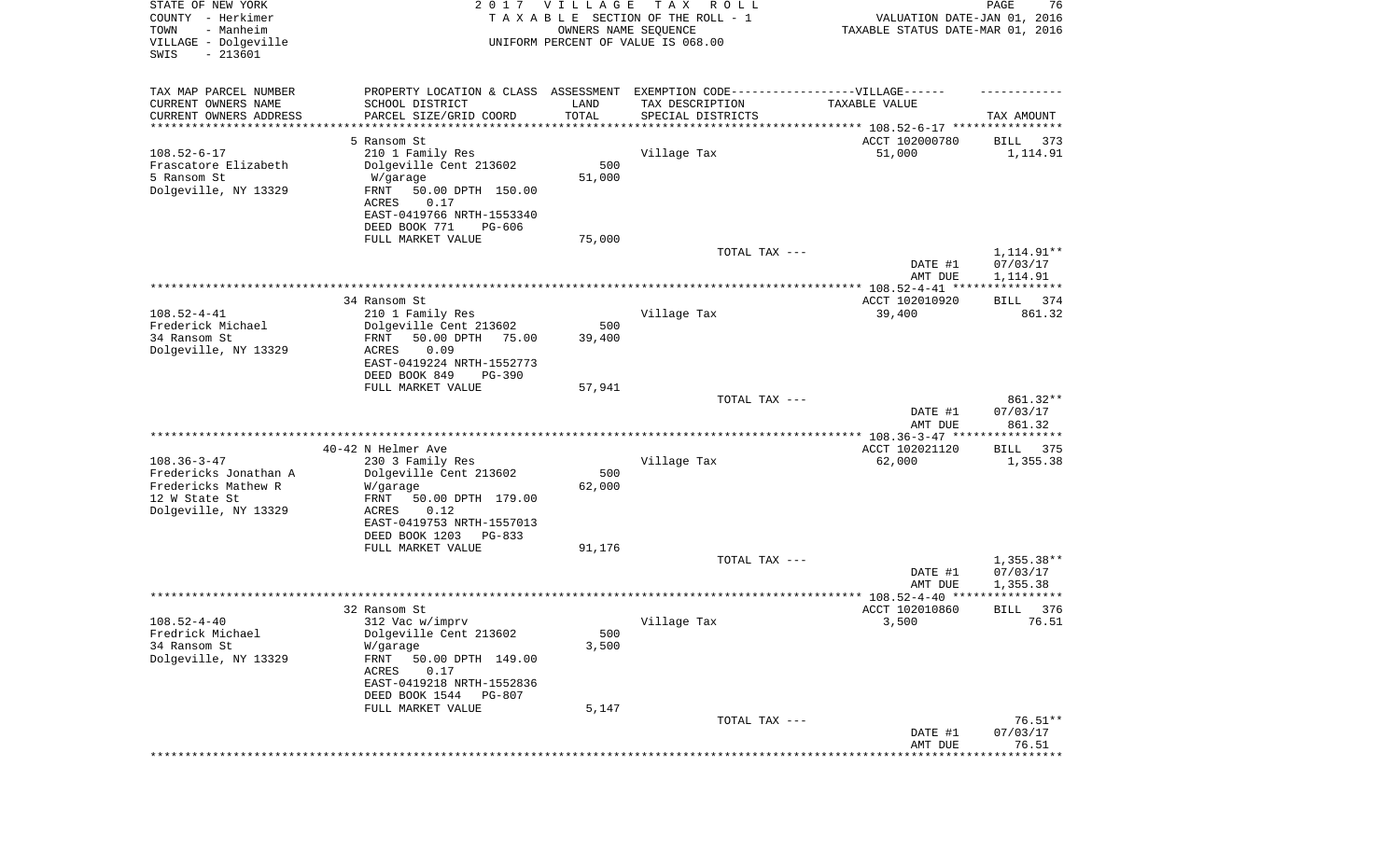| STATE OF NEW YORK<br>COUNTY - Herkimer<br>- Manheim<br>TOWN<br>VILLAGE - Dolgeville<br>$-213601$<br>SWIS |                                                                                   | 2017 VILLAGE<br>OWNERS NAME SEQUENCE | TAX ROLL<br>TAXABLE SECTION OF THE ROLL - 1<br>UNIFORM PERCENT OF VALUE IS 068.00 | VALUATION DATE-JAN 01, 2016<br>TAXABLE STATUS DATE-MAR 01, 2016 | PAGE<br>77             |
|----------------------------------------------------------------------------------------------------------|-----------------------------------------------------------------------------------|--------------------------------------|-----------------------------------------------------------------------------------|-----------------------------------------------------------------|------------------------|
| TAX MAP PARCEL NUMBER                                                                                    | PROPERTY LOCATION & CLASS ASSESSMENT EXEMPTION CODE-----------------VILLAGE------ |                                      |                                                                                   |                                                                 |                        |
| CURRENT OWNERS NAME                                                                                      | SCHOOL DISTRICT                                                                   | LAND<br>TOTAL                        | TAX DESCRIPTION                                                                   | TAXABLE VALUE                                                   |                        |
| CURRENT OWNERS ADDRESS                                                                                   | PARCEL SIZE/GRID COORD                                                            |                                      | SPECIAL DISTRICTS                                                                 | ********* 108.36-3-40 ******                                    | TAX AMOUNT             |
|                                                                                                          | 12 W State St                                                                     |                                      |                                                                                   | ACCT 102019290                                                  | <b>BILL</b><br>377     |
| $108.36 - 3 - 40$                                                                                        | 210 1 Family Res                                                                  |                                      | Village Tax                                                                       | 95,000                                                          | 2,076.79               |
| Fredricks Jonathan                                                                                       | Dolgeville Cent 213602                                                            | 300                                  |                                                                                   |                                                                 |                        |
| 12 W State St                                                                                            | W/garage                                                                          | 95,000                               |                                                                                   |                                                                 |                        |
| Dolgeville, NY 13329                                                                                     | 34.00 DPTH 123.00<br>FRNT<br>ACRES<br>0.19                                        |                                      |                                                                                   |                                                                 |                        |
|                                                                                                          | EAST-0419748 NRTH-1556631                                                         |                                      |                                                                                   |                                                                 |                        |
|                                                                                                          | DEED BOOK 1567<br>PG-59                                                           |                                      |                                                                                   |                                                                 |                        |
|                                                                                                          | FULL MARKET VALUE                                                                 | 139,706                              |                                                                                   |                                                                 |                        |
|                                                                                                          |                                                                                   |                                      | TOTAL TAX ---                                                                     |                                                                 | $2,076.79**$           |
|                                                                                                          |                                                                                   |                                      |                                                                                   | DATE #1                                                         | 07/03/17               |
|                                                                                                          |                                                                                   |                                      |                                                                                   | AMT DUE<br>********** 108.59-1-3 ******************             | 2,076.79               |
|                                                                                                          | 182 S Main St                                                                     |                                      |                                                                                   | ACCT 102015720                                                  | BILL 378               |
| $108.59 - 1 - 3$                                                                                         | 210 1 Family Res                                                                  |                                      | Village Tax                                                                       | 85,000                                                          | 1,858.18               |
| Fugelso Pamela                                                                                           | Dolgeville Cent 213602                                                            | 1,000                                |                                                                                   |                                                                 |                        |
| 182 S Main St                                                                                            | W/garage                                                                          | 85,000                               |                                                                                   |                                                                 |                        |
| Dolgeville, NY 13329                                                                                     | FRNT 100.00 DPTH 250.00<br>0.57<br>ACRES                                          |                                      |                                                                                   |                                                                 |                        |
|                                                                                                          | EAST-0416493 NRTH-1552473                                                         |                                      |                                                                                   |                                                                 |                        |
|                                                                                                          | DEED BOOK 1547<br>PG-592                                                          |                                      |                                                                                   |                                                                 |                        |
|                                                                                                          | FULL MARKET VALUE                                                                 | 125,000                              |                                                                                   |                                                                 |                        |
|                                                                                                          |                                                                                   |                                      | TOTAL TAX ---                                                                     |                                                                 | 1,858.18**             |
|                                                                                                          |                                                                                   |                                      |                                                                                   | DATE #1                                                         | 07/03/17               |
|                                                                                                          |                                                                                   |                                      |                                                                                   | AMT DUE<br>** $108.51 - 1 - 22$ ***                             | 1,858.18               |
|                                                                                                          | 35 W Spofford Ave                                                                 |                                      |                                                                                   | ACCT 102008250                                                  | BILL<br>379            |
| $108.51 - 1 - 22$                                                                                        | 210 1 Family Res                                                                  |                                      | Village Tax                                                                       | 87,000                                                          | 1,901.90               |
| Gabriel Lenore A                                                                                         | Dolgeville Cent 213602                                                            | 1,100                                |                                                                                   |                                                                 |                        |
| 35 W Spofford Ave                                                                                        | W/garage                                                                          | 87,000                               |                                                                                   |                                                                 |                        |
| Dolgeville, NY 13329                                                                                     | FRNT 105.78 DPTH 121.72                                                           |                                      |                                                                                   |                                                                 |                        |
|                                                                                                          | 0.36<br>ACRES                                                                     |                                      |                                                                                   |                                                                 |                        |
|                                                                                                          | EAST-0417220 NRTH-1553972                                                         |                                      |                                                                                   |                                                                 |                        |
|                                                                                                          | DEED BOOK 1281<br>$PG-41$                                                         |                                      |                                                                                   |                                                                 |                        |
|                                                                                                          | FULL MARKET VALUE                                                                 | 127,941                              |                                                                                   |                                                                 |                        |
|                                                                                                          |                                                                                   |                                      | TOTAL TAX ---                                                                     |                                                                 | 1,901.90**<br>07/03/17 |
|                                                                                                          |                                                                                   |                                      |                                                                                   | DATE #1<br>AMT DUE                                              | 1,901.90               |
|                                                                                                          |                                                                                   |                                      |                                                                                   |                                                                 |                        |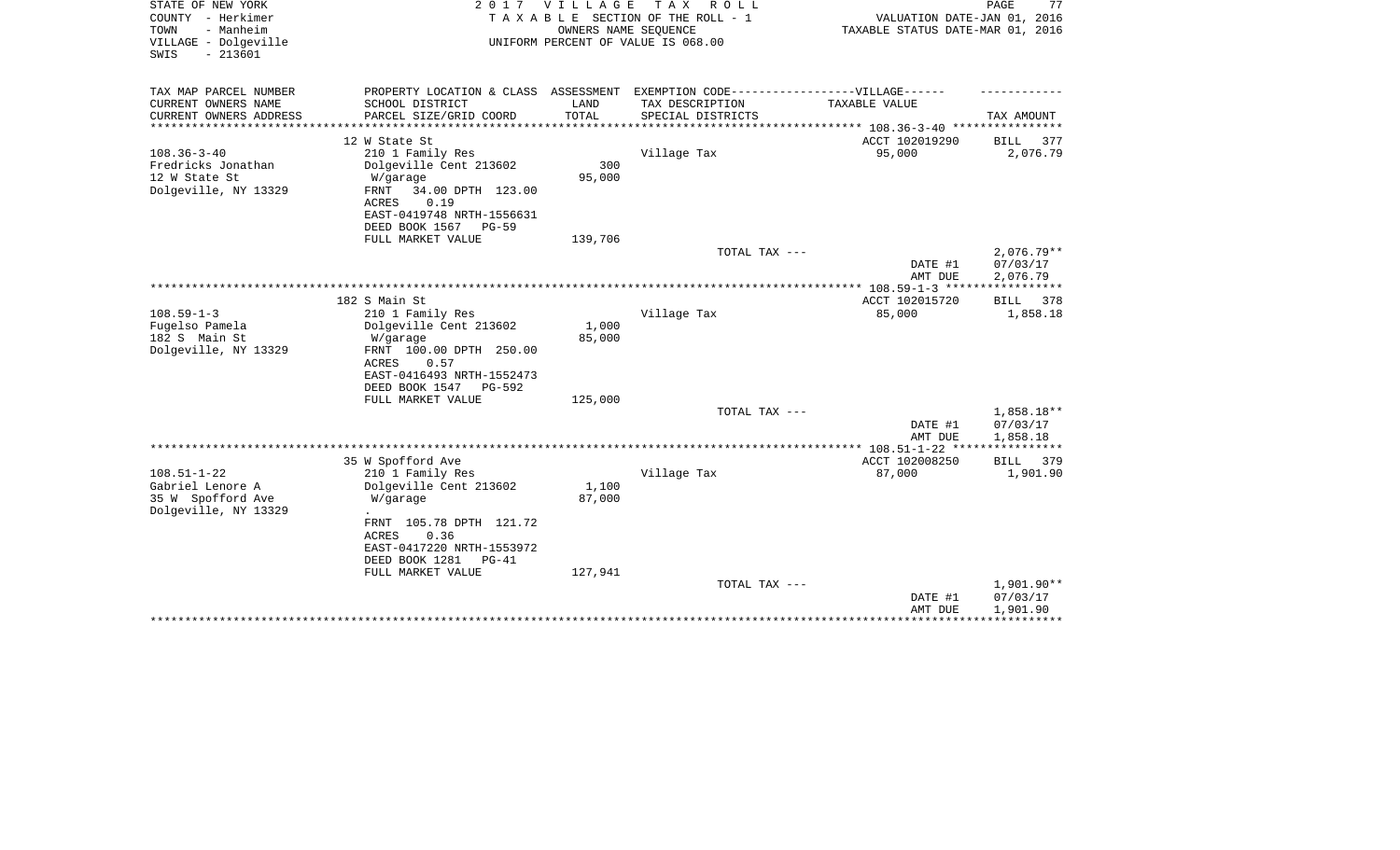| STATE OF NEW YORK<br>COUNTY - Herkimer<br>- Manheim<br>TOWN<br>VILLAGE - Dolgeville<br>$-213601$<br>SWIS |                                               | 2017 VILLAGE | T A X<br>R O L L<br>TAXABLE SECTION OF THE ROLL - 1<br>OWNERS NAME SEQUENCE<br>UNIFORM PERCENT OF VALUE IS 068.00 | VALUATION DATE-JAN 01, 2016<br>TAXABLE STATUS DATE-MAR 01, 2016 | PAGE<br>78                     |
|----------------------------------------------------------------------------------------------------------|-----------------------------------------------|--------------|-------------------------------------------------------------------------------------------------------------------|-----------------------------------------------------------------|--------------------------------|
| TAX MAP PARCEL NUMBER<br>CURRENT OWNERS NAME                                                             | SCHOOL DISTRICT                               | LAND         | PROPERTY LOCATION & CLASS ASSESSMENT EXEMPTION CODE-----------------VILLAGE------<br>TAX DESCRIPTION              | TAXABLE VALUE                                                   |                                |
| CURRENT OWNERS ADDRESS                                                                                   | PARCEL SIZE/GRID COORD                        | TOTAL        | SPECIAL DISTRICTS                                                                                                 |                                                                 | TAX AMOUNT                     |
| **********************                                                                                   |                                               |              |                                                                                                                   |                                                                 |                                |
|                                                                                                          | 102 1/2 S Main St                             |              |                                                                                                                   | ACCT 102026520                                                  | 380<br><b>BILL</b>             |
| $108.52 - 1 - 32$<br>Galletta Joshua R                                                                   | 220 2 Family Res<br>Dolgeville Cent 213602    | 600          | VET COM CT 41131<br>Village Tax                                                                                   | 5,063<br>35,437                                                 | 774.69                         |
| Galletta April L                                                                                         | FRNT<br>76.00 DPTH 100.00                     | 40,500       |                                                                                                                   |                                                                 |                                |
| 102 1/2 S Main St                                                                                        | <b>ACRES</b><br>$0.17$ BANK<br>184            |              |                                                                                                                   |                                                                 |                                |
| Dolgeville, NY 13329                                                                                     | EAST-0418548 NRTH-1553929                     |              |                                                                                                                   |                                                                 |                                |
|                                                                                                          | DEED BOOK 1243 PG-412                         |              |                                                                                                                   |                                                                 |                                |
|                                                                                                          | FULL MARKET VALUE                             | 59,559       | TOTAL TAX ---                                                                                                     |                                                                 | $774.69**$                     |
|                                                                                                          |                                               |              |                                                                                                                   | DATE #1                                                         | 07/03/17                       |
|                                                                                                          |                                               |              |                                                                                                                   | AMT DUE                                                         | 774.69                         |
|                                                                                                          |                                               |              |                                                                                                                   |                                                                 | ************                   |
|                                                                                                          | 31 Lamberson St                               |              |                                                                                                                   | ACCT 102024330                                                  | 381<br>BILL                    |
| $108.52 - 5 - 18$<br>Gambredella Richard J                                                               | 210 1 Family Res<br>Dolgeville Cent 213602    | 9,800        | Village Tax<br>XC991 Water relevy                                                                                 | 39,000<br>440.00 MT M                                           | 852.58<br>440.00               |
| 31 Lamberson St                                                                                          | 98.00 DPTH 175.00<br>FRNT                     | 39,000       |                                                                                                                   |                                                                 |                                |
| Dolgeville, NY 13329                                                                                     | <b>ACRES</b><br>0.32                          |              |                                                                                                                   |                                                                 |                                |
|                                                                                                          | EAST-0419649 NRTH-1553910                     |              |                                                                                                                   |                                                                 |                                |
|                                                                                                          | DEED BOOK 1463<br>$PG-263$                    |              |                                                                                                                   |                                                                 |                                |
|                                                                                                          | FULL MARKET VALUE                             | 57,353       | TOTAL TAX ---                                                                                                     |                                                                 | 1,292.58**                     |
|                                                                                                          |                                               |              |                                                                                                                   | DATE #1                                                         | 07/03/17                       |
|                                                                                                          |                                               |              |                                                                                                                   | AMT DUE                                                         | 1,292.58                       |
|                                                                                                          |                                               |              |                                                                                                                   |                                                                 | ***********                    |
|                                                                                                          | 77 S Main St                                  |              |                                                                                                                   | ACCT 102007800                                                  | 382<br>BILL                    |
| $108.52 - 2 - 38$<br>Gardner Margery A                                                                   | 210 1 Family Res<br>Dolgeville Cent 213602    | 700          | Village Tax                                                                                                       | 27,300                                                          | 596.80                         |
| Gardner John A                                                                                           | W/garage                                      | 27,300       |                                                                                                                   |                                                                 |                                |
| 77 S Main St                                                                                             | 66.00 DPTH 272.00<br>FRNT                     |              |                                                                                                                   |                                                                 |                                |
| Dolgeville, NY 13329                                                                                     | ACRES<br>0.41                                 |              |                                                                                                                   |                                                                 |                                |
|                                                                                                          | EAST-0418929 NRTH-1554045                     |              |                                                                                                                   |                                                                 |                                |
|                                                                                                          | DEED BOOK 1334<br>PG-404<br>FULL MARKET VALUE | 40,147       |                                                                                                                   |                                                                 |                                |
|                                                                                                          |                                               |              | TOTAL TAX ---                                                                                                     |                                                                 | $596.80**$                     |
|                                                                                                          |                                               |              |                                                                                                                   | DATE #1                                                         | 07/03/17                       |
|                                                                                                          |                                               |              |                                                                                                                   | AMT DUE                                                         | 596.80                         |
|                                                                                                          | ********************                          |              | ****************************                                                                                      | ****** 108.60-1-2 ***                                           | ********                       |
| $108.60 - 1 - 2$                                                                                         | Ransom St<br>710 Manufacture                  |              | Village Tax                                                                                                       | ACCT 102018120<br>98,500                                        | <b>BILL</b><br>383<br>2,153.30 |
| Gehring Tricot Corp                                                                                      | Dolgeville Cent 213602                        | 12,500       |                                                                                                                   |                                                                 |                                |
| Acct. Payable                                                                                            | 1.50<br>ACRES                                 | 98,500       |                                                                                                                   |                                                                 |                                |
| PO Box 272                                                                                               | EAST-0418374 NRTH-1551895                     |              |                                                                                                                   |                                                                 |                                |
| Dolgeville, NY 13329                                                                                     | DEED BOOK 00494 PG-00630                      |              |                                                                                                                   |                                                                 |                                |
|                                                                                                          | FULL MARKET VALUE                             | 144,853      | TOTAL TAX ---                                                                                                     |                                                                 | $2,153.30**$                   |
|                                                                                                          |                                               |              |                                                                                                                   | DATE #1                                                         | 07/03/17                       |
|                                                                                                          |                                               |              |                                                                                                                   | AMT DUE                                                         | 2.153.30                       |
|                                                                                                          |                                               |              |                                                                                                                   | **************                                                  | * * * * * * * * * * *          |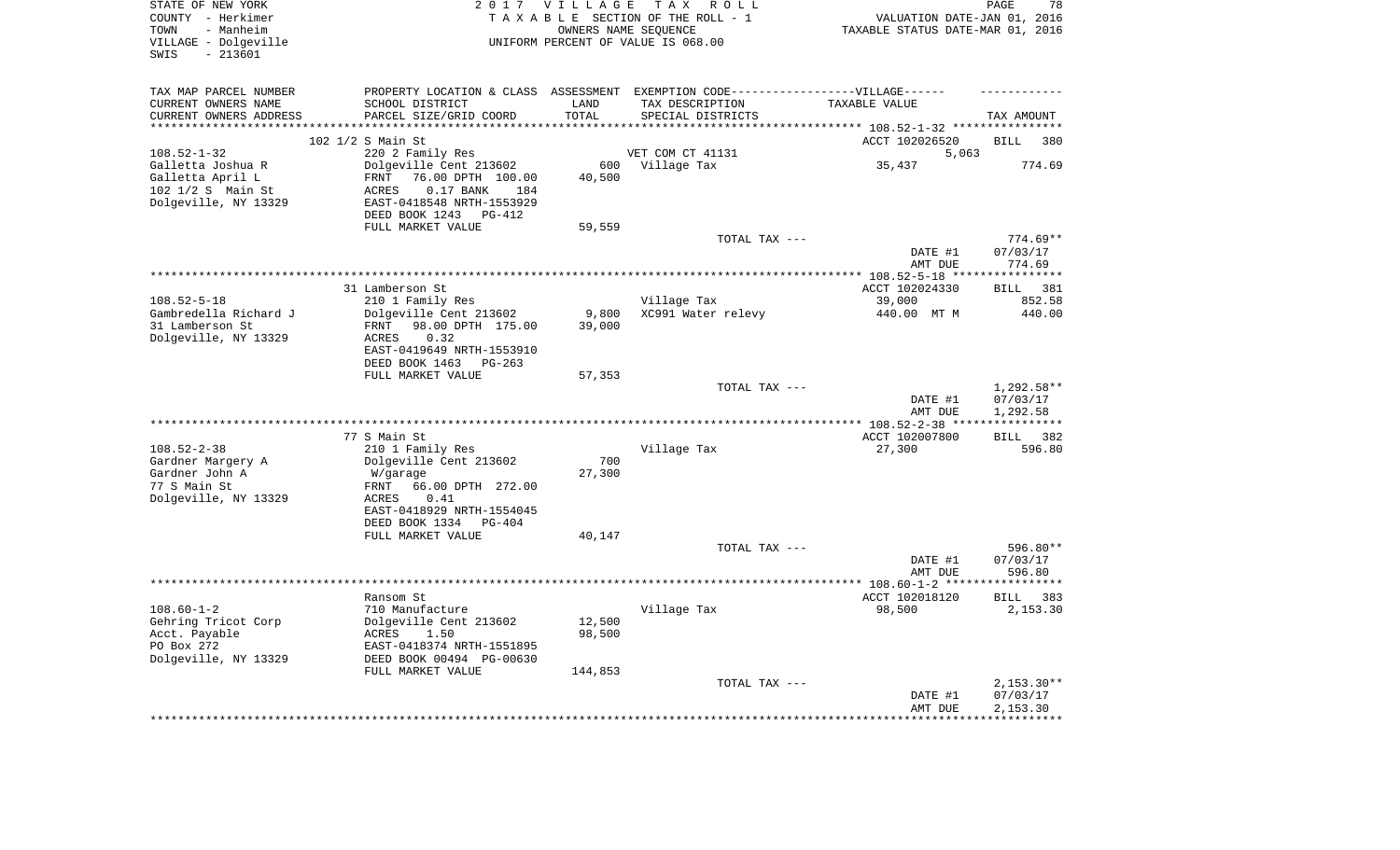| STATE OF NEW YORK<br>COUNTY - Herkimer<br>- Manheim<br>TOWN<br>VILLAGE - Dolgeville<br>$-213601$<br>SWIS |                                                                                                                                | 2017 VILLAGE       | TAX ROLL<br>TAXABLE SECTION OF THE ROLL - 1<br>OWNERS NAME SEOUENCE<br>UNIFORM PERCENT OF VALUE IS 068.00 | VALUATION DATE-JAN 01, 2016<br>TAXABLE STATUS DATE-MAR 01, 2016 | 79<br>PAGE                           |
|----------------------------------------------------------------------------------------------------------|--------------------------------------------------------------------------------------------------------------------------------|--------------------|-----------------------------------------------------------------------------------------------------------|-----------------------------------------------------------------|--------------------------------------|
| TAX MAP PARCEL NUMBER<br>CURRENT OWNERS NAME                                                             | SCHOOL DISTRICT                                                                                                                | LAND               | PROPERTY LOCATION & CLASS ASSESSMENT EXEMPTION CODE-----------------VILLAGE------<br>TAX DESCRIPTION      | TAXABLE VALUE                                                   |                                      |
| CURRENT OWNERS ADDRESS                                                                                   | PARCEL SIZE/GRID COORD                                                                                                         | TOTAL              | SPECIAL DISTRICTS                                                                                         |                                                                 | TAX AMOUNT                           |
|                                                                                                          |                                                                                                                                |                    |                                                                                                           | ******* 108.60-1-3 *****                                        |                                      |
| $108.60 - 1 - 3$<br>Gehring Tricot Corp<br>PO Box 272<br>Dolgeville, NY 13329                            | Ransom St<br>710 Manufacture<br>Dolgeville Cent 213602<br>ACRES 11.70<br>EAST-0418713 NRTH-1552180<br>DEED BOOK 00547 PG-00718 | 19,900<br>1504,300 | Village Tax                                                                                               | ACCT 102027030<br>1504,300                                      | 384<br>BILL<br>32,885.38             |
|                                                                                                          | FULL MARKET VALUE                                                                                                              | 2212,206           |                                                                                                           |                                                                 |                                      |
|                                                                                                          |                                                                                                                                |                    | TOTAL TAX ---                                                                                             | DATE #1<br>AMT DUE                                              | 32,885.38**<br>07/03/17<br>32,885.38 |
|                                                                                                          |                                                                                                                                |                    |                                                                                                           |                                                                 |                                      |
| $108.60 - 1 - 4$                                                                                         | Patrie St<br>311 Res vac land                                                                                                  |                    | Village Tax                                                                                               | ACCT 102001140<br>100                                           | <b>BILL</b><br>385<br>2.19           |
| Gehring Tricot Corp<br>PO Box 272<br>Dolgeville, NY 13329                                                | Dolgeville Cent 213602<br>FRNT<br>50.00 DPTH 100.00<br>0.11<br>ACRES<br>EAST-0418842 NRTH-1551636<br>DEED BOOK 778<br>$PG-59$  | 100<br>100         |                                                                                                           |                                                                 |                                      |
|                                                                                                          | FULL MARKET VALUE                                                                                                              | 147                |                                                                                                           |                                                                 |                                      |
|                                                                                                          |                                                                                                                                |                    | TOTAL TAX ---                                                                                             | DATE #1<br>AMT DUE                                              | $2.19**$<br>07/03/17<br>2.19         |
|                                                                                                          |                                                                                                                                |                    |                                                                                                           |                                                                 | ********                             |
| $108.60 - 1 - 8$<br>Gehring Tricot Corp<br>PO Box 272                                                    | Patrie St<br>312 Vac w/imprv<br>Dolgeville Cent 213602<br>FRNT 128.00 DPTH 285.00                                              | 600<br>1,000       | Village Tax                                                                                               | ACCT 102020880<br>1,000                                         | 386<br>BILL<br>21.86                 |
| Dolgeville, NY 13329                                                                                     | ACRES<br>0.56<br>EAST-0419014 NRTH-1551474<br>DEED BOOK 778<br>$PG-59$                                                         |                    |                                                                                                           |                                                                 |                                      |
|                                                                                                          | FULL MARKET VALUE                                                                                                              | 1,471              |                                                                                                           |                                                                 |                                      |
|                                                                                                          |                                                                                                                                |                    | TOTAL TAX ---                                                                                             | DATE #1<br>AMT DUE                                              | $21.86**$<br>07/03/17<br>21.86       |
|                                                                                                          |                                                                                                                                |                    | *****************************                                                                             | ***** 108.60-1-10 **                                            | *******                              |
| $108.60 - 1 - 10$<br>Gehring Tricot Corp<br>PO Box 272                                                   | Patrie St & Ward St Cor<br>311 Res vac land<br>Dolgeville Cent 213602<br>FRNT 100.00 DPTH 100.00                               | 200<br>200         | Village Tax                                                                                               | ACCT 102001170<br>200                                           | <b>BILL</b><br>387<br>4.37           |
| Dolgeville, NY 13329                                                                                     | ACRES<br>0.23<br>EAST-0418869 NRTH-1551410<br>DEED BOOK 778<br>$PG-59$<br>FULL MARKET VALUE                                    | 294                |                                                                                                           |                                                                 |                                      |
|                                                                                                          |                                                                                                                                |                    | TOTAL TAX ---                                                                                             |                                                                 | $4.37**$                             |
|                                                                                                          |                                                                                                                                |                    |                                                                                                           | DATE #1<br>AMT DUE                                              | 07/03/17<br>4.37                     |
|                                                                                                          |                                                                                                                                |                    |                                                                                                           |                                                                 |                                      |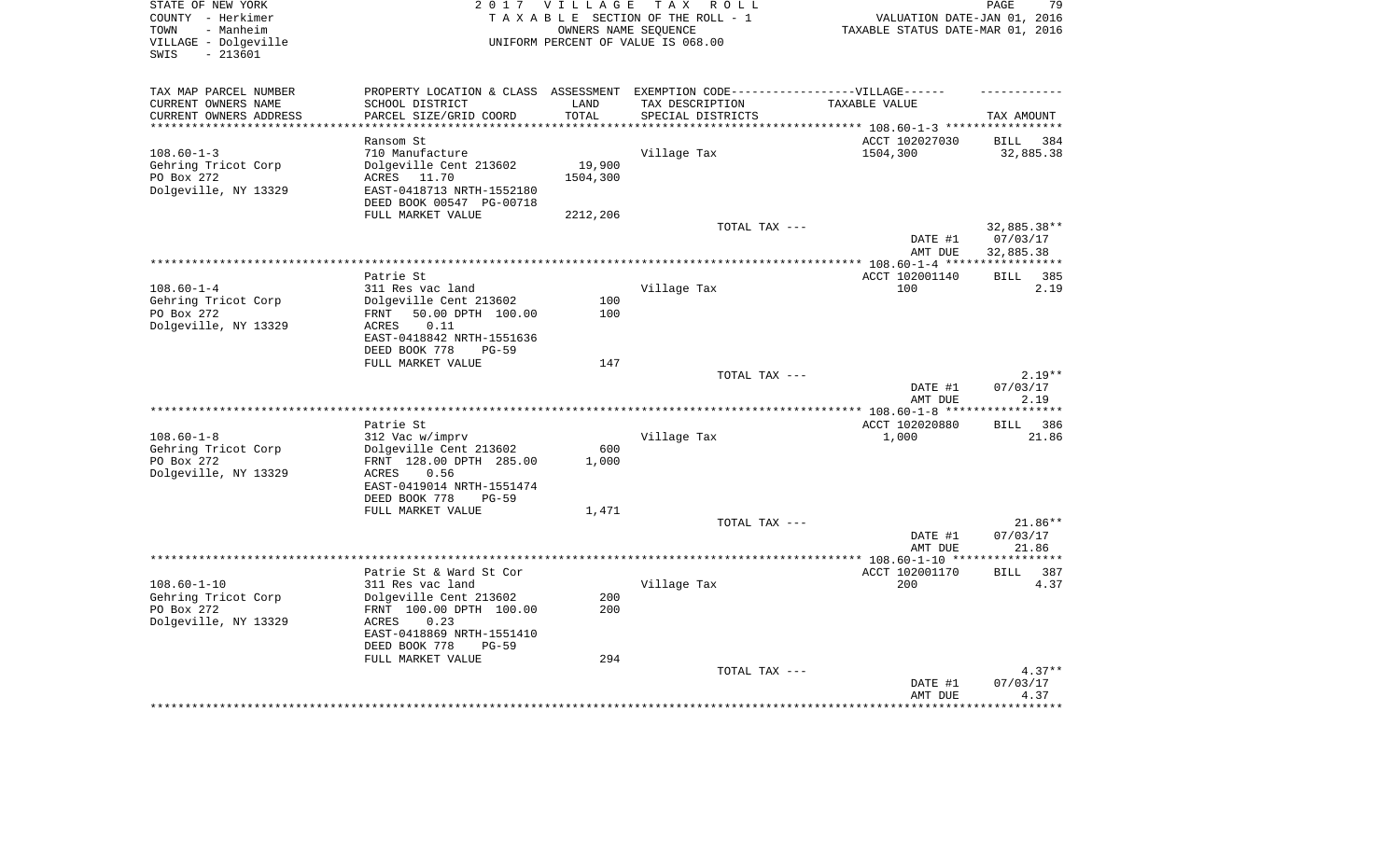| TOWN<br>- Manheim<br>OWNERS NAME SEQUENCE<br>TAXABLE STATUS DATE-MAR 01, 2016<br>VILLAGE - Dolgeville<br>UNIFORM PERCENT OF VALUE IS 068.00<br>$-213601$<br>SWIS      |                   |
|-----------------------------------------------------------------------------------------------------------------------------------------------------------------------|-------------------|
| TAX MAP PARCEL NUMBER<br>PROPERTY LOCATION & CLASS ASSESSMENT EXEMPTION CODE-----------------VILLAGE------                                                            |                   |
| CURRENT OWNERS NAME<br>SCHOOL DISTRICT<br>LAND<br>TAX DESCRIPTION<br>TAXABLE VALUE                                                                                    |                   |
| CURRENT OWNERS ADDRESS<br>PARCEL SIZE/GRID COORD<br>TOTAL<br>SPECIAL DISTRICTS<br>TAX AMOUNT<br>***************<br>**********************<br>************************ |                   |
|                                                                                                                                                                       |                   |
| ACCT 102001080<br>Patrie St<br>BILL<br>$108.60 - 1 - 12$<br>312 Vac w/imprv<br>Village Tax<br>100,000                                                                 | 388<br>2,186.09   |
| 2,500<br>Dolgeville Cent 213602<br>Gehring Tricot Corp                                                                                                                |                   |
| PO Box 272<br>FRNT 100.00 DPTH 350.00<br>100,000                                                                                                                      |                   |
| Dolgeville, NY 13329<br>1.03<br>ACRES                                                                                                                                 |                   |
| EAST-0418962 NRTH-1551861                                                                                                                                             |                   |
| DEED BOOK 00446 PG-00185                                                                                                                                              |                   |
| FULL MARKET VALUE<br>147,059                                                                                                                                          |                   |
| TOTAL TAX ---                                                                                                                                                         | $2,186.09**$      |
| DATE #1<br>07/03/17                                                                                                                                                   |                   |
| AMT DUE<br>2,186.09                                                                                                                                                   |                   |
| ACCT 102020910<br>Ransom St & Menge St Cor<br>BILL                                                                                                                    | 389               |
| $108.60 - 1 - 15$<br>311 Res vac land<br>900<br>Village Tax                                                                                                           | 19.67             |
| Gehring Tricot Corp<br>Dolgeville Cent 213602<br>900                                                                                                                  |                   |
| 900<br>PO Box 272<br>FRNT 330.00 DPTH 319.00                                                                                                                          |                   |
| Dolgeville, NY 13329<br><b>ACRES</b><br>0.71                                                                                                                          |                   |
| EAST-0418822 NRTH-1551751                                                                                                                                             |                   |
| DEED BOOK 765<br>$PG-428$                                                                                                                                             |                   |
| FULL MARKET VALUE<br>1,324                                                                                                                                            |                   |
| TOTAL TAX ---<br>DATE #1<br>07/03/17                                                                                                                                  | $19.67**$         |
| AMT DUE                                                                                                                                                               | 19.67             |
| **********************<br>*************** 108.60-1-16 ***<br>* * * * * * * * * * *                                                                                    |                   |
| Ransom St<br>ACCT 102027060<br>BILL                                                                                                                                   | 390               |
| $108.60 - 1 - 16$<br>1,200<br>311 Res vac land<br>Village Tax                                                                                                         | 26.23             |
| Gehring Tricot Corp<br>Dolgeville Cent 213602<br>1,200                                                                                                                |                   |
| PO Box 272<br>FRNT 502.00 DPTH 319.00<br>1,200                                                                                                                        |                   |
| Dolgeville, NY 13329<br>0.59<br>ACRES<br>EAST-0418623 NRTH-1551414                                                                                                    |                   |
| DEED BOOK 00547 PG-00718                                                                                                                                              |                   |
| FULL MARKET VALUE<br>1,765                                                                                                                                            |                   |
| TOTAL TAX ---                                                                                                                                                         | $26.23**$         |
| 07/03/17<br>DATE #1                                                                                                                                                   |                   |
| AMT DUE                                                                                                                                                               | 26.23             |
|                                                                                                                                                                       |                   |
| Patrie St<br>$108.60 - 1 - 37$<br>1,900                                                                                                                               | BILL 391<br>41.54 |
| 330 Vacant comm<br>Village Tax<br>1,900<br>Gehring Tricot Corp<br>Dolgeville Cent 213602                                                                              |                   |
| PO Box 272<br>FRNT<br>82.00 DPTH 652.00<br>1,900                                                                                                                      |                   |
| Dolgeville, NY 13329<br>ACRES<br>0.94                                                                                                                                 |                   |
| EAST-0418915 NRTH-1551669                                                                                                                                             |                   |
| DEED BOOK 856<br>PG-592                                                                                                                                               |                   |
| 2,794<br>FULL MARKET VALUE                                                                                                                                            |                   |
| TOTAL TAX ---                                                                                                                                                         | $41.54**$         |
| 07/03/17<br>DATE #1<br>AMT DUE                                                                                                                                        | 41.54             |
|                                                                                                                                                                       |                   |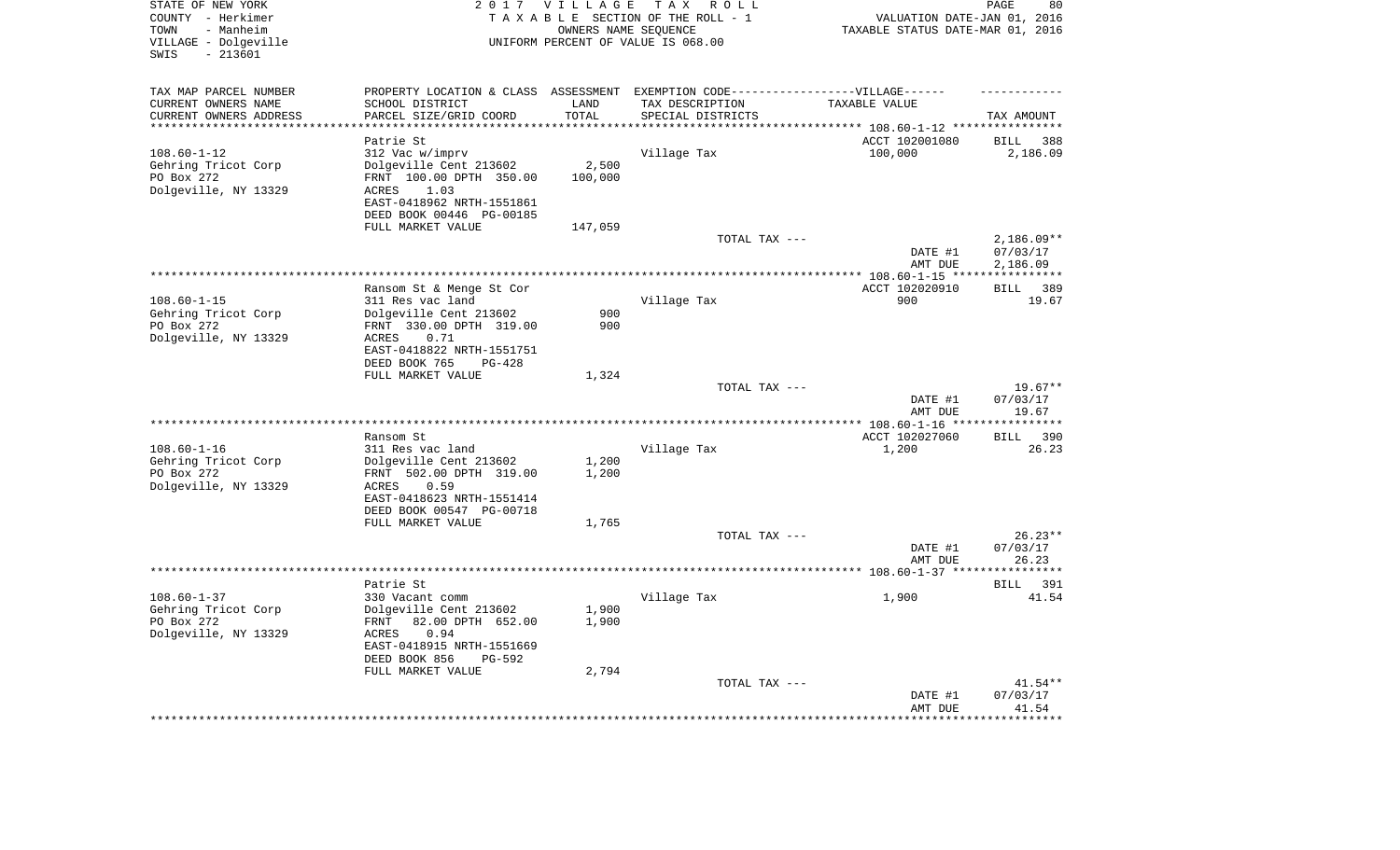| STATE OF NEW YORK<br>COUNTY - Herkimer<br>- Manheim<br>TOWN<br>VILLAGE - Dolgeville<br>$-213601$<br>SWIS |                                                                                                 | 2017 VILLAGE               | T A X<br>R O L L<br>TAXABLE SECTION OF THE ROLL - 1<br>OWNERS NAME SEQUENCE<br>UNIFORM PERCENT OF VALUE IS 068.00 | VALUATION DATE-JAN 01, 2016<br>TAXABLE STATUS DATE-MAR 01, 2016 | PAGE<br>81                           |
|----------------------------------------------------------------------------------------------------------|-------------------------------------------------------------------------------------------------|----------------------------|-------------------------------------------------------------------------------------------------------------------|-----------------------------------------------------------------|--------------------------------------|
| TAX MAP PARCEL NUMBER<br>CURRENT OWNERS NAME                                                             | SCHOOL DISTRICT                                                                                 | LAND                       | PROPERTY LOCATION & CLASS ASSESSMENT EXEMPTION CODE-----------------VILLAGE------<br>TAX DESCRIPTION              | TAXABLE VALUE                                                   |                                      |
| CURRENT OWNERS ADDRESS<br>*********************                                                          | PARCEL SIZE/GRID COORD                                                                          | TOTAL<br>* * * * * * * * * | SPECIAL DISTRICTS                                                                                                 |                                                                 | TAX AMOUNT                           |
|                                                                                                          | 19 Green St                                                                                     |                            |                                                                                                                   | ACCT 102015900                                                  | <b>BILL</b><br>392                   |
| $108.36 - 3 - 2$                                                                                         | 210 1 Family Res                                                                                |                            | VET COM CT 41131                                                                                                  | 10,200                                                          |                                      |
| George Dorothy                                                                                           | Dolgeville Cent 213602                                                                          | 1,900                      | Village Tax                                                                                                       | 46,300                                                          | 1,012.16                             |
| 19 Green St                                                                                              | W/garage                                                                                        | 56,500                     |                                                                                                                   |                                                                 |                                      |
| Dolgeville, NY 13329                                                                                     | FRNT 194.00 DPTH 183.00<br><b>ACRES</b><br>0.50                                                 |                            |                                                                                                                   |                                                                 |                                      |
|                                                                                                          | EAST-0419810 NRTH-1558372<br>DEED BOOK 878<br>$PG-422$                                          |                            |                                                                                                                   |                                                                 |                                      |
|                                                                                                          | FULL MARKET VALUE                                                                               | 83,088                     | TOTAL TAX ---                                                                                                     |                                                                 | 1,012.16**                           |
|                                                                                                          |                                                                                                 |                            |                                                                                                                   | DATE #1<br>AMT DUE                                              | 07/03/17<br>1,012.16                 |
|                                                                                                          | Mckinley Ave                                                                                    |                            |                                                                                                                   | ACCT 102015845                                                  | 393<br><b>BILL</b>                   |
| $108.28 - 1 - 6$                                                                                         | 331 Com vac w/im                                                                                |                            | Village Tax                                                                                                       | 1,100                                                           | 24.05                                |
| George Lumber Co                                                                                         | Dolgeville Cent 213602                                                                          | 900                        |                                                                                                                   |                                                                 |                                      |
| 40 McKinley Ave                                                                                          | FRNT<br>87.60 DPTH 178.47                                                                       | 1,100                      |                                                                                                                   |                                                                 |                                      |
| Dolgeville, NY 13329                                                                                     | 0.38<br>ACRES<br>EAST-0419337 NRTH-1558694<br>DEED BOOK 00648 PG-00500                          |                            |                                                                                                                   |                                                                 |                                      |
|                                                                                                          | FULL MARKET VALUE                                                                               | 1,618                      |                                                                                                                   |                                                                 |                                      |
|                                                                                                          |                                                                                                 |                            | TOTAL TAX ---                                                                                                     |                                                                 | 24.05**                              |
| *******************                                                                                      |                                                                                                 |                            |                                                                                                                   | DATE #1<br>AMT DUE                                              | 07/03/17<br>24.05<br>* * * * * * * * |
|                                                                                                          |                                                                                                 |                            |                                                                                                                   | **************** 108.28-1-9 ****<br>ACCT 102015960              | <b>BILL</b><br>394                   |
| $108.28 - 1 - 9$                                                                                         | Mckinley Ave<br>440 Warehouse                                                                   |                            | Village Tax                                                                                                       | 15,000                                                          | 327.91                               |
| George Lumber Co                                                                                         | Dolgeville Cent 213602                                                                          | 2,100                      |                                                                                                                   |                                                                 |                                      |
| 40 McKinley Ave                                                                                          | ACRES<br>1.10                                                                                   | 15,000                     |                                                                                                                   |                                                                 |                                      |
| Dolgeville, NY 13329                                                                                     | EAST-0419159 NRTH-1558649                                                                       |                            |                                                                                                                   |                                                                 |                                      |
|                                                                                                          | DEED BOOK 00651 PG-00493                                                                        |                            |                                                                                                                   |                                                                 |                                      |
|                                                                                                          | FULL MARKET VALUE                                                                               | 22,059                     |                                                                                                                   |                                                                 |                                      |
|                                                                                                          |                                                                                                 |                            | TOTAL TAX ---                                                                                                     |                                                                 | 327.91**                             |
|                                                                                                          |                                                                                                 |                            |                                                                                                                   | DATE #1<br>AMT DUE                                              | 07/03/17<br>327.91                   |
|                                                                                                          |                                                                                                 |                            |                                                                                                                   |                                                                 | *********                            |
|                                                                                                          | Mckinley Ave                                                                                    |                            |                                                                                                                   | ACCT 102016080                                                  | <b>BILL</b><br>395                   |
| $108.28 - 1 - 10$                                                                                        | 444 Lumber yd/ml                                                                                |                            | Village Tax                                                                                                       | 90,000                                                          | 1,967.48                             |
| George Lumber Co<br>40 Mckinley Ave<br>Dolgeville, NY 13329                                              | Dolgeville Cent 213602<br>FRNT 100.00 DPTH 153.00<br>ACRES<br>1.29<br>EAST-0419250 NRTH-1558524 | 3,500<br>90,000            |                                                                                                                   |                                                                 |                                      |
|                                                                                                          | DEED BOOK 00648 PG-00502                                                                        |                            |                                                                                                                   |                                                                 |                                      |
|                                                                                                          | FULL MARKET VALUE                                                                               | 132,353                    |                                                                                                                   |                                                                 |                                      |
|                                                                                                          |                                                                                                 |                            | TOTAL TAX ---                                                                                                     | DATE #1                                                         | 1,967.48**<br>07/03/17               |
|                                                                                                          |                                                                                                 |                            |                                                                                                                   | AMT DUE                                                         | 1,967.48                             |
|                                                                                                          |                                                                                                 |                            |                                                                                                                   |                                                                 |                                      |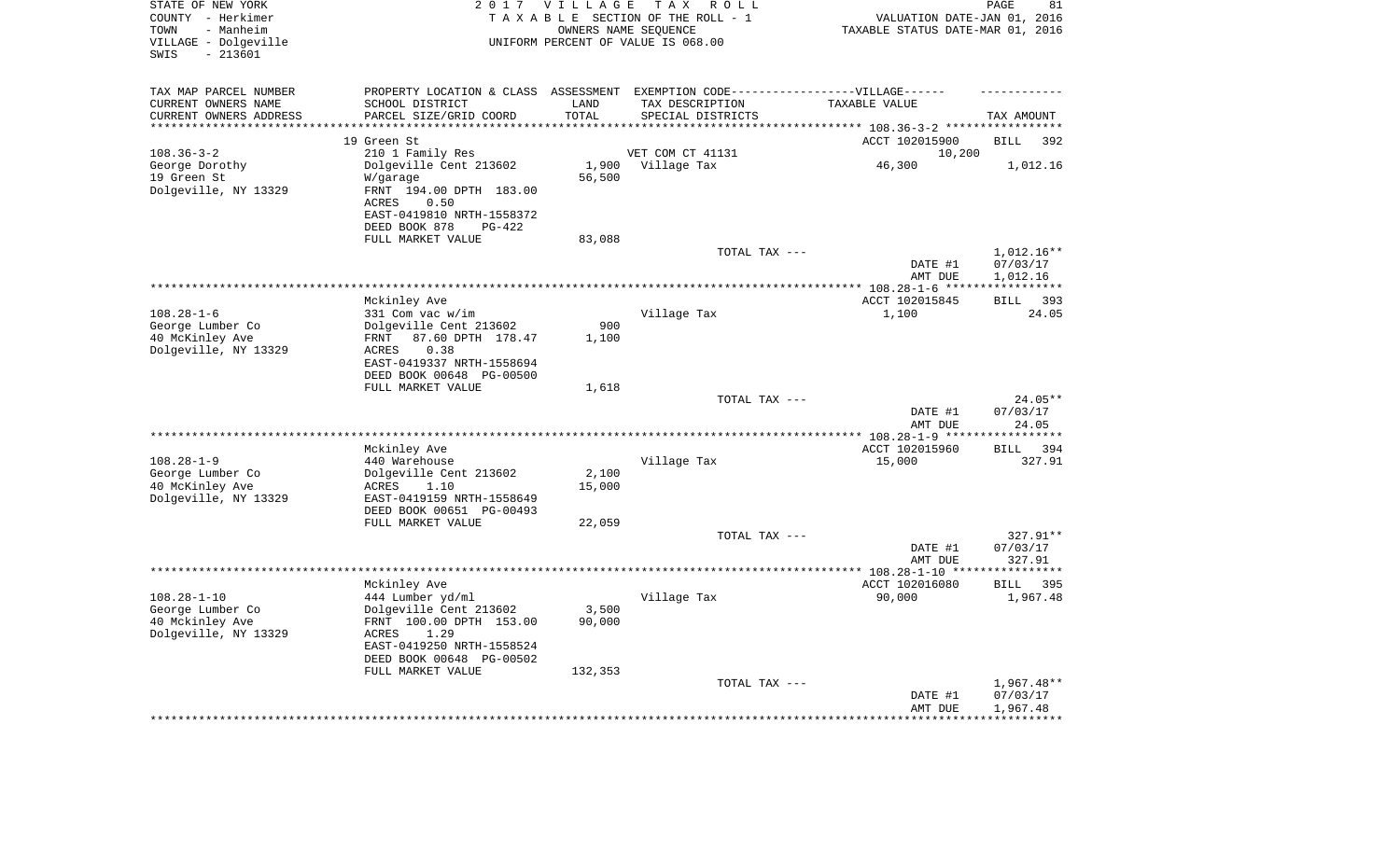| STATE OF NEW YORK<br>COUNTY - Herkimer<br>- Manheim<br>TOWN<br>VILLAGE - Dolgeville<br>SWIS<br>$-213601$ |                                                                                   | 2017 VILLAGE<br>OWNERS NAME SEQUENCE | T A X<br>R O L L<br>TAXABLE SECTION OF THE ROLL - 1<br>UNIFORM PERCENT OF VALUE IS 068.00 | VALUATION DATE-JAN 01, 2016<br>TAXABLE STATUS DATE-MAR 01, 2016 | PAGE<br>82              |
|----------------------------------------------------------------------------------------------------------|-----------------------------------------------------------------------------------|--------------------------------------|-------------------------------------------------------------------------------------------|-----------------------------------------------------------------|-------------------------|
| TAX MAP PARCEL NUMBER                                                                                    | PROPERTY LOCATION & CLASS ASSESSMENT EXEMPTION CODE-----------------VILLAGE------ |                                      |                                                                                           |                                                                 |                         |
| CURRENT OWNERS NAME                                                                                      | SCHOOL DISTRICT                                                                   | LAND                                 | TAX DESCRIPTION                                                                           | TAXABLE VALUE                                                   |                         |
| CURRENT OWNERS ADDRESS<br>********************                                                           | PARCEL SIZE/GRID COORD                                                            | TOTAL<br>**********                  | SPECIAL DISTRICTS                                                                         | ********************************* 108.36-3-25 ****************  | TAX AMOUNT              |
|                                                                                                          | 8 Snell St                                                                        |                                      |                                                                                           | ACCT 102028590                                                  | 396<br>BILL             |
| $108.36 - 3 - 25$                                                                                        | 210 1 Family Res                                                                  |                                      | Village Tax                                                                               | 10,000                                                          | 218.61                  |
| George Robert                                                                                            | Dolgeville Cent 213602                                                            | 500                                  |                                                                                           |                                                                 |                         |
| George Jane                                                                                              | 75.00 DPTH 100.00<br>FRNT                                                         | 10,000                               |                                                                                           |                                                                 |                         |
| 295 Minor Rd<br>Dolgeville, NY 13329-0128                                                                | 0.08<br><b>ACRES</b><br>EAST-0419902 NRTH-1557311                                 |                                      |                                                                                           |                                                                 |                         |
|                                                                                                          | DEED BOOK 1598<br>PG-781                                                          |                                      |                                                                                           |                                                                 |                         |
|                                                                                                          | FULL MARKET VALUE                                                                 | 14,706                               |                                                                                           |                                                                 |                         |
|                                                                                                          |                                                                                   |                                      | TOTAL TAX ---                                                                             |                                                                 | $218.61**$              |
|                                                                                                          |                                                                                   |                                      |                                                                                           | DATE #1                                                         | 07/03/17                |
|                                                                                                          |                                                                                   |                                      |                                                                                           | AMT DUE                                                         | 218.61                  |
|                                                                                                          | 35 W State St                                                                     |                                      |                                                                                           | ACCT 102000930                                                  | 397<br>BILL             |
| $108.36 - 1 - 62$                                                                                        | 210 1 Family Res                                                                  |                                      | Village Tax                                                                               | 38,100                                                          | 832.90                  |
| Giarrusso Terry                                                                                          | Dolgeville Cent 213602                                                            | 800                                  |                                                                                           |                                                                 |                         |
| Giarrusso Shirley<br>35 W State St                                                                       | W/garage<br>80.00 DPTH 163.00<br>FRNT                                             | 38,100                               |                                                                                           |                                                                 |                         |
| Dolgeville, NY 13329                                                                                     | ACRES<br>0.30                                                                     |                                      |                                                                                           |                                                                 |                         |
|                                                                                                          | EAST-0419130 NRTH-1556755                                                         |                                      |                                                                                           |                                                                 |                         |
|                                                                                                          | DEED BOOK 00665 PG-00782                                                          |                                      |                                                                                           |                                                                 |                         |
|                                                                                                          | FULL MARKET VALUE                                                                 | 56,029                               | TOTAL TAX ---                                                                             |                                                                 | 832.90**                |
|                                                                                                          |                                                                                   |                                      |                                                                                           | DATE #1<br>AMT DUE                                              | 07/03/17<br>832.90      |
|                                                                                                          |                                                                                   |                                      |                                                                                           | ************ 108.52-6-13 *****************                      |                         |
|                                                                                                          | 45 E Faville Ave                                                                  |                                      |                                                                                           | ACCT 102028500                                                  | 398<br>BILL             |
| $108.52 - 6 - 13$                                                                                        | 210 1 Family Res                                                                  |                                      | Village Tax                                                                               | 53,300                                                          | 1,165.19                |
| Glode Dawn<br>45 E Faville Ave                                                                           | Dolgeville Cent 213602<br>W/garage                                                | 500<br>53,300                        |                                                                                           |                                                                 |                         |
| Dolgeville, NY 13329                                                                                     | FRNT<br>50.00 DPTH 150.00                                                         |                                      |                                                                                           |                                                                 |                         |
|                                                                                                          | ACRES<br>$0.17$ BANK<br>012                                                       |                                      |                                                                                           |                                                                 |                         |
|                                                                                                          | EAST-0419753 NRTH-1553227                                                         |                                      |                                                                                           |                                                                 |                         |
|                                                                                                          | DEED BOOK 941<br>PG-654<br>FULL MARKET VALUE                                      | 78,382                               |                                                                                           |                                                                 |                         |
|                                                                                                          |                                                                                   |                                      | TOTAL TAX ---                                                                             |                                                                 | $1,165.19**$            |
|                                                                                                          |                                                                                   |                                      |                                                                                           | DATE #1                                                         | 07/03/17                |
|                                                                                                          |                                                                                   |                                      |                                                                                           | AMT DUE                                                         | 1,165.19                |
|                                                                                                          |                                                                                   |                                      |                                                                                           |                                                                 | * * * * *               |
| $108.52 - 4 - 11$                                                                                        | 27 E Faville Ave<br>220 2 Family Res                                              |                                      | Village Tax                                                                               | ACCT 102028260<br>46,900                                        | 399<br>BILL<br>1,025.28 |
| Goldberg Daniel S                                                                                        | Dolgeville Cent 213602                                                            | 900                                  |                                                                                           |                                                                 |                         |
| 27 East Faville Ave                                                                                      | FRNT 190.00 DPTH 100.00                                                           | 46,900                               |                                                                                           |                                                                 |                         |
| Dolgeville, NY 13329                                                                                     | 0.21<br>ACRES                                                                     |                                      |                                                                                           |                                                                 |                         |
|                                                                                                          | EAST-0419356 NRTH-1553433<br>DEED BOOK 701<br>PG-642                              |                                      |                                                                                           |                                                                 |                         |
|                                                                                                          | FULL MARKET VALUE                                                                 | 68,971                               |                                                                                           |                                                                 |                         |
|                                                                                                          |                                                                                   |                                      | TOTAL TAX ---                                                                             |                                                                 | $1,025.28**$            |
|                                                                                                          |                                                                                   |                                      |                                                                                           | DATE #1                                                         | 07/03/17                |
|                                                                                                          |                                                                                   |                                      |                                                                                           | AMT DUE                                                         | 1,025.28                |
|                                                                                                          |                                                                                   |                                      |                                                                                           |                                                                 |                         |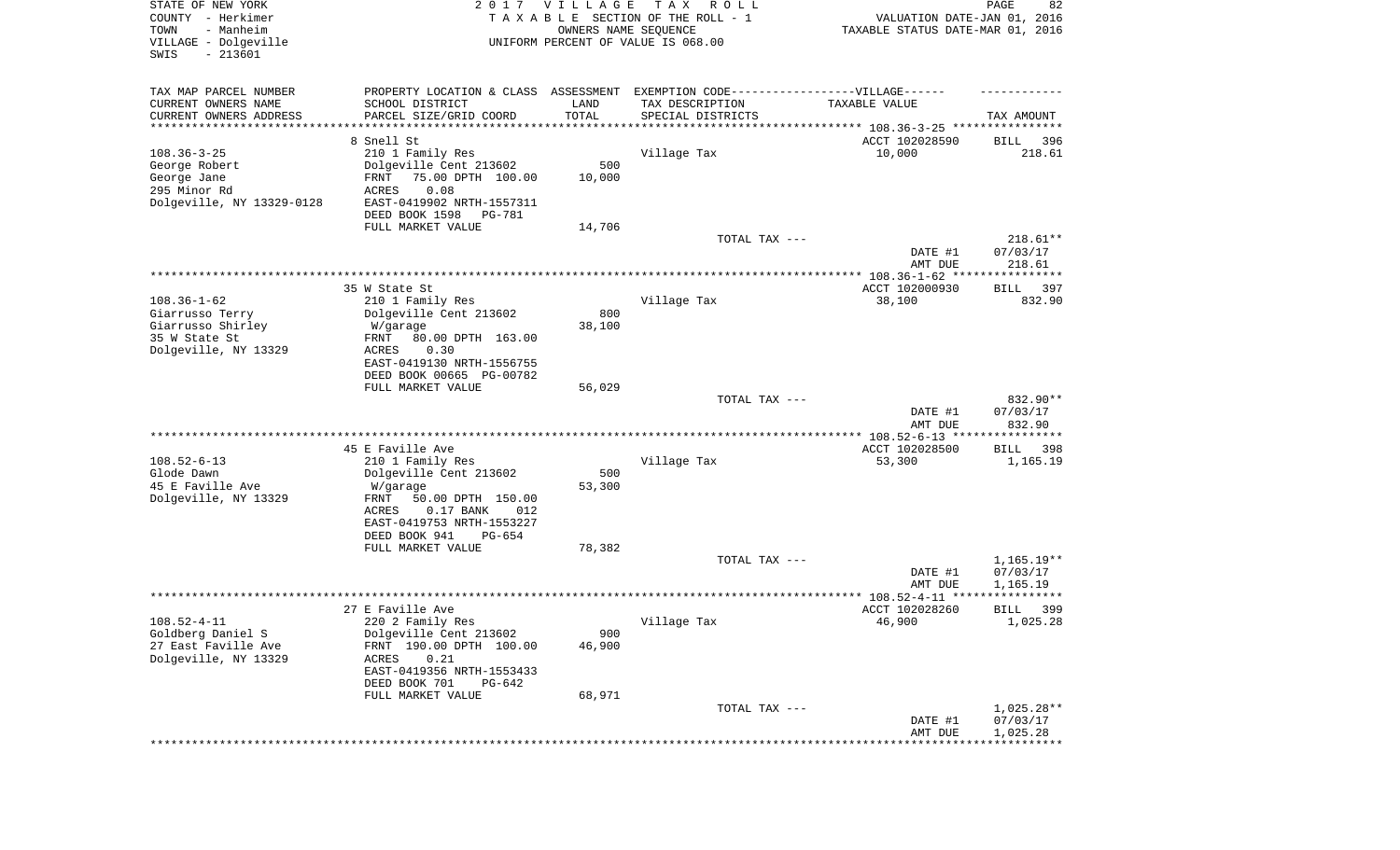| STATE OF NEW YORK<br>COUNTY - Herkimer<br>TOWN<br>- Manheim<br>VILLAGE - Dolgeville<br>SWIS<br>$-213601$ |                                                                                                      | 2017 VILLAGE<br>OWNERS NAME SEQUENCE | T A X<br>R O L L<br>TAXABLE SECTION OF THE ROLL - 1<br>UNIFORM PERCENT OF VALUE IS 068.00 | VALUATION DATE-JAN 01, 2016<br>TAXABLE STATUS DATE-MAR 01, 2016 | PAGE<br>83            |
|----------------------------------------------------------------------------------------------------------|------------------------------------------------------------------------------------------------------|--------------------------------------|-------------------------------------------------------------------------------------------|-----------------------------------------------------------------|-----------------------|
| TAX MAP PARCEL NUMBER<br>CURRENT OWNERS NAME                                                             | PROPERTY LOCATION & CLASS ASSESSMENT EXEMPTION CODE-----------------VILLAGE------<br>SCHOOL DISTRICT | LAND                                 | TAX DESCRIPTION                                                                           | TAXABLE VALUE                                                   |                       |
| CURRENT OWNERS ADDRESS<br>*********************                                                          | PARCEL SIZE/GRID COORD                                                                               | TOTAL                                | SPECIAL DISTRICTS                                                                         |                                                                 | TAX AMOUNT            |
|                                                                                                          | 10 N Helmer Ave                                                                                      |                                      |                                                                                           |                                                                 | BILL<br>400           |
| $108.44 - 3 - 16.2$                                                                                      | 484 1 use sm bld                                                                                     |                                      | Village Tax                                                                               | 36,000                                                          | 786.99                |
| Golden Arm Pizza Inc.                                                                                    | Dolgeville Cent 213602                                                                               | 2,000                                |                                                                                           |                                                                 |                       |
| 10 N Helmer Ave                                                                                          | 60.00 DPTH 150.00<br>FRNT                                                                            | 36,000                               |                                                                                           |                                                                 |                       |
| Dolgeville, NY 13329                                                                                     | ACRES<br>0.21                                                                                        |                                      |                                                                                           |                                                                 |                       |
|                                                                                                          | EAST-0419616 NRTH-1556016                                                                            |                                      |                                                                                           |                                                                 |                       |
|                                                                                                          | DEED BOOK 1108<br>PG-515                                                                             |                                      |                                                                                           |                                                                 |                       |
|                                                                                                          | FULL MARKET VALUE                                                                                    | 52,941                               |                                                                                           |                                                                 |                       |
|                                                                                                          |                                                                                                      |                                      | TOTAL TAX ---                                                                             | DATE #1                                                         | 786.99**<br>07/03/17  |
|                                                                                                          |                                                                                                      |                                      |                                                                                           | AMT DUE                                                         | 786.99                |
|                                                                                                          |                                                                                                      |                                      |                                                                                           |                                                                 |                       |
|                                                                                                          | Arnold St                                                                                            |                                      |                                                                                           | ACCT 102013770                                                  | 401<br>BILL           |
| $108.36 - 3 - 8$                                                                                         | 311 Res vac land                                                                                     |                                      | Village Tax                                                                               | 200                                                             | 4.37                  |
| Gonyea Grant                                                                                             | Dolgeville Cent 213602                                                                               | 200                                  |                                                                                           |                                                                 |                       |
| 15 N 4th Ave<br>Ilion, NY 13357                                                                          | 50.00 DPTH 100.00<br>FRNT<br>0.11<br>ACRES                                                           | 200                                  |                                                                                           |                                                                 |                       |
|                                                                                                          | EAST-0420099 NRTH-1557993                                                                            |                                      |                                                                                           |                                                                 |                       |
|                                                                                                          | DEED BOOK 1114<br>PG-199                                                                             |                                      |                                                                                           |                                                                 |                       |
|                                                                                                          | FULL MARKET VALUE                                                                                    | 294                                  |                                                                                           |                                                                 |                       |
|                                                                                                          |                                                                                                      |                                      | TOTAL TAX ---                                                                             |                                                                 | $4.37**$              |
|                                                                                                          |                                                                                                      |                                      |                                                                                           | DATE #1                                                         | 07/03/17              |
|                                                                                                          |                                                                                                      |                                      |                                                                                           | AMT DUE                                                         | 4.37                  |
|                                                                                                          |                                                                                                      |                                      |                                                                                           | ACCT 102013800                                                  |                       |
| $108.36 - 3 - 10$                                                                                        | 173 N Main St<br>220 2 Family Res                                                                    |                                      | Village Tax                                                                               | 32,000                                                          | 402<br>BILL<br>699.55 |
| Gonyea Grant                                                                                             | Dolgeville Cent 213602                                                                               | 600                                  |                                                                                           |                                                                 |                       |
| 15 N 4th Ave                                                                                             | 53.00 DPTH 127.00<br>FRNT                                                                            | 32,000                               |                                                                                           |                                                                 |                       |
| Ilion, NY 13357                                                                                          | ACRES<br>0.20                                                                                        |                                      |                                                                                           |                                                                 |                       |
|                                                                                                          | EAST-0420185 NRTH-1557969                                                                            |                                      |                                                                                           |                                                                 |                       |
|                                                                                                          | DEED BOOK 1114<br>PG-199                                                                             |                                      |                                                                                           |                                                                 |                       |
|                                                                                                          | FULL MARKET VALUE                                                                                    | 47,059                               |                                                                                           |                                                                 |                       |
|                                                                                                          |                                                                                                      |                                      | TOTAL TAX ---                                                                             |                                                                 | 699.55**              |
|                                                                                                          |                                                                                                      |                                      |                                                                                           | DATE #1                                                         | 07/03/17              |
|                                                                                                          |                                                                                                      |                                      |                                                                                           | AMT DUE                                                         | 699.55                |
|                                                                                                          | 167 N Main St                                                                                        |                                      |                                                                                           | ACCT 102002040                                                  | BILL<br>403           |
| $108.36 - 3 - 14$                                                                                        | 210 1 Family Res                                                                                     |                                      | Village Tax                                                                               | 40,000                                                          | 874.44                |
| Gonyea Gregory                                                                                           | Dolgeville Cent 213602                                                                               | 500                                  |                                                                                           |                                                                 |                       |
| Gonyea Lee                                                                                               | W/garage                                                                                             | 40,000                               |                                                                                           |                                                                 |                       |
| 167 N Main St                                                                                            | FRNT 53.00 DPTH 115.00                                                                               |                                      |                                                                                           |                                                                 |                       |
| Dolgeville, NY 13329                                                                                     | ACRES<br>0.12                                                                                        |                                      |                                                                                           |                                                                 |                       |
|                                                                                                          | EAST-0420134 NRTH-1557757                                                                            |                                      |                                                                                           |                                                                 |                       |
|                                                                                                          | DEED BOOK 1163<br>PG-524                                                                             |                                      |                                                                                           |                                                                 |                       |
|                                                                                                          | FULL MARKET VALUE                                                                                    | 58,824                               |                                                                                           |                                                                 |                       |
|                                                                                                          |                                                                                                      |                                      | TOTAL TAX ---                                                                             |                                                                 | 874.44**              |
|                                                                                                          |                                                                                                      |                                      |                                                                                           | DATE #1<br>AMT DUE                                              | 07/03/17<br>874.44    |
|                                                                                                          |                                                                                                      |                                      |                                                                                           | **********************************                              |                       |
|                                                                                                          |                                                                                                      |                                      |                                                                                           |                                                                 |                       |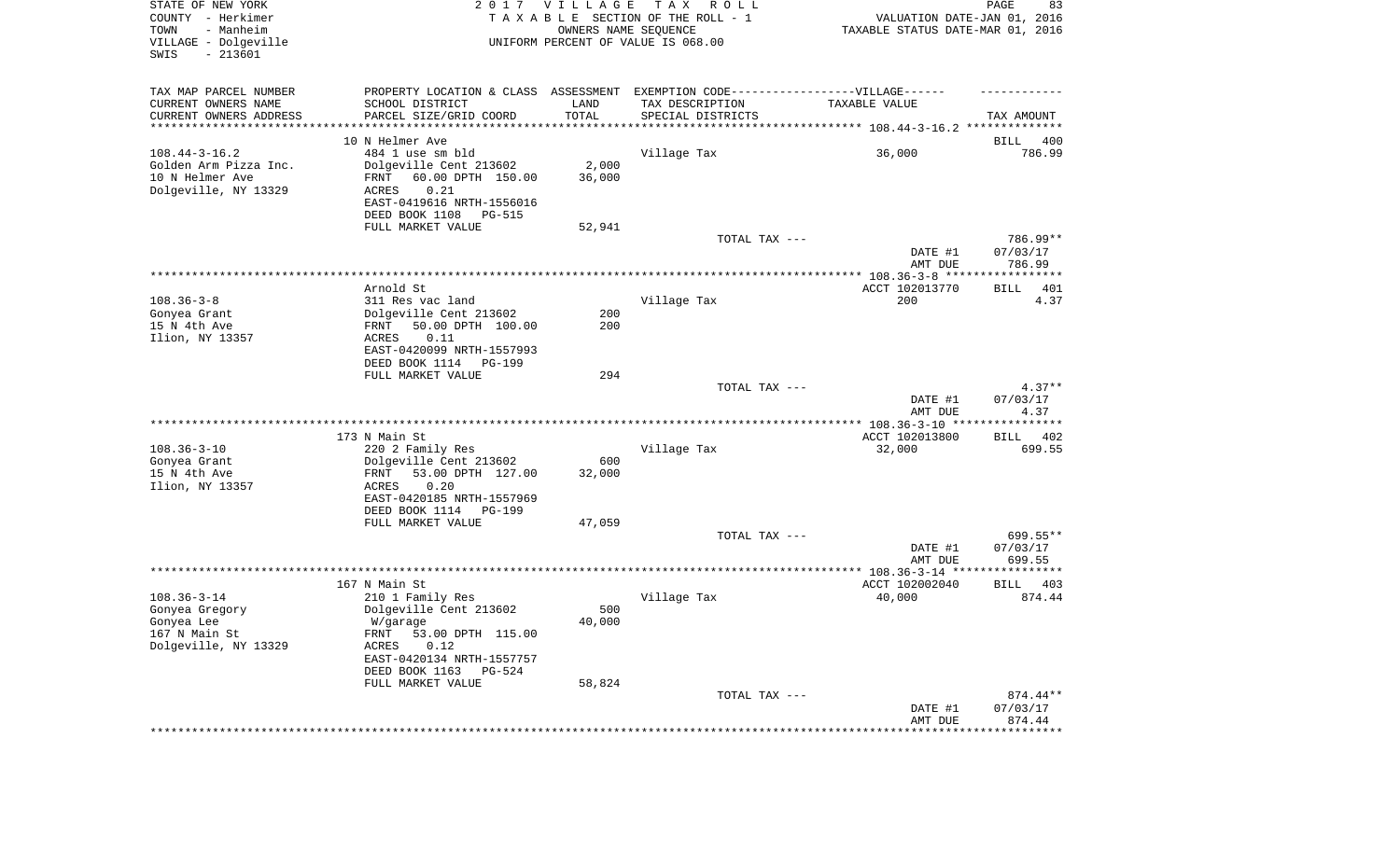| STATE OF NEW YORK<br>COUNTY - Herkimer<br>TOWN<br>- Manheim<br>VILLAGE - Dolgeville<br>$-213601$<br>SWIS | 2017                                                    | VILLAGE<br>OWNERS NAME SEQUENCE | T A X<br>R O L L<br>TAXABLE SECTION OF THE ROLL - 1<br>UNIFORM PERCENT OF VALUE IS 068.00 | VALUATION DATE-JAN 01, 2016<br>TAXABLE STATUS DATE-MAR 01, 2016 | 84<br>PAGE               |
|----------------------------------------------------------------------------------------------------------|---------------------------------------------------------|---------------------------------|-------------------------------------------------------------------------------------------|-----------------------------------------------------------------|--------------------------|
| TAX MAP PARCEL NUMBER<br>CURRENT OWNERS NAME                                                             | PROPERTY LOCATION & CLASS ASSESSMENT<br>SCHOOL DISTRICT | LAND                            | EXEMPTION CODE------------------VILLAGE------<br>TAX DESCRIPTION                          | TAXABLE VALUE                                                   |                          |
| CURRENT OWNERS ADDRESS                                                                                   | PARCEL SIZE/GRID COORD                                  | TOTAL                           | SPECIAL DISTRICTS                                                                         |                                                                 | TAX AMOUNT               |
| *********************                                                                                    |                                                         |                                 |                                                                                           | ********************************* 108.36-3-15 ***************** |                          |
| $108.36 - 3 - 15$                                                                                        | N Main St                                               |                                 |                                                                                           | ACCT 102000720                                                  | BILL<br>404<br>236.10    |
| Gonyea Gregory                                                                                           | 312 Vac w/imprv<br>Dolgeville Cent 213602               | 600                             | Village Tax                                                                               | 10,800                                                          |                          |
| Gonyea Lee                                                                                               | Garage                                                  | 10,800                          |                                                                                           |                                                                 |                          |
| 167 N Main St                                                                                            | FRNT<br>80.00 DPTH 160.00                               |                                 |                                                                                           |                                                                 |                          |
| Dolgeville, NY 13329                                                                                     | 0.20<br>ACRES                                           |                                 |                                                                                           |                                                                 |                          |
|                                                                                                          | EAST-0420125 NRTH-1557693                               |                                 |                                                                                           |                                                                 |                          |
|                                                                                                          | DEED BOOK 1163<br>PG-524                                |                                 |                                                                                           |                                                                 |                          |
|                                                                                                          | FULL MARKET VALUE                                       | 15,882                          |                                                                                           |                                                                 |                          |
|                                                                                                          |                                                         |                                 | TOTAL TAX ---                                                                             |                                                                 | 236.10**                 |
|                                                                                                          |                                                         |                                 |                                                                                           | DATE #1<br>AMT DUE                                              | 07/03/17<br>236.10       |
|                                                                                                          |                                                         |                                 |                                                                                           |                                                                 |                          |
|                                                                                                          | 15 N Main St                                            |                                 |                                                                                           | ACCT 102004620                                                  | 405<br>BILL              |
| $108.44 - 3 - 37$<br>Goodson Joshua W                                                                    | 411 Apartment<br>Dolgeville Cent 213602                 | 800                             | Village Tax                                                                               | 32,800                                                          | 717.04                   |
| Goodson Laurie L                                                                                         | 77.00 DPTH 106.40<br>FRNT                               | 32,800                          |                                                                                           |                                                                 |                          |
| 1111 Stark St                                                                                            | ACRES<br>0.14                                           |                                 |                                                                                           |                                                                 |                          |
| Utica, NY 13502                                                                                          | EAST-0419882 NRTH-1555409                               |                                 |                                                                                           |                                                                 |                          |
|                                                                                                          | DEED BOOK 1184<br>PG-368                                |                                 |                                                                                           |                                                                 |                          |
|                                                                                                          | FULL MARKET VALUE                                       | 48,235                          |                                                                                           |                                                                 |                          |
|                                                                                                          |                                                         |                                 | TOTAL TAX ---                                                                             |                                                                 | 717.04**                 |
|                                                                                                          |                                                         |                                 |                                                                                           | DATE #1<br>AMT DUE                                              | 07/03/17<br>717.04       |
|                                                                                                          |                                                         |                                 |                                                                                           | ************* 108.36-2-22 *****                                 | ***********              |
|                                                                                                          | 8 Wolf St                                               |                                 |                                                                                           | ACCT 102004350                                                  | 406<br>BILL              |
| $108.36 - 2 - 22$                                                                                        | 210 1 Family Res                                        |                                 | Village Tax                                                                               | 37,000                                                          | 808.85                   |
| Goss Pamela                                                                                              | Dolgeville Cent 213602                                  | 500                             |                                                                                           |                                                                 |                          |
| 8 Wolf St                                                                                                | FRNT<br>50.00 DPTH 150.00                               | 37,000                          |                                                                                           |                                                                 |                          |
| Dolgeville, NY 13329                                                                                     | ACRES<br>0.17                                           |                                 |                                                                                           |                                                                 |                          |
|                                                                                                          | EAST-0419368 NRTH-1557619                               |                                 |                                                                                           |                                                                 |                          |
|                                                                                                          | DEED BOOK 1183<br>PG-726                                |                                 |                                                                                           |                                                                 |                          |
|                                                                                                          | FULL MARKET VALUE                                       | 54,412                          |                                                                                           |                                                                 |                          |
|                                                                                                          |                                                         |                                 | TOTAL TAX ---                                                                             | DATE #1                                                         | 808.85**<br>07/03/17     |
|                                                                                                          |                                                         |                                 |                                                                                           | AMT DUE                                                         | 808.85                   |
|                                                                                                          | ******************                                      |                                 |                                                                                           |                                                                 |                          |
|                                                                                                          | N Main St                                               |                                 |                                                                                           | ACCT 102014040                                                  | BILL<br>407              |
| $108.44 - 3 - 29$                                                                                        | 462 Branch bank                                         |                                 | Village Tax                                                                               | 168,000                                                         | 3,672.63                 |
| GPO Federal Credit Union                                                                                 | Dolgeville Cent 213602                                  | 14,000                          |                                                                                           |                                                                 |                          |
| 4311 Middle Settlement Rd                                                                                | FRNT 75.50 DPTH 113.00                                  | 168,000                         |                                                                                           |                                                                 |                          |
| New Hartford, NY 13413                                                                                   | ACRES<br>0.21                                           |                                 |                                                                                           |                                                                 |                          |
|                                                                                                          | EAST-0419917 NRTH-1555613                               |                                 |                                                                                           |                                                                 |                          |
|                                                                                                          | DEED BOOK 1130<br>PG-626                                |                                 |                                                                                           |                                                                 |                          |
|                                                                                                          | FULL MARKET VALUE                                       | 247,059                         |                                                                                           |                                                                 |                          |
|                                                                                                          |                                                         |                                 | TOTAL TAX ---                                                                             |                                                                 | $3,672.63**$<br>07/03/17 |
|                                                                                                          |                                                         |                                 |                                                                                           | DATE #1<br>AMT DUE                                              | 3,672.63                 |
|                                                                                                          |                                                         |                                 |                                                                                           | **********************************                              |                          |
|                                                                                                          |                                                         |                                 |                                                                                           |                                                                 |                          |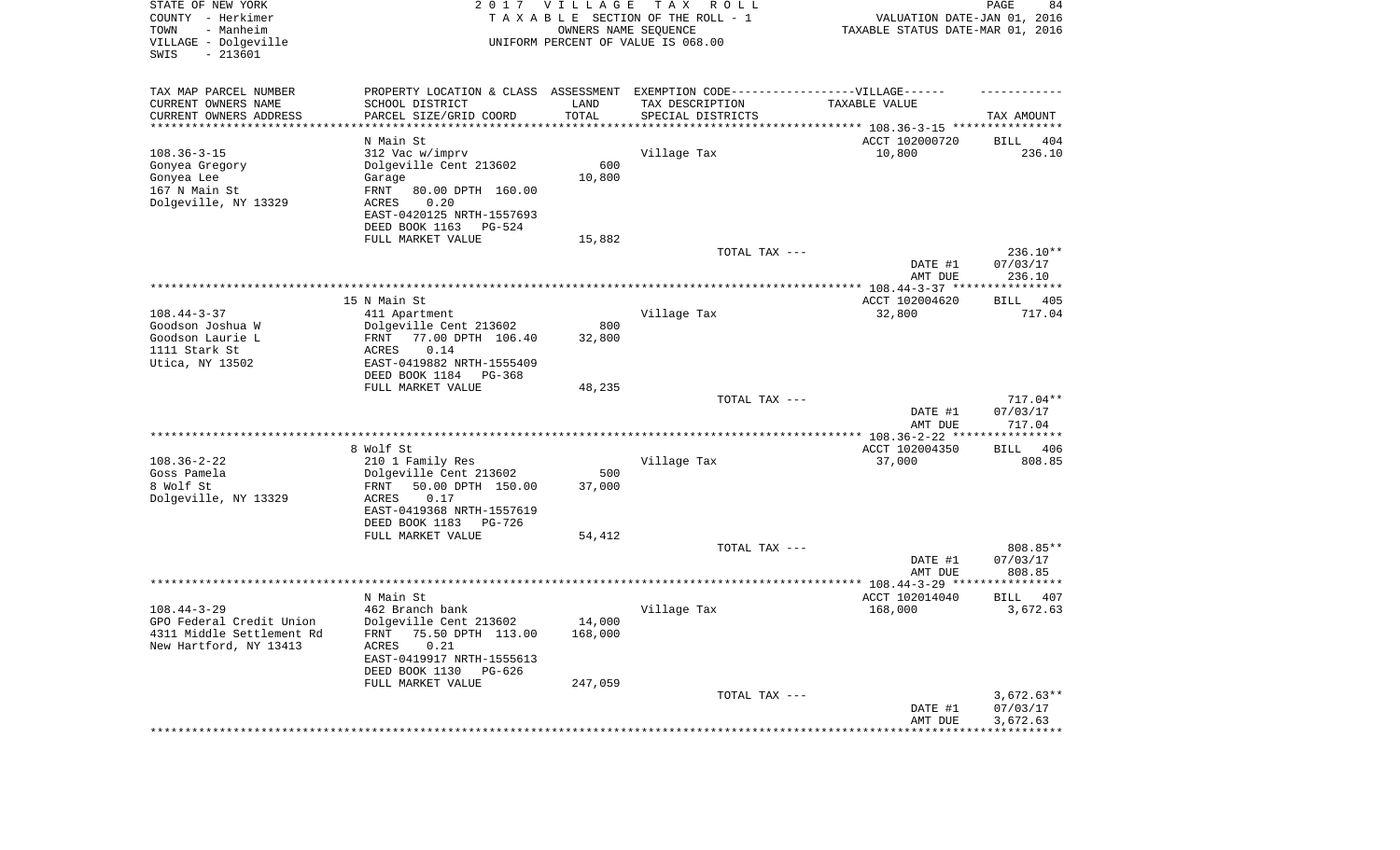| STATE OF NEW YORK<br>COUNTY - Herkimer<br>TOWN<br>- Manheim<br>VILLAGE - Dolgeville<br>$-213601$<br>SWIS | 2 0 1 7                                     | <b>VILLAGE</b><br>OWNERS NAME SEQUENCE | T A X<br>R O L L<br>TAXABLE SECTION OF THE ROLL - 1<br>UNIFORM PERCENT OF VALUE IS 068.00 | VALUATION DATE-JAN 01, 2016<br>TAXABLE STATUS DATE-MAR 01, 2016 | 85<br>PAGE            |
|----------------------------------------------------------------------------------------------------------|---------------------------------------------|----------------------------------------|-------------------------------------------------------------------------------------------|-----------------------------------------------------------------|-----------------------|
| TAX MAP PARCEL NUMBER                                                                                    | PROPERTY LOCATION & CLASS ASSESSMENT        |                                        | EXEMPTION CODE------------------VILLAGE------                                             |                                                                 |                       |
| CURRENT OWNERS NAME                                                                                      | SCHOOL DISTRICT                             | LAND                                   | TAX DESCRIPTION                                                                           | TAXABLE VALUE                                                   |                       |
| CURRENT OWNERS ADDRESS                                                                                   | PARCEL SIZE/GRID COORD<br>***************** | TOTAL                                  | SPECIAL DISTRICTS                                                                         |                                                                 | TAX AMOUNT            |
| *********************                                                                                    | N Main St                                   |                                        |                                                                                           | ACCT 102013470                                                  | BILL<br>408           |
| $108.44 - 3 - 31$                                                                                        | 438 Parking lot                             |                                        | Village Tax                                                                               | 4,700                                                           | 102.75                |
| GPO Federal Credit Union                                                                                 | Dolgeville Cent 213602                      | 4,700                                  |                                                                                           |                                                                 |                       |
| 4311 Middle Settlement Rd                                                                                | Parking Lot                                 | 4,700                                  |                                                                                           |                                                                 |                       |
| New Hartford, NY 13413                                                                                   | FRNT<br>60.00 DPTH 181.60<br>0.24<br>ACRES  |                                        |                                                                                           |                                                                 |                       |
|                                                                                                          | EAST-0419895 NRTH-1555542                   |                                        |                                                                                           |                                                                 |                       |
|                                                                                                          | DEED BOOK 1130<br>PG-626                    |                                        |                                                                                           |                                                                 |                       |
|                                                                                                          | FULL MARKET VALUE                           | 6,912                                  |                                                                                           |                                                                 |                       |
|                                                                                                          |                                             |                                        | TOTAL TAX ---                                                                             | DATE #1                                                         | 102.75**<br>07/03/17  |
|                                                                                                          |                                             |                                        |                                                                                           | AMT DUE                                                         | 102.75                |
|                                                                                                          |                                             |                                        |                                                                                           |                                                                 |                       |
| $108.44 - 3 - 32$                                                                                        | N Main St<br>438 Parking lot                |                                        | Village Tax                                                                               | ACCT 102013440<br>1,700                                         | 409<br>BILL<br>37.16  |
| GPO Federal Credit Union                                                                                 | Dolgeville Cent 213602                      | 1,700                                  |                                                                                           |                                                                 |                       |
| 4311 Middle Settlement Rd                                                                                | Parking Lot                                 | 1,700                                  |                                                                                           |                                                                 |                       |
| New Hartford, NY 13413                                                                                   | 35.00 DPTH 108.00<br>FRNT<br>ACRES<br>0.08  |                                        |                                                                                           |                                                                 |                       |
|                                                                                                          | EAST-0419890 NRTH-1555492                   |                                        |                                                                                           |                                                                 |                       |
|                                                                                                          | DEED BOOK 1130<br>PG-626                    |                                        |                                                                                           |                                                                 |                       |
|                                                                                                          | FULL MARKET VALUE                           | 2,500                                  |                                                                                           |                                                                 |                       |
|                                                                                                          |                                             |                                        | TOTAL TAX ---                                                                             | DATE #1                                                         | $37.16**$<br>07/03/17 |
|                                                                                                          |                                             |                                        |                                                                                           | AMT DUE                                                         | 37.16                 |
|                                                                                                          |                                             |                                        |                                                                                           |                                                                 |                       |
| $108.44 - 3 - 33$                                                                                        | N Main St<br>438 Parking lot                |                                        | Village Tax                                                                               | ACCT 102013500<br>1,400                                         | 410<br>BILL<br>30.61  |
| GPO Federal Credit Union                                                                                 | Dolgeville Cent 213602                      | 1,400                                  |                                                                                           |                                                                 |                       |
| 4311 Middle Settlement Rd                                                                                | Parking Lot                                 | 1,400                                  |                                                                                           |                                                                 |                       |
| New Hartford, NY 13413                                                                                   | FRNT<br>35.00 DPTH<br>91.00                 |                                        |                                                                                           |                                                                 |                       |
|                                                                                                          | ACRES<br>0.07<br>EAST-0419898 NRTH-1555460  |                                        |                                                                                           |                                                                 |                       |
|                                                                                                          | DEED BOOK 1130<br>PG-626                    |                                        |                                                                                           |                                                                 |                       |
|                                                                                                          | FULL MARKET VALUE                           | 2,059                                  |                                                                                           |                                                                 |                       |
|                                                                                                          |                                             |                                        | TOTAL TAX ---                                                                             |                                                                 | $30.61**$<br>07/03/17 |
|                                                                                                          |                                             |                                        |                                                                                           | DATE #1<br>AMT DUE                                              | 30.61                 |
|                                                                                                          |                                             |                                        |                                                                                           |                                                                 |                       |
|                                                                                                          | 20 Sullivan St                              |                                        |                                                                                           | ACCT 102009330                                                  | BILL 411              |
| $108.59 - 3 - 22$<br>Grau Rose L                                                                         | 210 1 Family Res<br>Dolgeville Cent 213602  | 1,000                                  | VET COM CT 41131<br>Village Tax                                                           | 10,200<br>39,800                                                | 870.06                |
| Cramer Zane & Cort                                                                                       | W/garage                                    | 50,000                                 |                                                                                           |                                                                 |                       |
| Zane Cramer                                                                                              | FRNT 100.00 DPTH 150.00                     |                                        |                                                                                           |                                                                 |                       |
| 3424 State Rte. 34B                                                                                      | 0.34<br>ACRES<br>EAST-0417267 NRTH-1551714  |                                        |                                                                                           |                                                                 |                       |
| Scipio Center, NY 13147                                                                                  | DEED BOOK 1578<br>PG-264                    |                                        |                                                                                           |                                                                 |                       |
|                                                                                                          | FULL MARKET VALUE                           | 73,529                                 |                                                                                           |                                                                 |                       |
|                                                                                                          |                                             |                                        | TOTAL TAX ---                                                                             |                                                                 | 870.06**              |
|                                                                                                          |                                             |                                        |                                                                                           | DATE #1<br>AMT DUE                                              | 07/03/17<br>870.06    |
|                                                                                                          |                                             |                                        |                                                                                           |                                                                 |                       |
|                                                                                                          |                                             |                                        |                                                                                           |                                                                 |                       |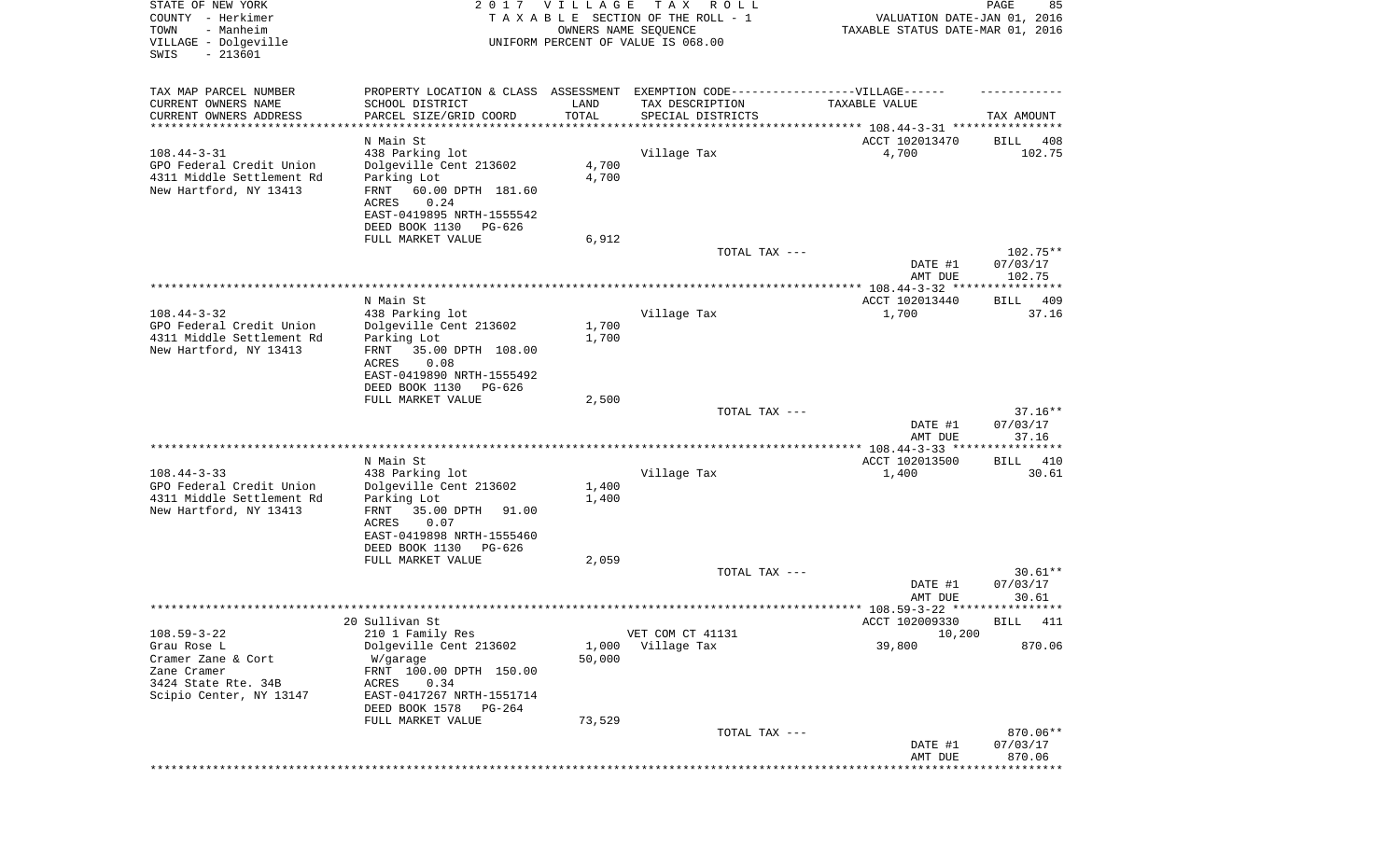| STATE OF NEW YORK<br>COUNTY - Herkimer         | 2017                                                  | <b>VILLAGE</b> | T A X<br>R O L L<br>TAXABLE SECTION OF THE ROLL - 1                              | VALUATION DATE-JAN 01, 2016       | 86<br>PAGE            |
|------------------------------------------------|-------------------------------------------------------|----------------|----------------------------------------------------------------------------------|-----------------------------------|-----------------------|
| TOWN<br>- Manheim                              |                                                       |                | OWNERS NAME SEQUENCE                                                             | TAXABLE STATUS DATE-MAR 01, 2016  |                       |
| VILLAGE - Dolgeville<br>$-213601$<br>SWIS      |                                                       |                | UNIFORM PERCENT OF VALUE IS 068.00                                               |                                   |                       |
| TAX MAP PARCEL NUMBER                          |                                                       |                | PROPERTY LOCATION & CLASS ASSESSMENT EXEMPTION CODE----------------VILLAGE------ |                                   |                       |
| CURRENT OWNERS NAME                            | SCHOOL DISTRICT                                       | LAND           | TAX DESCRIPTION                                                                  | TAXABLE VALUE                     |                       |
| CURRENT OWNERS ADDRESS                         | PARCEL SIZE/GRID COORD                                | TOTAL          | SPECIAL DISTRICTS                                                                |                                   | TAX AMOUNT            |
| **********************                         |                                                       |                |                                                                                  |                                   |                       |
|                                                | Sullivan St                                           |                |                                                                                  | ACCT 102009360                    | 412<br>BILL           |
| $108.59 - 3 - 23$                              | 311 Res vac land                                      |                | Village Tax                                                                      | 300                               | 6.56                  |
| Grau Rose L                                    | Dolgeville Cent 213602                                | 300            |                                                                                  |                                   |                       |
| Cramer Zane & Cort                             | 50.00 DPTH 150.00<br>FRNT                             | 300            |                                                                                  |                                   |                       |
| Zane Cramer<br>3424 State Rte. 34B             | 0.17<br>ACRES<br>EAST-0417274 NRTH-1551640            |                |                                                                                  |                                   |                       |
| Scipio Center, NY 13147                        | DEED BOOK 1578<br>PG-264                              |                |                                                                                  |                                   |                       |
|                                                | FULL MARKET VALUE                                     | 441            |                                                                                  |                                   |                       |
|                                                |                                                       |                | TOTAL TAX ---                                                                    |                                   | $6.56**$              |
|                                                |                                                       |                |                                                                                  | DATE #1                           | 07/03/17              |
|                                                |                                                       |                |                                                                                  | AMT DUE                           | 6.56                  |
|                                                |                                                       |                |                                                                                  |                                   | ***********           |
|                                                | Sullivan St                                           |                |                                                                                  | ACCT 102009390                    | BILL<br>413           |
| $108.59 - 3 - 24$                              | 311 Res vac land                                      |                | Village Tax                                                                      | 300                               | 6.56                  |
| Grau Rose L                                    | Dolgeville Cent 213602                                | 300            |                                                                                  |                                   |                       |
| Cramer Zane & Cort                             | 50.00 DPTH 150.00<br>FRNT                             | 300            |                                                                                  |                                   |                       |
| Zane Cramer                                    | ACRES<br>0.17                                         |                |                                                                                  |                                   |                       |
| 3424 State Rte. 34B<br>Scipio Center, NY 13147 | EAST-0417283 NRTH-1551588<br>DEED BOOK 1578<br>PG-264 |                |                                                                                  |                                   |                       |
|                                                | FULL MARKET VALUE                                     | 441            |                                                                                  |                                   |                       |
|                                                |                                                       |                | TOTAL TAX ---                                                                    |                                   | $6.56**$              |
|                                                |                                                       |                |                                                                                  | DATE #1<br>AMT DUE                | 07/03/17<br>6.56      |
|                                                |                                                       |                |                                                                                  |                                   | * * * * * * * * * * * |
|                                                | 34 E Faville Ave                                      |                |                                                                                  | ACCT 102010560                    | BILL<br>414           |
| $108.52 - 4 - 9$                               | 210 1 Family Res                                      |                | Village Tax                                                                      | 41,300                            | 902.86                |
| Green Benedict<br>107 Traylors Gate Circle     | Dolgeville Cent 213602<br>W/garage                    | 500<br>41,300  |                                                                                  |                                   |                       |
| Irmo, SC 29063                                 |                                                       |                |                                                                                  |                                   |                       |
|                                                | FRNT<br>50.00 DPTH 106.00                             |                |                                                                                  |                                   |                       |
|                                                | ACRES<br>0.12                                         |                |                                                                                  |                                   |                       |
|                                                | EAST-0419349 NRTH-1553251                             |                |                                                                                  |                                   |                       |
|                                                | DEED BOOK 1174<br>PG-373                              |                |                                                                                  |                                   |                       |
|                                                | FULL MARKET VALUE                                     | 60,735         |                                                                                  |                                   | 902.86**              |
|                                                |                                                       |                | TOTAL TAX ---                                                                    | DATE #1                           | 07/03/17              |
|                                                |                                                       |                |                                                                                  | AMT DUE                           | 902.86                |
|                                                |                                                       |                |                                                                                  | *************** 108.52-3-42 ***** | ****                  |
|                                                | 24 E Faville Ave                                      |                |                                                                                  | ACCT 102030480                    | BILL<br>415           |
| $108.52 - 3 - 42$                              | 210 1 Family Res                                      |                | VET WAR CT 41121                                                                 | 6,120                             |                       |
| Green Richard                                  | Dolgeville Cent 213602                                | 500            | Village Tax                                                                      | 35,380                            | 773.44                |
| Green Edna                                     | W/garage                                              | 41,500         |                                                                                  |                                   |                       |
| 24 E Faville Ave                               | FRNT<br>50.00 DPTH 106.00                             |                |                                                                                  |                                   |                       |
| Dolgeville, NY 13329                           | ACRES<br>0.12                                         |                |                                                                                  |                                   |                       |
|                                                | EAST-0419125 NRTH-1553383                             |                |                                                                                  |                                   |                       |
|                                                | DEED BOOK 00633 PG-00873                              | 61,029         |                                                                                  |                                   |                       |
|                                                | FULL MARKET VALUE                                     |                | TOTAL TAX ---                                                                    |                                   | $773.44**$            |
|                                                |                                                       |                |                                                                                  | DATE #1                           | 07/03/17              |
|                                                |                                                       |                |                                                                                  | AMT DUE                           | 773.44                |
|                                                |                                                       |                |                                                                                  |                                   |                       |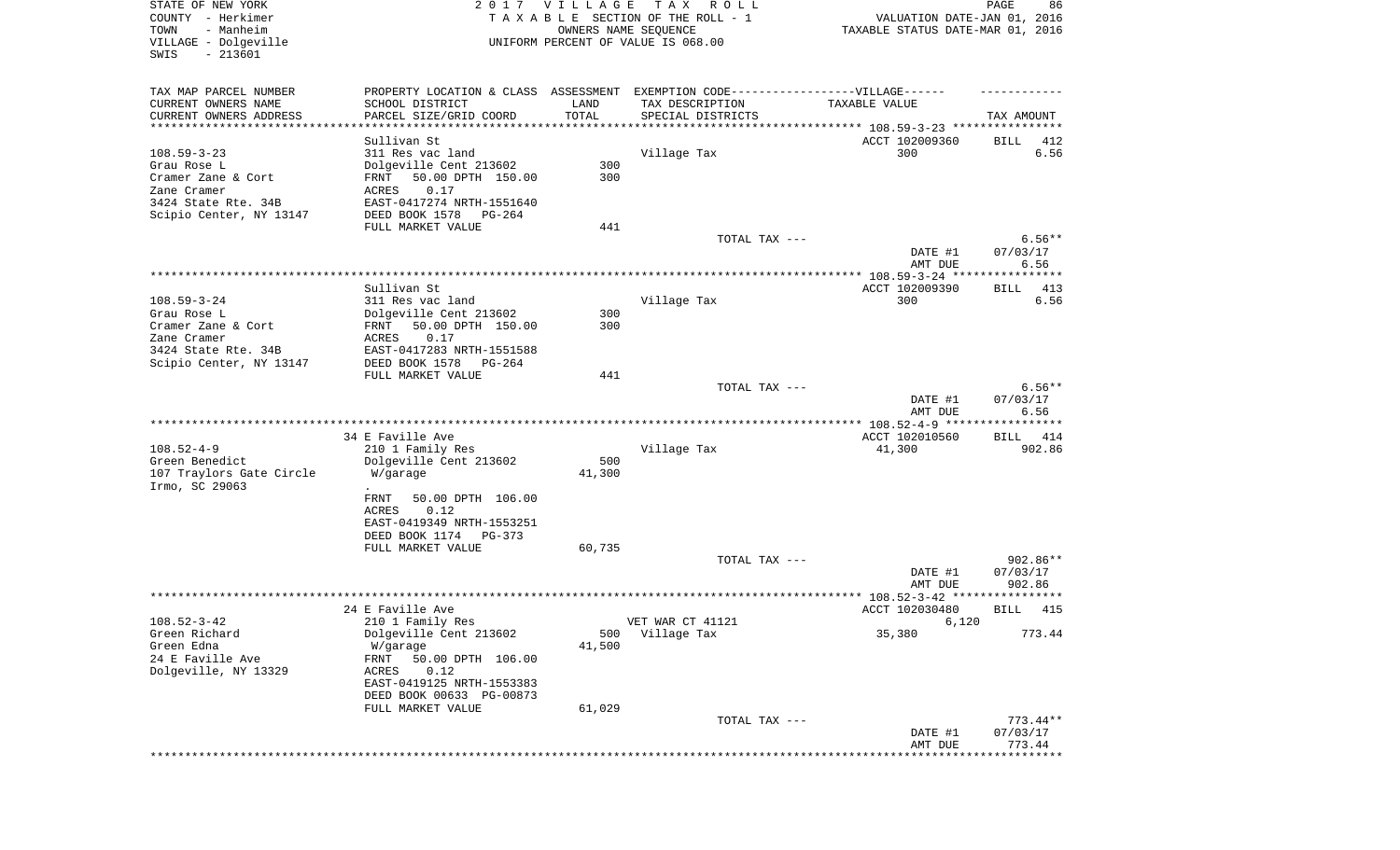| STATE OF NEW YORK<br>COUNTY - Herkimer<br>- Manheim<br>TOWN<br>VILLAGE - Dolgeville<br>$-213601$<br>SWIS |                                                                                                                                                                                             | 2017 VILLAGE    | T A X<br>R O L L<br>TAXABLE SECTION OF THE ROLL - 1<br>OWNERS NAME SEQUENCE<br>UNIFORM PERCENT OF VALUE IS 068.00 | VALUATION DATE-JAN 01, 2016<br>TAXABLE STATUS DATE-MAR 01, 2016 | PAGE<br>87                           |
|----------------------------------------------------------------------------------------------------------|---------------------------------------------------------------------------------------------------------------------------------------------------------------------------------------------|-----------------|-------------------------------------------------------------------------------------------------------------------|-----------------------------------------------------------------|--------------------------------------|
| TAX MAP PARCEL NUMBER<br>CURRENT OWNERS NAME<br>CURRENT OWNERS ADDRESS<br>*********************          | PROPERTY LOCATION & CLASS ASSESSMENT<br>SCHOOL DISTRICT<br>PARCEL SIZE/GRID COORD<br>3 Cavalli St                                                                                           | LAND<br>TOTAL   | EXEMPTION CODE------------------VILLAGE------<br>TAX DESCRIPTION<br>SPECIAL DISTRICTS                             | TAXABLE VALUE                                                   | TAX AMOUNT                           |
| $108.36 - 3 - 23$                                                                                        | 210 1 Family Res                                                                                                                                                                            |                 | VET COM CT 41131                                                                                                  | ACCT 102028560<br>10,200                                        | BILL<br>416                          |
| Greif David                                                                                              | Dolgeville Cent 213602                                                                                                                                                                      |                 | 2,000 VET DIS CT 41141                                                                                            | 6,900                                                           |                                      |
| Greif Tomiko<br>3 Cavalli St<br>Dolgeville, NY 13329                                                     | W/barn<br>FRNT 200.00 DPTH 100.00<br>ACRES<br>0.43                                                                                                                                          | 46,000          | Village Tax                                                                                                       | 28,900                                                          | 631.78                               |
|                                                                                                          | EAST-0419973 NRTH-1557411<br>FULL MARKET VALUE                                                                                                                                              | 67,647          |                                                                                                                   |                                                                 |                                      |
|                                                                                                          |                                                                                                                                                                                             |                 | TOTAL TAX ---                                                                                                     | DATE #1<br>AMT DUE                                              | 631.78**<br>07/03/17<br>631.78       |
|                                                                                                          | 15 Spencer St                                                                                                                                                                               |                 |                                                                                                                   | ACCT 102013380                                                  | BILL<br>417                          |
| $108.52 - 1 - 18$<br>Greif Timothy<br>Greif Derinda-Jo<br>PO Box 2<br>Dolgeville, NY 13329               | 210 1 Family Res<br>Dolgeville Cent 213602<br>W/garage<br>FRNT<br>60.00 DPTH 258.00<br>ACRES<br>0.30<br>EAST-0418391 NRTH-1554253                                                           | 600<br>48,000   | Village Tax                                                                                                       | 48,000                                                          | 1,049.32                             |
|                                                                                                          | DEED BOOK 1570<br>$PG-9$                                                                                                                                                                    |                 |                                                                                                                   |                                                                 |                                      |
|                                                                                                          | FULL MARKET VALUE                                                                                                                                                                           | 70,588          | TOTAL TAX ---                                                                                                     | DATE #1<br>AMT DUE                                              | $1,049.32**$<br>07/03/17<br>1,049.32 |
|                                                                                                          |                                                                                                                                                                                             |                 |                                                                                                                   | ************ 108.44-1-34 *****************                      |                                      |
| $108.44 - 1 - 34$<br>Gressler Charles<br>Gressler Marie<br>49 Elm St<br>Dolgeville, NY 13329             | 49 Elm St<br>220 2 Family Res<br>Dolgeville Cent 213602<br>W/garage<br>FRNT<br>50.00 DPTH 120.00<br>ACRES<br>0.14<br>EAST-0418991 NRTH-1555961                                              | 500<br>42,500   | Village Tax                                                                                                       | ACCT 102013080<br>42,500                                        | BILL<br>418<br>929.09                |
|                                                                                                          | DEED BOOK 708<br>PG-560<br>FULL MARKET VALUE                                                                                                                                                | 62,500          |                                                                                                                   |                                                                 |                                      |
|                                                                                                          |                                                                                                                                                                                             |                 | TOTAL TAX ---                                                                                                     | DATE #1<br>AMT DUE                                              | 929.09**<br>07/03/17<br>929.09       |
|                                                                                                          |                                                                                                                                                                                             |                 |                                                                                                                   | ***************** 108.52-1-46 *****************                 |                                      |
| $108.52 - 1 - 46$<br>Gressler Chris<br>Gressler Valerie<br>82 S Helmer Ave<br>Dolgeville, NY 13329       | 82 S Helmer Ave<br>210 1 Family Res<br>Dolgeville Cent 213602<br>W/garage<br>FRNT 100.00 DPTH 120.00<br>$0.28$ BANK<br>ACRES<br>135<br>EAST-0417780 NRTH-1553833<br>DEED BOOK 768<br>PG-468 | 1,000<br>53,600 | Village Tax                                                                                                       | ACCT 102029160<br>53,600                                        | 419<br>BILL<br>1,171.75              |
|                                                                                                          | FULL MARKET VALUE                                                                                                                                                                           | 78,824          | TOTAL TAX ---                                                                                                     |                                                                 | 1,171.75**                           |
|                                                                                                          |                                                                                                                                                                                             |                 |                                                                                                                   | DATE #1<br>AMT DUE                                              | 07/03/17<br>1,171.75                 |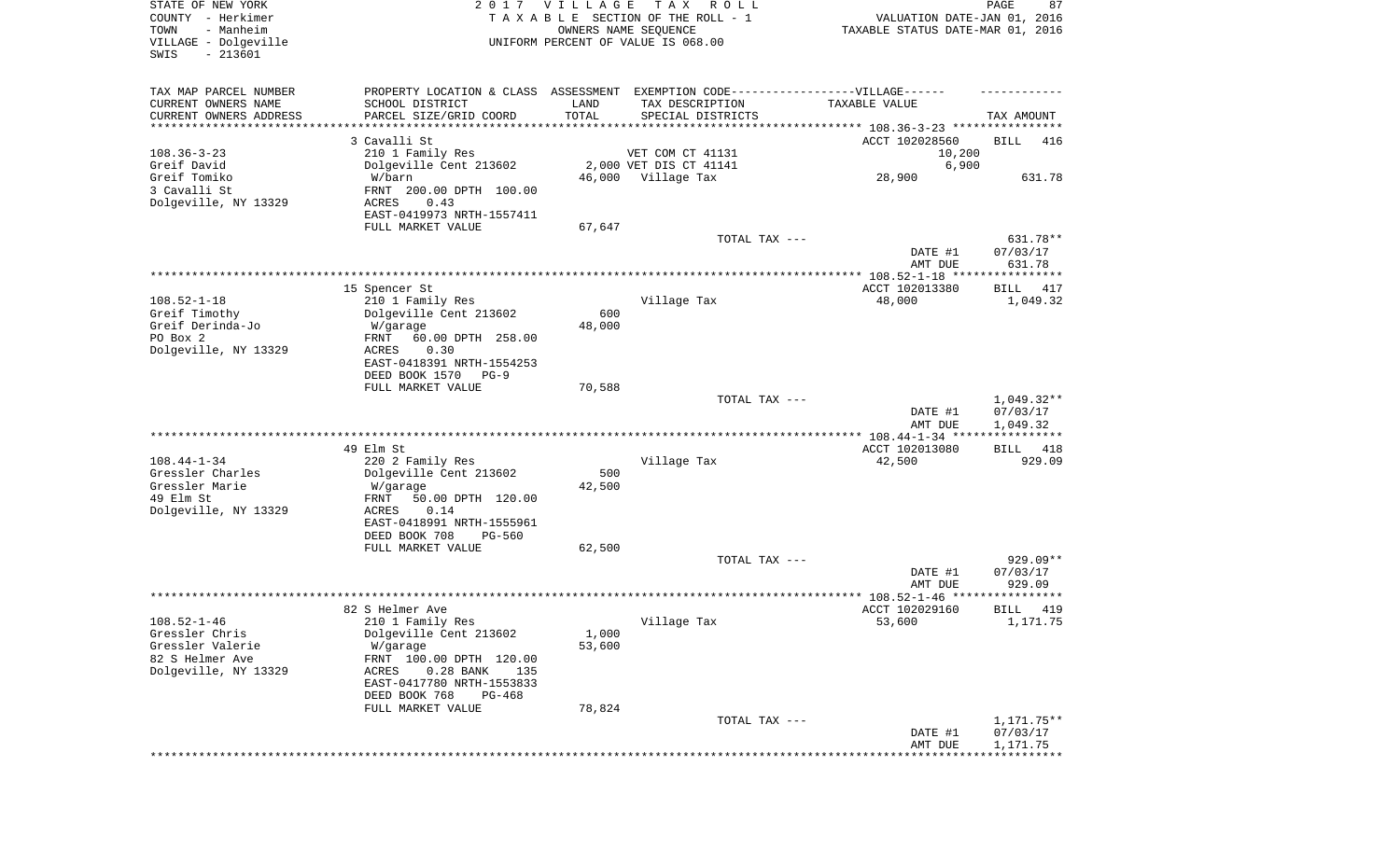| STATE OF NEW YORK<br>COUNTY - Herkimer<br>- Manheim<br>TOWN<br>VILLAGE - Dolgeville<br>$-213601$<br>SWIS |                                                                                   | 2017 VILLAGE<br>OWNERS NAME SEQUENCE | T A X<br>R O L L<br>TAXABLE SECTION OF THE ROLL - 1<br>UNIFORM PERCENT OF VALUE IS 068.00 | VALUATION DATE-JAN 01, 2016<br>TAXABLE STATUS DATE-MAR 01, 2016 | $\mathop{\mathtt{PAGE}}$<br>88 |
|----------------------------------------------------------------------------------------------------------|-----------------------------------------------------------------------------------|--------------------------------------|-------------------------------------------------------------------------------------------|-----------------------------------------------------------------|--------------------------------|
| TAX MAP PARCEL NUMBER                                                                                    | PROPERTY LOCATION & CLASS ASSESSMENT EXEMPTION CODE-----------------VILLAGE------ |                                      |                                                                                           |                                                                 |                                |
| CURRENT OWNERS NAME                                                                                      | SCHOOL DISTRICT                                                                   | LAND                                 | TAX DESCRIPTION                                                                           | TAXABLE VALUE                                                   |                                |
| CURRENT OWNERS ADDRESS<br>********************                                                           | PARCEL SIZE/GRID COORD                                                            | TOTAL<br>**********                  | SPECIAL DISTRICTS                                                                         |                                                                 | TAX AMOUNT                     |
|                                                                                                          | 27 Slawson St                                                                     |                                      |                                                                                           | ACCT 102030339                                                  | 420<br>BILL                    |
| $108.44 - 2 - 4$                                                                                         | 210 1 Family Res                                                                  |                                      | Village Tax                                                                               | 35,000                                                          | 765.13                         |
| Gressler Karin S                                                                                         | Dolgeville Cent 213602                                                            | 500                                  |                                                                                           |                                                                 |                                |
| 27 Slawson St                                                                                            | W/garage                                                                          | 35,000                               |                                                                                           |                                                                 |                                |
| Dolgeville, NY 13329                                                                                     | FRNT<br>50.00 DPTH 100.00                                                         |                                      |                                                                                           |                                                                 |                                |
|                                                                                                          | ACRES<br>0.11<br>EAST-0418414 NRTH-1555149                                        |                                      |                                                                                           |                                                                 |                                |
|                                                                                                          | DEED BOOK 1379<br>PG-250                                                          |                                      |                                                                                           |                                                                 |                                |
|                                                                                                          | FULL MARKET VALUE                                                                 | 51,471                               |                                                                                           |                                                                 |                                |
|                                                                                                          |                                                                                   |                                      | TOTAL TAX ---                                                                             |                                                                 | 765.13**                       |
|                                                                                                          |                                                                                   |                                      |                                                                                           | DATE #1                                                         | 07/03/17                       |
|                                                                                                          |                                                                                   |                                      |                                                                                           | AMT DUE                                                         | 765.13                         |
|                                                                                                          | 36 Elm St                                                                         |                                      |                                                                                           | ACCT 102010080                                                  | 421<br>BILL                    |
| $108.44 - 1 - 17$                                                                                        | 210 1 Family Res                                                                  |                                      | VET COM CT 41131                                                                          | 10,200                                                          |                                |
| Gressler Kenneth                                                                                         | Dolgeville Cent 213602                                                            | 500                                  | Village Tax                                                                               | 37,700                                                          | 824.16                         |
| 36 Elm St                                                                                                | Garage & Barn                                                                     | 47,900                               |                                                                                           |                                                                 |                                |
| Dolgeville, NY 13329                                                                                     | FRNT<br>50.00 DPTH 220.00<br>ACRES<br>0.37                                        |                                      |                                                                                           |                                                                 |                                |
|                                                                                                          | EAST-0419209 NRTH-1556139                                                         |                                      |                                                                                           |                                                                 |                                |
|                                                                                                          | DEED BOOK 00571 PG-00899                                                          |                                      |                                                                                           |                                                                 |                                |
|                                                                                                          | FULL MARKET VALUE                                                                 | 70,441                               |                                                                                           |                                                                 |                                |
|                                                                                                          |                                                                                   |                                      | TOTAL TAX ---                                                                             |                                                                 | 824.16**                       |
|                                                                                                          |                                                                                   |                                      |                                                                                           | DATE #1<br>AMT DUE                                              | 07/03/17<br>824.16             |
|                                                                                                          |                                                                                   |                                      |                                                                                           |                                                                 |                                |
|                                                                                                          | 9 E Spofford Ave                                                                  |                                      |                                                                                           | ACCT 102011280                                                  | 422<br>BILL                    |
| $108.52 - 2 - 19$                                                                                        | 220 2 Family Res                                                                  |                                      | Village Tax                                                                               | 30,000                                                          | 655.83                         |
| Gressler Kenneth                                                                                         | Dolgeville Cent 213602                                                            | 500                                  |                                                                                           |                                                                 |                                |
| 36 Elm St                                                                                                | FRNT<br>50.00 DPTH 100.00                                                         | 30,000                               |                                                                                           |                                                                 |                                |
| Dolgeville, NY 13329                                                                                     | ACRES<br>0.11<br>EAST-0418530 NRTH-1553208                                        |                                      |                                                                                           |                                                                 |                                |
|                                                                                                          | DEED BOOK 794<br>PG-271                                                           |                                      |                                                                                           |                                                                 |                                |
|                                                                                                          | FULL MARKET VALUE                                                                 | 44,118                               |                                                                                           |                                                                 |                                |
|                                                                                                          |                                                                                   |                                      | TOTAL TAX ---                                                                             |                                                                 | 655.83**                       |
|                                                                                                          |                                                                                   |                                      |                                                                                           | DATE #1                                                         | 07/03/17                       |
|                                                                                                          |                                                                                   |                                      |                                                                                           | AMT DUE                                                         | 655.83<br>* * * * *            |
|                                                                                                          | 10 E Faville Ave                                                                  |                                      |                                                                                           | ACCT 102011160                                                  | 423<br>BILL                    |
| $108.52 - 2 - 63$                                                                                        | 220 2 Family Res                                                                  |                                      | Village Tax                                                                               | 35,000                                                          | 765.13                         |
| Gressler Kenneth                                                                                         | Dolgeville Cent 213602                                                            | 600                                  |                                                                                           |                                                                 |                                |
| 36 Elm St                                                                                                | 82.64 DPTH<br>FRNT<br>55.00                                                       | 35,000                               |                                                                                           |                                                                 |                                |
| Dolgeville, NY 13329                                                                                     | 0.10<br>ACRES<br>EAST-0418859 NRTH-1553568                                        |                                      |                                                                                           |                                                                 |                                |
|                                                                                                          | DEED BOOK 00658 PG-00653                                                          |                                      |                                                                                           |                                                                 |                                |
|                                                                                                          | FULL MARKET VALUE                                                                 | 51,471                               |                                                                                           |                                                                 |                                |
|                                                                                                          |                                                                                   |                                      | TOTAL TAX ---                                                                             |                                                                 | 765.13**                       |
|                                                                                                          |                                                                                   |                                      |                                                                                           | DATE #1                                                         | 07/03/17                       |
|                                                                                                          |                                                                                   |                                      |                                                                                           | AMT DUE                                                         | 765.13<br>***********          |
|                                                                                                          |                                                                                   |                                      |                                                                                           |                                                                 |                                |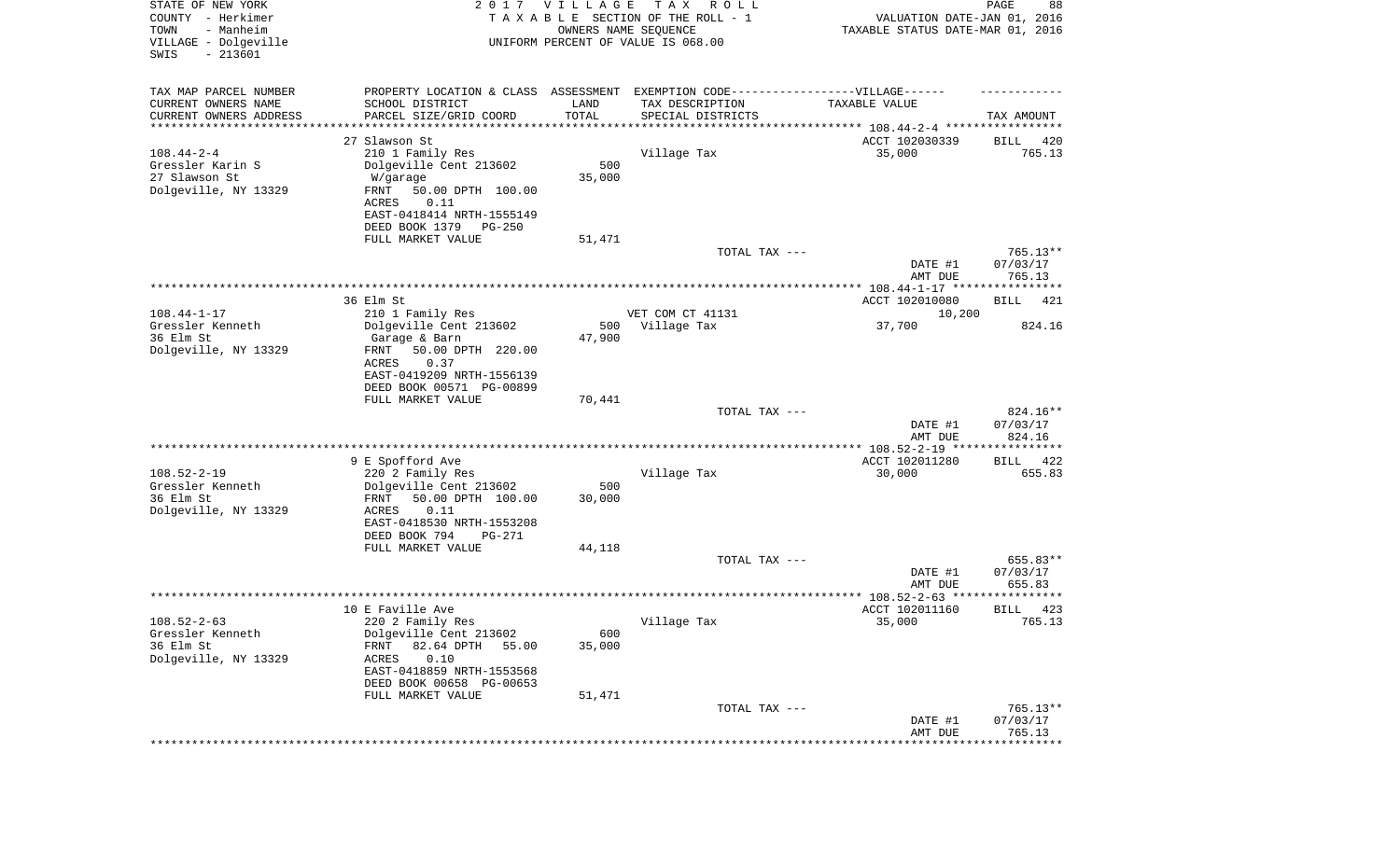| STATE OF NEW YORK<br>COUNTY - Herkimer<br>- Manheim<br>TOWN<br>VILLAGE - Dolgeville<br>SWIS<br>$-213601$ | 2017                                                                                                                                                                                                 | <b>VILLAGE</b><br>OWNERS NAME SEQUENCE | T A X<br>R O L L<br>TAXABLE SECTION OF THE ROLL - 1<br>UNIFORM PERCENT OF VALUE IS 068.00              | VALUATION DATE-JAN 01, 2016<br>TAXABLE STATUS DATE-MAR 01, 2016                 | PAGE<br>89                           |
|----------------------------------------------------------------------------------------------------------|------------------------------------------------------------------------------------------------------------------------------------------------------------------------------------------------------|----------------------------------------|--------------------------------------------------------------------------------------------------------|---------------------------------------------------------------------------------|--------------------------------------|
| TAX MAP PARCEL NUMBER<br>CURRENT OWNERS NAME<br>CURRENT OWNERS ADDRESS<br>********************           | PROPERTY LOCATION & CLASS ASSESSMENT EXEMPTION CODE----------------VILLAGE------<br>SCHOOL DISTRICT<br>PARCEL SIZE/GRID COORD                                                                        | LAND<br>TOTAL                          | TAX DESCRIPTION<br>SPECIAL DISTRICTS<br>********************************* 108.52-2-64 **************** | TAXABLE VALUE                                                                   | TAX AMOUNT                           |
| $108.52 - 2 - 64$<br>Gressler Kenneth<br>36 Elm St<br>Dolgeville, NY 13329                               | 28 Howard St.<br>311 Res vac land<br>Dolgeville Cent 213602<br>55.32 DPTH<br>FRNT<br>84.00<br>ACRES<br>0.10<br>EAST-0418825 NRTH-1553528<br>DEED BOOK 658<br>$PG-653$<br>FULL MARKET VALUE           | 600<br>600<br>882                      | Village Tax                                                                                            | ACCT 102011130<br>600                                                           | 424<br>BILL<br>13.12                 |
|                                                                                                          |                                                                                                                                                                                                      |                                        | TOTAL TAX ---                                                                                          | DATE #1<br>AMT DUE                                                              | $13.12**$<br>07/03/17<br>13.12       |
| $108.27 - 1 - 6.1$<br>Griffin Robert<br>Griffin Barbara<br>4 Millers Grove Rd<br>Dolgeville, NY 13329    | 4 Millers Grove Rd<br>210 1 Family Res<br>Dolgeville Cent 213602<br>W/garage Det.<br>FRNT 110.00 DPTH 230.00<br>ACRES<br>0.58<br>EAST-0416788 NRTH-1558912<br>DEED BOOK 808<br><b>PG-199</b>         | 1,200<br>60,000                        | Village Tax                                                                                            | ACCT 102018305<br>60,000                                                        | BILL<br>425<br>1,311.66              |
|                                                                                                          | FULL MARKET VALUE                                                                                                                                                                                    | 88,235                                 | TOTAL TAX ---                                                                                          | DATE #1<br>AMT DUE                                                              | $1,311.66**$<br>07/03/17<br>1,311.66 |
| $108.52 - 3 - 48$<br>Grimmer John A<br>Grimmer Barbara c<br>23 Spofford Sq<br>Dolgeville, NY 13329       | 23 Spofford Sq<br>210 1 Family Res<br>Dolgeville Cent 213602<br>W/garage<br>FRNT<br>50.00 DPTH 135.00<br>ACRES<br>0.22<br>EAST-0418913 NRTH-1553157<br>DEED BOOK 1428<br><b>PG-155</b>               | 500<br>51,900                          | VET COM CT 41131<br>Village Tax                                                                        | *********** 108.52-3-48 *****************<br>ACCT 102010230<br>10,200<br>41,700 | <b>BILL</b><br>426<br>911.60         |
|                                                                                                          | FULL MARKET VALUE                                                                                                                                                                                    | 76,324                                 | TOTAL TAX ---                                                                                          | DATE #1<br>AMT DUE                                                              | 911.60**<br>07/03/17<br>911.60       |
|                                                                                                          |                                                                                                                                                                                                      |                                        |                                                                                                        | ***************** 108.52-5-88 ****************                                  |                                      |
| $108.52 - 5 - 88$<br>Grose Florence<br>16 Van Buren St<br>Dolgeville, NY 13329                           | 16 Van Buren St<br>210 1 Family Res<br>Dolgeville Cent 213602<br>W/garage<br>75.00 DPTH 111.00<br>FRNT<br>0.19<br>ACRES<br>EAST-0419802 NRTH-1554594<br>DEED BOOK 681<br>PG-801<br>FULL MARKET VALUE | 800<br>35,300<br>51,912                | VET WAR CT 41121<br>Village Tax                                                                        | ACCT 102010260<br>5,295<br>30,005                                               | 427<br>BILL<br>655.94                |
|                                                                                                          |                                                                                                                                                                                                      |                                        | TOTAL TAX ---                                                                                          | DATE #1<br>AMT DUE                                                              | 655.94**<br>07/03/17<br>655.94       |
|                                                                                                          |                                                                                                                                                                                                      |                                        |                                                                                                        |                                                                                 |                                      |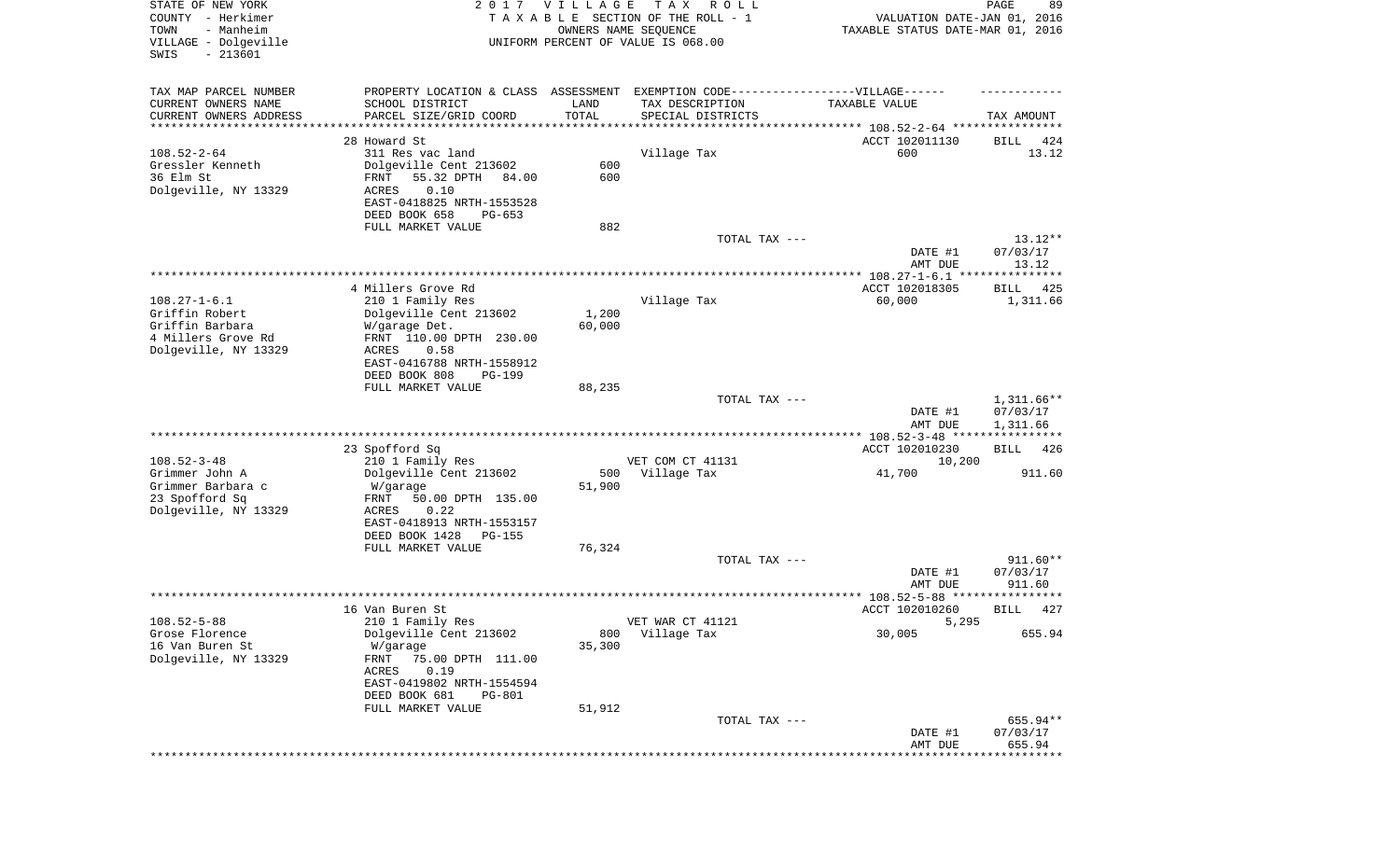| STATE OF NEW YORK<br>COUNTY - Herkimer<br>- Manheim<br>TOWN<br>VILLAGE - Dolgeville<br>SWIS<br>$-213601$ |                                                                                   | 2017 VILLAGE          | T A X<br>R O L L<br>TAXABLE SECTION OF THE ROLL - 1<br>OWNERS NAME SEQUENCE<br>UNIFORM PERCENT OF VALUE IS 068.00 | VALUATION DATE-JAN 01, 2016<br>TAXABLE STATUS DATE-MAR 01, 2016      | 90<br>PAGE         |
|----------------------------------------------------------------------------------------------------------|-----------------------------------------------------------------------------------|-----------------------|-------------------------------------------------------------------------------------------------------------------|----------------------------------------------------------------------|--------------------|
| TAX MAP PARCEL NUMBER                                                                                    | PROPERTY LOCATION & CLASS ASSESSMENT EXEMPTION CODE-----------------VILLAGE------ |                       |                                                                                                                   |                                                                      |                    |
| CURRENT OWNERS NAME<br>CURRENT OWNERS ADDRESS                                                            | SCHOOL DISTRICT<br>PARCEL SIZE/GRID COORD                                         | LAND<br>TOTAL         | TAX DESCRIPTION<br>SPECIAL DISTRICTS                                                                              | TAXABLE VALUE                                                        | TAX AMOUNT         |
| ********************                                                                                     |                                                                                   | * * * * * * * * * * * |                                                                                                                   | ************************************** 108.27-1-5 ****************** |                    |
|                                                                                                          | 83 Millers Grove Rd                                                               |                       |                                                                                                                   | ACCT 102001111                                                       | 428<br>BILL        |
| $108.27 - 1 - 5$                                                                                         | 270 Mfg housing                                                                   |                       | Village Tax                                                                                                       | 13,600                                                               | 297.31             |
| Guinup Bryan Lee                                                                                         | Dolgeville Cent 213602                                                            | 7,600                 |                                                                                                                   |                                                                      |                    |
| 1262 Snells Bush Rd                                                                                      | FRNT 365.00 DPTH 700.00                                                           | 13,600                |                                                                                                                   |                                                                      |                    |
| Little Falls, NY 13365                                                                                   | <b>ACRES</b><br>7.20<br>EAST-0416805 NRTH-1560510                                 |                       |                                                                                                                   |                                                                      |                    |
|                                                                                                          | DEED BOOK 1592<br>PG-884                                                          |                       |                                                                                                                   |                                                                      |                    |
|                                                                                                          | FULL MARKET VALUE                                                                 | 20,000                |                                                                                                                   |                                                                      |                    |
|                                                                                                          |                                                                                   |                       | TOTAL TAX ---                                                                                                     |                                                                      | $297.31**$         |
|                                                                                                          |                                                                                   |                       |                                                                                                                   | DATE #1                                                              | 07/03/17           |
|                                                                                                          |                                                                                   |                       |                                                                                                                   | AMT DUE                                                              | 297.31             |
|                                                                                                          |                                                                                   |                       |                                                                                                                   |                                                                      |                    |
|                                                                                                          | 17 Brockett St                                                                    |                       |                                                                                                                   | ACCT 102014580                                                       | 429<br>BILL        |
| $108.52 - 5 - 4$                                                                                         | 210 1 Family Res                                                                  |                       | Village Tax                                                                                                       | 36,300                                                               | 793.55             |
| Gushue Chris<br>Gushue Rebecca                                                                           | Dolgeville Cent 213602<br>FRNT 144.00 DPTH<br>82.00                               | 800<br>36,300         |                                                                                                                   |                                                                      |                    |
| 17 Brockett St                                                                                           | 0.30 BANK<br>231<br>ACRES                                                         |                       |                                                                                                                   |                                                                      |                    |
| Dolgeville, NY 13329                                                                                     | EAST-0420156 NRTH-1553266                                                         |                       |                                                                                                                   |                                                                      |                    |
|                                                                                                          | DEED BOOK 824<br><b>PG-91</b>                                                     |                       |                                                                                                                   |                                                                      |                    |
|                                                                                                          | FULL MARKET VALUE                                                                 | 53,382                |                                                                                                                   |                                                                      |                    |
|                                                                                                          |                                                                                   |                       | TOTAL TAX ---                                                                                                     |                                                                      | $793.55**$         |
|                                                                                                          |                                                                                   |                       |                                                                                                                   | DATE #1                                                              | 07/03/17           |
|                                                                                                          |                                                                                   |                       |                                                                                                                   | AMT DUE                                                              | 793.55             |
|                                                                                                          | 49 W State St                                                                     |                       |                                                                                                                   | ACCT 102027450                                                       | <b>BILL</b><br>430 |
| $108.36 - 1 - 57$                                                                                        | 210 1 Family Res                                                                  |                       | Village Tax                                                                                                       | 55,000                                                               | 1,202.35           |
| Guy Duane A                                                                                              | Dolgeville Cent 213602                                                            | 500                   |                                                                                                                   |                                                                      |                    |
| Guy Vanessa R                                                                                            | W/garage                                                                          | 55,000                |                                                                                                                   |                                                                      |                    |
| 49 W State St                                                                                            | 46.00 DPTH 166.20<br>FRNT                                                         |                       |                                                                                                                   |                                                                      |                    |
| Dolgeville, NY 13329                                                                                     | <b>ACRES</b><br>0.18                                                              |                       |                                                                                                                   |                                                                      |                    |
|                                                                                                          | EAST-0418805 NRTH-1556941                                                         |                       |                                                                                                                   |                                                                      |                    |
|                                                                                                          | DEED BOOK 1328<br>PG-628<br>FULL MARKET VALUE                                     | 80,882                |                                                                                                                   |                                                                      |                    |
|                                                                                                          |                                                                                   |                       | TOTAL TAX ---                                                                                                     |                                                                      | $1,202.35**$       |
|                                                                                                          |                                                                                   |                       |                                                                                                                   | DATE #1                                                              | 07/03/17           |
|                                                                                                          |                                                                                   |                       |                                                                                                                   | AMT DUE                                                              | 1,202.35           |
|                                                                                                          |                                                                                   |                       |                                                                                                                   |                                                                      |                    |
|                                                                                                          | 24 S Helmer Ave                                                                   |                       |                                                                                                                   | ACCT 102026970                                                       | 431<br>BILL        |
| $108.44 - 1 - 46$                                                                                        | 210 1 Family Res                                                                  |                       | Village Tax                                                                                                       | 29,900                                                               | 653.64             |
| Guy John A                                                                                               | Dolgeville Cent 213602                                                            | 1,000                 |                                                                                                                   |                                                                      |                    |
| 24 S Helmer Ave<br>Dolgeville, NY 13329                                                                  | FRNT 166.55 DPTH 262.00<br>ACRES<br>135                                           | 29,900                |                                                                                                                   |                                                                      |                    |
|                                                                                                          | $0.32$ BANK<br>EAST-0419006 NRTH-1555350                                          |                       |                                                                                                                   |                                                                      |                    |
|                                                                                                          | DEED BOOK 800<br>$PG-374$                                                         |                       |                                                                                                                   |                                                                      |                    |
|                                                                                                          | FULL MARKET VALUE                                                                 | 43,971                |                                                                                                                   |                                                                      |                    |
|                                                                                                          |                                                                                   |                       | TOTAL TAX ---                                                                                                     |                                                                      | 653.64**           |
|                                                                                                          |                                                                                   |                       |                                                                                                                   | DATE #1                                                              | 07/03/17           |
|                                                                                                          |                                                                                   |                       |                                                                                                                   | AMT DUE                                                              | 653.64             |
|                                                                                                          |                                                                                   |                       |                                                                                                                   | *************************************                                |                    |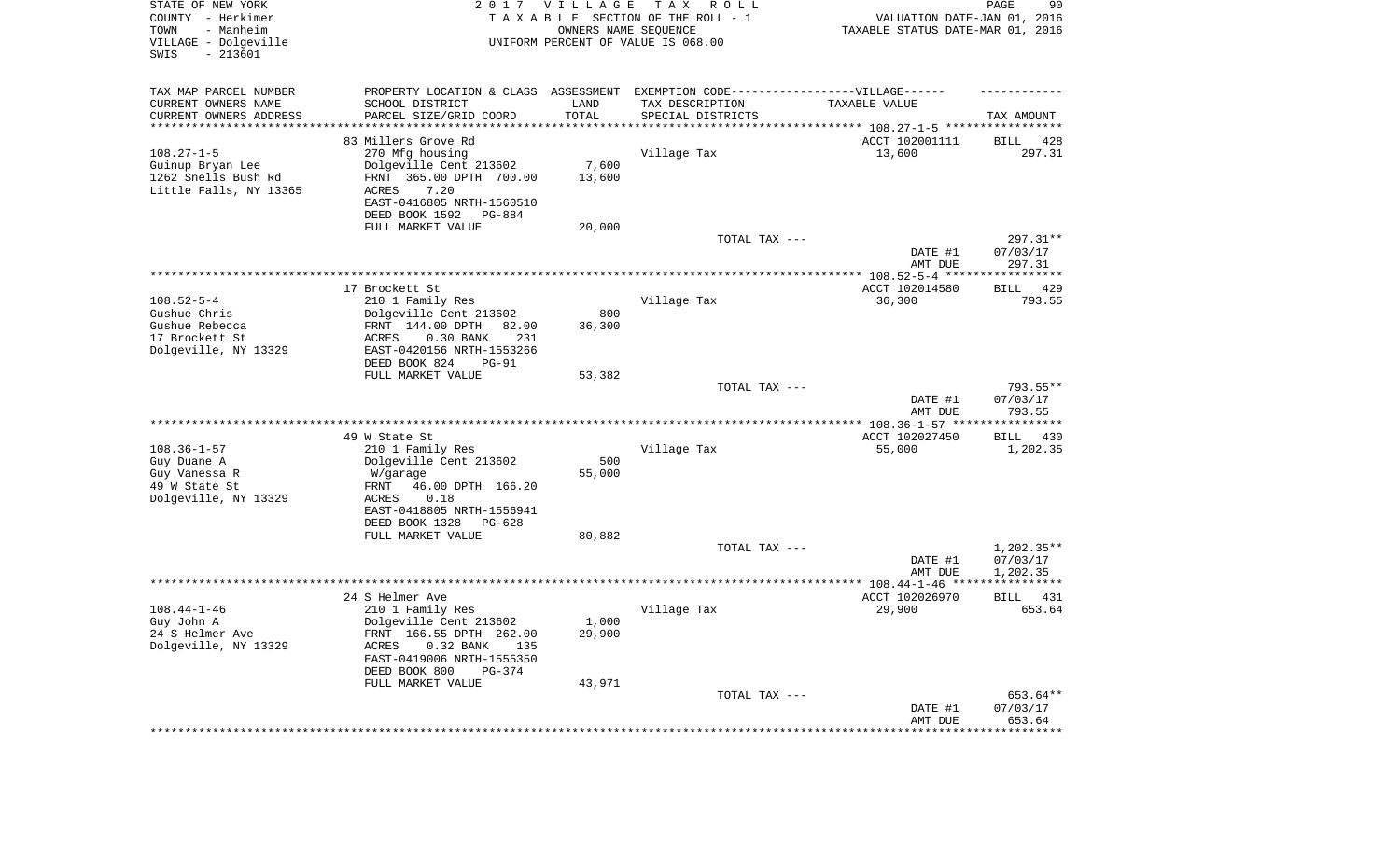| STATE OF NEW YORK<br>COUNTY - Herkimer<br>- Manheim<br>TOWN<br>VILLAGE - Dolgeville<br>$-213601$<br>SWIS |                                                                                   | 2017 VILLAGE | TAX ROLL<br>TAXABLE SECTION OF THE ROLL - 1<br>OWNERS NAME SEQUENCE<br>UNIFORM PERCENT OF VALUE IS 068.00 | VALUATION DATE-JAN 01, 2016<br>TAXABLE STATUS DATE-MAR 01, 2016 | PAGE<br>91             |
|----------------------------------------------------------------------------------------------------------|-----------------------------------------------------------------------------------|--------------|-----------------------------------------------------------------------------------------------------------|-----------------------------------------------------------------|------------------------|
| TAX MAP PARCEL NUMBER                                                                                    | PROPERTY LOCATION & CLASS ASSESSMENT EXEMPTION CODE-----------------VILLAGE------ |              |                                                                                                           |                                                                 |                        |
| CURRENT OWNERS NAME                                                                                      | SCHOOL DISTRICT                                                                   | LAND         | TAX DESCRIPTION                                                                                           | TAXABLE VALUE                                                   |                        |
| CURRENT OWNERS ADDRESS                                                                                   | PARCEL SIZE/GRID COORD                                                            | TOTAL        | SPECIAL DISTRICTS                                                                                         |                                                                 | TAX AMOUNT             |
| ********************                                                                                     |                                                                                   | ********     |                                                                                                           | ************************** 108.52-4-4 *****                     | ************           |
|                                                                                                          | 27 Rundell St                                                                     |              |                                                                                                           | ACCT 102022440                                                  | <b>BILL</b><br>432     |
| $108.52 - 4 - 4$                                                                                         | 210 1 Family Res                                                                  |              | Village Tax                                                                                               | 105,000                                                         | 2,295.40               |
| Haas Douglas                                                                                             | Dolgeville Cent 213602                                                            | 1,000        |                                                                                                           |                                                                 |                        |
| Haas Linda                                                                                               | FRNT 100.00 DPTH 150.00                                                           | 105,000      |                                                                                                           |                                                                 |                        |
| 27 Rundell St                                                                                            | 0.46<br>ACRES<br>EAST-0419219 NRTH-1553082                                        |              |                                                                                                           |                                                                 |                        |
| Dolgeville, NY 13329                                                                                     | DEED BOOK 797<br>$PG-82$                                                          |              |                                                                                                           |                                                                 |                        |
|                                                                                                          | FULL MARKET VALUE                                                                 | 154,412      |                                                                                                           |                                                                 |                        |
|                                                                                                          |                                                                                   |              | TOTAL TAX ---                                                                                             |                                                                 | $2,295.40**$           |
|                                                                                                          |                                                                                   |              |                                                                                                           | DATE #1                                                         | 07/03/17               |
|                                                                                                          |                                                                                   |              |                                                                                                           | AMT DUE                                                         | 2,295.40               |
|                                                                                                          | *******************                                                               |              | **********************************                                                                        | ********** 108.52-4-32 ***                                      | * * * * * * * * * * *  |
|                                                                                                          | Ransom St                                                                         |              |                                                                                                           | ACCT 102016590                                                  | 433<br><b>BILL</b>     |
| $108.52 - 4 - 32$                                                                                        | 311 Res vac land                                                                  |              | Village Tax                                                                                               | 300                                                             | 6.56                   |
| Haas Douglas                                                                                             | Dolgeville Cent 213602                                                            | 300          |                                                                                                           |                                                                 |                        |
| Haas Linda                                                                                               | 50.00 DPTH 150.00<br>FRNT                                                         | 300          |                                                                                                           |                                                                 |                        |
| 27 Rundell St                                                                                            | 0.17<br>ACRES                                                                     |              |                                                                                                           |                                                                 |                        |
| Dolgeville, NY 13329                                                                                     | EAST-0419372 NRTH-1553090<br>DEED BOOK 799<br>PG-341                              |              |                                                                                                           |                                                                 |                        |
|                                                                                                          | FULL MARKET VALUE                                                                 | 441          |                                                                                                           |                                                                 |                        |
|                                                                                                          |                                                                                   |              | TOTAL TAX ---                                                                                             |                                                                 | $6.56**$               |
|                                                                                                          |                                                                                   |              |                                                                                                           | DATE #1                                                         | 07/03/17               |
|                                                                                                          |                                                                                   |              |                                                                                                           | AMT DUE                                                         | 6.56                   |
|                                                                                                          |                                                                                   |              |                                                                                                           | ** $108.52 - 4 - 33$ **                                         |                        |
|                                                                                                          | Ransom St                                                                         |              |                                                                                                           | ACCT 102022500                                                  | 434<br><b>BILL</b>     |
| $108.52 - 4 - 33$<br>Haas Douglas                                                                        | 311 Res vac land<br>Dolgeville Cent 213602                                        | 300          | Village Tax                                                                                               | 300                                                             | 6.56                   |
| Haas Linda                                                                                               | 50.00 DPTH 150.00<br>FRNT                                                         | 300          |                                                                                                           |                                                                 |                        |
| 27 Rundell St                                                                                            | ACRES<br>0.17                                                                     |              |                                                                                                           |                                                                 |                        |
| Dolgeville, NY 13329                                                                                     | EAST-0419347 NRTH-1553046                                                         |              |                                                                                                           |                                                                 |                        |
|                                                                                                          | DEED BOOK 799<br>$PG-341$                                                         |              |                                                                                                           |                                                                 |                        |
|                                                                                                          | FULL MARKET VALUE                                                                 | 441          |                                                                                                           |                                                                 |                        |
|                                                                                                          |                                                                                   |              | TOTAL TAX ---                                                                                             |                                                                 | $6.56**$               |
|                                                                                                          |                                                                                   |              |                                                                                                           | DATE #1                                                         | 07/03/17               |
| *******************                                                                                      |                                                                                   |              |                                                                                                           | AMT DUE                                                         | 6.56                   |
|                                                                                                          |                                                                                   |              |                                                                                                           | ********** 108.44-3-70 ***                                      | *******<br><b>BILL</b> |
| $108.44 - 3 - 70$                                                                                        | 30 S Main St<br>484 1 use sm bld                                                  |              | Village Tax                                                                                               | ACCT 102009660<br>45,000                                        | 435<br>983.74          |
| Haas Douglas L                                                                                           | Dolgeville Cent 213602                                                            | 1,700        |                                                                                                           |                                                                 |                        |
| Haas Linda M                                                                                             | <b>FRNT</b><br>70.00 DPTH 200.00                                                  | 45,000       |                                                                                                           |                                                                 |                        |
| 30 South Main St                                                                                         | ACRES<br>0.32                                                                     |              |                                                                                                           |                                                                 |                        |
| Dolgeville, NY 13329                                                                                     | EAST-0419494 NRTH-1555090                                                         |              |                                                                                                           |                                                                 |                        |
|                                                                                                          | DEED BOOK 888<br><b>PG-499</b>                                                    |              |                                                                                                           |                                                                 |                        |
|                                                                                                          | FULL MARKET VALUE                                                                 | 66,176       |                                                                                                           |                                                                 |                        |
|                                                                                                          |                                                                                   |              | TOTAL TAX ---                                                                                             |                                                                 | 983.74**               |
|                                                                                                          |                                                                                   |              |                                                                                                           | DATE #1                                                         | 07/03/17               |
|                                                                                                          |                                                                                   |              |                                                                                                           | AMT DUE                                                         | 983.74                 |
|                                                                                                          |                                                                                   |              |                                                                                                           |                                                                 |                        |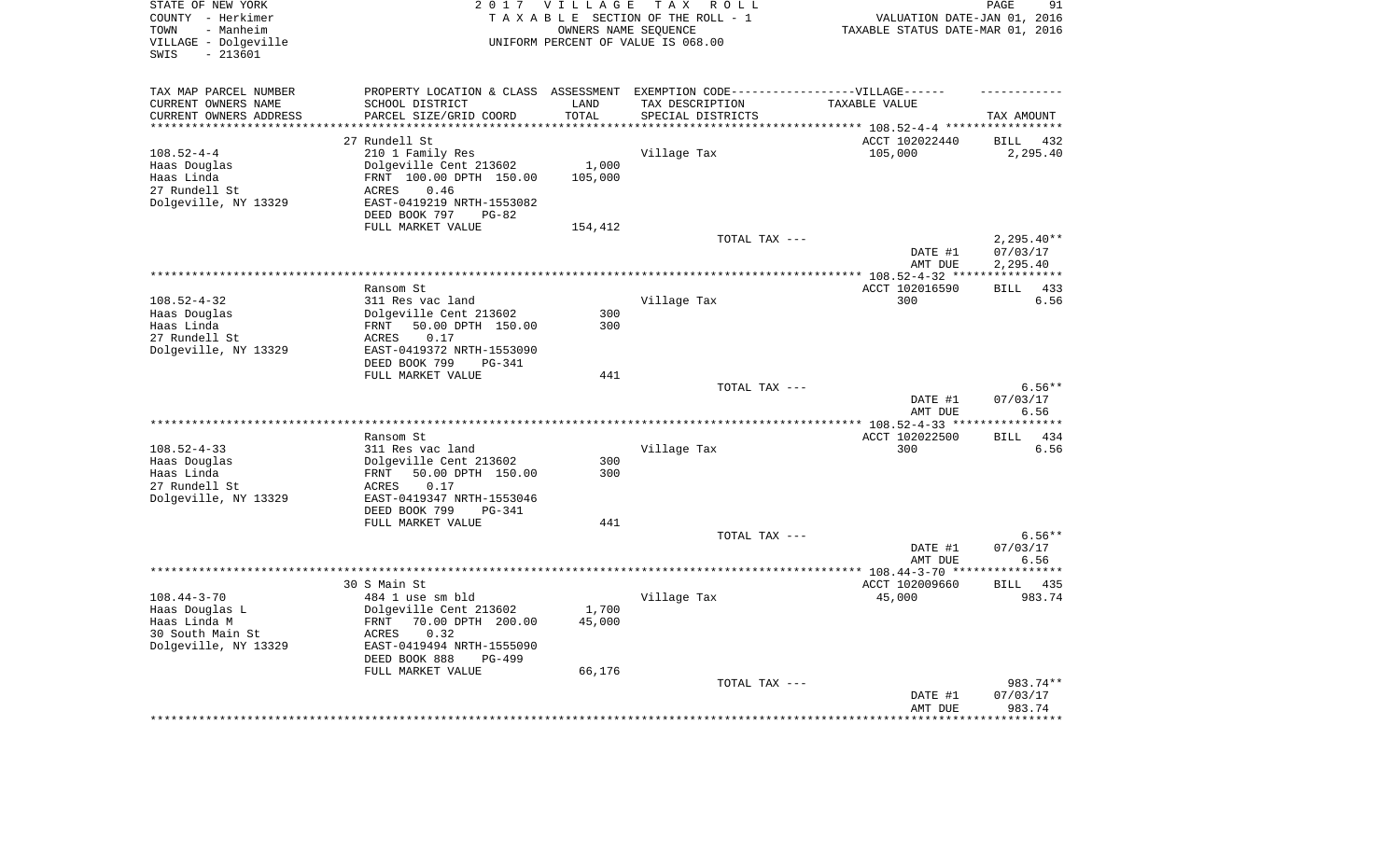| STATE OF NEW YORK<br>COUNTY - Herkimer<br>- Manheim<br>TOWN<br>VILLAGE - Dolgeville<br>SWIS<br>$-213601$               | 2017                                                                                                                                                                                   | VILLAGE<br>OWNERS NAME SEQUENCE | T A X<br>R O L L<br>TAXABLE SECTION OF THE ROLL - 1<br>UNIFORM PERCENT OF VALUE IS 068.00 | VALUATION DATE-JAN 01, 2016<br>TAXABLE STATUS DATE-MAR 01, 2016 | PAGE<br>92                           |
|------------------------------------------------------------------------------------------------------------------------|----------------------------------------------------------------------------------------------------------------------------------------------------------------------------------------|---------------------------------|-------------------------------------------------------------------------------------------|-----------------------------------------------------------------|--------------------------------------|
| TAX MAP PARCEL NUMBER<br>CURRENT OWNERS NAME<br>CURRENT OWNERS ADDRESS<br>*********************                        | PROPERTY LOCATION & CLASS ASSESSMENT<br>SCHOOL DISTRICT<br>PARCEL SIZE/GRID COORD                                                                                                      | LAND<br>TOTAL                   | EXEMPTION CODE-----------------VILLAGE------<br>TAX DESCRIPTION<br>SPECIAL DISTRICTS      | TAXABLE VALUE                                                   | TAX AMOUNT                           |
| $108.52 - 1 - 23$<br>Hadden James<br>Hadden Sheila<br>5 Spencer St<br>Dolgeville, NY 13329<br>PRIOR OWNER ON 3/01/2016 | 5 Spencer St<br>210 1 Family Res<br>Dolgeville Cent 213602<br>64.00 DPTH 130.00<br>FRNT<br>ACRES<br>0.13<br>EAST-0418626 NRTH-1554280<br>DEED BOOK 1631<br>PG-512<br>FULL MARKET VALUE | 600<br>37,800<br>55,588         | Village Tax                                                                               | ACCT 102026040<br>37,800                                        | 436<br>BILL<br>826.34                |
| Doxtader James                                                                                                         |                                                                                                                                                                                        |                                 | TOTAL TAX ---                                                                             | DATE #1                                                         | 826.34**<br>07/03/17<br>826.34       |
|                                                                                                                        |                                                                                                                                                                                        |                                 |                                                                                           | AMT DUE                                                         |                                      |
| $108.36 - 2 - 39$<br>Hall Felicia<br>29 Wolf St<br>Dolgeville, NY 13329                                                | 29 Wolf St<br>210 1 Family Res<br>Dolgeville Cent 213602<br>W/garage<br>FRNT 110.00 DPTH 176.00<br>ACRES<br>0.44                                                                       | 1,800<br>37,300                 | Village Tax                                                                               | ACCT 102023880<br>37,300                                        | BILL 437<br>815.41                   |
| PRIOR OWNER ON 3/01/2016<br>Seeley Jeff                                                                                | EAST-0419050 NRTH-1557598<br>DEED BOOK 1614<br>PG-726<br>FULL MARKET VALUE                                                                                                             | 54,853                          | TOTAL TAX ---                                                                             | DATE #1                                                         | $815.41**$<br>07/03/17               |
|                                                                                                                        |                                                                                                                                                                                        |                                 |                                                                                           | AMT DUE                                                         | 815.41                               |
| $108.44 - 3 - 80$<br>Hall LLoyd D<br>Hall Mary E<br>25 S Helmer Ave<br>Dolgeville, NY 13329                            | 23 S Helmer Ave<br>210 1 Family Res<br>Dolgeville Cent 213602<br>W/barn<br>FRNT<br>43.00 DPTH 100.00<br>ACRES<br>0.10<br>EAST-0418961 NRTH-1555017<br>DEED BOOK 1595<br>PG-228         | 400<br>30,300                   | Village Tax                                                                               | ACCT 102015570<br>30,300                                        | BILL<br>438<br>662.39                |
|                                                                                                                        | FULL MARKET VALUE                                                                                                                                                                      | 44,559                          |                                                                                           |                                                                 |                                      |
|                                                                                                                        |                                                                                                                                                                                        |                                 | TOTAL TAX ---                                                                             | DATE #1<br>AMT DUE                                              | 662.39**<br>07/03/17<br>662.39       |
|                                                                                                                        | 25 S Helmer Ave                                                                                                                                                                        |                                 |                                                                                           | ACCT 102021690                                                  | BILL 439                             |
| $108.44 - 3 - 81$<br>Hall Lloyd Don<br>25 So Helmer Ave<br>Dolgeville, NY 13329                                        | 210 1 Family Res<br>Dolgeville Cent 213602<br>W/garage<br>60.00 DPTH 114.00<br>FRNT<br>ACRES<br>0.15<br>EAST-0418928 NRTH-1554984<br>DEED BOOK 837<br>PG-645<br>FULL MARKET VALUE      | 600<br>51,800<br>76,176         | Village Tax                                                                               | 51,800                                                          | 1,132.40                             |
|                                                                                                                        |                                                                                                                                                                                        |                                 | TOTAL TAX ---                                                                             | DATE #1<br>AMT DUE                                              | $1,132.40**$<br>07/03/17<br>1,132.40 |
|                                                                                                                        |                                                                                                                                                                                        |                                 |                                                                                           |                                                                 | * * * * * * * * * * *                |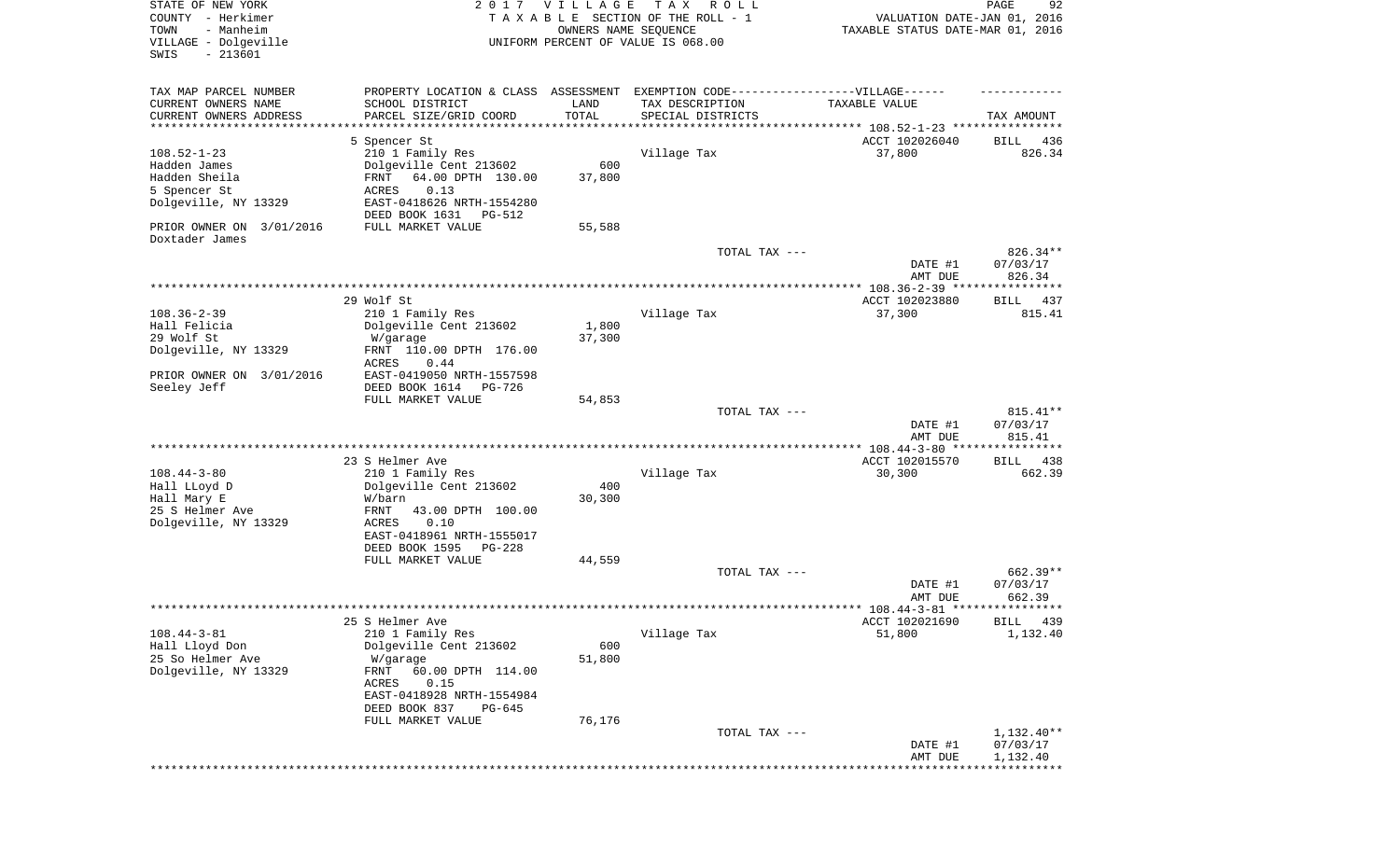| STATE OF NEW YORK<br>COUNTY - Herkimer<br>- Manheim<br>TOWN<br>VILLAGE - Dolgeville<br>$-213601$<br>SWIS |                                                                                   | 2017 VILLAGE<br>OWNERS NAME SEQUENCE | T A X<br>R O L L<br>TAXABLE SECTION OF THE ROLL - 1<br>UNIFORM PERCENT OF VALUE IS 068.00 | VALUATION DATE-JAN 01, 2016<br>TAXABLE STATUS DATE-MAR 01, 2016 | PAGE<br>93            |
|----------------------------------------------------------------------------------------------------------|-----------------------------------------------------------------------------------|--------------------------------------|-------------------------------------------------------------------------------------------|-----------------------------------------------------------------|-----------------------|
| TAX MAP PARCEL NUMBER                                                                                    | PROPERTY LOCATION & CLASS ASSESSMENT EXEMPTION CODE-----------------VILLAGE------ |                                      |                                                                                           |                                                                 |                       |
| CURRENT OWNERS NAME                                                                                      | SCHOOL DISTRICT                                                                   | LAND                                 | TAX DESCRIPTION                                                                           | TAXABLE VALUE                                                   |                       |
| CURRENT OWNERS ADDRESS<br>*********************                                                          | PARCEL SIZE/GRID COORD                                                            | TOTAL<br>**********                  | SPECIAL DISTRICTS                                                                         |                                                                 | TAX AMOUNT            |
|                                                                                                          | 58 N Helmer Ave                                                                   |                                      |                                                                                           | ACCT 102006840                                                  | 440<br>BILL           |
| $108.36 - 3 - 60$                                                                                        | 210 1 Family Res                                                                  |                                      | Village Tax                                                                               | 46,000                                                          | 1,005.60              |
| Hall Thomas R                                                                                            | Dolgeville Cent 213602                                                            | 500                                  |                                                                                           |                                                                 |                       |
| 58 N Helmer Ave                                                                                          | W/garage                                                                          | 46,000                               |                                                                                           |                                                                 |                       |
| Dolgeville, NY 13329                                                                                     | FRNT<br>50.00 DPTH 112.50                                                         |                                      |                                                                                           |                                                                 |                       |
|                                                                                                          | 0.13<br>ACRES                                                                     |                                      |                                                                                           |                                                                 |                       |
|                                                                                                          | EAST-0419732 NRTH-1557388<br>DEED BOOK 1548<br>PG-314                             |                                      |                                                                                           |                                                                 |                       |
|                                                                                                          | FULL MARKET VALUE                                                                 | 67,647                               |                                                                                           |                                                                 |                       |
|                                                                                                          |                                                                                   |                                      | TOTAL TAX ---                                                                             |                                                                 | $1,005.60**$          |
|                                                                                                          |                                                                                   |                                      |                                                                                           | DATE #1                                                         | 07/03/17              |
|                                                                                                          |                                                                                   |                                      |                                                                                           | AMT DUE                                                         | 1,005.60              |
|                                                                                                          |                                                                                   |                                      |                                                                                           |                                                                 |                       |
|                                                                                                          | 90 Van Buren St                                                                   |                                      |                                                                                           | ACCT 102027930                                                  | BILL<br>441           |
| $108.60 - 1 - 27$<br>Halverson Ward                                                                      | 210 1 Family Res<br>Dolgeville Cent 213602                                        | 6,600                                | VET COM CT 41131<br>Village Tax                                                           | 10,200<br>281,800                                               | 6,160.41              |
| 90 Van Buren St                                                                                          | W Barn                                                                            | 292,000                              |                                                                                           |                                                                 |                       |
| Dolgeville, NY 13329                                                                                     | ACRES<br>5.60                                                                     |                                      |                                                                                           |                                                                 |                       |
|                                                                                                          | EAST-0420278 NRTH-1552573                                                         |                                      |                                                                                           |                                                                 |                       |
|                                                                                                          | DEED BOOK 1267<br><b>PG-350</b>                                                   |                                      |                                                                                           |                                                                 |                       |
|                                                                                                          | FULL MARKET VALUE                                                                 | 429,412                              |                                                                                           |                                                                 |                       |
|                                                                                                          |                                                                                   |                                      | TOTAL TAX ---                                                                             |                                                                 | $6,160.41**$          |
|                                                                                                          |                                                                                   |                                      |                                                                                           | DATE #1<br>AMT DUE                                              | 07/03/17<br>6,160.41  |
|                                                                                                          |                                                                                   |                                      |                                                                                           | ************* 108.52-1-33 *****                                 | ***********           |
|                                                                                                          | 6 W Faville Ave                                                                   |                                      |                                                                                           | ACCT 102003210                                                  | 442<br>BILL           |
| $108.52 - 1 - 33$                                                                                        | 311 Res vac land                                                                  |                                      | Village Tax                                                                               | 8,000                                                           | 174.89                |
| Hamilton Thomas K                                                                                        | Dolgeville Cent 213602                                                            | 8,000                                |                                                                                           |                                                                 |                       |
| Ruggiero Elaine                                                                                          | FRNT 348.30 DPTH                                                                  | 8,000                                |                                                                                           |                                                                 |                       |
| 6 W Faville Ave<br>Dolgeville, NY 13329                                                                  | ACRES<br>0.60<br>EAST-0418422 NRTH-1553995                                        |                                      |                                                                                           |                                                                 |                       |
|                                                                                                          | DEED BOOK 1597<br>PG-334                                                          |                                      |                                                                                           |                                                                 |                       |
|                                                                                                          | FULL MARKET VALUE                                                                 | 11,765                               |                                                                                           |                                                                 |                       |
|                                                                                                          |                                                                                   |                                      | TOTAL TAX ---                                                                             |                                                                 | 174.89**              |
|                                                                                                          |                                                                                   |                                      |                                                                                           | DATE #1                                                         | 07/03/17              |
|                                                                                                          |                                                                                   |                                      |                                                                                           | AMT DUE                                                         | 174.89                |
|                                                                                                          |                                                                                   |                                      |                                                                                           |                                                                 |                       |
| $108.52 - 2 - 59$                                                                                        | 5 E Faville Ave<br>210 1 Family Res                                               |                                      | Village Tax                                                                               | ACCT 102027600<br>29,600                                        | 443<br>BILL<br>647.08 |
| Hanford Aubrey                                                                                           | Dolgeville Cent 213602                                                            | 600                                  |                                                                                           |                                                                 |                       |
| Hanford Samantha                                                                                         | W/barn                                                                            | 29,600                               |                                                                                           |                                                                 |                       |
| 5 E Faville Ave                                                                                          | 60.00 DPTH 125.00<br>FRNT                                                         |                                      |                                                                                           |                                                                 |                       |
| Dolgeville, NY 13329                                                                                     | ACRES<br>0.16                                                                     |                                      |                                                                                           |                                                                 |                       |
|                                                                                                          | EAST-0418819 NRTH-1553763                                                         |                                      |                                                                                           |                                                                 |                       |
|                                                                                                          | DEED BOOK 1414 PG-18                                                              |                                      |                                                                                           |                                                                 |                       |
|                                                                                                          | FULL MARKET VALUE                                                                 | 43,529                               | TOTAL TAX ---                                                                             |                                                                 | 647.08**              |
|                                                                                                          |                                                                                   |                                      |                                                                                           | DATE #1                                                         | 07/03/17              |
|                                                                                                          |                                                                                   |                                      |                                                                                           | AMT DUE                                                         | 647.08                |
|                                                                                                          |                                                                                   |                                      |                                                                                           |                                                                 | ***********           |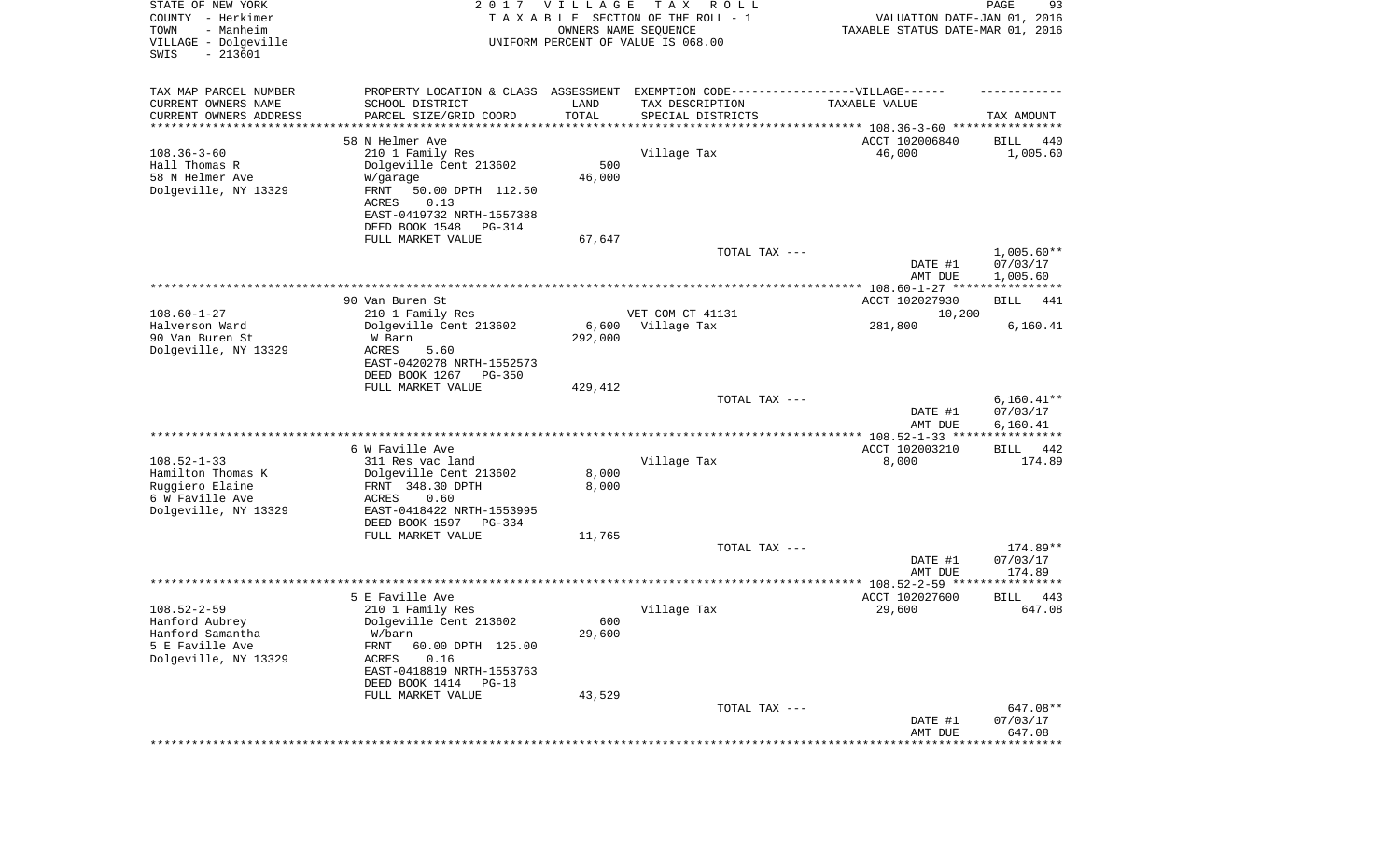| STATE OF NEW YORK<br>COUNTY - Herkimer<br>- Manheim<br>TOWN<br>VILLAGE - Dolgeville<br>SWIS<br>$-213601$ | 2017                                                         | <b>VILLAGE</b><br>OWNERS NAME SEQUENCE | T A X<br>R O L L<br>TAXABLE SECTION OF THE ROLL - 1<br>UNIFORM PERCENT OF VALUE IS 068.00 | VALUATION DATE-JAN 01, 2016<br>TAXABLE STATUS DATE-MAR 01, 2016 | 94<br>PAGE                          |
|----------------------------------------------------------------------------------------------------------|--------------------------------------------------------------|----------------------------------------|-------------------------------------------------------------------------------------------|-----------------------------------------------------------------|-------------------------------------|
| TAX MAP PARCEL NUMBER                                                                                    |                                                              |                                        | PROPERTY LOCATION & CLASS ASSESSMENT EXEMPTION CODE----------------VILLAGE------          |                                                                 |                                     |
| CURRENT OWNERS NAME<br>CURRENT OWNERS ADDRESS                                                            | SCHOOL DISTRICT<br>PARCEL SIZE/GRID COORD                    | LAND<br>TOTAL                          | TAX DESCRIPTION<br>SPECIAL DISTRICTS                                                      | TAXABLE VALUE                                                   | TAX AMOUNT                          |
| ********************                                                                                     |                                                              |                                        | ********************************* 108.52-5-79 ****************                            |                                                                 |                                     |
| $108.52 - 5 - 79$                                                                                        | 33 S Main St<br>483 Converted Re                             |                                        | Village Tax                                                                               | ACCT 102022020<br>42,800                                        | BILL<br>444<br>935.65               |
| Hanthorn Timothy S                                                                                       | Dolgeville Cent 213602                                       | 800                                    |                                                                                           |                                                                 |                                     |
| Hanthorn Jamie C                                                                                         | W/garage                                                     | 42,800                                 |                                                                                           |                                                                 |                                     |
| 33 S Main St                                                                                             | 80.00 DPTH 168.00<br>FRNT                                    |                                        |                                                                                           |                                                                 |                                     |
| Dolgeville, NY 13329                                                                                     | ACRES<br>0.27                                                |                                        |                                                                                           |                                                                 |                                     |
|                                                                                                          | EAST-0419507 NRTH-1554805                                    |                                        |                                                                                           |                                                                 |                                     |
|                                                                                                          | DEED BOOK 1190<br>PG-813                                     |                                        |                                                                                           |                                                                 |                                     |
|                                                                                                          | FULL MARKET VALUE                                            | 62,941                                 |                                                                                           |                                                                 |                                     |
|                                                                                                          |                                                              |                                        | TOTAL TAX ---                                                                             | DATE #1                                                         | 935.65**<br>07/03/17                |
|                                                                                                          |                                                              |                                        |                                                                                           | AMT DUE                                                         | 935.65                              |
|                                                                                                          |                                                              |                                        |                                                                                           |                                                                 |                                     |
|                                                                                                          | 16 Rundell St                                                |                                        |                                                                                           | ACCT 102019740                                                  | BILL 445                            |
| $108.52 - 3 - 36$                                                                                        | 210 1 Family Res                                             |                                        | Village Tax                                                                               | 12,500                                                          | 273.26                              |
| Harlow MaKayla                                                                                           | Dolgeville Cent 213602                                       | 500                                    |                                                                                           |                                                                 |                                     |
| Gallt Theodore                                                                                           | 50.00 DPTH 142.00<br>FRNT                                    | 12,500                                 |                                                                                           |                                                                 |                                     |
| 16 Rundell St                                                                                            | ACRES<br>0.16                                                |                                        |                                                                                           |                                                                 |                                     |
| Dolgeville, NY 13329                                                                                     | EAST-0419279 NRTH-1553630<br>DEED BOOK 1538<br><b>PG-772</b> |                                        |                                                                                           |                                                                 |                                     |
|                                                                                                          | FULL MARKET VALUE                                            | 18,382                                 |                                                                                           |                                                                 |                                     |
|                                                                                                          |                                                              |                                        | TOTAL TAX ---                                                                             |                                                                 | $273.26**$                          |
|                                                                                                          |                                                              |                                        |                                                                                           | DATE #1                                                         | 07/03/17                            |
|                                                                                                          |                                                              |                                        |                                                                                           | AMT DUE                                                         | 273.26                              |
|                                                                                                          |                                                              |                                        |                                                                                           | *********** 108.59-2-32 ****                                    | **********                          |
|                                                                                                          | 8 Sullivan St                                                |                                        |                                                                                           | ACCT 102005550                                                  | BILL 446                            |
| $108.59 - 2 - 32$<br>Harlow Mark                                                                         | 210 1 Family Res                                             | 500                                    | Village Tax                                                                               | 48,000                                                          | 1,049.32                            |
| Harlow Paula                                                                                             | Dolgeville Cent 213602<br>50.00 DPTH 150.00<br>FRNT          | 48,000                                 |                                                                                           |                                                                 |                                     |
| 8 Sullivan St                                                                                            | <b>ACRES</b><br>$0.17$ BANK<br>813                           |                                        |                                                                                           |                                                                 |                                     |
| Dolgeville, NY 13329                                                                                     | EAST-0417221 NRTH-1552086                                    |                                        |                                                                                           |                                                                 |                                     |
|                                                                                                          | DEED BOOK 866<br>PG-311                                      |                                        |                                                                                           |                                                                 |                                     |
|                                                                                                          | FULL MARKET VALUE                                            | 70,588                                 |                                                                                           |                                                                 |                                     |
|                                                                                                          |                                                              |                                        | TOTAL TAX ---                                                                             |                                                                 | 1,049.32**                          |
|                                                                                                          |                                                              |                                        |                                                                                           | DATE #1                                                         | 07/03/17                            |
|                                                                                                          |                                                              |                                        |                                                                                           | AMT DUE                                                         | 1,049.32<br>* * * * * * * * * * * * |
|                                                                                                          | Sullivan St                                                  |                                        |                                                                                           | ACCT 102005580                                                  | 447<br><b>BILL</b>                  |
| $108.59 - 2 - 33$                                                                                        | 311 Res vac land                                             |                                        | Village Tax                                                                               | 300                                                             | 6.56                                |
| Harlow Mark A                                                                                            | Dolgeville Cent 213602                                       | 300                                    |                                                                                           |                                                                 |                                     |
| Harlow Paula L                                                                                           | 50.00 DPTH 150.00<br>FRNT                                    | 300                                    |                                                                                           |                                                                 |                                     |
| 8 Sullivan St                                                                                            | $0.17$ BANK<br>813<br>ACRES                                  |                                        |                                                                                           |                                                                 |                                     |
| Dolgeville, NY 13329                                                                                     | EAST-0417228 NRTH-1552039                                    |                                        |                                                                                           |                                                                 |                                     |
|                                                                                                          | DEED BOOK 866<br><b>PG-311</b>                               |                                        |                                                                                           |                                                                 |                                     |
|                                                                                                          | FULL MARKET VALUE                                            | 441                                    |                                                                                           |                                                                 | $6.56**$                            |
|                                                                                                          |                                                              |                                        | TOTAL TAX ---                                                                             | DATE #1                                                         | 07/03/17                            |
|                                                                                                          |                                                              |                                        |                                                                                           | AMT DUE                                                         | 6.56                                |
|                                                                                                          |                                                              |                                        |                                                                                           | *********************                                           | **************                      |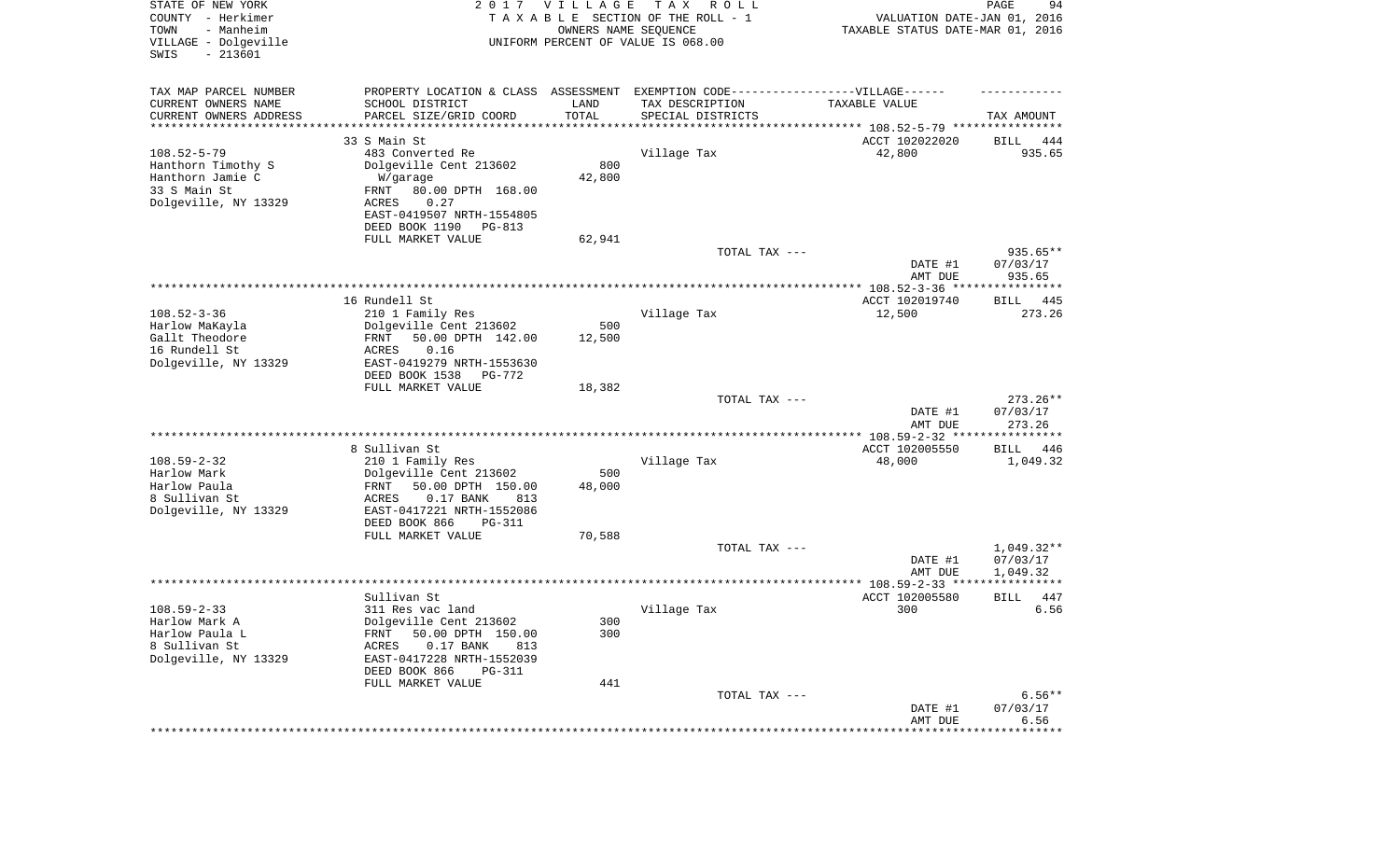| STATE OF NEW YORK<br>COUNTY - Herkimer<br>- Manheim<br>TOWN<br>VILLAGE - Dolgeville<br>SWIS<br>$-213601$ |                                                                                  | 2017 VILLAGE<br>OWNERS NAME SEQUENCE | T A X<br>R O L L<br>TAXABLE SECTION OF THE ROLL - 1<br>UNIFORM PERCENT OF VALUE IS 068.00 | VALUATION DATE-JAN 01, 2016<br>TAXABLE STATUS DATE-MAR 01, 2016 | PAGE<br>95              |
|----------------------------------------------------------------------------------------------------------|----------------------------------------------------------------------------------|--------------------------------------|-------------------------------------------------------------------------------------------|-----------------------------------------------------------------|-------------------------|
| TAX MAP PARCEL NUMBER                                                                                    | PROPERTY LOCATION & CLASS ASSESSMENT EXEMPTION CODE----------------VILLAGE------ |                                      |                                                                                           |                                                                 |                         |
| CURRENT OWNERS NAME                                                                                      | SCHOOL DISTRICT                                                                  | LAND                                 | TAX DESCRIPTION                                                                           | TAXABLE VALUE                                                   |                         |
| CURRENT OWNERS ADDRESS<br>*********************                                                          | PARCEL SIZE/GRID COORD<br>******************                                     | TOTAL<br>* * * * * * * * * * *       | SPECIAL DISTRICTS                                                                         |                                                                 | TAX AMOUNT              |
|                                                                                                          | 133 N Main St                                                                    |                                      |                                                                                           | ACCT 102029520                                                  | 448<br>BILL             |
| $108.36 - 3 - 30$                                                                                        | 220 2 Family Res                                                                 |                                      | Village Tax                                                                               | 30,900                                                          | 675.50                  |
| Harlow Timothy                                                                                           | Dolgeville Cent 213602                                                           | 500                                  |                                                                                           |                                                                 |                         |
| Harlow Sandra<br>133 N Main St                                                                           | W/garage                                                                         | 30,900                               |                                                                                           |                                                                 |                         |
| Dolgeville, NY 13329                                                                                     | FRNT<br>50.00 DPTH 167.00<br>0.18<br>ACRES                                       |                                      |                                                                                           |                                                                 |                         |
|                                                                                                          | EAST-0419973 NRTH-1557020                                                        |                                      |                                                                                           |                                                                 |                         |
|                                                                                                          | DEED BOOK 1187<br>PG-751                                                         |                                      |                                                                                           |                                                                 |                         |
|                                                                                                          | FULL MARKET VALUE                                                                | 45,441                               |                                                                                           |                                                                 |                         |
|                                                                                                          |                                                                                  |                                      | TOTAL TAX ---                                                                             | DATE #1                                                         | 675.50**<br>07/03/17    |
|                                                                                                          |                                                                                  |                                      |                                                                                           | AMT DUE                                                         | 675.50                  |
|                                                                                                          |                                                                                  |                                      |                                                                                           |                                                                 |                         |
|                                                                                                          | 6 Lamberson St                                                                   |                                      |                                                                                           | ACCT 102020700                                                  | 449<br>BILL             |
| $108.52 - 2 - 43$                                                                                        | 220 2 Family Res                                                                 | 700                                  | Village Tax                                                                               | 27,000                                                          | 590.24                  |
| Harpis James A<br>301 King Rd                                                                            | Dolgeville Cent 213602<br>W/garage                                               | 27,000                               |                                                                                           |                                                                 |                         |
| Dolgeville, NY 13329                                                                                     | 66.00 DPTH 132.00<br>FRNT                                                        |                                      |                                                                                           |                                                                 |                         |
|                                                                                                          | ACRES<br>0.20                                                                    |                                      |                                                                                           |                                                                 |                         |
| PRIOR OWNER ON 3/01/2016                                                                                 | EAST-0419120 NRTH-1554185                                                        |                                      |                                                                                           |                                                                 |                         |
| Burton Linda                                                                                             | DEED BOOK 1622<br>PG-866<br>FULL MARKET VALUE                                    | 39,706                               |                                                                                           |                                                                 |                         |
|                                                                                                          |                                                                                  |                                      | TOTAL TAX ---                                                                             |                                                                 | 590.24**                |
|                                                                                                          |                                                                                  |                                      |                                                                                           | DATE #1                                                         | 07/03/17                |
|                                                                                                          |                                                                                  |                                      |                                                                                           | AMT DUE                                                         | 590.24                  |
|                                                                                                          |                                                                                  |                                      |                                                                                           |                                                                 |                         |
| $108.44 - 3 - 18$                                                                                        | 2 N Helmer Ave<br>483 Converted Re                                               |                                      | Village Tax                                                                               | ACCT 102020010<br>80,000                                        | BILL<br>450<br>1,748.87 |
| Harpis James M                                                                                           | Dolgeville Cent 213602                                                           | 1,200                                |                                                                                           |                                                                 |                         |
| 301 King Rd                                                                                              | FRNT 120.00 DPTH 100.00                                                          | 80,000                               |                                                                                           |                                                                 |                         |
| Dolgeville, NY 13329                                                                                     | ACRES<br>0.28                                                                    |                                      |                                                                                           |                                                                 |                         |
|                                                                                                          | EAST-0419469 NRTH-1555921<br>DEED BOOK 1091<br>PG-537                            |                                      |                                                                                           |                                                                 |                         |
|                                                                                                          | FULL MARKET VALUE                                                                | 117,647                              |                                                                                           |                                                                 |                         |
|                                                                                                          |                                                                                  |                                      | TOTAL TAX ---                                                                             |                                                                 | 1,748.87**              |
|                                                                                                          |                                                                                  |                                      |                                                                                           | DATE #1                                                         | 07/03/17                |
|                                                                                                          |                                                                                  |                                      |                                                                                           | AMT DUE                                                         | 1,748.87<br>*****       |
|                                                                                                          | 14 Baker St                                                                      |                                      |                                                                                           | ACCT 102008880                                                  | 451<br>BILL             |
| $108.44 - 3 - 45$                                                                                        | 483 Converted Re                                                                 |                                      | Village Tax                                                                               | 21,000                                                          | 459.08                  |
| Harpis James M                                                                                           | Dolgeville Cent 213602                                                           | 400                                  |                                                                                           |                                                                 |                         |
| 301 King Rd                                                                                              | 60.00 DPTH 110.00<br>FRNT                                                        | 21,000                               |                                                                                           |                                                                 |                         |
| Dolgeville, NY 13329                                                                                     | 0.10<br>ACRES<br>EAST-0419311 NRTH-1555664                                       |                                      |                                                                                           |                                                                 |                         |
|                                                                                                          | DEED BOOK 871<br><b>PG-508</b>                                                   |                                      |                                                                                           |                                                                 |                         |
|                                                                                                          | FULL MARKET VALUE                                                                | 30,882                               |                                                                                           |                                                                 |                         |
|                                                                                                          |                                                                                  |                                      | TOTAL TAX ---                                                                             |                                                                 | 459.08**                |
|                                                                                                          |                                                                                  |                                      |                                                                                           | DATE #1<br>AMT DUE                                              | 07/03/17<br>459.08      |
|                                                                                                          |                                                                                  |                                      |                                                                                           |                                                                 | **********              |
|                                                                                                          |                                                                                  |                                      |                                                                                           |                                                                 |                         |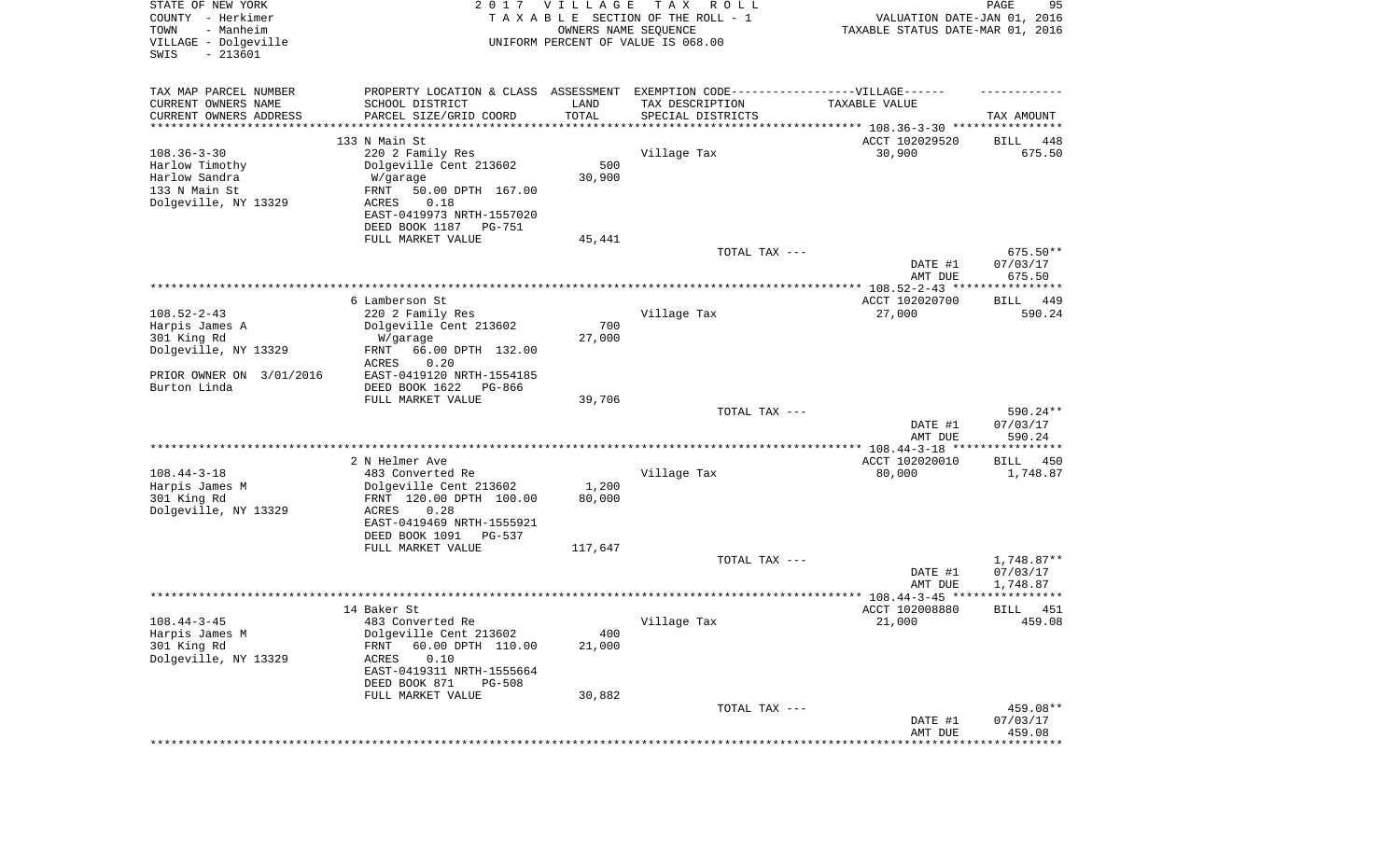| STATE OF NEW YORK<br>COUNTY - Herkimer<br>- Manheim<br>TOWN<br>VILLAGE - Dolgeville<br>SWIS<br>$-213601$ |                                                                                   | 2017 VILLAGE<br>OWNERS NAME SEQUENCE | T A X<br>R O L L<br>TAXABLE SECTION OF THE ROLL - 1<br>UNIFORM PERCENT OF VALUE IS 068.00 | VALUATION DATE-JAN 01, 2016<br>TAXABLE STATUS DATE-MAR 01, 2016 | PAGE<br>96            |
|----------------------------------------------------------------------------------------------------------|-----------------------------------------------------------------------------------|--------------------------------------|-------------------------------------------------------------------------------------------|-----------------------------------------------------------------|-----------------------|
| TAX MAP PARCEL NUMBER                                                                                    | PROPERTY LOCATION & CLASS ASSESSMENT EXEMPTION CODE-----------------VILLAGE------ |                                      |                                                                                           |                                                                 |                       |
| CURRENT OWNERS NAME<br>CURRENT OWNERS ADDRESS                                                            | SCHOOL DISTRICT<br>PARCEL SIZE/GRID COORD                                         | LAND<br>TOTAL                        | TAX DESCRIPTION<br>SPECIAL DISTRICTS                                                      | TAXABLE VALUE                                                   | TAX AMOUNT            |
| *********************                                                                                    | ***************                                                                   | * * * * * * * * * * *                | ********************************* 108.44-3-46 ****************                            |                                                                 |                       |
|                                                                                                          | 12 Baker St                                                                       |                                      |                                                                                           | ACCT 102021240                                                  | BILL<br>452           |
| $108.44 - 3 - 46$                                                                                        | 311 Res vac land                                                                  |                                      | Village Tax                                                                               | 1,000                                                           | 21.86                 |
| Harpis James M                                                                                           | Dolgeville Cent 213602<br>31.20 DPTH                                              | 1,000                                |                                                                                           |                                                                 |                       |
| 301 King Rd<br>Dolgeville, NY 13329                                                                      | FRNT<br>98.00<br>0.07<br>ACRES                                                    | 1,000                                |                                                                                           |                                                                 |                       |
|                                                                                                          | EAST-0419352 NRTH-1555666                                                         |                                      |                                                                                           |                                                                 |                       |
|                                                                                                          | DEED BOOK 1164<br>PG-427                                                          |                                      |                                                                                           |                                                                 |                       |
|                                                                                                          | FULL MARKET VALUE                                                                 | 1,471                                |                                                                                           |                                                                 |                       |
|                                                                                                          |                                                                                   |                                      | TOTAL TAX ---                                                                             | DATE #1                                                         | $21.86**$<br>07/03/17 |
|                                                                                                          |                                                                                   |                                      |                                                                                           | AMT DUE                                                         | 21.86                 |
|                                                                                                          |                                                                                   |                                      |                                                                                           |                                                                 |                       |
|                                                                                                          | 48 E Faville Ave                                                                  |                                      |                                                                                           | ACCT 102008760                                                  | 453<br>BILL           |
| $108.52 - 6 - 30$                                                                                        | 210 1 Family Res                                                                  |                                      | Village Tax                                                                               | 30,500                                                          | 666.76                |
| Hart Ryan                                                                                                | Dolgeville Cent 213602                                                            | 500                                  |                                                                                           |                                                                 |                       |
| 48 E Faville Ave<br>Dolgeville, NY 13329                                                                 | Carport<br>FRNT<br>50.00 DPTH 100.00                                              | 30,500                               |                                                                                           |                                                                 |                       |
|                                                                                                          | ACRES<br>0.11                                                                     |                                      |                                                                                           |                                                                 |                       |
|                                                                                                          | EAST-0419703 NRTH-1553045                                                         |                                      |                                                                                           |                                                                 |                       |
|                                                                                                          | DEED BOOK 1611<br>PG-381                                                          |                                      |                                                                                           |                                                                 |                       |
|                                                                                                          | FULL MARKET VALUE                                                                 | 44,853                               |                                                                                           |                                                                 |                       |
|                                                                                                          |                                                                                   |                                      | TOTAL TAX ---                                                                             | DATE #1                                                         | 666.76**<br>07/03/17  |
|                                                                                                          |                                                                                   |                                      |                                                                                           | AMT DUE                                                         | 666.76                |
|                                                                                                          |                                                                                   |                                      |                                                                                           | ************* 108.36-2-37 *****************                     |                       |
|                                                                                                          | 21 Wolf St                                                                        |                                      |                                                                                           | ACCT 102025680                                                  | BILL<br>454           |
| $108.36 - 2 - 37$                                                                                        | 210 1 Family Res                                                                  |                                      | Village Tax                                                                               | 46,100                                                          | 1,007.79              |
| Hart Shawna<br>21 Wolf St                                                                                | Dolgeville Cent 213602<br>Land Contract                                           | 1,300<br>46,100                      |                                                                                           |                                                                 |                       |
| Dolgeville, NY 13329                                                                                     | FRNT 160.00 DPTH 150.00                                                           |                                      |                                                                                           |                                                                 |                       |
|                                                                                                          | ACRES<br>0.55                                                                     |                                      |                                                                                           |                                                                 |                       |
|                                                                                                          | EAST-0419170 NRTH-1557494                                                         |                                      |                                                                                           |                                                                 |                       |
|                                                                                                          | DEED BOOK 1126<br>PG-164                                                          |                                      |                                                                                           |                                                                 |                       |
|                                                                                                          | FULL MARKET VALUE                                                                 | 67,794                               | TOTAL TAX ---                                                                             |                                                                 | 1,007.79**            |
|                                                                                                          |                                                                                   |                                      |                                                                                           | DATE #1                                                         | 07/03/17              |
|                                                                                                          |                                                                                   |                                      |                                                                                           | AMT DUE                                                         | 1,007.79              |
|                                                                                                          |                                                                                   |                                      |                                                                                           |                                                                 | ************          |
|                                                                                                          | 56 Van Buren St                                                                   |                                      |                                                                                           | ACCT 102019680                                                  | 455<br>BILL           |
| $108.52 - 5 - 10$<br>Hartmann Scott                                                                      | 210 1 Family Res<br>Dolgeville Cent 213602                                        | 1,000                                | Village Tax                                                                               | 52,000                                                          | 1,136.77              |
| Hartmann Kari                                                                                            | W/garage                                                                          | 52,000                               |                                                                                           |                                                                 |                       |
| 56 Van Buren St                                                                                          | 99.15 DPTH 150.40<br>FRNT                                                         |                                      |                                                                                           |                                                                 |                       |
| Dolgeville, NY 13329                                                                                     | 0.34<br>ACRES                                                                     |                                      |                                                                                           |                                                                 |                       |
|                                                                                                          | EAST-0420244 NRTH-1553641                                                         |                                      |                                                                                           |                                                                 |                       |
|                                                                                                          | DEED BOOK 1424 PG-770                                                             |                                      |                                                                                           |                                                                 |                       |
|                                                                                                          | FULL MARKET VALUE                                                                 | 76,471                               | TOTAL TAX ---                                                                             |                                                                 | $1,136.77**$          |
|                                                                                                          |                                                                                   |                                      |                                                                                           | DATE #1                                                         | 07/03/17              |
|                                                                                                          |                                                                                   |                                      |                                                                                           | AMT DUE                                                         | 1,136.77              |
|                                                                                                          |                                                                                   |                                      |                                                                                           |                                                                 |                       |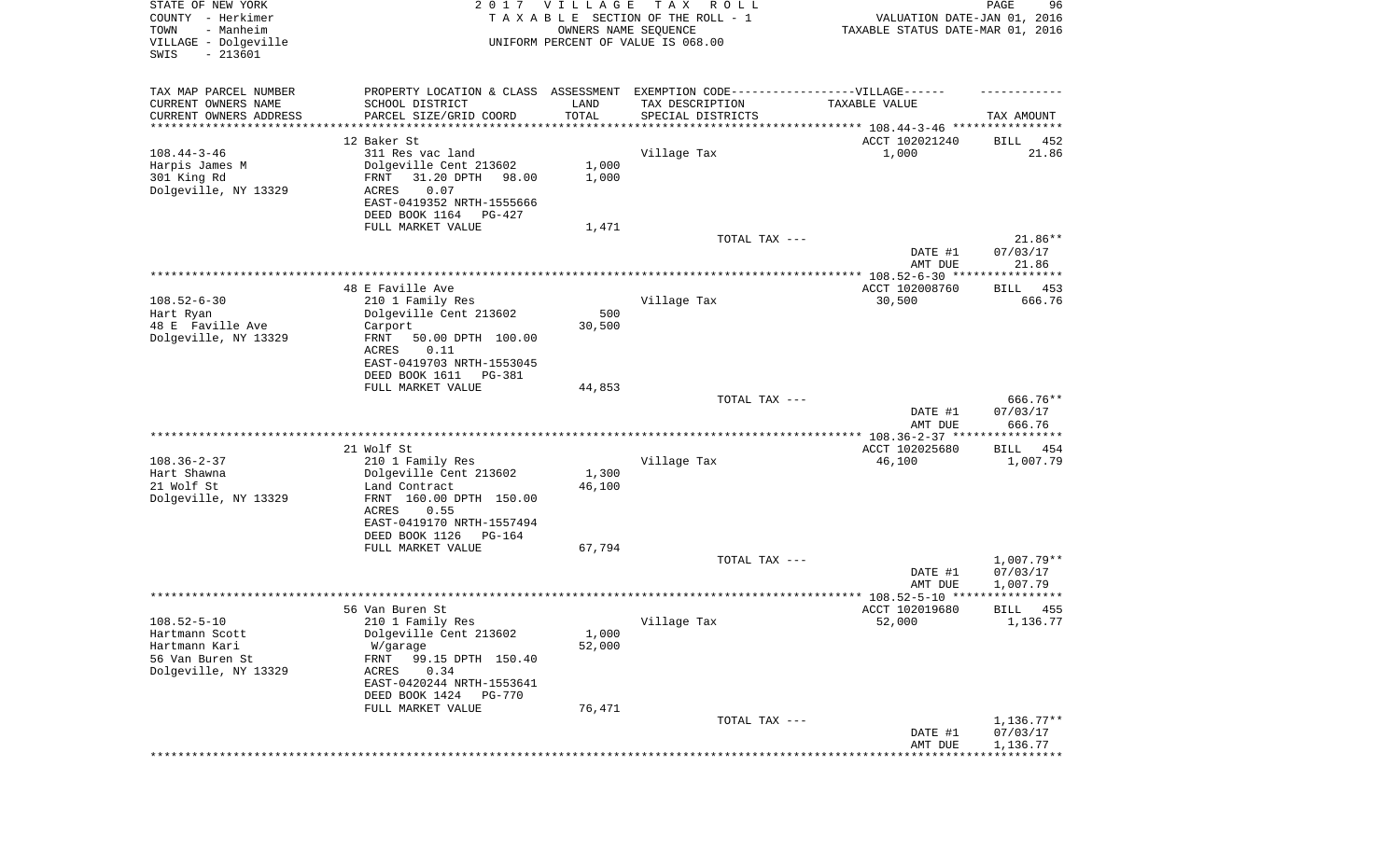| STATE OF NEW YORK<br>COUNTY - Herkimer<br>- Manheim<br>TOWN<br>VILLAGE - Dolgeville<br>$-213601$<br>SWIS |                                                                                  | 2017 VILLAGE<br>OWNERS NAME SEQUENCE | T A X<br>R O L L<br>TAXABLE SECTION OF THE ROLL - 1<br>UNIFORM PERCENT OF VALUE IS 068.00 | VALUATION DATE-JAN 01, 2016<br>TAXABLE STATUS DATE-MAR 01, 2016 | PAGE<br>97               |
|----------------------------------------------------------------------------------------------------------|----------------------------------------------------------------------------------|--------------------------------------|-------------------------------------------------------------------------------------------|-----------------------------------------------------------------|--------------------------|
| TAX MAP PARCEL NUMBER                                                                                    | PROPERTY LOCATION & CLASS ASSESSMENT EXEMPTION CODE----------------VILLAGE------ |                                      |                                                                                           |                                                                 |                          |
| CURRENT OWNERS NAME                                                                                      | SCHOOL DISTRICT                                                                  | LAND                                 | TAX DESCRIPTION                                                                           | TAXABLE VALUE                                                   |                          |
| CURRENT OWNERS ADDRESS<br>***********************                                                        | PARCEL SIZE/GRID COORD<br>******************                                     | TOTAL<br>***********                 | SPECIAL DISTRICTS                                                                         |                                                                 | TAX AMOUNT               |
|                                                                                                          | Horn St                                                                          |                                      |                                                                                           | ACCT 102012060                                                  | BILL<br>456              |
| $108.36 - 1 - 30$                                                                                        | 312 Vac w/imprv                                                                  |                                      | Village Tax                                                                               | 1,600                                                           | 34.98                    |
| Hartness Bruce                                                                                           | Dolgeville Cent 213602                                                           | 100                                  |                                                                                           |                                                                 |                          |
| Hartness Barbara                                                                                         | Garage                                                                           | 1,600                                |                                                                                           |                                                                 |                          |
| 28 Lamberson St                                                                                          | FRNT<br>50.00 DPTH<br>45.00                                                      |                                      |                                                                                           |                                                                 |                          |
| Dolgeville, NY 13329                                                                                     | ACRES<br>0.06<br>EAST-0419344 NRTH-1556949                                       |                                      |                                                                                           |                                                                 |                          |
|                                                                                                          | DEED BOOK 778<br>PG-491                                                          |                                      |                                                                                           |                                                                 |                          |
|                                                                                                          | FULL MARKET VALUE                                                                | 2,353                                |                                                                                           |                                                                 |                          |
|                                                                                                          |                                                                                  |                                      | TOTAL TAX ---                                                                             |                                                                 | 34.98**                  |
|                                                                                                          |                                                                                  |                                      |                                                                                           | DATE #1                                                         | 07/03/17                 |
|                                                                                                          |                                                                                  |                                      |                                                                                           | AMT DUE                                                         | 34.98                    |
|                                                                                                          |                                                                                  |                                      |                                                                                           |                                                                 |                          |
| $108.36 - 1 - 41$                                                                                        | 32 W State St                                                                    |                                      |                                                                                           | ACCT 102012000                                                  | 457<br>BILL              |
| Hartness Bruce                                                                                           | 210 1 Family Res<br>Dolgeville Cent 213602                                       | 500                                  | Village Tax                                                                               | 49,900                                                          | 1,090.86                 |
| Hartness Barbara                                                                                         | FRNT<br>50.00 DPTH 110.00                                                        | 49,900                               |                                                                                           |                                                                 |                          |
| 28 Lamberson St                                                                                          | ACRES<br>0.13                                                                    |                                      |                                                                                           |                                                                 |                          |
| Dolgeville, NY 13329                                                                                     | EAST-0419305 NRTH-1556883                                                        |                                      |                                                                                           |                                                                 |                          |
|                                                                                                          | DEED BOOK 778<br><b>PG-491</b>                                                   |                                      |                                                                                           |                                                                 |                          |
|                                                                                                          | FULL MARKET VALUE                                                                | 73,382                               |                                                                                           |                                                                 |                          |
|                                                                                                          |                                                                                  |                                      | TOTAL TAX ---                                                                             | DATE #1                                                         | $1,090.86**$<br>07/03/17 |
|                                                                                                          |                                                                                  |                                      |                                                                                           | AMT DUE                                                         | 1,090.86                 |
|                                                                                                          |                                                                                  |                                      |                                                                                           | ************ 108.52-4-18 *****************                      |                          |
|                                                                                                          | 28 Lamberson St                                                                  |                                      |                                                                                           | ACCT 102007890                                                  | <b>BILL</b><br>458       |
| $108.52 - 4 - 18$                                                                                        | 210 1 Family Res                                                                 |                                      | VET COM CT 41131                                                                          | 10,200                                                          |                          |
| Hartness Bruce                                                                                           | Dolgeville Cent 213602                                                           | 500                                  | Village Tax                                                                               | 48,600                                                          | 1,062.44                 |
| Hartness Barbara<br>28 Lamberson St                                                                      | FRNT<br>50.00 DPTH<br>73.00                                                      | 58,800                               |                                                                                           |                                                                 |                          |
| Dolgeville, NY 13329                                                                                     | ACRES<br>0.07<br>EAST-0419565 NRTH-1553714                                       |                                      |                                                                                           |                                                                 |                          |
|                                                                                                          | DEED BOOK 672<br>PG-213                                                          |                                      |                                                                                           |                                                                 |                          |
|                                                                                                          | FULL MARKET VALUE                                                                | 86,471                               |                                                                                           |                                                                 |                          |
|                                                                                                          |                                                                                  |                                      | TOTAL TAX ---                                                                             |                                                                 | $1,062.44**$             |
|                                                                                                          |                                                                                  |                                      |                                                                                           | DATE #1                                                         | 07/03/17                 |
|                                                                                                          |                                                                                  |                                      |                                                                                           | AMT DUE                                                         | 1,062.44                 |
|                                                                                                          | 2 S Helmer Ave                                                                   |                                      |                                                                                           | ACCT 102001380                                                  | BILL<br>459              |
| $108.44 - 1 - 39$                                                                                        | 210 1 Family Res                                                                 |                                      | Village Tax                                                                               | 60,000                                                          | 1,311.66                 |
| Harvey Michael J                                                                                         | Dolgeville Cent 213602                                                           | 600                                  |                                                                                           |                                                                 |                          |
| M&M Contracting                                                                                          | W/garage                                                                         | 60,000                               |                                                                                           |                                                                 |                          |
| 141 Dagenkolb Rd                                                                                         | 60.00 DPTH 100.00<br>FRNT                                                        |                                      |                                                                                           |                                                                 |                          |
| Cold Brook, NY 13324                                                                                     | 0.14<br>ACRES                                                                    |                                      |                                                                                           |                                                                 |                          |
|                                                                                                          | EAST-0419259 NRTH-1555866                                                        |                                      |                                                                                           |                                                                 |                          |
|                                                                                                          | DEED BOOK 924<br>PG-314                                                          |                                      |                                                                                           |                                                                 |                          |
|                                                                                                          | FULL MARKET VALUE                                                                | 88,235                               | TOTAL TAX ---                                                                             |                                                                 | $1,311.66**$             |
|                                                                                                          |                                                                                  |                                      |                                                                                           | DATE #1                                                         | 07/03/17                 |
|                                                                                                          |                                                                                  |                                      |                                                                                           | AMT DUE                                                         | 1,311.66                 |
|                                                                                                          |                                                                                  |                                      |                                                                                           |                                                                 | **********               |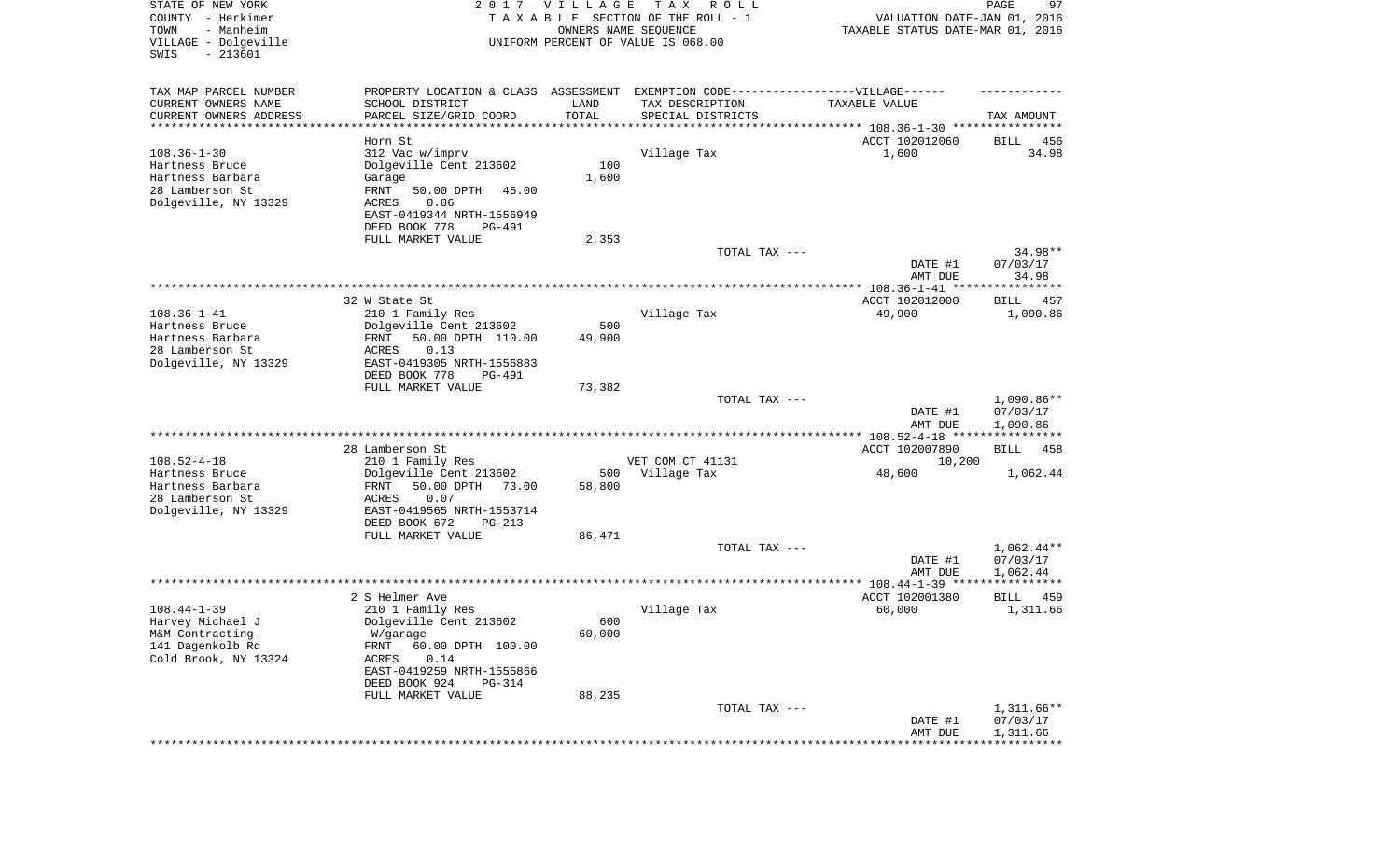| TAX MAP PARCEL NUMBER<br>PROPERTY LOCATION & CLASS ASSESSMENT EXEMPTION CODE----------------VILLAGE------<br>CURRENT OWNERS NAME<br>SCHOOL DISTRICT<br>LAND<br>TAX DESCRIPTION<br>TAXABLE VALUE<br>TOTAL<br>CURRENT OWNERS ADDRESS<br>PARCEL SIZE/GRID COORD<br>SPECIAL DISTRICTS<br>TAX AMOUNT<br>********************<br>********************************* 108.44-2-7 *****************<br>8 Cline St<br>ACCT 102027000<br>BILL<br>460<br>$108.44 - 2 - 7$<br>210 1 Family Res<br>Village Tax<br>58,500<br>1,278.86<br>500<br>Hauck Alan<br>Dolgeville Cent 213602<br>Waleur Beverly<br>50.00 DPTH 300.00<br>58,500<br>FRNT<br>8 Cline St<br><b>ACRES</b><br>0.34<br>Dolgeville, NY 13329<br>EAST-0418200 NRTH-1555123<br>DEED BOOK 1321<br>PG-216<br>FULL MARKET VALUE<br>86,029<br>1,278.86**<br>TOTAL TAX ---<br>07/03/17<br>DATE #1<br>AMT DUE<br>1,278.86<br>S Main St<br>461<br>BILL<br>$108.51 - 1 - 33.2$<br>700<br>311 Res vac land<br>Village Tax<br>15.30<br>Dolgeville Cent 213602<br>700<br>Haughton Jonanthan M<br>Haughton Nicole<br>60.00 DPTH 270.00<br>700<br>FRNT<br>136 S Main St<br>0.36<br>ACRES<br>Dolgeville, NY 13329<br>EAST-0417843 NRTH-1553068<br>DEED BOOK 1592<br>$PG-23$<br>FULL MARKET VALUE<br>1,029<br>TOTAL TAX ---<br>$15.30**$<br>DATE #1<br>07/03/17<br>15.30<br>AMT DUE<br>136 S Main St<br>BILL<br>462<br>$108.51 - 1 - 39.2$<br>210 1 Family Res<br>Village Tax<br>58,300<br>1,274.49<br>Dolgeville Cent 213602<br>600<br>Haughton Jonanthan M<br>Haughton Nicole<br>58,300<br>W/garage<br>136 S Main St<br>60.00 DPTH 175.00<br>FRNT<br>Dolgeville, NY 13329<br><b>ACRES</b><br>0.24<br>EAST-0417794 NRTH-1552966<br>DEED BOOK 1592<br>$PG-23$<br>FULL MARKET VALUE<br>85,735<br>$1,274.49**$<br>TOTAL TAX ---<br>07/03/17<br>DATE #1<br>AMT DUE<br>1,274.49<br>S Main St<br>ACCT 102014130<br>463<br>BILL<br>$108.51 - 1 - 41$<br>Village Tax<br>12,800<br>279.82<br>311 Res vac land<br>12,800<br>Haughton Jonanthan M<br>Dolgeville Cent 213602<br>FRNT 60.00 DPTH 256.00<br>Haughton Nicole<br>12,800<br>136 S Main St<br>0.32<br><b>ACRES</b><br>Dolgeville, NY 13329<br>EAST-0417807 NRTH-1553023<br>DEED BOOK 1592<br>PG-23<br>FULL MARKET VALUE<br>18,824<br>$279.82**$<br>TOTAL TAX ---<br>DATE #1<br>07/03/17<br>AMT DUE<br>279.82<br>************************************* | STATE OF NEW YORK<br>COUNTY - Herkimer<br>- Manheim<br>TOWN<br>VILLAGE - Dolgeville<br>SWIS<br>$-213601$ | 2017 | VILLAGE | T A X<br>R O L L<br>TAXABLE SECTION OF THE ROLL - 1<br>OWNERS NAME SEQUENCE<br>UNIFORM PERCENT OF VALUE IS 068.00 | VALUATION DATE-JAN 01, 2016<br>TAXABLE STATUS DATE-MAR 01, 2016 | 98<br>PAGE |
|------------------------------------------------------------------------------------------------------------------------------------------------------------------------------------------------------------------------------------------------------------------------------------------------------------------------------------------------------------------------------------------------------------------------------------------------------------------------------------------------------------------------------------------------------------------------------------------------------------------------------------------------------------------------------------------------------------------------------------------------------------------------------------------------------------------------------------------------------------------------------------------------------------------------------------------------------------------------------------------------------------------------------------------------------------------------------------------------------------------------------------------------------------------------------------------------------------------------------------------------------------------------------------------------------------------------------------------------------------------------------------------------------------------------------------------------------------------------------------------------------------------------------------------------------------------------------------------------------------------------------------------------------------------------------------------------------------------------------------------------------------------------------------------------------------------------------------------------------------------------------------------------------------------------------------------------------------------------------------------------------------------------------------------------------------------------------------------------------------------------------------------------------------------------------------------------------------------------------------------------------------------------------------------------------------------------------------|----------------------------------------------------------------------------------------------------------|------|---------|-------------------------------------------------------------------------------------------------------------------|-----------------------------------------------------------------|------------|
|                                                                                                                                                                                                                                                                                                                                                                                                                                                                                                                                                                                                                                                                                                                                                                                                                                                                                                                                                                                                                                                                                                                                                                                                                                                                                                                                                                                                                                                                                                                                                                                                                                                                                                                                                                                                                                                                                                                                                                                                                                                                                                                                                                                                                                                                                                                                    |                                                                                                          |      |         |                                                                                                                   |                                                                 |            |
|                                                                                                                                                                                                                                                                                                                                                                                                                                                                                                                                                                                                                                                                                                                                                                                                                                                                                                                                                                                                                                                                                                                                                                                                                                                                                                                                                                                                                                                                                                                                                                                                                                                                                                                                                                                                                                                                                                                                                                                                                                                                                                                                                                                                                                                                                                                                    |                                                                                                          |      |         |                                                                                                                   |                                                                 |            |
|                                                                                                                                                                                                                                                                                                                                                                                                                                                                                                                                                                                                                                                                                                                                                                                                                                                                                                                                                                                                                                                                                                                                                                                                                                                                                                                                                                                                                                                                                                                                                                                                                                                                                                                                                                                                                                                                                                                                                                                                                                                                                                                                                                                                                                                                                                                                    |                                                                                                          |      |         |                                                                                                                   |                                                                 |            |
|                                                                                                                                                                                                                                                                                                                                                                                                                                                                                                                                                                                                                                                                                                                                                                                                                                                                                                                                                                                                                                                                                                                                                                                                                                                                                                                                                                                                                                                                                                                                                                                                                                                                                                                                                                                                                                                                                                                                                                                                                                                                                                                                                                                                                                                                                                                                    |                                                                                                          |      |         |                                                                                                                   |                                                                 |            |
|                                                                                                                                                                                                                                                                                                                                                                                                                                                                                                                                                                                                                                                                                                                                                                                                                                                                                                                                                                                                                                                                                                                                                                                                                                                                                                                                                                                                                                                                                                                                                                                                                                                                                                                                                                                                                                                                                                                                                                                                                                                                                                                                                                                                                                                                                                                                    |                                                                                                          |      |         |                                                                                                                   |                                                                 |            |
|                                                                                                                                                                                                                                                                                                                                                                                                                                                                                                                                                                                                                                                                                                                                                                                                                                                                                                                                                                                                                                                                                                                                                                                                                                                                                                                                                                                                                                                                                                                                                                                                                                                                                                                                                                                                                                                                                                                                                                                                                                                                                                                                                                                                                                                                                                                                    |                                                                                                          |      |         |                                                                                                                   |                                                                 |            |
|                                                                                                                                                                                                                                                                                                                                                                                                                                                                                                                                                                                                                                                                                                                                                                                                                                                                                                                                                                                                                                                                                                                                                                                                                                                                                                                                                                                                                                                                                                                                                                                                                                                                                                                                                                                                                                                                                                                                                                                                                                                                                                                                                                                                                                                                                                                                    |                                                                                                          |      |         |                                                                                                                   |                                                                 |            |
|                                                                                                                                                                                                                                                                                                                                                                                                                                                                                                                                                                                                                                                                                                                                                                                                                                                                                                                                                                                                                                                                                                                                                                                                                                                                                                                                                                                                                                                                                                                                                                                                                                                                                                                                                                                                                                                                                                                                                                                                                                                                                                                                                                                                                                                                                                                                    |                                                                                                          |      |         |                                                                                                                   |                                                                 |            |
|                                                                                                                                                                                                                                                                                                                                                                                                                                                                                                                                                                                                                                                                                                                                                                                                                                                                                                                                                                                                                                                                                                                                                                                                                                                                                                                                                                                                                                                                                                                                                                                                                                                                                                                                                                                                                                                                                                                                                                                                                                                                                                                                                                                                                                                                                                                                    |                                                                                                          |      |         |                                                                                                                   |                                                                 |            |
|                                                                                                                                                                                                                                                                                                                                                                                                                                                                                                                                                                                                                                                                                                                                                                                                                                                                                                                                                                                                                                                                                                                                                                                                                                                                                                                                                                                                                                                                                                                                                                                                                                                                                                                                                                                                                                                                                                                                                                                                                                                                                                                                                                                                                                                                                                                                    |                                                                                                          |      |         |                                                                                                                   |                                                                 |            |
|                                                                                                                                                                                                                                                                                                                                                                                                                                                                                                                                                                                                                                                                                                                                                                                                                                                                                                                                                                                                                                                                                                                                                                                                                                                                                                                                                                                                                                                                                                                                                                                                                                                                                                                                                                                                                                                                                                                                                                                                                                                                                                                                                                                                                                                                                                                                    |                                                                                                          |      |         |                                                                                                                   |                                                                 |            |
|                                                                                                                                                                                                                                                                                                                                                                                                                                                                                                                                                                                                                                                                                                                                                                                                                                                                                                                                                                                                                                                                                                                                                                                                                                                                                                                                                                                                                                                                                                                                                                                                                                                                                                                                                                                                                                                                                                                                                                                                                                                                                                                                                                                                                                                                                                                                    |                                                                                                          |      |         |                                                                                                                   |                                                                 |            |
|                                                                                                                                                                                                                                                                                                                                                                                                                                                                                                                                                                                                                                                                                                                                                                                                                                                                                                                                                                                                                                                                                                                                                                                                                                                                                                                                                                                                                                                                                                                                                                                                                                                                                                                                                                                                                                                                                                                                                                                                                                                                                                                                                                                                                                                                                                                                    |                                                                                                          |      |         |                                                                                                                   |                                                                 |            |
|                                                                                                                                                                                                                                                                                                                                                                                                                                                                                                                                                                                                                                                                                                                                                                                                                                                                                                                                                                                                                                                                                                                                                                                                                                                                                                                                                                                                                                                                                                                                                                                                                                                                                                                                                                                                                                                                                                                                                                                                                                                                                                                                                                                                                                                                                                                                    |                                                                                                          |      |         |                                                                                                                   |                                                                 |            |
|                                                                                                                                                                                                                                                                                                                                                                                                                                                                                                                                                                                                                                                                                                                                                                                                                                                                                                                                                                                                                                                                                                                                                                                                                                                                                                                                                                                                                                                                                                                                                                                                                                                                                                                                                                                                                                                                                                                                                                                                                                                                                                                                                                                                                                                                                                                                    |                                                                                                          |      |         |                                                                                                                   |                                                                 |            |
|                                                                                                                                                                                                                                                                                                                                                                                                                                                                                                                                                                                                                                                                                                                                                                                                                                                                                                                                                                                                                                                                                                                                                                                                                                                                                                                                                                                                                                                                                                                                                                                                                                                                                                                                                                                                                                                                                                                                                                                                                                                                                                                                                                                                                                                                                                                                    |                                                                                                          |      |         |                                                                                                                   |                                                                 |            |
|                                                                                                                                                                                                                                                                                                                                                                                                                                                                                                                                                                                                                                                                                                                                                                                                                                                                                                                                                                                                                                                                                                                                                                                                                                                                                                                                                                                                                                                                                                                                                                                                                                                                                                                                                                                                                                                                                                                                                                                                                                                                                                                                                                                                                                                                                                                                    |                                                                                                          |      |         |                                                                                                                   |                                                                 |            |
|                                                                                                                                                                                                                                                                                                                                                                                                                                                                                                                                                                                                                                                                                                                                                                                                                                                                                                                                                                                                                                                                                                                                                                                                                                                                                                                                                                                                                                                                                                                                                                                                                                                                                                                                                                                                                                                                                                                                                                                                                                                                                                                                                                                                                                                                                                                                    |                                                                                                          |      |         |                                                                                                                   |                                                                 |            |
|                                                                                                                                                                                                                                                                                                                                                                                                                                                                                                                                                                                                                                                                                                                                                                                                                                                                                                                                                                                                                                                                                                                                                                                                                                                                                                                                                                                                                                                                                                                                                                                                                                                                                                                                                                                                                                                                                                                                                                                                                                                                                                                                                                                                                                                                                                                                    |                                                                                                          |      |         |                                                                                                                   |                                                                 |            |
|                                                                                                                                                                                                                                                                                                                                                                                                                                                                                                                                                                                                                                                                                                                                                                                                                                                                                                                                                                                                                                                                                                                                                                                                                                                                                                                                                                                                                                                                                                                                                                                                                                                                                                                                                                                                                                                                                                                                                                                                                                                                                                                                                                                                                                                                                                                                    |                                                                                                          |      |         |                                                                                                                   |                                                                 |            |
|                                                                                                                                                                                                                                                                                                                                                                                                                                                                                                                                                                                                                                                                                                                                                                                                                                                                                                                                                                                                                                                                                                                                                                                                                                                                                                                                                                                                                                                                                                                                                                                                                                                                                                                                                                                                                                                                                                                                                                                                                                                                                                                                                                                                                                                                                                                                    |                                                                                                          |      |         |                                                                                                                   |                                                                 |            |
|                                                                                                                                                                                                                                                                                                                                                                                                                                                                                                                                                                                                                                                                                                                                                                                                                                                                                                                                                                                                                                                                                                                                                                                                                                                                                                                                                                                                                                                                                                                                                                                                                                                                                                                                                                                                                                                                                                                                                                                                                                                                                                                                                                                                                                                                                                                                    |                                                                                                          |      |         |                                                                                                                   |                                                                 |            |
|                                                                                                                                                                                                                                                                                                                                                                                                                                                                                                                                                                                                                                                                                                                                                                                                                                                                                                                                                                                                                                                                                                                                                                                                                                                                                                                                                                                                                                                                                                                                                                                                                                                                                                                                                                                                                                                                                                                                                                                                                                                                                                                                                                                                                                                                                                                                    |                                                                                                          |      |         |                                                                                                                   |                                                                 |            |
|                                                                                                                                                                                                                                                                                                                                                                                                                                                                                                                                                                                                                                                                                                                                                                                                                                                                                                                                                                                                                                                                                                                                                                                                                                                                                                                                                                                                                                                                                                                                                                                                                                                                                                                                                                                                                                                                                                                                                                                                                                                                                                                                                                                                                                                                                                                                    |                                                                                                          |      |         |                                                                                                                   |                                                                 |            |
|                                                                                                                                                                                                                                                                                                                                                                                                                                                                                                                                                                                                                                                                                                                                                                                                                                                                                                                                                                                                                                                                                                                                                                                                                                                                                                                                                                                                                                                                                                                                                                                                                                                                                                                                                                                                                                                                                                                                                                                                                                                                                                                                                                                                                                                                                                                                    |                                                                                                          |      |         |                                                                                                                   |                                                                 |            |
|                                                                                                                                                                                                                                                                                                                                                                                                                                                                                                                                                                                                                                                                                                                                                                                                                                                                                                                                                                                                                                                                                                                                                                                                                                                                                                                                                                                                                                                                                                                                                                                                                                                                                                                                                                                                                                                                                                                                                                                                                                                                                                                                                                                                                                                                                                                                    |                                                                                                          |      |         |                                                                                                                   |                                                                 |            |
|                                                                                                                                                                                                                                                                                                                                                                                                                                                                                                                                                                                                                                                                                                                                                                                                                                                                                                                                                                                                                                                                                                                                                                                                                                                                                                                                                                                                                                                                                                                                                                                                                                                                                                                                                                                                                                                                                                                                                                                                                                                                                                                                                                                                                                                                                                                                    |                                                                                                          |      |         |                                                                                                                   |                                                                 |            |
|                                                                                                                                                                                                                                                                                                                                                                                                                                                                                                                                                                                                                                                                                                                                                                                                                                                                                                                                                                                                                                                                                                                                                                                                                                                                                                                                                                                                                                                                                                                                                                                                                                                                                                                                                                                                                                                                                                                                                                                                                                                                                                                                                                                                                                                                                                                                    |                                                                                                          |      |         |                                                                                                                   |                                                                 |            |
|                                                                                                                                                                                                                                                                                                                                                                                                                                                                                                                                                                                                                                                                                                                                                                                                                                                                                                                                                                                                                                                                                                                                                                                                                                                                                                                                                                                                                                                                                                                                                                                                                                                                                                                                                                                                                                                                                                                                                                                                                                                                                                                                                                                                                                                                                                                                    |                                                                                                          |      |         |                                                                                                                   |                                                                 |            |
|                                                                                                                                                                                                                                                                                                                                                                                                                                                                                                                                                                                                                                                                                                                                                                                                                                                                                                                                                                                                                                                                                                                                                                                                                                                                                                                                                                                                                                                                                                                                                                                                                                                                                                                                                                                                                                                                                                                                                                                                                                                                                                                                                                                                                                                                                                                                    |                                                                                                          |      |         |                                                                                                                   |                                                                 |            |
|                                                                                                                                                                                                                                                                                                                                                                                                                                                                                                                                                                                                                                                                                                                                                                                                                                                                                                                                                                                                                                                                                                                                                                                                                                                                                                                                                                                                                                                                                                                                                                                                                                                                                                                                                                                                                                                                                                                                                                                                                                                                                                                                                                                                                                                                                                                                    |                                                                                                          |      |         |                                                                                                                   |                                                                 |            |
|                                                                                                                                                                                                                                                                                                                                                                                                                                                                                                                                                                                                                                                                                                                                                                                                                                                                                                                                                                                                                                                                                                                                                                                                                                                                                                                                                                                                                                                                                                                                                                                                                                                                                                                                                                                                                                                                                                                                                                                                                                                                                                                                                                                                                                                                                                                                    |                                                                                                          |      |         |                                                                                                                   |                                                                 |            |
|                                                                                                                                                                                                                                                                                                                                                                                                                                                                                                                                                                                                                                                                                                                                                                                                                                                                                                                                                                                                                                                                                                                                                                                                                                                                                                                                                                                                                                                                                                                                                                                                                                                                                                                                                                                                                                                                                                                                                                                                                                                                                                                                                                                                                                                                                                                                    |                                                                                                          |      |         |                                                                                                                   |                                                                 |            |
|                                                                                                                                                                                                                                                                                                                                                                                                                                                                                                                                                                                                                                                                                                                                                                                                                                                                                                                                                                                                                                                                                                                                                                                                                                                                                                                                                                                                                                                                                                                                                                                                                                                                                                                                                                                                                                                                                                                                                                                                                                                                                                                                                                                                                                                                                                                                    |                                                                                                          |      |         |                                                                                                                   |                                                                 |            |
|                                                                                                                                                                                                                                                                                                                                                                                                                                                                                                                                                                                                                                                                                                                                                                                                                                                                                                                                                                                                                                                                                                                                                                                                                                                                                                                                                                                                                                                                                                                                                                                                                                                                                                                                                                                                                                                                                                                                                                                                                                                                                                                                                                                                                                                                                                                                    |                                                                                                          |      |         |                                                                                                                   |                                                                 |            |
|                                                                                                                                                                                                                                                                                                                                                                                                                                                                                                                                                                                                                                                                                                                                                                                                                                                                                                                                                                                                                                                                                                                                                                                                                                                                                                                                                                                                                                                                                                                                                                                                                                                                                                                                                                                                                                                                                                                                                                                                                                                                                                                                                                                                                                                                                                                                    |                                                                                                          |      |         |                                                                                                                   |                                                                 |            |
|                                                                                                                                                                                                                                                                                                                                                                                                                                                                                                                                                                                                                                                                                                                                                                                                                                                                                                                                                                                                                                                                                                                                                                                                                                                                                                                                                                                                                                                                                                                                                                                                                                                                                                                                                                                                                                                                                                                                                                                                                                                                                                                                                                                                                                                                                                                                    |                                                                                                          |      |         |                                                                                                                   |                                                                 |            |
|                                                                                                                                                                                                                                                                                                                                                                                                                                                                                                                                                                                                                                                                                                                                                                                                                                                                                                                                                                                                                                                                                                                                                                                                                                                                                                                                                                                                                                                                                                                                                                                                                                                                                                                                                                                                                                                                                                                                                                                                                                                                                                                                                                                                                                                                                                                                    |                                                                                                          |      |         |                                                                                                                   |                                                                 |            |
|                                                                                                                                                                                                                                                                                                                                                                                                                                                                                                                                                                                                                                                                                                                                                                                                                                                                                                                                                                                                                                                                                                                                                                                                                                                                                                                                                                                                                                                                                                                                                                                                                                                                                                                                                                                                                                                                                                                                                                                                                                                                                                                                                                                                                                                                                                                                    |                                                                                                          |      |         |                                                                                                                   |                                                                 |            |
|                                                                                                                                                                                                                                                                                                                                                                                                                                                                                                                                                                                                                                                                                                                                                                                                                                                                                                                                                                                                                                                                                                                                                                                                                                                                                                                                                                                                                                                                                                                                                                                                                                                                                                                                                                                                                                                                                                                                                                                                                                                                                                                                                                                                                                                                                                                                    |                                                                                                          |      |         |                                                                                                                   |                                                                 |            |
|                                                                                                                                                                                                                                                                                                                                                                                                                                                                                                                                                                                                                                                                                                                                                                                                                                                                                                                                                                                                                                                                                                                                                                                                                                                                                                                                                                                                                                                                                                                                                                                                                                                                                                                                                                                                                                                                                                                                                                                                                                                                                                                                                                                                                                                                                                                                    |                                                                                                          |      |         |                                                                                                                   |                                                                 |            |
|                                                                                                                                                                                                                                                                                                                                                                                                                                                                                                                                                                                                                                                                                                                                                                                                                                                                                                                                                                                                                                                                                                                                                                                                                                                                                                                                                                                                                                                                                                                                                                                                                                                                                                                                                                                                                                                                                                                                                                                                                                                                                                                                                                                                                                                                                                                                    |                                                                                                          |      |         |                                                                                                                   |                                                                 |            |
|                                                                                                                                                                                                                                                                                                                                                                                                                                                                                                                                                                                                                                                                                                                                                                                                                                                                                                                                                                                                                                                                                                                                                                                                                                                                                                                                                                                                                                                                                                                                                                                                                                                                                                                                                                                                                                                                                                                                                                                                                                                                                                                                                                                                                                                                                                                                    |                                                                                                          |      |         |                                                                                                                   |                                                                 |            |
|                                                                                                                                                                                                                                                                                                                                                                                                                                                                                                                                                                                                                                                                                                                                                                                                                                                                                                                                                                                                                                                                                                                                                                                                                                                                                                                                                                                                                                                                                                                                                                                                                                                                                                                                                                                                                                                                                                                                                                                                                                                                                                                                                                                                                                                                                                                                    |                                                                                                          |      |         |                                                                                                                   |                                                                 |            |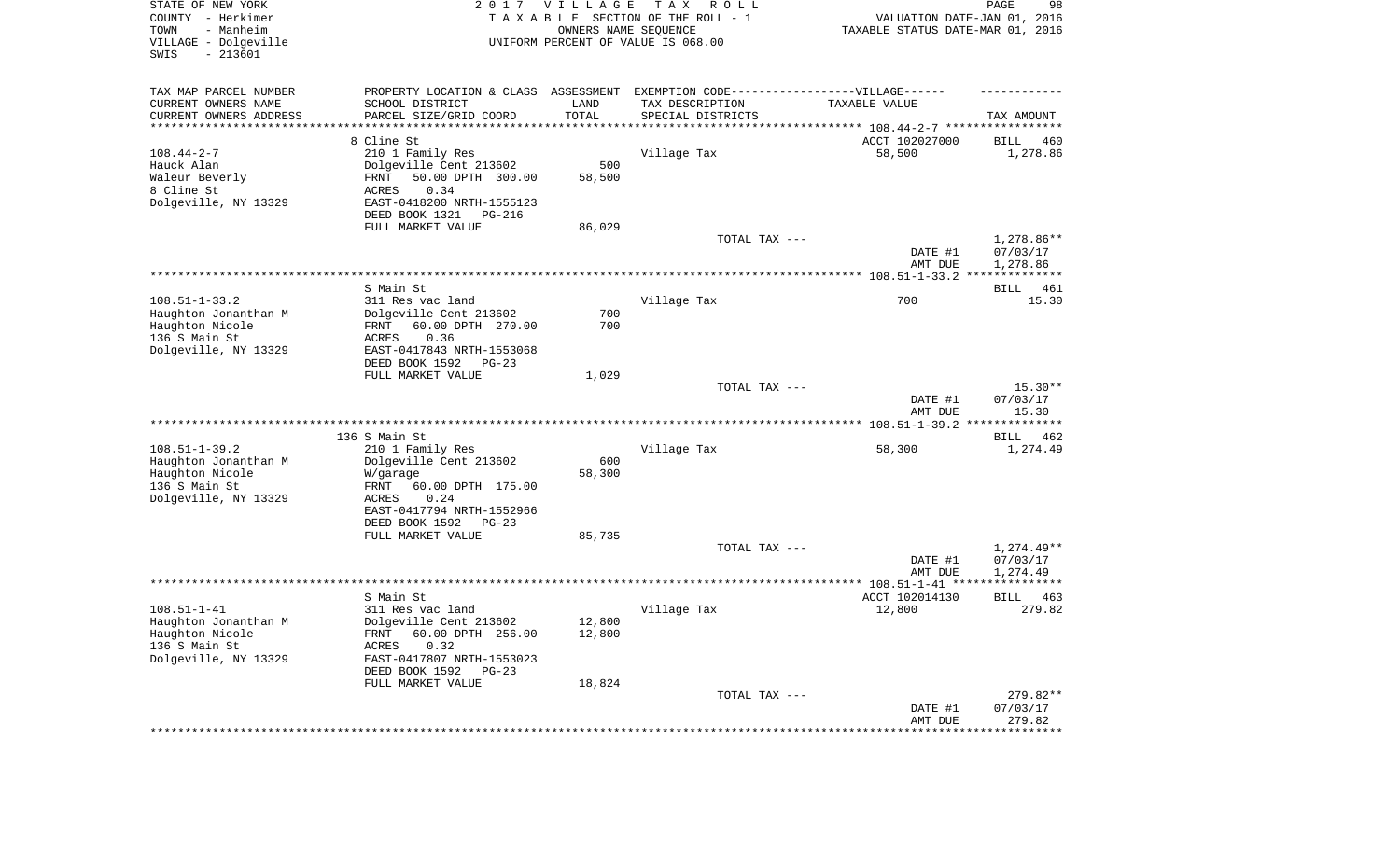| STATE OF NEW YORK<br>COUNTY - Herkimer<br>- Manheim<br>TOWN<br>VILLAGE - Dolgeville<br>$-213601$<br>SWIS |                                                                                   | 2017 VILLAGE<br>OWNERS NAME SEQUENCE | T A X<br>R O L L<br>TAXABLE SECTION OF THE ROLL - 1<br>UNIFORM PERCENT OF VALUE IS 068.00 | VALUATION DATE-JAN 01, 2016<br>TAXABLE STATUS DATE-MAR 01, 2016 | PAGE<br>99              |
|----------------------------------------------------------------------------------------------------------|-----------------------------------------------------------------------------------|--------------------------------------|-------------------------------------------------------------------------------------------|-----------------------------------------------------------------|-------------------------|
| TAX MAP PARCEL NUMBER                                                                                    | PROPERTY LOCATION & CLASS ASSESSMENT EXEMPTION CODE-----------------VILLAGE------ |                                      |                                                                                           |                                                                 |                         |
| CURRENT OWNERS NAME                                                                                      | SCHOOL DISTRICT                                                                   | LAND                                 | TAX DESCRIPTION                                                                           | TAXABLE VALUE                                                   |                         |
| CURRENT OWNERS ADDRESS<br>*********************                                                          | PARCEL SIZE/GRID COORD                                                            | TOTAL<br>**********                  | SPECIAL DISTRICTS                                                                         |                                                                 | TAX AMOUNT              |
|                                                                                                          | 27 W State St                                                                     |                                      |                                                                                           | ACCT 102030660                                                  | BILL<br>464             |
| $108.36 - 1 - 64$                                                                                        | 210 1 Family Res                                                                  |                                      | VET WAR CT 41121                                                                          | 6,120                                                           |                         |
| Hearn Catherine                                                                                          | Dolgeville Cent 213602                                                            | 1,400                                | Village Tax                                                                               | 44,880                                                          | 981.12                  |
| 27 W State St                                                                                            | FRNT 120.00 DPTH 105.00<br>ACRES<br>0.36                                          | 51,000                               |                                                                                           |                                                                 |                         |
| Dolgeville, NY 13329                                                                                     | EAST-0419291 NRTH-1556692                                                         |                                      |                                                                                           |                                                                 |                         |
|                                                                                                          | DEED BOOK 860<br><b>PG-510</b>                                                    |                                      |                                                                                           |                                                                 |                         |
|                                                                                                          | FULL MARKET VALUE                                                                 | 75,000                               |                                                                                           |                                                                 |                         |
|                                                                                                          |                                                                                   |                                      | TOTAL TAX ---                                                                             |                                                                 | 981.12**                |
|                                                                                                          |                                                                                   |                                      |                                                                                           | DATE #1<br>AMT DUE                                              | 07/03/17<br>981.12      |
|                                                                                                          |                                                                                   |                                      |                                                                                           |                                                                 |                         |
|                                                                                                          | 10 W State St                                                                     |                                      |                                                                                           | ACCT 102025620                                                  | BILL<br>465             |
| $108.36 - 3 - 39$                                                                                        | 210 1 Family Res                                                                  |                                      | Village Tax                                                                               | 50,800                                                          | 1,110.53                |
| Hemmerich Peter H                                                                                        | Dolgeville Cent 213602                                                            | 500                                  |                                                                                           |                                                                 |                         |
| Hemmerich Linda D<br>10 W State St                                                                       | W/garage<br>FRNT<br>50.00 DPTH 157.00                                             | 50,800                               |                                                                                           |                                                                 |                         |
| Dolgeville, NY 13329                                                                                     | $0.18$ BANK<br>055<br>ACRES                                                       |                                      |                                                                                           |                                                                 |                         |
|                                                                                                          | EAST-0419801 NRTH-1556619                                                         |                                      |                                                                                           |                                                                 |                         |
|                                                                                                          | DEED BOOK 859<br>PG-241                                                           |                                      |                                                                                           |                                                                 |                         |
|                                                                                                          | FULL MARKET VALUE                                                                 | 74,706                               | TOTAL TAX ---                                                                             |                                                                 | $1,110.53**$            |
|                                                                                                          |                                                                                   |                                      |                                                                                           | DATE #1                                                         | 07/03/17                |
|                                                                                                          |                                                                                   |                                      |                                                                                           | AMT DUE                                                         | 1,110.53                |
|                                                                                                          |                                                                                   |                                      |                                                                                           | *********** 108.59-1-23 **********                              | * * * * *               |
| $108.59 - 1 - 23$                                                                                        | 144 S Main St<br>210 1 Family Res                                                 |                                      | Village Tax                                                                               | ACCT 102026220<br>48,000                                        | BILL<br>466<br>1,049.32 |
| Herringshaw Kathy A                                                                                      | Dolgeville Cent 213602                                                            | 500                                  |                                                                                           |                                                                 |                         |
| 144 So Main St                                                                                           | FRNT<br>53.00 DPTH 175.00                                                         | 48,000                               |                                                                                           |                                                                 |                         |
| Dolgeville, NY 13329                                                                                     | ACRES<br>0.21                                                                     |                                      |                                                                                           |                                                                 |                         |
|                                                                                                          | EAST-0417552 NRTH-1552769                                                         |                                      |                                                                                           |                                                                 |                         |
|                                                                                                          | DEED BOOK 935<br>PG-653<br>FULL MARKET VALUE                                      | 70,588                               |                                                                                           |                                                                 |                         |
|                                                                                                          |                                                                                   |                                      | TOTAL TAX ---                                                                             |                                                                 | $1,049.32**$            |
|                                                                                                          |                                                                                   |                                      |                                                                                           | DATE #1                                                         | 07/03/17                |
|                                                                                                          |                                                                                   |                                      |                                                                                           | AMT DUE                                                         | 1,049.32                |
|                                                                                                          | 21 Slawson St                                                                     |                                      |                                                                                           | ACCT 102027840                                                  | <b>BILL</b><br>467      |
| $108.44 - 2 - 36$                                                                                        | 220 2 Family Res                                                                  |                                      | Village Tax                                                                               | 38,000                                                          | 830.71                  |
| Herringshaw Pat                                                                                          | Dolgeville Cent 213602                                                            | 500                                  |                                                                                           |                                                                 |                         |
| Herringshaw Kathy                                                                                        | W/garage                                                                          | 38,000                               |                                                                                           |                                                                 |                         |
| 21 Slawson St<br>Dolgeville, NY 13329                                                                    | 50.00 DPTH 100.00<br>FRNT                                                         |                                      |                                                                                           |                                                                 |                         |
|                                                                                                          | ACRES<br>0.17<br>EAST-0418551 NRTH-1555010                                        |                                      |                                                                                           |                                                                 |                         |
|                                                                                                          | DEED BOOK 1426<br>PG-948                                                          |                                      |                                                                                           |                                                                 |                         |
|                                                                                                          | FULL MARKET VALUE                                                                 | 55,882                               |                                                                                           |                                                                 |                         |
|                                                                                                          |                                                                                   |                                      | TOTAL TAX ---                                                                             |                                                                 | 830.71**                |
|                                                                                                          |                                                                                   |                                      |                                                                                           | DATE #1<br>AMT DUE                                              | 07/03/17<br>830.71      |
|                                                                                                          |                                                                                   |                                      |                                                                                           |                                                                 |                         |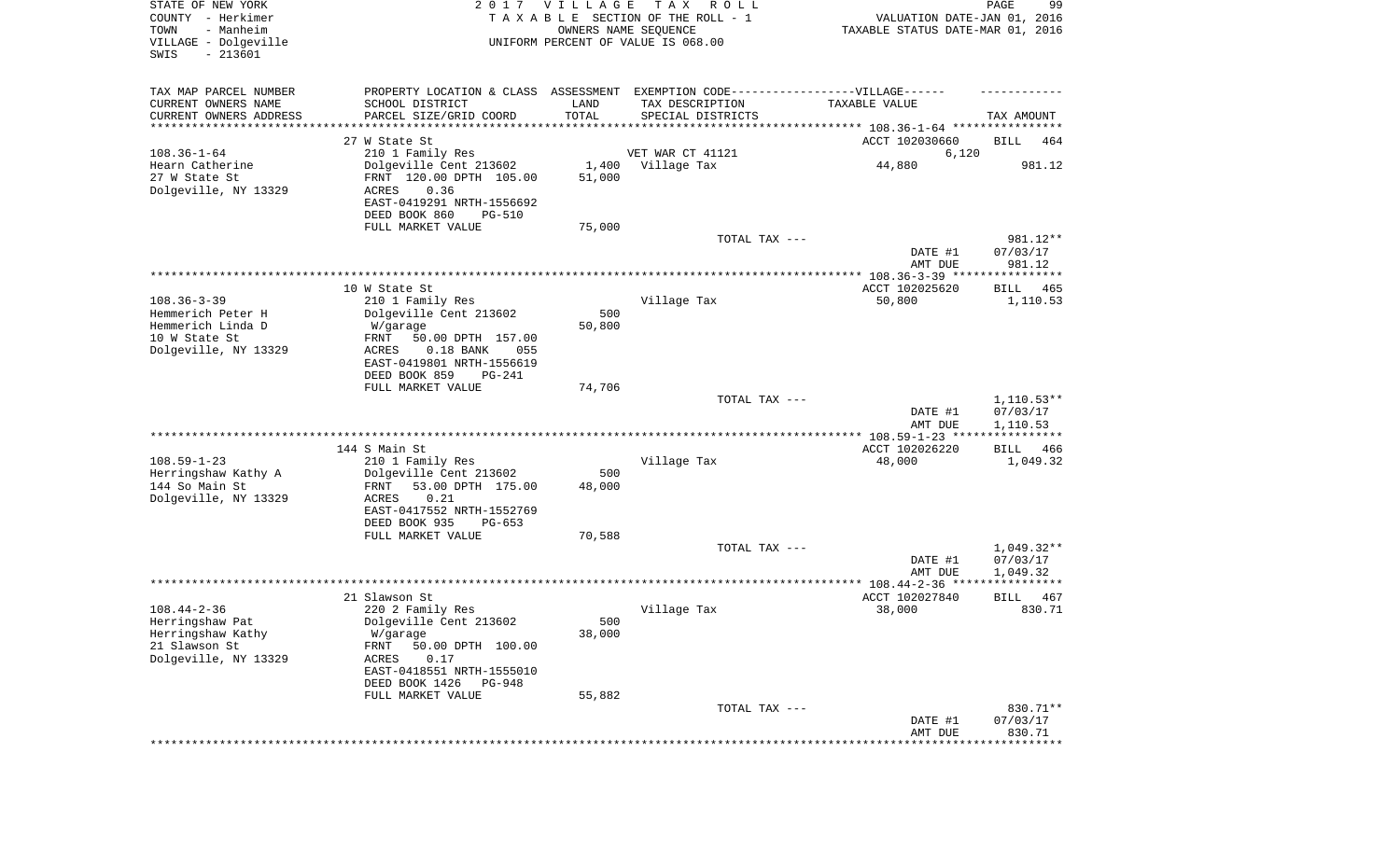| STATE OF NEW YORK<br>COUNTY - Herkimer<br>- Manheim<br>TOWN<br>VILLAGE - Dolgeville<br>SWIS<br>$-213601$ | 2017                                                     | <b>VILLAGE</b><br>OWNERS NAME SEQUENCE | T A X<br>R O L L<br>TAXABLE SECTION OF THE ROLL - 1<br>UNIFORM PERCENT OF VALUE IS 068.00 | VALUATION DATE-JAN 01, 2016<br>TAXABLE STATUS DATE-MAR 01, 2016 | PAGE<br>100             |
|----------------------------------------------------------------------------------------------------------|----------------------------------------------------------|----------------------------------------|-------------------------------------------------------------------------------------------|-----------------------------------------------------------------|-------------------------|
| TAX MAP PARCEL NUMBER                                                                                    |                                                          |                                        | PROPERTY LOCATION & CLASS ASSESSMENT EXEMPTION CODE-----------------VILLAGE------         |                                                                 |                         |
| CURRENT OWNERS NAME                                                                                      | SCHOOL DISTRICT                                          | LAND                                   | TAX DESCRIPTION                                                                           | TAXABLE VALUE                                                   |                         |
| CURRENT OWNERS ADDRESS<br>*********************                                                          | PARCEL SIZE/GRID COORD                                   | TOTAL                                  | SPECIAL DISTRICTS                                                                         |                                                                 | TAX AMOUNT              |
|                                                                                                          | 46 S Helmer Ave                                          |                                        |                                                                                           | ACCT 102024480                                                  | 468<br>BILL             |
| $108.44 - 2 - 43$                                                                                        | 210 1 Family Res                                         |                                        | Village Tax                                                                               | 33,200                                                          | 725.78                  |
| Hess Cathy-Hargrave                                                                                      | Dolgeville Cent 213602                                   | 500                                    |                                                                                           |                                                                 |                         |
| 46 S Helmer Ave                                                                                          | W Garage                                                 | 33,200                                 |                                                                                           |                                                                 |                         |
| Dolgeville, NY 13329                                                                                     | FRNT<br>50.00 DPTH 150.00<br>0.17                        |                                        |                                                                                           |                                                                 |                         |
|                                                                                                          | ACRES<br>EAST-0418458 NRTH-1554782                       |                                        |                                                                                           |                                                                 |                         |
|                                                                                                          | DEED BOOK 863<br><b>PG-110</b>                           |                                        |                                                                                           |                                                                 |                         |
|                                                                                                          | FULL MARKET VALUE                                        | 48,824                                 |                                                                                           |                                                                 |                         |
|                                                                                                          |                                                          |                                        | TOTAL TAX ---                                                                             |                                                                 | 725.78**                |
|                                                                                                          |                                                          |                                        |                                                                                           | DATE #1                                                         | 07/03/17                |
|                                                                                                          |                                                          |                                        |                                                                                           | AMT DUE                                                         | 725.78                  |
|                                                                                                          | 3 Howard St                                              |                                        |                                                                                           | ACCT 102002280                                                  | 469<br>BILL             |
| $108.52 - 3 - 24$                                                                                        | 210 1 Family Res                                         |                                        | Village Tax                                                                               | 30,000                                                          | 655.83                  |
| Hillier Charles R Jr.                                                                                    | Dolgeville Cent 213602                                   | 700                                    | XC991 Water relevy                                                                        | 396.00 MT M                                                     | 396.00                  |
| PO Box 1133                                                                                              | W/garage                                                 | 30,000                                 |                                                                                           |                                                                 |                         |
| Madisonville, TN 37354                                                                                   | FRNT<br>66.00 DPTH 165.00<br>ACRES<br>$0.25$ BANK<br>184 |                                        |                                                                                           |                                                                 |                         |
|                                                                                                          | EAST-0419332 NRTH-1553979                                |                                        |                                                                                           |                                                                 |                         |
|                                                                                                          | DEED BOOK 1288<br>PG-686                                 |                                        |                                                                                           |                                                                 |                         |
|                                                                                                          | FULL MARKET VALUE                                        | 44,118                                 |                                                                                           |                                                                 |                         |
|                                                                                                          |                                                          |                                        | TOTAL TAX ---                                                                             |                                                                 | $1,051.83**$            |
|                                                                                                          |                                                          |                                        |                                                                                           | DATE #1<br>AMT DUE                                              | 07/03/17<br>1,051.83    |
|                                                                                                          |                                                          |                                        |                                                                                           |                                                                 | * * * * * * * * * * * * |
|                                                                                                          | 4 Schuyler St                                            |                                        |                                                                                           | ACCT 102023730                                                  | BILL<br>470             |
| $108.52 - 5 - 46$                                                                                        | 210 1 Family Res                                         |                                        | Village Tax                                                                               | 32,000                                                          | 699.55                  |
| Hobbs Walter                                                                                             | Dolgeville Cent 213602                                   | 700                                    |                                                                                           |                                                                 |                         |
| Hobbs Tobi J<br>874 Dairy Hill Rd                                                                        | W/garage<br>FRNT<br>65.00 DPTH 177.00                    | 32,000                                 |                                                                                           |                                                                 |                         |
| Little Falls, NY 13365                                                                                   | ACRES<br>0.24                                            |                                        |                                                                                           |                                                                 |                         |
|                                                                                                          | EAST-0419684 NRTH-1554339                                |                                        |                                                                                           |                                                                 |                         |
|                                                                                                          | DEED BOOK 1210<br>PG-754                                 |                                        |                                                                                           |                                                                 |                         |
|                                                                                                          | FULL MARKET VALUE                                        | 47,059                                 |                                                                                           |                                                                 |                         |
|                                                                                                          |                                                          |                                        | TOTAL TAX ---                                                                             | DATE #1                                                         | 699.55**<br>07/03/17    |
|                                                                                                          |                                                          |                                        |                                                                                           | AMT DUE                                                         | 699.55                  |
|                                                                                                          |                                                          |                                        |                                                                                           |                                                                 |                         |
|                                                                                                          | 37 Cavalli St                                            |                                        |                                                                                           | ACCT 102024120                                                  | BILL 471                |
| $108.36 - 2 - 14$                                                                                        | 210 1 Family Res                                         |                                        | VET COM CT 41131                                                                          | 9,875                                                           |                         |
| Hoffman Kenneth<br>Hoffman-Sweet Carla                                                                   | Dolgeville Cent 213602<br>FRNT 275.00 DPTH 150.00        | 1,600<br>39,500                        | Village Tax                                                                               | 29,625                                                          | 647.63                  |
| 37 Cavalli St                                                                                            | $0.41$ BANK<br>ACRES<br>055                              |                                        |                                                                                           |                                                                 |                         |
| Dolgeville, NY 13329                                                                                     | EAST-0419211 NRTH-1557923                                |                                        |                                                                                           |                                                                 |                         |
|                                                                                                          | DEED BOOK 814<br><b>PG-498</b>                           |                                        |                                                                                           |                                                                 |                         |
|                                                                                                          | FULL MARKET VALUE                                        | 58,088                                 |                                                                                           |                                                                 |                         |
|                                                                                                          |                                                          |                                        | TOTAL TAX ---                                                                             | DATE #1                                                         | 647.63**<br>07/03/17    |
|                                                                                                          |                                                          |                                        |                                                                                           | AMT DUE                                                         | 647.63                  |
|                                                                                                          |                                                          |                                        |                                                                                           |                                                                 | * * * * * * * * *       |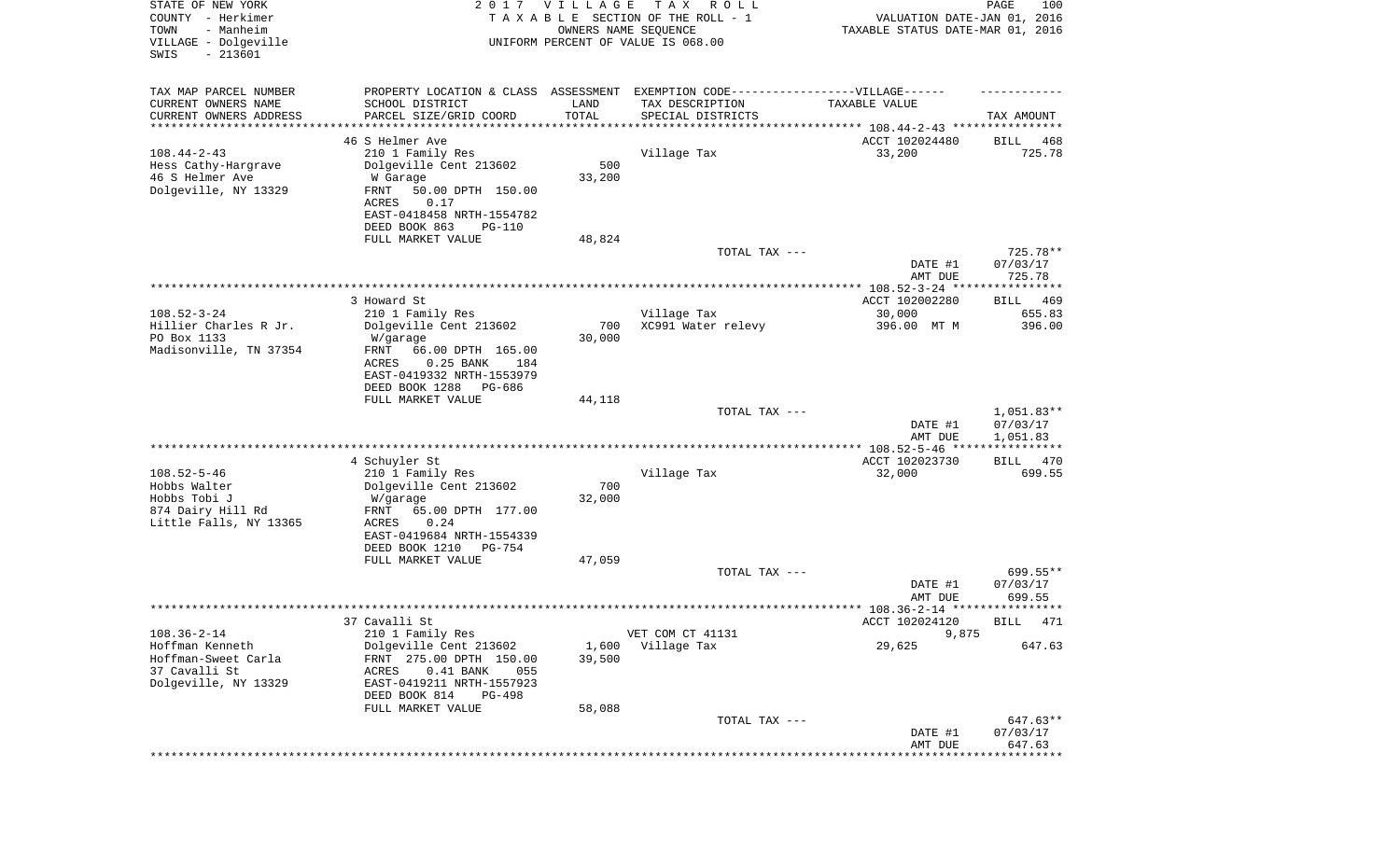| STATE OF NEW YORK<br>COUNTY - Herkimer<br>- Manheim<br>TOWN<br>VILLAGE - Dolgeville<br>SWIS<br>$-213601$ |                                                                                  | 2017 VILLAGE<br>OWNERS NAME SEQUENCE | T A X<br>R O L L<br>TAXABLE SECTION OF THE ROLL - 1<br>UNIFORM PERCENT OF VALUE IS 068.00 | VALUATION DATE-JAN 01, 2016<br>TAXABLE STATUS DATE-MAR 01, 2016 | PAGE<br>101           |
|----------------------------------------------------------------------------------------------------------|----------------------------------------------------------------------------------|--------------------------------------|-------------------------------------------------------------------------------------------|-----------------------------------------------------------------|-----------------------|
| TAX MAP PARCEL NUMBER                                                                                    | PROPERTY LOCATION & CLASS ASSESSMENT EXEMPTION CODE----------------VILLAGE------ |                                      |                                                                                           |                                                                 |                       |
| CURRENT OWNERS NAME                                                                                      | SCHOOL DISTRICT                                                                  | LAND                                 | TAX DESCRIPTION                                                                           | TAXABLE VALUE                                                   |                       |
| CURRENT OWNERS ADDRESS<br>**********************                                                         | PARCEL SIZE/GRID COORD                                                           | TOTAL<br>**************              | SPECIAL DISTRICTS                                                                         |                                                                 | TAX AMOUNT            |
|                                                                                                          | Horn St                                                                          |                                      |                                                                                           | ACCT 102000540                                                  | BILL<br>472           |
| $108.36 - 1 - 31$                                                                                        | 311 Res vac land                                                                 |                                      | Village Tax                                                                               | 200                                                             | 4.37                  |
| Hoke Kenneth                                                                                             | Dolgeville Cent 213602                                                           | 200                                  |                                                                                           |                                                                 |                       |
| Randall Tammy                                                                                            | 50.00 DPTH<br>FRNT<br>75.00                                                      | 200                                  |                                                                                           |                                                                 |                       |
| 5 Horn St                                                                                                | ACRES<br>0.09                                                                    |                                      |                                                                                           |                                                                 |                       |
| Dolgeville, NY 13329                                                                                     | EAST-0419457 NRTH-1556948                                                        |                                      |                                                                                           |                                                                 |                       |
|                                                                                                          | DEED BOOK 932<br>PG-328                                                          |                                      |                                                                                           |                                                                 |                       |
|                                                                                                          | FULL MARKET VALUE                                                                | 294                                  | TOTAL TAX ---                                                                             |                                                                 | $4.37**$              |
|                                                                                                          |                                                                                  |                                      |                                                                                           | DATE #1<br>AMT DUE                                              | 07/03/17<br>4.37      |
|                                                                                                          |                                                                                  |                                      |                                                                                           |                                                                 |                       |
|                                                                                                          | 5 Horn St                                                                        |                                      |                                                                                           | ACCT 102000510                                                  | 473<br>BILL           |
| $108.36 - 1 - 32$                                                                                        | 210 1 Family Res                                                                 |                                      | Village Tax                                                                               | 49,400                                                          | 1,079.93              |
| Hoke Kenneth                                                                                             | Dolgeville Cent 213602                                                           | 500                                  |                                                                                           |                                                                 |                       |
| Randall Tammy                                                                                            | W/garage                                                                         | 49,400                               |                                                                                           |                                                                 |                       |
| 5 Horn St                                                                                                | FRNT<br>50.00 DPTH 115.00<br>ACRES<br>$0.13$ BANK                                |                                      |                                                                                           |                                                                 |                       |
| Dolgeville, NY 13329                                                                                     | 135<br>EAST-0419488 NRTH-1556899                                                 |                                      |                                                                                           |                                                                 |                       |
|                                                                                                          | DEED BOOK 932<br>PG-328                                                          |                                      |                                                                                           |                                                                 |                       |
|                                                                                                          | FULL MARKET VALUE                                                                | 72,647                               |                                                                                           |                                                                 |                       |
|                                                                                                          |                                                                                  |                                      | TOTAL TAX ---                                                                             |                                                                 | $1,079.93**$          |
|                                                                                                          |                                                                                  |                                      |                                                                                           | DATE #1<br>AMT DUE                                              | 07/03/17<br>1,079.93  |
|                                                                                                          |                                                                                  |                                      |                                                                                           | *************** 108.36-3-63 *****************                   |                       |
| $108.36 - 3 - 63$                                                                                        | 64-66 N Helmer Ave<br>220 2 Family Res                                           |                                      | Village Tax                                                                               | ACCT 102028530<br>38,000                                        | 474<br>BILL<br>830.71 |
| Holdings Group LLC Trufit                                                                                | Dolgeville Cent 213602                                                           | 400                                  |                                                                                           |                                                                 |                       |
| 20 Division St                                                                                           | FRNT<br>38.00 DPTH 112.50                                                        | 38,000                               |                                                                                           |                                                                 |                       |
| St. Johnsville, NY 13452                                                                                 | ACRES<br>0.11                                                                    |                                      |                                                                                           |                                                                 |                       |
|                                                                                                          | EAST-0419724 NRTH-1557533                                                        |                                      |                                                                                           |                                                                 |                       |
| PRIOR OWNER ON 3/01/2016                                                                                 | DEED BOOK 2016<br>PG-20222                                                       |                                      |                                                                                           |                                                                 |                       |
| Capraro Kelly M                                                                                          | FULL MARKET VALUE                                                                | 55,882                               |                                                                                           |                                                                 |                       |
|                                                                                                          |                                                                                  |                                      | TOTAL TAX ---                                                                             |                                                                 | 830.71**              |
|                                                                                                          |                                                                                  |                                      |                                                                                           | DATE #1<br>AMT DUE                                              | 07/03/17<br>830.71    |
|                                                                                                          |                                                                                  |                                      |                                                                                           |                                                                 |                       |
|                                                                                                          | 45 Elm St                                                                        |                                      |                                                                                           | ACCT 102018480                                                  | 475<br>BILL           |
| $108.44 - 1 - 36$                                                                                        | 210 1 Family Res                                                                 |                                      | Village Tax                                                                               | 38,600                                                          | 843.83                |
| Holtham Todd                                                                                             | Dolgeville Cent 213602                                                           | 400                                  |                                                                                           |                                                                 |                       |
| Holtham Heather                                                                                          | W/garage                                                                         | 38,600                               |                                                                                           |                                                                 |                       |
| 45 Elm St                                                                                                | 40.00 DPTH 180.00<br>FRNT                                                        |                                      |                                                                                           |                                                                 |                       |
| Dolgeville, NY 13329                                                                                     | 0.17<br>ACRES<br>EAST-0419064 NRTH-1555895                                       |                                      |                                                                                           |                                                                 |                       |
|                                                                                                          | DEED BOOK 1351<br>PG-155                                                         |                                      |                                                                                           |                                                                 |                       |
|                                                                                                          | FULL MARKET VALUE                                                                | 56,765                               |                                                                                           |                                                                 |                       |
|                                                                                                          |                                                                                  |                                      | TOTAL TAX ---                                                                             |                                                                 | 843.83**              |
|                                                                                                          |                                                                                  |                                      |                                                                                           | DATE #1                                                         | 07/03/17              |
|                                                                                                          |                                                                                  |                                      |                                                                                           | AMT DUE                                                         | 843.83                |
|                                                                                                          |                                                                                  |                                      |                                                                                           |                                                                 |                       |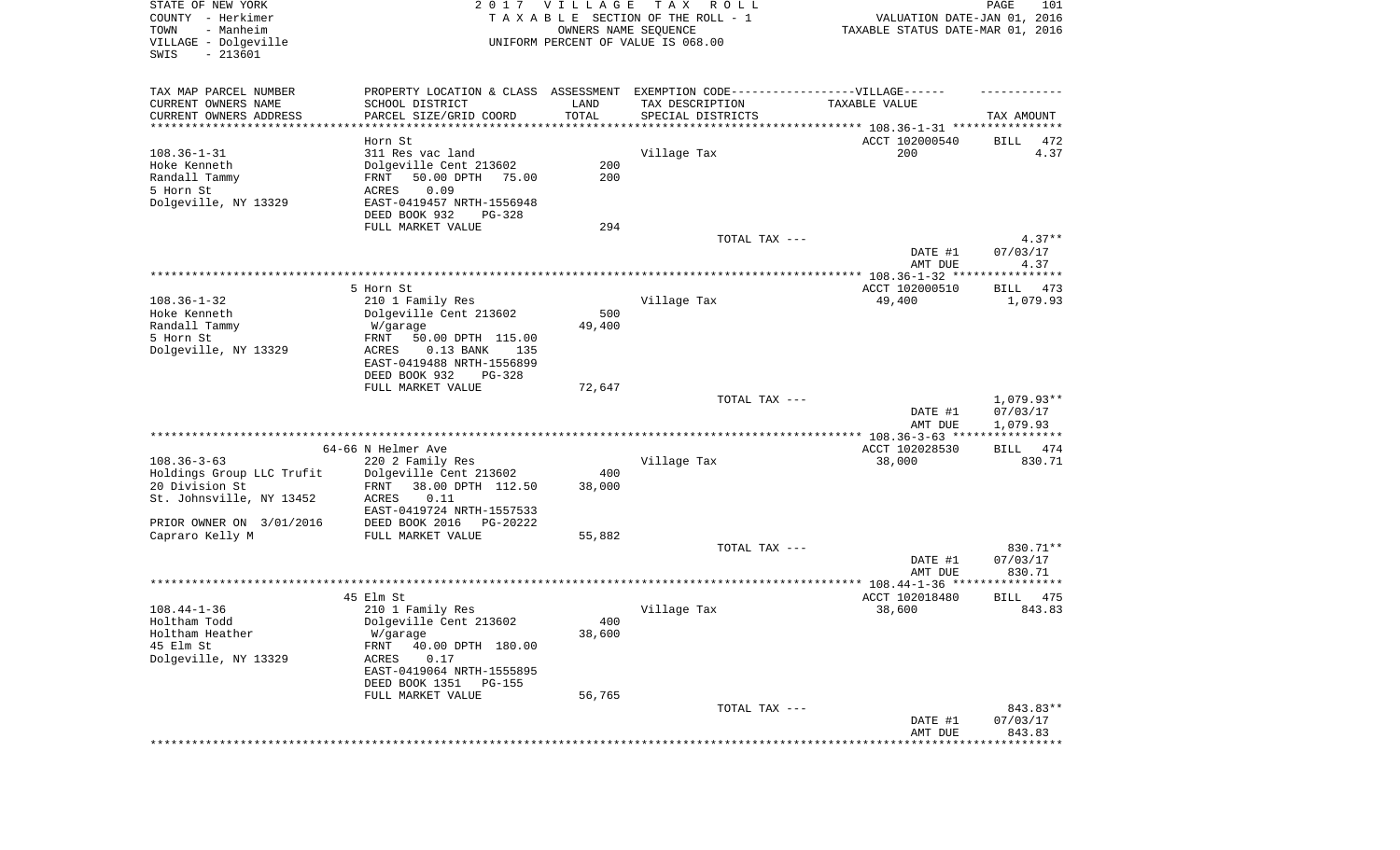| STATE OF NEW YORK<br>COUNTY - Herkimer<br>- Manheim<br>TOWN<br>VILLAGE - Dolgeville<br>SWIS<br>$-213601$ |                                                                         | 2017 VILLAGE  | TAX ROLL<br>TAXABLE SECTION OF THE ROLL - 1<br>OWNERS NAME SEQUENCE<br>UNIFORM PERCENT OF VALUE IS 068.00 | VALUATION DATE-JAN 01, 2016<br>TAXABLE STATUS DATE-MAR 01, 2016 | PAGE<br>102            |
|----------------------------------------------------------------------------------------------------------|-------------------------------------------------------------------------|---------------|-----------------------------------------------------------------------------------------------------------|-----------------------------------------------------------------|------------------------|
| TAX MAP PARCEL NUMBER                                                                                    |                                                                         |               | PROPERTY LOCATION & CLASS ASSESSMENT EXEMPTION CODE----------------VILLAGE------                          |                                                                 |                        |
| CURRENT OWNERS NAME                                                                                      | SCHOOL DISTRICT                                                         | LAND          | TAX DESCRIPTION                                                                                           | TAXABLE VALUE                                                   |                        |
| CURRENT OWNERS ADDRESS<br>********************                                                           | PARCEL SIZE/GRID COORD                                                  | TOTAL         | SPECIAL DISTRICTS                                                                                         |                                                                 | TAX AMOUNT             |
|                                                                                                          | 8 Van Buren St                                                          |               |                                                                                                           | ACCT 102008730                                                  | 476<br>BILL            |
| $108.52 - 5 - 83$<br>Homrighaus Josephine<br>8 Van Buren St                                              | 210 1 Family Res<br>Dolgeville Cent 213602<br>W/garage                  | 800<br>56,500 | Village Tax                                                                                               | 56,500                                                          | 1,235.14               |
| Dolgeville, NY 13329                                                                                     |                                                                         |               |                                                                                                           |                                                                 |                        |
|                                                                                                          | 77.00 DPTH 189.00<br>FRNT<br>ACRES<br>0.28<br>EAST-0419670 NRTH-1554798 |               |                                                                                                           |                                                                 |                        |
|                                                                                                          | DEED BOOK 808<br>PG-136                                                 |               |                                                                                                           |                                                                 |                        |
|                                                                                                          | FULL MARKET VALUE                                                       | 83,088        | TOTAL TAX ---                                                                                             | DATE #1                                                         | 1,235.14**<br>07/03/17 |
|                                                                                                          |                                                                         |               |                                                                                                           | AMT DUE                                                         | 1,235.14               |
|                                                                                                          |                                                                         |               |                                                                                                           |                                                                 |                        |
|                                                                                                          | 150 S Main St                                                           |               |                                                                                                           | ACCT 102023370                                                  | BILL<br>477            |
| $108.59 - 1 - 20$<br>Hongo Scott M 11                                                                    | 210 1 Family Res<br>Dolgeville Cent 213602                              | 500           | CW_15_VET/ 41162<br>Village Tax                                                                           | 42,000                                                          | $\mathbf 0$<br>918.16  |
| 150 S Main St                                                                                            | 53.00 DPTH 175.00<br>FRNT                                               | 42,000        |                                                                                                           |                                                                 |                        |
| Dolgeville, NY 13329                                                                                     | 0.21<br>ACRES                                                           |               |                                                                                                           |                                                                 |                        |
|                                                                                                          | EAST-0417419 NRTH-1552675                                               |               |                                                                                                           |                                                                 |                        |
|                                                                                                          | DEED BOOK 1288<br>PG-382<br>FULL MARKET VALUE                           | 61,765        |                                                                                                           |                                                                 |                        |
|                                                                                                          |                                                                         |               | TOTAL TAX ---                                                                                             |                                                                 | 918.16**               |
|                                                                                                          |                                                                         |               |                                                                                                           | DATE #1<br>AMT DUE                                              | 07/03/17<br>918.16     |
|                                                                                                          |                                                                         |               | ***********************************                                                                       | ***************** 108.44-3-49 *****************                 |                        |
| $108.44 - 3 - 49$                                                                                        | 6 Baker St<br>210 1 Family Res                                          |               | VET WAR CT 41121                                                                                          | ACCT 102008910<br>4,500                                         | BILL<br>478            |
| Hoover James                                                                                             | Dolgeville Cent 213602                                                  | 400           | Village Tax                                                                                               | 25,500                                                          | 557.45                 |
| D'Auria Joanne F                                                                                         | 35.00 DPTH<br>FRNT<br>60.00                                             | 30,000        |                                                                                                           |                                                                 |                        |
| 6 Baker St                                                                                               | ACRES<br>0.04                                                           |               |                                                                                                           |                                                                 |                        |
| Dolgeville, NY 13329                                                                                     | EAST-0419459 NRTH-1555637<br>DEED BOOK 920<br>PG-431                    |               |                                                                                                           |                                                                 |                        |
|                                                                                                          | FULL MARKET VALUE                                                       | 44,118        |                                                                                                           |                                                                 |                        |
|                                                                                                          |                                                                         |               | TOTAL TAX ---                                                                                             |                                                                 | $557.45**$             |
|                                                                                                          |                                                                         |               |                                                                                                           | DATE #1                                                         | 07/03/17               |
|                                                                                                          |                                                                         |               |                                                                                                           | AMT DUE                                                         | 557.45<br>* * * * * *  |
|                                                                                                          | 15 Stewart St                                                           |               |                                                                                                           | ACCT 102011850                                                  | 479<br>BILL            |
| $108.59 - 2 - 21$                                                                                        | 210 1 Family Res                                                        |               | Village Tax                                                                                               | 42,900                                                          | 937.83                 |
| Hopson Amber                                                                                             | Dolgeville Cent 213602                                                  | 1,000         |                                                                                                           |                                                                 |                        |
| 15 Stewart St                                                                                            | W/garage                                                                | 42,900        |                                                                                                           |                                                                 |                        |
| Dolgeville, NY 13329                                                                                     | FRNT 100.00 DPTH 150.00<br>0.34<br>ACRES<br>EAST-0417085 NRTH-1551942   |               |                                                                                                           |                                                                 |                        |
|                                                                                                          | DEED BOOK 1288<br><b>PG-208</b>                                         |               |                                                                                                           |                                                                 |                        |
|                                                                                                          | FULL MARKET VALUE                                                       | 63,088        |                                                                                                           |                                                                 |                        |
|                                                                                                          |                                                                         |               | TOTAL TAX ---                                                                                             |                                                                 | 937.83**               |
|                                                                                                          |                                                                         |               |                                                                                                           | DATE #1<br>AMT DUE                                              | 07/03/17<br>937.83     |
|                                                                                                          |                                                                         |               |                                                                                                           |                                                                 | * * * * * * * *        |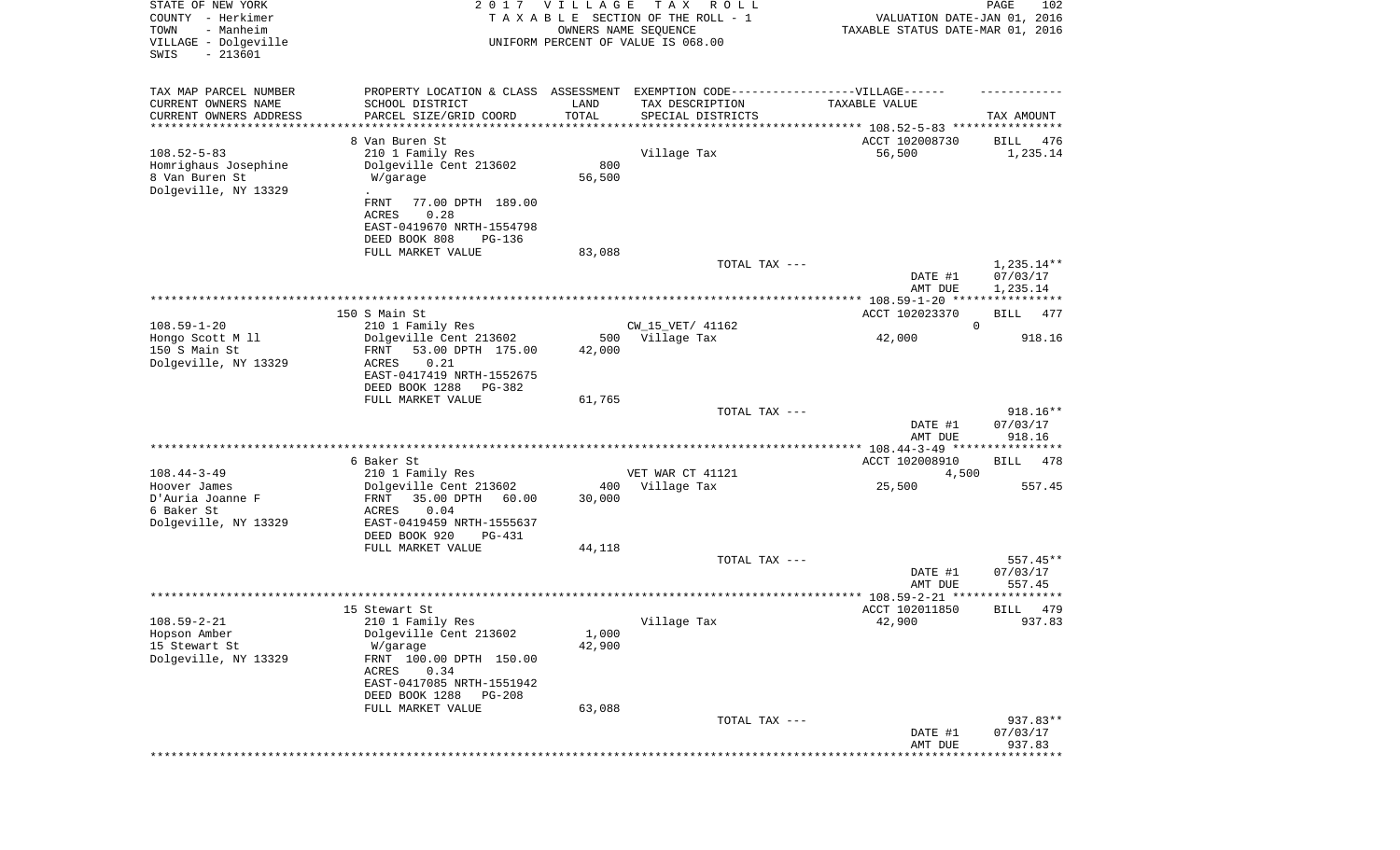| STATE OF NEW YORK<br>COUNTY - Herkimer<br>- Manheim<br>TOWN<br>VILLAGE - Dolgeville<br>SWIS<br>$-213601$ | 2017                                                                             | <b>VILLAGE</b><br>OWNERS NAME SEQUENCE | T A X<br>R O L L<br>TAXABLE SECTION OF THE ROLL - 1<br>UNIFORM PERCENT OF VALUE IS 068.00 | VALUATION DATE-JAN 01, 2016<br>TAXABLE STATUS DATE-MAR 01, 2016 | PAGE<br>103             |
|----------------------------------------------------------------------------------------------------------|----------------------------------------------------------------------------------|----------------------------------------|-------------------------------------------------------------------------------------------|-----------------------------------------------------------------|-------------------------|
| TAX MAP PARCEL NUMBER                                                                                    | PROPERTY LOCATION & CLASS ASSESSMENT EXEMPTION CODE----------------VILLAGE------ |                                        |                                                                                           |                                                                 |                         |
| CURRENT OWNERS NAME                                                                                      | SCHOOL DISTRICT                                                                  | LAND                                   | TAX DESCRIPTION                                                                           | TAXABLE VALUE                                                   |                         |
| CURRENT OWNERS ADDRESS<br>********************                                                           | PARCEL SIZE/GRID COORD                                                           | TOTAL                                  | SPECIAL DISTRICTS                                                                         |                                                                 | TAX AMOUNT              |
|                                                                                                          | 47 Elm St                                                                        |                                        |                                                                                           | ACCT 102021420                                                  | BILL<br>480             |
| $108.44 - 1 - 35$                                                                                        | 210 1 Family Res                                                                 |                                        | Village Tax                                                                               | 32,000                                                          | 699.55                  |
| Hopson Andrea K                                                                                          | Dolgeville Cent 213602                                                           | 500                                    |                                                                                           |                                                                 |                         |
| PO Box 148                                                                                               | W/garage                                                                         | 32,000                                 |                                                                                           |                                                                 |                         |
| Dolgeville, NY 13329                                                                                     | FRNT<br>50.00 DPTH 180.00                                                        |                                        |                                                                                           |                                                                 |                         |
|                                                                                                          | 0.28<br>ACRES                                                                    |                                        |                                                                                           |                                                                 |                         |
|                                                                                                          | EAST-0419021 NRTH-1555901                                                        |                                        |                                                                                           |                                                                 |                         |
|                                                                                                          | DEED BOOK 700<br>$PG-435$<br>FULL MARKET VALUE                                   | 47,059                                 |                                                                                           |                                                                 |                         |
|                                                                                                          |                                                                                  |                                        | TOTAL TAX ---                                                                             |                                                                 | 699.55**                |
|                                                                                                          |                                                                                  |                                        |                                                                                           | DATE #1                                                         | 07/03/17                |
|                                                                                                          |                                                                                  |                                        |                                                                                           | AMT DUE                                                         | 699.55                  |
|                                                                                                          |                                                                                  |                                        |                                                                                           |                                                                 |                         |
| $108.36 - 1 - 16.2$                                                                                      | Mckinley Ave                                                                     |                                        |                                                                                           | ACCT 102025860                                                  | 481<br>BILL<br>28.42    |
| Hopson Donald E                                                                                          | 311 Res vac land<br>Dolgeville Cent 213602                                       | 1,300                                  | Village Tax                                                                               | 1,300                                                           |                         |
| Hopson Nancy J                                                                                           | FRNT 150.00 DPTH 115.00                                                          | 1,300                                  |                                                                                           |                                                                 |                         |
| 62 W State St                                                                                            | ACRES<br>0.40                                                                    |                                        |                                                                                           |                                                                 |                         |
| Dolgeville, NY 13329                                                                                     | EAST-0418700 NRTH-1557371                                                        |                                        |                                                                                           |                                                                 |                         |
|                                                                                                          | DEED BOOK 1109<br>$PG-133$                                                       |                                        |                                                                                           |                                                                 |                         |
|                                                                                                          | FULL MARKET VALUE                                                                | 1,912                                  | TOTAL TAX ---                                                                             |                                                                 | $28.42**$               |
|                                                                                                          |                                                                                  |                                        |                                                                                           | DATE #1                                                         | 07/03/17                |
|                                                                                                          |                                                                                  |                                        |                                                                                           | AMT DUE                                                         | 28.42                   |
|                                                                                                          |                                                                                  |                                        |                                                                                           | ************ 108.36-1-18 ********                               | * * * * * * * *         |
|                                                                                                          | 62 W State St                                                                    |                                        |                                                                                           | ACCT 102014430                                                  | <b>BILL</b><br>482      |
| $108.36 - 1 - 18$                                                                                        | 210 1 Family Res                                                                 |                                        | VET WAR CT 41121                                                                          | 5,070                                                           |                         |
| Hopson Donald E<br>62 West State St                                                                      | Dolgeville Cent 213602<br>FRNT 109.35 DPTH 106.00                                | 1,100<br>33,800                        | Village Tax                                                                               | 28,730                                                          | 628.06                  |
| Dolgeville, NY 13329                                                                                     | <b>ACRES</b><br>0.27                                                             |                                        |                                                                                           |                                                                 |                         |
|                                                                                                          | EAST-0418643 NRTH-1557262                                                        |                                        |                                                                                           |                                                                 |                         |
|                                                                                                          | DEED BOOK 00632 PG-00836                                                         |                                        |                                                                                           |                                                                 |                         |
|                                                                                                          | FULL MARKET VALUE                                                                | 49,706                                 |                                                                                           |                                                                 |                         |
|                                                                                                          |                                                                                  |                                        | TOTAL TAX ---                                                                             |                                                                 | 628.06**                |
|                                                                                                          |                                                                                  |                                        |                                                                                           | DATE #1<br>AMT DUE                                              | 07/03/17<br>628.06      |
|                                                                                                          |                                                                                  |                                        |                                                                                           |                                                                 |                         |
|                                                                                                          | 83 Spencer St Ext                                                                |                                        |                                                                                           | ACCT 102023310                                                  | 483<br>BILL             |
| $108.51 - 1 - 3$                                                                                         | 210 1 Family Res                                                                 |                                        | Village Tax                                                                               | 45,000                                                          | 983.74                  |
| Hopson James                                                                                             | Dolgeville Cent 213602                                                           | 1,000                                  |                                                                                           |                                                                 |                         |
| 83 Spencer St                                                                                            | W/garage                                                                         | 45,000                                 |                                                                                           |                                                                 |                         |
| Dolgeville, NY 13329                                                                                     | FRNT 100.00 DPTH 153.00<br>0.34 BANK<br>ACRES<br>135                             |                                        |                                                                                           |                                                                 |                         |
|                                                                                                          | EAST-0416706 NRTH-1554283                                                        |                                        |                                                                                           |                                                                 |                         |
|                                                                                                          | DEED BOOK 867<br>$PG-93$                                                         |                                        |                                                                                           |                                                                 |                         |
|                                                                                                          | FULL MARKET VALUE                                                                | 66,176                                 |                                                                                           |                                                                 |                         |
|                                                                                                          |                                                                                  |                                        | TOTAL TAX ---                                                                             |                                                                 | 983.74**                |
|                                                                                                          |                                                                                  |                                        |                                                                                           | DATE #1                                                         | 07/03/17                |
|                                                                                                          |                                                                                  |                                        |                                                                                           | AMT DUE                                                         | 983.74<br>************* |
|                                                                                                          |                                                                                  |                                        |                                                                                           |                                                                 |                         |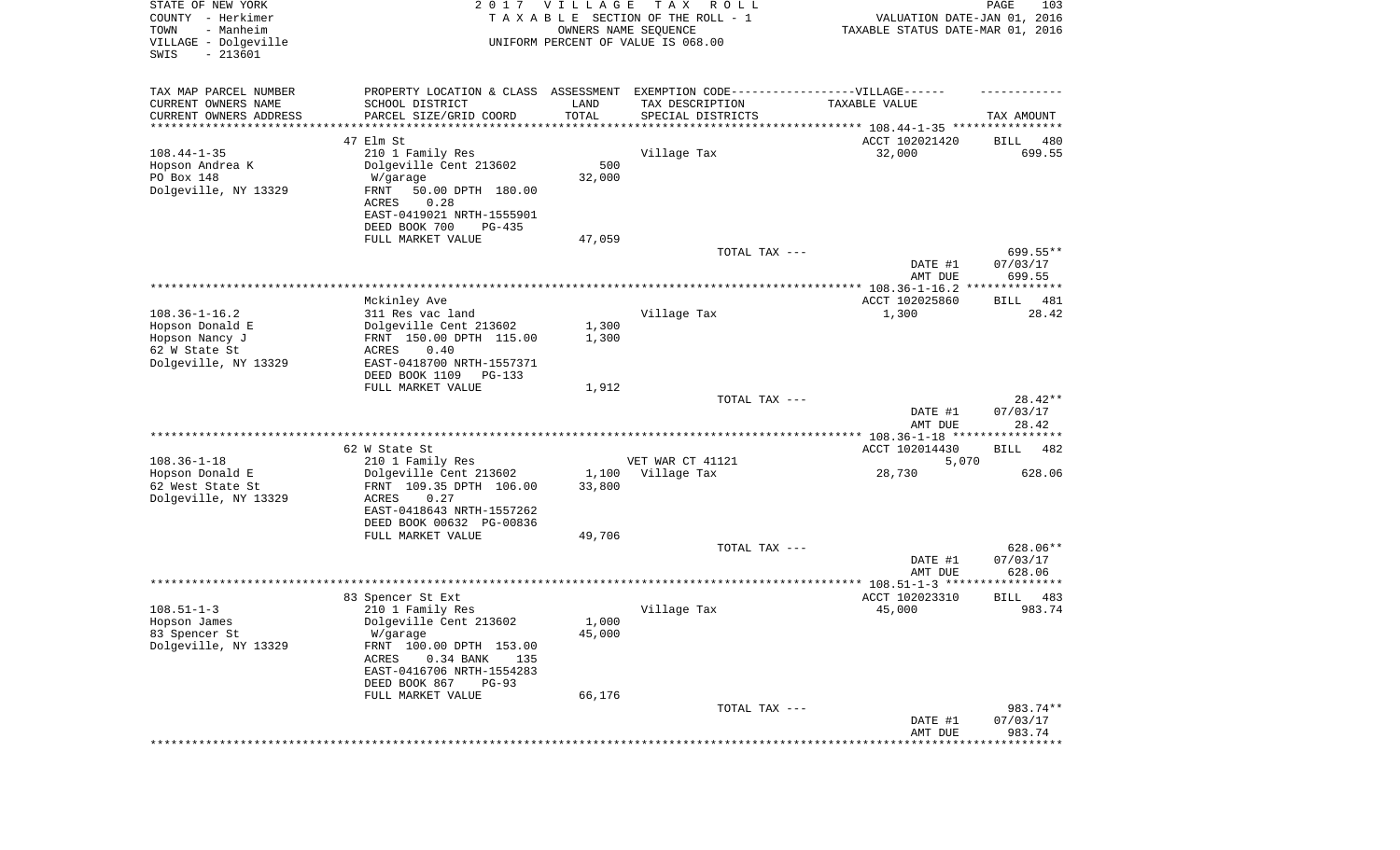| TAX MAP PARCEL NUMBER<br>PROPERTY LOCATION & CLASS ASSESSMENT EXEMPTION CODE-----------------VILLAGE------<br>CURRENT OWNERS NAME<br>SCHOOL DISTRICT<br>LAND<br>TAX DESCRIPTION<br>TAXABLE VALUE<br>TOTAL<br>CURRENT OWNERS ADDRESS<br>PARCEL SIZE/GRID COORD<br>SPECIAL DISTRICTS<br>********************<br>31 Stewart St<br>ACCT 102012150 | TAX AMOUNT<br><b>BILL</b><br>484 |
|-----------------------------------------------------------------------------------------------------------------------------------------------------------------------------------------------------------------------------------------------------------------------------------------------------------------------------------------------|----------------------------------|
| $108.59 - 3 - 20$<br>VET COM CT 41131<br>210 1 Family Res<br>9,500                                                                                                                                                                                                                                                                            |                                  |
| Houser Ronnie V<br>Dolgeville Cent 213602<br>500 Village Tax<br>28,500<br>XC991 Water relevy<br>31 Stewart St<br>FRNT 100.00 DPTH 150.00<br>38,000<br>16.00 MT M<br>0.34<br>Dolgeville, NY 13329<br>ACRES                                                                                                                                     | 623.04<br>16.00                  |
| EAST-0417141 NRTH-1551496<br>DEED BOOK 939<br>PG-582<br>FULL MARKET VALUE<br>55,882                                                                                                                                                                                                                                                           |                                  |
| TOTAL TAX ---<br>DATE #1<br>AMT DUE                                                                                                                                                                                                                                                                                                           | 639.04**<br>07/03/17<br>639.04   |
|                                                                                                                                                                                                                                                                                                                                               |                                  |
| 43 Elm St<br>ACCT 102012300<br>$108.44 - 1 - 37$<br>VET COM CT 41131<br>210 1 Family Res<br>10,200<br>35,900<br>Howard Lois<br>Dolgeville Cent 213602<br>400<br>Village Tax                                                                                                                                                                   | <b>BILL</b><br>485<br>784.81     |
| Howard Tracey<br>46,100<br>W/garage<br>43 Elm St<br>40.00 DPTH 120.00<br>FRNT<br>Dolgeville, NY 13329<br>ACRES<br>0.11<br>EAST-0419114 NRTH-1555901                                                                                                                                                                                           |                                  |
| DEED BOOK 875<br>PG-429                                                                                                                                                                                                                                                                                                                       |                                  |
| FULL MARKET VALUE<br>67,794<br>TOTAL TAX ---<br>DATE #1<br>AMT DUE                                                                                                                                                                                                                                                                            | 784.81**<br>07/03/17<br>784.81   |
| ************ 108.51-1-23 ****************                                                                                                                                                                                                                                                                                                     |                                  |
| 33 W Spofford Ave<br>ACCT 102008220<br>$108.51 - 1 - 23$<br>78,000<br>210 1 Family Res<br>Village Tax<br>Huddleston John R<br>Dolgeville Cent 213602<br>1,100<br>Huddleston Marie<br>78,000<br>W/garage<br>33 W Spofford Ave<br>FRNT 110.00 DPTH 128.11<br>Dolgeville, NY 13329<br>ACRES<br>0.32<br>EAST-0417283 NRTH-1553867                 | BILL<br>486<br>1,705.15          |
| DEED BOOK 00657 PG-00905                                                                                                                                                                                                                                                                                                                      |                                  |
| FULL MARKET VALUE<br>114,706<br>TOTAL TAX ---<br>DATE #1                                                                                                                                                                                                                                                                                      | 1,705.15**<br>07/03/17           |
| AMT DUE                                                                                                                                                                                                                                                                                                                                       | 1,705.15<br>* * * * *            |
| 7 Rundell St<br>ACCT 102007590                                                                                                                                                                                                                                                                                                                | 487<br>BILL                      |
| $108.52 - 4 - 16$<br>42,200<br>220 2 Family Res<br>Village Tax<br>Hulbert Sharon<br>Dolgeville Cent 213602<br>1,000<br>Hunt Gene<br>42,200<br>Barn & Carport<br>9 Rundell St<br>FRNT 100.00 DPTH 150.00<br>Dolgeville, NY 13329<br>ACRES<br>0.32<br>EAST-0419515 NRTH-1553635<br>DEED BOOK 1403<br>PG-52<br>62,059<br>FULL MARKET VALUE       | 922.53                           |
| TOTAL TAX ---                                                                                                                                                                                                                                                                                                                                 | $922.53**$                       |
| DATE #1<br>AMT DUE<br>****************************                                                                                                                                                                                                                                                                                            | 07/03/17<br>922.53               |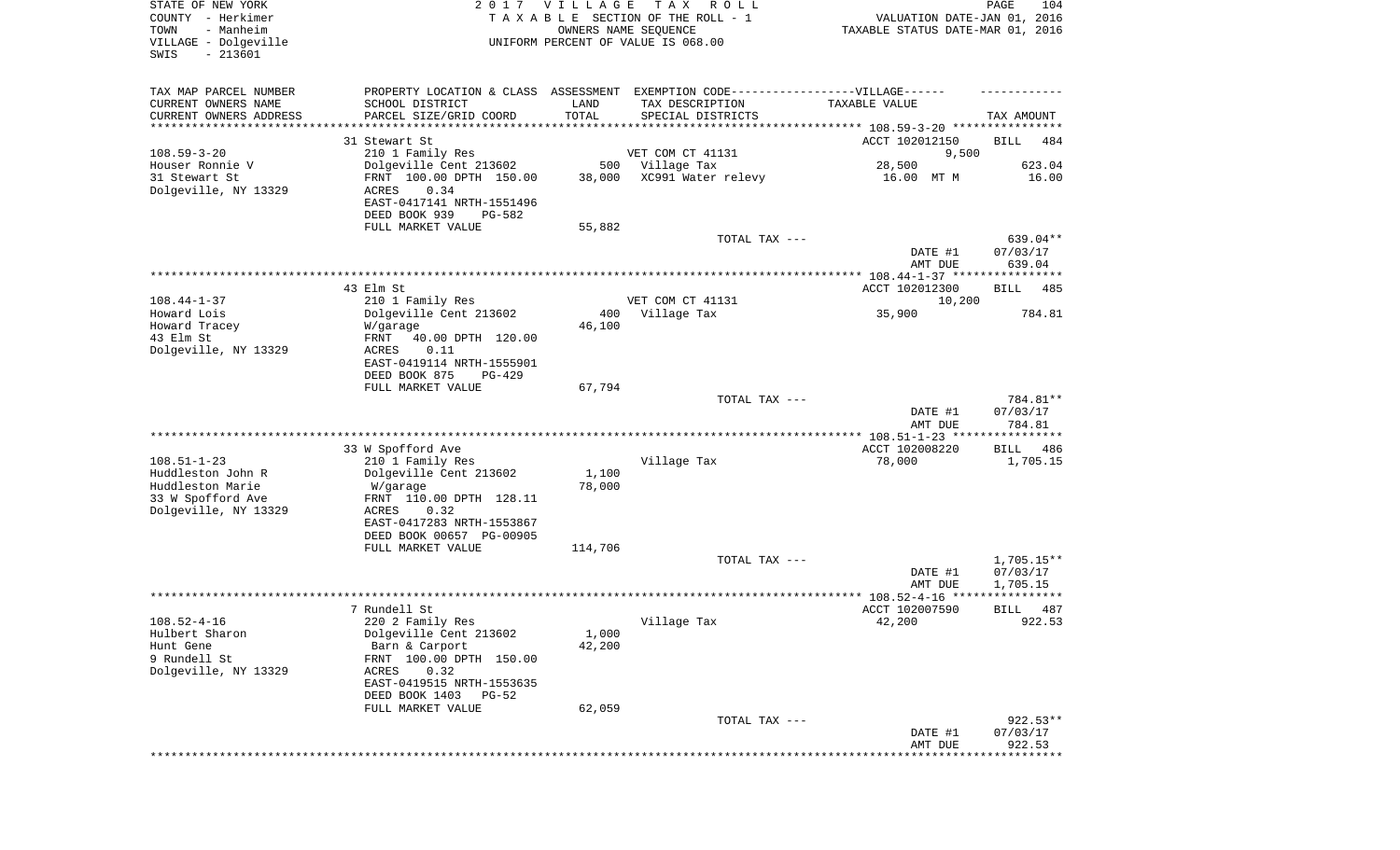| STATE OF NEW YORK      |                                 | 2017 VILLAGE | TAX ROLL                                                                          |                                                    | 105<br>PAGE        |
|------------------------|---------------------------------|--------------|-----------------------------------------------------------------------------------|----------------------------------------------------|--------------------|
| COUNTY - Herkimer      |                                 |              | TAXABLE SECTION OF THE ROLL - 1                                                   | VALUATION DATE-JAN 01, 2016                        |                    |
| - Manheim<br>TOWN      |                                 |              | OWNERS NAME SEOUENCE                                                              | TAXABLE STATUS DATE-MAR 01, 2016                   |                    |
| VILLAGE - Dolgeville   |                                 |              | UNIFORM PERCENT OF VALUE IS 068.00                                                |                                                    |                    |
| $-213601$<br>SWIS      |                                 |              |                                                                                   |                                                    |                    |
|                        |                                 |              |                                                                                   |                                                    |                    |
|                        |                                 |              |                                                                                   |                                                    |                    |
| TAX MAP PARCEL NUMBER  |                                 |              | PROPERTY LOCATION & CLASS ASSESSMENT EXEMPTION CODE-----------------VILLAGE------ |                                                    |                    |
| CURRENT OWNERS NAME    | SCHOOL DISTRICT                 | LAND         | TAX DESCRIPTION                                                                   | TAXABLE VALUE                                      |                    |
| CURRENT OWNERS ADDRESS | PARCEL SIZE/GRID COORD          | TOTAL        | SPECIAL DISTRICTS                                                                 |                                                    |                    |
|                        |                                 | *********    |                                                                                   | ************************** 108.52-3-39 *********** | TAX AMOUNT         |
|                        | 21 E Faville Ave                |              |                                                                                   | ACCT 102030270                                     | <b>BILL</b><br>488 |
|                        |                                 |              |                                                                                   |                                                    |                    |
| $108.52 - 3 - 39$      | 220 2 Family Res                |              | Village Tax                                                                       | 31,900                                             | 697.36             |
| Humphreville Charles L | Dolgeville Cent 213602          | 400          |                                                                                   |                                                    |                    |
| 28 West River St       | 35.00 DPTH 100.00<br>FRNT       | 31,900       |                                                                                   |                                                    |                    |
| Ilion, NY 13357        | 0.08<br>ACRES                   |              |                                                                                   |                                                    |                    |
|                        | EAST-0419207 NRTH-1553525       |              |                                                                                   |                                                    |                    |
|                        | DEED BOOK 735<br><b>PG-331</b>  |              |                                                                                   |                                                    |                    |
|                        | FULL MARKET VALUE               | 46,912       |                                                                                   |                                                    |                    |
|                        |                                 |              | TOTAL TAX ---                                                                     |                                                    | 697.36**           |
|                        |                                 |              |                                                                                   | DATE #1                                            | 07/03/17           |
|                        |                                 |              |                                                                                   | AMT DUE                                            | 697.36             |
|                        |                                 |              |                                                                                   |                                                    | ***********        |
|                        | REAR W State St Ext             |              |                                                                                   |                                                    | BILL 489           |
| $108.35 - 1 - 7$       | 322 Rural vac>10                |              | Village Tax                                                                       | 9,900                                              | 216.42             |
| Hunt Chad A            | Dolgeville Cent 213602          | 9,900        |                                                                                   |                                                    |                    |
| Craig Kimberly A       | ACRES 13.80                     | 9,900        |                                                                                   |                                                    |                    |
| 83 1/2 N Main St       | EAST-0416189 NRTH-1557494       |              |                                                                                   |                                                    |                    |
| Dolgeville, NY 13329   | DEED BOOK 1499 PG-570           |              |                                                                                   |                                                    |                    |
|                        | FULL MARKET VALUE               | 14,559       |                                                                                   |                                                    |                    |
|                        |                                 |              |                                                                                   |                                                    |                    |
|                        |                                 |              | TOTAL TAX ---                                                                     |                                                    | $216.42**$         |
|                        |                                 |              |                                                                                   | DATE #1                                            | 07/03/17           |
|                        |                                 |              |                                                                                   | AMT DUE                                            | 216.42             |
|                        |                                 |              |                                                                                   |                                                    |                    |
|                        | REAR Spencer St                 |              |                                                                                   |                                                    | BILL 490           |
| $108.43 - 1 - 11.1$    | 120 Field crops                 |              | Village Tax                                                                       | 11,050                                             | 241.56             |
| Hunt Chad A            | Dolgeville Cent 213602          | 11,050       |                                                                                   |                                                    |                    |
| Craig Kimberly A       | FRNT 553.00 DPTH                | 11,050       |                                                                                   |                                                    |                    |
| 83 1/2 N Main St       | 8.10<br>ACRES                   |              |                                                                                   |                                                    |                    |
| Dolgeville, NY 13329   | EAST-0416336 NRTH-1554690       |              |                                                                                   |                                                    |                    |
|                        | DEED BOOK 1499<br>$PG-570$      |              |                                                                                   |                                                    |                    |
|                        | FULL MARKET VALUE               | 16,250       |                                                                                   |                                                    |                    |
|                        |                                 |              | TOTAL TAX ---                                                                     |                                                    | 241.56**           |
|                        |                                 |              |                                                                                   | DATE #1                                            | 07/03/17           |
|                        |                                 |              |                                                                                   | AMT DUE                                            | 241.56             |
|                        |                                 |              |                                                                                   |                                                    |                    |
|                        | 102 Spencer Rd                  |              |                                                                                   |                                                    | BILL 491           |
| $108.51 - 1 - 1.1$     | 322 Rural vac>10                |              | Village Tax                                                                       | 9,350                                              | 204.40             |
| Hunt Chad A            | Dolgeville Cent 213602          | 9,350        |                                                                                   |                                                    |                    |
| Craig Kimberly A       | FRNT<br>35.00 DPTH              | 9,350        |                                                                                   |                                                    |                    |
| 83 1/2 N Main St       | ACRES<br>15.90                  |              |                                                                                   |                                                    |                    |
| Dolgeville, NY 13329   | EAST-0416546 NRTH-1553720       |              |                                                                                   |                                                    |                    |
|                        |                                 |              |                                                                                   |                                                    |                    |
|                        | DEED BOOK 1499<br><b>PG-570</b> |              |                                                                                   |                                                    |                    |
|                        | FULL MARKET VALUE               | 13,750       |                                                                                   |                                                    |                    |
|                        |                                 |              | TOTAL TAX ---                                                                     |                                                    | $204.40**$         |
|                        |                                 |              |                                                                                   | DATE #1                                            | 07/03/17           |
|                        |                                 |              |                                                                                   | AMT DUE                                            | 204.40             |
|                        |                                 |              |                                                                                   |                                                    |                    |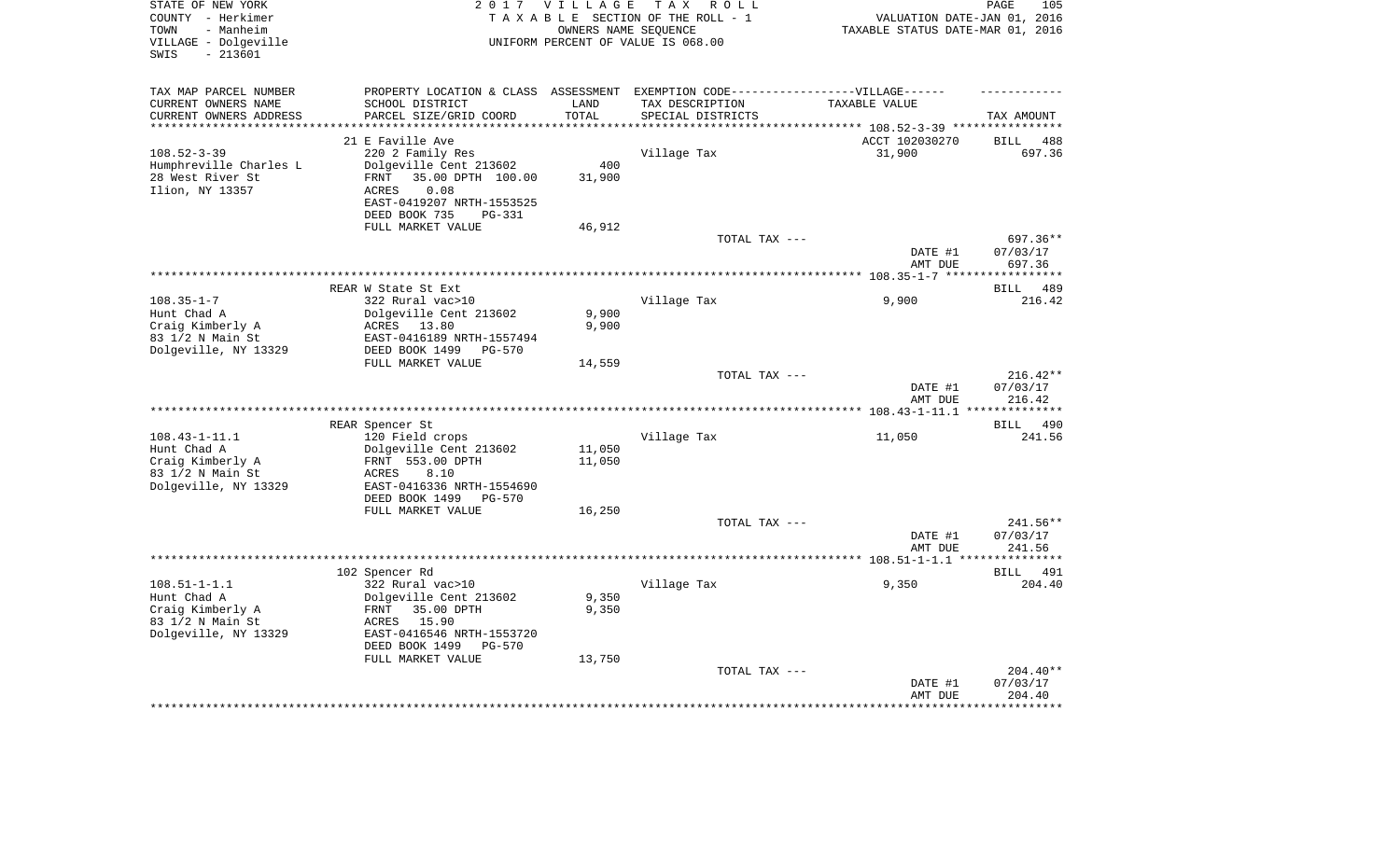| STATE OF NEW YORK<br>COUNTY - Herkimer<br>- Manheim<br>TOWN<br>VILLAGE - Dolgeville<br>$-213601$ | 2017                                                        | <b>VILLAGE</b><br>OWNERS NAME SEQUENCE | T A X<br>R O L L<br>TAXABLE SECTION OF THE ROLL - 1<br>UNIFORM PERCENT OF VALUE IS 068.00 | VALUATION DATE-JAN 01, 2016<br>TAXABLE STATUS DATE-MAR 01, 2016 | 106<br>PAGE                 |
|--------------------------------------------------------------------------------------------------|-------------------------------------------------------------|----------------------------------------|-------------------------------------------------------------------------------------------|-----------------------------------------------------------------|-----------------------------|
| SWIS                                                                                             |                                                             |                                        |                                                                                           |                                                                 |                             |
| TAX MAP PARCEL NUMBER                                                                            | PROPERTY LOCATION & CLASS ASSESSMENT                        |                                        | EXEMPTION CODE------------------VILLAGE------                                             |                                                                 |                             |
| CURRENT OWNERS NAME                                                                              | SCHOOL DISTRICT                                             | LAND                                   | TAX DESCRIPTION                                                                           | TAXABLE VALUE                                                   |                             |
| CURRENT OWNERS ADDRESS                                                                           | PARCEL SIZE/GRID COORD                                      | TOTAL                                  | SPECIAL DISTRICTS                                                                         |                                                                 | TAX AMOUNT                  |
| ********************                                                                             | 9 Howard St Ext                                             |                                        |                                                                                           |                                                                 |                             |
| $108.52 - 5 - 41$                                                                                | 230 3 Family Res                                            |                                        | Village Tax                                                                               | ACCT 102005670<br>45,000                                        | BILL<br>492<br>983.74       |
| Hunt Charles                                                                                     | Dolgeville Cent 213602                                      | 1,200                                  |                                                                                           |                                                                 |                             |
| Hunt Kathleen                                                                                    | W/garage                                                    | 45,000                                 |                                                                                           |                                                                 |                             |
| 5 Howard St Ext                                                                                  | FRNT 123.42 DPTH 185.00                                     |                                        |                                                                                           |                                                                 |                             |
| Dolgeville, NY 13329                                                                             | $0.30$ BANK<br>ACRES<br>184                                 |                                        |                                                                                           |                                                                 |                             |
|                                                                                                  | EAST-0419458 NRTH-1554331<br>DEED BOOK 740<br>$PG-254$      |                                        |                                                                                           |                                                                 |                             |
|                                                                                                  | FULL MARKET VALUE                                           | 66,176                                 |                                                                                           |                                                                 |                             |
|                                                                                                  |                                                             |                                        | TOTAL TAX ---                                                                             |                                                                 | 983.74**                    |
|                                                                                                  |                                                             |                                        |                                                                                           | DATE #1                                                         | 07/03/17                    |
|                                                                                                  |                                                             |                                        |                                                                                           | AMT DUE                                                         | 983.74                      |
|                                                                                                  |                                                             |                                        |                                                                                           |                                                                 |                             |
| $108.52 - 5 - 42$                                                                                | 5 Howard St Ext<br>210 1 Family Res                         |                                        | VET COM CT 41131                                                                          | ACCT 102005700<br>10,200                                        | 493<br>BILL                 |
| Hunt Charles                                                                                     | Dolgeville Cent 213602                                      | 500                                    | Village Tax                                                                               | 31,800                                                          | 695.18                      |
| 5 Howard St. Ext.                                                                                | W/car Port                                                  | 42,000                                 |                                                                                           |                                                                 |                             |
| Dolgeville, NY 13329                                                                             | 54.00 DPTH 154.00<br>FRNT                                   |                                        |                                                                                           |                                                                 |                             |
|                                                                                                  | ACRES<br>$0.17$ BANK<br>184                                 |                                        |                                                                                           |                                                                 |                             |
|                                                                                                  | EAST-0419532 NRTH-1554361<br>DEED BOOK 706<br><b>PG-148</b> |                                        |                                                                                           |                                                                 |                             |
|                                                                                                  | FULL MARKET VALUE                                           | 61,765                                 |                                                                                           |                                                                 |                             |
|                                                                                                  |                                                             |                                        | TOTAL TAX ---                                                                             |                                                                 | 695.18**                    |
|                                                                                                  |                                                             |                                        |                                                                                           | DATE #1                                                         | 07/03/17                    |
|                                                                                                  |                                                             |                                        |                                                                                           | AMT DUE                                                         | 695.18                      |
|                                                                                                  |                                                             |                                        |                                                                                           | ACCT 102012480                                                  |                             |
| $108.36 - 3 - 41$                                                                                | 28 N Helmer Ave<br>210 1 Family Res                         |                                        | VET WAR CT 41121                                                                          | 6,120                                                           | BILL<br>494                 |
| Hunt Flora Dell                                                                                  | Dolgeville Cent 213602                                      | 500                                    | Village Tax                                                                               | 46,080                                                          | 1,007.35                    |
| Hunt Fouse J                                                                                     | W/barn                                                      | 52,200                                 |                                                                                           |                                                                 |                             |
| 28 N Helmer Ave                                                                                  | <b>FRNT</b><br>50.00 DPTH 180.00                            |                                        |                                                                                           |                                                                 |                             |
| Dolgeville, NY 13329                                                                             | ACRES<br>0.20                                               |                                        |                                                                                           |                                                                 |                             |
|                                                                                                  | EAST-0419783 NRTH-1556709<br>DEED BOOK 838<br>$PG-624$      |                                        |                                                                                           |                                                                 |                             |
|                                                                                                  | FULL MARKET VALUE                                           | 76,765                                 |                                                                                           |                                                                 |                             |
|                                                                                                  |                                                             |                                        | TOTAL TAX ---                                                                             |                                                                 | $1,007.35**$                |
|                                                                                                  |                                                             |                                        |                                                                                           | DATE #1                                                         | 07/03/17                    |
|                                                                                                  |                                                             |                                        |                                                                                           | AMT DUE                                                         | 1,007.35                    |
|                                                                                                  |                                                             |                                        |                                                                                           |                                                                 |                             |
| $108.44 - 3 - 25.1$                                                                              | 51 N Main St<br>482 Det row bldg                            |                                        | Village Tax                                                                               | ACCT 102011460<br>50,600                                        | <b>BILL</b> 495<br>1,106.16 |
| Illusions LLC.                                                                                   | Dolgeville Cent 213602                                      | 1,400                                  |                                                                                           |                                                                 |                             |
| 51 N Main St                                                                                     | 38.00 DPTH 125.25<br>FRNT                                   | 50,600                                 |                                                                                           |                                                                 |                             |
| Dolgeville, NY 13329                                                                             | 0.21<br>ACRES                                               |                                        |                                                                                           |                                                                 |                             |
|                                                                                                  | EAST-0419858 NRTH-1555884                                   |                                        |                                                                                           |                                                                 |                             |
|                                                                                                  | DEED BOOK 1157<br>PG-497                                    |                                        |                                                                                           |                                                                 |                             |
|                                                                                                  | FULL MARKET VALUE                                           | 74,412                                 | TOTAL TAX ---                                                                             |                                                                 | $1,106.16**$                |
|                                                                                                  |                                                             |                                        |                                                                                           | DATE #1                                                         | 07/03/17                    |
|                                                                                                  |                                                             |                                        |                                                                                           | AMT DUE                                                         | 1,106.16                    |
|                                                                                                  |                                                             |                                        |                                                                                           |                                                                 |                             |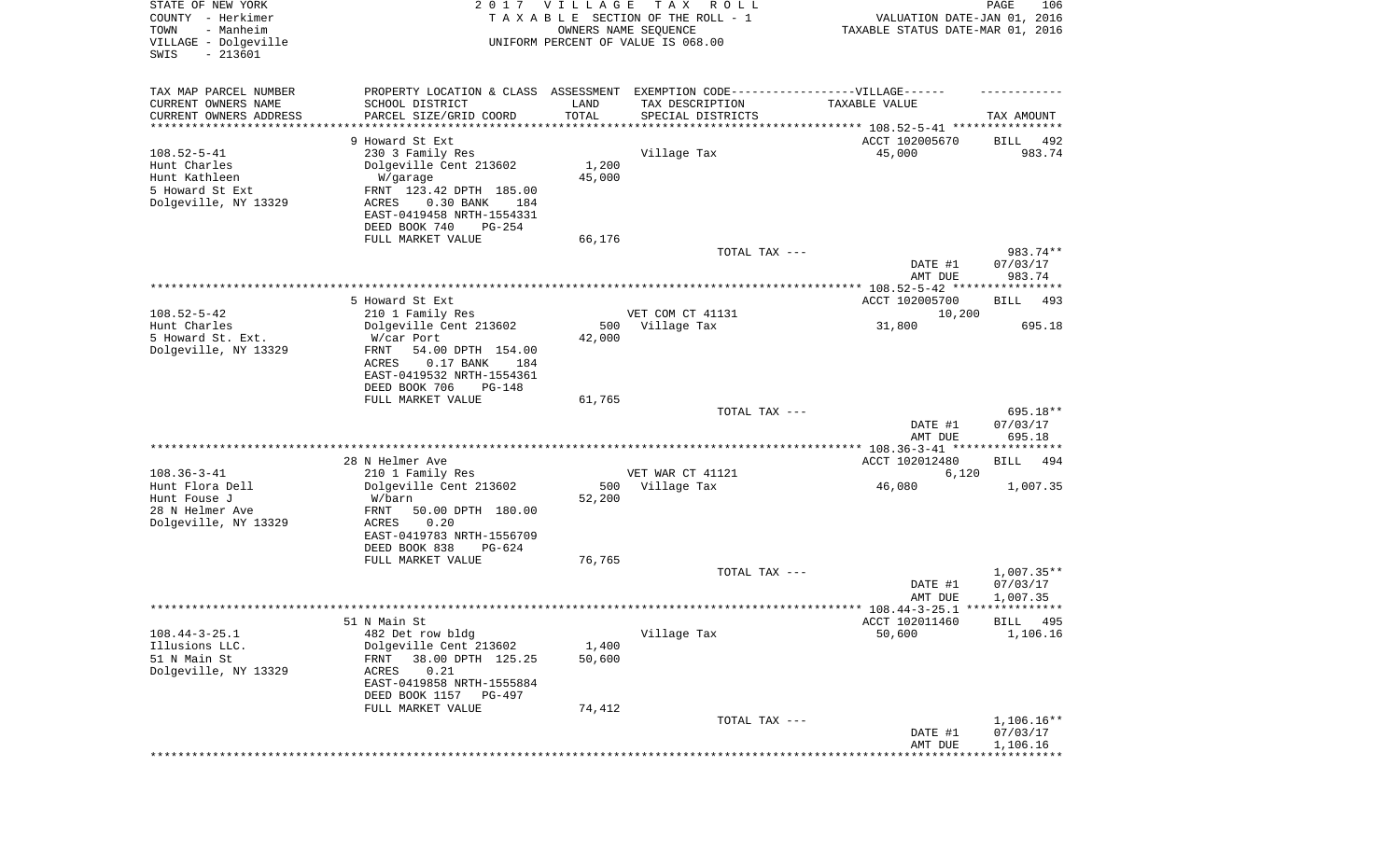| STATE OF NEW YORK<br>COUNTY - Herkimer<br>- Manheim<br>TOWN<br>VILLAGE - Dolgeville<br>$-213601$<br>SWIS | 2 0 1 7                                                                                                                                                                  | <b>VILLAGE</b><br>OWNERS NAME SEQUENCE | T A X<br>R O L L<br>TAXABLE SECTION OF THE ROLL - 1<br>UNIFORM PERCENT OF VALUE IS 068.00 | VALUATION DATE-JAN 01, 2016<br>TAXABLE STATUS DATE-MAR 01, 2016  | 107<br>PAGE                        |
|----------------------------------------------------------------------------------------------------------|--------------------------------------------------------------------------------------------------------------------------------------------------------------------------|----------------------------------------|-------------------------------------------------------------------------------------------|------------------------------------------------------------------|------------------------------------|
| TAX MAP PARCEL NUMBER<br>CURRENT OWNERS NAME<br>CURRENT OWNERS ADDRESS                                   | PROPERTY LOCATION & CLASS ASSESSMENT<br>SCHOOL DISTRICT<br>PARCEL SIZE/GRID COORD                                                                                        | LAND<br>TOTAL                          | EXEMPTION CODE------------------VILLAGE------<br>TAX DESCRIPTION<br>SPECIAL DISTRICTS     | TAXABLE VALUE                                                    | TAX AMOUNT                         |
| ********************                                                                                     |                                                                                                                                                                          |                                        |                                                                                           | ********************************** 108.44-1-41 ***************** |                                    |
|                                                                                                          | 8 S Helmer Ave                                                                                                                                                           |                                        |                                                                                           | ACCT 102020670                                                   | BILL<br>496                        |
| $108.44 - 1 - 41$<br>Ingerick Richard K<br>8 S Helmer Ave<br>Dolgeville, NY 13329                        | 220 2 Family Res<br>Dolgeville Cent 213602<br>W/garage<br>FRNT<br>60.00 DPTH 210.00<br>0.29 BANK<br>ACRES<br>135<br>EAST-0419159 NRTH-1555783<br>DEED BOOK 838<br>PG-345 | 600<br>44,200                          | Village Tax                                                                               | 44,200                                                           | 966.25                             |
|                                                                                                          | FULL MARKET VALUE                                                                                                                                                        | 65,000                                 |                                                                                           |                                                                  |                                    |
|                                                                                                          |                                                                                                                                                                          |                                        | TOTAL TAX ---                                                                             | DATE #1<br>AMT DUE                                               | $966.25**$<br>07/03/17<br>966.25   |
|                                                                                                          | 11 E Faville Ave                                                                                                                                                         |                                        |                                                                                           | ACCT 102025260                                                   | 497<br>BILL                        |
| $108.52 - 2 - 57$<br>Isum Erik<br>Isum Elizabeth<br>11 E Faville Ave                                     | 210 1 Family Res<br>Dolgeville Cent 213602<br>W/garage<br>FRNT<br>82.50 DPTH<br>58.00                                                                                    | 800<br>38,400                          | Village Tax                                                                               | 38,400                                                           | 839.46                             |
| Dolgeville, NY 13329                                                                                     | ACRES<br>0.11<br>EAST-0418924 NRTH-1553667<br>DEED BOOK 1179<br>PG-562<br>FULL MARKET VALUE                                                                              | 56,471                                 |                                                                                           |                                                                  |                                    |
|                                                                                                          |                                                                                                                                                                          |                                        | TOTAL TAX ---                                                                             | DATE #1<br>AMT DUE                                               | 839.46**<br>07/03/17<br>839.46     |
|                                                                                                          |                                                                                                                                                                          |                                        |                                                                                           |                                                                  |                                    |
| $108.27 - 1 - 10$<br>Izzo Bruce<br>Sawyer Lorraine<br>PO Box 185<br>Dolgeville, NY 13329                 | 26 Millers Grove Rd<br>210 1 Family Res<br>Dolgeville Cent 213602<br>ACRES<br>2.15<br>EAST-0417048 NRTH-1559303<br>DEED BOOK 790<br>$PG-74$                              | 3,200<br>78,000                        | Village Tax                                                                               | ACCT 102018300<br>78,000                                         | BILL<br>498<br>1,705.15            |
|                                                                                                          | FULL MARKET VALUE                                                                                                                                                        | 114,706                                |                                                                                           |                                                                  |                                    |
|                                                                                                          |                                                                                                                                                                          |                                        | TOTAL TAX ---                                                                             | DATE #1<br>AMT DUE                                               | 1,705.15**<br>07/03/17<br>1,705.15 |
|                                                                                                          |                                                                                                                                                                          |                                        |                                                                                           |                                                                  | ***********                        |
| $108.52 - 3 - 26$                                                                                        | 18 Lamberson St<br>220 2 Family Res                                                                                                                                      |                                        | Village Tax                                                                               | ACCT 102021150<br>40,000                                         | 499<br>BILL<br>874.44              |
| Izzo Julie A<br>18 Lamberson St<br>Dolgeville, NY 13329                                                  | Dolgeville Cent 213602<br>W/garage<br>FRNT<br>70.00 DPTH<br>90.00<br>ACRES<br>0.11<br>EAST-0419379 NRTH-1554040<br>DEED BOOK 1134<br>PG-844                              | 700<br>40,000                          |                                                                                           |                                                                  |                                    |
|                                                                                                          | FULL MARKET VALUE                                                                                                                                                        | 58,824                                 | TOTAL TAX ---                                                                             |                                                                  | 874.44**                           |
|                                                                                                          |                                                                                                                                                                          |                                        |                                                                                           | DATE #1<br>AMT DUE                                               | 07/03/17<br>874.44                 |
|                                                                                                          |                                                                                                                                                                          |                                        |                                                                                           |                                                                  |                                    |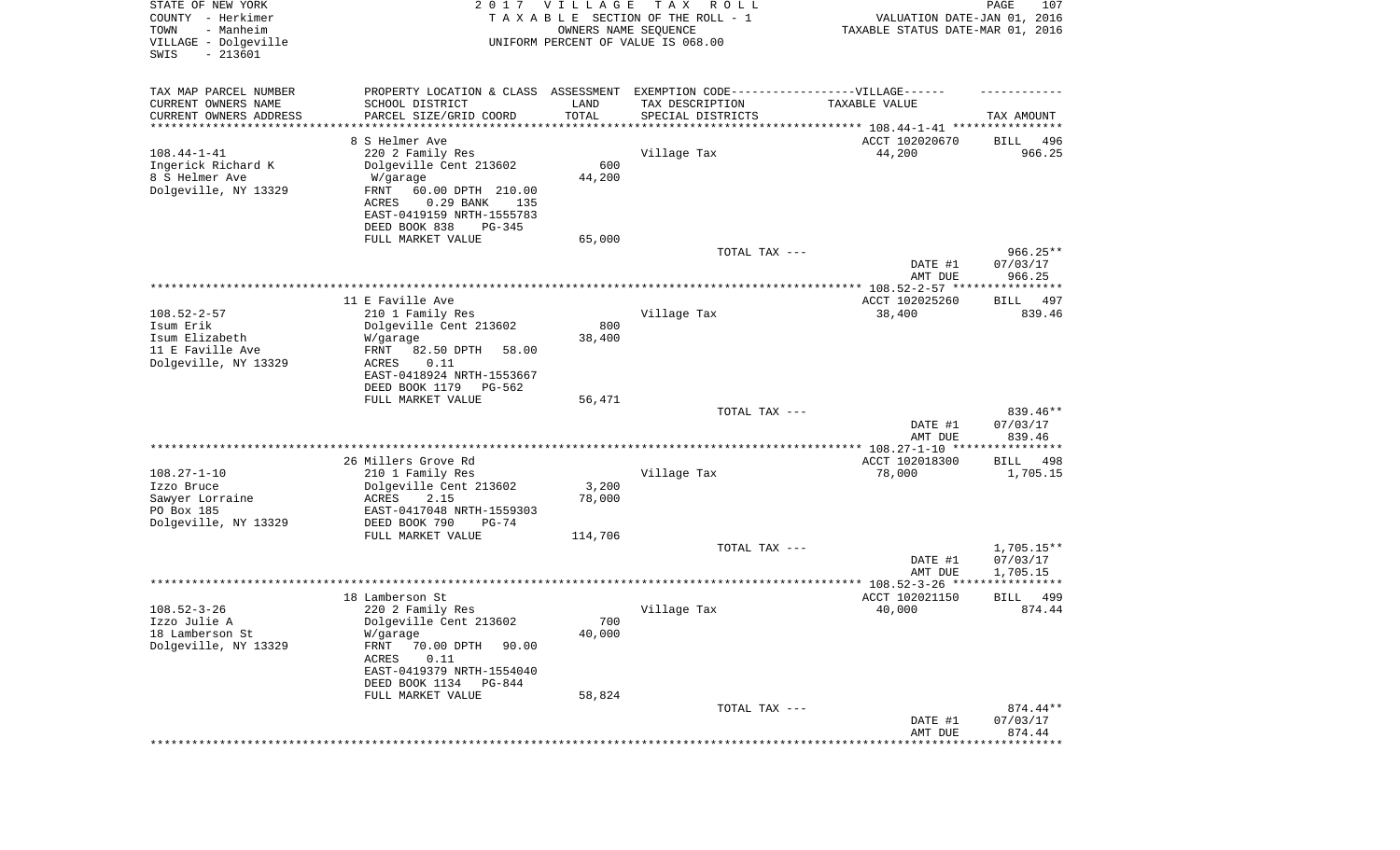| STATE OF NEW YORK<br>COUNTY - Herkimer                | 2 0 1 7                         | <b>VILLAGE</b>       | TAX ROLL<br>TAXABLE SECTION OF THE ROLL - 1                                       | VALUATION DATE-JAN 01, 2016        | PAGE<br>108        |
|-------------------------------------------------------|---------------------------------|----------------------|-----------------------------------------------------------------------------------|------------------------------------|--------------------|
| - Manheim<br>TOWN                                     |                                 | OWNERS NAME SEOUENCE |                                                                                   | TAXABLE STATUS DATE-MAR 01, 2016   |                    |
| VILLAGE - Dolgeville                                  |                                 |                      | UNIFORM PERCENT OF VALUE IS 068.00                                                |                                    |                    |
| $-213601$<br>SWIS                                     |                                 |                      |                                                                                   |                                    |                    |
| TAX MAP PARCEL NUMBER                                 |                                 |                      | PROPERTY LOCATION & CLASS ASSESSMENT EXEMPTION CODE-----------------VILLAGE------ |                                    |                    |
| CURRENT OWNERS NAME                                   | SCHOOL DISTRICT                 | LAND                 | TAX DESCRIPTION                                                                   | TAXABLE VALUE                      |                    |
| CURRENT OWNERS ADDRESS                                | PARCEL SIZE/GRID COORD          | TOTAL                | SPECIAL DISTRICTS                                                                 |                                    | TAX AMOUNT         |
|                                                       |                                 |                      |                                                                                   | ********** 108.44-1-47 *********** |                    |
|                                                       | 5 Fink St                       |                      |                                                                                   | ACCT 102007230                     | <b>BILL</b><br>500 |
| $108.44 - 1 - 47$                                     | 210 1 Family Res                |                      | Village Tax                                                                       | 15,000                             | 327.91             |
| Jaiken Peter G                                        | Dolgeville Cent 213602          | 600                  |                                                                                   |                                    |                    |
| Jaiken Ruth E                                         | 60.00 DPTH<br>FRNT<br>50.00     | 15,000               |                                                                                   |                                    |                    |
| 60 E Spofford Ave                                     | 0.07<br>ACRES                   |                      |                                                                                   |                                    |                    |
| Dolgeville, NY 13329                                  | EAST-0418831 NRTH-1555336       |                      |                                                                                   |                                    |                    |
|                                                       | DEED BOOK 1591<br>$PG-19$       |                      |                                                                                   |                                    |                    |
|                                                       | FULL MARKET VALUE               | 22,059               |                                                                                   |                                    |                    |
|                                                       |                                 |                      | TOTAL TAX ---                                                                     |                                    | 327.91**           |
|                                                       |                                 |                      |                                                                                   | DATE #1                            | 07/03/17           |
|                                                       |                                 |                      |                                                                                   | AMT DUE                            | 327.91             |
|                                                       |                                 |                      | *************************************                                             | *************** 108.52-6-38 **     | *********          |
|                                                       | 43 E Spofford Ave               |                      |                                                                                   | ACCT 102025230                     | 501<br><b>BILL</b> |
| $108.52 - 6 - 38$                                     | 210 1 Family Res                |                      | Village Tax                                                                       | 30,000                             | 655.83             |
| Jaikin Irrevocable Trust Peter Dolgeville Cent 213602 |                                 | 1,500                |                                                                                   |                                    |                    |
| George Laura                                          | W/garage                        | 30,000               |                                                                                   |                                    |                    |
| 60 E Spofford Ave                                     | FRNT 150.00 DPTH 100.00         |                      |                                                                                   |                                    |                    |
| Dolgeville, NY 13329                                  | 0.34<br>ACRES                   |                      |                                                                                   |                                    |                    |
|                                                       | EAST-0419513 NRTH-1552629       |                      |                                                                                   |                                    |                    |
|                                                       | DEED BOOK 1536<br><b>PG-857</b> |                      |                                                                                   |                                    |                    |
|                                                       | FULL MARKET VALUE               | 44,118               |                                                                                   |                                    |                    |
|                                                       |                                 |                      | TOTAL TAX ---                                                                     |                                    | 655.83**           |
|                                                       |                                 |                      |                                                                                   | DATE #1<br>AMT DUE                 | 07/03/17<br>655.83 |
|                                                       |                                 |                      |                                                                                   | **************** 108.60-1-25 ***   | ******             |
|                                                       | 60 E Spofford Ave               |                      |                                                                                   | ACCT 102018090                     | 502<br>BILL        |
| $108.60 - 1 - 25$                                     | 210 1 Family Res                |                      | Village Tax                                                                       | 133,500                            | 2,918.43           |
| Jaikin Irrevocable Trust Peter Dolgeville Cent 213602 |                                 | 12,500               |                                                                                   |                                    |                    |
| George Laura                                          | ACRES<br>25.00                  | 133,500              |                                                                                   |                                    |                    |
| 60 E Spofford Ave                                     | EAST-0419543 NRTH-1551917       |                      |                                                                                   |                                    |                    |
| Dolgeville, NY 13329                                  | DEED BOOK 1536<br><b>PG-857</b> |                      |                                                                                   |                                    |                    |
|                                                       | FULL MARKET VALUE               | 196,324              |                                                                                   |                                    |                    |
|                                                       |                                 |                      | TOTAL TAX ---                                                                     |                                    | 2,918.43**         |
|                                                       |                                 |                      |                                                                                   | DATE #1                            | 07/03/17           |
|                                                       |                                 |                      |                                                                                   | AMT DUE                            | 2,918.43           |
|                                                       |                                 |                      |                                                                                   |                                    | **********         |
|                                                       | S Main St                       |                      |                                                                                   | ACCT 102024900                     | 503<br>BILL        |
| $108.51 - 1 - 34$                                     | 311 Res vac land                |                      | Village Tax                                                                       | 6,200                              | 135.54             |
| Jaikin Peter                                          | Dolgeville Cent 213602          | 6,200                |                                                                                   |                                    |                    |
| Ruth Stewart                                          | ACRES<br>7.40                   | 6,200                |                                                                                   |                                    |                    |
| 60 East Spofford Ave                                  | EAST-0417091 NRTH-1553553       |                      |                                                                                   |                                    |                    |
| Dolgeville, NY 13329                                  | DEED BOOK 912<br>PG-680         |                      |                                                                                   |                                    |                    |
|                                                       | FULL MARKET VALUE               | 9,118                |                                                                                   |                                    |                    |
|                                                       |                                 |                      | TOTAL TAX ---                                                                     |                                    | 135.54**           |
|                                                       |                                 |                      |                                                                                   | DATE #1                            | 07/03/17           |
|                                                       |                                 |                      |                                                                                   | AMT DUE                            | 135.54             |
|                                                       |                                 |                      |                                                                                   |                                    |                    |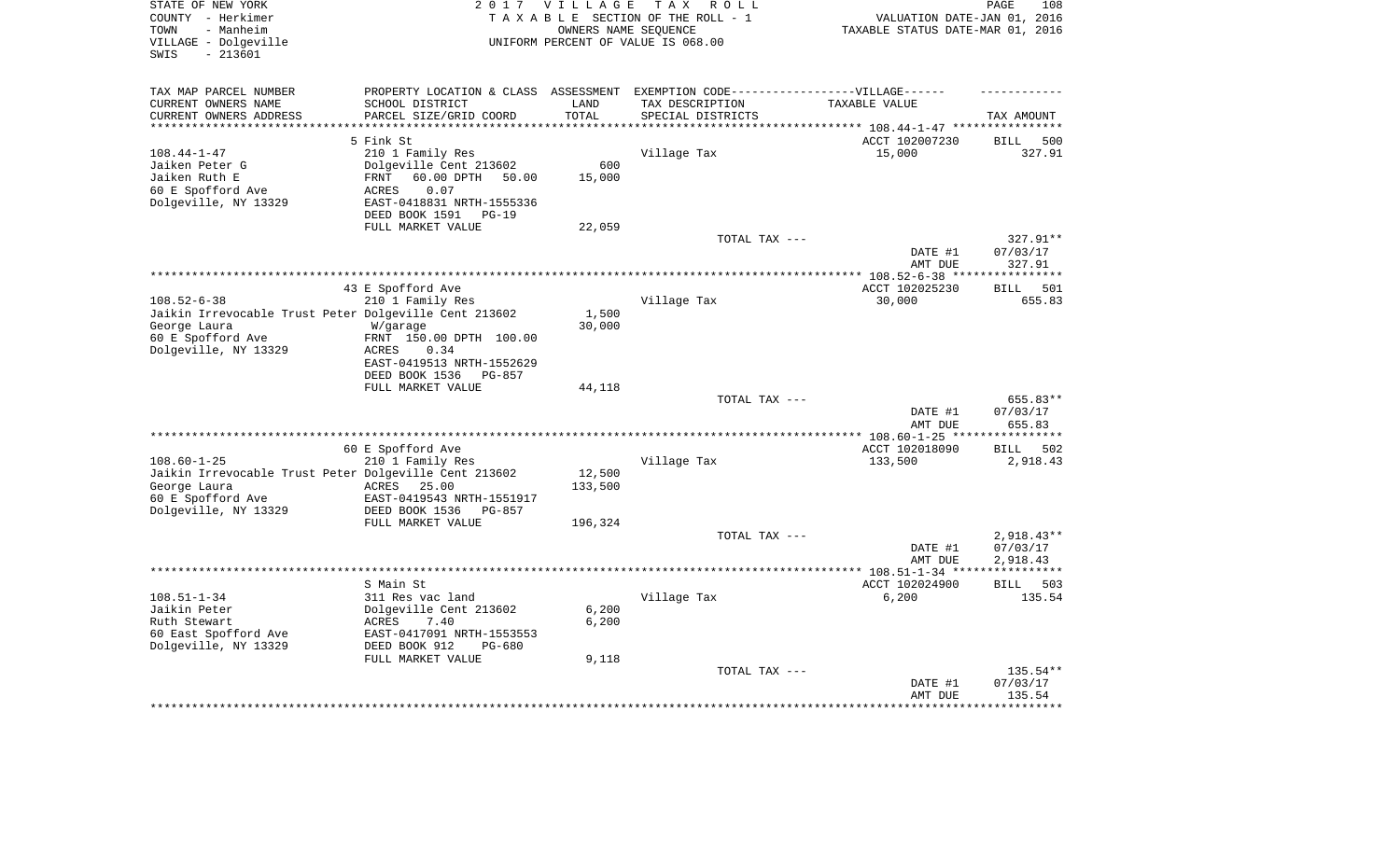| STATE OF NEW YORK                                                                                          | 2017 VILLAGE         | T A X<br>R O L L                   |                                               | PAGE<br>109             |
|------------------------------------------------------------------------------------------------------------|----------------------|------------------------------------|-----------------------------------------------|-------------------------|
| COUNTY - Herkimer                                                                                          |                      | TAXABLE SECTION OF THE ROLL - 1    | VALUATION DATE-JAN 01, 2016                   |                         |
| TOWN<br>- Manheim                                                                                          | OWNERS NAME SEQUENCE |                                    | TAXABLE STATUS DATE-MAR 01, 2016              |                         |
| VILLAGE - Dolgeville                                                                                       |                      | UNIFORM PERCENT OF VALUE IS 068.00 |                                               |                         |
| SWIS<br>$-213601$                                                                                          |                      |                                    |                                               |                         |
|                                                                                                            |                      |                                    |                                               |                         |
| TAX MAP PARCEL NUMBER<br>PROPERTY LOCATION & CLASS ASSESSMENT EXEMPTION CODE-----------------VILLAGE------ |                      |                                    |                                               |                         |
| CURRENT OWNERS NAME<br>SCHOOL DISTRICT                                                                     | LAND                 | TAX DESCRIPTION                    | TAXABLE VALUE                                 |                         |
| CURRENT OWNERS ADDRESS<br>PARCEL SIZE/GRID COORD                                                           | TOTAL                | SPECIAL DISTRICTS                  |                                               | TAX AMOUNT              |
| **********************<br>*********************                                                            | *************        |                                    |                                               |                         |
| S Main St                                                                                                  |                      |                                    | ACCT 102024930                                | 504<br><b>BILL</b>      |
| $108.51 - 1 - 35$<br>311 Res vac land                                                                      |                      | Village Tax                        | 6,000                                         | 131.17                  |
| Dolgeville Cent 213602<br>Jaikin Peter                                                                     | 6,000                |                                    |                                               |                         |
| 3.00<br>Ruth Stewart<br>ACRES                                                                              | 6,000                |                                    |                                               |                         |
| 60 East Spofford Ave<br>EAST-0417378 NRTH-1553138                                                          |                      |                                    |                                               |                         |
| Dolgeville, NY 13329<br>DEED BOOK 912<br>$PG-680$                                                          |                      |                                    |                                               |                         |
| FULL MARKET VALUE                                                                                          | 8,824                |                                    |                                               |                         |
|                                                                                                            |                      | TOTAL TAX ---                      |                                               | 131.17**                |
|                                                                                                            |                      |                                    | DATE #1                                       | 07/03/17                |
|                                                                                                            |                      |                                    | AMT DUE                                       | 131.17                  |
|                                                                                                            |                      |                                    |                                               | * * * * * * * * * *     |
| 110 N Helmer Ave                                                                                           |                      |                                    | ACCT 102026250                                | <b>BILL</b><br>505      |
| $108.36 - 4 - 1$<br>423 Snack bar                                                                          |                      | Village Tax                        | 68,000                                        | 1,486.54                |
| Jaikin Peter Jr<br>Dolgeville Cent 213602                                                                  | 3,700                |                                    |                                               |                         |
| Jaikin Ruth<br>2.70<br>ACRES                                                                               | 68,000               |                                    |                                               |                         |
| 60 E Spofford Ave<br>EAST-0419678 NRTH-1558750                                                             |                      |                                    |                                               |                         |
| Dolgeville, NY 13329<br>DEED BOOK 743<br>$PG-73$                                                           |                      |                                    |                                               |                         |
| FULL MARKET VALUE                                                                                          | 100,000              |                                    |                                               |                         |
|                                                                                                            |                      | TOTAL TAX ---                      |                                               | $1,486.54**$            |
|                                                                                                            |                      |                                    | DATE #1                                       | 07/03/17                |
|                                                                                                            |                      |                                    | AMT DUE                                       | 1,486.54                |
| 9 E Faville Ave                                                                                            |                      |                                    | ********** 108.52-2-58 ****<br>ACCT 102013320 |                         |
| $108.52 - 2 - 58$<br>210 1 Family Res                                                                      |                      | Village Tax                        | 48,000                                        | 506<br>BILL<br>1,049.32 |
| Dolgeville Cent 213602<br>James John I Jr.                                                                 | 600                  |                                    |                                               |                         |
| James Dorothy E<br>W/barn                                                                                  | 48,000               |                                    |                                               |                         |
| 9 E Faville Ave<br>FRNT<br>60.00 DPTH 125.00                                                               |                      |                                    |                                               |                         |
| Dolgeville, NY 13329<br>ACRES<br>$0.19$ BANK<br>135                                                        |                      |                                    |                                               |                         |
| EAST-0418871 NRTH-1553731                                                                                  |                      |                                    |                                               |                         |
| DEED BOOK 793<br>PG-342                                                                                    |                      |                                    |                                               |                         |
| FULL MARKET VALUE                                                                                          | 70,588               |                                    |                                               |                         |
|                                                                                                            |                      | TOTAL TAX ---                      |                                               | $1,049.32**$            |
|                                                                                                            |                      |                                    | DATE #1                                       | 07/03/17                |
|                                                                                                            |                      |                                    | AMT DUE                                       | 1,049.32                |
|                                                                                                            |                      | ******************                 | $*$ * 108.36-1-24 **                          |                         |
| Horn St                                                                                                    |                      |                                    | ACCT 102007380                                | <b>BILL</b><br>507      |
| $108.36 - 1 - 24$<br>311 Res vac land                                                                      |                      | Village Tax                        | 300                                           | 6.56                    |
| Jaquay Darlene<br>Dolgeville Cent 213602                                                                   | 300                  |                                    |                                               |                         |
| PO Box 223<br>50.00 DPTH 125.00<br>FRNT                                                                    | 300                  |                                    |                                               |                         |
| Dolgeville, NY 13329<br><b>ACRES</b><br>0.13                                                               |                      |                                    |                                               |                         |
| EAST-0419101 NRTH-1557135                                                                                  |                      |                                    |                                               |                         |
| DEED BOOK 1563<br>PG-820                                                                                   |                      |                                    |                                               |                         |
|                                                                                                            |                      |                                    |                                               |                         |
| FULL MARKET VALUE                                                                                          | 441                  |                                    |                                               |                         |
|                                                                                                            |                      | TOTAL TAX ---                      |                                               | $6.56**$                |
|                                                                                                            |                      |                                    | DATE #1                                       | 07/03/17                |
|                                                                                                            |                      |                                    | AMT DUE                                       | 6.56                    |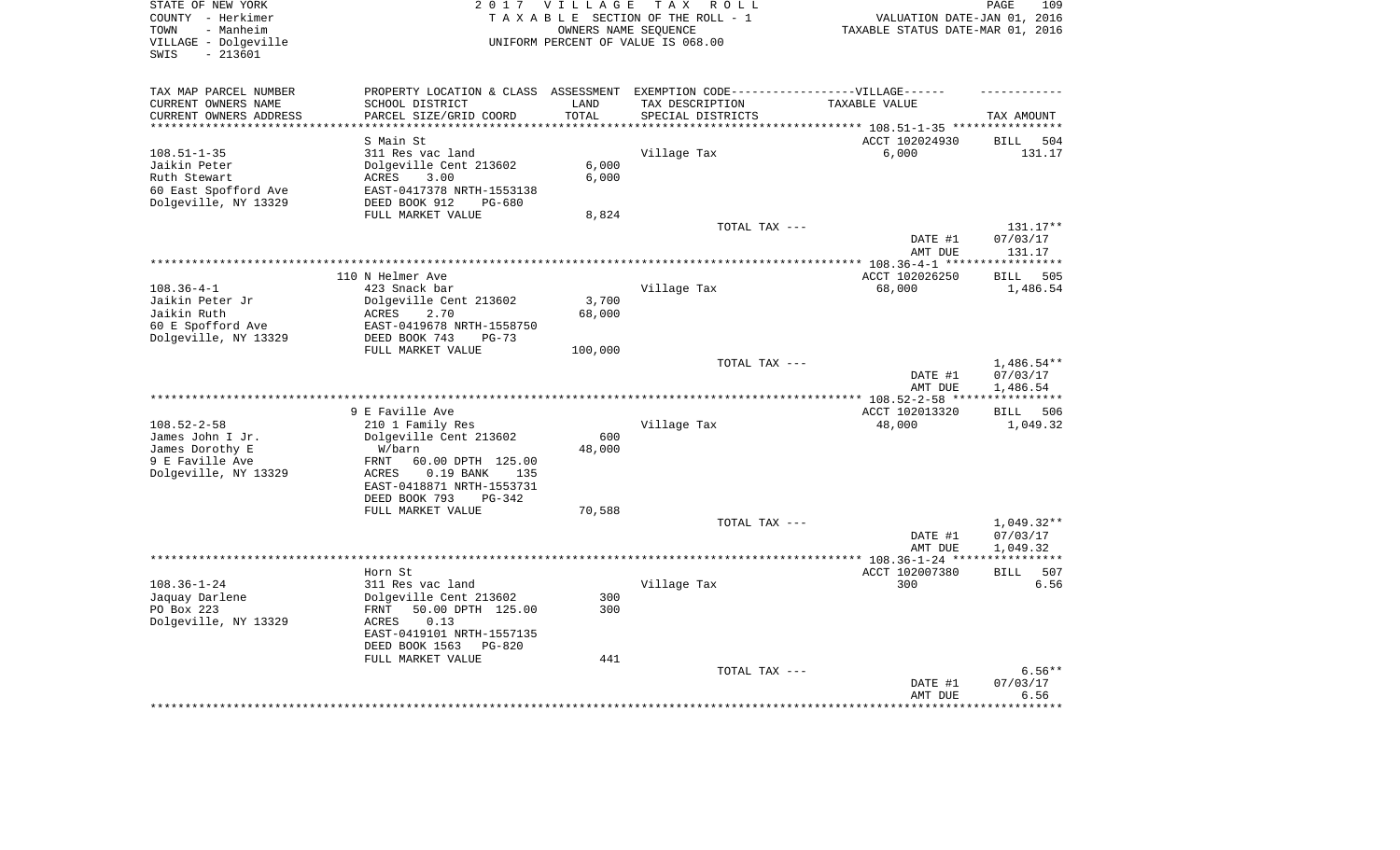| STATE OF NEW YORK<br>COUNTY - Herkimer<br>- Manheim<br>TOWN<br>VILLAGE - Dolgeville<br>SWIS<br>$-213601$ |                                                                                   | 2017 VILLAGE<br>OWNERS NAME SEQUENCE | T A X<br>R O L L<br>TAXABLE SECTION OF THE ROLL - 1<br>UNIFORM PERCENT OF VALUE IS 068.00 | VALUATION DATE-JAN 01, 2016<br>TAXABLE STATUS DATE-MAR 01, 2016                      | PAGE<br>110              |
|----------------------------------------------------------------------------------------------------------|-----------------------------------------------------------------------------------|--------------------------------------|-------------------------------------------------------------------------------------------|--------------------------------------------------------------------------------------|--------------------------|
| TAX MAP PARCEL NUMBER                                                                                    | PROPERTY LOCATION & CLASS ASSESSMENT EXEMPTION CODE-----------------VILLAGE------ |                                      |                                                                                           |                                                                                      |                          |
| CURRENT OWNERS NAME                                                                                      | SCHOOL DISTRICT                                                                   | LAND                                 | TAX DESCRIPTION                                                                           | TAXABLE VALUE                                                                        |                          |
| CURRENT OWNERS ADDRESS<br>********************                                                           | PARCEL SIZE/GRID COORD                                                            | TOTAL<br>**********                  | SPECIAL DISTRICTS                                                                         |                                                                                      | TAX AMOUNT               |
|                                                                                                          | 46 W State St                                                                     |                                      |                                                                                           | ************************************* 108.36-1-48 ****************<br>ACCT 102007350 | 508<br>BILL              |
| $108.36 - 1 - 48$                                                                                        | 210 1 Family Res                                                                  |                                      | Village Tax                                                                               | 50,100                                                                               | 1,095.23                 |
| Jaquay Darlene                                                                                           | Dolgeville Cent 213602                                                            | 500                                  |                                                                                           |                                                                                      |                          |
| PO Box 223                                                                                               | W/garage                                                                          | 50,100                               |                                                                                           |                                                                                      |                          |
| Dolgeville, NY 13329                                                                                     | FRNT<br>50.00 DPTH 110.00                                                         |                                      |                                                                                           |                                                                                      |                          |
|                                                                                                          | 0.13<br>ACRES                                                                     |                                      |                                                                                           |                                                                                      |                          |
|                                                                                                          | EAST-0419042 NRTH-1557032                                                         |                                      |                                                                                           |                                                                                      |                          |
|                                                                                                          | DEED BOOK 1563<br>PG-820                                                          |                                      |                                                                                           |                                                                                      |                          |
|                                                                                                          | FULL MARKET VALUE                                                                 | 73,676                               |                                                                                           |                                                                                      |                          |
|                                                                                                          |                                                                                   |                                      | TOTAL TAX ---                                                                             | DATE #1                                                                              | $1,095.23**$<br>07/03/17 |
|                                                                                                          |                                                                                   |                                      |                                                                                           | AMT DUE                                                                              | 1,095.23                 |
|                                                                                                          |                                                                                   |                                      |                                                                                           |                                                                                      |                          |
|                                                                                                          | 126 N Main St                                                                     |                                      |                                                                                           | ACCT 102017070                                                                       | BILL<br>509              |
| $108.36 - 4 - 21$                                                                                        | 210 1 Family Res                                                                  |                                      | Village Tax                                                                               | 22,500                                                                               | 491.87                   |
| Jaquay David W                                                                                           | Dolgeville Cent 213602                                                            | 600                                  |                                                                                           |                                                                                      |                          |
| Jacquay Sarah J                                                                                          | W/garage                                                                          | 22,500                               |                                                                                           |                                                                                      |                          |
| 126 N Main St                                                                                            | FRNT<br>60.00 DPTH 106.00<br>ACRES<br>0.15                                        |                                      |                                                                                           |                                                                                      |                          |
| Dolgeville, NY 13329                                                                                     | EAST-0420106 NRTH-1556771                                                         |                                      |                                                                                           |                                                                                      |                          |
| PRIOR OWNER ON 3/01/2016                                                                                 | DEED BOOK 2017<br>PG-1301                                                         |                                      |                                                                                           |                                                                                      |                          |
| Jaquay David                                                                                             | FULL MARKET VALUE                                                                 | 33,088                               |                                                                                           |                                                                                      |                          |
|                                                                                                          |                                                                                   |                                      | TOTAL TAX ---                                                                             |                                                                                      | 491.87**                 |
|                                                                                                          |                                                                                   |                                      |                                                                                           | DATE #1                                                                              | 07/03/17                 |
|                                                                                                          |                                                                                   |                                      |                                                                                           | AMT DUE                                                                              | 491.87                   |
|                                                                                                          | 6 Wolf St                                                                         |                                      |                                                                                           | ACCT 102019500                                                                       | 510<br>BILL              |
| $108.36 - 2 - 23$                                                                                        | 210 1 Family Res                                                                  |                                      | Village Tax                                                                               | 45,700                                                                               | 999.04                   |
| Jaquay Gina M                                                                                            | Dolgeville Cent 213602                                                            | 500                                  |                                                                                           |                                                                                      |                          |
| 6 Wolf St                                                                                                | FRNT<br>50.00 DPTH 150.00                                                         | 45,700                               |                                                                                           |                                                                                      |                          |
| Dolgeville, NY 13329                                                                                     | ACRES<br>0.16                                                                     |                                      |                                                                                           |                                                                                      |                          |
|                                                                                                          | EAST-0419410 NRTH-1557590                                                         |                                      |                                                                                           |                                                                                      |                          |
|                                                                                                          | DEED BOOK 1602<br>PG-804                                                          |                                      |                                                                                           |                                                                                      |                          |
|                                                                                                          | FULL MARKET VALUE                                                                 | 67,206                               |                                                                                           |                                                                                      |                          |
|                                                                                                          |                                                                                   |                                      | TOTAL TAX ---                                                                             | DATE #1                                                                              | 999.04**<br>07/03/17     |
|                                                                                                          |                                                                                   |                                      |                                                                                           | AMT DUE                                                                              | 999.04                   |
|                                                                                                          |                                                                                   |                                      |                                                                                           |                                                                                      | * * * * * *              |
|                                                                                                          | 128 N Main St                                                                     |                                      |                                                                                           | ACCT 102030060                                                                       | 511<br>BILL              |
| $108.36 - 4 - 20$                                                                                        | 210 1 Family Res                                                                  |                                      | Village Tax                                                                               | 35,000                                                                               | 765.13                   |
| Jaquay Henry J                                                                                           | Dolgeville Cent 213602                                                            | 600                                  |                                                                                           |                                                                                      |                          |
| Jaquay Anna L                                                                                            | 59.00 DPTH 119.00<br><b>FRNT</b>                                                  | 35,000                               |                                                                                           |                                                                                      |                          |
| 128 N Main St                                                                                            | $0.15$ BANK<br>ACRES<br>813                                                       |                                      |                                                                                           |                                                                                      |                          |
| Dolgeville, NY 13329                                                                                     | EAST-0420125 NRTH-1556830<br>DEED BOOK 853<br>PG-136                              |                                      |                                                                                           |                                                                                      |                          |
|                                                                                                          | FULL MARKET VALUE                                                                 | 51,471                               |                                                                                           |                                                                                      |                          |
|                                                                                                          |                                                                                   |                                      | TOTAL TAX ---                                                                             |                                                                                      | 765.13**                 |
|                                                                                                          |                                                                                   |                                      |                                                                                           | DATE #1                                                                              | 07/03/17                 |
|                                                                                                          |                                                                                   |                                      |                                                                                           | AMT DUE                                                                              | 765.13                   |
|                                                                                                          |                                                                                   |                                      |                                                                                           |                                                                                      | * * * * * * * * *        |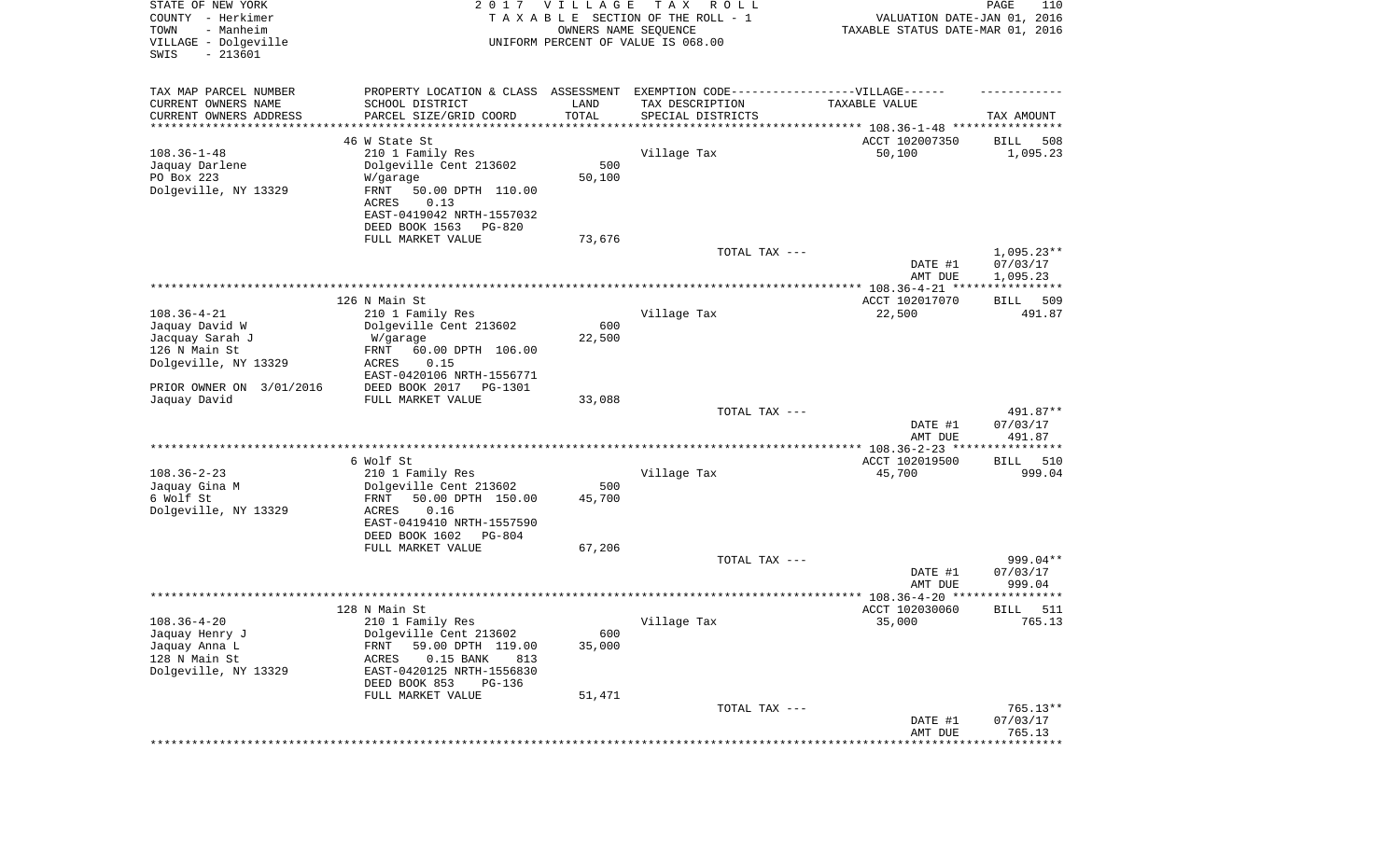| STATE OF NEW YORK<br>COUNTY - Herkimer<br>- Manheim<br>TOWN<br>VILLAGE - Dolgeville<br>SWIS<br>$-213601$ |                                            | 2017 VILLAGE<br>OWNERS NAME SEQUENCE | T A X<br>R O L L<br>TAXABLE SECTION OF THE ROLL - 1<br>UNIFORM PERCENT OF VALUE IS 068.00 | VALUATION DATE-JAN 01, 2016<br>TAXABLE STATUS DATE-MAR 01, 2016 | PAGE<br>111                    |
|----------------------------------------------------------------------------------------------------------|--------------------------------------------|--------------------------------------|-------------------------------------------------------------------------------------------|-----------------------------------------------------------------|--------------------------------|
| TAX MAP PARCEL NUMBER                                                                                    |                                            |                                      | PROPERTY LOCATION & CLASS ASSESSMENT EXEMPTION CODE-----------------VILLAGE------         |                                                                 |                                |
| CURRENT OWNERS NAME                                                                                      | SCHOOL DISTRICT                            | LAND                                 | TAX DESCRIPTION                                                                           | TAXABLE VALUE                                                   |                                |
| CURRENT OWNERS ADDRESS<br>********************                                                           | PARCEL SIZE/GRID COORD                     | TOTAL<br>***********                 | SPECIAL DISTRICTS<br>********************************* 108.52-3-5 *****************       |                                                                 | TAX AMOUNT                     |
|                                                                                                          | 20 E Spofford Ave                          |                                      |                                                                                           | ACCT 102013830                                                  | 512<br>BILL                    |
| $108.52 - 3 - 5$                                                                                         | 210 1 Family Res                           |                                      | Village Tax                                                                               | 36,000                                                          | 786.99                         |
| Jaquay Patrick G                                                                                         | Dolgeville Cent 213602                     | 700                                  |                                                                                           |                                                                 |                                |
| 20 E Spofford Ave                                                                                        | FRNT<br>68.00 DPTH 100.00                  | 36,000                               |                                                                                           |                                                                 |                                |
| Dolgeville, NY 13329                                                                                     | ACRES<br>0.16                              |                                      |                                                                                           |                                                                 |                                |
|                                                                                                          | EAST-0418617 NRTH-1552969                  |                                      |                                                                                           |                                                                 |                                |
|                                                                                                          | DEED BOOK 1491<br>PG-992                   |                                      |                                                                                           |                                                                 |                                |
|                                                                                                          | FULL MARKET VALUE                          | 52,941                               |                                                                                           |                                                                 |                                |
|                                                                                                          |                                            |                                      | TOTAL TAX ---                                                                             | DATE #1<br>AMT DUE                                              | 786.99**<br>07/03/17<br>786.99 |
|                                                                                                          |                                            |                                      |                                                                                           |                                                                 |                                |
|                                                                                                          | 7 Slawson St.                              |                                      |                                                                                           | ACCT 102011640                                                  | 513<br>BILL                    |
| $108.44 - 2 - 59$                                                                                        | 210 1 Family Res                           |                                      | Village Tax                                                                               | 42,000                                                          | 918.16                         |
| Jeffers Shelia                                                                                           | Dolgeville Cent 213602                     | 500                                  | XC991 Water relevy                                                                        | 86.00 MT M                                                      | 86.00                          |
| Steele Dakota S                                                                                          | W/garage                                   | 42,000                               |                                                                                           |                                                                 |                                |
| 7 Slawson St                                                                                             | 50.00 DPTH 150.00<br>FRNT                  |                                      |                                                                                           |                                                                 |                                |
| Dolgeville, NY 13329                                                                                     | ACRES<br>0.17<br>EAST-0418843 NRTH-1554716 |                                      |                                                                                           |                                                                 |                                |
|                                                                                                          | DEED BOOK 1480<br>PG-370                   |                                      |                                                                                           |                                                                 |                                |
|                                                                                                          | FULL MARKET VALUE                          | 61,765                               |                                                                                           |                                                                 |                                |
|                                                                                                          |                                            |                                      | TOTAL TAX ---                                                                             |                                                                 | $1,004.16**$                   |
|                                                                                                          |                                            |                                      |                                                                                           | DATE #1<br>AMT DUE                                              | 07/03/17<br>1,004.16           |
|                                                                                                          |                                            |                                      |                                                                                           | ************ 108.44-1-63 ****                                   | ************                   |
|                                                                                                          | 34 Slawson St                              |                                      |                                                                                           | ACCT 102029810                                                  | 514<br>BILL                    |
| $108.44 - 1 - 63$<br>Jenison Maureen                                                                     | 210 1 Family Res<br>Dolgeville Cent 213602 | 1,700                                | Village Tax                                                                               | 53,000                                                          | 1,158.63                       |
| 34 Slawson St                                                                                            | W/garage & Carport                         | 53,000                               |                                                                                           |                                                                 |                                |
| Dolgeville, NY 13329                                                                                     | FRNT 168.00 DPTH 240.00                    |                                      |                                                                                           |                                                                 |                                |
|                                                                                                          | ACRES<br>0.85                              |                                      |                                                                                           |                                                                 |                                |
|                                                                                                          | EAST-0418451 NRTH-1555377                  |                                      |                                                                                           |                                                                 |                                |
|                                                                                                          | DEED BOOK 1584<br>PG-821                   |                                      |                                                                                           |                                                                 |                                |
|                                                                                                          | FULL MARKET VALUE                          | 77,941                               |                                                                                           |                                                                 |                                |
|                                                                                                          |                                            |                                      | TOTAL TAX ---                                                                             |                                                                 | $1,158.63**$                   |
|                                                                                                          |                                            |                                      |                                                                                           | DATE #1<br>AMT DUE                                              | 07/03/17<br>1,158.63           |
|                                                                                                          |                                            |                                      |                                                                                           |                                                                 | ****                           |
|                                                                                                          | 156 S Main St                              |                                      |                                                                                           | ACCT 102001650                                                  | 515<br>BILL                    |
| $108.59 - 1 - 17$                                                                                        | 210 1 Family Res                           |                                      | Village Tax                                                                               | 42,200                                                          | 922.53                         |
| JGW-SN, LP DBA Wentworth                                                                                 | Dolgeville Cent 213602                     | 800                                  |                                                                                           |                                                                 |                                |
| Judith Kittle                                                                                            | 83.00 DPTH 300.00<br><b>FRNT</b>           | 42,200                               |                                                                                           |                                                                 |                                |
| 84 W Main St Fl 1                                                                                        | ACRES<br>0.40                              |                                      |                                                                                           |                                                                 |                                |
| Mohawk, NY 13407                                                                                         | EAST-0417278 NRTH-1552638                  |                                      |                                                                                           |                                                                 |                                |
|                                                                                                          | DEED BOOK 1154<br>PG-207                   | 62,059                               |                                                                                           |                                                                 |                                |
|                                                                                                          | FULL MARKET VALUE                          |                                      | TOTAL TAX ---                                                                             |                                                                 | 922.53**                       |
|                                                                                                          |                                            |                                      |                                                                                           | DATE #1                                                         | 07/03/17                       |
|                                                                                                          |                                            |                                      |                                                                                           | AMT DUE                                                         | 922.53                         |
|                                                                                                          |                                            |                                      |                                                                                           |                                                                 |                                |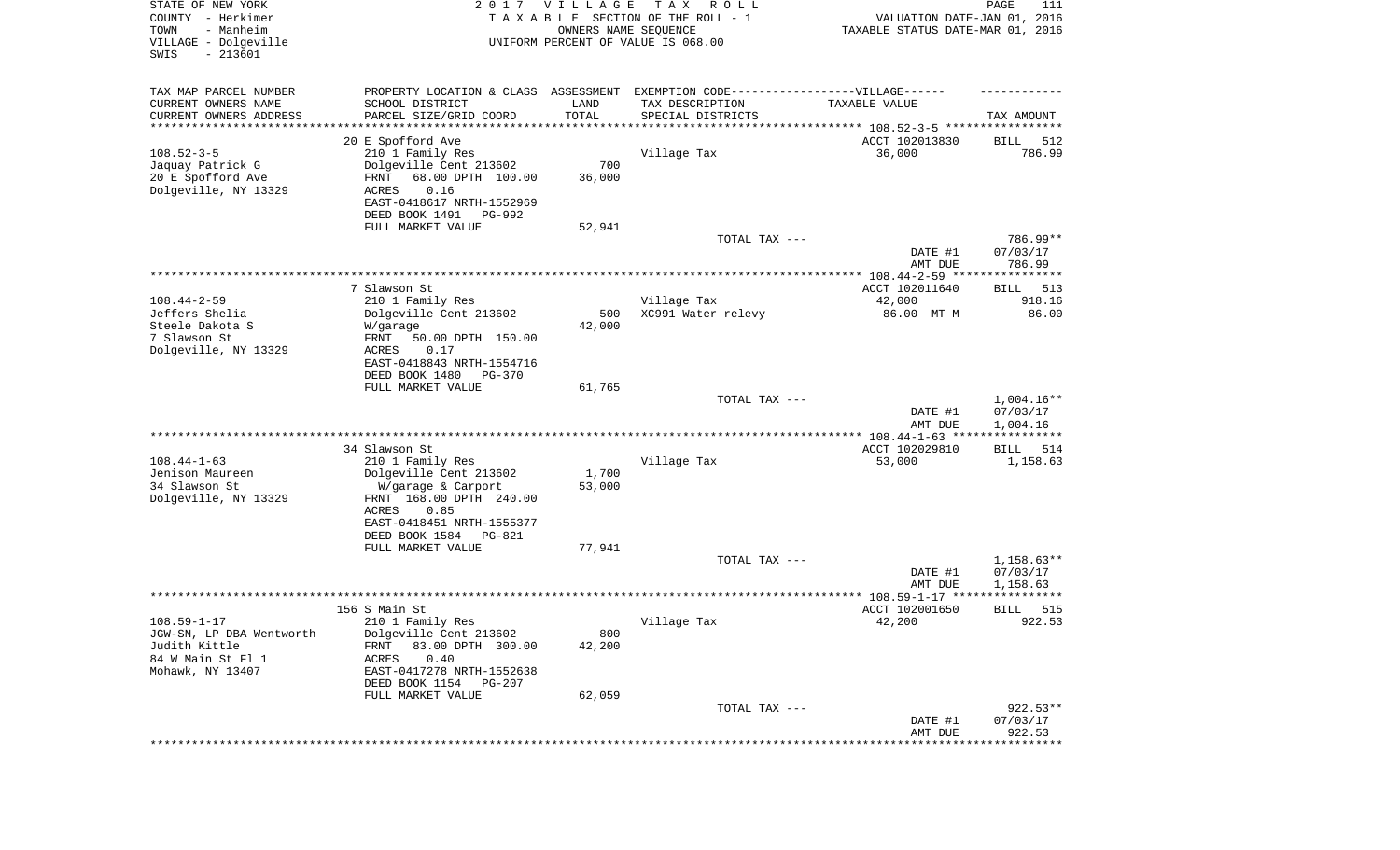| STATE OF NEW YORK<br>COUNTY - Herkimer<br>- Manheim<br>TOWN<br>VILLAGE - Dolgeville<br>$-213601$<br>SWIS | 2017                                                     | <b>VILLAGE</b><br>OWNERS NAME SEQUENCE | T A X<br>R O L L<br>TAXABLE SECTION OF THE ROLL - 1<br>UNIFORM PERCENT OF VALUE IS 068.00 | VALUATION DATE-JAN 01, 2016<br>TAXABLE STATUS DATE-MAR 01, 2016  | PAGE<br>112              |
|----------------------------------------------------------------------------------------------------------|----------------------------------------------------------|----------------------------------------|-------------------------------------------------------------------------------------------|------------------------------------------------------------------|--------------------------|
| TAX MAP PARCEL NUMBER                                                                                    |                                                          |                                        | PROPERTY LOCATION & CLASS ASSESSMENT EXEMPTION CODE-----------------VILLAGE------         |                                                                  |                          |
| CURRENT OWNERS NAME                                                                                      | SCHOOL DISTRICT                                          | LAND                                   | TAX DESCRIPTION                                                                           | TAXABLE VALUE                                                    |                          |
| CURRENT OWNERS ADDRESS<br>*******************                                                            | PARCEL SIZE/GRID COORD                                   | TOTAL                                  | SPECIAL DISTRICTS                                                                         | ********************************** 108.52-1-84 ***************** | TAX AMOUNT               |
|                                                                                                          | 130 S Main St                                            |                                        |                                                                                           | ACCT 102026490                                                   | 516<br>BILL              |
| $108.52 - 1 - 84$                                                                                        | 210 1 Family Res                                         |                                        | Village Tax                                                                               | 52,000                                                           | 1,136.77                 |
| Johnson Bruce E                                                                                          | Dolgeville Cent 213602                                   | 600                                    |                                                                                           |                                                                  |                          |
| 130 S Main St                                                                                            | W/garage                                                 | 52,000                                 |                                                                                           |                                                                  |                          |
| Dolgeville, NY 13329                                                                                     | FRNT<br>60.00 DPTH 273.00<br>0.37<br>ACRES               |                                        |                                                                                           |                                                                  |                          |
|                                                                                                          | EAST-0417884 NRTH-1553123                                |                                        |                                                                                           |                                                                  |                          |
|                                                                                                          | DEED BOOK 1568<br>PG-54                                  |                                        |                                                                                           |                                                                  |                          |
|                                                                                                          | FULL MARKET VALUE                                        | 76,471                                 |                                                                                           |                                                                  |                          |
|                                                                                                          |                                                          |                                        | TOTAL TAX ---                                                                             | DATE #1                                                          | $1,136.77**$<br>07/03/17 |
|                                                                                                          |                                                          |                                        |                                                                                           | AMT DUE                                                          | 1,136.77                 |
|                                                                                                          |                                                          |                                        |                                                                                           |                                                                  |                          |
| $108.44 - 1 - 56$                                                                                        | 20 Slawson St<br>210 1 Family Res                        |                                        |                                                                                           | ACCT 102010380                                                   | BILL<br>517              |
| Johnson Edwin                                                                                            | Dolgeville Cent 213602                                   | 500                                    | Village Tax                                                                               | 37,700                                                           | 824.16                   |
| Johnson Wanda                                                                                            | W/garagre                                                | 37,700                                 |                                                                                           |                                                                  |                          |
| 20 Slawson St                                                                                            | FRNT<br>50.00 DPTH<br>86.00                              |                                        |                                                                                           |                                                                  |                          |
| Dolgeville, NY 13329                                                                                     | ACRES<br>$0.10$ BANK<br>135<br>EAST-0418684 NRTH-1555072 |                                        |                                                                                           |                                                                  |                          |
|                                                                                                          | DEED BOOK 764<br>$PG-334$                                |                                        |                                                                                           |                                                                  |                          |
|                                                                                                          | FULL MARKET VALUE                                        | 55,441                                 |                                                                                           |                                                                  |                          |
|                                                                                                          |                                                          |                                        | TOTAL TAX ---                                                                             |                                                                  | 824.16**                 |
|                                                                                                          |                                                          |                                        |                                                                                           | DATE #1<br>AMT DUE                                               | 07/03/17<br>824.16       |
|                                                                                                          |                                                          |                                        |                                                                                           |                                                                  | * * * * * * * * * * *    |
|                                                                                                          | 12 Cavalli St                                            |                                        |                                                                                           | ACCT 102013050                                                   | BILL<br>518              |
| $108.36 - 3 - 12$                                                                                        | 210 1 Family Res                                         |                                        | Village Tax                                                                               | 65,500                                                           | 1,431.89                 |
| Johnson Jason M<br>Johnson Tonya Horn L                                                                  | Dolgeville Cent 213602<br>ACRES<br>1.40                  | 2,000<br>65,500                        |                                                                                           |                                                                  |                          |
| 76 N Helmer Ave                                                                                          | EAST-0419890 NRTH-1557847                                |                                        |                                                                                           |                                                                  |                          |
| Dolgeville, NY 13329                                                                                     | DEED BOOK 911<br>PG-308                                  |                                        |                                                                                           |                                                                  |                          |
|                                                                                                          | FULL MARKET VALUE                                        | 96,324                                 | TOTAL TAX ---                                                                             |                                                                  |                          |
|                                                                                                          |                                                          |                                        |                                                                                           | DATE #1                                                          | 1,431.89**<br>07/03/17   |
|                                                                                                          |                                                          |                                        |                                                                                           | AMT DUE                                                          | 1,431.89                 |
|                                                                                                          |                                                          |                                        |                                                                                           |                                                                  | ***********              |
| $108.36 - 3 - 69$                                                                                        | 76-78 N Helmer Ave<br>280 Res Multiple                   |                                        | Village Tax                                                                               | ACCT 102025500<br>68,000                                         | 519<br>BILL<br>1,486.54  |
| Johnson Mark                                                                                             | Dolgeville Cent 213602                                   | 2,100                                  |                                                                                           |                                                                  |                          |
| Johnson Lucinda                                                                                          | FRNT 198.00 DPTH 108.00                                  | 68,000                                 |                                                                                           |                                                                  |                          |
| 76 N Helmer Ave                                                                                          | ACRES<br>0.41                                            |                                        |                                                                                           |                                                                  |                          |
| Dolgeville, NY 13329                                                                                     | EAST-0419777 NRTH-1557755<br>DEED BOOK 703<br>PG-456     |                                        |                                                                                           |                                                                  |                          |
|                                                                                                          | FULL MARKET VALUE                                        | 100,000                                |                                                                                           |                                                                  |                          |
|                                                                                                          |                                                          |                                        | TOTAL TAX ---                                                                             |                                                                  | $1,486.54**$             |
|                                                                                                          |                                                          |                                        |                                                                                           | DATE #1                                                          | 07/03/17                 |
|                                                                                                          |                                                          |                                        |                                                                                           | AMT DUE                                                          | 1,486.54                 |
|                                                                                                          |                                                          |                                        |                                                                                           |                                                                  |                          |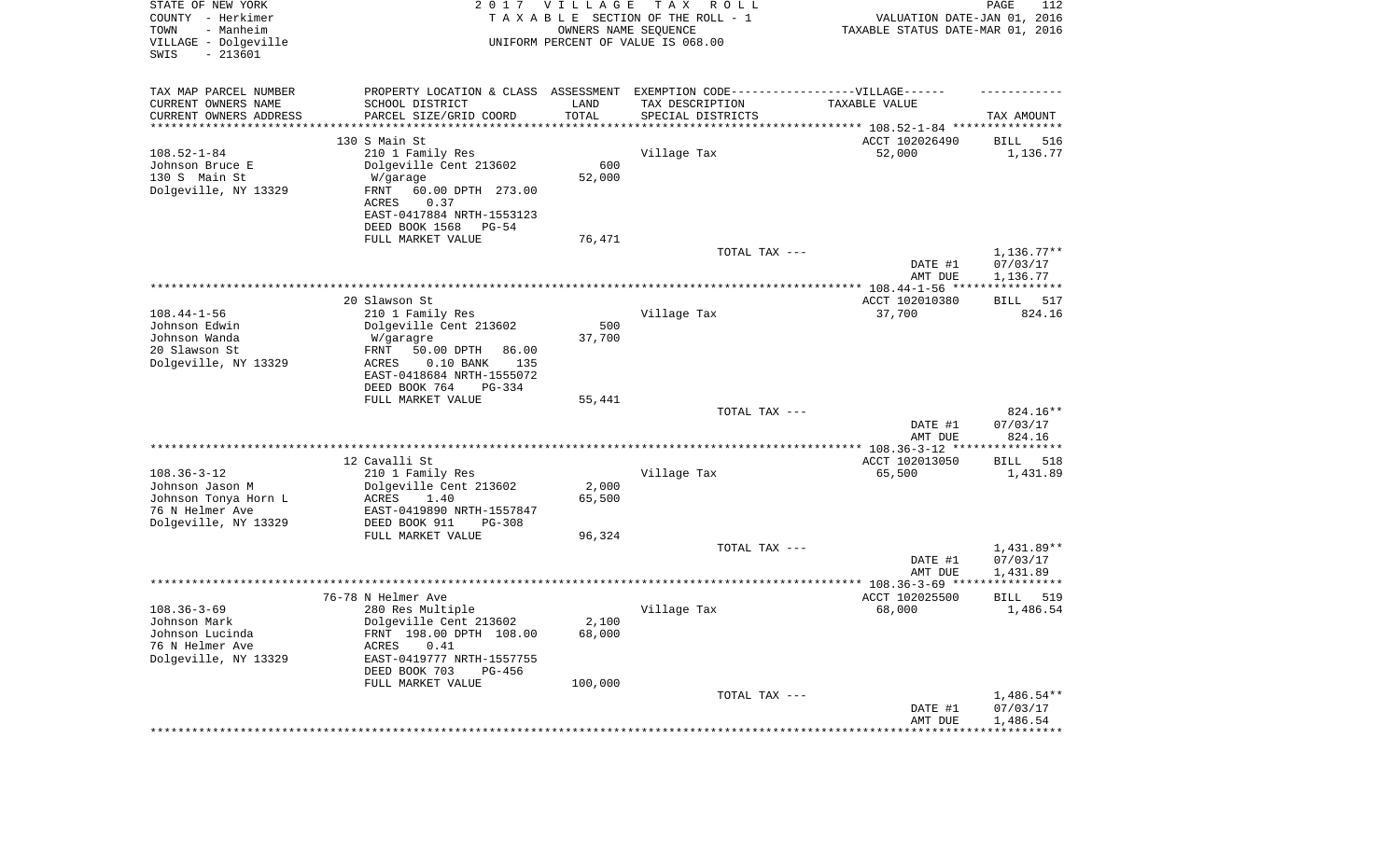| STATE OF NEW YORK<br>COUNTY - Herkimer<br>- Manheim<br>TOWN<br>VILLAGE - Dolgeville<br>SWIS<br>$-213601$ |                                                                                                                                                                                  | 2017 VILLAGE<br>OWNERS NAME SEQUENCE | T A X<br>R O L L<br>TAXABLE SECTION OF THE ROLL - 1<br>UNIFORM PERCENT OF VALUE IS 068.00 | VALUATION DATE-JAN 01, 2016<br>TAXABLE STATUS DATE-MAR 01, 2016 | PAGE<br>113                          |
|----------------------------------------------------------------------------------------------------------|----------------------------------------------------------------------------------------------------------------------------------------------------------------------------------|--------------------------------------|-------------------------------------------------------------------------------------------|-----------------------------------------------------------------|--------------------------------------|
| TAX MAP PARCEL NUMBER<br>CURRENT OWNERS NAME<br>CURRENT OWNERS ADDRESS                                   | PROPERTY LOCATION & CLASS ASSESSMENT EXEMPTION CODE-----------------VILLAGE------<br>SCHOOL DISTRICT<br>PARCEL SIZE/GRID COORD                                                   | LAND<br>TOTAL                        | TAX DESCRIPTION<br>SPECIAL DISTRICTS                                                      | TAXABLE VALUE                                                   | TAX AMOUNT                           |
| ********************                                                                                     |                                                                                                                                                                                  | * * * * * * * * * * *                |                                                                                           |                                                                 |                                      |
| $108.44 - 3 - 6.2$<br>Johnson Nora N<br>Hunt Chad A<br>83 N Main St<br>Dolgeville, NY 13329              | 83 N Main St<br>422 Diner/lunch<br>Dolgeville Cent 213602<br>43.00 DPTH<br>FRNT<br>86.00<br>0.08<br>ACRES<br>EAST-0419910 NRTH-1556187<br>DEED BOOK 1561<br>PG-230               | 400<br>77,000                        | Village Tax                                                                               | 77,000                                                          | 520<br>BILL<br>1,683.29              |
|                                                                                                          | FULL MARKET VALUE                                                                                                                                                                | 113,235                              |                                                                                           |                                                                 |                                      |
|                                                                                                          |                                                                                                                                                                                  |                                      | TOTAL TAX ---                                                                             | DATE #1<br>AMT DUE                                              | $1,683.29**$<br>07/03/17<br>1,683.29 |
|                                                                                                          |                                                                                                                                                                                  |                                      |                                                                                           |                                                                 |                                      |
| $108.52 - 4 - 39.2$<br>Johnson Randy S Jr<br>Johnson Kaycie L<br>30 Ransom St                            | 30 Ransom St<br>210 1 Family Res<br>Dolgeville Cent 213602<br>W/garage<br>50.00 DPTH 150.00<br>FRNT                                                                              | 500<br>46,900                        | Village Tax                                                                               | ACCT 102009000<br>46,900                                        | 521<br>BILL<br>1,025.28              |
| Dolgeville, NY 13329                                                                                     | ACRES<br>0.17<br>EAST-0419243 NRTH-1552879<br>DEED BOOK 1401<br>PG-688<br>FULL MARKET VALUE                                                                                      | 68,971                               |                                                                                           |                                                                 |                                      |
|                                                                                                          |                                                                                                                                                                                  |                                      | TOTAL TAX ---                                                                             | DATE #1<br>AMT DUE                                              | $1,025.28**$<br>07/03/17<br>1,025.28 |
|                                                                                                          |                                                                                                                                                                                  |                                      |                                                                                           | *********** 108.36-1-40 ****                                    | ************                         |
| $108.36 - 1 - 40$<br>Johnson Robert<br>Johnson Rachel<br>30 W State St<br>Dolgeville, NY 13329           | 30 W State St<br>210 1 Family Res<br>Dolgeville Cent 213602<br>W/garage<br>FRNT<br>50.00 DPTH 112.00<br>ACRES<br>0.16<br>EAST-0419363 NRTH-1556879<br>DEED BOOK 1510<br>PG-337   | 500<br>47,000                        | Village Tax                                                                               | ACCT 102021360<br>47,000                                        | 522<br>BILL<br>1,027.46              |
|                                                                                                          | FULL MARKET VALUE                                                                                                                                                                | 69,118                               |                                                                                           |                                                                 |                                      |
|                                                                                                          |                                                                                                                                                                                  |                                      | TOTAL TAX ---                                                                             | DATE #1<br>AMT DUE                                              | $1,027.46**$<br>07/03/17<br>1,027.46 |
|                                                                                                          |                                                                                                                                                                                  |                                      |                                                                                           | ****************** 108.52-6-49 ****                             | ****                                 |
| $108.52 - 6 - 49$<br>Johnson Russell K<br>80 Van Buren St<br>Dolgeville, NY 13329                        | 80 Van Buren St<br>210 1 Family Res<br>Dolgeville Cent 213602<br>W/garage<br>FRNT<br>83.00 DPTH 235.00<br>ACRES<br>0.41<br>EAST-0420446 NRTH-1553006<br>DEED BOOK 1106<br>PG-102 | 800<br>45,000<br>66,176              | Village Tax                                                                               | ACCT 102000360<br>45,000                                        | 523<br>BILL<br>983.74                |
|                                                                                                          | FULL MARKET VALUE                                                                                                                                                                |                                      | TOTAL TAX ---                                                                             |                                                                 | 983.74**                             |
|                                                                                                          |                                                                                                                                                                                  |                                      |                                                                                           | DATE #1<br>AMT DUE                                              | 07/03/17<br>983.74                   |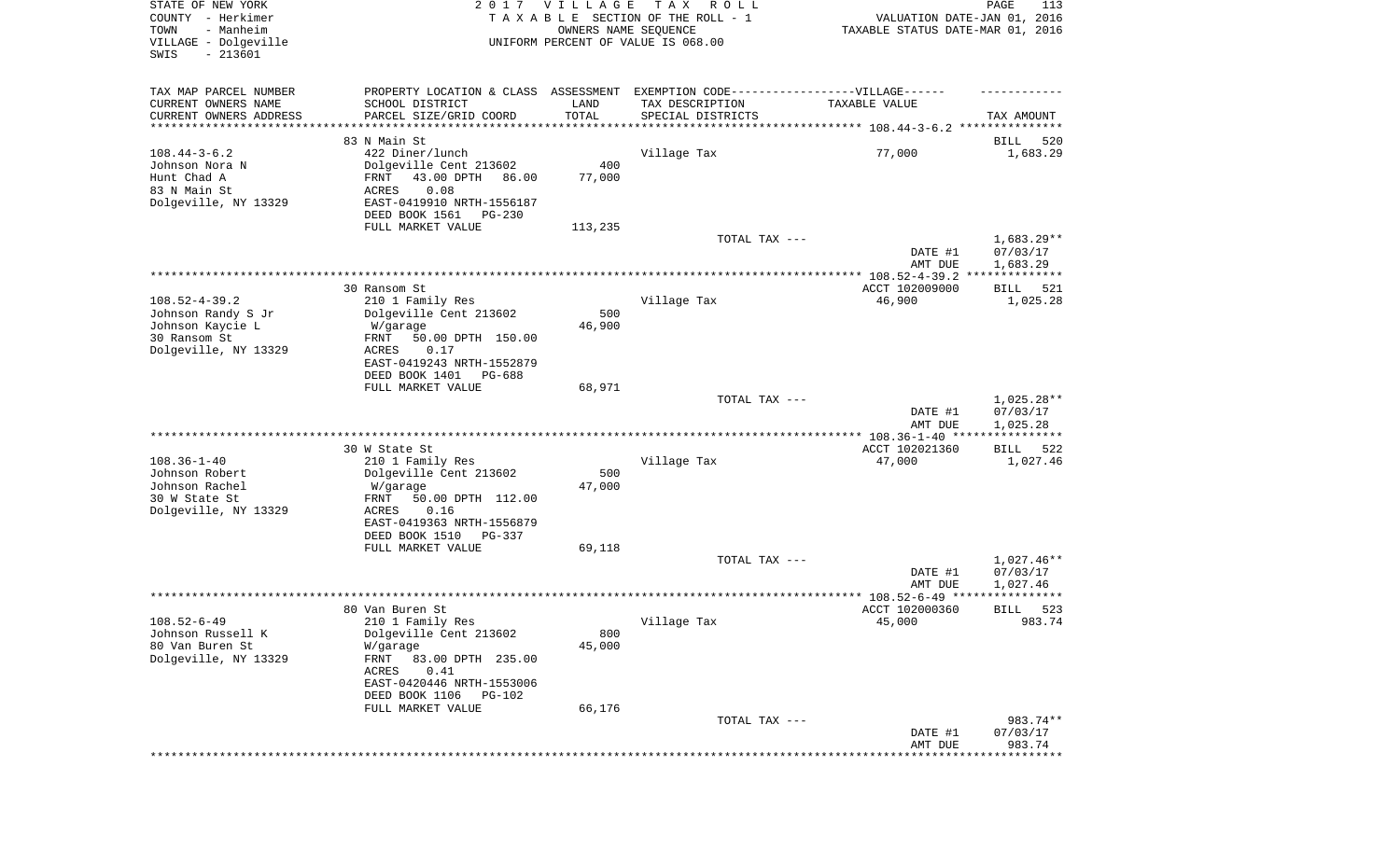| STATE OF NEW YORK<br>COUNTY - Herkimer<br>- Manheim<br>TOWN<br>VILLAGE - Dolgeville<br>$-213601$<br>SWIS |                                                                                  | 2017 VILLAGE<br>OWNERS NAME SEQUENCE | T A X<br>R O L L<br>TAXABLE SECTION OF THE ROLL - 1<br>UNIFORM PERCENT OF VALUE IS 068.00 | VALUATION DATE-JAN 01, 2016<br>TAXABLE STATUS DATE-MAR 01, 2016 | PAGE<br>114        |
|----------------------------------------------------------------------------------------------------------|----------------------------------------------------------------------------------|--------------------------------------|-------------------------------------------------------------------------------------------|-----------------------------------------------------------------|--------------------|
|                                                                                                          |                                                                                  |                                      |                                                                                           |                                                                 |                    |
| TAX MAP PARCEL NUMBER                                                                                    | PROPERTY LOCATION & CLASS ASSESSMENT EXEMPTION CODE----------------VILLAGE------ |                                      |                                                                                           |                                                                 |                    |
| CURRENT OWNERS NAME                                                                                      | SCHOOL DISTRICT                                                                  | LAND                                 | TAX DESCRIPTION                                                                           | TAXABLE VALUE                                                   |                    |
| CURRENT OWNERS ADDRESS<br>***********************                                                        | PARCEL SIZE/GRID COORD                                                           | TOTAL                                | SPECIAL DISTRICTS                                                                         |                                                                 | TAX AMOUNT         |
|                                                                                                          | Van Buren St                                                                     |                                      |                                                                                           | ACCT 102000390                                                  | BILL<br>524        |
| $108.52 - 6 - 54$                                                                                        | 311 Res vac land                                                                 |                                      | Village Tax                                                                               | 500                                                             | 10.93              |
| Johnson Russell K                                                                                        | Dolgeville Cent 213602                                                           | 500                                  |                                                                                           |                                                                 |                    |
| 80 Van Buren St                                                                                          | 311                                                                              | 500                                  |                                                                                           |                                                                 |                    |
| Dolgeville, NY 13329                                                                                     | FRNT 124.65 DPTH<br>89.00                                                        |                                      |                                                                                           |                                                                 |                    |
|                                                                                                          | ACRES<br>0.25<br>EAST-0420624 NRTH-1553034                                       |                                      |                                                                                           |                                                                 |                    |
|                                                                                                          | DEED BOOK 1106<br>PG-102                                                         |                                      |                                                                                           |                                                                 |                    |
|                                                                                                          | FULL MARKET VALUE                                                                | 735                                  |                                                                                           |                                                                 |                    |
|                                                                                                          |                                                                                  |                                      | TOTAL TAX ---                                                                             |                                                                 | $10.93**$          |
|                                                                                                          |                                                                                  |                                      |                                                                                           | DATE #1                                                         | 07/03/17           |
|                                                                                                          |                                                                                  |                                      |                                                                                           | AMT DUE                                                         | 10.93              |
|                                                                                                          | 16 Cline St                                                                      |                                      |                                                                                           | ACCT 102004320                                                  | BILL<br>525        |
| $108.44 - 2 - 11$                                                                                        | 210 1 Family Res                                                                 |                                      | Village Tax                                                                               | 75,000                                                          | 1,639.57           |
| Johnston Andrew L                                                                                        | Dolgeville Cent 213602                                                           | 900                                  |                                                                                           |                                                                 |                    |
| 16 Cline St                                                                                              | W/garage                                                                         | 75,000                               |                                                                                           |                                                                 |                    |
| Dolgeville, NY 13329                                                                                     | FRNT<br>89.80 DPTH<br>82.50                                                      |                                      |                                                                                           |                                                                 |                    |
| PRIOR OWNER ON 3/01/2016                                                                                 | ACRES<br>0.15<br>EAST-0418125 NRTH-1554889                                       |                                      |                                                                                           |                                                                 |                    |
| Real Estate Solutions, LLC Pro DEED BOOK 1617                                                            | PG-364                                                                           |                                      |                                                                                           |                                                                 |                    |
|                                                                                                          | FULL MARKET VALUE                                                                | 110,294                              |                                                                                           |                                                                 |                    |
|                                                                                                          |                                                                                  |                                      | TOTAL TAX ---                                                                             |                                                                 | $1,639.57**$       |
|                                                                                                          |                                                                                  |                                      |                                                                                           | DATE #1                                                         | 07/03/17           |
|                                                                                                          |                                                                                  |                                      |                                                                                           | AMT DUE                                                         | 1,639.57           |
|                                                                                                          | 18 E Faville Ave                                                                 |                                      |                                                                                           | ACCT 102012210                                                  | BILL<br>526        |
| $108.52 - 3 - 13$                                                                                        | 210 1 Family Res                                                                 |                                      | 41800<br>AGED-ALL                                                                         | 21,050                                                          |                    |
| Jones Juanita                                                                                            | Dolgeville Cent 213602                                                           | 500                                  | Village Tax                                                                               | 21,050                                                          | 460.17             |
| 18 E Faville Ave                                                                                         | -carport                                                                         | 42,100                               |                                                                                           |                                                                 |                    |
| Dolgeville, NY 13329                                                                                     | FRNT<br>50.00 DPTH 112.00<br>ACRES<br>0.13                                       |                                      |                                                                                           |                                                                 |                    |
|                                                                                                          | EAST-0419027 NRTH-1553438                                                        |                                      |                                                                                           |                                                                 |                    |
|                                                                                                          | DEED BOOK 945<br>$PG-142$                                                        |                                      |                                                                                           |                                                                 |                    |
|                                                                                                          | FULL MARKET VALUE                                                                | 61,912                               |                                                                                           |                                                                 |                    |
|                                                                                                          |                                                                                  |                                      | TOTAL TAX ---                                                                             |                                                                 | 460.17**           |
|                                                                                                          |                                                                                  |                                      |                                                                                           | DATE #1<br>AMT DUE                                              | 07/03/17<br>460.17 |
|                                                                                                          |                                                                                  |                                      |                                                                                           |                                                                 |                    |
|                                                                                                          | 17 Beaver St                                                                     |                                      |                                                                                           |                                                                 | 527<br>BILL        |
| $108.44 - 2 - 16.1$                                                                                      | 210 1 Family Res                                                                 |                                      | Village Tax                                                                               | 48,200                                                          | 1,053.70           |
| Jones Mary                                                                                               | Dolgeville Cent 213602                                                           | 500                                  |                                                                                           |                                                                 |                    |
| 17 Beaver St                                                                                             | W/garage                                                                         | 48,200                               |                                                                                           |                                                                 |                    |
| Dolgeville, NY 13329                                                                                     | 50.00 DPTH 170.00<br>FRNT<br>$0.20$ BANK<br>ACRES<br>012                         |                                      |                                                                                           |                                                                 |                    |
|                                                                                                          | EAST-0417894 NRTH-1554853                                                        |                                      |                                                                                           |                                                                 |                    |
|                                                                                                          | FULL MARKET VALUE                                                                | 70,882                               |                                                                                           |                                                                 |                    |
|                                                                                                          |                                                                                  |                                      | TOTAL TAX ---                                                                             |                                                                 | $1,053.70**$       |
|                                                                                                          |                                                                                  |                                      |                                                                                           | DATE #1                                                         | 07/03/17           |
|                                                                                                          |                                                                                  |                                      |                                                                                           | AMT DUE                                                         | 1,053.70           |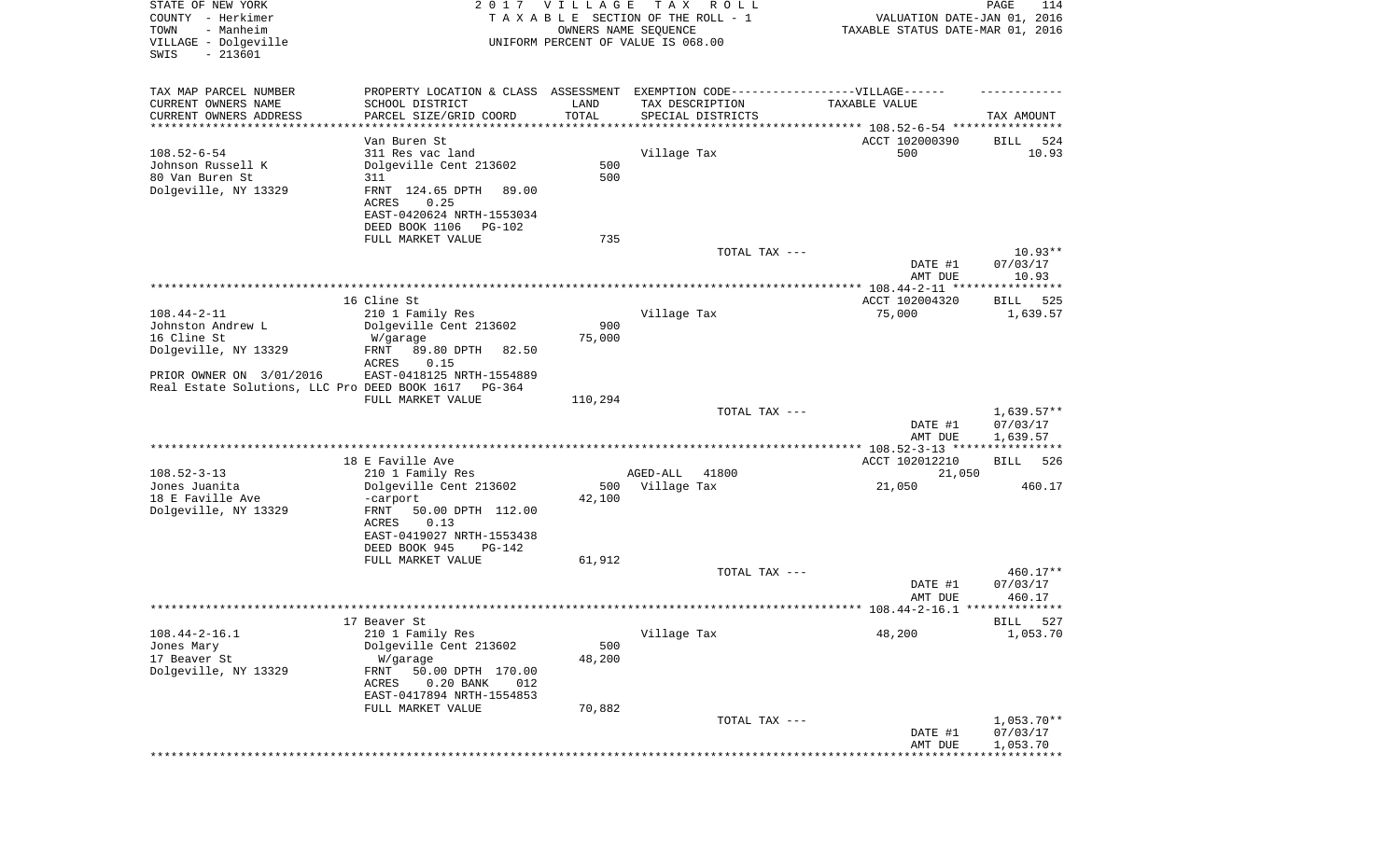| STATE OF NEW YORK<br>COUNTY - Herkimer<br>- Manheim<br>TOWN<br>VILLAGE - Dolgeville<br>$-213601$<br>SWIS |                                                       | 2017 VILLAGE<br>OWNERS NAME SEQUENCE | TAX ROLL<br>TAXABLE SECTION OF THE ROLL - 1<br>UNIFORM PERCENT OF VALUE IS 068.00 | VALUATION DATE-JAN 01, 2016<br>TAXABLE STATUS DATE-MAR 01, 2016 | PAGE<br>115                  |
|----------------------------------------------------------------------------------------------------------|-------------------------------------------------------|--------------------------------------|-----------------------------------------------------------------------------------|-----------------------------------------------------------------|------------------------------|
| TAX MAP PARCEL NUMBER                                                                                    |                                                       |                                      | PROPERTY LOCATION & CLASS ASSESSMENT EXEMPTION CODE-----------------VILLAGE------ |                                                                 |                              |
| CURRENT OWNERS NAME                                                                                      | SCHOOL DISTRICT                                       | LAND                                 | TAX DESCRIPTION                                                                   | TAXABLE VALUE                                                   |                              |
| CURRENT OWNERS ADDRESS<br>*********************                                                          | PARCEL SIZE/GRID COORD<br>*************************   | TOTAL<br>**************              | SPECIAL DISTRICTS                                                                 |                                                                 | TAX AMOUNT                   |
|                                                                                                          |                                                       |                                      | ************************************* 108.36-3-37 ****************                |                                                                 |                              |
| $108.36 - 3 - 37$                                                                                        | 2 W State St<br>432 Gas station                       |                                      | Village Tax                                                                       | ACCT 102015840<br>28,000                                        | <b>BILL</b><br>528<br>612.11 |
| Jones Michelle                                                                                           | Dolgeville Cent 213602                                | 800                                  |                                                                                   |                                                                 |                              |
| 612 Ganesvoort St                                                                                        | 78.00 DPTH 87.00<br>FRNT                              | 28,000                               |                                                                                   |                                                                 |                              |
| Little Falls, NY 13365                                                                                   | 0.11<br>ACRES                                         |                                      |                                                                                   |                                                                 |                              |
|                                                                                                          | EAST-0419925 NRTH-1556521                             |                                      |                                                                                   |                                                                 |                              |
|                                                                                                          | DEED BOOK 922<br>$PG-458$                             |                                      |                                                                                   |                                                                 |                              |
|                                                                                                          | FULL MARKET VALUE                                     | 41,176                               |                                                                                   |                                                                 |                              |
|                                                                                                          |                                                       |                                      | TOTAL TAX ---                                                                     |                                                                 | 612.11**                     |
|                                                                                                          |                                                       |                                      |                                                                                   | DATE #1<br>AMT DUE                                              | 07/03/17<br>612.11           |
|                                                                                                          |                                                       |                                      |                                                                                   |                                                                 | ***********                  |
|                                                                                                          | 112 N Main St                                         |                                      |                                                                                   | ACCT 102021300                                                  | 529<br><b>BILL</b>           |
| $108.36 - 4 - 25$                                                                                        | 311 Res vac land                                      |                                      | Village Tax                                                                       | 200                                                             | 4.37                         |
| Jones Michelle                                                                                           | Dolgeville Cent 213602                                | 200                                  |                                                                                   |                                                                 |                              |
| 612 Ganesvoort St                                                                                        | FRNT 138.00 DPTH 52.00                                | 200                                  |                                                                                   |                                                                 |                              |
| Little Falls, NY 13365                                                                                   | 0.11<br>ACRES                                         |                                      |                                                                                   |                                                                 |                              |
|                                                                                                          | EAST-0420019 NRTH-1556576<br>DEED BOOK 947<br>$PG-61$ |                                      |                                                                                   |                                                                 |                              |
|                                                                                                          | FULL MARKET VALUE                                     | 294                                  |                                                                                   |                                                                 |                              |
|                                                                                                          |                                                       |                                      | TOTAL TAX ---                                                                     |                                                                 | $4.37**$                     |
|                                                                                                          |                                                       |                                      |                                                                                   | DATE #1                                                         | 07/03/17                     |
|                                                                                                          |                                                       |                                      |                                                                                   | AMT DUE                                                         | 4.37                         |
|                                                                                                          | 8 Baker St                                            |                                      |                                                                                   |                                                                 | **********<br>530<br>BILL    |
| $108.44 - 3 - 48$                                                                                        | 210 1 Family Res                                      |                                      | Village Tax                                                                       | ACCT 102025200<br>20,800                                        | 454.71                       |
| Jones Michelle                                                                                           | Dolgeville Cent 213602                                | 500                                  |                                                                                   |                                                                 |                              |
| 612 Ganesvoort St                                                                                        | 50.00 DPTH<br>FRNT<br>81.00                           | 20,800                               |                                                                                   |                                                                 |                              |
| Little Falls, NY 13365                                                                                   | ACRES<br>0.08                                         |                                      |                                                                                   |                                                                 |                              |
|                                                                                                          | EAST-0419418 NRTH-1555652                             |                                      |                                                                                   |                                                                 |                              |
|                                                                                                          | DEED BOOK 922<br>$PG-462$                             |                                      |                                                                                   |                                                                 |                              |
|                                                                                                          | FULL MARKET VALUE                                     | 30,588                               | TOTAL TAX ---                                                                     |                                                                 | 454.71**                     |
|                                                                                                          |                                                       |                                      |                                                                                   | DATE #1                                                         | 07/03/17                     |
|                                                                                                          |                                                       |                                      |                                                                                   | AMT DUE                                                         | 454.71                       |
|                                                                                                          |                                                       |                                      |                                                                                   |                                                                 |                              |
|                                                                                                          | 18-26 Winton Ln                                       |                                      |                                                                                   | ACCT 102027750                                                  | BILL<br>531                  |
| $108.52 - 5 - 44$                                                                                        | 411 Apartment                                         |                                      | Village Tax                                                                       | 59,100                                                          | 1,291.98                     |
| Jones Michelle                                                                                           | Dolgeville Cent 213602                                | 1,000                                |                                                                                   |                                                                 |                              |
| 612 Ganesvoort St<br>Little Falls, NY 13365                                                              | FRNT<br>95.00 DPTH 50.00<br>0.11<br>ACRES             | 59,100                               |                                                                                   |                                                                 |                              |
|                                                                                                          | EAST-0419594 NRTH-1554440                             |                                      |                                                                                   |                                                                 |                              |
|                                                                                                          | DEED BOOK 00650 PG-00564                              |                                      |                                                                                   |                                                                 |                              |
|                                                                                                          | FULL MARKET VALUE                                     | 86,912                               |                                                                                   |                                                                 |                              |
|                                                                                                          |                                                       |                                      | TOTAL TAX ---                                                                     |                                                                 | 1,291.98**                   |
|                                                                                                          |                                                       |                                      |                                                                                   | DATE #1                                                         | 07/03/17                     |
|                                                                                                          |                                                       |                                      |                                                                                   | AMT DUE<br>*************                                        | 1,291.98<br>***********      |
|                                                                                                          |                                                       |                                      |                                                                                   |                                                                 |                              |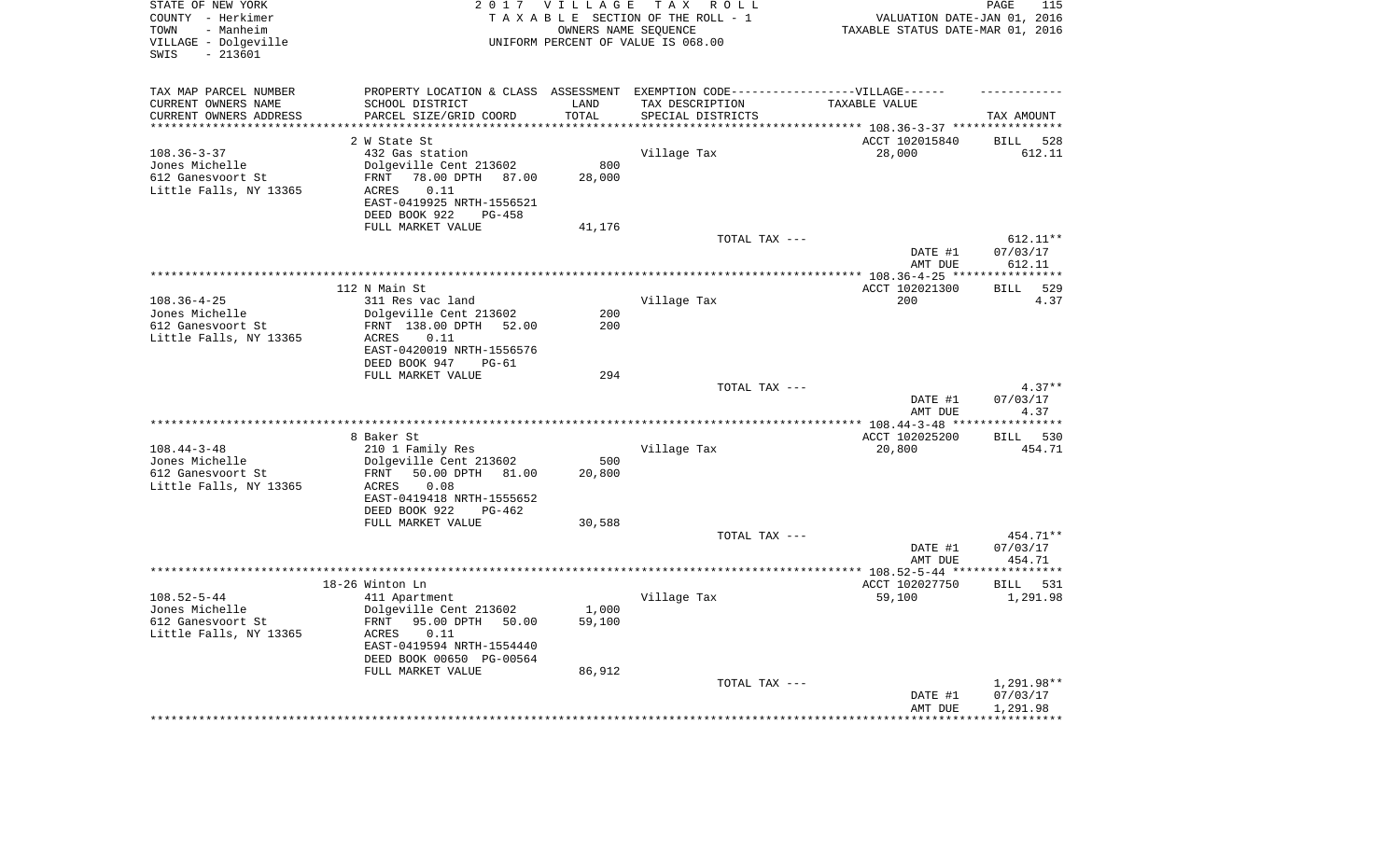| STATE OF NEW YORK<br>COUNTY - Herkimer<br>- Manheim<br>TOWN<br>VILLAGE - Dolgeville<br>SWIS<br>$-213601$ |                                                                                                     | 2017 VILLAGE<br>OWNERS NAME SEQUENCE | T A X<br>R O L L<br>TAXABLE SECTION OF THE ROLL - 1<br>UNIFORM PERCENT OF VALUE IS 068.00 | VALUATION DATE-JAN 01, 2016<br>TAXABLE STATUS DATE-MAR 01, 2016 | PAGE<br>116                    |
|----------------------------------------------------------------------------------------------------------|-----------------------------------------------------------------------------------------------------|--------------------------------------|-------------------------------------------------------------------------------------------|-----------------------------------------------------------------|--------------------------------|
| TAX MAP PARCEL NUMBER                                                                                    |                                                                                                     |                                      | PROPERTY LOCATION & CLASS ASSESSMENT EXEMPTION CODE----------------VILLAGE------          |                                                                 |                                |
| CURRENT OWNERS NAME<br>CURRENT OWNERS ADDRESS                                                            | SCHOOL DISTRICT<br>PARCEL SIZE/GRID COORD                                                           | LAND<br>TOTAL                        | TAX DESCRIPTION<br>SPECIAL DISTRICTS                                                      | TAXABLE VALUE                                                   | TAX AMOUNT                     |
| ********************                                                                                     |                                                                                                     |                                      |                                                                                           |                                                                 |                                |
| $108.52 - 5 - 57$<br>Jones Michelle<br>612 Ganesvoort St                                                 | 40 Van Buren St<br>210 1 Family Res<br>Dolgeville Cent 213602<br>W/garage                           | 700<br>26,000                        | Village Tax                                                                               | ACCT 102013170<br>26,000                                        | 532<br>BILL<br>568.38          |
| Little Falls, NY 13365                                                                                   | FRNT<br>66.00 DPTH 160.00<br>0.24<br>ACRES<br>EAST-0420071 NRTH-1554037<br>DEED BOOK 939<br>PG-654  |                                      |                                                                                           |                                                                 |                                |
|                                                                                                          | FULL MARKET VALUE                                                                                   | 38,235                               |                                                                                           |                                                                 |                                |
|                                                                                                          |                                                                                                     |                                      | TOTAL TAX ---                                                                             | DATE #1                                                         | 568.38**<br>07/03/17           |
|                                                                                                          |                                                                                                     |                                      |                                                                                           | AMT DUE                                                         | 568.38                         |
|                                                                                                          | Van Buren St                                                                                        |                                      |                                                                                           | ACCT 102013230                                                  | 533<br>BILL                    |
| $108.52 - 5 - 98$<br>Jones Michelle                                                                      | 311 Res vac land<br>Dolgeville Cent 213602                                                          | 1,100                                | Village Tax                                                                               | 1,100                                                           | 24.05                          |
| 612 Ganesvoort St<br>Little Falls, NY 13365                                                              | FRNT 245.00 DPTH 173.00<br>0.56<br>ACRES<br>EAST-0420295 NRTH-1554066                               | 1,100                                |                                                                                           |                                                                 |                                |
|                                                                                                          | DEED BOOK 00577 PG-00169                                                                            |                                      |                                                                                           |                                                                 |                                |
|                                                                                                          | FULL MARKET VALUE                                                                                   | 1,618                                | TOTAL TAX ---                                                                             |                                                                 | $24.05**$                      |
|                                                                                                          |                                                                                                     |                                      |                                                                                           | DATE #1<br>AMT DUE                                              | 07/03/17<br>24.05              |
|                                                                                                          |                                                                                                     |                                      |                                                                                           |                                                                 |                                |
| $108.52 - 6 - 50$                                                                                        | 76 Van Buren St<br>220 2 Family Res                                                                 |                                      | Village Tax                                                                               | ACCT 102014010<br>35,900                                        | BILL<br>534<br>784.81          |
| Jones Michelle                                                                                           | Dolgeville Cent 213602                                                                              | 600                                  |                                                                                           |                                                                 |                                |
| 612 Ganesvoort St<br>Little Falls, NY 13365                                                              | FRNT<br>60.00 DPTH 235.00<br>ACRES<br>0.33<br>EAST-0420408 NRTH-1553058                             | 35,900                               |                                                                                           |                                                                 |                                |
|                                                                                                          | DEED BOOK 924<br>$PG-209$                                                                           |                                      |                                                                                           |                                                                 |                                |
|                                                                                                          | FULL MARKET VALUE                                                                                   | 52,794                               | TOTAL TAX ---                                                                             |                                                                 | 784.81**<br>07/03/17           |
|                                                                                                          |                                                                                                     |                                      |                                                                                           | DATE #1<br>AMT DUE<br>***************** 108.52-5-55 ********    | 784.81<br>*****                |
|                                                                                                          | 8 Mutchler St                                                                                       |                                      |                                                                                           | ACCT 102001560                                                  | 535<br>BILL                    |
| $108.52 - 5 - 55$<br>Jones Michelle A<br>612 E Gansevoort St                                             | 210 1 Family Res<br>Dolgeville Cent 213602<br>W Garage                                              | 500<br>38,000                        | Village Tax                                                                               | 38,000                                                          | 830.71                         |
| Little Falls, NY 13365                                                                                   | 50.00 DPTH 141.00<br>FRNT<br>ACRES<br>0.15<br>EAST-0419998 NRTH-1553944<br>DEED BOOK 1609<br>PG-445 |                                      |                                                                                           |                                                                 |                                |
|                                                                                                          | FULL MARKET VALUE                                                                                   | 55,882                               |                                                                                           |                                                                 |                                |
|                                                                                                          |                                                                                                     |                                      | TOTAL TAX ---                                                                             | DATE #1<br>AMT DUE                                              | 830.71**<br>07/03/17<br>830.71 |
|                                                                                                          |                                                                                                     |                                      |                                                                                           |                                                                 | **********                     |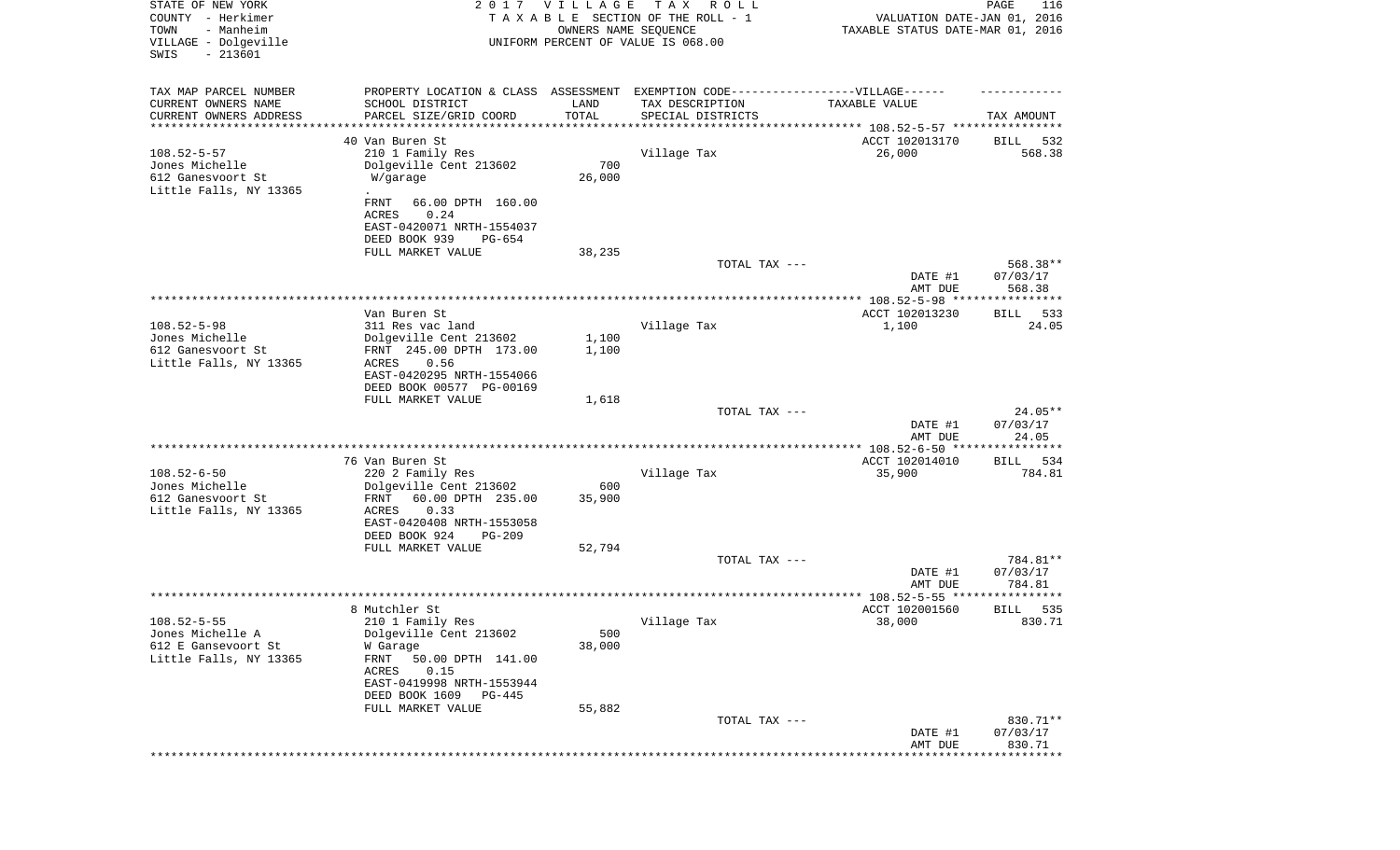| TAX MAP PARCEL NUMBER<br>PROPERTY LOCATION & CLASS ASSESSMENT EXEMPTION CODE-----------------VILLAGE------<br>CURRENT OWNERS NAME<br>SCHOOL DISTRICT<br>LAND<br>TAX DESCRIPTION<br>TAXABLE VALUE<br>TOTAL<br>CURRENT OWNERS ADDRESS<br>PARCEL SIZE/GRID COORD<br>SPECIAL DISTRICTS<br>TAX AMOUNT<br>********************<br>**********<br>********************************* 108.52-1-31 ****************<br>100 S Main St<br>ACCT 102016380<br>536<br>BILL<br>$108.52 - 1 - 31$<br>210 1 Family Res<br>Village Tax<br>52,300<br>1,143.33<br>600<br>Jorrey Cheyrl E<br>Dolgeville Cent 213602<br>100 S Main St<br>W/barn<br>52,300<br>Dolgeville, NY 13329<br>FRNT<br>60.00 DPTH 308.00<br>ACRES<br>0.44<br>EAST-0418502 NRTH-1554038<br>DEED BOOK 1545<br>PG-193<br>FULL MARKET VALUE<br>76,912<br>$1,143.33**$<br>TOTAL TAX ---<br>07/03/17<br>DATE #1<br>AMT DUE<br>1,143.33<br>ACCT 102002550<br>1 Winton Ln<br>BILL<br>537<br>$108.52 - 5 - 76$<br>38,000<br>210 1 Family Res<br>Village Tax<br>830.71<br>400<br>JP Oil Group Inc.<br>Dolgeville Cent 213602<br>8086 Seneca Turnpike<br>35.00 DPTH<br>FRNT<br>62.00<br>38,000<br>Clinton, NY 13323<br>0.05<br>ACRES<br>EAST-0419460 NRTH-1554746<br>DEED BOOK 1363<br>PG-188<br>FULL MARKET VALUE<br>55,882<br>TOTAL TAX ---<br>830.71**<br>07/03/17<br>DATE #1<br>AMT DUE<br>830.71<br>********** 108.52-2-26 ****<br>************<br>3 Millet Ln<br>ACCT 102005340<br>538<br>BILL<br>$108.52 - 2 - 26$<br>Village Tax<br>706.11<br>210 1 Family Res<br>32,300<br>500<br>Juba Marilyn J<br>Dolgeville Cent 213602<br>3 Millet Ln<br>32,300<br>W/garage<br>Dolgeville, NY 13329<br>FRNT<br>50.00 DPTH<br>60.00<br>ACRES<br>0.11<br>EAST-0418693 NRTH-1553608<br>DEED BOOK 944<br>PG-435<br>FULL MARKET VALUE<br>47,500<br>706.11**<br>TOTAL TAX ---<br>DATE #1<br>07/03/17<br>706.11<br>AMT DUE<br>ACCT 102001860<br>52 Spencer St<br>539<br>BILL<br>78,000<br>1,705.15<br>$108.51 - 1 - 8$<br>210 1 Family Res<br>Village Tax<br>Dolgeville Cent 213602<br>3,700<br>Karavas Thomas<br>FRNT 210.00 DPTH 200.00<br>78,000<br>52 Spencer St<br>Dolgeville, NY 13329<br>2.60<br>ACRES<br>EAST-0417421 NRTH-1554689<br>DEED BOOK 1626<br><b>PG-501</b><br>FULL MARKET VALUE<br>114,706<br>TOTAL TAX ---<br>$1,705.15**$<br>07/03/17<br>DATE #1<br>1,705.15<br>AMT DUE | STATE OF NEW YORK<br>COUNTY - Herkimer<br>- Manheim<br>TOWN<br>VILLAGE - Dolgeville<br>$-213601$<br>SWIS | 2017 VILLAGE<br>OWNERS NAME SEQUENCE | T A X<br>R O L L<br>TAXABLE SECTION OF THE ROLL - 1<br>UNIFORM PERCENT OF VALUE IS 068.00 | VALUATION DATE-JAN 01, 2016<br>TAXABLE STATUS DATE-MAR 01, 2016 | PAGE<br>117 |
|-----------------------------------------------------------------------------------------------------------------------------------------------------------------------------------------------------------------------------------------------------------------------------------------------------------------------------------------------------------------------------------------------------------------------------------------------------------------------------------------------------------------------------------------------------------------------------------------------------------------------------------------------------------------------------------------------------------------------------------------------------------------------------------------------------------------------------------------------------------------------------------------------------------------------------------------------------------------------------------------------------------------------------------------------------------------------------------------------------------------------------------------------------------------------------------------------------------------------------------------------------------------------------------------------------------------------------------------------------------------------------------------------------------------------------------------------------------------------------------------------------------------------------------------------------------------------------------------------------------------------------------------------------------------------------------------------------------------------------------------------------------------------------------------------------------------------------------------------------------------------------------------------------------------------------------------------------------------------------------------------------------------------------------------------------------------------------------------------------------------------------------------------------------------------------------------------------------------------------------------------------------------------------------------------------------------------|----------------------------------------------------------------------------------------------------------|--------------------------------------|-------------------------------------------------------------------------------------------|-----------------------------------------------------------------|-------------|
|                                                                                                                                                                                                                                                                                                                                                                                                                                                                                                                                                                                                                                                                                                                                                                                                                                                                                                                                                                                                                                                                                                                                                                                                                                                                                                                                                                                                                                                                                                                                                                                                                                                                                                                                                                                                                                                                                                                                                                                                                                                                                                                                                                                                                                                                                                                       |                                                                                                          |                                      |                                                                                           |                                                                 |             |
|                                                                                                                                                                                                                                                                                                                                                                                                                                                                                                                                                                                                                                                                                                                                                                                                                                                                                                                                                                                                                                                                                                                                                                                                                                                                                                                                                                                                                                                                                                                                                                                                                                                                                                                                                                                                                                                                                                                                                                                                                                                                                                                                                                                                                                                                                                                       |                                                                                                          |                                      |                                                                                           |                                                                 |             |
|                                                                                                                                                                                                                                                                                                                                                                                                                                                                                                                                                                                                                                                                                                                                                                                                                                                                                                                                                                                                                                                                                                                                                                                                                                                                                                                                                                                                                                                                                                                                                                                                                                                                                                                                                                                                                                                                                                                                                                                                                                                                                                                                                                                                                                                                                                                       |                                                                                                          |                                      |                                                                                           |                                                                 |             |
|                                                                                                                                                                                                                                                                                                                                                                                                                                                                                                                                                                                                                                                                                                                                                                                                                                                                                                                                                                                                                                                                                                                                                                                                                                                                                                                                                                                                                                                                                                                                                                                                                                                                                                                                                                                                                                                                                                                                                                                                                                                                                                                                                                                                                                                                                                                       |                                                                                                          |                                      |                                                                                           |                                                                 |             |
|                                                                                                                                                                                                                                                                                                                                                                                                                                                                                                                                                                                                                                                                                                                                                                                                                                                                                                                                                                                                                                                                                                                                                                                                                                                                                                                                                                                                                                                                                                                                                                                                                                                                                                                                                                                                                                                                                                                                                                                                                                                                                                                                                                                                                                                                                                                       |                                                                                                          |                                      |                                                                                           |                                                                 |             |
|                                                                                                                                                                                                                                                                                                                                                                                                                                                                                                                                                                                                                                                                                                                                                                                                                                                                                                                                                                                                                                                                                                                                                                                                                                                                                                                                                                                                                                                                                                                                                                                                                                                                                                                                                                                                                                                                                                                                                                                                                                                                                                                                                                                                                                                                                                                       |                                                                                                          |                                      |                                                                                           |                                                                 |             |
|                                                                                                                                                                                                                                                                                                                                                                                                                                                                                                                                                                                                                                                                                                                                                                                                                                                                                                                                                                                                                                                                                                                                                                                                                                                                                                                                                                                                                                                                                                                                                                                                                                                                                                                                                                                                                                                                                                                                                                                                                                                                                                                                                                                                                                                                                                                       |                                                                                                          |                                      |                                                                                           |                                                                 |             |
|                                                                                                                                                                                                                                                                                                                                                                                                                                                                                                                                                                                                                                                                                                                                                                                                                                                                                                                                                                                                                                                                                                                                                                                                                                                                                                                                                                                                                                                                                                                                                                                                                                                                                                                                                                                                                                                                                                                                                                                                                                                                                                                                                                                                                                                                                                                       |                                                                                                          |                                      |                                                                                           |                                                                 |             |
|                                                                                                                                                                                                                                                                                                                                                                                                                                                                                                                                                                                                                                                                                                                                                                                                                                                                                                                                                                                                                                                                                                                                                                                                                                                                                                                                                                                                                                                                                                                                                                                                                                                                                                                                                                                                                                                                                                                                                                                                                                                                                                                                                                                                                                                                                                                       |                                                                                                          |                                      |                                                                                           |                                                                 |             |
|                                                                                                                                                                                                                                                                                                                                                                                                                                                                                                                                                                                                                                                                                                                                                                                                                                                                                                                                                                                                                                                                                                                                                                                                                                                                                                                                                                                                                                                                                                                                                                                                                                                                                                                                                                                                                                                                                                                                                                                                                                                                                                                                                                                                                                                                                                                       |                                                                                                          |                                      |                                                                                           |                                                                 |             |
|                                                                                                                                                                                                                                                                                                                                                                                                                                                                                                                                                                                                                                                                                                                                                                                                                                                                                                                                                                                                                                                                                                                                                                                                                                                                                                                                                                                                                                                                                                                                                                                                                                                                                                                                                                                                                                                                                                                                                                                                                                                                                                                                                                                                                                                                                                                       |                                                                                                          |                                      |                                                                                           |                                                                 |             |
|                                                                                                                                                                                                                                                                                                                                                                                                                                                                                                                                                                                                                                                                                                                                                                                                                                                                                                                                                                                                                                                                                                                                                                                                                                                                                                                                                                                                                                                                                                                                                                                                                                                                                                                                                                                                                                                                                                                                                                                                                                                                                                                                                                                                                                                                                                                       |                                                                                                          |                                      |                                                                                           |                                                                 |             |
|                                                                                                                                                                                                                                                                                                                                                                                                                                                                                                                                                                                                                                                                                                                                                                                                                                                                                                                                                                                                                                                                                                                                                                                                                                                                                                                                                                                                                                                                                                                                                                                                                                                                                                                                                                                                                                                                                                                                                                                                                                                                                                                                                                                                                                                                                                                       |                                                                                                          |                                      |                                                                                           |                                                                 |             |
|                                                                                                                                                                                                                                                                                                                                                                                                                                                                                                                                                                                                                                                                                                                                                                                                                                                                                                                                                                                                                                                                                                                                                                                                                                                                                                                                                                                                                                                                                                                                                                                                                                                                                                                                                                                                                                                                                                                                                                                                                                                                                                                                                                                                                                                                                                                       |                                                                                                          |                                      |                                                                                           |                                                                 |             |
|                                                                                                                                                                                                                                                                                                                                                                                                                                                                                                                                                                                                                                                                                                                                                                                                                                                                                                                                                                                                                                                                                                                                                                                                                                                                                                                                                                                                                                                                                                                                                                                                                                                                                                                                                                                                                                                                                                                                                                                                                                                                                                                                                                                                                                                                                                                       |                                                                                                          |                                      |                                                                                           |                                                                 |             |
|                                                                                                                                                                                                                                                                                                                                                                                                                                                                                                                                                                                                                                                                                                                                                                                                                                                                                                                                                                                                                                                                                                                                                                                                                                                                                                                                                                                                                                                                                                                                                                                                                                                                                                                                                                                                                                                                                                                                                                                                                                                                                                                                                                                                                                                                                                                       |                                                                                                          |                                      |                                                                                           |                                                                 |             |
|                                                                                                                                                                                                                                                                                                                                                                                                                                                                                                                                                                                                                                                                                                                                                                                                                                                                                                                                                                                                                                                                                                                                                                                                                                                                                                                                                                                                                                                                                                                                                                                                                                                                                                                                                                                                                                                                                                                                                                                                                                                                                                                                                                                                                                                                                                                       |                                                                                                          |                                      |                                                                                           |                                                                 |             |
|                                                                                                                                                                                                                                                                                                                                                                                                                                                                                                                                                                                                                                                                                                                                                                                                                                                                                                                                                                                                                                                                                                                                                                                                                                                                                                                                                                                                                                                                                                                                                                                                                                                                                                                                                                                                                                                                                                                                                                                                                                                                                                                                                                                                                                                                                                                       |                                                                                                          |                                      |                                                                                           |                                                                 |             |
|                                                                                                                                                                                                                                                                                                                                                                                                                                                                                                                                                                                                                                                                                                                                                                                                                                                                                                                                                                                                                                                                                                                                                                                                                                                                                                                                                                                                                                                                                                                                                                                                                                                                                                                                                                                                                                                                                                                                                                                                                                                                                                                                                                                                                                                                                                                       |                                                                                                          |                                      |                                                                                           |                                                                 |             |
|                                                                                                                                                                                                                                                                                                                                                                                                                                                                                                                                                                                                                                                                                                                                                                                                                                                                                                                                                                                                                                                                                                                                                                                                                                                                                                                                                                                                                                                                                                                                                                                                                                                                                                                                                                                                                                                                                                                                                                                                                                                                                                                                                                                                                                                                                                                       |                                                                                                          |                                      |                                                                                           |                                                                 |             |
|                                                                                                                                                                                                                                                                                                                                                                                                                                                                                                                                                                                                                                                                                                                                                                                                                                                                                                                                                                                                                                                                                                                                                                                                                                                                                                                                                                                                                                                                                                                                                                                                                                                                                                                                                                                                                                                                                                                                                                                                                                                                                                                                                                                                                                                                                                                       |                                                                                                          |                                      |                                                                                           |                                                                 |             |
|                                                                                                                                                                                                                                                                                                                                                                                                                                                                                                                                                                                                                                                                                                                                                                                                                                                                                                                                                                                                                                                                                                                                                                                                                                                                                                                                                                                                                                                                                                                                                                                                                                                                                                                                                                                                                                                                                                                                                                                                                                                                                                                                                                                                                                                                                                                       |                                                                                                          |                                      |                                                                                           |                                                                 |             |
|                                                                                                                                                                                                                                                                                                                                                                                                                                                                                                                                                                                                                                                                                                                                                                                                                                                                                                                                                                                                                                                                                                                                                                                                                                                                                                                                                                                                                                                                                                                                                                                                                                                                                                                                                                                                                                                                                                                                                                                                                                                                                                                                                                                                                                                                                                                       |                                                                                                          |                                      |                                                                                           |                                                                 |             |
|                                                                                                                                                                                                                                                                                                                                                                                                                                                                                                                                                                                                                                                                                                                                                                                                                                                                                                                                                                                                                                                                                                                                                                                                                                                                                                                                                                                                                                                                                                                                                                                                                                                                                                                                                                                                                                                                                                                                                                                                                                                                                                                                                                                                                                                                                                                       |                                                                                                          |                                      |                                                                                           |                                                                 |             |
|                                                                                                                                                                                                                                                                                                                                                                                                                                                                                                                                                                                                                                                                                                                                                                                                                                                                                                                                                                                                                                                                                                                                                                                                                                                                                                                                                                                                                                                                                                                                                                                                                                                                                                                                                                                                                                                                                                                                                                                                                                                                                                                                                                                                                                                                                                                       |                                                                                                          |                                      |                                                                                           |                                                                 |             |
|                                                                                                                                                                                                                                                                                                                                                                                                                                                                                                                                                                                                                                                                                                                                                                                                                                                                                                                                                                                                                                                                                                                                                                                                                                                                                                                                                                                                                                                                                                                                                                                                                                                                                                                                                                                                                                                                                                                                                                                                                                                                                                                                                                                                                                                                                                                       |                                                                                                          |                                      |                                                                                           |                                                                 |             |
|                                                                                                                                                                                                                                                                                                                                                                                                                                                                                                                                                                                                                                                                                                                                                                                                                                                                                                                                                                                                                                                                                                                                                                                                                                                                                                                                                                                                                                                                                                                                                                                                                                                                                                                                                                                                                                                                                                                                                                                                                                                                                                                                                                                                                                                                                                                       |                                                                                                          |                                      |                                                                                           |                                                                 |             |
|                                                                                                                                                                                                                                                                                                                                                                                                                                                                                                                                                                                                                                                                                                                                                                                                                                                                                                                                                                                                                                                                                                                                                                                                                                                                                                                                                                                                                                                                                                                                                                                                                                                                                                                                                                                                                                                                                                                                                                                                                                                                                                                                                                                                                                                                                                                       |                                                                                                          |                                      |                                                                                           |                                                                 |             |
|                                                                                                                                                                                                                                                                                                                                                                                                                                                                                                                                                                                                                                                                                                                                                                                                                                                                                                                                                                                                                                                                                                                                                                                                                                                                                                                                                                                                                                                                                                                                                                                                                                                                                                                                                                                                                                                                                                                                                                                                                                                                                                                                                                                                                                                                                                                       |                                                                                                          |                                      |                                                                                           |                                                                 |             |
|                                                                                                                                                                                                                                                                                                                                                                                                                                                                                                                                                                                                                                                                                                                                                                                                                                                                                                                                                                                                                                                                                                                                                                                                                                                                                                                                                                                                                                                                                                                                                                                                                                                                                                                                                                                                                                                                                                                                                                                                                                                                                                                                                                                                                                                                                                                       |                                                                                                          |                                      |                                                                                           |                                                                 |             |
|                                                                                                                                                                                                                                                                                                                                                                                                                                                                                                                                                                                                                                                                                                                                                                                                                                                                                                                                                                                                                                                                                                                                                                                                                                                                                                                                                                                                                                                                                                                                                                                                                                                                                                                                                                                                                                                                                                                                                                                                                                                                                                                                                                                                                                                                                                                       |                                                                                                          |                                      |                                                                                           |                                                                 |             |
|                                                                                                                                                                                                                                                                                                                                                                                                                                                                                                                                                                                                                                                                                                                                                                                                                                                                                                                                                                                                                                                                                                                                                                                                                                                                                                                                                                                                                                                                                                                                                                                                                                                                                                                                                                                                                                                                                                                                                                                                                                                                                                                                                                                                                                                                                                                       |                                                                                                          |                                      |                                                                                           |                                                                 |             |
|                                                                                                                                                                                                                                                                                                                                                                                                                                                                                                                                                                                                                                                                                                                                                                                                                                                                                                                                                                                                                                                                                                                                                                                                                                                                                                                                                                                                                                                                                                                                                                                                                                                                                                                                                                                                                                                                                                                                                                                                                                                                                                                                                                                                                                                                                                                       |                                                                                                          |                                      |                                                                                           |                                                                 |             |
|                                                                                                                                                                                                                                                                                                                                                                                                                                                                                                                                                                                                                                                                                                                                                                                                                                                                                                                                                                                                                                                                                                                                                                                                                                                                                                                                                                                                                                                                                                                                                                                                                                                                                                                                                                                                                                                                                                                                                                                                                                                                                                                                                                                                                                                                                                                       |                                                                                                          |                                      |                                                                                           |                                                                 |             |
|                                                                                                                                                                                                                                                                                                                                                                                                                                                                                                                                                                                                                                                                                                                                                                                                                                                                                                                                                                                                                                                                                                                                                                                                                                                                                                                                                                                                                                                                                                                                                                                                                                                                                                                                                                                                                                                                                                                                                                                                                                                                                                                                                                                                                                                                                                                       |                                                                                                          |                                      |                                                                                           |                                                                 |             |
|                                                                                                                                                                                                                                                                                                                                                                                                                                                                                                                                                                                                                                                                                                                                                                                                                                                                                                                                                                                                                                                                                                                                                                                                                                                                                                                                                                                                                                                                                                                                                                                                                                                                                                                                                                                                                                                                                                                                                                                                                                                                                                                                                                                                                                                                                                                       |                                                                                                          |                                      |                                                                                           |                                                                 |             |
|                                                                                                                                                                                                                                                                                                                                                                                                                                                                                                                                                                                                                                                                                                                                                                                                                                                                                                                                                                                                                                                                                                                                                                                                                                                                                                                                                                                                                                                                                                                                                                                                                                                                                                                                                                                                                                                                                                                                                                                                                                                                                                                                                                                                                                                                                                                       |                                                                                                          |                                      |                                                                                           |                                                                 |             |
|                                                                                                                                                                                                                                                                                                                                                                                                                                                                                                                                                                                                                                                                                                                                                                                                                                                                                                                                                                                                                                                                                                                                                                                                                                                                                                                                                                                                                                                                                                                                                                                                                                                                                                                                                                                                                                                                                                                                                                                                                                                                                                                                                                                                                                                                                                                       |                                                                                                          |                                      |                                                                                           |                                                                 |             |
|                                                                                                                                                                                                                                                                                                                                                                                                                                                                                                                                                                                                                                                                                                                                                                                                                                                                                                                                                                                                                                                                                                                                                                                                                                                                                                                                                                                                                                                                                                                                                                                                                                                                                                                                                                                                                                                                                                                                                                                                                                                                                                                                                                                                                                                                                                                       |                                                                                                          |                                      |                                                                                           |                                                                 |             |
|                                                                                                                                                                                                                                                                                                                                                                                                                                                                                                                                                                                                                                                                                                                                                                                                                                                                                                                                                                                                                                                                                                                                                                                                                                                                                                                                                                                                                                                                                                                                                                                                                                                                                                                                                                                                                                                                                                                                                                                                                                                                                                                                                                                                                                                                                                                       |                                                                                                          |                                      |                                                                                           |                                                                 |             |
|                                                                                                                                                                                                                                                                                                                                                                                                                                                                                                                                                                                                                                                                                                                                                                                                                                                                                                                                                                                                                                                                                                                                                                                                                                                                                                                                                                                                                                                                                                                                                                                                                                                                                                                                                                                                                                                                                                                                                                                                                                                                                                                                                                                                                                                                                                                       |                                                                                                          |                                      |                                                                                           |                                                                 |             |
|                                                                                                                                                                                                                                                                                                                                                                                                                                                                                                                                                                                                                                                                                                                                                                                                                                                                                                                                                                                                                                                                                                                                                                                                                                                                                                                                                                                                                                                                                                                                                                                                                                                                                                                                                                                                                                                                                                                                                                                                                                                                                                                                                                                                                                                                                                                       |                                                                                                          |                                      |                                                                                           |                                                                 |             |
|                                                                                                                                                                                                                                                                                                                                                                                                                                                                                                                                                                                                                                                                                                                                                                                                                                                                                                                                                                                                                                                                                                                                                                                                                                                                                                                                                                                                                                                                                                                                                                                                                                                                                                                                                                                                                                                                                                                                                                                                                                                                                                                                                                                                                                                                                                                       |                                                                                                          |                                      |                                                                                           |                                                                 |             |
|                                                                                                                                                                                                                                                                                                                                                                                                                                                                                                                                                                                                                                                                                                                                                                                                                                                                                                                                                                                                                                                                                                                                                                                                                                                                                                                                                                                                                                                                                                                                                                                                                                                                                                                                                                                                                                                                                                                                                                                                                                                                                                                                                                                                                                                                                                                       |                                                                                                          |                                      |                                                                                           |                                                                 |             |
|                                                                                                                                                                                                                                                                                                                                                                                                                                                                                                                                                                                                                                                                                                                                                                                                                                                                                                                                                                                                                                                                                                                                                                                                                                                                                                                                                                                                                                                                                                                                                                                                                                                                                                                                                                                                                                                                                                                                                                                                                                                                                                                                                                                                                                                                                                                       |                                                                                                          |                                      |                                                                                           |                                                                 |             |
|                                                                                                                                                                                                                                                                                                                                                                                                                                                                                                                                                                                                                                                                                                                                                                                                                                                                                                                                                                                                                                                                                                                                                                                                                                                                                                                                                                                                                                                                                                                                                                                                                                                                                                                                                                                                                                                                                                                                                                                                                                                                                                                                                                                                                                                                                                                       |                                                                                                          |                                      |                                                                                           |                                                                 |             |
|                                                                                                                                                                                                                                                                                                                                                                                                                                                                                                                                                                                                                                                                                                                                                                                                                                                                                                                                                                                                                                                                                                                                                                                                                                                                                                                                                                                                                                                                                                                                                                                                                                                                                                                                                                                                                                                                                                                                                                                                                                                                                                                                                                                                                                                                                                                       |                                                                                                          |                                      |                                                                                           |                                                                 |             |
|                                                                                                                                                                                                                                                                                                                                                                                                                                                                                                                                                                                                                                                                                                                                                                                                                                                                                                                                                                                                                                                                                                                                                                                                                                                                                                                                                                                                                                                                                                                                                                                                                                                                                                                                                                                                                                                                                                                                                                                                                                                                                                                                                                                                                                                                                                                       |                                                                                                          |                                      |                                                                                           |                                                                 |             |
|                                                                                                                                                                                                                                                                                                                                                                                                                                                                                                                                                                                                                                                                                                                                                                                                                                                                                                                                                                                                                                                                                                                                                                                                                                                                                                                                                                                                                                                                                                                                                                                                                                                                                                                                                                                                                                                                                                                                                                                                                                                                                                                                                                                                                                                                                                                       |                                                                                                          |                                      |                                                                                           |                                                                 |             |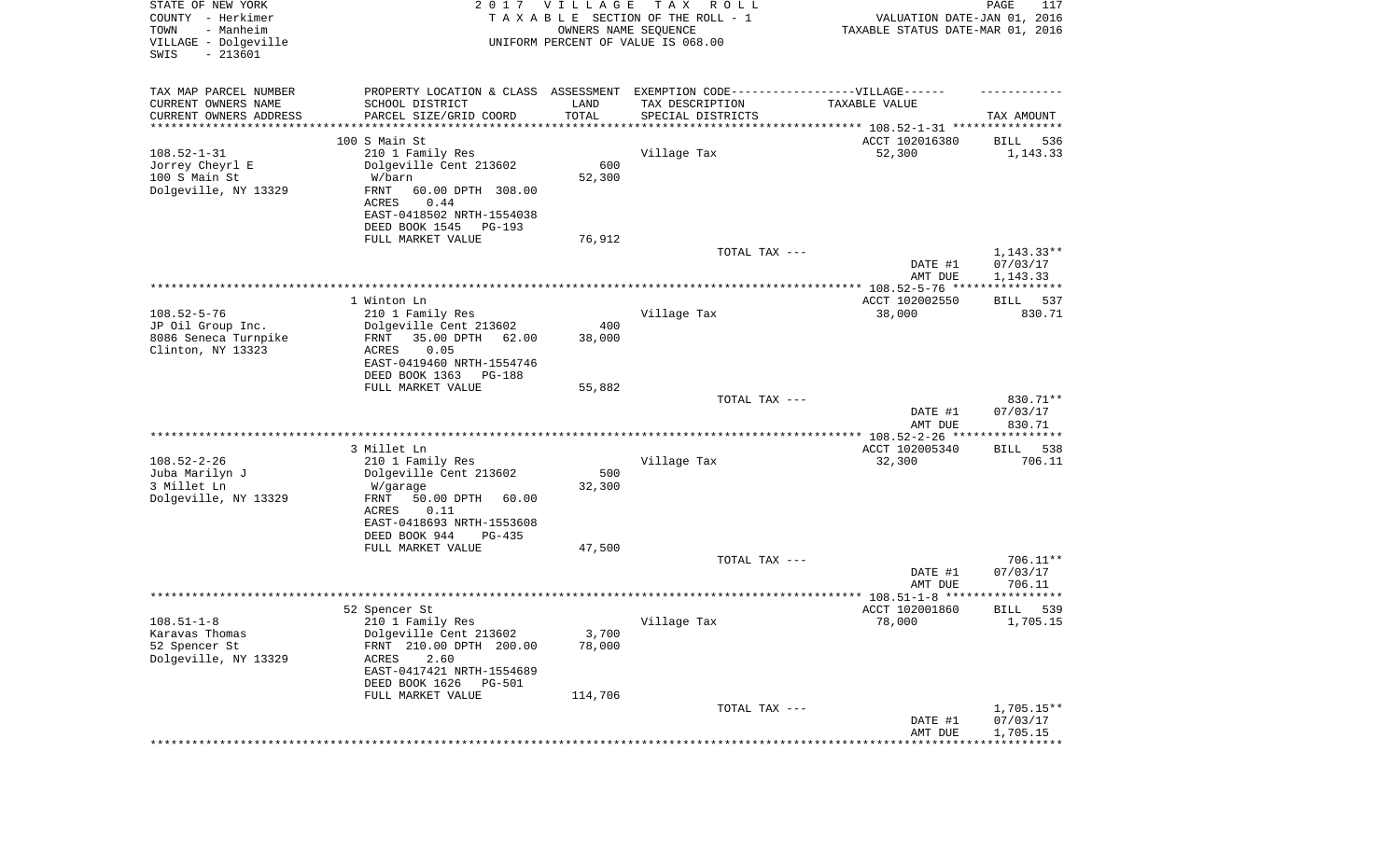| STATE OF NEW YORK<br>COUNTY - Herkimer<br>- Manheim<br>TOWN<br>VILLAGE - Dolgeville<br>SWIS<br>$-213601$ |                                                        | 2017 VILLAGE | T A X<br>R O L L<br>TAXABLE SECTION OF THE ROLL - 1<br>OWNERS NAME SEQUENCE<br>UNIFORM PERCENT OF VALUE IS 068.00 | VALUATION DATE-JAN 01, 2016<br>TAXABLE STATUS DATE-MAR 01, 2016 | PAGE<br>118        |
|----------------------------------------------------------------------------------------------------------|--------------------------------------------------------|--------------|-------------------------------------------------------------------------------------------------------------------|-----------------------------------------------------------------|--------------------|
| TAX MAP PARCEL NUMBER                                                                                    |                                                        |              | PROPERTY LOCATION & CLASS ASSESSMENT EXEMPTION CODE----------------VILLAGE------                                  |                                                                 |                    |
| CURRENT OWNERS NAME                                                                                      | SCHOOL DISTRICT                                        | LAND         | TAX DESCRIPTION                                                                                                   | TAXABLE VALUE                                                   |                    |
| CURRENT OWNERS ADDRESS<br>*********************                                                          | PARCEL SIZE/GRID COORD                                 | TOTAL        | SPECIAL DISTRICTS                                                                                                 |                                                                 | TAX AMOUNT         |
|                                                                                                          |                                                        |              |                                                                                                                   |                                                                 | 540                |
| $108.52 - 1 - 75$                                                                                        | 15 W Spofford Ave<br>210 1 Family Res                  |              | VET COM CT 41131                                                                                                  | ACCT 102013710<br>9,250                                         | BILL               |
| Karla Richard                                                                                            | Dolgeville Cent 213602                                 | 500          | Village Tax                                                                                                       | 27,750                                                          | 606.64             |
| Karla Virginia                                                                                           | FRNT<br>50.00 DPTH 100.00                              | 37,000       |                                                                                                                   |                                                                 |                    |
| 15 W Spofford Ave                                                                                        | ACRES<br>0.11                                          |              |                                                                                                                   |                                                                 |                    |
| Dolgeville, NY 13329                                                                                     | EAST-0417789 NRTH-1553461                              |              |                                                                                                                   |                                                                 |                    |
|                                                                                                          | DEED BOOK 00471 PG-00116                               |              |                                                                                                                   |                                                                 |                    |
|                                                                                                          | FULL MARKET VALUE                                      | 54,412       |                                                                                                                   |                                                                 |                    |
|                                                                                                          |                                                        |              | TOTAL TAX ---                                                                                                     |                                                                 | 606.64**           |
|                                                                                                          |                                                        |              |                                                                                                                   | DATE #1                                                         | 07/03/17           |
|                                                                                                          |                                                        |              |                                                                                                                   | AMT DUE                                                         | 606.64             |
|                                                                                                          | W Spofford Ave                                         |              |                                                                                                                   | ACCT 102013740                                                  | <b>BILL</b><br>541 |
| $108.52 - 1 - 76$                                                                                        | 311 Res vac land                                       |              | Village Tax                                                                                                       | 500                                                             | 10.93              |
| Karla Richard                                                                                            | Dolgeville Cent 213602                                 | 500          |                                                                                                                   |                                                                 |                    |
| Karla Virginia                                                                                           | 50.00 DPTH 100.00<br>FRNT                              | 500          |                                                                                                                   |                                                                 |                    |
| 15 W Spofford Ave                                                                                        | 0.11<br>ACRES                                          |              |                                                                                                                   |                                                                 |                    |
| Dolgeville, NY 13329                                                                                     | EAST-0417831 NRTH-1553435                              |              |                                                                                                                   |                                                                 |                    |
|                                                                                                          | DEED BOOK 00563 PG-00703                               |              |                                                                                                                   |                                                                 |                    |
|                                                                                                          | FULL MARKET VALUE                                      | 735          |                                                                                                                   |                                                                 |                    |
|                                                                                                          |                                                        |              | TOTAL TAX ---                                                                                                     |                                                                 | $10.93**$          |
|                                                                                                          |                                                        |              |                                                                                                                   | DATE #1<br>AMT DUE                                              | 07/03/17<br>10.93  |
|                                                                                                          |                                                        |              |                                                                                                                   |                                                                 |                    |
|                                                                                                          | Brockett St                                            |              |                                                                                                                   | ACCT 102015065                                                  | <b>BILL</b><br>542 |
| $108.52 - 6 - 36$                                                                                        | 311 Res vac land                                       |              | Village Tax                                                                                                       | 100                                                             | 2.19               |
| Kashuba Carolyn Ann                                                                                      | Dolgeville Cent 213602                                 | 100          |                                                                                                                   |                                                                 |                    |
| 32 Brockett St                                                                                           | 5.00 DPTH 150.00<br>FRNT                               | 100          |                                                                                                                   |                                                                 |                    |
| Dolgeville, NY 13329                                                                                     | ACRES<br>$0.02$ BANK<br>055                            |              |                                                                                                                   |                                                                 |                    |
|                                                                                                          | EAST-0419644 NRTH-1552845                              |              |                                                                                                                   |                                                                 |                    |
|                                                                                                          | DEED BOOK 769<br>PG-641<br>FULL MARKET VALUE           | 147          |                                                                                                                   |                                                                 |                    |
|                                                                                                          |                                                        |              | TOTAL TAX ---                                                                                                     |                                                                 | $2.19**$           |
|                                                                                                          |                                                        |              |                                                                                                                   | DATE #1                                                         | 07/03/17           |
|                                                                                                          |                                                        |              |                                                                                                                   | AMT DUE                                                         | 2.19               |
|                                                                                                          |                                                        |              |                                                                                                                   |                                                                 |                    |
|                                                                                                          | 32 Brockett St                                         |              |                                                                                                                   | ACCT 102015060                                                  | 543<br>BILL        |
| $108.52 - 6 - 37$                                                                                        | 210 1 Family Res                                       |              | Village Tax                                                                                                       | 47,100                                                          | 1,029.65           |
| Kashuba Carolyn Ann                                                                                      | Dolgeville Cent 213602                                 | 2,000        |                                                                                                                   |                                                                 |                    |
| 32 Brockett St                                                                                           | W/garage                                               | 47,100       |                                                                                                                   |                                                                 |                    |
| Dolgeville, NY 13329                                                                                     | FRNT 200.00 DPTH 150.00<br>$0.69$ BANK<br>ACRES<br>055 |              |                                                                                                                   |                                                                 |                    |
|                                                                                                          | EAST-0419590 NRTH-1552759                              |              |                                                                                                                   |                                                                 |                    |
|                                                                                                          | DEED BOOK 769<br>$PG-641$                              |              |                                                                                                                   |                                                                 |                    |
|                                                                                                          | FULL MARKET VALUE                                      | 69,265       |                                                                                                                   |                                                                 |                    |
|                                                                                                          |                                                        |              | TOTAL TAX ---                                                                                                     |                                                                 | $1,029.65**$       |
|                                                                                                          |                                                        |              |                                                                                                                   | DATE #1                                                         | 07/03/17           |
|                                                                                                          |                                                        |              |                                                                                                                   | AMT DUE                                                         | 1,029.65           |
|                                                                                                          |                                                        |              |                                                                                                                   | **********************************                              |                    |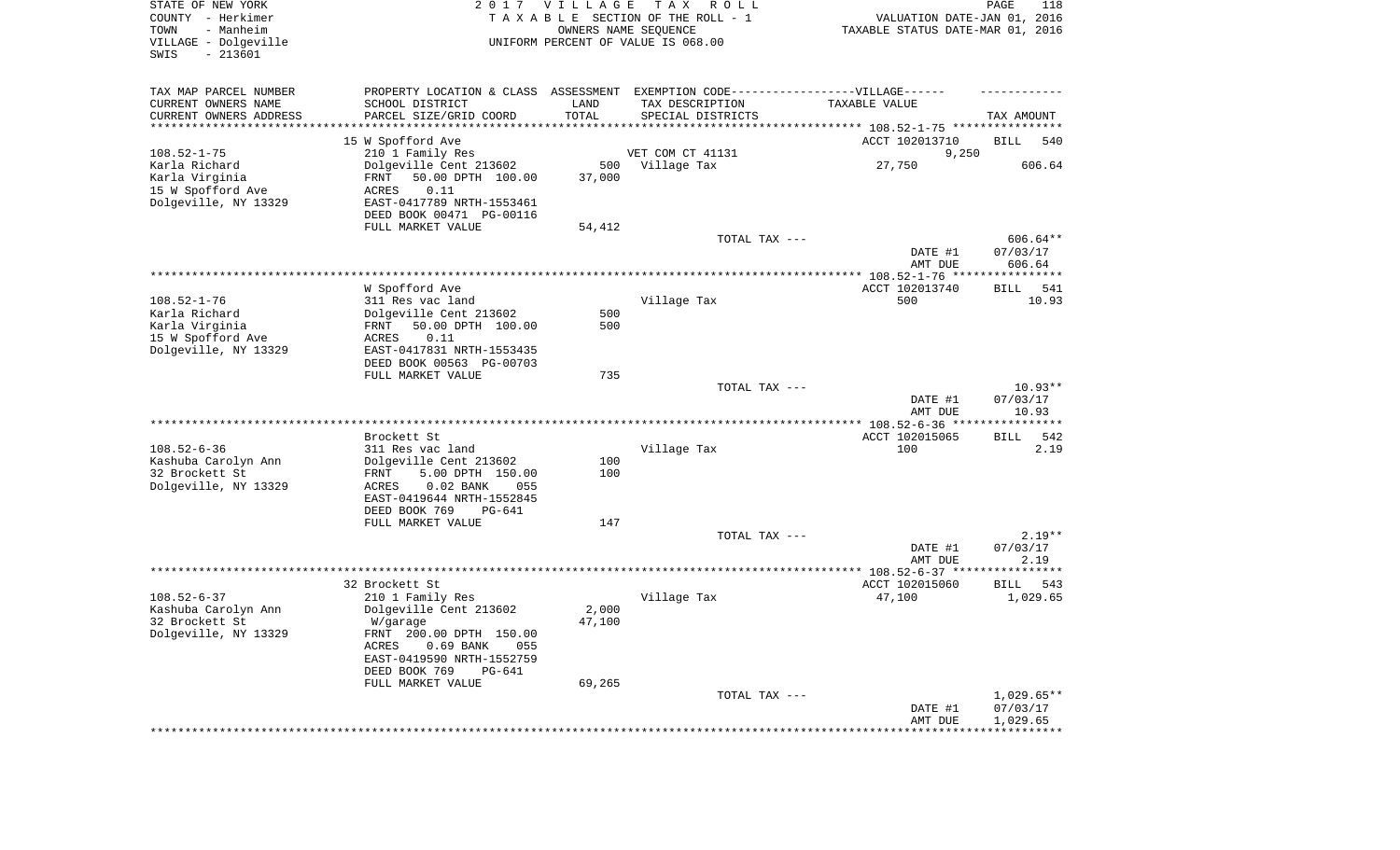| STATE OF NEW YORK<br>COUNTY - Herkimer<br>- Manheim<br>TOWN<br>VILLAGE - Dolgeville<br>SWIS<br>$-213601$ |                                                                                  | 2017 VILLAGE<br>OWNERS NAME SEQUENCE | T A X<br>R O L L<br>TAXABLE SECTION OF THE ROLL - 1<br>UNIFORM PERCENT OF VALUE IS 068.00 | VALUATION DATE-JAN 01, 2016<br>TAXABLE STATUS DATE-MAR 01, 2016 | PAGE<br>119             |
|----------------------------------------------------------------------------------------------------------|----------------------------------------------------------------------------------|--------------------------------------|-------------------------------------------------------------------------------------------|-----------------------------------------------------------------|-------------------------|
| TAX MAP PARCEL NUMBER                                                                                    | PROPERTY LOCATION & CLASS ASSESSMENT EXEMPTION CODE----------------VILLAGE------ |                                      |                                                                                           |                                                                 |                         |
| CURRENT OWNERS NAME                                                                                      | SCHOOL DISTRICT                                                                  | LAND                                 | TAX DESCRIPTION                                                                           | TAXABLE VALUE                                                   |                         |
| CURRENT OWNERS ADDRESS<br>*********************                                                          | PARCEL SIZE/GRID COORD<br>*******************                                    | TOTAL<br>****************            | SPECIAL DISTRICTS                                                                         |                                                                 | TAX AMOUNT              |
|                                                                                                          | 42 Spencer St                                                                    |                                      |                                                                                           | ACCT 102018210                                                  | 544<br>BILL             |
| $108.51 - 1 - 10$                                                                                        | 210 1 Family Res                                                                 |                                      | Village Tax                                                                               | 68,500                                                          | 1,497.47                |
| Kawryga - Matt Jeanine                                                                                   | Dolgeville Cent 213602                                                           | 900                                  |                                                                                           |                                                                 |                         |
| Kawryga Theodore E                                                                                       | W/garage                                                                         | 68,500                               |                                                                                           |                                                                 |                         |
| 42 Spencer St                                                                                            | FRNT<br>89.00 DPTH                                                               |                                      |                                                                                           |                                                                 |                         |
| Dolgeville, NY 13329                                                                                     | ACRES<br>1.00                                                                    |                                      |                                                                                           |                                                                 |                         |
|                                                                                                          | EAST-0417679 NRTH-1554678<br>DEED BOOK 1119<br>PG-835                            |                                      |                                                                                           |                                                                 |                         |
|                                                                                                          | FULL MARKET VALUE                                                                | 100,735                              |                                                                                           |                                                                 |                         |
|                                                                                                          |                                                                                  |                                      | TOTAL TAX ---                                                                             |                                                                 | $1,497.47**$            |
|                                                                                                          |                                                                                  |                                      |                                                                                           | DATE #1                                                         | 07/03/17                |
|                                                                                                          |                                                                                  |                                      |                                                                                           | AMT DUE                                                         | 1,497.47                |
|                                                                                                          | 6 Millers Grove Rd                                                               |                                      |                                                                                           |                                                                 | BILL<br>545             |
| $108.27 - 1 - 6.2$                                                                                       | 210 1 Family Res                                                                 |                                      | VET WAR CT 41121                                                                          | 6,120                                                           |                         |
| Keil Eleanor                                                                                             | Dolgeville Cent 213602                                                           | 1,000                                | Village Tax                                                                               | 50,880                                                          | 1,112.28                |
| 6 Millers Grove Rd                                                                                       | W/carport                                                                        | 57,000                               |                                                                                           |                                                                 |                         |
| Dolgeville, NY 13329                                                                                     | 90.00 DPTH 230.00<br>FRNT<br>ACRES<br>0.48                                       |                                      |                                                                                           |                                                                 |                         |
|                                                                                                          | EAST-0416827 NRTH-1559001                                                        |                                      |                                                                                           |                                                                 |                         |
|                                                                                                          | DEED BOOK 868<br>$PG-245$                                                        |                                      |                                                                                           |                                                                 |                         |
|                                                                                                          | FULL MARKET VALUE                                                                | 83,824                               |                                                                                           |                                                                 |                         |
|                                                                                                          |                                                                                  |                                      | TOTAL TAX ---                                                                             | DATE #1                                                         | 1,112.28**<br>07/03/17  |
|                                                                                                          |                                                                                  |                                      |                                                                                           | AMT DUE                                                         | 1,112.28<br>*********** |
|                                                                                                          | 16 Wolf St                                                                       |                                      |                                                                                           | ACCT 102020760                                                  | 546<br>BILL             |
| $108.36 - 2 - 18$                                                                                        | 210 1 Family Res                                                                 |                                      | Village Tax                                                                               | 38,500                                                          | 841.65                  |
| Kenyon Tracy                                                                                             | Dolgeville Cent 213602                                                           | 500                                  |                                                                                           |                                                                 |                         |
| 16 Wolf St                                                                                               | W/garage                                                                         | 38,500                               |                                                                                           |                                                                 |                         |
| Dolgeville, NY 13329                                                                                     | FRNT<br>57.50 DPTH 150.00                                                        |                                      |                                                                                           |                                                                 |                         |
|                                                                                                          | ACRES<br>0.17<br>EAST-0419203 NRTH-1557724                                       |                                      |                                                                                           |                                                                 |                         |
|                                                                                                          | DEED BOOK 1581<br>PG-141                                                         |                                      |                                                                                           |                                                                 |                         |
|                                                                                                          | FULL MARKET VALUE                                                                | 56,618                               |                                                                                           |                                                                 |                         |
|                                                                                                          |                                                                                  |                                      | TOTAL TAX ---                                                                             |                                                                 | 841.65**                |
|                                                                                                          |                                                                                  |                                      |                                                                                           | DATE #1<br>AMT DUE                                              | 07/03/17<br>841.65      |
|                                                                                                          |                                                                                  |                                      |                                                                                           |                                                                 |                         |
|                                                                                                          | 9-11 N Main St                                                                   |                                      |                                                                                           | ACCT 102010980                                                  | 547<br>BILL             |
| $108.44 - 3 - 38$                                                                                        | 484 1 use sm bld                                                                 |                                      | Village Tax                                                                               | 29,000                                                          | 633.97                  |
| Kinship Properties                                                                                       | Dolgeville Cent 213602                                                           | 600                                  |                                                                                           |                                                                 |                         |
| PO Box 298<br>St Johnsville, NY 13452                                                                    | FRNT<br>57.00 DPTH<br>95.00<br>ACRES<br>0.04                                     | 29,000                               |                                                                                           |                                                                 |                         |
|                                                                                                          | EAST-0419879 NRTH-1555361                                                        |                                      |                                                                                           |                                                                 |                         |
|                                                                                                          | DEED BOOK 863<br>PG-167                                                          |                                      |                                                                                           |                                                                 |                         |
|                                                                                                          | FULL MARKET VALUE                                                                | 42,647                               |                                                                                           |                                                                 |                         |
|                                                                                                          |                                                                                  |                                      | TOTAL TAX ---                                                                             |                                                                 | 633.97**                |
|                                                                                                          |                                                                                  |                                      |                                                                                           | DATE #1<br>AMT DUE                                              | 07/03/17<br>633.97      |
|                                                                                                          |                                                                                  |                                      |                                                                                           |                                                                 | * * * * * * * * * *     |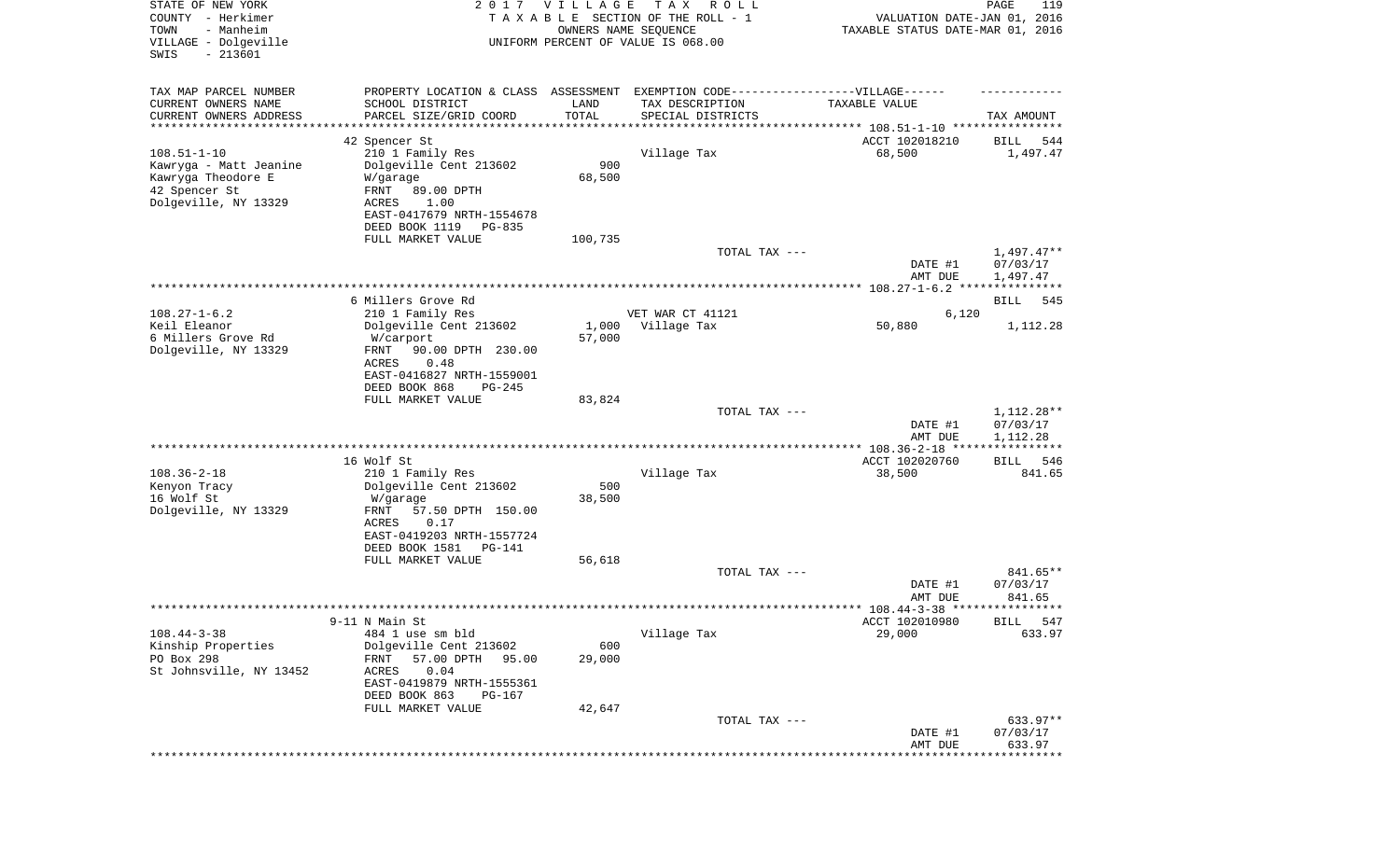| STATE OF NEW YORK<br>COUNTY - Herkimer<br>- Manheim<br>TOWN<br>VILLAGE - Dolgeville<br>SWIS<br>$-213601$ |                                                                                   | 2017 VILLAGE<br>OWNERS NAME SEQUENCE | T A X<br>R O L L<br>TAXABLE SECTION OF THE ROLL - 1<br>UNIFORM PERCENT OF VALUE IS 068.00 | VALUATION DATE-JAN 01, 2016<br>TAXABLE STATUS DATE-MAR 01, 2016 | PAGE<br>120                    |
|----------------------------------------------------------------------------------------------------------|-----------------------------------------------------------------------------------|--------------------------------------|-------------------------------------------------------------------------------------------|-----------------------------------------------------------------|--------------------------------|
| TAX MAP PARCEL NUMBER                                                                                    | PROPERTY LOCATION & CLASS ASSESSMENT EXEMPTION CODE-----------------VILLAGE------ |                                      |                                                                                           |                                                                 |                                |
| CURRENT OWNERS NAME                                                                                      | SCHOOL DISTRICT                                                                   | LAND                                 | TAX DESCRIPTION                                                                           | TAXABLE VALUE                                                   |                                |
| CURRENT OWNERS ADDRESS<br>*********************                                                          | PARCEL SIZE/GRID COORD<br>********************                                    | TOTAL<br>* * * * * * * * * * *       | SPECIAL DISTRICTS                                                                         | ********************************* 108.44-3-15 ****************  | TAX AMOUNT                     |
|                                                                                                          | 69 N Helmer Ave                                                                   |                                      |                                                                                           | ACCT 102019890                                                  | BILL<br>548                    |
| $108.44 - 3 - 15$                                                                                        | 484 1 use sm bld                                                                  |                                      | Village Tax                                                                               | 378,000                                                         | 8,263.43                       |
| Kinship Properties Inc                                                                                   | Dolgeville Cent 213602                                                            | 2,500                                |                                                                                           |                                                                 |                                |
| Kinneys Drugs                                                                                            | 80.00 DPTH 160.00<br>FRNT                                                         | 378,000                              |                                                                                           |                                                                 |                                |
| PO Box 298<br>St Johnsville, NY 13452                                                                    | 0.29<br>ACRES<br>EAST-0419689 NRTH-1556167                                        |                                      |                                                                                           |                                                                 |                                |
|                                                                                                          | DEED BOOK 881<br>$PG-55$                                                          |                                      |                                                                                           |                                                                 |                                |
|                                                                                                          | FULL MARKET VALUE                                                                 | 555,882                              |                                                                                           |                                                                 |                                |
|                                                                                                          |                                                                                   |                                      | TOTAL TAX ---                                                                             | DATE #1                                                         | $8,263.43**$<br>07/03/17       |
|                                                                                                          |                                                                                   |                                      |                                                                                           | AMT DUE                                                         | 8,263.43                       |
|                                                                                                          | 11 Howard St Ext                                                                  |                                      |                                                                                           | ACCT 102001050                                                  | 549<br>BILL                    |
| $108.52 - 5 - 20$                                                                                        | 210 1 Family Res                                                                  |                                      | Village Tax                                                                               | 18,000                                                          | 393.50                         |
| Kinship Properties Inc<br>PO Box 298                                                                     | Dolgeville Cent 213602                                                            | 700                                  |                                                                                           |                                                                 |                                |
| St Johnsville, NY 13452                                                                                  | 70.00 DPTH 134.00<br>FRNT<br>0.19<br>ACRES                                        | 18,000                               |                                                                                           |                                                                 |                                |
|                                                                                                          | EAST-0419343 NRTH-1554263                                                         |                                      |                                                                                           |                                                                 |                                |
|                                                                                                          | DEED BOOK 854<br>$PG-608$                                                         |                                      |                                                                                           |                                                                 |                                |
|                                                                                                          | FULL MARKET VALUE                                                                 | 26,471                               |                                                                                           |                                                                 |                                |
|                                                                                                          |                                                                                   |                                      | TOTAL TAX ---                                                                             | DATE #1<br>AMT DUE                                              | 393.50**<br>07/03/17<br>393.50 |
|                                                                                                          |                                                                                   |                                      |                                                                                           |                                                                 |                                |
|                                                                                                          | 5 Winton Ln                                                                       |                                      |                                                                                           | ACCT 102027540                                                  | BILL<br>550                    |
| $108.52 - 5 - 74$<br>Kirchofer Gary                                                                      | 210 1 Family Res<br>Dolgeville Cent 213602                                        | 500                                  | Village Tax                                                                               | 40,000                                                          | 874.44                         |
| Kirchofer Bonnie                                                                                         | W/garage                                                                          | 40,000                               |                                                                                           |                                                                 |                                |
| 5 Winton Ln                                                                                              | FRNT<br>53.00 DPTH 122.00                                                         |                                      |                                                                                           |                                                                 |                                |
| Dolgeville, NY 13329                                                                                     | ACRES<br>0.14                                                                     |                                      |                                                                                           |                                                                 |                                |
|                                                                                                          | EAST-0419550 NRTH-1554692<br>DEED BOOK 00627 PG-00406                             |                                      |                                                                                           |                                                                 |                                |
|                                                                                                          | FULL MARKET VALUE                                                                 | 58,824                               |                                                                                           |                                                                 |                                |
|                                                                                                          |                                                                                   |                                      | TOTAL TAX ---                                                                             |                                                                 | $874.44**$                     |
|                                                                                                          |                                                                                   |                                      |                                                                                           | DATE #1                                                         | 07/03/17                       |
|                                                                                                          |                                                                                   |                                      |                                                                                           | AMT DUE                                                         | 874.44                         |
|                                                                                                          | 32 Elm St                                                                         |                                      |                                                                                           | ACCT 102004230                                                  | <b>BILL</b><br>551             |
| $108.44 - 1 - 15$                                                                                        | 210 1 Family Res                                                                  |                                      | Village Tax                                                                               | 46,900                                                          | 1,025.28                       |
| Klawonn Lorie                                                                                            | Dolgeville Cent 213602                                                            | 500                                  |                                                                                           |                                                                 |                                |
| 32 Elm St<br>Dolgeville, NY 13329                                                                        | W/garage<br>FRNT                                                                  | 46,900                               |                                                                                           |                                                                 |                                |
|                                                                                                          | 50.00 DPTH 120.00<br>$0.14$ BANK<br>ACRES<br>135                                  |                                      |                                                                                           |                                                                 |                                |
|                                                                                                          | EAST-0419251 NRTH-1556026                                                         |                                      |                                                                                           |                                                                 |                                |
|                                                                                                          | DEED BOOK 907<br><b>PG-150</b>                                                    |                                      |                                                                                           |                                                                 |                                |
|                                                                                                          | FULL MARKET VALUE                                                                 | 68,971                               |                                                                                           |                                                                 | $1,025.28**$                   |
|                                                                                                          |                                                                                   |                                      | TOTAL TAX ---                                                                             | DATE #1                                                         | 07/03/17                       |
|                                                                                                          |                                                                                   |                                      |                                                                                           | AMT DUE                                                         | 1,025.28                       |
|                                                                                                          |                                                                                   |                                      |                                                                                           |                                                                 |                                |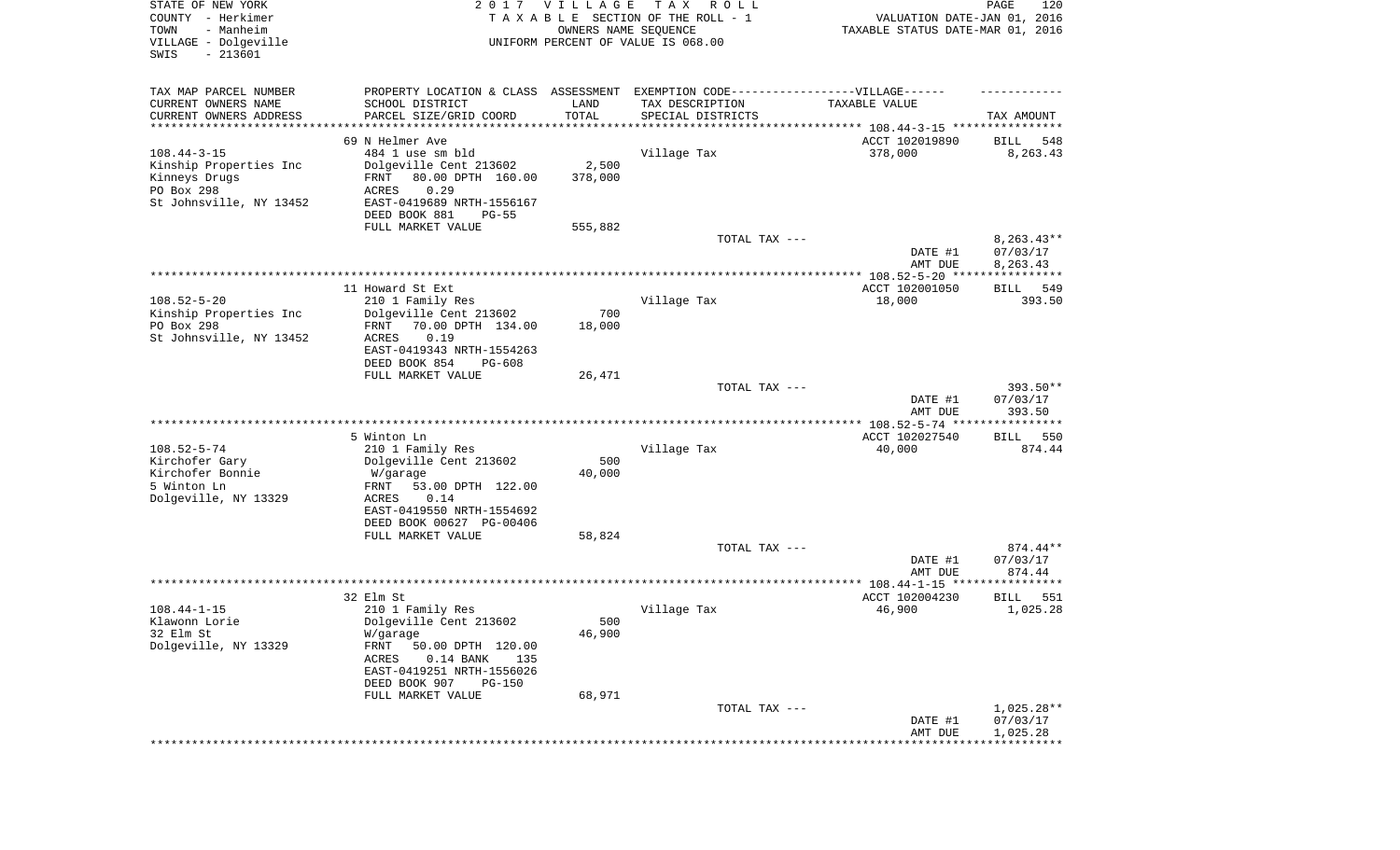| STATE OF NEW YORK    | 2017 VILLAGE TAX ROLL              | - 121<br>PAGE                    |
|----------------------|------------------------------------|----------------------------------|
| COUNTY - Herkimer    | TAXABLE SECTION OF THE ROLL - 1    | VALUATION DATE-JAN 01, 2016      |
| TOWN<br>- Manheim    |                                    | TAXABLE STATUS DATE-MAR 01, 2016 |
| VILLAGE - Dolgeville | UNIFORM PERCENT OF VALUE IS 068.00 | RPS155/V04/L015                  |
| - 213601<br>SWIS     |                                    | CURRENT DATE 5/10/2017           |
|                      |                                    |                                  |

## \*\*\* S P E C I A L D I S T R I C T S U M M A R Y \*\*\*

R O L L S U B S E C T I O N - - T O T A L S

| CODE DISTRICT NAME PARCELS | TOTAL | EXTENSION<br>TYPE | EXTENSION<br>VALUE | AD VALOREM<br>VALUE | EXEMPT<br>AMOUNT | TAXABLE<br>VALUE | TOTAL<br>TAX |
|----------------------------|-------|-------------------|--------------------|---------------------|------------------|------------------|--------------|
| XC991 Water relevy         |       | 11 MOVTAX         | 2,636.00           |                     |                  | 2,636.00         | 2,636.00     |

## \*\*\* S C H O O L D I S T R I C T S U M M A R Y \*\*\*

| CODE   | DISTRICT NAME                    | TOTAL<br>PARCELS | ASSESSED<br>LAND | ASSESSED<br>TOTAL | EXEMPT<br>AMOUNT<br>----------- | TOTAL<br>TAXABLE<br>----------- |
|--------|----------------------------------|------------------|------------------|-------------------|---------------------------------|---------------------------------|
|        |                                  |                  |                  |                   | STAR AMOUNT                     | STAR TAXABLE                    |
|        | Dolgeville Central               | 478              | 684,500          | 20296,568         | 66,060                          | 20,230,508                      |
| 213602 |                                  |                  |                  |                   | 6117,300                        | 14, 113, 208                    |
|        | SUB-TOTAL                        | 478              | 684,500          | 20296,568         | 66,060                          | 20,230,508                      |
|        | $S \cup B - T \cup T A L (CONT)$ |                  |                  |                   | 6117,300                        | 14, 113, 208                    |
|        |                                  |                  |                  |                   |                                 |                                 |
|        | TOTAL                            | 478              | 684,500          | 20296,568         | 66,060                          | 20,230,508                      |
|        | T O T A L (CONT)                 |                  |                  |                   | 6117,300                        | 14, 113, 208                    |

### \*\*\* S Y S T E M C O D E S S U M M A R Y \*\*\*

#### NO SYSTEM EXEMPTIONS AT THIS LEVEL

## \*\*\* E X E M P T I O N S U M M A R Y \*\*\*

|       |                | TOTAL   |         |
|-------|----------------|---------|---------|
| CODE  | DESCRIPTION    | PARCELS | VILLAGE |
| 41121 | VET WAR CT     | 19      | 112,545 |
| 41131 | VET COM CT     | 31      | 303,363 |
| 41141 | VET DIS CT     | 4       | 53,970  |
| 41161 | $CW$ 15 $VET/$ |         |         |
| 41162 | $CW$ 15 $VET/$ | 2       |         |
| 41720 | AG MKTS L      | 2       | 6,460   |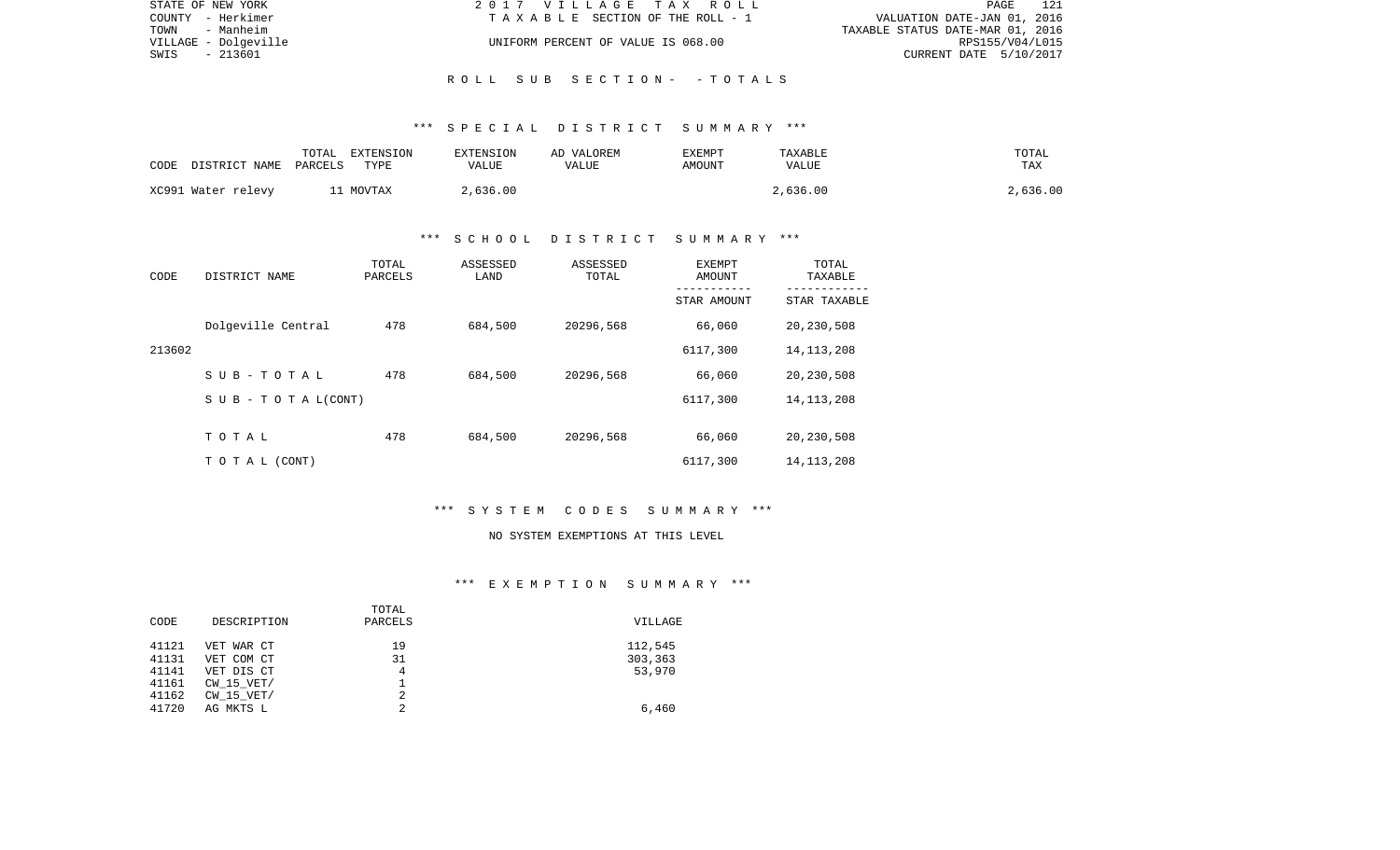| STATE OF NEW YORK    | 2017 VILLAGE TAX ROLL              | 122<br>PAGE                      |
|----------------------|------------------------------------|----------------------------------|
| COUNTY - Herkimer    | TAXABLE SECTION OF THE ROLL - 1    | VALUATION DATE-JAN 01, 2016      |
| TOWN - Manheim       |                                    | TAXABLE STATUS DATE-MAR 01, 2016 |
| VILLAGE - Dolgeville | UNIFORM PERCENT OF VALUE IS 068.00 | RPS155/V04/L015                  |
| SWIS - 213601        |                                    | CURRENT DATE 5/10/2017           |
|                      |                                    |                                  |
|                      | ROLL SUB SECTION- -TOTALS          |                                  |

# \*\*\* E X E M P T I O N S U M M A R Y \*\*\*

| CODE           | DESCRIPTION         | TOTAL<br>PARCELS | VILLAGE          |
|----------------|---------------------|------------------|------------------|
| 41800<br>41801 | AGED-ALL<br>AGED-CT | ર                | 59,600<br>17,640 |
|                | TOTAL               | 63               | 553,578          |

# \*\*\* G R A N D T O T A L S \*\*\*

| ROLL<br>SEC | DESCRIPTION                    | TOTAL<br>PARCELS | ASSESSED<br>LAND | ASSESSED<br>TOTAL | <b>EXEMPT</b><br>AMOUNT | TOTAL<br>TAXABLE | TOTAL<br>TAX           |
|-------------|--------------------------------|------------------|------------------|-------------------|-------------------------|------------------|------------------------|
|             |                                |                  |                  |                   | STAR AMOUNT             |                  |                        |
|             |                                |                  |                  |                   |                         | STAR TAXABLE     |                        |
|             | Village Tax<br>SPEC DIST TAXES |                  | 684,500          | 20296,568         | 553,578                 | 19,742,990       | 431,599.89<br>2,636.00 |
|             | TAXABLE                        | 478              |                  |                   |                         |                  | 434,235.89             |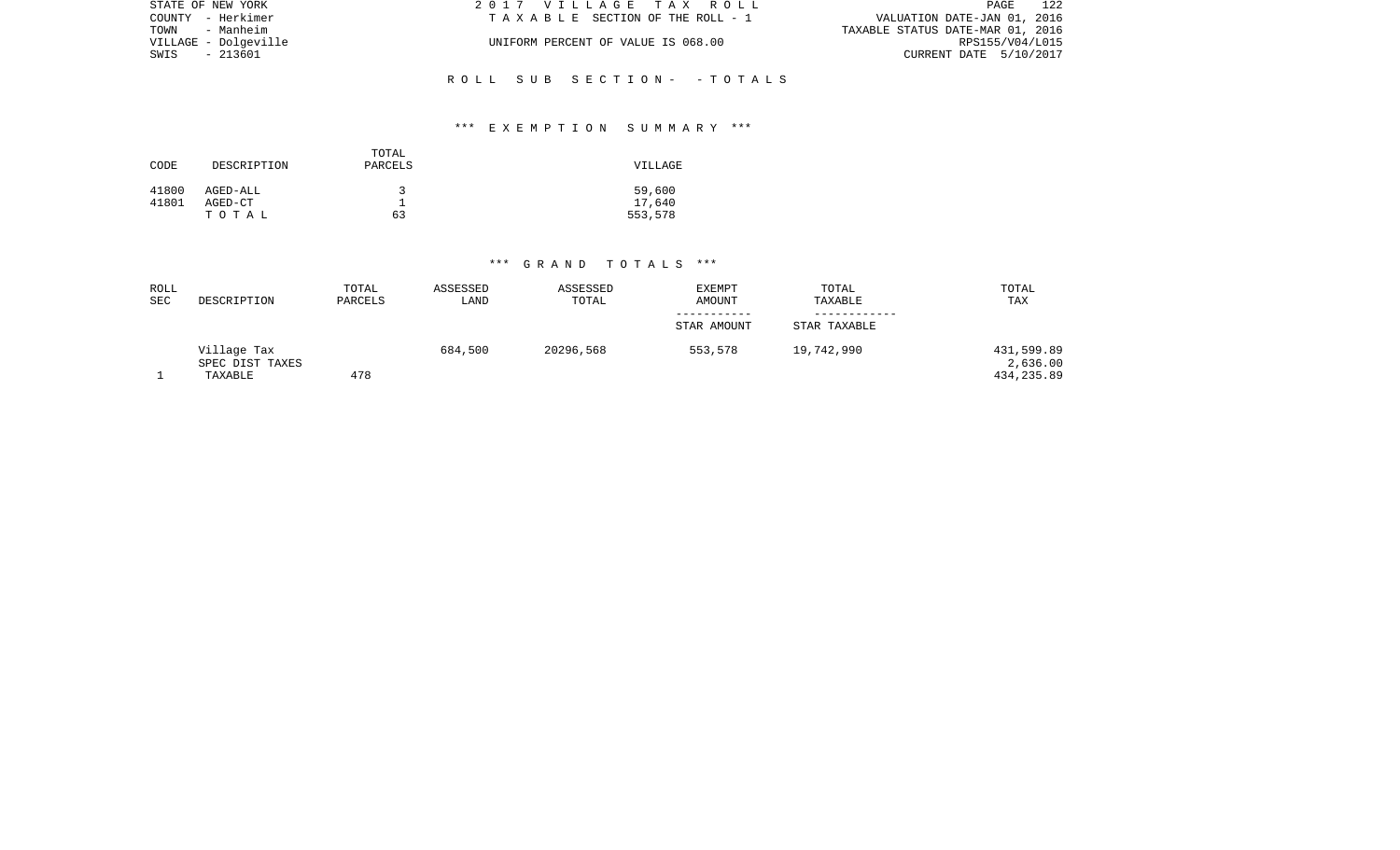| STATE OF NEW YORK<br>- Herkimer<br>COUNTY<br>- Manheim<br>TOWN<br>VILLAGE - Dolgeville<br>$-213601$<br>SWIS | 2 0 1 7<br>TAXABLE                                                                                                                                                               | <b>VILLAGE</b><br>OWNERS NAME SEOUENCE | R O L L<br>T A X<br>SECTION OF THE ROLL - 1<br>UNIFORM PERCENT OF VALUE IS 068.00 | SUB-SECT - 1 VALUATION DATE-JAN 01, 2016<br>TAXABLE STATUS DATE-MAR 01, 2016 | 123<br>PAGE                    |
|-------------------------------------------------------------------------------------------------------------|----------------------------------------------------------------------------------------------------------------------------------------------------------------------------------|----------------------------------------|-----------------------------------------------------------------------------------|------------------------------------------------------------------------------|--------------------------------|
| TAX MAP PARCEL NUMBER<br>CURRENT OWNERS NAME<br>CURRENT OWNERS ADDRESS                                      | PROPERTY LOCATION & CLASS<br>SCHOOL DISTRICT<br>PARCEL SIZE/GRID COORD                                                                                                           | ASSESSMENT<br>LAND<br>TOTAL            | EXEMPTION CODE-----<br>TAX DESCRIPTION<br>SPECIAL DISTRICTS                       | --------------VILLAGE--·<br>TAXABLE VALUE                                    | TAX AMOUNT                     |
|                                                                                                             |                                                                                                                                                                                  |                                        |                                                                                   |                                                                              |                                |
|                                                                                                             | 5 Millet Ln                                                                                                                                                                      |                                        |                                                                                   | ACCT 102000570                                                               | 552<br>BILL                    |
| $108.52 - 2 - 60$<br>Kluge James<br>Kluge Judy<br>5 Millet Ln<br>Dolgeville, NY 13329                       | 210 1 Family Res<br>Dolgeville Cent 213602<br>W/garage<br>FRNT<br>50.00 DPTH 60.00<br>0.07<br>ACRES<br>EAST-0418736 NRTH-1553580<br>DEED BOOK 913<br>PG-133<br>FULL MARKET VALUE | 500<br>34,800<br>51,176                | Village Tax                                                                       | 34,800                                                                       | 760.76                         |
|                                                                                                             |                                                                                                                                                                                  |                                        | TOTAL TAX ---                                                                     | DATE #1<br>AMT DUE                                                           | 760.76**<br>07/03/17<br>760.76 |
|                                                                                                             |                                                                                                                                                                                  |                                        |                                                                                   |                                                                              |                                |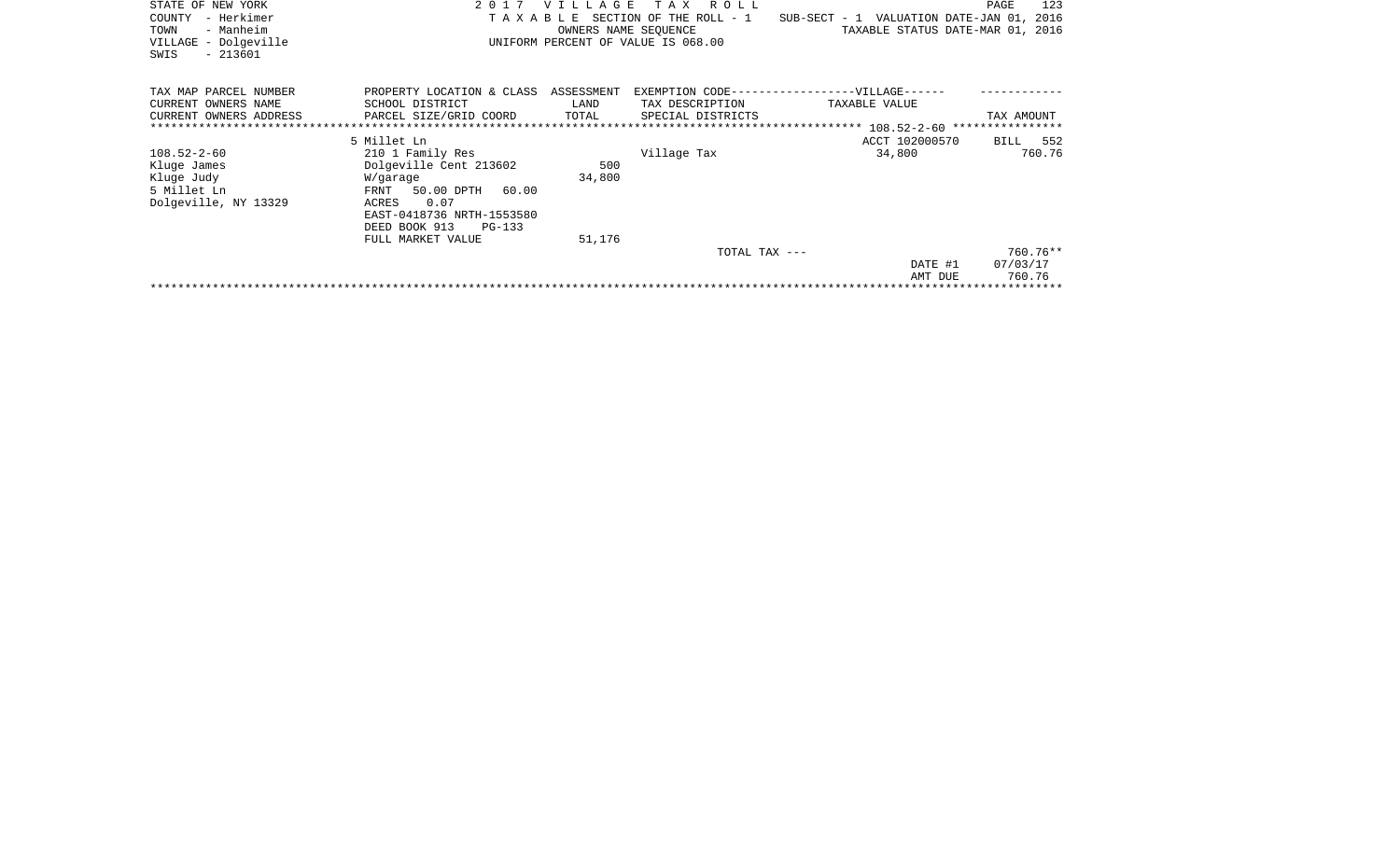|      | STATE OF NEW YORK    | 2017 VILLAGE TAX ROLL              | 124<br>PAGE                                                                    |
|------|----------------------|------------------------------------|--------------------------------------------------------------------------------|
|      | COUNTY - Herkimer    |                                    | T A X A B L E SECTION OF THE ROLL - 1 SUB-SECT - 1 VALUATION DATE-JAN 01, 2016 |
|      | TOWN - Manheim       |                                    | TAXABLE STATUS DATE-MAR 01, 2016                                               |
|      | VILLAGE - Dolgeville | UNIFORM PERCENT OF VALUE IS 068.00 | RPS155/V04/L015                                                                |
| SWIS | - 213601             |                                    | CURRENT DATE 5/10/2017                                                         |
|      |                      |                                    |                                                                                |

#### R O L L S U B S E C T I O N - 1 - T O T A L S

#### \*\*\* S P E C I A L D I S T R I C T S U M M A R Y \*\*\*

|      |      | $m \wedge m \wedge n$<br>TATAT | EXTENSION       |                          | $\cdots$<br>∸ | --------<br>EXEMP |             | .                          |
|------|------|--------------------------------|-----------------|--------------------------|---------------|-------------------|-------------|----------------------------|
| CODE | ΝАΜϜ | D∆R∩                           | TVDI<br>- - - - | $\sqrt{2}$<br>۳۰ تا سند. | T T T         | JUIN              | <b>ALUI</b> | m <sub>7</sub> v<br>∟ ∠~⊾∡ |

# NO SPECIAL DISTRICTS AT THIS LEVEL

#### \*\*\* S C H O O L D I S T R I C T S U M M A R Y \*\*\*

| CODE   | DISTRICT NAME                    | TOTAL<br>PARCELS | ASSESSED<br>LAND | ASSESSED<br>TOTAL | EXEMPT<br>AMOUNT | TOTAL<br>TAXABLE |
|--------|----------------------------------|------------------|------------------|-------------------|------------------|------------------|
|        |                                  |                  |                  |                   | STAR AMOUNT      | STAR TAXABLE     |
|        | Dolgeville Central               | 1                | 500              | 34,800            |                  | 34,800           |
| 213602 |                                  |                  |                  |                   |                  | 34,800           |
|        | SUB-TOTAL                        | 1                | 500              | 34,800            |                  | 34,800           |
|        | $S \cup B - T \cup T A L (CONT)$ |                  |                  |                   |                  | 34,800           |
|        |                                  |                  |                  |                   |                  |                  |
|        | TOTAL                            | 1                | 500              | 34,800            |                  | 34,800           |
|        | TO TAL (CONT)                    |                  |                  |                   |                  | 34,800           |

\*\*\* S Y S T E M C O D E S S U M M A R Y \*\*\*

#### NO SYSTEM EXEMPTIONS AT THIS LEVEL

\*\*\* E X E M P T I O N S U M M A R Y \*\*\*

NO EXEMPTIONS AT THIS LEVEL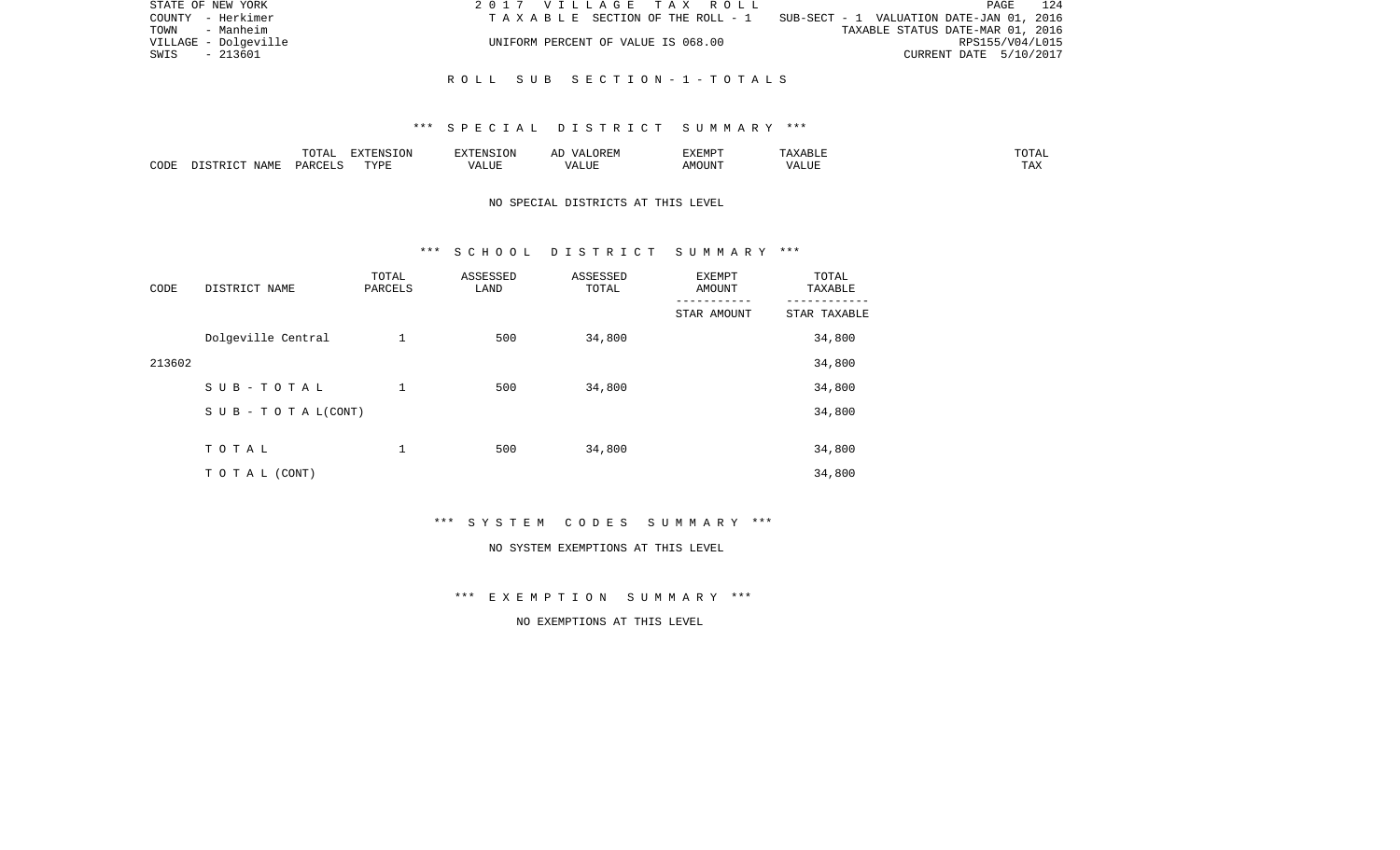| STATE OF NEW YORK    | 2017 VILLAGE TAX ROLL              | 125<br>PAGE                              |
|----------------------|------------------------------------|------------------------------------------|
| COUNTY - Herkimer    | TAXABLE SECTION OF THE ROLL - 1    | SUB-SECT - 1 VALUATION DATE-JAN 01, 2016 |
| TOWN - Manheim       |                                    | TAXABLE STATUS DATE-MAR 01, 2016         |
| VILLAGE - Dolgeville | UNIFORM PERCENT OF VALUE IS 068.00 | RPS155/V04/L015                          |
| SWIS<br>- 213601     |                                    | CURRENT DATE 5/10/2017                   |
|                      |                                    |                                          |

# R O L L S U B S E C T I O N - 1 - T O T A L S

#### \*\*\* G R A N D T O T A L S \*\*\*

| ROLL<br>SEC | DESCRIPTION                    | TOTAL<br>PARCELS | ASSESSED<br>LAND | ASSESSED<br>TOTAL | EXEMPT<br>AMOUNT | TOTAL<br>TAXABLE | TOTAL<br>TAX |
|-------------|--------------------------------|------------------|------------------|-------------------|------------------|------------------|--------------|
|             |                                |                  |                  |                   | STAR AMOUNT      | STAR TAXABLE     |              |
|             | Village Tax<br>SPEC DIST TAXES |                  | 500              | 34,800            |                  | 34,800           | 760.76       |
|             | TAXABLE                        |                  |                  |                   |                  |                  | 760.76       |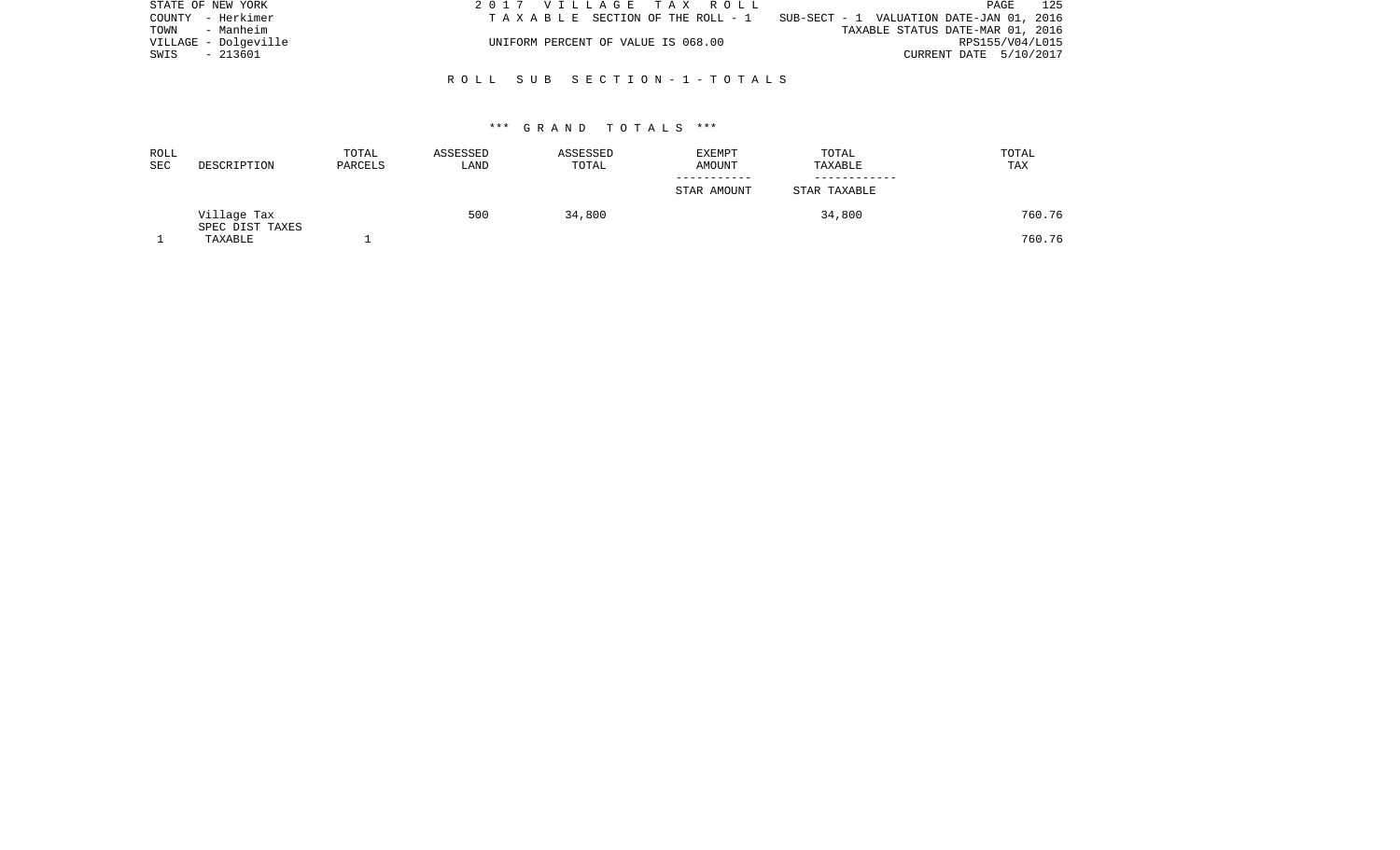| STATE OF NEW YORK<br>COUNTY - Herkimer<br>- Manheim<br>TOWN<br>VILLAGE - Dolgeville<br>$-213601$<br>SWIS |                                              | 2017 VILLAGE  | T A X<br>R O L L<br>TAXABLE SECTION OF THE ROLL - 1<br>OWNERS NAME SEQUENCE<br>UNIFORM PERCENT OF VALUE IS 068.00 | VALUATION DATE-JAN 01, 2016<br>TAXABLE STATUS DATE-MAR 01, 2016 | PAGE<br>126            |
|----------------------------------------------------------------------------------------------------------|----------------------------------------------|---------------|-------------------------------------------------------------------------------------------------------------------|-----------------------------------------------------------------|------------------------|
| TAX MAP PARCEL NUMBER                                                                                    | PROPERTY LOCATION & CLASS ASSESSMENT         |               | EXEMPTION CODE------------------VILLAGE------                                                                     |                                                                 |                        |
| CURRENT OWNERS NAME                                                                                      | SCHOOL DISTRICT                              | LAND          | TAX DESCRIPTION                                                                                                   | TAXABLE VALUE                                                   |                        |
| CURRENT OWNERS ADDRESS<br>*********************                                                          | PARCEL SIZE/GRID COORD                       | TOTAL         | SPECIAL DISTRICTS                                                                                                 |                                                                 | TAX AMOUNT             |
|                                                                                                          | 7 Millet Ln                                  |               |                                                                                                                   | ACCT 102016470                                                  | BILL<br>553            |
| $108.52 - 2 - 62$                                                                                        | 210 1 Family Res                             |               | VET COM CT 41131                                                                                                  | 9,500                                                           |                        |
| Kluge James                                                                                              | Dolgeville Cent 213602                       |               | 400 VET DIS CT 41141                                                                                              | 1,900                                                           |                        |
| Kluge Judy M                                                                                             | 37.70 DPTH 110.00<br>FRNT                    | 38,000        | Village Tax                                                                                                       | 26,600                                                          | 581.50                 |
| 7 Millet Ln                                                                                              | ACRES<br>0.11                                |               |                                                                                                                   |                                                                 |                        |
| Dolgeville, NY 13329                                                                                     | EAST-0418792 NRTH-1553587                    |               |                                                                                                                   |                                                                 |                        |
|                                                                                                          | DEED BOOK 00661 PG-00279                     |               |                                                                                                                   |                                                                 |                        |
|                                                                                                          | FULL MARKET VALUE                            | 55,882        | TOTAL TAX ---                                                                                                     |                                                                 | 581.50**               |
|                                                                                                          |                                              |               |                                                                                                                   | DATE #1<br>AMT DUE                                              | 07/03/17<br>581.50     |
|                                                                                                          |                                              |               |                                                                                                                   |                                                                 |                        |
|                                                                                                          | 33 E Faville Ave                             |               |                                                                                                                   | ACCT 102007920                                                  | BILL<br>554            |
| $108.52 - 4 - 10$                                                                                        | 210 1 Family Res                             |               | Village Tax                                                                                                       | 49,000                                                          | 1,071.19               |
| Kluge James<br>Kluge Judy                                                                                | Dolgeville Cent 213602<br>W/garage           | 600<br>49,000 |                                                                                                                   |                                                                 |                        |
| 7 Millet Ln                                                                                              | 60.00 DPTH 100.00<br>FRNT                    |               |                                                                                                                   |                                                                 |                        |
| Dolgeville, NY 13329                                                                                     | ACRES<br>0.14                                |               |                                                                                                                   |                                                                 |                        |
|                                                                                                          | EAST-0419429 NRTH-1553395                    |               |                                                                                                                   |                                                                 |                        |
|                                                                                                          | DEED BOOK 1557<br>PG-514                     |               |                                                                                                                   |                                                                 |                        |
|                                                                                                          | FULL MARKET VALUE                            | 72,059        |                                                                                                                   |                                                                 |                        |
|                                                                                                          |                                              |               | TOTAL TAX ---                                                                                                     | DATE #1                                                         | 1,071.19**<br>07/03/17 |
|                                                                                                          |                                              |               |                                                                                                                   | AMT DUE                                                         | 1,071.19               |
|                                                                                                          |                                              |               |                                                                                                                   | ************ 108.59-3-11 ****************                       |                        |
|                                                                                                          | 24 Stewart St                                |               |                                                                                                                   | ACCT 102014160                                                  | 555<br>BILL            |
| $108.59 - 3 - 11$                                                                                        | 210 1 Family Res                             |               | VET WAR CT 41121                                                                                                  | 6,120                                                           |                        |
| Knapp Pauline M                                                                                          | Dolgeville Cent 213602                       |               | 1,500 Village Tax                                                                                                 | 73,280                                                          | 1,601.97               |
| 24 Stewart St<br>Dolgeville, NY 13329                                                                    | W/garage<br>FRNT 150.00 DPTH 150.00          | 79,400        |                                                                                                                   |                                                                 |                        |
|                                                                                                          | ACRES<br>0.52                                |               |                                                                                                                   |                                                                 |                        |
|                                                                                                          | EAST-0416924 NRTH-1551583                    |               |                                                                                                                   |                                                                 |                        |
|                                                                                                          | DEED BOOK 1326<br>PG-86                      |               |                                                                                                                   |                                                                 |                        |
|                                                                                                          | FULL MARKET VALUE                            | 116,765       |                                                                                                                   |                                                                 |                        |
|                                                                                                          |                                              |               | TOTAL TAX ---                                                                                                     |                                                                 | $1,601.97**$           |
|                                                                                                          |                                              |               |                                                                                                                   | DATE #1                                                         | 07/03/17               |
|                                                                                                          |                                              |               |                                                                                                                   | AMT DUE                                                         | 1,601.97<br>****       |
|                                                                                                          | 24 Stewart St                                |               |                                                                                                                   | ACCT 102014220                                                  | 556<br>BILL            |
| $108.59 - 3 - 18$                                                                                        | 311 Res vac land                             |               | Village Tax                                                                                                       | 1,400                                                           | 30.61                  |
| Knapp Thurman                                                                                            | Dolgeville Cent 213602                       | 1,400         |                                                                                                                   |                                                                 |                        |
| Knapp Pauline M                                                                                          | FRNT 200.00 DPTH 150.00                      | 1,400         |                                                                                                                   |                                                                 |                        |
| 24 Stewart St                                                                                            | 0.69<br>ACRES                                |               |                                                                                                                   |                                                                 |                        |
| Dolgeville, NY 13329                                                                                     | EAST-0417121 NRTH-1551647                    |               |                                                                                                                   |                                                                 |                        |
|                                                                                                          | DEED BOOK 1326<br>PG-86<br>FULL MARKET VALUE | 2,059         |                                                                                                                   |                                                                 |                        |
|                                                                                                          |                                              |               | TOTAL TAX ---                                                                                                     |                                                                 | $30.61**$              |
|                                                                                                          |                                              |               |                                                                                                                   | DATE #1                                                         | 07/03/17               |
|                                                                                                          |                                              |               |                                                                                                                   | AMT DUE                                                         | 30.61                  |
|                                                                                                          |                                              |               |                                                                                                                   |                                                                 | ***********            |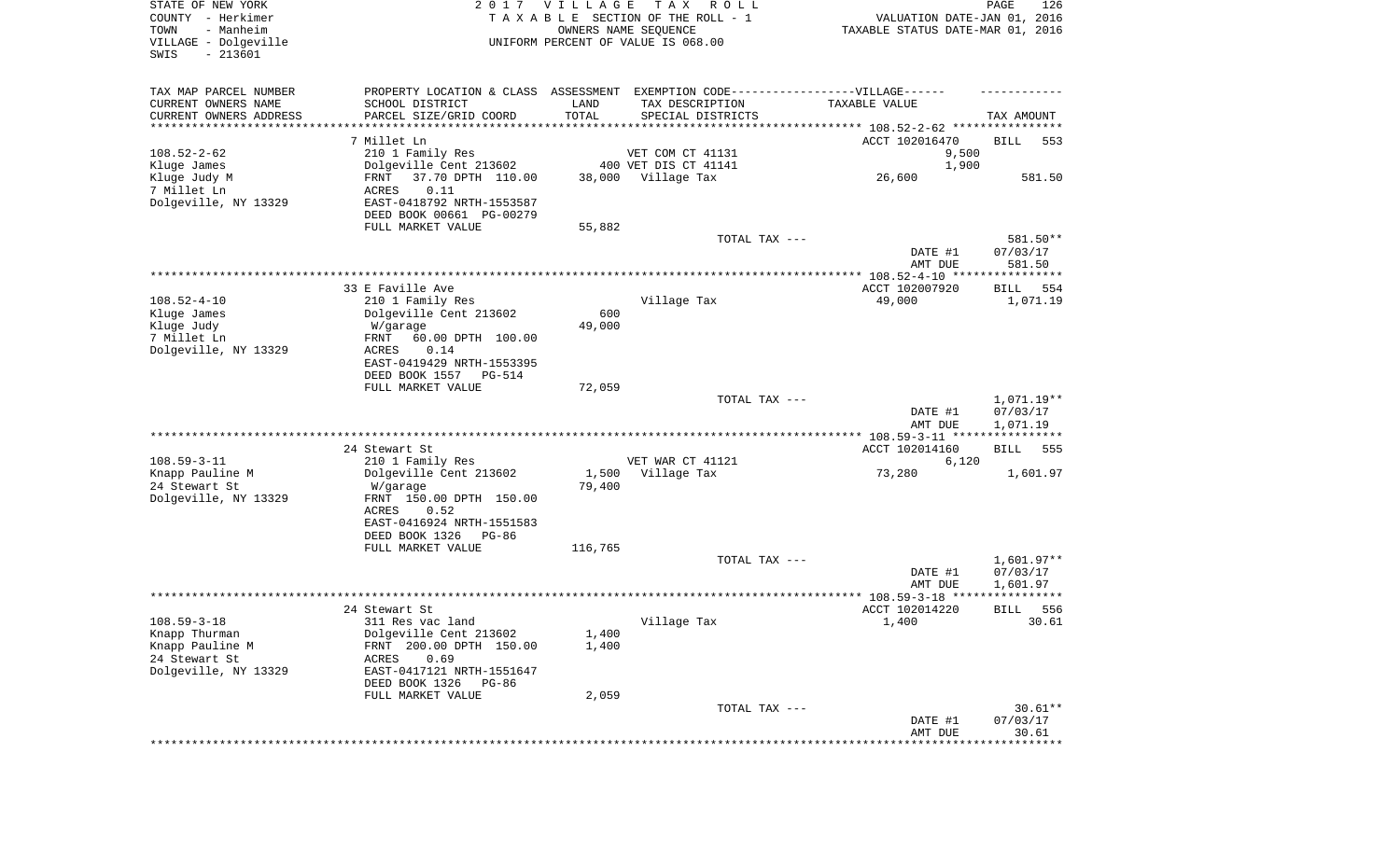| STATE OF NEW YORK<br>COUNTY - Herkimer<br>- Manheim<br>TOWN<br>VILLAGE - Dolgeville<br>SWIS<br>$-213601$ |                                            | 2017 VILLAGE          | T A X<br>R O L L<br>TAXABLE SECTION OF THE ROLL - 1<br>OWNERS NAME SEQUENCE<br>UNIFORM PERCENT OF VALUE IS 068.00 | VALUATION DATE-JAN 01, 2016<br>TAXABLE STATUS DATE-MAR 01, 2016 | PAGE<br>127            |
|----------------------------------------------------------------------------------------------------------|--------------------------------------------|-----------------------|-------------------------------------------------------------------------------------------------------------------|-----------------------------------------------------------------|------------------------|
| TAX MAP PARCEL NUMBER                                                                                    | PROPERTY LOCATION & CLASS ASSESSMENT       |                       | EXEMPTION CODE------------------VILLAGE------                                                                     |                                                                 |                        |
| CURRENT OWNERS NAME<br>CURRENT OWNERS ADDRESS                                                            | SCHOOL DISTRICT<br>PARCEL SIZE/GRID COORD  | LAND<br>TOTAL         | TAX DESCRIPTION<br>SPECIAL DISTRICTS                                                                              | TAXABLE VALUE                                                   | TAX AMOUNT             |
| *********************                                                                                    |                                            | * * * * * * * * * * * |                                                                                                                   |                                                                 |                        |
|                                                                                                          | 6 S Helmer Ave                             |                       |                                                                                                                   | ACCT 102026610                                                  | BILL<br>557            |
| $108.44 - 1 - 40$                                                                                        | 210 1 Family Res                           |                       | Village Tax                                                                                                       | 39,100                                                          | 854.76                 |
| Koman Lori A                                                                                             | Dolgeville Cent 213602                     | 600                   |                                                                                                                   |                                                                 |                        |
| 6 S Helmer Ave<br>Dolgeville, NY 13329                                                                   | FRNT<br>60.00 DPTH 100.00<br>ACRES<br>0.14 | 39,100                |                                                                                                                   |                                                                 |                        |
|                                                                                                          | EAST-0419231 NRTH-1555813                  |                       |                                                                                                                   |                                                                 |                        |
|                                                                                                          | DEED BOOK 1500<br>PG-176                   |                       |                                                                                                                   |                                                                 |                        |
|                                                                                                          | FULL MARKET VALUE                          | 57,500                |                                                                                                                   |                                                                 |                        |
|                                                                                                          |                                            |                       | TOTAL TAX ---                                                                                                     |                                                                 | 854.76**               |
|                                                                                                          |                                            |                       |                                                                                                                   | DATE #1                                                         | 07/03/17               |
|                                                                                                          |                                            |                       |                                                                                                                   | AMT DUE                                                         | 854.76                 |
|                                                                                                          | 151 S Main St                              |                       |                                                                                                                   | ACCT 102014640                                                  | 558<br>BILL            |
| $108.59 - 2 - 28$                                                                                        | 210 1 Family Res                           |                       | VET WAR CT 41121                                                                                                  | 6,120                                                           |                        |
| Kopp Edwin R                                                                                             | Dolgeville Cent 213602                     | 1,500                 | Village Tax                                                                                                       | 43,880                                                          | 959.26                 |
| Brenda Kay                                                                                               | W/garage                                   | 50,000                |                                                                                                                   |                                                                 |                        |
| 151 S Main St                                                                                            | FRNT 150.00 DPTH 135.00                    |                       |                                                                                                                   |                                                                 |                        |
| Dolgeville, NY 13329                                                                                     | ACRES<br>0.46<br>EAST-0417189 NRTH-1552327 |                       |                                                                                                                   |                                                                 |                        |
|                                                                                                          | DEED BOOK 825<br>$PG-51$                   |                       |                                                                                                                   |                                                                 |                        |
|                                                                                                          | FULL MARKET VALUE                          | 73,529                |                                                                                                                   |                                                                 |                        |
|                                                                                                          |                                            |                       | TOTAL TAX ---                                                                                                     |                                                                 | $959.26**$             |
|                                                                                                          |                                            |                       |                                                                                                                   | DATE #1<br>AMT DUE                                              | 07/03/17<br>959.26     |
|                                                                                                          |                                            |                       |                                                                                                                   |                                                                 |                        |
|                                                                                                          | S Main St & Sullivan St                    |                       |                                                                                                                   |                                                                 | <b>BILL</b><br>559     |
| $108.59 - 2 - 37$<br>Kopp Edwin R                                                                        | 312 Vac w/imprv<br>Dolgeville Cent 213602  | 1,900                 | Village Tax                                                                                                       | 16,600                                                          | 362.89                 |
| Kopp Brenda Kay                                                                                          | Barn                                       | 16,600                |                                                                                                                   |                                                                 |                        |
| 151 S Main St                                                                                            | FRNT 135.00 DPTH 231.50                    |                       |                                                                                                                   |                                                                 |                        |
| Dolgeville, NY 13329                                                                                     | ACRES<br>0.97                              |                       |                                                                                                                   |                                                                 |                        |
|                                                                                                          | EAST-0417419 NRTH-1552390                  |                       |                                                                                                                   |                                                                 |                        |
|                                                                                                          | DEED BOOK 1590 PG-470<br>FULL MARKET VALUE | 24,412                |                                                                                                                   |                                                                 |                        |
|                                                                                                          |                                            |                       | TOTAL TAX ---                                                                                                     |                                                                 | $362.89**$             |
|                                                                                                          |                                            |                       |                                                                                                                   | DATE #1                                                         | 07/03/17               |
|                                                                                                          |                                            |                       |                                                                                                                   | AMT DUE                                                         | 362.89                 |
|                                                                                                          |                                            |                       |                                                                                                                   |                                                                 | ******                 |
|                                                                                                          | Sullivan St                                |                       |                                                                                                                   | ACCT 102003780                                                  | 560<br>BILL            |
| $108.60 - 1 - 1.1$<br>Kopp Edwin R                                                                       | 311 Res vac land<br>Dolgeville Cent 213602 | 10,000                | Village Tax                                                                                                       | 10,000                                                          | 218.61                 |
| Kopp Brenda                                                                                              | FRNT 702.00 DPTH                           | 10,000                |                                                                                                                   |                                                                 |                        |
| 151 S Main St                                                                                            | ACRES 15.30                                |                       |                                                                                                                   |                                                                 |                        |
| Dolgeville, NY 13329                                                                                     | EAST-0417865 NRTH-1551579                  |                       |                                                                                                                   |                                                                 |                        |
|                                                                                                          | DEED BOOK 827<br>PG-678                    |                       |                                                                                                                   |                                                                 |                        |
|                                                                                                          | FULL MARKET VALUE                          | 14,706                |                                                                                                                   |                                                                 |                        |
|                                                                                                          |                                            |                       | TOTAL TAX ---                                                                                                     | DATE #1                                                         | $218.61**$<br>07/03/17 |
|                                                                                                          |                                            |                       |                                                                                                                   | AMT DUE                                                         | 218.61                 |
|                                                                                                          |                                            |                       |                                                                                                                   |                                                                 | ******************     |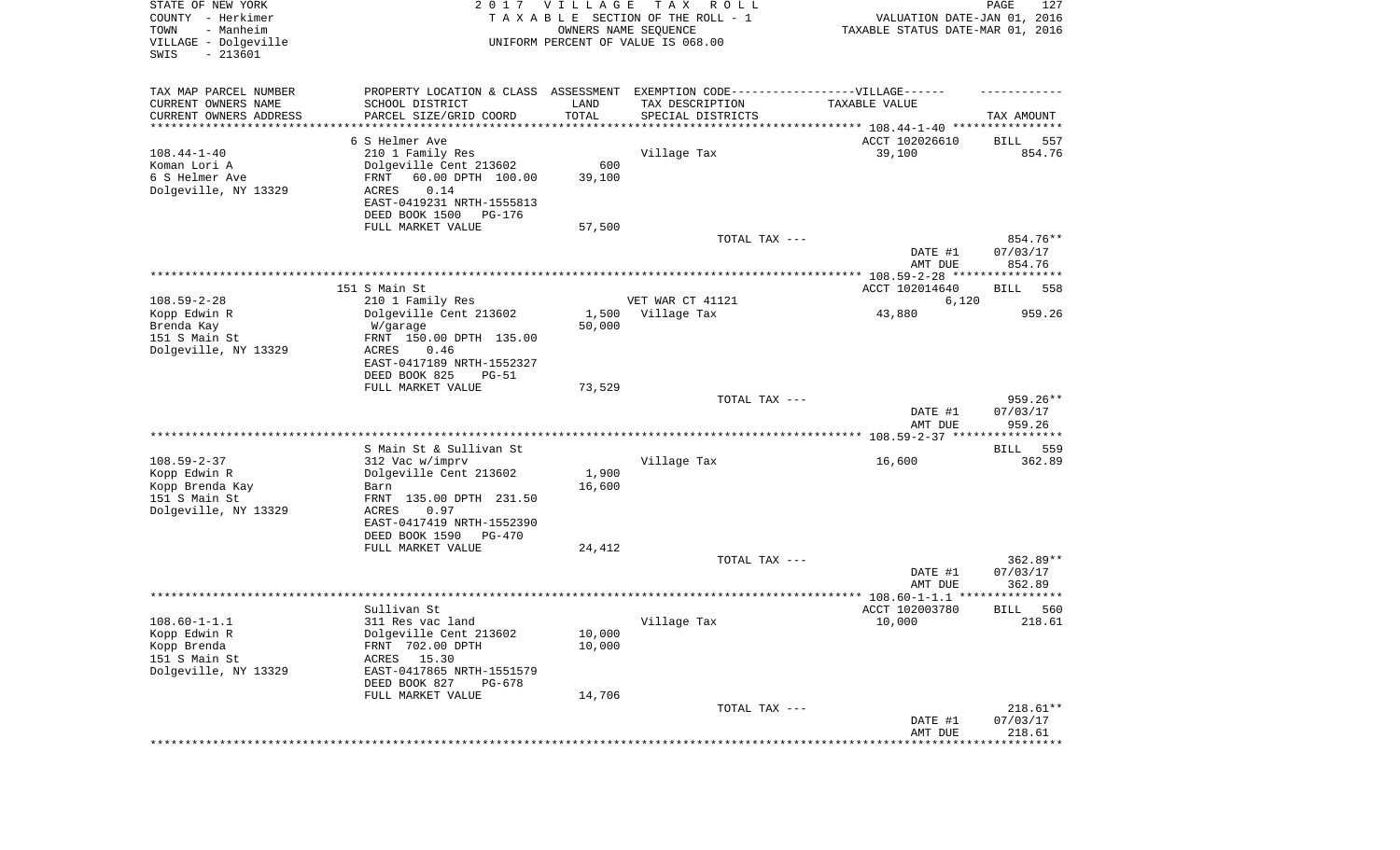| STATE OF NEW YORK<br>COUNTY - Herkimer<br>TOWN<br>- Manheim<br>VILLAGE - Dolgeville<br>SWIS<br>$-213601$ |                                                                                                                                                                                                  | 2017 VILLAGE<br>OWNERS NAME SEQUENCE | T A X<br>R O L L<br>TAXABLE SECTION OF THE ROLL - 1<br>UNIFORM PERCENT OF VALUE IS 068.00 | VALUATION DATE-JAN 01, 2016<br>TAXABLE STATUS DATE-MAR 01, 2016 | PAGE<br>128                    |
|----------------------------------------------------------------------------------------------------------|--------------------------------------------------------------------------------------------------------------------------------------------------------------------------------------------------|--------------------------------------|-------------------------------------------------------------------------------------------|-----------------------------------------------------------------|--------------------------------|
| TAX MAP PARCEL NUMBER<br>CURRENT OWNERS NAME<br>CURRENT OWNERS ADDRESS<br>**********************         | PROPERTY LOCATION & CLASS ASSESSMENT EXEMPTION CODE----------------VILLAGE------<br>SCHOOL DISTRICT<br>PARCEL SIZE/GRID COORD                                                                    | LAND<br>TOTAL                        | TAX DESCRIPTION<br>SPECIAL DISTRICTS                                                      | TAXABLE VALUE                                                   | TAX AMOUNT                     |
| $108.60 - 1 - 1.4$<br>Kopp Edwin R<br>Kopp Brenda Kay<br>151 S Main St<br>Dolgeville, NY 13329           | Sullivan St<br>311 Res vac land<br>Dolgeville Cent 213602<br>FRNT 275.00 DPTH<br>ACRES<br>6.10<br>EAST-0417722 NRTH-1552130<br>DEED BOOK 1590<br>PG-470<br>FULL MARKET VALUE                     | 5,000<br>5,000<br>7,353              | Village Tax                                                                               | ACCT 102003780<br>5,000                                         | 561<br>BILL<br>109.30          |
|                                                                                                          |                                                                                                                                                                                                  |                                      | TOTAL TAX ---                                                                             | DATE #1<br>AMT DUE                                              | 109.30**<br>07/03/17<br>109.30 |
|                                                                                                          |                                                                                                                                                                                                  |                                      |                                                                                           |                                                                 |                                |
| $108.36 - 4 - 4.1$<br>Kraszewski Justin A<br>170 N Main St<br>Dolgeville, NY 13329                       | N Main St<br>312 Vac w/imprv<br>Dolgeville Cent 213602<br>50.00 DPTH 150.00<br>FRNT<br>0.17 BANK<br>935<br>ACRES<br>EAST-0420351 NRTH-1557863                                                    | 500<br>500                           | Village Tax                                                                               | 500                                                             | 562<br>BILL<br>10.93           |
|                                                                                                          | DEED BOOK 934<br><b>PG-193</b>                                                                                                                                                                   |                                      |                                                                                           |                                                                 |                                |
|                                                                                                          | FULL MARKET VALUE                                                                                                                                                                                | 735                                  | TOTAL TAX ---                                                                             | DATE #1<br>AMT DUE                                              | $10.93**$<br>07/03/17<br>10.93 |
|                                                                                                          |                                                                                                                                                                                                  |                                      |                                                                                           |                                                                 |                                |
| $108.36 - 4 - 4.2$<br>Kraszewski Justin A<br>170 N Main St<br>Dolgeville, NY 13329                       | 170 N Main St<br>210 1 Family Res<br>Dolgeville Cent 213602<br>50.00 DPTH 150.00<br>FRNT<br>ACRES<br>0.17 BANK<br>935<br>EAST-0420341 NRTH-1557820<br>DEED BOOK 934<br><b>PG-193</b>             | 500<br>33,900                        | Village Tax                                                                               | 33,900                                                          | BILL<br>563<br>741.09          |
|                                                                                                          | FULL MARKET VALUE                                                                                                                                                                                | 49,853                               |                                                                                           |                                                                 |                                |
|                                                                                                          |                                                                                                                                                                                                  |                                      | TOTAL TAX ---                                                                             | DATE #1<br>AMT DUE                                              | 741.09**<br>07/03/17<br>741.09 |
|                                                                                                          |                                                                                                                                                                                                  |                                      |                                                                                           |                                                                 |                                |
| $108.52 - 5 - 8$<br>Krick Richard L<br>Krick Dorothy L<br>60 Van Buren St<br>Dolgeville, NY 13329        | 60 Van Buren St<br>210 1 Family Res<br>Dolgeville Cent 213602<br>W/barn<br>FRNT 80.00 DPTH 150.30<br>0.28<br>ACRES<br>EAST-0420270 NRTH-1553558<br>DEED BOOK 00600 PG-00159<br>FULL MARKET VALUE | 800<br>43,500<br>63,971              | Village Tax                                                                               | ACCT 102014820<br>43,500                                        | BILL<br>564<br>950.95          |
|                                                                                                          |                                                                                                                                                                                                  |                                      | TOTAL TAX ---                                                                             | DATE #1<br>AMT DUE                                              | 950.95**<br>07/03/17<br>950.95 |
|                                                                                                          |                                                                                                                                                                                                  |                                      |                                                                                           | ***********************************                             |                                |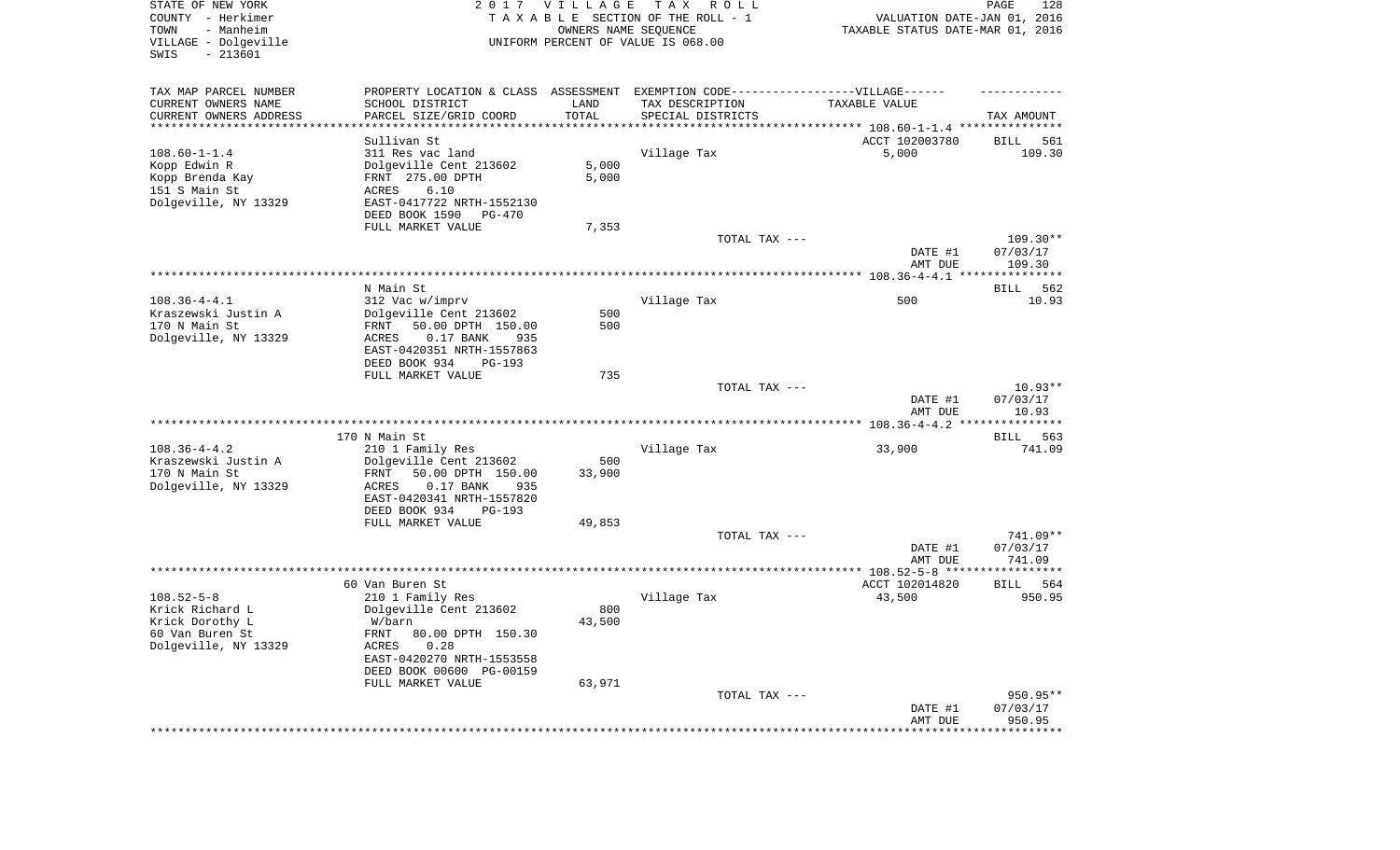| STATE OF NEW YORK<br>COUNTY - Herkimer<br>- Manheim<br>TOWN<br>VILLAGE - Dolgeville<br>SWIS<br>$-213601$ |                                                                                   | 2017 VILLAGE<br>OWNERS NAME SEQUENCE | T A X<br>R O L L<br>TAXABLE SECTION OF THE ROLL - 1<br>UNIFORM PERCENT OF VALUE IS 068.00 | VALUATION DATE-JAN 01, 2016<br>TAXABLE STATUS DATE-MAR 01, 2016 | PAGE<br>129                    |
|----------------------------------------------------------------------------------------------------------|-----------------------------------------------------------------------------------|--------------------------------------|-------------------------------------------------------------------------------------------|-----------------------------------------------------------------|--------------------------------|
| TAX MAP PARCEL NUMBER                                                                                    | PROPERTY LOCATION & CLASS ASSESSMENT EXEMPTION CODE-----------------VILLAGE------ |                                      |                                                                                           |                                                                 |                                |
| CURRENT OWNERS NAME                                                                                      | SCHOOL DISTRICT                                                                   | LAND                                 | TAX DESCRIPTION                                                                           | TAXABLE VALUE                                                   |                                |
| CURRENT OWNERS ADDRESS<br>**********************                                                         | PARCEL SIZE/GRID COORD<br>*******************                                     | TOTAL<br>* * * * * * * * * * *       | SPECIAL DISTRICTS                                                                         |                                                                 | TAX AMOUNT                     |
|                                                                                                          | S Main St                                                                         |                                      |                                                                                           | ACCT 102019770                                                  | 565<br>BILL                    |
| $108.59 - 2 - 16$                                                                                        | 449 Other Storag                                                                  |                                      | Village Tax                                                                               | 79,000                                                          | 1,727.01                       |
| KSF, LLC                                                                                                 | Dolgeville Cent 213602                                                            | 3,000                                |                                                                                           |                                                                 |                                |
| Sharon Jablin                                                                                            | FRNT 200.00 DPTH 135.00                                                           | 79,000                               |                                                                                           |                                                                 |                                |
| 100 Sunrise Ave Apt 205<br>Palm Beach, FL 33480                                                          | <b>ACRES</b><br>0.62<br>EAST-0416816 NRTH-1552283                                 |                                      |                                                                                           |                                                                 |                                |
|                                                                                                          | DEED BOOK 924<br>PG-377                                                           |                                      |                                                                                           |                                                                 |                                |
|                                                                                                          | FULL MARKET VALUE                                                                 | 116,176                              |                                                                                           |                                                                 |                                |
|                                                                                                          |                                                                                   |                                      | TOTAL TAX ---                                                                             | DATE #1                                                         | 1,727.01**<br>07/03/17         |
|                                                                                                          |                                                                                   |                                      |                                                                                           | AMT DUE                                                         | 1,727.01                       |
|                                                                                                          | Stewart St                                                                        |                                      |                                                                                           | ACCT 102019860                                                  | 566<br>BILL                    |
| $108.59 - 2 - 17$                                                                                        | 311 Res vac land                                                                  |                                      | Village Tax                                                                               | 700                                                             | 15.30                          |
| KSF, LLC                                                                                                 | Dolgeville Cent 213602                                                            | 700                                  |                                                                                           |                                                                 |                                |
| Sharon Jablin<br>100 Sunrise Ave Apt 205                                                                 | FRNT 100.00 DPTH 150.00<br>0.34<br><b>ACRES</b>                                   | 700                                  |                                                                                           |                                                                 |                                |
| Palm Beach, FL 33480                                                                                     | EAST-0416857 NRTH-1552165                                                         |                                      |                                                                                           |                                                                 |                                |
|                                                                                                          | DEED BOOK 924<br>PG-377                                                           |                                      |                                                                                           |                                                                 |                                |
|                                                                                                          | FULL MARKET VALUE                                                                 | 1,029                                |                                                                                           |                                                                 |                                |
|                                                                                                          |                                                                                   |                                      | TOTAL TAX ---                                                                             | DATE #1<br>AMT DUE                                              | $15.30**$<br>07/03/17<br>15.30 |
|                                                                                                          | 9 Cavalli St                                                                      |                                      |                                                                                           | ACCT 102007410                                                  | BILL<br>567                    |
| $108.36 - 3 - 54$                                                                                        | 210 1 Family Res                                                                  |                                      | Village Tax                                                                               | 41,900                                                          | 915.97                         |
| Kuhnle Wilhelm                                                                                           | Dolgeville Cent 213602                                                            | 500                                  |                                                                                           |                                                                 |                                |
| Kuhnle Rosina                                                                                            | W/garage                                                                          | 41,900                               |                                                                                           |                                                                 |                                |
| 2708 Mandalay Beach Rd<br>Wantagh, NY 11793                                                              | FRNT<br>50.00 DPTH 100.00<br>ACRES<br>0.11                                        |                                      |                                                                                           |                                                                 |                                |
|                                                                                                          | EAST-0419892 NRTH-1557506                                                         |                                      |                                                                                           |                                                                 |                                |
|                                                                                                          | DEED BOOK 1124<br>PG-482                                                          |                                      |                                                                                           |                                                                 |                                |
|                                                                                                          | FULL MARKET VALUE                                                                 | 61,618                               |                                                                                           |                                                                 |                                |
|                                                                                                          |                                                                                   |                                      | TOTAL TAX ---                                                                             | DATE #1                                                         | $915.97**$<br>07/03/17         |
|                                                                                                          |                                                                                   |                                      |                                                                                           | AMT DUE                                                         | 915.97                         |
|                                                                                                          |                                                                                   |                                      |                                                                                           |                                                                 |                                |
|                                                                                                          | 21 Ransom St                                                                      |                                      |                                                                                           | ACCT 102015000                                                  | 568<br><b>BILL</b>             |
| $108.52 - 6 - 6$<br>Lacek Harold R                                                                       | 210 1 Family Res<br>Dolgeville Cent 213602                                        |                                      | VET COM CT 41131<br>300 Village Tax                                                       | 7,525<br>22,575                                                 | 493.51                         |
| Lacek Annabelle                                                                                          | W/garage                                                                          | 30,100                               |                                                                                           |                                                                 |                                |
| 21 Ransom St                                                                                             | 88.00 DPTH 150.00<br>FRNT                                                         |                                      |                                                                                           |                                                                 |                                |
| Dolgeville, NY 13329                                                                                     | 0.30<br>ACRES                                                                     |                                      |                                                                                           |                                                                 |                                |
|                                                                                                          | EAST-0419484 NRTH-1552875<br>DEED BOOK 00562 PG-00170                             |                                      |                                                                                           |                                                                 |                                |
|                                                                                                          | FULL MARKET VALUE                                                                 | 44,265                               |                                                                                           |                                                                 |                                |
|                                                                                                          |                                                                                   |                                      | TOTAL TAX ---                                                                             |                                                                 | 493.51**                       |
|                                                                                                          |                                                                                   |                                      |                                                                                           | DATE #1                                                         | 07/03/17                       |
|                                                                                                          |                                                                                   |                                      |                                                                                           | AMT DUE<br>***************************                          | 493.51                         |
|                                                                                                          |                                                                                   |                                      |                                                                                           |                                                                 |                                |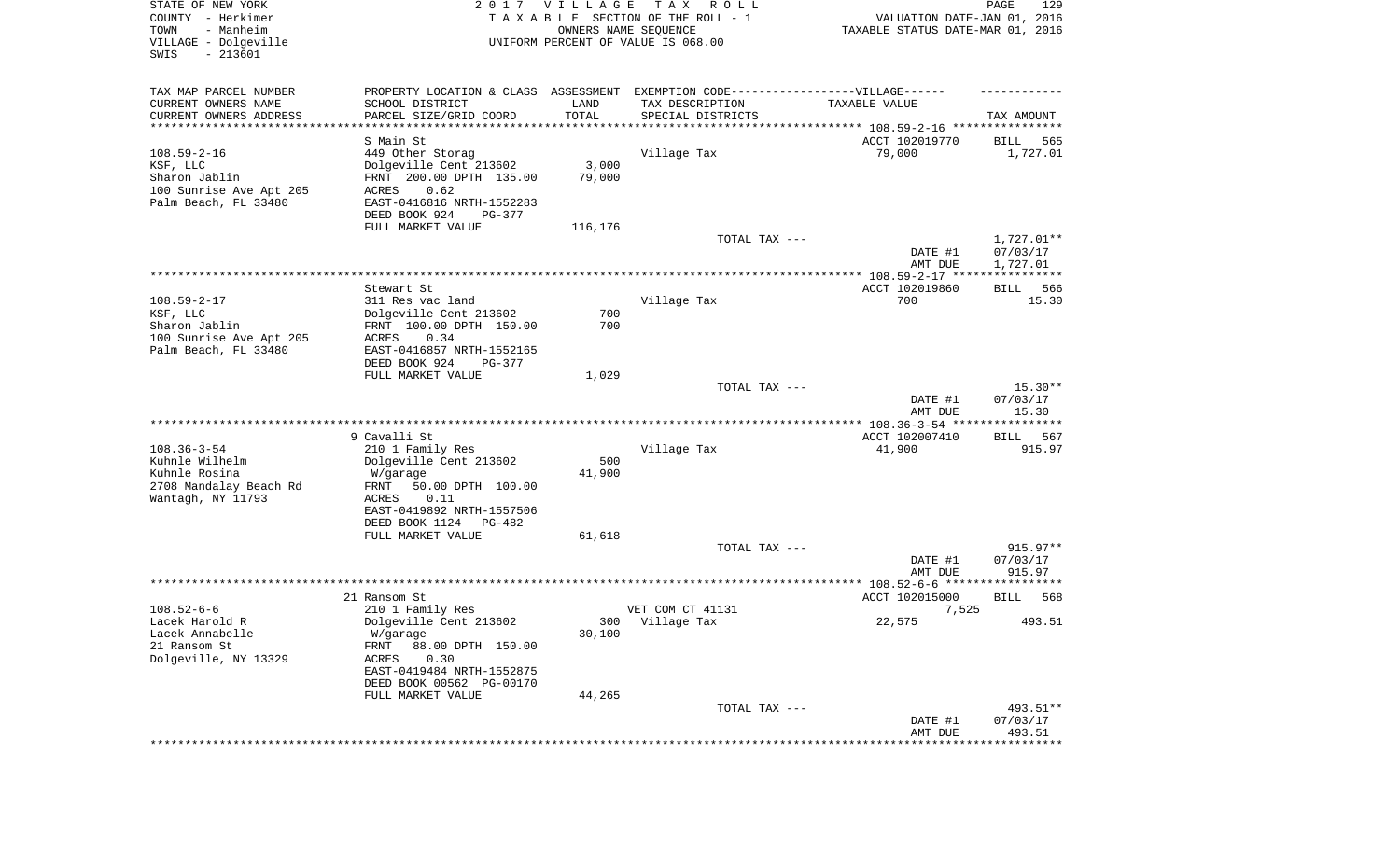| STATE OF NEW YORK<br>COUNTY - Herkimer<br>- Manheim<br>TOWN<br>VILLAGE - Dolgeville |                                                                                   | 2017 VILLAGE<br>OWNERS NAME SEQUENCE | T A X<br>R O L L<br>TAXABLE SECTION OF THE ROLL - 1<br>UNIFORM PERCENT OF VALUE IS 068.00 | VALUATION DATE-JAN 01, 2016<br>TAXABLE STATUS DATE-MAR 01, 2016 | PAGE<br>130        |
|-------------------------------------------------------------------------------------|-----------------------------------------------------------------------------------|--------------------------------------|-------------------------------------------------------------------------------------------|-----------------------------------------------------------------|--------------------|
| $-213601$<br>SWIS                                                                   |                                                                                   |                                      |                                                                                           |                                                                 |                    |
| TAX MAP PARCEL NUMBER                                                               | PROPERTY LOCATION & CLASS ASSESSMENT EXEMPTION CODE-----------------VILLAGE------ |                                      |                                                                                           |                                                                 |                    |
| CURRENT OWNERS NAME                                                                 | SCHOOL DISTRICT                                                                   | LAND                                 | TAX DESCRIPTION                                                                           | TAXABLE VALUE                                                   |                    |
| CURRENT OWNERS ADDRESS<br>********************                                      | PARCEL SIZE/GRID COORD                                                            | TOTAL<br>**********                  | SPECIAL DISTRICTS<br>********************************* 108.36-3-34 ****************       |                                                                 | TAX AMOUNT         |
|                                                                                     | 123 N Main St                                                                     |                                      |                                                                                           | ACCT 102012390                                                  | 569<br>BILL        |
| $108.36 - 3 - 34$                                                                   | 210 1 Family Res                                                                  |                                      | Village Tax                                                                               | 29,900                                                          | 653.64             |
| LaGrange Harold R                                                                   | Dolgeville Cent 213602                                                            | 900                                  |                                                                                           |                                                                 |                    |
| 123 N Main St                                                                       | W/garage                                                                          | 29,900                               |                                                                                           |                                                                 |                    |
| Dolgeville, NY 13329                                                                | FRNT<br>92.00 DPTH 165.00<br>ACRES<br>0.22                                        |                                      |                                                                                           |                                                                 |                    |
|                                                                                     | EAST-0419932 NRTH-1556784                                                         |                                      |                                                                                           |                                                                 |                    |
|                                                                                     | DEED BOOK 924<br>$PG-44$                                                          |                                      |                                                                                           |                                                                 |                    |
|                                                                                     | FULL MARKET VALUE                                                                 | 43,971                               |                                                                                           |                                                                 |                    |
|                                                                                     |                                                                                   |                                      | TOTAL TAX ---                                                                             |                                                                 | 653.64**           |
|                                                                                     |                                                                                   |                                      |                                                                                           | DATE #1                                                         | 07/03/17<br>653.64 |
|                                                                                     |                                                                                   |                                      |                                                                                           | AMT DUE                                                         |                    |
|                                                                                     | 21 Brockett St                                                                    |                                      |                                                                                           | ACCT 102012540                                                  | BILL<br>570        |
| $108.52 - 5 - 2$                                                                    | 210 1 Family Res                                                                  |                                      | Village Tax                                                                               | 41,000                                                          | 896.30             |
| LaGrange Jessica                                                                    | Dolgeville Cent 213602                                                            | 400                                  |                                                                                           |                                                                 |                    |
| 21 Brockett St<br>Dolgeville, NY 13329                                              | 44.00 DPTH 148.00<br>FRNT<br>ACRES<br>0.15                                        | 41,000                               |                                                                                           |                                                                 |                    |
|                                                                                     | EAST-0420078 NRTH-1553200                                                         |                                      |                                                                                           |                                                                 |                    |
|                                                                                     | DEED BOOK 1557<br>PG-410                                                          |                                      |                                                                                           |                                                                 |                    |
|                                                                                     | FULL MARKET VALUE                                                                 | 60,294                               |                                                                                           |                                                                 |                    |
|                                                                                     |                                                                                   |                                      | TOTAL TAX ---                                                                             |                                                                 | 896.30**           |
|                                                                                     |                                                                                   |                                      |                                                                                           | DATE #1<br>AMT DUE                                              | 07/03/17<br>896.30 |
|                                                                                     |                                                                                   |                                      |                                                                                           | ********** 108.44-2-35 *****************                        |                    |
|                                                                                     | 23 Slawson St                                                                     |                                      |                                                                                           | ACCT 102021870                                                  | 571<br>BILL        |
| $108.44 - 2 - 35$                                                                   | 210 1 Family Res                                                                  |                                      | Village Tax                                                                               | 50,000                                                          | 1,093.05           |
| Lallier Walter<br>Lallier Janet                                                     | Dolgeville Cent 213602                                                            | 500                                  |                                                                                           |                                                                 |                    |
| 23 Slawson St                                                                       | W/garage<br>FRNT 150.00 DPTH 100.00                                               | 50,000                               |                                                                                           |                                                                 |                    |
| Dolgeville, NY 13329                                                                | ACRES<br>0.40                                                                     |                                      |                                                                                           |                                                                 |                    |
|                                                                                     | EAST-0418469 NRTH-1555029                                                         |                                      |                                                                                           |                                                                 |                    |
|                                                                                     | DEED BOOK 00651 PG-00742                                                          |                                      |                                                                                           |                                                                 |                    |
|                                                                                     | FULL MARKET VALUE                                                                 | 73,529                               | TOTAL TAX ---                                                                             |                                                                 | 1,093.05**         |
|                                                                                     |                                                                                   |                                      |                                                                                           | DATE #1                                                         | 07/03/17           |
|                                                                                     |                                                                                   |                                      |                                                                                           | AMT DUE                                                         | 1,093.05           |
|                                                                                     |                                                                                   |                                      |                                                                                           | ******************* 108.36-2-26 ****                            | ****               |
|                                                                                     | 61 N Helmer Ave                                                                   |                                      |                                                                                           | ACCT 102020160                                                  | 572<br>BILL        |
| $108.36 - 2 - 26$<br>Lamanna John R                                                 | 210 1 Family Res<br>Dolgeville Cent 213602                                        | 1,000                                | Village Tax                                                                               | 44,800                                                          | 979.37             |
| Lamanna Sandra                                                                      | W Garage                                                                          | 44,800                               |                                                                                           |                                                                 |                    |
| 61 N Helmer Ave                                                                     | FRNT 100.00 DPTH 120.00                                                           |                                      |                                                                                           |                                                                 |                    |
| Dolgeville, NY 13329                                                                | 0.28<br>ACRES                                                                     |                                      |                                                                                           |                                                                 |                    |
|                                                                                     | EAST-0419538 NRTH-1557644                                                         |                                      |                                                                                           |                                                                 |                    |
|                                                                                     | DEED BOOK 00667 PG-00944<br>FULL MARKET VALUE                                     | 65,882                               |                                                                                           |                                                                 |                    |
|                                                                                     |                                                                                   |                                      | TOTAL TAX ---                                                                             |                                                                 | $979.37**$         |
|                                                                                     |                                                                                   |                                      |                                                                                           | DATE #1                                                         | 07/03/17           |
|                                                                                     |                                                                                   |                                      |                                                                                           | AMT DUE                                                         | 979.37             |
|                                                                                     |                                                                                   |                                      |                                                                                           |                                                                 |                    |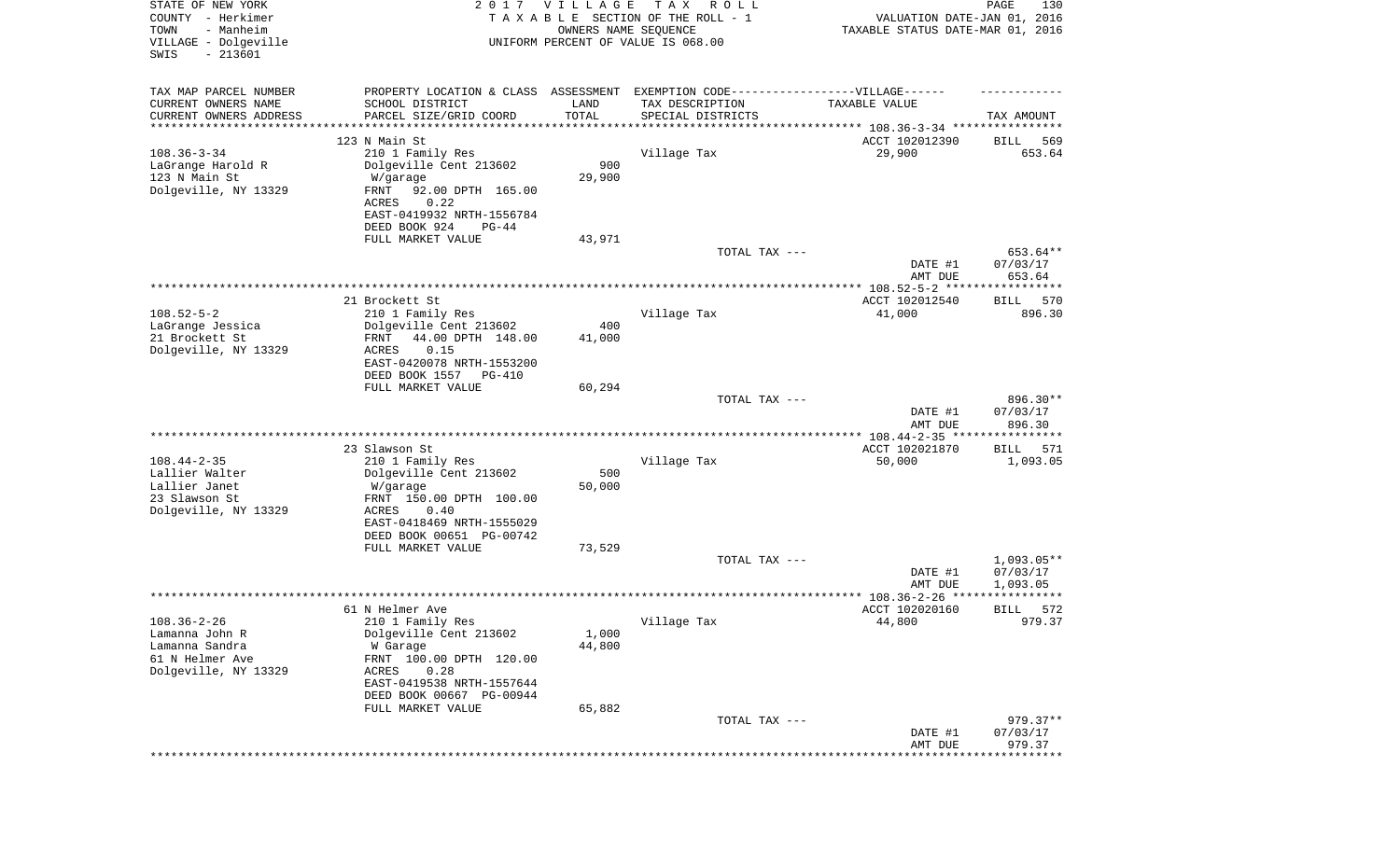| STATE OF NEW YORK<br>COUNTY - Herkimer<br>- Manheim<br>TOWN<br>VILLAGE - Dolgeville<br>SWIS<br>$-213601$ | 2017                                                                             | <b>VILLAGE</b><br>OWNERS NAME SEQUENCE | T A X<br>R O L L<br>TAXABLE SECTION OF THE ROLL - 1<br>UNIFORM PERCENT OF VALUE IS 068.00 | VALUATION DATE-JAN 01, 2016<br>TAXABLE STATUS DATE-MAR 01, 2016 | PAGE<br>131                       |
|----------------------------------------------------------------------------------------------------------|----------------------------------------------------------------------------------|----------------------------------------|-------------------------------------------------------------------------------------------|-----------------------------------------------------------------|-----------------------------------|
| TAX MAP PARCEL NUMBER                                                                                    | PROPERTY LOCATION & CLASS ASSESSMENT EXEMPTION CODE----------------VILLAGE------ |                                        |                                                                                           |                                                                 |                                   |
| CURRENT OWNERS NAME                                                                                      | SCHOOL DISTRICT                                                                  | LAND                                   | TAX DESCRIPTION                                                                           | TAXABLE VALUE                                                   |                                   |
| CURRENT OWNERS ADDRESS<br>**********************                                                         | PARCEL SIZE/GRID COORD                                                           | TOTAL                                  | SPECIAL DISTRICTS                                                                         |                                                                 | TAX AMOUNT                        |
|                                                                                                          | N Helmer Ave                                                                     |                                        |                                                                                           |                                                                 | BILL<br>573                       |
| $108.36 - 2 - 56$                                                                                        | 311 Res vac land                                                                 |                                        | Village Tax                                                                               | 300                                                             | 6.56                              |
| Lamanna John R                                                                                           | Dolgeville Cent 213602                                                           | 300                                    |                                                                                           |                                                                 |                                   |
| Lamanna Sandra                                                                                           | FRNT 100.00 DPTH<br>7.50                                                         | 300                                    |                                                                                           |                                                                 |                                   |
| N Helmer Ave                                                                                             | ACRES<br>0.02                                                                    |                                        |                                                                                           |                                                                 |                                   |
| Dolgeville, NY 13329                                                                                     | EAST-0419474 NRTH-1557639                                                        |                                        |                                                                                           |                                                                 |                                   |
|                                                                                                          | DEED BOOK 1091<br>PG-966                                                         |                                        |                                                                                           |                                                                 |                                   |
|                                                                                                          | FULL MARKET VALUE                                                                | 441                                    |                                                                                           |                                                                 |                                   |
|                                                                                                          |                                                                                  |                                        | TOTAL TAX ---                                                                             | DATE #1<br>AMT DUE                                              | $6.56**$<br>07/03/17<br>6.56      |
|                                                                                                          |                                                                                  |                                        |                                                                                           |                                                                 |                                   |
|                                                                                                          | 33 Van Buren St                                                                  |                                        |                                                                                           | ACCT 102020310                                                  | BILL<br>574                       |
| $108.52 - 5 - 97$                                                                                        | 210 1 Family Res                                                                 |                                        | VET WAR CT 41121                                                                          | 6,120                                                           |                                   |
| Lamphere Charles R                                                                                       | Dolgeville Cent 213602                                                           | 1,000                                  | Village Tax                                                                               | 45,880                                                          | 1,002.98                          |
| 33 Van Buren St                                                                                          | W/barn                                                                           | 52,000                                 |                                                                                           |                                                                 |                                   |
| Dolgeville, NY 13329                                                                                     | FRNT<br>98.00 DPTH 173.00                                                        |                                        |                                                                                           |                                                                 |                                   |
|                                                                                                          | ACRES<br>0.39<br>EAST-0420216 NRTH-1554200                                       |                                        |                                                                                           |                                                                 |                                   |
|                                                                                                          | DEED BOOK 1526<br>PG-85                                                          |                                        |                                                                                           |                                                                 |                                   |
|                                                                                                          | FULL MARKET VALUE                                                                | 76,471                                 |                                                                                           |                                                                 |                                   |
|                                                                                                          |                                                                                  |                                        | TOTAL TAX ---                                                                             |                                                                 | $1,002.98**$                      |
|                                                                                                          |                                                                                  |                                        |                                                                                           | DATE #1<br>AMT DUE                                              | 07/03/17<br>1,002.98              |
|                                                                                                          |                                                                                  |                                        |                                                                                           | *********** 108.52-5-65 ****                                    | ***********                       |
|                                                                                                          | 20 Van Buren St                                                                  |                                        |                                                                                           | ACCT 102030240                                                  | 575<br>BILL                       |
| $108.52 - 5 - 65$                                                                                        | 220 2 Family Res                                                                 |                                        | Village Tax                                                                               | 43,100                                                          | 942.21                            |
| Lamphere Diane M<br>Johnson Phyllis                                                                      | Dolgeville Cent 213602<br>FRNT 103.00 DPTH 173.00                                | 1,000<br>43,100                        |                                                                                           |                                                                 |                                   |
| 20 Van Buren St                                                                                          | ACRES<br>0.38                                                                    |                                        |                                                                                           |                                                                 |                                   |
| Dolgeville, NY 13329                                                                                     | EAST-0419855 NRTH-1554432                                                        |                                        |                                                                                           |                                                                 |                                   |
|                                                                                                          | DEED BOOK 687<br>PG-746                                                          |                                        |                                                                                           |                                                                 |                                   |
|                                                                                                          | FULL MARKET VALUE                                                                | 63,382                                 |                                                                                           |                                                                 |                                   |
|                                                                                                          |                                                                                  |                                        | TOTAL TAX ---                                                                             |                                                                 | $942.21**$                        |
|                                                                                                          |                                                                                  |                                        |                                                                                           | DATE #1                                                         | 07/03/17                          |
|                                                                                                          |                                                                                  |                                        |                                                                                           | AMT DUE                                                         | 942.21<br>* * * * * * * * * * * * |
|                                                                                                          | 28-30 Spofford Sq                                                                |                                        |                                                                                           | ACCT 102029880                                                  | 576<br>BILL                       |
| $108.52 - 3 - 52$                                                                                        | 220 2 Family Res                                                                 |                                        | Village Tax                                                                               | 35,000                                                          | 765.13                            |
| Lamphere Lisa                                                                                            | Dolgeville Cent 213602                                                           | 900                                    |                                                                                           |                                                                 |                                   |
| PO Box 182                                                                                               | W/garage                                                                         | 35,000                                 |                                                                                           |                                                                 |                                   |
| Dolgeville, NY 13329                                                                                     | FRNT<br>90.00 DPTH 100.00                                                        |                                        |                                                                                           |                                                                 |                                   |
|                                                                                                          | ACRES<br>0.21                                                                    |                                        |                                                                                           |                                                                 |                                   |
|                                                                                                          | EAST-0418706 NRTH-1552915                                                        |                                        |                                                                                           |                                                                 |                                   |
|                                                                                                          | DEED BOOK 1554<br>PG-418                                                         |                                        |                                                                                           |                                                                 |                                   |
|                                                                                                          | FULL MARKET VALUE                                                                | 51,471                                 | TOTAL TAX ---                                                                             |                                                                 | $765.13**$                        |
|                                                                                                          |                                                                                  |                                        |                                                                                           | DATE #1                                                         | 07/03/17                          |
|                                                                                                          |                                                                                  |                                        |                                                                                           | AMT DUE                                                         | 765.13                            |
|                                                                                                          |                                                                                  |                                        |                                                                                           |                                                                 | * * * * * * * * *                 |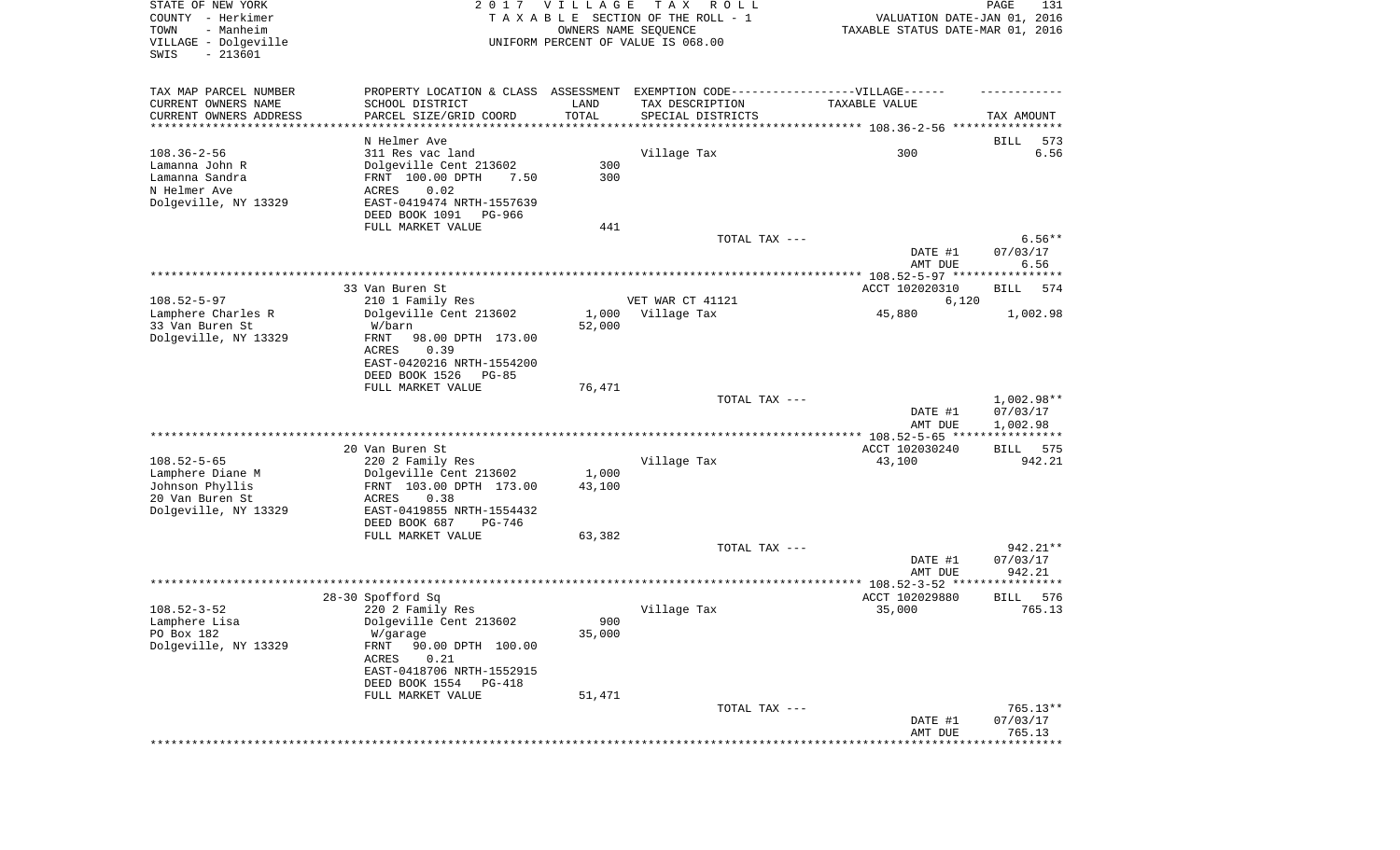| STATE OF NEW YORK<br>COUNTY - Herkimer<br>TOWN<br>- Manheim<br>VILLAGE - Dolgeville<br>SWIS<br>$-213601$        |                                                                                                                                                                                                       | 2017 VILLAGE<br>OWNERS NAME SEQUENCE | T A X<br>R O L L<br>TAXABLE SECTION OF THE ROLL - 1<br>UNIFORM PERCENT OF VALUE IS 068.00 | VALUATION DATE-JAN 01, 2016<br>TAXABLE STATUS DATE-MAR 01, 2016 | PAGE<br>132                        |
|-----------------------------------------------------------------------------------------------------------------|-------------------------------------------------------------------------------------------------------------------------------------------------------------------------------------------------------|--------------------------------------|-------------------------------------------------------------------------------------------|-----------------------------------------------------------------|------------------------------------|
| TAX MAP PARCEL NUMBER<br>CURRENT OWNERS NAME<br>CURRENT OWNERS ADDRESS<br>***********************               | PROPERTY LOCATION & CLASS ASSESSMENT EXEMPTION CODE----------------VILLAGE------<br>SCHOOL DISTRICT<br>PARCEL SIZE/GRID COORD<br>* * * * * * * * * * * * * * * * * * *                                | LAND<br>TOTAL<br>***********         | TAX DESCRIPTION<br>SPECIAL DISTRICTS                                                      | TAXABLE VALUE                                                   | TAX AMOUNT                         |
| $108.44 - 1 - 22$<br>Lamphere Living Trust Elizabet Dolgeville Cent 213602<br>44 Elm St<br>Dolgeville, NY 13329 | 44 Elm St<br>210 1 Family Res<br>W/garage<br>FRNT<br>50.00 DPTH 240.00<br>ACRES<br>0.28<br>EAST-0419008 NRTH-1556212<br>DEED BOOK 1573<br>PG-833<br>FULL MARKET VALUE                                 | 500<br>38,700<br>56,912              | Village Tax                                                                               | ACCT 102015120<br>38,700                                        | 577<br>BILL<br>846.02              |
|                                                                                                                 |                                                                                                                                                                                                       |                                      | TOTAL TAX ---                                                                             | DATE #1                                                         | 846.02**<br>07/03/17               |
|                                                                                                                 | Elm St                                                                                                                                                                                                |                                      |                                                                                           | AMT DUE<br>ACCT 102017340                                       | 846.02<br>BILL<br>578              |
| $108.44 - 1 - 23$<br>Lamphere Living Trust Elizabet Dolgeville Cent 213602<br>44 Elm St<br>Dolgeville, NY 13329 | 311 Res vac land<br>FRNT 165.00 DPTH 120.00<br>ACRES<br>0.45<br>EAST-0418888 NRTH-1556200<br>DEED BOOK 1573<br>PG-833                                                                                 | 900<br>900                           | Village Tax                                                                               | 900                                                             | 19.67                              |
|                                                                                                                 | FULL MARKET VALUE                                                                                                                                                                                     | 1,324                                | TOTAL TAX ---                                                                             | DATE #1<br>AMT DUE                                              | $19.67**$<br>07/03/17<br>19.67     |
|                                                                                                                 | 28 N Main St                                                                                                                                                                                          |                                      |                                                                                           | ************* 108.44-4-15 *****************<br>ACCT 102023820   | 579<br>BILL                        |
| $108.44 - 4 - 15$<br>Lanphere Dale E<br>Lanphere Stella T<br>208 County Hwy 120<br>Dolgeville, NY 13329         | 483 Converted Re<br>Dolgeville Cent 213602<br>40.00 DPTH 137.00<br>FRNT<br>ACRES<br>0.12<br>EAST-0420073 NRTH-1555741<br>DEED BOOK 2017 PG-255                                                        | 25,000                               | VET WAR CT 41121<br>1,400 Village Tax                                                     | 3,750<br>21,250                                                 | 464.54                             |
| PRIOR OWNER ON 3/01/2016<br>Broadbent Carole D                                                                  | FULL MARKET VALUE                                                                                                                                                                                     | 36,765                               | TOTAL TAX ---                                                                             |                                                                 | $464.54**$                         |
|                                                                                                                 |                                                                                                                                                                                                       |                                      |                                                                                           | DATE #1<br>AMT DUE                                              | 07/03/17<br>464.54                 |
|                                                                                                                 |                                                                                                                                                                                                       |                                      |                                                                                           |                                                                 | * * * * * *                        |
| $108.36 - 2 - 25$<br>LaPlatney Eric<br>65 N Helmer Ave<br>Dolgeville, NY 13329                                  | 65 N Helmer Ave<br>210 1 Family Res<br>Dolgeville Cent 213602<br>W/garage<br>FRNT<br>50.00 DPTH 120.00<br>ACRES<br>0.17<br>EAST-0419534 NRTH-1557732<br>DEED BOOK 1519<br>PG-768<br>FULL MARKET VALUE | 500<br>49,000<br>72,059              | Village Tax                                                                               | ACCT 102015630<br>49,000                                        | 580<br>BILL<br>1,071.19            |
|                                                                                                                 |                                                                                                                                                                                                       |                                      | TOTAL TAX ---                                                                             | DATE #1<br>AMT DUE                                              | 1,071.19**<br>07/03/17<br>1,071.19 |
|                                                                                                                 |                                                                                                                                                                                                       |                                      |                                                                                           |                                                                 |                                    |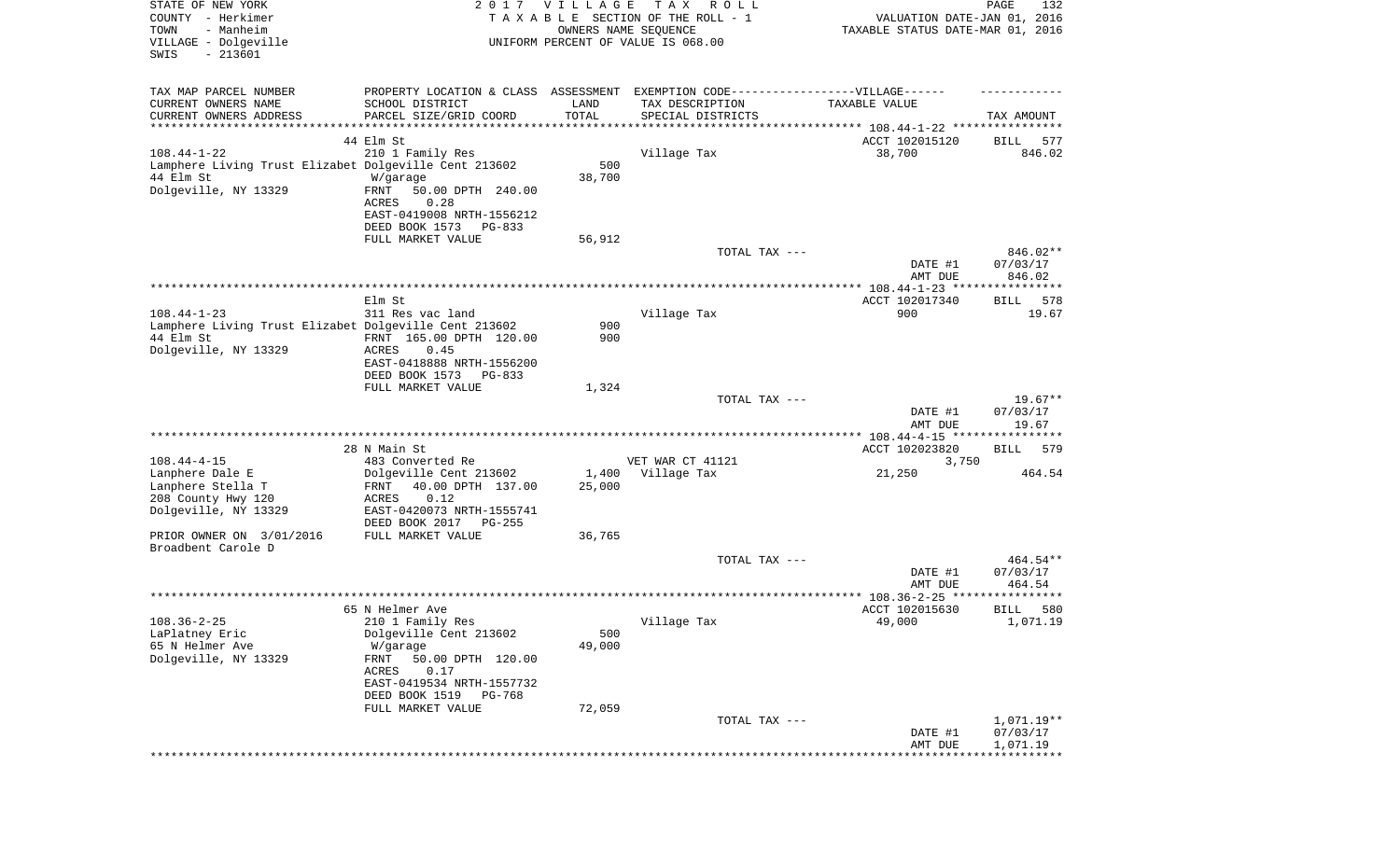| STATE OF NEW YORK<br>COUNTY - Herkimer<br>TOWN<br>- Manheim<br>VILLAGE - Dolgeville<br>SWIS<br>$-213601$ |                                                       | 2017 VILLAGE<br>OWNERS NAME SEQUENCE | T A X<br>ROLL<br>TAXABLE SECTION OF THE ROLL - 1<br>UNIFORM PERCENT OF VALUE IS 068.00 | VALUATION DATE-JAN 01, 2016<br>TAXABLE STATUS DATE-MAR 01, 2016 | PAGE<br>133          |
|----------------------------------------------------------------------------------------------------------|-------------------------------------------------------|--------------------------------------|----------------------------------------------------------------------------------------|-----------------------------------------------------------------|----------------------|
| TAX MAP PARCEL NUMBER                                                                                    |                                                       |                                      | PROPERTY LOCATION & CLASS ASSESSMENT EXEMPTION CODE----------------VILLAGE------       |                                                                 |                      |
| CURRENT OWNERS NAME                                                                                      | SCHOOL DISTRICT                                       | LAND                                 | TAX DESCRIPTION                                                                        | TAXABLE VALUE                                                   |                      |
| CURRENT OWNERS ADDRESS<br>********************                                                           | PARCEL SIZE/GRID COORD                                | TOTAL                                | SPECIAL DISTRICTS                                                                      |                                                                 | TAX AMOUNT           |
|                                                                                                          | 36 S Helmer Ave                                       |                                      |                                                                                        | ACCT 102010110                                                  | 581<br>BILL          |
| $108.44 - 1 - 53$                                                                                        | 210 1 Family Res                                      |                                      | Village Tax                                                                            | 46,000                                                          | 1,005.60             |
| Lasher Claude E                                                                                          | Dolgeville Cent 213602                                | 800                                  |                                                                                        |                                                                 |                      |
| Lasher Kathleen P                                                                                        | W/garage                                              | 46,000                               |                                                                                        |                                                                 |                      |
| 36 S Helmer Ave                                                                                          | FRNT<br>88.20 DPTH 150.00                             |                                      |                                                                                        |                                                                 |                      |
| Dolgeville, NY 13329                                                                                     | ACRES<br>0.60                                         |                                      |                                                                                        |                                                                 |                      |
|                                                                                                          | EAST-0418756 NRTH-1555100<br>DEED BOOK 1504<br>PG-504 |                                      |                                                                                        |                                                                 |                      |
|                                                                                                          | FULL MARKET VALUE                                     | 67,647                               |                                                                                        |                                                                 |                      |
|                                                                                                          |                                                       |                                      | TOTAL TAX ---                                                                          |                                                                 | $1,005.60**$         |
|                                                                                                          |                                                       |                                      |                                                                                        | DATE #1<br>AMT DUE                                              | 07/03/17<br>1,005.60 |
|                                                                                                          |                                                       |                                      |                                                                                        |                                                                 |                      |
|                                                                                                          | Lamberson St                                          |                                      |                                                                                        | ACCT 102003870                                                  | BILL<br>582          |
| $108.52 - 3 - 29$<br>Lasher James L Sr                                                                   | 311 Res vac land<br>Dolgeville Cent 213602            | 200                                  | Village Tax                                                                            | 200                                                             | 4.37                 |
| 2518 River Rd                                                                                            | FRNT 111.00 DPTH<br>83.00                             | 200                                  |                                                                                        |                                                                 |                      |
| Fort Plain, NY 13339                                                                                     | ACRES<br>0.09                                         |                                      |                                                                                        |                                                                 |                      |
|                                                                                                          | EAST-0419489 NRTH-1553918                             |                                      |                                                                                        |                                                                 |                      |
|                                                                                                          | DEED BOOK 883<br>PG-418                               |                                      |                                                                                        |                                                                 |                      |
|                                                                                                          | FULL MARKET VALUE                                     | 294                                  |                                                                                        |                                                                 |                      |
|                                                                                                          |                                                       |                                      | TOTAL TAX ---                                                                          |                                                                 | $4.37**$             |
|                                                                                                          |                                                       |                                      |                                                                                        | DATE #1<br>AMT DUE                                              | 07/03/17<br>4.37     |
|                                                                                                          |                                                       |                                      |                                                                                        | *********** 108.52-3-30 ****************                        |                      |
|                                                                                                          | 4 Rundell St                                          |                                      |                                                                                        | ACCT 102003840                                                  | 583<br>BILL          |
| $108.52 - 3 - 30$                                                                                        | 220 2 Family Res                                      |                                      | Village Tax                                                                            | 38,000                                                          | 830.71               |
| Lasher James L Sr                                                                                        | Dolgeville Cent 213602                                | 500                                  |                                                                                        |                                                                 |                      |
| 2518 River Rd                                                                                            | W/garage                                              | 38,000                               |                                                                                        |                                                                 |                      |
| Fort Plain, NY 13339                                                                                     | FRNT<br>50.00 DPTH 125.00                             |                                      |                                                                                        |                                                                 |                      |
|                                                                                                          | ACRES<br>0.14<br>EAST-0419440 NRTH-1553883            |                                      |                                                                                        |                                                                 |                      |
|                                                                                                          | DEED BOOK 883<br>PG-418                               |                                      |                                                                                        |                                                                 |                      |
|                                                                                                          | FULL MARKET VALUE                                     | 55,882                               |                                                                                        |                                                                 |                      |
|                                                                                                          |                                                       |                                      | TOTAL TAX ---                                                                          |                                                                 | 830.71**             |
|                                                                                                          |                                                       |                                      |                                                                                        | DATE #1                                                         | 07/03/17             |
|                                                                                                          |                                                       |                                      |                                                                                        | AMT DUE                                                         | 830.71               |
|                                                                                                          |                                                       |                                      |                                                                                        |                                                                 | ****                 |
| $108.52 - 1 - 52$                                                                                        | 12 W Spofford Ave<br>210 1 Family Res                 |                                      | VET COM CT 41131                                                                       | ACCT 102004890<br>10,200                                        | 584<br>BILL          |
| Lee Oliver D Jr                                                                                          | Dolgeville Cent 213602                                |                                      | 500 VET DIS CT 41141                                                                   | 17,115                                                          |                      |
| Lee Martha                                                                                               | 50.00 DPTH 200.00<br><b>FRNT</b>                      | 48,900                               | Village Tax                                                                            | 21,585                                                          | 471.87               |
| 12 W Spofford Ave                                                                                        | 0.23<br>ACRES                                         |                                      |                                                                                        |                                                                 |                      |
| Dolgeville, NY 13329                                                                                     | EAST-0417984 NRTH-1553592                             |                                      |                                                                                        |                                                                 |                      |
|                                                                                                          | DEED BOOK 00634 PG-00018                              |                                      |                                                                                        |                                                                 |                      |
|                                                                                                          | FULL MARKET VALUE                                     | 71,912                               |                                                                                        |                                                                 |                      |
|                                                                                                          |                                                       |                                      | TOTAL TAX ---                                                                          | DATE #1                                                         | 471.87**<br>07/03/17 |
|                                                                                                          |                                                       |                                      |                                                                                        | AMT DUE                                                         | 471.87               |
|                                                                                                          |                                                       |                                      |                                                                                        | **************************                                      |                      |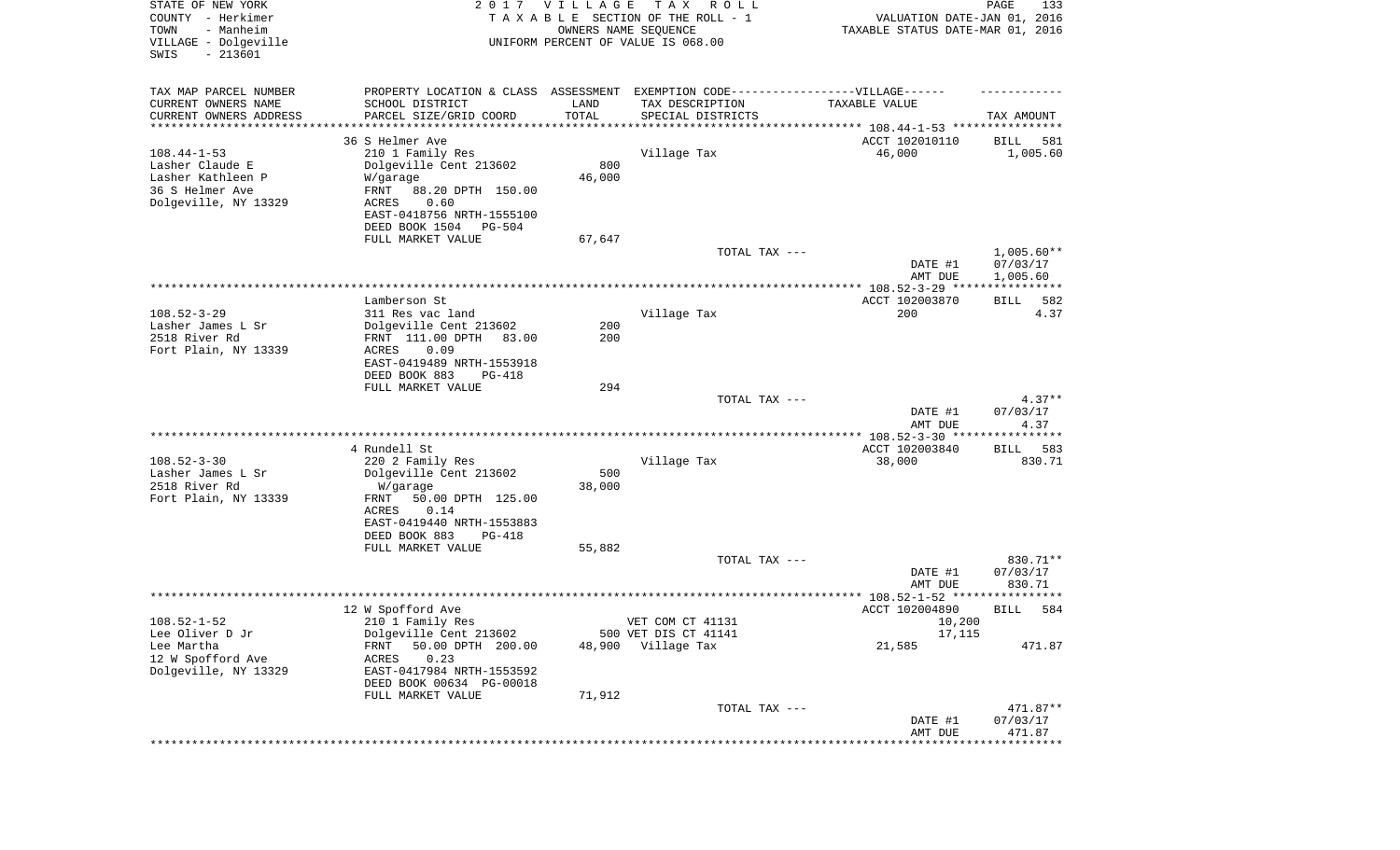| STATE OF NEW YORK<br>COUNTY - Herkimer<br>- Manheim<br>TOWN<br>VILLAGE - Dolgeville<br>SWIS<br>$-213601$ |                                                                                                      | 2017 VILLAGE<br>OWNERS NAME SEQUENCE | T A X<br>R O L L<br>TAXABLE SECTION OF THE ROLL - 1<br>UNIFORM PERCENT OF VALUE IS 068.00 | VALUATION DATE-JAN 01, 2016<br>TAXABLE STATUS DATE-MAR 01, 2016 | PAGE<br>134        |
|----------------------------------------------------------------------------------------------------------|------------------------------------------------------------------------------------------------------|--------------------------------------|-------------------------------------------------------------------------------------------|-----------------------------------------------------------------|--------------------|
| TAX MAP PARCEL NUMBER<br>CURRENT OWNERS NAME                                                             | PROPERTY LOCATION & CLASS ASSESSMENT EXEMPTION CODE-----------------VILLAGE------<br>SCHOOL DISTRICT | LAND                                 | TAX DESCRIPTION                                                                           | TAXABLE VALUE                                                   |                    |
| CURRENT OWNERS ADDRESS<br>*********************                                                          | PARCEL SIZE/GRID COORD<br>***********************                                                    | TOTAL                                | SPECIAL DISTRICTS                                                                         |                                                                 | TAX AMOUNT         |
|                                                                                                          | W Spofford Ave                                                                                       |                                      |                                                                                           | ACCT 102004920                                                  | BILL<br>585        |
| $108.52 - 1 - 73$                                                                                        | 311 Res vac land                                                                                     |                                      | Village Tax                                                                               | 500                                                             | 10.93              |
| Lee Oliver D Jr                                                                                          | Dolgeville Cent 213602                                                                               | 500                                  |                                                                                           |                                                                 |                    |
| Lee Martha                                                                                               | 50.00 DPTH 150.00<br>FRNT                                                                            | 500                                  |                                                                                           |                                                                 |                    |
| 12 W Spofford Ave                                                                                        | ACRES<br>0.17                                                                                        |                                      |                                                                                           |                                                                 |                    |
| Dolgeville, NY 13329                                                                                     | EAST-0418013 NRTH-1553545                                                                            |                                      |                                                                                           |                                                                 |                    |
|                                                                                                          | DEED BOOK 00634 PG-00018                                                                             |                                      |                                                                                           |                                                                 |                    |
|                                                                                                          | FULL MARKET VALUE                                                                                    | 735                                  |                                                                                           |                                                                 |                    |
|                                                                                                          |                                                                                                      |                                      | TOTAL TAX ---                                                                             |                                                                 | $10.93**$          |
|                                                                                                          |                                                                                                      |                                      |                                                                                           | DATE #1<br>AMT DUE                                              | 07/03/17<br>10.93  |
|                                                                                                          |                                                                                                      |                                      |                                                                                           |                                                                 |                    |
|                                                                                                          | 28 Ransom St.                                                                                        |                                      |                                                                                           | ACCT 102025830                                                  | 586<br>BILL        |
| $108.52 - 4 - 38$                                                                                        | 210 1 Family Res                                                                                     |                                      | Village Tax                                                                               | 32,000                                                          | 699.55             |
| Leffingwell Dennis                                                                                       | Dolgeville Cent 213602                                                                               | 500                                  |                                                                                           |                                                                 |                    |
| Leffingwell Rosemarie                                                                                    | W/barn                                                                                               | 32,000                               |                                                                                           |                                                                 |                    |
| 28 Ransom St                                                                                             | FRNT<br>50.00 DPTH<br>75.00                                                                          |                                      |                                                                                           |                                                                 |                    |
| Dolgeville, NY 13329                                                                                     | <b>ACRES</b><br>0.09<br>EAST-0419299 NRTH-1552900                                                    |                                      |                                                                                           |                                                                 |                    |
| PRIOR OWNER ON 3/01/2016                                                                                 | DEED BOOK 1613<br>PG-797                                                                             |                                      |                                                                                           |                                                                 |                    |
| Leffingwell Dennis                                                                                       | FULL MARKET VALUE                                                                                    | 47,059                               |                                                                                           |                                                                 |                    |
|                                                                                                          |                                                                                                      |                                      | TOTAL TAX ---                                                                             |                                                                 | 699.55**           |
|                                                                                                          |                                                                                                      |                                      |                                                                                           | DATE #1                                                         | 07/03/17           |
|                                                                                                          |                                                                                                      |                                      |                                                                                           | AMT DUE                                                         | 699.55             |
|                                                                                                          | Spofford Square                                                                                      |                                      |                                                                                           |                                                                 | 587<br>BILL        |
| $108.52 - 4 - 39.1$                                                                                      | 310 Res Vac                                                                                          |                                      | Village Tax                                                                               | 500                                                             | 10.93              |
| Leffingwell Dennis                                                                                       | Dolgeville Cent 213602                                                                               | 500                                  |                                                                                           |                                                                 |                    |
| Leffingwell Rosemarie                                                                                    | ACRES<br>0.17                                                                                        | 500                                  |                                                                                           |                                                                 |                    |
| 28 Ransom St                                                                                             | EAST-0419250 NRTH-1552962                                                                            |                                      |                                                                                           |                                                                 |                    |
| Dolgeville, NY 13329                                                                                     | DEED BOOK 1613<br><b>PG-794</b>                                                                      |                                      |                                                                                           |                                                                 |                    |
|                                                                                                          | FULL MARKET VALUE                                                                                    | 735                                  |                                                                                           |                                                                 |                    |
| PRIOR OWNER ON 3/01/2016<br>Leffingwell Dennis                                                           |                                                                                                      |                                      |                                                                                           |                                                                 |                    |
|                                                                                                          |                                                                                                      |                                      | TOTAL TAX ---                                                                             |                                                                 | $10.93**$          |
|                                                                                                          |                                                                                                      |                                      |                                                                                           | DATE #1                                                         | 07/03/17           |
|                                                                                                          |                                                                                                      |                                      |                                                                                           | AMT DUE                                                         | 10.93              |
|                                                                                                          |                                                                                                      |                                      |                                                                                           |                                                                 |                    |
|                                                                                                          | 12 W Faville Ave                                                                                     |                                      |                                                                                           | ACCT 102030510                                                  | 588<br>BILL        |
| $108.52 - 1 - 35$<br>Lein Ronald                                                                         | 220 2 Family Res<br>Dolgeville Cent 213602                                                           | 800                                  | Village Tax                                                                               | 28,000                                                          | 612.11             |
| Lein Joan                                                                                                | 83.00 DPTH 117.00<br><b>FRNT</b>                                                                     | 28,000                               |                                                                                           |                                                                 |                    |
| 225 Lyon Rd                                                                                              | 0.43<br>ACRES                                                                                        |                                      |                                                                                           |                                                                 |                    |
| Dolgeville, NY 13329                                                                                     | EAST-0418284 NRTH-1554104                                                                            |                                      |                                                                                           |                                                                 |                    |
|                                                                                                          | DEED BOOK 780<br>$PG-92$                                                                             |                                      |                                                                                           |                                                                 |                    |
|                                                                                                          | FULL MARKET VALUE                                                                                    | 41,176                               |                                                                                           |                                                                 |                    |
|                                                                                                          |                                                                                                      |                                      | TOTAL TAX ---                                                                             |                                                                 | 612.11**           |
|                                                                                                          |                                                                                                      |                                      |                                                                                           | DATE #1                                                         | 07/03/17<br>612.11 |
|                                                                                                          |                                                                                                      |                                      |                                                                                           | AMT DUE<br>**************************                           |                    |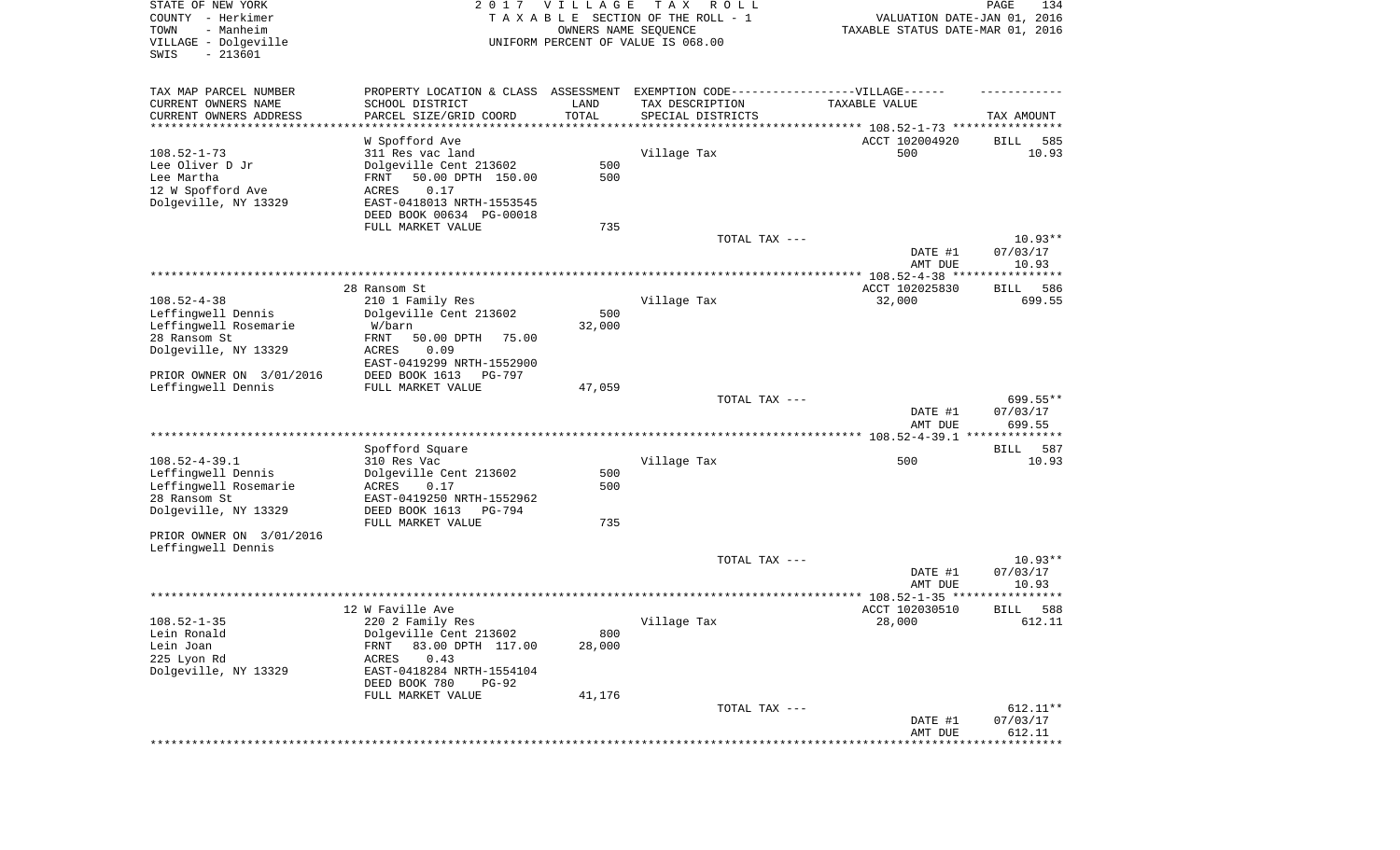| STATE OF NEW YORK<br>COUNTY - Herkimer<br>TOWN<br>- Manheim<br>VILLAGE - Dolgeville<br>$-213601$<br>SWIS | 2017                                                     | VILLAGE       | T A X<br>R O L L<br>TAXABLE SECTION OF THE ROLL - 1<br>OWNERS NAME SEQUENCE<br>UNIFORM PERCENT OF VALUE IS 068.00 | VALUATION DATE-JAN 01, 2016<br>TAXABLE STATUS DATE-MAR 01, 2016  | PAGE<br>135             |
|----------------------------------------------------------------------------------------------------------|----------------------------------------------------------|---------------|-------------------------------------------------------------------------------------------------------------------|------------------------------------------------------------------|-------------------------|
| TAX MAP PARCEL NUMBER                                                                                    |                                                          |               | PROPERTY LOCATION & CLASS ASSESSMENT EXEMPTION CODE-----------------VILLAGE------                                 |                                                                  |                         |
| CURRENT OWNERS NAME<br>CURRENT OWNERS ADDRESS                                                            | SCHOOL DISTRICT<br>PARCEL SIZE/GRID COORD                | LAND<br>TOTAL | TAX DESCRIPTION                                                                                                   | TAXABLE VALUE                                                    | TAX AMOUNT              |
| *******************                                                                                      |                                                          |               | SPECIAL DISTRICTS                                                                                                 | ********************************** 108.51-1-11 ***************** |                         |
|                                                                                                          | 40 Spencer St                                            |               |                                                                                                                   | ACCT 102027330                                                   | 589<br>BILL             |
| $108.51 - 1 - 11$                                                                                        | 210 1 Family Res                                         |               | Village Tax                                                                                                       | 50,000                                                           | 1,093.05                |
| Lein Ronald R<br>Lein Barbara T                                                                          | Dolgeville Cent 213602                                   | 500<br>50,000 |                                                                                                                   |                                                                  |                         |
| 2815 Briarwood Dr                                                                                        | W/garage<br>FRNT<br>50.00 DPTH 125.00                    |               |                                                                                                                   |                                                                  |                         |
| Huntsville, AL 35801                                                                                     | 0.13<br>ACRES                                            |               |                                                                                                                   |                                                                  |                         |
|                                                                                                          | EAST-0417742 NRTH-1554466                                |               |                                                                                                                   |                                                                  |                         |
|                                                                                                          | DEED BOOK 1382<br>PG-953                                 |               |                                                                                                                   |                                                                  |                         |
|                                                                                                          | FULL MARKET VALUE                                        | 73,529        | TOTAL TAX ---                                                                                                     |                                                                  | $1,093.05**$            |
|                                                                                                          |                                                          |               |                                                                                                                   | DATE #1                                                          | 07/03/17                |
|                                                                                                          |                                                          |               |                                                                                                                   | AMT DUE                                                          | 1,093.05                |
|                                                                                                          |                                                          |               |                                                                                                                   |                                                                  |                         |
| $108.36 - 2 - 52$                                                                                        | 41-43 N Helmer Ave<br>220 2 Family Res                   |               | Village Tax                                                                                                       | ACCT 102014970<br>65,000                                         | BILL<br>590<br>1,420.96 |
| Leubner Family Trust Horst                                                                               | Dolgeville Cent 213602                                   | 600           |                                                                                                                   |                                                                  |                         |
| 6172 Krista Dr                                                                                           | W/barn                                                   | 65,000        |                                                                                                                   |                                                                  |                         |
| Spring Hill, FL 34609                                                                                    | FRNT<br>60.00 DPTH 127.00                                |               |                                                                                                                   |                                                                  |                         |
|                                                                                                          | ACRES<br>0.20<br>EAST-0419565 NRTH-1557088               |               |                                                                                                                   |                                                                  |                         |
|                                                                                                          | DEED BOOK 927<br>PG-381                                  |               |                                                                                                                   |                                                                  |                         |
|                                                                                                          | FULL MARKET VALUE                                        | 95,588        |                                                                                                                   |                                                                  |                         |
|                                                                                                          |                                                          |               | TOTAL TAX ---                                                                                                     | DATE #1                                                          | 1,420.96**<br>07/03/17  |
|                                                                                                          |                                                          |               |                                                                                                                   | AMT DUE                                                          | 1,420.96                |
|                                                                                                          |                                                          |               |                                                                                                                   | ************** 108.36-3-29 ****************                      |                         |
|                                                                                                          | 135 N Main St                                            |               |                                                                                                                   | ACCT 102015150                                                   | BILL<br>591             |
| $108.36 - 3 - 29$<br>Levonski Richard                                                                    | 210 1 Family Res<br>Dolgeville Cent 213602               | 400           | VET COM CT 41131<br>Village Tax                                                                                   | 7,625<br>22,875                                                  | 500.07                  |
| Levonski Ralene                                                                                          | W/barn                                                   | 30,500        |                                                                                                                   |                                                                  |                         |
| 135 N Main St                                                                                            | FRNT<br>35.00 DPTH 169.00                                |               |                                                                                                                   |                                                                  |                         |
| Dolgeville, NY 13329                                                                                     | <b>ACRES</b><br>0.13                                     |               |                                                                                                                   |                                                                  |                         |
|                                                                                                          | EAST-0419981 NRTH-1557063                                |               |                                                                                                                   |                                                                  |                         |
|                                                                                                          | DEED BOOK 00610 PG-00814<br>FULL MARKET VALUE            | 44,853        |                                                                                                                   |                                                                  |                         |
|                                                                                                          |                                                          |               | TOTAL TAX ---                                                                                                     |                                                                  | $500.07**$              |
|                                                                                                          |                                                          |               |                                                                                                                   | DATE #1                                                          | 07/03/17                |
|                                                                                                          |                                                          |               |                                                                                                                   | AMT DUE                                                          | 500.07                  |
|                                                                                                          | 52 E Faville Ave                                         |               |                                                                                                                   | ACCT 102014790                                                   | 592<br>BILL             |
| $108.52 - 6 - 32$                                                                                        | 210 1 Family Res                                         |               | Village Tax                                                                                                       | 44,100                                                           | 964.07                  |
| Levonski Richard                                                                                         | Dolgeville Cent 213602                                   | 500           |                                                                                                                   |                                                                  |                         |
| Levonski Ralene                                                                                          | W Garage                                                 | 44,100        |                                                                                                                   |                                                                  |                         |
| 52 East Faville Ave<br>Dolgeville, NY 13329                                                              | FRNT<br>50.00 DPTH 100.00<br>ACRES<br>$0.11$ BANK<br>023 |               |                                                                                                                   |                                                                  |                         |
|                                                                                                          | EAST-0419786 NRTH-1552996                                |               |                                                                                                                   |                                                                  |                         |
|                                                                                                          | DEED BOOK 874<br>$PG-43$                                 |               |                                                                                                                   |                                                                  |                         |
|                                                                                                          | FULL MARKET VALUE                                        | 64,853        |                                                                                                                   |                                                                  |                         |
|                                                                                                          |                                                          |               | TOTAL TAX ---                                                                                                     | DATE #1                                                          | 964.07**<br>07/03/17    |
|                                                                                                          |                                                          |               |                                                                                                                   | AMT DUE                                                          | 964.07                  |
|                                                                                                          |                                                          |               |                                                                                                                   |                                                                  | * * * * * * * * * * * * |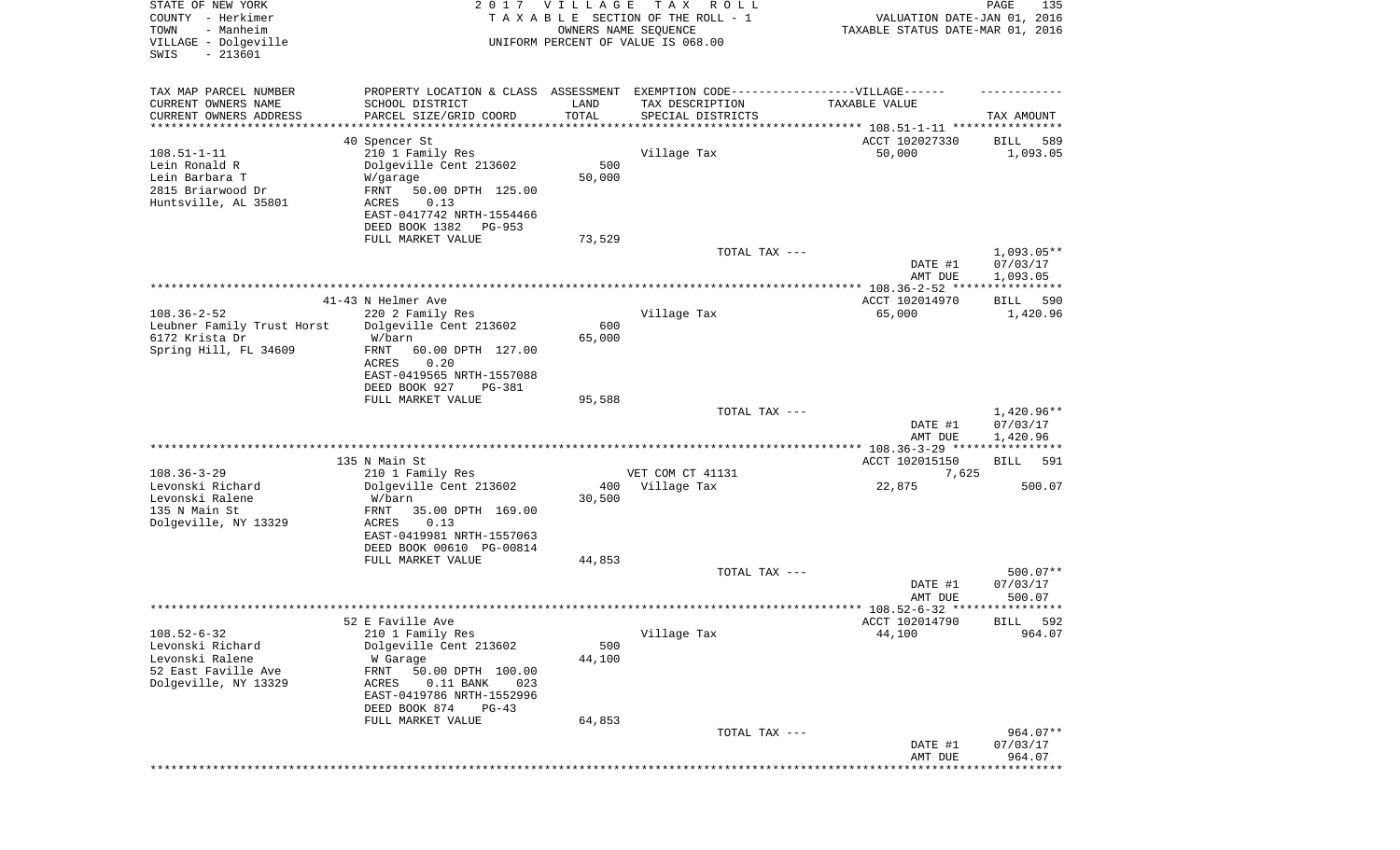| STATE OF NEW YORK<br>COUNTY - Herkimer<br>- Manheim<br>TOWN<br>VILLAGE - Dolgeville<br>$-213601$<br>SWIS |                                                                                   | 2017 VILLAGE  | T A X<br>R O L L<br>TAXABLE SECTION OF THE ROLL - 1<br>OWNERS NAME SEQUENCE<br>UNIFORM PERCENT OF VALUE IS 068.00 | VALUATION DATE-JAN 01, 2016<br>TAXABLE STATUS DATE-MAR 01, 2016 | PAGE<br>136                     |
|----------------------------------------------------------------------------------------------------------|-----------------------------------------------------------------------------------|---------------|-------------------------------------------------------------------------------------------------------------------|-----------------------------------------------------------------|---------------------------------|
| TAX MAP PARCEL NUMBER                                                                                    | PROPERTY LOCATION & CLASS ASSESSMENT EXEMPTION CODE-----------------VILLAGE------ |               |                                                                                                                   |                                                                 |                                 |
| CURRENT OWNERS NAME<br>CURRENT OWNERS ADDRESS                                                            | SCHOOL DISTRICT<br>PARCEL SIZE/GRID COORD                                         | LAND<br>TOTAL | TAX DESCRIPTION<br>SPECIAL DISTRICTS                                                                              | TAXABLE VALUE                                                   | TAX AMOUNT                      |
| *********************                                                                                    |                                                                                   |               |                                                                                                                   |                                                                 |                                 |
|                                                                                                          | 6 Beaver St                                                                       |               |                                                                                                                   | ACCT 102011730                                                  | BILL<br>593                     |
| $108.44 - 2 - 28$                                                                                        | 210 1 Family Res                                                                  |               | VET COM CT 41131                                                                                                  | 10,200                                                          |                                 |
| Lewandowski Richard<br>Lewandowski Ellen                                                                 | Dolgeville Cent 213602<br>W/garage                                                | 46,300        | 500 Village Tax                                                                                                   | 36,100                                                          | 789.18                          |
| 6 Beaver St                                                                                              | FRNT<br>49.50 DPTH<br>90.00                                                       |               |                                                                                                                   |                                                                 |                                 |
| Dolgeville, NY 13329                                                                                     | $0.10$ BANK<br>ACRES<br>135                                                       |               |                                                                                                                   |                                                                 |                                 |
|                                                                                                          | EAST-0418275 NRTH-1554734                                                         |               |                                                                                                                   |                                                                 |                                 |
|                                                                                                          | DEED BOOK 773<br><b>PG-610</b>                                                    |               |                                                                                                                   |                                                                 |                                 |
|                                                                                                          | FULL MARKET VALUE                                                                 | 68,088        | TOTAL TAX ---                                                                                                     |                                                                 | 789.18**                        |
|                                                                                                          |                                                                                   |               |                                                                                                                   | DATE #1                                                         | 07/03/17                        |
|                                                                                                          |                                                                                   |               |                                                                                                                   | AMT DUE                                                         | 789.18                          |
|                                                                                                          |                                                                                   |               |                                                                                                                   |                                                                 |                                 |
| $108.36 - 1 - 33$                                                                                        | 3 Horn St<br>210 1 Family Res                                                     |               | Village Tax                                                                                                       | ACCT 102016170<br>39,000                                        | 594<br>BILL<br>852.58           |
| Lewandowski Shawn M                                                                                      | Dolgeville Cent 213602                                                            | 500           |                                                                                                                   |                                                                 |                                 |
| 3 Horn St                                                                                                | W/garage                                                                          | 39,000        |                                                                                                                   |                                                                 |                                 |
| Dolgeville, NY 13329                                                                                     | FRNT<br>50.00 DPTH 115.00                                                         |               |                                                                                                                   |                                                                 |                                 |
|                                                                                                          | ACRES<br>$0.13$ BANK<br>135                                                       |               |                                                                                                                   |                                                                 |                                 |
|                                                                                                          | EAST-0419531 NRTH-1556876<br>DEED BOOK 906<br>$PG-142$                            |               |                                                                                                                   |                                                                 |                                 |
|                                                                                                          | FULL MARKET VALUE                                                                 | 57,353        |                                                                                                                   |                                                                 |                                 |
|                                                                                                          |                                                                                   |               | TOTAL TAX ---                                                                                                     |                                                                 | 852.58**                        |
|                                                                                                          |                                                                                   |               |                                                                                                                   | DATE #1                                                         | 07/03/17                        |
|                                                                                                          |                                                                                   |               |                                                                                                                   | AMT DUE                                                         | 852.58<br>* * * * * * * * * * * |
|                                                                                                          | 6-8 N Helmer Ave                                                                  |               |                                                                                                                   | ACCT 102010680                                                  | BILL<br>595                     |
| $108.44 - 3 - 17$                                                                                        | 411 Apartment                                                                     |               | Village Tax                                                                                                       | 49,000                                                          | 1,071.19                        |
| Licari Anthony                                                                                           | Dolgeville Cent 213602                                                            | 600           |                                                                                                                   |                                                                 |                                 |
| 54 E Main St<br>St. Johnsville, NY 13452                                                                 | 411 W/garage<br>6-8 No. Helmer Ave                                                | 49,000        |                                                                                                                   |                                                                 |                                 |
|                                                                                                          | FRNT<br>60.00 DPTH 220.00                                                         |               |                                                                                                                   |                                                                 |                                 |
|                                                                                                          | ACRES<br>0.30                                                                     |               |                                                                                                                   |                                                                 |                                 |
|                                                                                                          | EAST-0419559 NRTH-1555986                                                         |               |                                                                                                                   |                                                                 |                                 |
|                                                                                                          | DEED BOOK 1526<br>$PG-67$<br>FULL MARKET VALUE                                    | 72,059        |                                                                                                                   |                                                                 |                                 |
|                                                                                                          |                                                                                   |               | TOTAL TAX ---                                                                                                     |                                                                 | 1,071.19**                      |
|                                                                                                          |                                                                                   |               |                                                                                                                   | DATE #1                                                         | 07/03/17                        |
|                                                                                                          |                                                                                   |               |                                                                                                                   | AMT DUE                                                         | 1,071.19                        |
|                                                                                                          |                                                                                   |               |                                                                                                                   | ***** 108.52-5-19 *****************                             |                                 |
| $108.52 - 5 - 19$                                                                                        | Lamberson St<br>454 Supermarket                                                   |               | Village Tax                                                                                                       | ACCT 102015660<br>185,000                                       | <b>BILL</b><br>596<br>4,044.27  |
| Licari Carmen A                                                                                          | Dolgeville Cent 213602                                                            | 15,600        |                                                                                                                   |                                                                 |                                 |
| Licari Rhonda                                                                                            | FRNT 384.00 DPTH 175.00                                                           | 185,000       |                                                                                                                   |                                                                 |                                 |
| 45 Averill St                                                                                            | ACRES<br>1.90                                                                     |               |                                                                                                                   |                                                                 |                                 |
| St Johnsville, NY 13452                                                                                  | EAST-0419587 NRTH-1554113<br>DEED BOOK 891<br>PG-657                              |               |                                                                                                                   |                                                                 |                                 |
|                                                                                                          | FULL MARKET VALUE                                                                 | 272,059       |                                                                                                                   |                                                                 |                                 |
|                                                                                                          |                                                                                   |               | TOTAL TAX ---                                                                                                     |                                                                 | $4,044.27**$                    |
|                                                                                                          |                                                                                   |               |                                                                                                                   | DATE #1                                                         | 07/03/17                        |
|                                                                                                          |                                                                                   |               |                                                                                                                   | AMT DUE                                                         | 4,044.27<br>******              |
|                                                                                                          |                                                                                   |               |                                                                                                                   |                                                                 |                                 |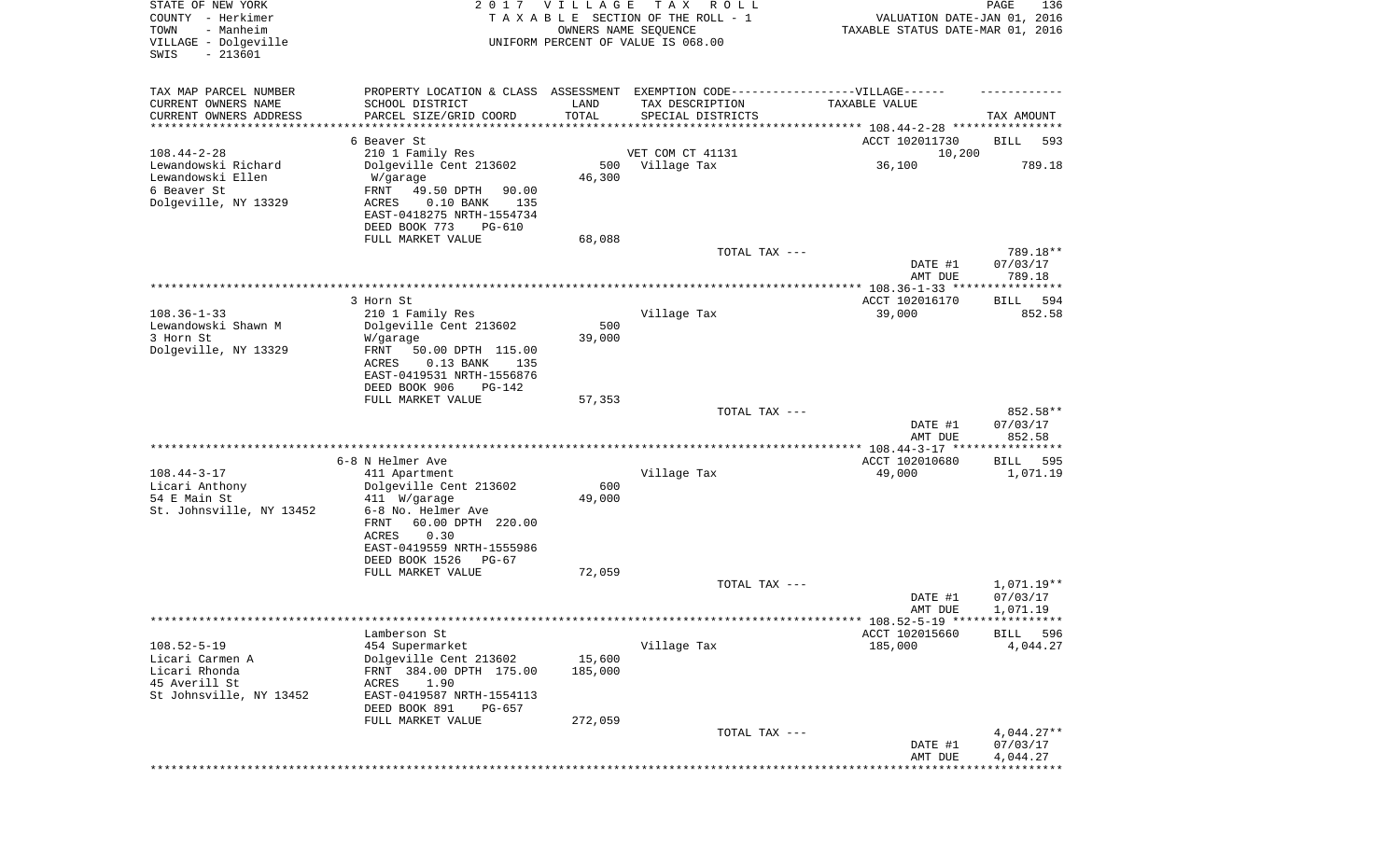| TAX MAP PARCEL NUMBER<br>PROPERTY LOCATION & CLASS ASSESSMENT EXEMPTION CODE----------------VILLAGE------<br>CURRENT OWNERS NAME<br>SCHOOL DISTRICT<br>TAX DESCRIPTION<br>LAND<br>TAXABLE VALUE<br>TOTAL<br>CURRENT OWNERS ADDRESS<br>PARCEL SIZE/GRID COORD<br>SPECIAL DISTRICTS<br>TAX AMOUNT<br>**********************<br>********************************** 108.44-1-9 *****************<br>15 N Helmer Ave<br>ACCT 102022710<br>597<br>BILL<br>$108.44 - 1 - 9$<br>210 1 Family Res<br>Village Tax<br>85,500<br>1,869.11<br>900<br>Licari Family Holdings, LLC ET Dolgeville Cent 213602<br>Licari Salvatore J<br>85,500<br>W/garage<br>15 N Helmer Ave<br>FRNT<br>85.00 DPTH 150.00<br>Dolgeville, NY 13329<br>0.29<br>ACRES<br>EAST-0419417 NRTH-1556238<br>DEED BOOK 942<br>$PG-35$<br>FULL MARKET VALUE<br>125,735<br>TOTAL TAX ---<br>$1,869.11**$<br>07/03/17<br>DATE #1<br>AMT DUE<br>1,869.11<br>9 N Helmer Ave<br>ACCT 102030390<br>BILL<br>598<br>$108.44 - 1 - 10$<br>220 2 Family Res<br>Village Tax<br>38,800<br>848.20<br>Licari Family Holdings, LLC ET Dolgeville Cent 213602<br>700<br>Licari Salvatore J<br>FRNT<br>63.00 DPTH 150.00<br>38,800<br>15 N Helmer Ave<br>ACRES<br>0.24<br>Dolgeville, NY 13329<br>EAST-0419379 NRTH-1556175<br>DEED BOOK 942<br>$PG-38$<br>FULL MARKET VALUE<br>57,059<br>848.20**<br>TOTAL TAX ---<br>07/03/17<br>DATE #1<br>848.20<br>AMT DUE<br>************* 108.36-1-3 ******************<br>117 W State St Ext<br>ACCT 102012630<br><b>BILL</b><br>599<br>$108.36 - 1 - 3$<br>VET WAR CT 41121<br>210 1 Family Res<br>6,120<br>Link George<br>Dolgeville Cent 213602<br>2,800<br>Village Tax<br>50,380<br>1,101.35<br>56,500<br>Link Theresa<br>Barn<br>117 W State St<br><b>ACRES</b><br>1.10<br>Dolgeville, NY 13329<br>EAST-0418058 NRTH-1557376<br>DEED BOOK 864<br>PG-294<br>FULL MARKET VALUE<br>83,088<br>TOTAL TAX ---<br>$1,101.35**$<br>07/03/17<br>DATE #1<br>AMT DUE<br>1,101.35<br>21 Spofford Sq<br>ACCT 102010290<br>600<br>BILL<br>$108.52 - 3 - 49$<br>Village Tax<br>42,400<br>926.90<br>210 1 Family Res<br>500<br>Dolgeville Cent 213602<br>Link Lisa A<br>21 Spofford Sq<br>42,400<br>W/garage<br>Dolgeville, NY 13329<br>48.00 DPTH 135.00<br>FRNT<br>ACRES<br>0.20<br>EAST-0418836 NRTH-1553137<br>DEED BOOK 1350<br>PG-359<br>FULL MARKET VALUE<br>62,353<br>926.90**<br>TOTAL TAX ---<br>07/03/17<br>DATE #1<br>AMT DUE<br>926.90<br>************** | STATE OF NEW YORK<br>COUNTY - Herkimer<br>TOWN<br>- Manheim<br>VILLAGE - Dolgeville<br>SWIS<br>$-213601$ | 2017 | <b>VILLAGE</b><br>OWNERS NAME SEQUENCE | T A X<br>R O L L<br>TAXABLE SECTION OF THE ROLL - 1<br>UNIFORM PERCENT OF VALUE IS 068.00 | VALUATION DATE-JAN 01, 2016<br>TAXABLE STATUS DATE-MAR 01, 2016 | PAGE<br>137 |
|----------------------------------------------------------------------------------------------------------------------------------------------------------------------------------------------------------------------------------------------------------------------------------------------------------------------------------------------------------------------------------------------------------------------------------------------------------------------------------------------------------------------------------------------------------------------------------------------------------------------------------------------------------------------------------------------------------------------------------------------------------------------------------------------------------------------------------------------------------------------------------------------------------------------------------------------------------------------------------------------------------------------------------------------------------------------------------------------------------------------------------------------------------------------------------------------------------------------------------------------------------------------------------------------------------------------------------------------------------------------------------------------------------------------------------------------------------------------------------------------------------------------------------------------------------------------------------------------------------------------------------------------------------------------------------------------------------------------------------------------------------------------------------------------------------------------------------------------------------------------------------------------------------------------------------------------------------------------------------------------------------------------------------------------------------------------------------------------------------------------------------------------------------------------------------------------------------------------------------------------------------------------------------------------------------------------------------------------------------------------------------------------------------------------------------------|----------------------------------------------------------------------------------------------------------|------|----------------------------------------|-------------------------------------------------------------------------------------------|-----------------------------------------------------------------|-------------|
|                                                                                                                                                                                                                                                                                                                                                                                                                                                                                                                                                                                                                                                                                                                                                                                                                                                                                                                                                                                                                                                                                                                                                                                                                                                                                                                                                                                                                                                                                                                                                                                                                                                                                                                                                                                                                                                                                                                                                                                                                                                                                                                                                                                                                                                                                                                                                                                                                                        |                                                                                                          |      |                                        |                                                                                           |                                                                 |             |
|                                                                                                                                                                                                                                                                                                                                                                                                                                                                                                                                                                                                                                                                                                                                                                                                                                                                                                                                                                                                                                                                                                                                                                                                                                                                                                                                                                                                                                                                                                                                                                                                                                                                                                                                                                                                                                                                                                                                                                                                                                                                                                                                                                                                                                                                                                                                                                                                                                        |                                                                                                          |      |                                        |                                                                                           |                                                                 |             |
|                                                                                                                                                                                                                                                                                                                                                                                                                                                                                                                                                                                                                                                                                                                                                                                                                                                                                                                                                                                                                                                                                                                                                                                                                                                                                                                                                                                                                                                                                                                                                                                                                                                                                                                                                                                                                                                                                                                                                                                                                                                                                                                                                                                                                                                                                                                                                                                                                                        |                                                                                                          |      |                                        |                                                                                           |                                                                 |             |
|                                                                                                                                                                                                                                                                                                                                                                                                                                                                                                                                                                                                                                                                                                                                                                                                                                                                                                                                                                                                                                                                                                                                                                                                                                                                                                                                                                                                                                                                                                                                                                                                                                                                                                                                                                                                                                                                                                                                                                                                                                                                                                                                                                                                                                                                                                                                                                                                                                        |                                                                                                          |      |                                        |                                                                                           |                                                                 |             |
|                                                                                                                                                                                                                                                                                                                                                                                                                                                                                                                                                                                                                                                                                                                                                                                                                                                                                                                                                                                                                                                                                                                                                                                                                                                                                                                                                                                                                                                                                                                                                                                                                                                                                                                                                                                                                                                                                                                                                                                                                                                                                                                                                                                                                                                                                                                                                                                                                                        |                                                                                                          |      |                                        |                                                                                           |                                                                 |             |
|                                                                                                                                                                                                                                                                                                                                                                                                                                                                                                                                                                                                                                                                                                                                                                                                                                                                                                                                                                                                                                                                                                                                                                                                                                                                                                                                                                                                                                                                                                                                                                                                                                                                                                                                                                                                                                                                                                                                                                                                                                                                                                                                                                                                                                                                                                                                                                                                                                        |                                                                                                          |      |                                        |                                                                                           |                                                                 |             |
|                                                                                                                                                                                                                                                                                                                                                                                                                                                                                                                                                                                                                                                                                                                                                                                                                                                                                                                                                                                                                                                                                                                                                                                                                                                                                                                                                                                                                                                                                                                                                                                                                                                                                                                                                                                                                                                                                                                                                                                                                                                                                                                                                                                                                                                                                                                                                                                                                                        |                                                                                                          |      |                                        |                                                                                           |                                                                 |             |
|                                                                                                                                                                                                                                                                                                                                                                                                                                                                                                                                                                                                                                                                                                                                                                                                                                                                                                                                                                                                                                                                                                                                                                                                                                                                                                                                                                                                                                                                                                                                                                                                                                                                                                                                                                                                                                                                                                                                                                                                                                                                                                                                                                                                                                                                                                                                                                                                                                        |                                                                                                          |      |                                        |                                                                                           |                                                                 |             |
|                                                                                                                                                                                                                                                                                                                                                                                                                                                                                                                                                                                                                                                                                                                                                                                                                                                                                                                                                                                                                                                                                                                                                                                                                                                                                                                                                                                                                                                                                                                                                                                                                                                                                                                                                                                                                                                                                                                                                                                                                                                                                                                                                                                                                                                                                                                                                                                                                                        |                                                                                                          |      |                                        |                                                                                           |                                                                 |             |
|                                                                                                                                                                                                                                                                                                                                                                                                                                                                                                                                                                                                                                                                                                                                                                                                                                                                                                                                                                                                                                                                                                                                                                                                                                                                                                                                                                                                                                                                                                                                                                                                                                                                                                                                                                                                                                                                                                                                                                                                                                                                                                                                                                                                                                                                                                                                                                                                                                        |                                                                                                          |      |                                        |                                                                                           |                                                                 |             |
|                                                                                                                                                                                                                                                                                                                                                                                                                                                                                                                                                                                                                                                                                                                                                                                                                                                                                                                                                                                                                                                                                                                                                                                                                                                                                                                                                                                                                                                                                                                                                                                                                                                                                                                                                                                                                                                                                                                                                                                                                                                                                                                                                                                                                                                                                                                                                                                                                                        |                                                                                                          |      |                                        |                                                                                           |                                                                 |             |
|                                                                                                                                                                                                                                                                                                                                                                                                                                                                                                                                                                                                                                                                                                                                                                                                                                                                                                                                                                                                                                                                                                                                                                                                                                                                                                                                                                                                                                                                                                                                                                                                                                                                                                                                                                                                                                                                                                                                                                                                                                                                                                                                                                                                                                                                                                                                                                                                                                        |                                                                                                          |      |                                        |                                                                                           |                                                                 |             |
|                                                                                                                                                                                                                                                                                                                                                                                                                                                                                                                                                                                                                                                                                                                                                                                                                                                                                                                                                                                                                                                                                                                                                                                                                                                                                                                                                                                                                                                                                                                                                                                                                                                                                                                                                                                                                                                                                                                                                                                                                                                                                                                                                                                                                                                                                                                                                                                                                                        |                                                                                                          |      |                                        |                                                                                           |                                                                 |             |
|                                                                                                                                                                                                                                                                                                                                                                                                                                                                                                                                                                                                                                                                                                                                                                                                                                                                                                                                                                                                                                                                                                                                                                                                                                                                                                                                                                                                                                                                                                                                                                                                                                                                                                                                                                                                                                                                                                                                                                                                                                                                                                                                                                                                                                                                                                                                                                                                                                        |                                                                                                          |      |                                        |                                                                                           |                                                                 |             |
|                                                                                                                                                                                                                                                                                                                                                                                                                                                                                                                                                                                                                                                                                                                                                                                                                                                                                                                                                                                                                                                                                                                                                                                                                                                                                                                                                                                                                                                                                                                                                                                                                                                                                                                                                                                                                                                                                                                                                                                                                                                                                                                                                                                                                                                                                                                                                                                                                                        |                                                                                                          |      |                                        |                                                                                           |                                                                 |             |
|                                                                                                                                                                                                                                                                                                                                                                                                                                                                                                                                                                                                                                                                                                                                                                                                                                                                                                                                                                                                                                                                                                                                                                                                                                                                                                                                                                                                                                                                                                                                                                                                                                                                                                                                                                                                                                                                                                                                                                                                                                                                                                                                                                                                                                                                                                                                                                                                                                        |                                                                                                          |      |                                        |                                                                                           |                                                                 |             |
|                                                                                                                                                                                                                                                                                                                                                                                                                                                                                                                                                                                                                                                                                                                                                                                                                                                                                                                                                                                                                                                                                                                                                                                                                                                                                                                                                                                                                                                                                                                                                                                                                                                                                                                                                                                                                                                                                                                                                                                                                                                                                                                                                                                                                                                                                                                                                                                                                                        |                                                                                                          |      |                                        |                                                                                           |                                                                 |             |
|                                                                                                                                                                                                                                                                                                                                                                                                                                                                                                                                                                                                                                                                                                                                                                                                                                                                                                                                                                                                                                                                                                                                                                                                                                                                                                                                                                                                                                                                                                                                                                                                                                                                                                                                                                                                                                                                                                                                                                                                                                                                                                                                                                                                                                                                                                                                                                                                                                        |                                                                                                          |      |                                        |                                                                                           |                                                                 |             |
|                                                                                                                                                                                                                                                                                                                                                                                                                                                                                                                                                                                                                                                                                                                                                                                                                                                                                                                                                                                                                                                                                                                                                                                                                                                                                                                                                                                                                                                                                                                                                                                                                                                                                                                                                                                                                                                                                                                                                                                                                                                                                                                                                                                                                                                                                                                                                                                                                                        |                                                                                                          |      |                                        |                                                                                           |                                                                 |             |
|                                                                                                                                                                                                                                                                                                                                                                                                                                                                                                                                                                                                                                                                                                                                                                                                                                                                                                                                                                                                                                                                                                                                                                                                                                                                                                                                                                                                                                                                                                                                                                                                                                                                                                                                                                                                                                                                                                                                                                                                                                                                                                                                                                                                                                                                                                                                                                                                                                        |                                                                                                          |      |                                        |                                                                                           |                                                                 |             |
|                                                                                                                                                                                                                                                                                                                                                                                                                                                                                                                                                                                                                                                                                                                                                                                                                                                                                                                                                                                                                                                                                                                                                                                                                                                                                                                                                                                                                                                                                                                                                                                                                                                                                                                                                                                                                                                                                                                                                                                                                                                                                                                                                                                                                                                                                                                                                                                                                                        |                                                                                                          |      |                                        |                                                                                           |                                                                 |             |
|                                                                                                                                                                                                                                                                                                                                                                                                                                                                                                                                                                                                                                                                                                                                                                                                                                                                                                                                                                                                                                                                                                                                                                                                                                                                                                                                                                                                                                                                                                                                                                                                                                                                                                                                                                                                                                                                                                                                                                                                                                                                                                                                                                                                                                                                                                                                                                                                                                        |                                                                                                          |      |                                        |                                                                                           |                                                                 |             |
|                                                                                                                                                                                                                                                                                                                                                                                                                                                                                                                                                                                                                                                                                                                                                                                                                                                                                                                                                                                                                                                                                                                                                                                                                                                                                                                                                                                                                                                                                                                                                                                                                                                                                                                                                                                                                                                                                                                                                                                                                                                                                                                                                                                                                                                                                                                                                                                                                                        |                                                                                                          |      |                                        |                                                                                           |                                                                 |             |
|                                                                                                                                                                                                                                                                                                                                                                                                                                                                                                                                                                                                                                                                                                                                                                                                                                                                                                                                                                                                                                                                                                                                                                                                                                                                                                                                                                                                                                                                                                                                                                                                                                                                                                                                                                                                                                                                                                                                                                                                                                                                                                                                                                                                                                                                                                                                                                                                                                        |                                                                                                          |      |                                        |                                                                                           |                                                                 |             |
|                                                                                                                                                                                                                                                                                                                                                                                                                                                                                                                                                                                                                                                                                                                                                                                                                                                                                                                                                                                                                                                                                                                                                                                                                                                                                                                                                                                                                                                                                                                                                                                                                                                                                                                                                                                                                                                                                                                                                                                                                                                                                                                                                                                                                                                                                                                                                                                                                                        |                                                                                                          |      |                                        |                                                                                           |                                                                 |             |
|                                                                                                                                                                                                                                                                                                                                                                                                                                                                                                                                                                                                                                                                                                                                                                                                                                                                                                                                                                                                                                                                                                                                                                                                                                                                                                                                                                                                                                                                                                                                                                                                                                                                                                                                                                                                                                                                                                                                                                                                                                                                                                                                                                                                                                                                                                                                                                                                                                        |                                                                                                          |      |                                        |                                                                                           |                                                                 |             |
|                                                                                                                                                                                                                                                                                                                                                                                                                                                                                                                                                                                                                                                                                                                                                                                                                                                                                                                                                                                                                                                                                                                                                                                                                                                                                                                                                                                                                                                                                                                                                                                                                                                                                                                                                                                                                                                                                                                                                                                                                                                                                                                                                                                                                                                                                                                                                                                                                                        |                                                                                                          |      |                                        |                                                                                           |                                                                 |             |
|                                                                                                                                                                                                                                                                                                                                                                                                                                                                                                                                                                                                                                                                                                                                                                                                                                                                                                                                                                                                                                                                                                                                                                                                                                                                                                                                                                                                                                                                                                                                                                                                                                                                                                                                                                                                                                                                                                                                                                                                                                                                                                                                                                                                                                                                                                                                                                                                                                        |                                                                                                          |      |                                        |                                                                                           |                                                                 |             |
|                                                                                                                                                                                                                                                                                                                                                                                                                                                                                                                                                                                                                                                                                                                                                                                                                                                                                                                                                                                                                                                                                                                                                                                                                                                                                                                                                                                                                                                                                                                                                                                                                                                                                                                                                                                                                                                                                                                                                                                                                                                                                                                                                                                                                                                                                                                                                                                                                                        |                                                                                                          |      |                                        |                                                                                           |                                                                 |             |
|                                                                                                                                                                                                                                                                                                                                                                                                                                                                                                                                                                                                                                                                                                                                                                                                                                                                                                                                                                                                                                                                                                                                                                                                                                                                                                                                                                                                                                                                                                                                                                                                                                                                                                                                                                                                                                                                                                                                                                                                                                                                                                                                                                                                                                                                                                                                                                                                                                        |                                                                                                          |      |                                        |                                                                                           |                                                                 |             |
|                                                                                                                                                                                                                                                                                                                                                                                                                                                                                                                                                                                                                                                                                                                                                                                                                                                                                                                                                                                                                                                                                                                                                                                                                                                                                                                                                                                                                                                                                                                                                                                                                                                                                                                                                                                                                                                                                                                                                                                                                                                                                                                                                                                                                                                                                                                                                                                                                                        |                                                                                                          |      |                                        |                                                                                           |                                                                 |             |
|                                                                                                                                                                                                                                                                                                                                                                                                                                                                                                                                                                                                                                                                                                                                                                                                                                                                                                                                                                                                                                                                                                                                                                                                                                                                                                                                                                                                                                                                                                                                                                                                                                                                                                                                                                                                                                                                                                                                                                                                                                                                                                                                                                                                                                                                                                                                                                                                                                        |                                                                                                          |      |                                        |                                                                                           |                                                                 |             |
|                                                                                                                                                                                                                                                                                                                                                                                                                                                                                                                                                                                                                                                                                                                                                                                                                                                                                                                                                                                                                                                                                                                                                                                                                                                                                                                                                                                                                                                                                                                                                                                                                                                                                                                                                                                                                                                                                                                                                                                                                                                                                                                                                                                                                                                                                                                                                                                                                                        |                                                                                                          |      |                                        |                                                                                           |                                                                 |             |
|                                                                                                                                                                                                                                                                                                                                                                                                                                                                                                                                                                                                                                                                                                                                                                                                                                                                                                                                                                                                                                                                                                                                                                                                                                                                                                                                                                                                                                                                                                                                                                                                                                                                                                                                                                                                                                                                                                                                                                                                                                                                                                                                                                                                                                                                                                                                                                                                                                        |                                                                                                          |      |                                        |                                                                                           |                                                                 |             |
|                                                                                                                                                                                                                                                                                                                                                                                                                                                                                                                                                                                                                                                                                                                                                                                                                                                                                                                                                                                                                                                                                                                                                                                                                                                                                                                                                                                                                                                                                                                                                                                                                                                                                                                                                                                                                                                                                                                                                                                                                                                                                                                                                                                                                                                                                                                                                                                                                                        |                                                                                                          |      |                                        |                                                                                           |                                                                 |             |
|                                                                                                                                                                                                                                                                                                                                                                                                                                                                                                                                                                                                                                                                                                                                                                                                                                                                                                                                                                                                                                                                                                                                                                                                                                                                                                                                                                                                                                                                                                                                                                                                                                                                                                                                                                                                                                                                                                                                                                                                                                                                                                                                                                                                                                                                                                                                                                                                                                        |                                                                                                          |      |                                        |                                                                                           |                                                                 |             |
|                                                                                                                                                                                                                                                                                                                                                                                                                                                                                                                                                                                                                                                                                                                                                                                                                                                                                                                                                                                                                                                                                                                                                                                                                                                                                                                                                                                                                                                                                                                                                                                                                                                                                                                                                                                                                                                                                                                                                                                                                                                                                                                                                                                                                                                                                                                                                                                                                                        |                                                                                                          |      |                                        |                                                                                           |                                                                 |             |
|                                                                                                                                                                                                                                                                                                                                                                                                                                                                                                                                                                                                                                                                                                                                                                                                                                                                                                                                                                                                                                                                                                                                                                                                                                                                                                                                                                                                                                                                                                                                                                                                                                                                                                                                                                                                                                                                                                                                                                                                                                                                                                                                                                                                                                                                                                                                                                                                                                        |                                                                                                          |      |                                        |                                                                                           |                                                                 |             |
|                                                                                                                                                                                                                                                                                                                                                                                                                                                                                                                                                                                                                                                                                                                                                                                                                                                                                                                                                                                                                                                                                                                                                                                                                                                                                                                                                                                                                                                                                                                                                                                                                                                                                                                                                                                                                                                                                                                                                                                                                                                                                                                                                                                                                                                                                                                                                                                                                                        |                                                                                                          |      |                                        |                                                                                           |                                                                 |             |
|                                                                                                                                                                                                                                                                                                                                                                                                                                                                                                                                                                                                                                                                                                                                                                                                                                                                                                                                                                                                                                                                                                                                                                                                                                                                                                                                                                                                                                                                                                                                                                                                                                                                                                                                                                                                                                                                                                                                                                                                                                                                                                                                                                                                                                                                                                                                                                                                                                        |                                                                                                          |      |                                        |                                                                                           |                                                                 |             |
|                                                                                                                                                                                                                                                                                                                                                                                                                                                                                                                                                                                                                                                                                                                                                                                                                                                                                                                                                                                                                                                                                                                                                                                                                                                                                                                                                                                                                                                                                                                                                                                                                                                                                                                                                                                                                                                                                                                                                                                                                                                                                                                                                                                                                                                                                                                                                                                                                                        |                                                                                                          |      |                                        |                                                                                           |                                                                 |             |
|                                                                                                                                                                                                                                                                                                                                                                                                                                                                                                                                                                                                                                                                                                                                                                                                                                                                                                                                                                                                                                                                                                                                                                                                                                                                                                                                                                                                                                                                                                                                                                                                                                                                                                                                                                                                                                                                                                                                                                                                                                                                                                                                                                                                                                                                                                                                                                                                                                        |                                                                                                          |      |                                        |                                                                                           |                                                                 |             |
|                                                                                                                                                                                                                                                                                                                                                                                                                                                                                                                                                                                                                                                                                                                                                                                                                                                                                                                                                                                                                                                                                                                                                                                                                                                                                                                                                                                                                                                                                                                                                                                                                                                                                                                                                                                                                                                                                                                                                                                                                                                                                                                                                                                                                                                                                                                                                                                                                                        |                                                                                                          |      |                                        |                                                                                           |                                                                 |             |
|                                                                                                                                                                                                                                                                                                                                                                                                                                                                                                                                                                                                                                                                                                                                                                                                                                                                                                                                                                                                                                                                                                                                                                                                                                                                                                                                                                                                                                                                                                                                                                                                                                                                                                                                                                                                                                                                                                                                                                                                                                                                                                                                                                                                                                                                                                                                                                                                                                        |                                                                                                          |      |                                        |                                                                                           |                                                                 |             |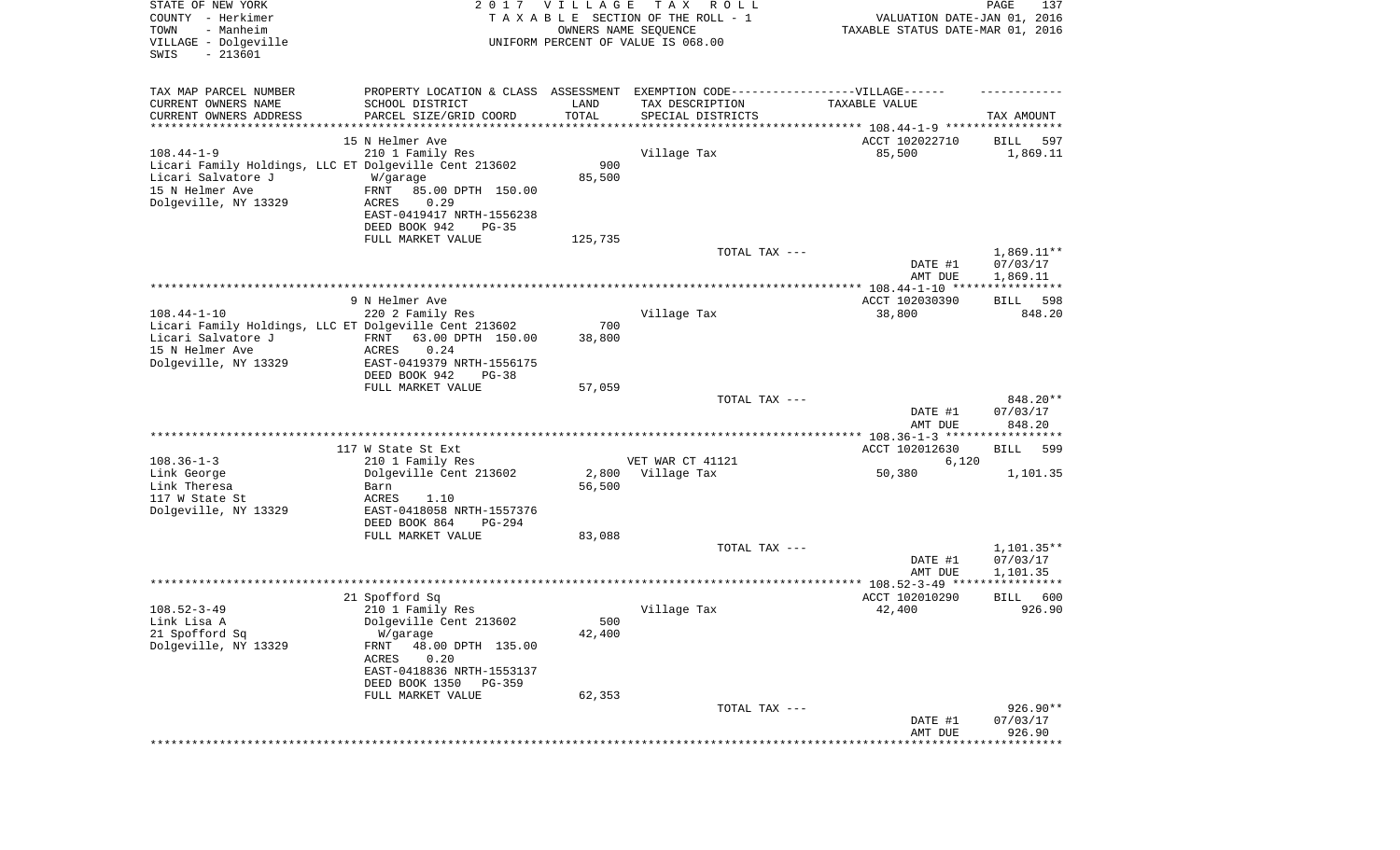| STATE OF NEW YORK<br>COUNTY - Herkimer<br>- Manheim<br>TOWN<br>VILLAGE - Dolgeville<br>$-213601$<br>SWIS |                                                                                   | 2017 VILLAGE<br>OWNERS NAME SEQUENCE | T A X<br>R O L L<br>TAXABLE SECTION OF THE ROLL - 1<br>UNIFORM PERCENT OF VALUE IS 068.00 | VALUATION DATE-JAN 01, 2016<br>TAXABLE STATUS DATE-MAR 01, 2016 | PAGE<br>138              |
|----------------------------------------------------------------------------------------------------------|-----------------------------------------------------------------------------------|--------------------------------------|-------------------------------------------------------------------------------------------|-----------------------------------------------------------------|--------------------------|
| TAX MAP PARCEL NUMBER                                                                                    | PROPERTY LOCATION & CLASS ASSESSMENT EXEMPTION CODE-----------------VILLAGE------ |                                      |                                                                                           |                                                                 |                          |
| CURRENT OWNERS NAME                                                                                      | SCHOOL DISTRICT                                                                   | LAND                                 | TAX DESCRIPTION                                                                           | TAXABLE VALUE                                                   |                          |
| CURRENT OWNERS ADDRESS<br>*********************                                                          | PARCEL SIZE/GRID COORD                                                            | TOTAL<br>***********                 | SPECIAL DISTRICTS                                                                         |                                                                 | TAX AMOUNT               |
|                                                                                                          | 6 E Spofford Ave                                                                  |                                      |                                                                                           | ACCT 102001830                                                  | 601<br>BILL              |
| $108.52 - 2 - 10$                                                                                        | 210 1 Family Res                                                                  |                                      | Village Tax                                                                               | 55,600                                                          | 1,215.47                 |
| Link Paul E                                                                                              | Dolgeville Cent 213602                                                            | 500                                  |                                                                                           |                                                                 |                          |
| Link Brittney M                                                                                          | W/garage                                                                          | 55,600                               |                                                                                           |                                                                 |                          |
| 6 E Spofford Ave<br>Dolgeville, NY 13329                                                                 | 50.00 DPTH 100.00<br>FRNT<br>0.11                                                 |                                      |                                                                                           |                                                                 |                          |
|                                                                                                          | ACRES<br>EAST-0418300 NRTH-1553154                                                |                                      |                                                                                           |                                                                 |                          |
|                                                                                                          | DEED BOOK 1434<br>PG-923                                                          |                                      |                                                                                           |                                                                 |                          |
|                                                                                                          | FULL MARKET VALUE                                                                 | 81,765                               |                                                                                           |                                                                 |                          |
|                                                                                                          |                                                                                   |                                      | TOTAL TAX ---                                                                             |                                                                 | $1,215.47**$             |
|                                                                                                          |                                                                                   |                                      |                                                                                           | DATE #1                                                         | 07/03/17                 |
|                                                                                                          |                                                                                   |                                      |                                                                                           | AMT DUE                                                         | 1,215.47                 |
|                                                                                                          | 14 Beaver St                                                                      |                                      |                                                                                           | ACCT 102018900                                                  | BILL<br>602              |
| $108.44 - 2 - 12$                                                                                        | 210 1 Family Res                                                                  |                                      | VET WAR CT 41121                                                                          | 6,120                                                           |                          |
| Link Richard                                                                                             | Dolgeville Cent 213602                                                            | 800                                  | Village Tax                                                                               | 60,680                                                          | 1,326.52                 |
| Link Kimberly L<br>14 Beaver St                                                                          | W/carport<br>67.50 DPTH                                                           | 66,800                               |                                                                                           |                                                                 |                          |
| Dolgeville, NY 13329                                                                                     | FRNT<br>99.80<br>ACRES<br>0.15                                                    |                                      |                                                                                           |                                                                 |                          |
|                                                                                                          | EAST-0418070 NRTH-1554944                                                         |                                      |                                                                                           |                                                                 |                          |
|                                                                                                          | DEED BOOK 1566<br><b>PG-588</b>                                                   |                                      |                                                                                           |                                                                 |                          |
|                                                                                                          | FULL MARKET VALUE                                                                 | 98,235                               |                                                                                           |                                                                 |                          |
|                                                                                                          |                                                                                   |                                      | TOTAL TAX ---                                                                             | DATE #1                                                         | $1,326.52**$<br>07/03/17 |
|                                                                                                          |                                                                                   |                                      |                                                                                           | AMT DUE                                                         | 1,326.52                 |
|                                                                                                          |                                                                                   |                                      |                                                                                           |                                                                 | ***********              |
|                                                                                                          | 1 Green St                                                                        |                                      |                                                                                           | ACCT 102004650                                                  | 603<br>BILL              |
| $108.36 - 2 - 1$<br>Little Andrew II                                                                     | 210 1 Family Res                                                                  | 400                                  | Village Tax                                                                               | 30,500                                                          | 666.76                   |
| Little Julia                                                                                             | Dolgeville Cent 213602<br>FRNT<br>41.60 DPTH<br>88.42                             | 30,500                               |                                                                                           |                                                                 |                          |
| 91 N Helmer Ave                                                                                          | ACRES<br>0.18                                                                     |                                      |                                                                                           |                                                                 |                          |
| Dolgeville, NY 13329                                                                                     | EAST-0419496 NRTH-1558609                                                         |                                      |                                                                                           |                                                                 |                          |
|                                                                                                          | DEED BOOK 910<br>PG-332                                                           |                                      |                                                                                           |                                                                 |                          |
|                                                                                                          | FULL MARKET VALUE                                                                 | 44,853                               | TOTAL TAX ---                                                                             |                                                                 | 666.76**                 |
|                                                                                                          |                                                                                   |                                      |                                                                                           | DATE #1                                                         | 07/03/17                 |
|                                                                                                          |                                                                                   |                                      |                                                                                           | AMT DUE                                                         | 666.76                   |
|                                                                                                          |                                                                                   |                                      |                                                                                           |                                                                 | * * * * *                |
|                                                                                                          | 91 N Helmer Ave                                                                   |                                      |                                                                                           | ACCT 102004680                                                  | 604<br>BILL              |
| $108.36 - 2 - 2$<br>Little Andrew II                                                                     | 210 1 Family Res<br>Dolgeville Cent 213602                                        | 500                                  | Village Tax                                                                               | 44,000                                                          | 961.88                   |
| Little Julia                                                                                             | 50.00 DPTH 155.00<br>FRNT                                                         | 44,000                               |                                                                                           |                                                                 |                          |
| 91 N Helmer Ave                                                                                          | 0.17<br>ACRES                                                                     |                                      |                                                                                           |                                                                 |                          |
| Dolgeville, NY 13329                                                                                     | EAST-0419499 NRTH-1558554                                                         |                                      |                                                                                           |                                                                 |                          |
|                                                                                                          | DEED BOOK 761<br>PG-244                                                           |                                      |                                                                                           |                                                                 |                          |
|                                                                                                          | FULL MARKET VALUE                                                                 | 64,706                               | TOTAL TAX ---                                                                             |                                                                 | 961.88**                 |
|                                                                                                          |                                                                                   |                                      |                                                                                           | DATE #1                                                         | 07/03/17                 |
|                                                                                                          |                                                                                   |                                      |                                                                                           | AMT DUE                                                         | 961.88                   |
|                                                                                                          |                                                                                   |                                      |                                                                                           |                                                                 | ***********              |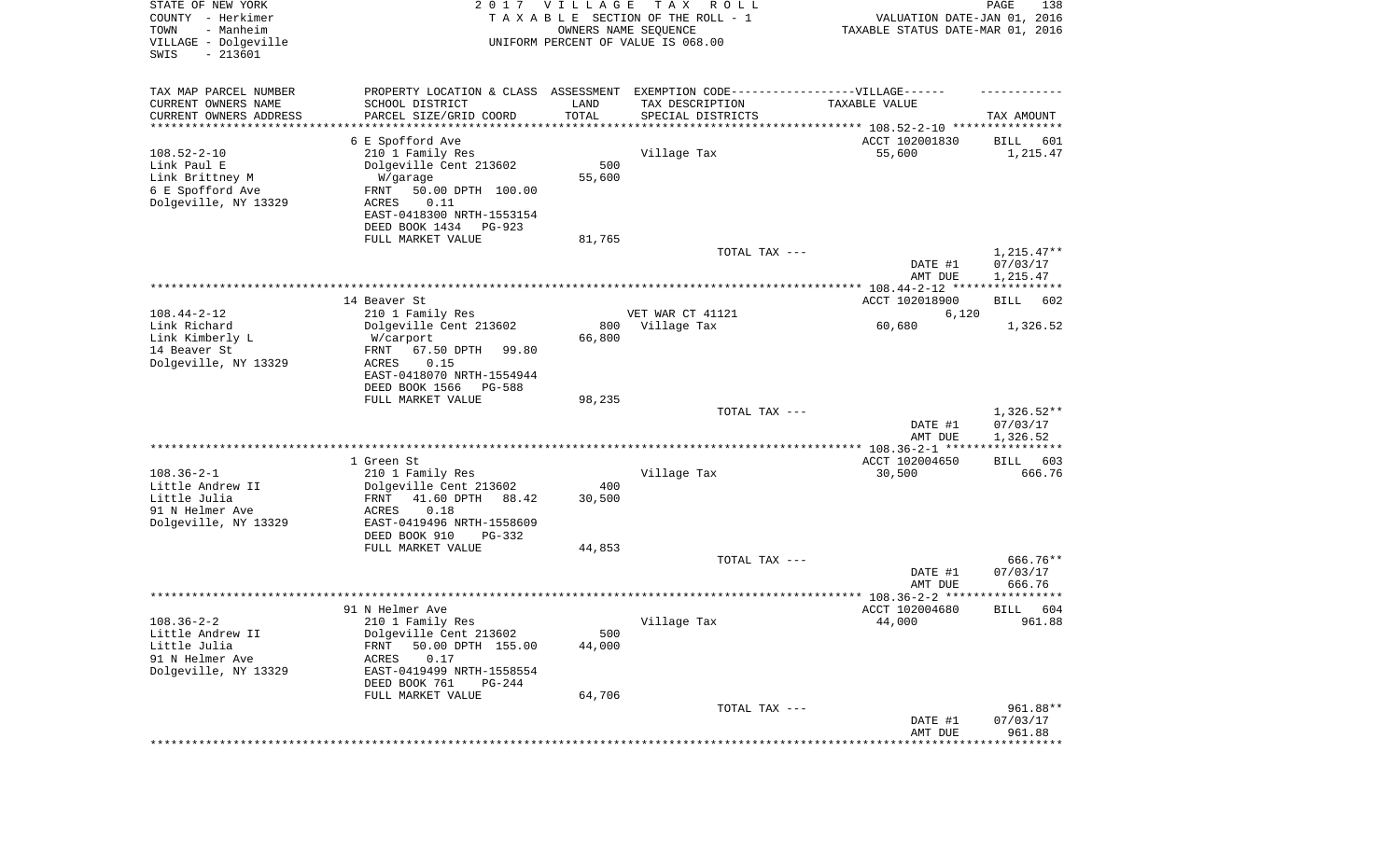| STATE OF NEW YORK<br>COUNTY - Herkimer<br>- Manheim<br>TOWN<br>VILLAGE - Dolgeville<br>SWIS<br>$-213601$ |                                                                                   | 2017 VILLAGE         | T A X<br>R O L L<br>TAXABLE SECTION OF THE ROLL - 1<br>OWNERS NAME SEQUENCE<br>UNIFORM PERCENT OF VALUE IS 068.00 | VALUATION DATE-JAN 01, 2016<br>TAXABLE STATUS DATE-MAR 01, 2016 | PAGE<br>139                          |
|----------------------------------------------------------------------------------------------------------|-----------------------------------------------------------------------------------|----------------------|-------------------------------------------------------------------------------------------------------------------|-----------------------------------------------------------------|--------------------------------------|
| TAX MAP PARCEL NUMBER                                                                                    | PROPERTY LOCATION & CLASS ASSESSMENT EXEMPTION CODE-----------------VILLAGE------ |                      |                                                                                                                   |                                                                 |                                      |
| CURRENT OWNERS NAME                                                                                      | SCHOOL DISTRICT                                                                   | LAND                 | TAX DESCRIPTION                                                                                                   | TAXABLE VALUE                                                   |                                      |
| CURRENT OWNERS ADDRESS<br>*********************                                                          | PARCEL SIZE/GRID COORD                                                            | TOTAL<br>*********** | SPECIAL DISTRICTS<br>************************************* 108.36-3-71 *****************                          |                                                                 | TAX AMOUNT                           |
|                                                                                                          | 84 N Helmer Ave                                                                   |                      |                                                                                                                   | ACCT 102018390                                                  | BILL<br>605                          |
| $108.36 - 3 - 71$                                                                                        | 311 Res vac land                                                                  |                      | Village Tax                                                                                                       | 200                                                             | 4.37                                 |
| Looman Robert A                                                                                          | Dolgeville Cent 213602                                                            | 200                  |                                                                                                                   |                                                                 |                                      |
| Looman Brenda L                                                                                          | 50.00 DPTH 105.00<br>FRNT                                                         | 200                  |                                                                                                                   |                                                                 |                                      |
| 86 N Helmer Ave<br>Dolgeville, NY 13329                                                                  | 0.12<br>ACRES<br>EAST-0419702 NRTH-1557956                                        |                      |                                                                                                                   |                                                                 |                                      |
|                                                                                                          | DEED BOOK 1539<br>PG-863                                                          |                      |                                                                                                                   |                                                                 |                                      |
|                                                                                                          | FULL MARKET VALUE                                                                 | 294                  |                                                                                                                   |                                                                 |                                      |
|                                                                                                          |                                                                                   |                      | TOTAL TAX ---                                                                                                     |                                                                 | $4.37**$                             |
|                                                                                                          |                                                                                   |                      |                                                                                                                   | DATE #1                                                         | 07/03/17                             |
|                                                                                                          |                                                                                   |                      |                                                                                                                   | AMT DUE                                                         | 4.37                                 |
|                                                                                                          | 86 N Helmer Ave                                                                   |                      |                                                                                                                   | ACCT 102018360                                                  | BILL<br>606                          |
| $108.36 - 3 - 72$                                                                                        | 210 1 Family Res                                                                  |                      | Village Tax                                                                                                       | 55,000                                                          | 1,202.35                             |
| Looman Robert A                                                                                          | Dolgeville Cent 213602                                                            | 500                  |                                                                                                                   |                                                                 |                                      |
| Looman Brenda L<br>86 N Helmer Ave                                                                       | W/carport<br>50.00 DPTH 105.00<br>FRNT                                            | 55,000               |                                                                                                                   |                                                                 |                                      |
| Dolgeville, NY 13329                                                                                     | <b>ACRES</b><br>0.12                                                              |                      |                                                                                                                   |                                                                 |                                      |
|                                                                                                          | EAST-0419700 NRTH-1558007                                                         |                      |                                                                                                                   |                                                                 |                                      |
|                                                                                                          | DEED BOOK 1539<br>$PG-863$                                                        |                      |                                                                                                                   |                                                                 |                                      |
|                                                                                                          | FULL MARKET VALUE                                                                 | 80,882               |                                                                                                                   |                                                                 |                                      |
|                                                                                                          |                                                                                   |                      | TOTAL TAX ---                                                                                                     | DATE #1<br>AMT DUE                                              | $1,202.35**$<br>07/03/17<br>1,202.35 |
|                                                                                                          |                                                                                   |                      |                                                                                                                   |                                                                 | ***********                          |
|                                                                                                          | Horn St                                                                           |                      |                                                                                                                   |                                                                 | BILL<br>607                          |
| $108.36 - 2 - 55$<br>Loucks Donna                                                                        | 311 Res vac land<br>Dolgeville Cent 213602                                        | 100                  | Village Tax                                                                                                       | 100                                                             | 2.19                                 |
| Loucks Leigh Anne                                                                                        | 15.00 DPTH 172.00<br>FRNT                                                         | 100                  |                                                                                                                   |                                                                 |                                      |
| 4 Horn St                                                                                                | ACRES<br>0.06                                                                     |                      |                                                                                                                   |                                                                 |                                      |
| Dolgeville, NY 13329                                                                                     | EAST-0419497 NRTH-1557148                                                         |                      |                                                                                                                   |                                                                 |                                      |
|                                                                                                          | DEED BOOK 943<br><b>PG-120</b>                                                    |                      |                                                                                                                   |                                                                 |                                      |
|                                                                                                          | FULL MARKET VALUE                                                                 | 147                  | TOTAL TAX ---                                                                                                     |                                                                 | $2.19**$                             |
|                                                                                                          |                                                                                   |                      |                                                                                                                   | DATE #1                                                         | 07/03/17                             |
|                                                                                                          |                                                                                   |                      |                                                                                                                   | AMT DUE                                                         | 2.19                                 |
|                                                                                                          |                                                                                   |                      |                                                                                                                   |                                                                 |                                      |
| $108.36 - 2 - 47$                                                                                        | 4 Horn St                                                                         |                      | VET COM CT 41131                                                                                                  | ACCT 102001620<br>8,750                                         | 608<br>BILL                          |
| Loucks Donna L                                                                                           | 220 2 Family Res<br>Dolgeville Cent 213602                                        |                      | 300 Village Tax                                                                                                   | 26,250                                                          | 573.85                               |
| Loucks Leigh Anne                                                                                        | FRNT 90.00 DPTH 172.00                                                            | 35,000               |                                                                                                                   |                                                                 |                                      |
| 4 Horn St<br>Dolgeville, NY 13329                                                                        | ACRES<br>0.13<br>EAST-0419462 NRTH-1557101                                        |                      |                                                                                                                   |                                                                 |                                      |
|                                                                                                          | DEED BOOK 943<br>PG-120                                                           |                      |                                                                                                                   |                                                                 |                                      |
|                                                                                                          | FULL MARKET VALUE                                                                 | 51,471               | TOTAL TAX ---                                                                                                     |                                                                 | 573.85**                             |
|                                                                                                          |                                                                                   |                      |                                                                                                                   | DATE #1                                                         | 07/03/17                             |
|                                                                                                          |                                                                                   |                      |                                                                                                                   | AMT DUE                                                         | 573.85                               |
|                                                                                                          |                                                                                   |                      |                                                                                                                   |                                                                 |                                      |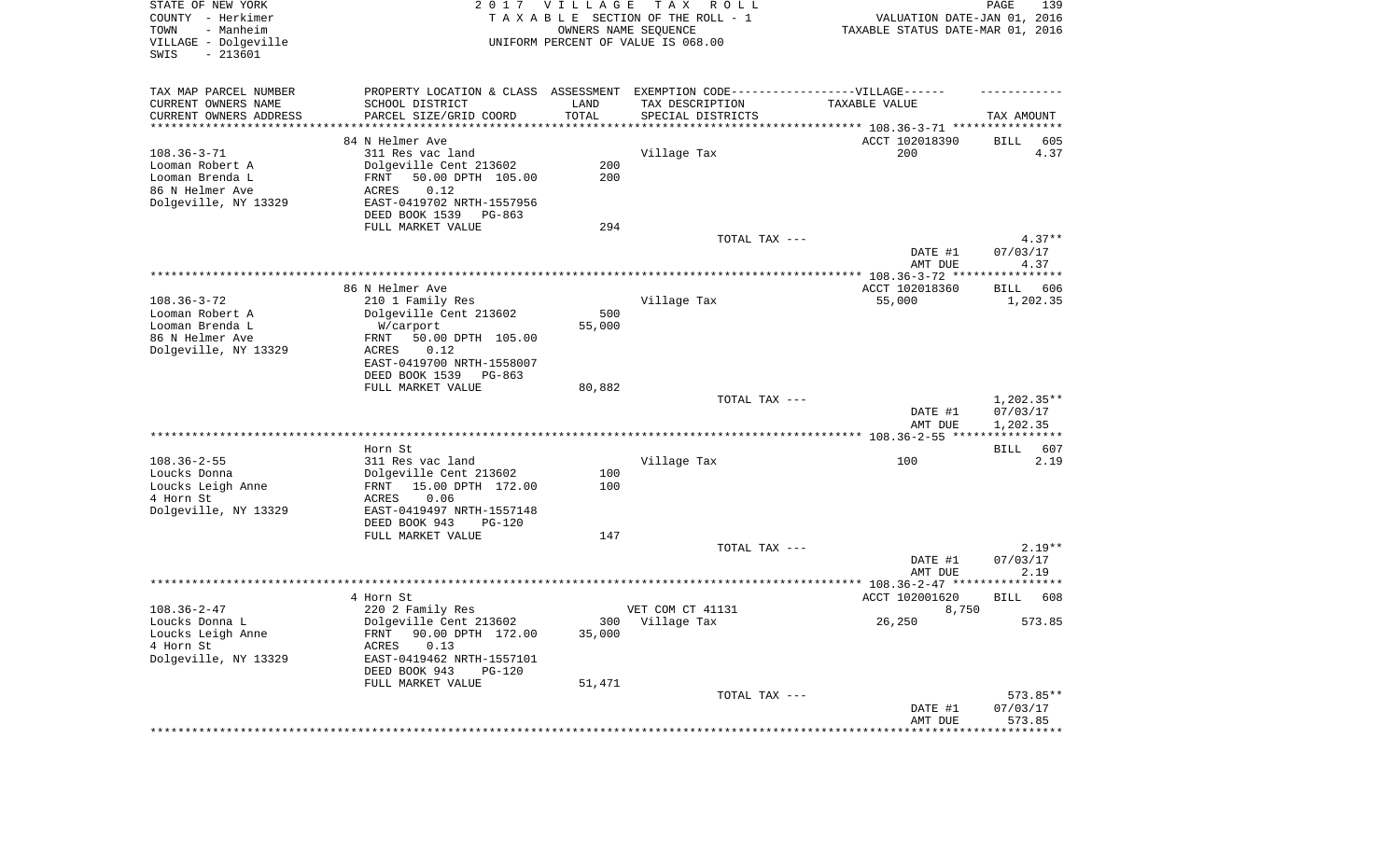| STATE OF NEW YORK<br>COUNTY - Herkimer<br>- Manheim<br>TOWN<br>VILLAGE - Dolgeville<br>SWIS<br>$-213601$ | 2017                                       | <b>VILLAGE</b><br>OWNERS NAME SEQUENCE | T A X<br>R O L L<br>TAXABLE SECTION OF THE ROLL - 1<br>UNIFORM PERCENT OF VALUE IS 068.00 | VALUATION DATE-JAN 01, 2016<br>TAXABLE STATUS DATE-MAR 01, 2016 | PAGE<br>140                |
|----------------------------------------------------------------------------------------------------------|--------------------------------------------|----------------------------------------|-------------------------------------------------------------------------------------------|-----------------------------------------------------------------|----------------------------|
| TAX MAP PARCEL NUMBER                                                                                    | PROPERTY LOCATION & CLASS ASSESSMENT       |                                        | EXEMPTION CODE-----------------VILLAGE------                                              |                                                                 |                            |
| CURRENT OWNERS NAME<br>CURRENT OWNERS ADDRESS                                                            | SCHOOL DISTRICT<br>PARCEL SIZE/GRID COORD  | LAND<br>TOTAL                          | TAX DESCRIPTION<br>SPECIAL DISTRICTS                                                      | TAXABLE VALUE                                                   | TAX AMOUNT                 |
| *********************                                                                                    |                                            |                                        | ********************************* 108.52-3-12 ****************                            |                                                                 |                            |
|                                                                                                          | 16 E Faville Ave                           |                                        |                                                                                           | ACCT 102016200                                                  | 609<br>BILL                |
| $108.52 - 3 - 12$                                                                                        | 220 2 Family Res                           |                                        | Village Tax                                                                               | 41,000                                                          | 896.30                     |
| Loucks George S                                                                                          | Dolgeville Cent 213602                     | 1,000                                  |                                                                                           |                                                                 |                            |
| 28 Pennsylvania Ave                                                                                      | W/garage                                   | 41,000                                 |                                                                                           |                                                                 |                            |
| Johnstown, NY 12095                                                                                      | FRNT 100.00 DPTH 112.00                    |                                        |                                                                                           |                                                                 |                            |
|                                                                                                          | ACRES<br>0.28<br>EAST-0418963 NRTH-1553475 |                                        |                                                                                           |                                                                 |                            |
|                                                                                                          | DEED BOOK 851<br>$PG-41$                   |                                        |                                                                                           |                                                                 |                            |
|                                                                                                          | FULL MARKET VALUE                          | 60,294                                 |                                                                                           |                                                                 |                            |
|                                                                                                          |                                            |                                        | TOTAL TAX ---                                                                             |                                                                 | 896.30**                   |
|                                                                                                          |                                            |                                        |                                                                                           | DATE #1<br>AMT DUE                                              | 07/03/17<br>896.30         |
|                                                                                                          |                                            |                                        |                                                                                           |                                                                 |                            |
|                                                                                                          | 23 S Main St                               |                                        |                                                                                           | ACCT 102016230                                                  | BILL 610                   |
| $108.52 - 5 - 80$<br>Loucks Grant                                                                        | 210 1 Family Res<br>Dolgeville Cent 213602 | 400                                    | Village Tax                                                                               | 26,000                                                          | 568.38                     |
| Loucks Tammy                                                                                             | W/barn                                     | 26,000                                 |                                                                                           |                                                                 |                            |
| 23 So Main St                                                                                            | 35.00 DPTH 158.00<br>FRNT                  |                                        |                                                                                           |                                                                 |                            |
| Dolgeville, NY 13329                                                                                     | ACRES<br>0.18                              |                                        |                                                                                           |                                                                 |                            |
|                                                                                                          | EAST-0419558 NRTH-1554844                  |                                        |                                                                                           |                                                                 |                            |
|                                                                                                          | DEED BOOK 854<br>PG-212                    |                                        |                                                                                           |                                                                 |                            |
|                                                                                                          | FULL MARKET VALUE                          | 38,235                                 | TOTAL TAX ---                                                                             |                                                                 | 568.38**                   |
|                                                                                                          |                                            |                                        |                                                                                           | DATE #1<br>AMT DUE                                              | 07/03/17<br>568.38         |
|                                                                                                          |                                            |                                        |                                                                                           |                                                                 |                            |
|                                                                                                          | Faville                                    |                                        |                                                                                           |                                                                 | 611<br>BILL                |
| $108.51 - 1 - 40$                                                                                        | 311 Res vac land                           |                                        | Village Tax                                                                               | 400                                                             | 8.74                       |
| Lumley Living Trust Robert & N Dolgeville Cent 213602                                                    |                                            | 400                                    |                                                                                           |                                                                 |                            |
| 27 W Faville Ave                                                                                         | FRNT 410.00 DPTH                           | 400                                    |                                                                                           |                                                                 |                            |
| Dolgeville, NY 13329                                                                                     | ACRES<br>0.21<br>EAST-0417809 NRTH-1554332 |                                        |                                                                                           |                                                                 |                            |
|                                                                                                          | FULL MARKET VALUE                          | 588                                    |                                                                                           |                                                                 |                            |
|                                                                                                          |                                            |                                        | TOTAL TAX ---                                                                             |                                                                 | $8.74**$                   |
|                                                                                                          |                                            |                                        |                                                                                           | DATE #1                                                         | 07/03/17                   |
|                                                                                                          |                                            |                                        |                                                                                           | AMT DUE                                                         | 8.74                       |
|                                                                                                          |                                            |                                        |                                                                                           |                                                                 |                            |
| $108.51 - 1 - 36$                                                                                        | S Main St<br>311 Res vac land              |                                        |                                                                                           | ACCT 102024570<br>400                                           | 612<br><b>BILL</b><br>8.74 |
| Lupoli John T Sr.                                                                                        | Dolgeville Cent 213602                     | 400                                    | Village Tax                                                                               |                                                                 |                            |
| Et. Al                                                                                                   | FRNT 57.00 DPTH 150.00                     | 400                                    |                                                                                           |                                                                 |                            |
| 140 S Main St                                                                                            | 0.20<br>ACRES                              |                                        |                                                                                           |                                                                 |                            |
| Dolgeville, NY 13329                                                                                     | EAST-0417417 NRTH-1552882                  |                                        |                                                                                           |                                                                 |                            |
|                                                                                                          | DEED BOOK 1362 PG-897                      |                                        |                                                                                           |                                                                 |                            |
|                                                                                                          | FULL MARKET VALUE                          | 588                                    |                                                                                           |                                                                 |                            |
|                                                                                                          |                                            |                                        | TOTAL TAX ---                                                                             | DATE #1                                                         | $8.74**$<br>07/03/17       |
|                                                                                                          |                                            |                                        |                                                                                           | AMT DUE                                                         | 8.74                       |
|                                                                                                          |                                            |                                        |                                                                                           | ********************                                            | ************               |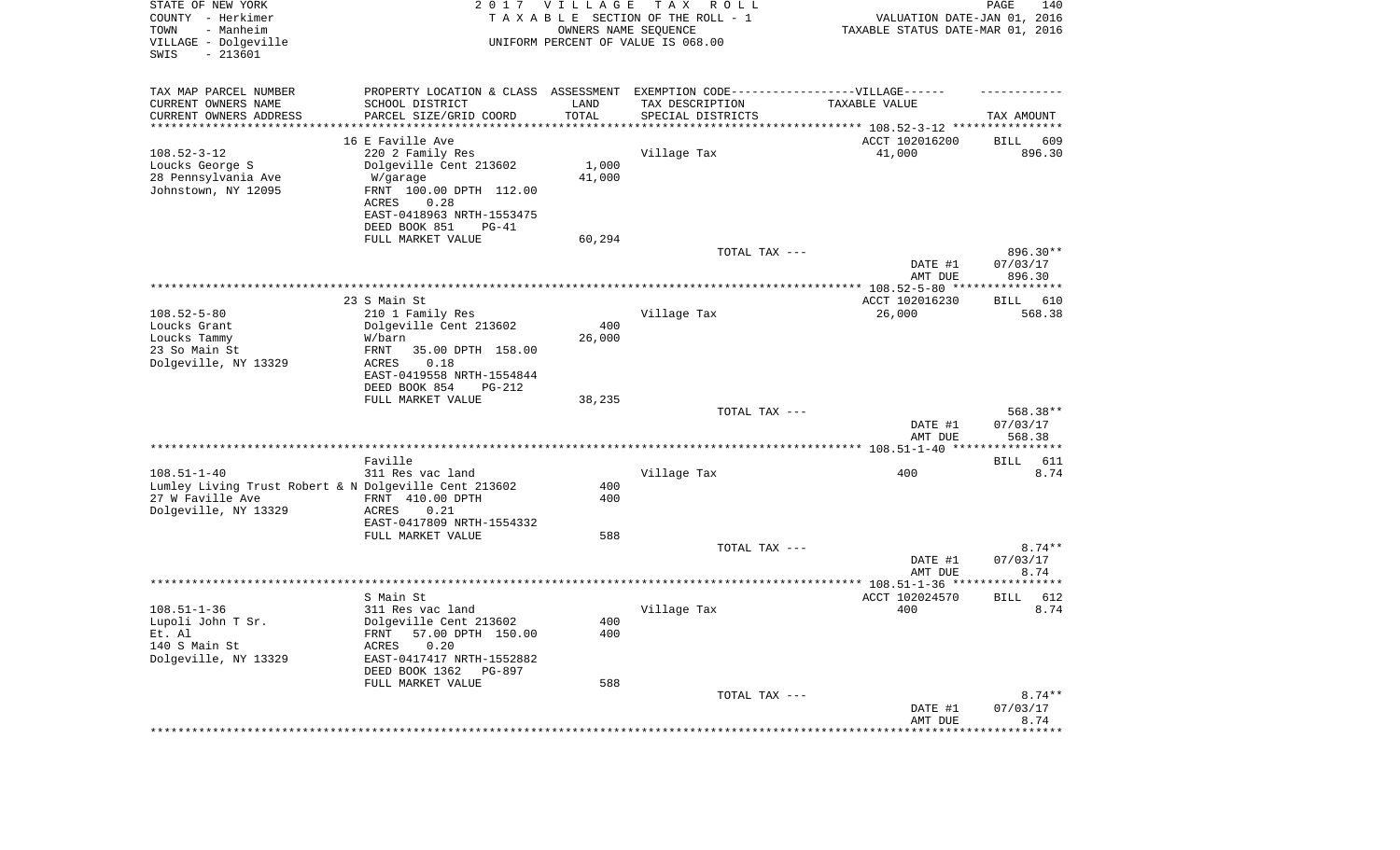| TAX MAP PARCEL NUMBER<br>PROPERTY LOCATION & CLASS ASSESSMENT EXEMPTION CODE----------------VILLAGE------<br>CURRENT OWNERS NAME<br>SCHOOL DISTRICT<br>LAND<br>TAX DESCRIPTION<br>TAXABLE VALUE<br>TOTAL<br>CURRENT OWNERS ADDRESS<br>PARCEL SIZE/GRID COORD<br>SPECIAL DISTRICTS<br>TAX AMOUNT<br>**********************<br>***********<br>S Main St<br>ACCT 102024600<br>BILL<br>613<br>$108.51 - 1 - 37$<br>311 Res vac land<br>Village Tax<br>400<br>8.74<br>Lupoli John T Sr.<br>Dolgeville Cent 213602<br>400<br>Et. Al<br>57.00 DPTH 150.00<br>400<br>FRNT<br>140 S Main St<br>0.20<br><b>ACRES</b><br>Dolgeville, NY 13329<br>EAST-0417602 NRTH-1552801<br>DEED BOOK 1362<br>PG-897<br>FULL MARKET VALUE<br>588<br>TOTAL TAX ---<br>$8.74**$<br>DATE #1<br>07/03/17<br>8.74<br>AMT DUE<br>140 S Main St<br>ACCT 102024630<br>614<br>BILL<br>$108.51 - 1 - 38$<br>210 1 Family Res<br>Village Tax<br>39,900<br>872.25<br>Lupoli John T Sr.<br>Dolgeville Cent 213602<br>600<br>140 S Main St<br>39,900<br>W/garage<br>Dolgeville, NY 13329<br>60.00 DPTH 153.00<br>FRNT<br>ACRES<br>0.25<br>EAST-0417651 NRTH-1552840<br>DEED BOOK 1362<br><b>PG-897</b><br>FULL MARKET VALUE<br>58,676<br>$872.25**$<br>TOTAL TAX ---<br>07/03/17<br>DATE #1<br>872.25<br>AMT DUE<br>************ 108.44-3-3 ******************<br>5 W State St<br>ACCT 102027900<br>BILL<br>615<br>$108.44 - 3 - 3$<br>210 1 Family Res<br>Village Tax<br>92,300<br>2,017.76<br>600<br>LuQuis Joshua J<br>Dolgeville Cent 213602<br>92,300<br>LuQuis Sarah J<br>W/garage<br>5 W State St<br>55.00 DPTH 192.00<br>FRNT<br>Dolgeville, NY 13329<br><b>ACRES</b><br>0.55<br>EAST-0419832 NRTH-1556312<br>DEED BOOK 1429<br><b>PG-770</b><br>FULL MARKET VALUE<br>135,735<br>$2,017.76**$<br>TOTAL TAX ---<br>DATE #1<br>07/03/17<br>AMT DUE<br>2,017.76<br>*****<br>14 Mckinley Ave<br>ACCT 102026070<br>616<br>BILL<br>87,500<br>1,912.83<br>$108.36 - 2 - 40$<br>210 1 Family Res<br>Village Tax<br>Dolgeville Cent 213602<br>Luther Gary<br>2,000<br>87,500<br>Luther Ryan<br>W/garage<br>14 Mckinley Ave<br>FRNT 200.00 DPTH 150.00<br>Dolgeville, NY 13329<br>0.85<br>ACRES<br>EAST-0418977 NRTH-1557461<br>DEED BOOK 910<br>PG-510<br>FULL MARKET VALUE<br>128,676<br>1,912.83**<br>TOTAL TAX ---<br>DATE #1<br>07/03/17<br>AMT DUE<br>1,912.83<br>***************** | STATE OF NEW YORK<br>COUNTY - Herkimer<br>- Manheim<br>TOWN<br>VILLAGE - Dolgeville<br>SWIS<br>$-213601$ | 2017 VILLAGE<br>OWNERS NAME SEQUENCE | T A X<br>R O L L<br>TAXABLE SECTION OF THE ROLL - 1<br>UNIFORM PERCENT OF VALUE IS 068.00 | VALUATION DATE-JAN 01, 2016<br>TAXABLE STATUS DATE-MAR 01, 2016 | PAGE<br>141 |
|--------------------------------------------------------------------------------------------------------------------------------------------------------------------------------------------------------------------------------------------------------------------------------------------------------------------------------------------------------------------------------------------------------------------------------------------------------------------------------------------------------------------------------------------------------------------------------------------------------------------------------------------------------------------------------------------------------------------------------------------------------------------------------------------------------------------------------------------------------------------------------------------------------------------------------------------------------------------------------------------------------------------------------------------------------------------------------------------------------------------------------------------------------------------------------------------------------------------------------------------------------------------------------------------------------------------------------------------------------------------------------------------------------------------------------------------------------------------------------------------------------------------------------------------------------------------------------------------------------------------------------------------------------------------------------------------------------------------------------------------------------------------------------------------------------------------------------------------------------------------------------------------------------------------------------------------------------------------------------------------------------------------------------------------------------------------------------------------------------------------------------------------------------------------------------------------------------------------------------------------------------------------------------------------------------------------------------------------------|----------------------------------------------------------------------------------------------------------|--------------------------------------|-------------------------------------------------------------------------------------------|-----------------------------------------------------------------|-------------|
|                                                                                                                                                                                                                                                                                                                                                                                                                                                                                                                                                                                                                                                                                                                                                                                                                                                                                                                                                                                                                                                                                                                                                                                                                                                                                                                                                                                                                                                                                                                                                                                                                                                                                                                                                                                                                                                                                                                                                                                                                                                                                                                                                                                                                                                                                                                                                  |                                                                                                          |                                      |                                                                                           |                                                                 |             |
|                                                                                                                                                                                                                                                                                                                                                                                                                                                                                                                                                                                                                                                                                                                                                                                                                                                                                                                                                                                                                                                                                                                                                                                                                                                                                                                                                                                                                                                                                                                                                                                                                                                                                                                                                                                                                                                                                                                                                                                                                                                                                                                                                                                                                                                                                                                                                  |                                                                                                          |                                      |                                                                                           |                                                                 |             |
|                                                                                                                                                                                                                                                                                                                                                                                                                                                                                                                                                                                                                                                                                                                                                                                                                                                                                                                                                                                                                                                                                                                                                                                                                                                                                                                                                                                                                                                                                                                                                                                                                                                                                                                                                                                                                                                                                                                                                                                                                                                                                                                                                                                                                                                                                                                                                  |                                                                                                          |                                      |                                                                                           |                                                                 |             |
|                                                                                                                                                                                                                                                                                                                                                                                                                                                                                                                                                                                                                                                                                                                                                                                                                                                                                                                                                                                                                                                                                                                                                                                                                                                                                                                                                                                                                                                                                                                                                                                                                                                                                                                                                                                                                                                                                                                                                                                                                                                                                                                                                                                                                                                                                                                                                  |                                                                                                          |                                      |                                                                                           |                                                                 |             |
|                                                                                                                                                                                                                                                                                                                                                                                                                                                                                                                                                                                                                                                                                                                                                                                                                                                                                                                                                                                                                                                                                                                                                                                                                                                                                                                                                                                                                                                                                                                                                                                                                                                                                                                                                                                                                                                                                                                                                                                                                                                                                                                                                                                                                                                                                                                                                  |                                                                                                          |                                      |                                                                                           |                                                                 |             |
|                                                                                                                                                                                                                                                                                                                                                                                                                                                                                                                                                                                                                                                                                                                                                                                                                                                                                                                                                                                                                                                                                                                                                                                                                                                                                                                                                                                                                                                                                                                                                                                                                                                                                                                                                                                                                                                                                                                                                                                                                                                                                                                                                                                                                                                                                                                                                  |                                                                                                          |                                      |                                                                                           |                                                                 |             |
|                                                                                                                                                                                                                                                                                                                                                                                                                                                                                                                                                                                                                                                                                                                                                                                                                                                                                                                                                                                                                                                                                                                                                                                                                                                                                                                                                                                                                                                                                                                                                                                                                                                                                                                                                                                                                                                                                                                                                                                                                                                                                                                                                                                                                                                                                                                                                  |                                                                                                          |                                      |                                                                                           |                                                                 |             |
|                                                                                                                                                                                                                                                                                                                                                                                                                                                                                                                                                                                                                                                                                                                                                                                                                                                                                                                                                                                                                                                                                                                                                                                                                                                                                                                                                                                                                                                                                                                                                                                                                                                                                                                                                                                                                                                                                                                                                                                                                                                                                                                                                                                                                                                                                                                                                  |                                                                                                          |                                      |                                                                                           |                                                                 |             |
|                                                                                                                                                                                                                                                                                                                                                                                                                                                                                                                                                                                                                                                                                                                                                                                                                                                                                                                                                                                                                                                                                                                                                                                                                                                                                                                                                                                                                                                                                                                                                                                                                                                                                                                                                                                                                                                                                                                                                                                                                                                                                                                                                                                                                                                                                                                                                  |                                                                                                          |                                      |                                                                                           |                                                                 |             |
|                                                                                                                                                                                                                                                                                                                                                                                                                                                                                                                                                                                                                                                                                                                                                                                                                                                                                                                                                                                                                                                                                                                                                                                                                                                                                                                                                                                                                                                                                                                                                                                                                                                                                                                                                                                                                                                                                                                                                                                                                                                                                                                                                                                                                                                                                                                                                  |                                                                                                          |                                      |                                                                                           |                                                                 |             |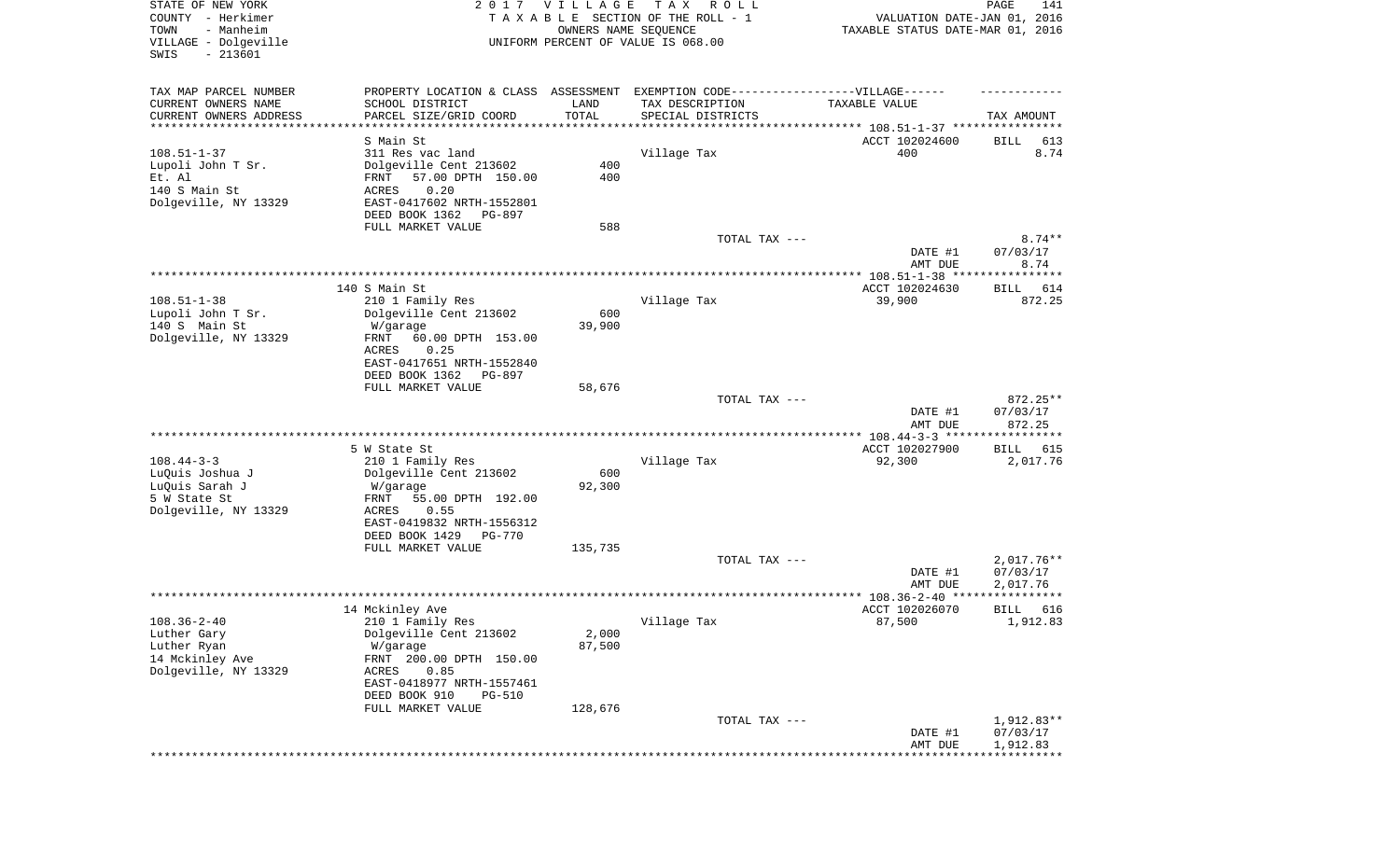| STATE OF NEW YORK<br>COUNTY - Herkimer<br>- Manheim<br>TOWN<br>VILLAGE - Dolgeville<br>$-213601$<br>SWIS |                                                          | 2017 VILLAGE<br>OWNERS NAME SEQUENCE | T A X<br>R O L L<br>TAXABLE SECTION OF THE ROLL - 1<br>UNIFORM PERCENT OF VALUE IS 068.00 | VALUATION DATE-JAN 01, 2016<br>TAXABLE STATUS DATE-MAR 01, 2016 | PAGE<br>142                    |
|----------------------------------------------------------------------------------------------------------|----------------------------------------------------------|--------------------------------------|-------------------------------------------------------------------------------------------|-----------------------------------------------------------------|--------------------------------|
| TAX MAP PARCEL NUMBER                                                                                    |                                                          |                                      | PROPERTY LOCATION & CLASS ASSESSMENT EXEMPTION CODE-----------------VILLAGE------         |                                                                 |                                |
| CURRENT OWNERS NAME                                                                                      | SCHOOL DISTRICT                                          | LAND                                 | TAX DESCRIPTION                                                                           | TAXABLE VALUE                                                   |                                |
| CURRENT OWNERS ADDRESS<br>********************                                                           | PARCEL SIZE/GRID COORD                                   | TOTAL                                | SPECIAL DISTRICTS                                                                         |                                                                 | TAX AMOUNT                     |
|                                                                                                          | 3 Gibson St                                              |                                      |                                                                                           | ACCT 102027480                                                  | BILL<br>617                    |
| $108.44 - 3 - 19$                                                                                        | 220 2 Family Res                                         |                                      | VET WAR CT 41121                                                                          | 6,120                                                           |                                |
| Lyle Michael E                                                                                           | Dolgeville Cent 213602                                   | 600                                  | Village Tax                                                                               | 40,180                                                          | 878.37                         |
| Lyle Linda C                                                                                             | W/garage                                                 | 46,300                               |                                                                                           |                                                                 |                                |
| 3 Gibson St<br>Dolgeville, NY 13329                                                                      | FRNT<br>60.00 DPTH 120.00<br>ACRES<br>$0.17$ BANK<br>135 |                                      |                                                                                           |                                                                 |                                |
|                                                                                                          | EAST-0419541 NRTH-1555890                                |                                      |                                                                                           |                                                                 |                                |
|                                                                                                          | DEED BOOK 803<br>PG-363                                  |                                      |                                                                                           |                                                                 |                                |
|                                                                                                          | FULL MARKET VALUE                                        | 68,088                               |                                                                                           |                                                                 |                                |
|                                                                                                          |                                                          |                                      | TOTAL TAX ---                                                                             | DATE #1<br>AMT DUE                                              | 878.37**<br>07/03/17<br>878.37 |
|                                                                                                          |                                                          |                                      |                                                                                           |                                                                 |                                |
|                                                                                                          | 13 Howard St                                             |                                      |                                                                                           | ACCT 102021660                                                  | BILL<br>618                    |
| $108.52 - 3 - 19$                                                                                        | 210 1 Family Res                                         |                                      | Village Tax                                                                               | 45,500                                                          | 994.67                         |
| Lynch April E                                                                                            | Dolgeville Cent 213602                                   | 700                                  |                                                                                           |                                                                 |                                |
| 13 Howard St<br>Dolgeville, NY 13329                                                                     | W/garage<br>FRNT<br>66.00 DPTH 160.00                    | 45,500                               |                                                                                           |                                                                 |                                |
|                                                                                                          | ACRES<br>0.24                                            |                                      |                                                                                           |                                                                 |                                |
|                                                                                                          | EAST-0419148 NRTH-1553701                                |                                      |                                                                                           |                                                                 |                                |
|                                                                                                          | DEED BOOK 1537<br>PG-367                                 |                                      |                                                                                           |                                                                 |                                |
|                                                                                                          | FULL MARKET VALUE                                        | 66,912                               | TOTAL TAX ---                                                                             |                                                                 | 994.67**                       |
|                                                                                                          |                                                          |                                      |                                                                                           | DATE #1                                                         | 07/03/17                       |
|                                                                                                          |                                                          |                                      |                                                                                           | AMT DUE                                                         | 994.67                         |
|                                                                                                          |                                                          |                                      |                                                                                           |                                                                 |                                |
| $108.36 - 1 - 35$                                                                                        | 33 N Helmer Ave                                          |                                      |                                                                                           | ACCT 102004800                                                  | 619<br>BILL                    |
| Lynch James L Sr.                                                                                        | 210 1 Family Res<br>Dolgeville Cent 213602               | 500                                  | Village Tax<br>XC991 Water relevy                                                         | 48,600<br>440.00 MT M                                           | 1,062.44<br>440.00             |
| 29 Kanata St                                                                                             | W/garage                                                 | 48,600                               |                                                                                           |                                                                 |                                |
| Middleville, NY 13406                                                                                    | FRNT<br>50.00 DPTH 121.00                                |                                      |                                                                                           |                                                                 |                                |
|                                                                                                          | ACRES<br>0.13                                            |                                      |                                                                                           |                                                                 |                                |
|                                                                                                          | EAST-0419587 NRTH-1556827<br>DEED BOOK 1611<br>$PG-31$   |                                      |                                                                                           |                                                                 |                                |
|                                                                                                          | FULL MARKET VALUE                                        | 71,471                               |                                                                                           |                                                                 |                                |
|                                                                                                          |                                                          |                                      | TOTAL TAX ---                                                                             |                                                                 | $1,502.44**$                   |
|                                                                                                          |                                                          |                                      |                                                                                           | DATE #1                                                         | 07/03/17                       |
|                                                                                                          |                                                          |                                      |                                                                                           | AMT DUE                                                         | 1,502.44                       |
|                                                                                                          | 8-10 Spencer St                                          |                                      |                                                                                           | ACCT 102011610                                                  | BILL 620                       |
| $108.52 - 1 - 4$                                                                                         | 280 Res Multiple                                         |                                      | Village Tax                                                                               | 65,000                                                          | 1,420.96                       |
| Lynch James L Sr.                                                                                        | Dolgeville Cent 213602                                   | 5,000                                |                                                                                           |                                                                 |                                |
| 8 Spencer St                                                                                             | W Garages                                                | 65,000                               |                                                                                           |                                                                 |                                |
| Dolgeville, NY 13329                                                                                     | FRNT 181.00 DPTH 185.00<br>ACRES<br>0.63                 |                                      |                                                                                           |                                                                 |                                |
|                                                                                                          | EAST-0418672 NRTH-1554464                                |                                      |                                                                                           |                                                                 |                                |
|                                                                                                          | DEED BOOK 906<br>PG-403                                  |                                      |                                                                                           |                                                                 |                                |
|                                                                                                          | FULL MARKET VALUE                                        | 95,588                               |                                                                                           |                                                                 |                                |
|                                                                                                          |                                                          |                                      | TOTAL TAX ---                                                                             | DATE #1                                                         | $1,420.96**$<br>07/03/17       |
|                                                                                                          |                                                          |                                      |                                                                                           | AMT DUE                                                         | 1,420.96                       |
|                                                                                                          |                                                          |                                      |                                                                                           |                                                                 | *******                        |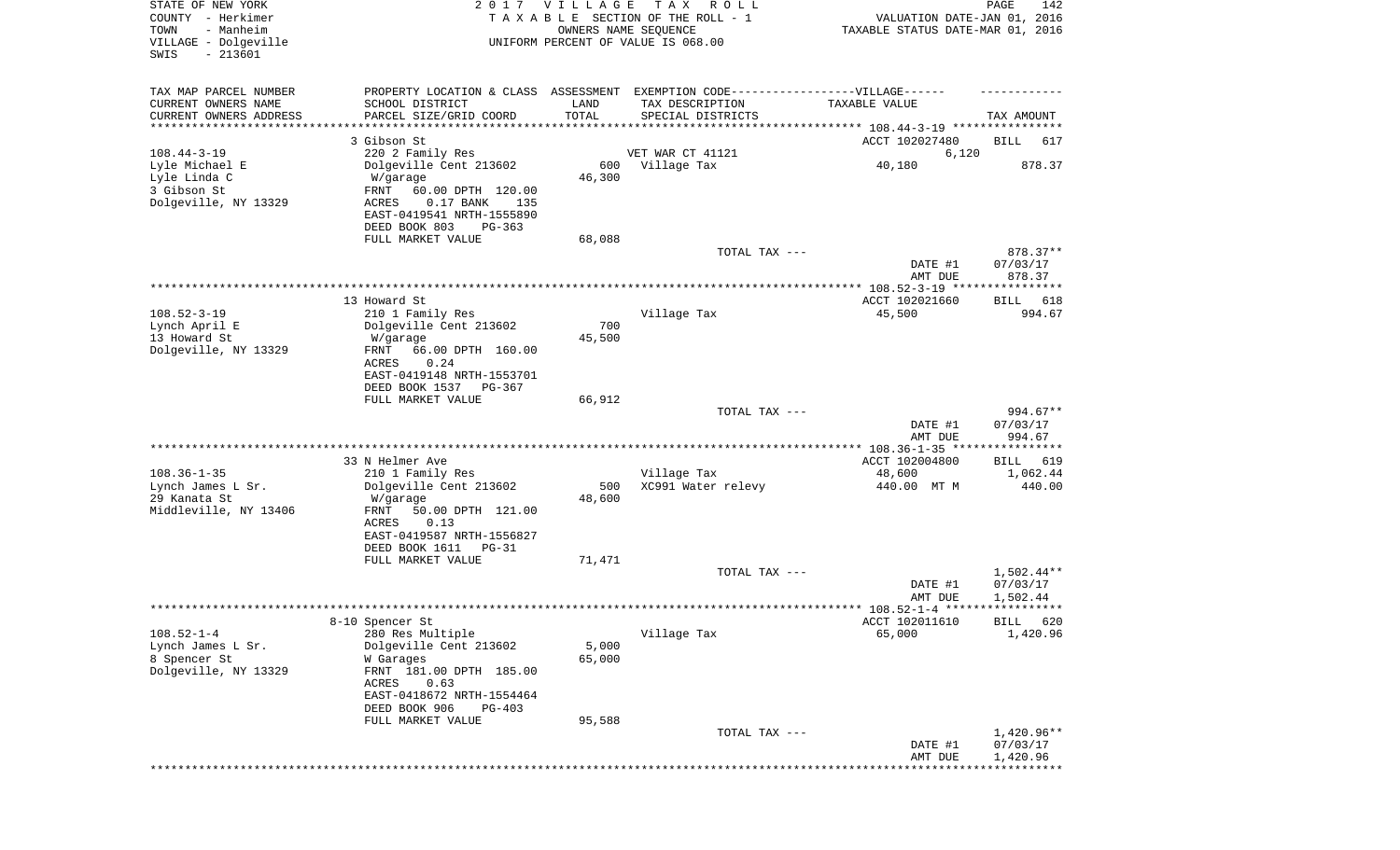| STATE OF NEW YORK<br>COUNTY - Herkimer<br>- Manheim<br>TOWN<br>VILLAGE - Dolgeville<br>SWIS<br>$-213601$ |                                                                                  | 2017 VILLAGE                   | T A X<br>R O L L<br>TAXABLE SECTION OF THE ROLL - 1<br>OWNERS NAME SEQUENCE<br>UNIFORM PERCENT OF VALUE IS 068.00 | VALUATION DATE-JAN 01, 2016<br>TAXABLE STATUS DATE-MAR 01, 2016    | PAGE<br>143                  |
|----------------------------------------------------------------------------------------------------------|----------------------------------------------------------------------------------|--------------------------------|-------------------------------------------------------------------------------------------------------------------|--------------------------------------------------------------------|------------------------------|
| TAX MAP PARCEL NUMBER                                                                                    | PROPERTY LOCATION & CLASS ASSESSMENT EXEMPTION CODE----------------VILLAGE------ |                                |                                                                                                                   |                                                                    |                              |
| CURRENT OWNERS NAME                                                                                      | SCHOOL DISTRICT                                                                  | LAND                           | TAX DESCRIPTION                                                                                                   | TAXABLE VALUE                                                      |                              |
| CURRENT OWNERS ADDRESS<br>*********************                                                          | PARCEL SIZE/GRID COORD                                                           | TOTAL<br>* * * * * * * * * * * | SPECIAL DISTRICTS                                                                                                 | ************************************* 108.36-2-24 **************** | TAX AMOUNT                   |
|                                                                                                          | 4 Wolf St                                                                        |                                |                                                                                                                   | ACCT 102004950                                                     | 621<br>BILL                  |
| $108.36 - 2 - 24$                                                                                        | 210 1 Family Res                                                                 |                                | Village Tax                                                                                                       | 31,900                                                             | 697.36                       |
| Lynch Marion C                                                                                           | Dolgeville Cent 213602                                                           | 900                            |                                                                                                                   |                                                                    |                              |
| 4 Wolf St                                                                                                | 87.00 DPTH 150.00<br>FRNT                                                        | 31,900                         |                                                                                                                   |                                                                    |                              |
| Dolgeville, NY 13329                                                                                     | <b>ACRES</b><br>0.13<br>EAST-0419441 NRTH-1557541                                |                                |                                                                                                                   |                                                                    |                              |
|                                                                                                          | DEED BOOK 942<br>PG-574                                                          |                                |                                                                                                                   |                                                                    |                              |
|                                                                                                          | FULL MARKET VALUE                                                                | 46,912                         |                                                                                                                   |                                                                    |                              |
|                                                                                                          |                                                                                  |                                | TOTAL TAX ---                                                                                                     |                                                                    | 697.36**                     |
|                                                                                                          |                                                                                  |                                |                                                                                                                   | DATE #1<br>AMT DUE                                                 | 07/03/17<br>697.36           |
|                                                                                                          |                                                                                  |                                |                                                                                                                   |                                                                    |                              |
|                                                                                                          | 11 S Main St                                                                     |                                |                                                                                                                   | ACCT 102014940                                                     | BILL<br>622                  |
| $108.52 - 5 - 82$                                                                                        | 482 Det row bldg                                                                 |                                | Village Tax                                                                                                       | 60,000                                                             | 1,311.66                     |
| Lynch Wayne<br>206 Triumpho Rd                                                                           | Dolgeville Cent 213602<br>W/barn                                                 | 1,000<br>60,000                |                                                                                                                   |                                                                    |                              |
| St. Johnsville, NY 13452                                                                                 | FRNT<br>75.00 DPTH 165.00                                                        |                                |                                                                                                                   |                                                                    |                              |
|                                                                                                          | <b>ACRES</b><br>0.23                                                             |                                |                                                                                                                   |                                                                    |                              |
|                                                                                                          | EAST-0419657 NRTH-1554938                                                        |                                |                                                                                                                   |                                                                    |                              |
|                                                                                                          | DEED BOOK 1559<br>$PG-397$                                                       |                                |                                                                                                                   |                                                                    |                              |
|                                                                                                          | FULL MARKET VALUE                                                                | 88,235                         | TOTAL TAX ---                                                                                                     |                                                                    | $1,311.66**$                 |
|                                                                                                          |                                                                                  |                                |                                                                                                                   | DATE #1                                                            | 07/03/17                     |
|                                                                                                          |                                                                                  |                                |                                                                                                                   | AMT DUE                                                            | 1,311.66                     |
|                                                                                                          |                                                                                  |                                |                                                                                                                   | ************* 108.52-5-54 ****                                     | ***********                  |
| $108.52 - 5 - 54$                                                                                        | 14 Mutchler St<br>210 1 Family Res                                               |                                | Village Tax                                                                                                       | ACCT 102016860<br>35,000                                           | <b>BILL</b><br>623<br>765.13 |
| Lyndon Lyon Greenhouses                                                                                  | Dolgeville Cent 213602                                                           | 2,100                          |                                                                                                                   |                                                                    |                              |
| Attn: Sorano Paul                                                                                        | FRNT 251.90 DPTH                                                                 | 35,000                         |                                                                                                                   |                                                                    |                              |
| 14 Mutchler St                                                                                           | <b>ACRES</b><br>1.60                                                             |                                |                                                                                                                   |                                                                    |                              |
| Dolgeville, NY 13329                                                                                     | EAST-0419821 NRTH-1553798<br>DEED BOOK 00663 PG-00293                            |                                |                                                                                                                   |                                                                    |                              |
|                                                                                                          | FULL MARKET VALUE                                                                | 51,471                         |                                                                                                                   |                                                                    |                              |
|                                                                                                          |                                                                                  |                                | TOTAL TAX ---                                                                                                     |                                                                    | 765.13**                     |
|                                                                                                          |                                                                                  |                                |                                                                                                                   | DATE #1                                                            | 07/03/17                     |
|                                                                                                          |                                                                                  |                                |                                                                                                                   | AMT DUE                                                            | 765.13                       |
|                                                                                                          | Lamberson St & Dunckel St                                                        |                                |                                                                                                                   |                                                                    | 624<br>BILL                  |
| $108.52 - 5 - 99$                                                                                        | 311 Res vac land                                                                 |                                | Village Tax                                                                                                       | 600                                                                | 13.12                        |
| Lyndon Lyon Greenhouses                                                                                  | Dolgeville Cent 213602                                                           | 600                            |                                                                                                                   |                                                                    |                              |
| Attn: Sorano Paul<br>14 Mutchler St                                                                      | FRNT 96.00 DPTH 120.00<br>0.32                                                   | 600                            |                                                                                                                   |                                                                    |                              |
| Dolgeville, NY 13329                                                                                     | ACRES<br>EAST-0419797 NRTH-1553605                                               |                                |                                                                                                                   |                                                                    |                              |
|                                                                                                          | DEED BOOK 821<br>$PG-660$                                                        |                                |                                                                                                                   |                                                                    |                              |
|                                                                                                          | FULL MARKET VALUE                                                                | 882                            |                                                                                                                   |                                                                    |                              |
|                                                                                                          |                                                                                  |                                | TOTAL TAX ---                                                                                                     |                                                                    | $13.12**$                    |
|                                                                                                          |                                                                                  |                                |                                                                                                                   | DATE #1<br>AMT DUE                                                 | 07/03/17<br>13.12            |
|                                                                                                          |                                                                                  |                                |                                                                                                                   | ***********************************                                |                              |
|                                                                                                          |                                                                                  |                                |                                                                                                                   |                                                                    |                              |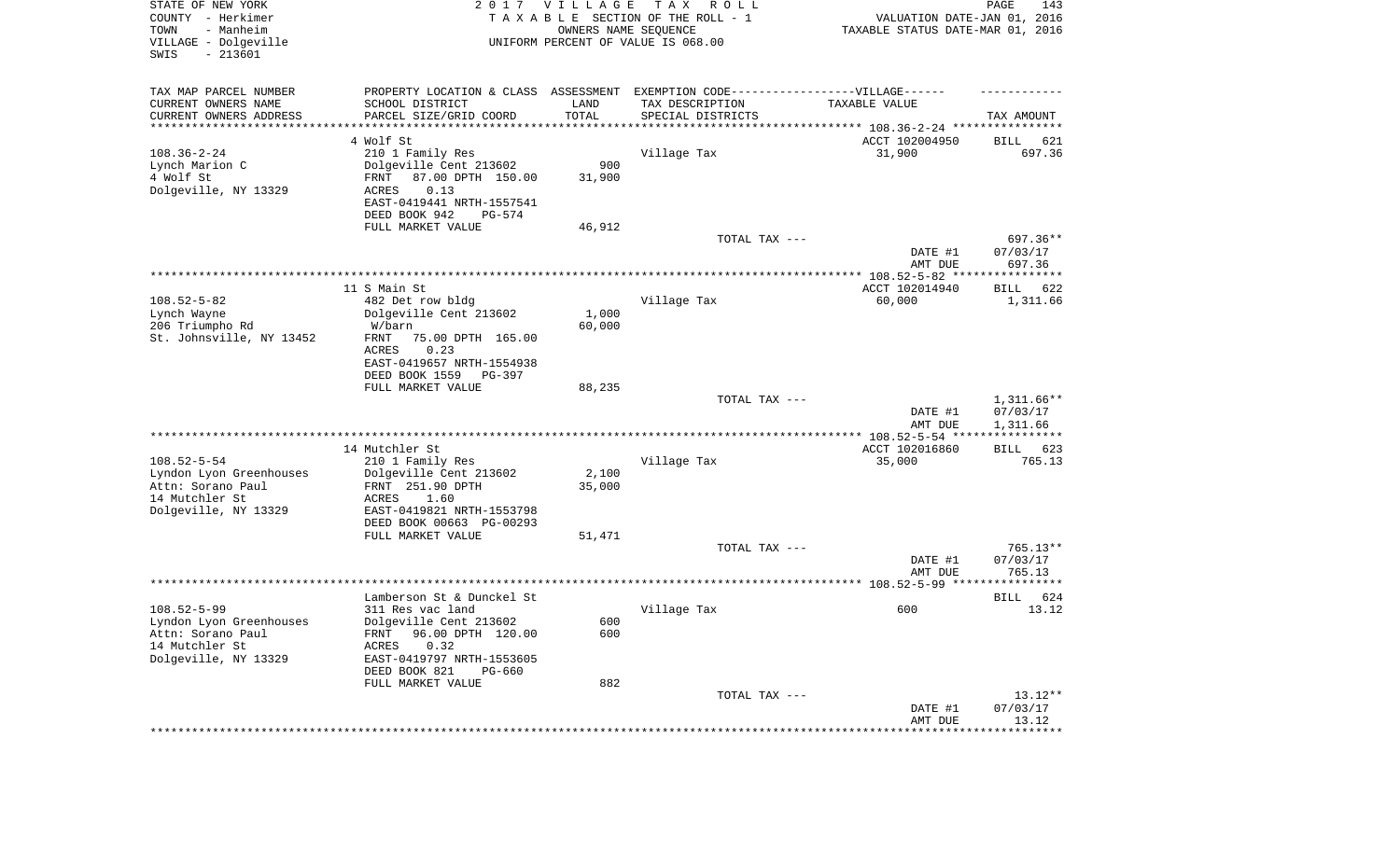| STATE OF NEW YORK<br>COUNTY - Herkimer<br>- Manheim<br>TOWN<br>VILLAGE - Dolgeville<br>SWIS<br>$-213601$ | 2017                                                                              | <b>VILLAGE</b><br>OWNERS NAME SEQUENCE | T A X<br>R O L L<br>TAXABLE SECTION OF THE ROLL - 1<br>UNIFORM PERCENT OF VALUE IS 068.00 | VALUATION DATE-JAN 01, 2016<br>TAXABLE STATUS DATE-MAR 01, 2016 | 144<br>PAGE             |
|----------------------------------------------------------------------------------------------------------|-----------------------------------------------------------------------------------|----------------------------------------|-------------------------------------------------------------------------------------------|-----------------------------------------------------------------|-------------------------|
| TAX MAP PARCEL NUMBER                                                                                    | PROPERTY LOCATION & CLASS ASSESSMENT EXEMPTION CODE-----------------VILLAGE------ |                                        |                                                                                           |                                                                 |                         |
| CURRENT OWNERS NAME                                                                                      | SCHOOL DISTRICT                                                                   | LAND                                   | TAX DESCRIPTION                                                                           | TAXABLE VALUE                                                   |                         |
| CURRENT OWNERS ADDRESS<br>********************                                                           | PARCEL SIZE/GRID COORD                                                            | TOTAL                                  | SPECIAL DISTRICTS                                                                         |                                                                 | TAX AMOUNT              |
|                                                                                                          | 39 E Faville Ave                                                                  |                                        |                                                                                           | ACCT 102001440                                                  | 625<br>BILL             |
| $108.52 - 4 - 25$                                                                                        | 220 2 Family Res                                                                  |                                        | Village Tax                                                                               | 47,000                                                          | 1,027.46                |
| Lyon Alan                                                                                                | Dolgeville Cent 213602                                                            | 500                                    |                                                                                           |                                                                 |                         |
| Lyon Carla                                                                                               | W/carport                                                                         | 47,000                                 |                                                                                           |                                                                 |                         |
| 39 E Faville Ave                                                                                         | FRNT 100.00 DPTH<br>50.00                                                         |                                        |                                                                                           |                                                                 |                         |
| Dolgeville, NY 13329                                                                                     | ACRES<br>0.11<br>EAST-0419563 NRTH-1553314                                        |                                        |                                                                                           |                                                                 |                         |
|                                                                                                          | DEED BOOK 1321<br>PG-921                                                          |                                        |                                                                                           |                                                                 |                         |
|                                                                                                          | FULL MARKET VALUE                                                                 | 69,118                                 |                                                                                           |                                                                 |                         |
|                                                                                                          |                                                                                   |                                        | TOTAL TAX ---                                                                             |                                                                 | 1,027.46**              |
|                                                                                                          |                                                                                   |                                        |                                                                                           | DATE #1                                                         | 07/03/17                |
|                                                                                                          |                                                                                   |                                        |                                                                                           | AMT DUE                                                         | 1,027.46                |
|                                                                                                          | 10 Ransom St                                                                      |                                        |                                                                                           | ACCT 102022200                                                  | 626<br>BILL             |
| $108.52 - 4 - 24$                                                                                        | 210 1 Family Res                                                                  |                                        | Village Tax                                                                               | 35,000                                                          | 765.13                  |
| Lyon Alan J                                                                                              | Dolgeville Cent 213602                                                            | 500                                    |                                                                                           |                                                                 |                         |
| Hopkins Carla J                                                                                          | 50.00 DPTH 100.00<br>FRNT                                                         | 35,000                                 |                                                                                           |                                                                 |                         |
| 10 Ransom St                                                                                             | <b>ACRES</b><br>0.11                                                              |                                        |                                                                                           |                                                                 |                         |
| Dolgeville, NY 13329                                                                                     | EAST-0419576 NRTH-1553392                                                         |                                        |                                                                                           |                                                                 |                         |
|                                                                                                          | DEED BOOK 1257<br>PG-562<br>FULL MARKET VALUE                                     | 51,471                                 |                                                                                           |                                                                 |                         |
|                                                                                                          |                                                                                   |                                        | TOTAL TAX ---                                                                             |                                                                 | $765.13**$              |
|                                                                                                          |                                                                                   |                                        |                                                                                           | DATE #1                                                         | 07/03/17                |
|                                                                                                          |                                                                                   |                                        |                                                                                           | AMT DUE                                                         | 765.13                  |
|                                                                                                          |                                                                                   |                                        |                                                                                           | *************** 108.36-1-27 *****************                   |                         |
| $108.36 - 1 - 27$                                                                                        | Horn St<br>311 Res vac land                                                       |                                        | Village Tax                                                                               | ACCT 102018780<br>300                                           | 627<br>BILL<br>6.56     |
| Lyon Bruce                                                                                               | Dolgeville Cent 213602                                                            | 300                                    |                                                                                           |                                                                 |                         |
| Lyon Annette                                                                                             | 50.00 DPTH 120.00<br>FRNT                                                         | 300                                    |                                                                                           |                                                                 |                         |
| 36 W State St                                                                                            | <b>ACRES</b><br>0.16                                                              |                                        |                                                                                           |                                                                 |                         |
| Dolgeville, NY 13329                                                                                     | EAST-0419279 NRTH-1557029                                                         |                                        |                                                                                           |                                                                 |                         |
|                                                                                                          | DEED BOOK 818<br>$PG-632$                                                         | 441                                    |                                                                                           |                                                                 |                         |
|                                                                                                          | FULL MARKET VALUE                                                                 |                                        | TOTAL TAX ---                                                                             |                                                                 | $6.56**$                |
|                                                                                                          |                                                                                   |                                        |                                                                                           | DATE #1                                                         | 07/03/17                |
|                                                                                                          |                                                                                   |                                        |                                                                                           | AMT DUE                                                         | 6.56                    |
|                                                                                                          |                                                                                   |                                        |                                                                                           |                                                                 |                         |
|                                                                                                          | 36 W State St                                                                     |                                        |                                                                                           | ACCT 102018750                                                  | 628<br>BILL             |
| $108.36 - 1 - 43$<br>Lyon Bruce                                                                          | 210 1 Family Res<br>Dolgeville Cent 213602                                        | 500                                    | Village Tax                                                                               | 45,050                                                          | 984.83                  |
| 36 W State St                                                                                            | W/garage                                                                          | 45,050                                 |                                                                                           |                                                                 |                         |
| Dolgeville, NY 13329                                                                                     | FRNT<br>50.00 DPTH 110.00                                                         |                                        |                                                                                           |                                                                 |                         |
|                                                                                                          | ACRES<br>$0.13$ BANK<br>135                                                       |                                        |                                                                                           |                                                                 |                         |
|                                                                                                          | EAST-0419222 NRTH-1556931                                                         |                                        |                                                                                           |                                                                 |                         |
|                                                                                                          | DEED BOOK 818<br>PG-632                                                           |                                        |                                                                                           |                                                                 |                         |
|                                                                                                          | FULL MARKET VALUE                                                                 | 66,250                                 | TOTAL TAX ---                                                                             |                                                                 | 984.83**                |
|                                                                                                          |                                                                                   |                                        |                                                                                           | DATE #1                                                         | 07/03/17                |
|                                                                                                          |                                                                                   |                                        |                                                                                           | AMT DUE                                                         | 984.83                  |
|                                                                                                          |                                                                                   |                                        |                                                                                           |                                                                 | * * * * * * * * * * * * |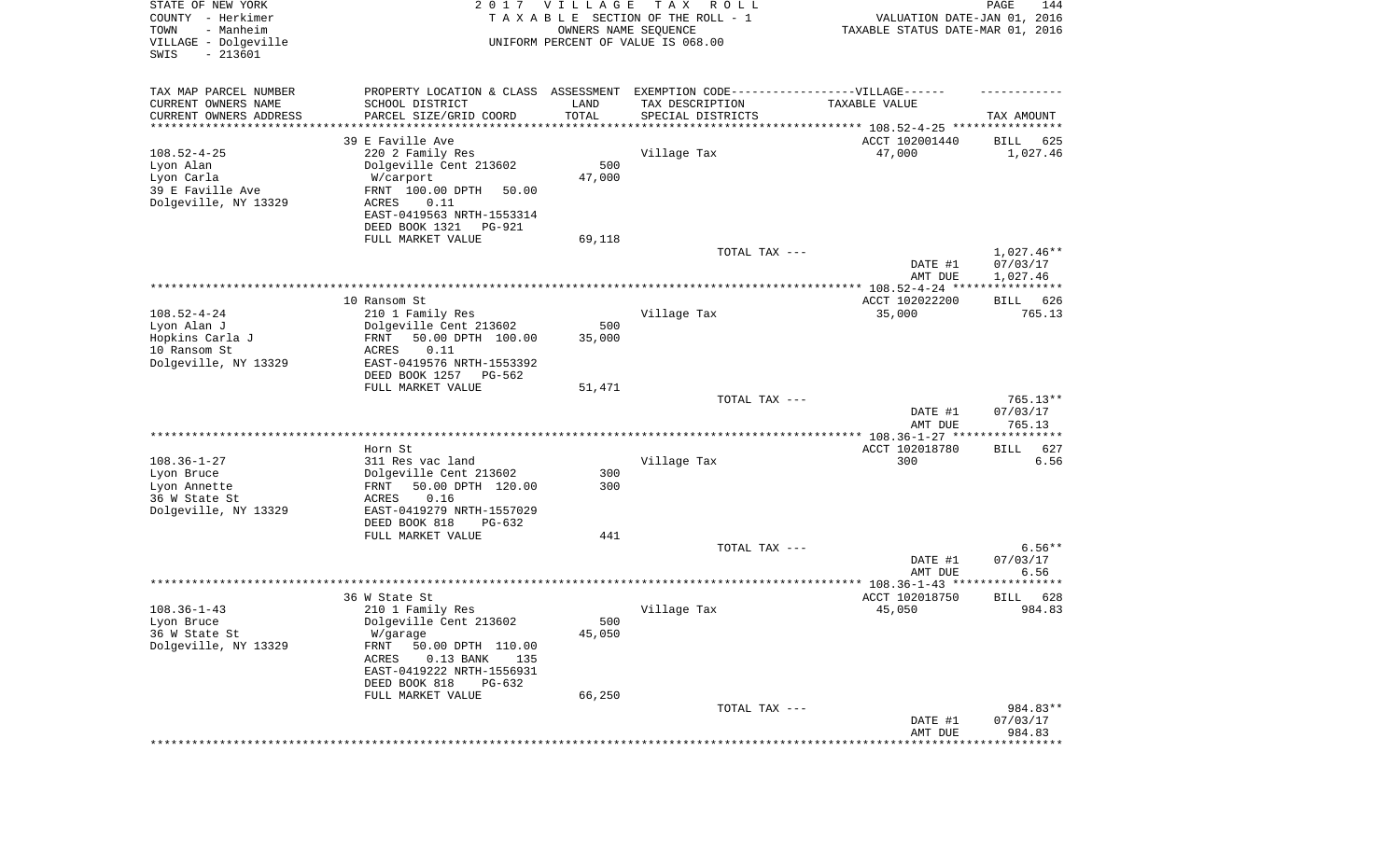| STATE OF NEW YORK<br>COUNTY - Herkimer<br>- Manheim<br>TOWN<br>VILLAGE - Dolgeville            | 2 0 1 7                                                                                                                                                                                             | <b>VILLAGE</b><br>OWNERS NAME SEQUENCE | T A X<br>R O L L<br>TAXABLE SECTION OF THE ROLL - 1<br>UNIFORM PERCENT OF VALUE IS 068.00 | VALUATION DATE-JAN 01, 2016<br>TAXABLE STATUS DATE-MAR 01, 2016 | 145<br>PAGE                          |
|------------------------------------------------------------------------------------------------|-----------------------------------------------------------------------------------------------------------------------------------------------------------------------------------------------------|----------------------------------------|-------------------------------------------------------------------------------------------|-----------------------------------------------------------------|--------------------------------------|
| SWIS<br>$-213601$                                                                              |                                                                                                                                                                                                     |                                        |                                                                                           |                                                                 |                                      |
| TAX MAP PARCEL NUMBER<br>CURRENT OWNERS NAME<br>CURRENT OWNERS ADDRESS<br>******************** | PROPERTY LOCATION & CLASS ASSESSMENT<br>SCHOOL DISTRICT<br>PARCEL SIZE/GRID COORD                                                                                                                   | LAND<br>TOTAL                          | EXEMPTION CODE------------------VILLAGE------<br>TAX DESCRIPTION<br>SPECIAL DISTRICTS     | TAXABLE VALUE                                                   | TAX AMOUNT                           |
| $108.59 - 1 - 5.1$<br>Lyon Daryl K<br>Lyon Julia L<br>174 So Main St<br>Dolgeville, NY 13329   | 174 S Main St<br>210 1 Family Res<br>Dolgeville Cent 213602<br>W/garage<br>ACRES<br>4.80<br>EAST-0416623 NRTH-1552835<br>DEED BOOK 947<br>$PG-207$<br>FULL MARKET VALUE                             | 5,500<br>48,000<br>70,588              | Village Tax                                                                               | ACCT 102016770<br>48,000                                        | 629<br>BILL<br>1,049.32              |
|                                                                                                |                                                                                                                                                                                                     |                                        | TOTAL TAX ---                                                                             | DATE #1<br>AMT DUE                                              | $1,049.32**$<br>07/03/17             |
|                                                                                                |                                                                                                                                                                                                     |                                        |                                                                                           |                                                                 | 1,049.32                             |
| $108.44 - 4 - 10$<br>Lyon Mathew A<br>Lyon Michael<br>123 S Main St<br>Dolgeville, NY 13329    | 48 N Main St<br>481 Att row bldg<br>Dolgeville Cent 213602<br>64.00 DPTH<br>FRNT<br>55.00<br>0.08<br>ACRES<br>EAST-0420037 NRTH-1555972<br>DEED BOOK 1589<br>PG-694<br>FULL MARKET VALUE            | 1,600<br>55,000<br>80,882              | Village Tax                                                                               | ACCT 102012030<br>55,000                                        | 630<br>BILL<br>1,202.35              |
|                                                                                                |                                                                                                                                                                                                     |                                        | TOTAL TAX ---                                                                             | DATE #1<br>AMT DUE                                              | $1,202.35**$<br>07/03/17<br>1,202.35 |
|                                                                                                |                                                                                                                                                                                                     |                                        |                                                                                           |                                                                 |                                      |
| $108.44 - 4 - 12$<br>Lyon Mathew A<br>Lyon Michael<br>123 S Main St<br>Dolgeville, NY 13329    | 38 N Main St<br>481 Att row bldg<br>Dolgeville Cent 213602<br>84.00 DPTH<br>89.00<br>FRNT<br>ACRES<br>0.13<br>EAST-0420044 NRTH-1555905<br>DEED BOOK 1589<br>PG-698                                 | 1,800<br>25,000                        | Village Tax                                                                               | ACCT 102009120<br>25,000                                        | BILL 631<br>546.52                   |
|                                                                                                | FULL MARKET VALUE                                                                                                                                                                                   | 36,765                                 |                                                                                           |                                                                 |                                      |
|                                                                                                |                                                                                                                                                                                                     |                                        | TOTAL TAX ---                                                                             | DATE #1<br>AMT DUE                                              | 546.52**<br>07/03/17<br>546.52       |
|                                                                                                |                                                                                                                                                                                                     |                                        |                                                                                           |                                                                 |                                      |
| $108.52 - 2 - 2$<br>Lyon Matthew T<br>Lyon Rebecca<br>123 S Main St<br>Dolgeville, NY 13329    | 123 S Main St<br>210 1 Family Res<br>Dolgeville Cent 213602<br>W/gar Apt.<br>FRNT 132.39 DPTH 176.40<br>ACRES<br>0.53<br>EAST-0417976 NRTH-1552819<br>DEED BOOK 1344<br>PG-554<br>FULL MARKET VALUE | 1,300<br>45,000<br>66,176              | Village Tax                                                                               | ACCT 102029580<br>45,000                                        | BILL<br>632<br>983.74                |
|                                                                                                |                                                                                                                                                                                                     |                                        | TOTAL TAX ---                                                                             | DATE #1<br>AMT DUE                                              | 983.74**<br>07/03/17<br>983.74       |
|                                                                                                |                                                                                                                                                                                                     |                                        |                                                                                           | ********************                                            | **************                       |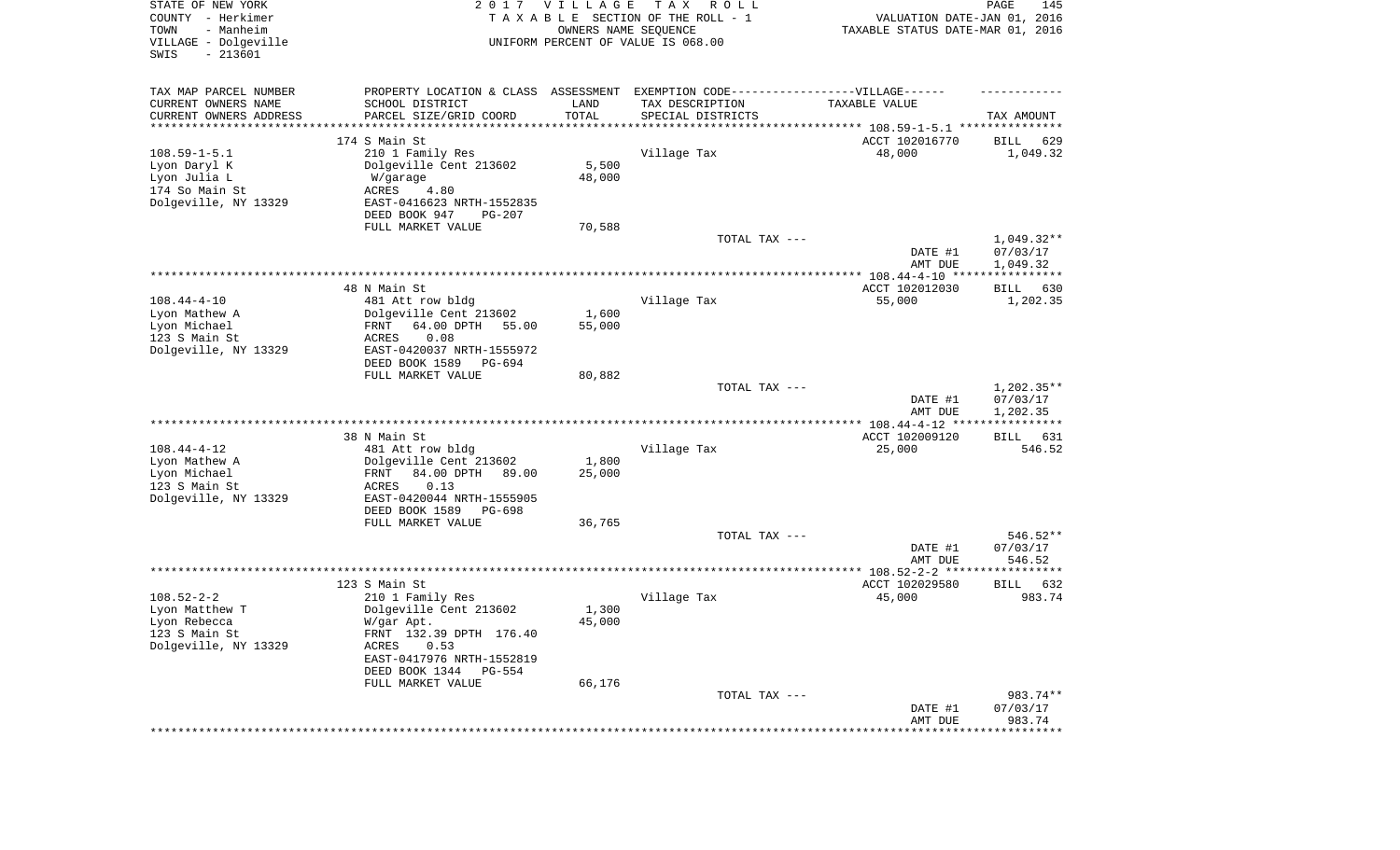| STATE OF NEW YORK<br>COUNTY - Herkimer<br>TOWN<br>- Manheim<br>VILLAGE - Dolgeville |                                                                                                     | 2017 VILLAGE<br>OWNERS NAME SEQUENCE | TAX ROLL<br>TAXABLE SECTION OF THE ROLL - 1<br>UNIFORM PERCENT OF VALUE IS 068.00 | VALUATION DATE-JAN 01, 2016<br>TAXABLE STATUS DATE-MAR 01, 2016 | PAGE<br>146           |
|-------------------------------------------------------------------------------------|-----------------------------------------------------------------------------------------------------|--------------------------------------|-----------------------------------------------------------------------------------|-----------------------------------------------------------------|-----------------------|
| $-213601$<br>SWIS                                                                   |                                                                                                     |                                      |                                                                                   |                                                                 |                       |
| TAX MAP PARCEL NUMBER<br>CURRENT OWNERS NAME                                        | PROPERTY LOCATION & CLASS ASSESSMENT EXEMPTION CODE----------------VILLAGE------<br>SCHOOL DISTRICT | LAND                                 |                                                                                   | TAXABLE VALUE                                                   |                       |
| CURRENT OWNERS ADDRESS<br>*******************                                       | PARCEL SIZE/GRID COORD                                                                              | TOTAL                                | TAX DESCRIPTION<br>SPECIAL DISTRICTS                                              | **************************** 108.59-1-5.2 ***************       | TAX AMOUNT            |
|                                                                                     | REAR W Timmerman St                                                                                 |                                      |                                                                                   | ACCT 102016772                                                  | BILL<br>633           |
| $108.59 - 1 - 5.2$                                                                  | 312 Vac w/imprv                                                                                     |                                      | Village Tax                                                                       | 1,500                                                           | 32.79                 |
| Lyon Michael                                                                        | Dolgeville Cent 213602                                                                              | 700                                  |                                                                                   |                                                                 |                       |
| 9 W Timmerman St                                                                    | FRNT 357.00 DPTH<br>94.00                                                                           | 1,500                                |                                                                                   |                                                                 |                       |
| Dolgeville, NY 13329                                                                | ACRES<br>0.65<br>EAST-0416318 NRTH-1552750<br>DEED BOOK 898<br>PG-456                               |                                      |                                                                                   |                                                                 |                       |
|                                                                                     | FULL MARKET VALUE                                                                                   | 2,206                                |                                                                                   |                                                                 |                       |
|                                                                                     |                                                                                                     |                                      | TOTAL TAX ---                                                                     |                                                                 | $32.79**$             |
|                                                                                     |                                                                                                     |                                      |                                                                                   | DATE #1<br>AMT DUE                                              | 07/03/17<br>32.79     |
|                                                                                     |                                                                                                     |                                      |                                                                                   |                                                                 |                       |
| $108.52 - 2 - 1$                                                                    | 129 S Main St<br>210 1 Family Res                                                                   |                                      | Village Tax                                                                       | ACCT 102030300<br>42,800                                        | BILL<br>634<br>935.65 |
| Lyon Michael A                                                                      | Dolgeville Cent 213602                                                                              | 2,200                                |                                                                                   |                                                                 |                       |
| 36 W State St                                                                       | W/barn                                                                                              | 42,800                               |                                                                                   |                                                                 |                       |
| Dolgeville, NY 13329                                                                | <b>ACRES</b><br>2.00                                                                                |                                      |                                                                                   |                                                                 |                       |
|                                                                                     | EAST-0418005 NRTH-1552580<br>DEED BOOK 1210<br>PG-623                                               |                                      |                                                                                   |                                                                 |                       |
|                                                                                     | FULL MARKET VALUE                                                                                   | 62,941                               | TOTAL TAX ---                                                                     |                                                                 | 935.65**              |
|                                                                                     |                                                                                                     |                                      |                                                                                   | DATE #1<br>AMT DUE                                              | 07/03/17<br>935.65    |
|                                                                                     |                                                                                                     |                                      |                                                                                   |                                                                 |                       |
|                                                                                     | 9 W Timmerman St                                                                                    |                                      |                                                                                   | ACCT 102016950                                                  | BILL<br>635           |
| $108.59 - 1 - 4$                                                                    | 210 1 Family Res                                                                                    |                                      | Village Tax                                                                       | 38,000                                                          | 830.71                |
| Lyon Michael M<br>9 W Timmerman St                                                  | Dolgeville Cent 213602<br>W/garage                                                                  | 1,500<br>38,000                      |                                                                                   |                                                                 |                       |
| Dolgeville, NY 13329                                                                | FRNT 150.00 DPTH 150.00                                                                             |                                      |                                                                                   |                                                                 |                       |
|                                                                                     | ACRES<br>0.52                                                                                       |                                      |                                                                                   |                                                                 |                       |
|                                                                                     | EAST-0416449 NRTH-1552681                                                                           |                                      |                                                                                   |                                                                 |                       |
|                                                                                     | DEED BOOK 898<br>PG-456                                                                             |                                      |                                                                                   |                                                                 |                       |
|                                                                                     | FULL MARKET VALUE                                                                                   | 55,882                               | TOTAL TAX ---                                                                     |                                                                 | 830.71**              |
|                                                                                     |                                                                                                     |                                      |                                                                                   | DATE #1                                                         | 07/03/17              |
|                                                                                     |                                                                                                     |                                      |                                                                                   | AMT DUE                                                         | 830.71                |
|                                                                                     |                                                                                                     |                                      |                                                                                   |                                                                 |                       |
| $108.60 - 1 - 36$                                                                   | REAR Ransom St<br>311 Res vac land                                                                  |                                      | Village Tax                                                                       | 1,300                                                           | 636<br>BILL<br>28.42  |
| Lyon Montgomery                                                                     | Dolgeville Cent 213602                                                                              | 1,300                                |                                                                                   |                                                                 |                       |
| PO Box 125                                                                          | FRNT 115.00 DPTH 568.00                                                                             | 1,300                                |                                                                                   |                                                                 |                       |
| Dolgeville, NY 13329                                                                | ACRES<br>1.35                                                                                       |                                      |                                                                                   |                                                                 |                       |
|                                                                                     | EAST-0418648 NRTH-1551159<br>DEED BOOK 855<br><b>PG-600</b>                                         |                                      |                                                                                   |                                                                 |                       |
|                                                                                     | FULL MARKET VALUE                                                                                   | 1,912                                | TOTAL TAX ---                                                                     |                                                                 | $28.42**$             |
|                                                                                     |                                                                                                     |                                      |                                                                                   | DATE #1<br>AMT DUE                                              | 07/03/17<br>28.42     |
|                                                                                     |                                                                                                     |                                      |                                                                                   | ********************                                            | *************         |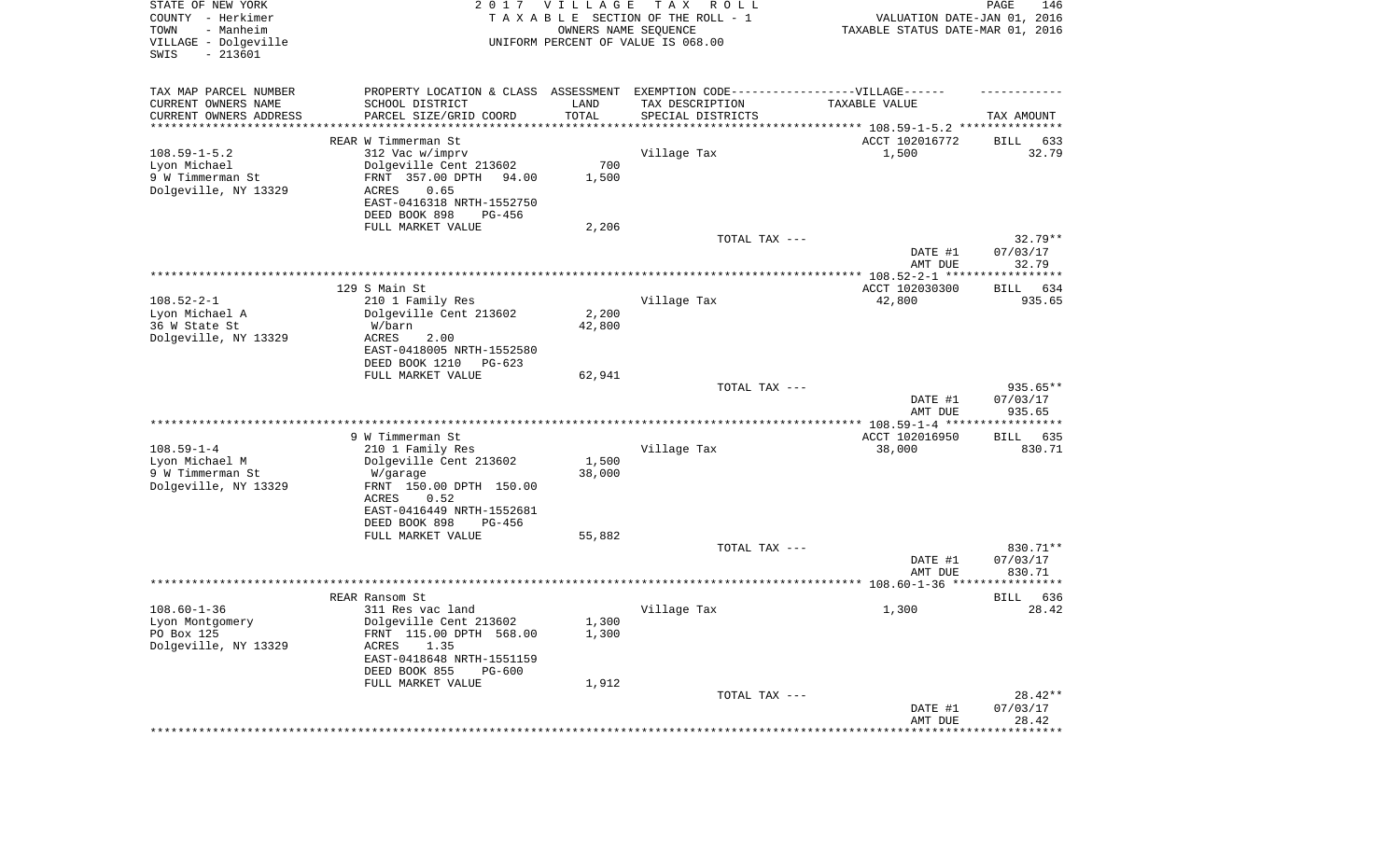| STATE OF NEW YORK<br>COUNTY - Herkimer<br>- Manheim<br>TOWN<br>VILLAGE - Dolgeville<br>SWIS<br>$-213601$ |                                                                                                      | 2017 VILLAGE<br>OWNERS NAME SEQUENCE | T A X<br>R O L L<br>TAXABLE SECTION OF THE ROLL - 1<br>UNIFORM PERCENT OF VALUE IS 068.00 | VALUATION DATE-JAN 01, 2016<br>TAXABLE STATUS DATE-MAR 01, 2016 | PAGE<br>147             |
|----------------------------------------------------------------------------------------------------------|------------------------------------------------------------------------------------------------------|--------------------------------------|-------------------------------------------------------------------------------------------|-----------------------------------------------------------------|-------------------------|
| TAX MAP PARCEL NUMBER<br>CURRENT OWNERS NAME                                                             | PROPERTY LOCATION & CLASS ASSESSMENT EXEMPTION CODE-----------------VILLAGE------<br>SCHOOL DISTRICT | LAND                                 | TAX DESCRIPTION                                                                           | TAXABLE VALUE                                                   |                         |
| CURRENT OWNERS ADDRESS<br>********************                                                           | PARCEL SIZE/GRID COORD                                                                               | TOTAL                                | SPECIAL DISTRICTS                                                                         | ********************************* 108.59-1-6 *****************  | TAX AMOUNT              |
|                                                                                                          | 10 W Timmerman St                                                                                    |                                      |                                                                                           | ACCT 102027990                                                  | 637<br>BILL             |
| $108.59 - 1 - 6$                                                                                         | 210 1 Family Res                                                                                     |                                      | Village Tax                                                                               | 66,000                                                          | 1,442.82                |
| Lyon Richard J                                                                                           | Dolgeville Cent 213602                                                                               | 1,000                                |                                                                                           |                                                                 |                         |
| 10 Timmerman St                                                                                          | $\ddot{\phantom{0}}$                                                                                 | 66,000                               |                                                                                           |                                                                 |                         |
| Dolgeville, NY 13329                                                                                     | FRNT 100.00 DPTH 150.00<br>ACRES<br>0.34                                                             |                                      |                                                                                           |                                                                 |                         |
|                                                                                                          | EAST-0416628 NRTH-1552710                                                                            |                                      |                                                                                           |                                                                 |                         |
|                                                                                                          | DEED BOOK 1183<br>PG-675                                                                             |                                      |                                                                                           |                                                                 |                         |
|                                                                                                          | FULL MARKET VALUE                                                                                    | 97,059                               |                                                                                           |                                                                 |                         |
|                                                                                                          |                                                                                                      |                                      | TOTAL TAX ---                                                                             |                                                                 | $1,442.82**$            |
|                                                                                                          |                                                                                                      |                                      |                                                                                           | DATE #1<br>AMT DUE                                              | 07/03/17<br>1,442.82    |
|                                                                                                          |                                                                                                      |                                      |                                                                                           |                                                                 |                         |
|                                                                                                          | 73 N Main St                                                                                         |                                      |                                                                                           | ACCT 102029970                                                  | BILL<br>638             |
| $108.44 - 3 - 8$                                                                                         | 482 Det row bldg                                                                                     |                                      | Village Tax                                                                               | 60,000                                                          | 1,311.66                |
| M P E Properties<br>73 N Main St                                                                         | Dolgeville Cent 213602<br>48.00 DPTH 200.00<br>FRNT                                                  | 500<br>60,000                        |                                                                                           |                                                                 |                         |
| Dolgeville, NY 13329                                                                                     | ACRES<br>0.22                                                                                        |                                      |                                                                                           |                                                                 |                         |
|                                                                                                          | EAST-0419863 NRTH-1556096                                                                            |                                      |                                                                                           |                                                                 |                         |
|                                                                                                          | DEED BOOK 845<br>$PG-585$                                                                            |                                      |                                                                                           |                                                                 |                         |
|                                                                                                          | FULL MARKET VALUE                                                                                    | 88,235                               | TOTAL TAX ---                                                                             |                                                                 | $1,311.66**$            |
|                                                                                                          |                                                                                                      |                                      |                                                                                           | DATE #1                                                         | 07/03/17                |
|                                                                                                          |                                                                                                      |                                      |                                                                                           | AMT DUE                                                         | 1,311.66                |
|                                                                                                          |                                                                                                      |                                      |                                                                                           | ********** 108.51-1-9 *****                                     | ***********             |
| $108.51 - 1 - 9$                                                                                         | 46 Spencer St<br>210 1 Family Res                                                                    |                                      | Village Tax                                                                               | ACCT 102017010<br>71,900                                        | 639<br>BILL<br>1,571.80 |
| Mack Nathan H                                                                                            | Dolgeville Cent 213602                                                                               | 1,400                                |                                                                                           |                                                                 |                         |
| Mack Ann N                                                                                               | W/garage                                                                                             | 71,900                               |                                                                                           |                                                                 |                         |
| 46 Spencer St                                                                                            | FRNT 110.16 DPTH                                                                                     |                                      |                                                                                           |                                                                 |                         |
| Dolgeville, NY 13329                                                                                     | ACRES<br>1.30<br>EAST-0417581 NRTH-1554677                                                           |                                      |                                                                                           |                                                                 |                         |
|                                                                                                          | DEED BOOK 1286<br>PG-274                                                                             |                                      |                                                                                           |                                                                 |                         |
|                                                                                                          | FULL MARKET VALUE                                                                                    | 105,735                              |                                                                                           |                                                                 |                         |
|                                                                                                          |                                                                                                      |                                      | TOTAL TAX ---                                                                             |                                                                 | 1,571.80**              |
|                                                                                                          |                                                                                                      |                                      |                                                                                           | DATE #1                                                         | 07/03/17                |
|                                                                                                          |                                                                                                      |                                      |                                                                                           | AMT DUE<br>******************* 108.59-3-6 *****                 | 1,571.80<br>* * * *     |
|                                                                                                          | 25 E Timmerman St                                                                                    |                                      |                                                                                           | ACCT 102014520                                                  | 640<br>BILL             |
| $108.59 - 3 - 6$                                                                                         | 210 1 Family Res                                                                                     |                                      | Village Tax                                                                               | 63,100                                                          | 1,379.42                |
| Maddocks Carmelita<br>25 E Timmerman St                                                                  | Dolgeville Cent 213602<br>FRNT 100.00 DPTH 150.00                                                    | 1,000<br>63,100                      |                                                                                           |                                                                 |                         |
| Dolgeville, NY 13329-9011                                                                                | ACRES<br>0.34                                                                                        |                                      |                                                                                           |                                                                 |                         |
|                                                                                                          | EAST-0416779 NRTH-1551549                                                                            |                                      |                                                                                           |                                                                 |                         |
|                                                                                                          | DEED BOOK 1279 PG-151                                                                                |                                      |                                                                                           |                                                                 |                         |
|                                                                                                          | FULL MARKET VALUE                                                                                    | 92,794                               |                                                                                           |                                                                 | $1,379.42**$            |
|                                                                                                          |                                                                                                      |                                      | TOTAL TAX ---                                                                             | DATE #1                                                         | 07/03/17                |
|                                                                                                          |                                                                                                      |                                      |                                                                                           | AMT DUE                                                         | 1,379.42                |
|                                                                                                          |                                                                                                      |                                      |                                                                                           |                                                                 |                         |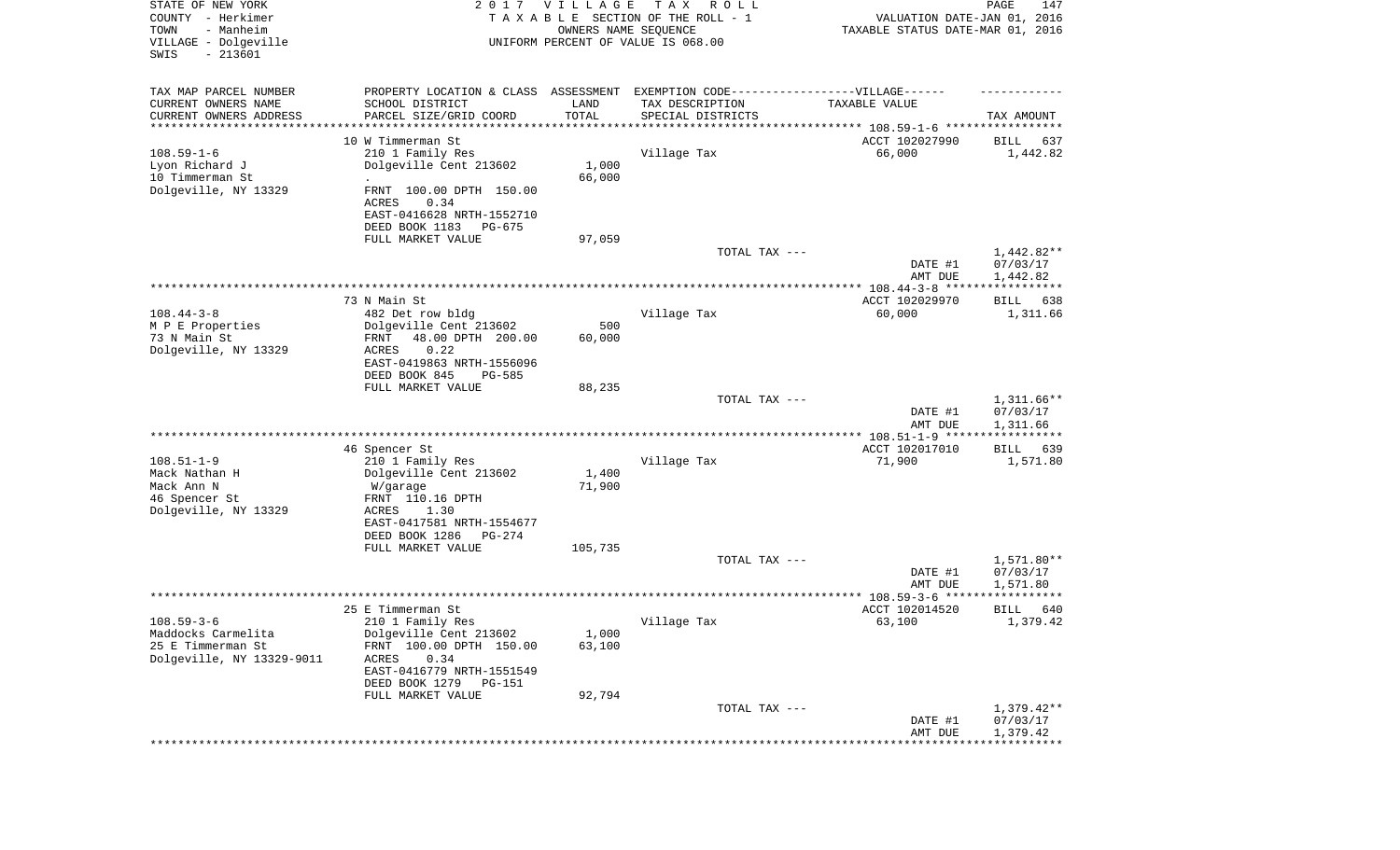| STATE OF NEW YORK<br>COUNTY - Herkimer<br>- Manheim<br>TOWN<br>VILLAGE - Dolgeville<br>SWIS<br>$-213601$ |                                                                                  | 2017 VILLAGE<br>OWNERS NAME SEQUENCE | T A X<br>R O L L<br>TAXABLE SECTION OF THE ROLL - 1<br>UNIFORM PERCENT OF VALUE IS 068.00 | VALUATION DATE-JAN 01, 2016<br>TAXABLE STATUS DATE-MAR 01, 2016 | PAGE<br>148        |
|----------------------------------------------------------------------------------------------------------|----------------------------------------------------------------------------------|--------------------------------------|-------------------------------------------------------------------------------------------|-----------------------------------------------------------------|--------------------|
| TAX MAP PARCEL NUMBER                                                                                    | PROPERTY LOCATION & CLASS ASSESSMENT EXEMPTION CODE----------------VILLAGE------ |                                      |                                                                                           |                                                                 |                    |
| CURRENT OWNERS NAME                                                                                      | SCHOOL DISTRICT                                                                  | LAND                                 | TAX DESCRIPTION                                                                           | TAXABLE VALUE                                                   |                    |
| CURRENT OWNERS ADDRESS<br>*********************                                                          | PARCEL SIZE/GRID COORD                                                           | TOTAL<br>**********                  | SPECIAL DISTRICTS                                                                         |                                                                 | TAX AMOUNT         |
|                                                                                                          | 150 N Main St                                                                    |                                      |                                                                                           | ACCT 102012870                                                  | BILL<br>641        |
| $108.36 - 4 - 11$                                                                                        | 210 1 Family Res                                                                 |                                      | Village Tax                                                                               | 26,000                                                          | 568.38             |
| Madison Cathleen                                                                                         | Dolgeville Cent 213602                                                           | 500                                  |                                                                                           |                                                                 |                    |
| Madison Richard                                                                                          | FRNT<br>60.00 DPTH 221.00                                                        | 26,000                               |                                                                                           |                                                                 |                    |
| 150 N Main St                                                                                            | 0.20<br>ACRES                                                                    |                                      |                                                                                           |                                                                 |                    |
| Dolgeville, NY 13329                                                                                     | EAST-0420259 NRTH-1557273                                                        |                                      |                                                                                           |                                                                 |                    |
|                                                                                                          | DEED BOOK 895<br>PG-629                                                          |                                      |                                                                                           |                                                                 |                    |
|                                                                                                          | FULL MARKET VALUE                                                                | 38,235                               | TOTAL TAX ---                                                                             |                                                                 | 568.38**           |
|                                                                                                          |                                                                                  |                                      |                                                                                           | DATE #1<br>AMT DUE                                              | 07/03/17<br>568.38 |
|                                                                                                          |                                                                                  |                                      |                                                                                           |                                                                 |                    |
|                                                                                                          | 55 S Helmer Ave                                                                  |                                      |                                                                                           | ACCT 102002310                                                  | <b>BILL</b><br>642 |
| $108.52 - 1 - 14$                                                                                        | 210 1 Family Res                                                                 |                                      | VET WAR CT 41121                                                                          | 6,120                                                           |                    |
| Madison Donna J                                                                                          | Dolgeville Cent 213602                                                           | 800                                  | Village Tax                                                                               | 38,880                                                          | 849.95             |
| 55 S Helmer Ave<br>Dolgeville, NY 13329                                                                  | W/garage<br>FRNT<br>82.00 DPTH 129.00                                            | 45,000                               |                                                                                           |                                                                 |                    |
|                                                                                                          | ACRES<br>0.25                                                                    |                                      |                                                                                           |                                                                 |                    |
|                                                                                                          | EAST-0418221 NRTH-1554224                                                        |                                      |                                                                                           |                                                                 |                    |
|                                                                                                          | DEED BOOK 1562<br>PG-86                                                          |                                      |                                                                                           |                                                                 |                    |
|                                                                                                          | FULL MARKET VALUE                                                                | 66,176                               |                                                                                           |                                                                 |                    |
|                                                                                                          |                                                                                  |                                      | TOTAL TAX ---                                                                             |                                                                 | 849.95**           |
|                                                                                                          |                                                                                  |                                      |                                                                                           | DATE #1<br>AMT DUE                                              | 07/03/17<br>849.95 |
|                                                                                                          |                                                                                  |                                      |                                                                                           | ************* 108.36-2-21 ****************                      |                    |
|                                                                                                          | 10 Wolf St                                                                       |                                      |                                                                                           | ACCT 102007740                                                  | BILL<br>643        |
| $108.36 - 2 - 21$                                                                                        | 210 1 Family Res                                                                 |                                      | VET WAR CT 41121                                                                          | 4,800                                                           |                    |
| Madison Milford<br>Madison Maryann                                                                       | Dolgeville Cent 213602<br>W/garage                                               | 500<br>32,000                        | Village Tax                                                                               | 27,200                                                          | 594.62             |
| 10 Wolf St                                                                                               | FRNT<br>50.00 DPTH 150.00                                                        |                                      |                                                                                           |                                                                 |                    |
| Dolgeville, NY 13329                                                                                     | ACRES<br>0.17                                                                    |                                      |                                                                                           |                                                                 |                    |
|                                                                                                          | EAST-0419328 NRTH-1557649                                                        |                                      |                                                                                           |                                                                 |                    |
|                                                                                                          | DEED BOOK 00650 PG-00882                                                         |                                      |                                                                                           |                                                                 |                    |
|                                                                                                          | FULL MARKET VALUE                                                                | 47,059                               |                                                                                           |                                                                 |                    |
|                                                                                                          |                                                                                  |                                      | TOTAL TAX ---                                                                             |                                                                 | 594.62**           |
|                                                                                                          |                                                                                  |                                      |                                                                                           | DATE #1<br>AMT DUE                                              | 07/03/17<br>594.62 |
|                                                                                                          |                                                                                  |                                      |                                                                                           |                                                                 | $***$ * * *        |
|                                                                                                          | 152 N Main St                                                                    |                                      |                                                                                           | ACCT 102012840                                                  | 644<br>BILL        |
| $108.36 - 4 - 10$                                                                                        | 210 1 Family Res                                                                 |                                      | Village Tax                                                                               | 32,000                                                          | 699.55             |
| Madison Richard J                                                                                        | Dolgeville Cent 213602                                                           | 500                                  |                                                                                           |                                                                 |                    |
| 150 N Main St                                                                                            | 52.00 DPTH 225.00<br><b>FRNT</b>                                                 | 32,000                               |                                                                                           |                                                                 |                    |
| Dolgeville, NY 13329                                                                                     | 0.27<br>ACRES                                                                    |                                      |                                                                                           |                                                                 |                    |
|                                                                                                          | EAST-0420303 NRTH-1557333                                                        |                                      |                                                                                           |                                                                 |                    |
|                                                                                                          | DEED BOOK 1611<br>PG-33<br>FULL MARKET VALUE                                     | 47,059                               |                                                                                           |                                                                 |                    |
|                                                                                                          |                                                                                  |                                      | TOTAL TAX ---                                                                             |                                                                 | 699.55**           |
|                                                                                                          |                                                                                  |                                      |                                                                                           | DATE #1                                                         | 07/03/17           |
|                                                                                                          |                                                                                  |                                      |                                                                                           | AMT DUE                                                         | 699.55             |
|                                                                                                          |                                                                                  |                                      |                                                                                           |                                                                 |                    |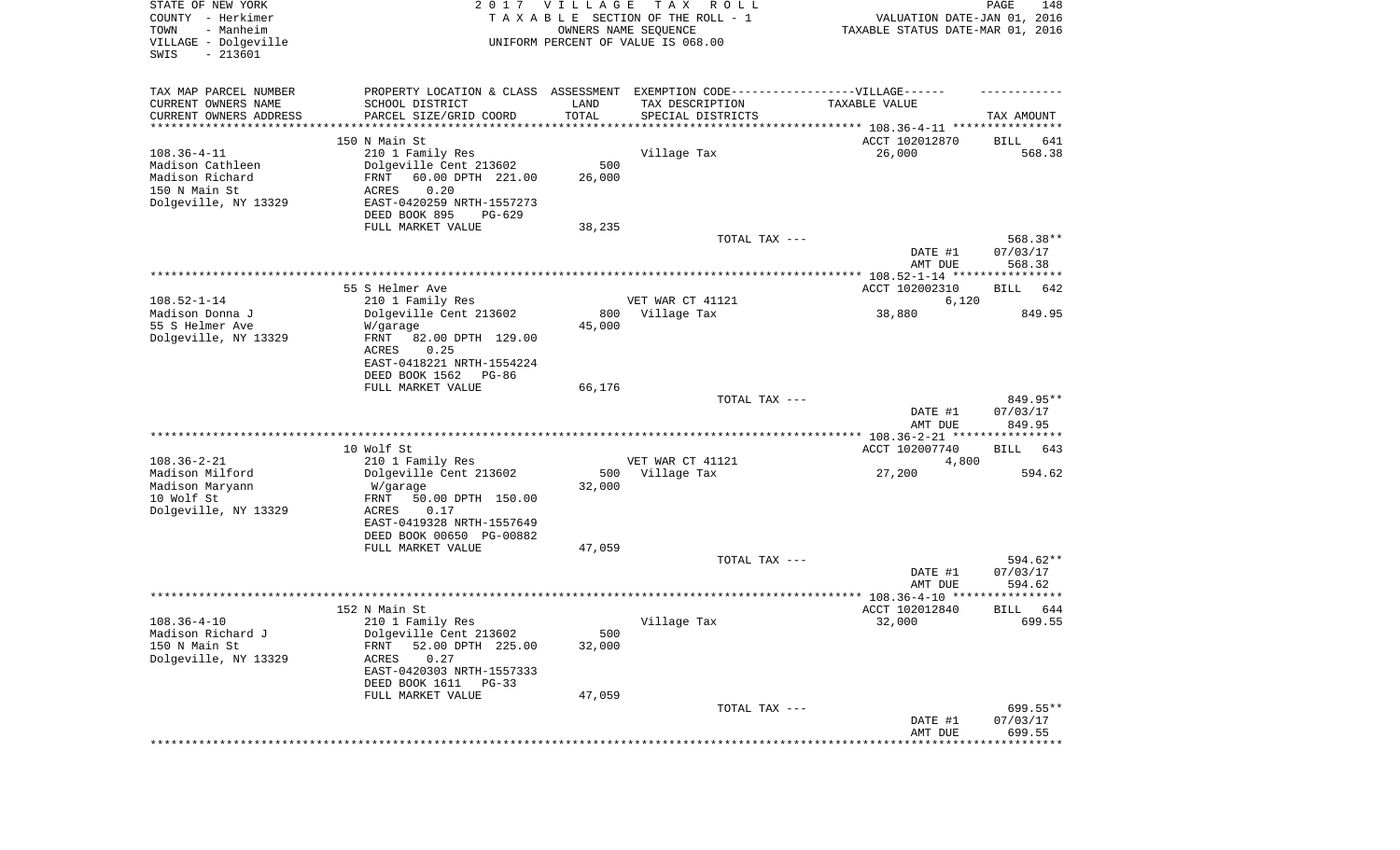| STATE OF NEW YORK<br>COUNTY - Herkimer<br>- Manheim<br>TOWN<br>VILLAGE - Dolgeville<br>SWIS<br>$-213601$ |                                                                                                                                                                                      | 2017 VILLAGE<br>OWNERS NAME SEQUENCE | T A X<br>R O L L<br>TAXABLE SECTION OF THE ROLL - 1<br>UNIFORM PERCENT OF VALUE IS 068.00                                | VALUATION DATE-JAN 01, 2016<br>TAXABLE STATUS DATE-MAR 01, 2016 | PAGE<br>149                    |
|----------------------------------------------------------------------------------------------------------|--------------------------------------------------------------------------------------------------------------------------------------------------------------------------------------|--------------------------------------|--------------------------------------------------------------------------------------------------------------------------|-----------------------------------------------------------------|--------------------------------|
| TAX MAP PARCEL NUMBER<br>CURRENT OWNERS NAME<br>CURRENT OWNERS ADDRESS<br>*********************          | SCHOOL DISTRICT<br>PARCEL SIZE/GRID COORD<br>*******************                                                                                                                     | LAND<br>TOTAL<br>***********         | PROPERTY LOCATION & CLASS ASSESSMENT EXEMPTION CODE----------------VILLAGE------<br>TAX DESCRIPTION<br>SPECIAL DISTRICTS | TAXABLE VALUE                                                   | TAX AMOUNT                     |
| $108.36 - 4 - 12$<br>Madison Richard J<br>Madison Cathleen A<br>150 N Main St<br>Dolgeville, NY 13329    | 148 N Main St<br>312 Vac w/imprv<br>Dolgeville Cent 213602<br>W/garage<br>45.00 DPTH 209.00<br>FRNT<br>0.21<br>ACRES<br>EAST-0420247 NRTH-1557220<br>DEED BOOK 1344<br>PG-263        | 500<br>2,500                         | Village Tax                                                                                                              | ACCT 102014340<br>2,500                                         | BILL<br>645<br>54.65           |
|                                                                                                          | FULL MARKET VALUE                                                                                                                                                                    | 3,676                                | TOTAL TAX ---                                                                                                            | DATE #1<br>AMT DUE                                              | 54.65**<br>07/03/17<br>54.65   |
|                                                                                                          |                                                                                                                                                                                      |                                      |                                                                                                                          |                                                                 |                                |
| $108.52 - 3 - 32$<br>Madison Richard J<br>Madison Cathleen A<br>150 N Main St<br>Dolgeville, NY 13329    | 8 Rundell St<br>210 1 Family Res<br>Dolgeville Cent 213602<br>W/garage<br>50.00 DPTH 130.00<br>FRNT<br>ACRES<br>0.15<br>EAST-0419385 NRTH-1553796<br>DEED BOOK 1443<br>PG-96         | 500<br>38,800                        | Village Tax                                                                                                              | ACCT 102020610<br>38,800                                        | BILL 646<br>848.20             |
|                                                                                                          | FULL MARKET VALUE                                                                                                                                                                    | 57,059                               |                                                                                                                          |                                                                 |                                |
|                                                                                                          |                                                                                                                                                                                      |                                      | TOTAL TAX ---                                                                                                            | DATE #1<br>AMT DUE                                              | 848.20**<br>07/03/17<br>848.20 |
|                                                                                                          |                                                                                                                                                                                      |                                      |                                                                                                                          |                                                                 |                                |
| $108.52 - 4 - 45$<br>Madison Sally<br>38 Ransom<br>Dolgeville, NY 13329                                  | Ransom<br>311 Res vac land<br>Dolgeville Cent 213602<br>FRNT 150.00 DPTH<br>75.00<br>ACRES<br>0.25<br>EAST-0419091 NRTH-1552551<br>FULL MARKET VALUE                                 | 500<br>500<br>735                    | Village Tax                                                                                                              | 500                                                             | BILL 647<br>10.93              |
|                                                                                                          |                                                                                                                                                                                      |                                      | TOTAL TAX ---                                                                                                            | DATE #1<br>AMT DUE                                              | $10.93**$<br>07/03/17<br>10.93 |
|                                                                                                          |                                                                                                                                                                                      |                                      |                                                                                                                          |                                                                 |                                |
| $108.52 - 4 - 43$<br>Madison Sally A<br>38 Ransom St<br>Dolgeville, NY 13329                             | 38 Ransom St<br>210 1 Family Res<br>Dolgeville Cent 213602<br>FRNT 100.00 DPTH 75.00<br>ACRES<br>0.17<br>EAST-0419151 NRTH-1552656<br>DEED BOOK 826<br>$PG-407$<br>FULL MARKET VALUE | 1,000<br>37,800<br>55,588            | Village Tax                                                                                                              | ACCT 102029070<br>37,800                                        | 648<br><b>BILL</b><br>826.34   |
|                                                                                                          |                                                                                                                                                                                      |                                      | TOTAL TAX ---                                                                                                            | DATE #1<br>AMT DUE<br>***********************************       | 826.34**<br>07/03/17<br>826.34 |
|                                                                                                          |                                                                                                                                                                                      |                                      |                                                                                                                          |                                                                 |                                |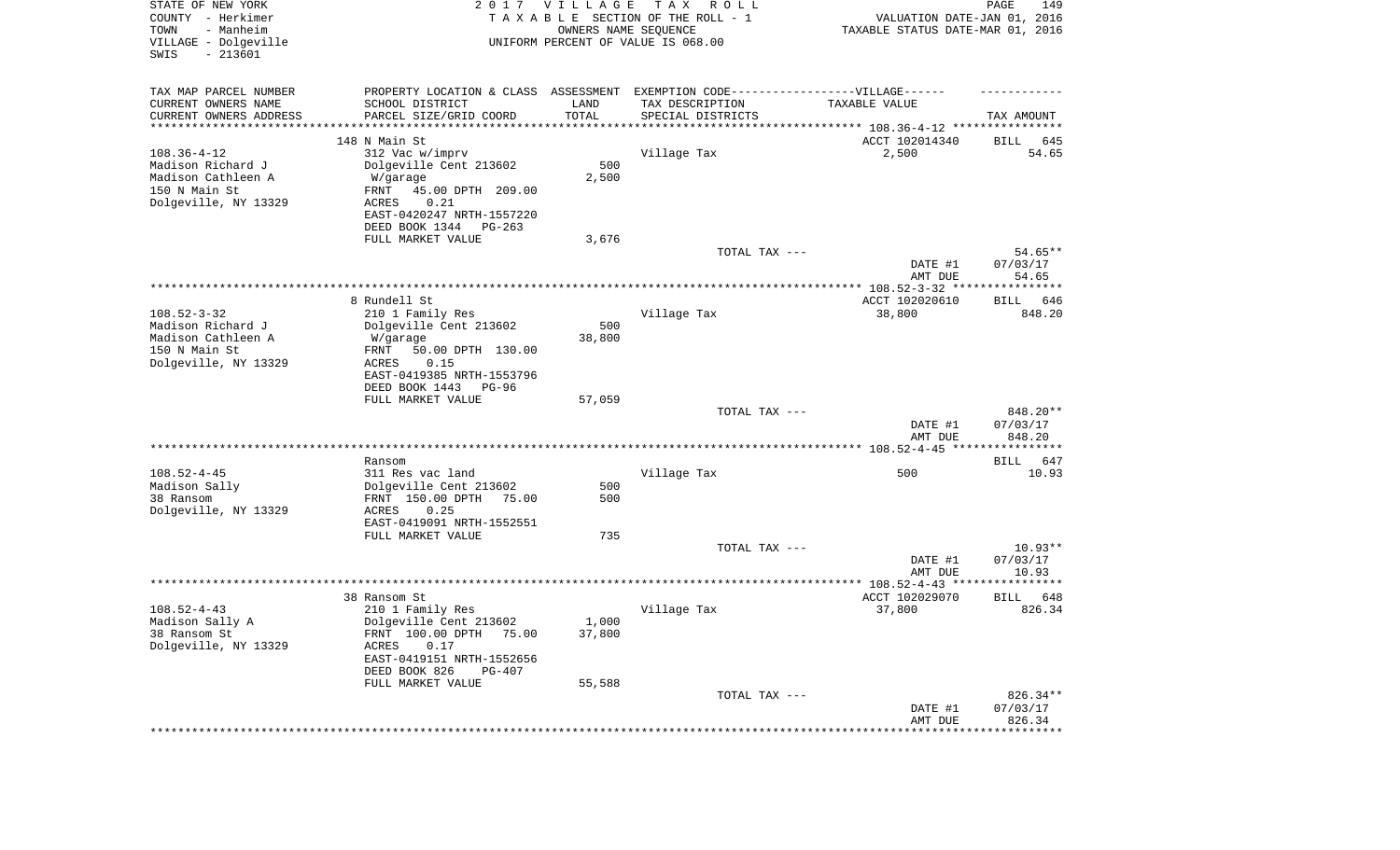| STATE OF NEW YORK<br>COUNTY - Herkimer<br>- Manheim<br>TOWN<br>VILLAGE - Dolgeville<br>SWIS<br>$-213601$ |                                                                                   | 2017 VILLAGE<br>OWNERS NAME SEQUENCE | T A X<br>R O L L<br>TAXABLE SECTION OF THE ROLL - 1<br>UNIFORM PERCENT OF VALUE IS 068.00 | VALUATION DATE-JAN 01, 2016<br>TAXABLE STATUS DATE-MAR 01, 2016 | PAGE<br>150        |
|----------------------------------------------------------------------------------------------------------|-----------------------------------------------------------------------------------|--------------------------------------|-------------------------------------------------------------------------------------------|-----------------------------------------------------------------|--------------------|
| TAX MAP PARCEL NUMBER                                                                                    | PROPERTY LOCATION & CLASS ASSESSMENT EXEMPTION CODE-----------------VILLAGE------ |                                      |                                                                                           |                                                                 |                    |
| CURRENT OWNERS NAME                                                                                      | SCHOOL DISTRICT                                                                   | LAND                                 | TAX DESCRIPTION                                                                           | TAXABLE VALUE                                                   |                    |
| CURRENT OWNERS ADDRESS<br>*********************                                                          | PARCEL SIZE/GRID COORD<br>********************                                    | TOTAL<br>* * * * * * * * * * *       | SPECIAL DISTRICTS                                                                         | ********************************* 108.52-4-44 ****************  | TAX AMOUNT         |
|                                                                                                          | E Spofford Ave                                                                    |                                      |                                                                                           | ACCT 102029130                                                  | BILL<br>649        |
| $108.52 - 4 - 44$                                                                                        | 311 Res vac land                                                                  |                                      | Village Tax                                                                               | 900                                                             | 19.67              |
| Madison Sally A                                                                                          | Dolgeville Cent 213602                                                            | 900                                  |                                                                                           |                                                                 |                    |
| 38 Ransom St                                                                                             | 75.00 DPTH 250.00<br>FRNT                                                         | 900                                  |                                                                                           |                                                                 |                    |
| Dolgeville, NY 13329                                                                                     | 0.43<br>ACRES                                                                     |                                      |                                                                                           |                                                                 |                    |
|                                                                                                          | EAST-0419051 NRTH-1552626                                                         |                                      |                                                                                           |                                                                 |                    |
|                                                                                                          | DEED BOOK 826<br>PG-407                                                           |                                      |                                                                                           |                                                                 |                    |
|                                                                                                          | FULL MARKET VALUE                                                                 | 1,324                                | TOTAL TAX ---                                                                             |                                                                 | $19.67**$          |
|                                                                                                          |                                                                                   |                                      |                                                                                           | DATE #1<br>AMT DUE                                              | 07/03/17<br>19.67  |
|                                                                                                          |                                                                                   |                                      |                                                                                           |                                                                 |                    |
|                                                                                                          | 13 Slawson St                                                                     |                                      |                                                                                           | ACCT 102000840                                                  | <b>BILL</b><br>650 |
| $108.44 - 2 - 56$                                                                                        | 210 1 Family Res                                                                  |                                      | VET COM CT 41131                                                                          | 10,000                                                          |                    |
| Madison Scott D                                                                                          | Dolgeville Cent 213602                                                            | 500                                  | Village Tax                                                                               | 30,000                                                          | 655.83             |
| 13 Slawson St<br>Dolgeville, NY 13329                                                                    | W/garage<br>FRNT                                                                  | 40,000                               |                                                                                           |                                                                 |                    |
|                                                                                                          | 50.00 DPTH 100.00<br>ACRES<br>$0.11$ BANK<br>135                                  |                                      |                                                                                           |                                                                 |                    |
|                                                                                                          | EAST-0418742 NRTH-1554818                                                         |                                      |                                                                                           |                                                                 |                    |
|                                                                                                          | DEED BOOK 851<br>$PG-435$                                                         |                                      |                                                                                           |                                                                 |                    |
|                                                                                                          | FULL MARKET VALUE                                                                 | 58,824                               |                                                                                           |                                                                 |                    |
|                                                                                                          |                                                                                   |                                      | TOTAL TAX ---                                                                             |                                                                 | 655.83**           |
|                                                                                                          |                                                                                   |                                      |                                                                                           | DATE #1<br>AMT DUE                                              | 07/03/17<br>655.83 |
|                                                                                                          |                                                                                   |                                      |                                                                                           | ************* 108.52-5-51 *****************                     |                    |
|                                                                                                          | 18 Schuyler St                                                                    |                                      |                                                                                           | ACCT 102005880                                                  | 651<br>BILL        |
| $108.52 - 5 - 51$                                                                                        | 210 1 Family Res                                                                  |                                      | Village Tax                                                                               | 45,000                                                          | 983.74             |
| Mahardy Mathew W                                                                                         | Dolgeville Cent 213602                                                            | 800                                  |                                                                                           |                                                                 |                    |
| Mahardy Cyrece M                                                                                         | W/garage                                                                          | 45,000                               |                                                                                           |                                                                 |                    |
| 18 Schuyler St<br>Dolgeville, NY 13329                                                                   | FRNT<br>78.00 DPTH 164.00<br>ACRES<br>0.28                                        |                                      |                                                                                           |                                                                 |                    |
|                                                                                                          | EAST-0419798 NRTH-1554114                                                         |                                      |                                                                                           |                                                                 |                    |
|                                                                                                          | DEED BOOK 1566<br>PG-203                                                          |                                      |                                                                                           |                                                                 |                    |
|                                                                                                          | FULL MARKET VALUE                                                                 | 66,176                               |                                                                                           |                                                                 |                    |
|                                                                                                          |                                                                                   |                                      | TOTAL TAX ---                                                                             |                                                                 | 983.74**           |
|                                                                                                          |                                                                                   |                                      |                                                                                           | DATE #1                                                         | 07/03/17           |
|                                                                                                          |                                                                                   |                                      |                                                                                           | AMT DUE                                                         | 983.74             |
|                                                                                                          | 46 Stewart St                                                                     |                                      |                                                                                           |                                                                 | 652<br>BILL        |
| $108.59 - 3 - 27.2$                                                                                      | 210 1 Family Res                                                                  |                                      | Village Tax                                                                               | 79,900                                                          | 1,746.69           |
| Mahardy William&Lydia                                                                                    | Dolgeville Cent 213602                                                            | 2,500                                |                                                                                           |                                                                 |                    |
| Mahardy Family Trust                                                                                     | FRNT 253.00 DPTH 150.00                                                           | 79,900                               |                                                                                           |                                                                 |                    |
| 46 Stewart St                                                                                            | <b>ACRES</b><br>0.87                                                              |                                      |                                                                                           |                                                                 |                    |
| Dolgeville, NY 13329                                                                                     | EAST-0417001 NRTH-1551008                                                         |                                      |                                                                                           |                                                                 |                    |
|                                                                                                          | DEED BOOK 1571<br><b>PG-91</b>                                                    |                                      |                                                                                           |                                                                 |                    |
|                                                                                                          | FULL MARKET VALUE                                                                 | 117,500                              | TOTAL TAX ---                                                                             |                                                                 | $1,746.69**$       |
|                                                                                                          |                                                                                   |                                      |                                                                                           | DATE #1                                                         | 07/03/17           |
|                                                                                                          |                                                                                   |                                      |                                                                                           | AMT DUE                                                         | 1,746.69           |
|                                                                                                          |                                                                                   |                                      |                                                                                           |                                                                 |                    |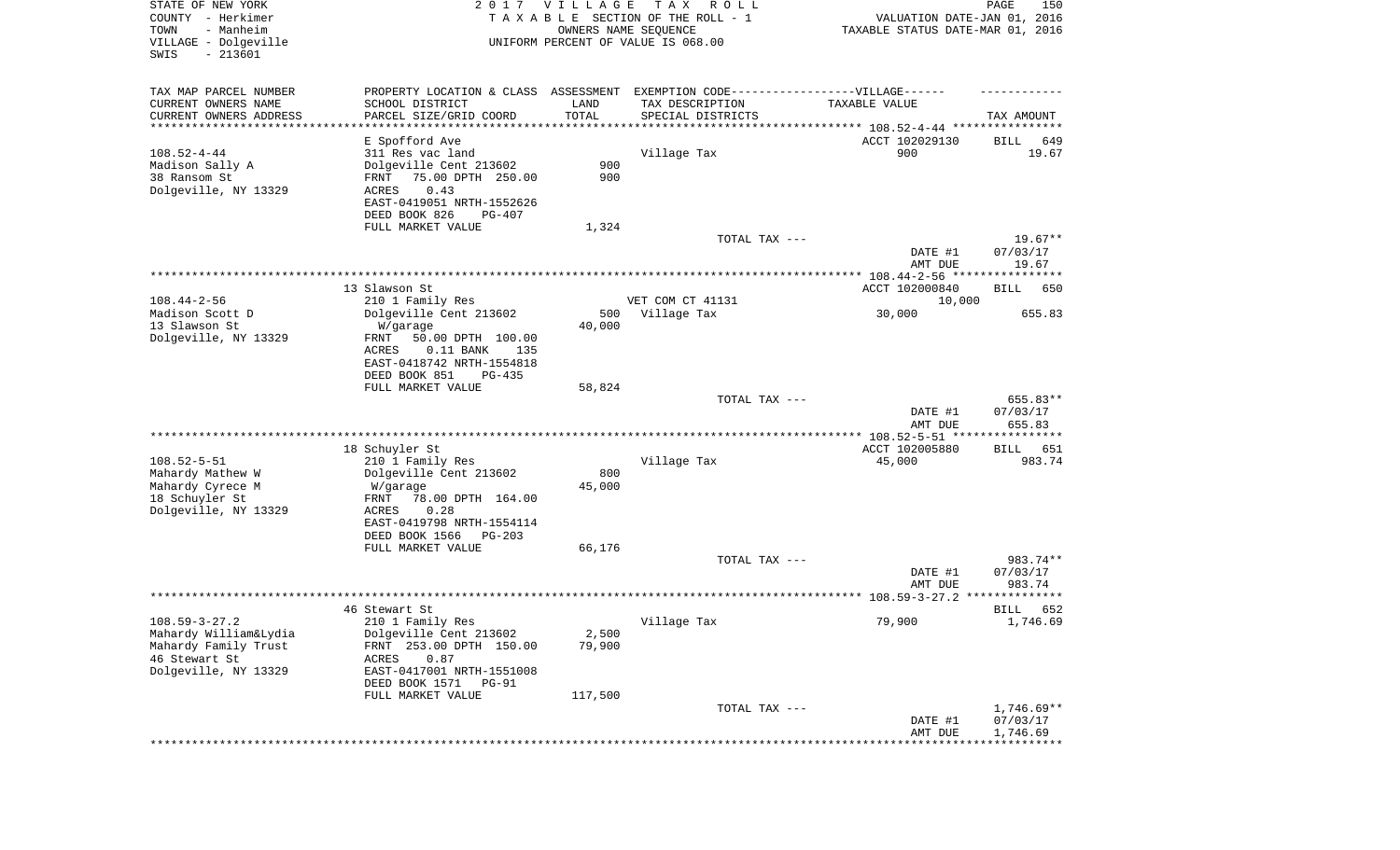| STATE OF NEW YORK<br>COUNTY - Herkimer<br>- Manheim<br>TOWN<br>VILLAGE - Dolgeville<br>$-213601$<br>SWIS |                                            | 2017 VILLAGE<br>OWNERS NAME SEQUENCE | T A X<br>R O L L<br>TAXABLE SECTION OF THE ROLL - 1<br>UNIFORM PERCENT OF VALUE IS 068.00 | VALUATION DATE-JAN 01, 2016<br>TAXABLE STATUS DATE-MAR 01, 2016 | PAGE<br>151            |
|----------------------------------------------------------------------------------------------------------|--------------------------------------------|--------------------------------------|-------------------------------------------------------------------------------------------|-----------------------------------------------------------------|------------------------|
| TAX MAP PARCEL NUMBER                                                                                    | PROPERTY LOCATION & CLASS ASSESSMENT       |                                      |                                                                                           | EXEMPTION CODE------------------VILLAGE------                   |                        |
| CURRENT OWNERS NAME<br>CURRENT OWNERS ADDRESS                                                            | SCHOOL DISTRICT<br>PARCEL SIZE/GRID COORD  | LAND<br>TOTAL                        | TAX DESCRIPTION<br>SPECIAL DISTRICTS                                                      | TAXABLE VALUE                                                   | TAX AMOUNT             |
| *********************                                                                                    |                                            | ***********                          |                                                                                           |                                                                 |                        |
|                                                                                                          | 39 Millers Grove Rd                        |                                      |                                                                                           |                                                                 | BILL<br>653            |
| $108.27 - 1 - 12$                                                                                        | 270 Mfg housing                            |                                      | Village Tax                                                                               | 37,000                                                          | 808.85                 |
| Mamrosch Michael C                                                                                       | Dolgeville Cent 213602                     | 5,000                                |                                                                                           |                                                                 |                        |
| Mulvana Erica                                                                                            | FRNT 210.00 DPTH 500.00                    | 37,000                               |                                                                                           |                                                                 |                        |
| 16 Franks Court                                                                                          | EAST-0416841 NRTH-1558478                  |                                      |                                                                                           |                                                                 |                        |
| Wallington, CT 06492                                                                                     | DEED BOOK 2017 PG-356                      |                                      |                                                                                           |                                                                 |                        |
| PRIOR OWNER ON 3/01/2016                                                                                 | FULL MARKET VALUE                          | 54,412                               |                                                                                           |                                                                 |                        |
| Miller Harold                                                                                            |                                            |                                      |                                                                                           |                                                                 |                        |
|                                                                                                          |                                            |                                      | TOTAL TAX ---                                                                             |                                                                 | 808.85**               |
|                                                                                                          |                                            |                                      |                                                                                           | DATE #1                                                         | 07/03/17               |
|                                                                                                          |                                            |                                      |                                                                                           | AMT DUE                                                         | 808.85                 |
|                                                                                                          |                                            |                                      |                                                                                           |                                                                 |                        |
| $108.36 - 3 - 24$                                                                                        | N Main St<br>312 Vac w/imprv               |                                      | Village Tax                                                                               | ACCT 102006570<br>5,000                                         | 654<br>BILL<br>109.30  |
| Mamrosh James                                                                                            | Dolgeville Cent 213602                     | 1,000                                |                                                                                           |                                                                 |                        |
| 155 N Main St                                                                                            | FRNT 153.00 DPTH 207.00                    | 5,000                                |                                                                                           |                                                                 |                        |
| Dolgeville, NY 13329                                                                                     | ACRES<br>0.52                              |                                      |                                                                                           |                                                                 |                        |
|                                                                                                          | EAST-0420049 NRTH-1557315                  |                                      |                                                                                           |                                                                 |                        |
|                                                                                                          | DEED BOOK 841<br>$PG-17$                   |                                      |                                                                                           |                                                                 |                        |
|                                                                                                          | FULL MARKET VALUE                          | 7,353                                |                                                                                           |                                                                 |                        |
|                                                                                                          |                                            |                                      | TOTAL TAX ---                                                                             | DATE #1                                                         | $109.30**$<br>07/03/17 |
|                                                                                                          |                                            |                                      |                                                                                           | AMT DUE                                                         | 109.30                 |
|                                                                                                          |                                            |                                      |                                                                                           | *************** 108.36-3-22 ****************                    |                        |
|                                                                                                          | 155 N Main St                              |                                      |                                                                                           | ACCT 102024990                                                  | <b>BILL</b><br>655     |
| $108.36 - 3 - 22$                                                                                        | 210 1 Family Res                           |                                      | Village Tax                                                                               | 24,000                                                          | 524.66                 |
| Mamrosh James K                                                                                          | Dolgeville Cent 213602                     | 300                                  |                                                                                           |                                                                 |                        |
| 155 N Main St                                                                                            | 27.00 DPTH 100.00<br>FRNT                  | 24,000                               |                                                                                           |                                                                 |                        |
| Dolgeville, NY 13329                                                                                     | 0.06<br>ACRES<br>EAST-0420084 NRTH-1557408 |                                      |                                                                                           |                                                                 |                        |
|                                                                                                          | DEED BOOK 698<br>PG-396                    |                                      |                                                                                           |                                                                 |                        |
|                                                                                                          | FULL MARKET VALUE                          | 35,294                               |                                                                                           |                                                                 |                        |
|                                                                                                          |                                            |                                      | TOTAL TAX ---                                                                             |                                                                 | 524.66**               |
|                                                                                                          |                                            |                                      |                                                                                           | DATE #1                                                         | 07/03/17               |
|                                                                                                          |                                            |                                      |                                                                                           | AMT DUE                                                         | 524.66                 |
|                                                                                                          |                                            |                                      |                                                                                           |                                                                 |                        |
| $108.36 - 1 - 55$                                                                                        | 65 W State St<br>210 1 Family Res          |                                      | VET COM CT 41131                                                                          | ACCT 102022620<br>10,150                                        | 656<br>BILL            |
| Mamrosh John J                                                                                           | Dolgeville Cent 213602                     |                                      | 800 Village Tax                                                                           | 30,450                                                          | 665.67                 |
| Mamrosh Bonnie                                                                                           | W/garage                                   | 40,600                               |                                                                                           |                                                                 |                        |
| 65 W State St                                                                                            | FRNT<br>76.50 DPTH 125.00                  |                                      |                                                                                           |                                                                 |                        |
| Dolgeville, NY 13329                                                                                     | 0.22<br>ACRES                              |                                      |                                                                                           |                                                                 |                        |
|                                                                                                          | EAST-0418518 NRTH-1557117                  |                                      |                                                                                           |                                                                 |                        |
|                                                                                                          | DEED BOOK 00659 PG-00538                   |                                      |                                                                                           |                                                                 |                        |
|                                                                                                          | FULL MARKET VALUE                          | 59,706                               |                                                                                           |                                                                 | 665.67**               |
|                                                                                                          |                                            |                                      | TOTAL TAX ---                                                                             | DATE #1                                                         | 07/03/17               |
|                                                                                                          |                                            |                                      |                                                                                           | AMT DUE                                                         | 665.67                 |
|                                                                                                          |                                            |                                      |                                                                                           |                                                                 |                        |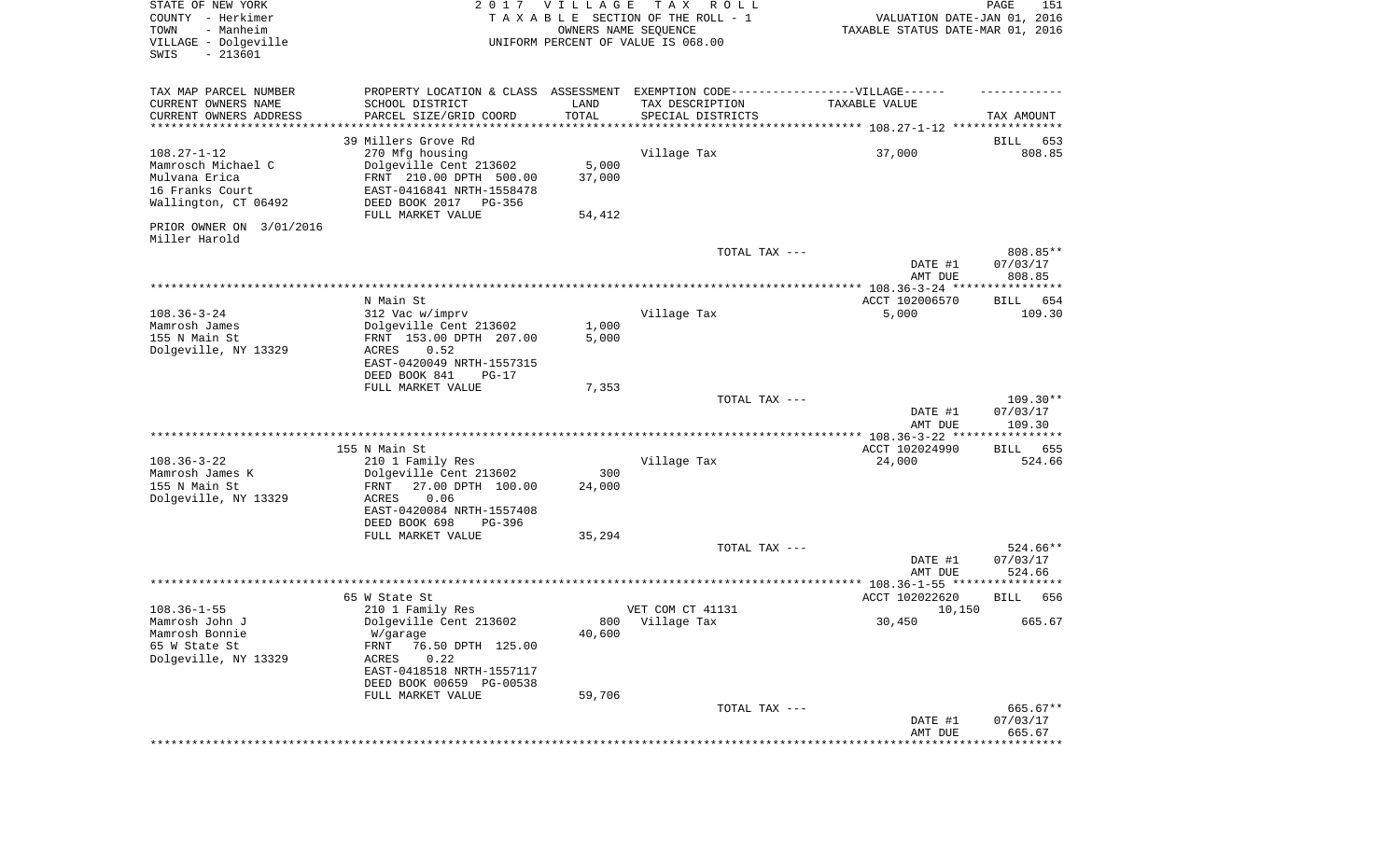| STATE OF NEW YORK<br>COUNTY - Herkimer<br>- Manheim<br>TOWN<br>VILLAGE - Dolgeville<br>SWIS<br>$-213601$ |                                                                                  | 2017 VILLAGE<br>OWNERS NAME SEQUENCE | T A X<br>R O L L<br>TAXABLE SECTION OF THE ROLL - 1<br>UNIFORM PERCENT OF VALUE IS 068.00 | VALUATION DATE-JAN 01, 2016<br>TAXABLE STATUS DATE-MAR 01, 2016 | PAGE<br>152              |
|----------------------------------------------------------------------------------------------------------|----------------------------------------------------------------------------------|--------------------------------------|-------------------------------------------------------------------------------------------|-----------------------------------------------------------------|--------------------------|
| TAX MAP PARCEL NUMBER                                                                                    | PROPERTY LOCATION & CLASS ASSESSMENT EXEMPTION CODE----------------VILLAGE------ |                                      |                                                                                           |                                                                 |                          |
| CURRENT OWNERS NAME<br>CURRENT OWNERS ADDRESS                                                            | SCHOOL DISTRICT<br>PARCEL SIZE/GRID COORD                                        | LAND<br>TOTAL                        | TAX DESCRIPTION<br>SPECIAL DISTRICTS                                                      | TAXABLE VALUE                                                   | TAX AMOUNT               |
| *********************                                                                                    |                                                                                  | * * * * * * * * * * *                |                                                                                           |                                                                 |                          |
|                                                                                                          | 79 N Main St                                                                     |                                      |                                                                                           | ACCT 102006450                                                  | 657<br>BILL              |
| $108.44 - 3 - 7$                                                                                         | 482 Det row bldg                                                                 |                                      | Village Tax                                                                               | 54,000                                                          | 1,180.49                 |
| Manheim Auto Parts                                                                                       | Dolgeville Cent 213602<br>FRNT                                                   | 400                                  |                                                                                           |                                                                 |                          |
| Petkovsek Philip<br>Attn: Petkovsek Philip                                                               | 43.00 DPTH 202.00<br>0.24<br>ACRES                                               | 54,000                               |                                                                                           |                                                                 |                          |
| 79 N Main St                                                                                             | EAST-0419862 NRTH-1556139                                                        |                                      |                                                                                           |                                                                 |                          |
| Dolgeville, NY 13329                                                                                     | DEED BOOK 890<br>PG-499                                                          |                                      |                                                                                           |                                                                 |                          |
|                                                                                                          | FULL MARKET VALUE                                                                | 79,412                               |                                                                                           |                                                                 |                          |
|                                                                                                          |                                                                                  |                                      | TOTAL TAX ---                                                                             | DATE #1                                                         | $1,180.49**$<br>07/03/17 |
|                                                                                                          |                                                                                  |                                      |                                                                                           | AMT DUE                                                         | 1,180.49                 |
|                                                                                                          | 29-31 Slawson St                                                                 |                                      |                                                                                           | ACCT 102014250                                                  | 658<br>BILL              |
| $108.44 - 2 - 3$                                                                                         | 220 2 Family Res                                                                 |                                      | Village Tax                                                                               | 29,500                                                          | 644.90                   |
| Markwardt Donald F                                                                                       | Dolgeville Cent 213602                                                           | 800                                  |                                                                                           |                                                                 |                          |
| 29 Slawson St                                                                                            | W/garage                                                                         | 29,500                               |                                                                                           |                                                                 |                          |
| Dolgeville, NY 13329                                                                                     | FRNT<br>80.00 DPTH 100.00                                                        |                                      |                                                                                           |                                                                 |                          |
|                                                                                                          | ACRES<br>0.18                                                                    |                                      |                                                                                           |                                                                 |                          |
|                                                                                                          | EAST-0418369 NRTH-1555195                                                        |                                      |                                                                                           |                                                                 |                          |
|                                                                                                          | DEED BOOK 1529<br>$PG-212$                                                       |                                      |                                                                                           |                                                                 |                          |
|                                                                                                          | FULL MARKET VALUE                                                                | 43,382                               |                                                                                           |                                                                 | 644.90**                 |
|                                                                                                          |                                                                                  |                                      | TOTAL TAX ---                                                                             | DATE #1                                                         | 07/03/17                 |
|                                                                                                          |                                                                                  |                                      |                                                                                           | AMT DUE                                                         | 644.90                   |
|                                                                                                          |                                                                                  |                                      |                                                                                           | *********** 108.52-2-40 *****************                       |                          |
|                                                                                                          | 71 S Main St                                                                     |                                      |                                                                                           | ACCT 102007860                                                  | 659<br>BILL              |
| $108.52 - 2 - 40$                                                                                        | 210 1 Family Res                                                                 |                                      | Village Tax                                                                               | 141,600                                                         | 3,095.51                 |
| Marlo Hunter J                                                                                           | Dolgeville Cent 213602                                                           | 900                                  |                                                                                           |                                                                 |                          |
| 71 S Main St                                                                                             | W/garage                                                                         | 141,600                              |                                                                                           |                                                                 |                          |
| Dolgeville, NY 13329                                                                                     | FRNT<br>90.00 DPTH 195.00                                                        |                                      |                                                                                           |                                                                 |                          |
|                                                                                                          | ACRES<br>0.40                                                                    |                                      |                                                                                           |                                                                 |                          |
|                                                                                                          | EAST-0418968 NRTH-1554188<br>DEED BOOK 1545<br>PG-743                            |                                      |                                                                                           |                                                                 |                          |
|                                                                                                          | FULL MARKET VALUE                                                                | 208,235                              |                                                                                           |                                                                 |                          |
|                                                                                                          |                                                                                  |                                      | TOTAL TAX ---                                                                             |                                                                 | $3,095.51**$             |
|                                                                                                          |                                                                                  |                                      |                                                                                           | DATE #1                                                         | 07/03/17                 |
|                                                                                                          |                                                                                  |                                      |                                                                                           | AMT DUE                                                         | 3,095.51                 |
|                                                                                                          |                                                                                  |                                      |                                                                                           |                                                                 | ******                   |
|                                                                                                          | S Main St                                                                        |                                      |                                                                                           | ACCT 102007830                                                  | 660<br>BILL              |
| $108.52 - 2 - 41$                                                                                        | 311 Res vac land                                                                 |                                      | Village Tax                                                                               | 600                                                             | 13.12                    |
| Marlo Hunter J                                                                                           | Dolgeville Cent 213602                                                           | 600                                  |                                                                                           |                                                                 |                          |
| 71 S Main St<br>Dolgeville, NY 13329                                                                     | 90.00 DPTH 145.00<br>FRNT                                                        | 600                                  |                                                                                           |                                                                 |                          |
|                                                                                                          | 0.30<br>ACRES<br>EAST-0418996 NRTH-1554279                                       |                                      |                                                                                           |                                                                 |                          |
|                                                                                                          | DEED BOOK 1545<br>PG-743                                                         |                                      |                                                                                           |                                                                 |                          |
|                                                                                                          | FULL MARKET VALUE                                                                | 882                                  |                                                                                           |                                                                 |                          |
|                                                                                                          |                                                                                  |                                      | TOTAL TAX ---                                                                             |                                                                 | $13.12**$                |
|                                                                                                          |                                                                                  |                                      |                                                                                           | DATE #1                                                         | 07/03/17                 |
|                                                                                                          |                                                                                  |                                      |                                                                                           | AMT DUE                                                         | 13.12                    |
|                                                                                                          |                                                                                  |                                      |                                                                                           | **************************                                      |                          |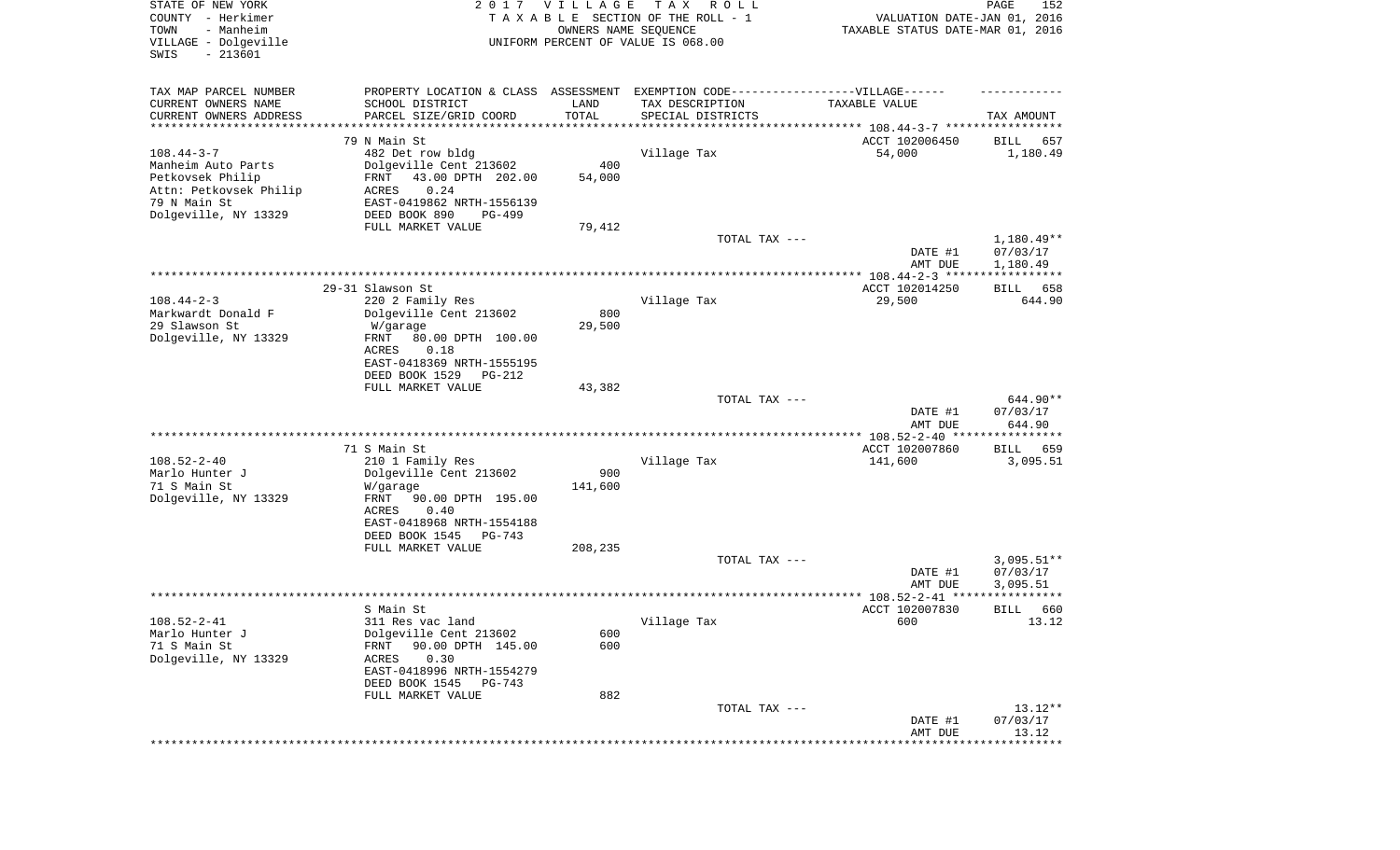| STATE OF NEW YORK<br>COUNTY - Herkimer<br>- Manheim<br>TOWN<br>VILLAGE - Dolgeville<br>$-213601$<br>SWIS | 2017                                                                              | VILLAGE<br>OWNERS NAME SEQUENCE | T A X<br>R O L L<br>TAXABLE SECTION OF THE ROLL - 1<br>UNIFORM PERCENT OF VALUE IS 068.00 | VALUATION DATE-JAN 01, 2016<br>TAXABLE STATUS DATE-MAR 01, 2016 | PAGE<br>153             |
|----------------------------------------------------------------------------------------------------------|-----------------------------------------------------------------------------------|---------------------------------|-------------------------------------------------------------------------------------------|-----------------------------------------------------------------|-------------------------|
| TAX MAP PARCEL NUMBER                                                                                    | PROPERTY LOCATION & CLASS ASSESSMENT EXEMPTION CODE-----------------VILLAGE------ |                                 |                                                                                           |                                                                 |                         |
| CURRENT OWNERS NAME                                                                                      | SCHOOL DISTRICT                                                                   | LAND                            | TAX DESCRIPTION                                                                           | TAXABLE VALUE                                                   |                         |
| CURRENT OWNERS ADDRESS<br>********************                                                           | PARCEL SIZE/GRID COORD                                                            | TOTAL                           | SPECIAL DISTRICTS                                                                         |                                                                 | TAX AMOUNT              |
|                                                                                                          |                                                                                   |                                 |                                                                                           |                                                                 |                         |
| $108.44 - 2 - 18.1$                                                                                      | 13 Beaver St<br>210 1 Family Res                                                  |                                 | Village Tax                                                                               | ACCT 102002970<br>48,000                                        | BILL<br>661<br>1,049.32 |
| Marshall Debra L                                                                                         | Dolgeville Cent 213602                                                            | 800                             |                                                                                           |                                                                 |                         |
| 13 Beaver St                                                                                             | 210 W/garage                                                                      | 48,000                          |                                                                                           |                                                                 |                         |
| Dolgeville, NY 13329                                                                                     | 13 Beaver St.                                                                     |                                 |                                                                                           |                                                                 |                         |
|                                                                                                          | FRNT 166.00 DPTH 108.00                                                           |                                 |                                                                                           |                                                                 |                         |
|                                                                                                          | ACRES<br>$0.20$ BANK<br>135                                                       |                                 |                                                                                           |                                                                 |                         |
|                                                                                                          | EAST-0418009 NRTH-1554777<br>DEED BOOK 942<br>PG-395                              |                                 |                                                                                           |                                                                 |                         |
|                                                                                                          | FULL MARKET VALUE                                                                 | 70,588                          |                                                                                           |                                                                 |                         |
|                                                                                                          |                                                                                   |                                 | TOTAL TAX ---                                                                             |                                                                 | $1,049.32**$            |
|                                                                                                          |                                                                                   |                                 |                                                                                           | DATE #1                                                         | 07/03/17                |
|                                                                                                          |                                                                                   |                                 |                                                                                           | AMT DUE                                                         | 1,049.32                |
|                                                                                                          |                                                                                   |                                 |                                                                                           |                                                                 |                         |
| $108.44 - 1 - 16$                                                                                        | 34 Elm St                                                                         |                                 | Village Tax                                                                               | ACCT 102009270                                                  | 662<br>BILL<br>874.44   |
| Martin Bruce T                                                                                           | 210 1 Family Res<br>Dolgeville Cent 213602                                        | 500                             |                                                                                           | 40,000                                                          |                         |
| Martin Stephanie A                                                                                       | W/garage                                                                          | 40,000                          |                                                                                           |                                                                 |                         |
| 80 Fraleigh Ln                                                                                           | FRNT<br>50.00 DPTH 120.00                                                         |                                 |                                                                                           |                                                                 |                         |
| Red Hook, NY 12571                                                                                       | 0.14<br>ACRES                                                                     |                                 |                                                                                           |                                                                 |                         |
|                                                                                                          | EAST-0419205 NRTH-1556048                                                         |                                 |                                                                                           |                                                                 |                         |
|                                                                                                          | DEED BOOK 1344<br>PG-816<br>FULL MARKET VALUE                                     | 58,824                          |                                                                                           |                                                                 |                         |
|                                                                                                          |                                                                                   |                                 | TOTAL TAX ---                                                                             |                                                                 | 874.44**                |
|                                                                                                          |                                                                                   |                                 |                                                                                           | DATE #1<br>AMT DUE                                              | 07/03/17<br>874.44      |
|                                                                                                          |                                                                                   |                                 |                                                                                           |                                                                 |                         |
|                                                                                                          | 33 S Helmer Ave                                                                   |                                 |                                                                                           | ACCT 102007110                                                  | BILL<br>663             |
| $108.44 - 2 - 53$                                                                                        | 210 1 Family Res                                                                  |                                 | VET COM CT 41131                                                                          | 10,200                                                          |                         |
| Martyniuk Kornel                                                                                         | Dolgeville Cent 213602                                                            |                                 | 500 VET DIS CT 41141                                                                      | 4,100                                                           |                         |
| Martyniuk Roxanne                                                                                        | W Garage                                                                          | 41,000                          | Village Tax                                                                               | 26,700                                                          | 583.69                  |
| 33 S Helmer Ave                                                                                          | FRNT<br>50.00 DPTH 230.00                                                         |                                 |                                                                                           |                                                                 |                         |
| Dolgeville, NY 13329                                                                                     | $0.25$ BANK<br>ACRES<br>135<br>EAST-0418677 NRTH-1554633                          |                                 |                                                                                           |                                                                 |                         |
|                                                                                                          | DEED BOOK 709<br>PG-173                                                           |                                 |                                                                                           |                                                                 |                         |
|                                                                                                          | FULL MARKET VALUE                                                                 | 60,294                          |                                                                                           |                                                                 |                         |
|                                                                                                          |                                                                                   |                                 | TOTAL TAX ---                                                                             |                                                                 | 583.69**                |
|                                                                                                          |                                                                                   |                                 |                                                                                           | DATE #1                                                         | 07/03/17                |
|                                                                                                          |                                                                                   |                                 |                                                                                           | AMT DUE                                                         | 583.69                  |
|                                                                                                          | 14 Lamberson St                                                                   |                                 |                                                                                           | ******* 108.52-2-45 *****************<br>ACCT 102017790         | <b>BILL</b><br>664      |
| $108.52 - 2 - 45$                                                                                        | 220 2 Family Res                                                                  |                                 | Village Tax                                                                               | 40,500                                                          | 885.37                  |
| Marucci Carl                                                                                             | Dolgeville Cent 213602                                                            | 700                             |                                                                                           |                                                                 |                         |
| Marucci Yolanda                                                                                          | W/garage                                                                          | 40,500                          |                                                                                           |                                                                 |                         |
| 339 William St                                                                                           | FRNT 117.00 DPTH<br>71.00                                                         |                                 |                                                                                           |                                                                 |                         |
| Herkimer, NY 13350                                                                                       | 0.08<br>ACRES                                                                     |                                 |                                                                                           |                                                                 |                         |
|                                                                                                          | EAST-0419245 NRTH-1554154<br>DEED BOOK 1186<br><b>PG-950</b>                      |                                 |                                                                                           |                                                                 |                         |
|                                                                                                          | FULL MARKET VALUE                                                                 | 59,559                          |                                                                                           |                                                                 |                         |
|                                                                                                          |                                                                                   |                                 | TOTAL TAX ---                                                                             |                                                                 | 885.37**                |
|                                                                                                          |                                                                                   |                                 |                                                                                           | DATE #1                                                         | 07/03/17                |
|                                                                                                          |                                                                                   |                                 |                                                                                           | AMT DUE                                                         | 885.37                  |
|                                                                                                          |                                                                                   |                                 |                                                                                           |                                                                 |                         |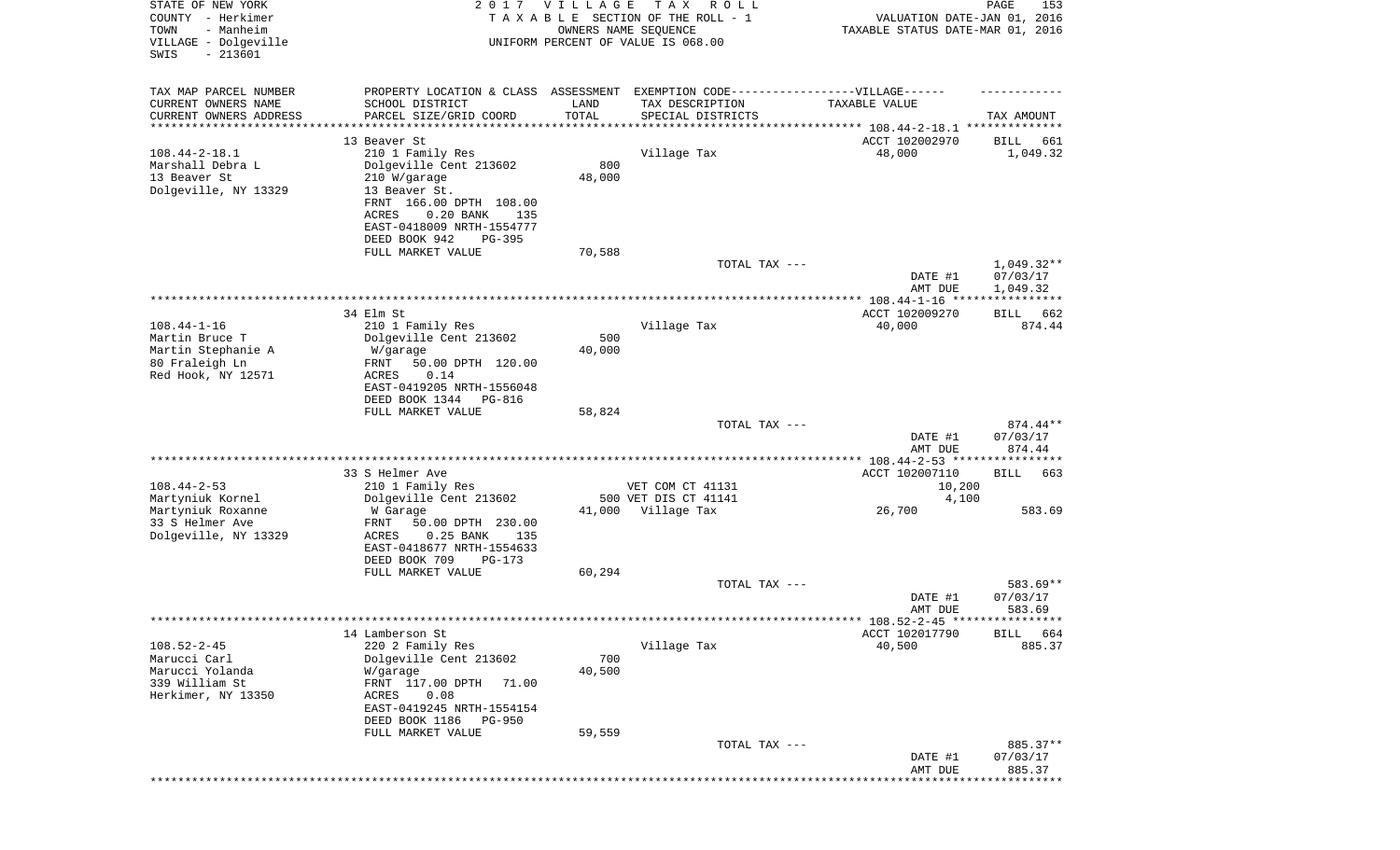| STATE OF NEW YORK<br>COUNTY - Herkimer<br>- Manheim<br>TOWN<br>VILLAGE - Dolgeville<br>SWIS<br>$-213601$ |                                                                                   | 2017 VILLAGE<br>OWNERS NAME SEQUENCE | T A X<br>R O L L<br>TAXABLE SECTION OF THE ROLL - 1<br>UNIFORM PERCENT OF VALUE IS 068.00 | VALUATION DATE-JAN 01, 2016<br>TAXABLE STATUS DATE-MAR 01, 2016 | PAGE<br>154             |
|----------------------------------------------------------------------------------------------------------|-----------------------------------------------------------------------------------|--------------------------------------|-------------------------------------------------------------------------------------------|-----------------------------------------------------------------|-------------------------|
| TAX MAP PARCEL NUMBER                                                                                    | PROPERTY LOCATION & CLASS ASSESSMENT EXEMPTION CODE-----------------VILLAGE------ |                                      |                                                                                           |                                                                 |                         |
| CURRENT OWNERS NAME                                                                                      | SCHOOL DISTRICT                                                                   | LAND                                 | TAX DESCRIPTION                                                                           | TAXABLE VALUE                                                   |                         |
| CURRENT OWNERS ADDRESS                                                                                   | PARCEL SIZE/GRID COORD                                                            | TOTAL                                | SPECIAL DISTRICTS                                                                         |                                                                 | TAX AMOUNT              |
| ********************                                                                                     |                                                                                   |                                      |                                                                                           |                                                                 |                         |
|                                                                                                          | 4 Howard St                                                                       |                                      |                                                                                           | ACCT 102008700                                                  | BILL<br>665             |
| $108.52 - 2 - 46$<br>Marucci Carl A                                                                      | 312 Vac w/imprv                                                                   |                                      | Village Tax                                                                               | 1,000                                                           | 21.86                   |
| 339 William St                                                                                           | Dolgeville Cent 213602<br>W/garage                                                | 200<br>1,000                         |                                                                                           |                                                                 |                         |
| Herkimer, NY 13350                                                                                       | FRNT<br>20.00 DPTH<br>75.00<br>0.03<br>ACRES                                      |                                      |                                                                                           |                                                                 |                         |
|                                                                                                          | EAST-0419224 NRTH-1554126<br>DEED BOOK 1449<br>PG-372                             |                                      |                                                                                           |                                                                 |                         |
|                                                                                                          | FULL MARKET VALUE                                                                 | 1,471                                |                                                                                           |                                                                 |                         |
|                                                                                                          |                                                                                   |                                      | TOTAL TAX ---                                                                             |                                                                 | 21.86**                 |
|                                                                                                          |                                                                                   |                                      |                                                                                           | DATE #1<br>AMT DUE                                              | 07/03/17<br>21.86       |
|                                                                                                          |                                                                                   |                                      |                                                                                           |                                                                 |                         |
|                                                                                                          | 39 N Helmer Ave                                                                   |                                      |                                                                                           | ACCT 102006930                                                  | 666<br>BILL             |
| $108.36 - 2 - 53$<br>Masala Anthony                                                                      | 210 1 Family Res<br>Dolgeville Cent 213602                                        | 500                                  | Village Tax                                                                               | 45,000                                                          | 983.74                  |
| 37 N Helmer Ave                                                                                          | 50.00 DPTH 120.00<br>FRNT                                                         | 45,000                               |                                                                                           |                                                                 |                         |
| Dolgeville, NY 13329                                                                                     | ACRES<br>0.13                                                                     |                                      |                                                                                           |                                                                 |                         |
|                                                                                                          | EAST-0419571 NRTH-1557031<br>DEED BOOK 1316<br>PG-407                             |                                      |                                                                                           |                                                                 |                         |
|                                                                                                          | FULL MARKET VALUE                                                                 | 66,176                               |                                                                                           |                                                                 |                         |
|                                                                                                          |                                                                                   |                                      | TOTAL TAX ---                                                                             |                                                                 | 983.74**                |
|                                                                                                          |                                                                                   |                                      |                                                                                           | DATE #1<br>AMT DUE                                              | 07/03/17<br>983.74      |
|                                                                                                          |                                                                                   |                                      |                                                                                           | ************ 108.36-2-54 ****                                   | * * * * * * * * * * * * |
|                                                                                                          | 37 N Helmer Ave                                                                   |                                      |                                                                                           | ACCT 102017820                                                  | BILL<br>667             |
| $108.36 - 2 - 54$                                                                                        | 210 1 Family Res                                                                  |                                      | Village Tax                                                                               | 49,000                                                          | 1,071.19                |
| Masala Anthony V                                                                                         | Dolgeville Cent 213602                                                            | 600                                  |                                                                                           |                                                                 |                         |
| 37 N Helmer Ave                                                                                          | W/garage                                                                          | 49,000                               |                                                                                           |                                                                 |                         |
| Dolgeville, NY 13329                                                                                     | FRNT<br>60.00 DPTH<br>92.00<br>ACRES<br>0.13                                      |                                      |                                                                                           |                                                                 |                         |
|                                                                                                          | EAST-0419608 NRTH-1556991                                                         |                                      |                                                                                           |                                                                 |                         |
|                                                                                                          | DEED BOOK 1586<br>PG-933                                                          |                                      |                                                                                           |                                                                 |                         |
|                                                                                                          | FULL MARKET VALUE                                                                 | 72,059                               |                                                                                           |                                                                 |                         |
|                                                                                                          |                                                                                   |                                      | TOTAL TAX ---                                                                             |                                                                 | 1,071.19**              |
|                                                                                                          |                                                                                   |                                      |                                                                                           | DATE #1<br>AMT DUE                                              | 07/03/17<br>1,071.19    |
|                                                                                                          |                                                                                   |                                      |                                                                                           | ***************** 108.44-2-17 ****                              | ****                    |
|                                                                                                          | 15 Beaver St                                                                      |                                      |                                                                                           | ACCT 102003390                                                  | 668<br>BILL             |
| $108.44 - 2 - 17$                                                                                        | 210 1 Family Res                                                                  |                                      | Village Tax                                                                               | 65,000                                                          | 1,420.96                |
| Maxwell Robert                                                                                           | Dolgeville Cent 213602                                                            | 800                                  |                                                                                           |                                                                 |                         |
| Maxwell Cathie<br>15 Beaver St                                                                           | W/garage<br>FRNT                                                                  | 65,000                               |                                                                                           |                                                                 |                         |
| Dolgeville, NY 13329                                                                                     | 75.00 DPTH 100.00<br>ACRES<br>0.17                                                |                                      |                                                                                           |                                                                 |                         |
|                                                                                                          | EAST-0417964 NRTH-1554829                                                         |                                      |                                                                                           |                                                                 |                         |
|                                                                                                          | DEED BOOK 816<br>$PG-83$                                                          |                                      |                                                                                           |                                                                 |                         |
|                                                                                                          | FULL MARKET VALUE                                                                 | 95,588                               |                                                                                           |                                                                 |                         |
|                                                                                                          |                                                                                   |                                      | TOTAL TAX ---                                                                             |                                                                 | 1,420.96**              |
|                                                                                                          |                                                                                   |                                      |                                                                                           | DATE #1<br>AMT DUE                                              | 07/03/17<br>1,420.96    |
|                                                                                                          |                                                                                   |                                      |                                                                                           |                                                                 |                         |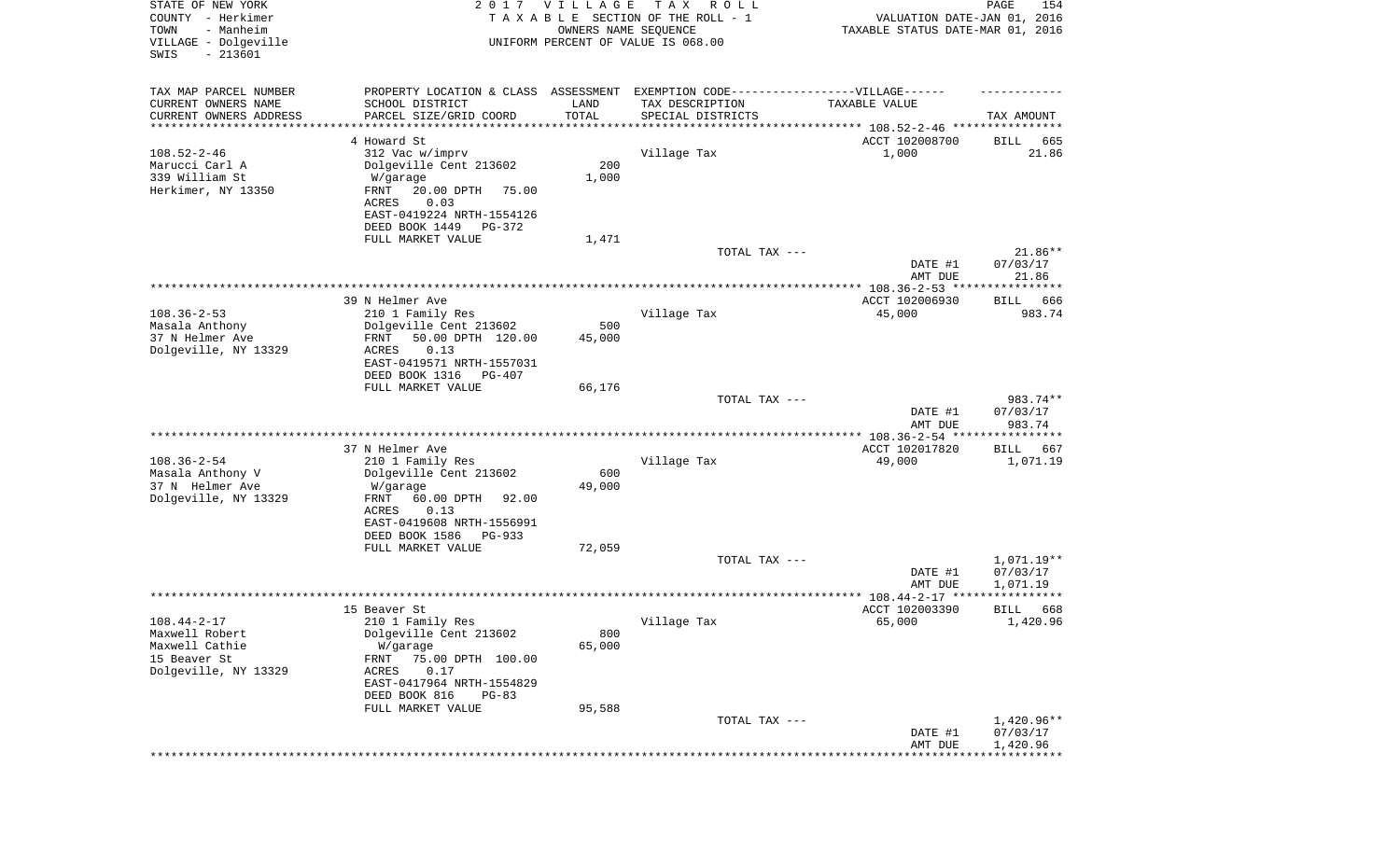| STATE OF NEW YORK<br>COUNTY - Herkimer<br>TOWN<br>- Manheim<br>VILLAGE - Dolgeville<br>SWIS<br>$-213601$ | 2017                                                | <b>VILLAGE</b><br>OWNERS NAME SEQUENCE | T A X<br>R O L L<br>TAXABLE SECTION OF THE ROLL - 1<br>UNIFORM PERCENT OF VALUE IS 068.00 | VALUATION DATE-JAN 01, 2016<br>TAXABLE STATUS DATE-MAR 01, 2016 | 155<br>PAGE              |
|----------------------------------------------------------------------------------------------------------|-----------------------------------------------------|----------------------------------------|-------------------------------------------------------------------------------------------|-----------------------------------------------------------------|--------------------------|
| TAX MAP PARCEL NUMBER                                                                                    | PROPERTY LOCATION & CLASS ASSESSMENT                |                                        | EXEMPTION CODE-----------------VILLAGE------                                              |                                                                 |                          |
| CURRENT OWNERS NAME<br>CURRENT OWNERS ADDRESS                                                            | SCHOOL DISTRICT<br>PARCEL SIZE/GRID COORD           | LAND<br>TOTAL                          | TAX DESCRIPTION<br>SPECIAL DISTRICTS                                                      | TAXABLE VALUE                                                   | TAX AMOUNT               |
| ********************                                                                                     |                                                     |                                        |                                                                                           |                                                                 |                          |
|                                                                                                          | 60 W State St                                       |                                        |                                                                                           | ACCT 102027150                                                  | 669<br>BILL              |
| $108.36 - 1 - 54$<br>Mayton Joy B                                                                        | 210 1 Family Res                                    | 900                                    | Village Tax                                                                               | 41,200                                                          | 900.67                   |
| 60 W State St                                                                                            | Dolgeville Cent 213602<br>90.00 DPTH 103.10<br>FRNT | 41,200                                 |                                                                                           |                                                                 |                          |
| Dolgeville, NY 13329                                                                                     | <b>ACRES</b><br>0.21                                |                                        |                                                                                           |                                                                 |                          |
|                                                                                                          | EAST-0418783 NRTH-1557178                           |                                        |                                                                                           |                                                                 |                          |
|                                                                                                          | DEED BOOK 931<br>$PG-370$                           |                                        |                                                                                           |                                                                 |                          |
|                                                                                                          | FULL MARKET VALUE                                   | 60,588                                 |                                                                                           |                                                                 |                          |
|                                                                                                          |                                                     |                                        | TOTAL TAX ---                                                                             | DATE #1                                                         | $900.67**$<br>07/03/17   |
|                                                                                                          |                                                     |                                        |                                                                                           | AMT DUE                                                         | 900.67                   |
|                                                                                                          |                                                     |                                        |                                                                                           |                                                                 |                          |
|                                                                                                          | 44 S Helmer Ave                                     |                                        |                                                                                           | ACCT 102006360                                                  | BILL<br>670              |
| $108.44 - 2 - 42$                                                                                        | 411 Apartment                                       |                                        | Village Tax                                                                               | 60,000                                                          | 1,311.66                 |
| McCarthy Alfred<br>21 E Timmerman St                                                                     | Dolgeville Cent 213602<br>50.00 DPTH 150.00<br>FRNT | 500<br>60,000                          |                                                                                           |                                                                 |                          |
| Dolgeville, NY 13329                                                                                     | 0.17<br>ACRES                                       |                                        |                                                                                           |                                                                 |                          |
|                                                                                                          | EAST-0418495 NRTH-1554817                           |                                        |                                                                                           |                                                                 |                          |
|                                                                                                          | DEED BOOK 00649 PG-00289                            |                                        |                                                                                           |                                                                 |                          |
|                                                                                                          | FULL MARKET VALUE                                   | 88,235                                 | TOTAL TAX ---                                                                             |                                                                 |                          |
|                                                                                                          |                                                     |                                        |                                                                                           | DATE #1                                                         | $1,311.66**$<br>07/03/17 |
|                                                                                                          |                                                     |                                        |                                                                                           | AMT DUE                                                         | 1,311.66                 |
|                                                                                                          |                                                     |                                        |                                                                                           |                                                                 |                          |
|                                                                                                          | 22 E Spofford Ave                                   |                                        |                                                                                           | ACCT 102026700                                                  | <b>BILL</b><br>671       |
| $108.52 - 3 - 6$<br>McDonald Guy                                                                         | 210 1 Family Res<br>Dolgeville Cent 213602          | 700                                    | Village Tax                                                                               | 27,400                                                          | 598.99                   |
| McDonald Rose Ann                                                                                        | W/garage                                            | 27,400                                 |                                                                                           |                                                                 |                          |
| 22 E Spofford Ave                                                                                        | FRNT 140.00 DPTH 200.00                             |                                        |                                                                                           |                                                                 |                          |
| Dolgeville, NY 13329                                                                                     | <b>ACRES</b><br>0.32                                |                                        |                                                                                           |                                                                 |                          |
|                                                                                                          | EAST-0418626 NRTH-1552905                           |                                        |                                                                                           |                                                                 |                          |
| PRIOR OWNER ON 3/01/2016<br>Hall Robert M                                                                | DEED BOOK 2017<br>$PG-98$<br>FULL MARKET VALUE      | 40,294                                 |                                                                                           |                                                                 |                          |
|                                                                                                          |                                                     |                                        | TOTAL TAX ---                                                                             |                                                                 | 598.99**                 |
|                                                                                                          |                                                     |                                        |                                                                                           | DATE #1                                                         | 07/03/17                 |
|                                                                                                          |                                                     |                                        |                                                                                           | AMT DUE                                                         | 598.99                   |
|                                                                                                          |                                                     |                                        |                                                                                           | **************** 108.59-1-10 ******                             | *********                |
| $108.59 - 1 - 10$                                                                                        | 1 Brayton Ct<br>210 1 Family Res                    |                                        | Village Tax                                                                               | ACCT 102001680<br>95,000                                        | BILL<br>672<br>2,076.79  |
| McGowan Mark A                                                                                           | Dolgeville Cent 213602                              | 1,400                                  |                                                                                           |                                                                 |                          |
| McGowan Jennifer M                                                                                       | FRNT 137.60 DPTH 90.10                              | 95,000                                 |                                                                                           |                                                                 |                          |
| 1 Brayton Ct                                                                                             | ACRES<br>0.29                                       |                                        |                                                                                           |                                                                 |                          |
| Dolgeville, NY 13329                                                                                     | EAST-0417093 NRTH-1552513                           |                                        |                                                                                           |                                                                 |                          |
|                                                                                                          | DEED BOOK 1379<br>PG-591<br>FULL MARKET VALUE       | 139,706                                |                                                                                           |                                                                 |                          |
|                                                                                                          |                                                     |                                        | TOTAL TAX ---                                                                             |                                                                 | $2,076.79**$             |
|                                                                                                          |                                                     |                                        |                                                                                           | DATE #1                                                         | 07/03/17                 |
|                                                                                                          |                                                     |                                        |                                                                                           | AMT DUE                                                         | 2,076.79                 |
|                                                                                                          |                                                     |                                        |                                                                                           |                                                                 |                          |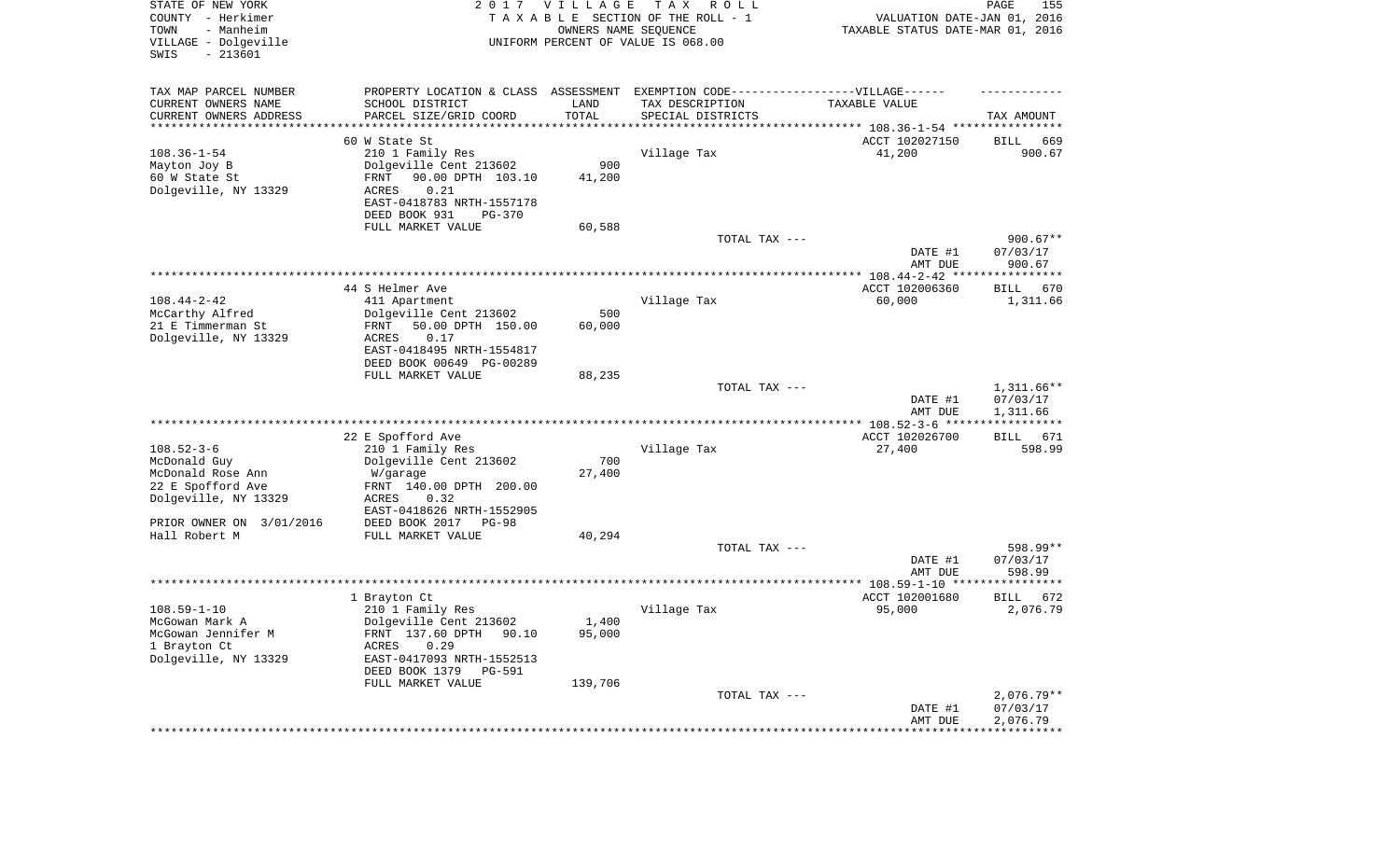| STATE OF NEW YORK<br>COUNTY - Herkimer<br>- Manheim<br>TOWN<br>VILLAGE - Dolgeville<br>SWIS<br>$-213601$ | 2017                                                 | <b>VILLAGE</b><br>OWNERS NAME SEQUENCE | T A X<br>R O L L<br>TAXABLE SECTION OF THE ROLL - 1<br>UNIFORM PERCENT OF VALUE IS 068.00 | VALUATION DATE-JAN 01, 2016<br>TAXABLE STATUS DATE-MAR 01, 2016  | PAGE<br>156              |
|----------------------------------------------------------------------------------------------------------|------------------------------------------------------|----------------------------------------|-------------------------------------------------------------------------------------------|------------------------------------------------------------------|--------------------------|
| TAX MAP PARCEL NUMBER                                                                                    | PROPERTY LOCATION & CLASS ASSESSMENT                 |                                        | EXEMPTION CODE------------------VILLAGE------                                             |                                                                  |                          |
| CURRENT OWNERS NAME                                                                                      | SCHOOL DISTRICT                                      | LAND                                   | TAX DESCRIPTION                                                                           | TAXABLE VALUE                                                    |                          |
| CURRENT OWNERS ADDRESS<br>*********************                                                          | PARCEL SIZE/GRID COORD                               | TOTAL<br>* * * * * * * * * * *         | SPECIAL DISTRICTS                                                                         |                                                                  | TAX AMOUNT               |
|                                                                                                          | 18 W Faville Ave                                     |                                        |                                                                                           | ACCT 102015360                                                   | 673<br>BILL              |
| $108.52 - 1 - 38$                                                                                        | 210 1 Family Res                                     |                                        | Village Tax                                                                               | 58,000                                                           | 1,267.93                 |
| Mckinney James H                                                                                         | Dolgeville Cent 213602                               | 900                                    |                                                                                           |                                                                  |                          |
| Mckinney Debra<br>18 W Faville Ave                                                                       | W Garage                                             | 58,000                                 |                                                                                           |                                                                  |                          |
| Dolgeville, NY 13329                                                                                     | FRNT 140.00 DPTH<br>90.00<br>ACRES<br>0.29           |                                        |                                                                                           |                                                                  |                          |
|                                                                                                          | EAST-0418034 NRTH-1554230                            |                                        |                                                                                           |                                                                  |                          |
|                                                                                                          | DEED BOOK 831<br>PG-732                              |                                        |                                                                                           |                                                                  |                          |
|                                                                                                          | FULL MARKET VALUE                                    | 85,294                                 |                                                                                           |                                                                  |                          |
|                                                                                                          |                                                      |                                        | TOTAL TAX ---                                                                             | DATE #1                                                          | $1,267.93**$<br>07/03/17 |
|                                                                                                          |                                                      |                                        |                                                                                           | AMT DUE                                                          | 1,267.93                 |
|                                                                                                          | 121 N Main St                                        |                                        |                                                                                           | ACCT 102006810                                                   | BILL 674                 |
| $108.36 - 3 - 35$                                                                                        | 210 1 Family Res                                     |                                        | Village Tax                                                                               | 32,000                                                           | 699.55                   |
| Metot Jeffrey J                                                                                          | Dolgeville Cent 213602                               | 1,100                                  |                                                                                           |                                                                  |                          |
| 1374 Snellsbush Rd<br>Little Falls, NY 13365                                                             | W/garage<br>FRNT 109.00 DPTH 145.00                  | 32,000                                 |                                                                                           |                                                                  |                          |
|                                                                                                          | ACRES<br>0.10                                        |                                        |                                                                                           |                                                                  |                          |
|                                                                                                          | EAST-0419930 NRTH-1556702                            |                                        |                                                                                           |                                                                  |                          |
|                                                                                                          | DEED BOOK 1276<br>PG-68                              |                                        |                                                                                           |                                                                  |                          |
|                                                                                                          | FULL MARKET VALUE                                    | 47,059                                 | TOTAL TAX ---                                                                             |                                                                  | 699.55**                 |
|                                                                                                          |                                                      |                                        |                                                                                           | DATE #1                                                          | 07/03/17                 |
|                                                                                                          |                                                      |                                        |                                                                                           | AMT DUE                                                          | 699.55                   |
|                                                                                                          | 8 E Faville Ave                                      |                                        |                                                                                           | **************** 108.52-2-30 *****************<br>ACCT 102009540 | BILL<br>675              |
| $108.52 - 2 - 30$                                                                                        | 210 1 Family Res                                     |                                        | VET COM CT 41131                                                                          | 8,800                                                            |                          |
| Millard Frank                                                                                            | Dolgeville Cent 213602                               | 800                                    | Village Tax                                                                               | 26,400                                                           | 577.13                   |
| Millard Renee                                                                                            | W/garage                                             | 35,200                                 |                                                                                           |                                                                  |                          |
| 8 E Faville Ave<br>Dolgeville, NY 13329                                                                  | FRNT<br>80.00 DPTH<br>54.00<br>ACRES<br>0.10         |                                        |                                                                                           |                                                                  |                          |
|                                                                                                          | EAST-0418705 NRTH-1553659                            |                                        |                                                                                           |                                                                  |                          |
|                                                                                                          | DEED BOOK 00640 PG-00544                             |                                        |                                                                                           |                                                                  |                          |
|                                                                                                          | FULL MARKET VALUE                                    | 51,765                                 |                                                                                           |                                                                  |                          |
|                                                                                                          |                                                      |                                        | TOTAL TAX ---                                                                             | DATE #1                                                          | $577.13**$<br>07/03/17   |
|                                                                                                          |                                                      |                                        |                                                                                           | AMT DUE                                                          | 577.13                   |
|                                                                                                          |                                                      |                                        |                                                                                           |                                                                  |                          |
|                                                                                                          | 5 Cline St                                           |                                        |                                                                                           | ACCT 102026730                                                   | BILL 676                 |
| $108.44 - 2 - 32$<br>Miller Family Trust                                                                 | 210 1 Family Res<br>Dolgeville Cent 213602           | 500                                    | Village Tax                                                                               | 58,000                                                           | 1,267.93                 |
| 5 Cline St                                                                                               | W/garage                                             | 58,000                                 |                                                                                           |                                                                  |                          |
| Dolgeville, NY 13329                                                                                     | FRNT<br>50.00 DPTH 150.00                            |                                        |                                                                                           |                                                                  |                          |
|                                                                                                          | ACRES<br>0.17                                        |                                        |                                                                                           |                                                                  |                          |
|                                                                                                          | EAST-0418427 NRTH-1554959<br>DEED BOOK 1186<br>PG-87 |                                        |                                                                                           |                                                                  |                          |
|                                                                                                          | FULL MARKET VALUE                                    | 85,294                                 |                                                                                           |                                                                  |                          |
|                                                                                                          |                                                      |                                        | TOTAL TAX ---                                                                             |                                                                  | $1,267.93**$             |
|                                                                                                          |                                                      |                                        |                                                                                           | DATE #1<br>AMT DUE                                               | 07/03/17<br>1,267.93     |
|                                                                                                          |                                                      |                                        |                                                                                           |                                                                  | * * * * * * * * * * *    |
|                                                                                                          |                                                      |                                        |                                                                                           |                                                                  |                          |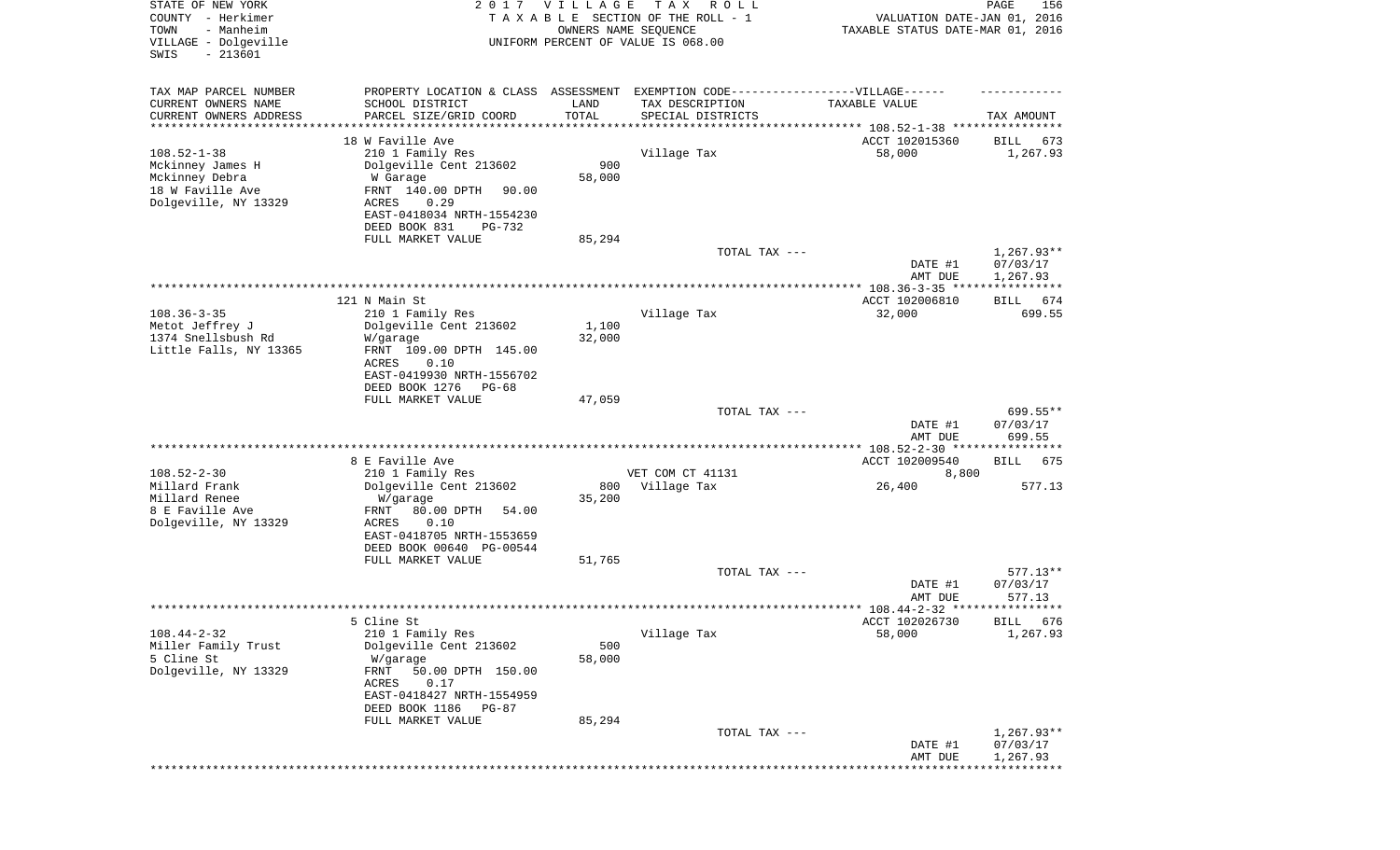| STATE OF NEW YORK<br>COUNTY - Herkimer<br>- Manheim<br>TOWN<br>VILLAGE - Dolgeville<br>SWIS<br>$-213601$ |                                                                                                                                                                      | 2017 VILLAGE<br>OWNERS NAME SEQUENCE | T A X<br>ROLL<br>TAXABLE SECTION OF THE ROLL - 1<br>UNIFORM PERCENT OF VALUE IS 068.00 | VALUATION DATE-JAN 01, 2016<br>TAXABLE STATUS DATE-MAR 01, 2016 | PAGE<br>157                        |
|----------------------------------------------------------------------------------------------------------|----------------------------------------------------------------------------------------------------------------------------------------------------------------------|--------------------------------------|----------------------------------------------------------------------------------------|-----------------------------------------------------------------|------------------------------------|
| TAX MAP PARCEL NUMBER<br>CURRENT OWNERS NAME<br>CURRENT OWNERS ADDRESS                                   | PROPERTY LOCATION & CLASS ASSESSMENT EXEMPTION CODE-----------------VILLAGE------<br>SCHOOL DISTRICT<br>PARCEL SIZE/GRID COORD                                       | LAND<br>TOTAL                        | TAX DESCRIPTION<br>SPECIAL DISTRICTS                                                   | TAXABLE VALUE                                                   | TAX AMOUNT                         |
| ********************                                                                                     | ****************                                                                                                                                                     |                                      |                                                                                        |                                                                 |                                    |
| $108.36 - 3 - 1$<br>Miller James<br>Miller Patricia<br>PO Box 536<br>Newport, NY 13416                   | 102-104 N Helmer Ave<br>411 Apartment<br>Dolgeville Cent 213602<br>FRNT 110.00 DPTH 125.00<br>ACRES<br>0.18<br>EAST-0419677 NRTH-1558504<br>DEED BOOK 746<br>PG-68   | 1,100<br>50,500                      | Village Tax                                                                            | ACCT 102016800<br>50,500                                        | BILL<br>677<br>1,103.98            |
|                                                                                                          | FULL MARKET VALUE                                                                                                                                                    | 74,265                               |                                                                                        |                                                                 |                                    |
|                                                                                                          |                                                                                                                                                                      |                                      | TOTAL TAX ---                                                                          | DATE #1<br>AMT DUE                                              | 1,103.98**<br>07/03/17<br>1,103.98 |
|                                                                                                          |                                                                                                                                                                      |                                      |                                                                                        |                                                                 |                                    |
|                                                                                                          | Cline St                                                                                                                                                             |                                      |                                                                                        |                                                                 | 678<br>BILL                        |
| $108.44 - 2 - 18.2$<br>Miller Jamie G<br>22 Cline St<br>Dolgeville, NY 13329                             | 311 Res vac land<br>Dolgeville Cent 213602<br>4.50 DPTH<br>FRNT<br>64.00<br>ACRES<br>0.01                                                                            | 100<br>100                           | Village Tax                                                                            | 100                                                             | 2.19                               |
|                                                                                                          | EAST-0418009 NRTH-1554720<br>DEED BOOK 1379<br>PG-165<br>FULL MARKET VALUE                                                                                           | 147                                  |                                                                                        |                                                                 |                                    |
|                                                                                                          |                                                                                                                                                                      |                                      | TOTAL TAX ---                                                                          | DATE #1<br>AMT DUE                                              | $2.19**$<br>07/03/17<br>2.19       |
|                                                                                                          |                                                                                                                                                                      |                                      |                                                                                        |                                                                 |                                    |
|                                                                                                          | 22 Cline St                                                                                                                                                          |                                      |                                                                                        | ACCT 102016980                                                  | BILL<br>679                        |
| $108.44 - 2 - 19.1$                                                                                      | 210 1 Family Res                                                                                                                                                     |                                      | VET COM CT 41131                                                                       | 10,200                                                          |                                    |
| Miller Jamie G<br>22 Cline St<br>Dolgeville, NY 13329                                                    | Dolgeville Cent 213602<br>W Garage<br>FRNT<br>50.00 DPTH 166.00<br>ACRES<br>0.26<br>EAST-0417944 NRTH-1554780                                                        | 400<br>44,900                        | Village Tax                                                                            | 34,700                                                          | 758.57                             |
|                                                                                                          | DEED BOOK 1379<br>PG-165                                                                                                                                             |                                      |                                                                                        |                                                                 |                                    |
|                                                                                                          | FULL MARKET VALUE                                                                                                                                                    | 66,029                               | TOTAL TAX ---                                                                          | DATE #1                                                         | 758.57**<br>07/03/17               |
|                                                                                                          |                                                                                                                                                                      |                                      |                                                                                        | AMT DUE                                                         | 758.57                             |
|                                                                                                          | 10 Gibson St                                                                                                                                                         |                                      |                                                                                        | ACCT 102002370                                                  | 680<br><b>BILL</b>                 |
| $108.44 - 3 - 41$<br>Miller Nicholas M Jr<br>8 Gibson St<br>Dolgeville, NY 13329                         | 220 2 Family Res<br>Dolgeville Cent 213602<br>60.00 DPTH 80.00<br>FRNT<br>ACRES<br>0.11<br>EAST-0419718 NRTH-1555644<br>DEED BOOK 816<br>PG-204<br>FULL MARKET VALUE | 600<br>39,000<br>57,353              | Village Tax                                                                            | 39,000                                                          | 852.58                             |
|                                                                                                          |                                                                                                                                                                      |                                      | TOTAL TAX ---                                                                          | DATE #1<br>AMT DUE                                              | 852.58**<br>07/03/17<br>852.58     |
|                                                                                                          |                                                                                                                                                                      |                                      |                                                                                        |                                                                 |                                    |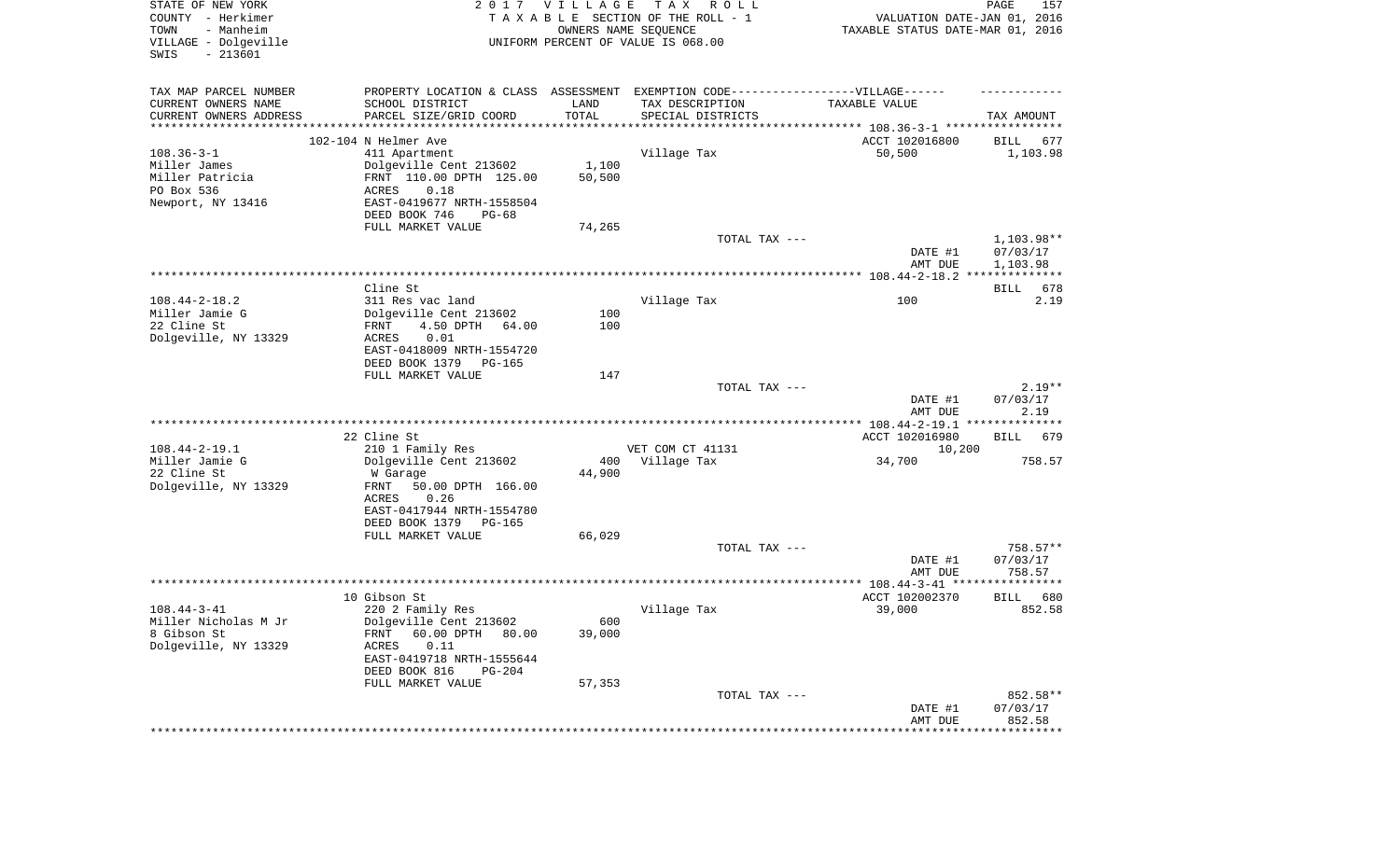| STATE OF NEW YORK<br>COUNTY - Herkimer<br>- Manheim<br>TOWN<br>VILLAGE - Dolgeville<br>SWIS<br>$-213601$ |                                                                                   | 2017 VILLAGE<br>OWNERS NAME SEQUENCE | T A X<br>R O L L<br>TAXABLE SECTION OF THE ROLL - 1<br>UNIFORM PERCENT OF VALUE IS 068.00 | VALUATION DATE-JAN 01, 2016<br>TAXABLE STATUS DATE-MAR 01, 2016 | PAGE<br>158           |
|----------------------------------------------------------------------------------------------------------|-----------------------------------------------------------------------------------|--------------------------------------|-------------------------------------------------------------------------------------------|-----------------------------------------------------------------|-----------------------|
| TAX MAP PARCEL NUMBER                                                                                    | PROPERTY LOCATION & CLASS ASSESSMENT EXEMPTION CODE-----------------VILLAGE------ |                                      |                                                                                           |                                                                 |                       |
| CURRENT OWNERS NAME<br>CURRENT OWNERS ADDRESS                                                            | SCHOOL DISTRICT<br>PARCEL SIZE/GRID COORD                                         | LAND<br>TOTAL                        | TAX DESCRIPTION<br>SPECIAL DISTRICTS                                                      | TAXABLE VALUE                                                   | TAX AMOUNT            |
| ********************                                                                                     |                                                                                   | **********                           |                                                                                           | ********************************* 108.52-1-16 ****************  |                       |
| $108.52 - 1 - 16$                                                                                        | 19 Spencer St<br>220 2 Family Res                                                 |                                      | Village Tax                                                                               | ACCT 102017220<br>18,000                                        | BILL<br>681<br>393.50 |
| Miller Nicholas M Jr                                                                                     | Dolgeville Cent 213602                                                            | 400                                  |                                                                                           |                                                                 |                       |
| 8 Gibson St                                                                                              | FRNT<br>40.00 DPTH 183.00                                                         | 18,000                               |                                                                                           |                                                                 |                       |
| Dolgeville, NY 13329                                                                                     | ACRES<br>0.16                                                                     |                                      |                                                                                           |                                                                 |                       |
|                                                                                                          | EAST-0418287 NRTH-1554263                                                         |                                      |                                                                                           |                                                                 |                       |
|                                                                                                          | DEED BOOK 00611 PG-00491                                                          |                                      |                                                                                           |                                                                 |                       |
|                                                                                                          | FULL MARKET VALUE                                                                 | 26,471                               |                                                                                           |                                                                 |                       |
|                                                                                                          |                                                                                   |                                      | TOTAL TAX ---                                                                             | DATE #1                                                         | 393.50**<br>07/03/17  |
|                                                                                                          |                                                                                   |                                      |                                                                                           | AMT DUE                                                         | 393.50                |
|                                                                                                          |                                                                                   |                                      |                                                                                           |                                                                 |                       |
|                                                                                                          | 13-15 Wolf St                                                                     |                                      |                                                                                           | ACCT 102013650                                                  | 682<br>BILL           |
| $108.36 - 2 - 34$<br>Miller Nicholas M Jr.                                                               | 411 Apartment<br>Dolgeville Cent 213602                                           | 500                                  | Village Tax                                                                               | 36,000                                                          | 786.99                |
| 8 Gibson St                                                                                              | 50.00 DPTH 155.00<br>FRNT                                                         | 36,000                               |                                                                                           |                                                                 |                       |
| Dolgeville, NY 13329                                                                                     | 0.17<br>ACRES                                                                     |                                      |                                                                                           |                                                                 |                       |
|                                                                                                          | EAST-0419351 NRTH-1557390                                                         |                                      |                                                                                           |                                                                 |                       |
|                                                                                                          | DEED BOOK 1559<br>PG-795                                                          |                                      |                                                                                           |                                                                 |                       |
|                                                                                                          | FULL MARKET VALUE                                                                 | 52,941                               |                                                                                           |                                                                 |                       |
|                                                                                                          |                                                                                   |                                      | TOTAL TAX ---                                                                             | DATE #1                                                         | 786.99**              |
|                                                                                                          |                                                                                   |                                      |                                                                                           | AMT DUE                                                         | 07/03/17<br>786.99    |
|                                                                                                          |                                                                                   |                                      |                                                                                           |                                                                 |                       |
|                                                                                                          | 8 Gibson St                                                                       |                                      |                                                                                           | ACCT 102018420                                                  | BILL<br>683           |
| $108.44 - 3 - 42$                                                                                        | 220 2 Family Res                                                                  |                                      | Village Tax                                                                               | 48,000                                                          | 1,049.32              |
| Miller Nicholas M Jr.                                                                                    | Dolgeville Cent 213602                                                            | 800                                  |                                                                                           |                                                                 |                       |
| 8 Gibson St                                                                                              | W/garage                                                                          | 48,000                               |                                                                                           |                                                                 |                       |
| Dolgeville, NY 13329                                                                                     | 77.00 DPTH 113.00<br>FRNT<br>ACRES<br>0.19                                        |                                      |                                                                                           |                                                                 |                       |
|                                                                                                          | EAST-0419627 NRTH-1555669                                                         |                                      |                                                                                           |                                                                 |                       |
|                                                                                                          | DEED BOOK 1559<br>PG-798                                                          |                                      |                                                                                           |                                                                 |                       |
|                                                                                                          | FULL MARKET VALUE                                                                 | 70,588                               |                                                                                           |                                                                 |                       |
|                                                                                                          |                                                                                   |                                      | TOTAL TAX ---                                                                             |                                                                 | $1,049.32**$          |
|                                                                                                          |                                                                                   |                                      |                                                                                           | DATE #1                                                         | 07/03/17              |
|                                                                                                          |                                                                                   |                                      |                                                                                           | AMT DUE                                                         | 1,049.32              |
|                                                                                                          | 8 Winton Ln                                                                       |                                      |                                                                                           | ACCT 102027780                                                  | 684<br><b>BILL</b>    |
| $108.52 - 5 - 34$                                                                                        | 210 1 Family Res                                                                  |                                      | VET COM CT 41131                                                                          | 8,725                                                           |                       |
| Miller Theodore                                                                                          | Dolgeville Cent 213602                                                            |                                      | 400 Village Tax                                                                           | 26,175                                                          | 572.21                |
| Miller Kathleen                                                                                          | 41.00 DPTH 164.00<br>FRNT                                                         | 34,900                               |                                                                                           |                                                                 |                       |
| 8 Winton Ln                                                                                              | 0.15<br>ACRES                                                                     |                                      |                                                                                           |                                                                 |                       |
| Dolgeville, NY 13329                                                                                     | EAST-0419428 NRTH-1554571                                                         |                                      |                                                                                           |                                                                 |                       |
|                                                                                                          | DEED BOOK 1560<br>$PG-1$<br>FULL MARKET VALUE                                     | 51,324                               |                                                                                           |                                                                 |                       |
|                                                                                                          |                                                                                   |                                      | TOTAL TAX ---                                                                             |                                                                 | $572.21**$            |
|                                                                                                          |                                                                                   |                                      |                                                                                           | DATE #1                                                         | 07/03/17              |
|                                                                                                          |                                                                                   |                                      |                                                                                           | AMT DUE                                                         | 572.21                |
|                                                                                                          |                                                                                   |                                      |                                                                                           |                                                                 |                       |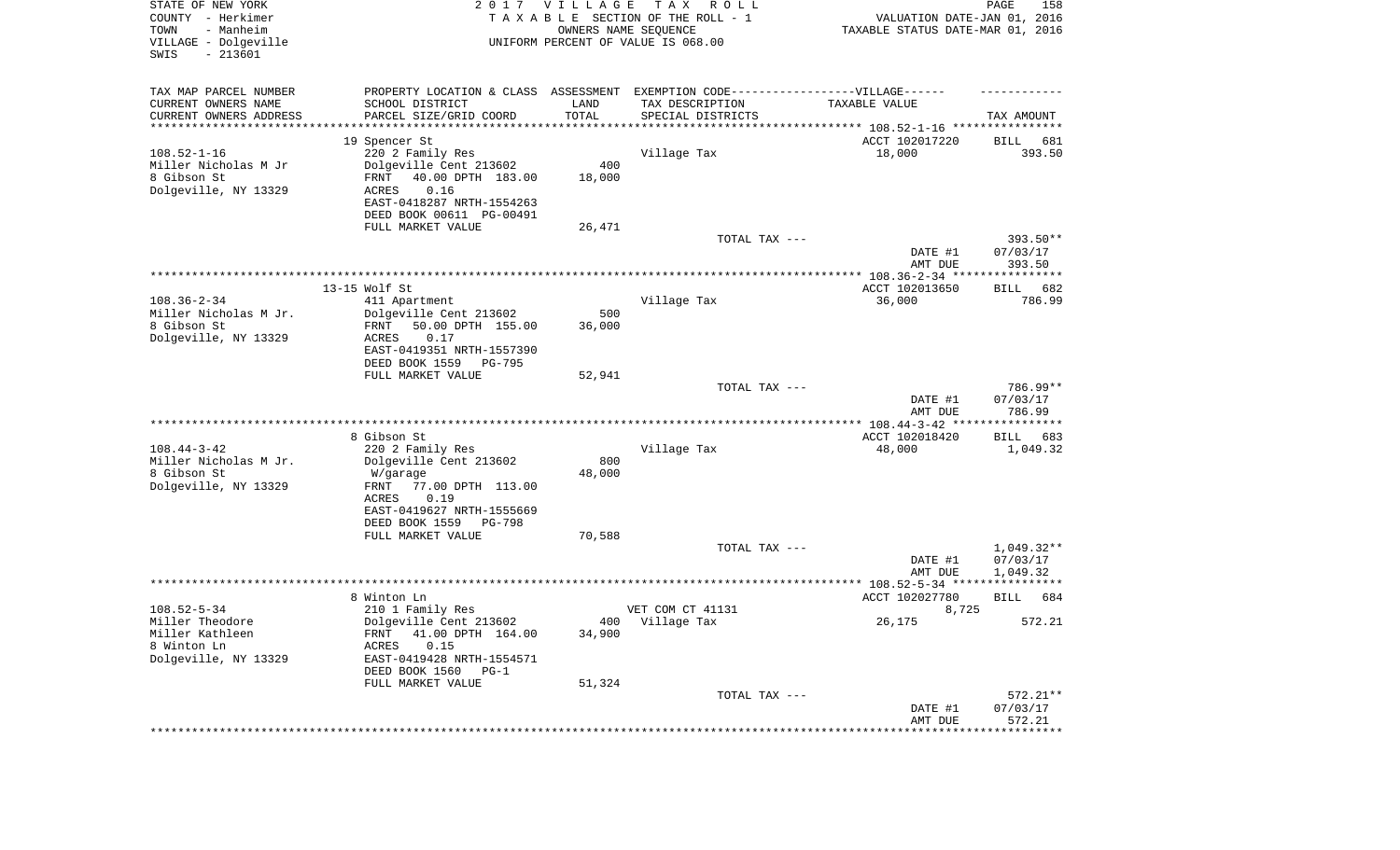| STATE OF NEW YORK<br>COUNTY - Herkimer<br>- Manheim<br>TOWN<br>VILLAGE - Dolgeville<br>SWIS<br>$-213601$ |                                                                                  | 2017 VILLAGE<br>OWNERS NAME SEQUENCE | T A X<br>R O L L<br>TAXABLE SECTION OF THE ROLL - 1<br>UNIFORM PERCENT OF VALUE IS 068.00 | VALUATION DATE-JAN 01, 2016<br>TAXABLE STATUS DATE-MAR 01, 2016 | PAGE<br>159                          |
|----------------------------------------------------------------------------------------------------------|----------------------------------------------------------------------------------|--------------------------------------|-------------------------------------------------------------------------------------------|-----------------------------------------------------------------|--------------------------------------|
| TAX MAP PARCEL NUMBER                                                                                    | PROPERTY LOCATION & CLASS ASSESSMENT EXEMPTION CODE----------------VILLAGE------ |                                      |                                                                                           |                                                                 |                                      |
| CURRENT OWNERS NAME                                                                                      | SCHOOL DISTRICT                                                                  | LAND<br>TOTAL                        | TAX DESCRIPTION                                                                           | TAXABLE VALUE                                                   |                                      |
| CURRENT OWNERS ADDRESS<br>*********************                                                          | PARCEL SIZE/GRID COORD                                                           |                                      | SPECIAL DISTRICTS                                                                         |                                                                 | TAX AMOUNT                           |
|                                                                                                          | Wolf St                                                                          |                                      |                                                                                           | ACCT 102011070                                                  | 685<br>BILL                          |
| $108.36 - 1 - 11$                                                                                        | 471 Funeral home                                                                 |                                      | Village Tax                                                                               | 60,000                                                          | 1,311.66                             |
| Miller-Plonka Noelle                                                                                     | Dolgeville Cent 213602                                                           | 800                                  |                                                                                           |                                                                 |                                      |
| 30 Wolf St<br>Dolgeville, NY 13329                                                                       | 75.40 DPTH 115.00<br>FRNT<br>0.20<br><b>ACRES</b>                                | 60,000                               |                                                                                           |                                                                 |                                      |
|                                                                                                          | EAST-0418957 NRTH-1557831                                                        |                                      |                                                                                           |                                                                 |                                      |
|                                                                                                          | DEED BOOK 1536<br>PG-481                                                         |                                      |                                                                                           |                                                                 |                                      |
|                                                                                                          | FULL MARKET VALUE                                                                | 88,235                               |                                                                                           |                                                                 |                                      |
|                                                                                                          |                                                                                  |                                      | TOTAL TAX ---                                                                             | DATE #1<br>AMT DUE                                              | $1,311.66**$<br>07/03/17<br>1,311.66 |
|                                                                                                          |                                                                                  |                                      |                                                                                           |                                                                 |                                      |
|                                                                                                          | 7 Gibson St                                                                      |                                      |                                                                                           | ACCT 102023160                                                  | BILL<br>686                          |
| $108.44 - 3 - 21$                                                                                        | 220 2 Family Res                                                                 |                                      | Village Tax                                                                               | 47,100                                                          | 1,029.65                             |
| Miller-Plonka Noelle<br>7 Gibson St                                                                      | Dolgeville Cent 213602<br>W/garage                                               | 600<br>47,100                        |                                                                                           |                                                                 |                                      |
| Dolgeville, NY 13329                                                                                     | 60.00 DPTH 204.50<br>FRNT                                                        |                                      |                                                                                           |                                                                 |                                      |
|                                                                                                          | ACRES<br>0.26                                                                    |                                      |                                                                                           |                                                                 |                                      |
|                                                                                                          | EAST-0419661 NRTH-1555859                                                        |                                      |                                                                                           |                                                                 |                                      |
|                                                                                                          | DEED BOOK 1361<br>PG-53<br>FULL MARKET VALUE                                     | 69,265                               |                                                                                           |                                                                 |                                      |
|                                                                                                          |                                                                                  |                                      | TOTAL TAX ---                                                                             |                                                                 | $1,029.65**$                         |
|                                                                                                          |                                                                                  |                                      |                                                                                           | DATE #1<br>AMT DUE                                              | 07/03/17<br>1,029.65                 |
|                                                                                                          | ***************************                                                      |                                      | *********************************                                                         | ************ 108.44-4-16 ****                                   | * * * * * * * * * * *                |
| $108.44 - 4 - 16$                                                                                        | 26 N Main St<br>484 1 use sm bld                                                 |                                      | Village Tax                                                                               | ACCT 102021450<br>79,500                                        | BILL<br>687<br>1,737.94              |
| Mirabito Fuel Group                                                                                      | Dolgeville Cent 213602                                                           | 1,800                                |                                                                                           |                                                                 |                                      |
| PO Box 5306                                                                                              | 80.00 DPTH 175.00<br>FRNT                                                        | 79,500                               |                                                                                           |                                                                 |                                      |
| Binghamton, NY 13902                                                                                     | ACRES<br>0.32                                                                    |                                      |                                                                                           |                                                                 |                                      |
|                                                                                                          | EAST-0420087 NRTH-1555682<br>DEED BOOK 1267<br>PG-744                            |                                      |                                                                                           |                                                                 |                                      |
|                                                                                                          | FULL MARKET VALUE                                                                | 116,912                              |                                                                                           |                                                                 |                                      |
|                                                                                                          |                                                                                  |                                      | TOTAL TAX ---                                                                             |                                                                 | 1,737.94**                           |
|                                                                                                          |                                                                                  |                                      |                                                                                           | DATE #1                                                         | 07/03/17                             |
|                                                                                                          |                                                                                  |                                      |                                                                                           | AMT DUE                                                         | 1,737.94                             |
|                                                                                                          | 2 Schuyler St                                                                    |                                      |                                                                                           | ACCT 102020100                                                  | 688<br>BILL                          |
| $108.52 - 5 - 45$                                                                                        | 210 1 Family Res                                                                 |                                      | Village Tax                                                                               | 35,000                                                          | 765.13                               |
| Molinaro Linda                                                                                           | Dolgeville Cent 213602                                                           | 600                                  |                                                                                           |                                                                 |                                      |
| 2130 Walton Way<br>Augusta, GA 30904                                                                     | W/garage<br>58.00 DPTH 176.00<br>FRNT                                            | 35,000                               |                                                                                           |                                                                 |                                      |
|                                                                                                          | ACRES<br>0.21                                                                    |                                      |                                                                                           |                                                                 |                                      |
|                                                                                                          | EAST-0419654 NRTH-1554389                                                        |                                      |                                                                                           |                                                                 |                                      |
|                                                                                                          | DEED BOOK 1274<br>PG-373                                                         |                                      |                                                                                           |                                                                 |                                      |
|                                                                                                          | FULL MARKET VALUE                                                                | 51,471                               | TOTAL TAX ---                                                                             |                                                                 | 765.13**                             |
|                                                                                                          |                                                                                  |                                      |                                                                                           | DATE #1                                                         | 07/03/17                             |
|                                                                                                          |                                                                                  |                                      |                                                                                           | AMT DUE                                                         | 765.13                               |
|                                                                                                          |                                                                                  |                                      |                                                                                           |                                                                 | **********                           |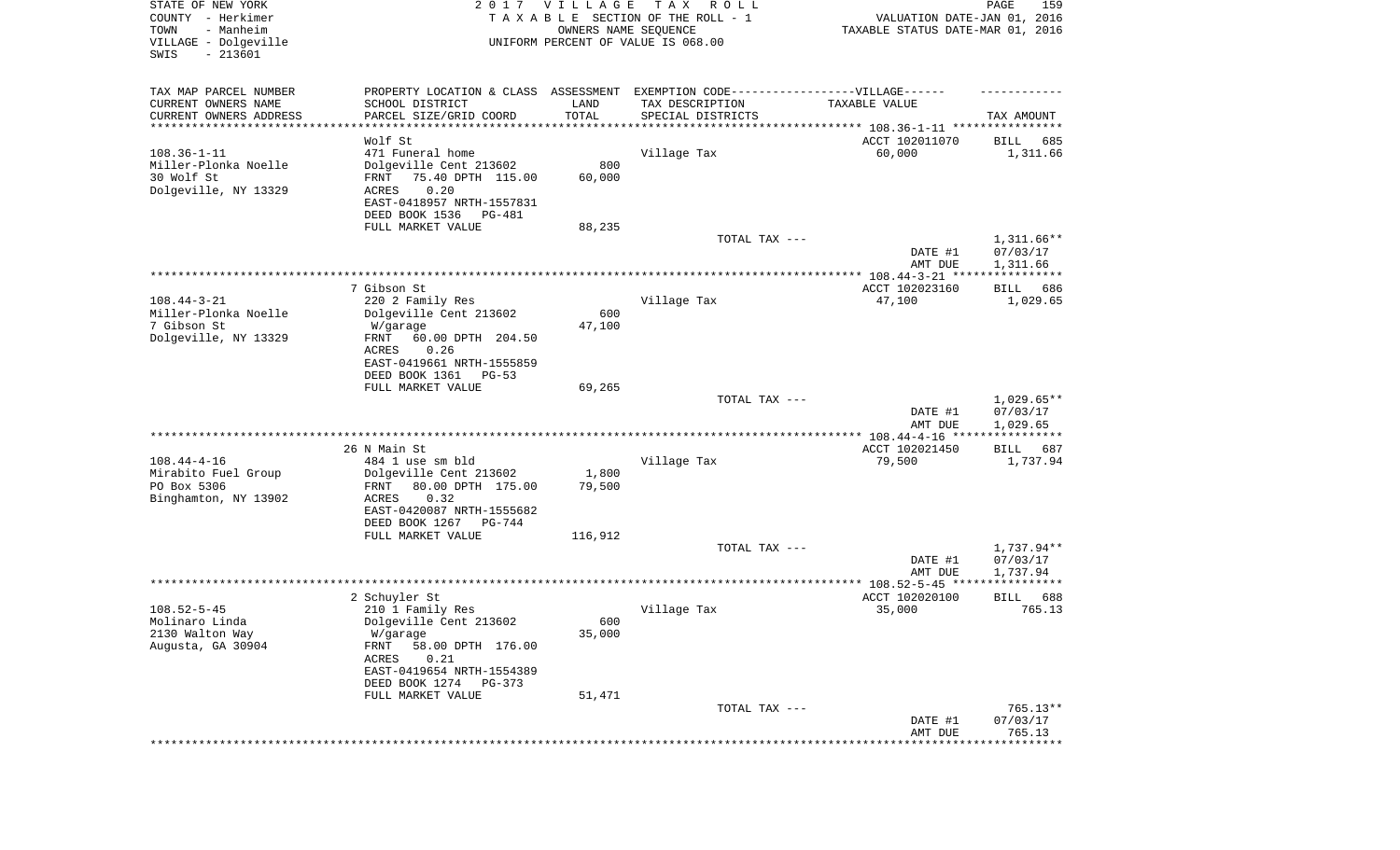| STATE OF NEW YORK<br>COUNTY - Herkimer<br>- Manheim<br>TOWN<br>VILLAGE - Dolgeville<br>SWIS<br>$-213601$ |                                                                                                                                                                                    | 2017 VILLAGE<br>OWNERS NAME SEQUENCE | T A X<br>R O L L<br>TAXABLE SECTION OF THE ROLL - 1<br>UNIFORM PERCENT OF VALUE IS 068.00 | VALUATION DATE-JAN 01, 2016<br>TAXABLE STATUS DATE-MAR 01, 2016             | PAGE<br>160                      |
|----------------------------------------------------------------------------------------------------------|------------------------------------------------------------------------------------------------------------------------------------------------------------------------------------|--------------------------------------|-------------------------------------------------------------------------------------------|-----------------------------------------------------------------------------|----------------------------------|
| TAX MAP PARCEL NUMBER<br>CURRENT OWNERS NAME<br>CURRENT OWNERS ADDRESS<br>*********************          | PROPERTY LOCATION & CLASS ASSESSMENT<br>SCHOOL DISTRICT<br>PARCEL SIZE/GRID COORD                                                                                                  | LAND<br>TOTAL                        | EXEMPTION CODE-----------------VILLAGE------<br>TAX DESCRIPTION<br>SPECIAL DISTRICTS      | TAXABLE VALUE<br>***************************** 108.44-3-57 **************** | TAX AMOUNT                       |
| $108.44 - 3 - 57$<br>Molinaro Michael<br>Molinaro Ronald<br>115 Walnut Ave<br>Herkimer, NY 13350         | Elm St<br>331 Com vac w/im<br>Dolgeville Cent 213602<br>FRNT 188.37 DPTH 97.23<br>ACRES<br>0.31<br>EAST-0419561 NRTH-1555517<br>DEED BOOK 894<br>PG-546<br>FULL MARKET VALUE       | 1,900<br>2,000<br>2,941              | Village Tax                                                                               | ACCT 102009840<br>2,000                                                     | BILL<br>689<br>43.72             |
|                                                                                                          |                                                                                                                                                                                    |                                      | TOTAL TAX ---                                                                             | DATE #1<br>AMT DUE                                                          | 43.72**<br>07/03/17<br>43.72     |
|                                                                                                          |                                                                                                                                                                                    |                                      |                                                                                           |                                                                             |                                  |
| $108.44 - 3 - 58$<br>Molinaro Ronald<br>Molinaro Michael<br>115 Walnut Ave<br>Herkimer, NY 13350         | $11-13$ Elm St<br>483 Converted Re<br>Dolgeville Cent 213602<br>55.92 DPTH 101.50<br>FRNT<br>ACRES<br>0.14<br>EAST-0419619 NRTH-1555430<br>DEED BOOK 810<br>PG-317                 | 600<br>45,000                        | Village Tax                                                                               | ACCT 102018510<br>45,000                                                    | BILL<br>690<br>983.74            |
|                                                                                                          | FULL MARKET VALUE                                                                                                                                                                  | 66,176                               |                                                                                           |                                                                             |                                  |
|                                                                                                          |                                                                                                                                                                                    |                                      | TOTAL TAX ---                                                                             | DATE #1<br>AMT DUE                                                          | 983.74**<br>07/03/17<br>983.74   |
|                                                                                                          | 14 Cline St                                                                                                                                                                        |                                      |                                                                                           | *************** 108.44-2-10 *****************<br>ACCT 102025080             | BILL<br>691                      |
| $108.44 - 2 - 10$<br>Montana Alvin Jr.<br>14 Cline St<br>Dolgeville, NY 13329                            | 210 1 Family Res<br>Dolgeville Cent 213602<br>50.00 DPTH 150.00<br>FRNT<br>ACRES<br>0.16<br>EAST-0418148 NRTH-1554962<br>DEED BOOK 1362<br>PG-574<br>FULL MARKET VALUE             | 500<br>34,300<br>50,441              | Village Tax                                                                               | 34,300                                                                      | 749.83                           |
|                                                                                                          |                                                                                                                                                                                    |                                      | TOTAL TAX ---                                                                             | DATE #1<br>AMT DUE                                                          | 749.83**<br>07/03/17<br>749.83   |
|                                                                                                          |                                                                                                                                                                                    |                                      |                                                                                           |                                                                             |                                  |
| $108.52 - 6 - 21$<br>Moonans Inc<br>PO Box 433<br>Boonville, NY 13009                                    | 4-6 Brockett St<br>411 Apartment<br>Dolgeville Cent 213602<br>FRNT 84.00 DPTH 121.30<br>ACRES<br>0.25<br>EAST-0419932 NRTH-1553478<br>DEED BOOK 768<br>PG-440<br>FULL MARKET VALUE | 800<br>35,000<br>51,471              | Village Tax                                                                               | ACCT 102015480<br>35,000                                                    | 692<br><b>BILL</b><br>765.13     |
|                                                                                                          |                                                                                                                                                                                    |                                      | TOTAL TAX ---                                                                             | DATE #1<br>AMT DUE                                                          | $765.13**$<br>07/03/17<br>765.13 |
|                                                                                                          |                                                                                                                                                                                    |                                      |                                                                                           |                                                                             |                                  |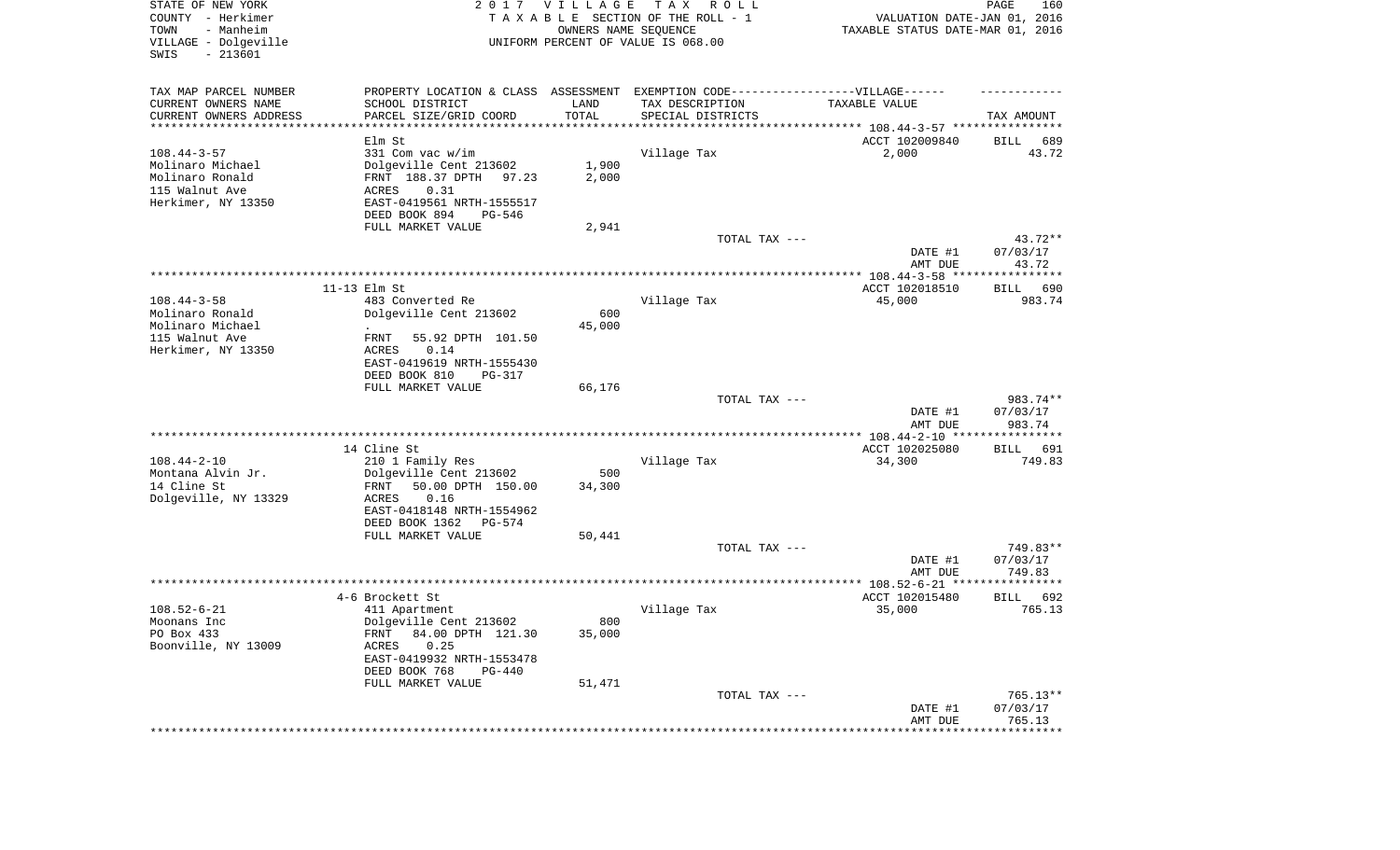| STATE OF NEW YORK<br>COUNTY - Herkimer<br>- Manheim<br>TOWN<br>VILLAGE - Dolgeville<br>$-213601$<br>SWIS                            |                                                                                                                                                                                                          | 2017 VILLAGE            | T A X<br>ROLL<br>TAXABLE SECTION OF THE ROLL - 1<br>OWNERS NAME SEQUENCE<br>UNIFORM PERCENT OF VALUE IS 068.00                                           | VALUATION DATE-JAN 01, 2016<br>TAXABLE STATUS DATE-MAR 01, 2016 | PAGE<br>161                          |
|-------------------------------------------------------------------------------------------------------------------------------------|----------------------------------------------------------------------------------------------------------------------------------------------------------------------------------------------------------|-------------------------|----------------------------------------------------------------------------------------------------------------------------------------------------------|-----------------------------------------------------------------|--------------------------------------|
| TAX MAP PARCEL NUMBER<br>CURRENT OWNERS NAME<br>CURRENT OWNERS ADDRESS<br>*********************                                     | PROPERTY LOCATION & CLASS ASSESSMENT<br>SCHOOL DISTRICT<br>PARCEL SIZE/GRID COORD                                                                                                                        | LAND<br>TOTAL           | EXEMPTION CODE------------------VILLAGE------<br>TAX DESCRIPTION<br>SPECIAL DISTRICTS<br>********************************** 108.44-3-60 **************** | TAXABLE VALUE                                                   | TAX AMOUNT                           |
| $108.44 - 3 - 60$<br>Moore Daniel L<br>Moore Dawn A<br>7 Elm St<br>Dolgeville, NY 13329                                             | 7 Elm St<br>210 1 Family Res<br>Dolgeville Cent 213602<br>43.00 DPTH<br>FRNT<br>99.00<br><b>ACRES</b><br>$0.10$ BANK<br>124<br>EAST-0419688 NRTH-1555341<br>DEED BOOK 856<br>PG-703<br>FULL MARKET VALUE | 35,900<br>52,794        | CW_15_VET/ 41162<br>400 Village Tax                                                                                                                      | ACCT 102003150<br>35,900                                        | BILL<br>693<br>$\mathbf 0$<br>784.81 |
|                                                                                                                                     |                                                                                                                                                                                                          |                         | TOTAL TAX ---                                                                                                                                            | DATE #1<br>AMT DUE                                              | 784.81**<br>07/03/17<br>784.81       |
|                                                                                                                                     |                                                                                                                                                                                                          |                         |                                                                                                                                                          |                                                                 |                                      |
| $108.52 - 5 - 78$<br>Moore Scott A<br>35 South Main St<br>Dolgeville, NY 13329                                                      | 35 S Main St<br>483 Converted Re<br>Dolgeville Cent 213602<br>25.00 DPTH<br>FRNT<br>78.00<br>0.03<br>ACRES<br>EAST-0419445 NRTH-1554806<br>DEED BOOK 894<br>PG-408                                       | 300<br>14,000           | Village Tax                                                                                                                                              | ACCT 102014100<br>14,000                                        | <b>BILL</b><br>694<br>306.05         |
|                                                                                                                                     | FULL MARKET VALUE                                                                                                                                                                                        | 20,588                  | TOTAL TAX ---                                                                                                                                            | DATE #1<br>AMT DUE                                              | $306.05**$<br>07/03/17<br>306.05     |
|                                                                                                                                     |                                                                                                                                                                                                          |                         |                                                                                                                                                          |                                                                 |                                      |
| $108.36 - 1 - 29$<br>Mornelli Irrevocable Trust Sil Dolgeville Cent 213602<br>Monelli Ronald S<br>9 Horn St<br>Dolgeville, NY 13329 | 9 Horn St<br>210 1 Family Res<br>W/garage<br>FRNT 100.00 DPTH 120.00<br>ACRES<br>0.17<br>EAST-0419395 NRTH-1556988<br>DEED BOOK 1581<br>PG-972                                                           | 1,000<br>35,400         | VET WAR CT 41121<br>Village Tax                                                                                                                          | ACCT 102008790<br>5,310<br>30,090                               | BILL<br>695<br>657.80                |
|                                                                                                                                     | FULL MARKET VALUE                                                                                                                                                                                        | 52,059                  | TOTAL TAX ---                                                                                                                                            | DATE #1                                                         | 657.80**<br>07/03/17                 |
|                                                                                                                                     |                                                                                                                                                                                                          |                         |                                                                                                                                                          | AMT DUE                                                         | 657.80                               |
| $108.36 - 4 - 2.2$<br>Morse Edwin M<br>172 N Main St<br>Dolgeville, NY 13329                                                        | N Main St<br>311 Res vac land<br>Dolgeville Cent 213602<br>35.00 DPTH 250.00<br>FRNT<br>0.47<br>ACRES<br>EAST-0420434 NRTH-1557691<br>DEED BOOK 900<br>PG-177<br>FULL MARKET VALUE                       | 1,200<br>1,200<br>1,765 | Village Tax                                                                                                                                              | 1,200                                                           | 696<br><b>BILL</b><br>26.23          |
|                                                                                                                                     |                                                                                                                                                                                                          |                         | TOTAL TAX ---                                                                                                                                            | DATE #1                                                         | $26.23**$<br>07/03/17                |
|                                                                                                                                     |                                                                                                                                                                                                          |                         |                                                                                                                                                          | AMT DUE<br>******************                                   | 26.23<br>* * * * * * * * * * * * * * |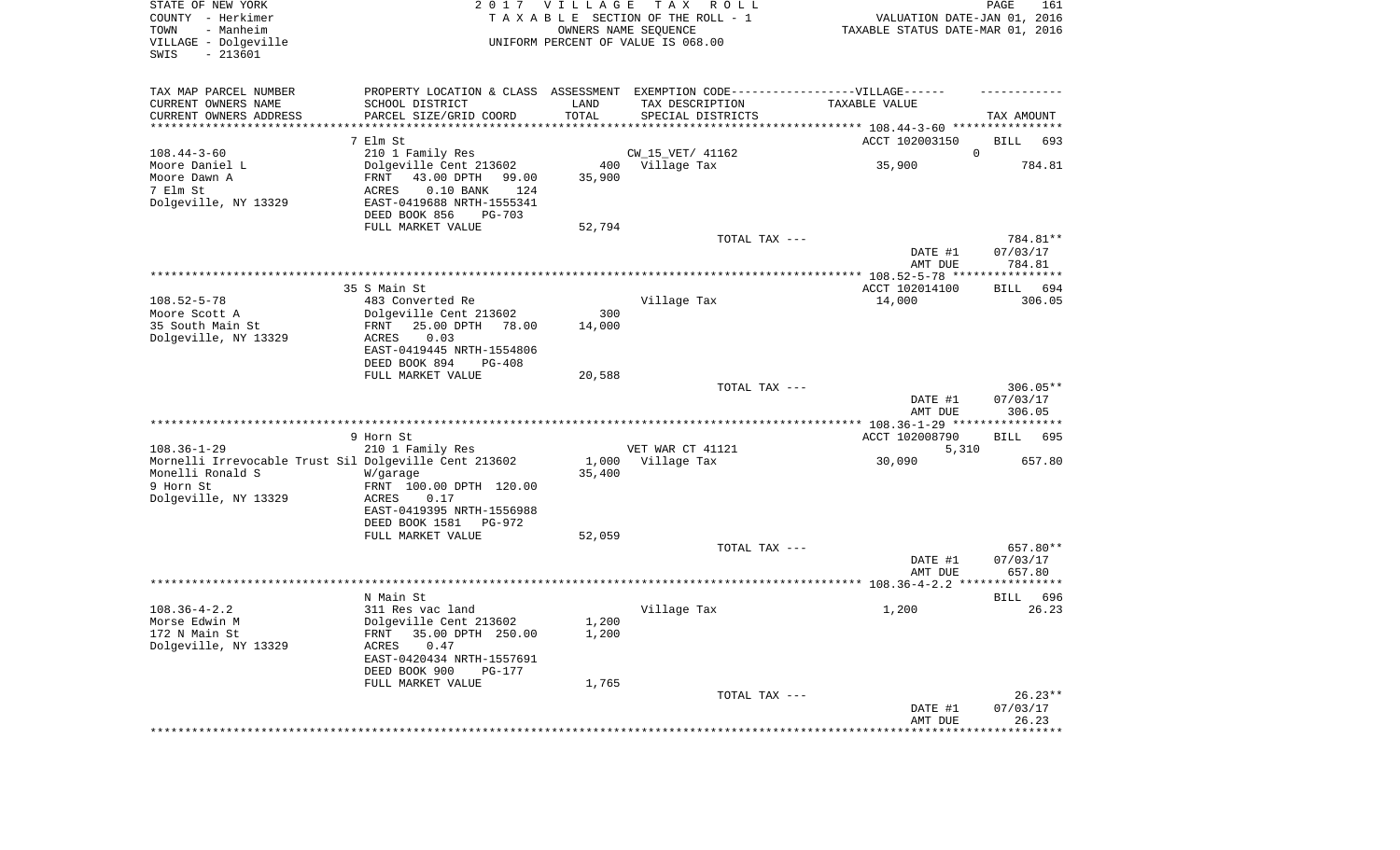| STATE OF NEW YORK<br>COUNTY - Herkimer<br>- Manheim<br>TOWN<br>VILLAGE - Dolgeville<br>SWIS<br>$-213601$ |                                                                                   | 2017 VILLAGE<br>OWNERS NAME SEQUENCE | T A X<br>R O L L<br>TAXABLE SECTION OF THE ROLL - 1<br>UNIFORM PERCENT OF VALUE IS 068.00 | VALUATION DATE-JAN 01, 2016<br>TAXABLE STATUS DATE-MAR 01, 2016 | PAGE<br>162           |
|----------------------------------------------------------------------------------------------------------|-----------------------------------------------------------------------------------|--------------------------------------|-------------------------------------------------------------------------------------------|-----------------------------------------------------------------|-----------------------|
| TAX MAP PARCEL NUMBER                                                                                    | PROPERTY LOCATION & CLASS ASSESSMENT EXEMPTION CODE-----------------VILLAGE------ |                                      |                                                                                           |                                                                 |                       |
| CURRENT OWNERS NAME                                                                                      | SCHOOL DISTRICT                                                                   | LAND<br>TOTAL                        | TAX DESCRIPTION                                                                           | TAXABLE VALUE                                                   |                       |
| CURRENT OWNERS ADDRESS<br>*********************                                                          | PARCEL SIZE/GRID COORD<br>***********************                                 | * * * * * * * * * * *                | SPECIAL DISTRICTS                                                                         | ********************************* 108.36-4-5 *****************  | TAX AMOUNT            |
|                                                                                                          | N Main St                                                                         |                                      |                                                                                           | ACCT 102006150                                                  | 697<br>BILL           |
| $108.36 - 4 - 5$                                                                                         | 311 Res vac land                                                                  |                                      | Village Tax                                                                               | 300                                                             | 6.56                  |
| Morse Edwin M                                                                                            | Dolgeville Cent 213602                                                            | 300                                  |                                                                                           |                                                                 |                       |
| 172 N Main St                                                                                            | 50.00 DPTH 150.00<br>FRNT                                                         | 300                                  |                                                                                           |                                                                 |                       |
| Dolgeville, NY 13329                                                                                     | ACRES<br>0.17<br>EAST-0420334 NRTH-1557768                                        |                                      |                                                                                           |                                                                 |                       |
|                                                                                                          | DEED BOOK 900<br>PG-180                                                           |                                      |                                                                                           |                                                                 |                       |
|                                                                                                          | FULL MARKET VALUE                                                                 | 441                                  |                                                                                           |                                                                 |                       |
|                                                                                                          |                                                                                   |                                      | TOTAL TAX ---                                                                             |                                                                 | $6.56**$              |
|                                                                                                          |                                                                                   |                                      |                                                                                           | DATE #1                                                         | 07/03/17              |
|                                                                                                          |                                                                                   |                                      |                                                                                           | AMT DUE                                                         | 6.56                  |
|                                                                                                          | 172 N Main St                                                                     |                                      |                                                                                           | ACCT 102006120                                                  | 698<br>BILL           |
| $108.36 - 4 - 6$                                                                                         | 210 1 Family Res                                                                  |                                      | Village Tax                                                                               | 35,000                                                          | 765.13                |
| Morse Edwin M                                                                                            | Dolgeville Cent 213602                                                            | 600                                  |                                                                                           |                                                                 |                       |
| 172 N Main St                                                                                            | Garage & Carport                                                                  | 35,000                               |                                                                                           |                                                                 |                       |
| Dolgeville, NY 13329                                                                                     | 63.00 DPTH 150.00<br>FRNT                                                         |                                      |                                                                                           |                                                                 |                       |
|                                                                                                          | ACRES<br>0.18<br>EAST-0420310 NRTH-1557722                                        |                                      |                                                                                           |                                                                 |                       |
|                                                                                                          | DEED BOOK 900<br>PG-180                                                           |                                      |                                                                                           |                                                                 |                       |
|                                                                                                          | FULL MARKET VALUE                                                                 | 51,471                               |                                                                                           |                                                                 |                       |
|                                                                                                          |                                                                                   |                                      | TOTAL TAX ---                                                                             |                                                                 | $765.13**$            |
|                                                                                                          |                                                                                   |                                      |                                                                                           | DATE #1<br>AMT DUE                                              | 07/03/17<br>765.13    |
|                                                                                                          |                                                                                   |                                      |                                                                                           | ************* 108.36-3-31 *****************                     |                       |
| $108.36 - 3 - 31$                                                                                        | 131 N Main St<br>210 1 Family Res                                                 |                                      | Village Tax                                                                               | ACCT 102019650<br>29,500                                        | 699<br>BILL<br>644.90 |
| Morse Frank E                                                                                            | Dolgeville Cent 213602                                                            | 500                                  |                                                                                           |                                                                 |                       |
| Morse Katherine                                                                                          | W/garage                                                                          | 29,500                               |                                                                                           |                                                                 |                       |
| 131 N Main St                                                                                            | FRNT<br>50.00 DPTH 162.00                                                         |                                      |                                                                                           |                                                                 |                       |
| Dolgeville, NY 13329                                                                                     | ACRES<br>0.17                                                                     |                                      |                                                                                           |                                                                 |                       |
|                                                                                                          | EAST-0419964 NRTH-1556971                                                         |                                      |                                                                                           |                                                                 |                       |
|                                                                                                          | DEED BOOK 00654 PG-00073<br>FULL MARKET VALUE                                     | 43,382                               |                                                                                           |                                                                 |                       |
|                                                                                                          |                                                                                   |                                      | TOTAL TAX ---                                                                             |                                                                 | 644.90**              |
|                                                                                                          |                                                                                   |                                      |                                                                                           | DATE #1                                                         | 07/03/17              |
|                                                                                                          |                                                                                   |                                      |                                                                                           | AMT DUE                                                         | 644.90                |
|                                                                                                          |                                                                                   |                                      |                                                                                           |                                                                 | ******                |
| $108.52 - 6 - 14$                                                                                        | 41-43 E Faville Ave<br>220 2 Family Res                                           |                                      |                                                                                           | ACCT 102028470<br>40,800                                        | 700<br>BILL<br>891.93 |
| Mosher Brayton Jr                                                                                        | Dolgeville Cent 213602                                                            | 500                                  | Village Tax                                                                               |                                                                 |                       |
| Mosher Cynthia                                                                                           | 50.00 DPTH 100.00<br><b>FRNT</b>                                                  | 40,800                               |                                                                                           |                                                                 |                       |
| 41-43 E Faville Ave                                                                                      | <b>ACRES</b><br>$0.11$ BANK<br>184                                                |                                      |                                                                                           |                                                                 |                       |
| Dolgeville, NY 13329                                                                                     | EAST-0419666 NRTH-1553225                                                         |                                      |                                                                                           |                                                                 |                       |
|                                                                                                          | DEED BOOK 850<br>PG-432                                                           |                                      |                                                                                           |                                                                 |                       |
|                                                                                                          | FULL MARKET VALUE                                                                 | 60,000                               | TOTAL TAX ---                                                                             |                                                                 | 891.93**              |
|                                                                                                          |                                                                                   |                                      |                                                                                           | DATE #1                                                         | 07/03/17              |
|                                                                                                          |                                                                                   |                                      |                                                                                           | AMT DUE                                                         | 891.93                |
|                                                                                                          |                                                                                   |                                      |                                                                                           |                                                                 | ******************    |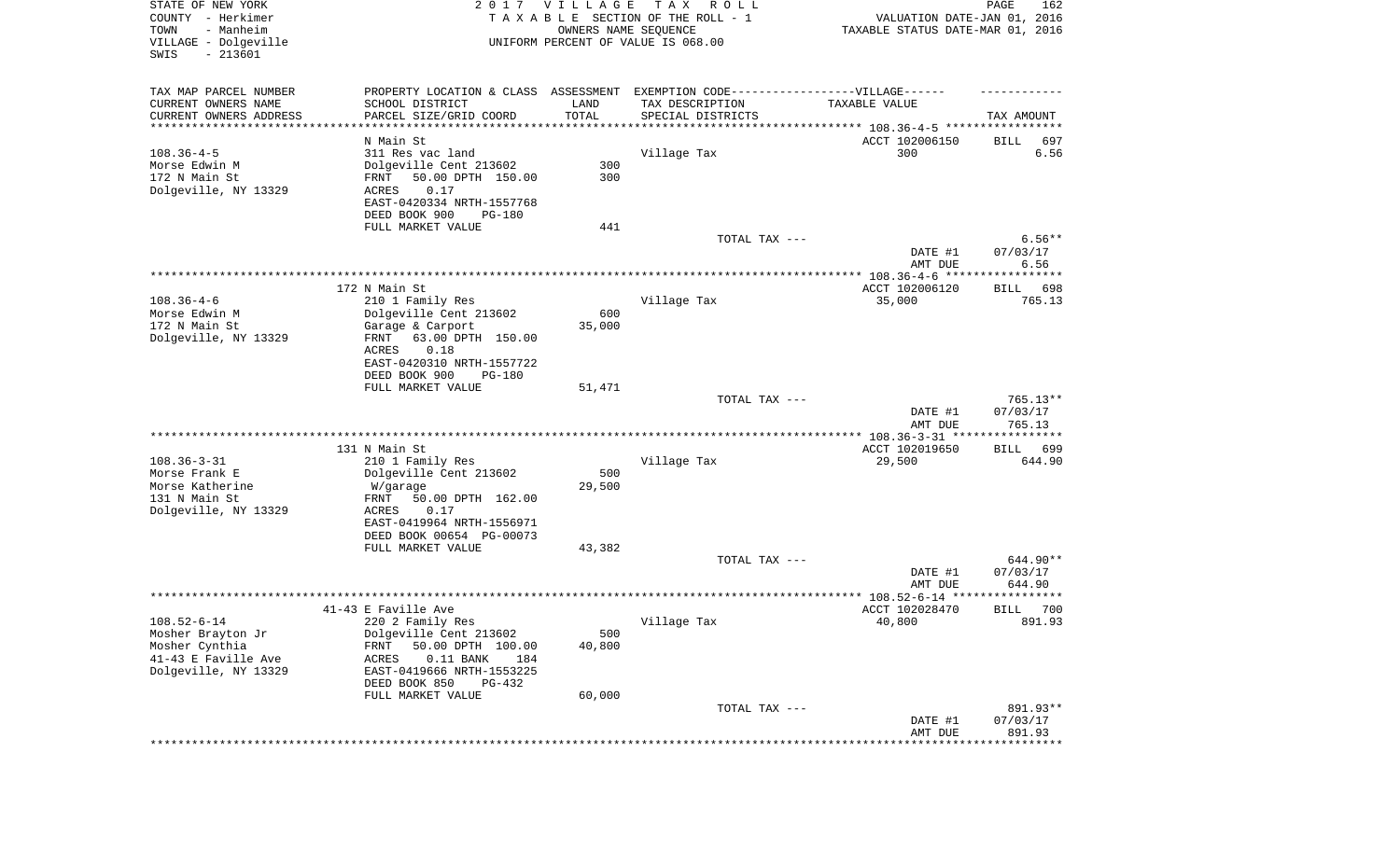| STATE OF NEW YORK<br>COUNTY - Herkimer<br>- Manheim<br>TOWN<br>VILLAGE - Dolgeville<br>$-213601$<br>SWIS |                                                                                   | 2017 VILLAGE<br>OWNERS NAME SEQUENCE | T A X<br>R O L L<br>TAXABLE SECTION OF THE ROLL - 1<br>UNIFORM PERCENT OF VALUE IS 068.00 | VALUATION DATE-JAN 01, 2016<br>TAXABLE STATUS DATE-MAR 01, 2016 | PAGE<br>163                         |
|----------------------------------------------------------------------------------------------------------|-----------------------------------------------------------------------------------|--------------------------------------|-------------------------------------------------------------------------------------------|-----------------------------------------------------------------|-------------------------------------|
| TAX MAP PARCEL NUMBER                                                                                    | PROPERTY LOCATION & CLASS ASSESSMENT EXEMPTION CODE-----------------VILLAGE------ |                                      |                                                                                           |                                                                 |                                     |
| CURRENT OWNERS NAME                                                                                      | SCHOOL DISTRICT                                                                   | LAND                                 | TAX DESCRIPTION                                                                           | TAXABLE VALUE                                                   |                                     |
| CURRENT OWNERS ADDRESS                                                                                   | PARCEL SIZE/GRID COORD                                                            | TOTAL                                | SPECIAL DISTRICTS                                                                         |                                                                 | TAX AMOUNT                          |
| *********************                                                                                    | * * * * * * * * * * * * * * * * *                                                 | * * * * * * * * * * *                |                                                                                           |                                                                 |                                     |
| $108.44 - 2 - 5$                                                                                         | 4 Cline St                                                                        |                                      |                                                                                           | ACCT 102017730                                                  | BILL<br>701<br>802.30               |
| Mosher Brett                                                                                             | 210 1 Family Res<br>Dolgeville Cent 213602                                        | 500                                  | Village Tax                                                                               | 36,700                                                          |                                     |
| Mosher Loretta N                                                                                         | W/garage                                                                          | 36,700                               |                                                                                           |                                                                 |                                     |
| 29 Beaver St                                                                                             | FRNT<br>50.00 DPTH 300.00                                                         |                                      |                                                                                           |                                                                 |                                     |
| Dolgeville, NY 13329                                                                                     | 0.34<br>ACRES                                                                     |                                      |                                                                                           |                                                                 |                                     |
|                                                                                                          | EAST-0418272 NRTH-1555191                                                         |                                      |                                                                                           |                                                                 |                                     |
|                                                                                                          | DEED BOOK 1393<br>PG-228                                                          |                                      |                                                                                           |                                                                 |                                     |
|                                                                                                          | FULL MARKET VALUE                                                                 | 53,971                               |                                                                                           |                                                                 |                                     |
|                                                                                                          |                                                                                   |                                      | TOTAL TAX ---                                                                             | DATE #1                                                         | 802.30**<br>07/03/17                |
|                                                                                                          |                                                                                   |                                      |                                                                                           | AMT DUE                                                         | 802.30                              |
|                                                                                                          |                                                                                   |                                      |                                                                                           |                                                                 |                                     |
|                                                                                                          | 29 Beaver St                                                                      |                                      |                                                                                           | ACCT 102009960                                                  | BILL<br>702                         |
| $108.43 - 1 - 9.4$                                                                                       | 210 1 Family Res                                                                  |                                      | Village Tax                                                                               | 112,500                                                         | 2,459.35                            |
| Mosher Brett A                                                                                           | Dolgeville Cent 213602                                                            | 1,700                                |                                                                                           |                                                                 |                                     |
| Mosher Loretta N                                                                                         | FRNT 270.00 DPTH 180.00                                                           | 112,500                              |                                                                                           |                                                                 |                                     |
| 29 Beaver St<br>Dolgeville, NY 13329                                                                     | ACRES<br>0.84<br>EAST-0417727 NRTH-1554990                                        |                                      |                                                                                           |                                                                 |                                     |
|                                                                                                          | DEED BOOK 1230<br>PG-773                                                          |                                      |                                                                                           |                                                                 |                                     |
|                                                                                                          | FULL MARKET VALUE                                                                 | 165,441                              |                                                                                           |                                                                 |                                     |
|                                                                                                          |                                                                                   |                                      | TOTAL TAX ---                                                                             |                                                                 | $2,459.35**$                        |
|                                                                                                          |                                                                                   |                                      |                                                                                           | DATE #1                                                         | 07/03/17                            |
|                                                                                                          |                                                                                   |                                      |                                                                                           | AMT DUE<br>************** 108.52-6-56 *****************         | 2,459.35                            |
|                                                                                                          | 89 Van Buren St                                                                   |                                      |                                                                                           | ACCT 102018690                                                  | <b>BILL</b><br>703                  |
| $108.52 - 6 - 56$                                                                                        | 210 1 Family Res                                                                  |                                      | VET COM CT 41131                                                                          | 10,200                                                          |                                     |
| Mosher Kurt A                                                                                            | Dolgeville Cent 213602                                                            |                                      | 1,800 Village Tax                                                                         | 31,800                                                          | 695.18                              |
| Mosher Helen L                                                                                           | FRNT 175.00 DPTH 102.00                                                           | 42,000                               |                                                                                           |                                                                 |                                     |
| 89 Van Buren St                                                                                          | ACRES<br>0.39                                                                     |                                      |                                                                                           |                                                                 |                                     |
| Dolgeville, NY 13329                                                                                     | EAST-0420649 NRTH-1552820                                                         |                                      |                                                                                           |                                                                 |                                     |
|                                                                                                          | DEED BOOK 1396<br>PG-674<br>FULL MARKET VALUE                                     | 61,765                               |                                                                                           |                                                                 |                                     |
|                                                                                                          |                                                                                   |                                      | TOTAL TAX ---                                                                             |                                                                 | 695.18**                            |
|                                                                                                          |                                                                                   |                                      |                                                                                           | DATE #1                                                         | 07/03/17                            |
|                                                                                                          |                                                                                   |                                      |                                                                                           | AMT DUE                                                         | 695.18                              |
|                                                                                                          |                                                                                   |                                      |                                                                                           |                                                                 |                                     |
|                                                                                                          | 14 Howard St                                                                      |                                      |                                                                                           | ACCT 102018810                                                  | 704<br><b>BILL</b>                  |
| $108.52 - 2 - 52$<br>Mosher Shirley J                                                                    | 210 1 Family Res<br>Dolgeville Cent 213602                                        |                                      | VET COM CT 41131                                                                          | 10,200                                                          | 913.79                              |
| et. al                                                                                                   | W/garage                                                                          | 52,000                               | 700 Village Tax                                                                           | 41,800                                                          |                                     |
| 14 Howard St                                                                                             | 66.00 DPTH 110.00<br>FRNT                                                         |                                      |                                                                                           |                                                                 |                                     |
| Dolgeville, NY 13329                                                                                     | 0.17<br>ACRES                                                                     |                                      |                                                                                           |                                                                 |                                     |
|                                                                                                          | EAST-0419085 NRTH-1553948                                                         |                                      |                                                                                           |                                                                 |                                     |
|                                                                                                          | DEED BOOK 1363<br>PG-601                                                          |                                      |                                                                                           |                                                                 |                                     |
|                                                                                                          | FULL MARKET VALUE                                                                 | 76,471                               |                                                                                           |                                                                 |                                     |
|                                                                                                          |                                                                                   |                                      | TOTAL TAX ---                                                                             | DATE #1                                                         | $913.79**$<br>07/03/17              |
|                                                                                                          |                                                                                   |                                      |                                                                                           | AMT DUE                                                         | 913.79                              |
|                                                                                                          |                                                                                   |                                      |                                                                                           |                                                                 | * * * * * * * * * * * * * * * * * * |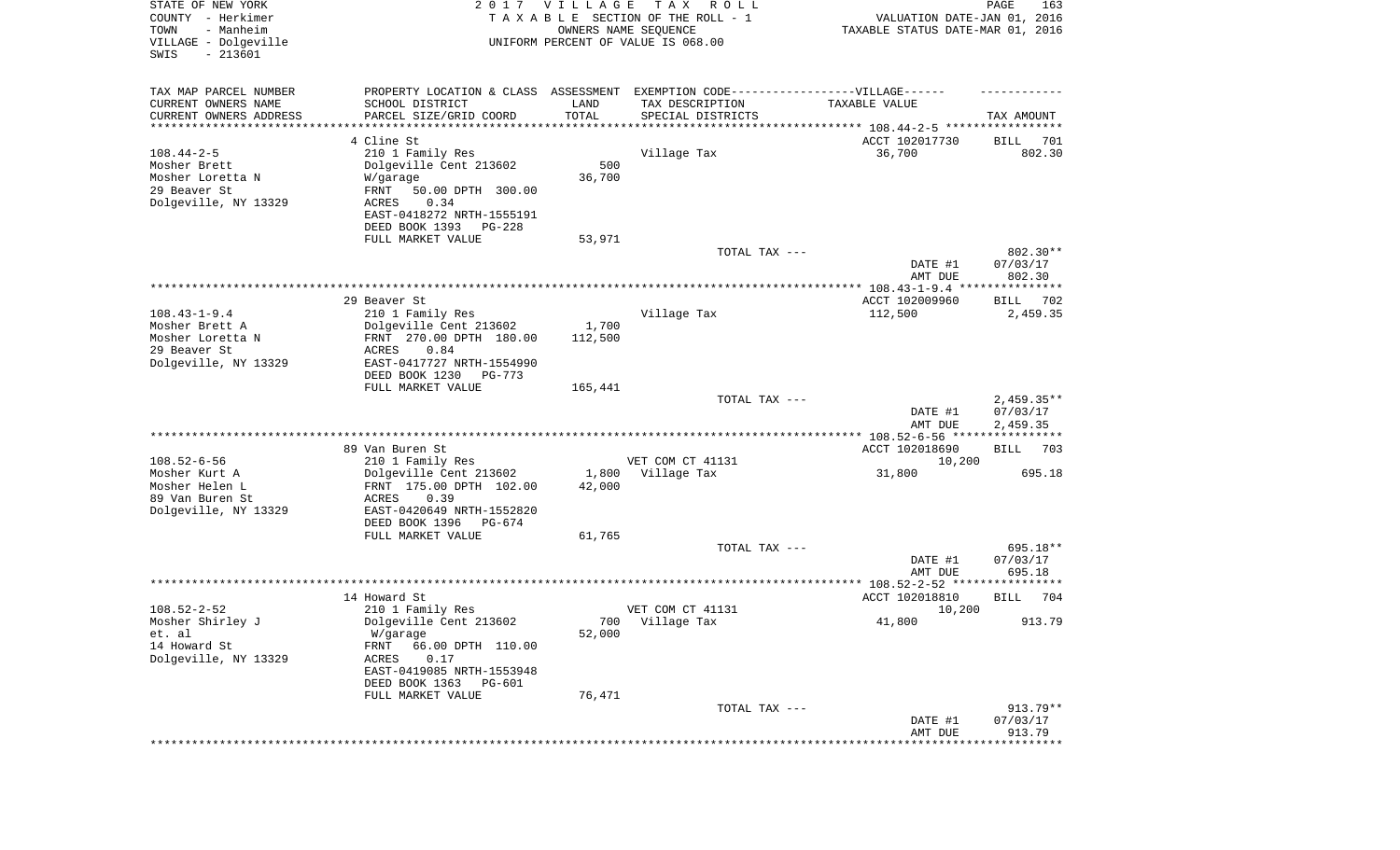| STATE OF NEW YORK<br>COUNTY - Herkimer<br>- Manheim<br>TOWN<br>VILLAGE - Dolgeville<br>$-213601$<br>SWIS | 2017                                                | <b>VILLAGE</b><br>OWNERS NAME SEQUENCE | T A X<br>R O L L<br>TAXABLE SECTION OF THE ROLL - 1<br>UNIFORM PERCENT OF VALUE IS 068.00 | VALUATION DATE-JAN 01, 2016<br>TAXABLE STATUS DATE-MAR 01, 2016 | PAGE<br>164           |
|----------------------------------------------------------------------------------------------------------|-----------------------------------------------------|----------------------------------------|-------------------------------------------------------------------------------------------|-----------------------------------------------------------------|-----------------------|
| TAX MAP PARCEL NUMBER                                                                                    | PROPERTY LOCATION & CLASS ASSESSMENT                |                                        | EXEMPTION CODE------------------VILLAGE------                                             |                                                                 |                       |
| CURRENT OWNERS NAME                                                                                      | SCHOOL DISTRICT                                     | LAND                                   | TAX DESCRIPTION                                                                           | TAXABLE VALUE                                                   |                       |
| CURRENT OWNERS ADDRESS                                                                                   | PARCEL SIZE/GRID COORD                              | TOTAL                                  | SPECIAL DISTRICTS                                                                         |                                                                 | TAX AMOUNT            |
| *********************                                                                                    |                                                     |                                        |                                                                                           |                                                                 |                       |
|                                                                                                          | 22 Slawson St                                       |                                        |                                                                                           | ACCT 102005190                                                  | 705<br>BILL           |
| $108.44 - 1 - 57$                                                                                        | 210 1 Family Res                                    |                                        | Village Tax                                                                               | 39,600                                                          | 865.69                |
| Mosier Patricia<br>22 Slawson St                                                                         | Dolgeville Cent 213602                              | 500<br>39,600                          |                                                                                           |                                                                 |                       |
| Dolgeville, NY 13329                                                                                     | W/garage<br>FRNT<br>50.00 DPTH 150.00               |                                        |                                                                                           |                                                                 |                       |
|                                                                                                          | $0.17$ BANK<br><b>ACRES</b><br>135                  |                                        |                                                                                           |                                                                 |                       |
|                                                                                                          | EAST-0418673 NRTH-1555128                           |                                        |                                                                                           |                                                                 |                       |
|                                                                                                          | DEED BOOK 00646 PG-00339                            |                                        |                                                                                           |                                                                 |                       |
|                                                                                                          | FULL MARKET VALUE                                   | 58,235                                 |                                                                                           |                                                                 |                       |
|                                                                                                          |                                                     |                                        | TOTAL TAX ---                                                                             |                                                                 | 865.69**              |
|                                                                                                          |                                                     |                                        |                                                                                           | DATE #1                                                         | 07/03/17              |
|                                                                                                          | 26 Van Buren St                                     |                                        |                                                                                           | AMT DUE<br>ACCT 102018840                                       | 865.69<br>706<br>BILL |
| $108.52 - 5 - 62$                                                                                        | 210 1 Family Res                                    |                                        | VET WAR CT 41121                                                                          | 6,120                                                           |                       |
| Mowers Joan                                                                                              | Dolgeville Cent 213602                              | 800                                    | Village Tax                                                                               | 49,880                                                          | 1,090.42              |
| 26 Vanburen St                                                                                           | W/garage                                            | 56,000                                 |                                                                                           |                                                                 |                       |
| Dolgeville, NY 13329                                                                                     | FRNT<br>77.70 DPTH 157.60                           |                                        |                                                                                           |                                                                 |                       |
|                                                                                                          | ACRES<br>0.28                                       |                                        |                                                                                           |                                                                 |                       |
|                                                                                                          | EAST-0419919 NRTH-1554318                           |                                        |                                                                                           |                                                                 |                       |
|                                                                                                          | DEED BOOK 855<br><b>PG-583</b><br>FULL MARKET VALUE | 82,353                                 |                                                                                           |                                                                 |                       |
|                                                                                                          |                                                     |                                        | TOTAL TAX ---                                                                             |                                                                 | $1,090.42**$          |
|                                                                                                          |                                                     |                                        |                                                                                           | DATE #1                                                         | 07/03/17              |
|                                                                                                          |                                                     |                                        |                                                                                           | AMT DUE                                                         | 1,090.42              |
|                                                                                                          |                                                     |                                        |                                                                                           |                                                                 | ***********           |
|                                                                                                          | N Main St                                           |                                        |                                                                                           | ACCT 102021390                                                  | 707<br>BILL           |
| $108.44 - 3 - 6.1$                                                                                       | 484 1 use sm bld                                    |                                        | Village Tax                                                                               | 10,000                                                          | 218.61                |
| MPE Properties<br>73 N Main St                                                                           | Dolgeville Cent 213602                              | 400                                    |                                                                                           |                                                                 |                       |
| Dolgeville, NY 13329                                                                                     | Storage<br>FRNT<br>44.00 DPTH 119.00                | 10,000                                 |                                                                                           |                                                                 |                       |
|                                                                                                          | ACRES<br>0.16                                       |                                        |                                                                                           |                                                                 |                       |
|                                                                                                          | EAST-0419870 NRTH-1556220                           |                                        |                                                                                           |                                                                 |                       |
|                                                                                                          | DEED BOOK 926<br>$PG-423$                           |                                        |                                                                                           |                                                                 |                       |
|                                                                                                          | FULL MARKET VALUE                                   | 14,706                                 |                                                                                           |                                                                 |                       |
|                                                                                                          |                                                     |                                        | TOTAL TAX ---                                                                             |                                                                 | $218.61**$            |
|                                                                                                          |                                                     |                                        |                                                                                           | DATE #1                                                         | 07/03/17              |
|                                                                                                          |                                                     |                                        |                                                                                           | AMT DUE                                                         | 218.61                |
|                                                                                                          | 19 Brockett St                                      |                                        |                                                                                           | ACCT 102030420                                                  | BILL 708              |
| $108.52 - 5 - 3$                                                                                         | 210 1 Family Res                                    |                                        | Village Tax                                                                               | 50,300                                                          | 1,099.60              |
| Mueller William                                                                                          | Dolgeville Cent 213602                              | 500                                    |                                                                                           |                                                                 |                       |
| Mueller Niceta                                                                                           | FRNT<br>47.00 DPTH 148.00                           | 50,300                                 |                                                                                           |                                                                 |                       |
| 19 Brockett St                                                                                           | 0.14<br>ACRES                                       |                                        |                                                                                           |                                                                 |                       |
| Dolgeville, NY 13329-3894                                                                                | EAST-0420108 NRTH-1553230                           |                                        |                                                                                           |                                                                 |                       |
|                                                                                                          | DEED BOOK 00658 PG-00937                            |                                        |                                                                                           |                                                                 |                       |
|                                                                                                          | FULL MARKET VALUE                                   | 73,971                                 | TOTAL TAX ---                                                                             |                                                                 | $1,099.60**$          |
|                                                                                                          |                                                     |                                        |                                                                                           | DATE #1                                                         | 07/03/17              |
|                                                                                                          |                                                     |                                        |                                                                                           | AMT DUE                                                         | 1,099.60              |
|                                                                                                          |                                                     |                                        |                                                                                           |                                                                 |                       |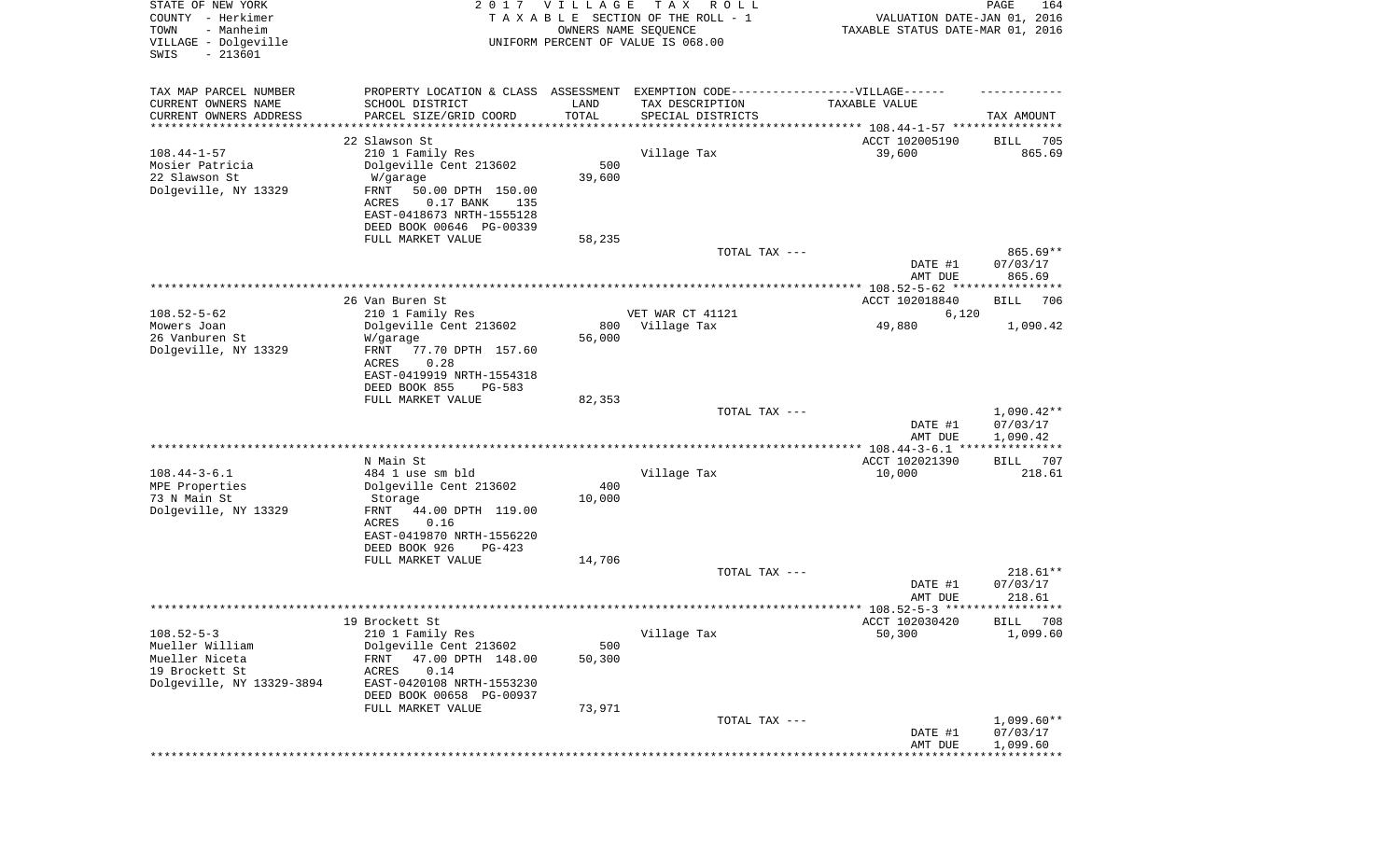| STATE OF NEW YORK<br>COUNTY - Herkimer<br>TOWN<br>- Manheim<br>VILLAGE - Dolgeville<br>SWIS<br>$-213601$ | 2017                                                                                                                                                                                                      | VILLAGE                   | T A X<br>R O L L<br>TAXABLE SECTION OF THE ROLL - 1<br>OWNERS NAME SEQUENCE<br>UNIFORM PERCENT OF VALUE IS 068.00                                                                            | VALUATION DATE-JAN 01, 2016<br>TAXABLE STATUS DATE-MAR 01, 2016 | PAGE<br>165                        |
|----------------------------------------------------------------------------------------------------------|-----------------------------------------------------------------------------------------------------------------------------------------------------------------------------------------------------------|---------------------------|----------------------------------------------------------------------------------------------------------------------------------------------------------------------------------------------|-----------------------------------------------------------------|------------------------------------|
| TAX MAP PARCEL NUMBER<br>CURRENT OWNERS NAME<br>CURRENT OWNERS ADDRESS<br>********************           | SCHOOL DISTRICT<br>PARCEL SIZE/GRID COORD                                                                                                                                                                 | LAND<br>TOTAL             | PROPERTY LOCATION & CLASS ASSESSMENT EXEMPTION CODE----------------VILLAGE------<br>TAX DESCRIPTION<br>SPECIAL DISTRICTS<br>*********************************** 108.52-5-89 **************** | TAXABLE VALUE                                                   | TAX AMOUNT                         |
|                                                                                                          | 11-13 Van Buren St                                                                                                                                                                                        |                           |                                                                                                                                                                                              | ACCT 102023070                                                  | 709<br>BILL                        |
| $108.52 - 5 - 89$<br>Muro Peter J<br>Muro Celeste<br>163-20 19th Avenue<br>Whitestone, NY 11357          | 411 Apartment<br>Dolgeville Cent 213602<br>80.00 DPTH 110.00<br>FRNT<br>0.21<br>ACRES<br>EAST-0419937 NRTH-1554661<br>DEED BOOK 1431<br>PG-862                                                            | 800<br>45,000             | Village Tax<br>XC991 Water relevy                                                                                                                                                            | 45,000<br>440.00 MT M                                           | 983.74<br>440.00                   |
|                                                                                                          | FULL MARKET VALUE                                                                                                                                                                                         | 66,176                    | TOTAL TAX ---                                                                                                                                                                                | DATE #1<br>AMT DUE                                              | 1,423.74**<br>07/03/17<br>1,423.74 |
|                                                                                                          |                                                                                                                                                                                                           |                           |                                                                                                                                                                                              |                                                                 |                                    |
| $108.36 - 2 - 16$<br>Murphy James P<br>Murphy Amy L<br>26 Mckinley Ave<br>Dolgeville, NY 13329           | 26 Mckinley Ave<br>210 1 Family Res<br>Dolgeville Cent 213602<br>W/garage<br>FRNT 100.00 DPTH 139.00<br>ACRES<br>0.30<br>EAST-0419146 NRTH-1557818                                                        | 1,000<br>38,200           | Village Tax                                                                                                                                                                                  | ACCT 102007140<br>38,200                                        | 710<br>BILL<br>835.09              |
|                                                                                                          | DEED BOOK 1363<br>PG-106<br>FULL MARKET VALUE                                                                                                                                                             | 56,176                    | TOTAL TAX ---                                                                                                                                                                                | DATE #1<br>AMT DUE                                              | $835.09**$<br>07/03/17<br>835.09   |
|                                                                                                          |                                                                                                                                                                                                           |                           |                                                                                                                                                                                              | *************** 108.52-1-19 *****************                   |                                    |
| $108.52 - 1 - 19$<br>Musella Anna<br>13 Spencer St<br>Dolgeville, NY 13329                               | 13 Spencer St<br>220 2 Family Res<br>Dolgeville Cent 213602<br>W/garage<br>FRNT<br>38.00 DPTH 225.00<br>ACRES<br>0.23<br>EAST-0418440 NRTH-1554252                                                        | 400<br>34,000             | AGED-ALL<br>41800<br>Village Tax                                                                                                                                                             | ACCT 102019050<br>17,000<br>17,000                              | 711<br>BILL<br>371.64              |
|                                                                                                          | DEED BOOK 00561 PG-00754<br>FULL MARKET VALUE                                                                                                                                                             | 50,000                    |                                                                                                                                                                                              |                                                                 |                                    |
|                                                                                                          |                                                                                                                                                                                                           |                           | TOTAL TAX ---                                                                                                                                                                                | DATE #1<br>AMT DUE                                              | $371.64**$<br>07/03/17<br>371.64   |
|                                                                                                          |                                                                                                                                                                                                           |                           |                                                                                                                                                                                              |                                                                 |                                    |
| $108.59 - 1 - 13$<br>Nagele Lawrence S<br>7 Brayton Ct<br>Dolgeville, NY 13329                           | 7 Brayton Ct<br>210 1 Family Res<br>Dolgeville Cent 213602<br>W/garage<br>FRNT 170.00 DPTH<br>90.00<br>ACRES<br>0.35<br>EAST-0417060 NRTH-1552828<br>DEED BOOK 1436<br><b>PG-930</b><br>FULL MARKET VALUE | 1,700<br>56,300<br>82,794 | Village Tax                                                                                                                                                                                  | ACCT 102010950<br>56,300                                        | BILL<br>712<br>1,230.77            |
|                                                                                                          |                                                                                                                                                                                                           |                           | TOTAL TAX ---                                                                                                                                                                                |                                                                 | $1,230.77**$                       |
|                                                                                                          |                                                                                                                                                                                                           |                           |                                                                                                                                                                                              | DATE #1<br>AMT DUE<br>*********                                 | 07/03/17<br>1,230.77               |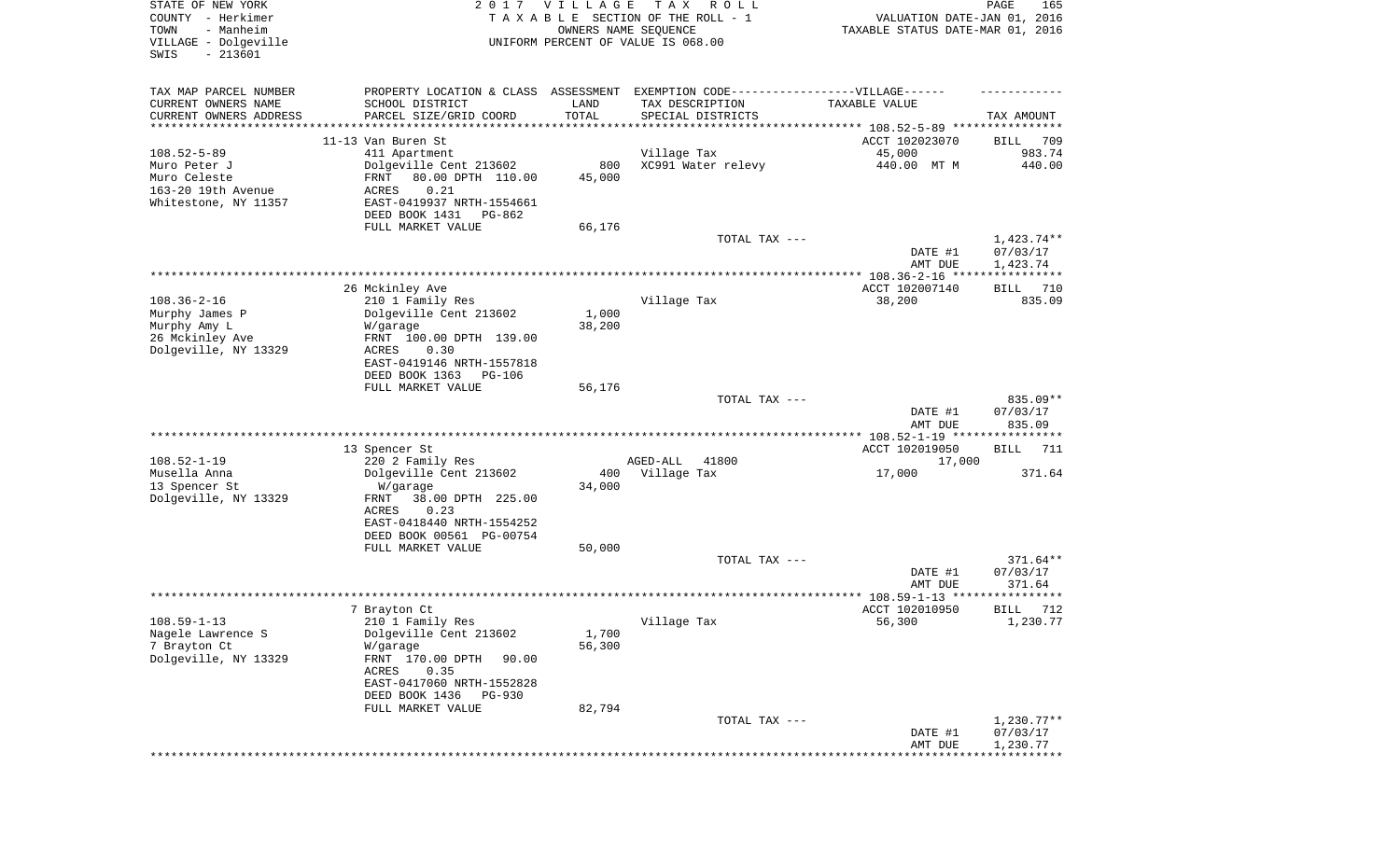| STATE OF NEW YORK<br>COUNTY - Herkimer<br>- Manheim<br>TOWN<br>VILLAGE - Dolgeville<br>$-213601$<br>SWIS | 2017                                                 | VILLAGE                        | T A X<br>R O L L<br>TAXABLE SECTION OF THE ROLL - 1<br>OWNERS NAME SEQUENCE<br>UNIFORM PERCENT OF VALUE IS 068.00 | VALUATION DATE-JAN 01, 2016<br>TAXABLE STATUS DATE-MAR 01, 2016 | PAGE<br>166       |
|----------------------------------------------------------------------------------------------------------|------------------------------------------------------|--------------------------------|-------------------------------------------------------------------------------------------------------------------|-----------------------------------------------------------------|-------------------|
| TAX MAP PARCEL NUMBER                                                                                    | PROPERTY LOCATION & CLASS ASSESSMENT                 |                                | EXEMPTION CODE-----------------VILLAGE------                                                                      |                                                                 |                   |
| CURRENT OWNERS NAME                                                                                      | SCHOOL DISTRICT                                      | LAND                           | TAX DESCRIPTION                                                                                                   | TAXABLE VALUE                                                   |                   |
| CURRENT OWNERS ADDRESS<br>*********************                                                          | PARCEL SIZE/GRID COORD                               | TOTAL<br>* * * * * * * * * * * | SPECIAL DISTRICTS                                                                                                 |                                                                 | TAX AMOUNT        |
|                                                                                                          | 18 Rundell St                                        |                                |                                                                                                                   | ACCT 102026400                                                  | BILL<br>713       |
| $108.52 - 3 - 37$                                                                                        | 210 1 Family Res                                     |                                | Village Tax                                                                                                       | 47,500                                                          | 1,038.39          |
| Nagle John<br>Nagle Bernadette                                                                           | Dolgeville Cent 213602<br>W/garage                   | 500<br>47,500                  |                                                                                                                   |                                                                 |                   |
| 18 Rundell St                                                                                            | FRNT<br>50.00 DPTH 143.00                            |                                |                                                                                                                   |                                                                 |                   |
| Dolgeville, NY 13329                                                                                     | 0.16<br>ACRES                                        |                                |                                                                                                                   |                                                                 |                   |
|                                                                                                          | EAST-0419250 NRTH-1553586                            |                                |                                                                                                                   |                                                                 |                   |
|                                                                                                          | DEED BOOK 776<br>PG-544<br>FULL MARKET VALUE         | 69,853                         |                                                                                                                   |                                                                 |                   |
|                                                                                                          |                                                      |                                | TOTAL TAX ---                                                                                                     |                                                                 | $1,038.39**$      |
|                                                                                                          |                                                      |                                |                                                                                                                   | DATE #1                                                         | 07/03/17          |
|                                                                                                          |                                                      |                                |                                                                                                                   | AMT DUE                                                         | 1,038.39          |
|                                                                                                          | 6 Cavalli St                                         |                                |                                                                                                                   | ACCT 102022890                                                  | 714<br>BILL       |
| $108.36 - 3 - 18$                                                                                        | 210 1 Family Res                                     |                                | VET WAR CT 41121                                                                                                  | 6,120                                                           |                   |
| Nagle Olga M                                                                                             | Dolgeville Cent 213602                               | 500                            | Village Tax                                                                                                       | 39,280                                                          | 858.70            |
| Young James F<br>6 Cavalli St                                                                            | W/garage<br>FRNT<br>50.00 DPTH 100.00                | 45,400                         |                                                                                                                   |                                                                 |                   |
| Dolgeville, NY 13329                                                                                     | ACRES<br>0.17                                        |                                |                                                                                                                   |                                                                 |                   |
|                                                                                                          | EAST-0420008 NRTH-1557659                            |                                |                                                                                                                   |                                                                 |                   |
|                                                                                                          | DEED BOOK 1285<br><b>PG-160</b><br>FULL MARKET VALUE | 66,765                         |                                                                                                                   |                                                                 |                   |
|                                                                                                          |                                                      |                                | TOTAL TAX ---                                                                                                     |                                                                 | 858.70**          |
|                                                                                                          |                                                      |                                |                                                                                                                   | DATE #1                                                         | 07/03/17          |
|                                                                                                          |                                                      |                                |                                                                                                                   | AMT DUE                                                         | 858.70            |
|                                                                                                          | 17 W Faville Ave                                     |                                |                                                                                                                   | ACCT 102008610                                                  | BILL<br>715       |
| $108.52 - 1 - 42$                                                                                        | 210 1 Family Res                                     |                                | Village Tax                                                                                                       | 121,200                                                         | 2,649.54          |
| Nagle Paul                                                                                               | Dolgeville Cent 213602                               | 1,800                          |                                                                                                                   |                                                                 |                   |
| Nagle Karen<br>17 W Faville Ave                                                                          | W/garage<br>FRNT 175.00 DPTH 200.00                  | 121,200                        |                                                                                                                   |                                                                 |                   |
| Dolgeville, NY 13329-3110                                                                                | ACRES<br>0.80                                        |                                |                                                                                                                   |                                                                 |                   |
|                                                                                                          | EAST-0417884 NRTH-1554062                            |                                |                                                                                                                   |                                                                 |                   |
|                                                                                                          | DEED BOOK 864<br>$PG-143$                            |                                |                                                                                                                   |                                                                 |                   |
|                                                                                                          | FULL MARKET VALUE                                    | 178,235                        | TOTAL TAX ---                                                                                                     |                                                                 | $2,649.54**$      |
|                                                                                                          |                                                      |                                |                                                                                                                   | DATE #1                                                         | 07/03/17          |
|                                                                                                          |                                                      |                                |                                                                                                                   | AMT DUE                                                         | 2,649.54          |
|                                                                                                          | 17 Wolf St                                           |                                |                                                                                                                   | ACCT 102019380                                                  | BILL 716          |
| $108.36 - 2 - 35$                                                                                        | 210 1 Family Res                                     |                                | VET COM CT 41131                                                                                                  | 10,200                                                          |                   |
| Nagle Susan C                                                                                            | Dolgeville Cent 213602                               | 500                            | Village Tax                                                                                                       | 34,000                                                          | 743.27            |
| 17 Wolf St                                                                                               | W/barn                                               | 44,200                         |                                                                                                                   |                                                                 |                   |
| Dolgeville, NY 13329                                                                                     | FRNT<br>50.00 DPTH 155.00<br>ACRES<br>0.17           |                                |                                                                                                                   |                                                                 |                   |
|                                                                                                          | EAST-0419306 NRTH-1557416                            |                                |                                                                                                                   |                                                                 |                   |
|                                                                                                          | DEED BOOK 876<br>PG-670                              |                                |                                                                                                                   |                                                                 |                   |
|                                                                                                          | FULL MARKET VALUE                                    | 65,000                         | TOTAL TAX ---                                                                                                     |                                                                 | 743.27**          |
|                                                                                                          |                                                      |                                |                                                                                                                   | DATE #1                                                         | 07/03/17          |
|                                                                                                          |                                                      |                                |                                                                                                                   | AMT DUE                                                         | 743.27            |
|                                                                                                          |                                                      |                                |                                                                                                                   |                                                                 | * * * * * * * * * |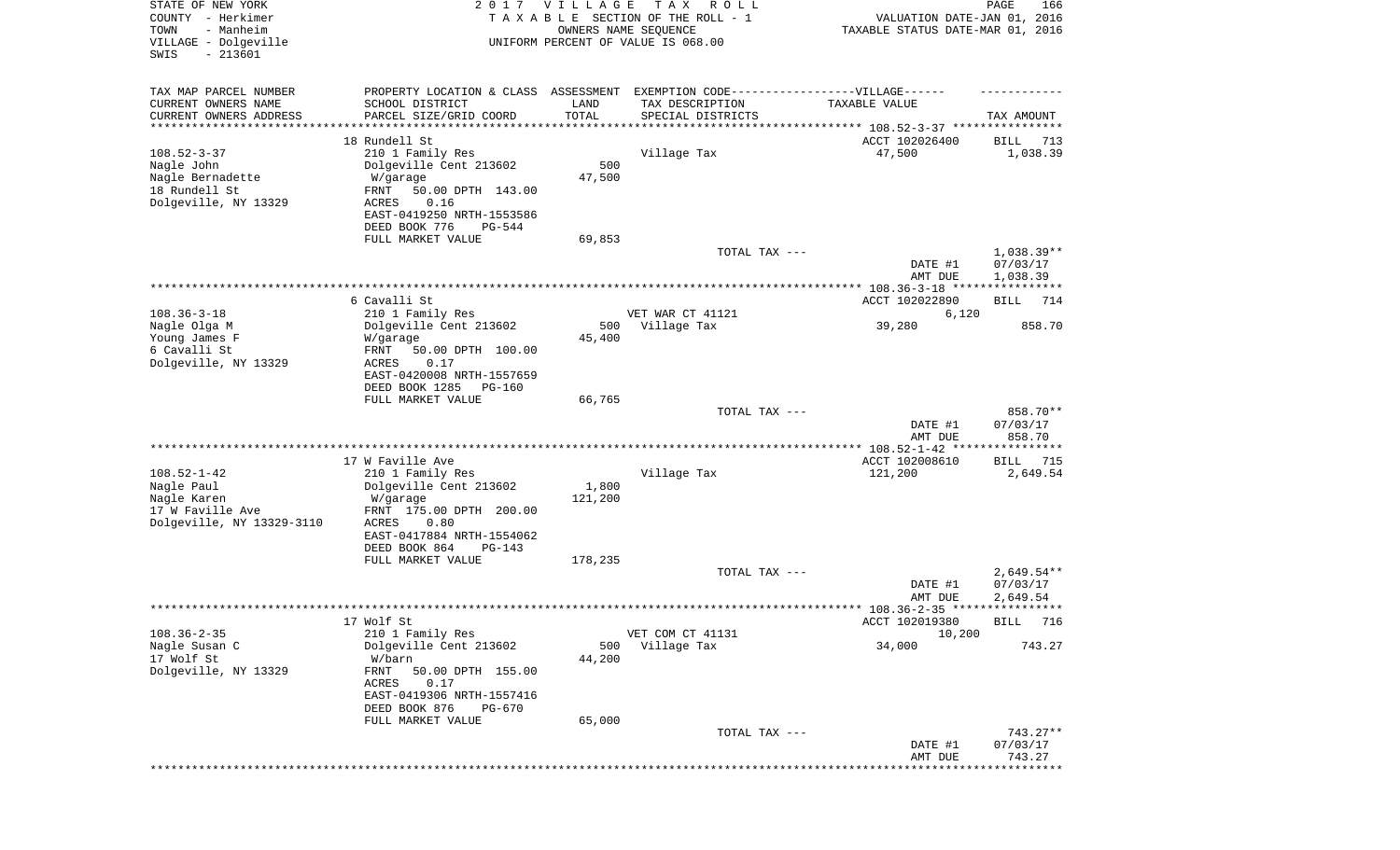| VILLAGE - Dolgeville<br>$-213601$<br>SWIS          |                                                                                   |                 | TAXABLE SECTION OF THE ROLL - 1<br>OWNERS NAME SEQUENCE<br>UNIFORM PERCENT OF VALUE IS 068.00 | VALUATION DATE-JAN 01, 2016<br>TAXABLE STATUS DATE-MAR 01, 2016 |                                                            |
|----------------------------------------------------|-----------------------------------------------------------------------------------|-----------------|-----------------------------------------------------------------------------------------------|-----------------------------------------------------------------|------------------------------------------------------------|
| TAX MAP PARCEL NUMBER                              | PROPERTY LOCATION & CLASS ASSESSMENT EXEMPTION CODE-----------------VILLAGE------ |                 |                                                                                               |                                                                 |                                                            |
| CURRENT OWNERS NAME                                | SCHOOL DISTRICT                                                                   | LAND<br>TOTAL   | TAX DESCRIPTION                                                                               | TAXABLE VALUE                                                   |                                                            |
| CURRENT OWNERS ADDRESS<br>************************ | PARCEL SIZE/GRID COORD                                                            |                 | SPECIAL DISTRICTS                                                                             |                                                                 | TAX AMOUNT                                                 |
|                                                    | off Timmerman                                                                     |                 |                                                                                               |                                                                 | BILL<br>717                                                |
| $108.59 - 3 - 29$                                  | 323 Vacant rural                                                                  |                 | Village Tax                                                                                   | 500                                                             | 10.93                                                      |
| Naizby Adrianna                                    | Dolgeville Cent 213602                                                            | 500             |                                                                                               |                                                                 |                                                            |
| Naizby Brenda                                      | ACRES<br>0.52                                                                     | 500             |                                                                                               |                                                                 |                                                            |
| 11 Stewart St                                      | EAST-0416725 NRTH-1551190                                                         |                 |                                                                                               |                                                                 |                                                            |
| Dolgeville, NY 13329                               | FULL MARKET VALUE                                                                 | 735             |                                                                                               |                                                                 |                                                            |
|                                                    |                                                                                   |                 | TOTAL TAX ---                                                                                 |                                                                 | $10.93**$                                                  |
|                                                    |                                                                                   |                 |                                                                                               | DATE #1                                                         | 07/03/17                                                   |
|                                                    |                                                                                   |                 |                                                                                               | AMT DUE                                                         | 10.93                                                      |
|                                                    |                                                                                   |                 |                                                                                               |                                                                 | **********                                                 |
|                                                    | 11 Stewart St                                                                     |                 |                                                                                               | ACCT 102020520                                                  | 718<br>BILL                                                |
| $108.59 - 2 - 22$                                  | 210 1 Family Res                                                                  |                 | Village Tax                                                                                   | 53,000                                                          | 1,158.63                                                   |
| Naizby Brenda                                      | Dolgeville Cent 213602                                                            | 1,000<br>53,000 |                                                                                               |                                                                 |                                                            |
| 11 Stewart St<br>Dolgeville, NY 13329              | W/garage<br>FRNT 100.00 DPTH 150.00                                               |                 |                                                                                               |                                                                 |                                                            |
|                                                    | <b>ACRES</b><br>0.34                                                              |                 |                                                                                               |                                                                 |                                                            |
|                                                    | EAST-0417071 NRTH-1552044                                                         |                 |                                                                                               |                                                                 |                                                            |
|                                                    | DEED BOOK 771<br>$PG-92$                                                          |                 |                                                                                               |                                                                 |                                                            |
|                                                    | FULL MARKET VALUE                                                                 | 77,941          |                                                                                               |                                                                 |                                                            |
|                                                    |                                                                                   |                 |                                                                                               |                                                                 |                                                            |
|                                                    |                                                                                   |                 |                                                                                               |                                                                 |                                                            |
|                                                    |                                                                                   |                 | TOTAL TAX ---                                                                                 |                                                                 |                                                            |
|                                                    |                                                                                   |                 |                                                                                               | DATE #1<br>AMT DUE                                              |                                                            |
|                                                    |                                                                                   |                 |                                                                                               |                                                                 |                                                            |
|                                                    | Stewart St                                                                        |                 |                                                                                               |                                                                 |                                                            |
| $108.59 - 3 - 15.1$                                | 311 Res vac land                                                                  |                 | Village Tax                                                                                   | 6,800                                                           |                                                            |
| Naizby Brenda                                      | Dolgeville Cent 213602                                                            | 6,800           |                                                                                               |                                                                 |                                                            |
| 11 Stewart St                                      | FRNT 2173.00 DPTH                                                                 | 6,800           |                                                                                               |                                                                 |                                                            |
| Dolgeville, NY 13329                               | ACRES<br>6.80                                                                     |                 |                                                                                               |                                                                 | $1,158.63**$<br>07/03/17<br>1,158.63<br>BILL 719<br>148.65 |
|                                                    | EAST-0416856 NRTH-1551157                                                         |                 |                                                                                               |                                                                 |                                                            |
|                                                    | DEED BOOK 1166 PG-241                                                             |                 |                                                                                               |                                                                 |                                                            |
|                                                    | FULL MARKET VALUE                                                                 | 10,000          |                                                                                               |                                                                 |                                                            |
|                                                    |                                                                                   |                 | TOTAL TAX ---                                                                                 |                                                                 | 148.65**                                                   |
|                                                    |                                                                                   |                 |                                                                                               | DATE #1                                                         | 07/03/17                                                   |
|                                                    |                                                                                   |                 |                                                                                               | AMT DUE                                                         | 148.65                                                     |
|                                                    |                                                                                   |                 |                                                                                               |                                                                 |                                                            |
|                                                    | 27 W Faville Ave                                                                  |                 |                                                                                               | ACCT 102016290                                                  | BILL                                                       |
| $108.51 - 1 - 13$                                  | 210 1 Family Res                                                                  |                 | Village Tax                                                                                   | 96,000                                                          |                                                            |
| Nancy Lumley Living Trust                          | Dolgeville Cent 213602                                                            | 1,500           |                                                                                               |                                                                 |                                                            |
| 27 W Faville Ave                                   | W/garage                                                                          | 96,000          |                                                                                               |                                                                 |                                                            |
| Dolgeville, NY 13329                               | FRNT 155.00 DPTH 250.00                                                           |                 |                                                                                               |                                                                 |                                                            |
|                                                    | 0.88<br>ACRES                                                                     |                 |                                                                                               |                                                                 |                                                            |
|                                                    | EAST-0417630 NRTH-1554188<br>DEED BOOK 1396 PG-788                                |                 |                                                                                               |                                                                 |                                                            |
|                                                    | FULL MARKET VALUE                                                                 | 141,176         |                                                                                               |                                                                 |                                                            |
|                                                    |                                                                                   |                 | TOTAL TAX ---                                                                                 |                                                                 |                                                            |
|                                                    |                                                                                   |                 |                                                                                               | DATE #1                                                         | 720<br>2,098.65<br>$2,098.65**$<br>07/03/17                |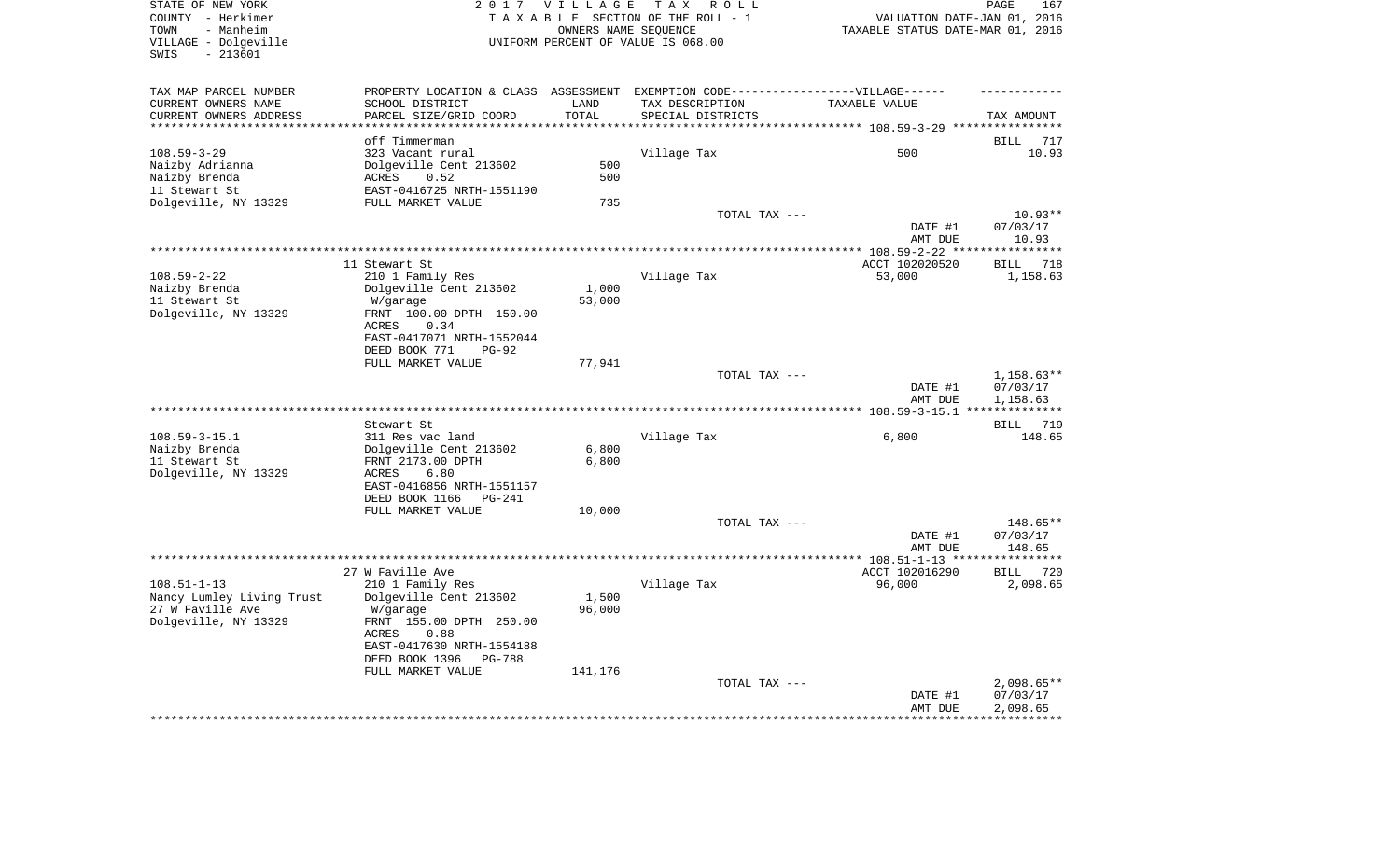| STATE OF NEW YORK<br>COUNTY - Herkimer<br>- Manheim<br>TOWN<br>VILLAGE - Dolgeville<br>$-213601$<br>SWIS | 2017                                                 | <b>VILLAGE</b><br>OWNERS NAME SEQUENCE | T A X<br>R O L L<br>TAXABLE SECTION OF THE ROLL - 1<br>UNIFORM PERCENT OF VALUE IS 068.00 | VALUATION DATE-JAN 01, 2016<br>TAXABLE STATUS DATE-MAR 01, 2016 | PAGE<br>168          |
|----------------------------------------------------------------------------------------------------------|------------------------------------------------------|----------------------------------------|-------------------------------------------------------------------------------------------|-----------------------------------------------------------------|----------------------|
| TAX MAP PARCEL NUMBER                                                                                    | PROPERTY LOCATION & CLASS ASSESSMENT                 |                                        | EXEMPTION CODE-----------------VILLAGE------                                              |                                                                 |                      |
| CURRENT OWNERS NAME                                                                                      | SCHOOL DISTRICT                                      | LAND                                   | TAX DESCRIPTION                                                                           | TAXABLE VALUE                                                   |                      |
| CURRENT OWNERS ADDRESS<br>*********************                                                          | PARCEL SIZE/GRID COORD<br>*******************        | TOTAL<br>***********                   | SPECIAL DISTRICTS                                                                         |                                                                 | TAX AMOUNT           |
|                                                                                                          | 48 S Helmer Ave                                      |                                        |                                                                                           | ACCT 102014280                                                  | BILL<br>721          |
| $108.44 - 2 - 44$                                                                                        | 210 1 Family Res                                     |                                        | Village Tax                                                                               | 43,200                                                          | 944.39               |
| Napier William                                                                                           | Dolgeville Cent 213602                               | 500                                    |                                                                                           |                                                                 |                      |
| Napier Lori                                                                                              | W-Garage                                             | 43,200                                 |                                                                                           |                                                                 |                      |
| 48 S Helmer Ave                                                                                          | FRNT<br>50.00 DPTH 150.00                            |                                        |                                                                                           |                                                                 |                      |
| Dolgeville, NY 13329                                                                                     | 0.17<br>ACRES<br>EAST-0418424 NRTH-1554746           |                                        |                                                                                           |                                                                 |                      |
|                                                                                                          | DEED BOOK 1120<br><b>PG-551</b>                      |                                        |                                                                                           |                                                                 |                      |
|                                                                                                          | FULL MARKET VALUE                                    | 63,529                                 |                                                                                           |                                                                 |                      |
|                                                                                                          |                                                      |                                        | TOTAL TAX ---                                                                             |                                                                 | $944.39**$           |
|                                                                                                          |                                                      |                                        |                                                                                           | DATE #1<br>AMT DUE                                              | 07/03/17<br>944.39   |
|                                                                                                          | 22 Mckinley Ave                                      |                                        |                                                                                           | ACCT 102025530                                                  | 722<br>BILL          |
| $108.36 - 2 - 17$                                                                                        | 210 1 Family Res                                     |                                        | Village Tax                                                                               | 43,500                                                          | 950.95               |
| Nash Jerimiah J                                                                                          | Dolgeville Cent 213602                               | 800                                    |                                                                                           |                                                                 |                      |
| Nash Kelly                                                                                               | 75.00 DPTH 130.00<br>FRNT                            | 43,500                                 |                                                                                           |                                                                 |                      |
| 22 Mckinley Ave                                                                                          | ACRES<br>0.22                                        |                                        |                                                                                           |                                                                 |                      |
| Dolgeville, NY 13329                                                                                     | EAST-0419105 NRTH-1557749                            |                                        |                                                                                           |                                                                 |                      |
|                                                                                                          | DEED BOOK 1444<br><b>PG-955</b><br>FULL MARKET VALUE | 63,971                                 |                                                                                           |                                                                 |                      |
|                                                                                                          |                                                      |                                        | TOTAL TAX ---                                                                             |                                                                 | 950.95**             |
|                                                                                                          |                                                      |                                        |                                                                                           | DATE #1<br>AMT DUE                                              | 07/03/17<br>950.95   |
|                                                                                                          |                                                      |                                        |                                                                                           |                                                                 |                      |
|                                                                                                          | REAR Beaver St                                       |                                        |                                                                                           |                                                                 | 723<br>BILL          |
| $108.43 - 1 - 2.1$<br>Nastovski Lisa S                                                                   | 311 Res vac land<br>Dolgeville Cent 213602           | 8,000                                  | Village Tax                                                                               | 8,000                                                           | 174.89               |
| 35 Beaver St                                                                                             | ACRES<br>22.60                                       | 8,000                                  |                                                                                           |                                                                 |                      |
| Dolgeville, NY 13329                                                                                     | EAST-0416651 NRTH-1555608                            |                                        |                                                                                           |                                                                 |                      |
|                                                                                                          | DEED BOOK 1628<br>$PG-5$                             |                                        |                                                                                           |                                                                 |                      |
| PRIOR OWNER ON 3/01/2016                                                                                 | FULL MARKET VALUE                                    | 11,765                                 |                                                                                           |                                                                 |                      |
| Avellino Thomas                                                                                          |                                                      |                                        |                                                                                           |                                                                 |                      |
|                                                                                                          |                                                      |                                        | TOTAL TAX ---                                                                             | DATE #1                                                         | 174.89**<br>07/03/17 |
|                                                                                                          |                                                      |                                        |                                                                                           | AMT DUE                                                         | 174.89               |
|                                                                                                          |                                                      |                                        |                                                                                           |                                                                 |                      |
|                                                                                                          | Beaver St                                            |                                        |                                                                                           | ACCT 102024540                                                  | 724<br><b>BILL</b>   |
| $108.43 - 1 - 8$                                                                                         | 311 Res vac land                                     |                                        | Village Tax                                                                               | 1,700                                                           | 37.16                |
| Nastovski Lisa S                                                                                         | Dolgeville Cent 213602                               | 1,700                                  |                                                                                           |                                                                 |                      |
| 35 Beaver St<br>Dolgeville, NY 13329                                                                     | FRNT 300.00 DPTH 126.90<br>ACRES<br>0.87             | 1,700                                  |                                                                                           |                                                                 |                      |
|                                                                                                          | EAST-0417139 NRTH-1555154                            |                                        |                                                                                           |                                                                 |                      |
| PRIOR OWNER ON 3/01/2016                                                                                 | DEED BOOK 1628<br>$PG-5$                             |                                        |                                                                                           |                                                                 |                      |
| Silvernail John                                                                                          | FULL MARKET VALUE                                    | 2,500                                  |                                                                                           |                                                                 |                      |
|                                                                                                          |                                                      |                                        | TOTAL TAX ---                                                                             |                                                                 | $37.16**$            |
|                                                                                                          |                                                      |                                        |                                                                                           | DATE #1<br>AMT DUE                                              | 07/03/17<br>37.16    |
|                                                                                                          |                                                      |                                        |                                                                                           | ******************                                              | **************       |
|                                                                                                          |                                                      |                                        |                                                                                           |                                                                 |                      |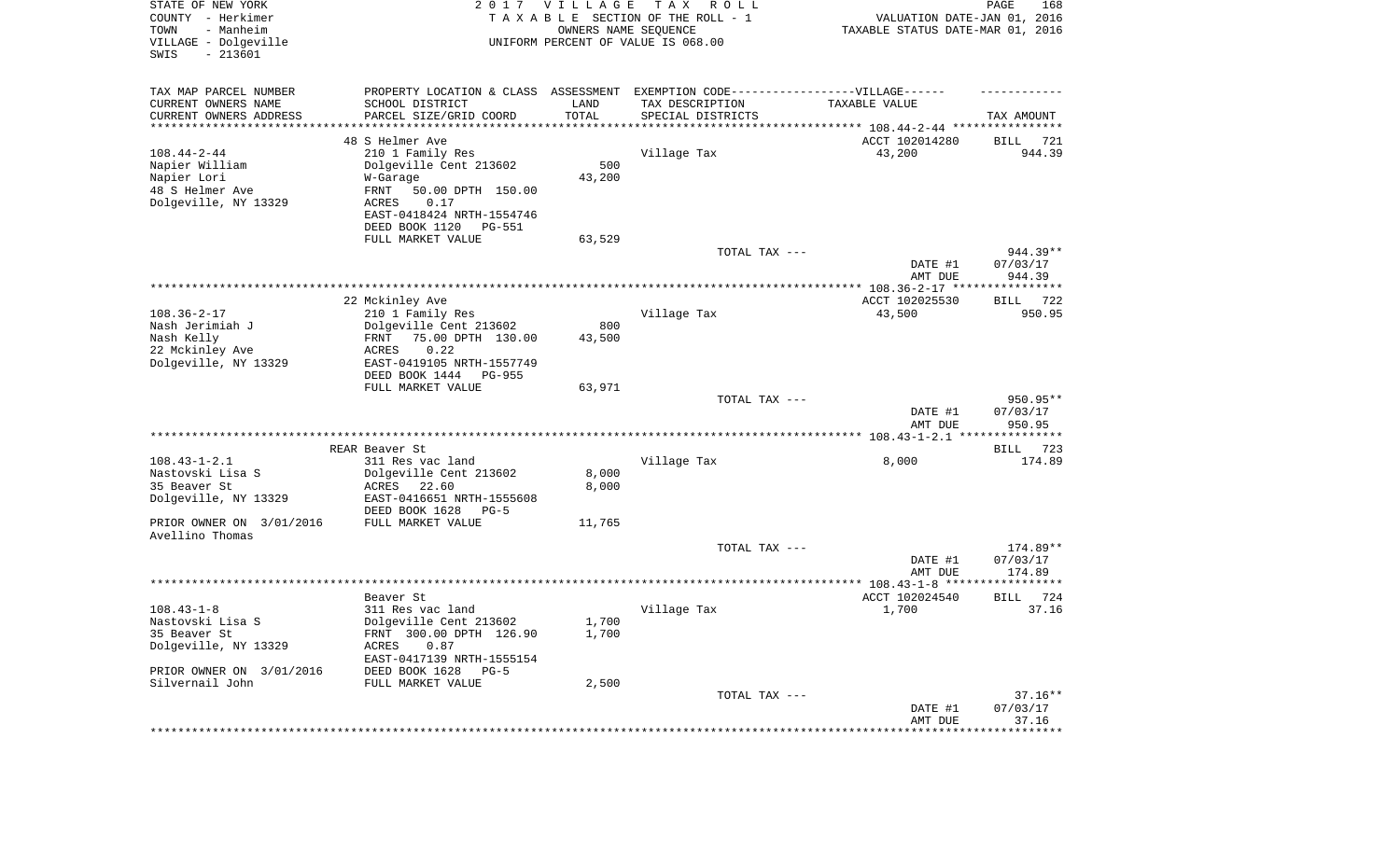| STATE OF NEW YORK<br>COUNTY - Herkimer<br>- Manheim<br>TOWN<br>VILLAGE - Dolgeville<br>SWIS<br>$-213601$                              |                                                                                                                                                                                          | 2017 VILLAGE<br>OWNERS NAME SEQUENCE | T A X<br>R O L L<br>TAXABLE SECTION OF THE ROLL - 1<br>UNIFORM PERCENT OF VALUE IS 068.00                                | VALUATION DATE-JAN 01, 2016<br>TAXABLE STATUS DATE-MAR 01, 2016        | PAGE<br>169                          |
|---------------------------------------------------------------------------------------------------------------------------------------|------------------------------------------------------------------------------------------------------------------------------------------------------------------------------------------|--------------------------------------|--------------------------------------------------------------------------------------------------------------------------|------------------------------------------------------------------------|--------------------------------------|
| TAX MAP PARCEL NUMBER<br>CURRENT OWNERS NAME<br>CURRENT OWNERS ADDRESS<br>**********************                                      | SCHOOL DISTRICT<br>PARCEL SIZE/GRID COORD                                                                                                                                                | LAND<br>TOTAL                        | PROPERTY LOCATION & CLASS ASSESSMENT EXEMPTION CODE----------------VILLAGE------<br>TAX DESCRIPTION<br>SPECIAL DISTRICTS | TAXABLE VALUE                                                          | TAX AMOUNT                           |
| $108.43 - 1 - 9.1$<br>Nastovski Lisa S<br>35 Beaver St<br>Dolgeville, NY 13329<br>PRIOR OWNER ON 3/01/2016<br>Silvernail John         | Beaver St<br>311 Res vac land<br>Dolgeville Cent 213602<br>FRNT 170.00 DPTH 130.00<br><b>ACRES</b><br>0.25<br>EAST-0417278 NRTH-1554985<br>DEED BOOK 1628<br>$PG-5$<br>FULL MARKET VALUE | 500<br>500<br>735                    | Village Tax                                                                                                              | ACCT 102009960<br>500                                                  | BILL<br>725<br>10.93                 |
|                                                                                                                                       |                                                                                                                                                                                          |                                      | TOTAL TAX ---                                                                                                            | DATE #1<br>AMT DUE                                                     | $10.93**$<br>07/03/17<br>10.93       |
| $108.52 - 5 - 77$<br>Near Alexandria<br>James Labate                                                                                  | 37 S Main St<br>210 1 Family Res<br>Dolgeville Cent 213602<br>-garage -Beauty Shop                                                                                                       | 600<br>49,700                        | Village Tax                                                                                                              | ACCT 102000450<br>49,700                                               | BILL<br>726<br>1,086.49              |
| 3215 State Rte. 5<br>Frankfort, NY 13340                                                                                              | 45.00 DPTH<br>FRNT<br>78.00<br>ACRES<br>0.08<br>EAST-0419426 NRTH-1554783<br>DEED BOOK 737<br>$PG-329$<br>FULL MARKET VALUE                                                              | 73,088                               |                                                                                                                          |                                                                        |                                      |
|                                                                                                                                       |                                                                                                                                                                                          |                                      | TOTAL TAX ---                                                                                                            | DATE #1<br>AMT DUE                                                     | $1,086.49**$<br>07/03/17<br>1,086.49 |
| $108.44 - 1 - 13$                                                                                                                     | 3 N Helmer Ave<br>210 1 Family Res                                                                                                                                                       |                                      | VET COM CT 41131                                                                                                         | ************ 108.44-1-13 *****************<br>ACCT 102008850<br>10,200 | <b>BILL</b><br>727                   |
| Near Joyce<br>Near David<br>3 N Helmer Ave<br>Dolgeville, NY 13329                                                                    | Dolgeville Cent 213602<br>W/garage<br>FRNT<br>60.00 DPTH 100.00<br>ACRES<br>0.14<br>EAST-0419329 NRTH-1556025<br>DEED BOOK 823<br>$PG-72$                                                | 600<br>63,100                        | Village Tax                                                                                                              | 52,900                                                                 | 1,156.44                             |
|                                                                                                                                       | FULL MARKET VALUE                                                                                                                                                                        | 92,794                               | TOTAL TAX ---                                                                                                            | DATE #1<br>AMT DUE                                                     | $1,156.44**$<br>07/03/17<br>1,156.44 |
|                                                                                                                                       | 21 E Timmerman St                                                                                                                                                                        |                                      |                                                                                                                          | ACCT 102019470                                                         | *****                                |
| $108.59 - 3 - 7$<br>Near-McCarthy Living Trust Jac Dolgeville Cent 213602<br>Near Robert<br>21 E Timmerman St<br>Dolgeville, NY 13329 | 210 1 Family Res<br>W Garage<br>FRNT 100.00 DPTH 150.00<br>0.34<br>ACRES<br>EAST-0416767 NRTH-1551647<br>DEED BOOK 1141<br>$PG-16$                                                       | 1,000<br>59,500                      | VET WAR CT 41121<br>Village Tax                                                                                          | 6,120<br>53,380                                                        | 728<br>BILL<br>1,166.94              |
|                                                                                                                                       | FULL MARKET VALUE                                                                                                                                                                        | 87,500                               | TOTAL TAX ---                                                                                                            | DATE #1                                                                | 1,166.94**<br>07/03/17               |
|                                                                                                                                       |                                                                                                                                                                                          |                                      |                                                                                                                          | AMT DUE<br>****************************                                | 1,166.94                             |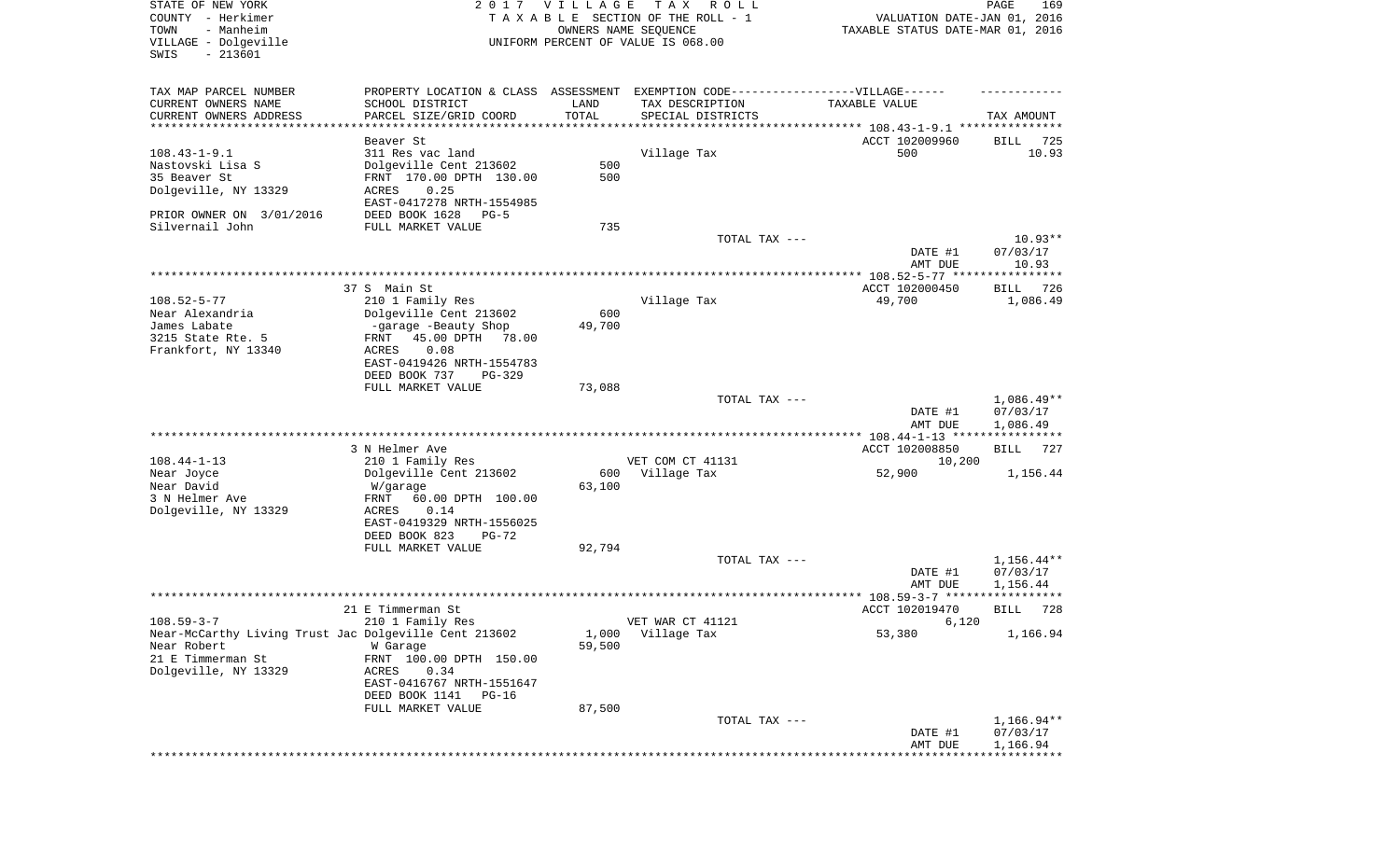| STATE OF NEW YORK<br>COUNTY - Herkimer<br>- Manheim<br>TOWN<br>VILLAGE - Dolgeville<br>SWIS<br>$-213601$ |                                                                                   | 2017 VILLAGE<br>OWNERS NAME SEQUENCE | T A X<br>R O L L<br>TAXABLE SECTION OF THE ROLL - 1<br>UNIFORM PERCENT OF VALUE IS 068.00 | VALUATION DATE-JAN 01, 2016<br>TAXABLE STATUS DATE-MAR 01, 2016 | PAGE<br>170                       |
|----------------------------------------------------------------------------------------------------------|-----------------------------------------------------------------------------------|--------------------------------------|-------------------------------------------------------------------------------------------|-----------------------------------------------------------------|-----------------------------------|
| TAX MAP PARCEL NUMBER                                                                                    | PROPERTY LOCATION & CLASS ASSESSMENT EXEMPTION CODE-----------------VILLAGE------ |                                      |                                                                                           |                                                                 |                                   |
| CURRENT OWNERS NAME                                                                                      | SCHOOL DISTRICT                                                                   | LAND                                 | TAX DESCRIPTION                                                                           | TAXABLE VALUE                                                   |                                   |
| CURRENT OWNERS ADDRESS<br>********************                                                           | PARCEL SIZE/GRID COORD<br>****************                                        | TOTAL<br>**********                  | SPECIAL DISTRICTS<br>********************************* 108.52-1-59 ****************       |                                                                 | TAX AMOUNT                        |
|                                                                                                          | 11 W Faville Ave                                                                  |                                      |                                                                                           | ACCT 102026760                                                  | 729<br>BILL                       |
| $108.52 - 1 - 59$                                                                                        | 210 1 Family Res                                                                  |                                      | Village Tax                                                                               | 61,300                                                          | 1,340.07                          |
| Neely Sandra                                                                                             | Dolgeville Cent 213602                                                            | 800                                  |                                                                                           |                                                                 |                                   |
| 11 W Faville Ave                                                                                         | W/garage                                                                          | 61,300                               |                                                                                           |                                                                 |                                   |
| Dolgeville, NY 13329                                                                                     | 75.00 DPTH 155.00<br>FRNT                                                         |                                      |                                                                                           |                                                                 |                                   |
|                                                                                                          | 0.26<br>ACRES                                                                     |                                      |                                                                                           |                                                                 |                                   |
|                                                                                                          | EAST-0418126 NRTH-1553951                                                         |                                      |                                                                                           |                                                                 |                                   |
|                                                                                                          | DEED BOOK 695<br>PG-473                                                           |                                      |                                                                                           |                                                                 |                                   |
|                                                                                                          | FULL MARKET VALUE                                                                 | 90,147                               |                                                                                           |                                                                 |                                   |
|                                                                                                          |                                                                                   |                                      | TOTAL TAX ---                                                                             | DATE #1                                                         | $1,340.07**$<br>07/03/17          |
|                                                                                                          |                                                                                   |                                      |                                                                                           | AMT DUE                                                         | 1,340.07                          |
|                                                                                                          |                                                                                   |                                      |                                                                                           |                                                                 |                                   |
|                                                                                                          | 122 S Main St                                                                     |                                      |                                                                                           | ACCT 102022650                                                  | BILL<br>730                       |
| $108.52 - 1 - 80$                                                                                        | 210 1 Family Res                                                                  |                                      | Village Tax                                                                               | 132,000                                                         | 2,885.64                          |
| Nocella Richard A Jr.                                                                                    | Dolgeville Cent 213602                                                            | 1,100                                |                                                                                           |                                                                 |                                   |
| 122 S Main St                                                                                            | FRNT 108.00 DPTH 180.00                                                           | 132,000                              |                                                                                           |                                                                 |                                   |
| Dolgeville, NY 13329                                                                                     | ACRES<br>0.45                                                                     |                                      |                                                                                           |                                                                 |                                   |
|                                                                                                          | EAST-0418052 NRTH-1553305                                                         |                                      |                                                                                           |                                                                 |                                   |
|                                                                                                          | DEED BOOK 914<br>PG-311<br>FULL MARKET VALUE                                      | 194,118                              |                                                                                           |                                                                 |                                   |
|                                                                                                          |                                                                                   |                                      | TOTAL TAX ---                                                                             |                                                                 | $2,885.64**$                      |
|                                                                                                          |                                                                                   |                                      |                                                                                           | DATE #1                                                         | 07/03/17                          |
|                                                                                                          |                                                                                   |                                      |                                                                                           | AMT DUE                                                         | 2,885.64                          |
|                                                                                                          |                                                                                   |                                      |                                                                                           |                                                                 | ************                      |
|                                                                                                          | Howard St                                                                         |                                      |                                                                                           | ACCT 102011250                                                  | 731<br>BILL                       |
| $108.52 - 2 - 69$                                                                                        | 311 Res vac land                                                                  |                                      | Village Tax                                                                               | 200                                                             | 4.37                              |
| Noonan Richard                                                                                           | Dolgeville Cent 213602                                                            | 200                                  |                                                                                           |                                                                 |                                   |
| Noonan Ann                                                                                               | 50.00 DPTH<br>95.00<br>FRNT                                                       | 200                                  |                                                                                           |                                                                 |                                   |
| 40 Howard St<br>Dolgeville, NY 13329                                                                     | ACRES<br>0.11<br>EAST-0418634 NRTH-1553233                                        |                                      |                                                                                           |                                                                 |                                   |
|                                                                                                          | DEED BOOK 00571 PG-00897                                                          |                                      |                                                                                           |                                                                 |                                   |
|                                                                                                          | FULL MARKET VALUE                                                                 | 294                                  |                                                                                           |                                                                 |                                   |
|                                                                                                          |                                                                                   |                                      | TOTAL TAX ---                                                                             |                                                                 | $4.37**$                          |
|                                                                                                          |                                                                                   |                                      |                                                                                           | DATE #1                                                         | 07/03/17                          |
|                                                                                                          |                                                                                   |                                      |                                                                                           | AMT DUE                                                         | 4.37                              |
|                                                                                                          |                                                                                   |                                      |                                                                                           |                                                                 |                                   |
|                                                                                                          | 40 Howard St                                                                      |                                      |                                                                                           | ACCT 102011220                                                  | 732<br><b>BILL</b>                |
| $108.52 - 2 - 68$                                                                                        | 210 1 Family Res                                                                  |                                      | VET WAR CT 41121                                                                          | 6,120                                                           |                                   |
| Noonan Richard A<br>Noonan Ann E                                                                         | Dolgeville Cent 213602<br>W/garage                                                | 45,500                               | 500 Village Tax                                                                           | 39,380                                                          | 860.88                            |
| 40 Howard St                                                                                             | 50.00 DPTH<br>94.00<br>FRNT                                                       |                                      |                                                                                           |                                                                 |                                   |
| Dolgeville, NY 13329                                                                                     | 0.11<br>ACRES                                                                     |                                      |                                                                                           |                                                                 |                                   |
|                                                                                                          | EAST-0418661 NRTH-1553276                                                         |                                      |                                                                                           |                                                                 |                                   |
|                                                                                                          | DEED BOOK 1200<br>PG-147                                                          |                                      |                                                                                           |                                                                 |                                   |
|                                                                                                          | FULL MARKET VALUE                                                                 | 66,912                               |                                                                                           |                                                                 |                                   |
|                                                                                                          |                                                                                   |                                      | TOTAL TAX ---                                                                             |                                                                 | 860.88**                          |
|                                                                                                          |                                                                                   |                                      |                                                                                           | DATE #1                                                         | 07/03/17                          |
|                                                                                                          |                                                                                   |                                      |                                                                                           | AMT DUE                                                         | 860.88<br>* * * * * * * * * * * * |
|                                                                                                          |                                                                                   |                                      |                                                                                           |                                                                 |                                   |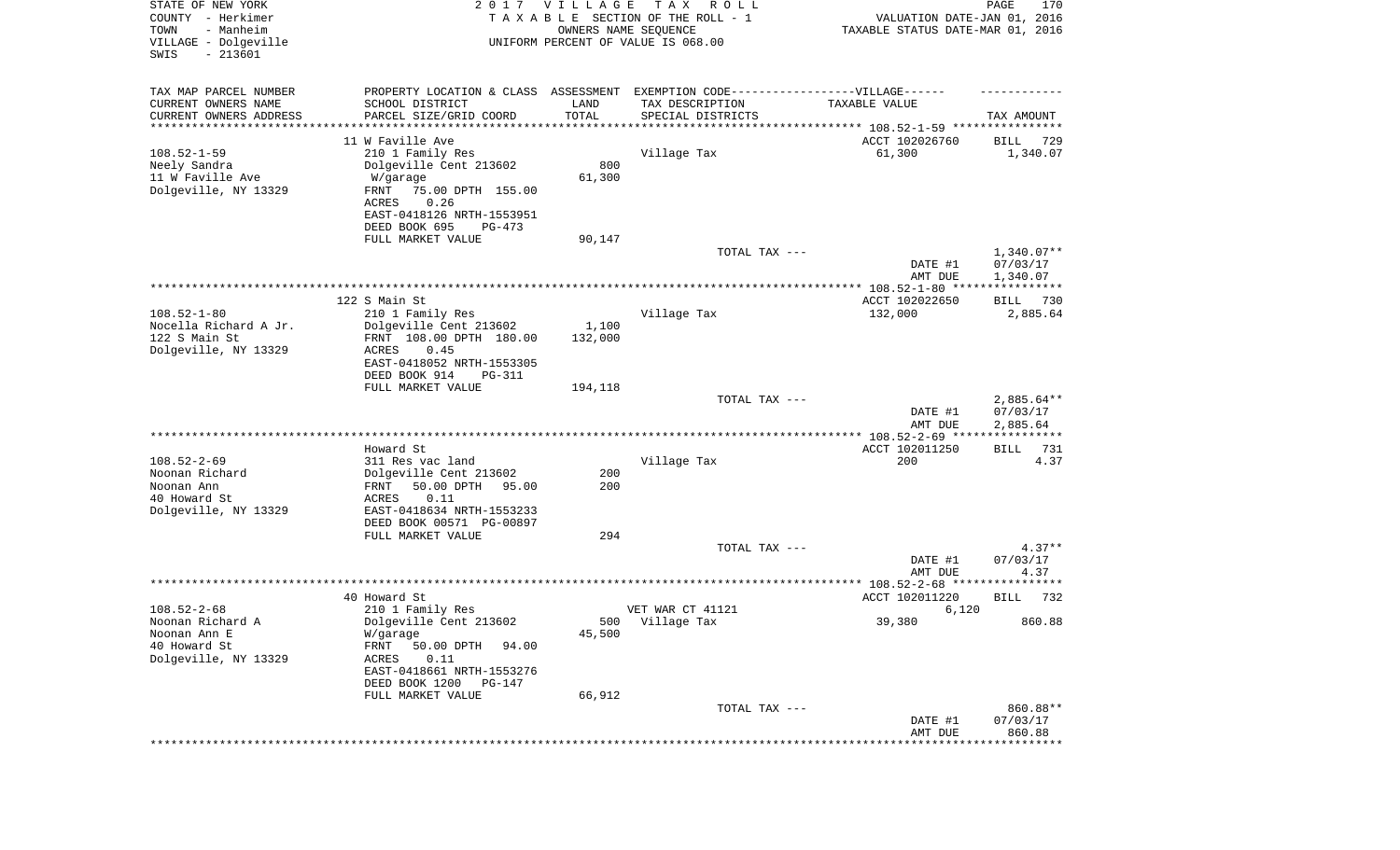| STATE OF NEW YORK<br>COUNTY - Herkimer<br>- Manheim<br>TOWN<br>VILLAGE - Dolgeville<br>SWIS<br>$-213601$ |                                                                                                      | 2017 VILLAGE<br>OWNERS NAME SEQUENCE | TAX ROLL<br>TAXABLE SECTION OF THE ROLL - 1<br>UNIFORM PERCENT OF VALUE IS 068.00 | VALUATION DATE-JAN 01, 2016<br>TAXABLE STATUS DATE-MAR 01, 2016 | PAGE<br>171       |
|----------------------------------------------------------------------------------------------------------|------------------------------------------------------------------------------------------------------|--------------------------------------|-----------------------------------------------------------------------------------|-----------------------------------------------------------------|-------------------|
| TAX MAP PARCEL NUMBER<br>CURRENT OWNERS NAME                                                             | PROPERTY LOCATION & CLASS ASSESSMENT EXEMPTION CODE-----------------VILLAGE------<br>SCHOOL DISTRICT | LAND                                 | TAX DESCRIPTION                                                                   | TAXABLE VALUE                                                   |                   |
| CURRENT OWNERS ADDRESS                                                                                   | PARCEL SIZE/GRID COORD                                                                               | TOTAL                                | SPECIAL DISTRICTS                                                                 |                                                                 | TAX AMOUNT        |
| **********************                                                                                   | *******************                                                                                  |                                      |                                                                                   |                                                                 |                   |
|                                                                                                          | Arnold St                                                                                            |                                      |                                                                                   | ACCT 102025890                                                  | BILL<br>733       |
| $108.36 - 3 - 7$<br>Norani Lori                                                                          | 311 Res vac land<br>Dolgeville Cent 213602                                                           | 1,700                                | Village Tax                                                                       | 1,700                                                           | 37.16             |
| 4575 Quarry Point Ctr                                                                                    | 5 Lots                                                                                               | 1,700                                |                                                                                   |                                                                 |                   |
| Clay, NY 13041                                                                                           | FRNT 250.00 DPTH 150.00<br>ACRES<br>0.86                                                             |                                      |                                                                                   |                                                                 |                   |
|                                                                                                          | EAST-0419987 NRTH-1558096<br>DEED BOOK 1430<br>PG-465                                                |                                      |                                                                                   |                                                                 |                   |
|                                                                                                          | FULL MARKET VALUE                                                                                    | 2,500                                |                                                                                   |                                                                 |                   |
|                                                                                                          |                                                                                                      |                                      | TOTAL TAX ---                                                                     |                                                                 | $37.16**$         |
|                                                                                                          |                                                                                                      |                                      |                                                                                   | DATE #1<br>AMT DUE                                              | 07/03/17<br>37.16 |
|                                                                                                          |                                                                                                      |                                      |                                                                                   |                                                                 |                   |
|                                                                                                          | Arnold St                                                                                            |                                      |                                                                                   | ACCT 102004260                                                  | 734<br>BILL       |
| $108.36 - 3 - 75$<br>Norani Lori                                                                         | 311 Res vac land<br>Dolgeville Cent 213602                                                           | 300                                  | Village Tax                                                                       | 300                                                             | 6.56              |
| 4575 Quarry Point Ctr                                                                                    | 50.00 DPTH 150.00<br>FRNT                                                                            | 300                                  |                                                                                   |                                                                 |                   |
| Clay, NY 13041                                                                                           | 0.17<br>ACRES<br>EAST-0419857 NRTH-1558173                                                           |                                      |                                                                                   |                                                                 |                   |
|                                                                                                          | DEED BOOK 1430<br>PG-465                                                                             |                                      |                                                                                   |                                                                 |                   |
|                                                                                                          | FULL MARKET VALUE                                                                                    | 441                                  |                                                                                   |                                                                 | $6.56**$          |
|                                                                                                          |                                                                                                      |                                      | TOTAL TAX ---                                                                     | DATE #1                                                         | 07/03/17          |
|                                                                                                          |                                                                                                      |                                      |                                                                                   | AMT DUE                                                         | 6.56              |
|                                                                                                          |                                                                                                      |                                      |                                                                                   | ************* 108.28-1-12 *****************                     |                   |
| $108.28 - 1 - 12$                                                                                        | 152 N Helmer Ave                                                                                     |                                      |                                                                                   | ACCT 102012960                                                  | 735<br>BILL       |
| North Hudson Woodcraft Corp.                                                                             | 700 Industrial<br>Dolgeville Cent 213602                                                             | 35,000                               | Village Tax                                                                       | 1672,692                                                        | 36,566.59         |
| PO Box 192                                                                                               | Industrial Development                                                                               | 1672,692                             |                                                                                   |                                                                 |                   |
| Dolgeville, NY 13329                                                                                     | 1m Exempt 10%/Year                                                                                   |                                      |                                                                                   |                                                                 |                   |
|                                                                                                          | ACRES<br>29.10                                                                                       |                                      |                                                                                   |                                                                 |                   |
|                                                                                                          | EAST-0419902 NRTH-1560178<br>DEED BOOK 1428<br>PG-444                                                |                                      |                                                                                   |                                                                 |                   |
|                                                                                                          | FULL MARKET VALUE                                                                                    | 2459,841                             |                                                                                   |                                                                 |                   |
|                                                                                                          |                                                                                                      |                                      | TOTAL TAX ---                                                                     |                                                                 | 36,566.59**       |
|                                                                                                          |                                                                                                      |                                      |                                                                                   | DATE #1                                                         | 07/03/17          |
|                                                                                                          |                                                                                                      |                                      |                                                                                   | AMT DUE                                                         | 36,566.59         |
|                                                                                                          | 5 Howard St                                                                                          |                                      |                                                                                   | ACCT 102001350                                                  | 736<br>BILL       |
| $108.52 - 3 - 23$                                                                                        | 210 1 Family Res                                                                                     |                                      | Village Tax                                                                       | 46,000                                                          | 1,005.60          |
| Northrup Stephanie                                                                                       | Dolgeville Cent 213602                                                                               | 700                                  |                                                                                   |                                                                 |                   |
| 5 Howard St<br>Dolgeville, NY 13329                                                                      | W/garage<br>FRNT<br>66.00 DPTH 165.00                                                                | 46,000                               |                                                                                   |                                                                 |                   |
|                                                                                                          | ACRES<br>0.25<br>EAST-0419295 NRTH-1553925                                                           |                                      |                                                                                   |                                                                 |                   |
|                                                                                                          | DEED BOOK 1566<br>PG-651                                                                             |                                      |                                                                                   |                                                                 |                   |
|                                                                                                          | FULL MARKET VALUE                                                                                    | 67,647                               |                                                                                   |                                                                 |                   |
|                                                                                                          |                                                                                                      |                                      | TOTAL TAX ---                                                                     |                                                                 | $1,005.60**$      |
|                                                                                                          |                                                                                                      |                                      |                                                                                   | DATE #1                                                         | 07/03/17          |
|                                                                                                          |                                                                                                      |                                      |                                                                                   | AMT DUE<br>*****************************                        | 1,005.60          |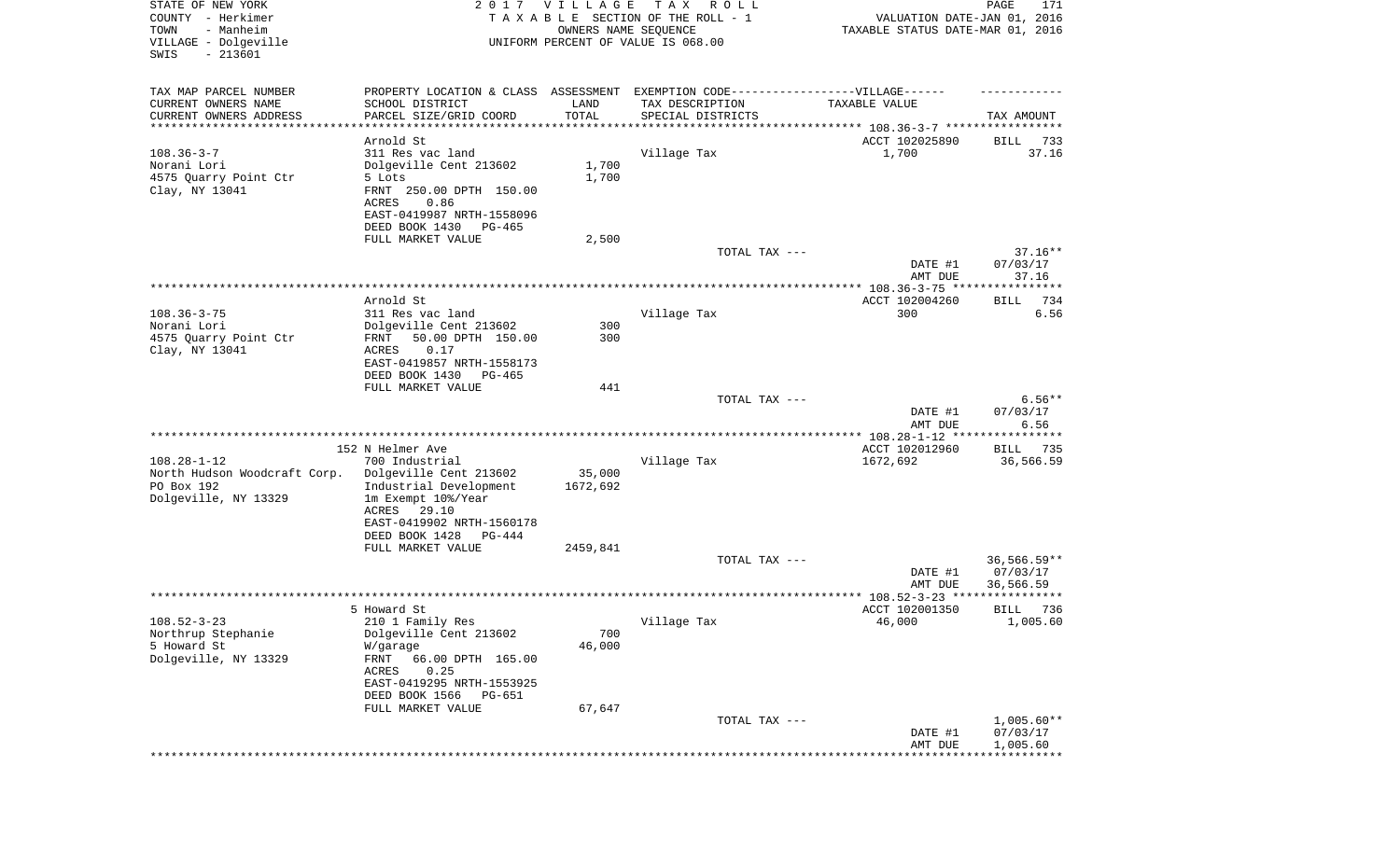| STATE OF NEW YORK<br>COUNTY - Herkimer<br>- Manheim<br>TOWN<br>VILLAGE - Dolgeville<br>$-213601$<br>SWIS |                                                                                                                          | 2017 VILLAGE    | T A X<br>R O L L<br>TAXABLE SECTION OF THE ROLL - 1<br>OWNERS NAME SEQUENCE<br>UNIFORM PERCENT OF VALUE IS 068.00         | VALUATION DATE-JAN 01, 2016<br>TAXABLE STATUS DATE-MAR 01, 2016 | PAGE<br>172                          |
|----------------------------------------------------------------------------------------------------------|--------------------------------------------------------------------------------------------------------------------------|-----------------|---------------------------------------------------------------------------------------------------------------------------|-----------------------------------------------------------------|--------------------------------------|
| TAX MAP PARCEL NUMBER<br>CURRENT OWNERS NAME<br>CURRENT OWNERS ADDRESS<br>********************           | SCHOOL DISTRICT<br>PARCEL SIZE/GRID COORD<br>**********************                                                      | LAND<br>TOTAL   | PROPERTY LOCATION & CLASS ASSESSMENT EXEMPTION CODE-----------------VILLAGE------<br>TAX DESCRIPTION<br>SPECIAL DISTRICTS | TAXABLE VALUE                                                   | TAX AMOUNT                           |
| $108.52 - 3 - 50$<br>Novogurski Rosemary<br>15 E Spofford Ave                                            | 15 E Spofford Ave<br>210 1 Family Res<br>Dolgeville Cent 213602<br>W/garage                                              | 39,000          | VET COM CT 41131<br>900 AGED-ALL<br>41800<br>Village Tax                                                                  | ACCT 102020130<br>9,750<br>14,625<br>14,625                     | BILL<br>737<br>319.72                |
| Dolgeville, NY 13329                                                                                     | FRNT<br>90.00 DPTH 100.00<br>ACRES<br>0.21<br>EAST-0418792 NRTH-1553052<br>DEED BOOK 00479 PG-00262<br>FULL MARKET VALUE | 57,353          |                                                                                                                           |                                                                 |                                      |
|                                                                                                          |                                                                                                                          |                 | TOTAL TAX ---                                                                                                             | DATE #1<br>AMT DUE                                              | 319.72**<br>07/03/17<br>319.72       |
|                                                                                                          |                                                                                                                          |                 |                                                                                                                           |                                                                 |                                      |
| $108.52 - 1 - 2$                                                                                         | 82 S Main St<br>210 1 Family Res                                                                                         |                 | Village Tax                                                                                                               | ACCT 102013350<br>85,000                                        | BILL<br>738<br>1,858.18              |
| O'Brien Charles<br>O'Brien Rosalie<br>7405 Wescott Dr                                                    | Dolgeville Cent 213602<br>W/garage<br>FRNT 128.05 DPTH 170.00                                                            | 1,300<br>85,000 | XC991 Water relevy                                                                                                        | 440.00 MT M                                                     | 440.00                               |
| Port Richey, FL 34668                                                                                    | ACRES<br>0.61<br>EAST-0418836 NRTH-1554446<br>DEED BOOK 1193<br>PG-257                                                   |                 |                                                                                                                           |                                                                 |                                      |
|                                                                                                          | FULL MARKET VALUE                                                                                                        | 125,000         | TOTAL TAX ---                                                                                                             | DATE #1<br>AMT DUE                                              | $2,298.18**$<br>07/03/17<br>2,298.18 |
|                                                                                                          |                                                                                                                          |                 |                                                                                                                           |                                                                 |                                      |
| $108.59 - 1 - 12$                                                                                        | 5 Brayton Ct<br>210 1 Family Res                                                                                         |                 | Village Tax                                                                                                               | ACCT 102021000<br>52,000                                        | 739<br>BILL<br>1,136.77              |
| Olds Rachel<br>Youker Jeremy<br>5 Brayton Ct                                                             | Dolgeville Cent 213602<br>W/garage<br>85.00 DPTH<br>FRNT<br>90.00                                                        | 900<br>52,000   |                                                                                                                           |                                                                 |                                      |
| Dolgeville, NY 13329                                                                                     | 0.18<br>ACRES<br>EAST-0417072 NRTH-1552703<br>DEED BOOK 1404<br>PG-726                                                   | 76,471          |                                                                                                                           |                                                                 |                                      |
|                                                                                                          | FULL MARKET VALUE                                                                                                        |                 | TOTAL TAX ---                                                                                                             | DATE #1<br>AMT DUE                                              | $1,136.77**$<br>07/03/17<br>1,136.77 |
|                                                                                                          |                                                                                                                          |                 |                                                                                                                           |                                                                 |                                      |
|                                                                                                          | 16 Beaver St                                                                                                             |                 |                                                                                                                           | ACCT 102020280                                                  | BILL 740                             |
| $108.44 - 2 - 13$<br>Ortlieb Charles W<br>Ortlieb Marie<br>16 Beaver St                                  | 210 1 Family Res<br>Dolgeville Cent 213602<br>W/garage<br>FRNT<br>50.00 DPTH 190.00                                      | 500<br>50,000   | Village Tax                                                                                                               | 50,000                                                          | 1,093.05                             |
| Dolgeville, NY 13329                                                                                     | 0.22<br>ACRES<br>EAST-0418067 NRTH-1555024<br>DEED BOOK 00621 PG-00947                                                   |                 |                                                                                                                           |                                                                 |                                      |
|                                                                                                          | FULL MARKET VALUE                                                                                                        | 73,529          |                                                                                                                           |                                                                 |                                      |
|                                                                                                          |                                                                                                                          |                 | TOTAL TAX ---                                                                                                             | DATE #1<br>AMT DUE                                              | $1,093.05**$<br>07/03/17<br>1,093.05 |
|                                                                                                          |                                                                                                                          |                 |                                                                                                                           |                                                                 | ************                         |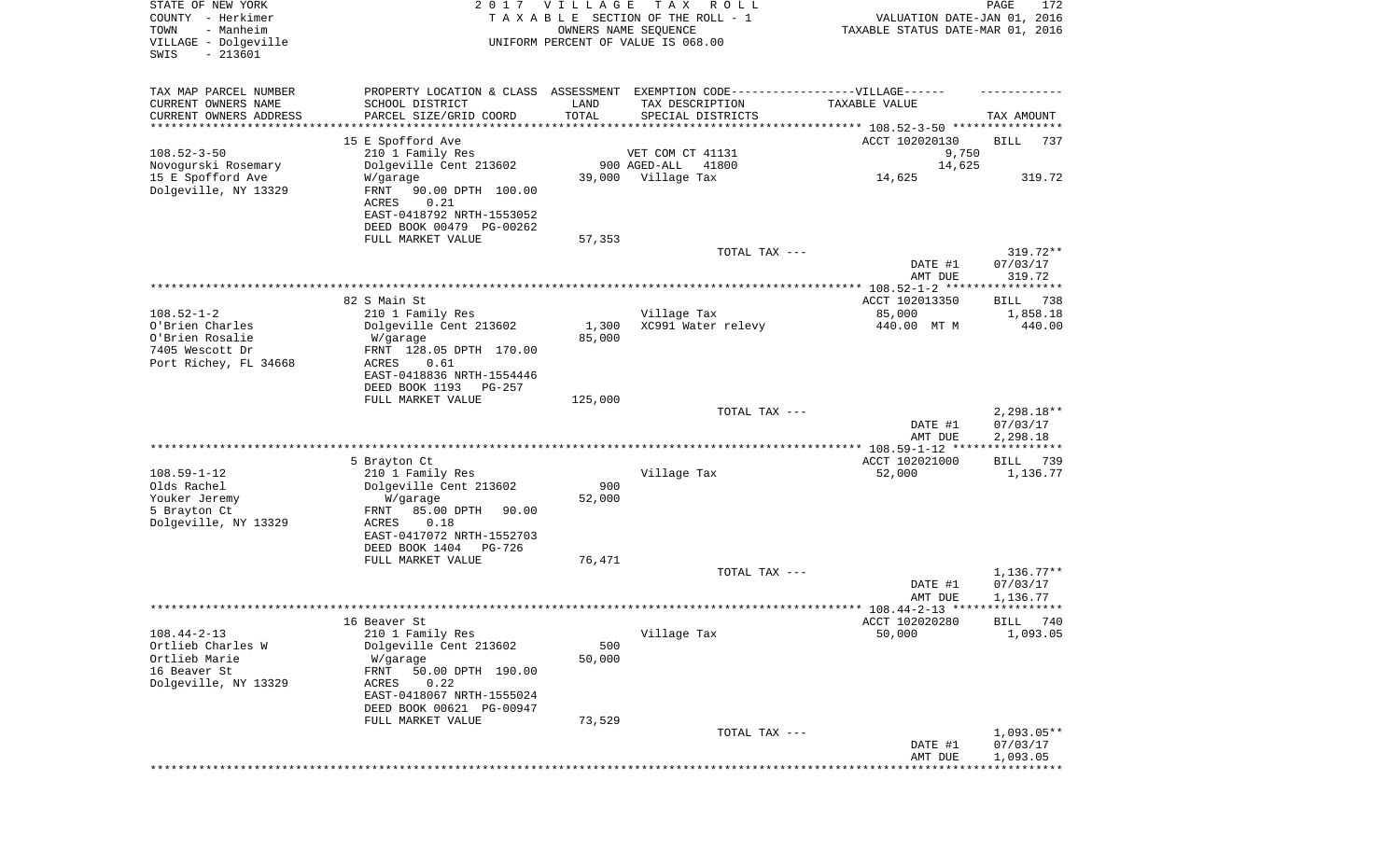| STATE OF NEW YORK<br>COUNTY - Herkimer<br>- Manheim<br>TOWN<br>VILLAGE - Dolgeville |                                                                                  | 2017 VILLAGE<br>OWNERS NAME SEQUENCE | T A X<br>R O L L<br>TAXABLE SECTION OF THE ROLL - 1<br>UNIFORM PERCENT OF VALUE IS 068.00 | VALUATION DATE-JAN 01, 2016<br>TAXABLE STATUS DATE-MAR 01, 2016 | PAGE<br>173            |
|-------------------------------------------------------------------------------------|----------------------------------------------------------------------------------|--------------------------------------|-------------------------------------------------------------------------------------------|-----------------------------------------------------------------|------------------------|
| $-213601$<br>SWIS                                                                   |                                                                                  |                                      |                                                                                           |                                                                 |                        |
| TAX MAP PARCEL NUMBER                                                               | PROPERTY LOCATION & CLASS ASSESSMENT EXEMPTION CODE----------------VILLAGE------ |                                      |                                                                                           |                                                                 |                        |
| CURRENT OWNERS NAME                                                                 | SCHOOL DISTRICT                                                                  | LAND                                 | TAX DESCRIPTION                                                                           | TAXABLE VALUE                                                   |                        |
| CURRENT OWNERS ADDRESS<br>*********************                                     | PARCEL SIZE/GRID COORD<br>************************                               | TOTAL                                | SPECIAL DISTRICTS                                                                         |                                                                 | TAX AMOUNT             |
|                                                                                     | 19 E Faville Ave                                                                 |                                      |                                                                                           | ACCT 102008970                                                  | BILL<br>741            |
| $108.52 - 3 - 38$                                                                   | 210 1 Family Res                                                                 |                                      | Village Tax                                                                               | 44,900                                                          | 981.56                 |
| Ortlieb Edward                                                                      | Dolgeville Cent 213602                                                           | 500                                  |                                                                                           |                                                                 |                        |
| Ortlieb Sandra                                                                      | FRNT<br>53.00 DPTH 100.00                                                        | 44,900                               |                                                                                           |                                                                 |                        |
| 19 E Faville Ave                                                                    | 0.12<br>ACRES                                                                    |                                      |                                                                                           |                                                                 |                        |
| Dolgeville, NY 13329                                                                | EAST-0419174 NRTH-1553545                                                        |                                      |                                                                                           |                                                                 |                        |
|                                                                                     | DEED BOOK 00634 PG-00489                                                         |                                      |                                                                                           |                                                                 |                        |
|                                                                                     | FULL MARKET VALUE                                                                | 66,029                               | TOTAL TAX ---                                                                             |                                                                 | 981.56**               |
|                                                                                     |                                                                                  |                                      |                                                                                           | DATE #1                                                         | 07/03/17               |
|                                                                                     |                                                                                  |                                      |                                                                                           | AMT DUE                                                         | 981.56                 |
|                                                                                     |                                                                                  |                                      |                                                                                           |                                                                 |                        |
|                                                                                     | 10 Cline St                                                                      |                                      |                                                                                           | ACCT 102020490                                                  | <b>BILL</b><br>742     |
| $108.44 - 2 - 8$                                                                    | 210 1 Family Res                                                                 |                                      | VET WAR CT 41121                                                                          | 5,760                                                           |                        |
| Ortlieb Gertrude<br>10 Cline St                                                     | Dolgeville Cent 213602<br>W/garage                                               |                                      | 500 CLERGY<br>41400<br>39,900 Village Tax                                                 | 1,500<br>32,640                                                 | 713.54                 |
| Dolgeville, NY 13329                                                                | FRNT<br>50.00 DPTH 300.00                                                        |                                      |                                                                                           |                                                                 |                        |
|                                                                                     | 0.34<br>ACRES                                                                    |                                      |                                                                                           |                                                                 |                        |
|                                                                                     | EAST-0418165 NRTH-1555088                                                        |                                      |                                                                                           |                                                                 |                        |
|                                                                                     | DEED BOOK 00600 PG-00900                                                         |                                      |                                                                                           |                                                                 |                        |
|                                                                                     | FULL MARKET VALUE                                                                | 58,676                               | TOTAL TAX ---                                                                             |                                                                 | $713.54**$             |
|                                                                                     |                                                                                  |                                      |                                                                                           | DATE #1                                                         | 07/03/17               |
|                                                                                     |                                                                                  |                                      |                                                                                           | AMT DUE                                                         | 713.54                 |
|                                                                                     |                                                                                  |                                      |                                                                                           | ************* 108.52-2-67 *****************                     |                        |
|                                                                                     | 36 Howard St                                                                     |                                      |                                                                                           | ACCT 102027240                                                  | 743<br>BILL            |
| $108.52 - 2 - 67$                                                                   | 210 1 Family Res                                                                 |                                      | Village Tax                                                                               | 50,000                                                          | 1,093.05               |
| Ortlieb Tracy A<br>36 Howard St                                                     | Dolgeville Cent 213602<br>W/barn                                                 | 1,000<br>50,000                      | XC991 Water relevy                                                                        | 440.00 MT M                                                     | 440.00                 |
| Dolgeville, NY 13329                                                                | FRNT 100.00 DPTH<br>94.00                                                        |                                      |                                                                                           |                                                                 |                        |
|                                                                                     | ACRES<br>$0.21$ BANK<br>135                                                      |                                      |                                                                                           |                                                                 |                        |
|                                                                                     | EAST-0418700 NRTH-1553341                                                        |                                      |                                                                                           |                                                                 |                        |
|                                                                                     | DEED BOOK 920<br>PG-598                                                          |                                      |                                                                                           |                                                                 |                        |
|                                                                                     | FULL MARKET VALUE                                                                | 73,529                               |                                                                                           |                                                                 |                        |
|                                                                                     |                                                                                  |                                      | TOTAL TAX ---                                                                             |                                                                 | 1,533.05**<br>07/03/17 |
|                                                                                     |                                                                                  |                                      |                                                                                           | DATE #1<br>AMT DUE                                              | 1,533.05               |
|                                                                                     |                                                                                  |                                      |                                                                                           |                                                                 | ****                   |
|                                                                                     | 17 N Helmer Ave                                                                  |                                      |                                                                                           | ACCT 102029280                                                  | BILL<br>744            |
| $108.44 - 1 - 8$                                                                    | 210 1 Family Res                                                                 |                                      | Village Tax                                                                               | 67,600                                                          | 1,477.80               |
| Osinaga Victor                                                                      | Dolgeville Cent 213602                                                           | 600                                  |                                                                                           |                                                                 |                        |
| Osinaga Alicia<br>17 N Helmer Ave                                                   | W/carport                                                                        | 67,600                               |                                                                                           |                                                                 |                        |
| Dolgeville, NY 13329                                                                | FRNT<br>60.00 DPTH 150.00<br>ACRES<br>0.21                                       |                                      |                                                                                           |                                                                 |                        |
|                                                                                     | EAST-0419441 NRTH-1556301                                                        |                                      |                                                                                           |                                                                 |                        |
|                                                                                     | DEED BOOK 690<br>PG-698                                                          |                                      |                                                                                           |                                                                 |                        |
|                                                                                     | FULL MARKET VALUE                                                                | 99,412                               |                                                                                           |                                                                 |                        |
|                                                                                     |                                                                                  |                                      | TOTAL TAX ---                                                                             |                                                                 | 1,477.80**             |
|                                                                                     |                                                                                  |                                      |                                                                                           | DATE #1<br>AMT DUE                                              | 07/03/17<br>1,477.80   |
|                                                                                     |                                                                                  |                                      |                                                                                           |                                                                 |                        |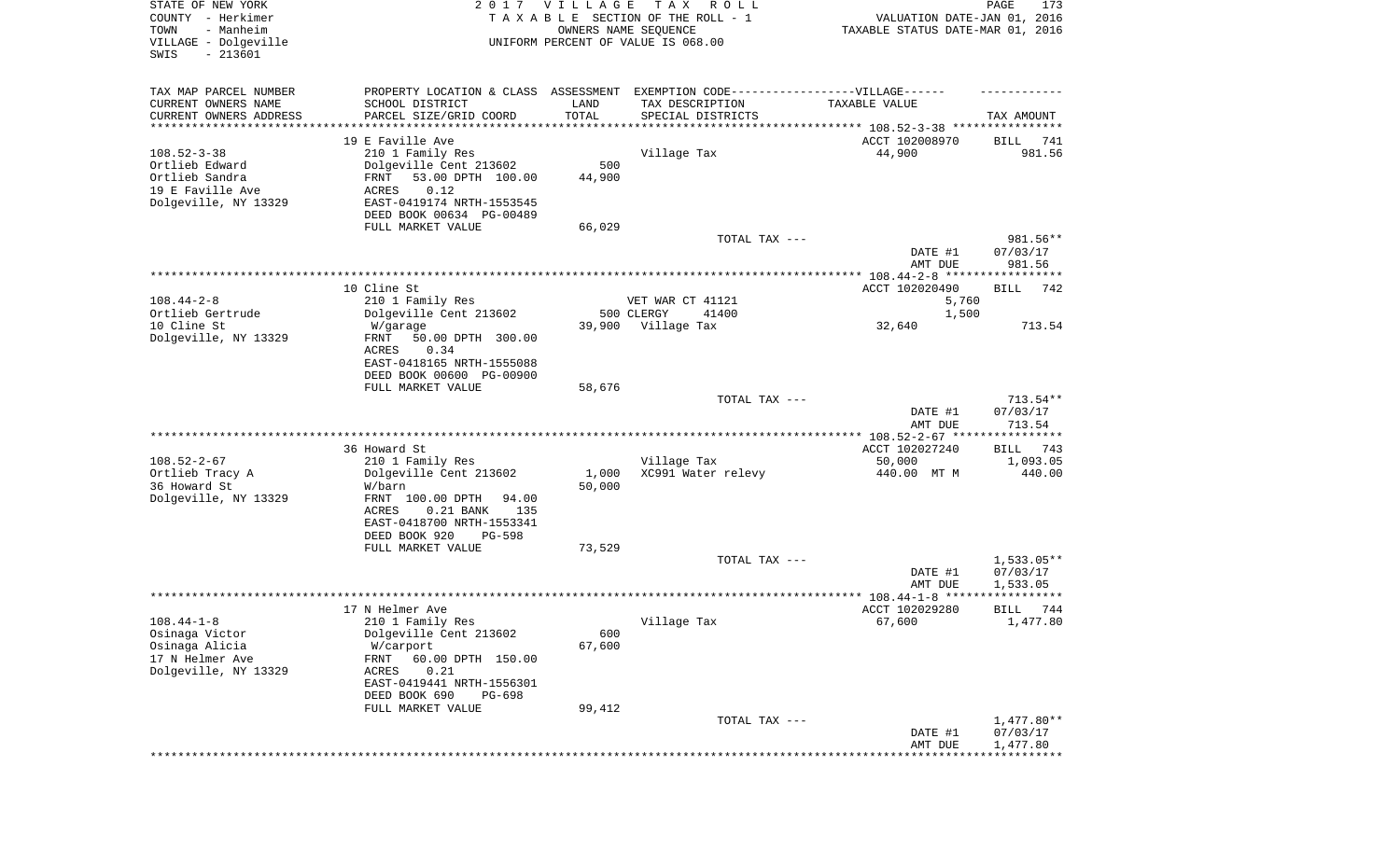| STATE OF NEW YORK<br>COUNTY - Herkimer<br>- Manheim<br>TOWN<br>VILLAGE - Dolgeville<br>$-213601$<br>SWIS |                                                                                                      | 2017 VILLAGE<br>OWNERS NAME SEQUENCE | T A X<br>R O L L<br>TAXABLE SECTION OF THE ROLL - 1<br>UNIFORM PERCENT OF VALUE IS 068.00 | VALUATION DATE-JAN 01, 2016<br>TAXABLE STATUS DATE-MAR 01, 2016 | PAGE<br>174           |
|----------------------------------------------------------------------------------------------------------|------------------------------------------------------------------------------------------------------|--------------------------------------|-------------------------------------------------------------------------------------------|-----------------------------------------------------------------|-----------------------|
| TAX MAP PARCEL NUMBER<br>CURRENT OWNERS NAME                                                             | PROPERTY LOCATION & CLASS ASSESSMENT EXEMPTION CODE-----------------VILLAGE------<br>SCHOOL DISTRICT | LAND                                 | TAX DESCRIPTION                                                                           | TAXABLE VALUE                                                   |                       |
| CURRENT OWNERS ADDRESS                                                                                   | PARCEL SIZE/GRID COORD                                                                               | TOTAL                                | SPECIAL DISTRICTS                                                                         |                                                                 | TAX AMOUNT            |
| ********************                                                                                     |                                                                                                      | **********                           | ********************************* 108.36-3-13 ****************                            |                                                                 |                       |
| $108.36 - 3 - 13$                                                                                        | 169 N Main St<br>210 1 Family Res                                                                    |                                      | Village Tax                                                                               | ACCT 102026130<br>40,000                                        | 745<br>BILL<br>874.44 |
| Ouderkirk Jeffrey                                                                                        | Dolgeville Cent 213602                                                                               | 500                                  |                                                                                           |                                                                 |                       |
| Ouderkirk Correena                                                                                       | W/lg Barn                                                                                            | 40,000                               |                                                                                           |                                                                 |                       |
| 169 N Main St                                                                                            | 53.00 DPTH 140.00<br>FRNT                                                                            |                                      |                                                                                           |                                                                 |                       |
| Dolgeville, NY 13329                                                                                     | ACRES<br>0.19<br>EAST-0420149 NRTH-1557805                                                           |                                      |                                                                                           |                                                                 |                       |
|                                                                                                          | DEED BOOK 1580<br>PG-921                                                                             |                                      |                                                                                           |                                                                 |                       |
|                                                                                                          | FULL MARKET VALUE                                                                                    | 58,824                               |                                                                                           |                                                                 |                       |
|                                                                                                          |                                                                                                      |                                      | TOTAL TAX ---                                                                             |                                                                 | $874.44**$            |
|                                                                                                          |                                                                                                      |                                      |                                                                                           | DATE #1                                                         | 07/03/17              |
|                                                                                                          |                                                                                                      |                                      |                                                                                           | AMT DUE                                                         | 874.44                |
|                                                                                                          | 32 S Helmer Ave                                                                                      |                                      |                                                                                           | ACCT 102002130                                                  | BILL<br>746           |
| $108.44 - 1 - 51$                                                                                        | 210 1 Family Res                                                                                     |                                      | Village Tax                                                                               | 43,100                                                          | 942.21                |
| Owen Terry Lee                                                                                           | Dolgeville Cent 213602                                                                               | 500                                  |                                                                                           |                                                                 |                       |
| Owen Elizabeth<br>32 S Helmer Ave                                                                        | 50.00 DPTH 150.00<br>FRNT<br>ACRES<br>0.17                                                           | 43,100                               |                                                                                           |                                                                 |                       |
| Dolgeville, NY 13329                                                                                     | EAST-0418849 NRTH-1555196                                                                            |                                      |                                                                                           |                                                                 |                       |
|                                                                                                          | DEED BOOK 00643 PG-00997                                                                             |                                      |                                                                                           |                                                                 |                       |
|                                                                                                          | FULL MARKET VALUE                                                                                    | 63,382                               |                                                                                           |                                                                 |                       |
|                                                                                                          |                                                                                                      |                                      | TOTAL TAX ---                                                                             | DATE #1                                                         | 942.21**<br>07/03/17  |
|                                                                                                          |                                                                                                      |                                      |                                                                                           | AMT DUE                                                         | 942.21                |
|                                                                                                          |                                                                                                      |                                      |                                                                                           | ********** 108.52-3-31 *****************                        |                       |
|                                                                                                          | 6 Rundell St                                                                                         |                                      |                                                                                           | ACCT 102003900                                                  | 747<br>BILL           |
| $108.52 - 3 - 31$<br>Palmeter Fred                                                                       | 210 1 Family Res<br>Dolgeville Cent 213602                                                           | 500                                  | Village Tax                                                                               | 29,000                                                          | 633.97                |
| Palmeter Robin                                                                                           | W/garage                                                                                             | 29,000                               |                                                                                           |                                                                 |                       |
| 6 Rundell St                                                                                             | FRNT<br>50.00 DPTH 127.00                                                                            |                                      |                                                                                           |                                                                 |                       |
| Dolgeville, NY 13329                                                                                     | ACRES<br>0.15                                                                                        |                                      |                                                                                           |                                                                 |                       |
|                                                                                                          | EAST-0419412 NRTH-1553842<br>DEED BOOK 1394<br>PG-724                                                |                                      |                                                                                           |                                                                 |                       |
|                                                                                                          | FULL MARKET VALUE                                                                                    | 42,647                               |                                                                                           |                                                                 |                       |
|                                                                                                          |                                                                                                      |                                      | TOTAL TAX ---                                                                             |                                                                 | 633.97**              |
|                                                                                                          |                                                                                                      |                                      |                                                                                           | DATE #1                                                         | 07/03/17              |
|                                                                                                          |                                                                                                      |                                      |                                                                                           | AMT DUE<br>****************** 108.52-6-27 ****                  | 633.97                |
|                                                                                                          | 20 Brockett St                                                                                       |                                      |                                                                                           | ACCT 102020550                                                  | 748<br>BILL           |
| $108.52 - 6 - 27$                                                                                        | 210 1 Family Res                                                                                     |                                      | Village Tax                                                                               | 36,500                                                          | 797.92                |
| Palmeter Raymond J                                                                                       | Dolgeville Cent 213602                                                                               | 1,000                                |                                                                                           |                                                                 |                       |
| Palmeter Christine L<br>20 Brockett St                                                                   | W/barn<br>FRNT 100.00 DPTH 100.00                                                                    | 36,500                               |                                                                                           |                                                                 |                       |
| Dolgeville, NY 13329-9708                                                                                | ACRES<br>$0.23$ BANK<br>135                                                                          |                                      |                                                                                           |                                                                 |                       |
|                                                                                                          | EAST-0419851 NRTH-1553146                                                                            |                                      |                                                                                           |                                                                 |                       |
|                                                                                                          | DEED BOOK 896<br><b>PG-688</b>                                                                       |                                      |                                                                                           |                                                                 |                       |
|                                                                                                          | FULL MARKET VALUE                                                                                    | 53,676                               | TOTAL TAX ---                                                                             |                                                                 | 797.92**              |
|                                                                                                          |                                                                                                      |                                      |                                                                                           | DATE #1                                                         | 07/03/17              |
|                                                                                                          |                                                                                                      |                                      |                                                                                           | AMT DUE                                                         | 797.92                |
|                                                                                                          |                                                                                                      |                                      |                                                                                           |                                                                 | ********              |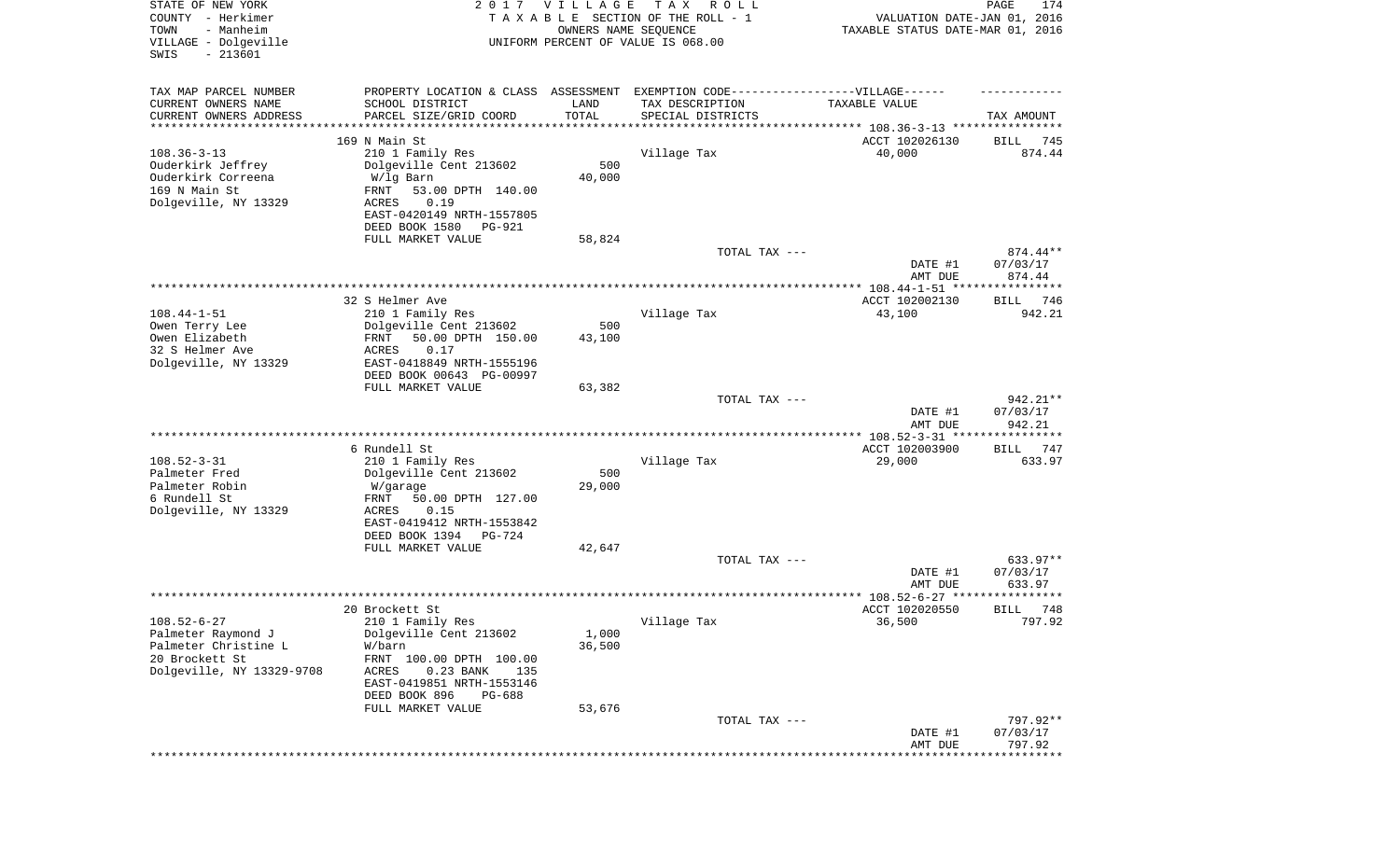| STATE OF NEW YORK<br>COUNTY - Herkimer<br>- Manheim<br>TOWN<br>VILLAGE - Dolgeville<br>$-213601$<br>SWIS | 2017                                                                                                                                                                               | <b>VILLAGE</b>          | T A X<br>R O L L<br>TAXABLE SECTION OF THE ROLL - 1<br>OWNERS NAME SEQUENCE<br>UNIFORM PERCENT OF VALUE IS 068.00 | VALUATION DATE-JAN 01, 2016<br>TAXABLE STATUS DATE-MAR 01, 2016             | 175<br>PAGE                          |
|----------------------------------------------------------------------------------------------------------|------------------------------------------------------------------------------------------------------------------------------------------------------------------------------------|-------------------------|-------------------------------------------------------------------------------------------------------------------|-----------------------------------------------------------------------------|--------------------------------------|
| TAX MAP PARCEL NUMBER<br>CURRENT OWNERS NAME<br>CURRENT OWNERS ADDRESS<br>*********************          | PROPERTY LOCATION & CLASS ASSESSMENT<br>SCHOOL DISTRICT<br>PARCEL SIZE/GRID COORD                                                                                                  | LAND<br>TOTAL           | EXEMPTION CODE-----------------VILLAGE------<br>TAX DESCRIPTION<br>SPECIAL DISTRICTS                              | TAXABLE VALUE<br>***************************** 108.44-2-30 **************** | TAX AMOUNT                           |
| $108.44 - 2 - 30$<br>Parasella Joseph<br>Parasella Linda<br>11 Cline St<br>Dolgeville, NY 13329          | 11 Cline St<br>210 1 Family Res<br>Dolgeville Cent 213602<br>W/garage<br>FRNT<br>50.00 DPTH 150.00<br>0.17<br>ACRES<br>EAST-0418320 NRTH-1554855<br>DEED BOOK 811<br><b>PG-702</b> | 500<br>35,500           | Village Tax                                                                                                       | ACCT 102026850<br>35,500                                                    | 749<br>BILL<br>776.06                |
|                                                                                                          | FULL MARKET VALUE                                                                                                                                                                  | 52,206                  | TOTAL TAX ---                                                                                                     | DATE #1<br>AMT DUE                                                          | 776.06**<br>07/03/17<br>776.06       |
|                                                                                                          |                                                                                                                                                                                    |                         |                                                                                                                   |                                                                             |                                      |
| $108.52 - 6 - 23$<br>Parisi Daniel Rev<br>14 Brockett St<br>Dolgeville, NY 13329                         | Brockett St<br>312 Vac w/imprv<br>Dolgeville Cent 213602<br>Garage<br>FRNT<br>50.00 DPTH 150.00<br><b>ACRES</b><br>0.17<br>EAST-0419940 NRTH-1553349<br>DEED BOOK 00661 PG-00141   | 300<br>1,500            | Village Tax                                                                                                       | ACCT 102002910<br>1,500                                                     | BILL 750<br>32.79                    |
|                                                                                                          | FULL MARKET VALUE                                                                                                                                                                  | 2,206                   |                                                                                                                   |                                                                             |                                      |
|                                                                                                          |                                                                                                                                                                                    |                         | TOTAL TAX ---                                                                                                     | DATE #1<br>AMT DUE                                                          | $32.79**$<br>07/03/17<br>32.79       |
|                                                                                                          |                                                                                                                                                                                    |                         |                                                                                                                   |                                                                             |                                      |
|                                                                                                          | 14 Brockett St                                                                                                                                                                     |                         |                                                                                                                   | ACCT 102002880                                                              | BILL<br>751                          |
| $108.52 - 6 - 24$<br>Parisi Daniel Rev<br>14 Brockett St<br>Dolgeville, NY 13329                         | 210 1 Family Res<br>Dolgeville Cent 213602<br>50.00 DPTH 150.00<br>FRNT<br>EAST-0419918 NRTH-1553308<br>DEED BOOK 00661 PG-00141<br>FULL MARKET VALUE                              | 500<br>54,500<br>80,147 | CLERGY<br>41400<br>Village Tax                                                                                    | 1,500<br>53,000                                                             | 1,158.63                             |
|                                                                                                          |                                                                                                                                                                                    |                         | TOTAL TAX ---                                                                                                     | DATE #1<br>AMT DUE                                                          | $1,158.63**$<br>07/03/17<br>1,158.63 |
|                                                                                                          |                                                                                                                                                                                    |                         |                                                                                                                   |                                                                             |                                      |
| $108.52 - 5 - 67$<br>Parisi Susan M<br>19 Park Ave<br>Dolgeville, NY 13329                               | 36 Winton Ln<br>210 1 Family Res<br>Dolgeville Cent 213602<br>FRNT 41.00 DPTH 51.54<br>ACRES<br>0.05<br>EAST-0419849 NRTH-1554515<br>DEED BOOK 1524 PG-656<br>FULL MARKET VALUE    | 400<br>22,000<br>32,353 | Village Tax                                                                                                       | ACCT 102002760<br>22,000                                                    | 752<br><b>BILL</b><br>480.94         |
|                                                                                                          |                                                                                                                                                                                    |                         | TOTAL TAX ---                                                                                                     | DATE #1<br>AMT DUE<br>**********************************                    | 480.94**<br>07/03/17<br>480.94       |
|                                                                                                          |                                                                                                                                                                                    |                         |                                                                                                                   |                                                                             |                                      |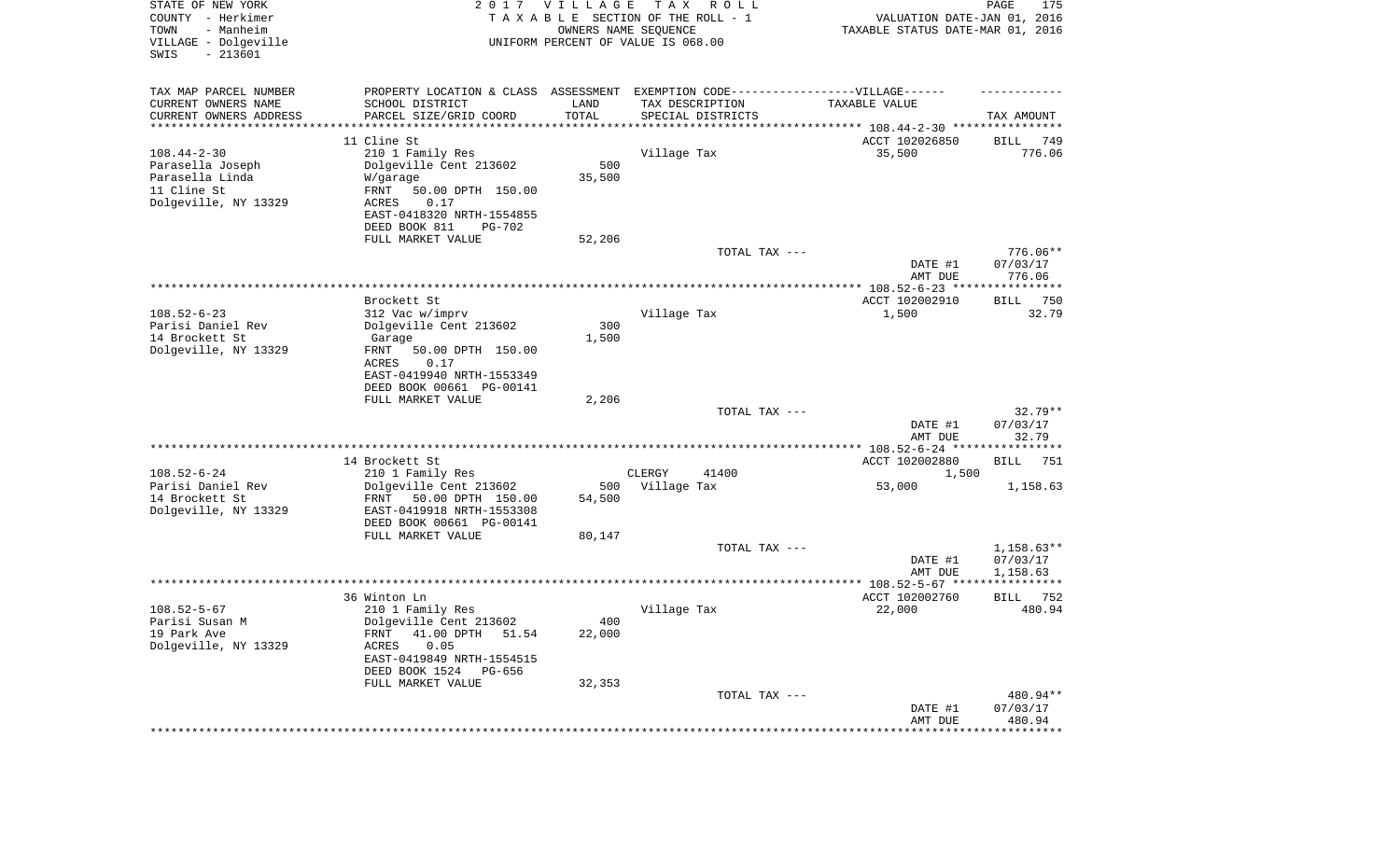| STATE OF NEW YORK<br>COUNTY - Herkimer<br>- Manheim<br>TOWN<br>VILLAGE - Dolgeville<br>SWIS<br>$-213601$ |                                                   | 2017 VILLAGE<br>OWNERS NAME SEQUENCE | T A X<br>R O L L<br>TAXABLE SECTION OF THE ROLL - 1<br>UNIFORM PERCENT OF VALUE IS 068.00 | VALUATION DATE-JAN 01, 2016<br>TAXABLE STATUS DATE-MAR 01, 2016 | PAGE<br>176                          |
|----------------------------------------------------------------------------------------------------------|---------------------------------------------------|--------------------------------------|-------------------------------------------------------------------------------------------|-----------------------------------------------------------------|--------------------------------------|
| TAX MAP PARCEL NUMBER                                                                                    |                                                   |                                      | PROPERTY LOCATION & CLASS ASSESSMENT EXEMPTION CODE-----------------VILLAGE------         |                                                                 |                                      |
| CURRENT OWNERS NAME<br>CURRENT OWNERS ADDRESS                                                            | SCHOOL DISTRICT<br>PARCEL SIZE/GRID COORD         | LAND<br>TOTAL                        | TAX DESCRIPTION<br>SPECIAL DISTRICTS                                                      | TAXABLE VALUE                                                   | TAX AMOUNT                           |
| **********************                                                                                   |                                                   | * * * * * * * * * * *                | ********************************** 108.44-3-9 *****************                           |                                                                 |                                      |
|                                                                                                          | 71 N Main St                                      |                                      |                                                                                           | ACCT 102000690                                                  | BILL<br>753                          |
| $108.44 - 3 - 9$                                                                                         | 462 Branch bank                                   |                                      | Village Tax                                                                               | 300,000                                                         | 6,558.28                             |
| Partner's Trust Bank<br>M&T Bank                                                                         | Dolgeville Cent 213602<br>FRNT 109.00 DPTH 199.00 | 10,000<br>300,000                    |                                                                                           |                                                                 |                                      |
| One M&T Plaza Corporate Servic ACRES                                                                     | 0.45                                              |                                      |                                                                                           |                                                                 |                                      |
| Buffalo, NY 14203                                                                                        | EAST-0419875 NRTH-1556018                         |                                      |                                                                                           |                                                                 |                                      |
|                                                                                                          | DEED BOOK 774<br>PG-496                           |                                      |                                                                                           |                                                                 |                                      |
|                                                                                                          | FULL MARKET VALUE                                 | 441,176                              |                                                                                           |                                                                 |                                      |
|                                                                                                          |                                                   |                                      | TOTAL TAX ---                                                                             | DATE #1<br>AMT DUE                                              | $6,558.28**$<br>07/03/17<br>6,558.28 |
|                                                                                                          |                                                   |                                      |                                                                                           |                                                                 |                                      |
|                                                                                                          | 146 S Main St                                     |                                      |                                                                                           | ACCT 102007710                                                  | BILL<br>754                          |
| $108.59 - 1 - 22$                                                                                        | 210 1 Family Res                                  |                                      | Village Tax                                                                               | 51,200                                                          | 1,119.28                             |
| Patrick Richard                                                                                          | Dolgeville Cent 213602                            | 500                                  |                                                                                           |                                                                 |                                      |
| Patrick Patricia<br>146 S Main St                                                                        | W/garage<br>53.00 DPTH 175.00<br>FRNT             | 51,200                               |                                                                                           |                                                                 |                                      |
| Dolgeville, NY 13329                                                                                     | 0.21<br>ACRES                                     |                                      |                                                                                           |                                                                 |                                      |
|                                                                                                          | EAST-0417506 NRTH-1552737                         |                                      |                                                                                           |                                                                 |                                      |
|                                                                                                          | DEED BOOK 781<br>PG-404                           |                                      |                                                                                           |                                                                 |                                      |
|                                                                                                          | FULL MARKET VALUE                                 | 75,294                               |                                                                                           |                                                                 | 1,119.28**                           |
|                                                                                                          |                                                   |                                      | TOTAL TAX ---                                                                             | DATE #1                                                         | 07/03/17                             |
|                                                                                                          |                                                   |                                      |                                                                                           | AMT DUE                                                         | 1,119.28                             |
|                                                                                                          |                                                   |                                      |                                                                                           | ************* 108.52-1-36 *****************                     |                                      |
|                                                                                                          | 14 W Faville Ave                                  |                                      |                                                                                           | ACCT 102020640                                                  | 755<br>BILL                          |
| $108.52 - 1 - 36$                                                                                        | 210 1 Family Res                                  | 900                                  | Village Tax                                                                               | 53,000                                                          | 1,158.63                             |
| Patterson David C<br>Patterson Roxanne P                                                                 | Dolgeville Cent 213602<br>W/garage                | 53,000                               |                                                                                           |                                                                 |                                      |
| 14 W Faville Ave                                                                                         | FRNT<br>85.00 DPTH 117.00                         |                                      |                                                                                           |                                                                 |                                      |
| Dolgeville, NY 13329                                                                                     | ACRES<br>0.14                                     |                                      |                                                                                           |                                                                 |                                      |
|                                                                                                          | EAST-0418195 NRTH-1554115                         |                                      |                                                                                           |                                                                 |                                      |
|                                                                                                          | DEED BOOK 1119<br>PG-914                          |                                      |                                                                                           |                                                                 |                                      |
|                                                                                                          | FULL MARKET VALUE                                 | 77,941                               | TOTAL TAX ---                                                                             |                                                                 | $1,158.63**$                         |
|                                                                                                          |                                                   |                                      |                                                                                           | DATE #1                                                         | 07/03/17                             |
|                                                                                                          |                                                   |                                      |                                                                                           | AMT DUE                                                         | 1,158.63                             |
|                                                                                                          |                                                   |                                      |                                                                                           |                                                                 | ************                         |
|                                                                                                          | 54 S Helmer Ave                                   |                                      |                                                                                           | ACCT 102025140                                                  | 756<br>BILL                          |
| $108.44 - 2 - 49$<br>Peeler James E                                                                      | 210 1 Family Res<br>Dolgeville Cent 213602        | 500                                  | Village Tax                                                                               | 73,100                                                          | 1,598.03                             |
| 54 S Helmer Ave                                                                                          | W/garage                                          | 73,100                               |                                                                                           |                                                                 |                                      |
| Dolgeville, NY 13329                                                                                     | FRNT<br>70.00 DPTH<br>90.00                       |                                      |                                                                                           |                                                                 |                                      |
|                                                                                                          | 0.16<br>ACRES                                     |                                      |                                                                                           |                                                                 |                                      |
|                                                                                                          | EAST-0418375 NRTH-1554628                         |                                      |                                                                                           |                                                                 |                                      |
|                                                                                                          | DEED BOOK 1551 PG-760<br>FULL MARKET VALUE        | 107,500                              |                                                                                           |                                                                 |                                      |
|                                                                                                          |                                                   |                                      | TOTAL TAX ---                                                                             |                                                                 | $1,598.03**$                         |
|                                                                                                          |                                                   |                                      |                                                                                           | DATE #1                                                         | 07/03/17                             |
|                                                                                                          |                                                   |                                      |                                                                                           | AMT DUE                                                         | 1,598.03                             |
|                                                                                                          |                                                   |                                      |                                                                                           | * * * * * * * * * * * * *                                       |                                      |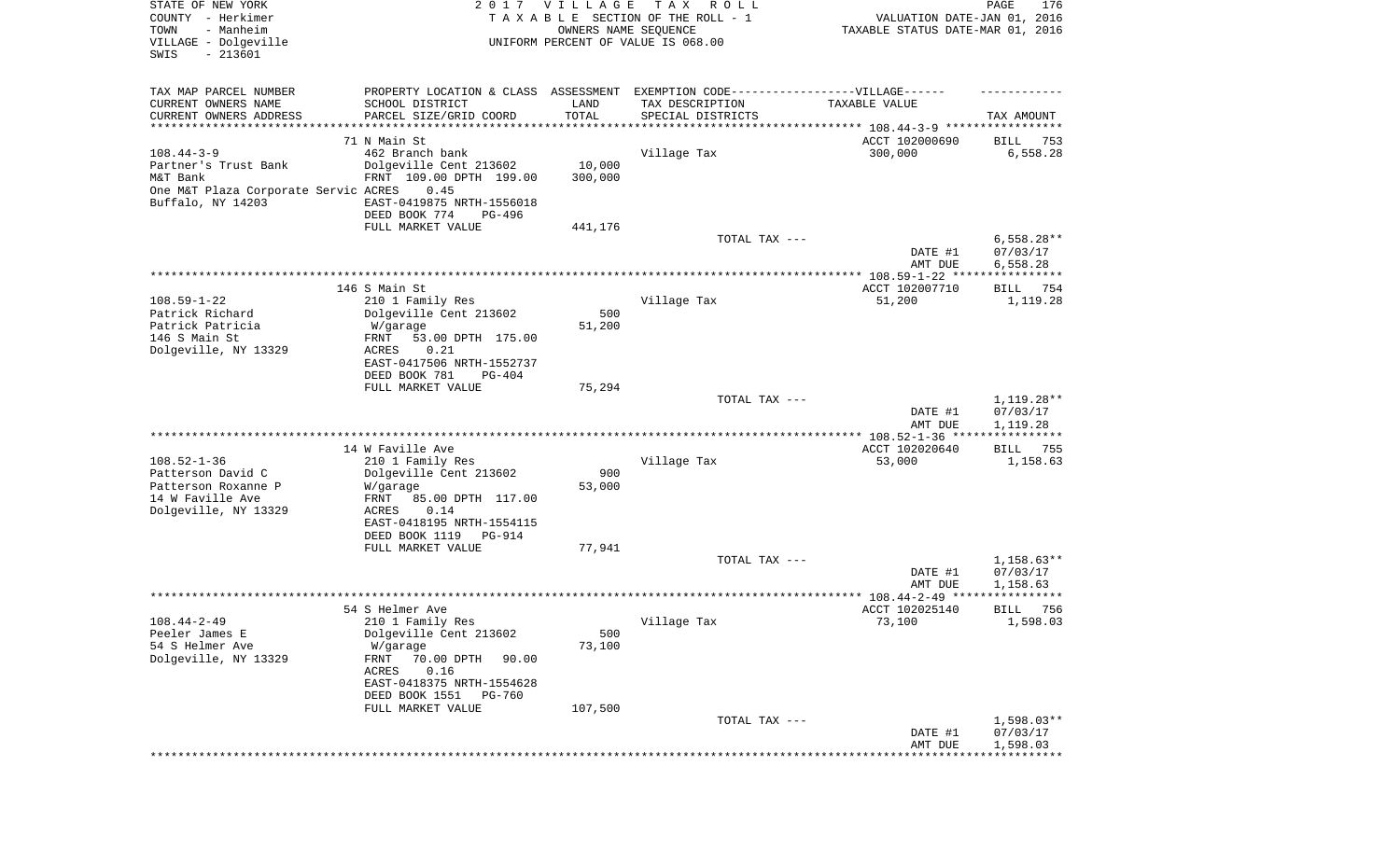| STATE OF NEW YORK<br>COUNTY - Herkimer<br>- Manheim<br>TOWN<br>VILLAGE - Dolgeville<br>$-213601$<br>SWIS | 2017                                                                              | <b>VILLAGE</b><br>OWNERS NAME SEQUENCE | T A X<br>R O L L<br>TAXABLE SECTION OF THE ROLL - 1<br>UNIFORM PERCENT OF VALUE IS 068.00 | VALUATION DATE-JAN 01, 2016<br>TAXABLE STATUS DATE-MAR 01, 2016 | PAGE<br>177           |
|----------------------------------------------------------------------------------------------------------|-----------------------------------------------------------------------------------|----------------------------------------|-------------------------------------------------------------------------------------------|-----------------------------------------------------------------|-----------------------|
| TAX MAP PARCEL NUMBER                                                                                    | PROPERTY LOCATION & CLASS ASSESSMENT EXEMPTION CODE-----------------VILLAGE------ |                                        |                                                                                           |                                                                 |                       |
| CURRENT OWNERS NAME<br>CURRENT OWNERS ADDRESS                                                            | SCHOOL DISTRICT<br>PARCEL SIZE/GRID COORD                                         | LAND<br>TOTAL                          | TAX DESCRIPTION<br>SPECIAL DISTRICTS                                                      | TAXABLE VALUE                                                   | TAX AMOUNT            |
| *********************                                                                                    | ******************                                                                | * * * * * * * * * * *                  |                                                                                           |                                                                 |                       |
|                                                                                                          | 13 Rundell St                                                                     |                                        |                                                                                           | ACCT 102030210                                                  | 757<br>BILL           |
| $108.52 - 4 - 14$                                                                                        | 210 1 Family Res                                                                  |                                        | Village Tax                                                                               | 30,100                                                          | 658.01                |
| Pelchy Colleen                                                                                           | Dolgeville Cent 213602                                                            | 500                                    |                                                                                           |                                                                 |                       |
| 13 Rundell St<br>Dolgeville, NY 13329                                                                    | W/garage<br>FRNT<br>50.00 DPTH 150.00                                             | 30,100                                 |                                                                                           |                                                                 |                       |
|                                                                                                          | 0.17<br>ACRES                                                                     |                                        |                                                                                           |                                                                 |                       |
|                                                                                                          | EAST-0419456 NRTH-1553521                                                         |                                        |                                                                                           |                                                                 |                       |
|                                                                                                          | DEED BOOK 1399<br>PG-236                                                          |                                        |                                                                                           |                                                                 |                       |
|                                                                                                          | FULL MARKET VALUE                                                                 | 44,265                                 |                                                                                           |                                                                 |                       |
|                                                                                                          |                                                                                   |                                        | TOTAL TAX ---                                                                             |                                                                 | 658.01**              |
|                                                                                                          |                                                                                   |                                        |                                                                                           | DATE #1<br>AMT DUE                                              | 07/03/17<br>658.01    |
|                                                                                                          |                                                                                   |                                        |                                                                                           |                                                                 |                       |
|                                                                                                          | 16 W Faville Ave                                                                  |                                        |                                                                                           | ACCT 102007260                                                  | 758<br>BILL           |
| $108.52 - 1 - 37$                                                                                        | 210 1 Family Res                                                                  |                                        | Village Tax                                                                               | 37,900                                                          | 828.53                |
| Pentland Kathrine<br>16 W Faville Ave                                                                    | Dolgeville Cent 213602<br>W/garage                                                | 600<br>37,900                          |                                                                                           |                                                                 |                       |
| Dolgeville, NY 13329                                                                                     | FRNT<br>55.00 DPTH 100.00                                                         |                                        |                                                                                           |                                                                 |                       |
|                                                                                                          | <b>ACRES</b><br>$0.13$ BANK<br>135                                                |                                        |                                                                                           |                                                                 |                       |
|                                                                                                          | EAST-0418150 NRTH-1554149                                                         |                                        |                                                                                           |                                                                 |                       |
|                                                                                                          | DEED BOOK 706<br><b>PG-606</b>                                                    |                                        |                                                                                           |                                                                 |                       |
|                                                                                                          | FULL MARKET VALUE                                                                 | 55,735                                 | TOTAL TAX ---                                                                             |                                                                 | 828.53**              |
|                                                                                                          |                                                                                   |                                        |                                                                                           | DATE #1                                                         | 07/03/17              |
|                                                                                                          |                                                                                   |                                        |                                                                                           | AMT DUE                                                         | 828.53                |
|                                                                                                          |                                                                                   |                                        |                                                                                           |                                                                 |                       |
| $108.52 - 1 - 7$                                                                                         | 18 Spencer St<br>220 2 Family Res                                                 |                                        | Village Tax                                                                               | ACCT 102006420<br>22,000                                        | 759<br>BILL<br>480.94 |
| Perez-Jordan Henry R                                                                                     | Dolgeville Cent 213602                                                            | 1,000                                  |                                                                                           |                                                                 |                       |
| 18 Spencer St                                                                                            | W/garage                                                                          | 22,000                                 |                                                                                           |                                                                 |                       |
| Dolgeville, NY 13329                                                                                     | FRNT<br>97.70 DPTH<br>96.00                                                       |                                        |                                                                                           |                                                                 |                       |
|                                                                                                          | ACRES<br>0.20                                                                     |                                        |                                                                                           |                                                                 |                       |
|                                                                                                          | EAST-0418442 NRTH-1554443<br>DEED BOOK 1360<br>PG-114                             |                                        |                                                                                           |                                                                 |                       |
|                                                                                                          | FULL MARKET VALUE                                                                 | 32,353                                 |                                                                                           |                                                                 |                       |
|                                                                                                          |                                                                                   |                                        | TOTAL TAX ---                                                                             |                                                                 | 480.94**              |
|                                                                                                          |                                                                                   |                                        |                                                                                           | DATE #1                                                         | 07/03/17              |
|                                                                                                          |                                                                                   |                                        |                                                                                           | AMT DUE                                                         | 480.94                |
|                                                                                                          | Spencer St                                                                        |                                        |                                                                                           | ACCT 102018540                                                  | <b>BILL</b><br>760    |
| $108.52 - 1 - 8$                                                                                         | 311 Res vac land                                                                  |                                        | Village Tax                                                                               | 300                                                             | 6.56                  |
| Perez-Jordan Henry R                                                                                     | Dolgeville Cent 213602                                                            | 300                                    |                                                                                           |                                                                 |                       |
| 18 Spencer St                                                                                            | FRNT 112.00 DPTH<br>81.00                                                         | 300                                    |                                                                                           |                                                                 |                       |
| Dolgeville, NY 13329                                                                                     | ACRES<br>0.13                                                                     |                                        |                                                                                           |                                                                 |                       |
|                                                                                                          | EAST-0418359 NRTH-1554443<br>DEED BOOK 1360<br>PG-114                             |                                        |                                                                                           |                                                                 |                       |
|                                                                                                          | FULL MARKET VALUE                                                                 | 441                                    |                                                                                           |                                                                 |                       |
|                                                                                                          |                                                                                   |                                        | TOTAL TAX ---                                                                             |                                                                 | $6.56**$              |
|                                                                                                          |                                                                                   |                                        |                                                                                           | DATE #1                                                         | 07/03/17              |
|                                                                                                          |                                                                                   |                                        |                                                                                           | AMT DUE                                                         | 6.56<br>* * * * * * * |
|                                                                                                          |                                                                                   |                                        |                                                                                           |                                                                 |                       |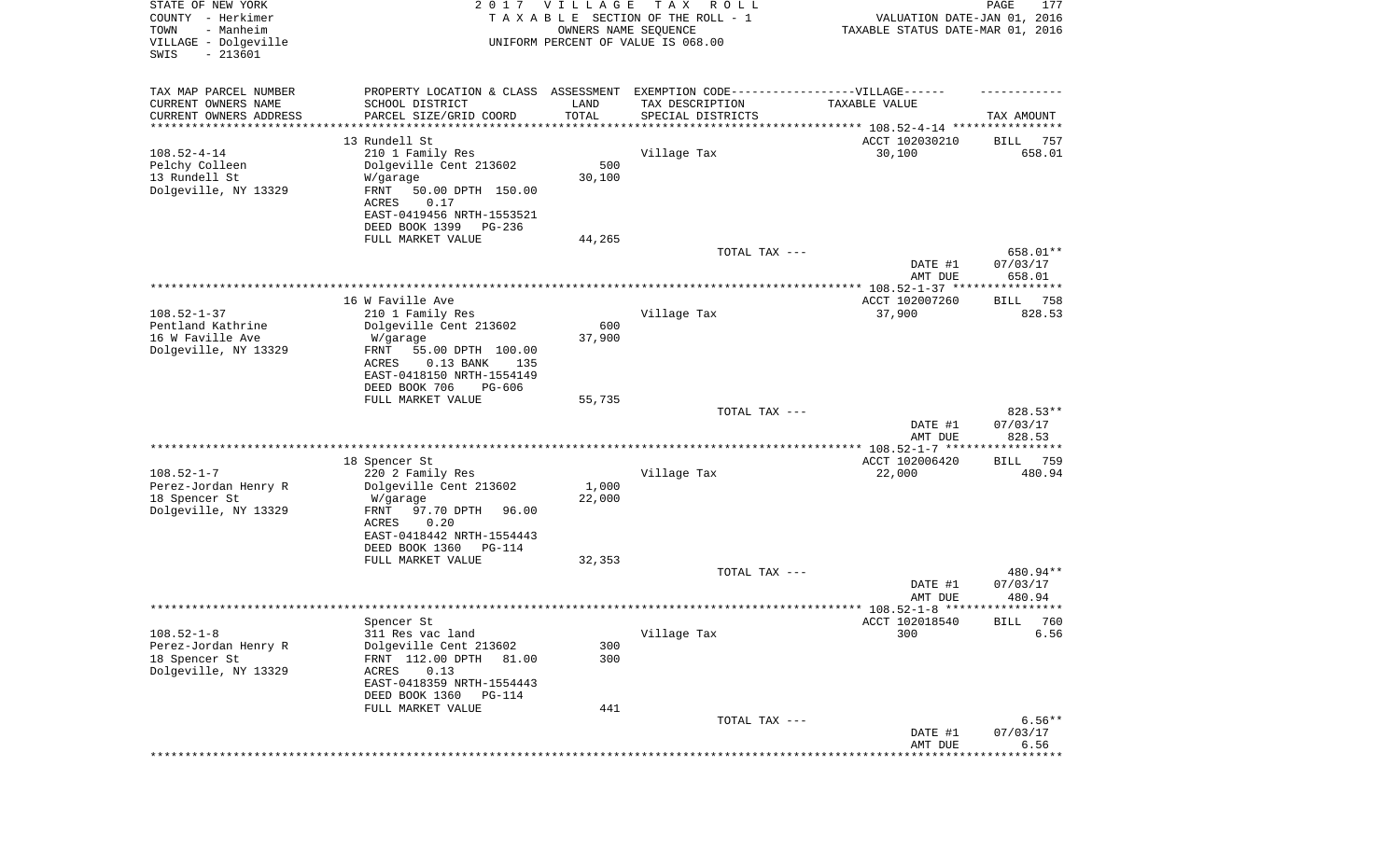| STATE OF NEW YORK<br>COUNTY - Herkimer<br>- Manheim<br>TOWN<br>VILLAGE - Dolgeville<br>$-213601$<br>SWIS | 2 0 1 7                                                                                                                                                                                                                     | <b>VILLAGE</b><br>OWNERS NAME SEQUENCE | T A X<br>R O L L<br>TAXABLE SECTION OF THE ROLL - 1<br>UNIFORM PERCENT OF VALUE IS 068.00 | VALUATION DATE-JAN 01, 2016<br>TAXABLE STATUS DATE-MAR 01, 2016 | PAGE<br>178                         |
|----------------------------------------------------------------------------------------------------------|-----------------------------------------------------------------------------------------------------------------------------------------------------------------------------------------------------------------------------|----------------------------------------|-------------------------------------------------------------------------------------------|-----------------------------------------------------------------|-------------------------------------|
| TAX MAP PARCEL NUMBER                                                                                    | PROPERTY LOCATION & CLASS                                                                                                                                                                                                   | ASSESSMENT                             | EXEMPTION CODE------------------VILLAGE------                                             |                                                                 |                                     |
| CURRENT OWNERS NAME<br>CURRENT OWNERS ADDRESS<br>*****************                                       | SCHOOL DISTRICT<br>PARCEL SIZE/GRID COORD                                                                                                                                                                                   | LAND<br>TOTAL                          | TAX DESCRIPTION<br>SPECIAL DISTRICTS                                                      | TAXABLE VALUE                                                   | TAX AMOUNT                          |
| $108.59 - 1 - 7$<br>Perkins Thomas E Jr.<br>Perkins Rebecca I<br>8 W Timmerman St<br>Dolgeville, NY      | 8 W Timmerman St<br>210 1 Family Res<br>Dolgeville Cent 213602<br>W/garage<br>FRNT 100.00 DPTH 150.00<br>ACRES<br>0.34 BANK<br>135                                                                                          | 1,000<br>49,700                        | Village Tax                                                                               | *********** 108.59-1-7 *******<br>ACCT 102001290<br>49,700      | 761<br>BILL<br>1,086.49             |
|                                                                                                          | EAST-0416632 NRTH-1552615<br>DEED BOOK 928<br>$PG-662$                                                                                                                                                                      |                                        |                                                                                           |                                                                 |                                     |
|                                                                                                          | FULL MARKET VALUE                                                                                                                                                                                                           | 73,088                                 | TOTAL TAX ---                                                                             |                                                                 | $1,086.49**$                        |
|                                                                                                          |                                                                                                                                                                                                                             |                                        |                                                                                           | DATE #1<br>AMT DUE                                              | 07/03/17<br>1,086.49<br>*********** |
|                                                                                                          | 88 N Helmer Ave                                                                                                                                                                                                             |                                        |                                                                                           | ACCT 102004290                                                  | 762<br><b>BILL</b>                  |
| $108.36 - 3 - 73$<br>Perkins Todd<br>6028 St. Rte. 167<br>Little Falls, NY 13365                         | 210 1 Family Res<br>Dolgeville Cent 213602<br>W/carport<br>57.50 DPTH 145.00<br>FRNT<br><b>ACRES</b><br>0.19<br>EAST-0419694 NRTH-1558057<br>DEED BOOK 1296<br><b>PG-108</b><br>FULL MARKET VALUE                           | 500<br>37,000<br>54,412                | Village Tax                                                                               | 37,000                                                          | 808.85                              |
|                                                                                                          |                                                                                                                                                                                                                             |                                        | TOTAL TAX ---                                                                             |                                                                 | 808.85**                            |
|                                                                                                          |                                                                                                                                                                                                                             |                                        |                                                                                           | DATE #1<br>AMT DUE                                              | 07/03/17<br>808.85                  |
|                                                                                                          | **************************************                                                                                                                                                                                      |                                        |                                                                                           | ******* 108.52-2-42 **                                          | ********                            |
| $108.52 - 2 - 42$<br>Perkins Todd<br>6028 St. Rte. 167<br>Little Falls, NY 13365                         | 4 Lamberson St<br>210 1 Family Res<br>Dolgeville Cent 213602<br>W/garage<br><b>FRNT</b><br>50.00 DPTH<br>90.00<br><b>ACRES</b><br>0.10<br>EAST-0419075 NRTH-1554232<br>DEED BOOK 1322<br><b>PG-907</b><br>FULL MARKET VALUE | 500<br>33,700<br>49,559                | Village Tax                                                                               | ACCT 102026940<br>33,700                                        | 763<br><b>BILL</b><br>736.71        |
|                                                                                                          |                                                                                                                                                                                                                             |                                        | TOTAL TAX ---                                                                             | DATE #1<br>AMT DUE                                              | $736.71**$<br>07/03/17<br>736.71    |
|                                                                                                          |                                                                                                                                                                                                                             |                                        |                                                                                           |                                                                 |                                     |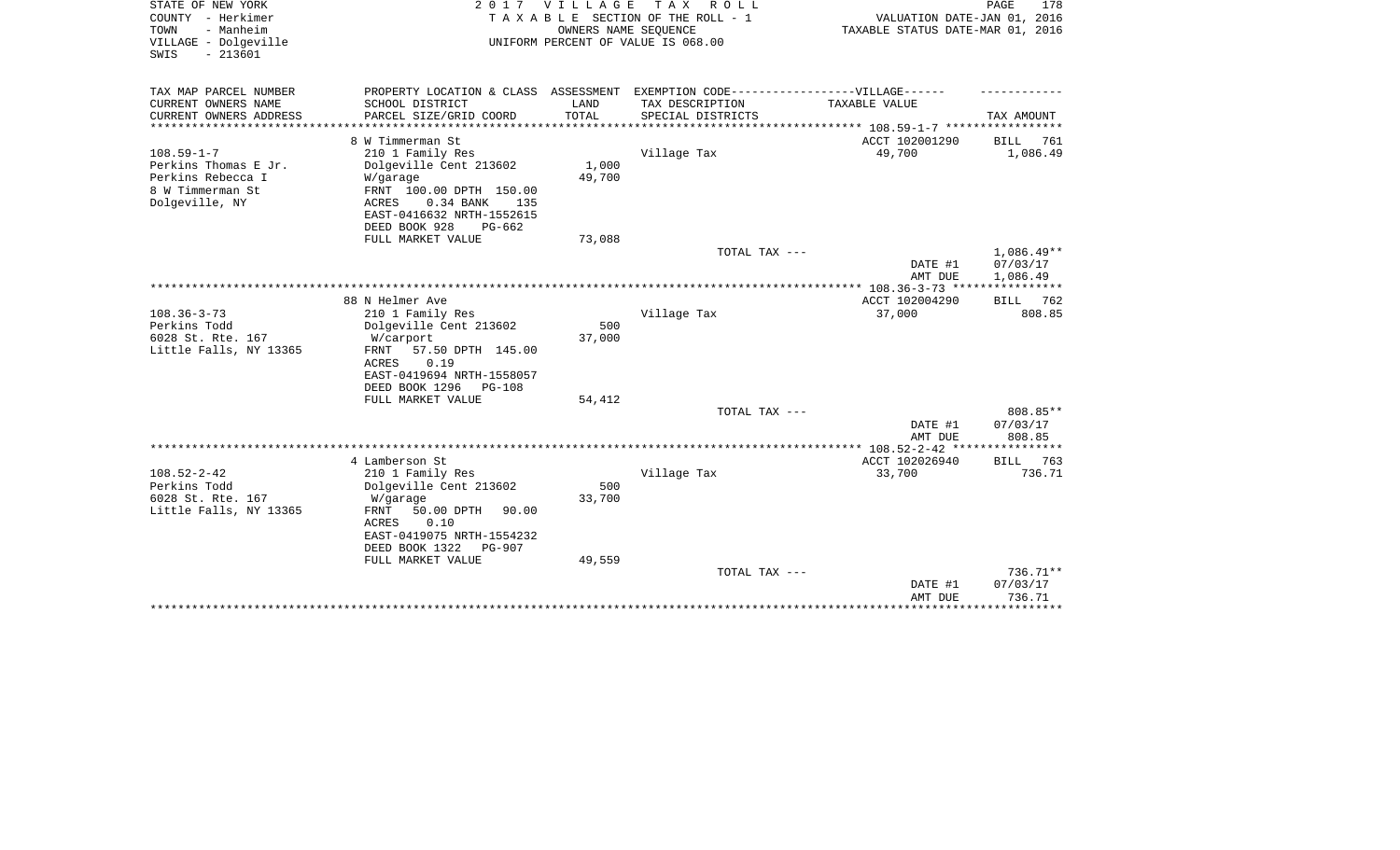| STATE OF NEW YORK<br>COUNTY - Herkimer<br>- Manheim<br>TOWN<br>VILLAGE - Dolgeville<br>$-213601$<br>SWIS |                                                                                   | 2017 VILLAGE | TAX ROLL<br>TAXABLE SECTION OF THE ROLL - 1<br>OWNERS NAME SEQUENCE<br>UNIFORM PERCENT OF VALUE IS 068.00 | VALUATION DATE-JAN 01, 2016<br>TAXABLE STATUS DATE-MAR 01, 2016 | PAGE<br>179           |
|----------------------------------------------------------------------------------------------------------|-----------------------------------------------------------------------------------|--------------|-----------------------------------------------------------------------------------------------------------|-----------------------------------------------------------------|-----------------------|
| TAX MAP PARCEL NUMBER                                                                                    | PROPERTY LOCATION & CLASS ASSESSMENT EXEMPTION CODE-----------------VILLAGE------ |              |                                                                                                           |                                                                 |                       |
| CURRENT OWNERS NAME                                                                                      | SCHOOL DISTRICT                                                                   | LAND         | TAX DESCRIPTION                                                                                           | TAXABLE VALUE                                                   |                       |
| CURRENT OWNERS ADDRESS                                                                                   | PARCEL SIZE/GRID COORD                                                            | TOTAL        | SPECIAL DISTRICTS                                                                                         |                                                                 | TAX AMOUNT            |
| *********************                                                                                    | ***********************                                                           | **********   |                                                                                                           |                                                                 |                       |
|                                                                                                          | 36 Spofford Sq                                                                    |              |                                                                                                           | ACCT 102023940                                                  | <b>BILL</b><br>764    |
| $108.52 - 3 - 55$                                                                                        | 210 1 Family Res                                                                  |              | VET COM CT 41131                                                                                          | 9,250                                                           |                       |
| Petkovsek Stephen                                                                                        | Dolgeville Cent 213602                                                            |              | 1,700 VET DIS CT 41141                                                                                    | 1,850                                                           |                       |
| 36 Spofford Sq                                                                                           | FRNT 274.00 DPTH<br>1.70                                                          |              | 37,000 Village Tax                                                                                        | 25,900                                                          | 566.20                |
| Dolgeville, NY 13329                                                                                     | ACRES<br>EAST-0418607 NRTH-1552654<br>DEED BOOK 878<br>PG-386                     |              |                                                                                                           |                                                                 |                       |
|                                                                                                          | FULL MARKET VALUE                                                                 | 54,412       |                                                                                                           |                                                                 |                       |
|                                                                                                          |                                                                                   |              | TOTAL TAX ---                                                                                             |                                                                 | $566.20**$            |
|                                                                                                          |                                                                                   |              |                                                                                                           | DATE #1                                                         | 07/03/17              |
|                                                                                                          |                                                                                   |              |                                                                                                           | AMT DUE                                                         | 566.20                |
|                                                                                                          |                                                                                   |              |                                                                                                           | *** 108.51-1-19 *****************                               |                       |
|                                                                                                          | E Faville Ave & Spencer S                                                         |              |                                                                                                           | ACCT 102016320                                                  | 765<br><b>BILL</b>    |
| $108.51 - 1 - 19$                                                                                        | 311 Res vac land                                                                  |              | Village Tax                                                                                               | 400                                                             | 8.74                  |
| Petley Brent                                                                                             | Dolgeville Cent 213602                                                            | 400          |                                                                                                           |                                                                 |                       |
| 47 Spencer St                                                                                            | 95.00 DPTH 200.00<br>FRNT                                                         | 400          |                                                                                                           |                                                                 |                       |
| Dolgeville, NY 13329                                                                                     | ACRES<br>0.25                                                                     |              |                                                                                                           |                                                                 |                       |
|                                                                                                          | EAST-0417561 NRTH-1554278<br>PG-526                                               |              |                                                                                                           |                                                                 |                       |
|                                                                                                          | DEED BOOK 1556<br>FULL MARKET VALUE                                               | 588          |                                                                                                           |                                                                 |                       |
|                                                                                                          |                                                                                   |              | TOTAL TAX ---                                                                                             |                                                                 | $8.74**$              |
|                                                                                                          |                                                                                   |              |                                                                                                           | DATE #1                                                         | 07/03/17              |
|                                                                                                          |                                                                                   |              |                                                                                                           | AMT DUE                                                         | 8.74                  |
|                                                                                                          |                                                                                   |              |                                                                                                           | $* 108.36 - 1 - 5.2 *$                                          | ******                |
|                                                                                                          | Wolf St                                                                           |              |                                                                                                           | ACCT 102012570                                                  | <b>BILL</b><br>766    |
| $108.36 - 1 - 5.2$                                                                                       | 311 Res vac land                                                                  |              | Village Tax                                                                                               | 2,500                                                           | 54.65                 |
| Petley Brent C                                                                                           | Dolgeville Cent 213602                                                            | 2,500        |                                                                                                           |                                                                 |                       |
| 47 Spencer St                                                                                            | ACRES<br>2.80                                                                     | 2,500        |                                                                                                           |                                                                 |                       |
| Dolgeville, NY 13329                                                                                     | EAST-0418509 NRTH-1557773                                                         |              |                                                                                                           |                                                                 |                       |
|                                                                                                          | DEED BOOK 1481<br>PG-134                                                          |              |                                                                                                           |                                                                 |                       |
|                                                                                                          | FULL MARKET VALUE                                                                 | 3,676        |                                                                                                           |                                                                 |                       |
|                                                                                                          |                                                                                   |              | TOTAL TAX ---                                                                                             | DATE #1                                                         | $54.65**$<br>07/03/17 |
|                                                                                                          |                                                                                   |              |                                                                                                           | AMT DUE                                                         | 54.65                 |
|                                                                                                          |                                                                                   |              |                                                                                                           | *** $108.51 - 1 - 20$ **                                        |                       |
|                                                                                                          | 47 Spencer St                                                                     |              |                                                                                                           | ACCT 102028620                                                  | 767<br><b>BILL</b>    |
| $108.51 - 1 - 20$                                                                                        | 210 1 Family Res                                                                  |              | Village Tax                                                                                               | 64,300                                                          | 1,405.66              |
| Petley Brent C                                                                                           | Dolgeville Cent 213602                                                            | 3,900        |                                                                                                           |                                                                 |                       |
| 47 Spencer St                                                                                            | W/garage                                                                          | 64,300       |                                                                                                           |                                                                 |                       |
| Dolgeville, NY 13329                                                                                     | FRNT 300.00 DPTH                                                                  |              |                                                                                                           |                                                                 |                       |
|                                                                                                          | ACRES<br>1.40                                                                     |              |                                                                                                           |                                                                 |                       |
|                                                                                                          | EAST-0417427 NRTH-1554228                                                         |              |                                                                                                           |                                                                 |                       |
|                                                                                                          | DEED BOOK 1523<br>$PG-248$                                                        |              |                                                                                                           |                                                                 |                       |
|                                                                                                          | FULL MARKET VALUE                                                                 | 94,559       | TOTAL TAX ---                                                                                             |                                                                 | 1,405.66**            |
|                                                                                                          |                                                                                   |              |                                                                                                           | DATE #1                                                         | 07/03/17              |
|                                                                                                          |                                                                                   |              |                                                                                                           | AMT DUE                                                         | 1,405.66              |
|                                                                                                          |                                                                                   |              |                                                                                                           |                                                                 |                       |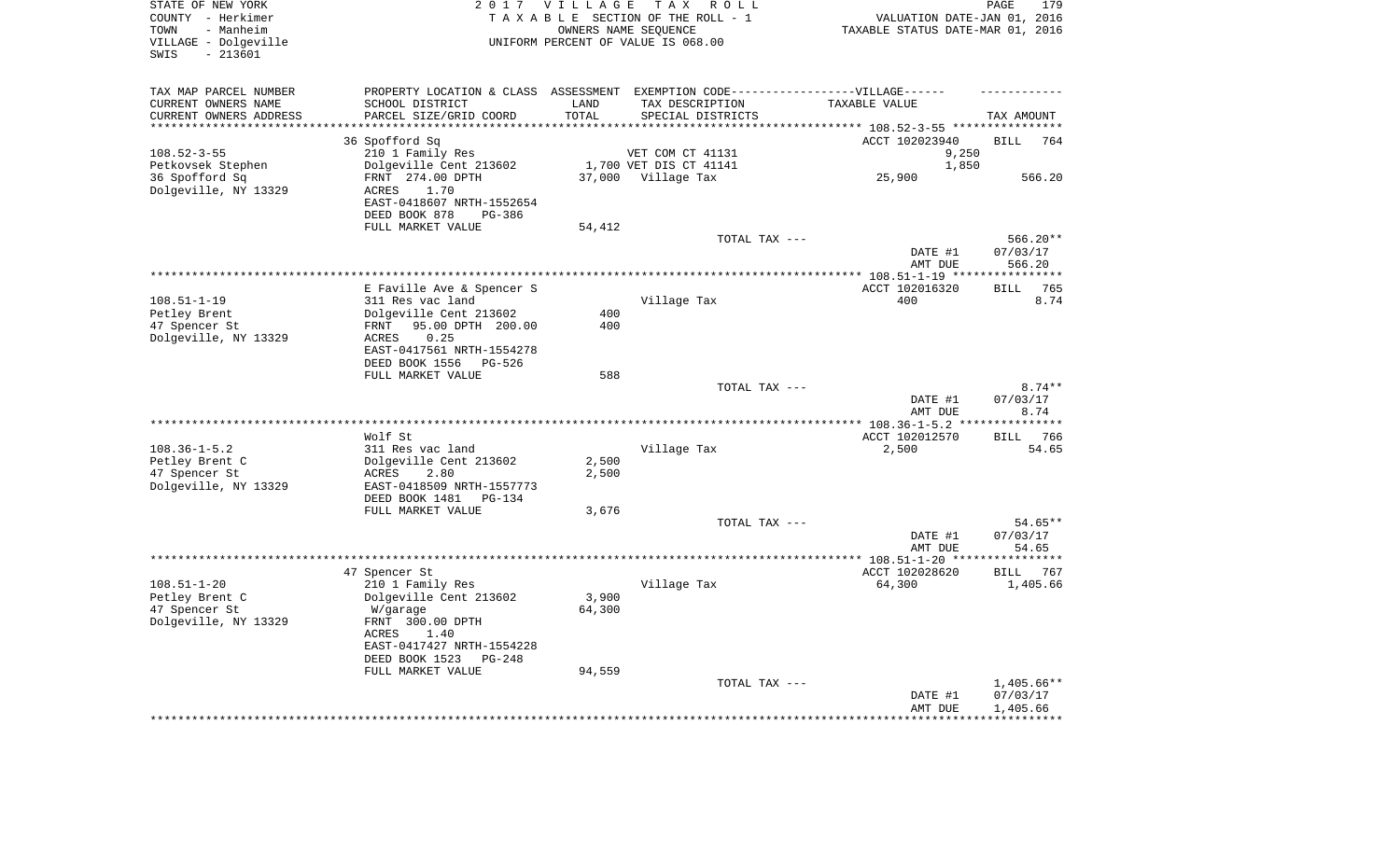| STATE OF NEW YORK<br>COUNTY - Herkimer<br>- Manheim<br>TOWN<br>VILLAGE - Dolgeville<br>SWIS<br>$-213601$ |                                                                                                      | 2017 VILLAGE | T A X<br>R O L L<br>TAXABLE SECTION OF THE ROLL - 1<br>OWNERS NAME SEQUENCE<br>UNIFORM PERCENT OF VALUE IS 068.00 | VALUATION DATE-JAN 01, 2016<br>TAXABLE STATUS DATE-MAR 01, 2016 | PAGE<br>180         |
|----------------------------------------------------------------------------------------------------------|------------------------------------------------------------------------------------------------------|--------------|-------------------------------------------------------------------------------------------------------------------|-----------------------------------------------------------------|---------------------|
| TAX MAP PARCEL NUMBER<br>CURRENT OWNERS NAME                                                             | PROPERTY LOCATION & CLASS ASSESSMENT EXEMPTION CODE-----------------VILLAGE------<br>SCHOOL DISTRICT | LAND         | TAX DESCRIPTION                                                                                                   | TAXABLE VALUE                                                   |                     |
| CURRENT OWNERS ADDRESS                                                                                   | PARCEL SIZE/GRID COORD                                                                               | TOTAL        | SPECIAL DISTRICTS                                                                                                 |                                                                 | TAX AMOUNT          |
| *********************                                                                                    | * * * * * * * * * * * * * * * *                                                                      |              |                                                                                                                   |                                                                 |                     |
| $108.36 - 1 - 9$                                                                                         | 32 Wolf St<br>210 1 Family Res                                                                       |              | VET WAR CT 41121                                                                                                  | ACCT 102012600<br>5,250                                         | BILL<br>768         |
| Petley Richard                                                                                           | Dolgeville Cent 213602                                                                               | 900          | Village Tax                                                                                                       | 29,750                                                          | 650.36              |
| Petley Donna                                                                                             | W/garage                                                                                             | 35,000       |                                                                                                                   |                                                                 |                     |
| 32 Wolf St                                                                                               | FRNT<br>88.00 DPTH 150.40                                                                            |              |                                                                                                                   |                                                                 |                     |
| Dolgeville, NY 13329                                                                                     | ACRES<br>0.32                                                                                        |              |                                                                                                                   |                                                                 |                     |
|                                                                                                          | EAST-0418887 NRTH-1557923                                                                            |              |                                                                                                                   |                                                                 |                     |
|                                                                                                          | DEED BOOK 763<br>$PG-623$<br>FULL MARKET VALUE                                                       | 51,471       |                                                                                                                   |                                                                 |                     |
|                                                                                                          |                                                                                                      |              | TOTAL TAX ---                                                                                                     |                                                                 | 650.36**            |
|                                                                                                          |                                                                                                      |              |                                                                                                                   | DATE #1                                                         | 07/03/17            |
|                                                                                                          |                                                                                                      |              |                                                                                                                   | AMT DUE                                                         | 650.36              |
|                                                                                                          |                                                                                                      |              |                                                                                                                   |                                                                 |                     |
| $108.36 - 1 - 65.2$                                                                                      | off wolf St N<br>311 Res vac land                                                                    |              | Village Tax                                                                                                       | 300                                                             | 769<br>BILL<br>6.56 |
| Petley Richard                                                                                           | Dolgeville Cent 213602                                                                               | 300          |                                                                                                                   |                                                                 |                     |
| Petley Donna                                                                                             | Rr Row                                                                                               | 300          |                                                                                                                   |                                                                 |                     |
| 32 Wolf St                                                                                               | FRNT 100.00 DPTH 150.00                                                                              |              |                                                                                                                   |                                                                 |                     |
| Dolgeville, NY 13329                                                                                     | ACRES<br>0.30                                                                                        |              |                                                                                                                   |                                                                 |                     |
|                                                                                                          | EAST-0418811 NRTH-1557975<br>DEED BOOK 1351 PG-839                                                   |              |                                                                                                                   |                                                                 |                     |
|                                                                                                          | FULL MARKET VALUE                                                                                    | 441          |                                                                                                                   |                                                                 |                     |
|                                                                                                          |                                                                                                      |              | TOTAL TAX ---                                                                                                     |                                                                 | $6.56**$            |
|                                                                                                          |                                                                                                      |              |                                                                                                                   | DATE #1                                                         | 07/03/17            |
|                                                                                                          |                                                                                                      |              |                                                                                                                   | AMT DUE                                                         | 6.56                |
|                                                                                                          | W State St & Oak St                                                                                  |              |                                                                                                                   | ACCT 102009810                                                  | BILL 770            |
| $108.44 - 1 - 1$                                                                                         | 311 Res vac land                                                                                     |              | Village Tax                                                                                                       | 19,500                                                          | 426.29              |
| Phoenix Footwear Group                                                                                   | Dolgeville Cent 213602                                                                               | 19,500       |                                                                                                                   |                                                                 |                     |
| 5937 Darwin Ct Ste 109                                                                                   | ACRES 31.00                                                                                          | 19,500       |                                                                                                                   |                                                                 |                     |
| Carlsbad, CA 92008-7363                                                                                  | EAST-0418556 NRTH-1556398                                                                            |              |                                                                                                                   |                                                                 |                     |
|                                                                                                          | DEED BOOK 00214 PG-00549<br>FULL MARKET VALUE                                                        | 28,676       |                                                                                                                   |                                                                 |                     |
|                                                                                                          |                                                                                                      |              | TOTAL TAX ---                                                                                                     |                                                                 | $426.29**$          |
|                                                                                                          |                                                                                                      |              |                                                                                                                   | DATE #1                                                         | 07/03/17            |
|                                                                                                          |                                                                                                      |              |                                                                                                                   | AMT DUE                                                         | 426.29              |
|                                                                                                          |                                                                                                      |              |                                                                                                                   |                                                                 |                     |
| $108.59 - 2 - 24$                                                                                        | 3 Stewart St                                                                                         |              | VET COM CT 41131                                                                                                  | ACCT 102021780                                                  | 771<br>BILL         |
| Piehler Marion                                                                                           | 210 1 Family Res<br>Dolgeville Cent 213602                                                           |              | 1,000 Village Tax                                                                                                 | 10,200<br>35,800                                                | 782.62              |
| Doubrava Christine                                                                                       | FRNT 100.00 DPTH 150.00                                                                              | 46,000       |                                                                                                                   |                                                                 |                     |
| 3 Stewart St                                                                                             | <b>ACRES</b><br>0.34                                                                                 |              |                                                                                                                   |                                                                 |                     |
| Dolgeville, NY 13329                                                                                     | EAST-0417056 NRTH-1552143                                                                            |              |                                                                                                                   |                                                                 |                     |
|                                                                                                          | DEED BOOK 849<br>PG-144                                                                              |              |                                                                                                                   |                                                                 |                     |
|                                                                                                          | FULL MARKET VALUE                                                                                    | 67,647       | TOTAL TAX ---                                                                                                     |                                                                 | 782.62**            |
|                                                                                                          |                                                                                                      |              |                                                                                                                   | DATE #1                                                         | 07/03/17            |
|                                                                                                          |                                                                                                      |              |                                                                                                                   | AMT DUE                                                         | 782.62              |
|                                                                                                          |                                                                                                      |              |                                                                                                                   |                                                                 |                     |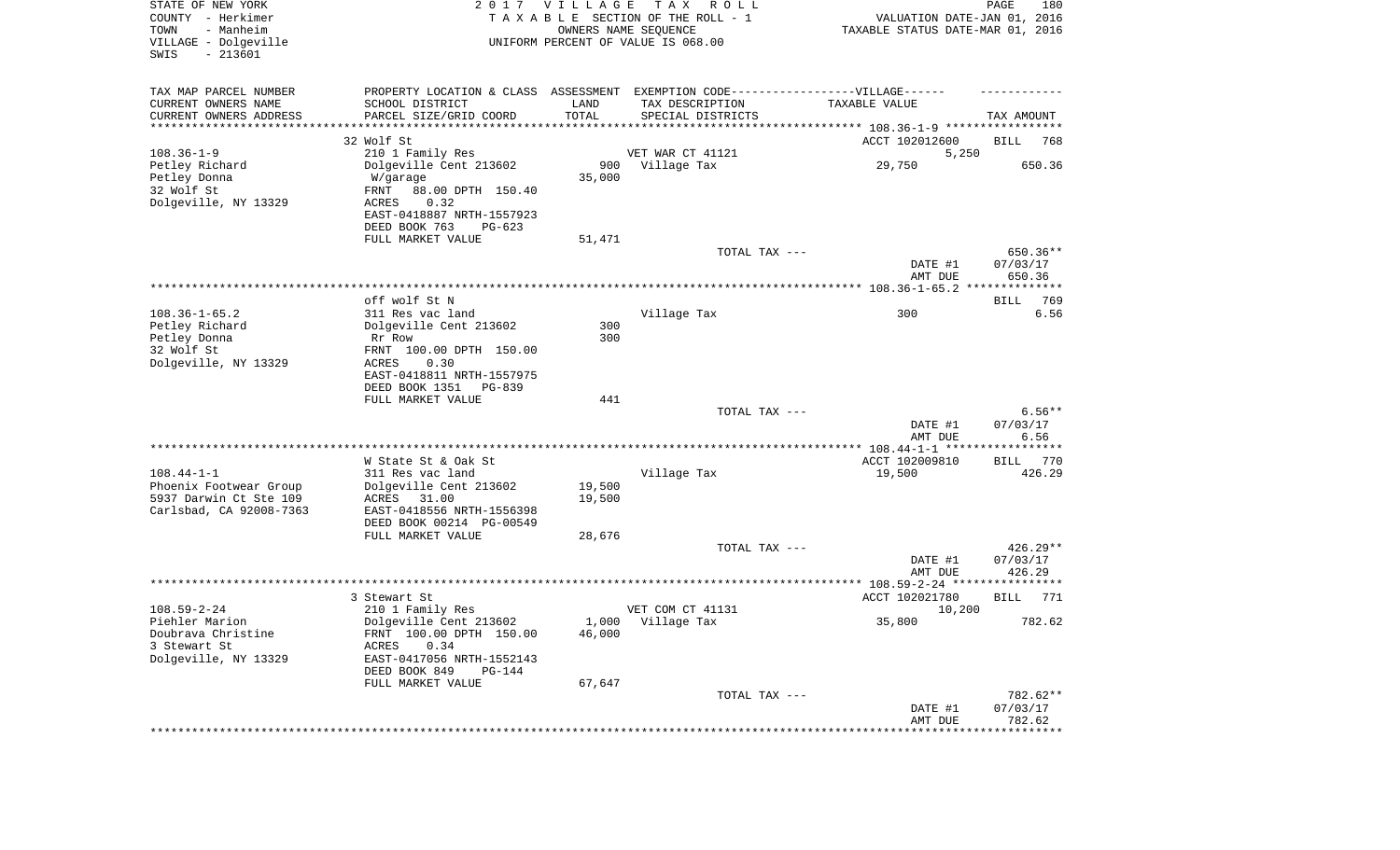| STATE OF NEW YORK<br>COUNTY - Herkimer<br>TOWN<br>- Manheim<br>VILLAGE - Dolgeville<br>SWIS<br>$-213601$ | 2017                                                                             | <b>VILLAGE</b> | T A X<br>R O L L<br>TAXABLE SECTION OF THE ROLL - 1<br>OWNERS NAME SEQUENCE<br>UNIFORM PERCENT OF VALUE IS 068.00 | VALUATION DATE-JAN 01, 2016<br>TAXABLE STATUS DATE-MAR 01, 2016      | PAGE<br>181              |
|----------------------------------------------------------------------------------------------------------|----------------------------------------------------------------------------------|----------------|-------------------------------------------------------------------------------------------------------------------|----------------------------------------------------------------------|--------------------------|
| TAX MAP PARCEL NUMBER                                                                                    | PROPERTY LOCATION & CLASS ASSESSMENT EXEMPTION CODE----------------VILLAGE------ |                |                                                                                                                   |                                                                      |                          |
| CURRENT OWNERS NAME                                                                                      | SCHOOL DISTRICT                                                                  | LAND           | TAX DESCRIPTION                                                                                                   | TAXABLE VALUE                                                        |                          |
| CURRENT OWNERS ADDRESS<br>*********************                                                          | PARCEL SIZE/GRID COORD<br>***********************************                    | TOTAL          | SPECIAL DISTRICTS                                                                                                 | ************************************** 108.52-2-17 ***************** | TAX AMOUNT               |
|                                                                                                          | 5 E Spofford Ave                                                                 |                |                                                                                                                   | ACCT 102007170                                                       | 772<br>BILL              |
| $108.52 - 2 - 17$                                                                                        | 210 1 Family Res                                                                 |                | Village Tax                                                                                                       | 60,000                                                               | 1,311.66                 |
| Pierce James                                                                                             | Dolgeville Cent 213602                                                           | 500            |                                                                                                                   |                                                                      |                          |
| Pierce Kimberly                                                                                          | FRNT<br>50.00 DPTH 100.00                                                        | 60,000         |                                                                                                                   |                                                                      |                          |
| 5 East Spofford Ave<br>Dolgeville, NY 13329                                                              | <b>ACRES</b><br>$0.11$ BANK<br>055<br>EAST-0418444 NRTH-1553261                  |                |                                                                                                                   |                                                                      |                          |
|                                                                                                          | DEED BOOK 850<br>PG-297                                                          |                |                                                                                                                   |                                                                      |                          |
|                                                                                                          | FULL MARKET VALUE                                                                | 88,235         |                                                                                                                   |                                                                      |                          |
|                                                                                                          |                                                                                  |                | TOTAL TAX ---                                                                                                     | DATE #1                                                              | $1,311.66**$<br>07/03/17 |
|                                                                                                          |                                                                                  |                |                                                                                                                   | AMT DUE                                                              | 1,311.66                 |
|                                                                                                          | 11 Cavalli St                                                                    |                |                                                                                                                   | ACCT 102019560                                                       | 773<br><b>BILL</b>       |
| $108.36 - 3 - 55$                                                                                        | 210 1 Family Res                                                                 |                | Village Tax                                                                                                       | 31,400                                                               | 686.43                   |
| Pierce Robert                                                                                            | Dolgeville Cent 213602                                                           | 500            |                                                                                                                   |                                                                      |                          |
| Pierce Evelyn                                                                                            | W/garage                                                                         | 31,400         |                                                                                                                   |                                                                      |                          |
| 11 Cavalli St                                                                                            | FRNT<br>50.00 DPTH 100.00                                                        |                |                                                                                                                   |                                                                      |                          |
| Dolgeville, NY 13329                                                                                     | <b>ACRES</b><br>$0.11$ BANK<br>135<br>EAST-0419850 NRTH-1557531                  |                |                                                                                                                   |                                                                      |                          |
|                                                                                                          | DEED BOOK 00667 PG-00298                                                         |                |                                                                                                                   |                                                                      |                          |
|                                                                                                          | FULL MARKET VALUE                                                                | 46,176         |                                                                                                                   |                                                                      |                          |
|                                                                                                          |                                                                                  |                | TOTAL TAX ---                                                                                                     | DATE #1                                                              | 686.43**<br>07/03/17     |
|                                                                                                          |                                                                                  |                |                                                                                                                   | AMT DUE<br>************* 108.36-3-57 ****************                | 686.43                   |
|                                                                                                          | REAR Cavalli St                                                                  |                |                                                                                                                   | ACCT 102023100                                                       | 774<br>BILL              |
| $108.36 - 3 - 57$                                                                                        | 312 Vac w/imprv                                                                  |                | Village Tax                                                                                                       | 200                                                                  | 4.37                     |
| Pierce Robert K                                                                                          | Dolgeville Cent 213602                                                           | 100            |                                                                                                                   |                                                                      |                          |
| Pierce Evelyn                                                                                            | 52.00 DPTH<br>39.00<br>FRNT                                                      | 200            |                                                                                                                   |                                                                      |                          |
| 11 Cavalli St<br>Dolgeville, NY 13329                                                                    | <b>ACRES</b><br>0.03<br>EAST-0419800 NRTH-1557526                                |                |                                                                                                                   |                                                                      |                          |
|                                                                                                          | DEED BOOK 844<br>PG-361                                                          |                |                                                                                                                   |                                                                      |                          |
|                                                                                                          | FULL MARKET VALUE                                                                | 294            |                                                                                                                   |                                                                      |                          |
|                                                                                                          |                                                                                  |                | TOTAL TAX ---                                                                                                     |                                                                      | $4.37**$                 |
|                                                                                                          |                                                                                  |                |                                                                                                                   | DATE #1<br>AMT DUE                                                   | 07/03/17<br>4.37         |
|                                                                                                          |                                                                                  |                |                                                                                                                   |                                                                      | **********               |
|                                                                                                          | 43 N Main St                                                                     |                |                                                                                                                   | ACCT 102016560                                                       | 775<br>BILL              |
| $108.44 - 3 - 27$                                                                                        | 483 Converted Re                                                                 |                | Village Tax                                                                                                       | 39,000                                                               | 852.58                   |
| Pierce Robert K III<br>291 Kyser Lake Rd                                                                 | Dolgeville Cent 213602<br>62.80 DPTH 178.80<br>FRNT                              | 600<br>39,000  |                                                                                                                   |                                                                      |                          |
| Dolgeville, NY 13329                                                                                     | ACRES<br>0.25                                                                    |                |                                                                                                                   |                                                                      |                          |
|                                                                                                          | EAST-0419884 NRTH-1555782                                                        |                |                                                                                                                   |                                                                      |                          |
|                                                                                                          | DEED BOOK 1576<br><b>PG-545</b>                                                  |                |                                                                                                                   |                                                                      |                          |
|                                                                                                          | FULL MARKET VALUE                                                                | 57,353         |                                                                                                                   |                                                                      |                          |
|                                                                                                          |                                                                                  |                | TOTAL TAX ---                                                                                                     | DATE #1                                                              | 852.58**<br>07/03/17     |
|                                                                                                          |                                                                                  |                |                                                                                                                   | AMT DUE                                                              | 852.58                   |
|                                                                                                          |                                                                                  |                |                                                                                                                   | *********************                                                | **************           |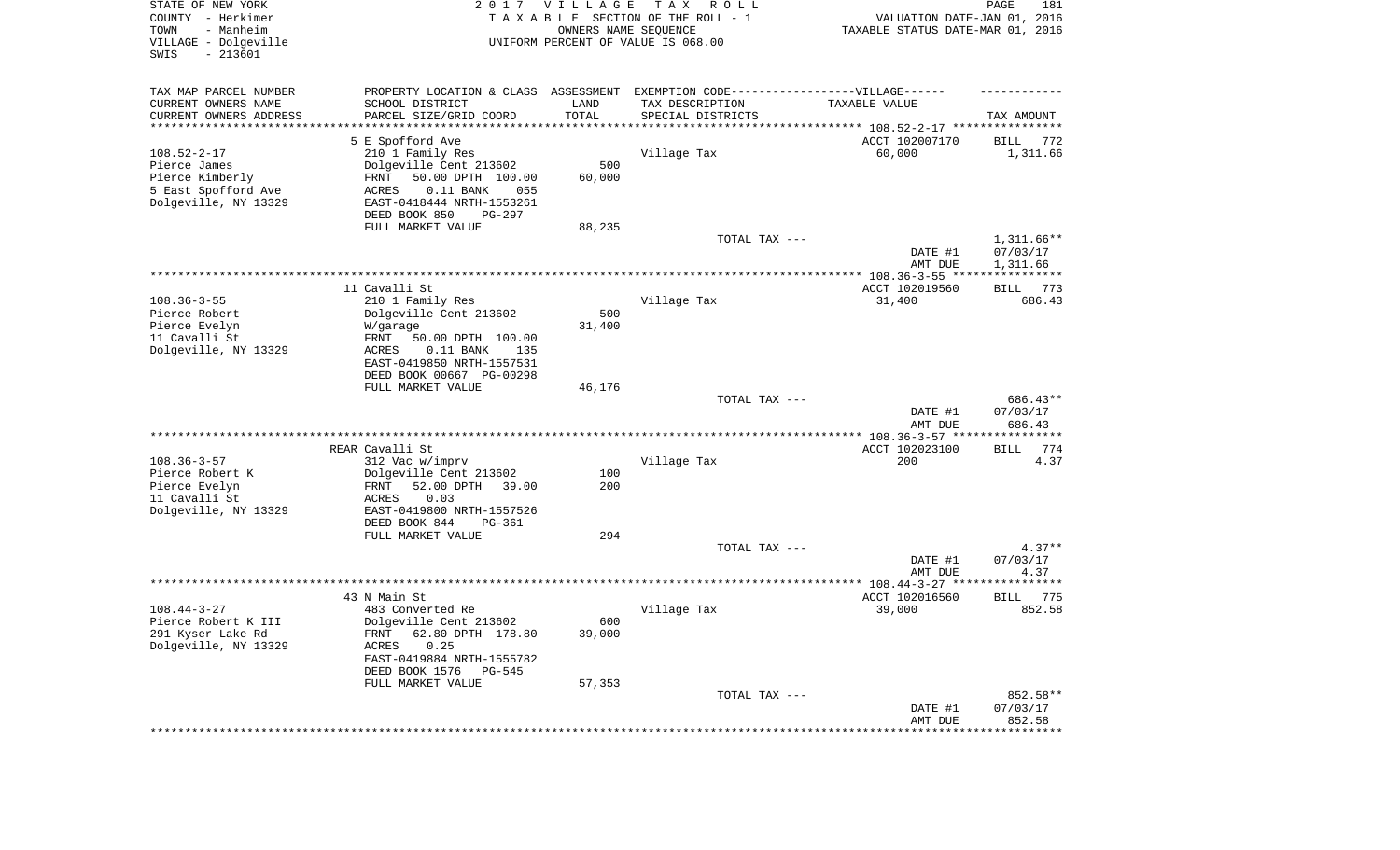| STATE OF NEW YORK<br>COUNTY - Herkimer<br>- Manheim<br>TOWN<br>VILLAGE - Dolgeville<br>$-213601$<br>SWIS |                                                                                                 | 2017 VILLAGE<br>OWNERS NAME SEQUENCE | T A X<br>R O L L<br>TAXABLE SECTION OF THE ROLL - 1<br>UNIFORM PERCENT OF VALUE IS 068.00 | VALUATION DATE-JAN 01, 2016<br>TAXABLE STATUS DATE-MAR 01, 2016 | PAGE<br>182              |
|----------------------------------------------------------------------------------------------------------|-------------------------------------------------------------------------------------------------|--------------------------------------|-------------------------------------------------------------------------------------------|-----------------------------------------------------------------|--------------------------|
| TAX MAP PARCEL NUMBER                                                                                    |                                                                                                 |                                      | PROPERTY LOCATION & CLASS ASSESSMENT EXEMPTION CODE-----------------VILLAGE------         |                                                                 |                          |
| CURRENT OWNERS NAME                                                                                      | SCHOOL DISTRICT                                                                                 | LAND                                 | TAX DESCRIPTION                                                                           | TAXABLE VALUE                                                   |                          |
| CURRENT OWNERS ADDRESS<br>*********************                                                          | PARCEL SIZE/GRID COORD<br>***********************                                               | TOTAL<br>*************               | SPECIAL DISTRICTS                                                                         |                                                                 | TAX AMOUNT               |
|                                                                                                          | 35 Beaver St Ext                                                                                |                                      |                                                                                           | ACCT 102009990                                                  | BILL<br>776              |
| $108.43 - 1 - 7$                                                                                         | 210 1 Family Res                                                                                |                                      | Village Tax                                                                               | 42,000                                                          | 918.16                   |
| Pike Properties LLC                                                                                      | Dolgeville Cent 213602                                                                          | 2,200                                |                                                                                           |                                                                 |                          |
| 31 Russet Rd                                                                                             | FRNT 223.00 DPTH 126.00                                                                         | 42,000                               |                                                                                           |                                                                 |                          |
| Billerica, MA 01821                                                                                      | 0.64<br>ACRES<br>EAST-0417385 NRTH-1555164                                                      |                                      |                                                                                           |                                                                 |                          |
|                                                                                                          | DEED BOOK 1328<br>PG-610<br>FULL MARKET VALUE                                                   | 61,765                               |                                                                                           |                                                                 |                          |
|                                                                                                          |                                                                                                 |                                      | TOTAL TAX ---                                                                             |                                                                 | 918.16**                 |
|                                                                                                          |                                                                                                 |                                      |                                                                                           | DATE #1<br>AMT DUE                                              | 07/03/17<br>918.16       |
|                                                                                                          |                                                                                                 |                                      |                                                                                           |                                                                 |                          |
|                                                                                                          | Beaver St                                                                                       |                                      |                                                                                           | ACCT 102009960                                                  | 777<br><b>BILL</b>       |
| $108.43 - 1 - 9.2$                                                                                       | 311 Res vac land<br>Dolgeville Cent 213602                                                      | 1,200                                | Village Tax                                                                               | 1,200                                                           | 26.23                    |
| Pike Properties LLC<br>31 Russet Rd                                                                      | FRNT 210.00 DPTH 130.00                                                                         | 1,200                                |                                                                                           |                                                                 |                          |
| Billerica, MA 01821                                                                                      | <b>ACRES</b><br>0.60                                                                            |                                      |                                                                                           |                                                                 |                          |
|                                                                                                          | EAST-0417424 NRTH-1554999<br>DEED BOOK 1328<br><b>PG-610</b>                                    |                                      |                                                                                           |                                                                 |                          |
|                                                                                                          | FULL MARKET VALUE                                                                               | 1,765                                |                                                                                           |                                                                 |                          |
|                                                                                                          |                                                                                                 |                                      | TOTAL TAX ---                                                                             |                                                                 | $26.23**$                |
|                                                                                                          |                                                                                                 |                                      |                                                                                           | DATE #1<br>AMT DUE                                              | 07/03/17<br>26.23        |
|                                                                                                          |                                                                                                 |                                      |                                                                                           |                                                                 | **********               |
|                                                                                                          | 10 Slawson St                                                                                   |                                      |                                                                                           | ACCT 102016110                                                  | 778<br>BILL              |
| $108.44 - 3 - 77$                                                                                        | 210 1 Family Res                                                                                |                                      | Village Tax                                                                               | 52,000                                                          | 1,136.77                 |
| Ploss Gerry<br>Ploss Donna                                                                               | Dolgeville Cent 213602<br>W/garages                                                             | 500<br>52,000                        |                                                                                           |                                                                 |                          |
| 10 Slawson St                                                                                            | 50.00 DPTH 151.00<br>FRNT                                                                       |                                      |                                                                                           |                                                                 |                          |
| Dolgeville, NY 13329                                                                                     | <b>ACRES</b><br>$0.20$ BANK<br>135                                                              |                                      |                                                                                           |                                                                 |                          |
|                                                                                                          | EAST-0418930 NRTH-1554866                                                                       |                                      |                                                                                           |                                                                 |                          |
|                                                                                                          | FULL MARKET VALUE                                                                               | 76,471                               |                                                                                           |                                                                 |                          |
|                                                                                                          |                                                                                                 |                                      | TOTAL TAX ---                                                                             | DATE #1                                                         | $1,136.77**$<br>07/03/17 |
|                                                                                                          |                                                                                                 |                                      |                                                                                           | AMT DUE                                                         | 1,136.77                 |
|                                                                                                          |                                                                                                 |                                      |                                                                                           |                                                                 | * * * * * * * * * * * *  |
|                                                                                                          | 7 Dunckel St                                                                                    |                                      |                                                                                           | ACCT 102012930                                                  | 779<br>BILL              |
| $108.52 - 5 - 15$                                                                                        | 210 1 Family Res                                                                                |                                      | Village Tax                                                                               | 38,600                                                          | 843.83                   |
| Ploss Jeromy M<br>7 Dunckel St<br>Dolgeville, NY 13329                                                   | Dolgeville Cent 213602<br>FRNT 115.00 DPTH 150.00<br>ACRES<br>0.31<br>EAST-0419916 NRTH-1553650 | 1,200<br>38,600                      | XC991 Water relevy                                                                        | 440.00 MT M                                                     | 440.00                   |
|                                                                                                          | DEED BOOK 1219<br>PG-938<br>FULL MARKET VALUE                                                   |                                      |                                                                                           |                                                                 |                          |
|                                                                                                          |                                                                                                 | 56,765                               | TOTAL TAX ---                                                                             |                                                                 | $1,283.83**$             |
|                                                                                                          |                                                                                                 |                                      |                                                                                           | DATE #1<br>AMT DUE                                              | 07/03/17<br>1,283.83     |
|                                                                                                          |                                                                                                 |                                      |                                                                                           |                                                                 | * * * * * * * * * * *    |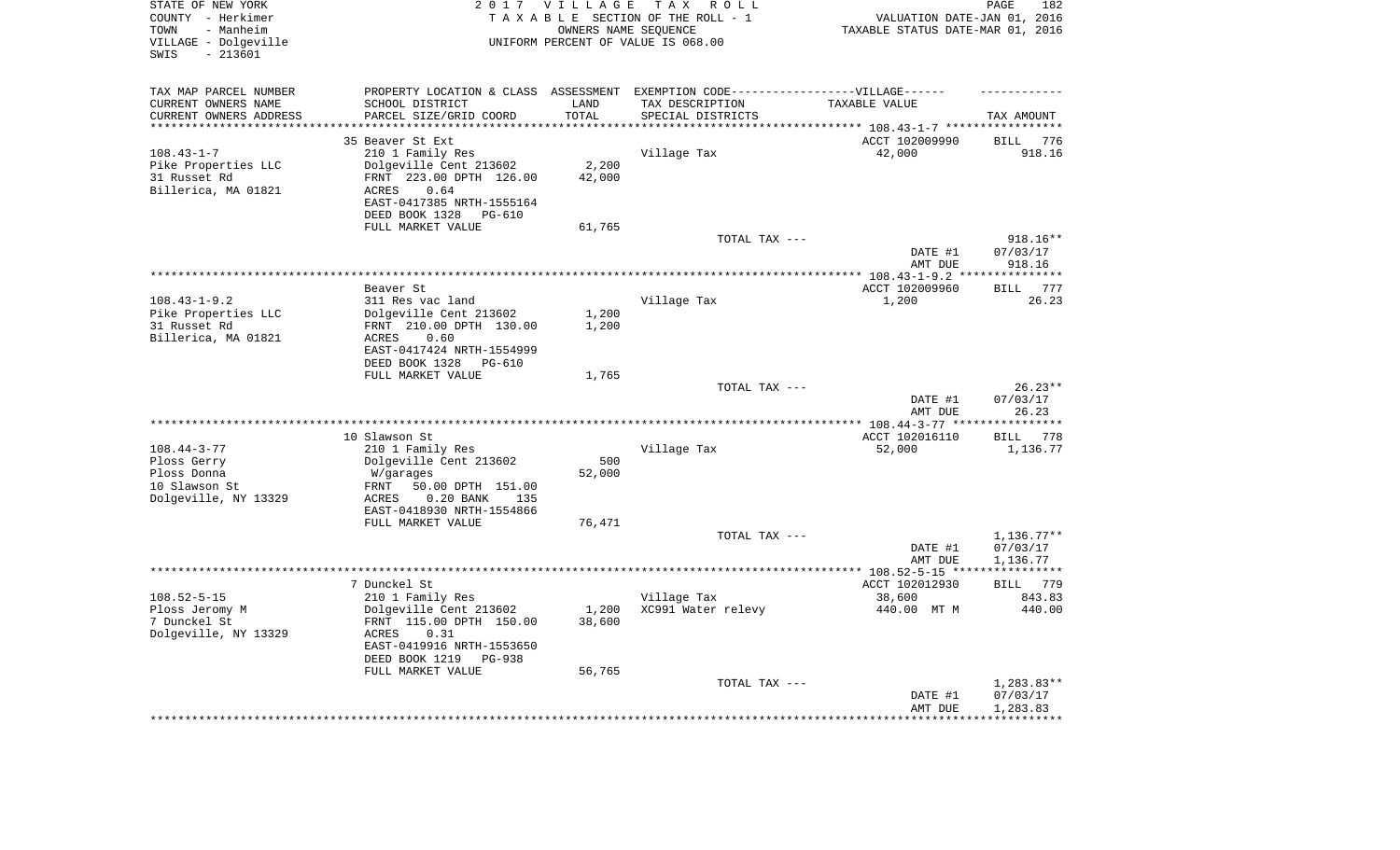| STATE OF NEW YORK<br>COUNTY - Herkimer<br>- Manheim<br>TOWN<br>VILLAGE - Dolgeville<br>$-213601$<br>SWIS |                                                                                                                                                                                                       | 2017 VILLAGE            | T A X<br>ROLL<br>TAXABLE SECTION OF THE ROLL - 1<br>OWNERS NAME SEQUENCE<br>UNIFORM PERCENT OF VALUE IS 068.00 | VALUATION DATE-JAN 01, 2016<br>TAXABLE STATUS DATE-MAR 01, 2016 | PAGE<br>183                      |
|----------------------------------------------------------------------------------------------------------|-------------------------------------------------------------------------------------------------------------------------------------------------------------------------------------------------------|-------------------------|----------------------------------------------------------------------------------------------------------------|-----------------------------------------------------------------|----------------------------------|
| TAX MAP PARCEL NUMBER<br>CURRENT OWNERS NAME<br>CURRENT OWNERS ADDRESS<br>*********************          | PROPERTY LOCATION & CLASS ASSESSMENT<br>SCHOOL DISTRICT<br>PARCEL SIZE/GRID COORD                                                                                                                     | LAND<br>TOTAL           | EXEMPTION CODE------------------VILLAGE------<br>TAX DESCRIPTION<br>SPECIAL DISTRICTS                          | TAXABLE VALUE                                                   | TAX AMOUNT                       |
| $108.52 - 5 - 63$                                                                                        | 11 Schuyler St<br>210 1 Family Res                                                                                                                                                                    |                         | VET COM CT 41131                                                                                               | ACCT 102029940<br>9,500                                         | BILL<br>780                      |
| Pohleven Elizabeth J<br>Randall Michelle Lynne<br>11 Schuyler St<br>Dolgeville, NY 13329                 | Dolgeville Cent 213602<br>FRNT<br>60.00 DPTH 73.00<br>0.09<br><b>ACRES</b><br>EAST-0419858 NRTH-1554338<br>DEED BOOK 1605<br>PG-386                                                                   | 600<br>38,000           | Village Tax                                                                                                    | 28,500                                                          | 623.04                           |
|                                                                                                          | FULL MARKET VALUE                                                                                                                                                                                     | 55,882                  |                                                                                                                |                                                                 |                                  |
|                                                                                                          |                                                                                                                                                                                                       |                         | TOTAL TAX ---                                                                                                  | DATE #1<br>AMT DUE                                              | 623.04**<br>07/03/17<br>623.04   |
|                                                                                                          |                                                                                                                                                                                                       |                         |                                                                                                                |                                                                 |                                  |
| $108.44 - 2 - 20$<br>Pohleven Michael<br>46 Sarah Cir<br>Spencerport, NY 14559                           | Cline St<br>312 Vac w/imprv<br>Dolgeville Cent 213602<br>Garage<br>FRNT<br>86.00 DPTH 150.00                                                                                                          | 1,200<br>6,000          | Village Tax                                                                                                    | ACCT 102003330<br>6,000                                         | BILL<br>781<br>131.17            |
|                                                                                                          | ACRES<br>0.59<br>EAST-0417835 NRTH-1554709<br>DEED BOOK 1375<br>PG-464<br>FULL MARKET VALUE                                                                                                           | 8,824                   |                                                                                                                |                                                                 |                                  |
|                                                                                                          |                                                                                                                                                                                                       |                         | TOTAL TAX ---                                                                                                  | DATE #1<br>AMT DUE                                              | 131.17**<br>07/03/17<br>131.17   |
|                                                                                                          |                                                                                                                                                                                                       |                         |                                                                                                                | ************ 108.44-1-12 ****************                       |                                  |
| $108.44 - 1 - 12$<br>Pohlig Robert<br>5 N Helmer Ave<br>Dolgeville, NY 13329                             | 5 N Helmer Ave<br>210 1 Family Res<br>Dolgeville Cent 213602<br>W/barn<br>FRNT<br>85.00 DPTH 150.00<br>0.29 BANK<br>ACRES<br>135<br>EAST-0419347 NRTH-1556104<br>DEED BOOK 934<br>PG-87               | 900<br>11,750           | Village Tax                                                                                                    | ACCT 102030360<br>11,750                                        | 782<br>BILL<br>256.87            |
|                                                                                                          | FULL MARKET VALUE                                                                                                                                                                                     | 17,279                  |                                                                                                                |                                                                 |                                  |
|                                                                                                          |                                                                                                                                                                                                       |                         | TOTAL TAX ---                                                                                                  | DATE #1<br>AMT DUE                                              | $256.87**$<br>07/03/17<br>256.87 |
|                                                                                                          |                                                                                                                                                                                                       |                         |                                                                                                                |                                                                 |                                  |
| $108.44 - 2 - 40$<br>Pointon Morton V II<br>PO Box 251<br>Dolgeville, NY 13329                           | 40 S Helmer Ave<br>210 1 Family Res<br>Dolgeville Cent 213602<br>W/garage<br>50.00 DPTH 150.00<br>FRNT<br>0.17<br>ACRES<br>EAST-0418567 NRTH-1554887<br>DEED BOOK 1097<br>PG-313<br>FULL MARKET VALUE | 500<br>35,600<br>52,353 | Village Tax                                                                                                    | ACCT 102012780<br>35,600                                        | 783<br>BILL<br>778.25            |
|                                                                                                          |                                                                                                                                                                                                       |                         | TOTAL TAX ---                                                                                                  | DATE #1<br>AMT DUE                                              | $778.25**$<br>07/03/17<br>778.25 |
|                                                                                                          |                                                                                                                                                                                                       |                         |                                                                                                                |                                                                 | * * * * * * * * * *              |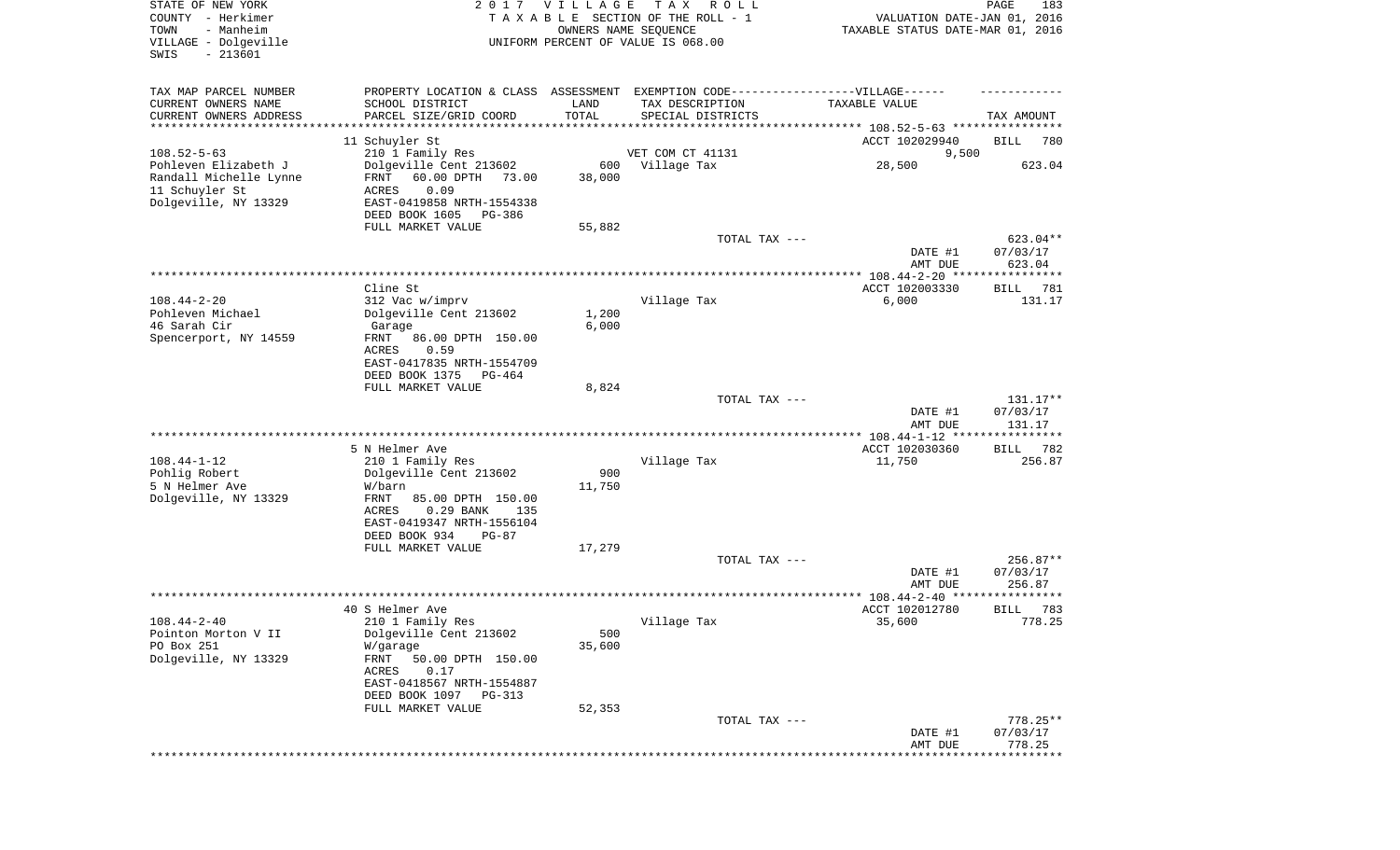| STATE OF NEW YORK<br>COUNTY - Herkimer<br>- Manheim<br>TOWN<br>VILLAGE - Dolgeville<br>SWIS<br>$-213601$ |                                                                                   | 2017 VILLAGE<br>OWNERS NAME SEQUENCE | T A X<br>R O L L<br>TAXABLE SECTION OF THE ROLL - 1<br>UNIFORM PERCENT OF VALUE IS 068.00 | VALUATION DATE-JAN 01, 2016<br>TAXABLE STATUS DATE-MAR 01, 2016 | PAGE<br>184                    |
|----------------------------------------------------------------------------------------------------------|-----------------------------------------------------------------------------------|--------------------------------------|-------------------------------------------------------------------------------------------|-----------------------------------------------------------------|--------------------------------|
| TAX MAP PARCEL NUMBER                                                                                    | PROPERTY LOCATION & CLASS ASSESSMENT EXEMPTION CODE-----------------VILLAGE------ |                                      |                                                                                           |                                                                 |                                |
| CURRENT OWNERS NAME                                                                                      | SCHOOL DISTRICT                                                                   | LAND                                 | TAX DESCRIPTION                                                                           | TAXABLE VALUE                                                   |                                |
| CURRENT OWNERS ADDRESS<br>********************                                                           | PARCEL SIZE/GRID COORD                                                            | TOTAL                                | SPECIAL DISTRICTS                                                                         |                                                                 | TAX AMOUNT                     |
|                                                                                                          | 122 N Main St                                                                     |                                      |                                                                                           | ACCT 102010320                                                  | 784<br>BILL                    |
| $108.36 - 4 - 22$                                                                                        | 210 1 Family Res                                                                  |                                      | Village Tax                                                                               | 20,200                                                          | 441.59                         |
| Pollard Scott                                                                                            | Dolgeville Cent 213602                                                            | 300                                  |                                                                                           |                                                                 |                                |
| Pollard Mary                                                                                             | 30.00 DPTH<br>FRNT<br>92.00                                                       | 20,200                               |                                                                                           |                                                                 |                                |
| 120 N Main St                                                                                            | ACRES<br>0.06                                                                     |                                      |                                                                                           |                                                                 |                                |
| Dolgeville, NY 13329                                                                                     | EAST-0420087 NRTH-1556724                                                         |                                      |                                                                                           |                                                                 |                                |
|                                                                                                          | DEED BOOK 723<br>$PG-29$                                                          |                                      |                                                                                           |                                                                 |                                |
|                                                                                                          | FULL MARKET VALUE                                                                 | 29,706                               |                                                                                           |                                                                 |                                |
|                                                                                                          |                                                                                   |                                      | TOTAL TAX ---                                                                             | DATE #1<br>AMT DUE                                              | 441.59**<br>07/03/17<br>441.59 |
|                                                                                                          |                                                                                   |                                      |                                                                                           |                                                                 |                                |
|                                                                                                          | 120 N Main St                                                                     |                                      |                                                                                           | ACCT 102001530                                                  | 785<br>BILL                    |
| $108.36 - 4 - 23$                                                                                        | 210 1 Family Res                                                                  |                                      | Village Tax                                                                               | 21,100                                                          | 461.27                         |
| Pollard Scott                                                                                            | Dolgeville Cent 213602                                                            | 300                                  |                                                                                           |                                                                 |                                |
| Pollard Mary                                                                                             | 85.00 DPTH<br>FRNT<br>81.00                                                       | 21,100                               |                                                                                           |                                                                 |                                |
| 15 W State St                                                                                            | 0.16<br>ACRES                                                                     |                                      |                                                                                           |                                                                 |                                |
| Dolgeville, NY 13329                                                                                     | EAST-0420076 NRTH-1556697<br>DEED BOOK 899<br>PG-418                              |                                      |                                                                                           |                                                                 |                                |
|                                                                                                          | FULL MARKET VALUE                                                                 | 31,029                               |                                                                                           |                                                                 |                                |
|                                                                                                          |                                                                                   |                                      | TOTAL TAX ---                                                                             |                                                                 | $461.27**$                     |
|                                                                                                          |                                                                                   |                                      |                                                                                           | DATE #1<br>AMT DUE                                              | 07/03/17<br>461.27             |
|                                                                                                          |                                                                                   |                                      |                                                                                           |                                                                 |                                |
|                                                                                                          | 15-17 W State St                                                                  |                                      |                                                                                           | ACCT 102017250                                                  | BILL<br>786                    |
| $108.44 - 1 - 5$                                                                                         | 220 2 Family Res                                                                  | 800                                  | Village Tax                                                                               | 44,800                                                          | 979.37                         |
| Pollard Scott A<br>Pollard Mary L                                                                        | Dolgeville Cent 213602<br>W/garage & Barn                                         | 44,800                               |                                                                                           |                                                                 |                                |
| 15 W State St                                                                                            | 78.00 DPTH 185.00<br>FRNT                                                         |                                      |                                                                                           |                                                                 |                                |
| Dolgeville, NY 13329                                                                                     | ACRES<br>0.32                                                                     |                                      |                                                                                           |                                                                 |                                |
|                                                                                                          | EAST-0419499 NRTH-1556527                                                         |                                      |                                                                                           |                                                                 |                                |
|                                                                                                          | DEED BOOK 1234<br>PG-247                                                          |                                      |                                                                                           |                                                                 |                                |
|                                                                                                          | FULL MARKET VALUE                                                                 | 65,882                               |                                                                                           |                                                                 |                                |
|                                                                                                          |                                                                                   |                                      | TOTAL TAX ---                                                                             |                                                                 | 979.37**                       |
|                                                                                                          |                                                                                   |                                      |                                                                                           | DATE #1<br>AMT DUE                                              | 07/03/17<br>979.37             |
|                                                                                                          |                                                                                   |                                      |                                                                                           | ************** 108.52-1-21                                      | ****************               |
|                                                                                                          | 9 Spencer St                                                                      |                                      |                                                                                           | ACCT 102005370                                                  | 787<br><b>BILL</b>             |
| $108.52 - 1 - 21$                                                                                        | 220 2 Family Res                                                                  |                                      | Village Tax                                                                               | 40,000                                                          | 874.44                         |
| Prestigiacomo Barry B                                                                                    | Dolgeville Cent 213602                                                            | 400                                  |                                                                                           |                                                                 |                                |
| Prestigiacomo Debra A                                                                                    | W/garage                                                                          | 40,000                               |                                                                                           |                                                                 |                                |
| 299 Carlson St                                                                                           | FRNT<br>42.00 DPTH 160.00                                                         |                                      |                                                                                           |                                                                 |                                |
| Dolgeville, NY 13329                                                                                     | 0.12<br>ACRES<br>EAST-0418525 NRTH-1554282                                        |                                      |                                                                                           |                                                                 |                                |
| PRIOR OWNER ON 3/01/2016                                                                                 | DEED BOOK 1632<br>PG-660                                                          |                                      |                                                                                           |                                                                 |                                |
| Luther Gloria                                                                                            | FULL MARKET VALUE                                                                 | 58,824                               |                                                                                           |                                                                 |                                |
|                                                                                                          |                                                                                   |                                      | TOTAL TAX ---                                                                             |                                                                 | $874.44**$                     |
|                                                                                                          |                                                                                   |                                      |                                                                                           | DATE #1                                                         | 07/03/17                       |
|                                                                                                          |                                                                                   |                                      |                                                                                           | AMT DUE                                                         | 874.44                         |
|                                                                                                          |                                                                                   |                                      |                                                                                           |                                                                 |                                |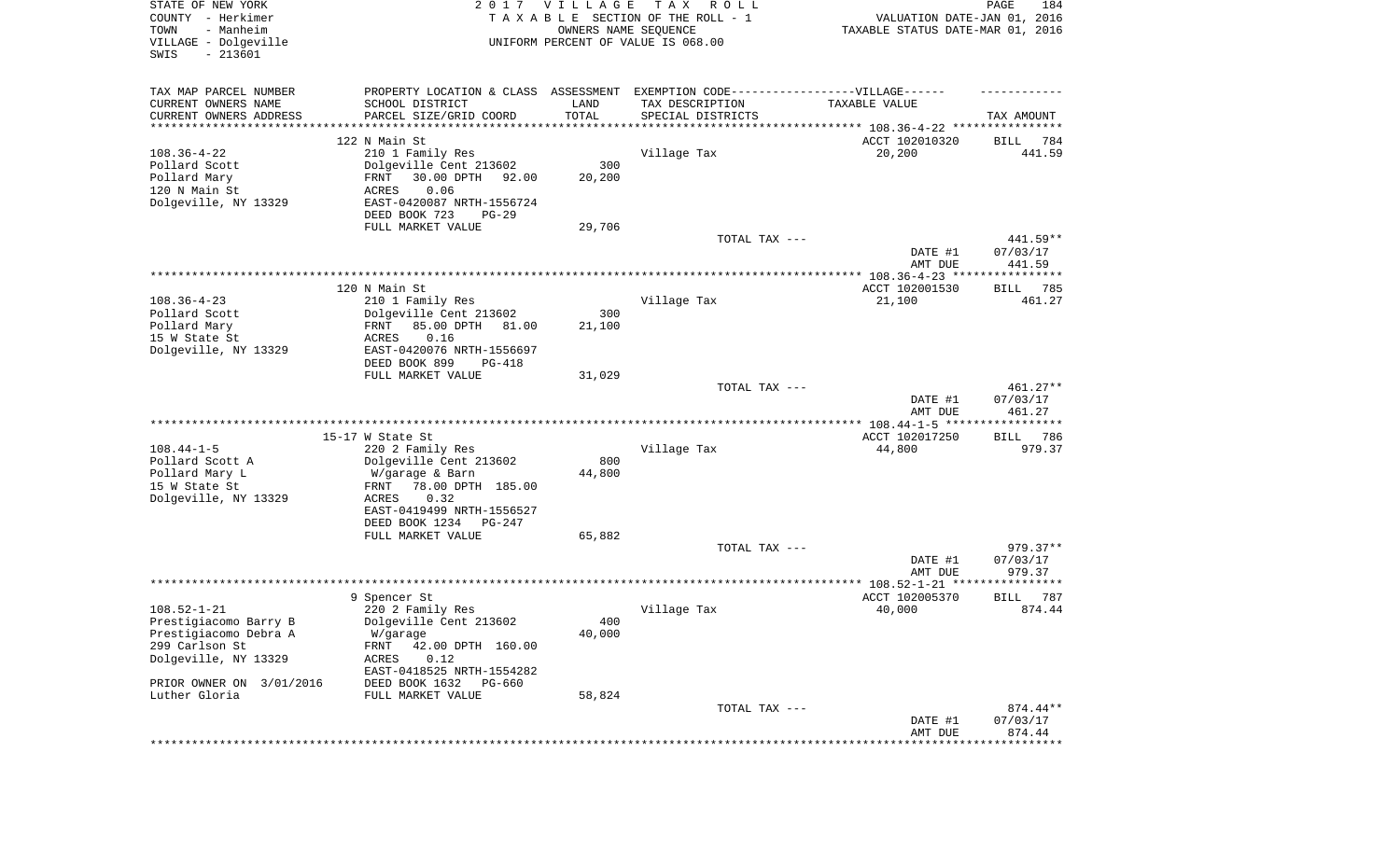| STATE OF NEW YORK<br>COUNTY - Herkimer<br>- Manheim<br>TOWN<br>VILLAGE - Dolgeville<br>$-213601$<br>SWIS |                                                                                   | 2017 VILLAGE  | T A X<br>R O L L<br>TAXABLE SECTION OF THE ROLL - 1<br>OWNERS NAME SEQUENCE<br>UNIFORM PERCENT OF VALUE IS 068.00 | VALUATION DATE-JAN 01, 2016<br>TAXABLE STATUS DATE-MAR 01, 2016 | PAGE<br>185                    |
|----------------------------------------------------------------------------------------------------------|-----------------------------------------------------------------------------------|---------------|-------------------------------------------------------------------------------------------------------------------|-----------------------------------------------------------------|--------------------------------|
| TAX MAP PARCEL NUMBER<br>CURRENT OWNERS NAME<br>CURRENT OWNERS ADDRESS                                   | PROPERTY LOCATION & CLASS ASSESSMENT<br>SCHOOL DISTRICT<br>PARCEL SIZE/GRID COORD | LAND<br>TOTAL | EXEMPTION CODE------------------VILLAGE------<br>TAX DESCRIPTION<br>SPECIAL DISTRICTS                             | TAXABLE VALUE                                                   | TAX AMOUNT                     |
| *********************                                                                                    |                                                                                   | **********    |                                                                                                                   |                                                                 |                                |
| $108.59 - 3 - 21$                                                                                        | 18 Sullivan St                                                                    |               | VET COM CT 41131                                                                                                  | ACCT 102020220                                                  | BILL<br>788                    |
| Prestigiacomo Joseph V                                                                                   | 210 1 Family Res<br>Dolgeville Cent 213602                                        | 1,000         | Village Tax                                                                                                       | 5,000<br>15,000                                                 | 327.91                         |
| 18 Sullivan St                                                                                           | FRNT 100.00 DPTH 150.00                                                           | 20,000        |                                                                                                                   |                                                                 |                                |
| Dolgeville, NY 13329                                                                                     | ACRES<br>0.34                                                                     |               |                                                                                                                   |                                                                 |                                |
|                                                                                                          | EAST-0417255 NRTH-1551812                                                         |               |                                                                                                                   |                                                                 |                                |
|                                                                                                          | DEED BOOK 1257<br>PG-801                                                          |               |                                                                                                                   |                                                                 |                                |
|                                                                                                          | FULL MARKET VALUE                                                                 | 29,412        |                                                                                                                   |                                                                 |                                |
|                                                                                                          |                                                                                   |               | TOTAL TAX ---                                                                                                     | DATE #1                                                         | 327.91**<br>07/03/17           |
|                                                                                                          |                                                                                   |               |                                                                                                                   | AMT DUE                                                         | 327.91                         |
|                                                                                                          |                                                                                   |               |                                                                                                                   |                                                                 |                                |
|                                                                                                          | Cline St                                                                          |               |                                                                                                                   | ACCT 102010440                                                  | 789<br>BILL                    |
| $108.44 - 2 - 21$                                                                                        | 312 Vac w/imprv                                                                   |               | Village Tax                                                                                                       | 2,000                                                           | 43.72                          |
| Prestigiacomo Theresa                                                                                    | Dolgeville Cent 213602                                                            | 300           |                                                                                                                   |                                                                 |                                |
| 26 Cline St<br>Dolgeville, NY 13329                                                                      | Garage<br>FRNT<br>50.00 DPTH 150.00                                               | 2,000         |                                                                                                                   |                                                                 |                                |
|                                                                                                          | ACRES<br>0.17                                                                     |               |                                                                                                                   |                                                                 |                                |
|                                                                                                          | EAST-0417882 NRTH-1554595                                                         |               |                                                                                                                   |                                                                 |                                |
|                                                                                                          | DEED BOOK 1261<br>PG-628                                                          |               |                                                                                                                   |                                                                 |                                |
|                                                                                                          | FULL MARKET VALUE                                                                 | 2,941         |                                                                                                                   |                                                                 |                                |
|                                                                                                          |                                                                                   |               | TOTAL TAX ---                                                                                                     | DATE #1                                                         | 43.72**<br>07/03/17            |
|                                                                                                          |                                                                                   |               |                                                                                                                   | AMT DUE<br>*********** 108.44-2-22 *****                        | 43.72<br>* * * * * * * * * * * |
|                                                                                                          | 26 Cline St                                                                       |               |                                                                                                                   | ACCT 102010410                                                  | <b>BILL</b><br>790             |
| $108.44 - 2 - 22$                                                                                        | 210 1 Family Res                                                                  |               | Village Tax                                                                                                       | 63,100                                                          | 1,379.42                       |
| Prestigiacomo Theresa                                                                                    | Dolgeville Cent 213602                                                            | 500           |                                                                                                                   |                                                                 |                                |
| 26 Cline St                                                                                              | FRNT<br>50.00 DPTH 150.00                                                         | 63,100        |                                                                                                                   |                                                                 |                                |
| Dolgeville, NY 13329                                                                                     | ACRES<br>0.17                                                                     |               |                                                                                                                   |                                                                 |                                |
|                                                                                                          | EAST-0417857 NRTH-1554552                                                         |               |                                                                                                                   |                                                                 |                                |
|                                                                                                          | DEED BOOK 1261<br>PG-628<br>FULL MARKET VALUE                                     | 92,794        |                                                                                                                   |                                                                 |                                |
|                                                                                                          |                                                                                   |               | TOTAL TAX ---                                                                                                     |                                                                 | $1,379.42**$                   |
|                                                                                                          |                                                                                   |               |                                                                                                                   | DATE #1                                                         | 07/03/17                       |
|                                                                                                          |                                                                                   |               |                                                                                                                   | AMT DUE                                                         | 1,379.42                       |
|                                                                                                          |                                                                                   |               |                                                                                                                   |                                                                 |                                |
| $108.44 - 2 - 23$                                                                                        | Cline St<br>311 Res vac land                                                      |               |                                                                                                                   | ACCT 102010470<br>1,000                                         | 791<br>BILL<br>21.86           |
| Prestigiacomo Theresa                                                                                    | Dolgeville Cent 213602                                                            | 1,000         | Village Tax                                                                                                       |                                                                 |                                |
| 26 Cline St                                                                                              | 63.00 DPTH 190.00<br>FRNT                                                         | 1,000         |                                                                                                                   |                                                                 |                                |
| Dolgeville, NY 13329                                                                                     | ACRES<br>0.48                                                                     |               |                                                                                                                   |                                                                 |                                |
|                                                                                                          | EAST-0417769 NRTH-1554553                                                         |               |                                                                                                                   |                                                                 |                                |
|                                                                                                          | DEED BOOK 1261 PG-628                                                             |               |                                                                                                                   |                                                                 |                                |
|                                                                                                          | FULL MARKET VALUE                                                                 | 1,471         |                                                                                                                   |                                                                 | 21.86**                        |
|                                                                                                          |                                                                                   |               | TOTAL TAX ---                                                                                                     | DATE #1                                                         | 07/03/17                       |
|                                                                                                          |                                                                                   |               |                                                                                                                   | AMT DUE                                                         | 21.86                          |
|                                                                                                          |                                                                                   |               |                                                                                                                   | ******************                                              | **************                 |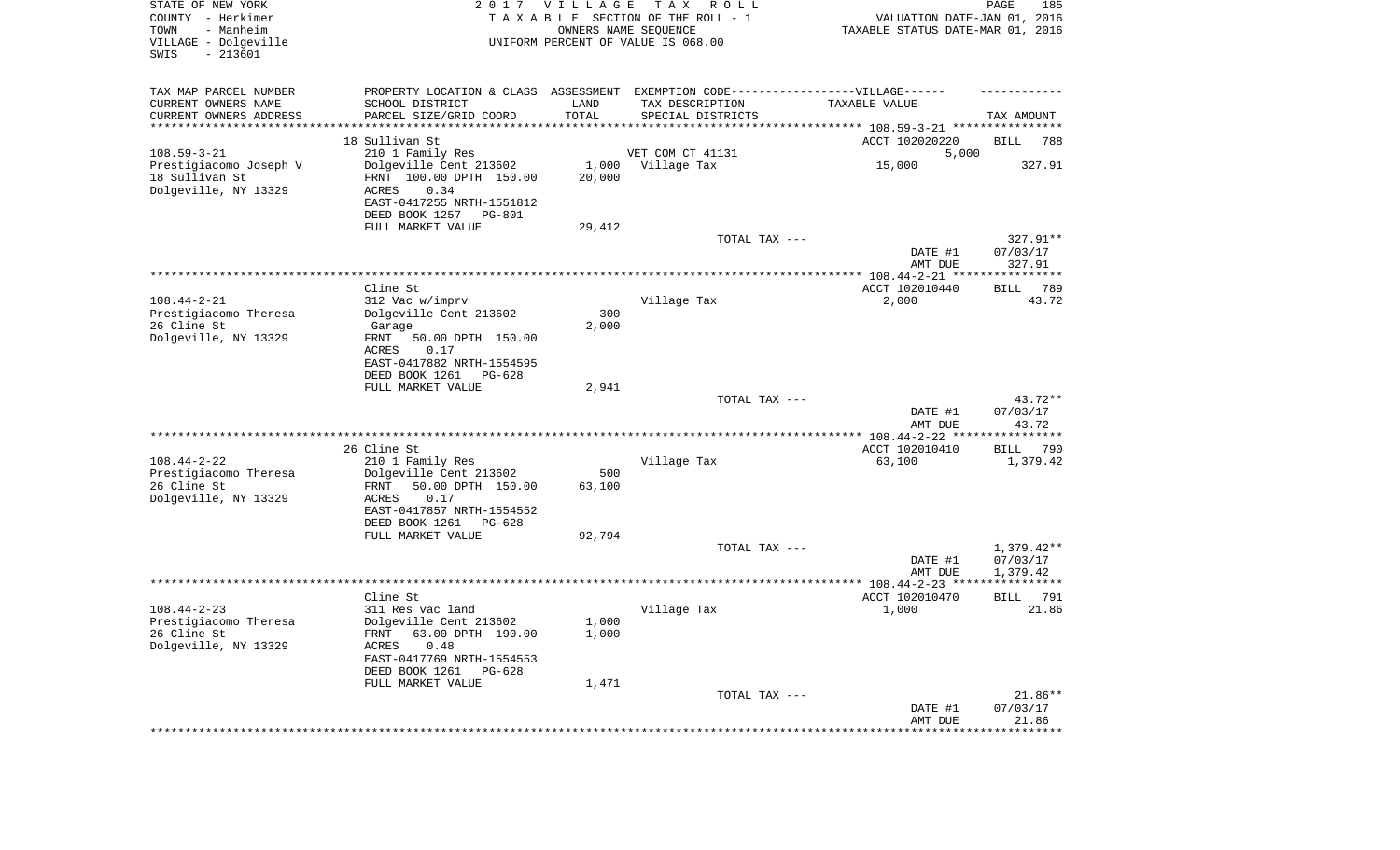| STATE OF NEW YORK<br>COUNTY - Herkimer<br>- Manheim<br>TOWN<br>VILLAGE - Dolgeville<br>$-213601$<br>SWIS |                                                                                                      | 2017 VILLAGE<br>OWNERS NAME SEQUENCE | T A X<br>R O L L<br>TAXABLE SECTION OF THE ROLL - 1<br>UNIFORM PERCENT OF VALUE IS 068.00 | VALUATION DATE-JAN 01, 2016<br>TAXABLE STATUS DATE-MAR 01, 2016                  | PAGE<br>186             |
|----------------------------------------------------------------------------------------------------------|------------------------------------------------------------------------------------------------------|--------------------------------------|-------------------------------------------------------------------------------------------|----------------------------------------------------------------------------------|-------------------------|
| TAX MAP PARCEL NUMBER<br>CURRENT OWNERS NAME                                                             | PROPERTY LOCATION & CLASS ASSESSMENT EXEMPTION CODE-----------------VILLAGE------<br>SCHOOL DISTRICT | LAND                                 | TAX DESCRIPTION                                                                           | TAXABLE VALUE                                                                    |                         |
| CURRENT OWNERS ADDRESS<br>********************                                                           | PARCEL SIZE/GRID COORD                                                                               | TOTAL<br>* * * * * * * * * * *       | SPECIAL DISTRICTS                                                                         |                                                                                  | TAX AMOUNT              |
|                                                                                                          | 10 Van Buren St                                                                                      |                                      |                                                                                           | ********************************* 108.52-5-84 ****************<br>ACCT 102030430 | 792                     |
| $108.52 - 5 - 84$                                                                                        | 210 1 Family Res                                                                                     |                                      | Village Tax                                                                               | 75,000                                                                           | BILL<br>1,639.57        |
| Prestigiacomo Vincent W                                                                                  | Dolgeville Cent 213602                                                                               | 500                                  |                                                                                           |                                                                                  |                         |
| Prestigiacomo Susan                                                                                      | W/barn                                                                                               | 75,000                               |                                                                                           |                                                                                  |                         |
| 10 Van Buren St                                                                                          | FRNT<br>65.00 DPTH 184.00                                                                            |                                      |                                                                                           |                                                                                  |                         |
| Dolgeville, NY 13329                                                                                     | ACRES<br>$0.28$ BANK<br>935                                                                          |                                      |                                                                                           |                                                                                  |                         |
|                                                                                                          | EAST-0419694 NRTH-1554736<br>DEED BOOK 928<br>PG-412                                                 |                                      |                                                                                           |                                                                                  |                         |
|                                                                                                          | FULL MARKET VALUE                                                                                    | 110,294                              |                                                                                           |                                                                                  |                         |
|                                                                                                          |                                                                                                      |                                      | TOTAL TAX ---                                                                             |                                                                                  | $1,639.57**$            |
|                                                                                                          |                                                                                                      |                                      |                                                                                           | DATE #1                                                                          | 07/03/17                |
|                                                                                                          |                                                                                                      |                                      |                                                                                           | AMT DUE                                                                          | 1,639.57                |
|                                                                                                          | 14 S Helmer Ave                                                                                      |                                      |                                                                                           | ACCT 102012990                                                                   | BILL<br>793             |
| $108.44 - 1 - 43$                                                                                        | 210 1 Family Res                                                                                     |                                      | Village Tax                                                                               | 50,200                                                                           | 1,097.42                |
| Primeau James                                                                                            | Dolgeville Cent 213602                                                                               | 1,200                                |                                                                                           |                                                                                  |                         |
| Primeau Penny                                                                                            | FRNT 120.00 DPTH 150.00                                                                              | 50,200                               |                                                                                           |                                                                                  |                         |
| 14 So Helmer Ave                                                                                         | ACRES<br>0.41                                                                                        |                                      |                                                                                           |                                                                                  |                         |
| Dolgeville, NY 13329                                                                                     | EAST-0419121 NRTH-1555630<br>DEED BOOK 815<br>PG-291                                                 |                                      |                                                                                           |                                                                                  |                         |
|                                                                                                          | FULL MARKET VALUE                                                                                    | 73,824                               |                                                                                           |                                                                                  |                         |
|                                                                                                          |                                                                                                      |                                      | TOTAL TAX ---                                                                             |                                                                                  | $1,097.42**$            |
|                                                                                                          |                                                                                                      |                                      |                                                                                           | DATE #1                                                                          | 07/03/17                |
|                                                                                                          |                                                                                                      |                                      |                                                                                           | AMT DUE<br>********** 108.44-3-54 ****                                           | 1,097.42<br>*********** |
|                                                                                                          | 9 Baker St                                                                                           |                                      |                                                                                           | ACCT 102000870                                                                   | 794<br>BILL             |
| $108.44 - 3 - 54$                                                                                        | 220 2 Family Res                                                                                     |                                      | Village Tax                                                                               | 34,800                                                                           | 760.76                  |
| Primeau James                                                                                            | Dolgeville Cent 213602                                                                               | 1,300                                |                                                                                           |                                                                                  |                         |
| Primeau Penny                                                                                            | W/garage                                                                                             | 34,800                               |                                                                                           |                                                                                  |                         |
| 14 S Helmer Ave<br>Dolgeville, NY 13329                                                                  | FRNT 134.00 DPTH 114.00<br>ACRES<br>0.31                                                             |                                      |                                                                                           |                                                                                  |                         |
|                                                                                                          | EAST-0419377 NRTH-1555517                                                                            |                                      |                                                                                           |                                                                                  |                         |
|                                                                                                          | DEED BOOK 707<br>PG-120                                                                              |                                      |                                                                                           |                                                                                  |                         |
|                                                                                                          | FULL MARKET VALUE                                                                                    | 51,176                               |                                                                                           |                                                                                  |                         |
|                                                                                                          |                                                                                                      |                                      | TOTAL TAX ---                                                                             | DATE #1                                                                          | 760.76**<br>07/03/17    |
|                                                                                                          |                                                                                                      |                                      |                                                                                           | AMT DUE                                                                          | 760.76                  |
|                                                                                                          |                                                                                                      |                                      |                                                                                           |                                                                                  | * * * * * *             |
|                                                                                                          | 11 Baker St                                                                                          |                                      |                                                                                           | ACCT 102027210                                                                   | 795<br>BILL             |
| $108.44 - 3 - 53$                                                                                        | 411 Apartment                                                                                        |                                      | Village Tax                                                                               | 37,500                                                                           | 819.78                  |
| Primeau James E<br>14 S Helmer Ave                                                                       | Dolgeville Cent 213602<br>50.00 DPTH 108.00<br>FRNT                                                  | 500<br>37,500                        |                                                                                           |                                                                                  |                         |
| Dolgeville, NY 13329                                                                                     | ACRES<br>0.26                                                                                        |                                      |                                                                                           |                                                                                  |                         |
|                                                                                                          | EAST-0419270 NRTH-1555504                                                                            |                                      |                                                                                           |                                                                                  |                         |
|                                                                                                          | DEED BOOK 677<br>PG-741                                                                              |                                      |                                                                                           |                                                                                  |                         |
|                                                                                                          | FULL MARKET VALUE                                                                                    | 55,147                               | TOTAL TAX ---                                                                             |                                                                                  |                         |
|                                                                                                          |                                                                                                      |                                      |                                                                                           | DATE #1                                                                          | 819.78**<br>07/03/17    |
|                                                                                                          |                                                                                                      |                                      |                                                                                           | AMT DUE                                                                          | 819.78                  |
|                                                                                                          |                                                                                                      |                                      |                                                                                           |                                                                                  | ***********             |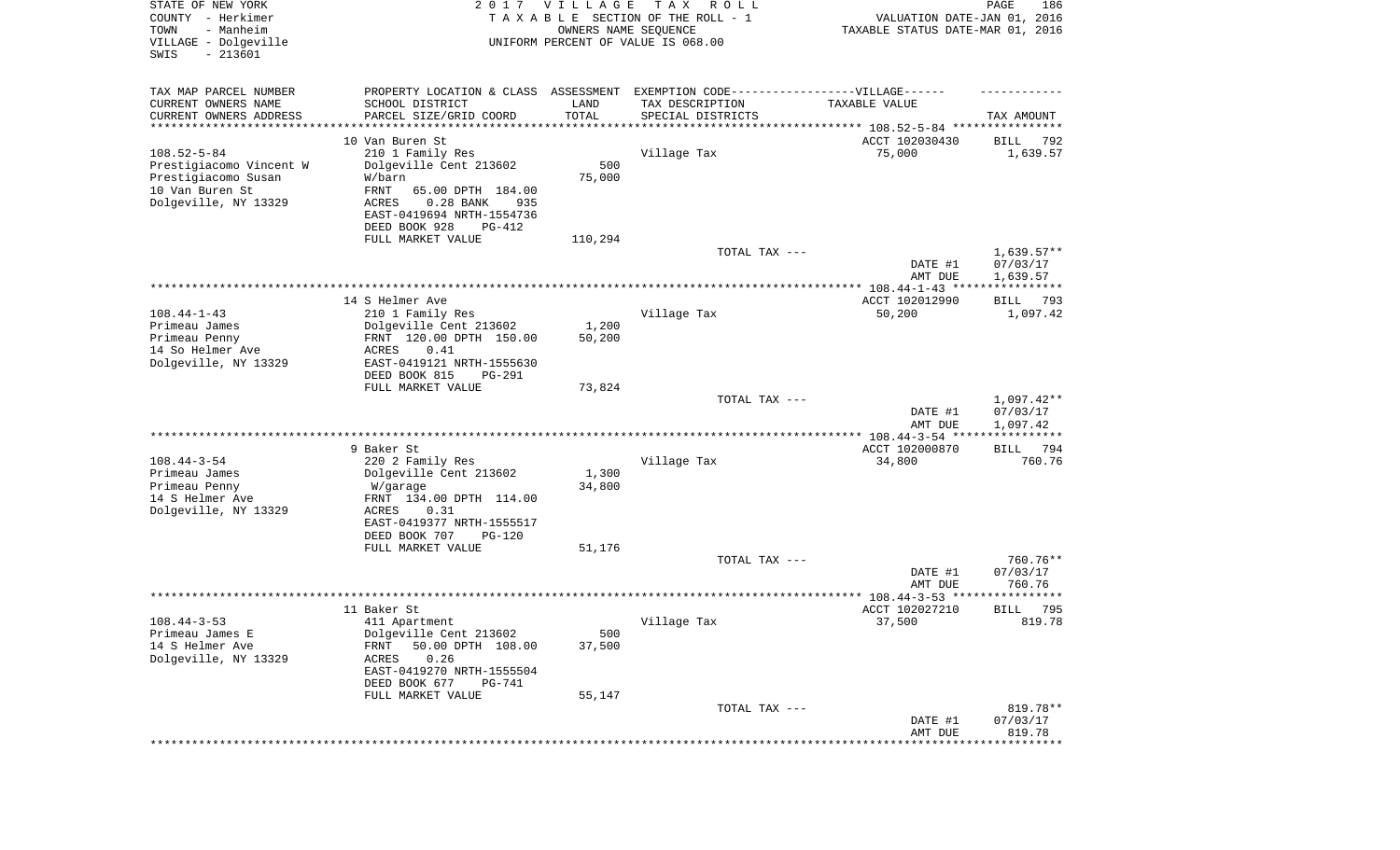| STATE OF NEW YORK<br>COUNTY - Herkimer<br>- Manheim<br>TOWN<br>VILLAGE - Dolgeville<br>SWIS<br>$-213601$   |                                                                                                             | 2017 VILLAGE<br>OWNERS NAME SEQUENCE | T A X<br>R O L L<br>TAXABLE SECTION OF THE ROLL - 1<br>UNIFORM PERCENT OF VALUE IS 068.00            | VALUATION DATE-JAN 01, 2016<br>TAXABLE STATUS DATE-MAR 01, 2016 | PAGE<br>187                          |
|------------------------------------------------------------------------------------------------------------|-------------------------------------------------------------------------------------------------------------|--------------------------------------|------------------------------------------------------------------------------------------------------|-----------------------------------------------------------------|--------------------------------------|
| TAX MAP PARCEL NUMBER<br>CURRENT OWNERS NAME                                                               | SCHOOL DISTRICT                                                                                             | LAND                                 | PROPERTY LOCATION & CLASS ASSESSMENT EXEMPTION CODE-----------------VILLAGE------<br>TAX DESCRIPTION | TAXABLE VALUE                                                   |                                      |
| CURRENT OWNERS ADDRESS                                                                                     | PARCEL SIZE/GRID COORD                                                                                      | TOTAL                                | SPECIAL DISTRICTS                                                                                    |                                                                 | TAX AMOUNT                           |
| *********************                                                                                      |                                                                                                             | **********                           | ********************************* 108.52-4-17 ****************                                       |                                                                 |                                      |
| $108.52 - 4 - 17$<br>Property Holdings LLC North 6 Dolgeville Cent 213602<br>PO Box 99<br>Seldon, NY 11784 | 5 Rundell St<br>220 2 Family Res<br>FRNT<br>99.40 DPTH 162.30<br>0.19<br>ACRES<br>EAST-0419539 NRTH-1553752 | 1,000<br>62,600                      | Village Tax                                                                                          | ACCT 102003690<br>62,600                                        | BILL<br>796<br>1,368.49              |
|                                                                                                            | DEED BOOK 1562<br>PG-250                                                                                    |                                      |                                                                                                      |                                                                 |                                      |
|                                                                                                            | FULL MARKET VALUE                                                                                           | 92,059                               |                                                                                                      |                                                                 |                                      |
|                                                                                                            |                                                                                                             |                                      | TOTAL TAX ---                                                                                        | DATE #1<br>AMT DUE                                              | $1,368.49**$<br>07/03/17<br>1,368.49 |
|                                                                                                            |                                                                                                             |                                      |                                                                                                      |                                                                 |                                      |
|                                                                                                            | 3 Ransom St                                                                                                 |                                      |                                                                                                      | ACCT 102021270                                                  | <b>BILL</b><br>797                   |
| $108.52 - 6 - 18$                                                                                          | 210 1 Family Res                                                                                            |                                      | VET COM CT 41131                                                                                     | 10,200                                                          |                                      |
| Provorse Charles<br>Provorse Kathleen<br>3 Ransom St                                                       | Dolgeville Cent 213602<br>W/garage<br>50.00 DPTH 150.00<br>FRNT                                             | 500<br>50,000                        | Village Tax                                                                                          | 39,800                                                          | 870.06                               |
| Dolgeville, NY 13329                                                                                       | ACRES<br>0.17<br>EAST-0419791 NRTH-1553382<br>DEED BOOK 00641 PG-00004                                      |                                      |                                                                                                      |                                                                 |                                      |
|                                                                                                            | FULL MARKET VALUE                                                                                           | 73,529                               | TOTAL TAX ---                                                                                        |                                                                 | 870.06**                             |
|                                                                                                            |                                                                                                             |                                      |                                                                                                      | DATE #1<br>AMT DUE                                              | 07/03/17<br>870.06                   |
|                                                                                                            |                                                                                                             |                                      |                                                                                                      | *********** 108.44-3-68 *****************                       |                                      |
| $108.44 - 3 - 68$<br>Puznowski Paul W                                                                      | 24 S Main St<br>483 Converted Re                                                                            | 1,980                                | Village Tax                                                                                          | ACCT 102017310<br>124,000                                       | 798<br>BILL<br>2,710.75              |
| Puznowski Mary E<br>24 S Main St                                                                           | Dolgeville Cent 213602<br>W/garage<br>FRNT 116.00 DPTH 188.00                                               | 124,000                              |                                                                                                      |                                                                 |                                      |
| Dolgeville, NY 13329                                                                                       | ACRES<br>0.57 BANK<br>023<br>EAST-0419569 NRTH-1555152                                                      |                                      |                                                                                                      |                                                                 |                                      |
|                                                                                                            | DEED BOOK 813<br>PG-574                                                                                     |                                      |                                                                                                      |                                                                 |                                      |
|                                                                                                            | FULL MARKET VALUE                                                                                           | 182,353                              | TOTAL TAX ---                                                                                        | DATE #1                                                         | $2,710.75**$<br>07/03/17             |
|                                                                                                            |                                                                                                             |                                      |                                                                                                      | AMT DUE                                                         | 2,710.75                             |
|                                                                                                            |                                                                                                             |                                      |                                                                                                      |                                                                 | ****                                 |
|                                                                                                            | 10 S Helmer Ave                                                                                             |                                      |                                                                                                      | ACCT 102007290                                                  | 799<br>BILL                          |
| $108.44 - 1 - 42$<br>Quinn Melanie                                                                         | 210 1 Family Res<br>Dolgeville Cent 213602                                                                  | 600                                  | Village Tax                                                                                          | 45,500                                                          | 994.67                               |
| 10 S Helmer Ave                                                                                            | W/barn                                                                                                      | 45,500                               |                                                                                                      |                                                                 |                                      |
| Dolgeville, NY 13329                                                                                       | FRNT<br>60.00 DPTH 300.00<br>ACRES<br>0.60<br>EAST-0419069 NRTH-1555747                                     |                                      |                                                                                                      |                                                                 |                                      |
|                                                                                                            | DEED BOOK 902<br><b>PG-651</b>                                                                              |                                      |                                                                                                      |                                                                 |                                      |
|                                                                                                            | FULL MARKET VALUE                                                                                           | 66,912                               |                                                                                                      |                                                                 |                                      |
|                                                                                                            |                                                                                                             |                                      | TOTAL TAX ---                                                                                        | DATE #1<br>AMT DUE                                              | 994.67**<br>07/03/17<br>994.67       |
|                                                                                                            |                                                                                                             |                                      |                                                                                                      |                                                                 |                                      |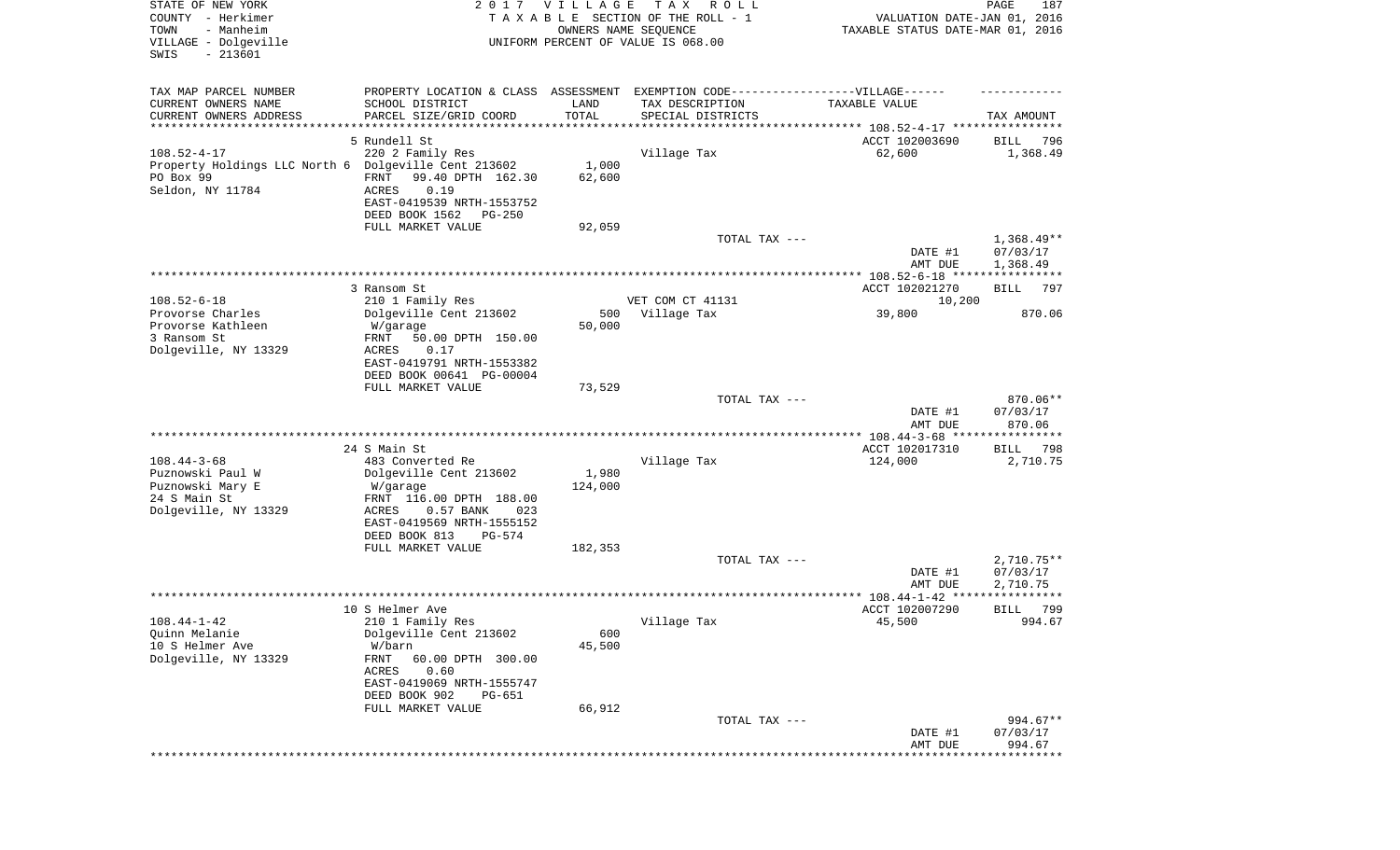| STATE OF NEW YORK<br>COUNTY - Herkimer<br>- Manheim<br>TOWN<br>VILLAGE - Dolgeville<br>SWIS<br>$-213601$ |                                                                                  | 2017 VILLAGE<br>OWNERS NAME SEQUENCE | TAX ROLL<br>TAXABLE SECTION OF THE ROLL - 1<br>UNIFORM PERCENT OF VALUE IS 068.00 | VALUATION DATE-JAN 01, 2016<br>TAXABLE STATUS DATE-MAR 01, 2016      | PAGE<br>188              |
|----------------------------------------------------------------------------------------------------------|----------------------------------------------------------------------------------|--------------------------------------|-----------------------------------------------------------------------------------|----------------------------------------------------------------------|--------------------------|
| TAX MAP PARCEL NUMBER                                                                                    | PROPERTY LOCATION & CLASS ASSESSMENT EXEMPTION CODE----------------VILLAGE------ |                                      |                                                                                   |                                                                      |                          |
| CURRENT OWNERS NAME                                                                                      | SCHOOL DISTRICT                                                                  | LAND                                 | TAX DESCRIPTION                                                                   | TAXABLE VALUE                                                        |                          |
| CURRENT OWNERS ADDRESS<br>********************                                                           | PARCEL SIZE/GRID COORD                                                           | TOTAL<br>* * * * * * * * * * *       | SPECIAL DISTRICTS                                                                 | ************************************** 108.36-1-2.1 **************** | TAX AMOUNT               |
|                                                                                                          | 125 W State St                                                                   |                                      |                                                                                   | ACCT 102021480                                                       | BILL<br>800              |
| $108.36 - 1 - 2.1$                                                                                       | 270 Mfg housing                                                                  |                                      | Village Tax                                                                       | 33,000                                                               | 721.41                   |
| Rachon Helen M                                                                                           | Dolgeville Cent 213602                                                           | 1,800                                |                                                                                   |                                                                      |                          |
| 125 W State St                                                                                           | FRNT 184.60 DPTH 211.00                                                          | 33,000                               |                                                                                   |                                                                      |                          |
| Dolgeville, NY 13329                                                                                     | ACRES<br>0.82                                                                    |                                      |                                                                                   |                                                                      |                          |
|                                                                                                          | EAST-0381178 NRTH-1132840<br>DEED BOOK 902<br>PG-592                             |                                      |                                                                                   |                                                                      |                          |
|                                                                                                          | FULL MARKET VALUE                                                                | 48,529                               |                                                                                   |                                                                      |                          |
|                                                                                                          |                                                                                  |                                      | TOTAL TAX ---                                                                     |                                                                      | 721.41**                 |
|                                                                                                          |                                                                                  |                                      |                                                                                   | DATE #1                                                              | 07/03/17                 |
|                                                                                                          |                                                                                  |                                      |                                                                                   | AMT DUE                                                              | 721.41                   |
|                                                                                                          | 65 S Helmer Ave                                                                  |                                      |                                                                                   | ACCT 102028440                                                       | BILL<br>801              |
| $108.52 - 1 - 54$                                                                                        | 210 1 Family Res                                                                 |                                      | Village Tax                                                                       | 65,200                                                               | 1,425.33                 |
| Rachon John V Sr.                                                                                        | Dolgeville Cent 213602                                                           | 1,000                                |                                                                                   |                                                                      |                          |
| Rachon Jacqueline Z                                                                                      | W/garage                                                                         | 65,200                               |                                                                                   |                                                                      |                          |
| 65 S Helmer Ave<br>Dolgeville, NY 13329                                                                  | FRNT 100.00 DPTH 200.00<br>ACRES<br>0.46                                         |                                      |                                                                                   |                                                                      |                          |
|                                                                                                          | EAST-0417998 NRTH-1553760                                                        |                                      |                                                                                   |                                                                      |                          |
|                                                                                                          | DEED BOOK 1160<br>PG-162                                                         |                                      |                                                                                   |                                                                      |                          |
|                                                                                                          | FULL MARKET VALUE                                                                | 95,882                               |                                                                                   |                                                                      |                          |
|                                                                                                          |                                                                                  |                                      | TOTAL TAX ---                                                                     |                                                                      | $1,425.33**$             |
|                                                                                                          |                                                                                  |                                      |                                                                                   | DATE #1<br>AMT DUE                                                   | 07/03/17<br>1,425.33     |
|                                                                                                          |                                                                                  |                                      |                                                                                   | ************* 108.44-1-32 ****                                       | * * * * * * * * * * *    |
|                                                                                                          | 55 Elm St                                                                        |                                      |                                                                                   | ACCT 102006750                                                       | 802<br>BILL              |
| $108.44 - 1 - 32$                                                                                        | 210 1 Family Res                                                                 |                                      | Village Tax                                                                       | 62,200                                                               | 1,359.75                 |
| Randall Ashley<br>55 Elm St                                                                              | Dolgeville Cent 213602<br>50.00 DPTH 120.00<br>FRNT                              | 500<br>62,200                        |                                                                                   |                                                                      |                          |
| Dolgeville, NY 13329                                                                                     | ACRES<br>$0.14$ BANK<br>821                                                      |                                      |                                                                                   |                                                                      |                          |
|                                                                                                          | EAST-0418906 NRTH-1556004                                                        |                                      |                                                                                   |                                                                      |                          |
|                                                                                                          | DEED BOOK 1583<br>PG-424                                                         |                                      |                                                                                   |                                                                      |                          |
|                                                                                                          | FULL MARKET VALUE                                                                | 91,471                               |                                                                                   |                                                                      |                          |
|                                                                                                          |                                                                                  |                                      | TOTAL TAX ---                                                                     | DATE #1                                                              | $1,359.75**$<br>07/03/17 |
|                                                                                                          |                                                                                  |                                      |                                                                                   | AMT DUE                                                              | 1,359.75                 |
|                                                                                                          |                                                                                  |                                      |                                                                                   |                                                                      |                          |
|                                                                                                          | 3 W Faville Ave                                                                  |                                      |                                                                                   | ACCT 102015240                                                       | BILL<br>803              |
| $108.52 - 1 - 62$                                                                                        | 210 1 Family Res                                                                 |                                      | Village Tax                                                                       | 50,800                                                               | 1,110.53                 |
| Randall Brian<br>Randall Michele                                                                         | Dolgeville Cent 213602<br>W Barn                                                 | 1,000<br>50,800                      |                                                                                   |                                                                      |                          |
| PO Box 173                                                                                               | FRNT 100.50 DPTH<br>74.50                                                        |                                      |                                                                                   |                                                                      |                          |
| Dolgeville, NY 13329                                                                                     | ACRES<br>0.16                                                                    |                                      |                                                                                   |                                                                      |                          |
|                                                                                                          | EAST-0418368 NRTH-1553853                                                        |                                      |                                                                                   |                                                                      |                          |
|                                                                                                          | DEED BOOK 746<br>$PG-31$                                                         |                                      |                                                                                   |                                                                      |                          |
|                                                                                                          | FULL MARKET VALUE                                                                | 74,706                               | TOTAL TAX ---                                                                     |                                                                      | $1,110.53**$             |
|                                                                                                          |                                                                                  |                                      |                                                                                   | DATE #1                                                              | 07/03/17                 |
|                                                                                                          |                                                                                  |                                      |                                                                                   | AMT DUE                                                              | 1,110.53                 |
|                                                                                                          |                                                                                  |                                      |                                                                                   |                                                                      |                          |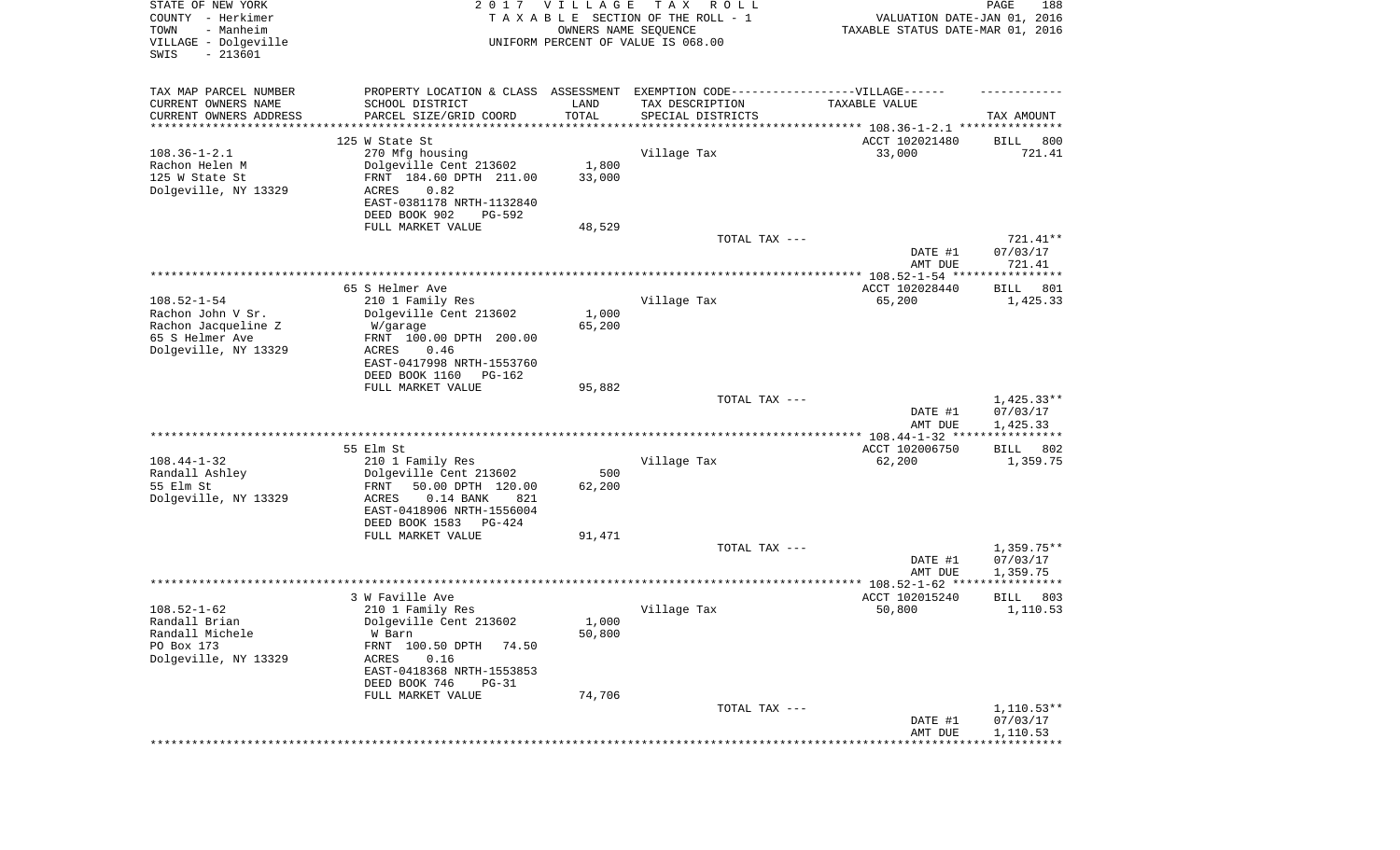| STATE OF NEW YORK<br>COUNTY - Herkimer<br>- Manheim<br>TOWN<br>VILLAGE - Dolgeville<br>SWIS<br>$-213601$ | 2017                                                                              | VILLAGE<br>OWNERS NAME SEQUENCE | T A X<br>R O L L<br>TAXABLE SECTION OF THE ROLL - 1<br>UNIFORM PERCENT OF VALUE IS 068.00 | VALUATION DATE-JAN 01, 2016<br>TAXABLE STATUS DATE-MAR 01, 2016 | PAGE<br>189                    |
|----------------------------------------------------------------------------------------------------------|-----------------------------------------------------------------------------------|---------------------------------|-------------------------------------------------------------------------------------------|-----------------------------------------------------------------|--------------------------------|
| TAX MAP PARCEL NUMBER                                                                                    | PROPERTY LOCATION & CLASS ASSESSMENT EXEMPTION CODE-----------------VILLAGE------ |                                 |                                                                                           |                                                                 |                                |
| CURRENT OWNERS NAME                                                                                      | SCHOOL DISTRICT                                                                   | LAND                            | TAX DESCRIPTION                                                                           | TAXABLE VALUE                                                   |                                |
| CURRENT OWNERS ADDRESS<br>**********************                                                         | PARCEL SIZE/GRID COORD                                                            | TOTAL                           | SPECIAL DISTRICTS                                                                         |                                                                 | TAX AMOUNT                     |
|                                                                                                          | 127 N Main St                                                                     |                                 |                                                                                           | ACCT 102012420                                                  | 804<br>BILL                    |
| $108.36 - 3 - 33$                                                                                        | 220 2 Family Res                                                                  |                                 | Village Tax                                                                               | 32,000                                                          | 699.55                         |
| Randall Randy A                                                                                          | Dolgeville Cent 213602                                                            | 600                             |                                                                                           |                                                                 |                                |
| Randall Shelly<br>PO Box 46                                                                              | 60.00 DPTH 152.00<br>FRNT<br>ACRES<br>0.18                                        | 32,000                          |                                                                                           |                                                                 |                                |
| Salisbury Center, NY 13454                                                                               | EAST-0419943 NRTH-1556859                                                         |                                 |                                                                                           |                                                                 |                                |
|                                                                                                          | DEED BOOK 1609<br>PG-596                                                          |                                 |                                                                                           |                                                                 |                                |
|                                                                                                          | FULL MARKET VALUE                                                                 | 47,059                          |                                                                                           |                                                                 |                                |
|                                                                                                          |                                                                                   |                                 | TOTAL TAX ---                                                                             | DATE #1<br>AMT DUE                                              | 699.55**<br>07/03/17<br>699.55 |
|                                                                                                          |                                                                                   |                                 |                                                                                           |                                                                 |                                |
|                                                                                                          | 45 W State St                                                                     |                                 |                                                                                           | ACCT 102018870                                                  | 805<br>BILL                    |
| $108.36 - 1 - 59$<br>Randall Terry Jr.                                                                   | 220 2 Family Res                                                                  | 900                             | Village Tax                                                                               | 35,000                                                          | 765.13                         |
| 160 King Rd                                                                                              | Dolgeville Cent 213602<br>90.00 DPTH 144.00<br>FRNT                               | 35,000                          |                                                                                           |                                                                 |                                |
| Dolgeville, NY 13329                                                                                     | 0.30<br>ACRES                                                                     |                                 |                                                                                           |                                                                 |                                |
|                                                                                                          | EAST-0418924 NRTH-1556879                                                         |                                 |                                                                                           |                                                                 |                                |
|                                                                                                          | DEED BOOK 1442<br>$PG-426$<br>FULL MARKET VALUE                                   | 51,471                          |                                                                                           |                                                                 |                                |
|                                                                                                          |                                                                                   |                                 | TOTAL TAX ---                                                                             |                                                                 | $765.13**$                     |
|                                                                                                          |                                                                                   |                                 |                                                                                           | DATE #1<br>AMT DUE                                              | 07/03/17<br>765.13             |
|                                                                                                          |                                                                                   |                                 |                                                                                           |                                                                 |                                |
| $108.52 - 3 - 53$                                                                                        | 32 Spofford Sq<br>210 1 Family Res                                                |                                 | Village Tax                                                                               | ACCT 102004710<br>48,900                                        | <b>BILL</b><br>806<br>1,069.00 |
| Rankins James                                                                                            | Dolgeville Cent 213602                                                            | 1,000                           |                                                                                           |                                                                 |                                |
| 32 Spofford Sq<br>Dolgeville, NY 13329                                                                   | W/barn<br>$\ddot{\phantom{0}}$                                                    | 48,900                          |                                                                                           |                                                                 |                                |
|                                                                                                          | 100.00 DPTH 145.00<br>FRNT                                                        |                                 |                                                                                           |                                                                 |                                |
| PRIOR OWNER ON 3/01/2016                                                                                 | ACRES<br>0.42                                                                     |                                 |                                                                                           |                                                                 |                                |
| Rankins James E                                                                                          | EAST-0418652 NRTH-1552790<br>DEED BOOK 1618<br>PG-218                             |                                 |                                                                                           |                                                                 |                                |
|                                                                                                          | FULL MARKET VALUE                                                                 | 71,912                          |                                                                                           |                                                                 |                                |
|                                                                                                          |                                                                                   |                                 | TOTAL TAX ---                                                                             |                                                                 | $1,069.00**$                   |
|                                                                                                          |                                                                                   |                                 |                                                                                           | DATE #1                                                         | 07/03/17                       |
|                                                                                                          |                                                                                   |                                 |                                                                                           | AMT DUE                                                         | 1,069.00<br>******             |
| $108.36 - 3 - 5$                                                                                         | 179 N Main St<br>210 1 Family Res                                                 |                                 | Village Tax                                                                               | ACCT 102005970<br>32,000                                        | 807<br>BILL<br>699.55          |
| Rankins Joy                                                                                              | Dolgeville Cent 213602                                                            | 500                             |                                                                                           |                                                                 |                                |
| 179 N Main St                                                                                            | FRNT 100.00 DPTH 170.00                                                           | 32,000                          |                                                                                           |                                                                 |                                |
| Dolgeville, NY 13329                                                                                     | EAST-0420196 NRTH-1558143                                                         |                                 |                                                                                           |                                                                 |                                |
| PRIOR OWNER ON 3/01/2016<br>Test Deborah A                                                               | DEED BOOK 1621<br>PG-25<br>FULL MARKET VALUE                                      | 47,059                          |                                                                                           |                                                                 |                                |
|                                                                                                          |                                                                                   |                                 | TOTAL TAX ---                                                                             |                                                                 | 699.55**                       |
|                                                                                                          |                                                                                   |                                 |                                                                                           | DATE #1<br>AMT DUE                                              | 07/03/17<br>699.55             |
|                                                                                                          |                                                                                   |                                 |                                                                                           |                                                                 | * * * * * * * * * * * * * *    |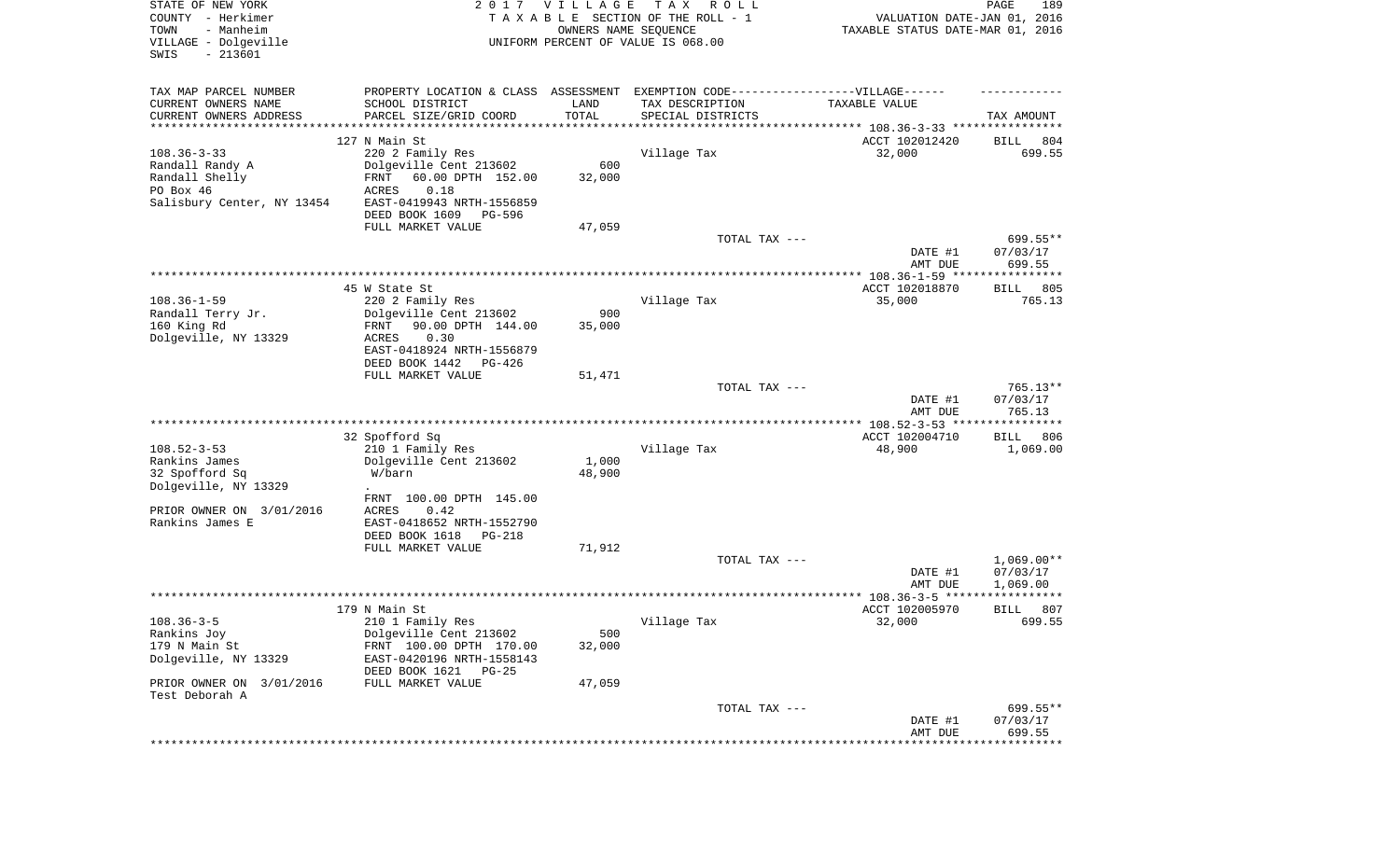| STATE OF NEW YORK<br>COUNTY - Herkimer<br>TOWN<br>- Manheim<br>VILLAGE - Dolgeville<br>SWIS<br>$-213601$ |                                                                                  | 2017 VILLAGE<br>OWNERS NAME SEQUENCE | T A X<br>R O L L<br>TAXABLE SECTION OF THE ROLL - 1<br>UNIFORM PERCENT OF VALUE IS 068.00 | VALUATION DATE-JAN 01, 2016<br>TAXABLE STATUS DATE-MAR 01, 2016 | 190<br>PAGE             |
|----------------------------------------------------------------------------------------------------------|----------------------------------------------------------------------------------|--------------------------------------|-------------------------------------------------------------------------------------------|-----------------------------------------------------------------|-------------------------|
| TAX MAP PARCEL NUMBER                                                                                    | PROPERTY LOCATION & CLASS ASSESSMENT EXEMPTION CODE----------------VILLAGE------ |                                      |                                                                                           |                                                                 |                         |
| CURRENT OWNERS NAME<br>CURRENT OWNERS ADDRESS                                                            | SCHOOL DISTRICT<br>PARCEL SIZE/GRID COORD                                        | LAND<br>TOTAL                        | TAX DESCRIPTION<br>SPECIAL DISTRICTS                                                      | TAXABLE VALUE                                                   | TAX AMOUNT              |
| ***********************                                                                                  | ********************                                                             | ***********                          |                                                                                           |                                                                 |                         |
|                                                                                                          | Howard St                                                                        |                                      |                                                                                           | ACCT 102004740                                                  | 808<br>BILL             |
| $108.52 - 3 - 2$<br>Rankins Timothy                                                                      | 311 Res vac land<br>Dolgeville Cent 213602                                       | 100                                  | Village Tax                                                                               | 100                                                             | 2.19                    |
| 32 Spofford Sq                                                                                           | 45.00 DPTH<br>83.00<br>FRNT                                                      | 100                                  |                                                                                           |                                                                 |                         |
| Dolgeville, NY 13329                                                                                     | 0.09<br><b>ACRES</b>                                                             |                                      |                                                                                           |                                                                 |                         |
|                                                                                                          | EAST-0418546 NRTH-1552811                                                        |                                      |                                                                                           |                                                                 |                         |
|                                                                                                          | DEED BOOK 842<br>PG-251                                                          |                                      |                                                                                           |                                                                 |                         |
|                                                                                                          | FULL MARKET VALUE                                                                | 147                                  | TOTAL TAX ---                                                                             |                                                                 | $2.19**$                |
|                                                                                                          |                                                                                  |                                      |                                                                                           | DATE #1                                                         | 07/03/17                |
|                                                                                                          |                                                                                  |                                      |                                                                                           | AMT DUE                                                         | 2.19                    |
|                                                                                                          |                                                                                  |                                      |                                                                                           |                                                                 |                         |
| $108.44 - 2 - 2$                                                                                         | 35 Slawson St<br>210 1 Family Res                                                |                                      | Village Tax                                                                               | ACCT 102008400<br>40,200                                        | 809<br>BILL<br>878.81   |
| Rauch Mark E                                                                                             | Dolgeville Cent 213602                                                           | 800                                  |                                                                                           |                                                                 |                         |
| Rauch Jocelyn M                                                                                          | W/garage                                                                         | 40,200                               |                                                                                           |                                                                 |                         |
| 35 Slawson St                                                                                            | 80.00 DPTH 100.00<br>FRNT                                                        |                                      |                                                                                           |                                                                 |                         |
| Dolgeville, NY 13329                                                                                     | ACRES<br>0.18<br>EAST-0418315 NRTH-1555257                                       |                                      |                                                                                           |                                                                 |                         |
|                                                                                                          | DEED BOOK 1586<br>$PG-25$                                                        |                                      |                                                                                           |                                                                 |                         |
|                                                                                                          | FULL MARKET VALUE                                                                | 59,118                               |                                                                                           |                                                                 |                         |
|                                                                                                          |                                                                                  |                                      | TOTAL TAX ---                                                                             |                                                                 | 878.81**                |
|                                                                                                          |                                                                                  |                                      |                                                                                           | DATE #1                                                         | 07/03/17                |
|                                                                                                          |                                                                                  |                                      |                                                                                           | AMT DUE<br>*************** 108.44-2-41 *****************        | 878.81                  |
|                                                                                                          | 42 S Helmer Ave                                                                  |                                      |                                                                                           | ACCT 102002430                                                  | BILL<br>810             |
| $108.44 - 2 - 41$                                                                                        | 210 1 Family Res                                                                 |                                      | Village Tax                                                                               | 51,200                                                          | 1,119.28                |
| Raux Kevin A                                                                                             | Dolgeville Cent 213602                                                           | 500                                  |                                                                                           |                                                                 |                         |
| Kerber Alyssa M<br>42 S Helmer Ave                                                                       | W/garage<br>FRNT<br>50.00 DPTH 150.00                                            | 51,200                               |                                                                                           |                                                                 |                         |
| Dolgeville, NY 13329                                                                                     | ACRES<br>0.17                                                                    |                                      |                                                                                           |                                                                 |                         |
|                                                                                                          | EAST-0418530 NRTH-1554854                                                        |                                      |                                                                                           |                                                                 |                         |
|                                                                                                          | DEED BOOK 1580<br>PG-820                                                         |                                      |                                                                                           |                                                                 |                         |
|                                                                                                          | FULL MARKET VALUE                                                                | 75,294                               | TOTAL TAX ---                                                                             |                                                                 | 1,119.28**              |
|                                                                                                          |                                                                                  |                                      |                                                                                           | DATE #1                                                         | 07/03/17                |
|                                                                                                          |                                                                                  |                                      |                                                                                           | AMT DUE                                                         | 1,119.28                |
|                                                                                                          |                                                                                  |                                      |                                                                                           |                                                                 | ***********             |
| $108.28 - 1 - 4$                                                                                         | N Helmer Ave Ext                                                                 |                                      |                                                                                           | ACCT 102019230<br>175,000                                       | 811<br>BILL<br>3,825.66 |
| Rawlings Sporting Goods Co                                                                               | 710 Manufacture<br>Dolgeville Cent 213602                                        | 9,100                                | Village Tax                                                                               |                                                                 |                         |
| 510 Maryville University DrSte ACRES 10.25                                                               |                                                                                  | 175,000                              |                                                                                           |                                                                 |                         |
| St Louis, MO 63141                                                                                       | EAST-0419345 NRTH-1559425                                                        |                                      |                                                                                           |                                                                 |                         |
|                                                                                                          | DEED BOOK 820<br><b>PG-98</b>                                                    |                                      |                                                                                           |                                                                 |                         |
|                                                                                                          | FULL MARKET VALUE                                                                | 257,353                              | TOTAL TAX ---                                                                             |                                                                 | $3,825.66**$            |
|                                                                                                          |                                                                                  |                                      |                                                                                           | DATE #1                                                         | 07/03/17                |
|                                                                                                          |                                                                                  |                                      |                                                                                           | AMT DUE                                                         | 3,825.66                |
|                                                                                                          |                                                                                  |                                      | *****************************                                                             | *****************                                               |                         |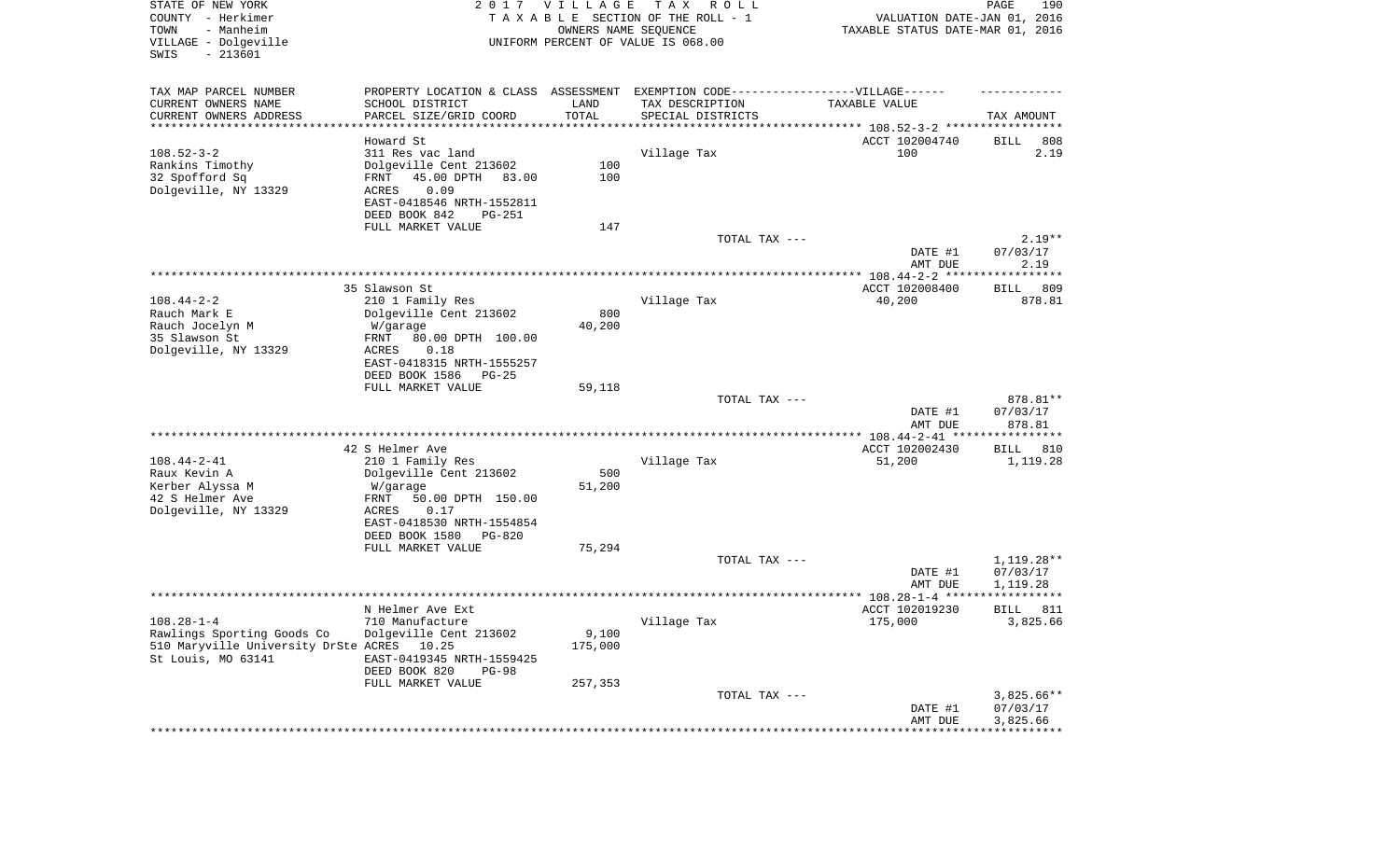| STATE OF NEW YORK<br>COUNTY - Herkimer<br>- Manheim<br>TOWN<br>VILLAGE - Dolgeville<br>$-213601$<br>SWIS |                                                        | 2017 VILLAGE<br>OWNERS NAME SEQUENCE | TAX ROLL<br>TAXABLE SECTION OF THE ROLL - 1<br>UNIFORM PERCENT OF VALUE IS 068.00 | VALUATION DATE-JAN 01, 2016<br>TAXABLE STATUS DATE-MAR 01, 2016                   | PAGE<br>191                 |
|----------------------------------------------------------------------------------------------------------|--------------------------------------------------------|--------------------------------------|-----------------------------------------------------------------------------------|-----------------------------------------------------------------------------------|-----------------------------|
| TAX MAP PARCEL NUMBER                                                                                    |                                                        |                                      | PROPERTY LOCATION & CLASS ASSESSMENT EXEMPTION CODE-----------------VILLAGE------ |                                                                                   |                             |
| CURRENT OWNERS NAME<br>CURRENT OWNERS ADDRESS<br>*******************                                     | SCHOOL DISTRICT<br>PARCEL SIZE/GRID COORD              | LAND<br>TOTAL                        | TAX DESCRIPTION<br>SPECIAL DISTRICTS                                              | TAXABLE VALUE                                                                     | TAX AMOUNT                  |
|                                                                                                          | 52 Mckinley Ave                                        |                                      |                                                                                   | ********************************* 108.36-2-7 ******************<br>ACCT 102000090 | BILL<br>812                 |
| $108.36 - 2 - 7$                                                                                         | 710 Manufacture                                        |                                      | Village Tax                                                                       | 1155,000                                                                          | 25, 249.36                  |
| Rawlings Sporting Goods Co.                                                                              | Dolgeville Cent 213602                                 | 6,200                                |                                                                                   |                                                                                   |                             |
| 510 Maryville University DrSte 710                                                                       |                                                        | 1155,000                             |                                                                                   |                                                                                   |                             |
| St Louis, MO 63141                                                                                       | 52 Mckinley Ave<br>ACRES<br>2.10                       |                                      |                                                                                   |                                                                                   |                             |
|                                                                                                          | EAST-0419358 NRTH-1558134<br>DEED BOOK 830<br>$PG-98$  |                                      |                                                                                   |                                                                                   |                             |
|                                                                                                          | FULL MARKET VALUE                                      | 1698,529                             |                                                                                   |                                                                                   |                             |
|                                                                                                          |                                                        |                                      | TOTAL TAX ---                                                                     |                                                                                   | 25, 249. 36**               |
|                                                                                                          |                                                        |                                      |                                                                                   | DATE #1                                                                           | 07/03/17                    |
|                                                                                                          |                                                        |                                      |                                                                                   | AMT DUE                                                                           | 25, 249.36                  |
|                                                                                                          | Cavalli St                                             |                                      |                                                                                   | ACCT 102000120                                                                    |                             |
| $108.36 - 2 - 12$                                                                                        | 438 Parking lot                                        |                                      | Village Tax                                                                       | 700                                                                               | 813<br><b>BILL</b><br>15.30 |
| Rawlings Sporting Goods Co.                                                                              | Dolgeville Cent 213602                                 | 700                                  |                                                                                   |                                                                                   |                             |
| 510 Maryville University DrSte 438-Parking Lot                                                           |                                                        | 700                                  |                                                                                   |                                                                                   |                             |
| St Louis, MO 63141                                                                                       | Cavalli St                                             |                                      |                                                                                   |                                                                                   |                             |
|                                                                                                          | FRNT 100.00 DPTH 150.00                                |                                      |                                                                                   |                                                                                   |                             |
|                                                                                                          | 0.38<br>ACRES                                          |                                      |                                                                                   |                                                                                   |                             |
|                                                                                                          | EAST-0419339 NRTH-1557815                              |                                      |                                                                                   |                                                                                   |                             |
|                                                                                                          | DEED BOOK 820<br>$PG-98$                               |                                      |                                                                                   |                                                                                   |                             |
|                                                                                                          | FULL MARKET VALUE                                      | 1,029                                |                                                                                   |                                                                                   |                             |
|                                                                                                          |                                                        |                                      | TOTAL TAX ---                                                                     | DATE #1                                                                           | $15.30**$<br>07/03/17       |
|                                                                                                          |                                                        |                                      |                                                                                   | AMT DUE                                                                           | 15.30                       |
|                                                                                                          |                                                        |                                      |                                                                                   | *************** 108.52-4-27 ****                                                  | * * * * * * * *             |
|                                                                                                          | 35 E Faville Ave                                       |                                      |                                                                                   | ACCT 102019080                                                                    | <b>BILL</b><br>814          |
| $108.52 - 4 - 27$                                                                                        | 210 1 Family Res                                       |                                      | Village Tax                                                                       | 45,000                                                                            | 983.74                      |
| Ray Robin                                                                                                | Dolgeville Cent 213602                                 | 500                                  |                                                                                   |                                                                                   |                             |
| 35 E Faville Ave                                                                                         | W/garage                                               | 45,000                               |                                                                                   |                                                                                   |                             |
| Dolgeville, NY 13329                                                                                     | FRNT<br>50.00 DPTH 150.00                              |                                      |                                                                                   |                                                                                   |                             |
|                                                                                                          | ACRES<br>0.17                                          |                                      |                                                                                   |                                                                                   |                             |
|                                                                                                          | EAST-0419490 NRTH-1553384<br>DEED BOOK 1305<br>$PG-35$ |                                      |                                                                                   |                                                                                   |                             |
|                                                                                                          | FULL MARKET VALUE                                      | 66,176                               |                                                                                   |                                                                                   |                             |
|                                                                                                          |                                                        |                                      | TOTAL TAX ---                                                                     |                                                                                   | 983.74**                    |
|                                                                                                          |                                                        |                                      |                                                                                   | DATE #1                                                                           | 07/03/17                    |
|                                                                                                          |                                                        |                                      |                                                                                   | AMT DUE                                                                           | 983.74                      |
|                                                                                                          |                                                        |                                      |                                                                                   |                                                                                   |                             |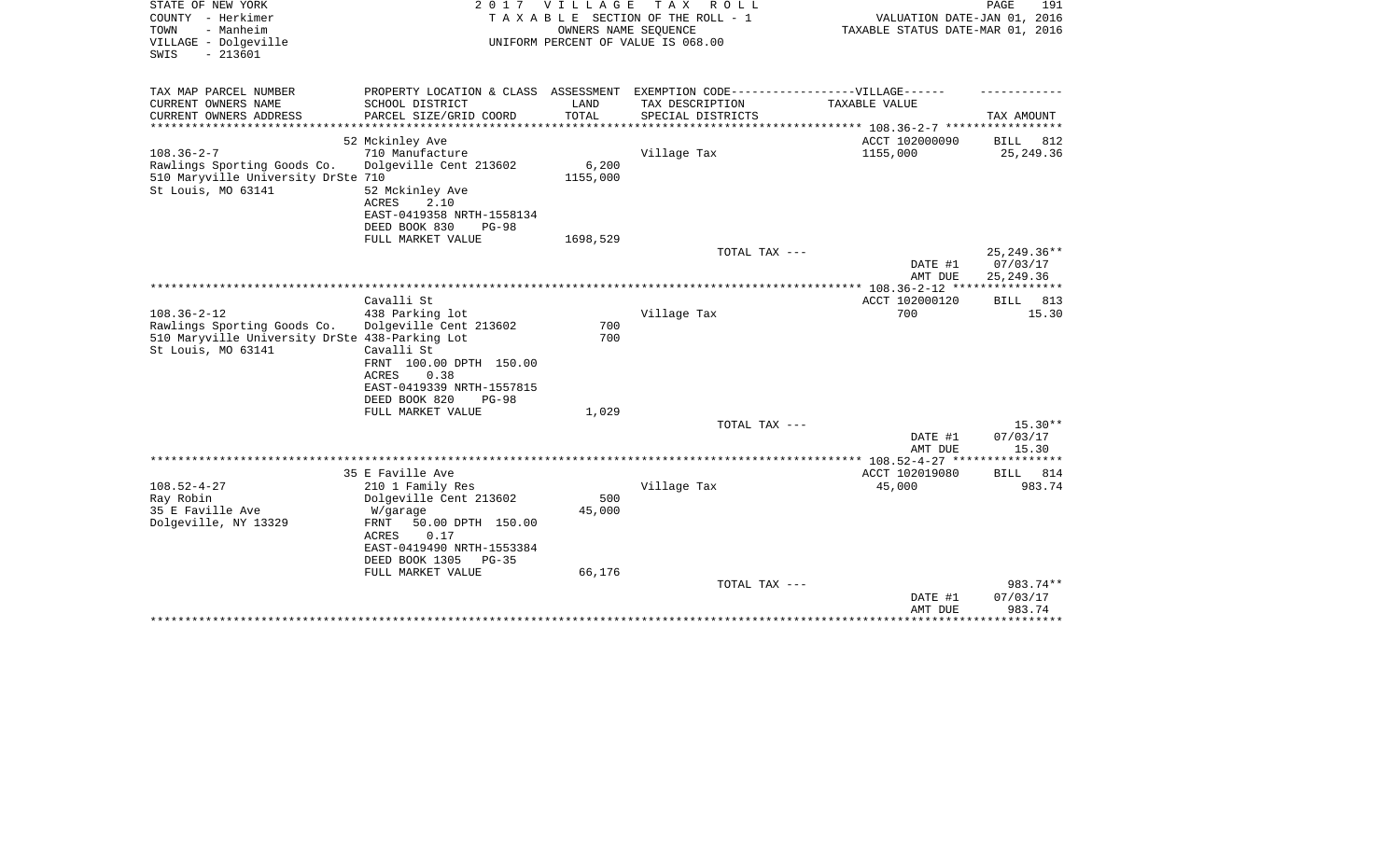| STATE OF NEW YORK<br>COUNTY - Herkimer<br>- Manheim<br>TOWN<br>VILLAGE - Dolgeville<br>SWIS<br>$-213601$ |                                                                                   | 2017 VILLAGE<br>OWNERS NAME SEQUENCE | T A X<br>R O L L<br>TAXABLE SECTION OF THE ROLL - 1<br>UNIFORM PERCENT OF VALUE IS 068.00 | VALUATION DATE-JAN 01, 2016<br>TAXABLE STATUS DATE-MAR 01, 2016 | PAGE<br>192              |
|----------------------------------------------------------------------------------------------------------|-----------------------------------------------------------------------------------|--------------------------------------|-------------------------------------------------------------------------------------------|-----------------------------------------------------------------|--------------------------|
| TAX MAP PARCEL NUMBER                                                                                    | PROPERTY LOCATION & CLASS ASSESSMENT EXEMPTION CODE-----------------VILLAGE------ |                                      |                                                                                           |                                                                 |                          |
| CURRENT OWNERS NAME                                                                                      | SCHOOL DISTRICT                                                                   | LAND                                 | TAX DESCRIPTION                                                                           | TAXABLE VALUE                                                   |                          |
| CURRENT OWNERS ADDRESS<br>********************                                                           | PARCEL SIZE/GRID COORD<br>*****************                                       | TOTAL<br>* * * * * * * * * * *       | SPECIAL DISTRICTS<br>************************************** 108.52-2-44 ***************** |                                                                 | TAX AMOUNT               |
|                                                                                                          | 10 Lamberson St                                                                   |                                      |                                                                                           | ACCT 102027720                                                  | 815<br>BILL              |
| $108.52 - 2 - 44$                                                                                        | 220 2 Family Res                                                                  |                                      | Village Tax                                                                               | 38,000                                                          | 830.71                   |
| Regensburger Jeffrey W                                                                                   | Dolgeville Cent 213602                                                            | 600                                  | XC991 Water relevy                                                                        | 32.00 MT M                                                      | 32.00                    |
| 3 Roslyn Ave                                                                                             | 55.30 DPTH 125.00<br>FRNT                                                         | 38,000                               |                                                                                           |                                                                 |                          |
| Selden, NY 11784                                                                                         | ACRES<br>0.15                                                                     |                                      |                                                                                           |                                                                 |                          |
|                                                                                                          | EAST-0419168 NRTH-1554159<br>DEED BOOK 1252<br>PG-548                             |                                      |                                                                                           |                                                                 |                          |
|                                                                                                          | FULL MARKET VALUE                                                                 | 55,882                               |                                                                                           |                                                                 |                          |
|                                                                                                          |                                                                                   |                                      | TOTAL TAX ---                                                                             |                                                                 | 862.71**                 |
|                                                                                                          |                                                                                   |                                      |                                                                                           | DATE #1                                                         | 07/03/17                 |
|                                                                                                          |                                                                                   |                                      |                                                                                           | AMT DUE                                                         | 862.71                   |
|                                                                                                          | 66 Spencer St                                                                     |                                      |                                                                                           | ACCT 102029670                                                  | 816<br>BILL              |
| $108.51 - 1 - 6$                                                                                         | 210 1 Family Res                                                                  |                                      | Village Tax                                                                               | 64,000                                                          | 1,399.10                 |
| Reimer William A                                                                                         | Dolgeville Cent 213602                                                            | 6,300                                |                                                                                           |                                                                 |                          |
| Reimer Rosemary                                                                                          | 210                                                                               | 64,000                               |                                                                                           |                                                                 |                          |
| 66 Spencer St<br>Dolgeville, NY 13329                                                                    | 66 Spencer St.<br>ACRES<br>4.30                                                   |                                      |                                                                                           |                                                                 |                          |
|                                                                                                          | EAST-0417097 NRTH-1554713                                                         |                                      |                                                                                           |                                                                 |                          |
|                                                                                                          | DEED BOOK 1279<br>PG-919                                                          |                                      |                                                                                           |                                                                 |                          |
|                                                                                                          | FULL MARKET VALUE                                                                 | 94,118                               |                                                                                           |                                                                 |                          |
|                                                                                                          |                                                                                   |                                      | TOTAL TAX ---                                                                             |                                                                 | $1,399.10**$<br>07/03/17 |
|                                                                                                          |                                                                                   |                                      |                                                                                           | DATE #1<br>AMT DUE                                              | 1,399.10                 |
|                                                                                                          |                                                                                   |                                      |                                                                                           | ************** 108.59-1-1 *****                                 | * * * * * * * * * * * *  |
|                                                                                                          | S Main St                                                                         |                                      |                                                                                           | ACCT 102015780                                                  | 817<br>BILL              |
| $108.59 - 1 - 1$                                                                                         | 311 Res vac land                                                                  |                                      | Village Tax                                                                               | 400                                                             | 8.74                     |
| Reise Rene J<br>Landry Peter                                                                             | Dolgeville Cent 213602<br>43.00 DPTH 250.00<br>FRNT                               | 400<br>400                           |                                                                                           |                                                                 |                          |
| 184 So Main St                                                                                           | 0.22<br>ACRES                                                                     |                                      |                                                                                           |                                                                 |                          |
| Dolgeville, NY 13329                                                                                     | EAST-0416326 NRTH-1552446                                                         |                                      |                                                                                           |                                                                 |                          |
|                                                                                                          | DEED BOOK 943<br>PG-69                                                            |                                      |                                                                                           |                                                                 |                          |
|                                                                                                          | FULL MARKET VALUE                                                                 | 588                                  |                                                                                           |                                                                 |                          |
|                                                                                                          |                                                                                   |                                      | TOTAL TAX ---                                                                             | DATE #1                                                         | $8.74**$<br>07/03/17     |
|                                                                                                          |                                                                                   |                                      |                                                                                           | AMT DUE                                                         | 8.74                     |
|                                                                                                          |                                                                                   |                                      |                                                                                           |                                                                 |                          |
|                                                                                                          | 184 S Main St                                                                     |                                      |                                                                                           | ACCT 102015750                                                  | 818<br>BILL              |
| $108.59 - 1 - 2$                                                                                         | 210 1 Family Res                                                                  |                                      | Village Tax                                                                               | 72,000                                                          | 1,573.99                 |
| Reise Rene J<br>Landry Peter                                                                             | Dolgeville Cent 213602<br>W/garage                                                | 1,000<br>72,000                      |                                                                                           |                                                                 |                          |
| 186 So Main St                                                                                           | FRNT 100.00 DPTH 250.00                                                           |                                      |                                                                                           |                                                                 |                          |
| Dolgeville, NY 13329                                                                                     | ACRES<br>0.57                                                                     |                                      |                                                                                           |                                                                 |                          |
|                                                                                                          | EAST-0416395 NRTH-1552459                                                         |                                      |                                                                                           |                                                                 |                          |
|                                                                                                          | DEED BOOK 943<br>PG-69<br>FULL MARKET VALUE                                       |                                      |                                                                                           |                                                                 |                          |
|                                                                                                          |                                                                                   | 105,882                              | TOTAL TAX ---                                                                             |                                                                 | $1,573.99**$             |
|                                                                                                          |                                                                                   |                                      |                                                                                           | DATE #1                                                         | 07/03/17                 |
|                                                                                                          |                                                                                   |                                      |                                                                                           | AMT DUE                                                         | 1,573.99                 |
|                                                                                                          |                                                                                   |                                      |                                                                                           |                                                                 |                          |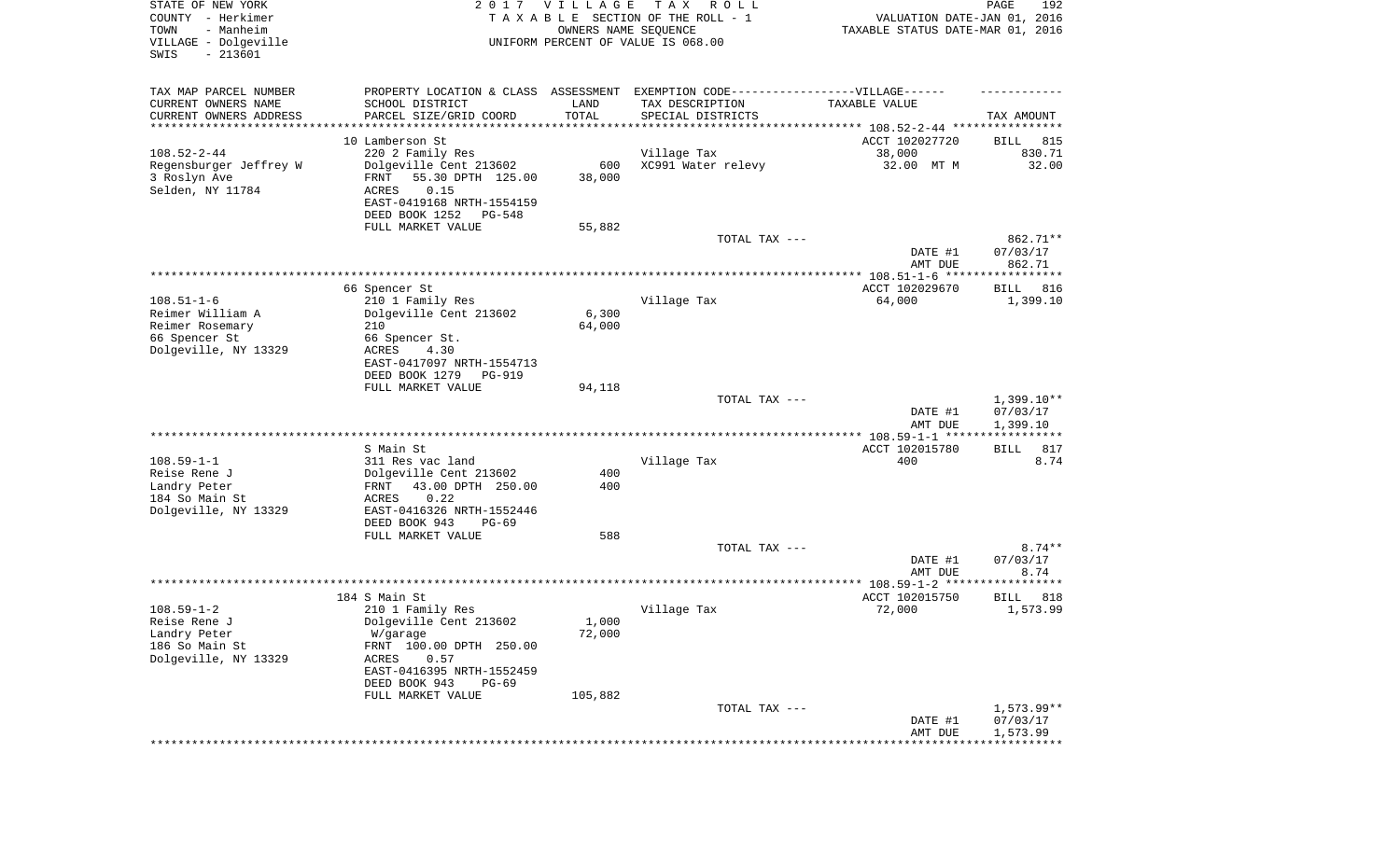| STATE OF NEW YORK<br>COUNTY - Herkimer<br>- Manheim<br>TOWN<br>VILLAGE - Dolgeville<br>$-213601$<br>SWIS | 2 0 1 7                                                       | VILLAGE<br>OWNERS NAME SEQUENCE | T A X<br>R O L L<br>TAXABLE SECTION OF THE ROLL - 1<br>UNIFORM PERCENT OF VALUE IS 068.00 | VALUATION DATE-JAN 01, 2016<br>TAXABLE STATUS DATE-MAR 01, 2016 | PAGE<br>193             |
|----------------------------------------------------------------------------------------------------------|---------------------------------------------------------------|---------------------------------|-------------------------------------------------------------------------------------------|-----------------------------------------------------------------|-------------------------|
| TAX MAP PARCEL NUMBER                                                                                    | PROPERTY LOCATION & CLASS                                     |                                 | ASSESSMENT EXEMPTION CODE------------------VILLAGE------                                  |                                                                 |                         |
| CURRENT OWNERS NAME<br>CURRENT OWNERS ADDRESS                                                            | SCHOOL DISTRICT<br>PARCEL SIZE/GRID COORD                     | LAND<br>TOTAL                   | TAX DESCRIPTION<br>SPECIAL DISTRICTS                                                      | TAXABLE VALUE                                                   | TAX AMOUNT              |
| *************                                                                                            | ******************                                            |                                 |                                                                                           | ********* 108.52-3-7 *****                                      | ************            |
|                                                                                                          | Howard St                                                     |                                 |                                                                                           | ACCT 102011370                                                  | <b>BILL</b><br>819      |
| $108.52 - 3 - 7$                                                                                         | 312 Vac w/imprv                                               |                                 | Village Tax                                                                               | 4,700                                                           | 102.75                  |
| Reynolds William G                                                                                       | Dolgeville Cent 213602                                        | 1,500                           |                                                                                           |                                                                 |                         |
| Reynolds Christine                                                                                       | 312                                                           | 4,700                           |                                                                                           |                                                                 |                         |
| 33 Howard St<br>Dolgeville, NY 13329                                                                     | Howard St<br>FRNT<br>150.00 DPTH<br>87.00                     |                                 |                                                                                           |                                                                 |                         |
|                                                                                                          | <b>ACRES</b><br>0.30 BANK<br>135                              |                                 |                                                                                           |                                                                 |                         |
|                                                                                                          | EAST-0418732 NRTH-1553119                                     |                                 |                                                                                           |                                                                 |                         |
|                                                                                                          | DEED BOOK 709<br><b>PG-751</b>                                |                                 |                                                                                           |                                                                 |                         |
|                                                                                                          | FULL MARKET VALUE                                             | 6,912                           |                                                                                           |                                                                 |                         |
|                                                                                                          |                                                               |                                 | TOTAL TAX ---                                                                             |                                                                 | 102.75**                |
|                                                                                                          |                                                               |                                 |                                                                                           | DATE #1                                                         | 07/03/17                |
|                                                                                                          |                                                               |                                 |                                                                                           | AMT DUE<br>**** $108.52 - 3 - 8$ ***                            | 102.75<br>*********     |
|                                                                                                          | 33 Howard St                                                  |                                 |                                                                                           | ACCT 102025050                                                  | <b>BILL</b><br>820      |
| $108.52 - 3 - 8$                                                                                         | 210 1 Family Res                                              |                                 | Village Tax                                                                               | 67,500                                                          | 1,475.61                |
| Reynolds William G                                                                                       | Dolgeville Cent 213602                                        | 1,000                           |                                                                                           |                                                                 |                         |
| Reynolds Christine                                                                                       | 210                                                           | 67,500                          |                                                                                           |                                                                 |                         |
| 33 Howard St                                                                                             | 33 Howard St.                                                 |                                 |                                                                                           |                                                                 |                         |
| Dolgeville, NY 13329                                                                                     | FRNT 100.00 DPTH<br>87.00                                     |                                 |                                                                                           |                                                                 |                         |
|                                                                                                          | <b>ACRES</b><br>0.20 BANK<br>135<br>EAST-0418795 NRTH-1553226 |                                 |                                                                                           |                                                                 |                         |
|                                                                                                          | DEED BOOK 690<br>PG-517                                       |                                 |                                                                                           |                                                                 |                         |
|                                                                                                          | FULL MARKET VALUE                                             | 99,265                          |                                                                                           |                                                                 |                         |
|                                                                                                          |                                                               |                                 | TOTAL TAX ---                                                                             |                                                                 | 1,475.61**              |
|                                                                                                          |                                                               |                                 |                                                                                           | DATE #1                                                         | 07/03/17                |
|                                                                                                          |                                                               |                                 |                                                                                           | AMT DUE                                                         | 1,475.61<br>* * * * * * |
|                                                                                                          | 148 S Main St                                                 |                                 |                                                                                           | ACCT 102029610                                                  | 821<br>BILL             |
| $108.59 - 1 - 21$                                                                                        | 210 1 Family Res                                              |                                 | Village Tax                                                                               | 41,000                                                          | 896.30                  |
| Reynolds William G                                                                                       | Dolgeville Cent 213602                                        | 500                             |                                                                                           |                                                                 |                         |
| Reynolds Christine M                                                                                     | W Garage                                                      | 41,000                          |                                                                                           |                                                                 |                         |
| 33 Howard St                                                                                             | FRNT<br>53.00 DPTH 175.00                                     |                                 |                                                                                           |                                                                 |                         |
| Dolgeville, NY 13329                                                                                     | 0.21<br>ACRES                                                 |                                 |                                                                                           |                                                                 |                         |
|                                                                                                          | EAST-0417461 NRTH-1552705                                     |                                 |                                                                                           |                                                                 |                         |
|                                                                                                          | DEED BOOK 1588<br><b>PG-938</b><br>FULL MARKET VALUE          | 60,294                          |                                                                                           |                                                                 |                         |
|                                                                                                          |                                                               |                                 | TOTAL TAX ---                                                                             |                                                                 | 896.30**                |
|                                                                                                          |                                                               |                                 |                                                                                           | DATE #1                                                         | 07/03/17                |
|                                                                                                          |                                                               |                                 |                                                                                           | AMT DUE                                                         | 896.30                  |
|                                                                                                          |                                                               |                                 |                                                                                           |                                                                 | ********                |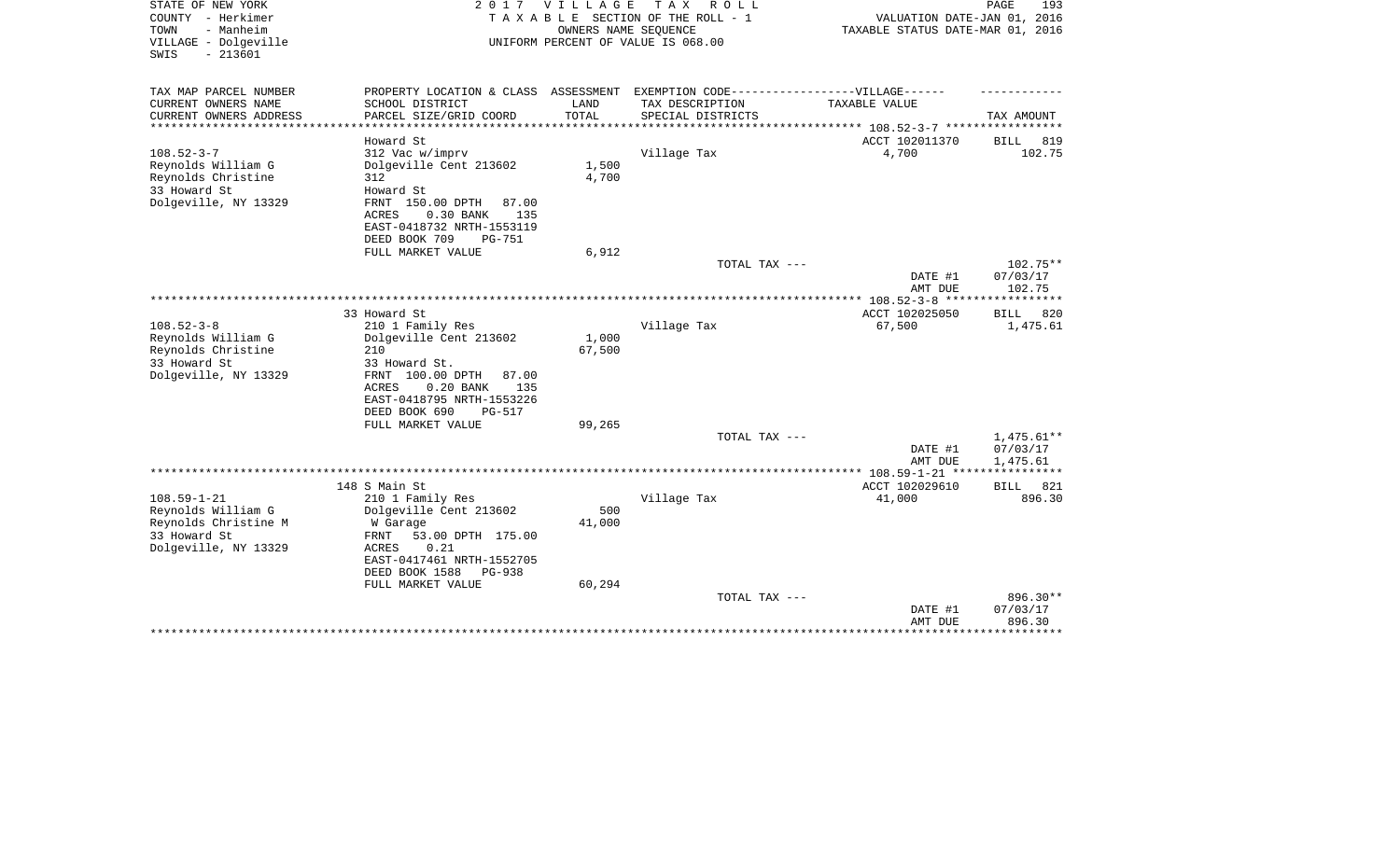| STATE OF NEW YORK<br>COUNTY - Herkimer<br>- Manheim<br>TOWN<br>VILLAGE - Dolgeville<br>SWIS<br>$-213601$ |                                                       | 2017 VILLAGE | T A X<br>R O L L<br>TAXABLE SECTION OF THE ROLL - 1<br>OWNERS NAME SEQUENCE<br>UNIFORM PERCENT OF VALUE IS 068.00 | VALUATION DATE-JAN 01, 2016<br>TAXABLE STATUS DATE-MAR 01, 2016 | PAGE<br>194                    |
|----------------------------------------------------------------------------------------------------------|-------------------------------------------------------|--------------|-------------------------------------------------------------------------------------------------------------------|-----------------------------------------------------------------|--------------------------------|
| TAX MAP PARCEL NUMBER                                                                                    |                                                       |              | PROPERTY LOCATION & CLASS ASSESSMENT EXEMPTION CODE----------------VILLAGE------                                  |                                                                 |                                |
| CURRENT OWNERS NAME                                                                                      | SCHOOL DISTRICT                                       | LAND         | TAX DESCRIPTION                                                                                                   | TAXABLE VALUE                                                   |                                |
| CURRENT OWNERS ADDRESS<br>**********************                                                         | PARCEL SIZE/GRID COORD                                | TOTAL        | SPECIAL DISTRICTS                                                                                                 |                                                                 | TAX AMOUNT                     |
|                                                                                                          | 73 S Helmer Ave                                       |              |                                                                                                                   | ACCT 102004140                                                  | BILL<br>822                    |
| $108.52 - 1 - 50$                                                                                        | 220 2 Family Res                                      |              | Village Tax                                                                                                       | 43,000                                                          | 940.02                         |
| Riesel Caryn S                                                                                           | Dolgeville Cent 213602                                | 1,000        |                                                                                                                   |                                                                 |                                |
| 670 E Monroe St Bldg G5                                                                                  | FRNT 100.00 DPTH 75.00                                | 43,000       |                                                                                                                   |                                                                 |                                |
| Little Falls, NY 13365                                                                                   | ACRES<br>0.17                                         |              |                                                                                                                   |                                                                 |                                |
|                                                                                                          | EAST-0417831 NRTH-1553627<br>DEED BOOK 1108<br>PG-537 |              |                                                                                                                   |                                                                 |                                |
|                                                                                                          | FULL MARKET VALUE                                     | 63,235       |                                                                                                                   |                                                                 |                                |
|                                                                                                          |                                                       |              | TOTAL TAX ---                                                                                                     |                                                                 | 940.02**                       |
|                                                                                                          |                                                       |              |                                                                                                                   | DATE #1                                                         | 07/03/17                       |
|                                                                                                          |                                                       |              |                                                                                                                   | AMT DUE                                                         | 940.02                         |
|                                                                                                          | 30 N Helmer Ave                                       |              |                                                                                                                   | ACCT 102003600                                                  | <b>BILL</b><br>823             |
| $108.36 - 3 - 42$                                                                                        | 210 1 Family Res                                      |              | VET COM CT 41131                                                                                                  | 10,200                                                          |                                |
| Riolo Mary                                                                                               | Dolgeville Cent 213602                                | 500          | Village Tax                                                                                                       | 31,800                                                          | 695.18                         |
| Goss Coleen                                                                                              | 50.00 DPTH 138.50<br>FRNT                             | 42,000       |                                                                                                                   |                                                                 |                                |
| Coleen Goss<br>2219 Ryder St                                                                             | 0.16<br>ACRES<br>EAST-0419781 NRTH-1556763            |              |                                                                                                                   |                                                                 |                                |
| Brooklyn, NY 11234                                                                                       | DEED BOOK 929<br>$PG-22$                              |              |                                                                                                                   |                                                                 |                                |
|                                                                                                          | FULL MARKET VALUE                                     | 61,765       |                                                                                                                   |                                                                 |                                |
|                                                                                                          |                                                       |              | TOTAL TAX ---                                                                                                     | DATE #1<br>AMT DUE                                              | 695.18**<br>07/03/17<br>695.18 |
|                                                                                                          |                                                       |              |                                                                                                                   |                                                                 |                                |
|                                                                                                          | Spofford Ave                                          |              |                                                                                                                   |                                                                 | BILL<br>824                    |
| $108.52 - 1 - 86.2$                                                                                      | 311 Res vac land                                      |              | Village Tax                                                                                                       | 100                                                             | 2.19                           |
| Robert & Nancy Lumley Living T Dolgeville Cent 213602<br>27 W Faville Ave                                | 5.00 DPTH 250.00<br>FRNT                              | 100<br>100   |                                                                                                                   |                                                                 |                                |
| Dolgeville, NY 13329                                                                                     | ACRES<br>0.03                                         |              |                                                                                                                   |                                                                 |                                |
|                                                                                                          | EAST-0417706 NRTH-1554175                             |              |                                                                                                                   |                                                                 |                                |
|                                                                                                          | DEED BOOK 1396<br>PG-792                              |              |                                                                                                                   |                                                                 |                                |
|                                                                                                          | FULL MARKET VALUE                                     | 147          | TOTAL TAX ---                                                                                                     |                                                                 | $2.19**$                       |
|                                                                                                          |                                                       |              |                                                                                                                   | DATE #1                                                         | 07/03/17                       |
|                                                                                                          |                                                       |              |                                                                                                                   | AMT DUE                                                         | 2.19                           |
|                                                                                                          |                                                       |              |                                                                                                                   |                                                                 |                                |
|                                                                                                          | 6 W State St                                          |              |                                                                                                                   | ACCT 102009300                                                  | 825<br>BILL                    |
| $108.36 - 3 - 38$<br>Roberts Brian                                                                       | 210 1 Family Res<br>Dolgeville Cent 213602            |              | VET COM CT 41131<br>1,000 VET DIS CT 41141                                                                        | 10,200<br>20,400                                                |                                |
| Roberts Diane                                                                                            | W/garage                                              |              | 95,000 Village Tax                                                                                                | 64,400                                                          | 1,407.84                       |
| 6 W State St                                                                                             | FRNT 98.37 DPTH 199.00                                |              |                                                                                                                   |                                                                 |                                |
| PO Box 247                                                                                               | 0.55<br>ACRES                                         |              |                                                                                                                   |                                                                 |                                |
| Dolgeville, NY 13329                                                                                     | EAST-0419886 NRTH-1556649<br>DEED BOOK 683<br>PG-187  |              |                                                                                                                   |                                                                 |                                |
|                                                                                                          | FULL MARKET VALUE                                     | 139,706      |                                                                                                                   |                                                                 |                                |
|                                                                                                          |                                                       |              | TOTAL TAX ---                                                                                                     | DATE #1                                                         | 1,407.84**<br>07/03/17         |
|                                                                                                          |                                                       |              |                                                                                                                   | AMT DUE                                                         | 1,407.84                       |
|                                                                                                          |                                                       |              |                                                                                                                   | **********************************                              |                                |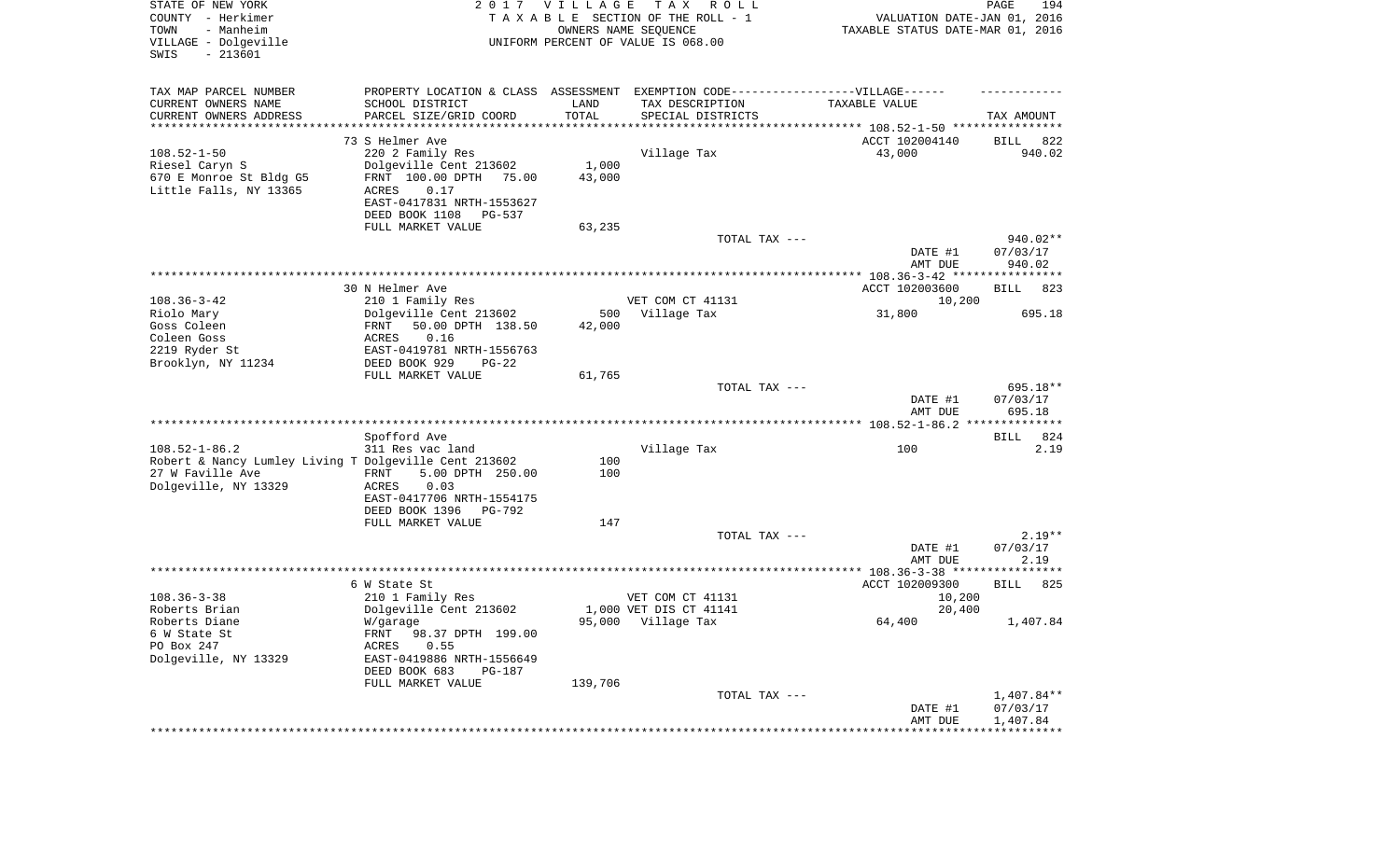| TAX MAP PARCEL NUMBER<br>EXEMPTION CODE------------------VILLAGE------<br>PROPERTY LOCATION & CLASS ASSESSMENT<br>CURRENT OWNERS NAME<br>SCHOOL DISTRICT<br>LAND<br>TAX DESCRIPTION<br>TAXABLE VALUE                                                                                                                                                                                                    |     |
|---------------------------------------------------------------------------------------------------------------------------------------------------------------------------------------------------------------------------------------------------------------------------------------------------------------------------------------------------------------------------------------------------------|-----|
| CURRENT OWNERS ADDRESS<br>PARCEL SIZE/GRID COORD<br>TOTAL<br>SPECIAL DISTRICTS<br>TAX AMOUNT<br>*********************<br>* * * * * * * * * * *                                                                                                                                                                                                                                                          |     |
| 3 E Faville Ave<br>ACCT 102008370<br>BILL<br>$108.52 - 2 - 31$<br>471 Funeral home<br>Village Tax<br>85,000<br>1,858.18<br>Roberts Brian A<br>Dolgeville Cent 213602<br>1,000<br>3 Faville Ave<br>85,000<br>W Garage-Carport<br>Dolgeville, NY 13329<br>72.00 DPTH 128.00<br>FRNT<br>0.21<br>ACRES<br>PRIOR OWNER ON 3/01/2016<br>EAST-0418765 NRTH-1553795<br>Enea Harry J<br>DEED BOOK 1626<br>PG-139 | 826 |
| FULL MARKET VALUE<br>125,000<br>1,858.18**<br>TOTAL TAX ---<br>07/03/17<br>DATE #1<br>AMT DUE<br>1,858.18                                                                                                                                                                                                                                                                                               |     |
| ***********<br>91 S Main St<br>ACCT 102017550<br>BILL 827<br>$108.52 - 2 - 32$<br>220 2 Family Res<br>Village Tax<br>43,200<br>944.39                                                                                                                                                                                                                                                                   |     |
| 700<br>Roberts Brian A<br>Dolgeville Cent 213602<br>3 Faville Ave<br>43,200<br>W/garage<br>Dolgeville, NY 13329<br>FRNT<br>66.00 DPTH 105.00<br><b>ACRES</b><br>0.16<br>PRIOR OWNER ON 3/01/2016<br>EAST-0418674 NRTH-1553815<br>Enea Harry J<br>DEED BOOK 1626<br>PG-139                                                                                                                               |     |
| FULL MARKET VALUE<br>63,529<br>TOTAL TAX ---<br>944.39**<br>DATE #1<br>07/03/17<br>944.39<br>AMT DUE                                                                                                                                                                                                                                                                                                    |     |
|                                                                                                                                                                                                                                                                                                                                                                                                         |     |
| 11 W Spofford Ave<br>ACCT 102019140<br>828<br>BILL<br>$108.52 - 1 - 77$<br>Village Tax<br>210 1 Family Res<br>39,000<br>852.58<br>Roberts Elizabeth<br>700<br>Dolgeville Cent 213602<br>11 W Spofford Ave<br>39,000<br>W/garage<br>Dolgeville, NY 13329<br>FRNT<br>70.00 DPTH 100.00<br>$0.16$ BANK<br>ACRES<br>135<br>EAST-0417875 NRTH-1553410<br>DEED BOOK 702<br>PG-324                             |     |
| FULL MARKET VALUE<br>57,353<br>TOTAL TAX ---<br>852.58**<br>07/03/17<br>DATE #1<br>852.58<br>AMT DUE                                                                                                                                                                                                                                                                                                    |     |
|                                                                                                                                                                                                                                                                                                                                                                                                         |     |
| ACCT 102019950<br>BILL 829<br>6 Winton Ln<br>$108.52 - 5 - 33$<br>210 1 Family Res<br>Village Tax<br>31,200<br>682.06<br>Rockwell Debra A<br>Dolgeville Cent 213602<br>400<br>6 Winton Ln<br>31,200<br>W/garage<br>Dolgeville, NY 13329<br>43.00 DPTH 164.00<br>FRNT<br>ACRES<br>0.15<br>PRIOR OWNER ON 3/01/2016<br>EAST-0419367 NRTH-1554578                                                          |     |
| Miller Jamie G<br>DEED BOOK 1621<br>PG-675<br>45,882<br>FULL MARKET VALUE<br>682.06**<br>TOTAL TAX ---                                                                                                                                                                                                                                                                                                  |     |
| DATE #1<br>07/03/17<br>AMT DUE<br>682.06<br>*********************************                                                                                                                                                                                                                                                                                                                           |     |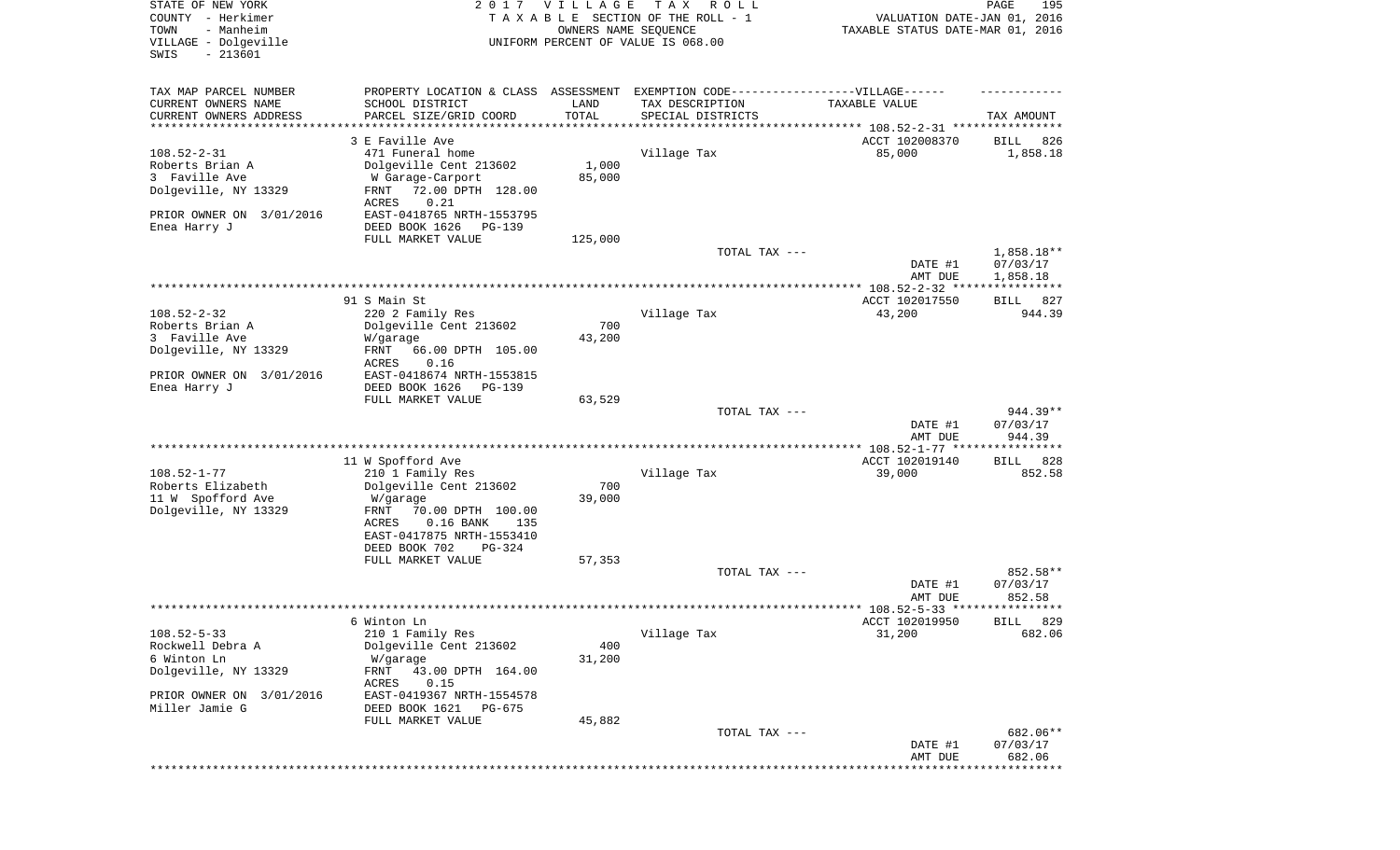| STATE OF NEW YORK<br>COUNTY - Herkimer<br>- Manheim<br>TOWN<br>VILLAGE - Dolgeville<br>SWIS<br>$-213601$                     |                                                                                                                                                                                                        | 2017 VILLAGE<br>OWNERS NAME SEQUENCE | TAX ROLL<br>TAXABLE SECTION OF THE ROLL - 1<br>UNIFORM PERCENT OF VALUE IS 068.00 | VALUATION DATE-JAN 01, 2016<br>TAXABLE STATUS DATE-MAR 01, 2016 | PAGE<br>196                        |
|------------------------------------------------------------------------------------------------------------------------------|--------------------------------------------------------------------------------------------------------------------------------------------------------------------------------------------------------|--------------------------------------|-----------------------------------------------------------------------------------|-----------------------------------------------------------------|------------------------------------|
| TAX MAP PARCEL NUMBER<br>CURRENT OWNERS NAME<br>CURRENT OWNERS ADDRESS<br>********************                               | PROPERTY LOCATION & CLASS ASSESSMENT EXEMPTION CODE----------------VILLAGE------<br>SCHOOL DISTRICT<br>PARCEL SIZE/GRID COORD                                                                          | LAND<br>TOTAL<br>**********          | TAX DESCRIPTION<br>SPECIAL DISTRICTS                                              | TAXABLE VALUE                                                   | TAX AMOUNT                         |
| $108.52 - 5 - 37$<br>Rockwell Debra A<br>4 Howard St Ext<br>Dolgeville, NY 13329<br>PRIOR OWNER ON 3/01/2016<br>Darling Eric | 4 Howard St Ext<br>210 1 Family Res<br>Dolgeville Cent 213602<br>W/garage<br>FRNT<br>64.00 DPTH 102.00<br>0.15<br>ACRES<br>EAST-0419432 NRTH-1554475<br>DEED BOOK 2017<br>PG-1433<br>FULL MARKET VALUE | 600<br>34,700<br>51,029              | Village Tax                                                                       | ACCT 102013980<br>34,700                                        | 830<br>BILL<br>758.57              |
|                                                                                                                              |                                                                                                                                                                                                        |                                      | TOTAL TAX ---                                                                     | DATE #1                                                         | $758.57**$<br>07/03/17             |
|                                                                                                                              |                                                                                                                                                                                                        |                                      |                                                                                   | AMT DUE                                                         | 758.57                             |
|                                                                                                                              | 68 N Main St                                                                                                                                                                                           |                                      |                                                                                   | ACCT 102021630                                                  | BILL 831                           |
| $108.44 - 4 - 6$<br>Rockwell Douglas<br>PO Box 301<br>Salisbury Center, NY 13454                                             | 482 Det row bldg<br>Dolgeville Cent 213602<br>FRNT<br>60.00 DPTH<br>48.00<br>ACRES<br>0.07<br>EAST-0420031 NRTH-1556114<br>DEED BOOK 891<br>$PG-273$                                                   | 1,600<br>45,000                      | Village Tax                                                                       | 45,000                                                          | 983.74                             |
|                                                                                                                              | FULL MARKET VALUE                                                                                                                                                                                      | 66,176                               | TOTAL TAX ---                                                                     | DATE #1<br>AMT DUE                                              | 983.74**<br>07/03/17<br>983.74     |
|                                                                                                                              |                                                                                                                                                                                                        |                                      |                                                                                   | ************ 108.52-1-53 ****************                       |                                    |
| $108.52 - 1 - 53$<br>Rockwell IRR. Trust Sharon<br>McCarthy Stacy A<br>69 S Helmer Ave<br>Dolgeville, NY 13329               | 69 S Helmer Ave<br>210 1 Family Res<br>Dolgeville Cent 213602<br>W Garage<br>FRNT 100.00 DPTH 150.00<br><b>ACRES</b><br>0.29<br>EAST-0417924 NRTH-1553687<br>DEED BOOK 1598<br>PG-879                  | 1,000<br>70,100                      | Village Tax                                                                       | ACCT 102026100<br>70,100                                        | <b>BILL</b><br>832<br>1,532.45     |
|                                                                                                                              | FULL MARKET VALUE                                                                                                                                                                                      | 103,088                              | TOTAL TAX ---                                                                     | DATE #1<br>AMT DUE                                              | $1,532.45**$<br>07/03/17           |
|                                                                                                                              |                                                                                                                                                                                                        |                                      |                                                                                   |                                                                 | 1,532.45<br>*****                  |
| $108.44 - 3 - 82$<br>Rockwell Jaclyn R<br>12 Slawson St<br>Dolgeville, NY 13329                                              | 12 Slawson St<br>210 1 Family Res<br>Dolgeville Cent 213602<br>W/garage<br>53.00 DPTH 120.00<br>FRNT<br>0.15<br>ACRES<br>EAST-0418885 NRTH-1554896<br>DEED BOOK 1198<br>PG-374<br>FULL MARKET VALUE    | 500<br>44,000<br>64,706              | Village Tax<br>XC991 Water relevy                                                 | ACCT 102011100<br>44,000<br>352.00 MT M                         | 833<br>BILL<br>961.88<br>352.00    |
|                                                                                                                              |                                                                                                                                                                                                        |                                      | TOTAL TAX ---                                                                     | DATE #1<br>AMT DUE                                              | 1,313.88**<br>07/03/17<br>1,313.88 |
|                                                                                                                              |                                                                                                                                                                                                        |                                      |                                                                                   |                                                                 |                                    |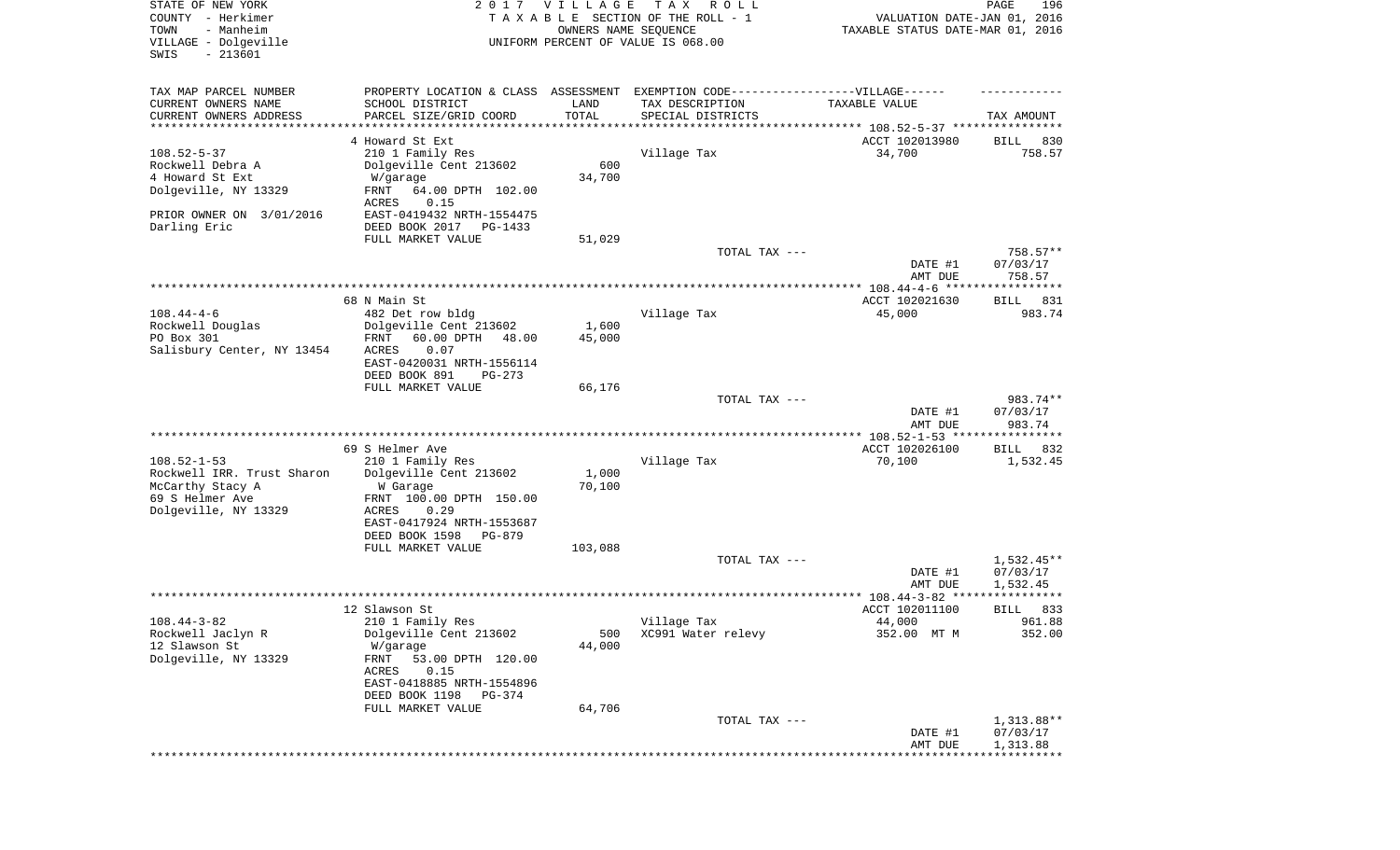| STATE OF NEW YORK<br>COUNTY - Herkimer<br>- Manheim<br>TOWN<br>VILLAGE - Dolgeville<br>SWIS<br>$-213601$ |                                                                                                      | 2017 VILLAGE<br>OWNERS NAME SEQUENCE | T A X<br>R O L L<br>TAXABLE SECTION OF THE ROLL - 1<br>UNIFORM PERCENT OF VALUE IS 068.00 | VALUATION DATE-JAN 01, 2016<br>TAXABLE STATUS DATE-MAR 01, 2016 | PAGE<br>197         |
|----------------------------------------------------------------------------------------------------------|------------------------------------------------------------------------------------------------------|--------------------------------------|-------------------------------------------------------------------------------------------|-----------------------------------------------------------------|---------------------|
| TAX MAP PARCEL NUMBER<br>CURRENT OWNERS NAME                                                             | PROPERTY LOCATION & CLASS ASSESSMENT EXEMPTION CODE-----------------VILLAGE------<br>SCHOOL DISTRICT | LAND                                 | TAX DESCRIPTION                                                                           | TAXABLE VALUE                                                   |                     |
| CURRENT OWNERS ADDRESS                                                                                   | PARCEL SIZE/GRID COORD                                                                               | TOTAL                                | SPECIAL DISTRICTS                                                                         |                                                                 | TAX AMOUNT          |
| ********************                                                                                     | *****************                                                                                    |                                      |                                                                                           | ********************************* 108.52-6-1 *************      |                     |
|                                                                                                          | 33 Ransom St                                                                                         |                                      |                                                                                           | ACCT 102020040                                                  | 834<br>BILL         |
| $108.52 - 6 - 1$                                                                                         | 210 1 Family Res                                                                                     |                                      | Village Tax                                                                               | 79,000                                                          | 1,727.01            |
| Rockwell Richard R                                                                                       | Dolgeville Cent 213602                                                                               | 1,000                                |                                                                                           |                                                                 |                     |
| Rockwell Carrie A                                                                                        | W/garage                                                                                             | 79,000                               |                                                                                           |                                                                 |                     |
| 33 Ransom St                                                                                             | FRNT 100.00 DPTH 150.00                                                                              |                                      |                                                                                           |                                                                 |                     |
| Dolgeville, NY 13329                                                                                     | 0.34<br>ACRES                                                                                        |                                      |                                                                                           |                                                                 |                     |
|                                                                                                          | EAST-0419385 NRTH-1552708                                                                            |                                      |                                                                                           |                                                                 |                     |
|                                                                                                          | DEED BOOK 914<br>PG-540                                                                              |                                      |                                                                                           |                                                                 |                     |
|                                                                                                          | FULL MARKET VALUE                                                                                    | 116,176                              |                                                                                           |                                                                 |                     |
|                                                                                                          |                                                                                                      |                                      | TOTAL TAX ---                                                                             |                                                                 | 1,727.01**          |
|                                                                                                          |                                                                                                      |                                      |                                                                                           | DATE #1                                                         | 07/03/17            |
|                                                                                                          |                                                                                                      |                                      |                                                                                           | AMT DUE                                                         | 1,727.01            |
|                                                                                                          | 66 W State St                                                                                        |                                      |                                                                                           | ACCT 102012810                                                  | BILL 835            |
| $108.36 - 1 - 17$                                                                                        | 210 1 Family Res                                                                                     |                                      |                                                                                           |                                                                 | 767.32              |
| Rosenberger Michaela                                                                                     | Dolgeville Cent 213602                                                                               | 700                                  | Village Tax                                                                               | 35,100                                                          |                     |
| 66 W State St                                                                                            | 73.40 DPTH 175.20<br>FRNT                                                                            | 35,100                               |                                                                                           |                                                                 |                     |
| Dolgeville, NY 13329                                                                                     | 0.22<br>ACRES                                                                                        |                                      |                                                                                           |                                                                 |                     |
|                                                                                                          | EAST-0418557 NRTH-1557299                                                                            |                                      |                                                                                           |                                                                 |                     |
|                                                                                                          | DEED BOOK 1200<br>PG-166                                                                             |                                      |                                                                                           |                                                                 |                     |
|                                                                                                          | FULL MARKET VALUE                                                                                    | 51,618                               |                                                                                           |                                                                 |                     |
|                                                                                                          |                                                                                                      |                                      | TOTAL TAX ---                                                                             |                                                                 | 767.32**            |
|                                                                                                          |                                                                                                      |                                      |                                                                                           | DATE #1                                                         | 07/03/17            |
|                                                                                                          |                                                                                                      |                                      |                                                                                           | AMT DUE                                                         | 767.32              |
|                                                                                                          |                                                                                                      |                                      |                                                                                           | ************* 108.44-1-21 *****************                     |                     |
|                                                                                                          | 42 Elm St                                                                                            |                                      |                                                                                           | ACCT 102008550                                                  | 836<br>BILL         |
| $108.44 - 1 - 21$                                                                                        | 210 1 Family Res                                                                                     |                                      | Village Tax                                                                               | 37,600                                                          | 821.97              |
| Rulison Wanita                                                                                           | Dolgeville Cent 213602                                                                               | 500                                  |                                                                                           |                                                                 |                     |
| 76 Elder St                                                                                              | W/garage                                                                                             | 37,600                               |                                                                                           |                                                                 |                     |
| Schenectady, NY 12304                                                                                    | FRNT<br>50.00 DPTH 240.00                                                                            |                                      |                                                                                           |                                                                 |                     |
|                                                                                                          | ACRES<br>0.28                                                                                        |                                      |                                                                                           |                                                                 |                     |
|                                                                                                          | EAST-0419051 NRTH-1556192                                                                            |                                      |                                                                                           |                                                                 |                     |
|                                                                                                          | DEED BOOK 1182<br>PG-111                                                                             |                                      |                                                                                           |                                                                 |                     |
|                                                                                                          | FULL MARKET VALUE                                                                                    | 55,294                               |                                                                                           |                                                                 |                     |
|                                                                                                          |                                                                                                      |                                      | TOTAL TAX ---                                                                             |                                                                 | 821.97**            |
|                                                                                                          |                                                                                                      |                                      |                                                                                           | DATE #1                                                         | 07/03/17            |
|                                                                                                          |                                                                                                      |                                      |                                                                                           | AMT DUE                                                         | 821.97              |
|                                                                                                          |                                                                                                      |                                      |                                                                                           | ******************* 108.52-5-73 ****                            | ************        |
|                                                                                                          | 9 Winton Ln                                                                                          |                                      |                                                                                           | ACCT 102005790                                                  | 837<br>BILL         |
| $108.52 - 5 - 73$                                                                                        | 210 1 Family Res                                                                                     |                                      | Village Tax                                                                               | 38,100                                                          | 832.90              |
| Ruppert Priscilla                                                                                        | Dolgeville Cent 213602                                                                               | 500                                  |                                                                                           |                                                                 |                     |
| 9 Winton Ln                                                                                              | 45.00 DPTH 115.00<br><b>FRNT</b>                                                                     | 38,100                               |                                                                                           |                                                                 |                     |
| Dolgeville, NY 13329                                                                                     | 0.12<br>ACRES                                                                                        |                                      |                                                                                           |                                                                 |                     |
|                                                                                                          | EAST-0419574 NRTH-1554650                                                                            |                                      |                                                                                           |                                                                 |                     |
|                                                                                                          | DEED BOOK 934<br>PG-182                                                                              |                                      |                                                                                           |                                                                 |                     |
|                                                                                                          | FULL MARKET VALUE                                                                                    | 56,029                               |                                                                                           |                                                                 |                     |
|                                                                                                          |                                                                                                      |                                      | TOTAL TAX ---                                                                             |                                                                 | 832.90**            |
|                                                                                                          |                                                                                                      |                                      |                                                                                           | DATE #1                                                         | 07/03/17            |
|                                                                                                          |                                                                                                      |                                      |                                                                                           | AMT DUE                                                         | 832.90              |
|                                                                                                          |                                                                                                      |                                      |                                                                                           |                                                                 | * * * * * * * * * * |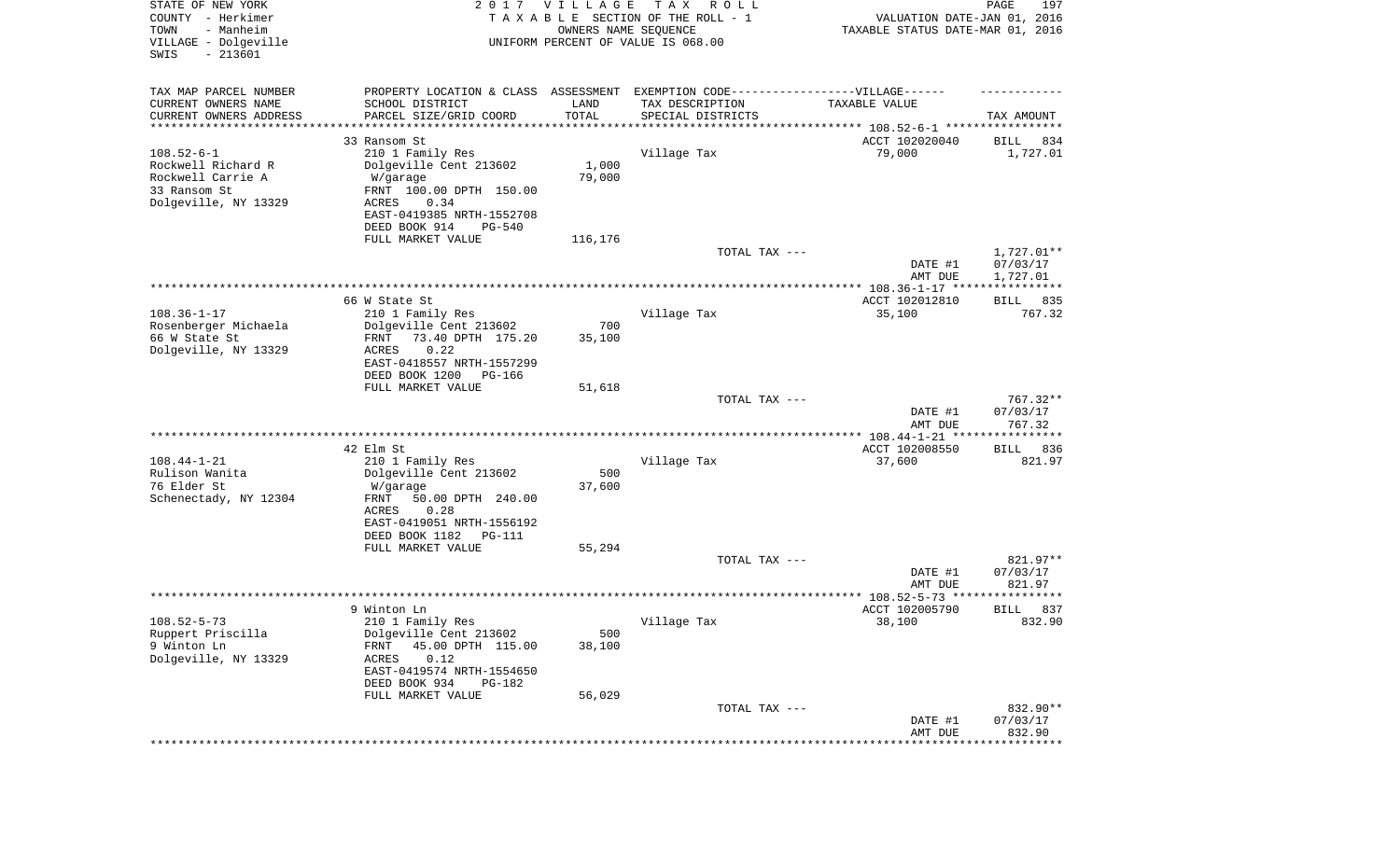| STATE OF NEW YORK<br>COUNTY - Herkimer<br>TOWN<br>- Manheim<br>VILLAGE - Dolgeville | 2017                                                                                                    | <b>VILLAGE</b><br>OWNERS NAME SEQUENCE | T A X<br>R O L L<br>TAXABLE SECTION OF THE ROLL - 1<br>UNIFORM PERCENT OF VALUE IS 068.00 | VALUATION DATE-JAN 01, 2016<br>TAXABLE STATUS DATE-MAR 01, 2016 | 198<br>PAGE                          |
|-------------------------------------------------------------------------------------|---------------------------------------------------------------------------------------------------------|----------------------------------------|-------------------------------------------------------------------------------------------|-----------------------------------------------------------------|--------------------------------------|
| $-213601$<br>SWIS                                                                   |                                                                                                         |                                        |                                                                                           |                                                                 |                                      |
| TAX MAP PARCEL NUMBER<br>CURRENT OWNERS NAME<br>CURRENT OWNERS ADDRESS              | PROPERTY LOCATION & CLASS ASSESSMENT<br>SCHOOL DISTRICT<br>PARCEL SIZE/GRID COORD<br>****************** | LAND<br>TOTAL                          | EXEMPTION CODE------------------VILLAGE------<br>TAX DESCRIPTION<br>SPECIAL DISTRICTS     | TAXABLE VALUE                                                   | TAX AMOUNT                           |
| **********************                                                              | 171 S Main St                                                                                           | * * * * * * * * * * *                  |                                                                                           | ACCT 102009570                                                  | BILL<br>838                          |
| $108.59 - 2 - 15$<br>Russo Joseph                                                   | 210 1 Family Res<br>Dolgeville Cent 213602                                                              | 1,000                                  | Village Tax                                                                               | 45,900                                                          | 1,003.42                             |
| 171 S Main St<br>Dolgeville, NY 13329                                               | W/garage<br>FRNT 100.00 DPTH 135.00<br>ACRES<br>0.31                                                    | 45,900                                 |                                                                                           |                                                                 |                                      |
| PRIOR OWNER ON 3/01/2016<br>Ellis Nicole M                                          | EAST-0416670 NRTH-1552263<br>DEED BOOK 1630<br>PG-271                                                   |                                        |                                                                                           |                                                                 |                                      |
|                                                                                     | FULL MARKET VALUE                                                                                       | 67,500                                 |                                                                                           |                                                                 |                                      |
|                                                                                     |                                                                                                         |                                        | TOTAL TAX ---                                                                             | DATE #1<br>AMT DUE                                              | $1,003.42**$<br>07/03/17<br>1,003.42 |
|                                                                                     |                                                                                                         |                                        |                                                                                           |                                                                 |                                      |
| $108.52 - 1 - 57$                                                                   | 15 W Faville Ave<br>210 1 Family Res                                                                    |                                        | VET WAR CT 41121                                                                          | ACCT 102011880<br>6,120                                         | BILL<br>839                          |
| Rzeszot Edward<br>Rzeszot Carol A                                                   | Dolgeville Cent 213602<br>Garage                                                                        | 800<br>65,400                          | Village Tax                                                                               | 59,280                                                          | 1,295.92                             |
| 15 W Faville Ave<br>Dolgeville, NY 13329                                            | FRNT<br>75.00 DPTH 150.00<br>ACRES<br>0.26<br>EAST-0418063 NRTH-1554010<br>DEED BOOK 1327<br>PG-798     |                                        |                                                                                           |                                                                 |                                      |
|                                                                                     | FULL MARKET VALUE                                                                                       | 96,176                                 | TOTAL TAX ---                                                                             | DATE #1                                                         | $1,295.92**$<br>07/03/17             |
|                                                                                     |                                                                                                         |                                        |                                                                                           | AMT DUE                                                         | 1,295.92<br>***********              |
| $108.52 - 2 - 54$                                                                   | 18 Howard St<br>220 2 Family Res                                                                        |                                        | Village Tax                                                                               | ACCT 102030540<br>39,500                                        | 840<br>BILL<br>863.51                |
| Sage Serena                                                                         | Dolgeville Cent 213602                                                                                  | 700                                    |                                                                                           |                                                                 |                                      |
| PO Box 46144<br>Kansas City, MO 64134                                               | W/barn<br>FRNT<br>66.00 DPTH 138.70<br>ACRES<br>0.19<br>EAST-0419003 NRTH-1553841                       | 39,500                                 |                                                                                           |                                                                 |                                      |
|                                                                                     | DEED BOOK 914<br>$PG-36$                                                                                |                                        |                                                                                           |                                                                 |                                      |
|                                                                                     | FULL MARKET VALUE                                                                                       | 58,088                                 | TOTAL TAX ---                                                                             |                                                                 | 863.51**                             |
|                                                                                     |                                                                                                         |                                        |                                                                                           | DATE #1<br>AMT DUE                                              | 07/03/17<br>863.51                   |
|                                                                                     |                                                                                                         |                                        |                                                                                           |                                                                 |                                      |
| $108.44 - 1 - 52$<br>Salek Larry                                                    | 34 S Helmer Ave<br>210 1 Family Res<br>Dolgeville Cent 213602                                           | 500                                    | Village Tax                                                                               | ACCT 102004980<br>44,000                                        | BILL 841<br>961.88                   |
| 34 S Helmer Ave<br>Dolgeville, NY 13329                                             | W/garage<br>FRNT<br>50.00 DPTH 150.00<br>ACRES<br>0.17                                                  | 44,000                                 |                                                                                           |                                                                 |                                      |
|                                                                                     | EAST-0418817 NRTH-1555156<br>DEED BOOK 828<br>PG-657                                                    |                                        |                                                                                           |                                                                 |                                      |
|                                                                                     | FULL MARKET VALUE                                                                                       | 64,706                                 | TOTAL TAX ---                                                                             | DATE #1                                                         | 961.88**<br>07/03/17                 |
|                                                                                     |                                                                                                         |                                        |                                                                                           | AMT DUE<br>******************************                       | 961.88                               |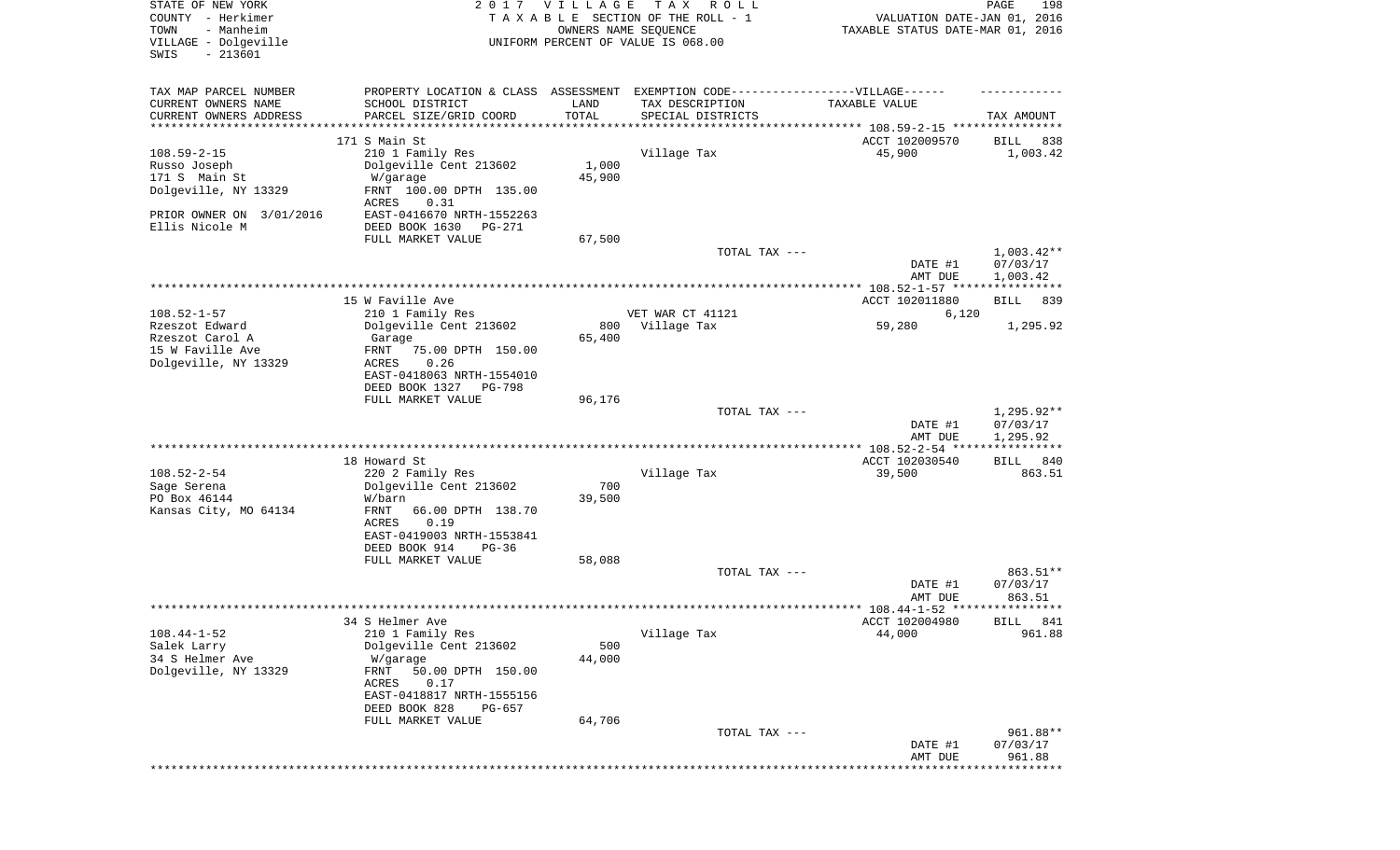| STATE OF NEW YORK<br>COUNTY - Herkimer<br>- Manheim<br>TOWN<br>VILLAGE - Dolgeville<br>$-213601$<br>SWIS | 2017                                                            | VILLAGE<br>OWNERS NAME SEQUENCE | T A X<br>R O L L<br>TAXABLE SECTION OF THE ROLL - 1<br>UNIFORM PERCENT OF VALUE IS 068.00 | VALUATION DATE-JAN 01, 2016<br>TAXABLE STATUS DATE-MAR 01, 2016 | 199<br>PAGE           |
|----------------------------------------------------------------------------------------------------------|-----------------------------------------------------------------|---------------------------------|-------------------------------------------------------------------------------------------|-----------------------------------------------------------------|-----------------------|
| TAX MAP PARCEL NUMBER                                                                                    |                                                                 |                                 | PROPERTY LOCATION & CLASS ASSESSMENT EXEMPTION CODE----------------VILLAGE------          |                                                                 |                       |
| CURRENT OWNERS NAME                                                                                      | SCHOOL DISTRICT                                                 | LAND                            | TAX DESCRIPTION                                                                           | TAXABLE VALUE                                                   |                       |
| CURRENT OWNERS ADDRESS<br>********************                                                           | PARCEL SIZE/GRID COORD<br>* * * * * * * * * * * * * * * * * * * | TOTAL<br>*************          | SPECIAL DISTRICTS                                                                         |                                                                 | TAX AMOUNT            |
|                                                                                                          | 19 Ransom St                                                    |                                 |                                                                                           |                                                                 | 842<br>BILL           |
| $108.52 - 6 - 7.1$                                                                                       | 210 1 Family Res                                                |                                 | Village Tax                                                                               | 26,000                                                          | 568.38                |
| Salerno Nicholas L                                                                                       | Dolgeville Cent 213602                                          | 300                             |                                                                                           |                                                                 |                       |
| 19 Ransom St<br>Dolgeville, NY 13329                                                                     | W/carport<br>FRNT<br>56.00 DPTH 150.00                          | 26,000                          |                                                                                           |                                                                 |                       |
|                                                                                                          | 0.19<br>ACRES                                                   |                                 |                                                                                           |                                                                 |                       |
|                                                                                                          | EAST-0419535 NRTH-1552956                                       |                                 |                                                                                           |                                                                 |                       |
|                                                                                                          | DEED BOOK 1581<br>PG-126<br>FULL MARKET VALUE                   | 38,235                          |                                                                                           |                                                                 |                       |
|                                                                                                          |                                                                 |                                 | TOTAL TAX ---                                                                             |                                                                 | 568.38**              |
|                                                                                                          |                                                                 |                                 |                                                                                           | DATE #1                                                         | 07/03/17              |
|                                                                                                          |                                                                 |                                 |                                                                                           | AMT DUE                                                         | 568.38                |
|                                                                                                          | 16 Slawson St                                                   |                                 |                                                                                           | ACCT 102002730                                                  | BILL<br>843           |
| $108.44 - 1 - 54$                                                                                        | 210 1 Family Res                                                |                                 | Village Tax                                                                               | 46,000                                                          | 1,005.60              |
| Sandling Jason E                                                                                         | Dolgeville Cent 213602                                          | 500                             | XC991 Water relevy                                                                        | 638.00 MT M                                                     | 638.00                |
| Sandling Marcia J<br>16 Slawson St                                                                       | W/garage<br>FRNT<br>50.00 DPTH 100.00                           | 46,000                          |                                                                                           |                                                                 |                       |
| Dolgeville, NY 13329                                                                                     | ACRES<br>0.11                                                   |                                 |                                                                                           |                                                                 |                       |
|                                                                                                          | EAST-0418760 NRTH-1555007                                       |                                 |                                                                                           |                                                                 |                       |
|                                                                                                          | DEED BOOK 1446<br>PG-948<br>FULL MARKET VALUE                   | 67,647                          |                                                                                           |                                                                 |                       |
|                                                                                                          |                                                                 |                                 | TOTAL TAX ---                                                                             |                                                                 | $1,643.60**$          |
|                                                                                                          |                                                                 |                                 |                                                                                           | DATE #1                                                         | 07/03/17              |
|                                                                                                          |                                                                 |                                 |                                                                                           | AMT DUE                                                         | 1,643.60              |
|                                                                                                          | 19 Stewart St                                                   |                                 |                                                                                           | ACCT 102023400                                                  | BILL<br>844           |
| $108.59 - 3 - 17$                                                                                        | 210 1 Family Res                                                |                                 | AGED-ALL<br>41800                                                                         | 26,200                                                          |                       |
| Saracino Rosalie<br>Saracino Michael J                                                                   | Dolgeville Cent 213602<br>W Garage                              | 500<br>52,400                   | Village Tax                                                                               | 26,200                                                          | 572.76                |
| 19 Stewart St                                                                                            | FRNT 100.00 DPTH 150.00                                         |                                 |                                                                                           |                                                                 |                       |
| Dolgeville, NY 13329                                                                                     | <b>ACRES</b><br>0.17                                            |                                 |                                                                                           |                                                                 |                       |
|                                                                                                          | EAST-0417106 NRTH-1551794                                       |                                 |                                                                                           |                                                                 |                       |
|                                                                                                          | DEED BOOK 1386<br>PG-351<br>FULL MARKET VALUE                   | 77,059                          |                                                                                           |                                                                 |                       |
|                                                                                                          |                                                                 |                                 | TOTAL TAX ---                                                                             |                                                                 | 572.76**              |
|                                                                                                          |                                                                 |                                 |                                                                                           | DATE #1                                                         | 07/03/17              |
|                                                                                                          |                                                                 |                                 |                                                                                           | AMT DUE                                                         | 572.76                |
|                                                                                                          | 70 Van Buren St                                                 |                                 |                                                                                           | ACCT 102023460                                                  | BILL 845              |
| $108.52 - 5 - 6$                                                                                         | 210 1 Family Res                                                |                                 | Village Tax                                                                               | 40,000                                                          | 874.44                |
| Sarpen Kathleen J<br>PO Box 87                                                                           | Dolgeville Cent 213602<br>W/barn                                | 1,600<br>40,000                 |                                                                                           |                                                                 |                       |
| Dolgeville, NY 13329                                                                                     | FRNT 160.00 DPTH 260.00                                         |                                 |                                                                                           |                                                                 |                       |
|                                                                                                          | ACRES<br>0.86                                                   |                                 |                                                                                           |                                                                 |                       |
|                                                                                                          | EAST-0420316 NRTH-1553309                                       |                                 |                                                                                           |                                                                 |                       |
|                                                                                                          | DEED BOOK 903<br>PG-227<br>FULL MARKET VALUE                    | 58,824                          |                                                                                           |                                                                 |                       |
|                                                                                                          |                                                                 |                                 | TOTAL TAX ---                                                                             |                                                                 | 874.44**              |
|                                                                                                          |                                                                 |                                 |                                                                                           | DATE #1                                                         | 07/03/17              |
|                                                                                                          |                                                                 |                                 |                                                                                           | AMT DUE                                                         | 874.44<br>*********** |
|                                                                                                          |                                                                 |                                 |                                                                                           |                                                                 |                       |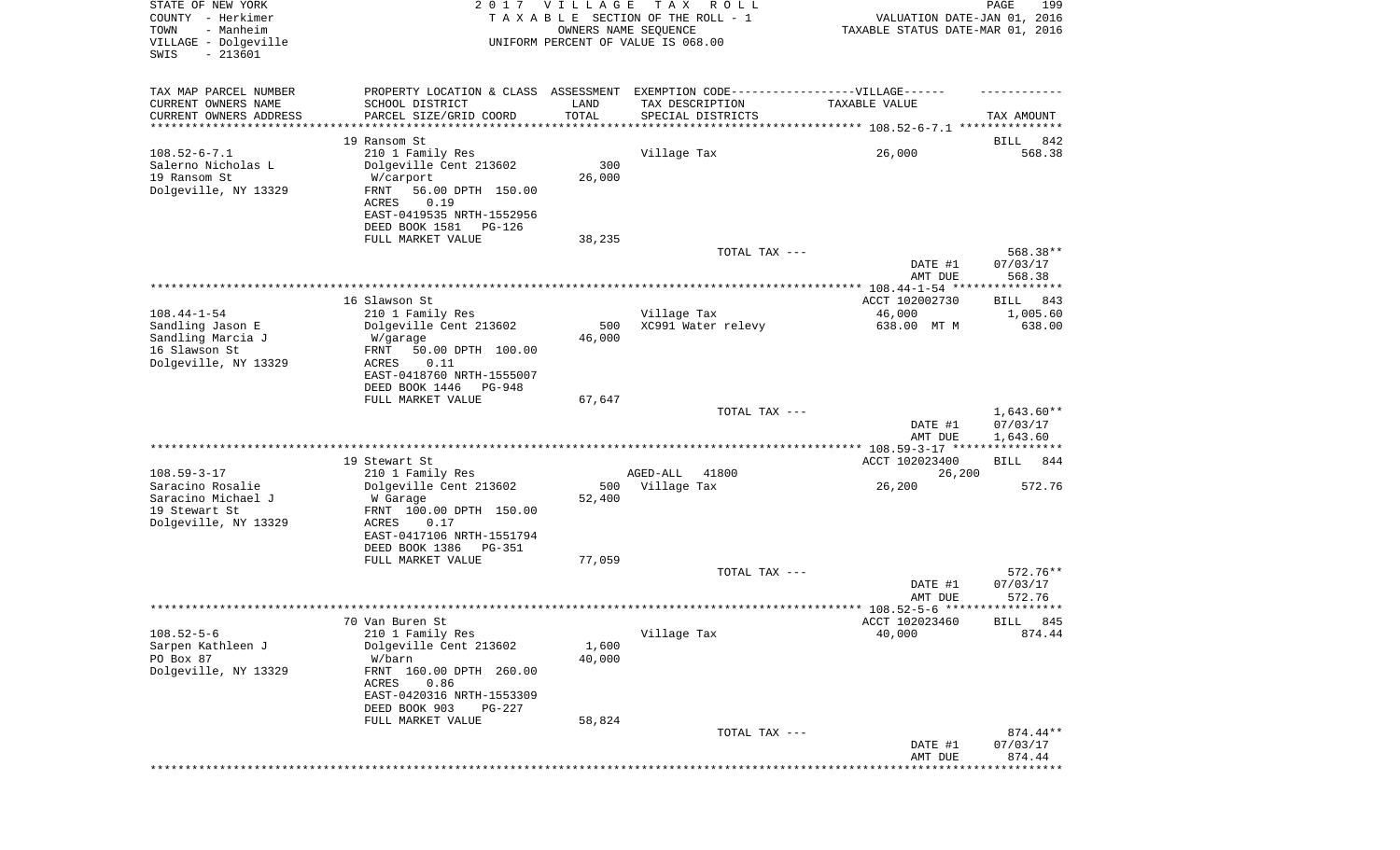| STATE OF NEW YORK<br>COUNTY - Herkimer<br>- Manheim<br>TOWN<br>VILLAGE - Dolgeville<br>$-213601$<br>SWIS |                                                                                   | 2017 VILLAGE  | TAX ROLL<br>TAXABLE SECTION OF THE ROLL - 1<br>OWNERS NAME SEOUENCE<br>UNIFORM PERCENT OF VALUE IS 068.00 | VALUATION DATE-JAN 01, 2016<br>TAXABLE STATUS DATE-MAR 01, 2016 | PAGE<br>200                    |
|----------------------------------------------------------------------------------------------------------|-----------------------------------------------------------------------------------|---------------|-----------------------------------------------------------------------------------------------------------|-----------------------------------------------------------------|--------------------------------|
| TAX MAP PARCEL NUMBER                                                                                    | PROPERTY LOCATION & CLASS ASSESSMENT EXEMPTION CODE-----------------VILLAGE------ |               |                                                                                                           |                                                                 |                                |
| CURRENT OWNERS NAME<br>CURRENT OWNERS ADDRESS                                                            | SCHOOL DISTRICT<br>PARCEL SIZE/GRID COORD                                         | LAND<br>TOTAL | TAX DESCRIPTION<br>SPECIAL DISTRICTS                                                                      | TAXABLE VALUE                                                   | TAX AMOUNT                     |
|                                                                                                          |                                                                                   |               |                                                                                                           | *********** 108.52-6-40 ****                                    |                                |
| $108.52 - 6 - 40$                                                                                        | 58 E Faville Ave<br>210 1 Family Res                                              |               | Village Tax                                                                                               | ACCT 102027870<br>73,500                                        | <b>BILL</b><br>846<br>1,606.78 |
| Sarpen Kathleen J                                                                                        | Dolgeville Cent 213602                                                            | 4,100         |                                                                                                           |                                                                 |                                |
| PO Box 87                                                                                                | W/garage                                                                          | 73,500        |                                                                                                           |                                                                 |                                |
| Dolgeville, NY 13329                                                                                     | <b>ACRES</b><br>3.10 BANK<br>135                                                  |               |                                                                                                           |                                                                 |                                |
|                                                                                                          | EAST-0419864 NRTH-1552655                                                         |               |                                                                                                           |                                                                 |                                |
|                                                                                                          | DEED BOOK 872<br>PG-661                                                           |               |                                                                                                           |                                                                 |                                |
|                                                                                                          | FULL MARKET VALUE                                                                 | 108,088       | TOTAL TAX ---                                                                                             |                                                                 | $1,606.78**$                   |
|                                                                                                          |                                                                                   |               |                                                                                                           | DATE #1                                                         | 07/03/17                       |
|                                                                                                          |                                                                                   |               |                                                                                                           | AMT DUE                                                         | 1,606.78                       |
|                                                                                                          |                                                                                   |               | ************************************                                                                      | ************ 108.60-1-9 ****                                    | ***********                    |
|                                                                                                          | Ward St                                                                           |               |                                                                                                           | ACCT 102004050                                                  | 847<br><b>BILL</b>             |
| $108.60 - 1 - 9$                                                                                         | 311 Res vac land                                                                  |               | Village Tax                                                                                               | 800                                                             | 17.49                          |
| Sarpen William<br>46 Vanburen St                                                                         | Dolgeville Cent 213602                                                            | 800<br>800    |                                                                                                           |                                                                 |                                |
| Dolgeville, NY 13329                                                                                     | FRNT 120.00 DPTH 150.00<br>0.39<br><b>ACRES</b>                                   |               |                                                                                                           |                                                                 |                                |
|                                                                                                          | EAST-0418933 NRTH-1551270                                                         |               |                                                                                                           |                                                                 |                                |
|                                                                                                          | FULL MARKET VALUE                                                                 | 1,176         |                                                                                                           |                                                                 |                                |
|                                                                                                          |                                                                                   |               | TOTAL TAX ---                                                                                             |                                                                 | $17.49**$                      |
|                                                                                                          |                                                                                   |               |                                                                                                           | DATE #1                                                         | 07/03/17                       |
|                                                                                                          |                                                                                   |               |                                                                                                           | AMT DUE                                                         | 17.49<br>**********            |
|                                                                                                          | Ward St & Menge                                                                   |               |                                                                                                           |                                                                 | <b>BILL</b><br>848             |
| $108.60 - 1 - 11$                                                                                        | 311 Res vac land                                                                  |               | Village Tax                                                                                               | 2,100                                                           | 45.91                          |
| Sarpen William                                                                                           | Dolgeville Cent 213602                                                            | 2,100         |                                                                                                           |                                                                 |                                |
| 46 Van Buren St                                                                                          | FRNT 125.00 DPTH 150.00                                                           | 2,100         |                                                                                                           |                                                                 |                                |
| Dolgeville, NY 13329                                                                                     | 1.10<br>ACRES                                                                     |               |                                                                                                           |                                                                 |                                |
|                                                                                                          | EAST-0418806 NRTH-1551504                                                         |               |                                                                                                           |                                                                 |                                |
|                                                                                                          | DEED BOOK 856<br>PG-592<br>FULL MARKET VALUE                                      | 3,088         |                                                                                                           |                                                                 |                                |
|                                                                                                          |                                                                                   |               | TOTAL TAX ---                                                                                             |                                                                 | 45.91**                        |
|                                                                                                          |                                                                                   |               |                                                                                                           | DATE #1                                                         | 07/03/17                       |
|                                                                                                          |                                                                                   |               |                                                                                                           | AMT DUE                                                         | 45.91                          |
|                                                                                                          |                                                                                   |               |                                                                                                           |                                                                 | *******                        |
|                                                                                                          | Fenner St                                                                         |               |                                                                                                           | ACCT 102003000                                                  | <b>BILL</b><br>849             |
| $108.60 - 1 - 21$<br>Sarpen William                                                                      | 312 Vac w/imprv<br>Dolgeville Cent 213602                                         | 10,100        | Village Tax                                                                                               | 14,900                                                          | 325.73                         |
| 46 Van Buren St                                                                                          | FRNT 1038.00 DPTH                                                                 | 14,900        |                                                                                                           |                                                                 |                                |
| Dolgeville, NY 13329                                                                                     | ACRES 10.90                                                                       |               |                                                                                                           |                                                                 |                                |
|                                                                                                          | EAST-0419441 NRTH-1551204                                                         |               |                                                                                                           |                                                                 |                                |
|                                                                                                          | DEED BOOK 900<br>$PG-186$                                                         |               |                                                                                                           |                                                                 |                                |
|                                                                                                          | FULL MARKET VALUE                                                                 | 21,912        |                                                                                                           |                                                                 |                                |
|                                                                                                          |                                                                                   |               | TOTAL TAX ---                                                                                             |                                                                 | 325.73**                       |
|                                                                                                          |                                                                                   |               |                                                                                                           | DATE #1<br>AMT DUE                                              | 07/03/17<br>325.73             |
|                                                                                                          |                                                                                   |               |                                                                                                           |                                                                 |                                |
|                                                                                                          |                                                                                   |               |                                                                                                           |                                                                 |                                |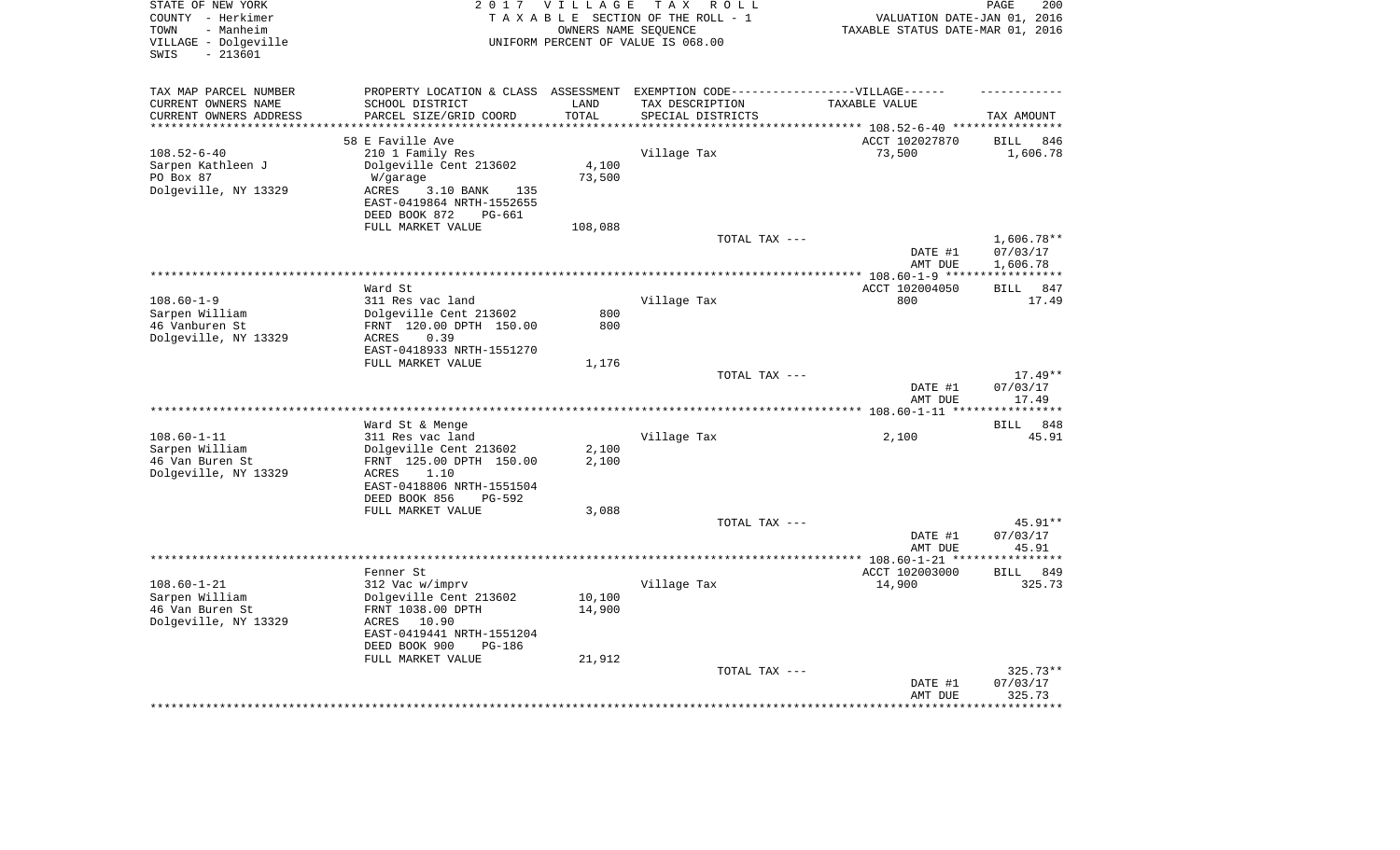| STATE OF NEW YORK<br>COUNTY - Herkimer<br>TOWN<br>- Manheim<br>VILLAGE - Dolgeville<br>SWIS<br>$-213601$ |                                                                                   | 2017 VILLAGE<br>OWNERS NAME SEQUENCE | T A X<br>R O L L<br>TAXABLE SECTION OF THE ROLL - 1<br>UNIFORM PERCENT OF VALUE IS 068.00 | VALUATION DATE-JAN 01, 2016<br>TAXABLE STATUS DATE-MAR 01, 2016 | PAGE<br>201              |
|----------------------------------------------------------------------------------------------------------|-----------------------------------------------------------------------------------|--------------------------------------|-------------------------------------------------------------------------------------------|-----------------------------------------------------------------|--------------------------|
| TAX MAP PARCEL NUMBER                                                                                    | PROPERTY LOCATION & CLASS ASSESSMENT EXEMPTION CODE-----------------VILLAGE------ |                                      |                                                                                           |                                                                 |                          |
| CURRENT OWNERS NAME                                                                                      | SCHOOL DISTRICT                                                                   | LAND                                 | TAX DESCRIPTION                                                                           | TAXABLE VALUE                                                   |                          |
| CURRENT OWNERS ADDRESS<br>*********************                                                          | PARCEL SIZE/GRID COORD                                                            | TOTAL<br>***********                 | SPECIAL DISTRICTS                                                                         |                                                                 | TAX AMOUNT               |
|                                                                                                          | 66 Van Buren St                                                                   |                                      |                                                                                           | ACCT 102011970                                                  | 850<br>BILL              |
| $108.52 - 5 - 7$                                                                                         | 210 1 Family Res                                                                  |                                      | Village Tax                                                                               | 55,000                                                          | 1,202.35                 |
| Sarpen William P                                                                                         | Dolgeville Cent 213602                                                            | 1,000                                |                                                                                           |                                                                 |                          |
| PO Box 1                                                                                                 | W/garage                                                                          | 55,000                               |                                                                                           |                                                                 |                          |
| Dolgeville, NY 13329                                                                                     | FRNT 100.00 DPTH 287.00<br>ACRES<br>0.75                                          |                                      |                                                                                           |                                                                 |                          |
|                                                                                                          | EAST-0420235 NRTH-1553444                                                         |                                      |                                                                                           |                                                                 |                          |
|                                                                                                          | DEED BOOK 1134<br>PG-577                                                          |                                      |                                                                                           |                                                                 |                          |
|                                                                                                          | FULL MARKET VALUE                                                                 | 80,882                               |                                                                                           |                                                                 |                          |
|                                                                                                          |                                                                                   |                                      | TOTAL TAX ---                                                                             | DATE #1                                                         | $1,202.35**$<br>07/03/17 |
|                                                                                                          |                                                                                   |                                      |                                                                                           | AMT DUE                                                         | 1,202.35                 |
|                                                                                                          |                                                                                   |                                      |                                                                                           |                                                                 |                          |
|                                                                                                          | 46 Van Buren St                                                                   |                                      |                                                                                           | ACCT 102008040                                                  | BILL<br>851              |
| $108.52 - 5 - 12$                                                                                        | 210 1 Family Res                                                                  |                                      | VET WAR CT 41121                                                                          | 6,120                                                           | 769.07                   |
| Sarpen William P<br>46 Vanburen                                                                          | Dolgeville Cent 213602<br>W/garage                                                | 1,200<br>41,300                      | Village Tax                                                                               | 35,180                                                          |                          |
| Dolgeville, NY 13329                                                                                     | FRNT 120.00 DPTH 208.00                                                           |                                      |                                                                                           |                                                                 |                          |
|                                                                                                          | ACRES<br>0.66                                                                     |                                      |                                                                                           |                                                                 |                          |
|                                                                                                          | EAST-0420160 NRTH-1553864<br>DEED BOOK 782                                        |                                      |                                                                                           |                                                                 |                          |
|                                                                                                          | PG-382<br>FULL MARKET VALUE                                                       | 60,735                               |                                                                                           |                                                                 |                          |
|                                                                                                          |                                                                                   |                                      | TOTAL TAX ---                                                                             |                                                                 | 769.07**                 |
|                                                                                                          |                                                                                   |                                      |                                                                                           | DATE #1                                                         | 07/03/17                 |
|                                                                                                          |                                                                                   |                                      |                                                                                           | AMT DUE                                                         | 769.07                   |
|                                                                                                          | Fenner St                                                                         |                                      |                                                                                           |                                                                 | 852<br>BILL              |
| $108.60 - 1 - 35$                                                                                        | 311 Res vac land                                                                  |                                      | Village Tax                                                                               | 100                                                             | 2.19                     |
| Sarpen William P                                                                                         | Dolgeville Cent 213602                                                            | 100                                  |                                                                                           |                                                                 |                          |
| 46 Van Buren St                                                                                          | FRNT<br>50.00 DPTH 105.00                                                         | 100                                  |                                                                                           |                                                                 |                          |
| Dolgeville, NY 13329                                                                                     | ACRES<br>0.11<br>EAST-0418853 NRTH-1550976                                        |                                      |                                                                                           |                                                                 |                          |
|                                                                                                          | DEED BOOK 786<br>PG-646                                                           |                                      |                                                                                           |                                                                 |                          |
|                                                                                                          | FULL MARKET VALUE                                                                 | 147                                  |                                                                                           |                                                                 |                          |
|                                                                                                          |                                                                                   |                                      | TOTAL TAX ---                                                                             |                                                                 | $2.19**$                 |
|                                                                                                          |                                                                                   |                                      |                                                                                           | DATE #1<br>AMT DUE                                              | 07/03/17<br>2.19         |
|                                                                                                          |                                                                                   |                                      |                                                                                           |                                                                 | * * * * * *              |
|                                                                                                          | 29 Van Buren St                                                                   |                                      |                                                                                           | ACCT 102020340                                                  | 853<br>BILL              |
| $108.52 - 5 - 95$                                                                                        | 210 1 Family Res                                                                  |                                      | Village Tax                                                                               | 29,500                                                          | 644.90                   |
| Sarpen William P Sr.<br>PO Box 1                                                                         | Dolgeville Cent 213602<br>FRNT 120.00 DPTH 160.00                                 | 1,000<br>29,500                      |                                                                                           |                                                                 |                          |
| Dolgeville, NY 13329                                                                                     | ACRES<br>0.45                                                                     |                                      |                                                                                           |                                                                 |                          |
|                                                                                                          | EAST-0420171 NRTH-1554297                                                         |                                      |                                                                                           |                                                                 |                          |
|                                                                                                          | DEED BOOK 1306<br>PG-175                                                          |                                      |                                                                                           |                                                                 |                          |
|                                                                                                          | FULL MARKET VALUE                                                                 | 43,382                               | TOTAL TAX ---                                                                             |                                                                 | 644.90**                 |
|                                                                                                          |                                                                                   |                                      |                                                                                           | DATE #1                                                         | 07/03/17                 |
|                                                                                                          |                                                                                   |                                      |                                                                                           | AMT DUE                                                         | 644.90                   |
|                                                                                                          |                                                                                   |                                      |                                                                                           |                                                                 | *********                |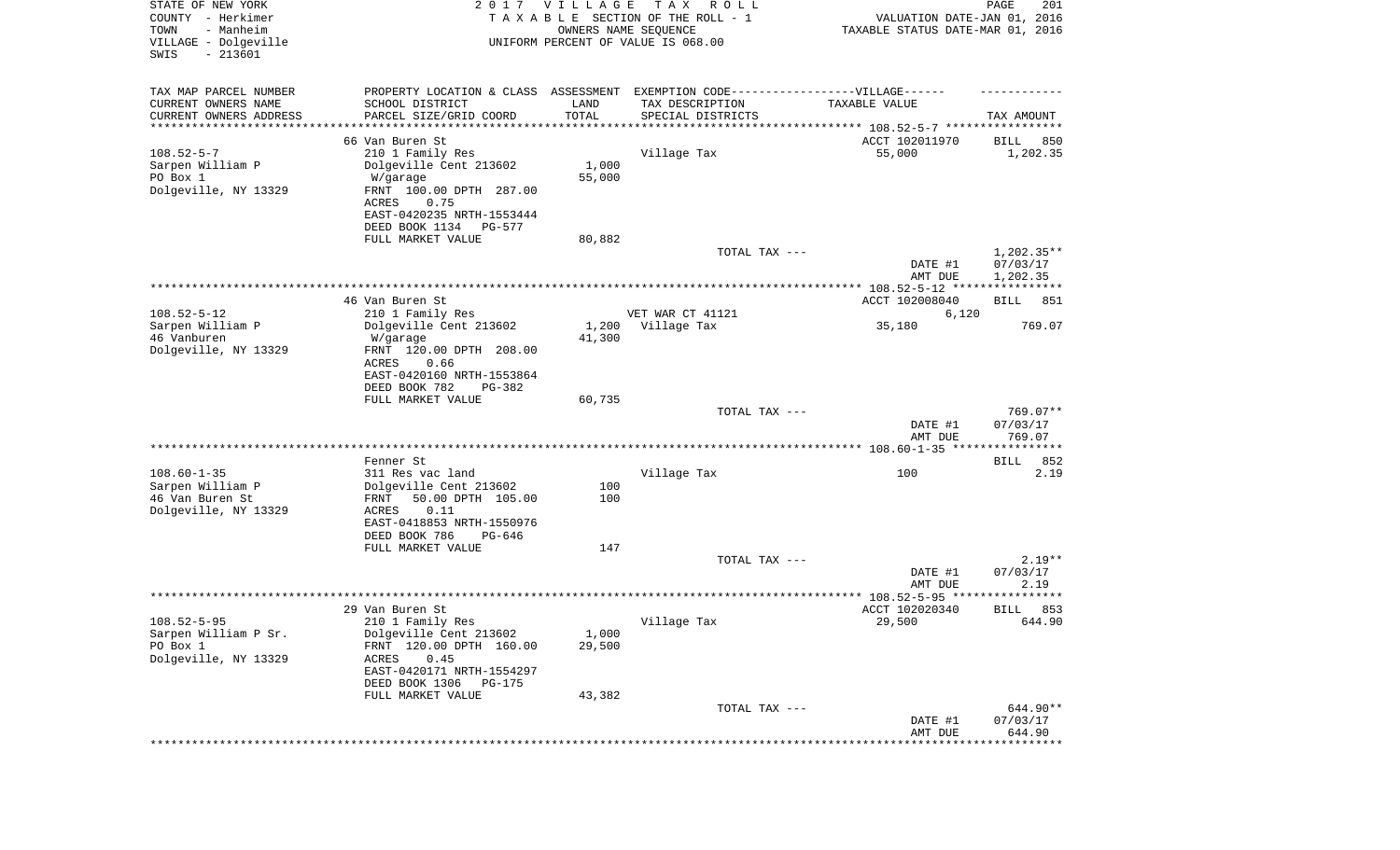| STATE OF NEW YORK<br>COUNTY - Herkimer<br>TOWN<br>- Manheim<br>VILLAGE - Dolgeville<br>SWIS<br>$-213601$   | 2017                                                                                                                                       | <b>VILLAGE</b>    | T A X<br>R O L L<br>TAXABLE SECTION OF THE ROLL - 1<br>OWNERS NAME SEQUENCE<br>UNIFORM PERCENT OF VALUE IS 068.00 | VALUATION DATE-JAN 01, 2016<br>TAXABLE STATUS DATE-MAR 01, 2016 | PAGE<br>202                         |
|------------------------------------------------------------------------------------------------------------|--------------------------------------------------------------------------------------------------------------------------------------------|-------------------|-------------------------------------------------------------------------------------------------------------------|-----------------------------------------------------------------|-------------------------------------|
| TAX MAP PARCEL NUMBER                                                                                      | PROPERTY LOCATION & CLASS ASSESSMENT EXEMPTION CODE-----------------VILLAGE------                                                          |                   |                                                                                                                   |                                                                 |                                     |
| CURRENT OWNERS NAME<br>CURRENT OWNERS ADDRESS                                                              | SCHOOL DISTRICT<br>PARCEL SIZE/GRID COORD                                                                                                  | LAND<br>TOTAL     | TAX DESCRIPTION<br>SPECIAL DISTRICTS                                                                              | TAXABLE VALUE                                                   | TAX AMOUNT                          |
| **********************                                                                                     |                                                                                                                                            |                   |                                                                                                                   |                                                                 |                                     |
| $108.59 - 2 - 25$<br>Saw Buck, LLC<br>Attn: Marion Cleary<br>344 S Warren St Ste 202<br>Syracuse, NY 13202 | 1 Stewart St<br>451 Reg shop ctr<br>Dolgeville Cent 213602<br>FRNT 150.00 DPTH 185.00<br><b>ACRES</b><br>0.64<br>EAST-0417049 NRTH-1552280 | 15,000<br>225,000 | Village Tax                                                                                                       | ACCT 102001920<br>225,000                                       | 854<br>BILL<br>4,918.71             |
| PRIOR OWNER ON 3/01/2016                                                                                   | DEED BOOK 1600<br><b>PG-590</b><br>FULL MARKET VALUE                                                                                       | 330,882           |                                                                                                                   |                                                                 |                                     |
| Saw Buck, LLC                                                                                              |                                                                                                                                            |                   | TOTAL TAX ---                                                                                                     | DATE #1                                                         | 4,918.71**<br>07/03/17              |
|                                                                                                            |                                                                                                                                            |                   |                                                                                                                   | AMT DUE                                                         | 4,918.71                            |
|                                                                                                            | 41 E Spofford Ave                                                                                                                          |                   |                                                                                                                   | ACCT 102016500                                                  | BILL<br>855                         |
| $108.52 - 4 - 42$<br>Scharpou Edward H II<br>41 E Spofford Ave<br>Dolgeville, NY 13329                     | 210 1 Family Res<br>Dolgeville Cent 213602<br>W Garage<br>75.00 DPTH<br>FRNT<br>50.00<br>ACRES<br>0.09<br>EAST-0419161 NRTH-1552810        | 800<br>47,500     | Village Tax                                                                                                       | 47,500                                                          | 1,038.39                            |
|                                                                                                            | DEED BOOK 1542<br>PG-469                                                                                                                   |                   |                                                                                                                   |                                                                 |                                     |
|                                                                                                            | FULL MARKET VALUE                                                                                                                          | 69,853            | TOTAL TAX ---                                                                                                     |                                                                 | $1,038.39**$                        |
|                                                                                                            |                                                                                                                                            |                   |                                                                                                                   | DATE #1<br>AMT DUE                                              | 07/03/17<br>1,038.39<br>*********** |
|                                                                                                            | 7 Sullivan St                                                                                                                              |                   |                                                                                                                   | ACCT 102003750                                                  | 856<br>BILL                         |
| $108.59 - 2 - 35$<br>Scherneck Lutz U<br>5 Sullivan St<br>Dolgeville, NY 13329                             | 210 1 Family Res<br>Dolgeville Cent 213602<br>W/garage<br>FRNT 125.00 DPTH 125.00                                                          | 1,300<br>40,000   | Village Tax                                                                                                       | 40,000                                                          | 874.44                              |
|                                                                                                            | ACRES<br>0.36<br>EAST-0417387 NRTH-1552197<br>DEED BOOK 677<br>$PG-137$<br>FULL MARKET VALUE                                               | 58,824            |                                                                                                                   |                                                                 |                                     |
|                                                                                                            |                                                                                                                                            |                   | TOTAL TAX ---                                                                                                     | DATE #1<br>AMT DUE                                              | 874.44**<br>07/03/17<br>874.44      |
|                                                                                                            |                                                                                                                                            |                   |                                                                                                                   |                                                                 |                                     |
| $108.44 - 1 - 61$                                                                                          | 32 Slawson St<br>210 1 Family Res                                                                                                          |                   | VET COM CT 41131                                                                                                  | ACCT 102030000<br>8,000                                         | 857<br>BILL                         |
| Schubbe Jane<br>32 Slawson St<br>Dolgeville, NY 13329                                                      | Dolgeville Cent 213602<br>50.00 DPTH<br>FRNT<br>50.00<br>0.11<br>ACRES<br>EAST-0418483 NRTH-1555295<br>DEED BOOK 00552 PG-00282            | 500<br>32,000     | Village Tax                                                                                                       | 24,000                                                          | 524.66                              |
|                                                                                                            | FULL MARKET VALUE                                                                                                                          | 47,059            | TOTAL TAX ---                                                                                                     | DATE #1                                                         | 524.66**<br>07/03/17                |
|                                                                                                            |                                                                                                                                            |                   |                                                                                                                   | AMT DUE                                                         | 524.66<br>* * * * * * * * *         |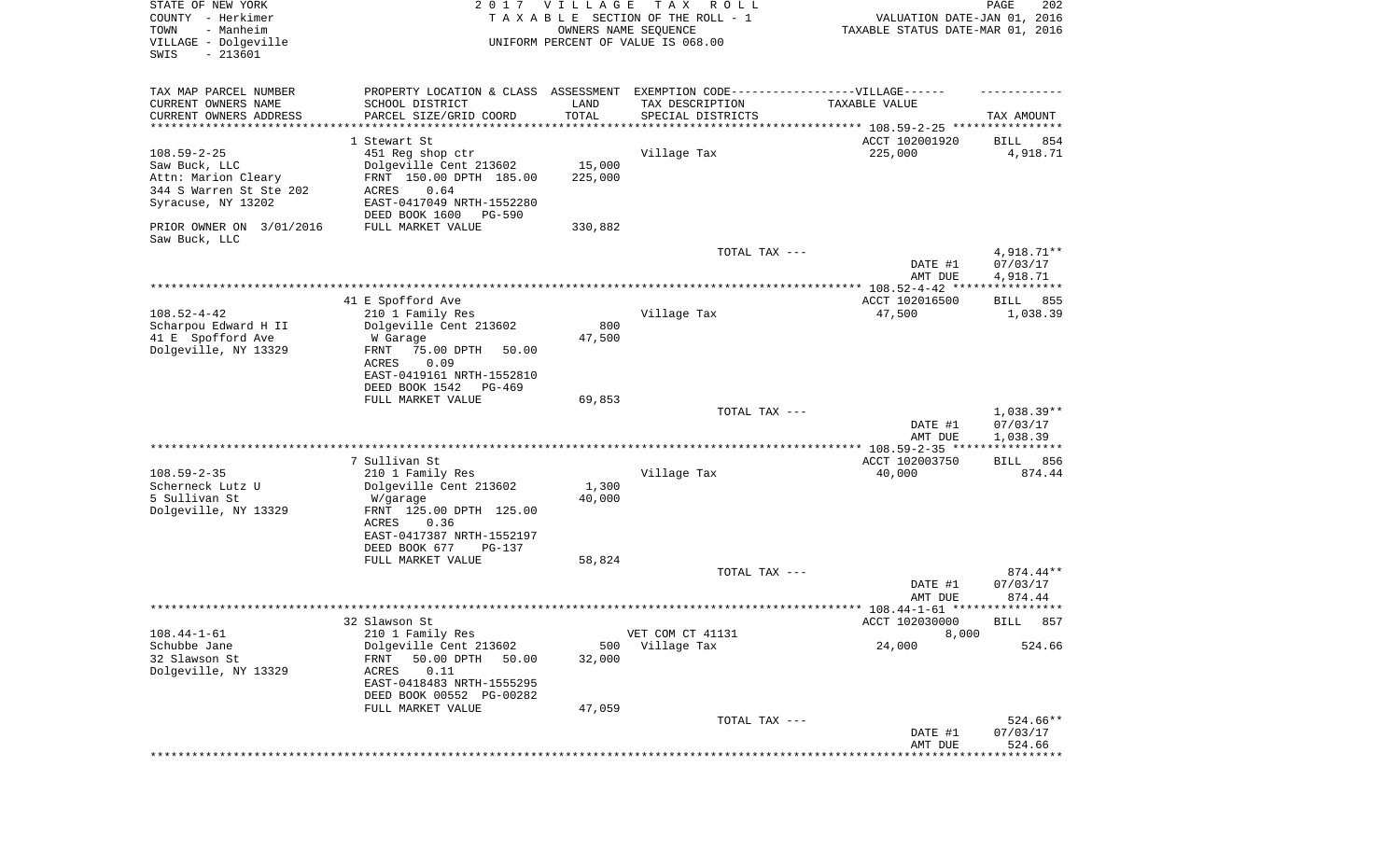| STATE OF NEW YORK<br>COUNTY - Herkimer<br>- Manheim<br>TOWN<br>VILLAGE - Dolgeville<br>SWIS<br>$-213601$                |                                                                                                                                                                                    | 2017 VILLAGE            | T A X<br>R O L L<br>TAXABLE SECTION OF THE ROLL - 1<br>OWNERS NAME SEQUENCE<br>UNIFORM PERCENT OF VALUE IS 068.00        | VALUATION DATE-JAN 01, 2016<br>TAXABLE STATUS DATE-MAR 01, 2016 | PAGE<br>203                          |
|-------------------------------------------------------------------------------------------------------------------------|------------------------------------------------------------------------------------------------------------------------------------------------------------------------------------|-------------------------|--------------------------------------------------------------------------------------------------------------------------|-----------------------------------------------------------------|--------------------------------------|
| TAX MAP PARCEL NUMBER<br>CURRENT OWNERS NAME<br>CURRENT OWNERS ADDRESS<br>********************                          | SCHOOL DISTRICT<br>PARCEL SIZE/GRID COORD<br>42 W State St                                                                                                                         | LAND<br>TOTAL           | PROPERTY LOCATION & CLASS ASSESSMENT EXEMPTION CODE----------------VILLAGE------<br>TAX DESCRIPTION<br>SPECIAL DISTRICTS | TAXABLE VALUE<br>ACCT 102003300                                 | TAX AMOUNT<br><b>BILL</b><br>858     |
| $108.36 - 1 - 46$<br>Schuyler Rose<br>42 W State St<br>Dolgeville, NY 13329                                             | 210 1 Family Res<br>Dolgeville Cent 213602<br>W/garage<br>FRNT<br>37.50 DPTH 235.00<br>ACRES<br>0.20<br>EAST-0419141 NRTH-1557040<br>DEED BOOK 1197<br>PG-706<br>FULL MARKET VALUE | 400<br>52,600<br>77,353 | AGED-ALL<br>41800<br>Village Tax                                                                                         | 26,300<br>26,300                                                | 574.94                               |
|                                                                                                                         |                                                                                                                                                                                    |                         | TOTAL TAX ---                                                                                                            | DATE #1<br>AMT DUE                                              | 574.94**<br>07/03/17<br>574.94       |
|                                                                                                                         |                                                                                                                                                                                    |                         |                                                                                                                          |                                                                 |                                      |
|                                                                                                                         | 50 E Faville Ave                                                                                                                                                                   |                         |                                                                                                                          | ACCT 102023130                                                  | BILL 859                             |
| $108.52 - 6 - 31$<br>Secretary of HUD                                                                                   | 210 1 Family Res<br>Dolgeville Cent 213602                                                                                                                                         | 500                     | Village Tax<br>XC991 Water relevy                                                                                        | 39,200<br>440.00 MT M                                           | 856.95<br>440.00                     |
| 2401 NW 23rd St Ste 1D<br>Oklahoma City, OK 73107                                                                       | FRNT<br>50.00 DPTH 100.00<br>ACRES<br>0.11<br>EAST-0419746 NRTH-1553019<br>DEED BOOK 1615<br>PG-756<br>FULL MARKET VALUE                                                           | 39,200<br>57,647        |                                                                                                                          |                                                                 |                                      |
|                                                                                                                         |                                                                                                                                                                                    |                         | TOTAL TAX ---                                                                                                            | DATE #1<br>AMT DUE                                              | $1,296.95**$<br>07/03/17<br>1,296.95 |
|                                                                                                                         |                                                                                                                                                                                    |                         |                                                                                                                          | ************ 108.52-1-30 ***********                            |                                      |
|                                                                                                                         | 98 S Main St                                                                                                                                                                       |                         |                                                                                                                          | ACCT 102001260                                                  | BILL<br>860                          |
| $108.52 - 1 - 30$<br>Secretary Veterans Affair<br>1240 East Ninth St<br>Cleveland, OH 44199<br>PRIOR OWNER ON 3/01/2016 | 210 1 Family Res<br>Dolgeville Cent 213602<br>W/garage<br>FRNT<br>50.00 DPTH 240.00<br>ACRES<br>0.28<br>EAST-0418568 NRTH-1554069                                                  | 63,000                  | CW_15_VET/ 41162<br>500 Village Tax                                                                                      | $\Omega$<br>63,000                                              | 1,377.24                             |
| Ocwen Loan Servicing LLC                                                                                                | DEED BOOK 1622<br>PG-325                                                                                                                                                           |                         |                                                                                                                          |                                                                 |                                      |
|                                                                                                                         | FULL MARKET VALUE                                                                                                                                                                  | 92,647                  | TOTAL TAX ---                                                                                                            | DATE #1<br>AMT DUE                                              | $1,377.24**$<br>07/03/17<br>1,377.24 |
|                                                                                                                         |                                                                                                                                                                                    |                         |                                                                                                                          |                                                                 | ******                               |
| $108.52 - 4 - 5$<br>Sels Robert L<br>Sels Vanita<br>750 Beach St<br>Reading Pa, NY 19605                                | 21 Rundell St<br>210 1 Family Res<br>Dolgeville Cent 213602<br>W/garage<br>FRNT 100.00 DPTH 150.00<br>0.34<br>ACRES<br>EAST-0419254 NRTH-1553189<br>DEED BOOK 860<br>$PG-67$       | 800<br>52,000           | Village Tax                                                                                                              | ACCT 102014070<br>52,000                                        | 861<br>BILL<br>1,136.77              |
|                                                                                                                         | FULL MARKET VALUE                                                                                                                                                                  | 76,471                  |                                                                                                                          |                                                                 |                                      |
|                                                                                                                         |                                                                                                                                                                                    |                         | TOTAL TAX ---                                                                                                            | DATE #1<br>AMT DUE                                              | $1,136.77**$<br>07/03/17<br>1,136.77 |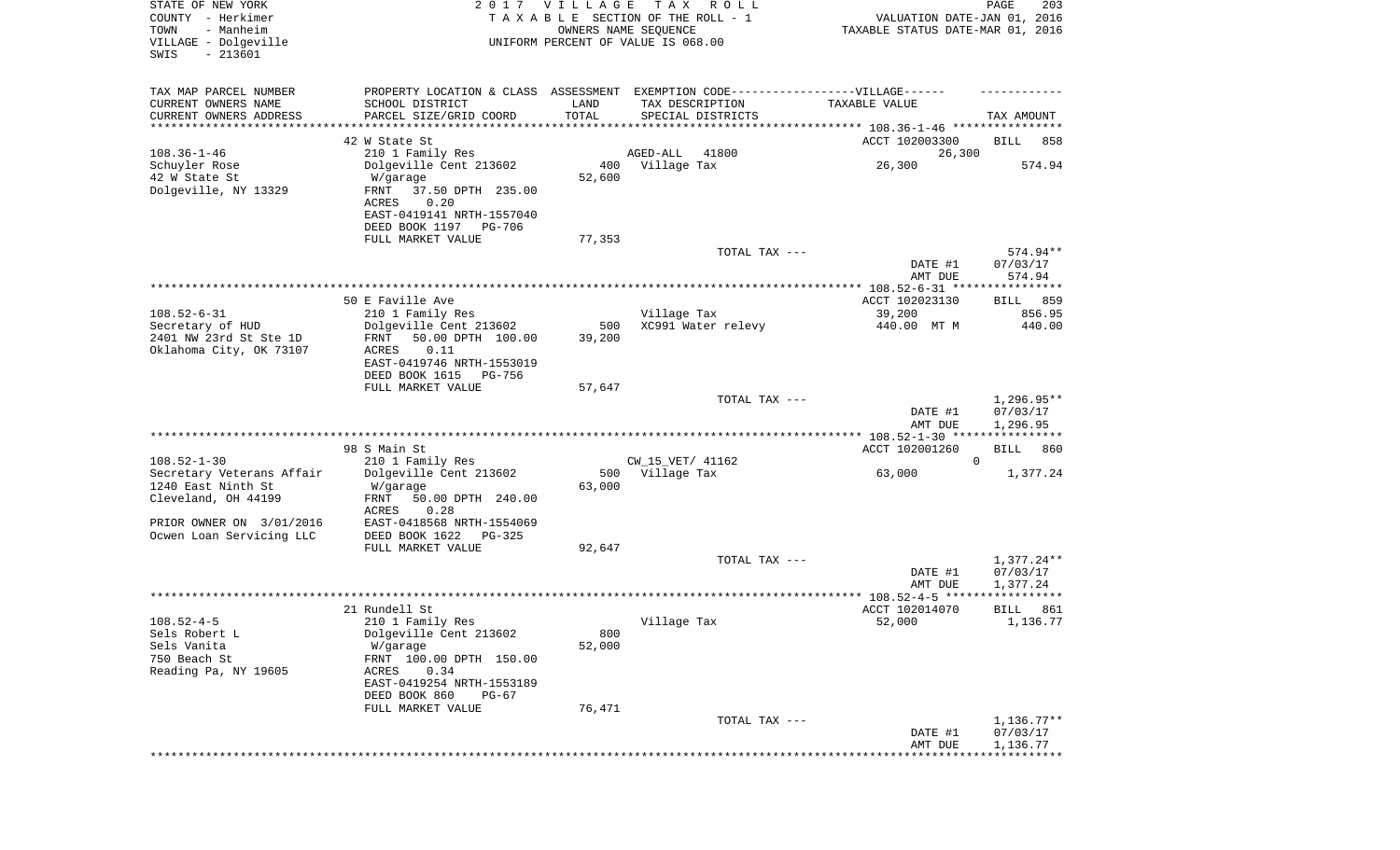| STATE OF NEW YORK<br>COUNTY - Herkimer<br>- Manheim<br>TOWN<br>VILLAGE - Dolgeville<br>$-213601$<br>SWIS | 2017                                            | VILLAGE         | T A X<br>R O L L<br>TAXABLE SECTION OF THE ROLL - 1<br>OWNERS NAME SEQUENCE<br>UNIFORM PERCENT OF VALUE IS 068.00 | VALUATION DATE-JAN 01, 2016<br>TAXABLE STATUS DATE-MAR 01, 2016 | 204<br>PAGE          |
|----------------------------------------------------------------------------------------------------------|-------------------------------------------------|-----------------|-------------------------------------------------------------------------------------------------------------------|-----------------------------------------------------------------|----------------------|
| TAX MAP PARCEL NUMBER                                                                                    |                                                 |                 | PROPERTY LOCATION & CLASS ASSESSMENT EXEMPTION CODE-----------------VILLAGE------                                 |                                                                 |                      |
| CURRENT OWNERS NAME                                                                                      | SCHOOL DISTRICT                                 | LAND            | TAX DESCRIPTION                                                                                                   | TAXABLE VALUE                                                   |                      |
| CURRENT OWNERS ADDRESS<br>*********************                                                          | PARCEL SIZE/GRID COORD<br>********************* | TOTAL           | SPECIAL DISTRICTS                                                                                                 |                                                                 | TAX AMOUNT           |
|                                                                                                          | 14 Schuyler St                                  |                 |                                                                                                                   | ACCT 102006060                                                  | 862<br>BILL          |
| $108.52 - 5 - 49$                                                                                        | 210 1 Family Res                                |                 | Village Tax                                                                                                       | 35,100                                                          | 767.32               |
| Serow Joshua D                                                                                           | Dolgeville Cent 213602                          | 400             |                                                                                                                   |                                                                 |                      |
| 14 Schuyler St                                                                                           | W/garage                                        | 35,100          |                                                                                                                   |                                                                 |                      |
| Dolgeville, NY 13329                                                                                     | FRNT<br>40.00 DPTH 170.00<br>ACRES<br>0.16      |                 |                                                                                                                   |                                                                 |                      |
|                                                                                                          | EAST-0419757 NRTH-1554202                       |                 |                                                                                                                   |                                                                 |                      |
|                                                                                                          | DEED BOOK 1430<br>PG-179                        |                 |                                                                                                                   |                                                                 |                      |
|                                                                                                          | FULL MARKET VALUE                               | 51,618          |                                                                                                                   |                                                                 |                      |
|                                                                                                          |                                                 |                 | TOTAL TAX ---                                                                                                     |                                                                 | 767.32**<br>07/03/17 |
|                                                                                                          |                                                 |                 |                                                                                                                   | DATE #1<br>AMT DUE                                              | 767.32               |
|                                                                                                          |                                                 |                 |                                                                                                                   |                                                                 |                      |
|                                                                                                          | 16 Horn St                                      |                 |                                                                                                                   | ACCT 102024240                                                  | BILL<br>863          |
| $108.36 - 2 - 44$                                                                                        | 210 1 Family Res                                |                 | VET COM CT 41131                                                                                                  | 10,200                                                          |                      |
| Sheppard Robert<br>16 Horn St                                                                            | Dolgeville Cent 213602<br>-garage               | 1,000<br>48,800 | Village Tax                                                                                                       | 38,600                                                          | 843.83               |
| Dolgeville, NY 13329                                                                                     | FRNT 100.00 DPTH 150.00                         |                 |                                                                                                                   |                                                                 |                      |
|                                                                                                          | ACRES<br>0.34 BANK<br>135                       |                 |                                                                                                                   |                                                                 |                      |
|                                                                                                          | EAST-0419245 NRTH-1557274                       |                 |                                                                                                                   |                                                                 |                      |
|                                                                                                          | DEED BOOK 783<br>$PG-67$<br>FULL MARKET VALUE   | 71,765          |                                                                                                                   |                                                                 |                      |
|                                                                                                          |                                                 |                 | TOTAL TAX ---                                                                                                     |                                                                 | 843.83**             |
|                                                                                                          |                                                 |                 |                                                                                                                   | DATE #1                                                         | 07/03/17             |
|                                                                                                          |                                                 |                 |                                                                                                                   | AMT DUE                                                         | 843.83               |
|                                                                                                          | 178 W State St Ext                              |                 |                                                                                                                   | ACCT 102016830                                                  | 864<br>BILL          |
| $108.35 - 1 - 3$                                                                                         | 210 1 Family Res                                |                 | Village Tax                                                                                                       | 24,800                                                          | 542.15               |
| Shibley David H                                                                                          | Dolgeville Cent 213602                          | 2,000           |                                                                                                                   |                                                                 |                      |
| Shibley Myrtle                                                                                           | W Garage                                        | 24,800          |                                                                                                                   |                                                                 |                      |
| 178 W State St Ext<br>Dolgeville, NY 13329                                                               | FRNT 2500.00 DPTH<br>ACRES<br>1.00              |                 |                                                                                                                   |                                                                 |                      |
|                                                                                                          | EAST-0417305 NRTH-1558539                       |                 |                                                                                                                   |                                                                 |                      |
|                                                                                                          | DEED BOOK 1459<br>PG-851                        |                 |                                                                                                                   |                                                                 |                      |
|                                                                                                          | FULL MARKET VALUE                               | 36,471          |                                                                                                                   |                                                                 |                      |
|                                                                                                          |                                                 |                 | TOTAL TAX ---                                                                                                     | DATE #1                                                         | 542.15**<br>07/03/17 |
|                                                                                                          |                                                 |                 |                                                                                                                   | AMT DUE                                                         | 542.15               |
|                                                                                                          |                                                 |                 |                                                                                                                   |                                                                 |                      |
|                                                                                                          | 28 E Faville Ave                                |                 |                                                                                                                   | ACCT 102013890                                                  | BILL 865             |
| $108.52 - 4 - 7$<br>Shue Joanne                                                                          | 210 1 Family Res<br>Dolgeville Cent 213602      | 500             | VET COM CT 41131<br>Village Tax                                                                                   | 10,075<br>30,225                                                | 660.75               |
| Steenburg John                                                                                           | W/garage                                        | 40,300          |                                                                                                                   |                                                                 |                      |
| 28 E Faville Ave                                                                                         | FRNT<br>50.00 DPTH 106.00                       |                 |                                                                                                                   |                                                                 |                      |
| Dolgeville, NY 13329                                                                                     | 0.12<br>ACRES                                   |                 |                                                                                                                   |                                                                 |                      |
|                                                                                                          | EAST-0419263 NRTH-1553301<br>DEED BOOK 1118     |                 |                                                                                                                   |                                                                 |                      |
|                                                                                                          | PG-679<br>FULL MARKET VALUE                     | 59,265          |                                                                                                                   |                                                                 |                      |
|                                                                                                          |                                                 |                 | TOTAL TAX ---                                                                                                     |                                                                 | 660.75**             |
|                                                                                                          |                                                 |                 |                                                                                                                   | DATE #1                                                         | 07/03/17             |
|                                                                                                          |                                                 |                 |                                                                                                                   | AMT DUE                                                         | 660.75<br>*********  |
|                                                                                                          |                                                 |                 |                                                                                                                   |                                                                 |                      |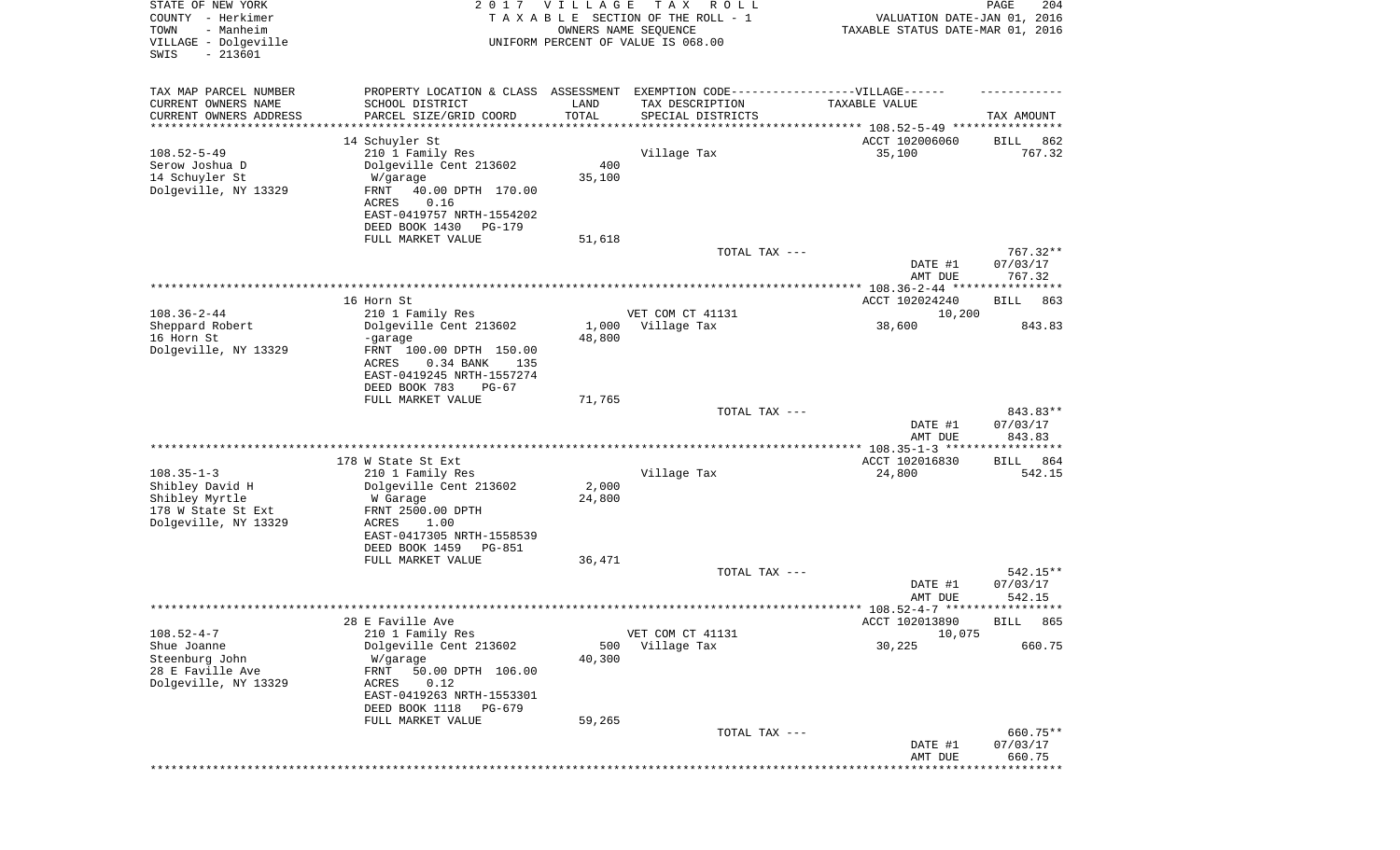| STATE OF NEW YORK<br>COUNTY - Herkimer<br>- Manheim<br>TOWN<br>VILLAGE - Dolgeville<br>SWIS<br>$-213601$ |                                                                                                     | 2017 VILLAGE<br>OWNERS NAME SEQUENCE | T A X<br>R O L L<br>TAXABLE SECTION OF THE ROLL - 1<br>UNIFORM PERCENT OF VALUE IS 068.00 | VALUATION DATE-JAN 01, 2016<br>TAXABLE STATUS DATE-MAR 01, 2016 | PAGE<br>205              |
|----------------------------------------------------------------------------------------------------------|-----------------------------------------------------------------------------------------------------|--------------------------------------|-------------------------------------------------------------------------------------------|-----------------------------------------------------------------|--------------------------|
| TAX MAP PARCEL NUMBER<br>CURRENT OWNERS NAME                                                             | PROPERTY LOCATION & CLASS ASSESSMENT EXEMPTION CODE----------------VILLAGE------<br>SCHOOL DISTRICT | LAND                                 | TAX DESCRIPTION                                                                           | TAXABLE VALUE                                                   |                          |
| CURRENT OWNERS ADDRESS                                                                                   | PARCEL SIZE/GRID COORD                                                                              | TOTAL                                | SPECIAL DISTRICTS                                                                         |                                                                 | TAX AMOUNT               |
| ********************                                                                                     |                                                                                                     |                                      |                                                                                           |                                                                 |                          |
| $108.52 - 5 - 66$                                                                                        | 34 Winton Ln                                                                                        |                                      | Village Tax                                                                               | ACCT 102006300                                                  | BILL<br>866<br>909.41    |
| Shults Jack Deforest                                                                                     | 210 1 Family Res<br>Dolgeville Cent 213602                                                          | 900                                  |                                                                                           | 41,600                                                          |                          |
| 458 Hopson Rd                                                                                            | FRNT<br>88.51 DPTH<br>57.80                                                                         | 41,600                               |                                                                                           |                                                                 |                          |
| Dolgeville, NY 13329                                                                                     | ACRES<br>0.11                                                                                       |                                      |                                                                                           |                                                                 |                          |
|                                                                                                          | EAST-0419793 NRTH-1554483                                                                           |                                      |                                                                                           |                                                                 |                          |
|                                                                                                          | DEED BOOK 1110<br>PG-826                                                                            |                                      |                                                                                           |                                                                 |                          |
|                                                                                                          | FULL MARKET VALUE                                                                                   | 61,176                               |                                                                                           |                                                                 |                          |
|                                                                                                          |                                                                                                     |                                      | TOTAL TAX ---                                                                             |                                                                 | 909.41**                 |
|                                                                                                          |                                                                                                     |                                      |                                                                                           | DATE #1<br>AMT DUE                                              | 07/03/17<br>909.41       |
|                                                                                                          |                                                                                                     |                                      |                                                                                           |                                                                 |                          |
|                                                                                                          | 97 S Main St                                                                                        |                                      |                                                                                           | ACCT 102012450                                                  | <b>BILL</b><br>867       |
| $108.52 - 2 - 27$                                                                                        | 220 2 Family Res                                                                                    |                                      | Village Tax                                                                               | 40,300                                                          | 881.00                   |
| Shults Manley                                                                                            | Dolgeville Cent 213602                                                                              | 600                                  |                                                                                           |                                                                 |                          |
| Shults Karen                                                                                             | W/garage                                                                                            | 40,300                               |                                                                                           |                                                                 |                          |
| 3928 Elk Creek Rd                                                                                        | FRNT<br>60.00 DPTH 165.00                                                                           |                                      |                                                                                           |                                                                 |                          |
| Delhi, NY 13753                                                                                          | ACRES<br>0.23<br>EAST-0418615 NRTH-1553647                                                          |                                      |                                                                                           |                                                                 |                          |
|                                                                                                          | DEED BOOK 704<br>PG-354                                                                             |                                      |                                                                                           |                                                                 |                          |
|                                                                                                          | FULL MARKET VALUE                                                                                   | 59,265                               |                                                                                           |                                                                 |                          |
|                                                                                                          |                                                                                                     |                                      | TOTAL TAX ---                                                                             |                                                                 | 881.00**                 |
|                                                                                                          |                                                                                                     |                                      |                                                                                           | DATE #1                                                         | 07/03/17                 |
|                                                                                                          |                                                                                                     |                                      | **********************************                                                        | AMT DUE                                                         | 881.00                   |
|                                                                                                          | 93 S Main St                                                                                        |                                      |                                                                                           | ********** 108.52-2-28 ****************<br>ACCT 102006720       | 868<br>BILL              |
| $108.52 - 2 - 28$                                                                                        | 411 Apartment                                                                                       |                                      | Village Tax                                                                               | 63,500                                                          | 1,388.17                 |
| Shults Manley E                                                                                          | Dolgeville Cent 213602                                                                              | 500                                  |                                                                                           |                                                                 |                          |
| Shults Karen D                                                                                           | W/garage                                                                                            | 63,500                               |                                                                                           |                                                                 |                          |
| 3928 Elk Creek Rd                                                                                        | FRNT<br>50.00 DPTH<br>80.00                                                                         |                                      |                                                                                           |                                                                 |                          |
| Delhi, NY 13753                                                                                          | ACRES<br>0.10                                                                                       |                                      |                                                                                           |                                                                 |                          |
|                                                                                                          | EAST-0418593 NRTH-1553725                                                                           |                                      |                                                                                           |                                                                 |                          |
|                                                                                                          | DEED BOOK 692<br>$PG-58$<br>FULL MARKET VALUE                                                       | 93,382                               |                                                                                           |                                                                 |                          |
|                                                                                                          |                                                                                                     |                                      | TOTAL TAX ---                                                                             |                                                                 | $1,388.17**$             |
|                                                                                                          |                                                                                                     |                                      |                                                                                           | DATE #1                                                         | 07/03/17                 |
|                                                                                                          |                                                                                                     |                                      |                                                                                           | AMT DUE                                                         | 1,388.17                 |
|                                                                                                          |                                                                                                     |                                      |                                                                                           | ****************** 108.52-2-66 ****                             | ****                     |
|                                                                                                          | 34 Howard St                                                                                        |                                      |                                                                                           | ACCT 102003540                                                  | 869<br>BILL              |
| $108.52 - 2 - 66$                                                                                        | 220 2 Family Res                                                                                    |                                      | Village Tax                                                                               | 32,900                                                          | 719.22                   |
| Shults Manly                                                                                             | Dolgeville Cent 213602                                                                              | 700                                  |                                                                                           |                                                                 |                          |
| Shults Karen<br>3928 Elk Creek Rd                                                                        | 65.20 DPTH<br>FRNT<br>93.00<br>0.14<br>ACRES                                                        | 32,900                               |                                                                                           |                                                                 |                          |
| Delhi, NY 13753                                                                                          | EAST-0418743 NRTH-1553415                                                                           |                                      |                                                                                           |                                                                 |                          |
|                                                                                                          | DEED BOOK 704<br>PG-356                                                                             |                                      |                                                                                           |                                                                 |                          |
|                                                                                                          | FULL MARKET VALUE                                                                                   | 48,382                               |                                                                                           |                                                                 |                          |
|                                                                                                          |                                                                                                     |                                      | TOTAL TAX ---                                                                             |                                                                 | 719.22**                 |
|                                                                                                          |                                                                                                     |                                      |                                                                                           | DATE #1                                                         | 07/03/17                 |
|                                                                                                          |                                                                                                     |                                      |                                                                                           | AMT DUE                                                         | 719.22<br>************** |
|                                                                                                          |                                                                                                     |                                      |                                                                                           |                                                                 |                          |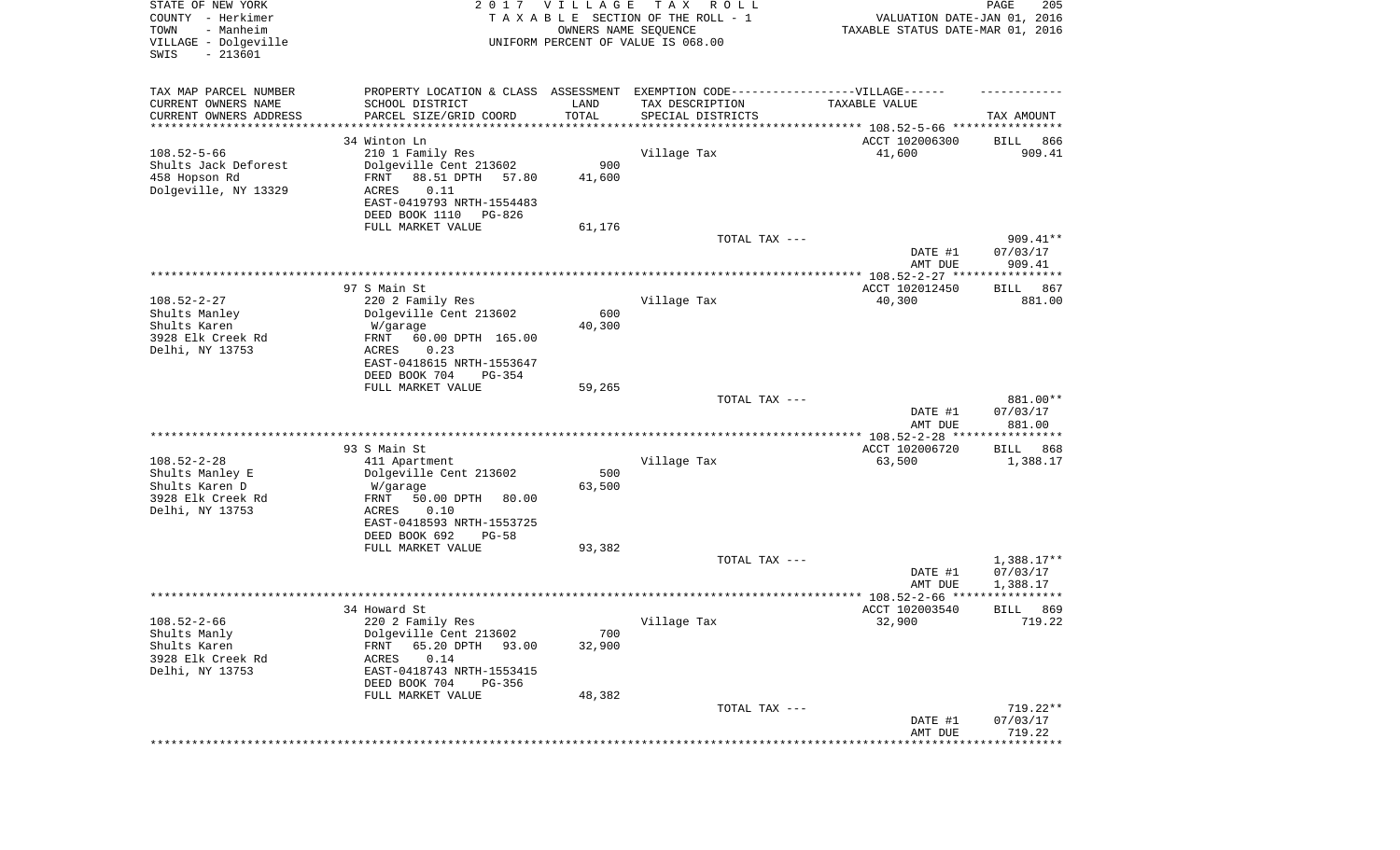| STATE OF NEW YORK<br>COUNTY - Herkimer<br>TOWN<br>- Manheim<br>VILLAGE - Dolgeville<br>$-213601$<br>SWIS | 2017                                                                             | V I L L A G E | T A X<br>R O L L<br>TAXABLE SECTION OF THE ROLL - 1<br>OWNERS NAME SEQUENCE<br>UNIFORM PERCENT OF VALUE IS 068.00 | VALUATION DATE-JAN 01, 2016<br>TAXABLE STATUS DATE-MAR 01, 2016   | PAGE<br>206  |
|----------------------------------------------------------------------------------------------------------|----------------------------------------------------------------------------------|---------------|-------------------------------------------------------------------------------------------------------------------|-------------------------------------------------------------------|--------------|
|                                                                                                          |                                                                                  |               |                                                                                                                   |                                                                   |              |
| TAX MAP PARCEL NUMBER                                                                                    | PROPERTY LOCATION & CLASS ASSESSMENT EXEMPTION CODE----------------VILLAGE------ |               |                                                                                                                   |                                                                   |              |
| CURRENT OWNERS NAME                                                                                      | SCHOOL DISTRICT                                                                  | LAND          | TAX DESCRIPTION                                                                                                   | TAXABLE VALUE                                                     |              |
| CURRENT OWNERS ADDRESS<br>*********************                                                          | PARCEL SIZE/GRID COORD                                                           | TOTAL         | SPECIAL DISTRICTS                                                                                                 | ************************************ 108.27-1-3 ***************** | TAX AMOUNT   |
|                                                                                                          | Millers Grove Rd                                                                 |               |                                                                                                                   | ACCT 102017610                                                    | 870<br>BILL  |
| $108.27 - 1 - 3$                                                                                         | 311 Res vac land                                                                 |               | Village Tax                                                                                                       | 19,400                                                            | 424.10       |
| Shults Manly E                                                                                           | Dolgeville Cent 213602                                                           | 19,400        |                                                                                                                   |                                                                   |              |
| Shults Karen                                                                                             | 30.70<br>ACRES                                                                   | 19,400        |                                                                                                                   |                                                                   |              |
| 3928 Elk Creek Rd                                                                                        | EAST-0417678 NRTH-1559573                                                        |               |                                                                                                                   |                                                                   |              |
| Delhi, NY 13753                                                                                          | DEED BOOK 906<br>PG-434                                                          |               |                                                                                                                   |                                                                   |              |
|                                                                                                          | FULL MARKET VALUE                                                                | 28,529        | TOTAL TAX ---                                                                                                     |                                                                   | 424.10**     |
|                                                                                                          |                                                                                  |               |                                                                                                                   | DATE #1                                                           | 07/03/17     |
|                                                                                                          |                                                                                  |               |                                                                                                                   | AMT DUE                                                           | 424.10       |
|                                                                                                          |                                                                                  |               |                                                                                                                   |                                                                   |              |
|                                                                                                          | 20 E Timmerman St                                                                |               |                                                                                                                   | ACCT 102024360                                                    | 871<br>BILL  |
| $108.59 - 3 - 3$                                                                                         | 210 1 Family Res                                                                 |               | Village Tax                                                                                                       | 44,400                                                            | 970.62       |
| Shuster Daniel R                                                                                         | Dolgeville Cent 213602                                                           | 1,000         |                                                                                                                   |                                                                   |              |
| Shuster                                                                                                  | W/garage                                                                         | 44,400        |                                                                                                                   |                                                                   |              |
| 20 E Timmerman St                                                                                        | FRNT 100.00 DPTH 125.00<br>ACRES<br>0.28                                         |               |                                                                                                                   |                                                                   |              |
| Dolgeville, NY 13329                                                                                     | EAST-0416585 NRTH-1551627                                                        |               |                                                                                                                   |                                                                   |              |
|                                                                                                          | DEED BOOK 1278<br>$PG-53$                                                        |               |                                                                                                                   |                                                                   |              |
|                                                                                                          | FULL MARKET VALUE                                                                | 65,294        |                                                                                                                   |                                                                   |              |
|                                                                                                          |                                                                                  |               | TOTAL TAX ---                                                                                                     |                                                                   | $970.62**$   |
|                                                                                                          |                                                                                  |               |                                                                                                                   | DATE #1                                                           | 07/03/17     |
|                                                                                                          |                                                                                  |               |                                                                                                                   | AMT DUE                                                           | 970.62       |
|                                                                                                          | S Main St & Winton Ln                                                            |               |                                                                                                                   | ACCT 102024420                                                    | 872<br>BILL  |
| $108.52 - 2 - 6$                                                                                         | 311 Res vac land                                                                 |               | Village Tax                                                                                                       | 200                                                               | 4.37         |
| Sicara John J                                                                                            | Dolgeville Cent 213602                                                           | 200           |                                                                                                                   |                                                                   |              |
| Sicara Bonnie E                                                                                          | 311                                                                              | 200           |                                                                                                                   |                                                                   |              |
| 115 S Main St                                                                                            | S Main & Winton Rear                                                             |               |                                                                                                                   |                                                                   |              |
| Dolgeville, NY 13329                                                                                     | 60.00 DPTH 107.00<br>FRNT                                                        |               |                                                                                                                   |                                                                   |              |
|                                                                                                          | 0.15<br>ACRES                                                                    |               |                                                                                                                   |                                                                   |              |
|                                                                                                          | EAST-0418255 NRTH-1553020                                                        |               |                                                                                                                   |                                                                   |              |
|                                                                                                          | DEED BOOK 1154<br>PG-145                                                         | 294           |                                                                                                                   |                                                                   |              |
|                                                                                                          | FULL MARKET VALUE                                                                |               | TOTAL TAX ---                                                                                                     |                                                                   | $4.37**$     |
|                                                                                                          |                                                                                  |               |                                                                                                                   | DATE #1                                                           | 07/03/17     |
|                                                                                                          |                                                                                  |               |                                                                                                                   | AMT DUE                                                           | 4.37         |
|                                                                                                          |                                                                                  |               |                                                                                                                   | ******************* 108.52-2-8 *****                              | ***********  |
|                                                                                                          | 115 S Main St                                                                    |               |                                                                                                                   | ACCT 102024390                                                    | 873<br>BILL  |
| $108.52 - 2 - 8$                                                                                         | 220 2 Family Res                                                                 |               | Village Tax                                                                                                       | 40,000                                                            | 874.44       |
| Sicara John J<br>Sicara Bonnie E                                                                         | Dolgeville Cent 213602<br>60.00 DPTH 110.00<br>FRNT                              | 600<br>40,000 |                                                                                                                   |                                                                   |              |
| 115 S Main St                                                                                            | 0.15<br>ACRES                                                                    |               |                                                                                                                   |                                                                   |              |
| Dolgeville, NY 13329                                                                                     | EAST-0418197 NRTH-1553124                                                        |               |                                                                                                                   |                                                                   |              |
|                                                                                                          | DEED BOOK 1154<br><b>PG-145</b>                                                  |               |                                                                                                                   |                                                                   |              |
|                                                                                                          | FULL MARKET VALUE                                                                | 58,824        |                                                                                                                   |                                                                   |              |
|                                                                                                          |                                                                                  |               | TOTAL TAX ---                                                                                                     |                                                                   | $874.44**$   |
|                                                                                                          |                                                                                  |               |                                                                                                                   | DATE #1                                                           | 07/03/17     |
|                                                                                                          |                                                                                  |               |                                                                                                                   | AMT DUE                                                           | 874.44       |
|                                                                                                          |                                                                                  |               |                                                                                                                   |                                                                   | ************ |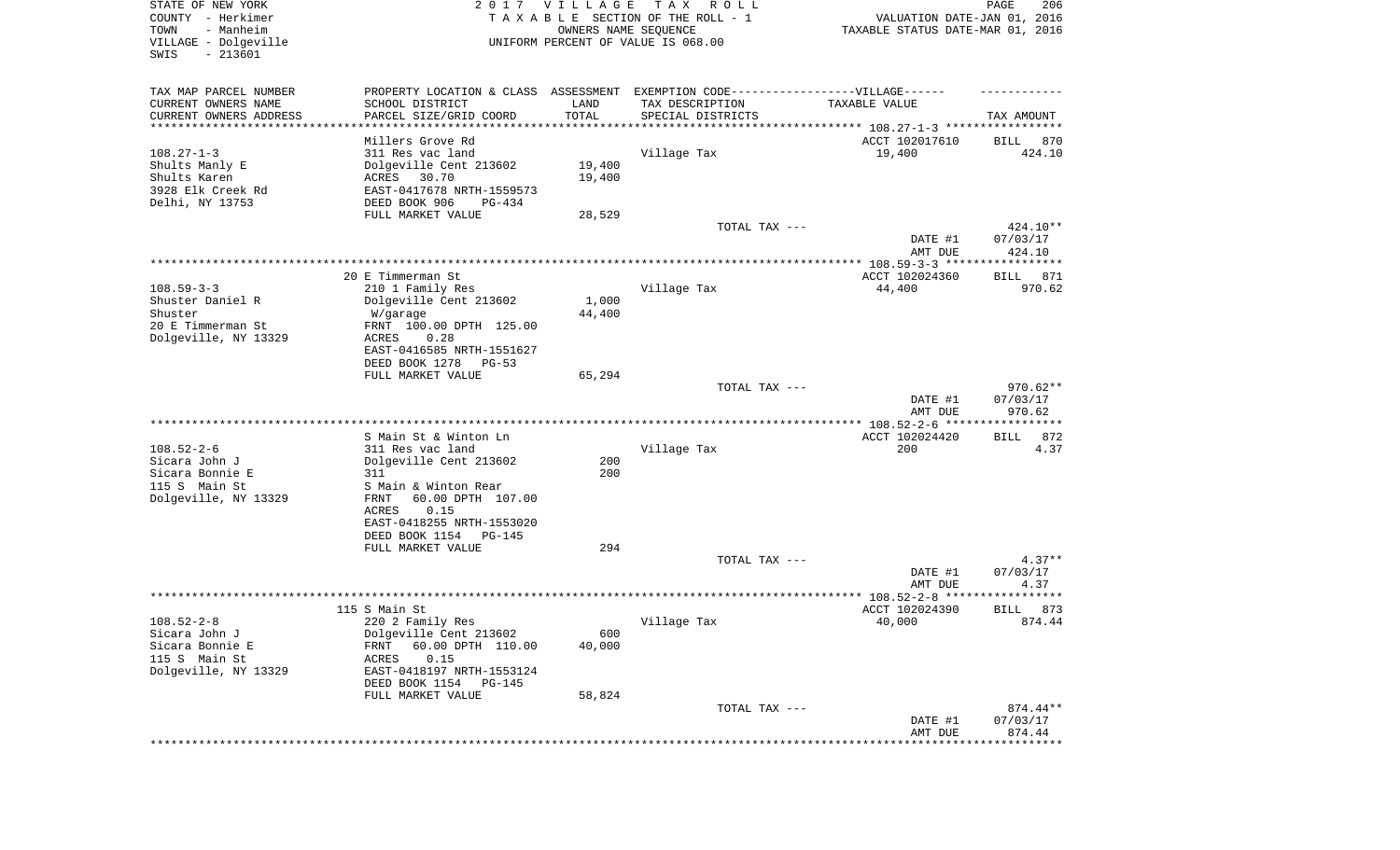| STATE OF NEW YORK<br>COUNTY - Herkimer<br>- Manheim<br>TOWN<br>VILLAGE - Dolgeville<br>$-213601$<br>SWIS |                                                                                   | 2017 VILLAGE<br>OWNERS NAME SEQUENCE | T A X<br>R O L L<br>TAXABLE SECTION OF THE ROLL - 1<br>UNIFORM PERCENT OF VALUE IS 068.00 | VALUATION DATE-JAN 01, 2016<br>TAXABLE STATUS DATE-MAR 01, 2016 | PAGE<br>207              |
|----------------------------------------------------------------------------------------------------------|-----------------------------------------------------------------------------------|--------------------------------------|-------------------------------------------------------------------------------------------|-----------------------------------------------------------------|--------------------------|
| TAX MAP PARCEL NUMBER                                                                                    | PROPERTY LOCATION & CLASS ASSESSMENT EXEMPTION CODE-----------------VILLAGE------ |                                      |                                                                                           |                                                                 |                          |
| CURRENT OWNERS NAME                                                                                      | SCHOOL DISTRICT                                                                   | LAND<br>TOTAL                        | TAX DESCRIPTION                                                                           | TAXABLE VALUE                                                   |                          |
| CURRENT OWNERS ADDRESS<br>*********************                                                          | PARCEL SIZE/GRID COORD<br>*******************                                     | * * * * * * * * * * *                | SPECIAL DISTRICTS                                                                         |                                                                 | TAX AMOUNT               |
|                                                                                                          | 38 N Helmer Ave                                                                   |                                      |                                                                                           | ACCT 102025410                                                  | BILL<br>874              |
| $108.36 - 3 - 46$                                                                                        | 210 1 Family Res                                                                  |                                      | Village Tax                                                                               | 56,600                                                          | 1,237.33                 |
| Sicara Michael                                                                                           | Dolgeville Cent 213602                                                            | 500                                  |                                                                                           |                                                                 |                          |
| 38 N Helmer Ave                                                                                          | W/garages                                                                         | 56,600                               |                                                                                           |                                                                 |                          |
| Dolgeville, NY 13329                                                                                     | FRNT<br>50.00 DPTH 170.00<br>ACRES<br>0.12                                        |                                      |                                                                                           |                                                                 |                          |
|                                                                                                          | EAST-0419756 NRTH-1556962                                                         |                                      |                                                                                           |                                                                 |                          |
|                                                                                                          | DEED BOOK 1293<br>PG-838                                                          |                                      |                                                                                           |                                                                 |                          |
|                                                                                                          | FULL MARKET VALUE                                                                 | 83,235                               |                                                                                           |                                                                 |                          |
|                                                                                                          |                                                                                   |                                      | TOTAL TAX ---                                                                             |                                                                 | $1,237.33**$             |
|                                                                                                          |                                                                                   |                                      |                                                                                           | DATE #1<br>AMT DUE                                              | 07/03/17<br>1,237.33     |
|                                                                                                          | 40 Elm St                                                                         |                                      |                                                                                           | ACCT 102024450                                                  | BILL<br>875              |
| $108.44 - 1 - 20$                                                                                        | 210 1 Family Res                                                                  |                                      | VET COM CT 41131                                                                          | 7,325                                                           |                          |
| Sidoran Edna                                                                                             | Dolgeville Cent 213602                                                            |                                      | 500 VET DIS CT 41141                                                                      | 1,465                                                           |                          |
| Sidoran Michael                                                                                          | W/garage                                                                          |                                      | 29,300 AGED-ALL<br>41800                                                                  | 10,255                                                          |                          |
| 40 Elm St<br>Dolgeville, NY 13329                                                                        | FRNT<br>50.00 DPTH 220.00<br>ACRES<br>0.25                                        |                                      | Village Tax                                                                               | 10,255                                                          | 224.18                   |
|                                                                                                          | EAST-0419089 NRTH-1556159                                                         |                                      |                                                                                           |                                                                 |                          |
|                                                                                                          | DEED BOOK 765<br>$PG-674$                                                         |                                      |                                                                                           |                                                                 |                          |
|                                                                                                          | FULL MARKET VALUE                                                                 | 43,088                               |                                                                                           |                                                                 |                          |
|                                                                                                          |                                                                                   |                                      | TOTAL TAX ---                                                                             |                                                                 | 224.18**                 |
|                                                                                                          |                                                                                   |                                      |                                                                                           | DATE #1<br>AMT DUE                                              | 07/03/17<br>224.18       |
|                                                                                                          |                                                                                   |                                      |                                                                                           |                                                                 |                          |
|                                                                                                          | Horn St                                                                           |                                      |                                                                                           | ACCT 102028170                                                  | 876<br>BILL              |
| $108.36 - 2 - 41$                                                                                        | 312 Vac w/imprv                                                                   |                                      | Village Tax                                                                               | 12,000                                                          | 262.33                   |
| Silvernail Gary                                                                                          | Dolgeville Cent 213602                                                            | 300                                  |                                                                                           |                                                                 |                          |
| 22 Horn St<br>Dolgeville, NY 13329                                                                       | Garage<br>FRNT<br>50.00 DPTH 150.00                                               | 12,000                               |                                                                                           |                                                                 |                          |
|                                                                                                          | ACRES<br>$0.17$ BANK<br>135                                                       |                                      |                                                                                           |                                                                 |                          |
|                                                                                                          | EAST-0419089 NRTH-1557364                                                         |                                      |                                                                                           |                                                                 |                          |
|                                                                                                          | DEED BOOK 811<br>$PG-349$                                                         |                                      |                                                                                           |                                                                 |                          |
|                                                                                                          | FULL MARKET VALUE                                                                 | 17,647                               |                                                                                           |                                                                 |                          |
|                                                                                                          |                                                                                   |                                      | TOTAL TAX ---                                                                             | DATE #1                                                         | $262.33**$<br>07/03/17   |
|                                                                                                          |                                                                                   |                                      |                                                                                           | AMT DUE                                                         | 262.33                   |
|                                                                                                          |                                                                                   |                                      |                                                                                           |                                                                 |                          |
|                                                                                                          | 22 Horn St                                                                        |                                      |                                                                                           |                                                                 | BILL 877                 |
| $108.36 - 2 - 42$                                                                                        | 210 1 Family Res                                                                  |                                      | Village Tax                                                                               | 58,000                                                          | 1,267.93                 |
| Silvernail Gary<br>22 Horn St                                                                            | Dolgeville Cent 213602<br>50.00 DPTH 150.00<br>FRNT                               | 500<br>58,000                        |                                                                                           |                                                                 |                          |
| Dolgeville, NY 13329                                                                                     | $0.17$ BANK<br>ACRES<br>135                                                       |                                      |                                                                                           |                                                                 |                          |
|                                                                                                          | EAST-0419134 NRTH-1557339                                                         |                                      |                                                                                           |                                                                 |                          |
|                                                                                                          | DEED BOOK 811<br>PG-349                                                           |                                      |                                                                                           |                                                                 |                          |
|                                                                                                          | FULL MARKET VALUE                                                                 | 85,294                               |                                                                                           |                                                                 |                          |
|                                                                                                          |                                                                                   |                                      | TOTAL TAX ---                                                                             | DATE #1                                                         | $1,267.93**$<br>07/03/17 |
|                                                                                                          |                                                                                   |                                      |                                                                                           | AMT DUE                                                         | 1,267.93                 |
|                                                                                                          |                                                                                   |                                      |                                                                                           |                                                                 |                          |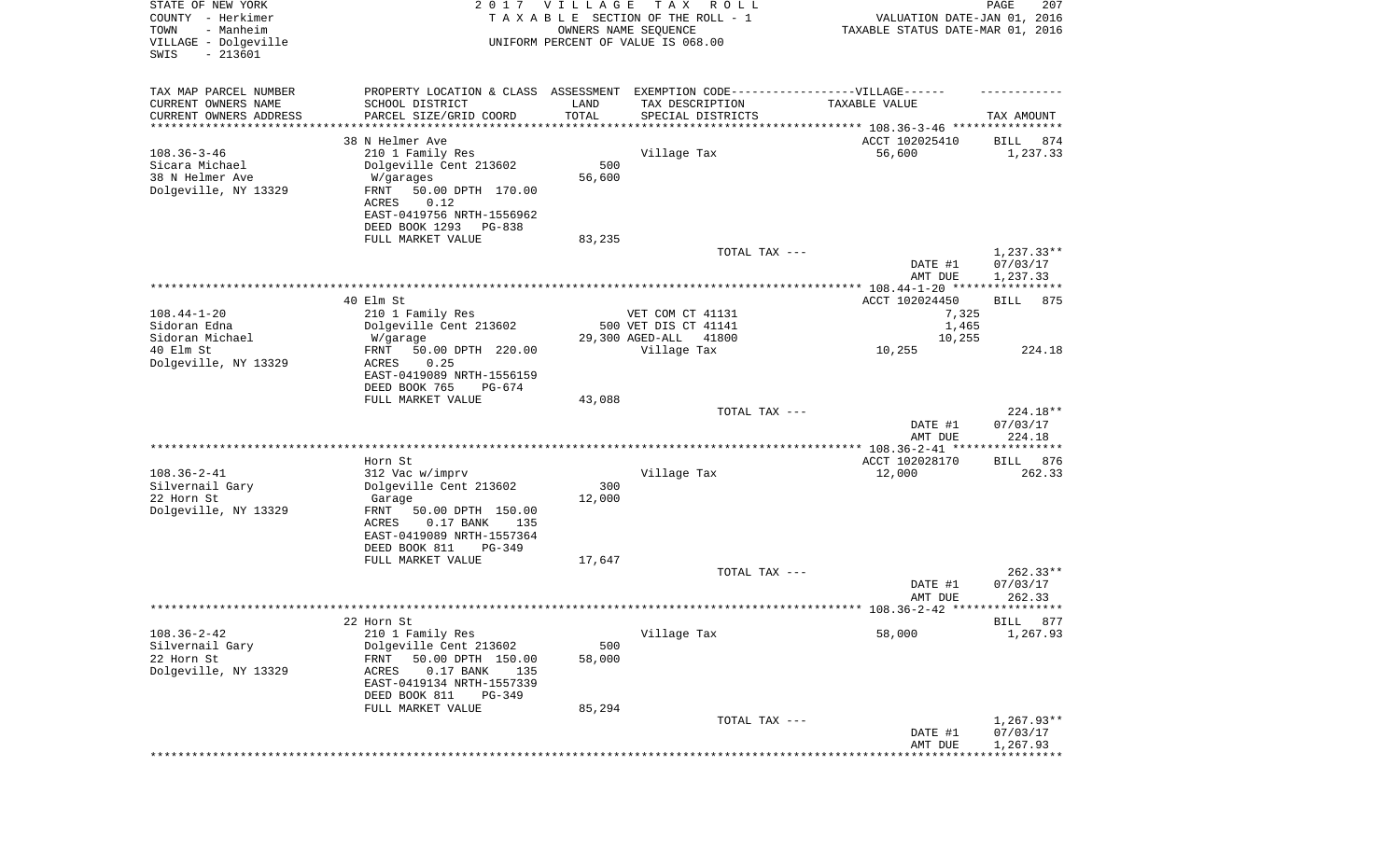| STATE OF NEW YORK<br>COUNTY - Herkimer<br>- Manheim<br>TOWN<br>VILLAGE - Dolgeville<br>SWIS<br>$-213601$ |                                                                                  | 2017 VILLAGE         | T A X<br>R O L L<br>TAXABLE SECTION OF THE ROLL - 1<br>OWNERS NAME SEQUENCE<br>UNIFORM PERCENT OF VALUE IS 068.00 | VALUATION DATE-JAN 01, 2016<br>TAXABLE STATUS DATE-MAR 01, 2016 | PAGE<br>208                       |
|----------------------------------------------------------------------------------------------------------|----------------------------------------------------------------------------------|----------------------|-------------------------------------------------------------------------------------------------------------------|-----------------------------------------------------------------|-----------------------------------|
| TAX MAP PARCEL NUMBER                                                                                    | PROPERTY LOCATION & CLASS ASSESSMENT EXEMPTION CODE----------------VILLAGE------ |                      |                                                                                                                   |                                                                 |                                   |
| CURRENT OWNERS NAME                                                                                      | SCHOOL DISTRICT                                                                  | LAND                 | TAX DESCRIPTION                                                                                                   | TAXABLE VALUE                                                   |                                   |
| CURRENT OWNERS ADDRESS<br>*********************                                                          | PARCEL SIZE/GRID COORD<br>*******************                                    | TOTAL<br>*********** | SPECIAL DISTRICTS                                                                                                 |                                                                 | TAX AMOUNT                        |
|                                                                                                          | 20 Horn St                                                                       |                      |                                                                                                                   |                                                                 | 878<br>BILL                       |
| $108.36 - 2 - 43$                                                                                        | 311 Res vac land                                                                 |                      | Village Tax                                                                                                       | 300                                                             | 6.56                              |
| Silvernail Gary                                                                                          | Dolgeville Cent 213602                                                           | 300                  |                                                                                                                   |                                                                 |                                   |
| 22 Horn St                                                                                               | 50.00 DPTH 150.00<br>FRNT                                                        | 300                  |                                                                                                                   |                                                                 |                                   |
| Dolgeville, NY 13329                                                                                     | ACRES<br>$0.17$ BANK<br>135<br>EAST-0419178 NRTH-1557311                         |                      |                                                                                                                   |                                                                 |                                   |
|                                                                                                          | DEED BOOK 811<br>PG-349                                                          |                      |                                                                                                                   |                                                                 |                                   |
|                                                                                                          | FULL MARKET VALUE                                                                | 441                  |                                                                                                                   |                                                                 |                                   |
|                                                                                                          |                                                                                  |                      | TOTAL TAX ---                                                                                                     |                                                                 | $6.56**$                          |
|                                                                                                          |                                                                                  |                      |                                                                                                                   | DATE #1                                                         | 07/03/17                          |
|                                                                                                          |                                                                                  |                      |                                                                                                                   | AMT DUE                                                         | 6.56                              |
|                                                                                                          | 22 W Faville Ave                                                                 |                      |                                                                                                                   | ACCT 102024690                                                  | <b>BILL</b><br>879                |
| $108.52 - 1 - 39$                                                                                        | 210 1 Family Res                                                                 |                      | VET COM CT 41131                                                                                                  | 10,200                                                          |                                   |
| Silvernail Norman                                                                                        | Dolgeville Cent 213602                                                           | 300                  | Village Tax                                                                                                       | 47,800                                                          | 1,044.95                          |
| 22 W Faville Ave<br>Dolgeville, NY 13329                                                                 | W/garage<br>FRNT 220.00 DPTH 105.00                                              | 58,000               |                                                                                                                   |                                                                 |                                   |
|                                                                                                          | ACRES<br>0.32                                                                    |                      |                                                                                                                   |                                                                 |                                   |
|                                                                                                          | EAST-0417922 NRTH-1554291                                                        |                      |                                                                                                                   |                                                                 |                                   |
|                                                                                                          | DEED BOOK 855<br><b>PG-550</b>                                                   |                      |                                                                                                                   |                                                                 |                                   |
|                                                                                                          | FULL MARKET VALUE                                                                | 85,294               |                                                                                                                   |                                                                 | 1,044.95**                        |
|                                                                                                          |                                                                                  |                      | TOTAL TAX ---                                                                                                     | DATE #1                                                         | 07/03/17                          |
|                                                                                                          |                                                                                  |                      |                                                                                                                   | AMT DUE                                                         | 1,044.95                          |
|                                                                                                          |                                                                                  |                      |                                                                                                                   | ************* 108.52-1-71 *****************                     |                                   |
|                                                                                                          | 6 W Spofford Ave                                                                 |                      |                                                                                                                   | ACCT 102023640                                                  | 880<br>BILL                       |
| $108.52 - 1 - 71$<br>Simons Michael                                                                      | 210 1 Family Res<br>Dolgeville Cent 213602                                       | 500                  | Village Tax                                                                                                       | 53,600                                                          | 1,171.75                          |
| 6 W Spofford Ave                                                                                         | W/garage                                                                         | 53,600               |                                                                                                                   |                                                                 |                                   |
| Dolgeville, NY 13329                                                                                     | FRNT 100.00 DPTH 150.00                                                          |                      |                                                                                                                   |                                                                 |                                   |
|                                                                                                          | ACRES<br>0.30                                                                    |                      |                                                                                                                   |                                                                 |                                   |
| PRIOR OWNER ON 3/01/2016<br>Ruggiero Elaine                                                              | EAST-0418099 NRTH-1553495<br>DEED BOOK 1620<br>PG-261                            |                      |                                                                                                                   |                                                                 |                                   |
|                                                                                                          | FULL MARKET VALUE                                                                | 78,824               |                                                                                                                   |                                                                 |                                   |
|                                                                                                          |                                                                                  |                      | TOTAL TAX ---                                                                                                     |                                                                 | 1,171.75**                        |
|                                                                                                          |                                                                                  |                      |                                                                                                                   | DATE #1                                                         | 07/03/17                          |
|                                                                                                          |                                                                                  |                      |                                                                                                                   | AMT DUE                                                         | 1,171.75<br>* * * * * * * * * * * |
|                                                                                                          | 6 S – Main St                                                                    |                      |                                                                                                                   | ACCT 102005730                                                  | 881<br>BILL                       |
| $108.44 - 3 - 62$                                                                                        | 482 Det row bldg                                                                 |                      | Village Tax                                                                                                       | 52,000                                                          | 1,136.77                          |
| Simpson Bruce A                                                                                          | Dolgeville Cent 213602                                                           | 1,500                |                                                                                                                   |                                                                 |                                   |
| 87 Ramshorn Rd                                                                                           | 48.00 DPTH<br>FRNT<br>60.00                                                      | 52,000               |                                                                                                                   |                                                                 |                                   |
| Dudley, MA 01571                                                                                         | 0.07<br>ACRES<br>EAST-0419772 NRTH-1555241                                       |                      |                                                                                                                   |                                                                 |                                   |
|                                                                                                          | DEED BOOK 1376<br>$PG-350$                                                       |                      |                                                                                                                   |                                                                 |                                   |
|                                                                                                          | FULL MARKET VALUE                                                                | 76,471               |                                                                                                                   |                                                                 |                                   |
|                                                                                                          |                                                                                  |                      | TOTAL TAX ---                                                                                                     |                                                                 | $1,136.77**$                      |
|                                                                                                          |                                                                                  |                      |                                                                                                                   | DATE #1<br>AMT DUE                                              | 07/03/17<br>1,136.77              |
|                                                                                                          |                                                                                  |                      |                                                                                                                   |                                                                 |                                   |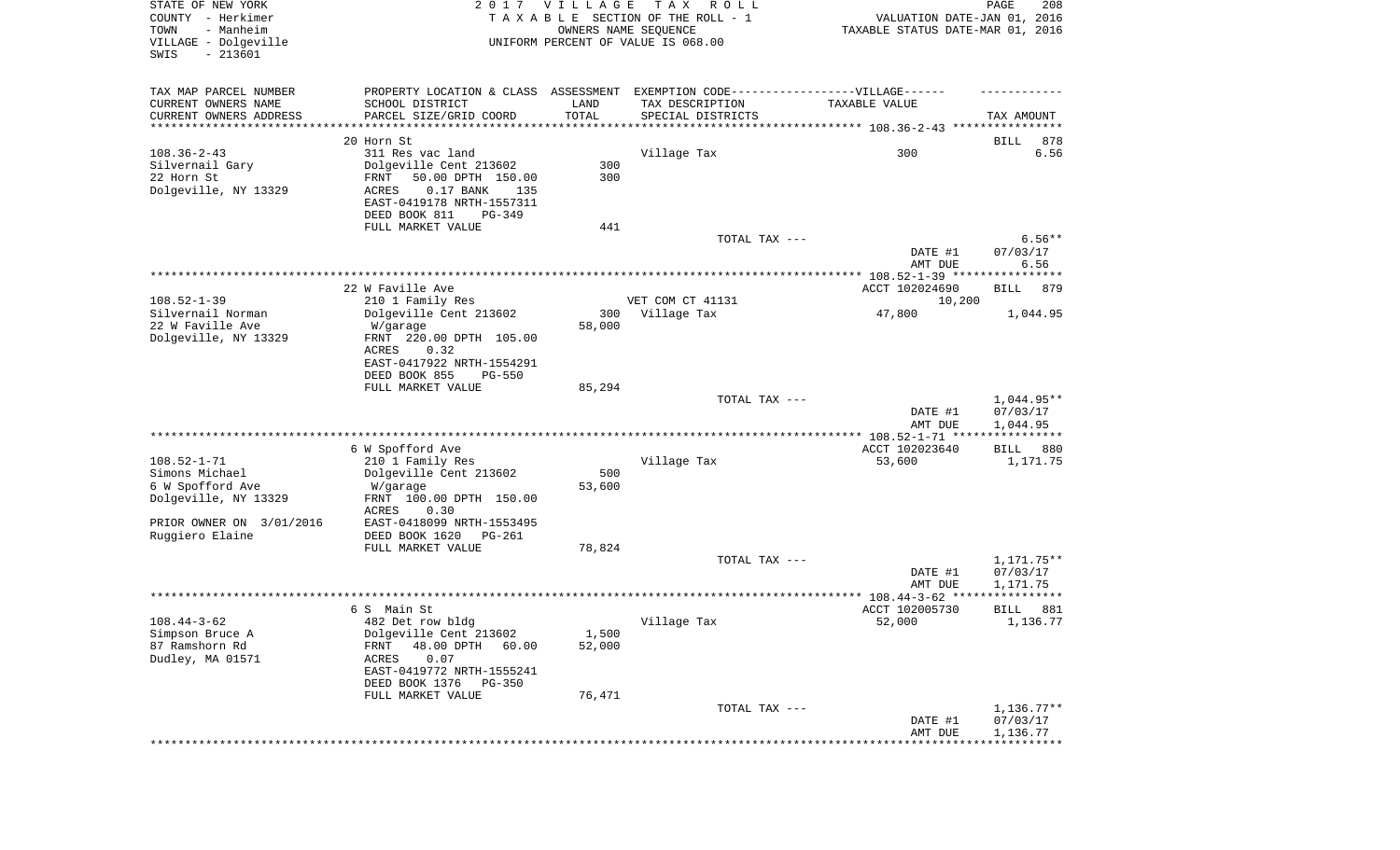| STATE OF NEW YORK<br>COUNTY - Herkimer<br>TOWN<br>- Manheim<br>VILLAGE - Dolgeville<br>$-213601$<br>SWIS | 2 0 1 7                                      | <b>VILLAGE</b><br>OWNERS NAME SEQUENCE | TAX ROLL<br>TAXABLE SECTION OF THE ROLL - 1<br>UNIFORM PERCENT OF VALUE IS 068.00 | VALUATION DATE-JAN 01, 2016<br>TAXABLE STATUS DATE-MAR 01, 2016              | 209<br>PAGE          |
|----------------------------------------------------------------------------------------------------------|----------------------------------------------|----------------------------------------|-----------------------------------------------------------------------------------|------------------------------------------------------------------------------|----------------------|
|                                                                                                          |                                              |                                        |                                                                                   |                                                                              |                      |
| TAX MAP PARCEL NUMBER                                                                                    | PROPERTY LOCATION & CLASS ASSESSMENT         |                                        | EXEMPTION CODE-----------------VILLAGE------                                      |                                                                              |                      |
| CURRENT OWNERS NAME                                                                                      | SCHOOL DISTRICT                              | LAND                                   | TAX DESCRIPTION                                                                   | TAXABLE VALUE                                                                |                      |
| CURRENT OWNERS ADDRESS<br>*********************                                                          | PARCEL SIZE/GRID COORD                       | TOTAL<br>* * * * * * * * * * *         | SPECIAL DISTRICTS                                                                 |                                                                              | TAX AMOUNT           |
|                                                                                                          | 7 Wolf St                                    |                                        |                                                                                   | ***************************** 108.36-2-32 ****************<br>ACCT 102022830 | 882<br>BILL          |
| $108.36 - 2 - 32$                                                                                        | 210 1 Family Res                             |                                        | Village Tax                                                                       | 40,300                                                                       | 881.00               |
| Siver Ronald                                                                                             | Dolgeville Cent 213602                       | 500                                    |                                                                                   |                                                                              |                      |
| Siver Erma                                                                                               | W/garage                                     | 40,300                                 |                                                                                   |                                                                              |                      |
| 7 Wolf St                                                                                                | FRNT<br>50.00 DPTH 155.00                    |                                        |                                                                                   |                                                                              |                      |
| Dolgeville, NY 13329                                                                                     | 0.17<br>ACRES                                |                                        |                                                                                   |                                                                              |                      |
|                                                                                                          | EAST-0419428 NRTH-1557336                    |                                        |                                                                                   |                                                                              |                      |
|                                                                                                          | DEED BOOK 755<br>PG-273<br>FULL MARKET VALUE | 59,265                                 |                                                                                   |                                                                              |                      |
|                                                                                                          |                                              |                                        | TOTAL TAX ---                                                                     |                                                                              | 881.00**             |
|                                                                                                          |                                              |                                        |                                                                                   | DATE #1                                                                      | 07/03/17             |
|                                                                                                          |                                              |                                        |                                                                                   | AMT DUE                                                                      | 881.00               |
|                                                                                                          |                                              |                                        |                                                                                   |                                                                              |                      |
| $108.36 - 2 - 36$                                                                                        | 19 Wolf St                                   |                                        |                                                                                   | ACCT 102019350                                                               | BILL<br>883          |
| Siver Ronald                                                                                             | 210 1 Family Res<br>Dolgeville Cent 213602   | 500                                    | Village Tax                                                                       | 34,800                                                                       | 760.76               |
| 7 Wolf St                                                                                                | 50.00 DPTH 155.00<br>FRNT                    | 34,800                                 |                                                                                   |                                                                              |                      |
| Dolgeville, NY 13329                                                                                     | ACRES<br>0.17                                |                                        |                                                                                   |                                                                              |                      |
|                                                                                                          | EAST-0419268 NRTH-1557445                    |                                        |                                                                                   |                                                                              |                      |
|                                                                                                          | DEED BOOK 1604<br><b>PG-979</b>              |                                        |                                                                                   |                                                                              |                      |
|                                                                                                          | FULL MARKET VALUE                            | 51,176                                 | TOTAL TAX ---                                                                     |                                                                              | 760.76**             |
|                                                                                                          |                                              |                                        |                                                                                   | DATE #1                                                                      | 07/03/17             |
|                                                                                                          |                                              |                                        |                                                                                   | AMT DUE                                                                      | 760.76               |
|                                                                                                          |                                              |                                        |                                                                                   | *************** 108.27-1-8 ******************                                |                      |
|                                                                                                          | 229 W State St                               |                                        |                                                                                   | ACCT 102018300                                                               | BILL<br>884          |
| $108.27 - 1 - 8$                                                                                         | 210 1 Family Res                             |                                        | Village Tax                                                                       | 63,400                                                                       | 1,385.98             |
| Skidmore Sheila<br>PO Box 553                                                                            | Dolgeville Cent 213602<br>W Garage           | 2,900<br>63,400                        |                                                                                   |                                                                              |                      |
| Yaphank, NY 11980                                                                                        | ACRES<br>1.90                                |                                        |                                                                                   |                                                                              |                      |
|                                                                                                          | EAST-0416371 NRTH-1558877                    |                                        |                                                                                   |                                                                              |                      |
|                                                                                                          | DEED BOOK 1113<br>PG-308                     |                                        |                                                                                   |                                                                              |                      |
|                                                                                                          | FULL MARKET VALUE                            | 93,235                                 |                                                                                   |                                                                              |                      |
|                                                                                                          |                                              |                                        | TOTAL TAX ---                                                                     |                                                                              | $1,385.98**$         |
|                                                                                                          |                                              |                                        |                                                                                   | DATE #1<br>AMT DUE                                                           | 07/03/17<br>1,385.98 |
|                                                                                                          |                                              |                                        |                                                                                   |                                                                              |                      |
|                                                                                                          | W State St. Ext.                             |                                        |                                                                                   |                                                                              | 885<br>BILL          |
| $108.35 - 1 - 1.5$                                                                                       | 322 Rural vac>10                             |                                        | Village Tax                                                                       | 7,000                                                                        | 153.03               |
| Skidmore Sheila A                                                                                        | Dolgeville Cent 213602                       | 7,000                                  |                                                                                   |                                                                              |                      |
| PO Box 553                                                                                               | FRNT 683.00 DPTH                             | 7,000                                  |                                                                                   |                                                                              |                      |
| Yaphank, NY 11980                                                                                        | ACRES 19.50<br>EAST-0415960 NRTH-1558774     |                                        |                                                                                   |                                                                              |                      |
|                                                                                                          | DEED BOOK 1568<br>PG-480                     |                                        |                                                                                   |                                                                              |                      |
|                                                                                                          | FULL MARKET VALUE                            | 10,294                                 |                                                                                   |                                                                              |                      |
|                                                                                                          |                                              |                                        | TOTAL TAX ---                                                                     |                                                                              | $153.03**$           |
|                                                                                                          |                                              |                                        |                                                                                   | DATE #1                                                                      | 07/03/17             |
|                                                                                                          |                                              |                                        |                                                                                   | AMT DUE                                                                      | 153.03               |
|                                                                                                          |                                              |                                        |                                                                                   | **********************************                                           |                      |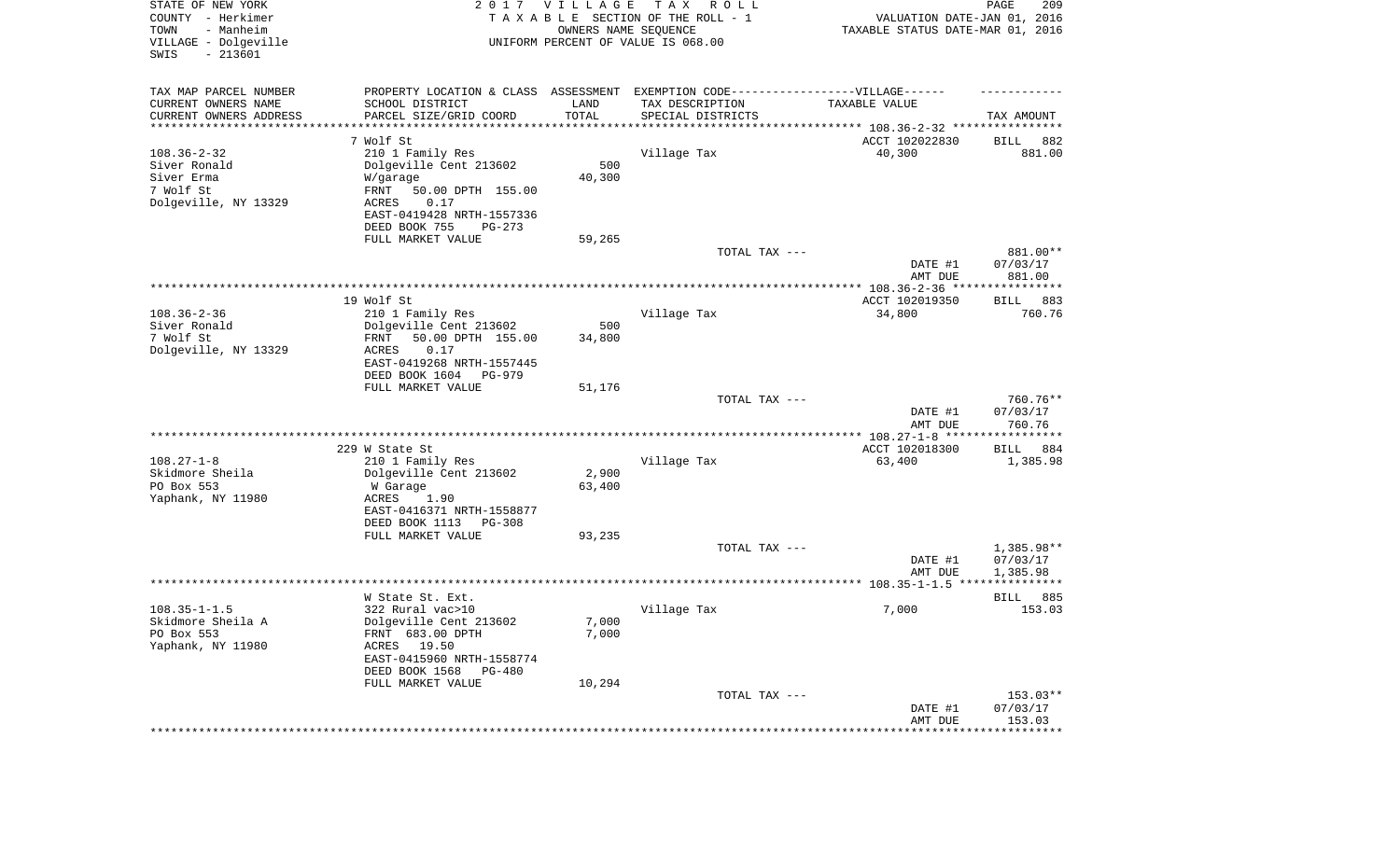| STATE OF NEW YORK<br>COUNTY - Herkimer<br>- Manheim<br>TOWN<br>VILLAGE - Dolgeville<br>SWIS<br>$-213601$ |                                                                                                                                                                                                     | 2017 VILLAGE<br>OWNERS NAME SEQUENCE | T A X<br>R O L L<br>TAXABLE SECTION OF THE ROLL - 1<br>UNIFORM PERCENT OF VALUE IS 068.00            | VALUATION DATE-JAN 01, 2016<br>TAXABLE STATUS DATE-MAR 01, 2016 | PAGE<br>210                          |
|----------------------------------------------------------------------------------------------------------|-----------------------------------------------------------------------------------------------------------------------------------------------------------------------------------------------------|--------------------------------------|------------------------------------------------------------------------------------------------------|-----------------------------------------------------------------|--------------------------------------|
| TAX MAP PARCEL NUMBER<br>CURRENT OWNERS NAME                                                             | SCHOOL DISTRICT                                                                                                                                                                                     | LAND                                 | PROPERTY LOCATION & CLASS ASSESSMENT EXEMPTION CODE-----------------VILLAGE------<br>TAX DESCRIPTION | TAXABLE VALUE                                                   |                                      |
| CURRENT OWNERS ADDRESS<br>********************                                                           | PARCEL SIZE/GRID COORD                                                                                                                                                                              | TOTAL                                | SPECIAL DISTRICTS                                                                                    |                                                                 | TAX AMOUNT                           |
|                                                                                                          | 7 Lamberson St                                                                                                                                                                                      |                                      |                                                                                                      | ACCT 102015180                                                  | BILL<br>886                          |
| $108.52 - 5 - 23$<br>Smith Eleisha<br>7 Lamberson St<br>Dolgeville, NY 13329                             | 220 2 Family Res<br>Dolgeville Cent 213602<br>FRNT<br>46.00 DPTH<br>66.00<br>0.06<br>ACRES<br>EAST-0419204 NRTH-1554310                                                                             | 500<br>30,700                        | Village Tax                                                                                          | 30,700                                                          | 671.13                               |
|                                                                                                          | DEED BOOK 1206<br>PG-180                                                                                                                                                                            |                                      |                                                                                                      |                                                                 |                                      |
|                                                                                                          | FULL MARKET VALUE                                                                                                                                                                                   | 45,147                               | TOTAL TAX ---                                                                                        | DATE #1<br>AMT DUE                                              | $671.13**$<br>07/03/17<br>671.13     |
|                                                                                                          |                                                                                                                                                                                                     |                                      |                                                                                                      |                                                                 |                                      |
| $108.36 - 4 - 18$<br>Smith Erica F                                                                       | 132 N Main St<br>210 1 Family Res<br>Dolgeville Cent 213602                                                                                                                                         | 600                                  | Village Tax                                                                                          | ACCT 102010530<br>36,000                                        | 887<br>BILL<br>786.99                |
| 132 N Main St<br>Dolgeville, NY 13329                                                                    | W/garage<br>FRNT<br>60.00 DPTH 133.00<br>ACRES<br>0.18<br>EAST-0420156 NRTH-1556945<br>DEED BOOK 1459<br>PG-182                                                                                     | 36,000                               |                                                                                                      |                                                                 |                                      |
|                                                                                                          | FULL MARKET VALUE                                                                                                                                                                                   | 52,941                               | TOTAL TAX ---                                                                                        | DATE #1<br>AMT DUE                                              | 786.99**<br>07/03/17<br>786.99       |
|                                                                                                          |                                                                                                                                                                                                     |                                      |                                                                                                      | *********** 108.36-1-63 *****************                       |                                      |
| $108.36 - 1 - 63$<br>Smith Jeremy<br>Smith Kristen L<br>29 W State St<br>Dolgeville, NY 13329            | 29 W State St<br>210 1 Family Res<br>Dolgeville Cent 213602<br>W/barn<br>FRNT<br>58.00 DPTH 131.60<br>ACRES<br>0.17<br>EAST-0419210 NRTH-1556736<br>DEED BOOK 1500<br>PG-394                        | 600<br>48,800                        | Village Tax                                                                                          | ACCT 102000060<br>48,800                                        | 888<br>BILL<br>1,066.81              |
|                                                                                                          | FULL MARKET VALUE                                                                                                                                                                                   | 71,765                               |                                                                                                      |                                                                 |                                      |
|                                                                                                          |                                                                                                                                                                                                     |                                      | TOTAL TAX ---                                                                                        | DATE #1<br>AMT DUE                                              | $1,066.81**$<br>07/03/17<br>1,066.81 |
|                                                                                                          |                                                                                                                                                                                                     |                                      |                                                                                                      | ******************* 108.44-2-37 ****                            | * * * * *                            |
| $108.44 - 2 - 37$<br>Smith Lisa M<br>Darrow Debra K<br>19 Slawson St<br>Dolgeville, NY 13329             | 19 Slawson St<br>210 1 Family Res<br>Dolgeville Cent 213602<br>W/garage<br>FRNT<br>50.00 DPTH 100.00<br>ACRES<br>0.17<br>EAST-0418588 NRTH-1554973<br>DEED BOOK 1554<br>PG-140<br>FULL MARKET VALUE | 500<br>48,000<br>70,588              | Village Tax                                                                                          | ACCT 102013680<br>48,000                                        | 889<br>BILL<br>1,049.32              |
|                                                                                                          |                                                                                                                                                                                                     |                                      | TOTAL TAX ---                                                                                        | DATE #1                                                         | $1,049.32**$<br>07/03/17             |
|                                                                                                          |                                                                                                                                                                                                     |                                      |                                                                                                      | AMT DUE                                                         | 1,049.32                             |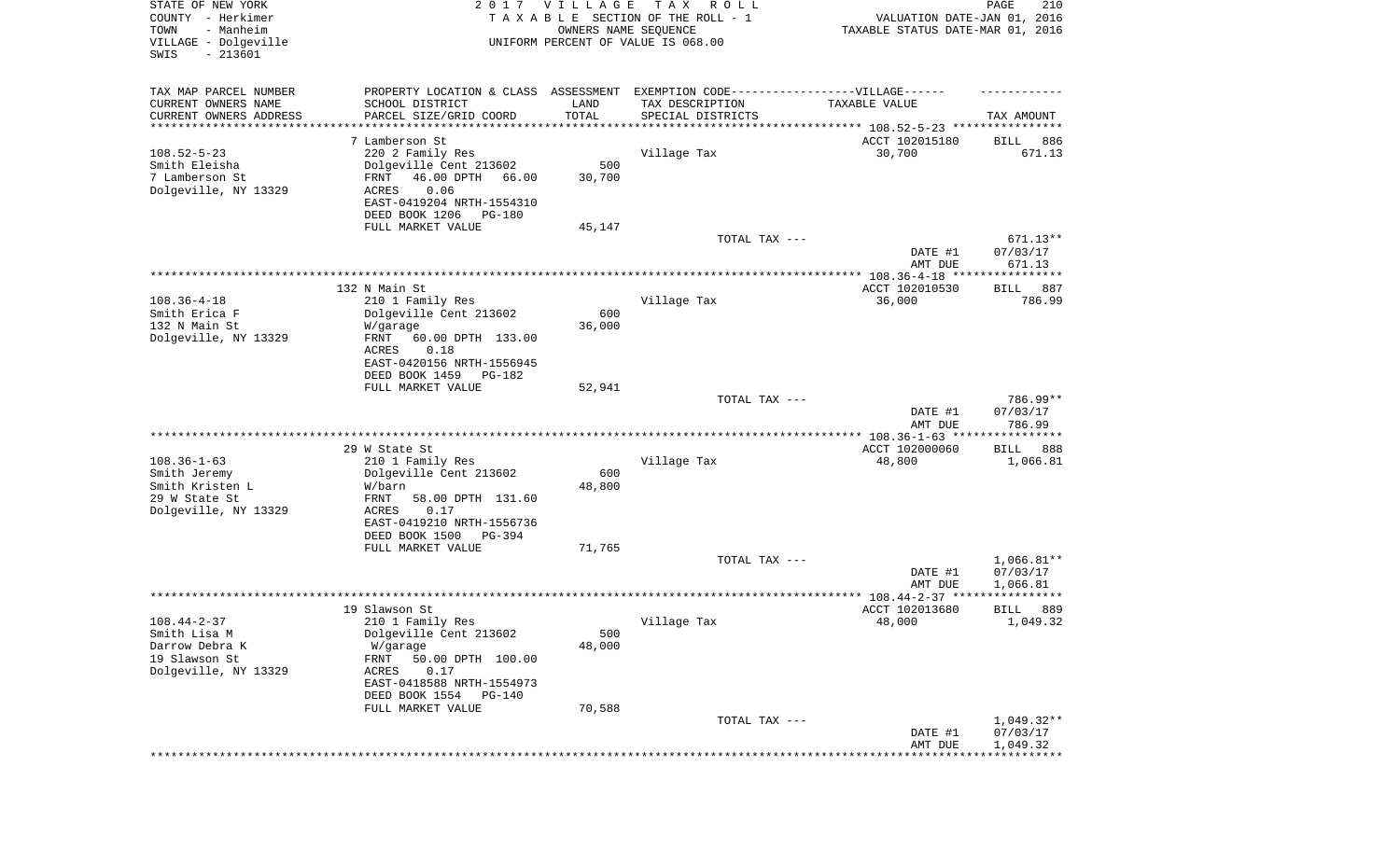| STATE OF NEW YORK<br>COUNTY - Herkimer<br>TOWN<br>- Manheim<br>VILLAGE - Dolgeville<br>$-213601$<br>SWIS | 2017                                                  | <b>VILLAGE</b> | T A X<br>R O L L<br>TAXABLE SECTION OF THE ROLL - 1<br>OWNERS NAME SEQUENCE<br>UNIFORM PERCENT OF VALUE IS 068.00 | VALUATION DATE-JAN 01, 2016<br>TAXABLE STATUS DATE-MAR 01, 2016 | PAGE<br>211            |
|----------------------------------------------------------------------------------------------------------|-------------------------------------------------------|----------------|-------------------------------------------------------------------------------------------------------------------|-----------------------------------------------------------------|------------------------|
| TAX MAP PARCEL NUMBER                                                                                    |                                                       |                | PROPERTY LOCATION & CLASS ASSESSMENT EXEMPTION CODE-----------------VILLAGE------                                 |                                                                 |                        |
| CURRENT OWNERS NAME<br>CURRENT OWNERS ADDRESS                                                            | SCHOOL DISTRICT<br>PARCEL SIZE/GRID COORD             | LAND<br>TOTAL  | TAX DESCRIPTION<br>SPECIAL DISTRICTS                                                                              | TAXABLE VALUE                                                   | TAX AMOUNT             |
| ********************                                                                                     |                                                       |                |                                                                                                                   | ********************************* 108.52-4-23 *******           |                        |
|                                                                                                          | 6 Ransom St                                           |                |                                                                                                                   | ACCT 102003450                                                  | 890<br>BILL            |
| $108.52 - 4 - 23$<br>Smith Monte                                                                         | 220 2 Family Res<br>Dolgeville Cent 213602            | 500            | Village Tax                                                                                                       | 56,800                                                          | 1,241.70               |
| Smith Lynda<br>6 Ransom St                                                                               | W/garage<br>FRNT<br>50.00 DPTH 149.00                 | 56,800         |                                                                                                                   |                                                                 |                        |
| Dolgeville, NY 13329                                                                                     | ACRES<br>0.17                                         |                |                                                                                                                   |                                                                 |                        |
|                                                                                                          | EAST-0419580 NRTH-1553446<br>DEED BOOK 00633 PG-00284 |                |                                                                                                                   |                                                                 |                        |
|                                                                                                          | FULL MARKET VALUE                                     | 83,529         |                                                                                                                   |                                                                 |                        |
|                                                                                                          |                                                       |                | TOTAL TAX ---                                                                                                     | DATE #1                                                         | 1,241.70**<br>07/03/17 |
|                                                                                                          |                                                       |                |                                                                                                                   | AMT DUE<br>**************** 108.44-2-24 *****************       | 1,241.70               |
|                                                                                                          | 9 Beaver St                                           |                |                                                                                                                   | ACCT 102011430                                                  | BILL<br>891            |
| $108.44 - 2 - 24$                                                                                        | 210 1 Family Res                                      |                | VET WAR CT 41121                                                                                                  | 6,120                                                           |                        |
| Smith Raymond&Joyce                                                                                      | Dolgeville Cent 213602                                | 900            | Village Tax                                                                                                       | 43,880                                                          | 959.26                 |
| Et al                                                                                                    | W/garage                                              | 50,000         |                                                                                                                   |                                                                 |                        |
| 9 Beaver St                                                                                              | 90.00 DPTH 170.00<br>FRNT                             |                |                                                                                                                   |                                                                 |                        |
| Dolgeville, NY 13329                                                                                     | ACRES<br>0.29<br>EAST-0418104 NRTH-1554658            |                |                                                                                                                   |                                                                 |                        |
|                                                                                                          | DEED BOOK 1393<br>$PG-124$                            |                |                                                                                                                   |                                                                 |                        |
|                                                                                                          | FULL MARKET VALUE                                     | 73,529         |                                                                                                                   |                                                                 |                        |
|                                                                                                          |                                                       |                | TOTAL TAX ---                                                                                                     |                                                                 | $959.26**$             |
|                                                                                                          |                                                       |                |                                                                                                                   | DATE #1                                                         | 07/03/17               |
|                                                                                                          |                                                       |                |                                                                                                                   | AMT DUE                                                         | 959.26                 |
|                                                                                                          | 11 Ransom St                                          |                |                                                                                                                   | ACCT 102000270                                                  | 892<br>BILL            |
| $108.52 - 6 - 12$                                                                                        | 210 1 Family Res                                      |                | Village Tax                                                                                                       | 33,000                                                          | 721.41                 |
| Smith Robert C                                                                                           | Dolgeville Cent 213602                                | 1,000          |                                                                                                                   |                                                                 |                        |
| 11 Ransom St                                                                                             | W/garage                                              | 33,000         |                                                                                                                   |                                                                 |                        |
| Dolgeville, NY 13329                                                                                     | FRNT 100.00 DPTH<br>50.00                             |                |                                                                                                                   |                                                                 |                        |
|                                                                                                          | ACRES<br>0.17                                         |                |                                                                                                                   |                                                                 |                        |
|                                                                                                          | EAST-0419569 NRTH-1553123<br>DEED BOOK 1593<br>PG-548 |                |                                                                                                                   |                                                                 |                        |
|                                                                                                          | FULL MARKET VALUE                                     | 48,529         |                                                                                                                   |                                                                 |                        |
|                                                                                                          |                                                       |                | TOTAL TAX ---                                                                                                     |                                                                 | 721.41**               |
|                                                                                                          |                                                       |                |                                                                                                                   | DATE #1                                                         | 07/03/17               |
|                                                                                                          |                                                       |                |                                                                                                                   | AMT DUE                                                         | 721.41                 |
|                                                                                                          |                                                       |                |                                                                                                                   |                                                                 |                        |
|                                                                                                          | 16 S Main St                                          |                |                                                                                                                   | ACCT 102025650                                                  | BILL 893               |
| $108.44 - 3 - 65.1$<br>Smith Todd P                                                                      | 230 3 Family Res<br>Dolgeville Cent 213602            | 1,000          | Village Tax                                                                                                       | 25,000                                                          | 546.52                 |
| 23 E Faville St                                                                                          | 230                                                   | 25,000         |                                                                                                                   |                                                                 |                        |
| Dolgeville, NY 13329                                                                                     | FRNT 213.00 DPTH<br>61.00<br>ACRES<br>0.34            |                |                                                                                                                   |                                                                 |                        |
| PRIOR OWNER ON 3/01/2016<br>Looman Elsie                                                                 | EAST-0419593 NRTH-1555284<br>DEED BOOK 1616<br>PG-457 |                |                                                                                                                   |                                                                 |                        |
|                                                                                                          | FULL MARKET VALUE                                     | 36,765         |                                                                                                                   |                                                                 |                        |
|                                                                                                          |                                                       |                | TOTAL TAX ---                                                                                                     |                                                                 | 546.52**               |
|                                                                                                          |                                                       |                |                                                                                                                   | DATE #1<br>AMT DUE                                              | 07/03/17<br>546.52     |
|                                                                                                          |                                                       |                |                                                                                                                   |                                                                 | * * * * * * * * * * *  |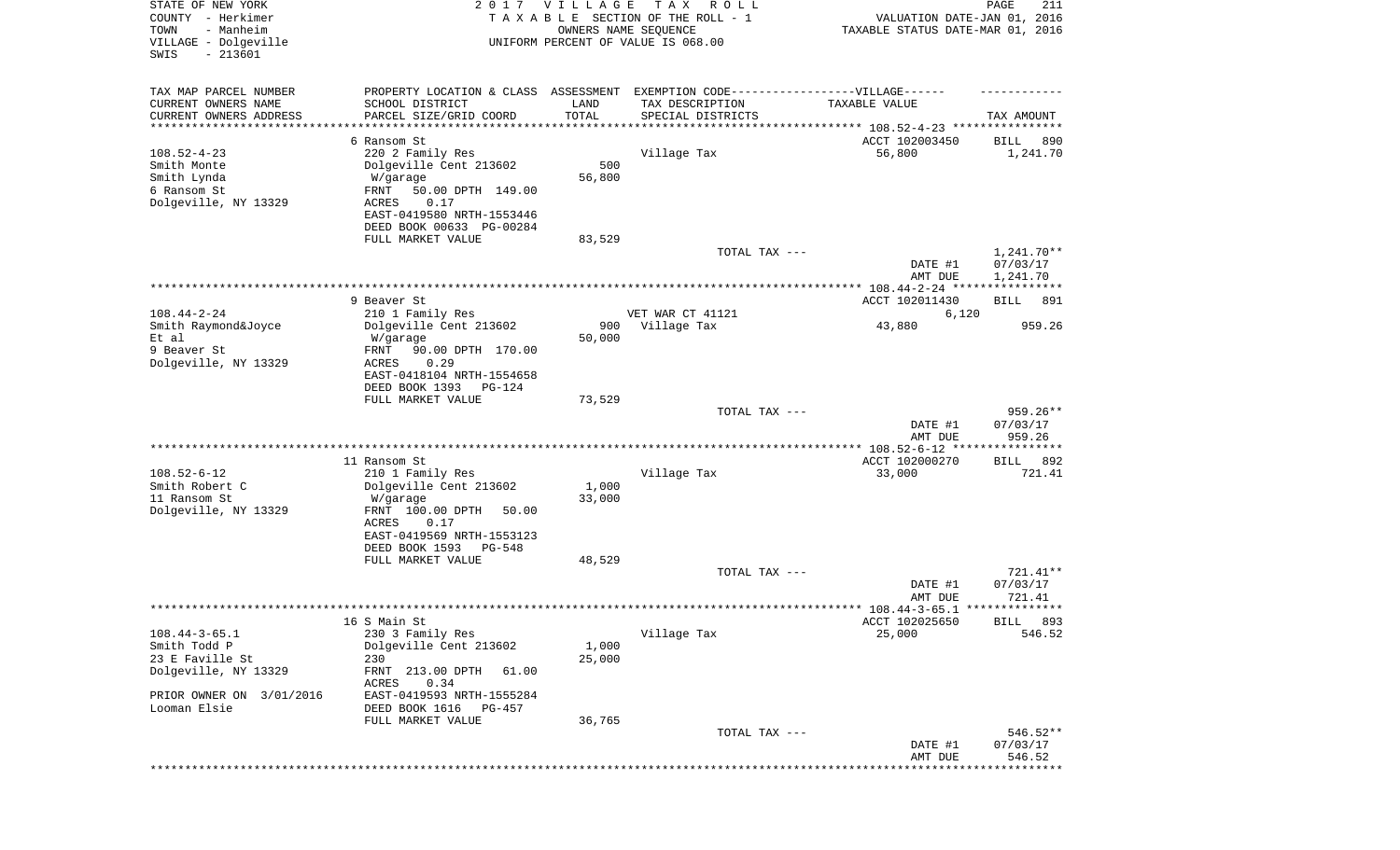| STATE OF NEW YORK<br>COUNTY - Herkimer<br>- Manheim<br>TOWN<br>VILLAGE - Dolgeville<br>$-213601$<br>SWIS |                                                                        | 2017 VILLAGE<br>OWNERS NAME SEQUENCE | T A X<br>R O L L<br>TAXABLE SECTION OF THE ROLL - 1<br>UNIFORM PERCENT OF VALUE IS 068.00 | VALUATION DATE-JAN 01, 2016<br>TAXABLE STATUS DATE-MAR 01, 2016 | PAGE<br>212          |
|----------------------------------------------------------------------------------------------------------|------------------------------------------------------------------------|--------------------------------------|-------------------------------------------------------------------------------------------|-----------------------------------------------------------------|----------------------|
| TAX MAP PARCEL NUMBER                                                                                    |                                                                        |                                      | PROPERTY LOCATION & CLASS ASSESSMENT EXEMPTION CODE-----------------VILLAGE------         |                                                                 |                      |
| CURRENT OWNERS NAME                                                                                      | SCHOOL DISTRICT                                                        | LAND                                 | TAX DESCRIPTION                                                                           | TAXABLE VALUE                                                   |                      |
| CURRENT OWNERS ADDRESS<br>********************                                                           | PARCEL SIZE/GRID COORD                                                 | TOTAL<br>********                    | SPECIAL DISTRICTS                                                                         | ******************************** 108.52-3-40 *****************  | TAX AMOUNT           |
|                                                                                                          | 23 E Faville Ave                                                       |                                      |                                                                                           | ACCT 102007470                                                  | <b>BILL</b><br>894   |
| $108.52 - 3 - 40$                                                                                        | 210 1 Family Res                                                       |                                      | Village Tax                                                                               | 20,000                                                          | 437.22               |
| Smith Todd P                                                                                             | Dolgeville Cent 213602                                                 | 600                                  |                                                                                           |                                                                 |                      |
| 23 E Faville Ave                                                                                         | FRNT<br>60.00 DPTH 100.00                                              | 20,000                               |                                                                                           |                                                                 |                      |
| Dolgeville, NY 13329                                                                                     | 0.14<br>ACRES<br>EAST-0419248 NRTH-1553500                             |                                      |                                                                                           |                                                                 |                      |
|                                                                                                          | DEED BOOK 922<br><b>PG-516</b>                                         |                                      |                                                                                           |                                                                 |                      |
|                                                                                                          | FULL MARKET VALUE                                                      | 29,412                               |                                                                                           |                                                                 |                      |
|                                                                                                          |                                                                        |                                      | TOTAL TAX ---                                                                             | DATE #1                                                         | 437.22**<br>07/03/17 |
|                                                                                                          |                                                                        |                                      |                                                                                           | AMT DUE                                                         | 437.22               |
|                                                                                                          |                                                                        |                                      |                                                                                           | ********* 108.36-3-6 *****                                      | ************         |
|                                                                                                          | 177 N Main St                                                          |                                      |                                                                                           | ACCT 102006870                                                  | 895<br><b>BILL</b>   |
| $108.36 - 3 - 6$                                                                                         | 210 1 Family Res                                                       |                                      | Village Tax                                                                               | 44,500                                                          | 972.81               |
| Snell Crystal                                                                                            | Dolgeville Cent 213602                                                 | 600                                  |                                                                                           |                                                                 |                      |
| 177 N Main St                                                                                            | 55.00 DPTH 190.00<br>FRNT<br>0.21<br>ACRES                             | 44,500                               |                                                                                           |                                                                 |                      |
| Dolgeville, NY 13329                                                                                     | EAST-0420179 NRTH-1558094<br>DEED BOOK 929<br><b>PG-416</b>            |                                      |                                                                                           |                                                                 |                      |
|                                                                                                          | FULL MARKET VALUE                                                      | 65,441                               |                                                                                           |                                                                 |                      |
|                                                                                                          |                                                                        |                                      | TOTAL TAX ---                                                                             |                                                                 | 972.81**             |
|                                                                                                          |                                                                        |                                      |                                                                                           | DATE #1<br>AMT DUE                                              | 07/03/17<br>972.81   |
|                                                                                                          |                                                                        |                                      |                                                                                           | *************** 108.36-3-9 ***                                  | **********           |
|                                                                                                          | N Main St                                                              |                                      |                                                                                           | ACCT 102006900                                                  | 896<br><b>BILL</b>   |
| $108.36 - 3 - 9$<br>Snell Crystal                                                                        | 311 Res vac land<br>Dolgeville Cent 213602                             | 300                                  | Village Tax                                                                               | 300                                                             | 6.56                 |
| 177 N Main St                                                                                            | 46.01 DPTH 160.00<br>FRNT                                              | 300                                  |                                                                                           |                                                                 |                      |
| Dolgeville, NY 13329                                                                                     | 0.17<br>ACRES                                                          |                                      |                                                                                           |                                                                 |                      |
|                                                                                                          | EAST-0420181 NRTH-1558033                                              |                                      |                                                                                           |                                                                 |                      |
|                                                                                                          | DEED BOOK 929<br><b>PG-416</b>                                         |                                      |                                                                                           |                                                                 |                      |
|                                                                                                          | FULL MARKET VALUE                                                      | 441                                  |                                                                                           |                                                                 |                      |
|                                                                                                          |                                                                        |                                      | TOTAL TAX ---                                                                             |                                                                 | $6.56**$             |
|                                                                                                          |                                                                        |                                      |                                                                                           | DATE #1<br>AMT DUE                                              | 07/03/17<br>6.56     |
|                                                                                                          |                                                                        |                                      |                                                                                           | *************** 108.44-3-63 ***                                 | ********             |
|                                                                                                          | 8 S Main St                                                            |                                      |                                                                                           | ACCT 102026280                                                  | BILL 897             |
| $108.44 - 3 - 63$                                                                                        | 482 Det row bldg                                                       |                                      | Village Tax                                                                               | 36,000                                                          | 786.99               |
| Snyder Gerard J<br>PO Box 146<br>Dolgeville, NY 13329                                                    | Dolgeville Cent 213602<br>50.00 DPTH<br>FRNT<br>70.00<br>ACRES<br>0.08 | 1,500<br>36,000                      |                                                                                           |                                                                 |                      |
|                                                                                                          | EAST-0419731 NRTH-1555211<br>DEED BOOK 778<br>$PG-455$                 |                                      |                                                                                           |                                                                 |                      |
|                                                                                                          | FULL MARKET VALUE                                                      | 52,941                               | TOTAL TAX ---                                                                             |                                                                 | 786.99**             |
|                                                                                                          |                                                                        |                                      |                                                                                           | DATE #1<br>AMT DUE                                              | 07/03/17<br>786.99   |
|                                                                                                          |                                                                        |                                      |                                                                                           |                                                                 | ********             |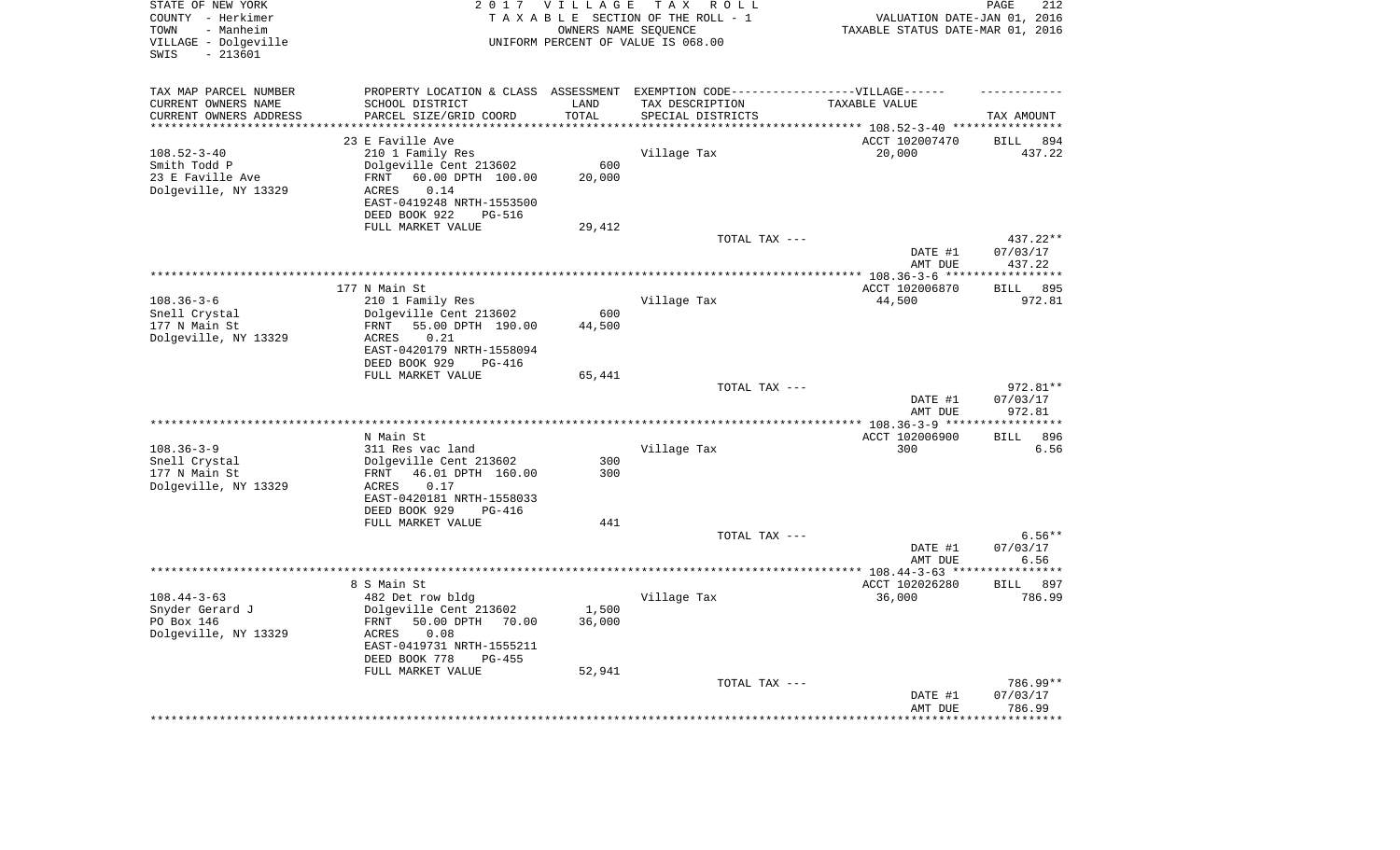| STATE OF NEW YORK<br>COUNTY - Herkimer<br>- Manheim<br>TOWN<br>VILLAGE - Dolgeville<br>SWIS<br>$-213601$ | 2017                                                                             | <b>VILLAGE</b> | T A X<br>R O L L<br>TAXABLE SECTION OF THE ROLL - 1<br>OWNERS NAME SEQUENCE<br>UNIFORM PERCENT OF VALUE IS 068.00 | VALUATION DATE-JAN 01, 2016<br>TAXABLE STATUS DATE-MAR 01, 2016 | PAGE<br>213           |
|----------------------------------------------------------------------------------------------------------|----------------------------------------------------------------------------------|----------------|-------------------------------------------------------------------------------------------------------------------|-----------------------------------------------------------------|-----------------------|
| TAX MAP PARCEL NUMBER                                                                                    | PROPERTY LOCATION & CLASS ASSESSMENT EXEMPTION CODE----------------VILLAGE------ |                |                                                                                                                   |                                                                 |                       |
| CURRENT OWNERS NAME<br>CURRENT OWNERS ADDRESS                                                            | SCHOOL DISTRICT<br>PARCEL SIZE/GRID COORD                                        | LAND<br>TOTAL  | TAX DESCRIPTION<br>SPECIAL DISTRICTS                                                                              | TAXABLE VALUE                                                   | TAX AMOUNT            |
| ********************                                                                                     |                                                                                  |                |                                                                                                                   |                                                                 |                       |
| $108.44 - 2 - 45$                                                                                        | 50 S Helmer Ave<br>220 2 Family Res                                              |                | Village Tax                                                                                                       | ACCT 102014310<br>38,300                                        | 898<br>BILL<br>837.27 |
| Sonnenschein Dana                                                                                        | Dolgeville Cent 213602                                                           | 500            |                                                                                                                   |                                                                 |                       |
| Jones Louie M                                                                                            | W/garage                                                                         | 38,300         |                                                                                                                   |                                                                 |                       |
| 50 S Helmer Ave                                                                                          | FRNT<br>50.00 DPTH 150.00                                                        |                |                                                                                                                   |                                                                 |                       |
| Dolgeville, NY 13329                                                                                     | 0.17<br>ACRES                                                                    |                |                                                                                                                   |                                                                 |                       |
|                                                                                                          | EAST-0418390 NRTH-1554713                                                        |                |                                                                                                                   |                                                                 |                       |
|                                                                                                          | DEED BOOK 1414<br><b>PG-158</b>                                                  |                |                                                                                                                   |                                                                 |                       |
|                                                                                                          | FULL MARKET VALUE                                                                | 56,324         |                                                                                                                   |                                                                 |                       |
|                                                                                                          |                                                                                  |                | TOTAL TAX ---                                                                                                     |                                                                 | 837.27**              |
|                                                                                                          |                                                                                  |                |                                                                                                                   | DATE #1                                                         | 07/03/17              |
|                                                                                                          |                                                                                  |                |                                                                                                                   | AMT DUE                                                         | 837.27                |
|                                                                                                          |                                                                                  |                |                                                                                                                   |                                                                 |                       |
| $108.44 - 4 - 14$                                                                                        | 30 N Main St                                                                     |                |                                                                                                                   | ACCT 102011010                                                  | 899<br>BILL<br>275.45 |
| Sonshine Outreach Services                                                                               | 210 1 Family Res<br>Dolgeville Cent 213602                                       | 1,500          | Village Tax<br>XC991 Water relevy                                                                                 | 12,600<br>440.00 MT M                                           | 440.00                |
| Evelyn Olsen                                                                                             | FRNT<br>46.30 DPTH 113.00                                                        | 12,600         |                                                                                                                   |                                                                 |                       |
| 237 Cedar Ln                                                                                             | ACRES<br>0.11                                                                    |                |                                                                                                                   |                                                                 |                       |
| Riverdale, NJ 07675                                                                                      | EAST-0420063 NRTH-1555786                                                        |                |                                                                                                                   |                                                                 |                       |
|                                                                                                          | DEED BOOK 1533<br>PG-256                                                         |                |                                                                                                                   |                                                                 |                       |
|                                                                                                          | FULL MARKET VALUE                                                                | 18,529         |                                                                                                                   |                                                                 |                       |
|                                                                                                          |                                                                                  |                | TOTAL TAX ---                                                                                                     |                                                                 | $715.45**$            |
|                                                                                                          |                                                                                  |                |                                                                                                                   | DATE #1                                                         | 07/03/17              |
|                                                                                                          |                                                                                  |                |                                                                                                                   | AMT DUE                                                         | 715.45                |
|                                                                                                          |                                                                                  |                |                                                                                                                   | ************* 108.52-6-3 ******************                     |                       |
|                                                                                                          | 29 Ransom St                                                                     |                |                                                                                                                   | ACCT 102000630                                                  | BILL<br>900           |
| $108.52 - 6 - 3$                                                                                         | 220 2 Family Res                                                                 |                | Village Tax                                                                                                       | 51,000                                                          | 1,114.91              |
| Sorano Kathleen M                                                                                        | Dolgeville Cent 213602                                                           | 500            |                                                                                                                   |                                                                 |                       |
| 29 Ransom St                                                                                             | 50.00 DPTH 150.00<br>FRNT<br><b>ACRES</b><br>0.17                                | 51,000         |                                                                                                                   |                                                                 |                       |
| Dolgeville, NY 13329                                                                                     | EAST-0419426 NRTH-1552773                                                        |                |                                                                                                                   |                                                                 |                       |
|                                                                                                          | DEED BOOK 1378<br>PG-581                                                         |                |                                                                                                                   |                                                                 |                       |
|                                                                                                          | FULL MARKET VALUE                                                                | 75,000         |                                                                                                                   |                                                                 |                       |
|                                                                                                          |                                                                                  |                | TOTAL TAX ---                                                                                                     |                                                                 | 1,114.91**            |
|                                                                                                          |                                                                                  |                |                                                                                                                   | DATE #1                                                         | 07/03/17              |
|                                                                                                          |                                                                                  |                |                                                                                                                   | AMT DUE                                                         | 1,114.91              |
|                                                                                                          |                                                                                  |                |                                                                                                                   |                                                                 | ************          |
|                                                                                                          | Ransom St                                                                        |                |                                                                                                                   | ACCT 102000660                                                  | 901<br><b>BILL</b>    |
| $108.52 - 6 - 4$                                                                                         | 311 Res vac land                                                                 |                | Village Tax                                                                                                       | 300                                                             | 6.56                  |
| Sorano Kathleen M                                                                                        | Dolgeville Cent 213602                                                           | 300            |                                                                                                                   |                                                                 |                       |
| 29 Ransom St                                                                                             | 50.00 DPTH 150.00<br>FRNT                                                        | 300            |                                                                                                                   |                                                                 |                       |
| Dolgeville, NY 13329                                                                                     | ACRES<br>0.17                                                                    |                |                                                                                                                   |                                                                 |                       |
|                                                                                                          | EAST-0419450 NRTH-1552814                                                        |                |                                                                                                                   |                                                                 |                       |
|                                                                                                          | DEED BOOK 1378<br>PG-581<br>FULL MARKET VALUE                                    | 441            |                                                                                                                   |                                                                 |                       |
|                                                                                                          |                                                                                  |                | TOTAL TAX ---                                                                                                     |                                                                 | $6.56**$              |
|                                                                                                          |                                                                                  |                |                                                                                                                   | DATE #1                                                         | 07/03/17              |
|                                                                                                          |                                                                                  |                |                                                                                                                   | AMT DUE                                                         | 6.56                  |
|                                                                                                          |                                                                                  |                |                                                                                                                   | ******************                                              | *************         |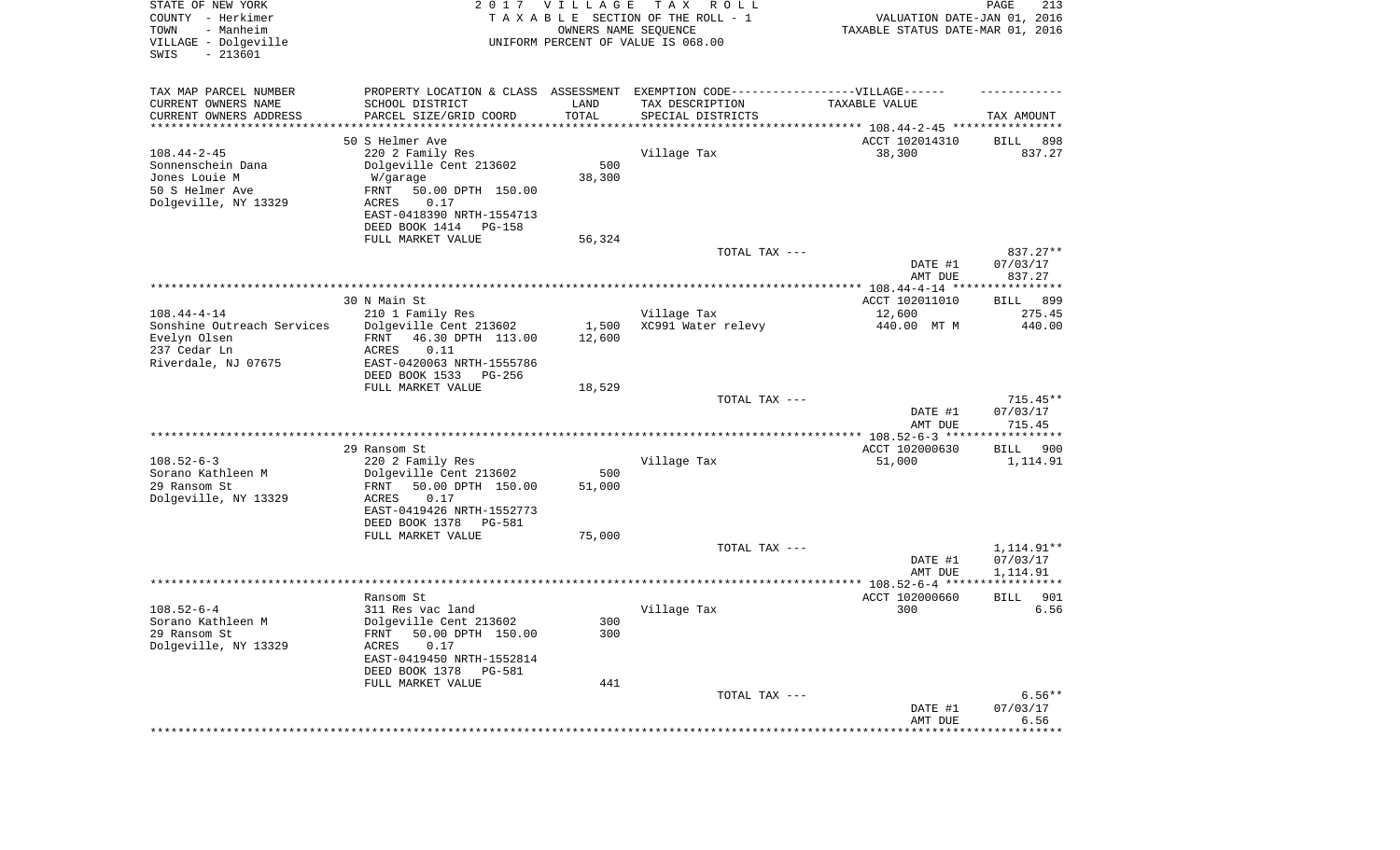| STATE OF NEW YORK<br>COUNTY - Herkimer<br>- Manheim<br>TOWN<br>VILLAGE - Dolgeville<br>SWIS<br>$-213601$ |                                               | 2017 VILLAGE  | T A X<br>R O L L<br>TAXABLE SECTION OF THE ROLL - 1<br>OWNERS NAME SEQUENCE<br>UNIFORM PERCENT OF VALUE IS 068.00 | VALUATION DATE-JAN 01, 2016<br>TAXABLE STATUS DATE-MAR 01, 2016 | PAGE<br>214             |
|----------------------------------------------------------------------------------------------------------|-----------------------------------------------|---------------|-------------------------------------------------------------------------------------------------------------------|-----------------------------------------------------------------|-------------------------|
| TAX MAP PARCEL NUMBER                                                                                    |                                               |               | PROPERTY LOCATION & CLASS ASSESSMENT EXEMPTION CODE-----------------VILLAGE------                                 |                                                                 |                         |
| CURRENT OWNERS NAME<br>CURRENT OWNERS ADDRESS                                                            | SCHOOL DISTRICT<br>PARCEL SIZE/GRID COORD     | LAND<br>TOTAL | TAX DESCRIPTION<br>SPECIAL DISTRICTS                                                                              | TAXABLE VALUE                                                   | TAX AMOUNT              |
| ********************                                                                                     |                                               |               |                                                                                                                   |                                                                 |                         |
|                                                                                                          | 22 Schuyler St                                |               |                                                                                                                   | ACCT 102030180                                                  | BILL<br>902             |
| $108.52 - 5 - 53$                                                                                        | 210 1 Family Res                              |               | VET WAR CT 41121                                                                                                  | 4,800                                                           |                         |
| Sorano Philip<br>Sorano Betty                                                                            | Dolgeville Cent 213602<br>W/garage            | 900<br>32,000 | Village Tax                                                                                                       | 27,200                                                          | 594.62                  |
| 22 Schuyler St                                                                                           | 90.00 DPTH 151.00<br>FRNT                     |               |                                                                                                                   |                                                                 |                         |
| Dolgeville, NY 13329                                                                                     | 0.31<br>ACRES                                 |               |                                                                                                                   |                                                                 |                         |
|                                                                                                          | EAST-0419831 NRTH-1554029                     |               |                                                                                                                   |                                                                 |                         |
|                                                                                                          | DEED BOOK 866<br>PG-475<br>FULL MARKET VALUE  | 47,059        |                                                                                                                   |                                                                 |                         |
|                                                                                                          |                                               |               | TOTAL TAX ---                                                                                                     |                                                                 | 594.62**                |
|                                                                                                          |                                               |               |                                                                                                                   | DATE #1                                                         | 07/03/17                |
|                                                                                                          |                                               |               |                                                                                                                   | AMT DUE                                                         | 594.62                  |
|                                                                                                          | 187 N Helmer Ave                              |               |                                                                                                                   | ACCT 102024960                                                  | BILL<br>903             |
| $108.28 - 1 - 3$                                                                                         | 322 Rural vac>10                              |               | Village Tax                                                                                                       | 28,600                                                          | 625.22                  |
| Soukup Charles                                                                                           | Dolgeville Cent 213602                        | 28,600        |                                                                                                                   |                                                                 |                         |
| 1 S Main St                                                                                              | FRNT 5000.00 DPTH                             | 28,600        |                                                                                                                   |                                                                 |                         |
| Dolgeville, NY 13329                                                                                     | ACRES<br>49.10<br>EAST-0418730 NRTH-1559601   |               |                                                                                                                   |                                                                 |                         |
|                                                                                                          | DEED BOOK 1302<br>PG-632                      |               |                                                                                                                   |                                                                 |                         |
|                                                                                                          | FULL MARKET VALUE                             | 42,059        |                                                                                                                   |                                                                 |                         |
|                                                                                                          |                                               |               | TOTAL TAX ---                                                                                                     |                                                                 | 625.22**                |
|                                                                                                          |                                               |               |                                                                                                                   | DATE #1<br>AMT DUE                                              | 07/03/17<br>625.22      |
|                                                                                                          |                                               |               |                                                                                                                   | ********** 108.52-1-70.1 **************                         |                         |
|                                                                                                          | 120 S Main St                                 |               |                                                                                                                   | ACCT 102009630                                                  | 904<br>BILL             |
| $108.52 - 1 - 70.1$                                                                                      | 210 1 Family Res                              | 1,300         | Village Tax                                                                                                       | 126,800                                                         | 2,771.96                |
| Sparks Henry R<br>Sparks Linda                                                                           | Dolgeville Cent 213602<br>W/garage            | 126,800       |                                                                                                                   |                                                                 |                         |
| 15 Acorn St                                                                                              | FRNT 150.00 DPTH 150.00                       |               |                                                                                                                   |                                                                 |                         |
| E. Northport, NY 11731                                                                                   | ACRES<br>0.43                                 |               |                                                                                                                   |                                                                 |                         |
|                                                                                                          | EAST-0418182 NRTH-1553557                     |               |                                                                                                                   |                                                                 |                         |
|                                                                                                          | DEED BOOK 1403<br>PG-744<br>FULL MARKET VALUE | 186,471       |                                                                                                                   |                                                                 |                         |
|                                                                                                          |                                               |               | TOTAL TAX ---                                                                                                     |                                                                 | $2,771.96**$            |
|                                                                                                          |                                               |               |                                                                                                                   | DATE #1                                                         | 07/03/17                |
|                                                                                                          |                                               |               |                                                                                                                   | AMT DUE                                                         | 2,771.96<br>* * * * * * |
|                                                                                                          | 5 Gibson St                                   |               |                                                                                                                   | ACCT 102019320                                                  | 905<br>BILL             |
| $108.44 - 3 - 20$                                                                                        | 210 1 Family Res                              |               | Village Tax                                                                                                       | 45,000                                                          | 983.74                  |
| Spinner James                                                                                            | Dolgeville Cent 213602                        | 600           |                                                                                                                   |                                                                 |                         |
| 5 Gibson St<br>Dolgeville, NY 13329                                                                      | W/garage<br>FRNT                              | 45,000        |                                                                                                                   |                                                                 |                         |
|                                                                                                          | 60.00 DPTH 146.00<br>ACRES<br>0.20            |               |                                                                                                                   |                                                                 |                         |
|                                                                                                          | EAST-0419600 NRTH-1555873                     |               |                                                                                                                   |                                                                 |                         |
|                                                                                                          | DEED BOOK 709<br>PG-741                       |               |                                                                                                                   |                                                                 |                         |
|                                                                                                          | FULL MARKET VALUE                             | 66,176        |                                                                                                                   |                                                                 | 983.74**                |
|                                                                                                          |                                               |               | TOTAL TAX ---                                                                                                     | DATE #1                                                         | 07/03/17                |
|                                                                                                          |                                               |               |                                                                                                                   | AMT DUE                                                         | 983.74                  |
|                                                                                                          |                                               |               |                                                                                                                   |                                                                 |                         |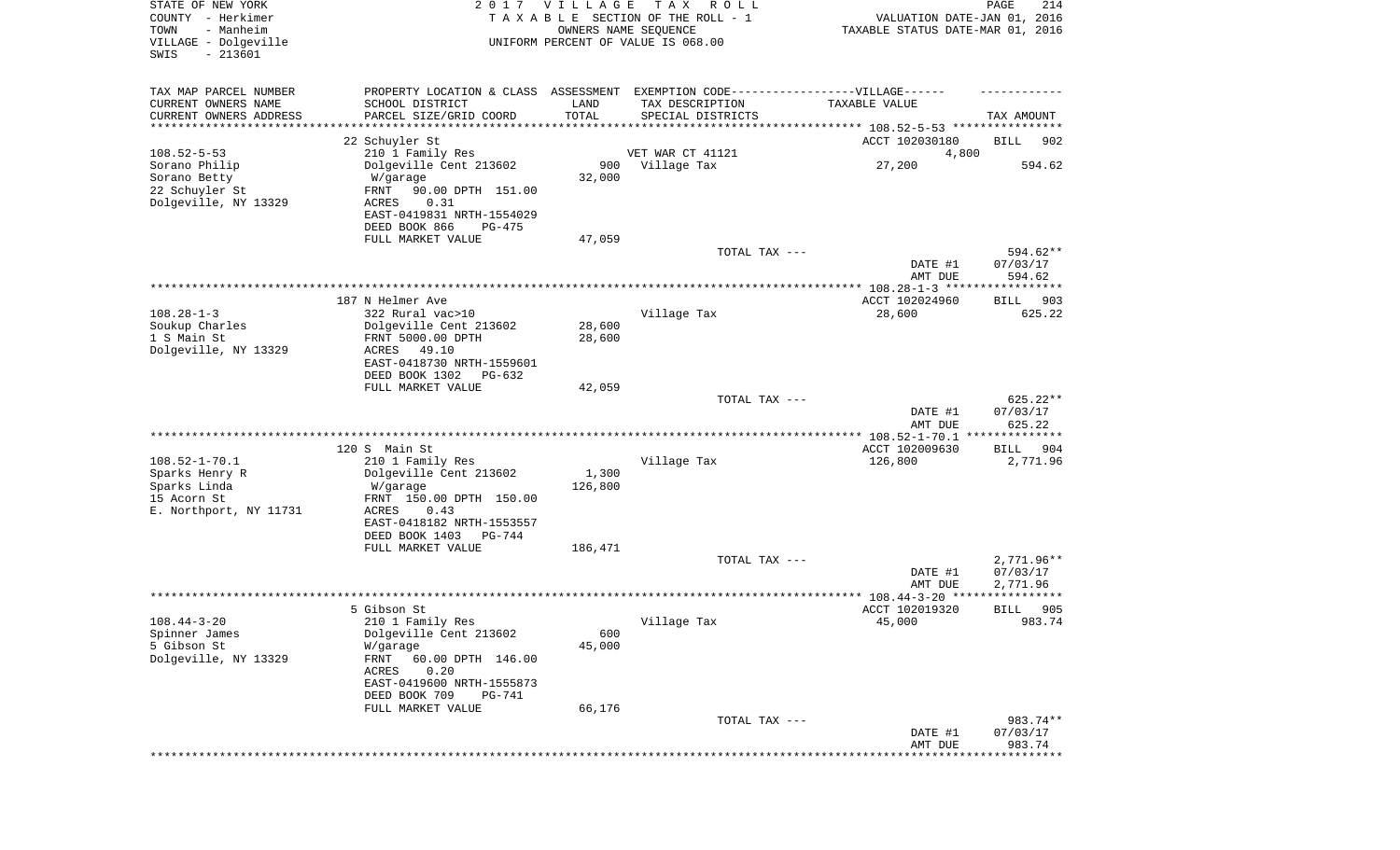| STATE OF NEW YORK<br>COUNTY - Herkimer<br>- Manheim<br>TOWN<br>VILLAGE - Dolgeville<br>SWIS<br>$-213601$ |                                                                                                      | 2017 VILLAGE<br>OWNERS NAME SEQUENCE | T A X<br>R O L L<br>TAXABLE SECTION OF THE ROLL - 1<br>UNIFORM PERCENT OF VALUE IS 068.00 | VALUATION DATE-JAN 01, 2016<br>TAXABLE STATUS DATE-MAR 01, 2016 | PAGE<br>215              |
|----------------------------------------------------------------------------------------------------------|------------------------------------------------------------------------------------------------------|--------------------------------------|-------------------------------------------------------------------------------------------|-----------------------------------------------------------------|--------------------------|
| TAX MAP PARCEL NUMBER<br>CURRENT OWNERS NAME                                                             | PROPERTY LOCATION & CLASS ASSESSMENT EXEMPTION CODE-----------------VILLAGE------<br>SCHOOL DISTRICT | LAND                                 | TAX DESCRIPTION                                                                           | TAXABLE VALUE                                                   |                          |
| CURRENT OWNERS ADDRESS<br>*******************                                                            | PARCEL SIZE/GRID COORD                                                                               | TOTAL                                | SPECIAL DISTRICTS                                                                         | ************************************** 108.44-1-33 *********    | TAX AMOUNT               |
|                                                                                                          | 53 Elm St                                                                                            |                                      |                                                                                           | ACCT 102026160                                                  | 906<br>BILL              |
| $108.44 - 1 - 33$                                                                                        | 210 1 Family Res                                                                                     |                                      | Village Tax                                                                               | 46,700                                                          | 1,020.90                 |
| Spinner Phyllis J                                                                                        | Dolgeville Cent 213602                                                                               | 500                                  |                                                                                           |                                                                 |                          |
| 53 Elm St                                                                                                | 50.00 DPTH 120.00<br>FRNT                                                                            | 46,700                               |                                                                                           |                                                                 |                          |
| Dolgeville, NY 13329                                                                                     | ACRES<br>0.14                                                                                        |                                      |                                                                                           |                                                                 |                          |
|                                                                                                          | EAST-0418945 NRTH-1555982<br>DEED BOOK 745<br>$PG-31$                                                |                                      |                                                                                           |                                                                 |                          |
|                                                                                                          | FULL MARKET VALUE                                                                                    | 68,676                               |                                                                                           |                                                                 |                          |
|                                                                                                          |                                                                                                      |                                      | TOTAL TAX ---                                                                             | DATE #1                                                         | $1,020.90**$<br>07/03/17 |
|                                                                                                          |                                                                                                      |                                      |                                                                                           | AMT DUE                                                         | 1,020.90                 |
|                                                                                                          | 30 Van Buren St                                                                                      |                                      |                                                                                           | ACCT 102010770                                                  | 907<br>BILL              |
| $108.52 - 5 - 61$                                                                                        | 210 1 Family Res                                                                                     |                                      | Village Tax                                                                               | 30,000                                                          | 655.83                   |
| Spoor Elizabeth                                                                                          | Dolgeville Cent 213602                                                                               | 500                                  |                                                                                           |                                                                 |                          |
| 30 Van Buren St                                                                                          | 51.00 DPTH 175.00<br>FRNT                                                                            | 30,000                               |                                                                                           |                                                                 |                          |
| Dolgeville, NY 13329                                                                                     | 0.19<br>ACRES                                                                                        |                                      |                                                                                           |                                                                 |                          |
|                                                                                                          | EAST-0419955 NRTH-1554248<br>DEED BOOK 898<br>$PG-446$                                               |                                      |                                                                                           |                                                                 |                          |
|                                                                                                          | FULL MARKET VALUE                                                                                    | 44,118                               |                                                                                           |                                                                 |                          |
|                                                                                                          |                                                                                                      |                                      | TOTAL TAX ---                                                                             |                                                                 | 655.83**                 |
|                                                                                                          |                                                                                                      |                                      |                                                                                           | DATE #1<br>AMT DUE                                              | 07/03/17<br>655.83       |
|                                                                                                          | 38 Van Buren St                                                                                      |                                      |                                                                                           | ACCT 102025320                                                  | BILL<br>908              |
| $108.52 - 5 - 58$                                                                                        | 210 1 Family Res                                                                                     |                                      | Village Tax                                                                               | 72,000                                                          | 1,573.99                 |
| Stacy Nicholas W                                                                                         | Dolgeville Cent 213602                                                                               | 600                                  |                                                                                           |                                                                 |                          |
| 38 Van Buren St                                                                                          | W/garage                                                                                             | 72,000                               |                                                                                           |                                                                 |                          |
| Dolgeville, NY 13329                                                                                     | <b>FRNT</b><br>62.10 DPTH 210.00                                                                     |                                      |                                                                                           |                                                                 |                          |
|                                                                                                          | ACRES<br>0.30<br>EAST-0420028 NRTH-1554089                                                           |                                      |                                                                                           |                                                                 |                          |
|                                                                                                          | DEED BOOK 1285<br>PG-801                                                                             |                                      |                                                                                           |                                                                 |                          |
|                                                                                                          | FULL MARKET VALUE                                                                                    | 105,882                              |                                                                                           |                                                                 |                          |
|                                                                                                          |                                                                                                      |                                      | TOTAL TAX ---                                                                             |                                                                 | $1,573.99**$             |
|                                                                                                          |                                                                                                      |                                      |                                                                                           | DATE #1                                                         | 07/03/17                 |
|                                                                                                          |                                                                                                      |                                      |                                                                                           | AMT DUE                                                         | 1,573.99<br>***********  |
|                                                                                                          | 18 E Timmerman St                                                                                    |                                      |                                                                                           | ACCT 102011040                                                  | 909<br><b>BILL</b>       |
| $108.59 - 3 - 2$                                                                                         | 210 1 Family Res                                                                                     |                                      | Village Tax                                                                               | 42,600                                                          | 931.28                   |
| Stallman Cindy M                                                                                         | Dolgeville Cent 213602                                                                               | 1,000                                |                                                                                           |                                                                 |                          |
| 18 E Timmerman St                                                                                        | W/garage                                                                                             | 42,600                               |                                                                                           |                                                                 |                          |
| Dolgeville, NY 13329                                                                                     | FRNT 100.00 DPTH 120.00<br>ACRES<br>0.28                                                             |                                      |                                                                                           |                                                                 |                          |
|                                                                                                          | EAST-0416574 NRTH-1551725                                                                            |                                      |                                                                                           |                                                                 |                          |
|                                                                                                          | DEED BOOK 1372<br>PG-787                                                                             |                                      |                                                                                           |                                                                 |                          |
|                                                                                                          | FULL MARKET VALUE                                                                                    | 62,647                               |                                                                                           |                                                                 |                          |
|                                                                                                          |                                                                                                      |                                      | TOTAL TAX ---                                                                             |                                                                 | 931.28**                 |
|                                                                                                          |                                                                                                      |                                      |                                                                                           | DATE #1<br>AMT DUE                                              | 07/03/17<br>931.28       |
|                                                                                                          |                                                                                                      |                                      |                                                                                           |                                                                 | ************             |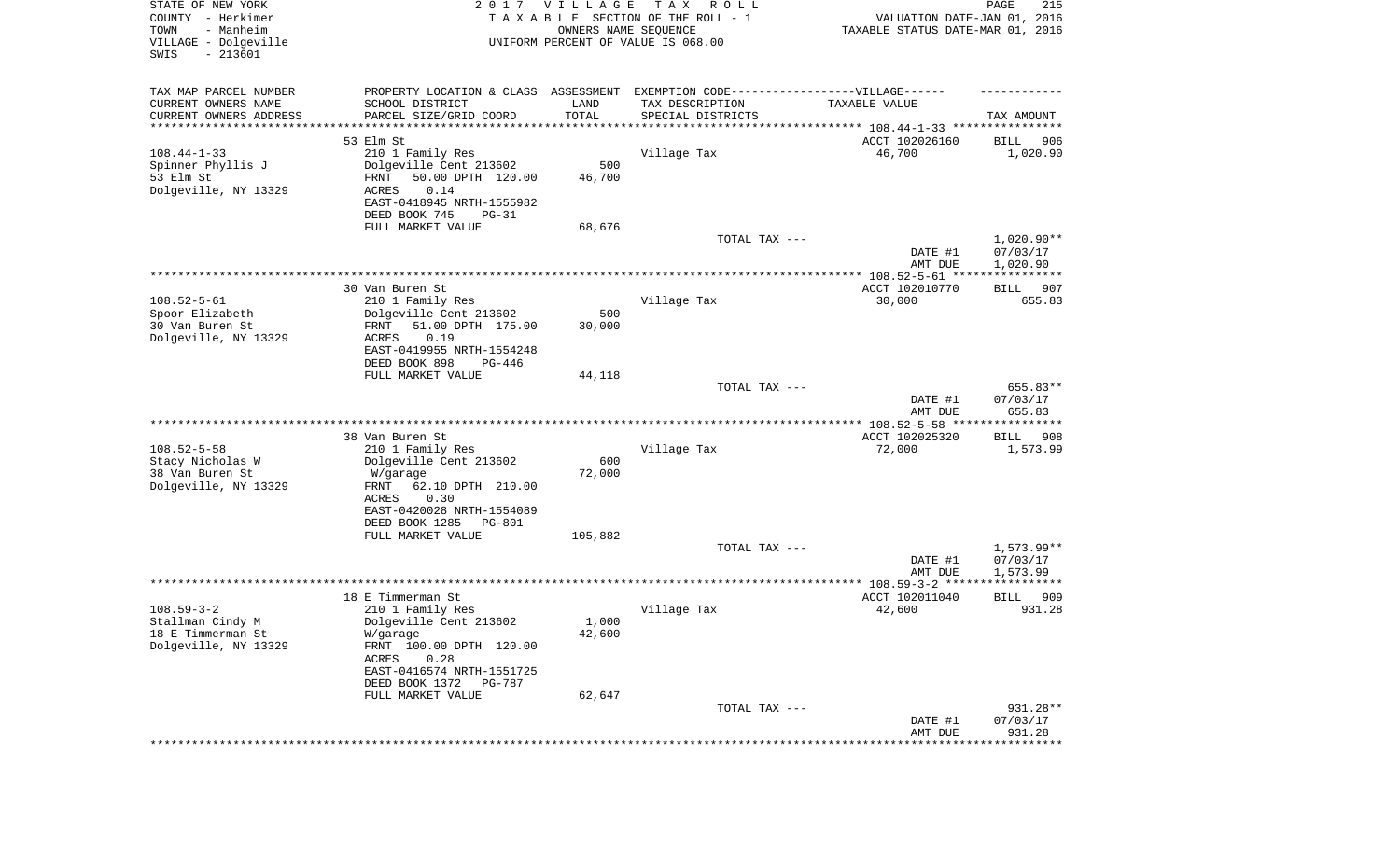| COUNTY - Herkimer<br>- Manheim<br>TOWN<br>VILLAGE - Dolgeville<br>SWIS<br>$-213601$ |                                                                                   | <b>VILLAGE</b><br>OWNERS NAME SEQUENCE | TAXABLE SECTION OF THE ROLL - 1<br>UNIFORM PERCENT OF VALUE IS 068.00 | VALUATION DATE-JAN 01, 2016<br>TAXABLE STATUS DATE-MAR 01, 2016      |                      |
|-------------------------------------------------------------------------------------|-----------------------------------------------------------------------------------|----------------------------------------|-----------------------------------------------------------------------|----------------------------------------------------------------------|----------------------|
|                                                                                     |                                                                                   |                                        |                                                                       |                                                                      |                      |
| TAX MAP PARCEL NUMBER                                                               | PROPERTY LOCATION & CLASS ASSESSMENT EXEMPTION CODE-----------------VILLAGE------ |                                        |                                                                       |                                                                      |                      |
| CURRENT OWNERS NAME                                                                 | SCHOOL DISTRICT                                                                   | LAND                                   | TAX DESCRIPTION                                                       | TAXABLE VALUE                                                        |                      |
| CURRENT OWNERS ADDRESS<br>*********************                                     | PARCEL SIZE/GRID COORD                                                            | TOTAL<br>**********                    | SPECIAL DISTRICTS                                                     | ************************************** 108.27-1-7 ****************** | TAX AMOUNT           |
|                                                                                     | 50 Millers Grove Rd                                                               |                                        |                                                                       | ACCT 102018300                                                       | 910<br>BILL          |
| $108.27 - 1 - 7$                                                                    | 210 1 Family Res                                                                  |                                        | Village Tax                                                           | 75,000                                                               | 1,639.57             |
| Stallman Justin                                                                     | Dolgeville Cent 213602                                                            | 3,000                                  |                                                                       |                                                                      |                      |
| Stallman Jolene<br>50 Millers Grove Rd                                              | W/garage                                                                          | 75,000                                 |                                                                       |                                                                      |                      |
| Dolgeville, NY 13329                                                                | ACRES<br>2.01<br>EAST-0417109 NRTH-1559854                                        |                                        |                                                                       |                                                                      |                      |
|                                                                                     | DEED BOOK 1585<br>PG-890                                                          |                                        |                                                                       |                                                                      |                      |
| PRIOR OWNER ON 3/01/2016<br>Stallman Justin                                         | FULL MARKET VALUE                                                                 | 110,294                                |                                                                       |                                                                      |                      |
|                                                                                     |                                                                                   |                                        | TOTAL TAX ---                                                         |                                                                      | $1,639.57**$         |
|                                                                                     |                                                                                   |                                        |                                                                       | DATE #1<br>AMT DUE                                                   | 07/03/17<br>1,639.57 |
|                                                                                     | 2 Cline St                                                                        |                                        |                                                                       | ACCT 102028860                                                       | 911<br>BILL          |
| $108.44 - 1 - 60$                                                                   | 210 1 Family Res                                                                  |                                        | Village Tax                                                           | 35,900                                                               | 784.81               |
| Stalnaker Mark A                                                                    | Dolgeville Cent 213602                                                            | 1,000                                  |                                                                       |                                                                      |                      |
| Stalnaker Linda                                                                     | FRNT 100.00 DPTH 125.00                                                           | 35,900                                 |                                                                       |                                                                      |                      |
| 2 Cline St<br>Dolgeville, NY 13329                                                  | ACRES<br>$0.47$ BANK<br>135<br>EAST-0418561 NRTH-1555305                          |                                        |                                                                       |                                                                      |                      |
|                                                                                     | DEED BOOK 855<br>$PG-200$                                                         |                                        |                                                                       |                                                                      |                      |
|                                                                                     | FULL MARKET VALUE                                                                 | 52,794                                 |                                                                       |                                                                      |                      |
|                                                                                     |                                                                                   |                                        | TOTAL TAX ---                                                         |                                                                      | 784.81**             |
|                                                                                     |                                                                                   |                                        |                                                                       | DATE #1                                                              | 07/03/17             |
|                                                                                     |                                                                                   |                                        |                                                                       | AMT DUE<br>************** 108.44-4-7 ******************              | 784.81               |
|                                                                                     | 66 N Main St                                                                      |                                        |                                                                       | ACCT 102001230                                                       | 912<br>BILL          |
| $108.44 - 4 - 7$                                                                    | 482 Det row bldg                                                                  |                                        | Village Tax                                                           | 26,500                                                               | 579.31               |
| Staring Fred D Jr                                                                   | Dolgeville Cent 213602                                                            | 1,300                                  |                                                                       |                                                                      |                      |
| Staring Debra M<br>66 N Main St                                                     | 30.00 DPTH<br>48.00<br>FRNT                                                       | 26,500                                 |                                                                       |                                                                      |                      |
| Dolgeville, NY 13329                                                                | <b>ACRES</b><br>0.03<br>EAST-0420033 NRTH-1556067                                 |                                        |                                                                       |                                                                      |                      |
|                                                                                     | DEED BOOK 1534<br>PG-624                                                          |                                        |                                                                       |                                                                      |                      |
|                                                                                     | FULL MARKET VALUE                                                                 | 38,971                                 |                                                                       |                                                                      |                      |
|                                                                                     |                                                                                   |                                        | TOTAL TAX ---                                                         |                                                                      | 579.31**             |
|                                                                                     |                                                                                   |                                        |                                                                       | DATE #1                                                              | 07/03/17<br>579.31   |
|                                                                                     |                                                                                   |                                        |                                                                       | AMT DUE                                                              |                      |
|                                                                                     | 23 Cramer Ln                                                                      |                                        |                                                                       | ACCT 102002460                                                       | 913<br>BILL          |
| $108.44 - 3 - 79$                                                                   | 220 2 Family Res                                                                  |                                        | Village Tax                                                           | 30,600                                                               | 668.94               |
| Staring Lawrence D                                                                  | Dolgeville Cent 213602                                                            | 700                                    |                                                                       |                                                                      |                      |
| Staring Melanie G<br>164 County Hwy. 104                                            | 60.00 DPTH 121.00<br>FRNT<br>ACRES<br>0.15                                        | 30,600                                 |                                                                       |                                                                      |                      |
| Stratford, NY 13470                                                                 | EAST-0418996 NRTH-1554939                                                         |                                        |                                                                       |                                                                      |                      |
|                                                                                     | DEED BOOK 1405<br><b>PG-990</b>                                                   |                                        |                                                                       |                                                                      |                      |
|                                                                                     | FULL MARKET VALUE                                                                 | 45,000                                 |                                                                       |                                                                      |                      |
|                                                                                     |                                                                                   |                                        | TOTAL TAX ---                                                         |                                                                      | 668.94**             |
|                                                                                     |                                                                                   |                                        |                                                                       | DATE #1<br>AMT DUE                                                   | 07/03/17<br>668.94   |
|                                                                                     |                                                                                   |                                        |                                                                       | *********************************                                    |                      |
|                                                                                     |                                                                                   |                                        |                                                                       |                                                                      |                      |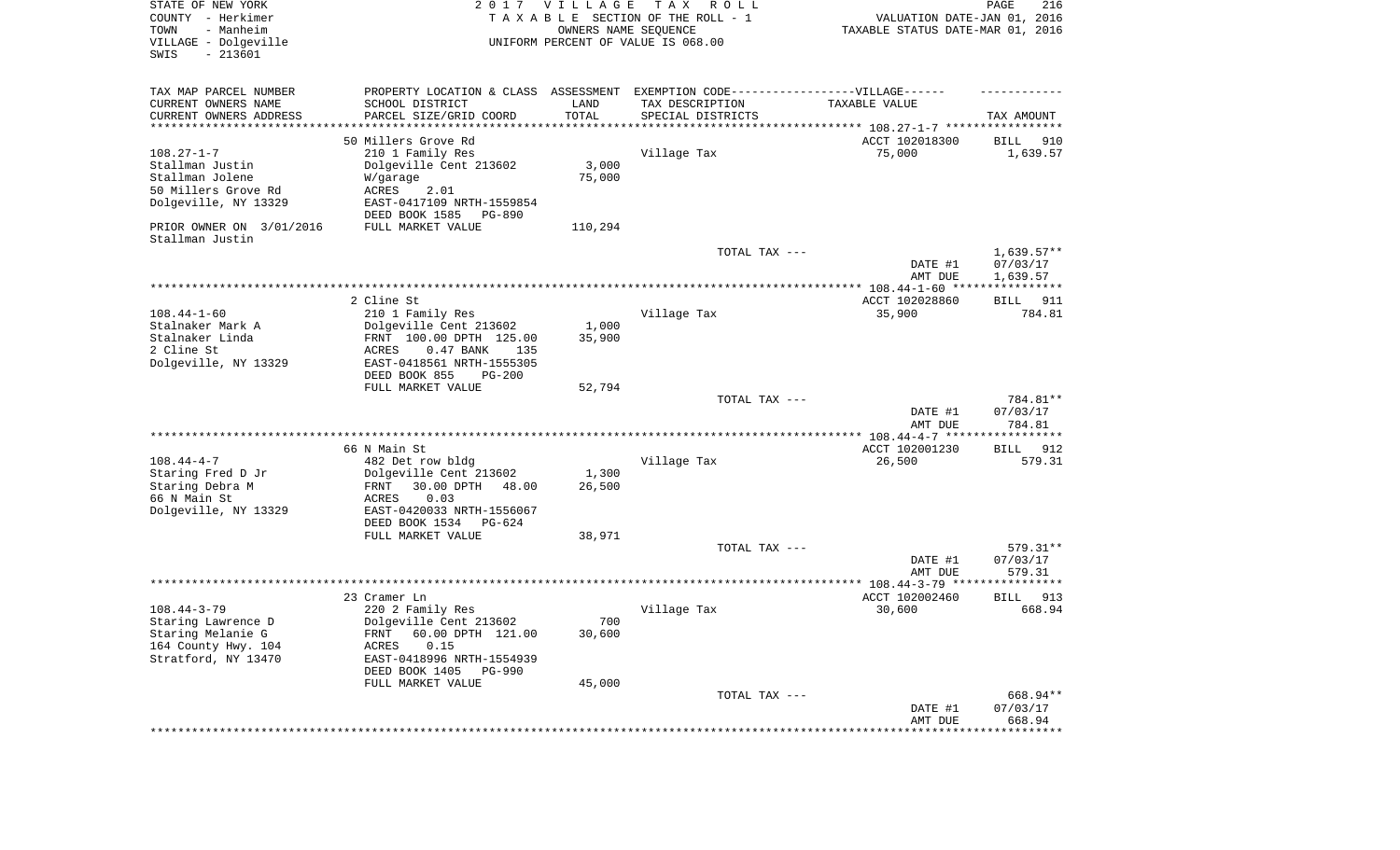| STATE OF NEW YORK<br>COUNTY - Herkimer<br>- Manheim<br>TOWN<br>VILLAGE - Dolgeville<br>SWIS<br>$-213601$ |                                                                                   | 2017 VILLAGE<br>OWNERS NAME SEQUENCE | TAX ROLL<br>TAXABLE SECTION OF THE ROLL - 1<br>UNIFORM PERCENT OF VALUE IS 068.00 | VALUATION DATE-JAN 01, 2016<br>TAXABLE STATUS DATE-MAR 01, 2016 | PAGE<br>217                  |
|----------------------------------------------------------------------------------------------------------|-----------------------------------------------------------------------------------|--------------------------------------|-----------------------------------------------------------------------------------|-----------------------------------------------------------------|------------------------------|
| TAX MAP PARCEL NUMBER                                                                                    | PROPERTY LOCATION & CLASS ASSESSMENT EXEMPTION CODE-----------------VILLAGE------ |                                      |                                                                                   |                                                                 |                              |
| CURRENT OWNERS NAME                                                                                      | SCHOOL DISTRICT                                                                   | LAND                                 | TAX DESCRIPTION                                                                   | TAXABLE VALUE                                                   |                              |
| CURRENT OWNERS ADDRESS<br>**********************                                                         | PARCEL SIZE/GRID COORD<br>***********************                                 | TOTAL                                | SPECIAL DISTRICTS                                                                 |                                                                 | TAX AMOUNT                   |
|                                                                                                          | St Rte 29                                                                         |                                      |                                                                                   | ACCT 102025980                                                  | BILL<br>914                  |
| $108.28 - 1 - 1$                                                                                         | 311 Res vac land                                                                  |                                      | Village Tax                                                                       | 2,000                                                           | 43.72                        |
| Steciak John                                                                                             | Dolgeville Cent 213602                                                            | 2,000                                |                                                                                   |                                                                 |                              |
| Steciak Christine                                                                                        | ACRES<br>4.00                                                                     | 2,000                                |                                                                                   |                                                                 |                              |
| 2687 St Route 29                                                                                         | EAST-0418073 NRTH-1560632                                                         |                                      |                                                                                   |                                                                 |                              |
| Dolgeville, NY 13329                                                                                     | DEED BOOK 00549 PG-00684                                                          |                                      |                                                                                   |                                                                 |                              |
|                                                                                                          | FULL MARKET VALUE                                                                 | 2,941                                | TOTAL TAX ---                                                                     |                                                                 | 43.72**                      |
|                                                                                                          |                                                                                   |                                      |                                                                                   | DATE #1<br>AMT DUE                                              | 07/03/17<br>43.72            |
|                                                                                                          |                                                                                   |                                      |                                                                                   |                                                                 |                              |
|                                                                                                          | 15 Mckinley Ave                                                                   |                                      |                                                                                   | ACCT 102025920                                                  | BILL<br>915                  |
| $108.36 - 1 - 13$                                                                                        | 311 Res vac land                                                                  |                                      | Village Tax                                                                       | 400                                                             | 8.74                         |
| Steciak John R<br>2687 St Rte 29                                                                         | Dolgeville Cent 213602<br>50.00 DPTH 115.00<br>FRNT                               | 400<br>400                           |                                                                                   |                                                                 |                              |
| Dolgeville, NY 13329                                                                                     | ACRES<br>0.21                                                                     |                                      |                                                                                   |                                                                 |                              |
|                                                                                                          | EAST-0418774 NRTH-1557509                                                         |                                      |                                                                                   |                                                                 |                              |
|                                                                                                          | DEED BOOK 561<br>PG-486                                                           |                                      |                                                                                   |                                                                 |                              |
|                                                                                                          | FULL MARKET VALUE                                                                 | 588                                  |                                                                                   |                                                                 |                              |
|                                                                                                          |                                                                                   |                                      | TOTAL TAX ---                                                                     | DATE #1<br>AMT DUE                                              | $8.74**$<br>07/03/17<br>8.74 |
|                                                                                                          |                                                                                   |                                      |                                                                                   |                                                                 |                              |
|                                                                                                          | 11 E Spofford Ave                                                                 |                                      |                                                                                   | ACCT 102028200                                                  | 916<br>BILL                  |
| $108.52 - 2 - 71$                                                                                        | 220 2 Family Res                                                                  |                                      | Village Tax                                                                       | 42,000                                                          | 918.16                       |
| Steele Gerald T                                                                                          | Dolgeville Cent 213602                                                            | 500                                  |                                                                                   |                                                                 |                              |
| 11 E Spofford Ave                                                                                        | FRNT 200.00 DPTH 100.00<br>ACRES<br>0.22                                          | 42,000                               |                                                                                   |                                                                 |                              |
| Dolgeville, NY 13329                                                                                     | EAST-0418597 NRTH-1553171                                                         |                                      |                                                                                   |                                                                 |                              |
|                                                                                                          | DEED BOOK 919<br>PG-450                                                           |                                      |                                                                                   |                                                                 |                              |
|                                                                                                          | FULL MARKET VALUE                                                                 | 61,765                               |                                                                                   |                                                                 |                              |
|                                                                                                          |                                                                                   |                                      | TOTAL TAX ---                                                                     |                                                                 | 918.16**                     |
|                                                                                                          |                                                                                   |                                      |                                                                                   | DATE #1                                                         | 07/03/17                     |
|                                                                                                          |                                                                                   |                                      |                                                                                   | AMT DUE                                                         | 918.16                       |
|                                                                                                          | 14 E Spofford Ave                                                                 |                                      |                                                                                   | ACCT 102030630                                                  | 917<br>BILL                  |
| $108.52 - 2 - 72$                                                                                        | 210 1 Family Res                                                                  |                                      | Village Tax                                                                       | 36,000                                                          | 786.99                       |
| Sternberg Joshua P                                                                                       | Dolgeville Cent 213602                                                            | 800                                  |                                                                                   |                                                                 |                              |
| Moser Kourtney C                                                                                         | FRNT 80.00 DPTH 100.00                                                            | 36,000                               |                                                                                   |                                                                 |                              |
| 14 E Spofford Ave<br>Dolgeville, NY 13329                                                                | ACRES 0.18<br>EAST-0418487 NRTH-1553043                                           |                                      |                                                                                   |                                                                 |                              |
|                                                                                                          | DEED BOOK 1624 PG-497                                                             |                                      |                                                                                   |                                                                 |                              |
| PRIOR OWNER ON 3/01/2016<br>Trumble Horatio                                                              | FULL MARKET VALUE                                                                 | 52,941                               |                                                                                   |                                                                 |                              |
|                                                                                                          |                                                                                   |                                      | TOTAL TAX ---                                                                     |                                                                 | 786.99**                     |
|                                                                                                          |                                                                                   |                                      |                                                                                   | DATE #1                                                         | 07/03/17                     |
|                                                                                                          |                                                                                   |                                      |                                                                                   | AMT DUE                                                         | 786.99                       |
|                                                                                                          |                                                                                   |                                      |                                                                                   |                                                                 |                              |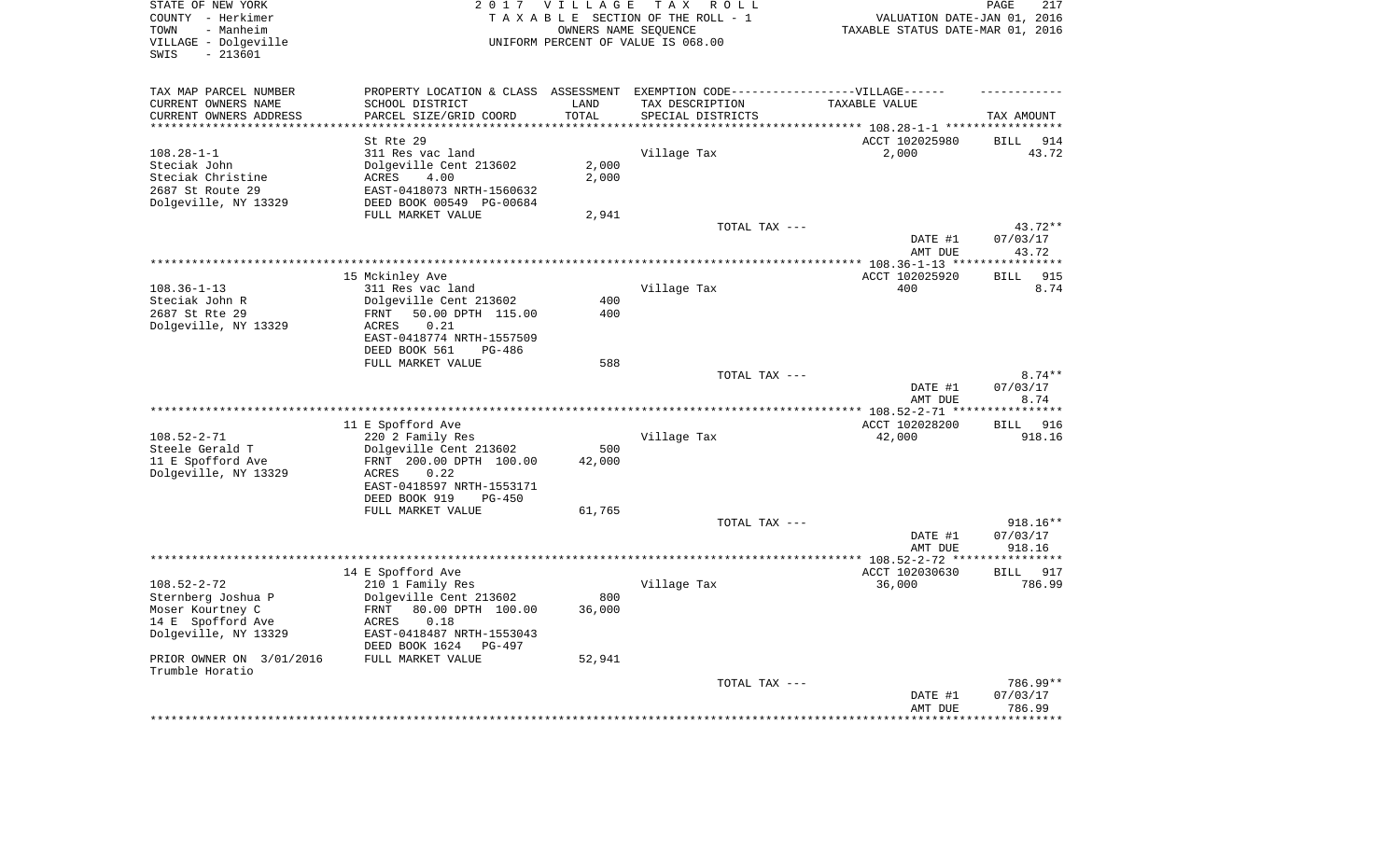| STATE OF NEW YORK<br>COUNTY - Herkimer<br>- Manheim<br>TOWN<br>VILLAGE - Dolgeville<br>$-213601$<br>SWIS |                                                                                   | 2017 VILLAGE        | TAX ROLL<br>TAXABLE SECTION OF THE ROLL - 1<br>OWNERS NAME SEQUENCE<br>UNIFORM PERCENT OF VALUE IS 068.00 | VALUATION DATE-JAN 01, 2016<br>TAXABLE STATUS DATE-MAR 01, 2016 | PAGE<br>218           |
|----------------------------------------------------------------------------------------------------------|-----------------------------------------------------------------------------------|---------------------|-----------------------------------------------------------------------------------------------------------|-----------------------------------------------------------------|-----------------------|
| TAX MAP PARCEL NUMBER                                                                                    | PROPERTY LOCATION & CLASS ASSESSMENT EXEMPTION CODE-----------------VILLAGE------ |                     |                                                                                                           |                                                                 |                       |
| CURRENT OWNERS NAME                                                                                      | SCHOOL DISTRICT                                                                   | LAND                | TAX DESCRIPTION                                                                                           | TAXABLE VALUE                                                   |                       |
| CURRENT OWNERS ADDRESS<br>*********************                                                          | PARCEL SIZE/GRID COORD<br>***************************                             | TOTAL<br>********** | SPECIAL DISTRICTS                                                                                         |                                                                 | TAX AMOUNT            |
|                                                                                                          | 42-44 Van Buren St                                                                |                     |                                                                                                           | ACCT 102023790                                                  | <b>BILL</b><br>918    |
| $108.52 - 5 - 56$                                                                                        | 210 1 Family Res                                                                  |                     | Village Tax                                                                                               | 32,000                                                          | 699.55                |
| Sterusky David                                                                                           | Dolgeville Cent 213602                                                            | 800                 |                                                                                                           |                                                                 |                       |
| 208 Brockett Rd                                                                                          | 82.00 DPTH 160.00<br>FRNT                                                         | 32,000              |                                                                                                           |                                                                 |                       |
| Little Falls, NY 13365                                                                                   | 0.28<br>ACRES                                                                     |                     |                                                                                                           |                                                                 |                       |
|                                                                                                          | EAST-0420105 NRTH-1553979                                                         |                     |                                                                                                           |                                                                 |                       |
|                                                                                                          | DEED BOOK 1172<br>PG-306                                                          |                     |                                                                                                           |                                                                 |                       |
|                                                                                                          | FULL MARKET VALUE                                                                 | 47,059              |                                                                                                           |                                                                 |                       |
|                                                                                                          |                                                                                   |                     | TOTAL TAX ---                                                                                             |                                                                 | 699.55**              |
|                                                                                                          |                                                                                   |                     |                                                                                                           | DATE #1<br>AMT DUE                                              | 07/03/17<br>699.55    |
|                                                                                                          |                                                                                   |                     |                                                                                                           | ************* 108.52-6-20 ****                                  | * * * * * * * * * * * |
|                                                                                                          | 1 Dunckel St                                                                      |                     |                                                                                                           | ACCT 102026880                                                  | 919<br><b>BILL</b>    |
| $108.52 - 6 - 20$                                                                                        | 210 1 Family Res                                                                  |                     | Village Tax                                                                                               | 54,300                                                          | 1,187.05              |
| Stewart Carol                                                                                            | Dolgeville Cent 213602                                                            | 1,000               |                                                                                                           |                                                                 |                       |
| 1 Dunckel St                                                                                             | W/garage                                                                          | 54,300              |                                                                                                           |                                                                 |                       |
| Dolgeville, NY 13329                                                                                     | FRNT 100.00 DPTH 150.00                                                           |                     |                                                                                                           |                                                                 |                       |
|                                                                                                          | ACRES<br>0.12<br>EAST-0419825 NRTH-1553450                                        |                     |                                                                                                           |                                                                 |                       |
|                                                                                                          | DEED BOOK 00485 PG-00318                                                          |                     |                                                                                                           |                                                                 |                       |
|                                                                                                          | FULL MARKET VALUE                                                                 | 79,853              |                                                                                                           |                                                                 |                       |
|                                                                                                          |                                                                                   |                     | TOTAL TAX ---                                                                                             |                                                                 | 1,187.05**            |
|                                                                                                          |                                                                                   |                     |                                                                                                           | DATE #1                                                         | 07/03/17              |
|                                                                                                          |                                                                                   |                     |                                                                                                           | AMT DUE                                                         | 1,187.05              |
|                                                                                                          |                                                                                   |                     |                                                                                                           |                                                                 |                       |
| $108.52 - 5 - 68$                                                                                        | 18 Van Buren St<br>220 2 Family Res                                               |                     |                                                                                                           | ACCT 102016530<br>32,000                                        | BILL 920<br>699.55    |
| Stewart Florine E                                                                                        | Dolgeville Cent 213602                                                            | 300                 | Village Tax                                                                                               |                                                                 |                       |
| 18 Van Buren St                                                                                          | 31.00 DPTH<br>FRNT<br>48.00                                                       | 32,000              |                                                                                                           |                                                                 |                       |
| Dolgeville, NY 13329                                                                                     | 0.03<br>ACRES                                                                     |                     |                                                                                                           |                                                                 |                       |
|                                                                                                          | EAST-0419882 NRTH-1554534                                                         |                     |                                                                                                           |                                                                 |                       |
|                                                                                                          | DEED BOOK 688<br>PG-607                                                           |                     |                                                                                                           |                                                                 |                       |
|                                                                                                          | FULL MARKET VALUE                                                                 | 47,059              |                                                                                                           |                                                                 |                       |
|                                                                                                          |                                                                                   |                     | TOTAL TAX ---                                                                                             |                                                                 | 699.55**              |
|                                                                                                          |                                                                                   |                     |                                                                                                           | DATE #1<br>AMT DUE                                              | 07/03/17<br>699.55    |
|                                                                                                          |                                                                                   |                     | ************************                                                                                  | ********** 108.44-3-6.3 **                                      |                       |
|                                                                                                          | Main St                                                                           |                     |                                                                                                           |                                                                 | <b>BILL</b><br>921    |
| $108.44 - 3 - 6.3$                                                                                       | 323 Vacant rural                                                                  |                     | Village Tax                                                                                               | 500                                                             | 10.93                 |
| Stewart's Shop Corp.                                                                                     | Dolgeville Cent 213602                                                            | 500                 |                                                                                                           |                                                                 |                       |
| PO Box 435                                                                                               | ACRES<br>0.03                                                                     | 500                 |                                                                                                           |                                                                 |                       |
| Saratoga Springs, NY 12020                                                                               | EAST-0419872 NRTH-1556259                                                         |                     |                                                                                                           |                                                                 |                       |
|                                                                                                          | DEED BOOK 1237<br>$PG-860$                                                        | 735                 |                                                                                                           |                                                                 |                       |
|                                                                                                          | FULL MARKET VALUE                                                                 |                     | TOTAL TAX ---                                                                                             |                                                                 | $10.93**$             |
|                                                                                                          |                                                                                   |                     |                                                                                                           | DATE #1                                                         | 07/03/17              |
|                                                                                                          |                                                                                   |                     |                                                                                                           | AMT DUE                                                         | 10.93                 |
|                                                                                                          |                                                                                   |                     |                                                                                                           |                                                                 |                       |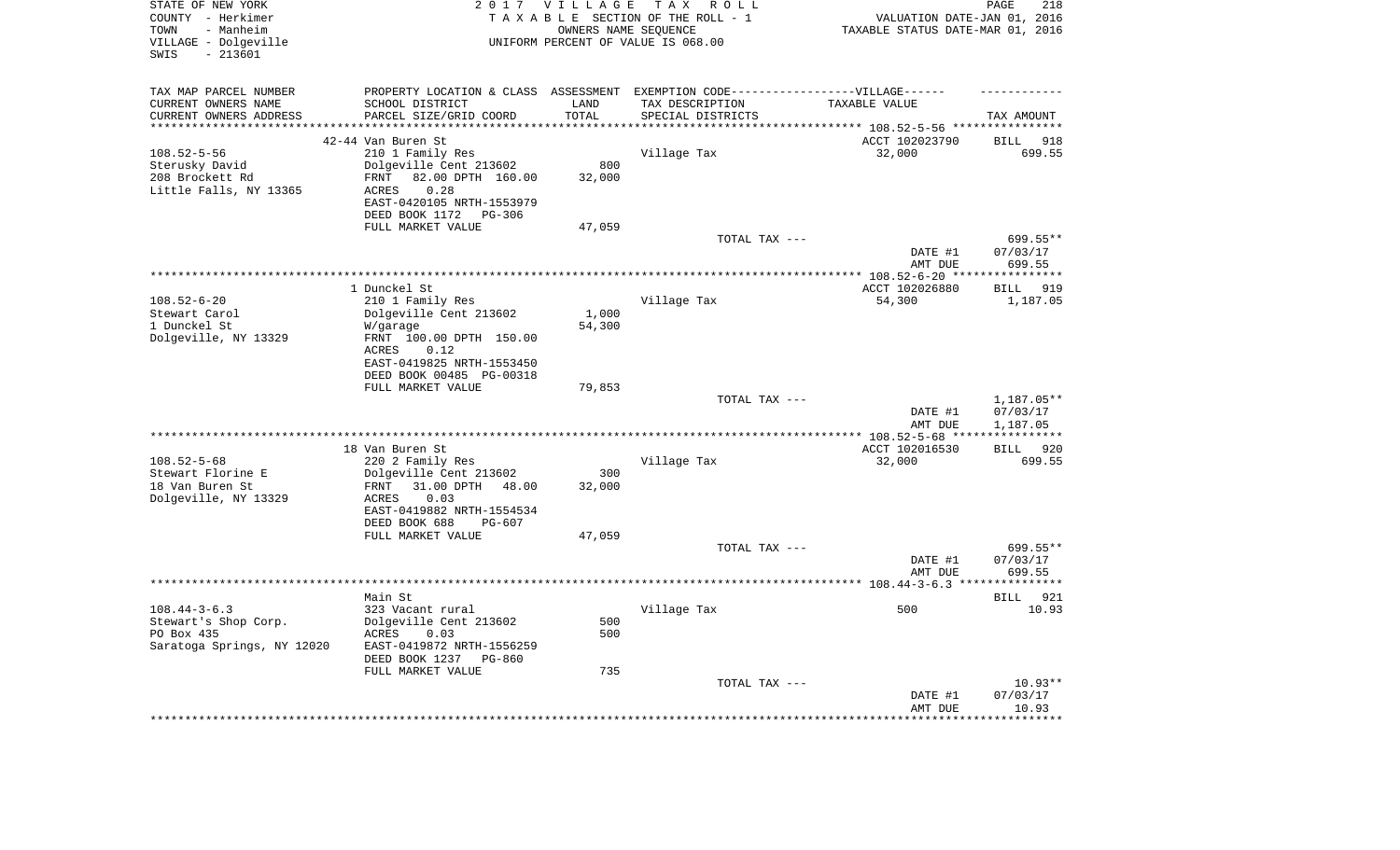| STATE OF NEW YORK<br>COUNTY - Herkimer<br>TOWN<br>- Manheim<br>VILLAGE - Dolgeville<br>SWIS<br>$-213601$ |                                                                                                                                | 2017 VILLAGE<br>OWNERS NAME SEQUENCE | T A X<br>R O L L<br>TAXABLE SECTION OF THE ROLL - 1<br>UNIFORM PERCENT OF VALUE IS 068.00 | VALUATION DATE-JAN 01, 2016<br>TAXABLE STATUS DATE-MAR 01, 2016 | PAGE<br>219                          |
|----------------------------------------------------------------------------------------------------------|--------------------------------------------------------------------------------------------------------------------------------|--------------------------------------|-------------------------------------------------------------------------------------------|-----------------------------------------------------------------|--------------------------------------|
| TAX MAP PARCEL NUMBER<br>CURRENT OWNERS NAME<br>CURRENT OWNERS ADDRESS                                   | PROPERTY LOCATION & CLASS ASSESSMENT EXEMPTION CODE-----------------VILLAGE------<br>SCHOOL DISTRICT<br>PARCEL SIZE/GRID COORD | LAND<br>TOTAL                        | TAX DESCRIPTION<br>SPECIAL DISTRICTS                                                      | TAXABLE VALUE                                                   | TAX AMOUNT                           |
| *********************                                                                                    |                                                                                                                                |                                      |                                                                                           | ********************************** 108.44-3-4 ***************** |                                      |
|                                                                                                          | 99 N Main St                                                                                                                   |                                      |                                                                                           | ACCT 102007950                                                  | BILL<br>922                          |
| $108.44 - 3 - 4$                                                                                         | 331 Com vac w/im                                                                                                               |                                      | Village Tax                                                                               | 50,000                                                          | 1,093.05                             |
| Stewart's Shops Corp<br>PO Box 435                                                                       | Dolgeville Cent 213602<br>58.00 DPTH 102.58<br>FRNT                                                                            | 20,000<br>50,000                     |                                                                                           |                                                                 |                                      |
| Saratoga Springs, NY 12866                                                                               | ACRES<br>0.15                                                                                                                  |                                      |                                                                                           |                                                                 |                                      |
|                                                                                                          | EAST-0419913 NRTH-1556361                                                                                                      |                                      |                                                                                           |                                                                 |                                      |
|                                                                                                          | DEED BOOK 1321<br>PG-535                                                                                                       |                                      |                                                                                           |                                                                 |                                      |
|                                                                                                          | FULL MARKET VALUE                                                                                                              | 73,529                               |                                                                                           |                                                                 |                                      |
|                                                                                                          |                                                                                                                                |                                      | TOTAL TAX ---                                                                             | DATE #1                                                         | $1,093.05**$<br>07/03/17             |
|                                                                                                          |                                                                                                                                |                                      |                                                                                           | AMT DUE                                                         | 1,093.05                             |
|                                                                                                          | N Main St                                                                                                                      |                                      |                                                                                           | ACCT 102007980                                                  | 923<br>BILL                          |
| $108.44 - 3 - 5$                                                                                         | 486 Mini-mart                                                                                                                  |                                      | Village Tax                                                                               | 195,000                                                         | 4,262.88                             |
| Stewart's Shops Corp                                                                                     | Dolgeville Cent 213602                                                                                                         | 800                                  |                                                                                           |                                                                 |                                      |
| PO Box 435                                                                                               | 74.85 DPTH 103.10<br>FRNT                                                                                                      | 195,000                              |                                                                                           |                                                                 |                                      |
| Saratoga Springs, NY 12866                                                                               | 0.20<br>ACRES                                                                                                                  |                                      |                                                                                           |                                                                 |                                      |
|                                                                                                          | EAST-0419911 NRTH-1556292                                                                                                      |                                      |                                                                                           |                                                                 |                                      |
|                                                                                                          | DEED BOOK 1360<br>PG-679                                                                                                       |                                      |                                                                                           |                                                                 |                                      |
|                                                                                                          | FULL MARKET VALUE                                                                                                              | 286,765                              |                                                                                           |                                                                 |                                      |
|                                                                                                          |                                                                                                                                |                                      | TOTAL TAX ---                                                                             | DATE #1<br>AMT DUE                                              | $4,262.88**$<br>07/03/17<br>4,262.88 |
|                                                                                                          |                                                                                                                                |                                      |                                                                                           |                                                                 |                                      |
|                                                                                                          | 128 S Main St                                                                                                                  |                                      |                                                                                           | ACCT 102021960                                                  | BILL<br>924                          |
| $108.52 - 1 - 83$                                                                                        | 210 1 Family Res                                                                                                               |                                      | Village Tax                                                                               | 39,000                                                          | 852.58                               |
| Stone Michael                                                                                            | Dolgeville Cent 213602                                                                                                         | 600                                  |                                                                                           |                                                                 |                                      |
| Stone Suzanne<br>128 S Main St                                                                           | W/garage<br>FRNT<br>60.00 DPTH 273.00                                                                                          | 39,000                               |                                                                                           |                                                                 |                                      |
| Dolgeville, NY 13329                                                                                     | ACRES<br>0.38                                                                                                                  |                                      |                                                                                           |                                                                 |                                      |
|                                                                                                          | EAST-0417914 NRTH-1553170                                                                                                      |                                      |                                                                                           |                                                                 |                                      |
|                                                                                                          | DEED BOOK 699<br>PG-882                                                                                                        |                                      |                                                                                           |                                                                 |                                      |
|                                                                                                          | FULL MARKET VALUE                                                                                                              | 57,353                               |                                                                                           |                                                                 |                                      |
|                                                                                                          |                                                                                                                                |                                      | TOTAL TAX ---                                                                             |                                                                 | 852.58**                             |
|                                                                                                          |                                                                                                                                |                                      |                                                                                           | DATE #1                                                         | 07/03/17                             |
|                                                                                                          |                                                                                                                                |                                      |                                                                                           | AMT DUE                                                         | 852.58                               |
|                                                                                                          | 2 E Spofford Ave                                                                                                               |                                      |                                                                                           | ************** 108.52-2-12 *****************<br>ACCT 102017520  | 925<br>BILL                          |
| $108.52 - 2 - 12$                                                                                        | 210 1 Family Res                                                                                                               |                                      | Village Tax                                                                               | 50,000                                                          | 1,093.05                             |
| Strobel Alfred L                                                                                         | Dolgeville Cent 213602                                                                                                         | 500                                  |                                                                                           |                                                                 |                                      |
| Strobel Nancy J                                                                                          | W/garages                                                                                                                      | 50,000                               |                                                                                           |                                                                 |                                      |
| 2 E Spofford Ave                                                                                         | FRNT 100.00 DPTH 101.00                                                                                                        |                                      |                                                                                           |                                                                 |                                      |
| Dolgeville, NY 13329                                                                                     | ACRES<br>0.23                                                                                                                  |                                      |                                                                                           |                                                                 |                                      |
|                                                                                                          | EAST-0418239 NRTH-1553191                                                                                                      |                                      |                                                                                           |                                                                 |                                      |
|                                                                                                          | DEED BOOK 1116<br>PG-975                                                                                                       |                                      |                                                                                           |                                                                 |                                      |
|                                                                                                          | FULL MARKET VALUE                                                                                                              | 73,529                               |                                                                                           |                                                                 | $1,093.05**$                         |
|                                                                                                          |                                                                                                                                |                                      | TOTAL TAX ---                                                                             | DATE #1                                                         | 07/03/17                             |
|                                                                                                          |                                                                                                                                |                                      |                                                                                           | AMT DUE                                                         | 1,093.05                             |
|                                                                                                          |                                                                                                                                |                                      |                                                                                           |                                                                 |                                      |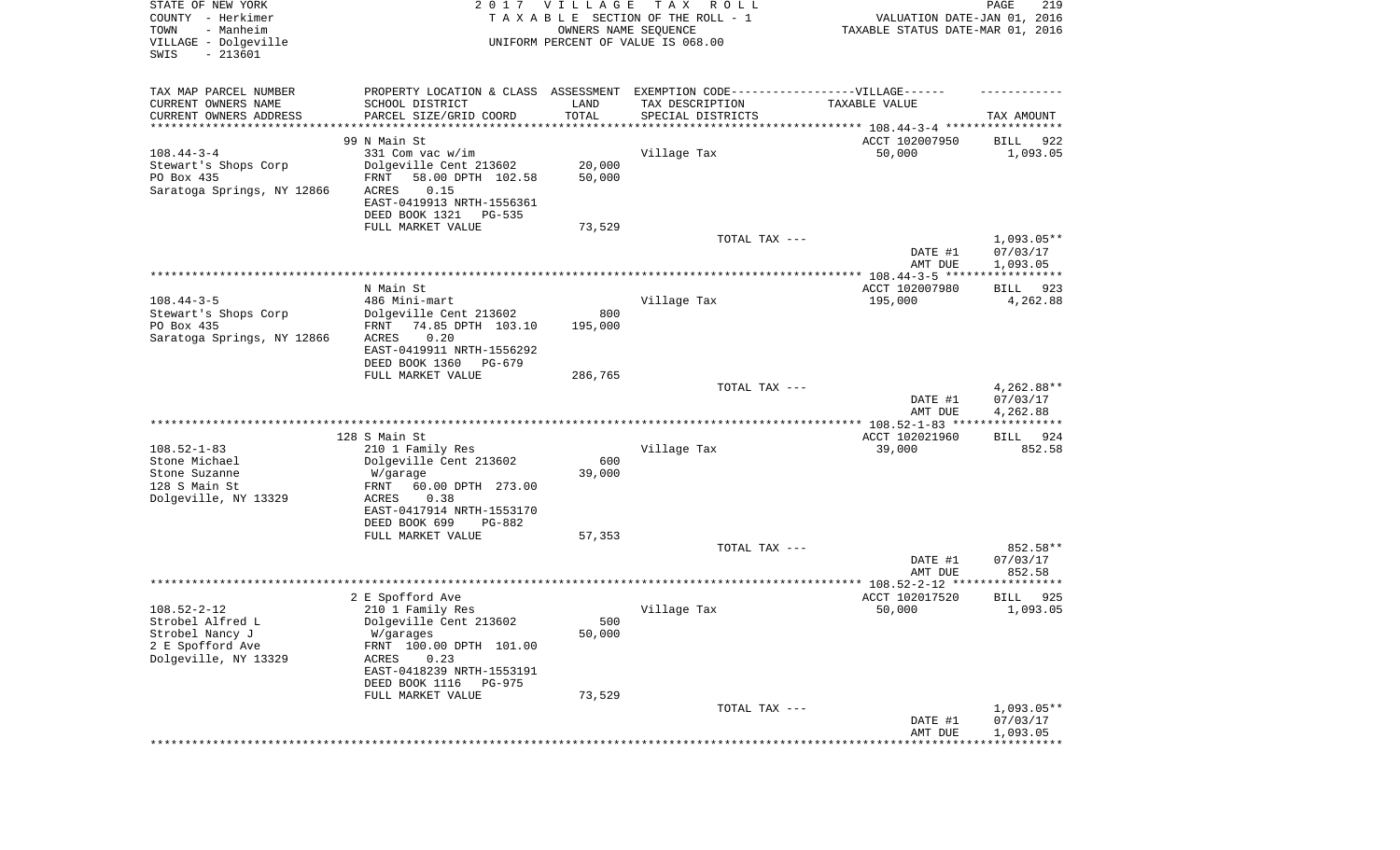| STATE OF NEW YORK<br>COUNTY - Herkimer<br>- Manheim<br>TOWN<br>VILLAGE - Dolgeville<br>SWIS<br>$-213601$ |                                                                                                                 | 2017 VILLAGE<br>OWNERS NAME SEQUENCE | T A X<br>R O L L<br>TAXABLE SECTION OF THE ROLL - 1<br>UNIFORM PERCENT OF VALUE IS 068.00                                | VALUATION DATE-JAN 01, 2016<br>TAXABLE STATUS DATE-MAR 01, 2016 | PAGE<br>220                          |
|----------------------------------------------------------------------------------------------------------|-----------------------------------------------------------------------------------------------------------------|--------------------------------------|--------------------------------------------------------------------------------------------------------------------------|-----------------------------------------------------------------|--------------------------------------|
| TAX MAP PARCEL NUMBER<br>CURRENT OWNERS NAME<br>CURRENT OWNERS ADDRESS                                   | SCHOOL DISTRICT<br>PARCEL SIZE/GRID COORD                                                                       | LAND<br>TOTAL                        | PROPERTY LOCATION & CLASS ASSESSMENT EXEMPTION CODE----------------VILLAGE------<br>TAX DESCRIPTION<br>SPECIAL DISTRICTS | TAXABLE VALUE                                                   | TAX AMOUNT                           |
| *********************                                                                                    |                                                                                                                 | * * * * * * * * * * *                |                                                                                                                          |                                                                 |                                      |
| $108.52 - 5 - 50$<br>Strube David                                                                        | 16 Schuyler St<br>220 2 Family Res<br>Dolgeville Cent 213602                                                    | 400                                  | Village Tax                                                                                                              | ACCT 102006090<br>36,400                                        | BILL<br>926<br>795.74                |
| 17 Summit Ave<br>Little Falls, NY 13365                                                                  | FRNT<br>40.00 DPTH 170.00<br>ACRES<br>0.15<br>EAST-0419778 NRTH-1554169<br>DEED BOOK 1189<br>PG-740             | 36,400                               |                                                                                                                          |                                                                 |                                      |
|                                                                                                          | FULL MARKET VALUE                                                                                               | 53,529                               | TOTAL TAX ---                                                                                                            | DATE #1                                                         | 795.74**<br>07/03/17                 |
|                                                                                                          |                                                                                                                 |                                      |                                                                                                                          | AMT DUE                                                         | 795.74                               |
|                                                                                                          | 19 W State St                                                                                                   |                                      |                                                                                                                          |                                                                 |                                      |
| $108.44 - 1 - 4$<br>Swarey David                                                                         | 210 1 Family Res<br>Dolgeville Cent 213602                                                                      | 800                                  | Village Tax                                                                                                              | ACCT 102019920<br>12,000                                        | <b>BILL</b><br>927<br>262.33         |
| 444 County Hwy. 120<br>Dolgeville, NY 13329                                                              | W/garage<br>78.00 DPTH 204.00<br>FRNT<br>ACRES<br>0.32<br>EAST-0419426 NRTH-1556554                             | 12,000                               |                                                                                                                          |                                                                 |                                      |
|                                                                                                          | DEED BOOK 1568<br>PG-728<br>FULL MARKET VALUE                                                                   | 17,647                               |                                                                                                                          |                                                                 |                                      |
|                                                                                                          |                                                                                                                 |                                      | TOTAL TAX ---                                                                                                            | DATE #1                                                         | $262.33**$<br>07/03/17               |
|                                                                                                          |                                                                                                                 |                                      |                                                                                                                          | AMT DUE<br>************* 108.52-3-14 *****************          | 262.33                               |
|                                                                                                          | 17 E Faville Ave                                                                                                |                                      |                                                                                                                          | ACCT 102026430                                                  | <b>BILL</b><br>928                   |
| $108.52 - 3 - 14$                                                                                        | 210 1 Family Res                                                                                                |                                      | VET COM CT 41131                                                                                                         | 10,200                                                          |                                      |
| Swartz Kenneth                                                                                           | Dolgeville Cent 213602                                                                                          |                                      | 600 VET DIS CT 41141                                                                                                     | 20,400                                                          |                                      |
| Swartz Lorraine<br>Renee Comstock<br>519 Thompson Rd                                                     | W/garage<br>FRNT 150.00 DPTH<br>60.00<br>ACRES<br>0.30                                                          | 42,100                               | Village Tax                                                                                                              | 11,500                                                          | 251.40                               |
| Little Falls, NY 13365                                                                                   | EAST-0419133 NRTH-1553583<br>DEED BOOK 1384<br>PG-792                                                           |                                      |                                                                                                                          |                                                                 |                                      |
|                                                                                                          | FULL MARKET VALUE                                                                                               | 61,912                               |                                                                                                                          |                                                                 |                                      |
|                                                                                                          |                                                                                                                 |                                      | TOTAL TAX ---                                                                                                            | DATE #1<br>AMT DUE                                              | 251.40**<br>07/03/17<br>251.40       |
|                                                                                                          |                                                                                                                 |                                      |                                                                                                                          |                                                                 |                                      |
|                                                                                                          | 1 N Helmer Ave                                                                                                  |                                      |                                                                                                                          | ACCT 102006990                                                  | 929<br>BILL                          |
| $108.44 - 1 - 14$<br>Swartz Terry<br>7141 College Hill Rd                                                | 483 Converted Re<br>Dolgeville Cent 213602                                                                      | 600<br>48,000                        | Village Tax                                                                                                              | 48,000                                                          | 1,049.32                             |
| Clinton, NY 13323                                                                                        | W/garage<br>60.00 DPTH 100.00<br>FRNT<br>0.14<br>ACRES<br>EAST-0419307 NRTH-1555965<br>DEED BOOK 1113<br>PG-202 |                                      |                                                                                                                          |                                                                 |                                      |
|                                                                                                          | FULL MARKET VALUE                                                                                               | 70,588                               |                                                                                                                          |                                                                 |                                      |
|                                                                                                          |                                                                                                                 |                                      | TOTAL TAX ---                                                                                                            | DATE #1<br>AMT DUE                                              | $1,049.32**$<br>07/03/17<br>1,049.32 |
|                                                                                                          |                                                                                                                 |                                      |                                                                                                                          |                                                                 |                                      |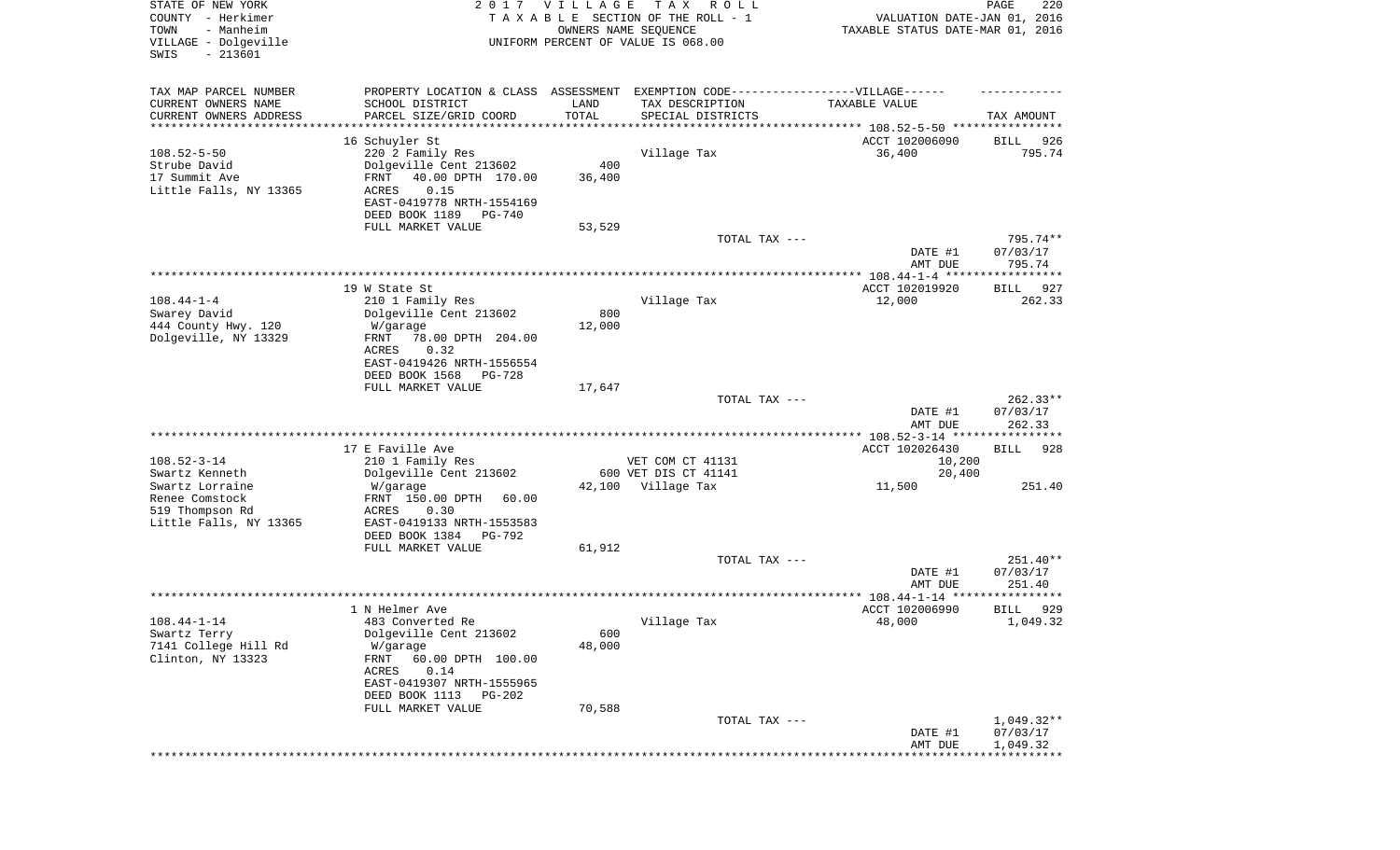| STATE OF NEW YORK<br>COUNTY - Herkimer<br>- Manheim<br>TOWN<br>VILLAGE - Dolgeville<br>SWIS<br>$-213601$ |                                                                                  | 2017 VILLAGE<br>OWNERS NAME SEQUENCE | T A X<br>R O L L<br>TAXABLE SECTION OF THE ROLL - 1<br>UNIFORM PERCENT OF VALUE IS 068.00 | VALUATION DATE-JAN 01, 2016<br>TAXABLE STATUS DATE-MAR 01, 2016 | PAGE<br>221          |
|----------------------------------------------------------------------------------------------------------|----------------------------------------------------------------------------------|--------------------------------------|-------------------------------------------------------------------------------------------|-----------------------------------------------------------------|----------------------|
| TAX MAP PARCEL NUMBER                                                                                    | PROPERTY LOCATION & CLASS ASSESSMENT EXEMPTION CODE----------------VILLAGE------ |                                      |                                                                                           |                                                                 |                      |
| CURRENT OWNERS NAME                                                                                      | SCHOOL DISTRICT                                                                  | LAND                                 | TAX DESCRIPTION                                                                           | TAXABLE VALUE                                                   |                      |
| CURRENT OWNERS ADDRESS<br>******************                                                             | PARCEL SIZE/GRID COORD                                                           | TOTAL                                | SPECIAL DISTRICTS                                                                         |                                                                 | TAX AMOUNT           |
|                                                                                                          | 26 S Helmer Ave                                                                  |                                      |                                                                                           | ACCT 102026640                                                  | BILL<br>930          |
| $108.44 - 1 - 49$                                                                                        | 210 1 Family Res                                                                 |                                      | VET COM CT 41131                                                                          | 9,750                                                           |                      |
| Syke Betty J                                                                                             | Dolgeville Cent 213602                                                           | 700                                  | Village Tax                                                                               | 29,250                                                          | 639.43               |
| Burdick Cindy L                                                                                          | W/garage                                                                         | 39,000                               |                                                                                           |                                                                 |                      |
| 26 S Helmer Ave                                                                                          | 50.00 DPTH 100.00<br>FRNT                                                        |                                      |                                                                                           |                                                                 |                      |
| Dolgeville, NY 13329                                                                                     | ACRES<br>0.12<br>EAST-0418939 NRTH-1555256                                       |                                      |                                                                                           |                                                                 |                      |
|                                                                                                          | DEED BOOK 917<br>PG-596                                                          |                                      |                                                                                           |                                                                 |                      |
|                                                                                                          | FULL MARKET VALUE                                                                | 57,353                               |                                                                                           |                                                                 |                      |
|                                                                                                          |                                                                                  |                                      | TOTAL TAX ---                                                                             |                                                                 | 639.43**             |
|                                                                                                          |                                                                                  |                                      |                                                                                           | DATE #1                                                         | 07/03/17             |
|                                                                                                          |                                                                                  |                                      |                                                                                           | AMT DUE                                                         | 639.43               |
|                                                                                                          | 36 N Helmer Ave                                                                  |                                      |                                                                                           | ACCT 102018450                                                  | 931<br>BILL          |
| $108.36 - 3 - 45$                                                                                        | 230 3 Family Res                                                                 |                                      | Village Tax                                                                               | 68,000                                                          | 1,486.54             |
| Taylor Robert M                                                                                          | Dolgeville Cent 213602                                                           | 500                                  |                                                                                           |                                                                 |                      |
| Taylor Lori E                                                                                            | 230 W/garage                                                                     | 68,000                               |                                                                                           |                                                                 |                      |
| 107 County Hwy 107<br>St. Johnsville, NY 13452                                                           | 50.00 DPTH 162.00<br>FRNT<br>ACRES<br>0.12                                       |                                      |                                                                                           |                                                                 |                      |
|                                                                                                          | EAST-0419759 NRTH-1556913                                                        |                                      |                                                                                           |                                                                 |                      |
|                                                                                                          | DEED BOOK 1287<br>$PG-163$                                                       |                                      |                                                                                           |                                                                 |                      |
|                                                                                                          | FULL MARKET VALUE                                                                | 100,000                              |                                                                                           |                                                                 |                      |
|                                                                                                          |                                                                                  |                                      | TOTAL TAX ---                                                                             |                                                                 | $1,486.54**$         |
|                                                                                                          |                                                                                  |                                      |                                                                                           | DATE #1<br>AMT DUE                                              | 07/03/17<br>1,486.54 |
|                                                                                                          |                                                                                  |                                      |                                                                                           |                                                                 |                      |
|                                                                                                          | 26 Ransom St                                                                     |                                      |                                                                                           | ACCT 102016650                                                  | 932<br>BILL          |
| $108.52 - 4 - 37$                                                                                        | 210 1 Family Res                                                                 |                                      | Village Tax                                                                               | 32,500                                                          | 710.48               |
| Tennant Travis                                                                                           | Dolgeville Cent 213602                                                           | 500                                  |                                                                                           |                                                                 |                      |
| Tennant Amanda                                                                                           | FRNT<br>50.00 DPTH<br>75.00<br>ACRES                                             | 32,500                               |                                                                                           |                                                                 |                      |
| 26 Ransom St<br>Dolgeville, NY 13329                                                                     | 0.09<br>EAST-0419325 NRTH-1552943                                                |                                      |                                                                                           |                                                                 |                      |
|                                                                                                          | DEED BOOK 1560<br>PG-759                                                         |                                      |                                                                                           |                                                                 |                      |
|                                                                                                          | FULL MARKET VALUE                                                                | 47,794                               |                                                                                           |                                                                 |                      |
|                                                                                                          |                                                                                  |                                      | TOTAL TAX ---                                                                             |                                                                 | $710.48**$           |
|                                                                                                          |                                                                                  |                                      |                                                                                           | DATE #1                                                         | 07/03/17             |
|                                                                                                          |                                                                                  |                                      |                                                                                           | AMT DUE<br>*****                                                | 710.48<br>******     |
|                                                                                                          | 11 Spencer St                                                                    |                                      |                                                                                           | ACCT 102027360                                                  | 933<br>BILL          |
| $108.52 - 1 - 20$                                                                                        | 210 1 Family Res                                                                 |                                      | Village Tax                                                                               | 42,000                                                          | 918.16               |
| Tenney Kenneth                                                                                           | Dolgeville Cent 213602                                                           | 400                                  |                                                                                           |                                                                 |                      |
| Tenney Carol                                                                                             | 40.00 DPTH 225.00<br>FRNT                                                        | 42,000                               |                                                                                           |                                                                 |                      |
| 11 Spencer St                                                                                            | 0.19<br>ACRES<br>EAST-0418481 NRTH-1554259                                       |                                      |                                                                                           |                                                                 |                      |
| Dolgeville, NY 13329                                                                                     | DEED BOOK 854<br>PG-339                                                          |                                      |                                                                                           |                                                                 |                      |
|                                                                                                          | FULL MARKET VALUE                                                                | 61,765                               |                                                                                           |                                                                 |                      |
|                                                                                                          |                                                                                  |                                      | TOTAL TAX ---                                                                             |                                                                 | $918.16**$           |
|                                                                                                          |                                                                                  |                                      |                                                                                           | DATE #1                                                         | 07/03/17             |
|                                                                                                          |                                                                                  |                                      |                                                                                           | AMT DUE                                                         | 918.16               |
|                                                                                                          |                                                                                  |                                      |                                                                                           |                                                                 |                      |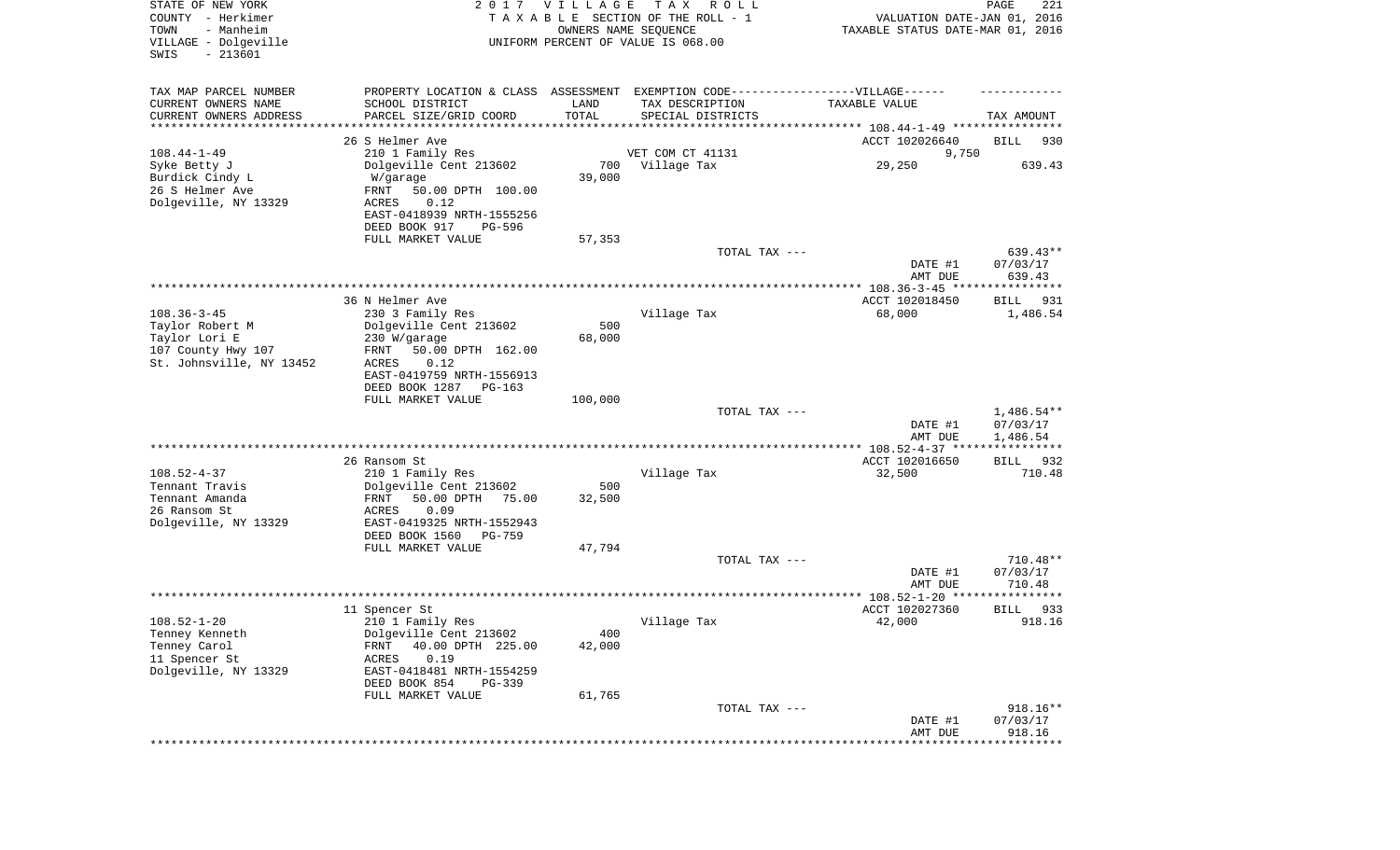| STATE OF NEW YORK<br>COUNTY - Herkimer<br>- Manheim<br>TOWN<br>VILLAGE - Dolgeville<br>SWIS<br>$-213601$ | 2017                                                                             | <b>VILLAGE</b><br>OWNERS NAME SEQUENCE | T A X<br>R O L L<br>TAXABLE SECTION OF THE ROLL - 1<br>UNIFORM PERCENT OF VALUE IS 068.00 | VALUATION DATE-JAN 01, 2016<br>TAXABLE STATUS DATE-MAR 01, 2016   | 222<br>PAGE                    |
|----------------------------------------------------------------------------------------------------------|----------------------------------------------------------------------------------|----------------------------------------|-------------------------------------------------------------------------------------------|-------------------------------------------------------------------|--------------------------------|
| TAX MAP PARCEL NUMBER                                                                                    | PROPERTY LOCATION & CLASS ASSESSMENT EXEMPTION CODE----------------VILLAGE------ |                                        |                                                                                           |                                                                   |                                |
| CURRENT OWNERS NAME                                                                                      | SCHOOL DISTRICT                                                                  | LAND                                   | TAX DESCRIPTION                                                                           | TAXABLE VALUE                                                     |                                |
| CURRENT OWNERS ADDRESS<br>*********************                                                          | PARCEL SIZE/GRID COORD                                                           | TOTAL<br>* * * * * * * * * * *         | SPECIAL DISTRICTS                                                                         | ************************************ 108.52-2-25 **************** | TAX AMOUNT                     |
|                                                                                                          | 6 Millet Ln                                                                      |                                        |                                                                                           | ACCT 102021510                                                    | 934<br>BILL                    |
| $108.52 - 2 - 25$                                                                                        | 210 1 Family Res                                                                 |                                        | Village Tax                                                                               | 31,500                                                            | 688.62                         |
| Thompson Gerald H                                                                                        | Dolgeville Cent 213602                                                           | 800                                    |                                                                                           |                                                                   |                                |
| Thompson Ruth A<br>23 Howard St                                                                          | 80.00 DPTH<br>FRNT<br>60.00                                                      | 31,500                                 |                                                                                           |                                                                   |                                |
| Dolgeville, NY 13329                                                                                     | ACRES<br>0.11<br>EAST-0418691 NRTH-1553518                                       |                                        |                                                                                           |                                                                   |                                |
|                                                                                                          | DEED BOOK 1590<br>PG-747                                                         |                                        |                                                                                           |                                                                   |                                |
|                                                                                                          | FULL MARKET VALUE                                                                | 46,324                                 |                                                                                           |                                                                   |                                |
|                                                                                                          |                                                                                  |                                        | TOTAL TAX ---                                                                             | DATE #1<br>AMT DUE                                                | 688.62**<br>07/03/17<br>688.62 |
|                                                                                                          |                                                                                  |                                        |                                                                                           |                                                                   |                                |
|                                                                                                          | 29 Howard St                                                                     |                                        |                                                                                           | ACCT 102017400                                                    | 935<br>BILL                    |
| $108.52 - 3 - 9$                                                                                         | 311 Res vac land                                                                 |                                        | Village Tax                                                                               | 600                                                               | 13.12                          |
| Thompson Irrevocable Trust Ger Dolgeville Cent 213602<br>Darling Lynne                                   | 52.00 DPTH 165.00<br>FRNT                                                        | 600<br>600                             |                                                                                           |                                                                   |                                |
| 23 Howard St                                                                                             | 0.19<br>ACRES                                                                    |                                        |                                                                                           |                                                                   |                                |
| Dolgeville, NY 13329                                                                                     | EAST-0418865 NRTH-1553272                                                        |                                        |                                                                                           |                                                                   |                                |
|                                                                                                          | DEED BOOK 1555<br>PG-318                                                         |                                        |                                                                                           |                                                                   |                                |
|                                                                                                          | FULL MARKET VALUE                                                                | 882                                    | TOTAL TAX ---                                                                             |                                                                   | $13.12**$                      |
|                                                                                                          |                                                                                  |                                        |                                                                                           | DATE #1<br>AMT DUE                                                | 07/03/17<br>13.12              |
|                                                                                                          |                                                                                  |                                        |                                                                                           |                                                                   |                                |
| $108.52 - 3 - 10$                                                                                        | 25 Howard St<br>220 2 Family Res                                                 |                                        | Village Tax                                                                               | ACCT 102008010<br>40,200                                          | <b>BILL</b><br>936<br>878.81   |
| Thompson Irrevocable Trust Ger Dolgeville Cent 213602                                                    |                                                                                  | 500                                    |                                                                                           |                                                                   |                                |
| Darling Lynne                                                                                            | W/garage                                                                         | 40,200                                 |                                                                                           |                                                                   |                                |
| 23 Howard St                                                                                             | 50.00 DPTH 163.00<br>FRNT                                                        |                                        |                                                                                           |                                                                   |                                |
| Dolgeville, NY 13329                                                                                     | <b>ACRES</b><br>0.18                                                             |                                        |                                                                                           |                                                                   |                                |
|                                                                                                          | EAST-0418891 NRTH-1553316<br>DEED BOOK 1555<br>PG-318                            |                                        |                                                                                           |                                                                   |                                |
|                                                                                                          | FULL MARKET VALUE                                                                | 59,118                                 |                                                                                           |                                                                   |                                |
|                                                                                                          |                                                                                  |                                        | TOTAL TAX ---                                                                             |                                                                   | 878.81**                       |
|                                                                                                          |                                                                                  |                                        |                                                                                           | DATE #1                                                           | 07/03/17                       |
|                                                                                                          |                                                                                  |                                        |                                                                                           | AMT DUE                                                           | 878.81<br>****************     |
|                                                                                                          | 23 Howard St                                                                     |                                        |                                                                                           | ACCT 102027630                                                    | 937<br>BILL                    |
| $108.52 - 3 - 11$                                                                                        | 220 2 Family Res                                                                 |                                        | Village Tax                                                                               | 44,000                                                            | 961.88                         |
| Thompson Irrevocable Trust Ger Dolgeville Cent 213602                                                    |                                                                                  | 900                                    |                                                                                           |                                                                   |                                |
| Darling Lynne<br>23 Howard St                                                                            | W/garage<br>FRNT<br>90.00 DPTH 160.00                                            | 44,000                                 |                                                                                           |                                                                   |                                |
| Dolgeville, NY 13329                                                                                     | ACRES<br>0.33                                                                    |                                        |                                                                                           |                                                                   |                                |
|                                                                                                          | EAST-0418932 NRTH-1553376                                                        |                                        |                                                                                           |                                                                   |                                |
|                                                                                                          | DEED BOOK 1555<br>PG-318                                                         |                                        |                                                                                           |                                                                   |                                |
|                                                                                                          | FULL MARKET VALUE                                                                | 64,706                                 | TOTAL TAX ---                                                                             |                                                                   | 961.88**                       |
|                                                                                                          |                                                                                  |                                        |                                                                                           | DATE #1                                                           | 07/03/17                       |
|                                                                                                          |                                                                                  |                                        |                                                                                           | AMT DUE                                                           | 961.88                         |
|                                                                                                          |                                                                                  |                                        |                                                                                           |                                                                   | *********                      |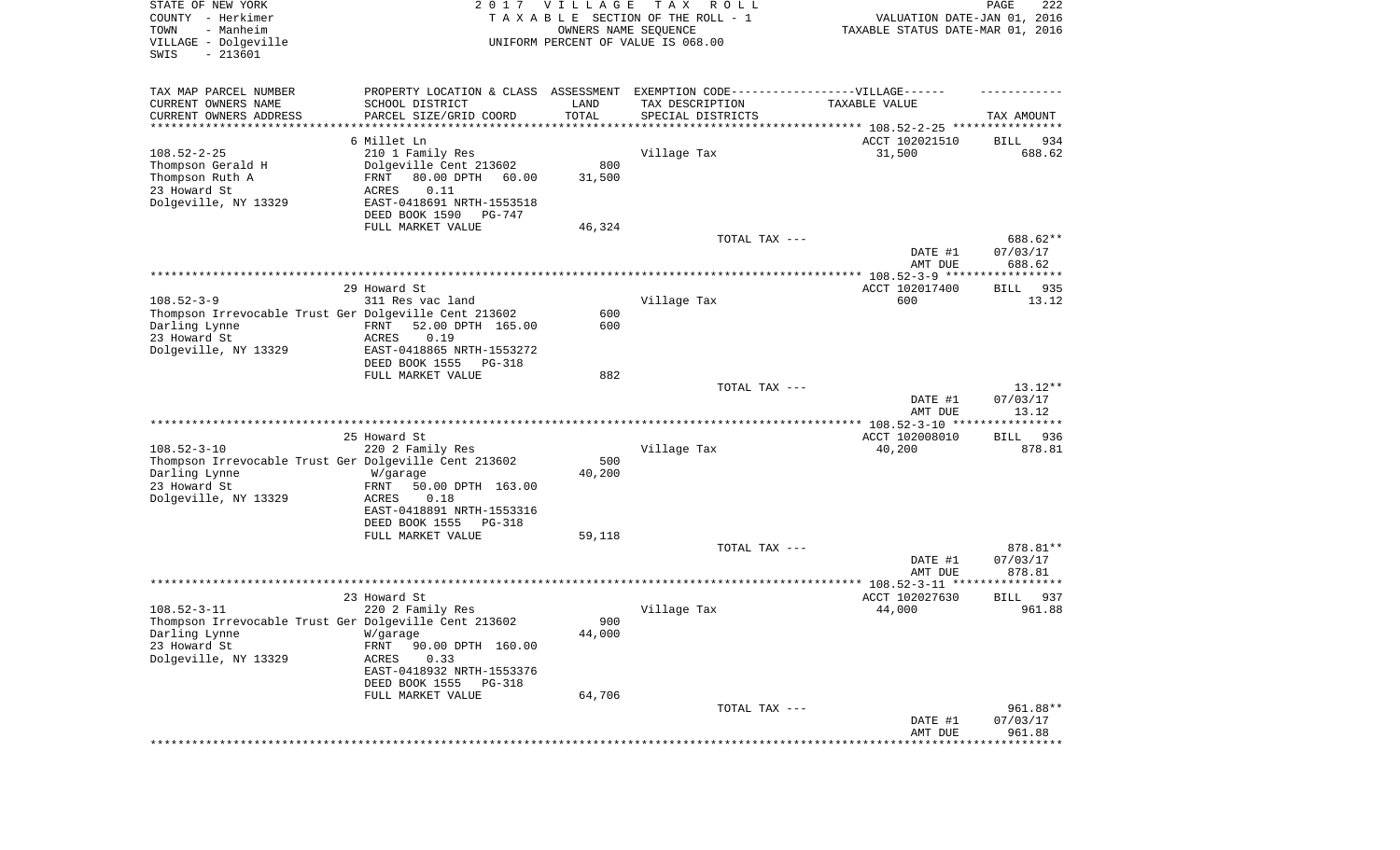| STATE OF NEW YORK<br>COUNTY - Herkimer<br>- Manheim<br>TOWN<br>VILLAGE - Dolgeville<br>$-213601$<br>SWIS |                                                                                                      | 2017 VILLAGE   | T A X<br>R O L L<br>TAXABLE SECTION OF THE ROLL - 1<br>OWNERS NAME SEQUENCE<br>UNIFORM PERCENT OF VALUE IS 068.00 | VALUATION DATE-JAN 01, 2016<br>TAXABLE STATUS DATE-MAR 01, 2016 | PAGE<br>223              |
|----------------------------------------------------------------------------------------------------------|------------------------------------------------------------------------------------------------------|----------------|-------------------------------------------------------------------------------------------------------------------|-----------------------------------------------------------------|--------------------------|
| TAX MAP PARCEL NUMBER<br>CURRENT OWNERS NAME                                                             | PROPERTY LOCATION & CLASS ASSESSMENT EXEMPTION CODE-----------------VILLAGE------<br>SCHOOL DISTRICT | LAND           | TAX DESCRIPTION                                                                                                   | TAXABLE VALUE                                                   |                          |
| CURRENT OWNERS ADDRESS<br>*********************                                                          | PARCEL SIZE/GRID COORD                                                                               | TOTAL          | SPECIAL DISTRICTS                                                                                                 |                                                                 | TAX AMOUNT               |
|                                                                                                          | 121 S Main St                                                                                        |                |                                                                                                                   | ACCT 102026790                                                  | BILL<br>938              |
| $108.52 - 2 - 4$                                                                                         | 210 1 Family Res                                                                                     |                | VET COM CT 41131                                                                                                  | 10,200                                                          |                          |
| Timian Arnold R                                                                                          | Dolgeville Cent 213602                                                                               |                | 1,100 Village Tax                                                                                                 | 62,600                                                          | 1,368.49                 |
| Timian Barbara                                                                                           | W/garage                                                                                             | 72,800         |                                                                                                                   |                                                                 |                          |
| 121 S Main St                                                                                            | FRNT 107.41 DPTH 149.25                                                                              |                |                                                                                                                   |                                                                 |                          |
| Dolgeville, NY 13329                                                                                     | ACRES<br>0.47                                                                                        |                |                                                                                                                   |                                                                 |                          |
|                                                                                                          | EAST-0418074 NRTH-1552934                                                                            |                |                                                                                                                   |                                                                 |                          |
|                                                                                                          | DEED BOOK 00562 PG-00044<br>FULL MARKET VALUE                                                        | 107,059        |                                                                                                                   |                                                                 |                          |
|                                                                                                          |                                                                                                      |                | TOTAL TAX ---                                                                                                     |                                                                 | $1,368.49**$             |
|                                                                                                          |                                                                                                      |                |                                                                                                                   | DATE #1                                                         | 07/03/17                 |
|                                                                                                          |                                                                                                      |                |                                                                                                                   | AMT DUE                                                         | 1,368.49                 |
|                                                                                                          |                                                                                                      |                |                                                                                                                   |                                                                 |                          |
|                                                                                                          | S Main Rear St                                                                                       |                |                                                                                                                   | ACCT 102026820                                                  | 939<br>BILL              |
| $108.52 - 2 - 5$                                                                                         | 312 Vac w/imprv                                                                                      |                | Village Tax                                                                                                       | 2,200                                                           | 48.09                    |
| Timian Arnold R<br>Timian Barbara                                                                        | Dolgeville Cent 213602<br>1.40<br>ACRES                                                              | 2,200<br>2,200 |                                                                                                                   |                                                                 |                          |
| 121 S Main St                                                                                            | EAST-0418156 NRTH-1552831                                                                            |                |                                                                                                                   |                                                                 |                          |
| Dolgeville, NY 13329                                                                                     | DEED BOOK 2017 PG-1027                                                                               |                |                                                                                                                   |                                                                 |                          |
|                                                                                                          | FULL MARKET VALUE                                                                                    | 3,235          |                                                                                                                   |                                                                 |                          |
|                                                                                                          |                                                                                                      |                | TOTAL TAX ---                                                                                                     |                                                                 | 48.09**                  |
|                                                                                                          |                                                                                                      |                |                                                                                                                   | DATE #1                                                         | 07/03/17                 |
|                                                                                                          |                                                                                                      |                |                                                                                                                   | AMT DUE                                                         | 48.09                    |
|                                                                                                          | S Main St                                                                                            |                |                                                                                                                   | ACCT 102006270                                                  | <b>BILL</b><br>940       |
| $108.52 - 2 - 7$                                                                                         | 311 Res vac land                                                                                     |                | Village Tax                                                                                                       | 600                                                             | 13.12                    |
| Timian Arnold R                                                                                          | Dolgeville Cent 213602                                                                               | 600            |                                                                                                                   |                                                                 |                          |
| Timian Barbara Ann                                                                                       | FRNT 120.00 DPTH 114.10                                                                              | 600            |                                                                                                                   |                                                                 |                          |
| 121 S Main St                                                                                            | ACRES<br>0.31                                                                                        |                |                                                                                                                   |                                                                 |                          |
| Dolgeville, NY 13329                                                                                     | EAST-0418149 NRTH-1553047                                                                            |                |                                                                                                                   |                                                                 |                          |
|                                                                                                          | DEED BOOK 00664 PG-00242<br>FULL MARKET VALUE                                                        | 882            |                                                                                                                   |                                                                 |                          |
|                                                                                                          |                                                                                                      |                | TOTAL TAX ---                                                                                                     |                                                                 | $13.12**$                |
|                                                                                                          |                                                                                                      |                |                                                                                                                   | DATE #1                                                         | 07/03/17                 |
|                                                                                                          |                                                                                                      |                |                                                                                                                   | AMT DUE                                                         | 13.12                    |
|                                                                                                          |                                                                                                      |                |                                                                                                                   |                                                                 |                          |
|                                                                                                          | 24 Ransom St                                                                                         |                |                                                                                                                   | ACCT 102027300                                                  | BILL<br>941              |
| $108.52 - 4 - 34$                                                                                        | 210 1 Family Res                                                                                     |                | Village Tax                                                                                                       | 56,300                                                          | 1,230.77                 |
| Toher John & Cheyrl<br>Pierce James&Kimberly                                                             | Dolgeville Cent 213602<br>W/garage                                                                   | 500<br>56,300  |                                                                                                                   |                                                                 |                          |
| 24 Ransom St                                                                                             | FRNT 50.00 DPTH 150.00                                                                               |                |                                                                                                                   |                                                                 |                          |
| Dolgeville, NY 13329                                                                                     | 0.17<br>ACRES                                                                                        |                |                                                                                                                   |                                                                 |                          |
|                                                                                                          | EAST-0419321 NRTH-1553003                                                                            |                |                                                                                                                   |                                                                 |                          |
|                                                                                                          | DEED BOOK 1449 PG-916                                                                                |                |                                                                                                                   |                                                                 |                          |
|                                                                                                          | FULL MARKET VALUE                                                                                    | 82,794         |                                                                                                                   |                                                                 |                          |
|                                                                                                          |                                                                                                      |                | TOTAL TAX ---                                                                                                     | DATE #1                                                         | $1,230.77**$<br>07/03/17 |
|                                                                                                          |                                                                                                      |                |                                                                                                                   | AMT DUE                                                         | 1,230.77                 |
|                                                                                                          |                                                                                                      |                |                                                                                                                   |                                                                 |                          |
|                                                                                                          |                                                                                                      |                |                                                                                                                   |                                                                 |                          |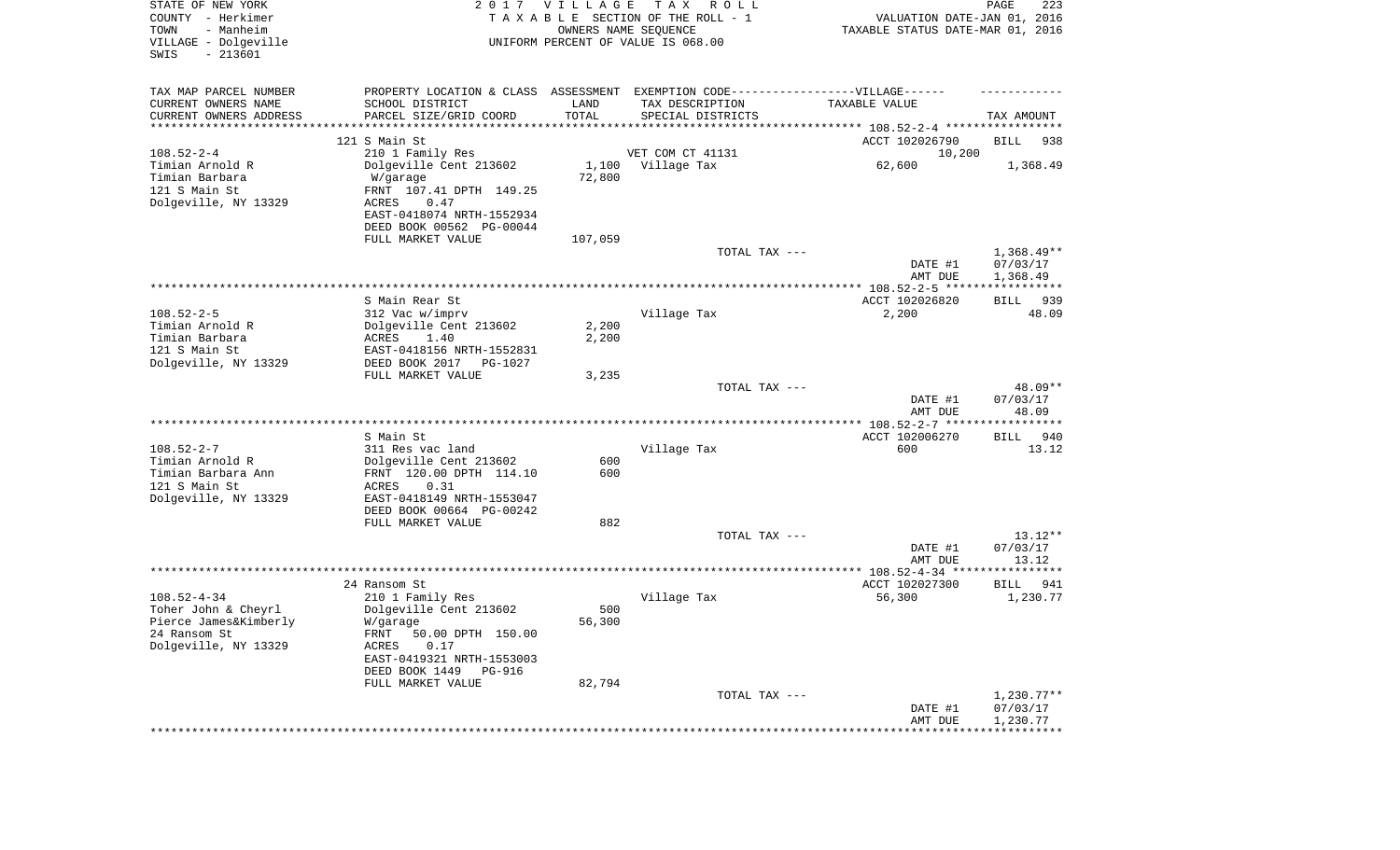| STATE OF NEW YORK<br>COUNTY - Herkimer<br>- Manheim<br>TOWN<br>VILLAGE - Dolgeville<br>SWIS<br>$-213601$ | 2017                                                                                              | <b>VILLAGE</b><br>OWNERS NAME SEQUENCE | T A X<br>R O L L<br>TAXABLE SECTION OF THE ROLL - 1<br>UNIFORM PERCENT OF VALUE IS 068.00 | VALUATION DATE-JAN 01, 2016<br>TAXABLE STATUS DATE-MAR 01, 2016 | 224<br>PAGE                    |
|----------------------------------------------------------------------------------------------------------|---------------------------------------------------------------------------------------------------|----------------------------------------|-------------------------------------------------------------------------------------------|-----------------------------------------------------------------|--------------------------------|
| TAX MAP PARCEL NUMBER                                                                                    | PROPERTY LOCATION & CLASS ASSESSMENT EXEMPTION CODE----------------VILLAGE------                  |                                        |                                                                                           |                                                                 |                                |
| CURRENT OWNERS NAME<br>CURRENT OWNERS ADDRESS                                                            | SCHOOL DISTRICT<br>PARCEL SIZE/GRID COORD                                                         | LAND<br>TOTAL                          | TAX DESCRIPTION<br>SPECIAL DISTRICTS                                                      | TAXABLE VALUE                                                   | TAX AMOUNT                     |
| ********************                                                                                     |                                                                                                   |                                        |                                                                                           |                                                                 |                                |
| $108.52 - 6 - 52$<br>Tooly Irene L<br>72 Van Buren St                                                    | 72 Van Buren St<br>210 1 Family Res<br>Dolgeville Cent 213602<br>W/garage                         | 500<br>35,000                          | Village Tax                                                                               | ACCT 102008640<br>35,000                                        | 942<br>BILL<br>765.13          |
| Dolgeville, NY 13329                                                                                     | FRNT 354.00 DPTH 245.00<br>ACRES<br>0.28<br>EAST-0420377 NRTH-1553141<br>DEED BOOK 1577<br>PG-910 |                                        |                                                                                           |                                                                 |                                |
|                                                                                                          | FULL MARKET VALUE                                                                                 | 51,471                                 |                                                                                           |                                                                 |                                |
|                                                                                                          |                                                                                                   |                                        | TOTAL TAX ---                                                                             | DATE #1<br>AMT DUE                                              | 765.13**<br>07/03/17<br>765.13 |
|                                                                                                          |                                                                                                   |                                        |                                                                                           |                                                                 |                                |
|                                                                                                          | Barker Rd                                                                                         |                                        |                                                                                           |                                                                 | 943<br>BILL                    |
| $108.59 - 3 - 28$                                                                                        | 311 Res vac land                                                                                  |                                        | Village Tax                                                                               | 4,000                                                           | 87.44                          |
| Tracy Bernard                                                                                            | Dolgeville Cent 213602                                                                            | 4,000                                  |                                                                                           |                                                                 |                                |
| Tracy Elizabeth                                                                                          | FRNT 147.00 DPTH                                                                                  | 4,000                                  |                                                                                           |                                                                 |                                |
| 1010 Barker Rd                                                                                           | <b>ACRES</b><br>3.00                                                                              |                                        |                                                                                           |                                                                 |                                |
| Dolgeville, NY 13329                                                                                     | EAST-0417036 NRTH-1550817<br>DEED BOOK 772<br>$PG-643$                                            |                                        |                                                                                           |                                                                 |                                |
|                                                                                                          | FULL MARKET VALUE                                                                                 | 5,882                                  |                                                                                           |                                                                 |                                |
|                                                                                                          |                                                                                                   |                                        | TOTAL TAX ---                                                                             | DATE #1                                                         | $87.44**$<br>07/03/17          |
|                                                                                                          |                                                                                                   |                                        |                                                                                           | AMT DUE                                                         | 87.44                          |
|                                                                                                          |                                                                                                   |                                        | *******************************                                                           | *********** 108.52-5-22 ****                                    | *******                        |
|                                                                                                          | 9 Lamberson St                                                                                    |                                        |                                                                                           | ACCT 102003480                                                  | 944<br>BILL                    |
| $108.52 - 5 - 22$                                                                                        | 210 1 Family Res                                                                                  |                                        | Village Tax                                                                               | 42,000                                                          | 918.16                         |
| Travis Janet A                                                                                           | Dolgeville Cent 213602                                                                            | 300                                    |                                                                                           |                                                                 |                                |
| 9 Lamberson St                                                                                           | W Garage                                                                                          | 42,000                                 |                                                                                           |                                                                 |                                |
| Dolgeville, NY 13329                                                                                     | FRNT<br>30.00 DPTH<br>66.00                                                                       |                                        |                                                                                           |                                                                 |                                |
|                                                                                                          | ACRES<br>0.06<br>EAST-0419237 NRTH-1554287                                                        |                                        |                                                                                           |                                                                 |                                |
|                                                                                                          | DEED BOOK 1428<br>PG-713                                                                          |                                        |                                                                                           |                                                                 |                                |
|                                                                                                          | FULL MARKET VALUE                                                                                 | 61,765                                 |                                                                                           |                                                                 |                                |
|                                                                                                          |                                                                                                   |                                        | TOTAL TAX ---                                                                             |                                                                 | 918.16**                       |
|                                                                                                          |                                                                                                   |                                        |                                                                                           | DATE #1                                                         | 07/03/17                       |
|                                                                                                          |                                                                                                   |                                        |                                                                                           | AMT DUE                                                         | 918.16                         |
|                                                                                                          |                                                                                                   |                                        |                                                                                           | ***************** 108.52-5-35 ********                          | *****                          |
| $108.52 - 5 - 35$                                                                                        | 10 Winton Ln                                                                                      |                                        |                                                                                           | ACCT 102027120<br>46,000                                        | 945<br>BILL<br>1,005.60        |
| Tripodi Irrevocable Trust Eufe Dolgeville Cent 213602                                                    | 210 1 Family Res                                                                                  | 500                                    | Village Tax                                                                               |                                                                 |                                |
| Tripodi Vincent                                                                                          | W/garage                                                                                          | 46,000                                 |                                                                                           |                                                                 |                                |
| 10 Winton Ln                                                                                             | FRNT<br>50.00 DPTH 100.00                                                                         |                                        |                                                                                           |                                                                 |                                |
| Dolgeville, NY 13329                                                                                     | ACRES<br>0.11                                                                                     |                                        |                                                                                           |                                                                 |                                |
|                                                                                                          | EAST-0419475 NRTH-1554546                                                                         |                                        |                                                                                           |                                                                 |                                |
|                                                                                                          | DEED BOOK 1591<br><b>PG-489</b>                                                                   |                                        |                                                                                           |                                                                 |                                |
|                                                                                                          | FULL MARKET VALUE                                                                                 | 67,647                                 |                                                                                           |                                                                 |                                |
|                                                                                                          |                                                                                                   |                                        | TOTAL TAX ---                                                                             | DATE #1                                                         | $1,005.60**$<br>07/03/17       |
|                                                                                                          |                                                                                                   |                                        |                                                                                           | AMT DUE                                                         | 1,005.60                       |
|                                                                                                          |                                                                                                   |                                        |                                                                                           |                                                                 |                                |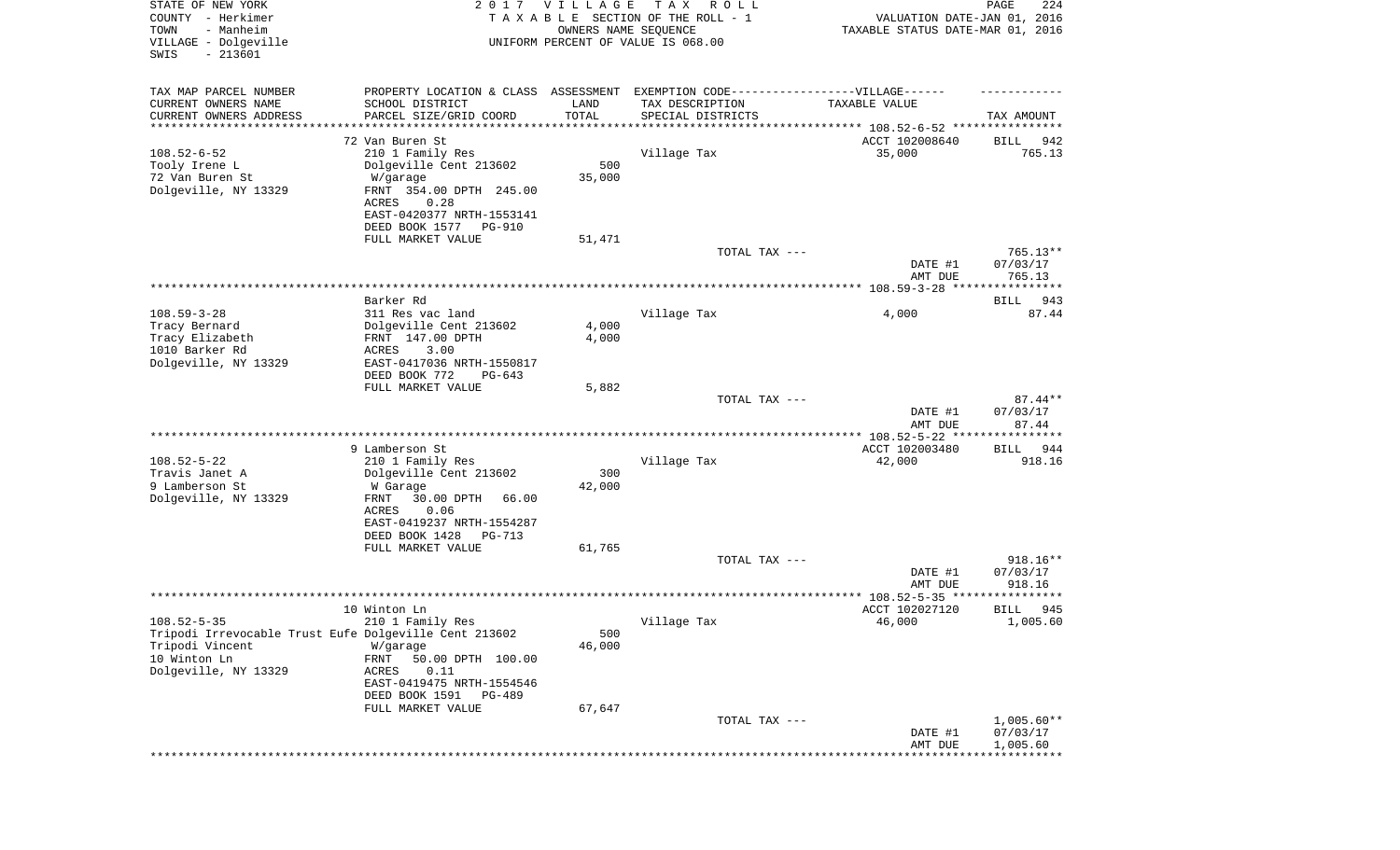| STATE OF NEW YORK<br>COUNTY - Herkimer<br>- Manheim<br>TOWN<br>VILLAGE - Dolgeville<br>SWIS<br>$-213601$ |                                                                                   | 2017 VILLAGE<br>OWNERS NAME SEQUENCE | TAX ROLL<br>TAXABLE SECTION OF THE ROLL - 1<br>UNIFORM PERCENT OF VALUE IS 068.00 | VALUATION DATE-JAN 01, 2016<br>TAXABLE STATUS DATE-MAR 01, 2016 | PAGE<br>225           |
|----------------------------------------------------------------------------------------------------------|-----------------------------------------------------------------------------------|--------------------------------------|-----------------------------------------------------------------------------------|-----------------------------------------------------------------|-----------------------|
| TAX MAP PARCEL NUMBER                                                                                    | PROPERTY LOCATION & CLASS ASSESSMENT EXEMPTION CODE-----------------VILLAGE------ |                                      |                                                                                   |                                                                 |                       |
| CURRENT OWNERS NAME                                                                                      | SCHOOL DISTRICT                                                                   | LAND                                 | TAX DESCRIPTION                                                                   | TAXABLE VALUE                                                   |                       |
| CURRENT OWNERS ADDRESS<br>********************                                                           | PARCEL SIZE/GRID COORD                                                            | TOTAL                                | SPECIAL DISTRICTS                                                                 |                                                                 | TAX AMOUNT            |
|                                                                                                          | 32 Howard St                                                                      |                                      |                                                                                   | ACCT 102022770                                                  | BILL<br>946           |
| $108.52 - 2 - 65$                                                                                        | 210 1 Family Res                                                                  |                                      | Village Tax                                                                       | 22,000                                                          | 480.94                |
| Tripodi Vincent                                                                                          | Dolgeville Cent 213602                                                            | 600                                  |                                                                                   |                                                                 |                       |
| 151 Merritt Pl                                                                                           | W/carport                                                                         | 22,000                               |                                                                                   |                                                                 |                       |
| New Hartford, NY 13413                                                                                   | FRNT<br>61.60 DPTH 108.00<br><b>ACRES</b><br>0.15                                 |                                      |                                                                                   |                                                                 |                       |
|                                                                                                          | EAST-0418769 NRTH-1553470                                                         |                                      |                                                                                   |                                                                 |                       |
|                                                                                                          | DEED BOOK 870<br>PG-117                                                           |                                      |                                                                                   |                                                                 |                       |
|                                                                                                          | FULL MARKET VALUE                                                                 | 32,353                               |                                                                                   |                                                                 |                       |
|                                                                                                          |                                                                                   |                                      | TOTAL TAX ---                                                                     |                                                                 | 480.94**              |
|                                                                                                          |                                                                                   |                                      |                                                                                   | DATE #1<br>AMT DUE                                              | 07/03/17<br>480.94    |
|                                                                                                          | Barker Rd                                                                         |                                      |                                                                                   | ACCT 102003780                                                  |                       |
| $108.60 - 1 - 1.3$                                                                                       | 330 Vacant comm                                                                   |                                      | Village Tax                                                                       | 12,000                                                          | BILL<br>947<br>262.33 |
| Tumble Forms                                                                                             | Dolgeville Cent 213602                                                            | 12,000                               |                                                                                   |                                                                 |                       |
| 1013 Barker Rd                                                                                           | 5.50<br>ACRES                                                                     | 12,000                               |                                                                                   |                                                                 |                       |
| Dolgeville, NY 13329                                                                                     | EAST-0417886 NRTH-1550979                                                         |                                      |                                                                                   |                                                                 |                       |
|                                                                                                          | DEED BOOK 787<br>$PG-243$                                                         |                                      |                                                                                   |                                                                 |                       |
|                                                                                                          | FULL MARKET VALUE                                                                 | 17,647                               | TOTAL TAX ---                                                                     |                                                                 | $262.33**$            |
|                                                                                                          |                                                                                   |                                      |                                                                                   | DATE #1<br>AMT DUE                                              | 07/03/17<br>262.33    |
|                                                                                                          |                                                                                   |                                      |                                                                                   |                                                                 |                       |
|                                                                                                          | 23 Winton Ln                                                                      |                                      |                                                                                   | ACCT 102017040                                                  | BILL<br>948           |
| $108.52 - 5 - 87$<br>Tunnicliffe Charles                                                                 | 210 1 Family Res<br>Dolgeville Cent 213602                                        | 600                                  | Village Tax                                                                       | 36,500                                                          | 797.92                |
| Tunnicliffe Barbara                                                                                      | W/garage                                                                          | 36,500                               |                                                                                   |                                                                 |                       |
| 21 Winton Ln                                                                                             | 60.00 DPTH<br>FRNT<br>59.00                                                       |                                      |                                                                                   |                                                                 |                       |
| Dolgeville, NY 13329                                                                                     | ACRES<br>0.10                                                                     |                                      |                                                                                   |                                                                 |                       |
|                                                                                                          | EAST-0419729 NRTH-1554553                                                         |                                      |                                                                                   |                                                                 |                       |
|                                                                                                          | DEED BOOK 763<br>PG-138                                                           |                                      |                                                                                   |                                                                 |                       |
|                                                                                                          | FULL MARKET VALUE                                                                 | 53,676                               | TOTAL TAX ---                                                                     |                                                                 | 797.92**              |
|                                                                                                          |                                                                                   |                                      |                                                                                   | DATE #1                                                         | 07/03/17              |
|                                                                                                          |                                                                                   |                                      |                                                                                   | AMT DUE                                                         | 797.92                |
|                                                                                                          |                                                                                   |                                      |                                                                                   |                                                                 |                       |
|                                                                                                          | 21 Winton Ln                                                                      |                                      |                                                                                   | ACCT 102021570                                                  | 949<br>BILL           |
| $108.52 - 5 - 69$<br>Tunnicliffe Charles P                                                               | 210 1 Family Res<br>Dolgeville Cent 213602                                        | 500                                  | Village Tax                                                                       | 31,400                                                          | 686.43                |
| Tunnicliffe Barbara                                                                                      | W/carport                                                                         | 31,400                               |                                                                                   |                                                                 |                       |
| 21 Winton Ln                                                                                             | 50.00 DPTH<br>90.00<br>FRNT                                                       |                                      |                                                                                   |                                                                 |                       |
| Dolgeville, NY 13329                                                                                     | 0.09<br>ACRES                                                                     |                                      |                                                                                   |                                                                 |                       |
|                                                                                                          | EAST-0419678 NRTH-1554533                                                         |                                      |                                                                                   |                                                                 |                       |
|                                                                                                          | DEED BOOK 912<br>PG-656<br>FULL MARKET VALUE                                      | 46,176                               |                                                                                   |                                                                 |                       |
|                                                                                                          |                                                                                   |                                      | TOTAL TAX ---                                                                     |                                                                 | 686.43**              |
|                                                                                                          |                                                                                   |                                      |                                                                                   | DATE #1                                                         | 07/03/17              |
|                                                                                                          |                                                                                   |                                      |                                                                                   | AMT DUE                                                         | 686.43                |
|                                                                                                          |                                                                                   |                                      |                                                                                   |                                                                 | * * * * * * * * *     |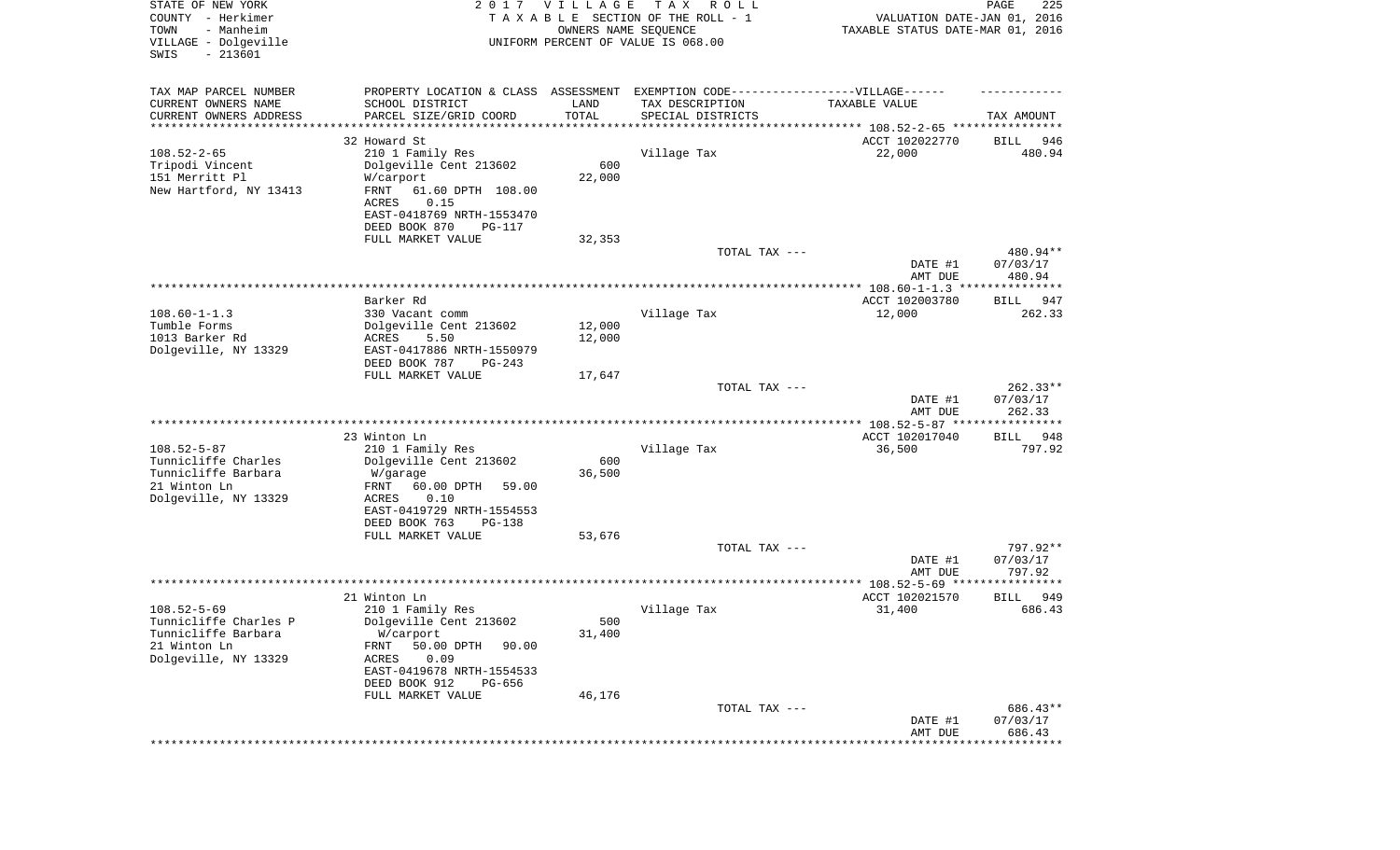| STATE OF NEW YORK<br>COUNTY - Herkimer<br>- Manheim<br>TOWN<br>VILLAGE - Dolgeville<br>SWIS<br>$-213601$ |                                                                                   | 2017 VILLAGE<br>OWNERS NAME SEQUENCE | T A X<br>R O L L<br>TAXABLE SECTION OF THE ROLL - 1<br>UNIFORM PERCENT OF VALUE IS 068.00 | VALUATION DATE-JAN 01, 2016<br>TAXABLE STATUS DATE-MAR 01, 2016    | PAGE<br>226             |
|----------------------------------------------------------------------------------------------------------|-----------------------------------------------------------------------------------|--------------------------------------|-------------------------------------------------------------------------------------------|--------------------------------------------------------------------|-------------------------|
| TAX MAP PARCEL NUMBER                                                                                    | PROPERTY LOCATION & CLASS ASSESSMENT EXEMPTION CODE-----------------VILLAGE------ |                                      |                                                                                           |                                                                    |                         |
| CURRENT OWNERS NAME                                                                                      | SCHOOL DISTRICT                                                                   | LAND                                 | TAX DESCRIPTION                                                                           | TAXABLE VALUE                                                      |                         |
| CURRENT OWNERS ADDRESS<br>*********************                                                          | PARCEL SIZE/GRID COORD<br>*******************                                     | TOTAL<br>**********                  | SPECIAL DISTRICTS                                                                         | ************************************* 108.36-4-2.1 *************** | TAX AMOUNT              |
|                                                                                                          | N Main St                                                                         |                                      |                                                                                           | ACCT 102009930                                                     | BILL<br>950             |
| $108.36 - 4 - 2.1$                                                                                       | 311 Res vac land                                                                  |                                      | Village Tax                                                                               | 2,500                                                              | 54.65                   |
| Tyoe Stephanie L                                                                                         | Dolgeville Cent 213602                                                            | 2,500                                |                                                                                           |                                                                    |                         |
| 180 N Main St                                                                                            | 50.00 DPTH 299.00<br>FRNT                                                         | 2,500                                |                                                                                           |                                                                    |                         |
| Dolgeville, NY 13329                                                                                     | 0.70<br>ACRES                                                                     |                                      |                                                                                           |                                                                    |                         |
|                                                                                                          | EAST-0420462 NRTH-1557863<br>DEED BOOK 1349<br>PG-213                             |                                      |                                                                                           |                                                                    |                         |
|                                                                                                          | FULL MARKET VALUE                                                                 | 3,676                                |                                                                                           |                                                                    |                         |
|                                                                                                          |                                                                                   |                                      | TOTAL TAX ---                                                                             |                                                                    | $54.65**$               |
|                                                                                                          |                                                                                   |                                      |                                                                                           | DATE #1                                                            | 07/03/17                |
|                                                                                                          |                                                                                   |                                      |                                                                                           | AMT DUE                                                            | 54.65                   |
|                                                                                                          |                                                                                   |                                      |                                                                                           |                                                                    |                         |
| $108.36 - 4 - 2.3$                                                                                       | 180 N Main St<br>210 1 Family Res                                                 |                                      | Village Tax                                                                               | 85,000                                                             | 951<br>BILL<br>1,858.18 |
| Tyoe Stephanie L                                                                                         | Dolgeville Cent 213602                                                            | 5,100                                |                                                                                           |                                                                    |                         |
| 180 N Main St                                                                                            | FRNT 200.00 DPTH                                                                  | 85,000                               |                                                                                           |                                                                    |                         |
| Dolgeville, NY 13329                                                                                     | 1.10<br>ACRES                                                                     |                                      |                                                                                           |                                                                    |                         |
|                                                                                                          | EAST-0420444 NRTH-1557991                                                         |                                      |                                                                                           |                                                                    |                         |
|                                                                                                          | DEED BOOK 854<br>$PG-275$<br>FULL MARKET VALUE                                    | 125,000                              |                                                                                           |                                                                    |                         |
|                                                                                                          |                                                                                   |                                      | TOTAL TAX ---                                                                             |                                                                    | 1,858.18**              |
|                                                                                                          |                                                                                   |                                      |                                                                                           | DATE #1<br>AMT DUE                                                 | 07/03/17<br>1,858.18    |
|                                                                                                          |                                                                                   |                                      |                                                                                           |                                                                    |                         |
|                                                                                                          | 19 S Main St                                                                      |                                      |                                                                                           | ACCT 102023280                                                     | BILL<br>952             |
| $108.52 - 5 - 81$<br>Vaillancourt Donald T                                                               | 483 Converted Re<br>Dolgeville Cent 213602                                        | 1,900                                | Village Tax<br>XC991 Water relevy                                                         | 110,000<br>1,087.36 MT M                                           | 2,404.70<br>1,087.36    |
| 19 S Main St<br>Dolgeville, NY 13329                                                                     | -garage & Hotel<br>90.00 DPTH 154.00<br>FRNT                                      | 110,000                              |                                                                                           |                                                                    |                         |
|                                                                                                          | ACRES<br>0.28                                                                     |                                      |                                                                                           |                                                                    |                         |
|                                                                                                          | EAST-0419596 NRTH-1554889<br>DEED BOOK 1442<br>PG-256                             |                                      |                                                                                           |                                                                    |                         |
|                                                                                                          | FULL MARKET VALUE                                                                 | 161,765                              |                                                                                           |                                                                    |                         |
|                                                                                                          |                                                                                   |                                      | TOTAL TAX ---                                                                             |                                                                    | $3,492.06**$            |
|                                                                                                          |                                                                                   |                                      |                                                                                           | DATE #1                                                            | 07/03/17                |
|                                                                                                          |                                                                                   |                                      |                                                                                           | AMT DUE                                                            | 3,492.06                |
|                                                                                                          |                                                                                   |                                      |                                                                                           | ACCT 102008100                                                     | ***********<br>953      |
| $108.52 - 6 - 48$                                                                                        | 84 Van Buren St<br>210 1 Family Res                                               |                                      | Village Tax                                                                               | 49,000                                                             | BILL<br>1,071.19        |
| Valcourt Jessica M                                                                                       | Dolgeville Cent 213602                                                            | 1,500                                |                                                                                           |                                                                    |                         |
| 84 Van Buren St                                                                                          | W/garage                                                                          | 49,000                               |                                                                                           |                                                                    |                         |
| Dolgeville, NY 13329                                                                                     | FRNT 150.00 DPTH 184.00                                                           |                                      |                                                                                           |                                                                    |                         |
|                                                                                                          | 0.28<br>ACRES                                                                     |                                      |                                                                                           |                                                                    |                         |
| PRIOR OWNER ON 3/01/2016<br>Camardello John                                                              | EAST-0420501 NRTH-1552929<br>DEED BOOK 1621 PG-696                                |                                      |                                                                                           |                                                                    |                         |
|                                                                                                          | FULL MARKET VALUE                                                                 | 72,059                               |                                                                                           |                                                                    |                         |
|                                                                                                          |                                                                                   |                                      | TOTAL TAX ---                                                                             |                                                                    | 1,071.19**              |
|                                                                                                          |                                                                                   |                                      |                                                                                           | DATE #1                                                            | 07/03/17                |
|                                                                                                          |                                                                                   |                                      |                                                                                           | AMT DUE                                                            | 1,071.19                |
|                                                                                                          |                                                                                   |                                      |                                                                                           |                                                                    |                         |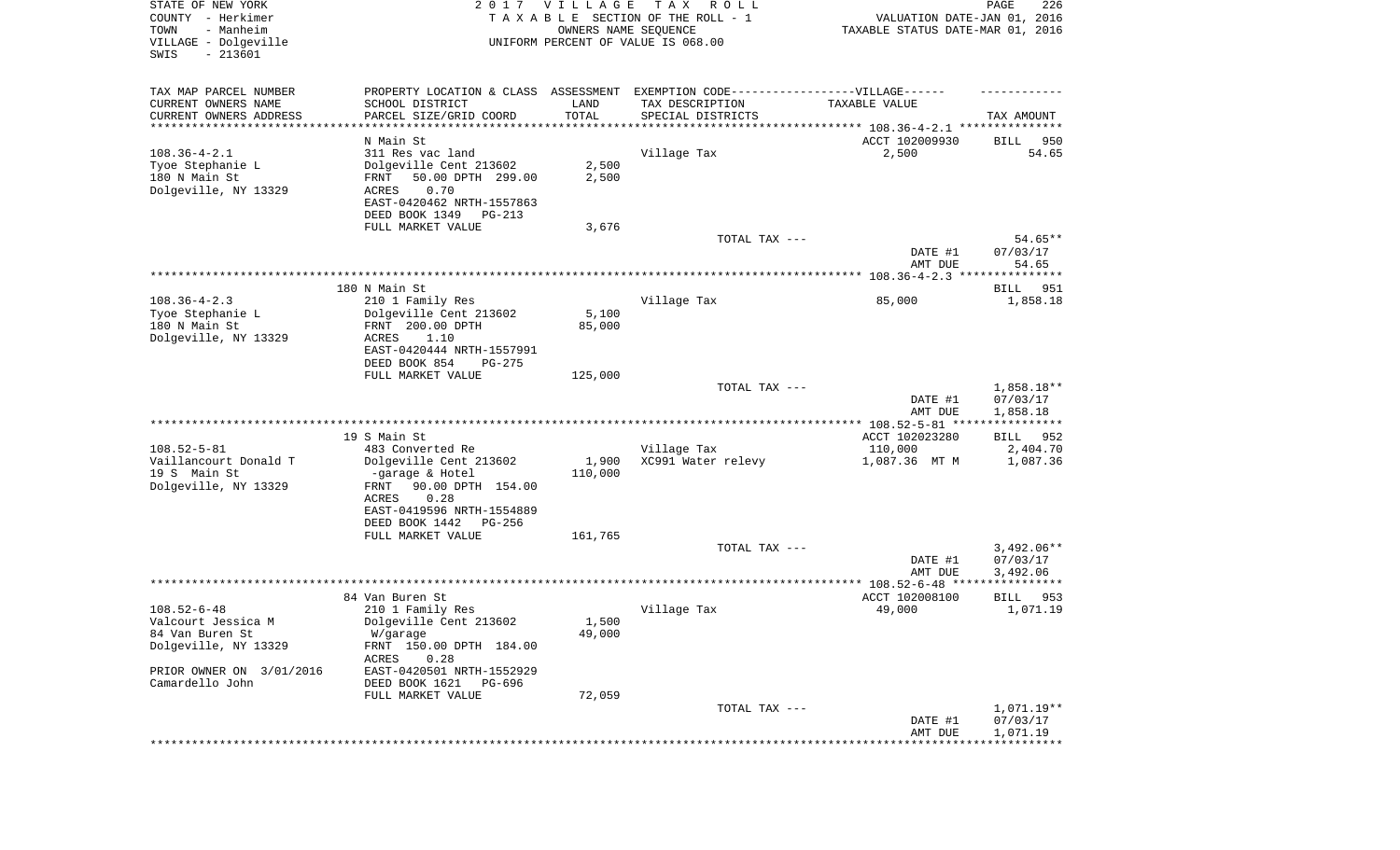| STATE OF NEW YORK<br>COUNTY - Herkimer<br>- Manheim<br>TOWN<br>VILLAGE - Dolgeville<br>SWIS<br>$-213601$ |                                                                                  | 2017 VILLAGE<br>OWNERS NAME SEQUENCE | T A X<br>R O L L<br>TAXABLE SECTION OF THE ROLL - 1<br>UNIFORM PERCENT OF VALUE IS 068.00 | VALUATION DATE-JAN 01, 2016<br>TAXABLE STATUS DATE-MAR 01, 2016 | PAGE<br>227                     |
|----------------------------------------------------------------------------------------------------------|----------------------------------------------------------------------------------|--------------------------------------|-------------------------------------------------------------------------------------------|-----------------------------------------------------------------|---------------------------------|
| TAX MAP PARCEL NUMBER                                                                                    | PROPERTY LOCATION & CLASS ASSESSMENT EXEMPTION CODE----------------VILLAGE------ |                                      |                                                                                           |                                                                 |                                 |
| CURRENT OWNERS NAME                                                                                      | SCHOOL DISTRICT                                                                  | LAND                                 | TAX DESCRIPTION                                                                           | TAXABLE VALUE                                                   |                                 |
| CURRENT OWNERS ADDRESS<br>********************                                                           | PARCEL SIZE/GRID COORD<br>****************                                       | TOTAL<br>**********                  | SPECIAL DISTRICTS                                                                         |                                                                 | TAX AMOUNT                      |
|                                                                                                          | 6 Cline St                                                                       |                                      |                                                                                           | ACCT 102006660                                                  | BILL<br>954                     |
| $108.44 - 2 - 6$                                                                                         | 210 1 Family Res                                                                 |                                      | Village Tax                                                                               | 29,500                                                          | 644.90                          |
| Vance Michael J                                                                                          | Dolgeville Cent 213602                                                           | 500                                  |                                                                                           |                                                                 |                                 |
| 6 Cline St                                                                                               | 50.00 DPTH 300.00<br>FRNT                                                        | 29,500                               |                                                                                           |                                                                 |                                 |
| Dolgeville, NY 13329                                                                                     | 0.34<br>ACRES                                                                    |                                      |                                                                                           |                                                                 |                                 |
|                                                                                                          | EAST-0418237 NRTH-1555158<br>DEED BOOK 896<br>PG-396                             |                                      |                                                                                           |                                                                 |                                 |
|                                                                                                          | FULL MARKET VALUE                                                                | 43,382                               |                                                                                           |                                                                 |                                 |
|                                                                                                          |                                                                                  |                                      | TOTAL TAX ---                                                                             |                                                                 | 644.90**                        |
|                                                                                                          |                                                                                  |                                      |                                                                                           | DATE #1                                                         | 07/03/17                        |
|                                                                                                          |                                                                                  |                                      |                                                                                           | AMT DUE                                                         | 644.90                          |
|                                                                                                          | 8 Brockett St                                                                    |                                      |                                                                                           | ACCT 102022170                                                  | 955<br>BILL                     |
| $108.52 - 6 - 22$                                                                                        | 210 1 Family Res                                                                 |                                      | Village Tax                                                                               | 20,000                                                          | 437.22                          |
| VanSlyke Gary W                                                                                          | Dolgeville Cent 213602                                                           | 700                                  |                                                                                           |                                                                 |                                 |
| VanSlyke Linda                                                                                           | W/garage                                                                         | 20,000                               |                                                                                           |                                                                 |                                 |
| 8 Brockett St                                                                                            | 73.00 DPTH 130.00<br>FRNT                                                        |                                      |                                                                                           |                                                                 |                                 |
| Dolgeville, NY 13329                                                                                     | ACRES<br>0.24                                                                    |                                      |                                                                                           |                                                                 |                                 |
|                                                                                                          | EAST-0420001 NRTH-1553404<br>DEED BOOK 1612<br><b>PG-757</b>                     |                                      |                                                                                           |                                                                 |                                 |
|                                                                                                          | FULL MARKET VALUE                                                                | 29,412                               |                                                                                           |                                                                 |                                 |
|                                                                                                          |                                                                                  |                                      | TOTAL TAX ---                                                                             |                                                                 | $437.22**$                      |
|                                                                                                          |                                                                                  |                                      |                                                                                           | DATE #1                                                         | 07/03/17                        |
|                                                                                                          |                                                                                  |                                      |                                                                                           | AMT DUE<br>************ 108.52-5-38 *****                       | 437.22<br>* * * * * * * * * * * |
|                                                                                                          | 6 Howard St Ext                                                                  |                                      |                                                                                           | ACCT 102018180                                                  | 956<br>BILL                     |
| $108.52 - 5 - 38$                                                                                        | 210 1 Family Res                                                                 |                                      | Village Tax                                                                               | 25,800                                                          | 564.01                          |
| Vanslyke Scott                                                                                           | Dolgeville Cent 213602                                                           | 400                                  |                                                                                           |                                                                 |                                 |
| Vanslyke Pamela                                                                                          | 35.60 DPTH 102.30<br>FRNT                                                        | 25,800                               |                                                                                           |                                                                 |                                 |
| 6 Howard St Ext                                                                                          | $0.08$ BANK<br>ACRES<br>171                                                      |                                      |                                                                                           |                                                                 |                                 |
| Dolgeville, NY 13329                                                                                     | EAST-0419386 NRTH-1554451<br>DEED BOOK 807<br>$PG-230$                           |                                      |                                                                                           |                                                                 |                                 |
|                                                                                                          | FULL MARKET VALUE                                                                | 37,941                               |                                                                                           |                                                                 |                                 |
|                                                                                                          |                                                                                  |                                      | TOTAL TAX ---                                                                             |                                                                 | 564.01**                        |
|                                                                                                          |                                                                                  |                                      |                                                                                           | DATE #1                                                         | 07/03/17                        |
|                                                                                                          |                                                                                  |                                      |                                                                                           | AMT DUE                                                         | 564.01                          |
|                                                                                                          | 10 Stewart St                                                                    |                                      |                                                                                           | ACCT 102018930                                                  | 957<br>BILL                     |
| $108.59 - 2 - 18$                                                                                        | 210 1 Family Res                                                                 |                                      | Village Tax                                                                               | 40,000                                                          | 874.44                          |
| Varvaro Michael J                                                                                        | Dolgeville Cent 213602                                                           | 1,000                                |                                                                                           |                                                                 |                                 |
| Varvaro Patricia A                                                                                       | W/garage                                                                         | 40,000                               |                                                                                           |                                                                 |                                 |
| 10 Stewart St                                                                                            | FRNT 100.00 DPTH 150.00                                                          |                                      |                                                                                           |                                                                 |                                 |
| Dolgeville, NY 13329                                                                                     | 0.34<br>ACRES                                                                    |                                      |                                                                                           |                                                                 |                                 |
|                                                                                                          | EAST-0416871 NRTH-1552063<br>DEED BOOK 1339 PG-393                               |                                      |                                                                                           |                                                                 |                                 |
|                                                                                                          | FULL MARKET VALUE                                                                | 58,824                               |                                                                                           |                                                                 |                                 |
|                                                                                                          |                                                                                  |                                      | TOTAL TAX ---                                                                             |                                                                 | 874.44**                        |
|                                                                                                          |                                                                                  |                                      |                                                                                           | DATE #1                                                         | 07/03/17                        |
|                                                                                                          |                                                                                  |                                      |                                                                                           | AMT DUE                                                         | 874.44<br>**********            |
|                                                                                                          |                                                                                  |                                      |                                                                                           |                                                                 |                                 |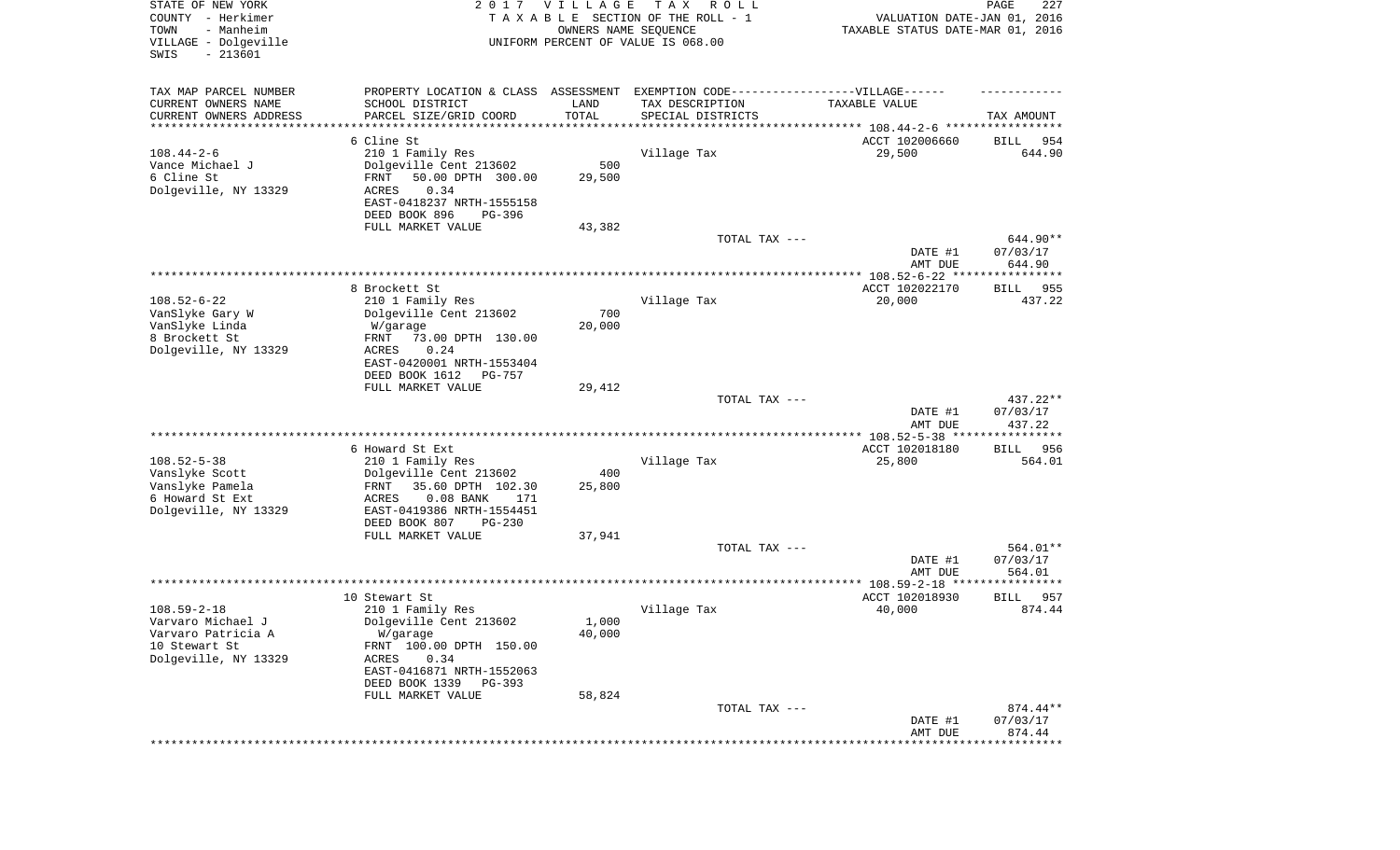| STATE OF NEW YORK<br>COUNTY - Herkimer<br>TOWN<br>- Manheim<br>VILLAGE - Dolgeville<br>SWIS<br>$-213601$ |                                                          | 2017 VILLAGE   | T A X<br>R O L L<br>TAXABLE SECTION OF THE ROLL - 1<br>OWNERS NAME SEQUENCE<br>UNIFORM PERCENT OF VALUE IS 068.00 | VALUATION DATE-JAN 01, 2016<br>TAXABLE STATUS DATE-MAR 01, 2016 | PAGE<br>228          |
|----------------------------------------------------------------------------------------------------------|----------------------------------------------------------|----------------|-------------------------------------------------------------------------------------------------------------------|-----------------------------------------------------------------|----------------------|
| TAX MAP PARCEL NUMBER                                                                                    |                                                          |                | PROPERTY LOCATION & CLASS ASSESSMENT EXEMPTION CODE-----------------VILLAGE------                                 |                                                                 |                      |
| CURRENT OWNERS NAME<br>CURRENT OWNERS ADDRESS                                                            | SCHOOL DISTRICT<br>PARCEL SIZE/GRID COORD                | LAND<br>TOTAL  | TAX DESCRIPTION<br>SPECIAL DISTRICTS                                                                              | TAXABLE VALUE                                                   | TAX AMOUNT           |
| ********************                                                                                     |                                                          |                |                                                                                                                   |                                                                 |                      |
|                                                                                                          | 8 Schuyler St                                            |                |                                                                                                                   | ACCT 102002670                                                  | BILL<br>958          |
| $108.52 - 5 - 47$                                                                                        | 210 1 Family Res                                         |                | VET WAR CT 41121                                                                                                  | 4,800                                                           |                      |
| Vazquez Harry                                                                                            | Dolgeville Cent 213602                                   | 400            | Village Tax                                                                                                       | 27,200                                                          | 594.62               |
| PO Box 30<br>Dolgeville, NY 13329                                                                        | 37.00 DPTH 135.00<br>FRNT<br>0.14<br>ACRES               | 32,000         |                                                                                                                   |                                                                 |                      |
|                                                                                                          | EAST-0419717 NRTH-1554298                                |                |                                                                                                                   |                                                                 |                      |
|                                                                                                          | DEED BOOK 843<br>PG-74                                   |                |                                                                                                                   |                                                                 |                      |
|                                                                                                          | FULL MARKET VALUE                                        | 47,059         |                                                                                                                   |                                                                 |                      |
|                                                                                                          |                                                          |                | TOTAL TAX ---                                                                                                     |                                                                 | 594.62**             |
|                                                                                                          |                                                          |                |                                                                                                                   | DATE #1<br>AMT DUE                                              | 07/03/17<br>594.62   |
|                                                                                                          |                                                          |                |                                                                                                                   |                                                                 |                      |
|                                                                                                          | 41 W State St                                            |                |                                                                                                                   | ACCT 102002400                                                  | BILL<br>959          |
| $108.36 - 1 - 60$                                                                                        | 411 Apartment                                            |                | Village Tax                                                                                                       | 49,000                                                          | 1,071.19             |
| Vedder Erin R<br>Vedder Todd N                                                                           | Dolgeville Cent 213602<br>411                            | 800<br>49,000  |                                                                                                                   |                                                                 |                      |
| 881 Seely Rd                                                                                             | 44 W State St.                                           |                |                                                                                                                   |                                                                 |                      |
| Stratford, NY 13470                                                                                      | FRNT<br>78.00 DPTH 144.00                                |                |                                                                                                                   |                                                                 |                      |
|                                                                                                          | ACRES<br>0.26                                            |                |                                                                                                                   |                                                                 |                      |
|                                                                                                          | EAST-0418999 NRTH-1556840                                |                |                                                                                                                   |                                                                 |                      |
|                                                                                                          | DEED BOOK 1295<br>PG-446<br>FULL MARKET VALUE            | 72,059         |                                                                                                                   |                                                                 |                      |
|                                                                                                          |                                                          |                | TOTAL TAX ---                                                                                                     |                                                                 | 1,071.19**           |
|                                                                                                          |                                                          |                |                                                                                                                   | DATE #1                                                         | 07/03/17             |
|                                                                                                          |                                                          |                |                                                                                                                   | AMT DUE                                                         | 1,071.19             |
|                                                                                                          | 108 S Main St                                            |                |                                                                                                                   | ACCT 102000750                                                  | BILL<br>960          |
| $108.52 - 1 - 64$                                                                                        | 210 1 Family Res                                         |                | Village Tax                                                                                                       | 51,600                                                          | 1,128.02             |
| Vedder Patrick N                                                                                         | Dolgeville Cent 213602                                   | 500            |                                                                                                                   |                                                                 |                      |
| 108 So Main St                                                                                           | W/garage                                                 | 51,600         |                                                                                                                   |                                                                 |                      |
| Dolgeville, NY 13329                                                                                     | FRNT<br>49.00 DPTH 208.17<br>ACRES<br>$0.23$ BANK<br>012 |                |                                                                                                                   |                                                                 |                      |
|                                                                                                          | EAST-0418379 NRTH-1553769                                |                |                                                                                                                   |                                                                 |                      |
|                                                                                                          | DEED BOOK 947<br><b>PG-154</b>                           |                |                                                                                                                   |                                                                 |                      |
|                                                                                                          | FULL MARKET VALUE                                        | 75,882         |                                                                                                                   |                                                                 |                      |
|                                                                                                          |                                                          |                | TOTAL TAX ---                                                                                                     |                                                                 | 1,128.02**           |
|                                                                                                          |                                                          |                |                                                                                                                   | DATE #1<br>AMT DUE                                              | 07/03/17<br>1,128.02 |
|                                                                                                          |                                                          |                |                                                                                                                   |                                                                 |                      |
|                                                                                                          | Millers Grove Rd                                         |                |                                                                                                                   | ACCT 102010500                                                  | BILL 961             |
| $108.27 - 1 - 2$                                                                                         | 311 Res vac land                                         |                | Village Tax                                                                                                       | 3,300                                                           | 72.14                |
| Vedder Todd N<br>Vedder Erin R                                                                           | Dolgeville Cent 213602<br>2.30<br>ACRES                  | 3,300<br>3,300 |                                                                                                                   |                                                                 |                      |
| 881 Seely Rd                                                                                             | EAST-0417432 NRTH-1560564                                |                |                                                                                                                   |                                                                 |                      |
| Stratford, NY 13470                                                                                      | DEED BOOK 1418<br>PG-228                                 |                |                                                                                                                   |                                                                 |                      |
|                                                                                                          | FULL MARKET VALUE                                        | 4,853          |                                                                                                                   |                                                                 |                      |
|                                                                                                          |                                                          |                | TOTAL TAX ---                                                                                                     |                                                                 | $72.14**$            |
|                                                                                                          |                                                          |                |                                                                                                                   | DATE #1<br>AMT DUE                                              | 07/03/17<br>72.14    |
|                                                                                                          |                                                          |                |                                                                                                                   |                                                                 | ***********          |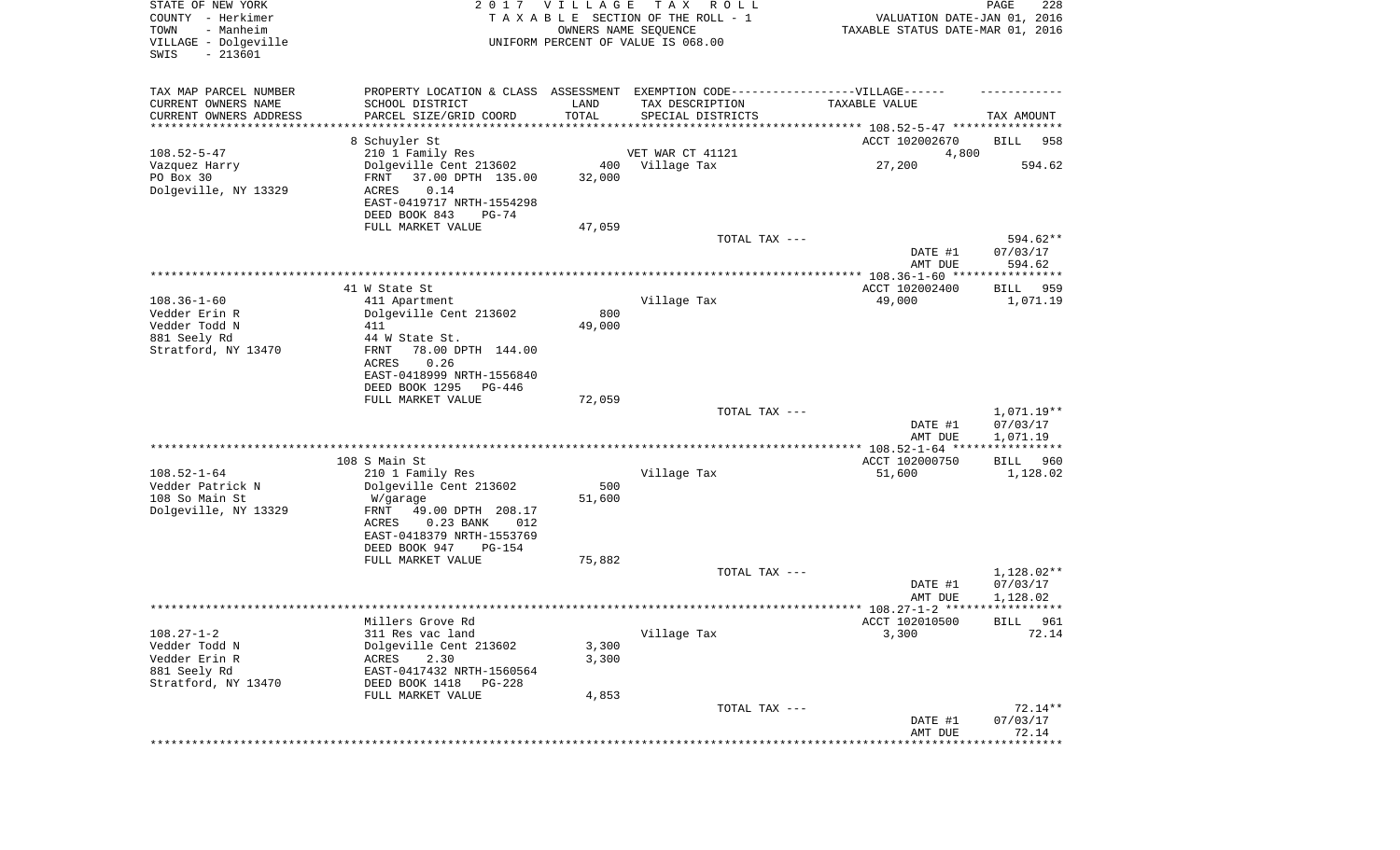| STATE OF NEW YORK<br>COUNTY - Herkimer<br>- Manheim<br>TOWN<br>VILLAGE - Dolgeville<br>SWIS<br>$-213601$ |                                                                                  | 2017 VILLAGE | T A X<br>R O L L<br>TAXABLE SECTION OF THE ROLL - 1<br>OWNERS NAME SEQUENCE<br>UNIFORM PERCENT OF VALUE IS 068.00 | VALUATION DATE-JAN 01, 2016<br>TAXABLE STATUS DATE-MAR 01, 2016  | PAGE<br>229           |
|----------------------------------------------------------------------------------------------------------|----------------------------------------------------------------------------------|--------------|-------------------------------------------------------------------------------------------------------------------|------------------------------------------------------------------|-----------------------|
| TAX MAP PARCEL NUMBER                                                                                    | PROPERTY LOCATION & CLASS ASSESSMENT EXEMPTION CODE----------------VILLAGE------ |              |                                                                                                                   |                                                                  |                       |
| CURRENT OWNERS NAME                                                                                      | SCHOOL DISTRICT                                                                  | LAND         | TAX DESCRIPTION                                                                                                   | TAXABLE VALUE                                                    |                       |
| CURRENT OWNERS ADDRESS<br>********************                                                           | PARCEL SIZE/GRID COORD                                                           | TOTAL        | SPECIAL DISTRICTS                                                                                                 |                                                                  | TAX AMOUNT            |
|                                                                                                          | 9 Ransom St                                                                      |              |                                                                                                                   | ACCT 102010590                                                   | BILL<br>962           |
| $108.52 - 6 - 15$                                                                                        | 210 1 Family Res                                                                 |              | Village Tax                                                                                                       | 32,400                                                           | 708.29                |
| Vickers Tanya                                                                                            | Dolgeville Cent 213602                                                           | 500          |                                                                                                                   |                                                                  |                       |
| 321 Irondale Rd                                                                                          | W/barn                                                                           | 32,400       |                                                                                                                   |                                                                  |                       |
| Salisbury Ctr, NY 13454                                                                                  | FRNT<br>50.00 DPTH 100.00                                                        |              |                                                                                                                   |                                                                  |                       |
|                                                                                                          | ACRES<br>0.11                                                                    |              |                                                                                                                   |                                                                  |                       |
|                                                                                                          | EAST-0419692 NRTH-1553269<br>DEED BOOK 1519<br>$PG-505$                          |              |                                                                                                                   |                                                                  |                       |
|                                                                                                          | FULL MARKET VALUE                                                                | 47,647       |                                                                                                                   |                                                                  |                       |
|                                                                                                          |                                                                                  |              | TOTAL TAX ---                                                                                                     |                                                                  | 708.29**              |
|                                                                                                          |                                                                                  |              |                                                                                                                   | DATE #1                                                          | 07/03/17              |
|                                                                                                          |                                                                                  |              |                                                                                                                   | AMT DUE                                                          | 708.29                |
|                                                                                                          | 8 Howard St Ext                                                                  |              |                                                                                                                   | ACCT 102027810                                                   |                       |
| $108.52 - 5 - 39$                                                                                        | 210 1 Family Res                                                                 |              | Village Tax                                                                                                       | 34,300                                                           | BILL<br>963<br>749.83 |
| Viscusie Joseph P                                                                                        | Dolgeville Cent 213602                                                           | 400          |                                                                                                                   |                                                                  |                       |
| Viscusie Nadine                                                                                          | W/garage                                                                         | 34,300       |                                                                                                                   |                                                                  |                       |
| 8 Howard St Ext                                                                                          | FRNT<br>43.00 DPTH 102.30                                                        |              |                                                                                                                   |                                                                  |                       |
| Dolgeville, NY 13329                                                                                     | ACRES<br>0.10                                                                    |              |                                                                                                                   |                                                                  |                       |
|                                                                                                          | EAST-0419365 NRTH-1554415<br>DEED BOOK 894<br><b>PG-217</b>                      |              |                                                                                                                   |                                                                  |                       |
|                                                                                                          | FULL MARKET VALUE                                                                | 50,441       |                                                                                                                   |                                                                  |                       |
|                                                                                                          |                                                                                  |              | TOTAL TAX ---                                                                                                     |                                                                  | 749.83**              |
|                                                                                                          |                                                                                  |              |                                                                                                                   | DATE #1                                                          | 07/03/17              |
|                                                                                                          |                                                                                  |              |                                                                                                                   | AMT DUE                                                          | 749.83                |
|                                                                                                          | 10 Howard St                                                                     |              |                                                                                                                   | ***************** 108.52-2-49 ****************<br>ACCT 102029550 | 964<br>BILL           |
| $108.52 - 2 - 49$                                                                                        | 210 1 Family Res                                                                 |              | VET WAR CT 41121                                                                                                  | 6,120                                                            |                       |
| Voorhees Brian                                                                                           | Dolgeville Cent 213602                                                           |              | 500 VET DIS CT 41141                                                                                              | 2,485                                                            |                       |
| Chong Mi                                                                                                 | FRNT<br>46.50 DPTH<br>75.00                                                      |              | 49,700 Village Tax                                                                                                | 41,095                                                           | 898.37                |
| 10 Howard St                                                                                             | ACRES<br>$0.08$ BANK<br>135                                                      |              |                                                                                                                   |                                                                  |                       |
| Dolgeville, NY 13329                                                                                     | EAST-0419157 NRTH-1554023                                                        |              |                                                                                                                   |                                                                  |                       |
|                                                                                                          | DEED BOOK 803<br>PG-188<br>FULL MARKET VALUE                                     | 73,088       |                                                                                                                   |                                                                  |                       |
|                                                                                                          |                                                                                  |              | TOTAL TAX ---                                                                                                     |                                                                  | 898.37**              |
|                                                                                                          |                                                                                  |              |                                                                                                                   | DATE #1                                                          | 07/03/17              |
|                                                                                                          |                                                                                  |              |                                                                                                                   | AMT DUE                                                          | 898.37                |
|                                                                                                          |                                                                                  |              |                                                                                                                   |                                                                  | *****                 |
| $108.52 - 5 - 48$                                                                                        | 10-12 Schuyler St<br>220 2 Family Res                                            |              | Village Tax                                                                                                       | ACCT 102019410<br>42,100                                         | 965<br>BILL<br>920.34 |
| Voorhees Daniel M                                                                                        | Dolgeville Cent 213602                                                           | 600          |                                                                                                                   |                                                                  |                       |
| Voorhees Amanda M                                                                                        | 60.00 DPTH 167.00<br>FRNT                                                        | 42,100       |                                                                                                                   |                                                                  |                       |
| 10 Schuyler St                                                                                           | ACRES<br>0.23                                                                    |              |                                                                                                                   |                                                                  |                       |
| Dolgeville, NY 13329                                                                                     | EAST-0419743 NRTH-1554255                                                        |              |                                                                                                                   |                                                                  |                       |
|                                                                                                          | DEED BOOK 1573<br>PG-247                                                         |              |                                                                                                                   |                                                                  |                       |
|                                                                                                          | FULL MARKET VALUE                                                                | 61,912       | TOTAL TAX ---                                                                                                     |                                                                  | 920.34**              |
|                                                                                                          |                                                                                  |              |                                                                                                                   | DATE #1                                                          | 07/03/17              |
|                                                                                                          |                                                                                  |              |                                                                                                                   | AMT DUE                                                          | 920.34                |
|                                                                                                          |                                                                                  |              |                                                                                                                   |                                                                  | ********              |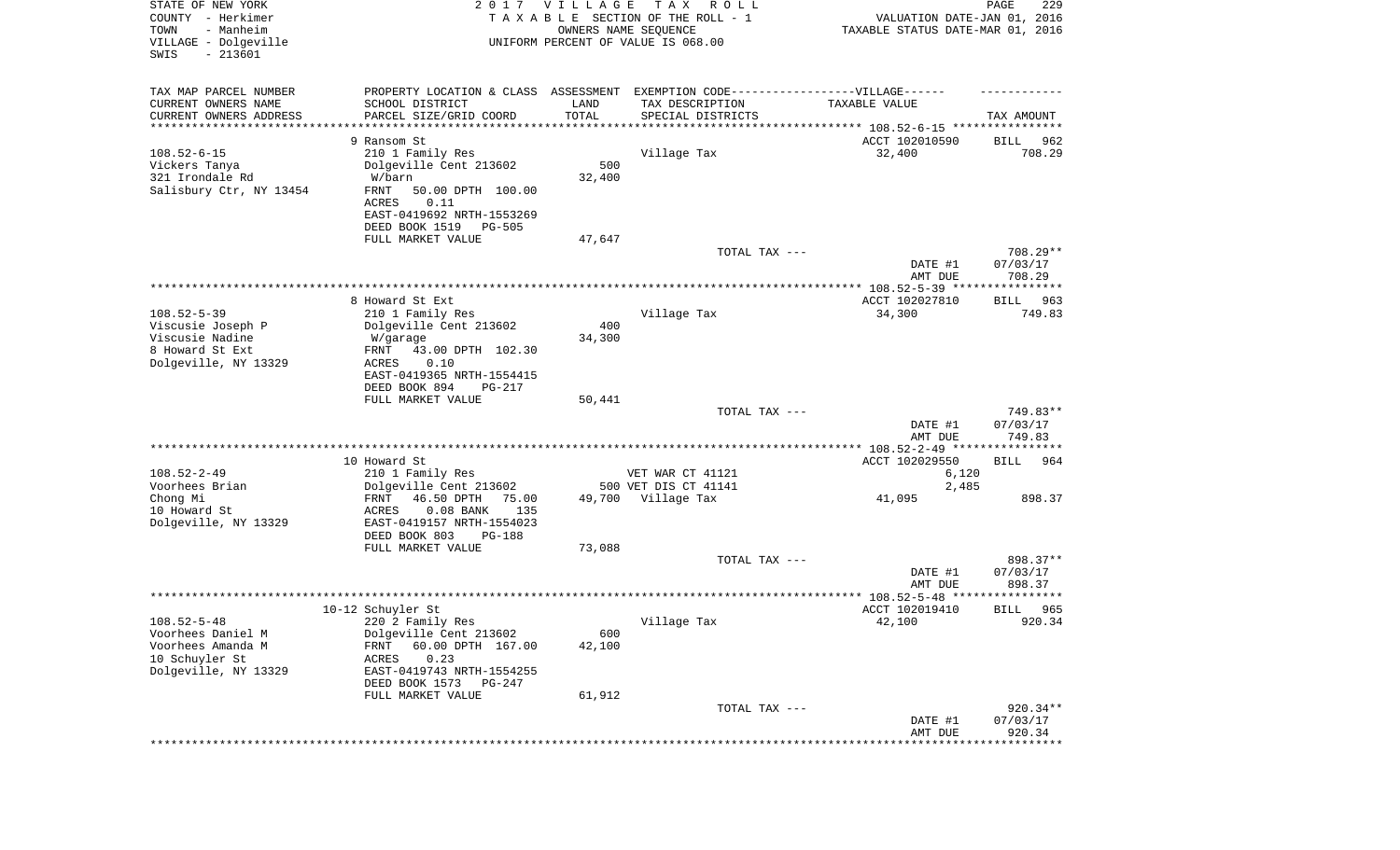| STATE OF NEW YORK<br>COUNTY - Herkimer<br>- Manheim<br>TOWN<br>VILLAGE - Dolgeville<br>SWIS<br>$-213601$ |                                                                                  | 2017 VILLAGE | T A X<br>R O L L<br>TAXABLE SECTION OF THE ROLL - 1<br>OWNERS NAME SEQUENCE<br>UNIFORM PERCENT OF VALUE IS 068.00 | VALUATION DATE-JAN 01, 2016<br>TAXABLE STATUS DATE-MAR 01, 2016      | PAGE<br>230          |
|----------------------------------------------------------------------------------------------------------|----------------------------------------------------------------------------------|--------------|-------------------------------------------------------------------------------------------------------------------|----------------------------------------------------------------------|----------------------|
| TAX MAP PARCEL NUMBER                                                                                    | PROPERTY LOCATION & CLASS ASSESSMENT EXEMPTION CODE----------------VILLAGE------ |              |                                                                                                                   |                                                                      |                      |
| CURRENT OWNERS NAME                                                                                      | SCHOOL DISTRICT                                                                  | LAND         | TAX DESCRIPTION                                                                                                   | TAXABLE VALUE                                                        |                      |
| CURRENT OWNERS ADDRESS<br>********************                                                           | PARCEL SIZE/GRID COORD                                                           | TOTAL        | SPECIAL DISTRICTS                                                                                                 | ************************************** 108.36-2-33 ***************** | TAX AMOUNT           |
|                                                                                                          | 9 Wolf St                                                                        |              |                                                                                                                   | ACCT 102002100                                                       | BILL<br>966          |
| $108.36 - 2 - 33$                                                                                        | 220 2 Family Res                                                                 |              | Village Tax                                                                                                       | 47,200                                                               | 1,031.84             |
| Voorhees Kathy                                                                                           | Dolgeville Cent 213602                                                           | 500          |                                                                                                                   |                                                                      |                      |
| 9 Wolf St                                                                                                | FRNT<br>50.00 DPTH 150.00                                                        | 47,200       |                                                                                                                   |                                                                      |                      |
| Dolgeville, NY 13329                                                                                     | ACRES<br>0.17<br>EAST-0419392 NRTH-1557366                                       |              |                                                                                                                   |                                                                      |                      |
|                                                                                                          | DEED BOOK 895<br>PG-569                                                          |              |                                                                                                                   |                                                                      |                      |
|                                                                                                          | FULL MARKET VALUE                                                                | 69,412       |                                                                                                                   |                                                                      |                      |
|                                                                                                          |                                                                                  |              | TOTAL TAX ---                                                                                                     |                                                                      | 1,031.84**           |
|                                                                                                          |                                                                                  |              |                                                                                                                   | DATE #1                                                              | 07/03/17             |
|                                                                                                          |                                                                                  |              |                                                                                                                   | AMT DUE                                                              | 1,031.84             |
|                                                                                                          | 17 Spencer St                                                                    |              |                                                                                                                   | ACCT 102019200                                                       | <b>BILL</b><br>967   |
| $108.52 - 1 - 17$                                                                                        | 210 1 Family Res                                                                 |              | VET WAR CT 41121                                                                                                  | 5,655                                                                |                      |
| Wagner Walter                                                                                            | Dolgeville Cent 213602                                                           |              | 500 VET DIS CT 41141                                                                                              | 18,662                                                               |                      |
| Wagner Harma                                                                                             | W/carport                                                                        | 37,700       | Village Tax                                                                                                       | 13,383                                                               | 292.56               |
| 17 Spencer St<br>Dolgeville, NY 13329                                                                    | 50.00 DPTH 180.00<br>FRNT<br>ACRES<br>0.20                                       |              |                                                                                                                   |                                                                      |                      |
|                                                                                                          | EAST-0418337 NRTH-1554265                                                        |              |                                                                                                                   |                                                                      |                      |
|                                                                                                          | DEED BOOK 710<br>$PG-109$                                                        |              |                                                                                                                   |                                                                      |                      |
|                                                                                                          | FULL MARKET VALUE                                                                | 55,441       |                                                                                                                   |                                                                      |                      |
|                                                                                                          |                                                                                  |              | TOTAL TAX ---                                                                                                     | DATE #1                                                              | 292.56**<br>07/03/17 |
|                                                                                                          |                                                                                  |              |                                                                                                                   | AMT DUE                                                              | 292.56               |
|                                                                                                          |                                                                                  |              |                                                                                                                   | *********** 108.52-6-33 *****************                            |                      |
|                                                                                                          | 26 Brockett St                                                                   |              |                                                                                                                   | ACCT 102029430                                                       | 968<br>BILL          |
| $108.52 - 6 - 33$<br>Walrath Dean A                                                                      | 210 1 Family Res                                                                 | 500          | Village Tax                                                                                                       | 35,000                                                               | 765.13               |
| Walrath Kathie L                                                                                         | Dolgeville Cent 213602<br>W/garage                                               | 35,000       |                                                                                                                   |                                                                      |                      |
| 26 Brockett St                                                                                           | FRNT<br>50.00 DPTH 150.00                                                        |              |                                                                                                                   |                                                                      |                      |
| Dolgeville, NY 13329                                                                                     | ACRES<br>0.17                                                                    |              |                                                                                                                   |                                                                      |                      |
|                                                                                                          | EAST-0419708 NRTH-1552953                                                        |              |                                                                                                                   |                                                                      |                      |
|                                                                                                          | DEED BOOK 1124<br>PG-448<br>FULL MARKET VALUE                                    | 51,471       |                                                                                                                   |                                                                      |                      |
|                                                                                                          |                                                                                  |              | TOTAL TAX ---                                                                                                     |                                                                      | $765.13**$           |
|                                                                                                          |                                                                                  |              |                                                                                                                   | DATE #1                                                              | 07/03/17             |
|                                                                                                          |                                                                                  |              |                                                                                                                   | AMT DUE                                                              | 765.13               |
|                                                                                                          |                                                                                  |              |                                                                                                                   |                                                                      | ******               |
| $108.52 - 6 - 34$                                                                                        | Brockett St<br>311 Res vac land                                                  |              | Village Tax                                                                                                       | ACCT 102029460<br>300                                                | 969<br>BILL<br>6.56  |
| Walrath Dean A                                                                                           | Dolgeville Cent 213602                                                           | 300          |                                                                                                                   |                                                                      |                      |
| Walrath Kathie L                                                                                         | 50.00 DPTH 150.00<br>FRNT                                                        | 300          |                                                                                                                   |                                                                      |                      |
| 26 Brockett St                                                                                           | 0.17<br>ACRES                                                                    |              |                                                                                                                   |                                                                      |                      |
| Dolgeville, NY 13329                                                                                     | EAST-0419681 NRTH-1552910                                                        |              |                                                                                                                   |                                                                      |                      |
|                                                                                                          | DEED BOOK 1124<br>PG-448<br>FULL MARKET VALUE                                    | 441          |                                                                                                                   |                                                                      |                      |
|                                                                                                          |                                                                                  |              | TOTAL TAX ---                                                                                                     |                                                                      | $6.56**$             |
|                                                                                                          |                                                                                  |              |                                                                                                                   | DATE #1                                                              | 07/03/17             |
|                                                                                                          |                                                                                  |              |                                                                                                                   | AMT DUE                                                              | 6.56                 |
|                                                                                                          |                                                                                  |              |                                                                                                                   |                                                                      |                      |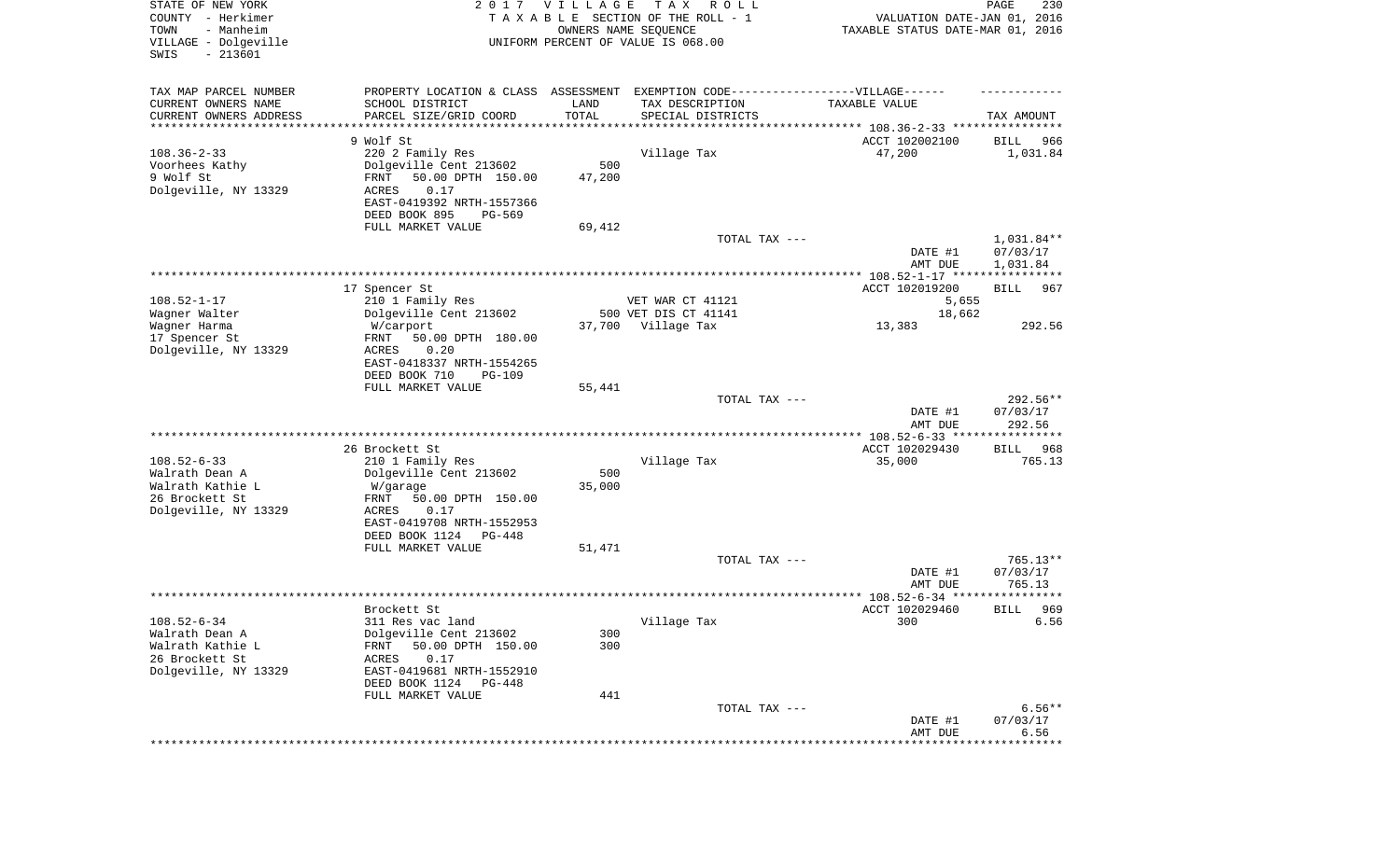| STATE OF NEW YORK<br>COUNTY - Herkimer<br>TOWN<br>- Manheim<br>VILLAGE - Dolgeville<br>SWIS<br>$-213601$ | 2017                                                                                                                                                             | <b>VILLAGE</b><br>OWNERS NAME SEQUENCE | T A X<br>R O L L<br>TAXABLE SECTION OF THE ROLL - 1<br>UNIFORM PERCENT OF VALUE IS 068.00              | VALUATION DATE-JAN 01, 2016<br>TAXABLE STATUS DATE-MAR 01, 2016 | PAGE<br>231                         |
|----------------------------------------------------------------------------------------------------------|------------------------------------------------------------------------------------------------------------------------------------------------------------------|----------------------------------------|--------------------------------------------------------------------------------------------------------|-----------------------------------------------------------------|-------------------------------------|
| TAX MAP PARCEL NUMBER<br>CURRENT OWNERS NAME<br>CURRENT OWNERS ADDRESS<br>**********************         | PROPERTY LOCATION & CLASS ASSESSMENT EXEMPTION CODE----------------VILLAGE------<br>SCHOOL DISTRICT<br>PARCEL SIZE/GRID COORD                                    | LAND<br>TOTAL                          | TAX DESCRIPTION<br>SPECIAL DISTRICTS<br>********************************* 108.52-6-35 **************** | TAXABLE VALUE                                                   | TAX AMOUNT                          |
| $108.52 - 6 - 35$<br>Walrath Dean A<br>Walrath Kathie L<br>26 Brockett St<br>Dolgeville, NY 13329        | Brockett St<br>311 Res vac land<br>Dolgeville Cent 213602<br>45.00 DPTH 150.00<br>FRNT<br>ACRES<br>0.15<br>EAST-0419655 NRTH-1552865<br>DEED BOOK 1124<br>PG-448 | 300<br>300                             | Village Tax                                                                                            | ACCT 102029490<br>300                                           | BILL<br>970<br>6.56                 |
|                                                                                                          | FULL MARKET VALUE                                                                                                                                                | 441                                    | TOTAL TAX ---                                                                                          | DATE #1<br>AMT DUE                                              | $6.56**$<br>07/03/17<br>6.56        |
|                                                                                                          |                                                                                                                                                                  |                                        |                                                                                                        |                                                                 |                                     |
| $108.52 - 3 - 27$<br>Walsh Thomas M<br>Walsh Jean T<br>228 Main St<br>Jordanville, NY 13361-2730         | 20 Lamberson St<br>210 1 Family Res<br>Dolgeville Cent 213602<br>W/garage<br>40.00 DPTH<br>FRNT<br>74.00<br>ACRES<br>0.08<br>EAST-0419412 NRTH-1554002           | 400<br>25,000                          | Village Tax                                                                                            | ACCT 102008940<br>25,000                                        | 971<br>BILL<br>546.52               |
|                                                                                                          | DEED BOOK 762<br>$PG-51$<br>FULL MARKET VALUE                                                                                                                    | 36,765                                 | TOTAL TAX ---                                                                                          | DATE #1<br>AMT DUE                                              | 546.52**<br>07/03/17<br>546.52      |
|                                                                                                          |                                                                                                                                                                  |                                        |                                                                                                        | *********** 108.44-1-55 *****************                       |                                     |
| $108.44 - 1 - 55$<br>Walter Harold<br>Robert Walter<br>1865 Princess Ln<br>Lillian, AL 36549             | 18 Slawson St<br>210 1 Family Res<br>Dolgeville Cent 213602<br>W/carport<br>FRNT<br>50.00 DPTH<br>91.00<br>ACRES<br>0.10<br>EAST-0418724 NRTH-1555039            | 500<br>45,000                          | Village Tax                                                                                            | ACCT 102028020<br>45,000                                        | 972<br>BILL<br>983.74               |
|                                                                                                          | DEED BOOK 00649 PG-00457<br>FULL MARKET VALUE                                                                                                                    | 66,176                                 | TOTAL TAX ---                                                                                          | DATE #1                                                         | 983.74**<br>07/03/17                |
|                                                                                                          |                                                                                                                                                                  |                                        |                                                                                                        | AMT DUE<br>***************** 108.52-1-79 **********             | 983.74<br>*****                     |
|                                                                                                          | 7 W Spofford Ave                                                                                                                                                 |                                        |                                                                                                        | ACCT 102014400                                                  | 973<br>BILL                         |
| $108.52 - 1 - 79$<br>Weaver Scott R<br>Weaver Leann N<br>7 W Spofford Ave<br>Dolgeville, NY 13329        | 210 1 Family Res<br>Dolgeville Cent 213602<br>W/garage<br>90.00 DPTH 100.00<br>FRNT<br>0.21<br>ACRES<br>EAST-0417940 NRTH-1553368                                | 900<br>50,500                          | Village Tax                                                                                            | 50,500                                                          | 1,103.98                            |
|                                                                                                          | DEED BOOK 858<br>PG-277<br>FULL MARKET VALUE                                                                                                                     | 74,265                                 | TOTAL TAX ---                                                                                          |                                                                 | 1,103.98**                          |
|                                                                                                          |                                                                                                                                                                  |                                        |                                                                                                        | DATE #1<br>AMT DUE<br>* * * * * * * * * * * * * * * * *         | 07/03/17<br>1,103.98<br>*********** |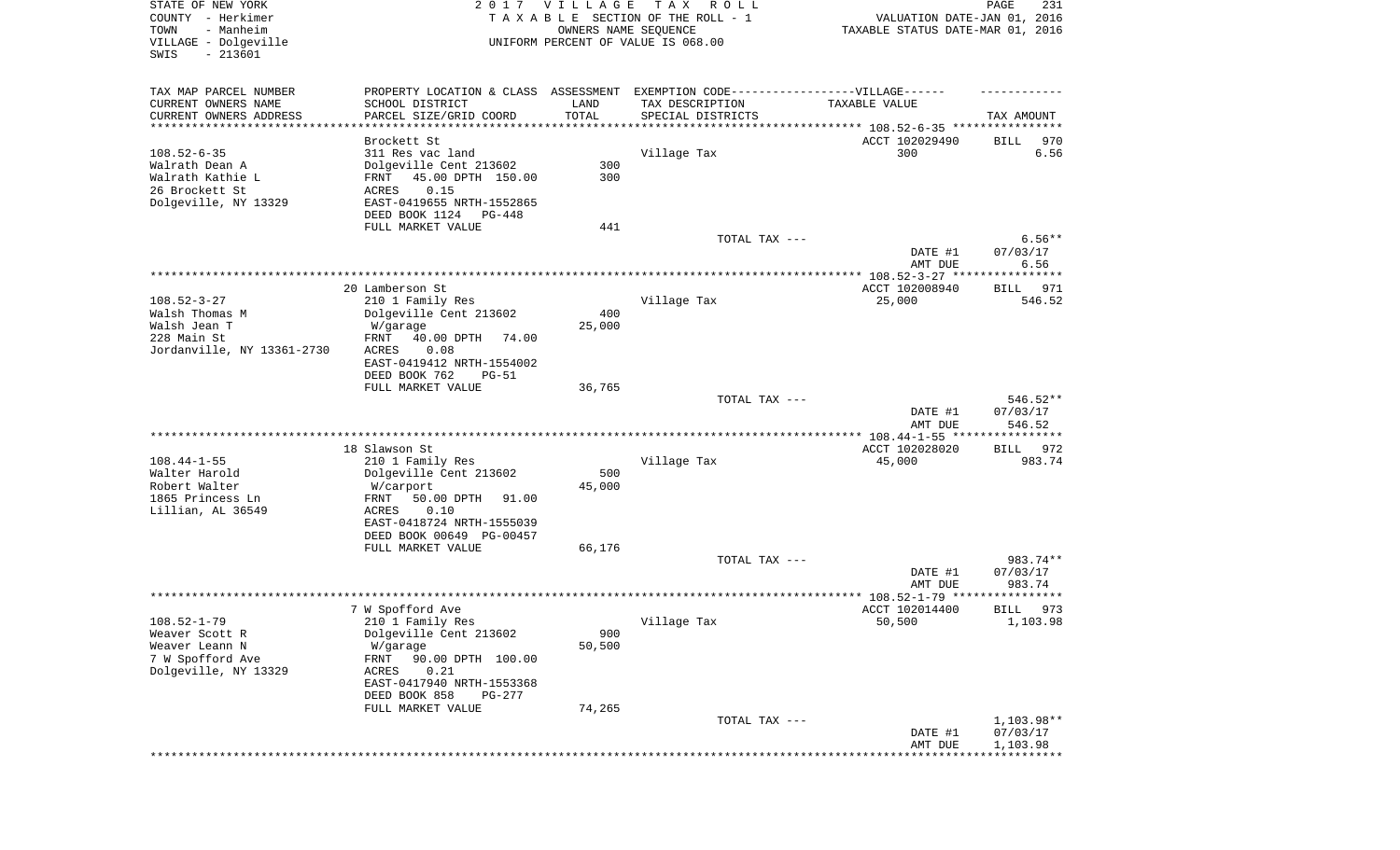| STATE OF NEW YORK<br>COUNTY - Herkimer<br>- Manheim<br>TOWN<br>VILLAGE - Dolgeville<br>SWIS<br>$-213601$ |                                                                                   | 2017 VILLAGE<br>OWNERS NAME SEQUENCE | T A X<br>R O L L<br>TAXABLE SECTION OF THE ROLL - 1<br>UNIFORM PERCENT OF VALUE IS 068.00 | VALUATION DATE-JAN 01, 2016<br>TAXABLE STATUS DATE-MAR 01, 2016                  | PAGE<br>232                          |
|----------------------------------------------------------------------------------------------------------|-----------------------------------------------------------------------------------|--------------------------------------|-------------------------------------------------------------------------------------------|----------------------------------------------------------------------------------|--------------------------------------|
| TAX MAP PARCEL NUMBER                                                                                    | PROPERTY LOCATION & CLASS ASSESSMENT EXEMPTION CODE-----------------VILLAGE------ |                                      |                                                                                           |                                                                                  |                                      |
| CURRENT OWNERS NAME                                                                                      | SCHOOL DISTRICT                                                                   | LAND                                 | TAX DESCRIPTION                                                                           | TAXABLE VALUE                                                                    |                                      |
| CURRENT OWNERS ADDRESS<br>**********************                                                         | PARCEL SIZE/GRID COORD<br>********************                                    | TOTAL<br>* * * * * * * * * * *       | SPECIAL DISTRICTS                                                                         |                                                                                  | TAX AMOUNT                           |
|                                                                                                          | S Helmer Ave                                                                      |                                      |                                                                                           | ********************************* 108.52-1-43 ****************<br>ACCT 102019710 | BILL<br>974                          |
| $108.52 - 1 - 43$                                                                                        | 311 Res vac land                                                                  |                                      | Village Tax                                                                               | 600                                                                              | 13.12                                |
| Wein Fred                                                                                                | Dolgeville Cent 213602                                                            | 600                                  |                                                                                           |                                                                                  |                                      |
| Wein Claudia-Trust                                                                                       | FRNT 100.00 DPTH 120.00                                                           | 600                                  |                                                                                           |                                                                                  |                                      |
| 63 S Helmer Ave                                                                                          | 0.28<br>ACRES                                                                     |                                      |                                                                                           |                                                                                  |                                      |
| Dolgeville, NY 13329                                                                                     | EAST-0417829 NRTH-1553918                                                         |                                      |                                                                                           |                                                                                  |                                      |
|                                                                                                          | DEED BOOK 893<br>PG-149                                                           |                                      |                                                                                           |                                                                                  |                                      |
|                                                                                                          | FULL MARKET VALUE                                                                 | 882                                  |                                                                                           |                                                                                  |                                      |
|                                                                                                          |                                                                                   |                                      | TOTAL TAX ---                                                                             | DATE #1<br>AMT DUE                                                               | $13.12**$<br>07/03/17<br>13.12       |
|                                                                                                          |                                                                                   |                                      |                                                                                           |                                                                                  |                                      |
|                                                                                                          | 63 S Helmer Ave                                                                   |                                      |                                                                                           | ACCT 102028350                                                                   | 975<br>BILL                          |
| $108.52 - 1 - 55$                                                                                        | 210 1 Family Res                                                                  |                                      | VET COM CT 41131                                                                          | 10,200                                                                           |                                      |
| Wein Fred                                                                                                | Dolgeville Cent 213602                                                            | 1,000                                | Village Tax                                                                               | 72,400                                                                           | 1,582.73                             |
| Wein Claudia-Trust                                                                                       | W/garage                                                                          | 82,600                               |                                                                                           |                                                                                  |                                      |
| 63 S Helmer Ave<br>Dolgeville, NY 13329                                                                  | FRNT 100.00 DPTH 200.00<br>0.46<br>ACRES                                          |                                      |                                                                                           |                                                                                  |                                      |
|                                                                                                          | EAST-0418050 NRTH-1553843                                                         |                                      |                                                                                           |                                                                                  |                                      |
|                                                                                                          | DEED BOOK 893<br>$PG-147$                                                         |                                      |                                                                                           |                                                                                  |                                      |
|                                                                                                          | FULL MARKET VALUE                                                                 | 121,471                              |                                                                                           |                                                                                  |                                      |
|                                                                                                          |                                                                                   |                                      | TOTAL TAX ---                                                                             |                                                                                  | 1,582.73**                           |
|                                                                                                          |                                                                                   |                                      |                                                                                           | DATE #1<br>AMT DUE                                                               | 07/03/17<br>1,582.73<br>************ |
|                                                                                                          | 22 Howard St                                                                      |                                      |                                                                                           | ************* 108.52-2-56 ****<br>ACCT 102025770                                 | 976<br>BILL                          |
| $108.52 - 2 - 56$                                                                                        | 210 1 Family Res                                                                  |                                      | Village Tax                                                                               | 34,000                                                                           | 743.27                               |
| Wein Robert F                                                                                            | Dolgeville Cent 213602                                                            | 700                                  |                                                                                           |                                                                                  |                                      |
| 22 Howard St                                                                                             | W/garage                                                                          | 34,000                               |                                                                                           |                                                                                  |                                      |
| Dolgeville, NY 13329                                                                                     | FRNT<br>66.00 DPTH<br>82.50                                                       |                                      |                                                                                           |                                                                                  |                                      |
|                                                                                                          | ACRES<br>0.13                                                                     |                                      |                                                                                           |                                                                                  |                                      |
| PRIOR OWNER ON 3/01/2016                                                                                 | EAST-0418954 NRTH-1553716                                                         |                                      |                                                                                           |                                                                                  |                                      |
| Seeley Theresa                                                                                           | DEED BOOK 2017 PG-1110<br>FULL MARKET VALUE                                       | 50,000                               |                                                                                           |                                                                                  |                                      |
|                                                                                                          |                                                                                   |                                      | TOTAL TAX ---                                                                             |                                                                                  | 743.27**                             |
|                                                                                                          |                                                                                   |                                      |                                                                                           | DATE #1                                                                          | 07/03/17                             |
|                                                                                                          |                                                                                   |                                      |                                                                                           | AMT DUE                                                                          | 743.27                               |
|                                                                                                          |                                                                                   |                                      |                                                                                           |                                                                                  |                                      |
|                                                                                                          | 143 N Main St                                                                     |                                      |                                                                                           | ACCT 102001710                                                                   | 977<br>BILL                          |
| $108.36 - 3 - 26$<br>Welch Johnathan                                                                     | 220 2 Family Res<br>Dolgeville Cent 213602                                        | 500                                  | Village Tax                                                                               | 24,000                                                                           | 524.66                               |
| 143 N Main St                                                                                            | 48.00 DPTH 207.00<br><b>FRNT</b>                                                  | 24,000                               |                                                                                           |                                                                                  |                                      |
| Dolgeville, NY 13329                                                                                     | 0.22<br>ACRES                                                                     |                                      |                                                                                           |                                                                                  |                                      |
|                                                                                                          | EAST-0419995 NRTH-1557221                                                         |                                      |                                                                                           |                                                                                  |                                      |
|                                                                                                          | DEED BOOK 1491<br>PG-128                                                          |                                      |                                                                                           |                                                                                  |                                      |
|                                                                                                          | FULL MARKET VALUE                                                                 | 35,294                               |                                                                                           |                                                                                  |                                      |
|                                                                                                          |                                                                                   |                                      | TOTAL TAX ---                                                                             |                                                                                  | 524.66**                             |
|                                                                                                          |                                                                                   |                                      |                                                                                           | DATE #1<br>AMT DUE                                                               | 07/03/17<br>524.66                   |
|                                                                                                          |                                                                                   |                                      |                                                                                           |                                                                                  | ************                         |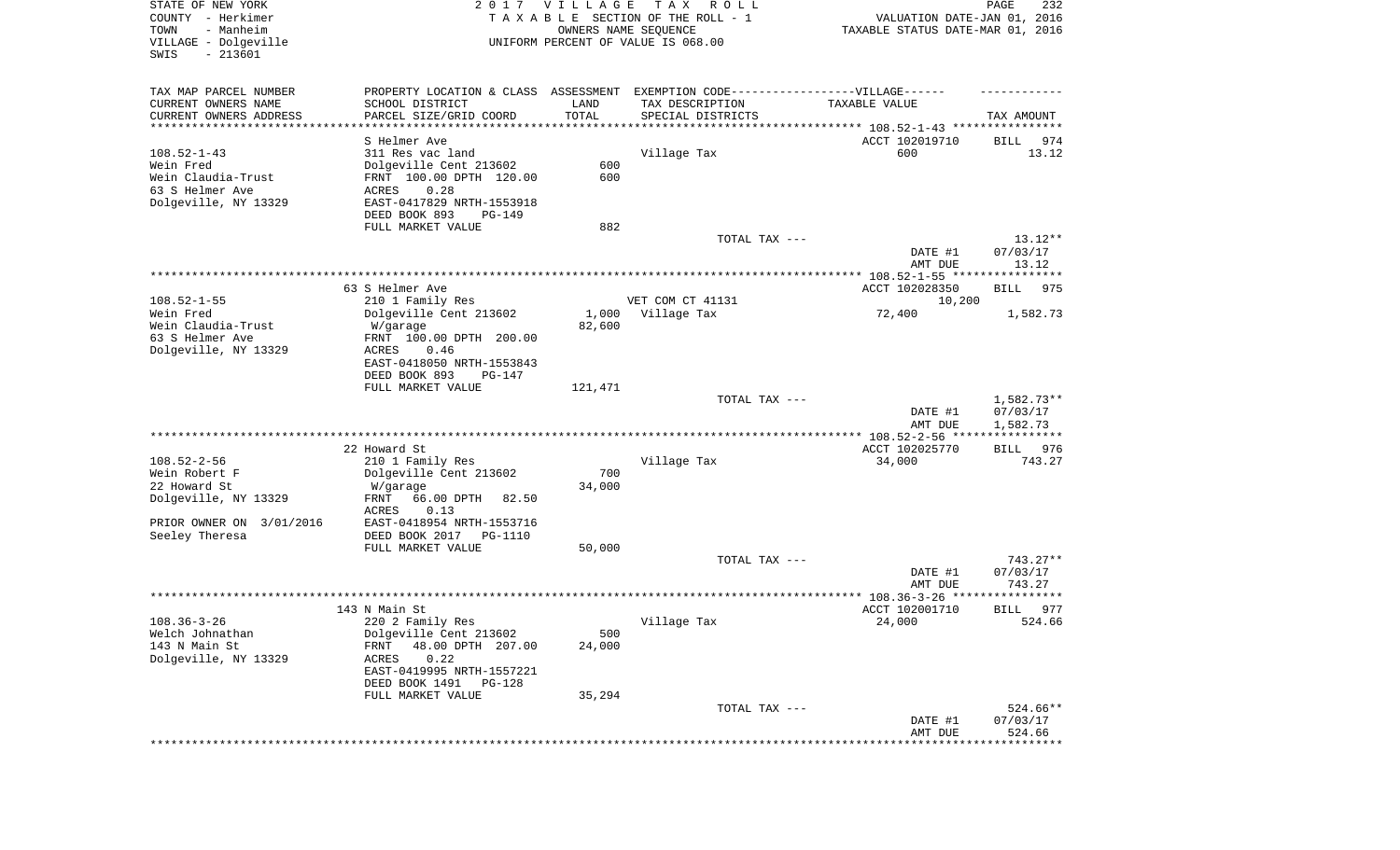| STATE OF NEW YORK<br>COUNTY - Herkimer<br>- Manheim<br>TOWN<br>VILLAGE - Dolgeville<br>SWIS<br>$-213601$ | 2017 VILLAGE                                                                     |        | T A X<br>R O L L<br>TAXABLE SECTION OF THE ROLL - 1<br>OWNERS NAME SEQUENCE<br>UNIFORM PERCENT OF VALUE IS 068.00 | VALUATION DATE-JAN 01, 2016<br>TAXABLE STATUS DATE-MAR 01, 2016 | PAGE<br>233              |
|----------------------------------------------------------------------------------------------------------|----------------------------------------------------------------------------------|--------|-------------------------------------------------------------------------------------------------------------------|-----------------------------------------------------------------|--------------------------|
| TAX MAP PARCEL NUMBER                                                                                    | PROPERTY LOCATION & CLASS ASSESSMENT EXEMPTION CODE----------------VILLAGE------ |        |                                                                                                                   |                                                                 |                          |
| CURRENT OWNERS NAME                                                                                      | SCHOOL DISTRICT                                                                  | LAND   | TAX DESCRIPTION                                                                                                   | TAXABLE VALUE                                                   |                          |
| CURRENT OWNERS ADDRESS<br>*********************                                                          | PARCEL SIZE/GRID COORD                                                           | TOTAL  | SPECIAL DISTRICTS                                                                                                 |                                                                 | TAX AMOUNT               |
|                                                                                                          | 13 Cline St                                                                      |        |                                                                                                                   | ACCT 102013410                                                  |                          |
| $108.44 - 2 - 29$                                                                                        | 210 1 Family Res                                                                 |        | Village Tax                                                                                                       | 40,500                                                          | 978<br>BILL<br>885.37    |
| Welch Jonathan                                                                                           | Dolgeville Cent 213602                                                           | 500    |                                                                                                                   |                                                                 |                          |
| 143 N Main St                                                                                            | W/garage                                                                         | 40,500 |                                                                                                                   |                                                                 |                          |
| Dolgeville, NY 13329                                                                                     | FRNT<br>50.00 DPTH 150.00                                                        |        |                                                                                                                   |                                                                 |                          |
|                                                                                                          | 0.17<br>ACRES                                                                    |        |                                                                                                                   |                                                                 |                          |
|                                                                                                          | EAST-0418286 NRTH-1554821                                                        |        |                                                                                                                   |                                                                 |                          |
|                                                                                                          | DEED BOOK 1562<br>PG-737                                                         |        |                                                                                                                   |                                                                 |                          |
|                                                                                                          | FULL MARKET VALUE                                                                | 59,559 | TOTAL TAX ---                                                                                                     |                                                                 | 885.37**                 |
|                                                                                                          |                                                                                  |        |                                                                                                                   | DATE #1                                                         | 07/03/17                 |
|                                                                                                          |                                                                                  |        |                                                                                                                   | AMT DUE                                                         | 885.37                   |
|                                                                                                          |                                                                                  |        |                                                                                                                   |                                                                 |                          |
|                                                                                                          | 103 S Main St                                                                    |        |                                                                                                                   |                                                                 | BILL<br>979              |
| $108.52 - 2 - 22.2$<br>Wheeler Sharon                                                                    | 312 Vac w/imprv<br>Dolgeville Cent 213602                                        | 4,500  | Village Tax                                                                                                       | 5,000                                                           | 109.30                   |
| 101 S Main St                                                                                            | 66.00 DPTH 152.00<br>FRNT                                                        | 5,000  |                                                                                                                   |                                                                 |                          |
| Dolgeville, NY 13329                                                                                     | ACRES<br>0.23                                                                    |        |                                                                                                                   |                                                                 |                          |
|                                                                                                          | EAST-0418480 NRTH-1553491                                                        |        |                                                                                                                   |                                                                 |                          |
|                                                                                                          | DEED BOOK 931<br>$PG-330$                                                        |        |                                                                                                                   |                                                                 |                          |
|                                                                                                          | FULL MARKET VALUE                                                                | 7,353  |                                                                                                                   |                                                                 |                          |
|                                                                                                          |                                                                                  |        | TOTAL TAX ---                                                                                                     | DATE #1                                                         | $109.30**$<br>07/03/17   |
|                                                                                                          |                                                                                  |        |                                                                                                                   | AMT DUE                                                         | 109.30                   |
|                                                                                                          |                                                                                  |        |                                                                                                                   | *************** 108.52-2-23 ****************                    |                          |
|                                                                                                          | 101 S Main St                                                                    |        |                                                                                                                   | ACCT 102005280                                                  | <b>BILL</b><br>980       |
| $108.52 - 2 - 23$                                                                                        | 210 1 Family Res                                                                 |        | AGED-ALL<br>41800                                                                                                 | 18,500                                                          |                          |
| Wheeler Sharon                                                                                           | Dolgeville Cent 213602                                                           | 700    | Village Tax                                                                                                       | 18,500                                                          | 404.43                   |
| 101 S Main St                                                                                            | 60.00 DPTH 297.00<br>FRNT                                                        | 37,000 |                                                                                                                   |                                                                 |                          |
| Dolgeville, NY 13329                                                                                     | ACRES<br>0.45<br>EAST-0418579 NRTH-1553512                                       |        |                                                                                                                   |                                                                 |                          |
|                                                                                                          | DEED BOOK 1530<br>PG-826                                                         |        |                                                                                                                   |                                                                 |                          |
|                                                                                                          | FULL MARKET VALUE                                                                | 54,412 |                                                                                                                   |                                                                 |                          |
|                                                                                                          |                                                                                  |        | TOTAL TAX ---                                                                                                     |                                                                 | $404.43**$               |
|                                                                                                          |                                                                                  |        |                                                                                                                   | DATE #1                                                         | 07/03/17                 |
|                                                                                                          |                                                                                  |        |                                                                                                                   | AMT DUE                                                         | 404.43<br>************** |
|                                                                                                          | 68 W State St                                                                    |        |                                                                                                                   | ACCT 102010170                                                  | 981<br>BILL              |
| $108.36 - 1 - 15.2$                                                                                      | 210 1 Family Res                                                                 |        | Village Tax                                                                                                       | 30,500                                                          | 666.76                   |
| White Jeffrey P                                                                                          | Dolgeville Cent 213602                                                           | 1,200  |                                                                                                                   |                                                                 |                          |
| 68 W State St                                                                                            | W/garage                                                                         | 30,500 |                                                                                                                   |                                                                 |                          |
| Dolgeville, NY 13329                                                                                     | FRNT 128.00 DPTH 189.00                                                          |        |                                                                                                                   |                                                                 |                          |
|                                                                                                          | 0.43<br>ACRES                                                                    |        |                                                                                                                   |                                                                 |                          |
|                                                                                                          | EAST-0418508 NRTH-1557359<br>DEED BOOK 1591<br>PG-412                            |        |                                                                                                                   |                                                                 |                          |
|                                                                                                          | FULL MARKET VALUE                                                                | 44,853 |                                                                                                                   |                                                                 |                          |
|                                                                                                          |                                                                                  |        | TOTAL TAX ---                                                                                                     |                                                                 | 666.76**                 |
|                                                                                                          |                                                                                  |        |                                                                                                                   | DATE #1                                                         | 07/03/17                 |
|                                                                                                          |                                                                                  |        |                                                                                                                   | AMT DUE                                                         | 666.76                   |
|                                                                                                          |                                                                                  |        |                                                                                                                   |                                                                 | *************            |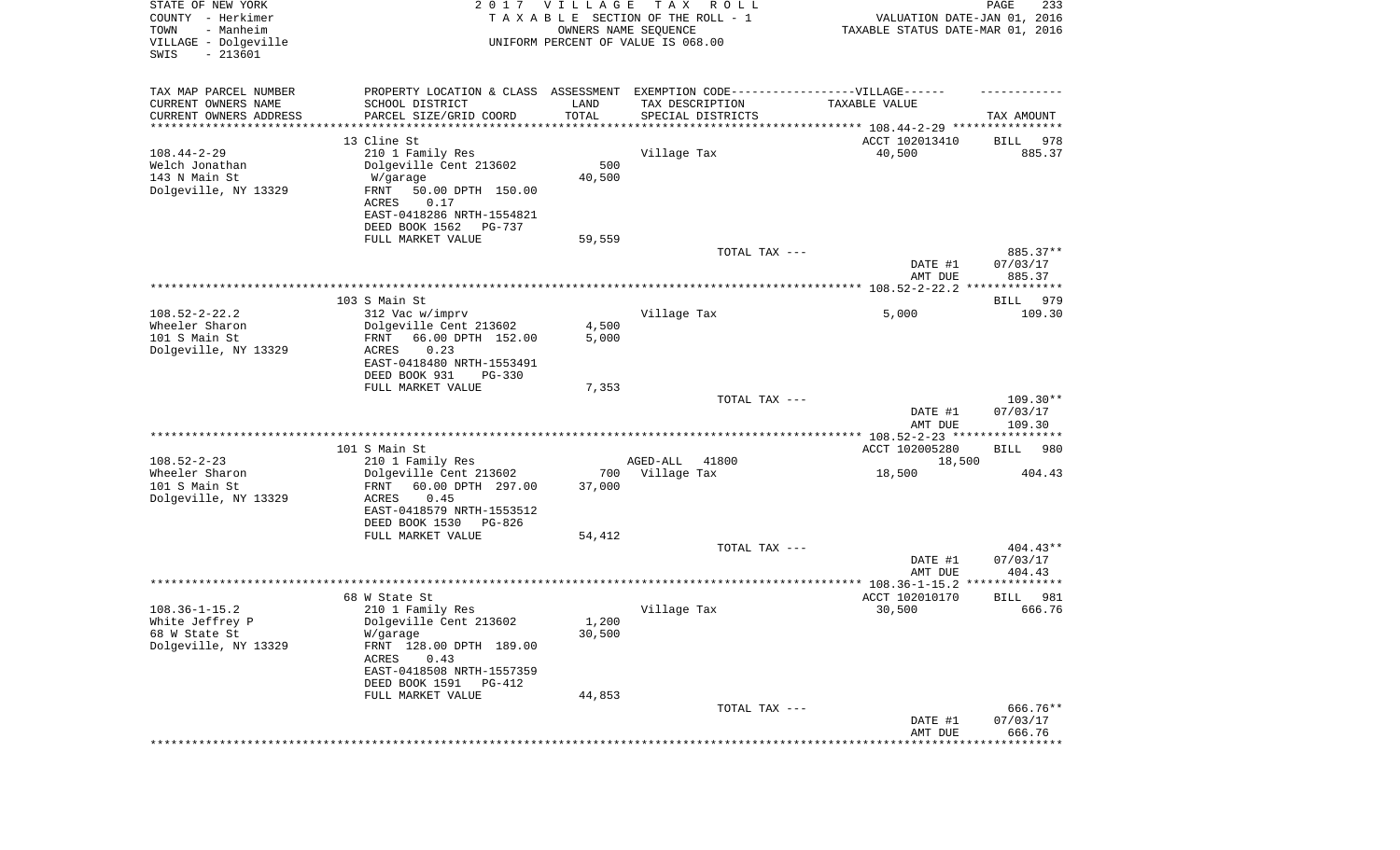| STATE OF NEW YORK<br>COUNTY - Herkimer<br>- Manheim<br>TOWN<br>VILLAGE - Dolgeville<br>SWIS<br>$-213601$ | 2017                                                                             | <b>VILLAGE</b><br>OWNERS NAME SEQUENCE | T A X<br>R O L L<br>TAXABLE SECTION OF THE ROLL - 1<br>UNIFORM PERCENT OF VALUE IS 068.00 | VALUATION DATE-JAN 01, 2016<br>TAXABLE STATUS DATE-MAR 01, 2016 | PAGE<br>234                       |
|----------------------------------------------------------------------------------------------------------|----------------------------------------------------------------------------------|----------------------------------------|-------------------------------------------------------------------------------------------|-----------------------------------------------------------------|-----------------------------------|
| TAX MAP PARCEL NUMBER                                                                                    | PROPERTY LOCATION & CLASS ASSESSMENT EXEMPTION CODE----------------VILLAGE------ |                                        |                                                                                           |                                                                 |                                   |
| CURRENT OWNERS NAME                                                                                      | SCHOOL DISTRICT                                                                  | LAND<br>TOTAL                          | TAX DESCRIPTION                                                                           | TAXABLE VALUE                                                   |                                   |
| CURRENT OWNERS ADDRESS<br>*********************                                                          | PARCEL SIZE/GRID COORD                                                           |                                        | SPECIAL DISTRICTS                                                                         |                                                                 | TAX AMOUNT                        |
|                                                                                                          | 34 N Helmer Ave                                                                  |                                        |                                                                                           | ACCT 102022140                                                  | 982<br>BILL                       |
| $108.36 - 3 - 44$                                                                                        | 210 1 Family Res                                                                 |                                        | Village Tax                                                                               | 30,100                                                          | 658.01                            |
| Widowski Thomas                                                                                          | Dolgeville Cent 213602                                                           | 500                                    |                                                                                           |                                                                 |                                   |
| Perry Allison                                                                                            | W/garage                                                                         | 30,100                                 |                                                                                           |                                                                 |                                   |
| 219 Gunther Rd<br>Central Square, NY 13036                                                               | FRNT<br>50.00 DPTH 157.00<br>0.12<br>ACRES                                       |                                        |                                                                                           |                                                                 |                                   |
|                                                                                                          | EAST-0419764 NRTH-1556863                                                        |                                        |                                                                                           |                                                                 |                                   |
|                                                                                                          | DEED BOOK 1573<br>PG-595                                                         |                                        |                                                                                           |                                                                 |                                   |
|                                                                                                          | FULL MARKET VALUE                                                                | 44,265                                 |                                                                                           |                                                                 |                                   |
|                                                                                                          |                                                                                  |                                        | TOTAL TAX ---                                                                             |                                                                 | 658.01**                          |
|                                                                                                          |                                                                                  |                                        |                                                                                           | DATE #1                                                         | 07/03/17                          |
|                                                                                                          |                                                                                  |                                        |                                                                                           | AMT DUE                                                         | 658.01                            |
|                                                                                                          | W Faville Ave                                                                    |                                        |                                                                                           |                                                                 | 983<br>BILL                       |
| $108.52 - 1 - 85$                                                                                        | 312 Vac w/imprv                                                                  |                                        | Village Tax                                                                               | 10,000                                                          | 218.61                            |
| Wilbur Laurence                                                                                          | Dolgeville Cent 213602                                                           | 400                                    |                                                                                           |                                                                 |                                   |
| Wilbur Pamela                                                                                            | 45.00 DPTH 200.00<br>FRNT                                                        | 10,000                                 |                                                                                           |                                                                 |                                   |
| 23 W Faville Ave                                                                                         | <b>ACRES</b><br>0.21<br>EAST-0417726 NRTH-1554157                                |                                        |                                                                                           |                                                                 |                                   |
| Dolgeville, NY 13329                                                                                     | DEED BOOK 772<br>$PG-80$                                                         |                                        |                                                                                           |                                                                 |                                   |
|                                                                                                          | FULL MARKET VALUE                                                                | 14,706                                 |                                                                                           |                                                                 |                                   |
|                                                                                                          |                                                                                  |                                        | TOTAL TAX ---                                                                             |                                                                 | $218.61**$                        |
|                                                                                                          |                                                                                  |                                        |                                                                                           | DATE #1                                                         | 07/03/17                          |
|                                                                                                          |                                                                                  |                                        |                                                                                           | AMT DUE<br>*************** 108.52-1-41 *****************        | 218.61                            |
|                                                                                                          | 23 W Faville Ave                                                                 |                                        |                                                                                           | ACCT 102026010                                                  | <b>BILL</b><br>984                |
| $108.52 - 1 - 41$                                                                                        | 210 1 Family Res                                                                 |                                        | VET COM CT 41131                                                                          | 10,200                                                          |                                   |
| Wilbur Laurence K                                                                                        | Dolgeville Cent 213602                                                           | 800                                    | Village Tax                                                                               | 74,800                                                          | 1,635.20                          |
| Wilbur Pamela                                                                                            | 75.00 DPTH 200.00<br>FRNT                                                        | 85,000                                 |                                                                                           |                                                                 |                                   |
| 23 W Faville Ave                                                                                         | <b>ACRES</b><br>0.34<br>EAST-0417779 NRTH-1554123                                |                                        |                                                                                           |                                                                 |                                   |
| Dolgeville, NY 13329                                                                                     | DEED BOOK 772<br>$PG-80$                                                         |                                        |                                                                                           |                                                                 |                                   |
|                                                                                                          | FULL MARKET VALUE                                                                | 125,000                                |                                                                                           |                                                                 |                                   |
|                                                                                                          |                                                                                  |                                        | TOTAL TAX ---                                                                             |                                                                 | $1,635.20**$                      |
|                                                                                                          |                                                                                  |                                        |                                                                                           | DATE #1                                                         | 07/03/17                          |
|                                                                                                          |                                                                                  |                                        |                                                                                           | AMT DUE                                                         | 1,635.20                          |
|                                                                                                          | 8 E Spofford Ave                                                                 |                                        |                                                                                           | ACCT 102012510                                                  | BILL<br>985                       |
| $108.52 - 2 - 9$                                                                                         | 210 1 Family Res                                                                 |                                        | Village Tax                                                                               | 75,000                                                          | 1,639.57                          |
| Wilcox Brian C                                                                                           | Dolgeville Cent 213602                                                           | 500                                    |                                                                                           |                                                                 |                                   |
| Wilcox Carrie M                                                                                          | W/ Garage                                                                        | 75,000                                 |                                                                                           |                                                                 |                                   |
| 8 Spofford Ave                                                                                           | FRNT 150.00 DPTH                                                                 |                                        |                                                                                           |                                                                 |                                   |
| Dolgeville, NY 13329                                                                                     | ACRES<br>2.80 BANK<br>800                                                        |                                        |                                                                                           |                                                                 |                                   |
|                                                                                                          | EAST-0418313 NRTH-1552859<br>DEED BOOK 897<br><b>PG-451</b>                      |                                        |                                                                                           |                                                                 |                                   |
|                                                                                                          | FULL MARKET VALUE                                                                | 110,294                                |                                                                                           |                                                                 |                                   |
|                                                                                                          |                                                                                  |                                        | TOTAL TAX ---                                                                             |                                                                 | $1,639.57**$                      |
|                                                                                                          |                                                                                  |                                        |                                                                                           | DATE #1                                                         | 07/03/17                          |
|                                                                                                          |                                                                                  |                                        |                                                                                           | AMT DUE                                                         | 1,639.57<br>* * * * * * * * * * * |
|                                                                                                          |                                                                                  |                                        |                                                                                           |                                                                 |                                   |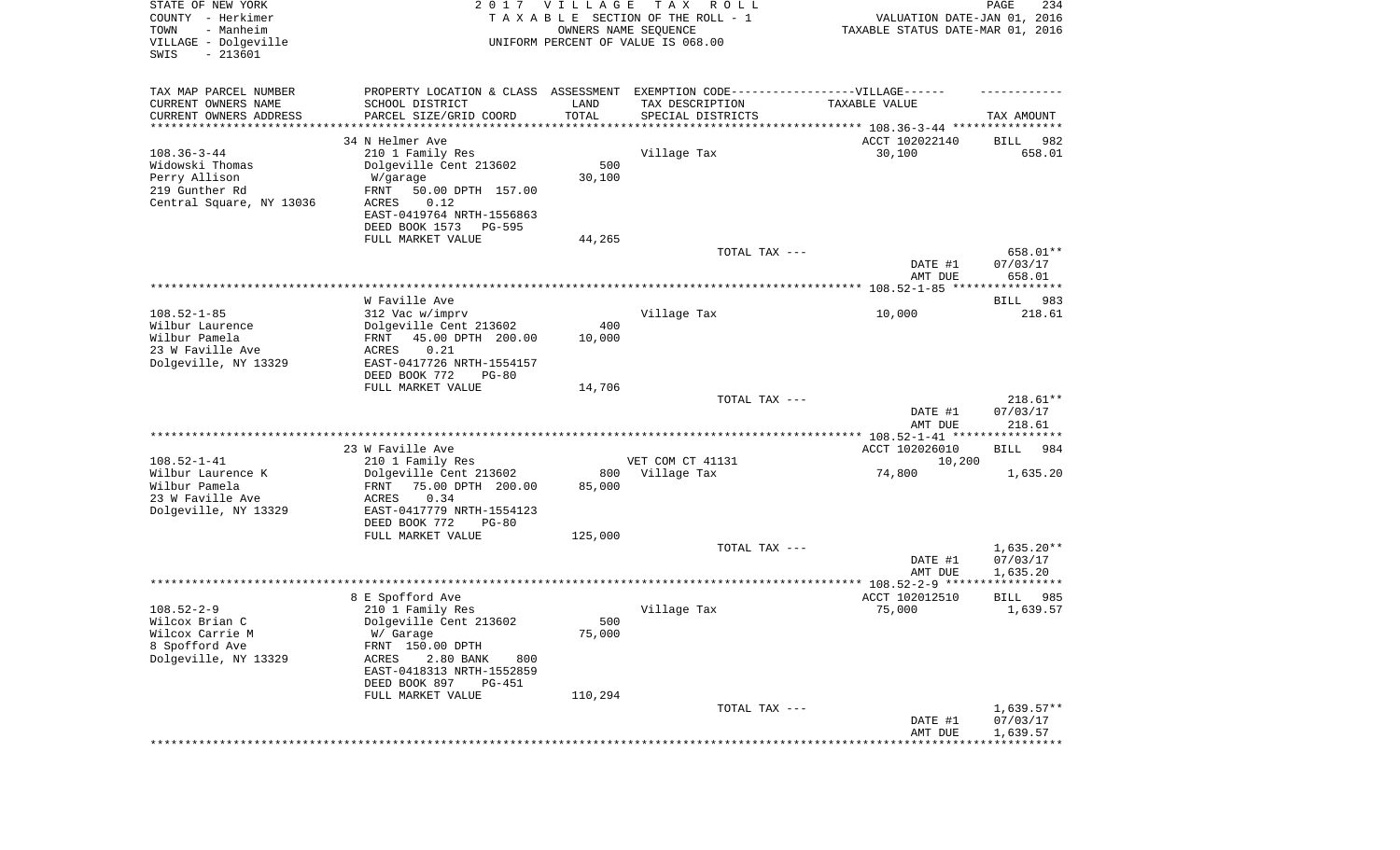| STATE OF NEW YORK<br>COUNTY - Herkimer<br>- Manheim<br>TOWN<br>VILLAGE - Dolgeville<br>SWIS<br>$-213601$ |                                                                                   | 2017 VILLAGE<br>OWNERS NAME SEQUENCE | T A X<br>R O L L<br>TAXABLE SECTION OF THE ROLL - 1<br>UNIFORM PERCENT OF VALUE IS 068.00 | VALUATION DATE-JAN 01, 2016<br>TAXABLE STATUS DATE-MAR 01, 2016 | PAGE<br>235              |
|----------------------------------------------------------------------------------------------------------|-----------------------------------------------------------------------------------|--------------------------------------|-------------------------------------------------------------------------------------------|-----------------------------------------------------------------|--------------------------|
| TAX MAP PARCEL NUMBER                                                                                    | PROPERTY LOCATION & CLASS ASSESSMENT EXEMPTION CODE-----------------VILLAGE------ |                                      |                                                                                           |                                                                 |                          |
| CURRENT OWNERS NAME                                                                                      | SCHOOL DISTRICT                                                                   | LAND                                 | TAX DESCRIPTION                                                                           | TAXABLE VALUE                                                   |                          |
| CURRENT OWNERS ADDRESS<br>********************                                                           | PARCEL SIZE/GRID COORD<br>*****************                                       | TOTAL<br>* * * * * * * * * * *       | SPECIAL DISTRICTS                                                                         |                                                                 | TAX AMOUNT               |
|                                                                                                          | 16 Lamberson St                                                                   |                                      |                                                                                           | ACCT 102009240                                                  | 986<br>BILL              |
| $108.52 - 3 - 25$                                                                                        | 210 1 Family Res                                                                  |                                      | Village Tax                                                                               | 32,000                                                          | 699.55                   |
| Wilhelm's LLC                                                                                            | Dolgeville Cent 213602                                                            | 600                                  |                                                                                           |                                                                 |                          |
| 2708 Mandalay Beach Rd                                                                                   | W/garage                                                                          | 32,000                               |                                                                                           |                                                                 |                          |
| Wantagh, NY 11793                                                                                        | FRNT<br>62.00 DPTH 110.00                                                         |                                      |                                                                                           |                                                                 |                          |
|                                                                                                          | ACRES<br>0.14                                                                     |                                      |                                                                                           |                                                                 |                          |
|                                                                                                          | EAST-0419332 NRTH-1554076                                                         |                                      |                                                                                           |                                                                 |                          |
|                                                                                                          | DEED BOOK 1288<br>PG-333                                                          |                                      |                                                                                           |                                                                 |                          |
|                                                                                                          | FULL MARKET VALUE                                                                 | 47,059                               | TOTAL TAX ---                                                                             |                                                                 | 699.55**                 |
|                                                                                                          |                                                                                   |                                      |                                                                                           | DATE #1                                                         | 07/03/17                 |
|                                                                                                          |                                                                                   |                                      |                                                                                           | AMT DUE                                                         | 699.55                   |
|                                                                                                          |                                                                                   |                                      |                                                                                           |                                                                 |                          |
|                                                                                                          | 47-49 N Helmer Ave                                                                |                                      |                                                                                           |                                                                 | 987<br>BILL              |
| $108.36 - 2 - 50$                                                                                        | 280 Res Multiple                                                                  |                                      | Village Tax                                                                               | 58,900                                                          | 1,287.61                 |
| Wilhelm's Two Dolgeville                                                                                 | Dolgeville Cent 213602                                                            | 1,200                                |                                                                                           |                                                                 |                          |
| 2708 Mandalay Beach Rd                                                                                   | FRNT 336.00 DPTH 120.00                                                           | 58,900                               |                                                                                           |                                                                 |                          |
| Wantagh, NY 11793                                                                                        | ACRES<br>0.40<br>EAST-0419557 NRTH-1557227                                        |                                      |                                                                                           |                                                                 |                          |
|                                                                                                          | DEED BOOK 1460<br>$PG-58$                                                         |                                      |                                                                                           |                                                                 |                          |
|                                                                                                          | FULL MARKET VALUE                                                                 | 86,618                               |                                                                                           |                                                                 |                          |
|                                                                                                          |                                                                                   |                                      | TOTAL TAX ---                                                                             |                                                                 | $1,287.61**$             |
|                                                                                                          |                                                                                   |                                      |                                                                                           | DATE #1                                                         | 07/03/17                 |
|                                                                                                          |                                                                                   |                                      |                                                                                           | AMT DUE                                                         | 1,287.61<br>************ |
|                                                                                                          | 36 Lamberson St                                                                   |                                      |                                                                                           | ************* 108.52-4-22 ****<br>ACCT 102003240                | 988<br>BILL              |
| $108.52 - 4 - 22$                                                                                        | 220 2 Family Res                                                                  |                                      | Village Tax                                                                               | 51,500                                                          | 1,125.84                 |
| Williams David N                                                                                         | Dolgeville Cent 213602                                                            | 500                                  |                                                                                           |                                                                 |                          |
| Williams Jennifer N                                                                                      | W/garage                                                                          | 51,500                               |                                                                                           |                                                                 |                          |
| 135 W State St                                                                                           | FRNT 216.00 DPTH 149.00                                                           |                                      |                                                                                           |                                                                 |                          |
| Dolgeville, NY 13329                                                                                     | ACRES<br>0.37                                                                     |                                      |                                                                                           |                                                                 |                          |
|                                                                                                          | EAST-0419633 NRTH-1553515                                                         |                                      |                                                                                           |                                                                 |                          |
|                                                                                                          | DEED BOOK 1222<br>PG-108                                                          |                                      |                                                                                           |                                                                 |                          |
|                                                                                                          | FULL MARKET VALUE                                                                 | 75,735                               | TOTAL TAX ---                                                                             |                                                                 | 1,125.84**               |
|                                                                                                          |                                                                                   |                                      |                                                                                           | DATE #1                                                         | 07/03/17                 |
|                                                                                                          |                                                                                   |                                      |                                                                                           | AMT DUE                                                         | 1,125.84                 |
|                                                                                                          |                                                                                   |                                      |                                                                                           |                                                                 | *****                    |
|                                                                                                          | 135 W State St                                                                    |                                      |                                                                                           | ACCT 102010710                                                  | 989<br>BILL              |
| $108.36 - 1 - 1.2$                                                                                       | 210 1 Family Res                                                                  |                                      | Village Tax                                                                               | 91,700                                                          | 2,004.65                 |
| Williams David W                                                                                         | Dolgeville Cent 213602                                                            | 1,800                                |                                                                                           |                                                                 |                          |
| Williams Jennifer M<br>135 W State St                                                                    | FRNT 183.00 DPTH 213.00<br>ACRES<br>0.93                                          | 91,700                               |                                                                                           |                                                                 |                          |
| Dolgeville, NY 13329                                                                                     | EAST-0417780 NRTH-1557680                                                         |                                      |                                                                                           |                                                                 |                          |
|                                                                                                          | DEED BOOK 1543<br>PG-281                                                          |                                      |                                                                                           |                                                                 |                          |
|                                                                                                          | FULL MARKET VALUE                                                                 | 134,853                              |                                                                                           |                                                                 |                          |
|                                                                                                          |                                                                                   |                                      | TOTAL TAX ---                                                                             |                                                                 | $2,004.65**$             |
|                                                                                                          |                                                                                   |                                      |                                                                                           | DATE #1                                                         | 07/03/17                 |
|                                                                                                          |                                                                                   |                                      |                                                                                           | AMT DUE                                                         | 2,004.65                 |
|                                                                                                          |                                                                                   |                                      |                                                                                           |                                                                 |                          |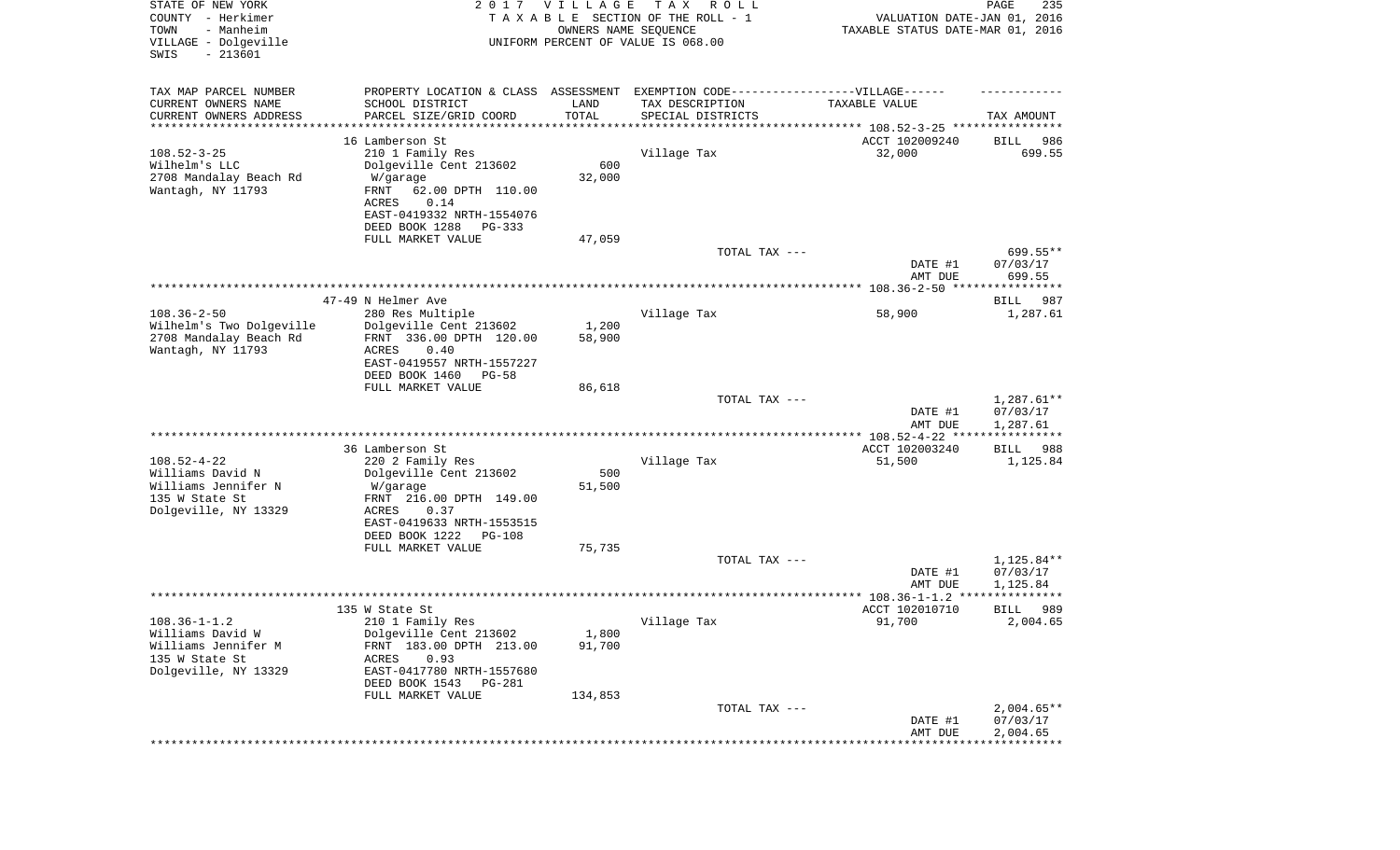| STATE OF NEW YORK<br>COUNTY - Herkimer<br>- Manheim<br>TOWN<br>VILLAGE - Dolgeville<br>$-213601$<br>SWIS |                                                       | 2017 VILLAGE<br>OWNERS NAME SEQUENCE | T A X<br>R O L L<br>TAXABLE SECTION OF THE ROLL - 1<br>UNIFORM PERCENT OF VALUE IS 068.00 | VALUATION DATE-JAN 01, 2016<br>TAXABLE STATUS DATE-MAR 01, 2016 | PAGE<br>236           |
|----------------------------------------------------------------------------------------------------------|-------------------------------------------------------|--------------------------------------|-------------------------------------------------------------------------------------------|-----------------------------------------------------------------|-----------------------|
| TAX MAP PARCEL NUMBER                                                                                    | PROPERTY LOCATION & CLASS ASSESSMENT                  |                                      | EXEMPTION CODE------------------VILLAGE------                                             |                                                                 |                       |
| CURRENT OWNERS NAME                                                                                      | SCHOOL DISTRICT                                       | LAND                                 | TAX DESCRIPTION                                                                           | TAXABLE VALUE                                                   |                       |
| CURRENT OWNERS ADDRESS<br>***********************                                                        | PARCEL SIZE/GRID COORD                                | TOTAL                                | SPECIAL DISTRICTS                                                                         |                                                                 | TAX AMOUNT            |
|                                                                                                          | 41 Cavalli St                                         |                                      |                                                                                           | ACCT 102028980                                                  | BILL<br>990           |
| $108.36 - 1 - 8$                                                                                         | 210 1 Family Res                                      |                                      | AGED-ALL<br>41800                                                                         | 24,500                                                          |                       |
| Williams Esther M                                                                                        | Dolgeville Cent 213602                                | 2,200                                | Village Tax                                                                               | 24,500                                                          | 535.59                |
| Williams & Ellsworth Laurie, e W/garage                                                                  |                                                       | 49,000                               |                                                                                           |                                                                 |                       |
| 41 Cavalli St                                                                                            | FRNT<br>75.00 DPTH 215.00                             |                                      |                                                                                           |                                                                 |                       |
| Dolgeville, NY 13329                                                                                     | 0.53<br>ACRES<br>EAST-0418983 NRTH-1558053            |                                      |                                                                                           |                                                                 |                       |
|                                                                                                          | DEED BOOK 1475<br>PG-149                              |                                      |                                                                                           |                                                                 |                       |
|                                                                                                          | FULL MARKET VALUE                                     | 72,059                               |                                                                                           |                                                                 |                       |
|                                                                                                          |                                                       |                                      | TOTAL TAX ---                                                                             |                                                                 | 535.59**              |
|                                                                                                          |                                                       |                                      |                                                                                           | DATE #1                                                         | 07/03/17              |
|                                                                                                          |                                                       |                                      |                                                                                           | AMT DUE                                                         | 535.59                |
|                                                                                                          | Mckinley Ave                                          |                                      |                                                                                           | ACCT 102029010                                                  | 991<br>BILL           |
| $108.36 - 1 - 10$                                                                                        | 311 Res vac land                                      |                                      | Village Tax                                                                               | 800                                                             | 17.49                 |
| Williams Esther R                                                                                        | Dolgeville Cent 213602                                | 800                                  |                                                                                           |                                                                 |                       |
| 41 Cavalli St                                                                                            | FRNT 150.40 DPTH 115.00                               | 800                                  |                                                                                           |                                                                 |                       |
| Dolgeville, NY 13329                                                                                     | ACRES<br>0.40                                         |                                      |                                                                                           |                                                                 |                       |
|                                                                                                          | EAST-0419018 NRTH-1557932<br>DEED BOOK 821<br>PG-231  |                                      |                                                                                           |                                                                 |                       |
|                                                                                                          | FULL MARKET VALUE                                     | 1,176                                |                                                                                           |                                                                 |                       |
|                                                                                                          |                                                       |                                      | TOTAL TAX ---                                                                             |                                                                 | $17.49**$             |
|                                                                                                          |                                                       |                                      |                                                                                           | DATE #1                                                         | 07/03/17              |
|                                                                                                          |                                                       |                                      |                                                                                           | AMT DUE                                                         | 17.49                 |
|                                                                                                          | 3 Lamberson St                                        |                                      |                                                                                           | ************ 108.52-5-25 *****************<br>ACCT 102023340    | 992                   |
| $108.52 - 5 - 25$                                                                                        | 220 2 Family Res                                      |                                      | Village Tax                                                                               | 24,000                                                          | BILL<br>524.66        |
| Williams Gregory L                                                                                       | Dolgeville Cent 213602                                | 500                                  |                                                                                           |                                                                 |                       |
| Williams Marilyn R                                                                                       | W/barn                                                | 24,000                               |                                                                                           |                                                                 |                       |
| 106 S Main St                                                                                            | FRNT<br>50.00 DPTH 206.00                             |                                      |                                                                                           |                                                                 |                       |
| Dolgeville, NY 13329                                                                                     | ACRES<br>0.25                                         |                                      |                                                                                           |                                                                 |                       |
|                                                                                                          | EAST-0419184 NRTH-1554412<br>DEED BOOK 1252<br>PG-246 |                                      |                                                                                           |                                                                 |                       |
|                                                                                                          | FULL MARKET VALUE                                     | 35,294                               |                                                                                           |                                                                 |                       |
|                                                                                                          |                                                       |                                      | TOTAL TAX ---                                                                             |                                                                 | $524.66**$            |
|                                                                                                          |                                                       |                                      |                                                                                           | DATE #1                                                         | 07/03/17              |
|                                                                                                          |                                                       |                                      |                                                                                           | AMT DUE                                                         | 524.66                |
|                                                                                                          |                                                       |                                      |                                                                                           | ***************** 108.52-5-24 ********                          | ****                  |
| $108.52 - 5 - 24$                                                                                        | 5 Lamberson St<br>210 1 Family Res                    |                                      | Village Tax                                                                               | ACCT 102001740<br>25,000                                        | 993<br>BILL<br>546.52 |
| Williams Heath                                                                                           | Dolgeville Cent 213602                                | 300                                  |                                                                                           |                                                                 |                       |
| 106 S Main St                                                                                            | 27.00 DPTH 134.00<br>FRNT                             | 25,000                               |                                                                                           |                                                                 |                       |
| Dolgeville, NY 13329                                                                                     | $0.07$ BANK<br>ACRES<br>813                           |                                      |                                                                                           |                                                                 |                       |
|                                                                                                          | EAST-0419187 NRTH-1554357                             |                                      |                                                                                           |                                                                 |                       |
|                                                                                                          | DEED BOOK 1187<br>PG-777<br>FULL MARKET VALUE         |                                      |                                                                                           |                                                                 |                       |
|                                                                                                          |                                                       | 36,765                               | TOTAL TAX ---                                                                             |                                                                 | 546.52**              |
|                                                                                                          |                                                       |                                      |                                                                                           | DATE #1                                                         | 07/03/17              |
|                                                                                                          |                                                       |                                      |                                                                                           | AMT DUE                                                         | 546.52                |
|                                                                                                          |                                                       |                                      |                                                                                           |                                                                 |                       |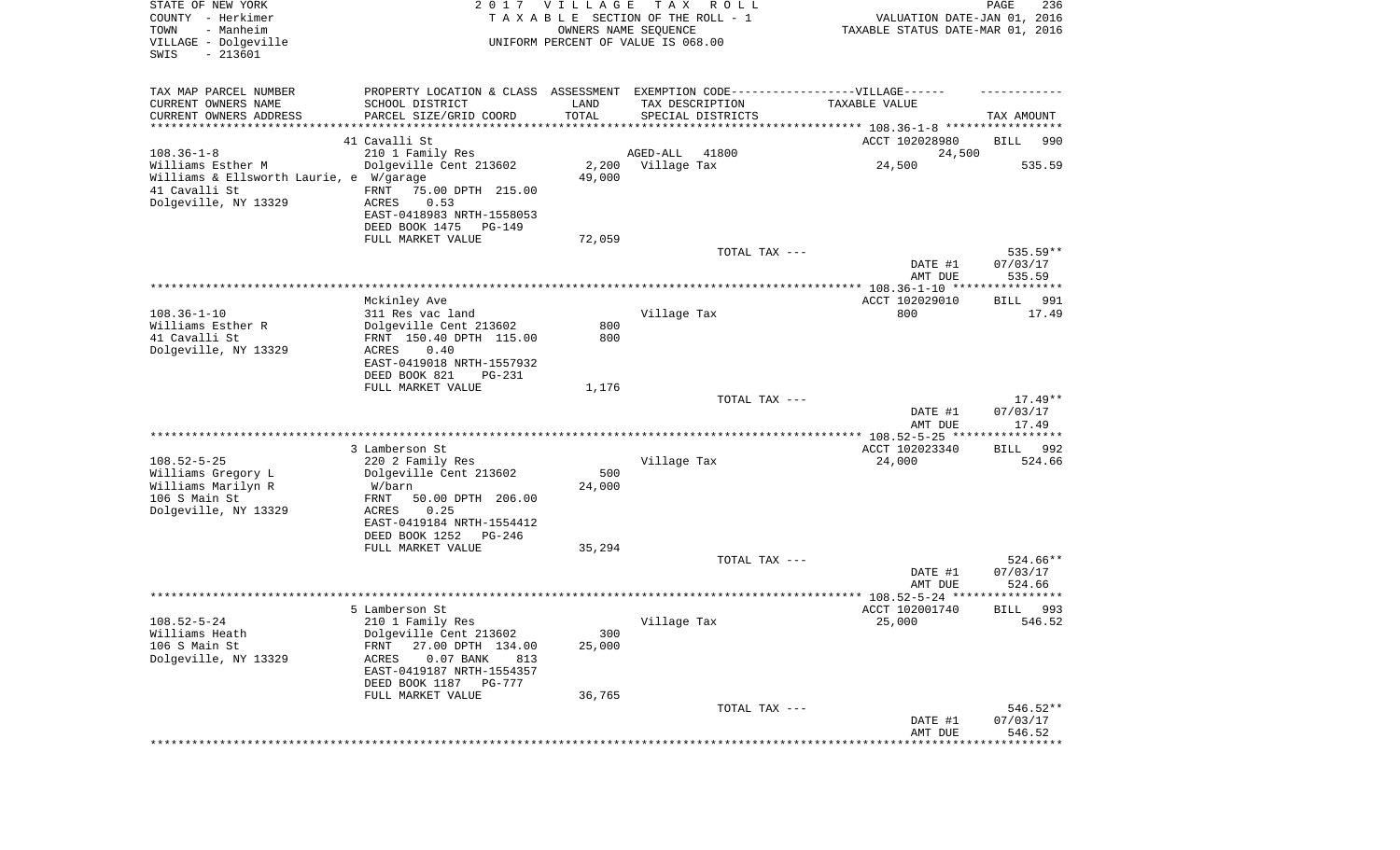| STATE OF NEW YORK<br>COUNTY - Herkimer<br>- Manheim<br>TOWN<br>VILLAGE - Dolgeville<br>$-213601$<br>SWIS |                                                                                  | 2017 VILLAGE<br>OWNERS NAME SEQUENCE | T A X<br>R O L L<br>TAXABLE SECTION OF THE ROLL - 1<br>UNIFORM PERCENT OF VALUE IS 068.00 | VALUATION DATE-JAN 01, 2016<br>TAXABLE STATUS DATE-MAR 01, 2016 | PAGE<br>237        |
|----------------------------------------------------------------------------------------------------------|----------------------------------------------------------------------------------|--------------------------------------|-------------------------------------------------------------------------------------------|-----------------------------------------------------------------|--------------------|
| TAX MAP PARCEL NUMBER                                                                                    | PROPERTY LOCATION & CLASS ASSESSMENT EXEMPTION CODE----------------VILLAGE------ |                                      |                                                                                           |                                                                 |                    |
| CURRENT OWNERS NAME                                                                                      | SCHOOL DISTRICT                                                                  | LAND                                 | TAX DESCRIPTION                                                                           | TAXABLE VALUE                                                   |                    |
| CURRENT OWNERS ADDRESS<br>*********************                                                          | PARCEL SIZE/GRID COORD<br>******************                                     | TOTAL<br>***********                 | SPECIAL DISTRICTS                                                                         |                                                                 | TAX AMOUNT         |
|                                                                                                          | 106 S Main St                                                                    |                                      |                                                                                           | ACCT 102017460                                                  | 994<br>BILL        |
| $108.52 - 1 - 63$                                                                                        | 210 1 Family Res                                                                 |                                      | Village Tax                                                                               | 52,900                                                          | 1,156.44           |
| Williams Marilyn R                                                                                       | Dolgeville Cent 213602                                                           | 800                                  |                                                                                           |                                                                 |                    |
| 106 S Main St                                                                                            | W/garage                                                                         | 52,900                               |                                                                                           |                                                                 |                    |
| Dolgeville, NY 13329                                                                                     | FRNT<br>83.00 DPTH 110.00                                                        |                                      |                                                                                           |                                                                 |                    |
|                                                                                                          | 0.20<br>ACRES                                                                    |                                      |                                                                                           |                                                                 |                    |
|                                                                                                          | EAST-0418450 NRTH-1553790<br>DEED BOOK 691<br>PG-971                             |                                      |                                                                                           |                                                                 |                    |
|                                                                                                          | FULL MARKET VALUE                                                                | 77,794                               |                                                                                           |                                                                 |                    |
|                                                                                                          |                                                                                  |                                      | TOTAL TAX ---                                                                             |                                                                 | $1,156.44**$       |
|                                                                                                          |                                                                                  |                                      |                                                                                           | DATE #1                                                         | 07/03/17           |
|                                                                                                          |                                                                                  |                                      |                                                                                           | AMT DUE                                                         | 1,156.44           |
|                                                                                                          | 37 W State St                                                                    |                                      |                                                                                           | ACCT 102011340                                                  | 995<br>BILL        |
| $108.36 - 1 - 61$                                                                                        | 220 2 Family Res                                                                 |                                      | Village Tax                                                                               | 37,700                                                          | 824.16             |
| Williams Martha Louise                                                                                   | Dolgeville Cent 213602                                                           | 800                                  |                                                                                           |                                                                 |                    |
| Dreusike Tina M                                                                                          | FRNT<br>78.00 DPTH 144.00                                                        | 37,700                               |                                                                                           |                                                                 |                    |
| 37 W State St                                                                                            | ACRES<br>$0.26$ BANK<br>135                                                      |                                      |                                                                                           |                                                                 |                    |
| Dolgeville, NY 13329                                                                                     | EAST-0419062 NRTH-1556803<br>DEED BOOK 1463<br>PG-522                            |                                      |                                                                                           |                                                                 |                    |
|                                                                                                          | FULL MARKET VALUE                                                                | 55,441                               |                                                                                           |                                                                 |                    |
|                                                                                                          |                                                                                  |                                      | TOTAL TAX ---                                                                             |                                                                 | 824.16**           |
|                                                                                                          |                                                                                  |                                      |                                                                                           | DATE #1                                                         | 07/03/17           |
|                                                                                                          |                                                                                  |                                      |                                                                                           | AMT DUE                                                         | 824.16             |
|                                                                                                          | 1 E Spofford Ave                                                                 |                                      |                                                                                           | ************ 108.52-2-15 *****************<br>ACCT 102011670    | <b>BILL</b><br>996 |
| $108.52 - 2 - 15$                                                                                        | 210 1 Family Res                                                                 |                                      | Village Tax                                                                               | 44,500                                                          | 972.81             |
| Williams Steven R                                                                                        | Dolgeville Cent 213602                                                           | 500                                  |                                                                                           |                                                                 |                    |
| Soper Alicia                                                                                             | W/garage                                                                         | 44,500                               |                                                                                           |                                                                 |                    |
| 1 E Spofford Ave                                                                                         | FRNT<br>50.00 DPTH 100.00                                                        |                                      |                                                                                           |                                                                 |                    |
| Dolgeville, NY 13329                                                                                     | ACRES<br>0.11<br>EAST-0418361 NRTH-1553308                                       |                                      |                                                                                           |                                                                 |                    |
| PRIOR OWNER ON 3/01/2016                                                                                 | DEED BOOK 1618<br>PG-553                                                         |                                      |                                                                                           |                                                                 |                    |
| Williams Steven R                                                                                        | FULL MARKET VALUE                                                                | 65,441                               |                                                                                           |                                                                 |                    |
|                                                                                                          |                                                                                  |                                      | TOTAL TAX ---                                                                             |                                                                 | 972.81**           |
|                                                                                                          |                                                                                  |                                      |                                                                                           | DATE #1                                                         | 07/03/17           |
|                                                                                                          |                                                                                  |                                      |                                                                                           | AMT DUE                                                         | 972.81<br>******   |
|                                                                                                          | 107 S Main St                                                                    |                                      |                                                                                           | ACCT 102013110                                                  | 997<br>BILL        |
| $108.52 - 2 - 20.1$                                                                                      | 331 Com vac w/im                                                                 |                                      | Village Tax                                                                               | 2,500                                                           | 54.65              |
| Williams Steven R                                                                                        | Dolgeville Cent 213602                                                           | 700                                  |                                                                                           |                                                                 |                    |
| Soper Alicia                                                                                             | 69.00 DPTH 137.00<br>FRNT                                                        | 2,500                                |                                                                                           |                                                                 |                    |
| 1 E Spofford Ave<br>Dolgeville, NY 13329                                                                 | ACRES<br>0.22<br>EAST-0418399 NRTH-1553390                                       |                                      |                                                                                           |                                                                 |                    |
|                                                                                                          | DEED BOOK 1618<br>PG-550                                                         |                                      |                                                                                           |                                                                 |                    |
| PRIOR OWNER ON 3/01/2016                                                                                 | FULL MARKET VALUE                                                                | 3,676                                |                                                                                           |                                                                 |                    |
| Williams Steven R                                                                                        |                                                                                  |                                      |                                                                                           |                                                                 |                    |
|                                                                                                          |                                                                                  |                                      | TOTAL TAX ---                                                                             |                                                                 | $54.65**$          |
|                                                                                                          |                                                                                  |                                      |                                                                                           | DATE #1<br>AMT DUE                                              | 07/03/17<br>54.65  |
|                                                                                                          |                                                                                  |                                      |                                                                                           |                                                                 | **********         |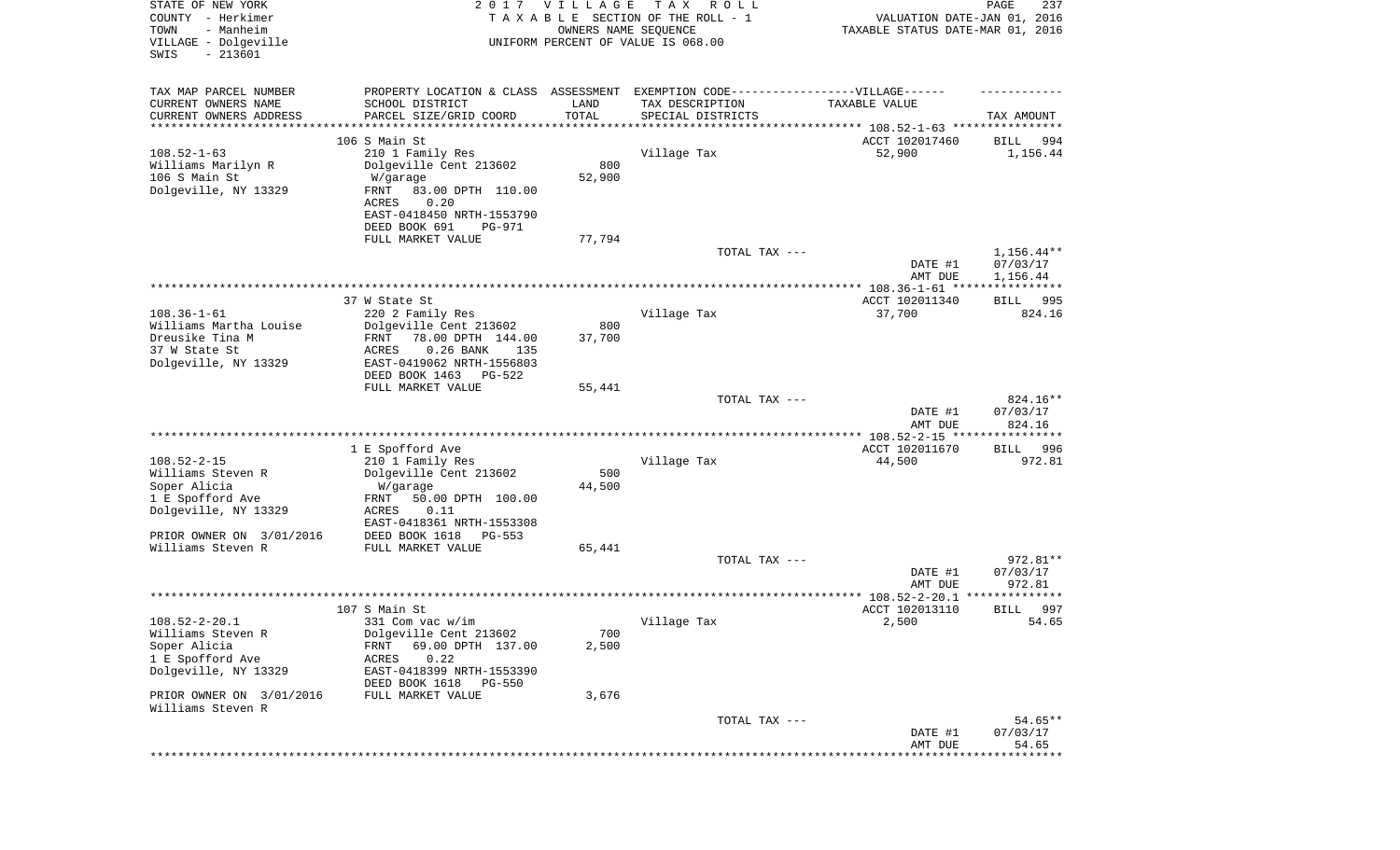| STATE OF NEW YORK<br>COUNTY - Herkimer<br>- Manheim<br>TOWN<br>VILLAGE - Dolgeville<br>$-213601$<br>SWIS         | 2017                                                                                                                                                                      | <b>VILLAGE</b><br>OWNERS NAME SEQUENCE | T A X<br>R O L L<br>TAXABLE SECTION OF THE ROLL - 1<br>UNIFORM PERCENT OF VALUE IS 068.00 | VALUATION DATE-JAN 01, 2016<br>TAXABLE STATUS DATE-MAR 01, 2016 | PAGE<br>238                        |
|------------------------------------------------------------------------------------------------------------------|---------------------------------------------------------------------------------------------------------------------------------------------------------------------------|----------------------------------------|-------------------------------------------------------------------------------------------|-----------------------------------------------------------------|------------------------------------|
| TAX MAP PARCEL NUMBER<br>CURRENT OWNERS NAME<br>CURRENT OWNERS ADDRESS<br>*********************                  | PROPERTY LOCATION & CLASS ASSESSMENT<br>SCHOOL DISTRICT<br>PARCEL SIZE/GRID COORD                                                                                         | LAND<br>TOTAL                          | EXEMPTION CODE------------------VILLAGE------<br>TAX DESCRIPTION<br>SPECIAL DISTRICTS     | TAXABLE VALUE                                                   | TAX AMOUNT                         |
|                                                                                                                  | 55 N Helmer Ave                                                                                                                                                           |                                        |                                                                                           |                                                                 |                                    |
| $108.36 - 2 - 30$<br>Williams Terry W<br>Williams Joanne<br>55 N Helmer Ave<br>Dolgeville, NY 13329              | 210 1 Family Res<br>Dolgeville Cent 213602<br>W/garage<br>FRNT 115.00 DPTH 150.00<br>ACRES<br>$0.18$ BANK<br>135<br>EAST-0419558 NRTH-1557462<br>DEED BOOK 00648 PG-00383 | 1,200<br>54,000                        | Village Tax                                                                               | ACCT 102002850<br>54,000                                        | 998<br>BILL<br>1,180.49            |
|                                                                                                                  | FULL MARKET VALUE                                                                                                                                                         | 79,412                                 |                                                                                           |                                                                 |                                    |
|                                                                                                                  |                                                                                                                                                                           |                                        | TOTAL TAX ---                                                                             | DATE #1<br>AMT DUE                                              | 1,180.49**<br>07/03/17<br>1,180.49 |
|                                                                                                                  |                                                                                                                                                                           |                                        |                                                                                           |                                                                 |                                    |
| $108.36 - 1 - 25$<br>Williams-Herringshaw Sarah E<br>Herringshaw Rick A<br>40 W State St<br>Dolgeville, NY 13329 | Horn St<br>311 Res vac land<br>Dolgeville Cent 213602<br>37.50 DPTH 122.00<br>FRNT<br>ACRES<br>0.11<br>EAST-0419211 NRTH-1557065<br>DEED BOOK 1184<br>PG-886              | 200<br>200                             | Village Tax                                                                               | ACCT 102001470<br>200                                           | 999<br>BILL<br>4.37                |
|                                                                                                                  | FULL MARKET VALUE                                                                                                                                                         | 294                                    |                                                                                           |                                                                 |                                    |
|                                                                                                                  |                                                                                                                                                                           |                                        | TOTAL TAX ---                                                                             | DATE #1<br>AMT DUE                                              | $4.37**$<br>07/03/17<br>4.37       |
|                                                                                                                  |                                                                                                                                                                           |                                        |                                                                                           | *************** 108.36-1-45 *****************                   |                                    |
|                                                                                                                  | 40 W State St                                                                                                                                                             |                                        |                                                                                           | ACCT 102001500                                                  | BILL 1000                          |
| $108.36 - 1 - 45$<br>Williams-Herringshaw Sarah E<br>Herringshaw Rick A<br>40 W State St<br>Dolgeville, NY 13329 | 210 1 Family Res<br>Dolgeville Cent 213602<br>37.50 DPTH 110.00<br>FRNT<br>ACRES<br>0.10<br>EAST-0419147 NRTH-1556974<br>DEED BOOK 1184<br>PG-886                         | 400<br>49,000                          | Village Tax                                                                               | 49,000                                                          | 1,071.19                           |
|                                                                                                                  | FULL MARKET VALUE                                                                                                                                                         | 72,059                                 | TOTAL TAX ---                                                                             | DATE #1                                                         | 1,071.19**<br>07/03/17             |
|                                                                                                                  |                                                                                                                                                                           |                                        |                                                                                           | AMT DUE                                                         | 1,071.19                           |
|                                                                                                                  | 65 E Faville Ave                                                                                                                                                          |                                        |                                                                                           | ACCT 102023220                                                  | <b>BILL</b> 1001                   |
| $108.52 - 6 - 45$<br>Willis Kathy<br>Kogut Stephanie<br>65 East Faville Ave<br>Dolgeville, NY 13329              | 210 1 Family Res<br>Dolgeville Cent 213602<br>FRNT 95.00 DPTH 150.00<br>ACRES<br>0.33<br>EAST-0420313 NRTH-1552903<br>DEED BOOK 766<br>$PG-43$<br>FULL MARKET VALUE       | 1,000<br>42,000<br>61,765              | Village Tax                                                                               | 42,000                                                          | 918.16                             |
|                                                                                                                  |                                                                                                                                                                           |                                        | TOTAL TAX ---                                                                             | DATE #1<br>AMT DUE                                              | $918.16**$<br>07/03/17<br>918.16   |
|                                                                                                                  |                                                                                                                                                                           |                                        |                                                                                           |                                                                 |                                    |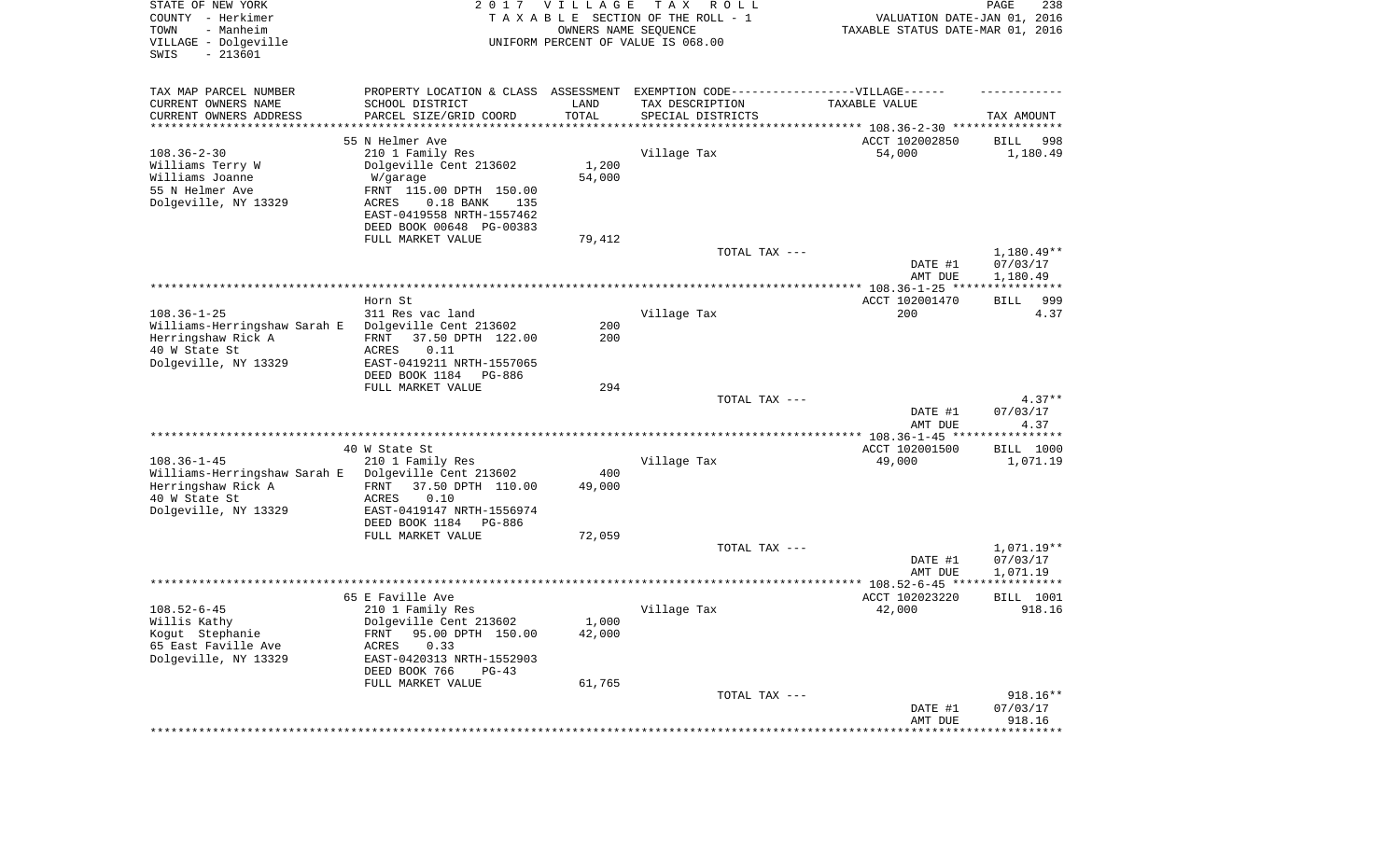| STATE OF NEW YORK<br>COUNTY - Herkimer<br>- Manheim<br>TOWN<br>VILLAGE - Dolgeville<br>SWIS<br>$-213601$ | 2017                                         | VILLAGE<br>OWNERS NAME SEQUENCE | T A X<br>R O L L<br>TAXABLE SECTION OF THE ROLL - 1<br>UNIFORM PERCENT OF VALUE IS 068.00 | VALUATION DATE-JAN 01, 2016<br>TAXABLE STATUS DATE-MAR 01, 2016 | PAGE<br>239                 |
|----------------------------------------------------------------------------------------------------------|----------------------------------------------|---------------------------------|-------------------------------------------------------------------------------------------|-----------------------------------------------------------------|-----------------------------|
| TAX MAP PARCEL NUMBER                                                                                    | PROPERTY LOCATION & CLASS ASSESSMENT         |                                 | EXEMPTION CODE------------------VILLAGE------                                             |                                                                 |                             |
| CURRENT OWNERS NAME                                                                                      | SCHOOL DISTRICT                              | LAND                            | TAX DESCRIPTION                                                                           | TAXABLE VALUE                                                   |                             |
| CURRENT OWNERS ADDRESS<br>******************                                                             | PARCEL SIZE/GRID COORD                       | TOTAL                           | SPECIAL DISTRICTS                                                                         |                                                                 | TAX AMOUNT                  |
|                                                                                                          | 14 Spencer St                                |                                 |                                                                                           | ACCT 102023250                                                  | BILL 1002                   |
| $108.52 - 1 - 6$                                                                                         | 210 1 Family Res                             |                                 | Village Tax                                                                               | 46,600                                                          | 1,018.72                    |
| Wilson Brian W                                                                                           | Dolgeville Cent 213602                       | 700                             | XC991 Water relevy                                                                        | 440.00 MT M                                                     | 440.00                      |
| Wilson Leah R                                                                                            | 71.00 DPTH<br>FRNT<br>96.00                  | 46,600                          |                                                                                           |                                                                 |                             |
| 14 Spencer St<br>Dolgeville, NY 13329                                                                    | 0.14<br>ACRES<br>EAST-0418531 NRTH-1554429   |                                 |                                                                                           |                                                                 |                             |
|                                                                                                          | DEED BOOK 1155<br>PG-141                     |                                 |                                                                                           |                                                                 |                             |
|                                                                                                          | FULL MARKET VALUE                            | 68,529                          |                                                                                           |                                                                 |                             |
|                                                                                                          |                                              |                                 | TOTAL TAX ---                                                                             | DATE #1                                                         | $1,458.72**$<br>07/03/17    |
|                                                                                                          |                                              |                                 |                                                                                           | AMT DUE                                                         | 1,458.72                    |
|                                                                                                          | 5 Beaver St                                  |                                 |                                                                                           | ACCT 102015450                                                  | BILL 1003                   |
| $108.44 - 2 - 26$                                                                                        | 210 1 Family Res                             |                                 | Village Tax                                                                               | 47,000                                                          | 1,027.46                    |
| Winston Catherine                                                                                        | Dolgeville Cent 213602                       | 1,500                           |                                                                                           |                                                                 |                             |
| 5 Beaver St<br>Dolgeville, NY 13329                                                                      | W/garage<br>FRNT 147.50 DPTH 110.00          | 47,000                          |                                                                                           |                                                                 |                             |
|                                                                                                          | ACRES<br>0.29                                |                                 |                                                                                           |                                                                 |                             |
|                                                                                                          | EAST-0418234 NRTH-1554550                    |                                 |                                                                                           |                                                                 |                             |
|                                                                                                          | DEED BOOK 1147<br><b>PG-938</b>              |                                 |                                                                                           |                                                                 |                             |
|                                                                                                          | FULL MARKET VALUE                            | 69,118                          |                                                                                           |                                                                 |                             |
|                                                                                                          |                                              |                                 | TOTAL TAX ---                                                                             | DATE #1                                                         | $1,027.46**$<br>07/03/17    |
|                                                                                                          |                                              |                                 |                                                                                           | AMT DUE                                                         | 1,027.46                    |
|                                                                                                          |                                              |                                 |                                                                                           | ********** 108.59-1-11 *****************                        |                             |
|                                                                                                          | 3 Brayton Ct                                 |                                 |                                                                                           | ACCT 102013020                                                  | BILL 1004                   |
| $108.59 - 1 - 11$<br>Wohnsen Richard                                                                     | 210 1 Family Res<br>Dolgeville Cent 213602   | 900                             | Village Tax                                                                               | 50,000                                                          | 1,093.05                    |
| Wohnsen Kristine                                                                                         | W/garage                                     | 50,000                          |                                                                                           |                                                                 |                             |
| 3 Brayton Ct                                                                                             | FRNT<br>87.00 DPTH<br>90.00                  |                                 |                                                                                           |                                                                 |                             |
| Dolgeville, NY 13329                                                                                     | $0.18$ BANK<br>ACRES<br>055                  |                                 |                                                                                           |                                                                 |                             |
|                                                                                                          | EAST-0417080 NRTH-1552619                    |                                 |                                                                                           |                                                                 |                             |
|                                                                                                          | DEED BOOK 777<br>PG-177<br>FULL MARKET VALUE | 73,529                          |                                                                                           |                                                                 |                             |
|                                                                                                          |                                              |                                 | TOTAL TAX ---                                                                             |                                                                 | $1,093.05**$                |
|                                                                                                          |                                              |                                 |                                                                                           | DATE #1                                                         | 07/03/17                    |
|                                                                                                          |                                              |                                 |                                                                                           | AMT DUE                                                         | 1,093.05                    |
|                                                                                                          | 30 E Timmerman St                            |                                 |                                                                                           | ACCT 102009480                                                  | * * * * * * *<br>BILL 1005  |
| $108.59 - 3 - 4$                                                                                         | 210 1 Family Res                             |                                 | VET COM CT 41131                                                                          | 10,000                                                          |                             |
| Wright Dianne                                                                                            | Dolgeville Cent 213602                       |                                 | 2,500 AGED-ALL 41800                                                                      | 15,000                                                          |                             |
| 30 Timmerman St                                                                                          | FRNT 250.00 DPTH 125.00                      | 40,000                          | Village Tax                                                                               | 15,000                                                          | 327.91                      |
| Dolgeville, NY 13329                                                                                     | 0.72<br>ACRES<br>EAST-0416599 NRTH-1551477   |                                 |                                                                                           |                                                                 |                             |
|                                                                                                          | DEED BOOK 926<br>PG-474                      |                                 |                                                                                           |                                                                 |                             |
|                                                                                                          | FULL MARKET VALUE                            | 58,824                          | TOTAL TAX ---                                                                             |                                                                 | 327.91**                    |
|                                                                                                          |                                              |                                 |                                                                                           | DATE #1                                                         | 07/03/17                    |
|                                                                                                          |                                              |                                 |                                                                                           | AMT DUE                                                         | 327.91                      |
|                                                                                                          |                                              |                                 |                                                                                           |                                                                 | * * * * * * * * * * * * * * |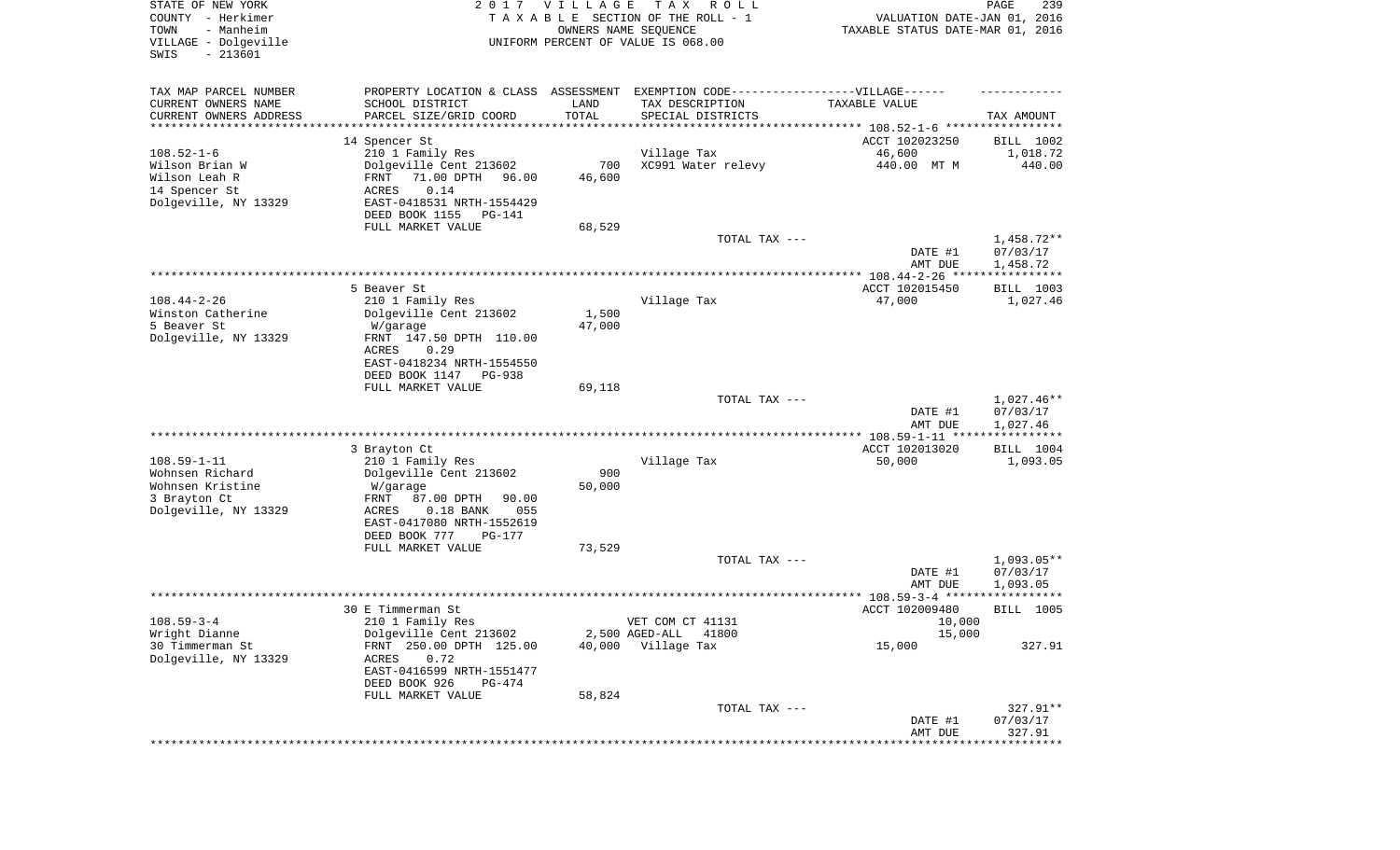| STATE OF NEW YORK<br>COUNTY - Herkimer<br>- Manheim<br>TOWN<br>VILLAGE - Dolgeville |                                                | 2017 VILLAGE | T A X<br>R O L L<br>TAXABLE SECTION OF THE ROLL - 1<br>OWNERS NAME SEQUENCE<br>UNIFORM PERCENT OF VALUE IS 068.00 | VALUATION DATE-JAN 01, 2016<br>TAXABLE STATUS DATE-MAR 01, 2016 | 240<br>PAGE              |
|-------------------------------------------------------------------------------------|------------------------------------------------|--------------|-------------------------------------------------------------------------------------------------------------------|-----------------------------------------------------------------|--------------------------|
| $-213601$<br>SWIS                                                                   |                                                |              |                                                                                                                   |                                                                 |                          |
| TAX MAP PARCEL NUMBER                                                               |                                                |              | PROPERTY LOCATION & CLASS ASSESSMENT EXEMPTION CODE----------------VILLAGE------                                  |                                                                 |                          |
| CURRENT OWNERS NAME                                                                 | SCHOOL DISTRICT                                | LAND         | TAX DESCRIPTION                                                                                                   | TAXABLE VALUE                                                   |                          |
| CURRENT OWNERS ADDRESS<br>***********************                                   | PARCEL SIZE/GRID COORD<br>******************** | TOTAL        | SPECIAL DISTRICTS                                                                                                 |                                                                 | TAX AMOUNT               |
|                                                                                     | S Main St & Spencer St                         |              |                                                                                                                   | ACCT 102010200                                                  | BILL 1006                |
| $108.52 - 1 - 25$                                                                   | 432 Gas station                                |              | Village Tax                                                                                                       | 20,000                                                          | 437.22                   |
| Wright Mathew D Sr.                                                                 | Dolgeville Cent 213602                         | 1,100        |                                                                                                                   |                                                                 |                          |
| 86 S Main St                                                                        | 432                                            | 20,000       |                                                                                                                   |                                                                 |                          |
| Dolgeville, NY 13329                                                                | Main & Spencer                                 |              |                                                                                                                   |                                                                 |                          |
|                                                                                     | FRNT 104.53 DPTH<br>99.00                      |              |                                                                                                                   |                                                                 |                          |
|                                                                                     | ACRES<br>0.18<br>EAST-0418791 NRTH-1554284     |              |                                                                                                                   |                                                                 |                          |
|                                                                                     | DEED BOOK 1427<br>PG-419                       |              |                                                                                                                   |                                                                 |                          |
|                                                                                     | FULL MARKET VALUE                              | 29,412       |                                                                                                                   |                                                                 |                          |
|                                                                                     |                                                |              | TOTAL TAX ---                                                                                                     |                                                                 | 437.22**                 |
|                                                                                     |                                                |              |                                                                                                                   | DATE #1<br>AMT DUE                                              | 07/03/17<br>437.22       |
|                                                                                     |                                                |              |                                                                                                                   |                                                                 |                          |
| $108.36 - 3 - 52$                                                                   | 5 Snell St<br>210 1 Family Res                 |              | VET COM CT 41131                                                                                                  | ACCT 102029250<br>8,225                                         | BILL 1007                |
| Wright Revocable Trust Duane J Dolgeville Cent 213602                               |                                                |              | 1,200 VET DIS CT 41141                                                                                            | 8,225                                                           |                          |
| 5 Snell St                                                                          | FRNT 131.00 DPTH<br>91.00                      |              | 32,900 Village Tax                                                                                                | 16,450                                                          | 359.61                   |
| Dolgeville, NY 13329                                                                | ACRES<br>0.13                                  |              |                                                                                                                   |                                                                 |                          |
|                                                                                     | EAST-0419823 NRTH-1557385                      |              |                                                                                                                   |                                                                 |                          |
| PRIOR OWNER ON 3/01/2016                                                            | DEED BOOK 2017 PG-1738                         |              |                                                                                                                   |                                                                 |                          |
| Wright Duane J                                                                      | FULL MARKET VALUE                              | 48,382       | TOTAL TAX ---                                                                                                     |                                                                 | $359.61**$               |
|                                                                                     |                                                |              |                                                                                                                   | DATE #1                                                         | 07/03/17                 |
|                                                                                     |                                                |              |                                                                                                                   | AMT DUE                                                         | 359.61                   |
|                                                                                     |                                                |              |                                                                                                                   |                                                                 |                          |
| $108.52 - 1 - 68$                                                                   | 116 S Main St                                  |              |                                                                                                                   | ACCT 102029340                                                  | BILL 1008                |
| Yanney Family Trust                                                                 | 220 2 Family Res<br>Dolgeville Cent 213602     | 800          | Village Tax                                                                                                       | 56,600                                                          | 1,237.33                 |
| Yanney John Trustee                                                                 | W Garage & Barn                                | 56,600       |                                                                                                                   |                                                                 |                          |
| 116 S Main St                                                                       | 75.00 DPTH 303.00<br>FRNT                      |              |                                                                                                                   |                                                                 |                          |
| Dolgeville, NY 13329                                                                | 0.52<br>ACRES                                  |              |                                                                                                                   |                                                                 |                          |
|                                                                                     | EAST-0418198 NRTH-1553564                      |              |                                                                                                                   |                                                                 |                          |
|                                                                                     | DEED BOOK 1547<br>PG-493<br>FULL MARKET VALUE  | 83,235       |                                                                                                                   |                                                                 |                          |
|                                                                                     |                                                |              | TOTAL TAX ---                                                                                                     |                                                                 | $1,237.33**$             |
|                                                                                     |                                                |              |                                                                                                                   | DATE #1                                                         | 07/03/17                 |
|                                                                                     |                                                |              |                                                                                                                   | AMT DUE                                                         | 1,237.33                 |
|                                                                                     |                                                |              |                                                                                                                   |                                                                 |                          |
| $108.36 - 3 - 70$                                                                   | 82 N Helmer Ave                                |              |                                                                                                                   | ACCT 102019110<br>47,000                                        | BILL 1009<br>1,027.46    |
| Youker Collin                                                                       | 210 1 Family Res<br>Dolgeville Cent 213602     | 900          | Village Tax                                                                                                       |                                                                 |                          |
| 82 N Helmer Ave                                                                     | 89.00 DPTH 112.50<br>FRNT                      | 47,000       |                                                                                                                   |                                                                 |                          |
| Dolgeville, NY 13329                                                                | 0.21<br>ACRES                                  |              |                                                                                                                   |                                                                 |                          |
|                                                                                     | EAST-0419707 NRTH-1557888                      |              |                                                                                                                   |                                                                 |                          |
| PRIOR OWNER ON 3/01/2016                                                            | DEED BOOK 2017<br>PG-1687                      |              |                                                                                                                   |                                                                 |                          |
| Mowers Nathan                                                                       | FULL MARKET VALUE                              | 69,118       |                                                                                                                   |                                                                 |                          |
|                                                                                     |                                                |              | TOTAL TAX ---                                                                                                     | DATE #1                                                         | $1,027.46**$<br>07/03/17 |
|                                                                                     |                                                |              |                                                                                                                   | AMT DUE                                                         | 1,027.46                 |
|                                                                                     |                                                |              |                                                                                                                   |                                                                 |                          |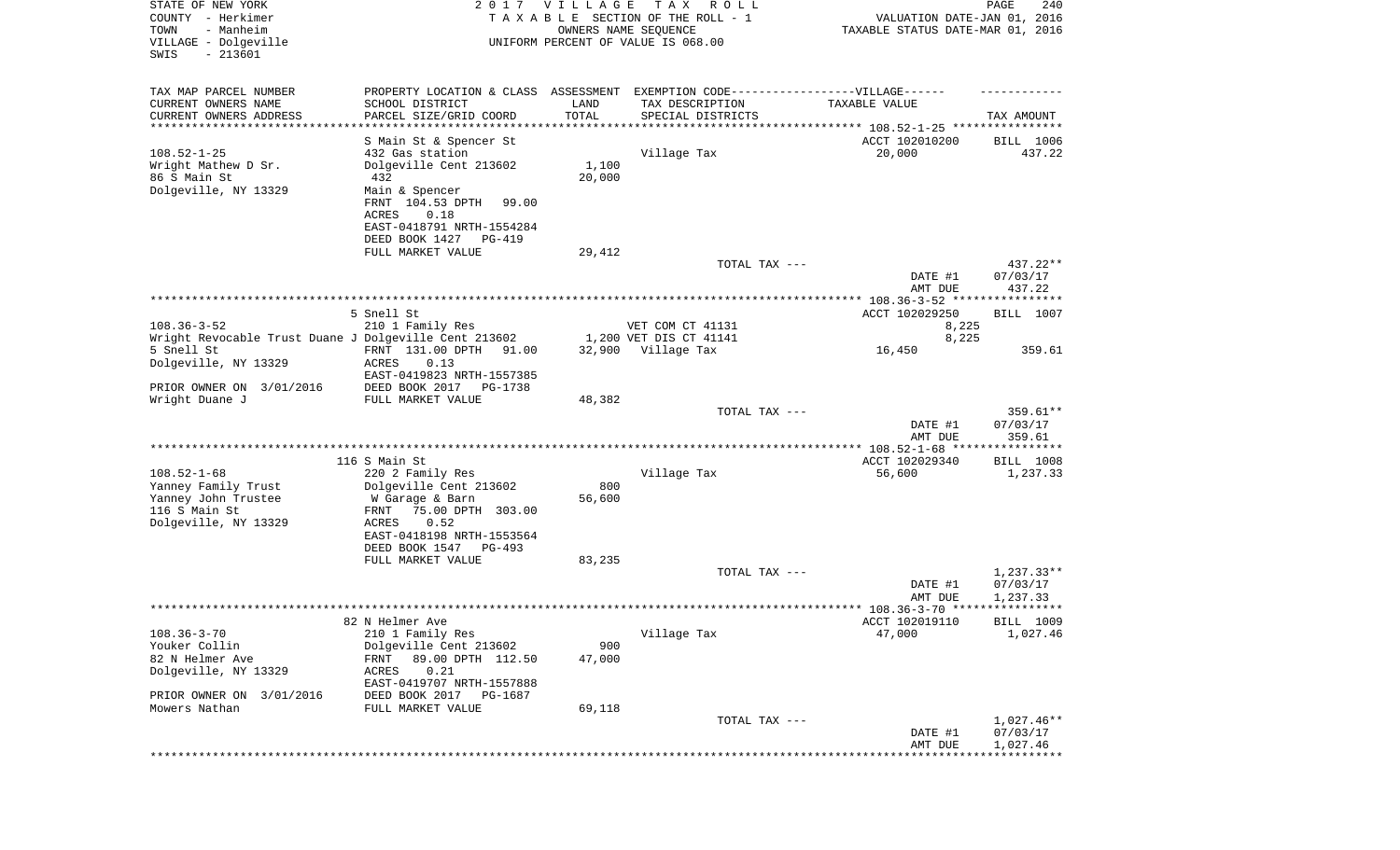| - Manheim<br>TAXABLE STATUS DATE-MAR 01, 2016<br>TOWN<br>OWNERS NAME SEOUENCE<br>VILLAGE - Dolgeville<br>UNIFORM PERCENT OF VALUE IS 068.00<br>$-213601$<br>SWIS |                           |
|------------------------------------------------------------------------------------------------------------------------------------------------------------------|---------------------------|
| TAX MAP PARCEL NUMBER<br>PROPERTY LOCATION & CLASS ASSESSMENT<br>EXEMPTION CODE------------------VILLAGE------                                                   |                           |
| CURRENT OWNERS NAME<br>SCHOOL DISTRICT<br>LAND<br>TAX DESCRIPTION<br>TAXABLE VALUE                                                                               |                           |
| CURRENT OWNERS ADDRESS<br>PARCEL SIZE/GRID COORD<br>TOTAL<br>SPECIAL DISTRICTS<br>***********************                                                        | TAX AMOUNT                |
| Mckinley Ave<br>ACCT 102010140                                                                                                                                   | BILL 1010                 |
| $108.36 - 1 - 14$<br>300<br>311 Res vac land<br>Village Tax                                                                                                      | 6.56                      |
| Youker Harold<br>Dolgeville Cent 213602<br>300                                                                                                                   |                           |
| 50.00 DPTH 100.00<br>300<br>683 Stewart Landing Rd<br>FRNT                                                                                                       |                           |
| Stratford, NY 13470<br>ACRES<br>0.13                                                                                                                             |                           |
| EAST-0418753 NRTH-1557453                                                                                                                                        |                           |
| DEED BOOK 712<br><b>PG-129</b>                                                                                                                                   |                           |
| FULL MARKET VALUE<br>441<br>TOTAL TAX ---                                                                                                                        | $6.56**$                  |
| DATE #1                                                                                                                                                          | 07/03/17                  |
| AMT DUE                                                                                                                                                          | 6.56                      |
|                                                                                                                                                                  |                           |
| OFF Mckinley Ave                                                                                                                                                 | BILL 1011                 |
| $108.36 - 1 - 15.1$<br>311 Res vac land<br>200<br>Village Tax                                                                                                    | 4.37                      |
| Youker Harold C<br>Dolgeville Cent 213602<br>200<br>200<br>683 Stewart Landing Rd<br>ACRES<br>0.42                                                               |                           |
| Stratford, NY 13470<br>EAST-0418645 NRTH-1557488                                                                                                                 |                           |
| FULL MARKET VALUE<br>294                                                                                                                                         |                           |
| TOTAL TAX ---                                                                                                                                                    | $4.37**$                  |
| DATE #1                                                                                                                                                          | 07/03/17                  |
| AMT DUE                                                                                                                                                          | 4.37<br>* * * * * * * * * |
| Horn St<br>ACCT 102018990                                                                                                                                        | BILL 1012                 |
| $108.36 - 1 - 26$<br>311 Res vac land<br>Village Tax<br>200                                                                                                      | 4.37                      |
| Youker Lowell<br>200<br>Dolgeville Cent 213602                                                                                                                   |                           |
| 38 W State St<br>FRNT<br>37.50 DPTH 122.00<br>200                                                                                                                |                           |
| Dolgeville, NY 13329<br><b>ACRES</b><br>0.10                                                                                                                     |                           |
| EAST-0419239 NRTH-1557053                                                                                                                                        |                           |
| DEED BOOK 897<br>$PG-30$<br>FULL MARKET VALUE<br>294                                                                                                             |                           |
| TOTAL TAX ---                                                                                                                                                    | $4.37**$                  |
| DATE #1                                                                                                                                                          | 07/03/17                  |
| AMT DUE                                                                                                                                                          | 4.37                      |
| *** $108.36 - 1 - 44$ **                                                                                                                                         | *******                   |
| 38 W State St<br>ACCT 102018960                                                                                                                                  | <b>BILL</b> 1013          |
| $108.36 - 1 - 44$<br>Village Tax<br>37,000<br>210 1 Family Res<br>400<br>Youker Lowell<br>Dolgeville Cent 213602                                                 | 808.85                    |
| Dodge Karen<br>37.50 DPTH 110.00<br>37,000<br>FRNT                                                                                                               |                           |
| 38 W State St<br>0.10<br>ACRES                                                                                                                                   |                           |
| Dolgeville, NY 13329<br>EAST-0419182 NRTH-1556956                                                                                                                |                           |
| DEED BOOK 1171<br>PG-412                                                                                                                                         |                           |
| FULL MARKET VALUE<br>54,412                                                                                                                                      |                           |
| TOTAL TAX ---                                                                                                                                                    | 808.85**                  |
| DATE #1<br>AMT DUE                                                                                                                                               | 07/03/17<br>808.85        |
|                                                                                                                                                                  | ********                  |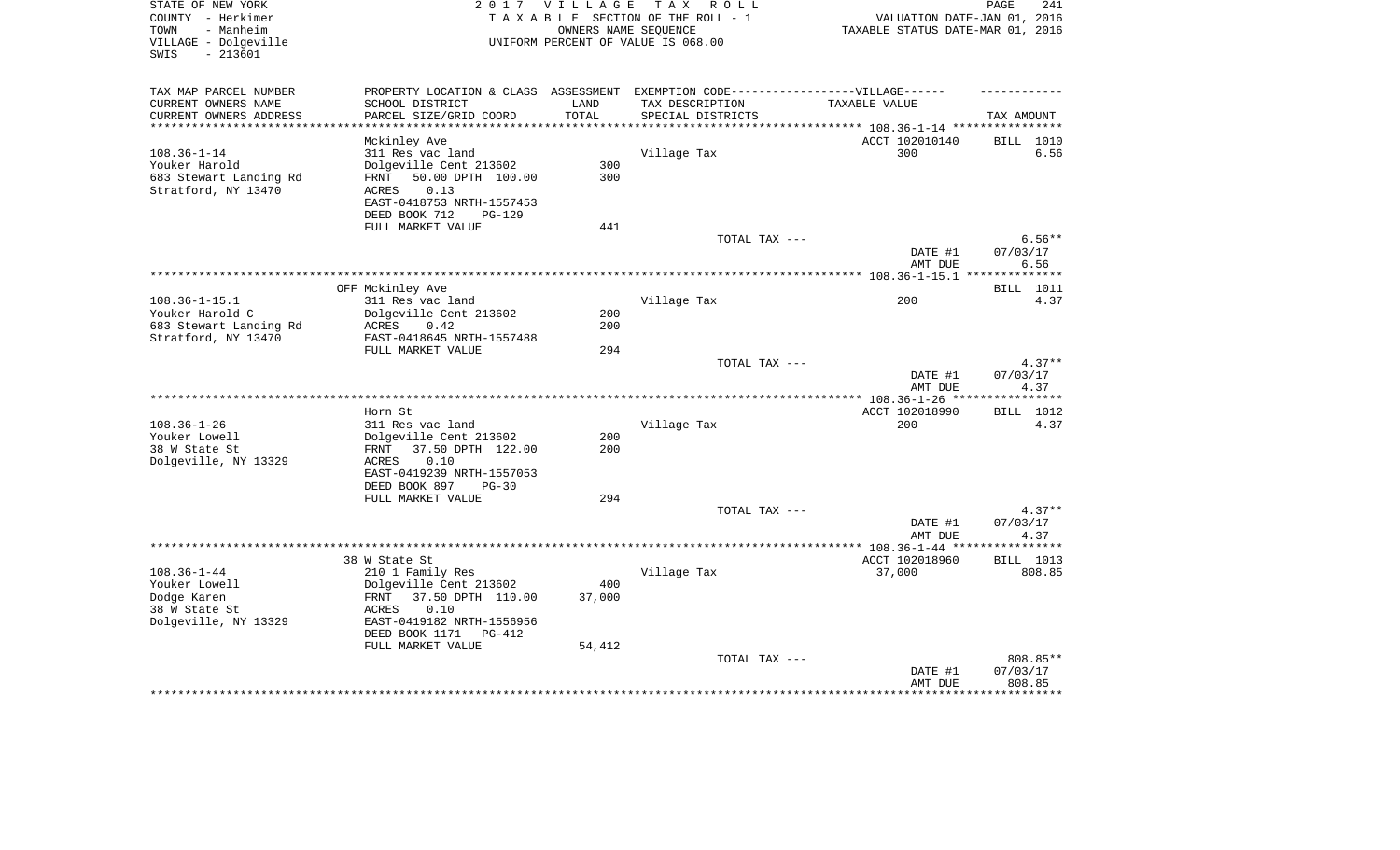| STATE OF NEW YORK<br>COUNTY - Herkimer<br>TOWN<br>- Manheim<br>VILLAGE - Dolgeville<br>SWIS<br>$-213601$ |                                                                                  | 2017 VILLAGE<br>OWNERS NAME SEQUENCE | T A X<br>R O L L<br>TAXABLE SECTION OF THE ROLL - 1<br>UNIFORM PERCENT OF VALUE IS 068.00 | VALUATION DATE-JAN 01, 2016<br>TAXABLE STATUS DATE-MAR 01, 2016 | PAGE<br>242                      |
|----------------------------------------------------------------------------------------------------------|----------------------------------------------------------------------------------|--------------------------------------|-------------------------------------------------------------------------------------------|-----------------------------------------------------------------|----------------------------------|
| TAX MAP PARCEL NUMBER                                                                                    | PROPERTY LOCATION & CLASS ASSESSMENT EXEMPTION CODE----------------VILLAGE------ |                                      |                                                                                           |                                                                 |                                  |
| CURRENT OWNERS NAME                                                                                      | SCHOOL DISTRICT                                                                  | LAND                                 | TAX DESCRIPTION                                                                           | TAXABLE VALUE                                                   |                                  |
| CURRENT OWNERS ADDRESS<br>********************                                                           | PARCEL SIZE/GRID COORD                                                           | TOTAL                                | SPECIAL DISTRICTS                                                                         | ********************************* 108.52-4-31 ****************  | TAX AMOUNT                       |
|                                                                                                          | 18 Ransom St                                                                     |                                      |                                                                                           | ACCT 102002520                                                  | BILL 1014                        |
| $108.52 - 4 - 31$                                                                                        | 210 1 Family Res                                                                 |                                      | Village Tax                                                                               | 43,900                                                          | 959.69                           |
| Youker Marjorie                                                                                          | Dolgeville Cent 213602                                                           | 500                                  |                                                                                           |                                                                 |                                  |
| 18 Ransom St<br>Dolgeville, NY 13329                                                                     | 50.00 DPTH 150.00<br>FRNT<br><b>ACRES</b><br>0.17                                | 43,900                               |                                                                                           |                                                                 |                                  |
|                                                                                                          | EAST-0419394 NRTH-1553130                                                        |                                      |                                                                                           |                                                                 |                                  |
|                                                                                                          | DEED BOOK 692<br>$PG-265$                                                        |                                      |                                                                                           |                                                                 |                                  |
|                                                                                                          | FULL MARKET VALUE                                                                | 64,559                               |                                                                                           |                                                                 |                                  |
|                                                                                                          |                                                                                  |                                      | TOTAL TAX ---                                                                             | DATE #1<br>AMT DUE                                              | $959.69**$<br>07/03/17<br>959.69 |
|                                                                                                          |                                                                                  |                                      |                                                                                           |                                                                 |                                  |
|                                                                                                          | Horn St                                                                          |                                      |                                                                                           | ACCT 102029790                                                  | BILL 1015                        |
| $108.36 - 1 - 28$                                                                                        | 311 Res vac land                                                                 |                                      | Village Tax                                                                               | 200                                                             | 4.37                             |
| Youker Maxine<br>Maxwell Cathie Y                                                                        | Dolgeville Cent 213602<br>50.00 DPTH 120.00<br>FRNT                              | 200<br>200                           |                                                                                           |                                                                 |                                  |
| 34 W State St                                                                                            | 0.12<br>ACRES                                                                    |                                      |                                                                                           |                                                                 |                                  |
| Dolgeville, NY 13329                                                                                     | EAST-0419321 NRTH-1557005                                                        |                                      |                                                                                           |                                                                 |                                  |
|                                                                                                          | DEED BOOK 1505<br>$PG-582$<br>FULL MARKET VALUE                                  | 294                                  |                                                                                           |                                                                 |                                  |
|                                                                                                          |                                                                                  |                                      | TOTAL TAX ---                                                                             |                                                                 | $4.37**$                         |
|                                                                                                          |                                                                                  |                                      |                                                                                           | DATE #1<br>AMT DUE                                              | 07/03/17<br>4.37                 |
|                                                                                                          | 34 W State St                                                                    |                                      |                                                                                           | ACCT 102029760                                                  | BILL 1016                        |
| $108.36 - 1 - 42$                                                                                        | 210 1 Family Res                                                                 |                                      | Village Tax                                                                               | 52,000                                                          | 1,136.77                         |
| Youker Maxine                                                                                            | Dolgeville Cent 213602                                                           | 500                                  |                                                                                           |                                                                 |                                  |
| Maxwell Cathie Y                                                                                         | W/garage                                                                         | 52,000                               |                                                                                           |                                                                 |                                  |
| 34 W State St<br>Dolgeville, NY 13329                                                                    | 50.00 DPTH 110.00<br>FRNT<br><b>ACRES</b><br>0.13                                |                                      |                                                                                           |                                                                 |                                  |
|                                                                                                          | EAST-0419265 NRTH-1556906                                                        |                                      |                                                                                           |                                                                 |                                  |
|                                                                                                          | DEED BOOK 1505<br>PG-582                                                         |                                      |                                                                                           |                                                                 |                                  |
|                                                                                                          | FULL MARKET VALUE                                                                | 76,471                               |                                                                                           |                                                                 |                                  |
|                                                                                                          |                                                                                  |                                      | TOTAL TAX ---                                                                             | DATE #1                                                         | $1,136.77**$<br>07/03/17         |
|                                                                                                          |                                                                                  |                                      |                                                                                           | AMT DUE                                                         | 1,136.77                         |
|                                                                                                          |                                                                                  |                                      |                                                                                           |                                                                 |                                  |
|                                                                                                          | 79 Spencer St                                                                    |                                      |                                                                                           | ACCT 102006630                                                  | BILL 1017                        |
| $108.51 - 1 - 4$<br>Zilkowski Daniel A                                                                   | 210 1 Family Res<br>Dolgeville Cent 213602                                       | 1,000                                | Village Tax                                                                               | 47,700                                                          | 1,042.77                         |
| Zilkowski Joanne L                                                                                       | W Garage                                                                         | 47,700                               |                                                                                           |                                                                 |                                  |
| 79 Spencer St                                                                                            | FRNT 100.00 DPTH 153.00                                                          |                                      |                                                                                           |                                                                 |                                  |
| Dolgeville, NY 13329                                                                                     | 0.35<br>ACRES<br>EAST-0416805 NRTH-1554289                                       |                                      |                                                                                           |                                                                 |                                  |
|                                                                                                          | DEED BOOK 1315<br>PG-938                                                         |                                      |                                                                                           |                                                                 |                                  |
|                                                                                                          | FULL MARKET VALUE                                                                | 70,147                               |                                                                                           |                                                                 |                                  |
|                                                                                                          |                                                                                  |                                      | TOTAL TAX ---                                                                             |                                                                 | $1,042.77**$                     |
|                                                                                                          |                                                                                  |                                      |                                                                                           | DATE #1<br>AMT DUE                                              | 07/03/17<br>1,042.77             |
|                                                                                                          |                                                                                  |                                      |                                                                                           |                                                                 |                                  |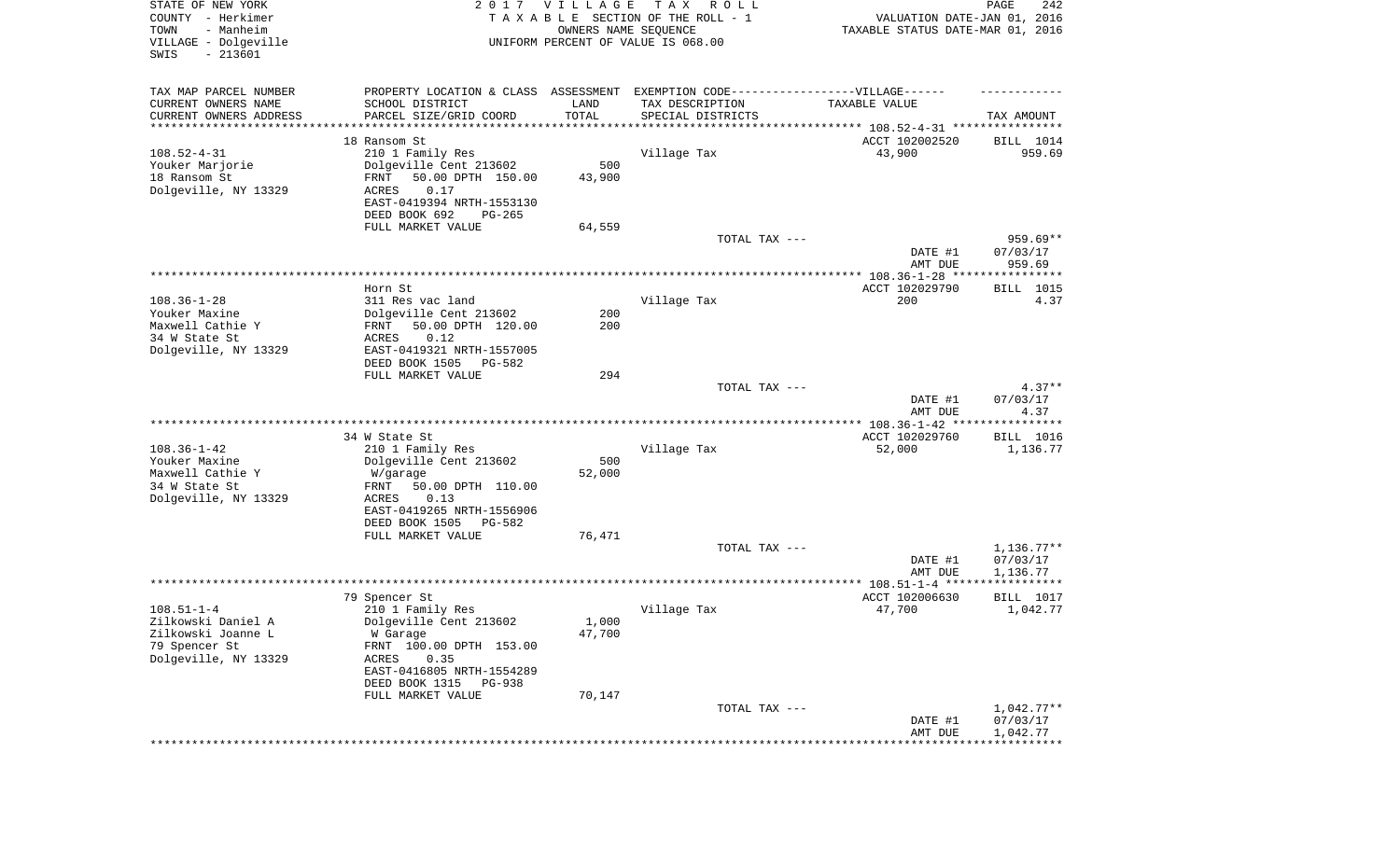| TAX MAP PARCEL NUMBER<br>ASSESSMENT<br>EXEMPTION CODE------------------VILLAGE------<br>PROPERTY LOCATION & CLASS<br>TAX DESCRIPTION<br>CURRENT OWNERS NAME<br>SCHOOL DISTRICT<br>LAND<br>TAXABLE VALUE<br>CURRENT OWNERS ADDRESS<br>PARCEL SIZE/GRID COORD<br>TOTAL<br>SPECIAL DISTRICTS<br>TAX AMOUNT<br>******************************<br>17 W Spofford Ave<br>ACCT 102023010<br><b>BILL</b> 1018<br>210 1 Family Res<br>Village Tax<br>108.52-1-74<br>47,100<br>1,029.65<br>Dolgeville Cent 213602<br>Zipp Joan B<br>500 | 243<br>VALUATION DATE-JAN 01, 2016<br>TAXABLE STATUS DATE-MAR 01, 2016 |
|------------------------------------------------------------------------------------------------------------------------------------------------------------------------------------------------------------------------------------------------------------------------------------------------------------------------------------------------------------------------------------------------------------------------------------------------------------------------------------------------------------------------------|------------------------------------------------------------------------|
|                                                                                                                                                                                                                                                                                                                                                                                                                                                                                                                              |                                                                        |
|                                                                                                                                                                                                                                                                                                                                                                                                                                                                                                                              |                                                                        |
| Brundage Donald J<br>50.00 DPTH 100.00<br>47,100<br>FRNT<br>17 W Spofford Ave<br>0.11<br>ACRES<br>Dolgeville, NY 13329<br>EAST-0417745 NRTH-1553487<br>DEED BOOK 1078<br>PG-310<br>69,265<br>FULL MARKET VALUE                                                                                                                                                                                                                                                                                                               |                                                                        |
| $1,029.65**$<br>TOTAL TAX ---<br>DATE #1<br>07/03/17<br>1,029.65<br>AMT DUE                                                                                                                                                                                                                                                                                                                                                                                                                                                  |                                                                        |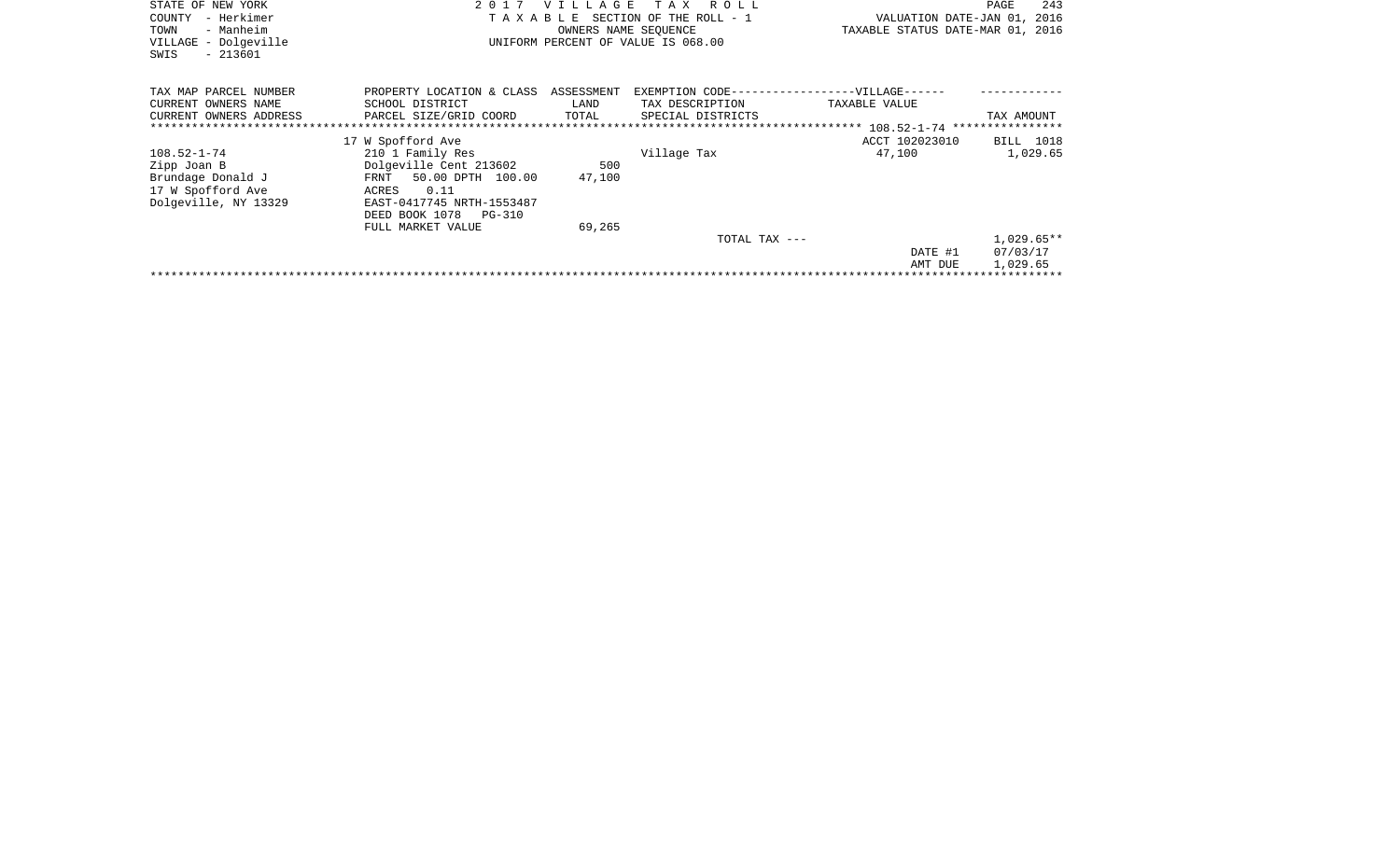| STATE OF NEW YORK    | 2017 VILLAGE TAX ROLL              | 244<br>PAGE                      |
|----------------------|------------------------------------|----------------------------------|
| COUNTY - Herkimer    | TAXABLE SECTION OF THE ROLL - 1    | VALUATION DATE-JAN 01, 2016      |
| TOWN<br>- Manheim    |                                    | TAXABLE STATUS DATE-MAR 01, 2016 |
| VILLAGE - Dolgeville | UNIFORM PERCENT OF VALUE IS 068.00 | RPS155/V04/L015                  |
| SWIS<br>- 213601     |                                    | CURRENT DATE 5/10/2017           |
|                      |                                    |                                  |

# \*\*\* S P E C I A L D I S T R I C T S U M M A R Y \*\*\*

R O L L S U B S E C T I O N - - T O T A L S

| CODE | DISTRICT NAME      | TOTAL<br>PARCELS | EXTENSION<br>TYPE     | EXTENSION<br>VALUE | AD VALOREM<br>VALUE | EXEMPT<br>AMOUNT | TAXABLE<br>VALUE | TOTAL<br>TAX |
|------|--------------------|------------------|-----------------------|--------------------|---------------------|------------------|------------------|--------------|
|      | XC991 Water relevy |                  | <sup>1</sup> 2 MOVTAX | 5,629.36           |                     |                  | 5,629.36         | 5,629.36     |

# \*\*\* S C H O O L D I S T R I C T S U M M A R Y \*\*\*

| CODE   | DISTRICT NAME                    | TOTAL<br>PARCELS | ASSESSED<br>LAND | ASSESSED<br>TOTAL | EXEMPT<br>AMOUNT<br>---------- | TOTAL<br>TAXABLE<br>----------- |
|--------|----------------------------------|------------------|------------------|-------------------|--------------------------------|---------------------------------|
|        |                                  |                  |                  |                   | STAR AMOUNT                    | STAR TAXABLE                    |
|        | Dolgeville Central               | 466              | 624,480          | 21393,992         | 222,400                        | 21, 171, 592                    |
| 213602 |                                  |                  |                  |                   | 6758,850                       | 14,412,742                      |
|        | SUB-TOTAL                        | 466              | 624,480          | 21393,992         | 222,400                        | 21, 171, 592                    |
|        | $S \cup B - T \cup T A L (CONT)$ |                  |                  |                   | 6758,850                       | 14, 412, 742                    |
|        | TOTAL                            | 466              | 624,480          | 21393,992         | 222,400                        | 21, 171, 592                    |
|        |                                  |                  |                  |                   |                                |                                 |
|        | TO TAL (CONT)                    |                  |                  |                   | 6758,850                       | 14, 412, 742                    |

# \*\*\* S Y S T E M C O D E S S U M M A R Y \*\*\*

#### NO SYSTEM EXEMPTIONS AT THIS LEVEL

### \*\*\* E X E M P T I O N S U M M A R Y \*\*\*

|       |             | TOTAL   |         |
|-------|-------------|---------|---------|
| CODE  | DESCRIPTION | PARCELS | VILLAGE |
| 41121 | VET WAR CT  | 23      | 131,925 |
| 41131 | VET COM CT  | 36      | 341,550 |
| 41141 | VET DIS CT  | 10      | 96,602  |
| 41162 | CW 15 VET/  | 2       |         |
| 41400 | CLERGY      | 2       | 3,000   |
| 41800 | AGED-ALL    | 8       | 152,380 |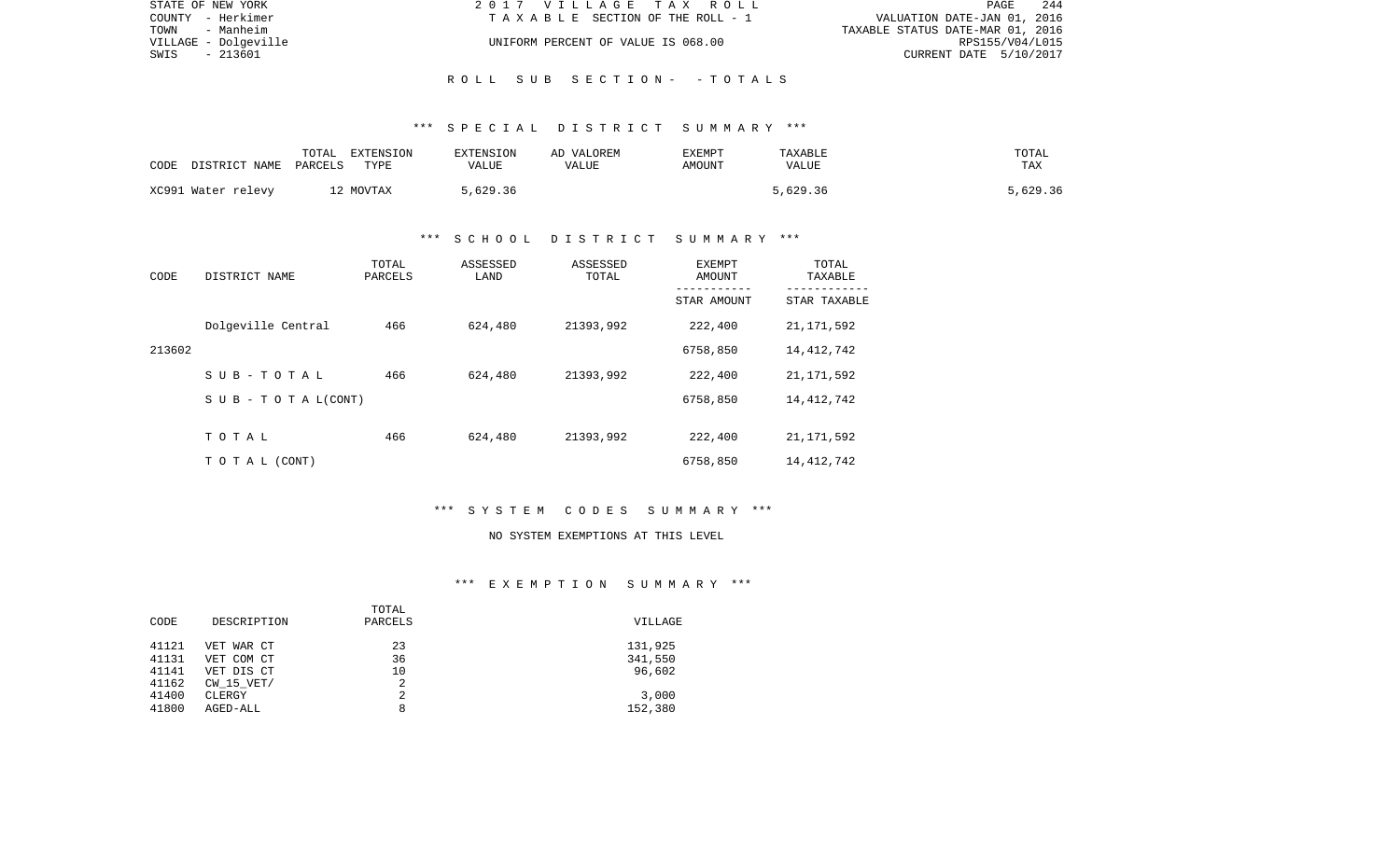| STATE OF NEW YORK    | 2017 VILLAGE TAX ROLL              | 245<br>PAGE                      |
|----------------------|------------------------------------|----------------------------------|
| COUNTY - Herkimer    | TAXABLE SECTION OF THE ROLL - 1    | VALUATION DATE-JAN 01, 2016      |
| TOWN<br>- Manheim    |                                    | TAXABLE STATUS DATE-MAR 01, 2016 |
| VILLAGE - Dolgeville | UNIFORM PERCENT OF VALUE IS 068.00 | RPS155/V04/L015                  |
| - 213601<br>SWIS     |                                    | CURRENT DATE 5/10/2017           |
|                      |                                    |                                  |
|                      | ROLL SUB SECTION- -TOTALS          |                                  |

# \*\*\* E X E M P T I O N S U M M A R Y \*\*\*

| CODE | DESCRIPTION | TOTAL<br>PARCELS | VILLAGE |  |  |
|------|-------------|------------------|---------|--|--|
|      | тотаь       | 81               | 725,457 |  |  |

### \*\*\* G R A N D T O T A L S \*\*\*

| ROLL<br><b>SEC</b> | DESCRIPTION                               | TOTAL<br>PARCELS | ASSESSED<br>LAND | ASSESSED<br>TOTAL | <b>EXEMPT</b><br><b>AMOUNT</b><br>----------- | TOTAL<br>TAXABLE | TOTAL<br>TAX                         |
|--------------------|-------------------------------------------|------------------|------------------|-------------------|-----------------------------------------------|------------------|--------------------------------------|
|                    |                                           |                  |                  |                   | STAR AMOUNT                                   | STAR TAXABLE     |                                      |
|                    | Village Tax<br>SPEC DIST TAXES<br>TAXABLE | 466              | 624,480          | 21393,992         | 725,457                                       | 20,668,535       | 451,833.19<br>5,629.36<br>457,462.55 |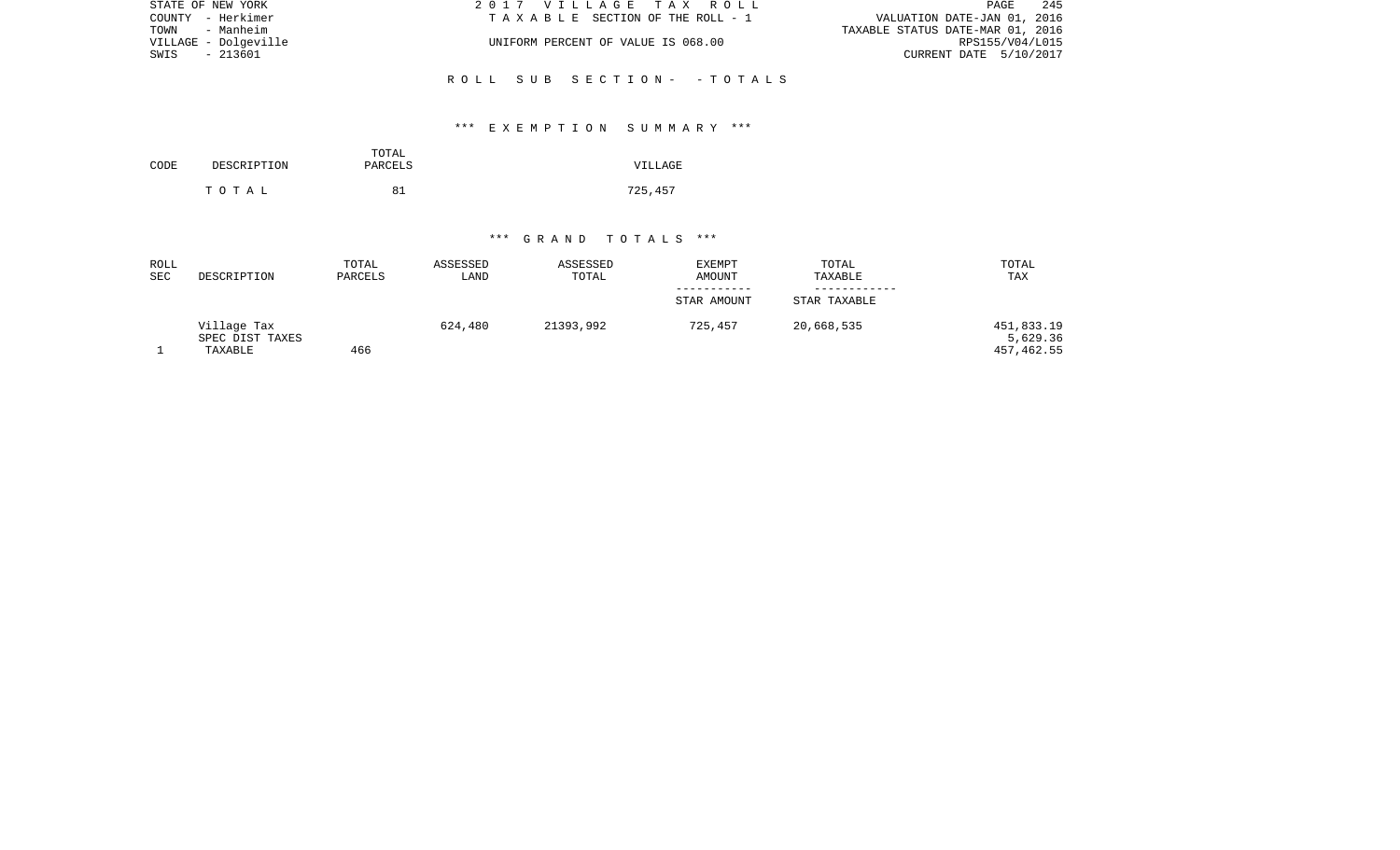| STATE OF NEW YORK    | 2017 VILLAGE TAX ROLL              | 246<br>PAGE                      |
|----------------------|------------------------------------|----------------------------------|
| COUNTY - Herkimer    | TAXABLE SECTION OF THE ROLL - 1    | VALUATION DATE-JAN 01, 2016      |
| TOWN<br>- Manheim    |                                    | TAXABLE STATUS DATE-MAR 01, 2016 |
| VILLAGE - Dolgeville | UNIFORM PERCENT OF VALUE IS 068.00 | RPS155/V04/L015                  |
| SWIS<br>- 213601     |                                    | CURRENT DATE 5/10/2017           |
|                      |                                    |                                  |

### \*\*\* S P E C I A L D I S T R I C T S U M M A R Y \*\*\*

R O L L S E C T I O N T O T A L S

| CODE | DISTRICT NAME PARCELS | TOTAL | EXTENSION<br>TYPE | <b>EXTENSION</b><br>VALUE | AD VALOREM<br>VALUE | <b>EXEMPT</b><br>AMOUNT | TAXABLE<br><b>VALUE</b> | TOTAL<br>TAX |
|------|-----------------------|-------|-------------------|---------------------------|---------------------|-------------------------|-------------------------|--------------|
|      | XC991 Water relevy    |       | 23 MOVTAX         | 8,265.36                  |                     |                         | 8,265.36                | 8,265.36     |

# \*\*\* S C H O O L D I S T R I C T S U M M A R Y \*\*\*

| CODE   | DISTRICT NAME                    | TOTAL<br>PARCELS | ASSESSED<br>LAND | ASSESSED<br>TOTAL | EXEMPT<br><b>AMOUNT</b> | TOTAL<br>TAXABLE |
|--------|----------------------------------|------------------|------------------|-------------------|-------------------------|------------------|
|        |                                  |                  |                  |                   | STAR AMOUNT             | STAR TAXABLE     |
|        | Dolgeville Central               | 945              | 1309,480         | 41725,360         | 288,460                 | 41,436,900       |
| 213602 |                                  |                  |                  |                   | 12876,150               | 28,560,750       |
|        | SUB-TOTAL                        | 945              | 1309,480         | 41725,360         | 288,460                 | 41,436,900       |
|        | $S \cup B - T \cup T A L (CONT)$ |                  |                  |                   | 12876,150               | 28,560,750       |
|        |                                  |                  |                  |                   |                         |                  |
|        | TOTAL                            | 945              | 1309,480         | 41725,360         | 288,460                 | 41,436,900       |
|        | T O T A L (CONT)                 |                  |                  |                   | 12876,150               | 28,560,750       |

### \*\*\* S Y S T E M C O D E S S U M M A R Y \*\*\*

#### NO SYSTEM EXEMPTIONS AT THIS LEVEL

### \*\*\* E X E M P T I O N S U M M A R Y \*\*\*

|       |                | TOTAL   |         |
|-------|----------------|---------|---------|
| CODE  | DESCRIPTION    | PARCELS | VILLAGE |
| 41121 | VET WAR CT     | 42      | 244,470 |
| 41131 | VET COM CT     | 67      | 644,913 |
| 41141 | VET DIS CT     | 14      | 150,572 |
| 41161 | $CW$ 15 $VET/$ |         |         |
| 41162 | $CW$ 15 $VET/$ | 4       |         |
| 41400 | CLERGY         | 2       | 3,000   |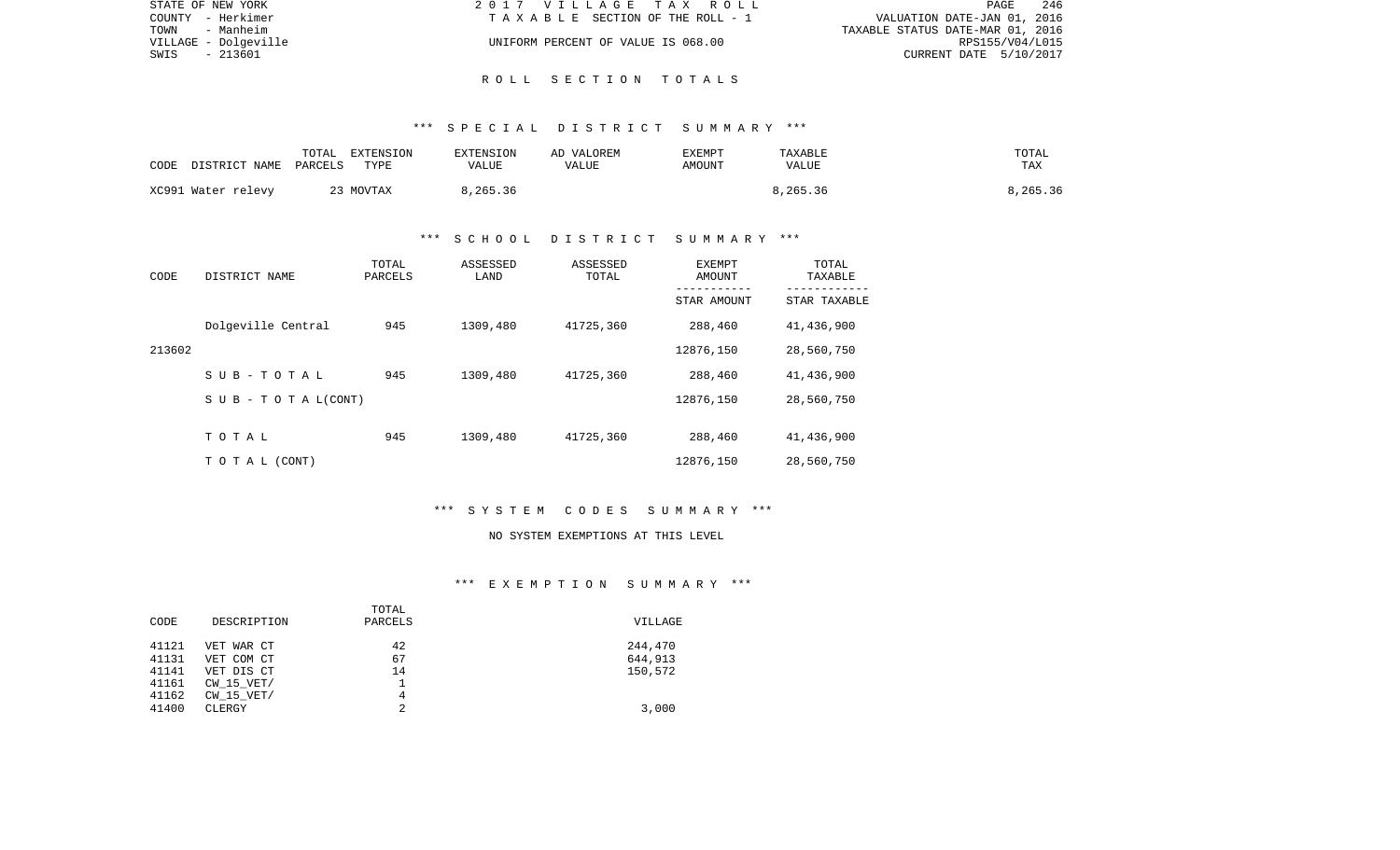| STATE OF NEW YORK    | 2017 VILLAGE TAX ROLL              | 247<br>PAGE                      |
|----------------------|------------------------------------|----------------------------------|
| COUNTY - Herkimer    | TAXABLE SECTION OF THE ROLL - 1    | VALUATION DATE-JAN 01, 2016      |
| TOWN - Manheim       |                                    | TAXABLE STATUS DATE-MAR 01, 2016 |
| VILLAGE - Dolgeville | UNIFORM PERCENT OF VALUE IS 068.00 | RPS155/V04/L015                  |
| SWIS<br>- 213601     |                                    | CURRENT DATE 5/10/2017           |
|                      |                                    |                                  |
|                      | ROLL SECTION TOTALS                |                                  |

# \*\*\* E X E M P T I O N S U M M A R Y \*\*\*

| CODE           | DESCRIPTION           | TOTAL<br>PARCELS | VILLAGE          |
|----------------|-----------------------|------------------|------------------|
| 41720<br>41800 | AG MKTS L<br>AGED-ALL | 2<br>11          | 6,460<br>211,980 |
| 41801          | AGED-CT               |                  | 17,640           |
|                | TOTAL                 | 144              | 1279,035         |

# \*\*\* G R A N D T O T A L S \*\*\*

| ROLL<br>SEC | DESCRIPTION     | TOTAL<br>PARCELS | ASSESSED<br>LAND | ASSESSED<br>TOTAL | <b>EXEMPT</b><br><b>AMOUNT</b> | TOTAL<br>TAXABLE | TOTAL<br>TAX |
|-------------|-----------------|------------------|------------------|-------------------|--------------------------------|------------------|--------------|
|             |                 |                  |                  |                   |                                |                  |              |
|             |                 |                  |                  |                   | STAR AMOUNT                    | STAR TAXABLE     |              |
|             | Village Tax     |                  | 1309,480         | 41725,360         | 1,279,035                      | 40,446,325       | 884,193.84   |
|             | SPEC DIST TAXES |                  |                  |                   |                                |                  | 8,265.36     |
|             | TAXABLE         | 945              |                  |                   |                                |                  | 892,459.20   |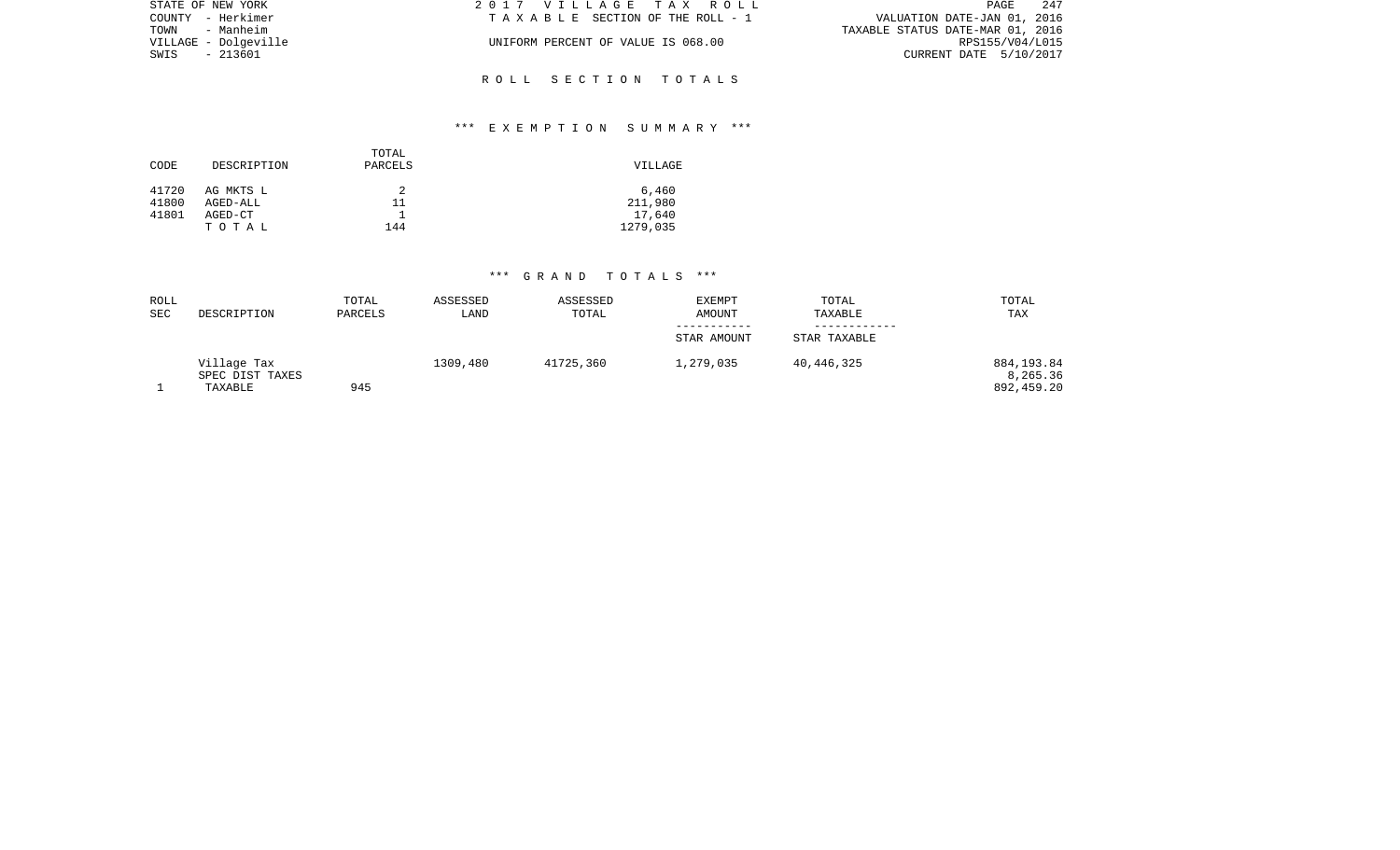| STATE OF NEW YORK                               |                                           | 2017 VILLAGE                     | TAX ROLL                                                                          |                | PAGE<br>248   |
|-------------------------------------------------|-------------------------------------------|----------------------------------|-----------------------------------------------------------------------------------|----------------|---------------|
| COUNTY - Herkimer                               | SPECIAL FRANCHISE SECTION OF THE ROLL - 5 | VALUATION DATE-JAN 01, 2016      |                                                                                   |                |               |
| - Manheim<br>TOWN                               |                                           | TAXABLE STATUS DATE-MAR 01, 2016 |                                                                                   |                |               |
| VILLAGE - Dolgeville                            |                                           |                                  | UNIFORM PERCENT OF VALUE IS 068.00                                                |                |               |
| SWIS<br>$-213601$                               |                                           |                                  |                                                                                   |                |               |
|                                                 |                                           |                                  |                                                                                   |                |               |
| TAX MAP PARCEL NUMBER                           |                                           |                                  | PROPERTY LOCATION & CLASS ASSESSMENT EXEMPTION CODE-----------------VILLAGE------ |                |               |
| CURRENT OWNERS NAME                             | SCHOOL DISTRICT                           | LAND                             | TAX DESCRIPTION                                                                   | TAXABLE VALUE  |               |
| CURRENT OWNERS ADDRESS<br>********************* | PARCEL SIZE/GRID COORD                    | TOTAL<br>****************        | SPECIAL DISTRICTS                                                                 |                | TAX AMOUNT    |
|                                                 |                                           |                                  |                                                                                   |                |               |
|                                                 | LINES                                     |                                  |                                                                                   | ACCT 102500030 | BILL 1019     |
| $555. - 4 - 1$                                  | 861 Elec & gas                            |                                  | Village Tax                                                                       | 1109,661       | 24, 258. 21   |
| National Grid                                   | Dolgeville Cent 213602                    | $\Omega$                         |                                                                                   |                |               |
| Real Estate Tax Dept                            | $8 - 1993$                                | 1109,661                         |                                                                                   |                |               |
| 300 Erie Blvd W                                 | Spec.franchise                            |                                  |                                                                                   |                |               |
| Syracuse, NY 13202                              | Village                                   |                                  |                                                                                   |                |               |
|                                                 | DEED BOOK 00000                           |                                  |                                                                                   |                |               |
|                                                 | FULL MARKET VALUE                         | 1631,854                         |                                                                                   |                |               |
|                                                 |                                           |                                  | TOTAL TAX ---                                                                     |                | 24, 258. 21** |
|                                                 |                                           |                                  |                                                                                   | DATE #1        | 07/03/17      |
|                                                 |                                           |                                  |                                                                                   | AMT DUE        | 24, 258. 21   |
|                                                 |                                           |                                  |                                                                                   |                |               |
|                                                 | CABLES                                    |                                  |                                                                                   | ACCT 102500090 | BILL 1020     |
| $555. - 6 - 1$                                  | 869 Television                            |                                  | Village Tax                                                                       | 47,172         | 1,031.22      |
| Time Warner Cable - DTS                         | Dolgeville Cent 213602                    | $\Omega$                         |                                                                                   |                |               |
| PO Box 7467                                     | $8 - 1993$                                | 47,172                           |                                                                                   |                |               |
| Charolotte, NC 28241-7467                       | Spec Fran 1997                            |                                  |                                                                                   |                |               |
|                                                 | Village                                   |                                  |                                                                                   |                |               |
|                                                 | FULL MARKET VALUE                         | 69,371                           |                                                                                   |                |               |
|                                                 |                                           |                                  | TOTAL TAX ---                                                                     |                | $1,031.22**$  |
|                                                 |                                           |                                  |                                                                                   | DATE #1        | 07/03/17      |
|                                                 |                                           |                                  |                                                                                   | AMT DUE        | 1,031.22      |
|                                                 |                                           |                                  |                                                                                   |                |               |
|                                                 | WIRES                                     |                                  |                                                                                   | ACCT 102500060 | BILL 1021     |
| $555. - 3 - 1$                                  | 866 Telephone                             |                                  | Village Tax                                                                       | 89,501         | 1,956.57      |
| Verizon New York Inc.                           | Dolgeville Cent 213602                    | $\mathbf 0$                      |                                                                                   |                |               |
| $C/O$ Duff & Phelps                             | $8 - 1993$                                | 89,501                           |                                                                                   |                |               |
| PO Box 2749                                     | Spec.franchise                            |                                  |                                                                                   |                |               |
| Addison, TX 75001                               | Village                                   |                                  |                                                                                   |                |               |
|                                                 | DEED BOOK 00000                           |                                  |                                                                                   |                |               |
|                                                 | FULL MARKET VALUE                         | 131,619                          |                                                                                   |                |               |
|                                                 |                                           |                                  | TOTAL TAX ---                                                                     |                | $1,956.57**$  |
|                                                 |                                           |                                  |                                                                                   | DATE #1        | 07/03/17      |
|                                                 |                                           |                                  |                                                                                   | AMT DUE        | 1,956.57      |
|                                                 |                                           |                                  |                                                                                   |                |               |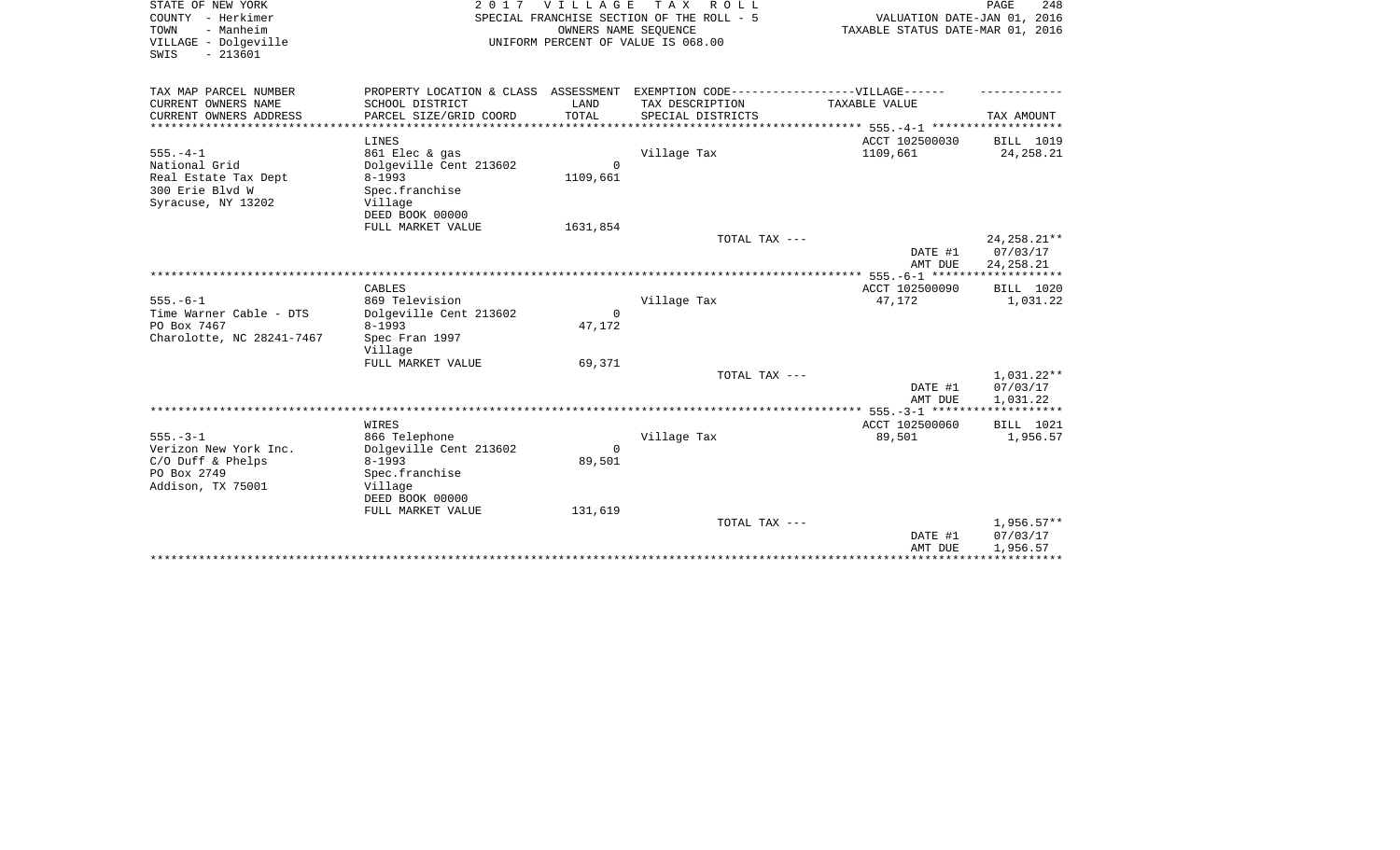| STATE OF NEW YORK    | 2017 VILLAGE TAX ROLL                     | 249<br>PAGE                      |
|----------------------|-------------------------------------------|----------------------------------|
| COUNTY - Herkimer    | SPECIAL FRANCHISE SECTION OF THE ROLL - 5 | VALUATION DATE-JAN 01, 2016      |
| - Manheim<br>TOWN    |                                           | TAXABLE STATUS DATE-MAR 01, 2016 |
| VILLAGE - Dolgeville |                                           | RPS155/V04/L015                  |
| - 213601<br>SWIS     |                                           | CURRENT DATE 5/10/2017           |
|                      |                                           |                                  |
|                      | ROLL SUB SECTION- - TOTALS                |                                  |

### \*\*\* S P E C I A L D I S T R I C T S U M M A R Y \*\*\*

|      |                            | .∪⊥⊓⊥         | $\blacksquare$<br>11 L<br>LUIN |               |            | EXEMPT       | ABL.                  | $m \wedge m$<br>. |
|------|----------------------------|---------------|--------------------------------|---------------|------------|--------------|-----------------------|-------------------|
| CODE | <b>ABST</b><br>. .<br>NAMP | <b>DARCFT</b> | TVDT                           | $\mathcal{L}$ | ,,,<br>שחד | OUN".<br>۱M۲ | $- - - - - -$<br>ALUI | $- - -$<br>. Ал   |

# NO SPECIAL DISTRICTS AT THIS LEVEL

### \*\*\* S C H O O L D I S T R I C T S U M M A R Y \*\*\*

| CODE   | DISTRICT NAME                    | TOTAL<br>PARCELS | ASSESSED<br>LAND | ASSESSED<br>TOTAL | <b>EXEMPT</b><br>AMOUNT | TOTAL<br>TAXABLE |
|--------|----------------------------------|------------------|------------------|-------------------|-------------------------|------------------|
|        |                                  |                  |                  |                   | STAR AMOUNT             | STAR TAXABLE     |
|        | Dolgeville Central               | 3                |                  | 1246,334          |                         | 1,246,334        |
| 213602 |                                  |                  |                  |                   |                         | 1,246,334        |
|        | SUB-TOTAL                        | 3                |                  | 1246,334          |                         | 1,246,334        |
|        | $S \cup B - T \cup T A L (CONT)$ |                  |                  |                   |                         | 1,246,334        |
|        |                                  |                  |                  |                   |                         |                  |
|        | TOTAL                            | 3                |                  | 1246,334          |                         | 1,246,334        |
|        | T O T A L (CONT)                 |                  |                  |                   |                         | 1,246,334        |

\*\*\* S Y S T E M C O D E S S U M M A R Y \*\*\*

#### NO SYSTEM EXEMPTIONS AT THIS LEVEL

\*\*\* E X E M P T I O N S U M M A R Y \*\*\*

# NO EXEMPTIONS AT THIS LEVEL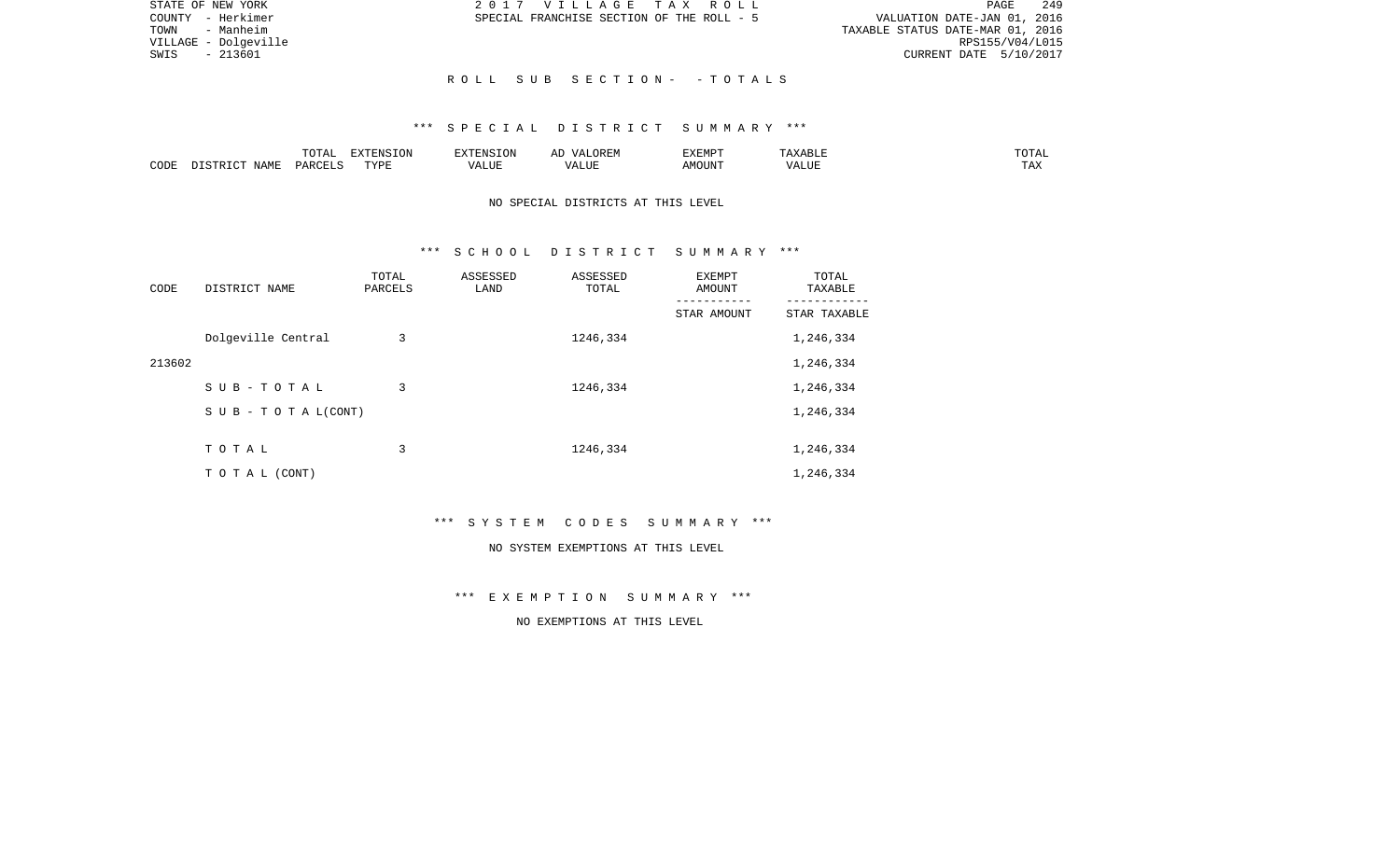| STATE OF NEW YORK    | 2017 VILLAGE TAX ROLL                     | - 250<br>PAGE                    |
|----------------------|-------------------------------------------|----------------------------------|
| - Herkimer<br>COUNTY | SPECIAL FRANCHISE SECTION OF THE ROLL - 5 | VALUATION DATE-JAN 01, 2016      |
| - Manheim<br>TOWN    |                                           | TAXABLE STATUS DATE-MAR 01, 2016 |
| VILLAGE - Dolgeville |                                           | RPS155/V04/L015                  |
| - 213601<br>SWIS     |                                           | CURRENT DATE 5/10/2017           |
|                      |                                           |                                  |
|                      | ROLL SUB SECTION- - TOTALS                |                                  |
|                      |                                           |                                  |

### \*\*\* G R A N D T O T A L S \*\*\*

| ROLL<br><b>SEC</b> | DESCRIPTION                    | TOTAL<br>PARCELS | ASSESSED<br>LAND | ASSESSED<br>TOTAL | <b>EXEMPT</b><br>AMOUNT | TOTAL<br>TAXABLE | TOTAL<br>TAX |
|--------------------|--------------------------------|------------------|------------------|-------------------|-------------------------|------------------|--------------|
|                    |                                |                  |                  |                   | STAR AMOUNT             | STAR TAXABLE     |              |
|                    | Village Tax<br>SPEC DIST TAXES |                  |                  | 1246,334          |                         | 1,246,334        | 27,246.00    |
|                    | SPECIAL FRANCHISE              |                  |                  |                   |                         |                  | 27,246.00    |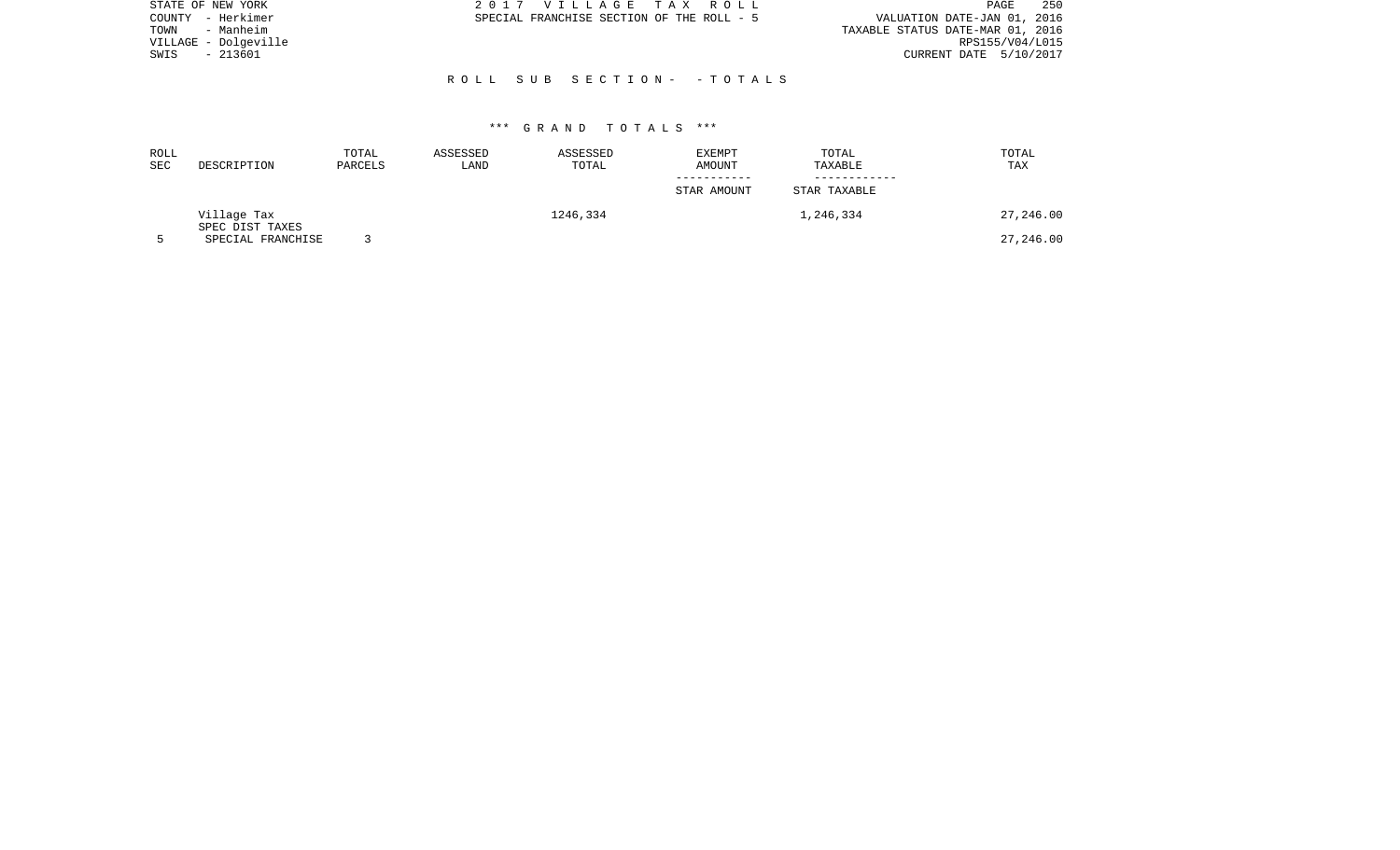| (ROLL       |  |                                  |                        | PAGE. | 251 |
|-------------|--|----------------------------------|------------------------|-------|-----|
| IE ROLL - 5 |  | VALUATION DATE-JAN 01, 2016      |                        |       |     |
|             |  | TAXABLE STATUS DATE-MAR 01, 2016 |                        |       |     |
|             |  |                                  | RPS155/V04/L015        |       |     |
|             |  |                                  | CURRENT DATE 5/10/2017 |       |     |

STATE OF NEW YORK 2017 VILLAGE TAX COUNTY - Herkimer SPECIAL FRANCHISE SECTION OF TH TOWN - Manheim VILLAGE - Dolgeville  $SWIS$  - 213601

### R O L L S E C T I O N T O T A L S

### \*\*\* S P E C I A L D I S T R I C T S U M M A R Y \*\*\*

|      |            | $m \wedge m \wedge$<br>LUIAL | EXTENSION |                                 | , 22 H.W | <b>EXEMPT</b> | ′ ∆BL∟n | $T \cap T \cap T$<br>TUTAL |
|------|------------|------------------------------|-----------|---------------------------------|----------|---------------|---------|----------------------------|
| CODE | AT<br>NAME | ים ב⊂                        | TVDI<br>. | $T$ $T$ $T$ $T$ $T$<br>$\cdots$ | LUI      | AMOUN'.       | 'ALU.   | <b>TIRES</b><br>⊥ A∠       |

# NO SPECIAL DISTRICTS AT THIS LEVEL

#### \*\*\* S C H O O L D I S T R I C T S U M M A R Y \*\*\*

| CODE   | DISTRICT NAME                    | TOTAL<br>PARCELS | ASSESSED<br>LAND | ASSESSED<br>TOTAL | EXEMPT<br>AMOUNT | TOTAL<br>TAXABLE |  |
|--------|----------------------------------|------------------|------------------|-------------------|------------------|------------------|--|
|        |                                  |                  |                  |                   | STAR AMOUNT      | STAR TAXABLE     |  |
|        | Dolgeville Central               | 3                |                  | 1246,334          |                  | 1,246,334        |  |
| 213602 |                                  |                  |                  |                   |                  | 1,246,334        |  |
|        | SUB-TOTAL                        | 3                |                  | 1246,334          |                  | 1,246,334        |  |
|        | $S \cup B - T \cup T A L (CONT)$ |                  |                  |                   |                  | 1,246,334        |  |
|        |                                  |                  |                  |                   |                  |                  |  |
|        | TOTAL                            | 3                |                  | 1246,334          |                  | 1,246,334        |  |
|        | TO TAL (CONT)                    |                  |                  |                   |                  | 1,246,334        |  |

\*\*\* S Y S T E M C O D E S S U M M A R Y \*\*\*

#### NO SYSTEM EXEMPTIONS AT THIS LEVEL

\*\*\* E X E M P T I O N S U M M A R Y \*\*\*

NO EXEMPTIONS AT THIS LEVEL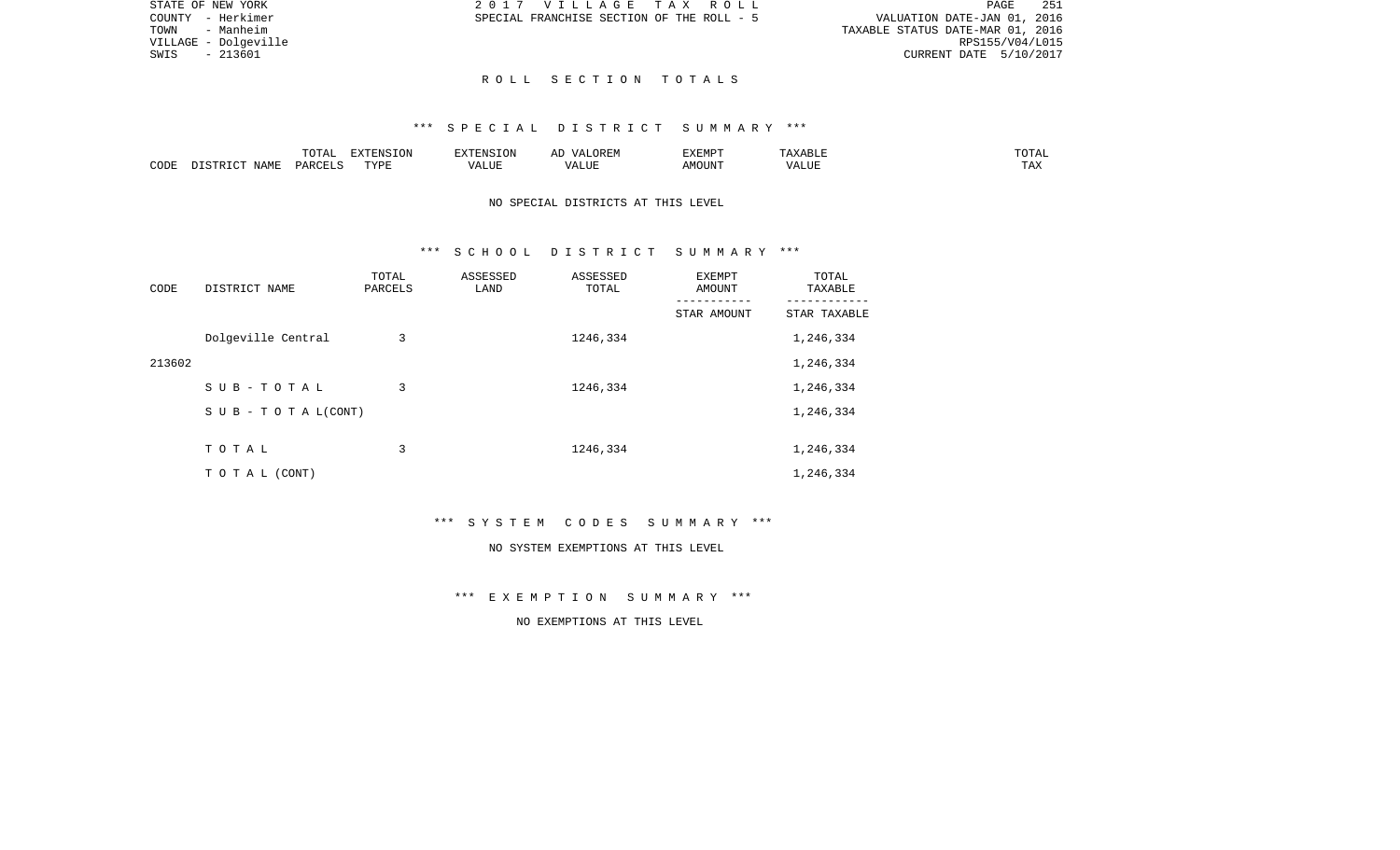| STATE OF NEW YORK    | 2017 VILLAGE TAX ROLL                     | 252<br>PAGE                      |
|----------------------|-------------------------------------------|----------------------------------|
| COUNTY - Herkimer    | SPECIAL FRANCHISE SECTION OF THE ROLL - 5 | VALUATION DATE-JAN 01, 2016      |
| TOWN<br>- Manheim    |                                           | TAXABLE STATUS DATE-MAR 01, 2016 |
| VILLAGE - Dolgeville |                                           | RPS155/V04/L015                  |
| - 213601<br>SWIS     |                                           | CURRENT DATE 5/10/2017           |
|                      |                                           |                                  |
|                      | ROLL SECTION TOTALS                       |                                  |

| ROLL<br>SEC | DESCRIPTION                    | TOTAL<br>PARCELS | ASSESSED<br>LAND | ASSESSED<br>TOTAL | <b>EXEMPT</b><br>AMOUNT | TOTAL<br>TAXABLE | TOTAL<br><b>TAX</b> |
|-------------|--------------------------------|------------------|------------------|-------------------|-------------------------|------------------|---------------------|
|             |                                |                  |                  |                   | STAR AMOUNT             | STAR TAXABLE     |                     |
|             | Village Tax<br>SPEC DIST TAXES |                  |                  | 1246,334          |                         | 1,246,334        | 27,246.00           |
|             | SPECIAL FRANCHISE              |                  |                  |                   |                         |                  | 27,246.00           |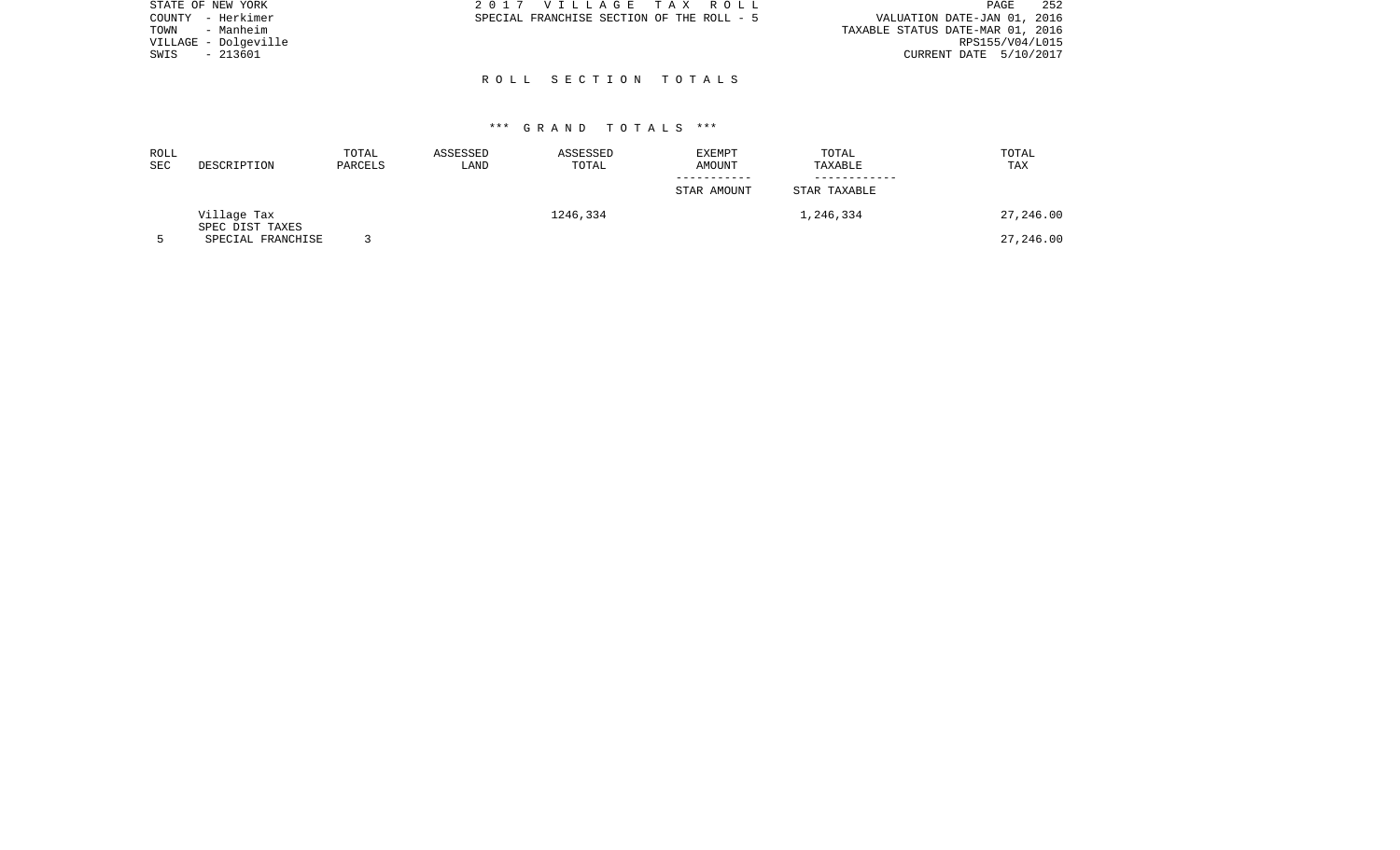| STATE OF NEW YORK                    |                                                                                   | 2017 VILLAGE         | T A X<br>R O L L                       |                                  | PAGE<br>253             |
|--------------------------------------|-----------------------------------------------------------------------------------|----------------------|----------------------------------------|----------------------------------|-------------------------|
| COUNTY - Herkimer                    |                                                                                   |                      | UTILITY & R.R. SECTION OF THE ROLL - 6 | VALUATION DATE-JAN 01, 2016      |                         |
| TOWN<br>- Manheim                    |                                                                                   | OWNERS NAME SEQUENCE |                                        | TAXABLE STATUS DATE-MAR 01, 2016 |                         |
| VILLAGE - Dolgeville                 |                                                                                   |                      | UNIFORM PERCENT OF VALUE IS 068.00     |                                  |                         |
| SWIS<br>$-213601$                    |                                                                                   |                      |                                        |                                  |                         |
|                                      |                                                                                   |                      |                                        |                                  |                         |
| TAX MAP PARCEL NUMBER                | PROPERTY LOCATION & CLASS ASSESSMENT EXEMPTION CODE-----------------VILLAGE------ |                      |                                        |                                  |                         |
| CURRENT OWNERS NAME                  | SCHOOL DISTRICT                                                                   | LAND                 | TAX DESCRIPTION                        | TAXABLE VALUE                    |                         |
| CURRENT OWNERS ADDRESS               | PARCEL SIZE/GRID COORD                                                            | TOTAL                | SPECIAL DISTRICTS                      |                                  | TAX AMOUNT              |
| *********************                | *************************                                                         | **********           |                                        |                                  |                         |
|                                      | OFF Van Buren St Ext                                                              |                      |                                        |                                  | BILL 1022               |
| $108.60 - 1 - 31$                    | 312 Vac w/imprv                                                                   |                      | Village Tax                            | 36,000                           | 786.99                  |
| Generation Limited EONY              | Dolgeville Cent 213602                                                            | 2,500                |                                        |                                  |                         |
| Accounts Payable<br>3025 Albion Rd N | Diana-Dolgeville Hydro<br>Control House Area                                      | 36,000               |                                        |                                  |                         |
| PO Box 8700                          | 1.20<br>ACRES                                                                     |                      |                                        |                                  |                         |
| Ottawa, ON, Canada K1G3S4            | EAST-0420922 NRTH-1551600                                                         |                      |                                        |                                  |                         |
|                                      | FULL MARKET VALUE                                                                 | 52,941               |                                        |                                  |                         |
|                                      |                                                                                   |                      | TOTAL TAX ---                          |                                  | 786.99**                |
|                                      |                                                                                   |                      |                                        | DATE #1                          | 07/03/17                |
|                                      |                                                                                   |                      |                                        | AMT DUE                          | 786.99                  |
|                                      |                                                                                   |                      |                                        | ****************** 999.102-3-7.5 | * * * * * * * * * * * * |
|                                      | DAM E CANADA Crk                                                                  |                      |                                        | ACCT 102030750                   | BILL 1023               |
| $999.102 - 3 - 7.5$                  | 874 Elec-hydro                                                                    |                      | Village Tax                            | 302,000                          | 6,602.00                |
| Generation Limited EONY              | Dolgeville Cent 213602                                                            | $\mathbf 0$          |                                        |                                  |                         |
| Accounts Payable                     | Diana-Dolgeville Hydro                                                            | 302,000              |                                        |                                  |                         |
| 3025 Albion Rd N                     | Water Rights From E C Crk                                                         |                      |                                        |                                  |                         |
| PO Box 8700                          | DEED BOOK 00639 PG-00830                                                          |                      |                                        |                                  |                         |
| Ottawa, ON, Canada K1G3S4            | FULL MARKET VALUE                                                                 | 444,118              |                                        |                                  |                         |
|                                      |                                                                                   |                      | TOTAL TAX ---                          |                                  | $6,602.00**$            |
|                                      |                                                                                   |                      |                                        | DATE #1                          | 07/03/17                |
|                                      |                                                                                   |                      |                                        | AMT DUE                          | 6,602.00                |
|                                      | POWER LINES                                                                       |                      |                                        | ACCT 102300180                   | BILL 1024               |
| 636.1-9999-132.35-1884               | 884 Elec Dist Out                                                                 |                      | Village Tax                            | 129,701                          | 2,835.38                |
| National Grid                        | Dolgeville Cent 213602                                                            | $\mathbf 0$          |                                        |                                  |                         |
| Real Estate Tax Dept                 | Location #888888                                                                  | 129,701              |                                        |                                  |                         |
| 300 Erie Blvd W                      | App Factor 1.0000                                                                 |                      |                                        |                                  |                         |
| Syracuse, NY 13202                   | Poles Wires Cables Etc                                                            |                      |                                        |                                  |                         |
|                                      | DEED BOOK 00000                                                                   |                      |                                        |                                  |                         |
|                                      | FULL MARKET VALUE                                                                 | 190,737              |                                        |                                  |                         |
|                                      |                                                                                   |                      | TOTAL TAX ---                          |                                  | $2,835.38**$            |
|                                      |                                                                                   |                      |                                        | DATE #1                          | 07/03/17                |
|                                      |                                                                                   |                      |                                        | AMT DUE                          | 2,835.38                |
|                                      |                                                                                   |                      |                                        |                                  |                         |
|                                      | GAS LINES                                                                         |                      |                                        | ACCT 102300150                   | BILL 1025               |
| 636.1-9999-132.35-2884               | 885 Gas Outside Pla                                                               |                      | Village Tax                            | 43,481                           | 950.53                  |
| National Grid                        | Dolgeville Cent 213602                                                            | 0                    |                                        |                                  |                         |
| Real Estate Tax Dept<br>132350       | Location # 888888                                                                 | 43,481               |                                        |                                  |                         |
| 300 Erie Blvd W                      | App Factor 1.0000<br>Gas Mains (Outside)                                          |                      |                                        |                                  |                         |
| Syracuse, NY 13202                   | DEED BOOK 00000                                                                   |                      |                                        |                                  |                         |
|                                      | FULL MARKET VALUE                                                                 | 63,943               |                                        |                                  |                         |
|                                      |                                                                                   |                      | TOTAL TAX ---                          |                                  | $950.53**$              |
|                                      |                                                                                   |                      |                                        | DATE #1                          | 07/03/17                |
|                                      |                                                                                   |                      |                                        | AMT DUE                          | 950.53                  |
|                                      |                                                                                   |                      |                                        |                                  | * * * * * * * * *       |
|                                      |                                                                                   |                      |                                        |                                  |                         |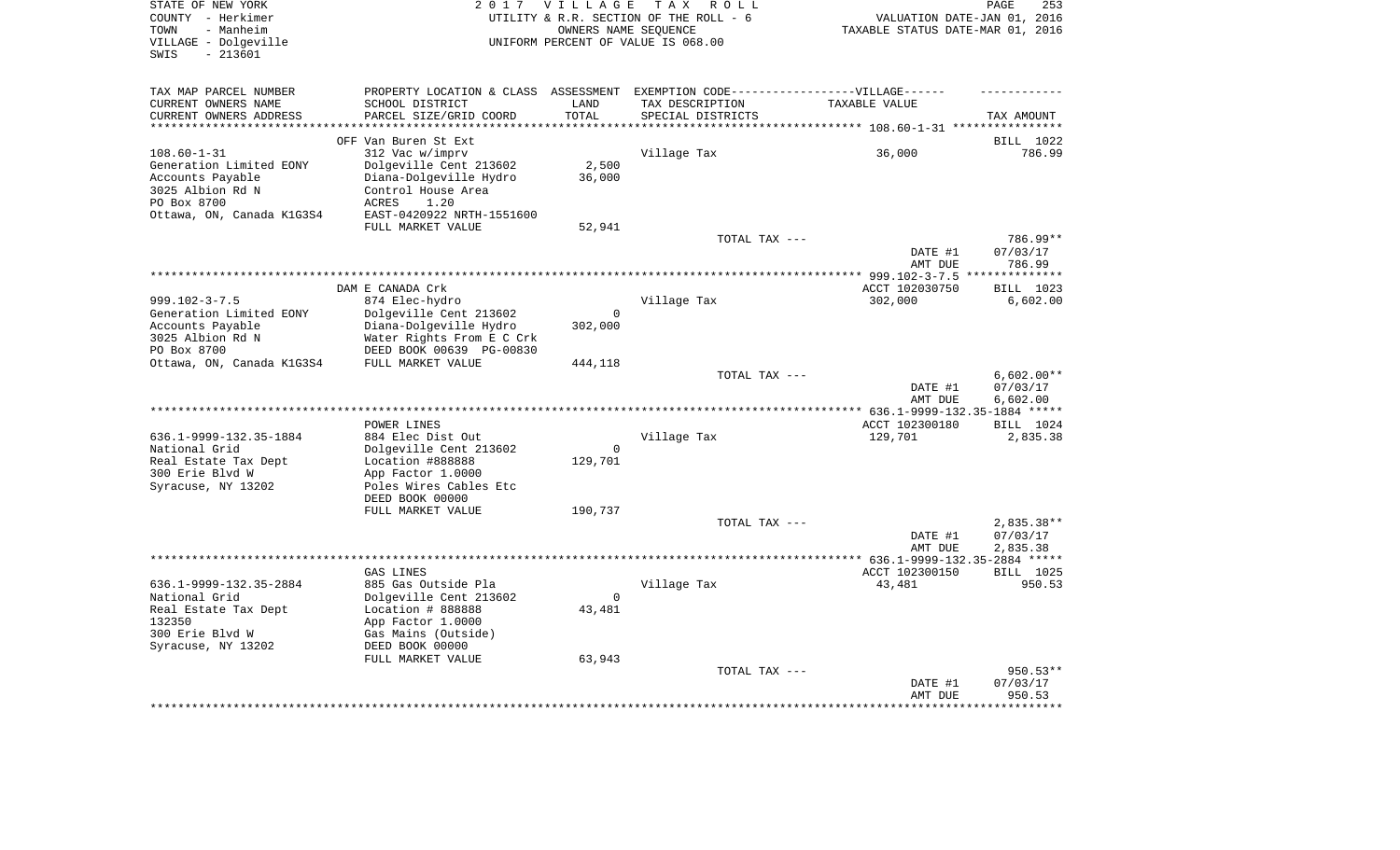| STATE OF NEW YORK                         |                                                                                   |        | 2017 VILLAGE TAX ROLL                                      |                                  | 254<br>PAGE |
|-------------------------------------------|-----------------------------------------------------------------------------------|--------|------------------------------------------------------------|----------------------------------|-------------|
| COUNTY - Herkimer                         |                                                                                   |        | UTILITY & R.R. SECTION OF THE ROLL - 6                     | VALUATION DATE-JAN 01, 2016      |             |
| TOWN<br>- Manheim<br>VILLAGE - Dolgeville |                                                                                   |        | OWNERS NAME SEOUENCE<br>UNIFORM PERCENT OF VALUE IS 068.00 | TAXABLE STATUS DATE-MAR 01, 2016 |             |
| $-213601$<br>SWIS                         |                                                                                   |        |                                                            |                                  |             |
|                                           |                                                                                   |        |                                                            |                                  |             |
| TAX MAP PARCEL NUMBER                     | PROPERTY LOCATION & CLASS ASSESSMENT EXEMPTION CODE-----------------VILLAGE------ |        |                                                            |                                  |             |
| CURRENT OWNERS NAME                       | SCHOOL DISTRICT                                                                   | LAND   | TAX DESCRIPTION                                            | TAXABLE VALUE                    |             |
| CURRENT OWNERS ADDRESS                    | PARCEL SIZE/GRID COORD                                                            | TOTAL  | SPECIAL DISTRICTS                                          |                                  | TAX AMOUNT  |
| **************************                |                                                                                   |        |                                                            |                                  |             |
|                                           | 18 S Helmer Ave                                                                   |        |                                                            | ACCT 102300120                   | BILL 1026   |
| $108.44 - 1 - 44$                         | 831 Tele Comm                                                                     |        | Village Tax                                                | 36,197                           | 791.30      |
| Verizon New York Inc.                     | Dolgeville Cent 213602                                                            | 2,000  |                                                            |                                  |             |
| Duff & Phelps                             | 831 Loc.# 080021                                                                  | 36,197 |                                                            |                                  |             |
| PO Box 2749                               | 18 So Helmer Ave.                                                                 |        |                                                            |                                  |             |
| Addison, TX 75001                         | 60.00 DPTH 150.00<br>FRNT                                                         |        |                                                            |                                  |             |
|                                           | 0.11<br>ACRES                                                                     |        |                                                            |                                  |             |
|                                           | EAST-0419099 NRTH-1555546                                                         |        |                                                            |                                  |             |
|                                           | FULL MARKET VALUE                                                                 | 53,231 |                                                            |                                  |             |
|                                           |                                                                                   |        | TOTAL TAX ---                                              |                                  | 791.30**    |
|                                           |                                                                                   |        |                                                            | DATE #1                          | 07/03/17    |
|                                           |                                                                                   |        |                                                            | AMT DUE                          | 791.30      |
|                                           |                                                                                   |        |                                                            |                                  |             |
|                                           | LINES                                                                             |        |                                                            | ACCT 102300060                   | BILL 1027   |
| 636.001-0000-631.900-1881                 | 836 Telecom. eq.                                                                  |        | Mass Telec 47100                                           | 2,259                            |             |
| Verizon New York Inc.                     | Dolgeville Cent 213602                                                            |        | 0 Village Tax                                              | 15,660                           | 342.34      |
| $C/O$ Duff & Phelps                       | Location # 888888                                                                 | 17,919 |                                                            |                                  |             |
| PO Box 2749                               | App Factor 1.0000                                                                 |        |                                                            |                                  |             |
| Addison, TX 75001                         | Poles Wires Cables Etc                                                            |        |                                                            |                                  |             |
|                                           | DEED BOOK 00000                                                                   |        |                                                            |                                  |             |
|                                           | FULL MARKET VALUE                                                                 | 26,351 | TOTAL TAX ---                                              |                                  | $342.34**$  |
|                                           |                                                                                   |        |                                                            | DATE #1                          | 07/03/17    |
|                                           |                                                                                   |        |                                                            | AMT DUE                          | 342.34      |
|                                           |                                                                                   |        |                                                            |                                  |             |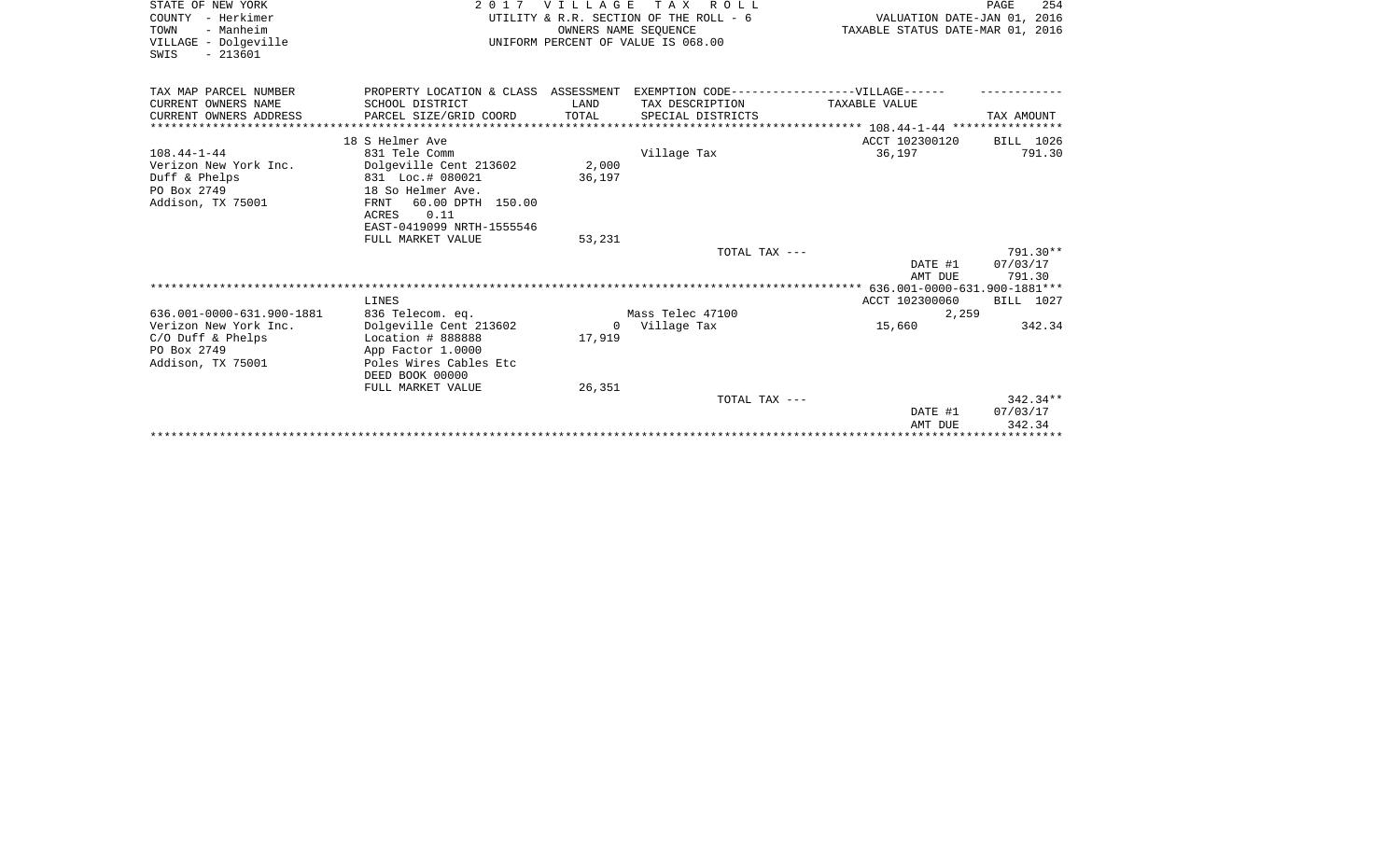| STATE OF NEW YORK    | 2017 VILLAGE TAX ROLL                  | 255<br>PAGE                      |
|----------------------|----------------------------------------|----------------------------------|
| COUNTY - Herkimer    | UTILITY & R.R. SECTION OF THE ROLL - 6 | VALUATION DATE-JAN 01, 2016      |
| TOWN - Manheim       |                                        | TAXABLE STATUS DATE-MAR 01, 2016 |
| VILLAGE - Dolgeville | UNIFORM PERCENT OF VALUE IS 068.00     | RPS155/V04/L015                  |
| - 213601<br>SWIS     |                                        | CURRENT DATE 5/10/2017           |
|                      |                                        |                                  |
|                      | ROLL SUB SECTION- - TOTALS             |                                  |

|      |             |               | $\blacksquare$<br>11 L<br>. ON |     | EXEMPT        | ABL.           | $m \wedge m$<br>$  -$ |
|------|-------------|---------------|--------------------------------|-----|---------------|----------------|-----------------------|
| CODE | NAME<br>. . | <b>DARCET</b> | TVDI                           | ,,, | 'תוזר.<br>∆M∩ | . <del>.</del> | $- - -$<br>.AZ        |

# NO SPECIAL DISTRICTS AT THIS LEVEL

#### \*\*\* S C H O O L D I S T R I C T S U M M A R Y \*\*\*

| CODE   | DISTRICT NAME                    | TOTAL<br>PARCELS | ASSESSED<br>LAND | ASSESSED<br>TOTAL | <b>EXEMPT</b><br>AMOUNT | TOTAL<br>TAXABLE |
|--------|----------------------------------|------------------|------------------|-------------------|-------------------------|------------------|
|        |                                  |                  |                  |                   | STAR AMOUNT             | STAR TAXABLE     |
|        | Dolgeville Central               | 6                | 4,500            | 565,298           | 2,259                   | 563,039          |
| 213602 |                                  |                  |                  |                   |                         | 563,039          |
|        | SUB-TOTAL                        | 6                | 4,500            | 565,298           | 2,259                   | 563,039          |
|        | $S \cup B - T \cup T A L (CONT)$ |                  |                  |                   |                         | 563,039          |
|        |                                  |                  |                  |                   |                         |                  |
|        | TOTAL                            | 6                | 4,500            | 565,298           | 2,259                   | 563,039          |
|        | T O T A L (CONT)                 |                  |                  |                   |                         | 563,039          |

# \*\*\* S Y S T E M C O D E S S U M M A R Y \*\*\*

#### NO SYSTEM EXEMPTIONS AT THIS LEVEL

# \*\*\* E X E M P T I O N S U M M A R Y \*\*\*

| CODE  | DESCRIPTION         | TOTAL<br>PARCELS | VILLAGE        |
|-------|---------------------|------------------|----------------|
| 47100 | Mass Telec<br>тотаь |                  | 2,259<br>2,259 |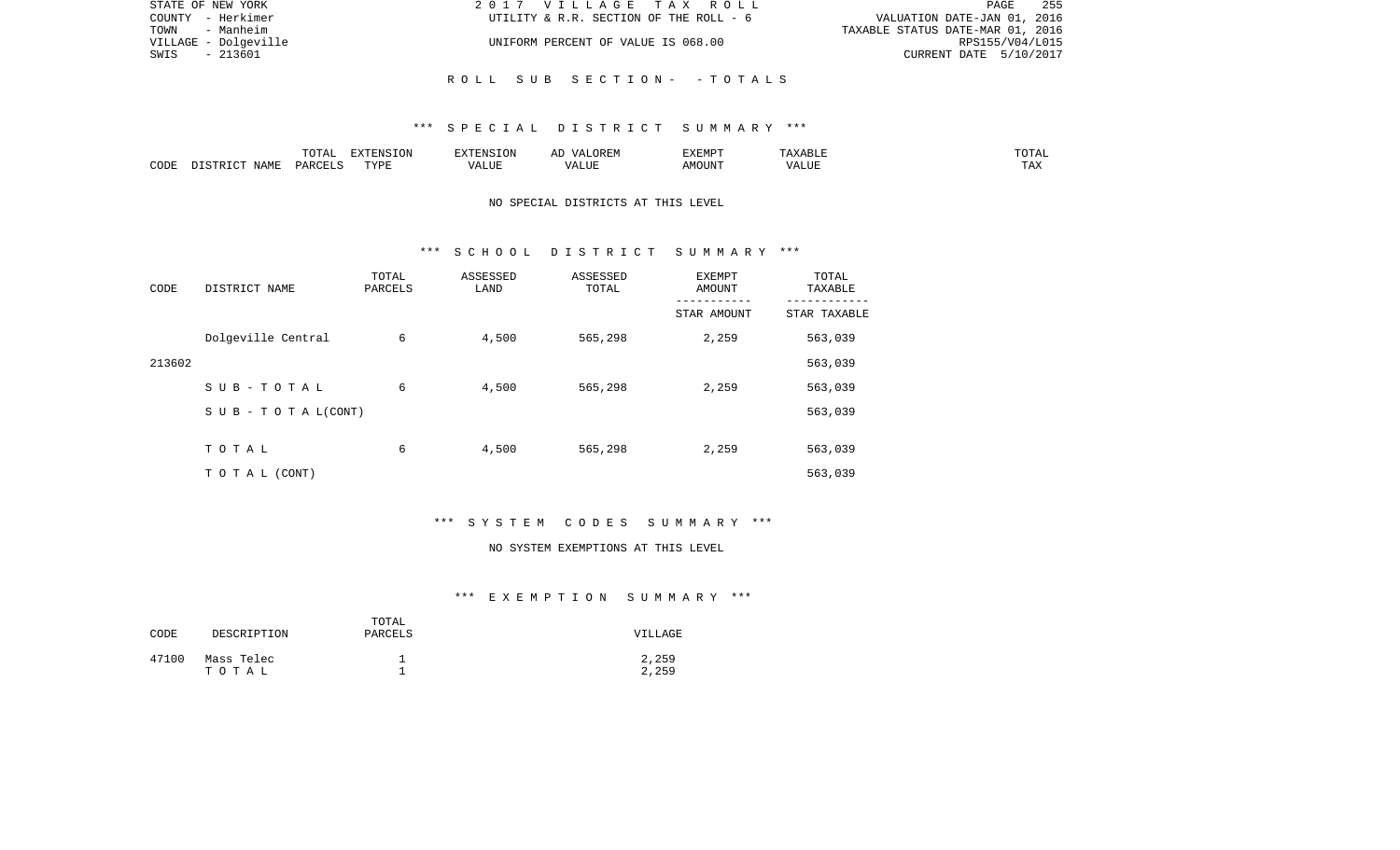| STATE OF NEW YORK    | 2017 VILLAGE TAX ROLL                  | 256<br>PAGE                      |
|----------------------|----------------------------------------|----------------------------------|
| COUNTY - Herkimer    | UTILITY & R.R. SECTION OF THE ROLL - 6 | VALUATION DATE-JAN 01, 2016      |
| TOWN<br>- Manheim    |                                        | TAXABLE STATUS DATE-MAR 01, 2016 |
| VILLAGE - Dolgeville | UNIFORM PERCENT OF VALUE IS 068.00     | RPS155/V04/L015                  |
| - 213601<br>SWIS     |                                        | CURRENT DATE 5/10/2017           |
|                      |                                        |                                  |
|                      | ROLL SUB SECTION- -TOTALS              |                                  |

| ROLL<br><b>SEC</b> | DESCRIPTION                    | TOTAL<br>PARCELS | ASSESSED<br>LAND | ASSESSED<br>TOTAL | <b>EXEMPT</b><br><b>AMOUNT</b> | TOTAL<br>TAXABLE | TOTAL<br>TAX |
|--------------------|--------------------------------|------------------|------------------|-------------------|--------------------------------|------------------|--------------|
|                    |                                |                  |                  |                   | STAR AMOUNT                    | STAR TAXABLE     |              |
|                    | Village Tax<br>SPEC DIST TAXES |                  | 4,500            | 565,298           | 2,259                          | 563,039          | 12,308.54    |
|                    | UTILITIES & N.C.               |                  |                  |                   |                                |                  | 12,308.54    |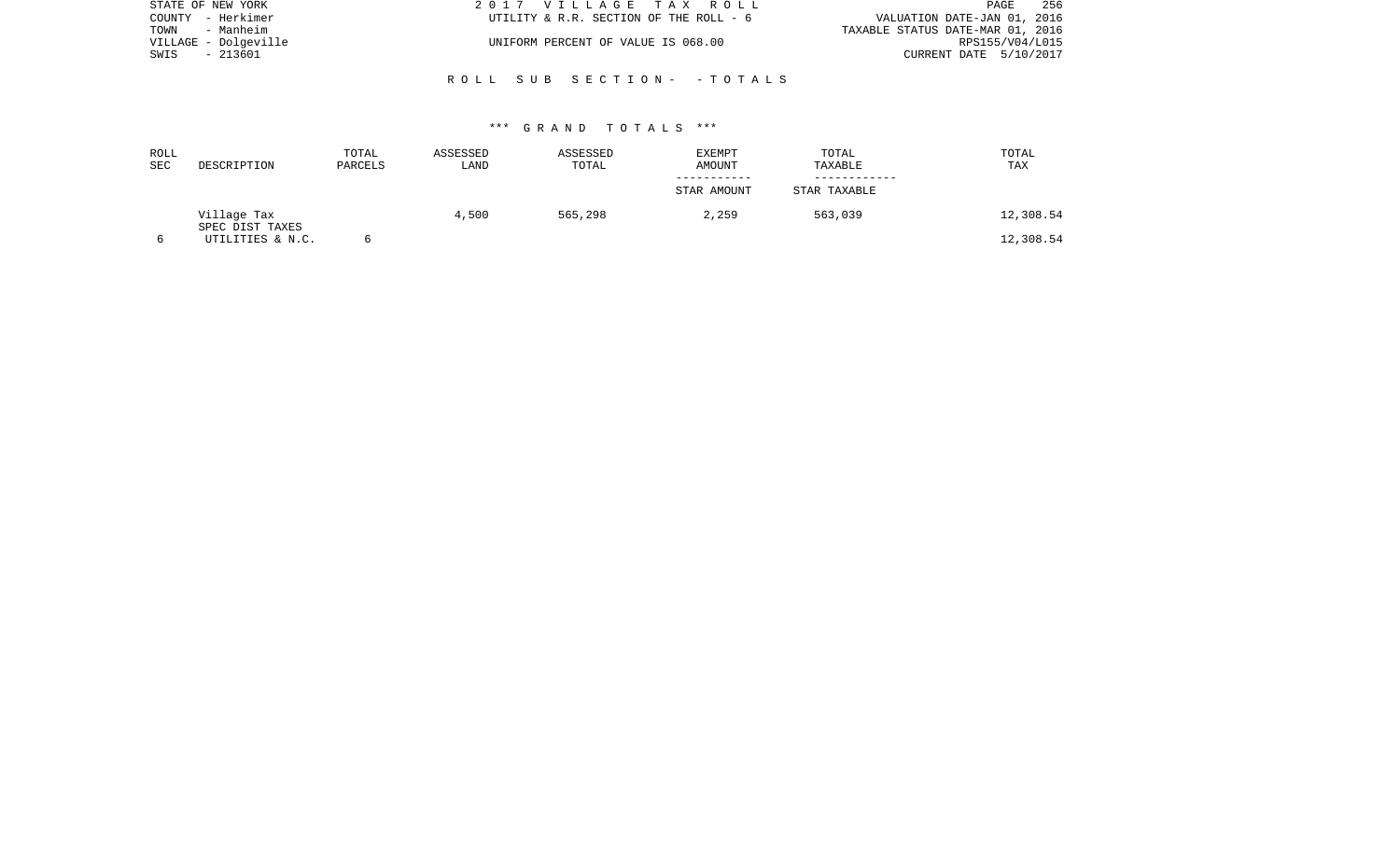| STATE OF NEW YORK    | 2017 VILLAGE TAX ROLL                  | 257<br>PAGE                      |
|----------------------|----------------------------------------|----------------------------------|
| COUNTY - Herkimer    | UTILITY & R.R. SECTION OF THE ROLL - 6 | VALUATION DATE-JAN 01, 2016      |
| TOWN<br>- Manheim    |                                        | TAXABLE STATUS DATE-MAR 01, 2016 |
| VILLAGE - Dolgeville | UNIFORM PERCENT OF VALUE IS 068.00     | RPS155/V04/L015                  |
| - 213601<br>SWIS     |                                        | CURRENT DATE 5/10/2017           |
|                      |                                        |                                  |

R O L L S E C T I O N T O T A L S

|      |             | $T$ $\cap$ $T$ $\cap$ $\cap$ $\cap$<br>$\cdots$<br>. U 1 1 1 1 | <b>ELVELENTO TONT</b> |      | : רר<br>$\sqrt{4}$<br>JREM | <b>F.X F.M D T</b><br>. | <u>.</u> | $n \cap m \geq n$<br>--- |
|------|-------------|----------------------------------------------------------------|-----------------------|------|----------------------------|-------------------------|----------|--------------------------|
| CODE | <b>JAME</b> | DARCELS                                                        | TVDL<br>.             | ALUE | $\sqrt{ }$<br>LUP          | AMOUN".                 | 'ALUE    | $m \times n$<br>⊥⊷∠      |

# NO SPECIAL DISTRICTS AT THIS LEVEL

#### \*\*\* S C H O O L D I S T R I C T S U M M A R Y \*\*\*

| CODE   | DISTRICT NAME                    | TOTAL<br>PARCELS | ASSESSED<br>LAND | ASSESSED<br>TOTAL | <b>EXEMPT</b><br>AMOUNT | TOTAL<br>TAXABLE |
|--------|----------------------------------|------------------|------------------|-------------------|-------------------------|------------------|
|        |                                  |                  |                  |                   | STAR AMOUNT             | STAR TAXABLE     |
|        | Dolgeville Central               | 6                | 4,500            | 565,298           | 2,259                   | 563,039          |
| 213602 |                                  |                  |                  |                   |                         | 563,039          |
|        | SUB-TOTAL                        | 6                | 4,500            | 565,298           | 2,259                   | 563,039          |
|        | $S \cup B - T \cup T A L (CONT)$ |                  |                  |                   |                         | 563,039          |
|        |                                  |                  |                  |                   |                         |                  |
|        | TOTAL                            | 6                | 4,500            | 565,298           | 2,259                   | 563,039          |
|        | T O T A L (CONT)                 |                  |                  |                   |                         | 563,039          |

# \*\*\* S Y S T E M C O D E S S U M M A R Y \*\*\*

#### NO SYSTEM EXEMPTIONS AT THIS LEVEL

# \*\*\* E X E M P T I O N S U M M A R Y \*\*\*

| CODE  | DESCRIPTION         | TOTAL<br>PARCELS | VILLAGE        |
|-------|---------------------|------------------|----------------|
| 47100 | Mass Telec<br>тотаь |                  | 2,259<br>2,259 |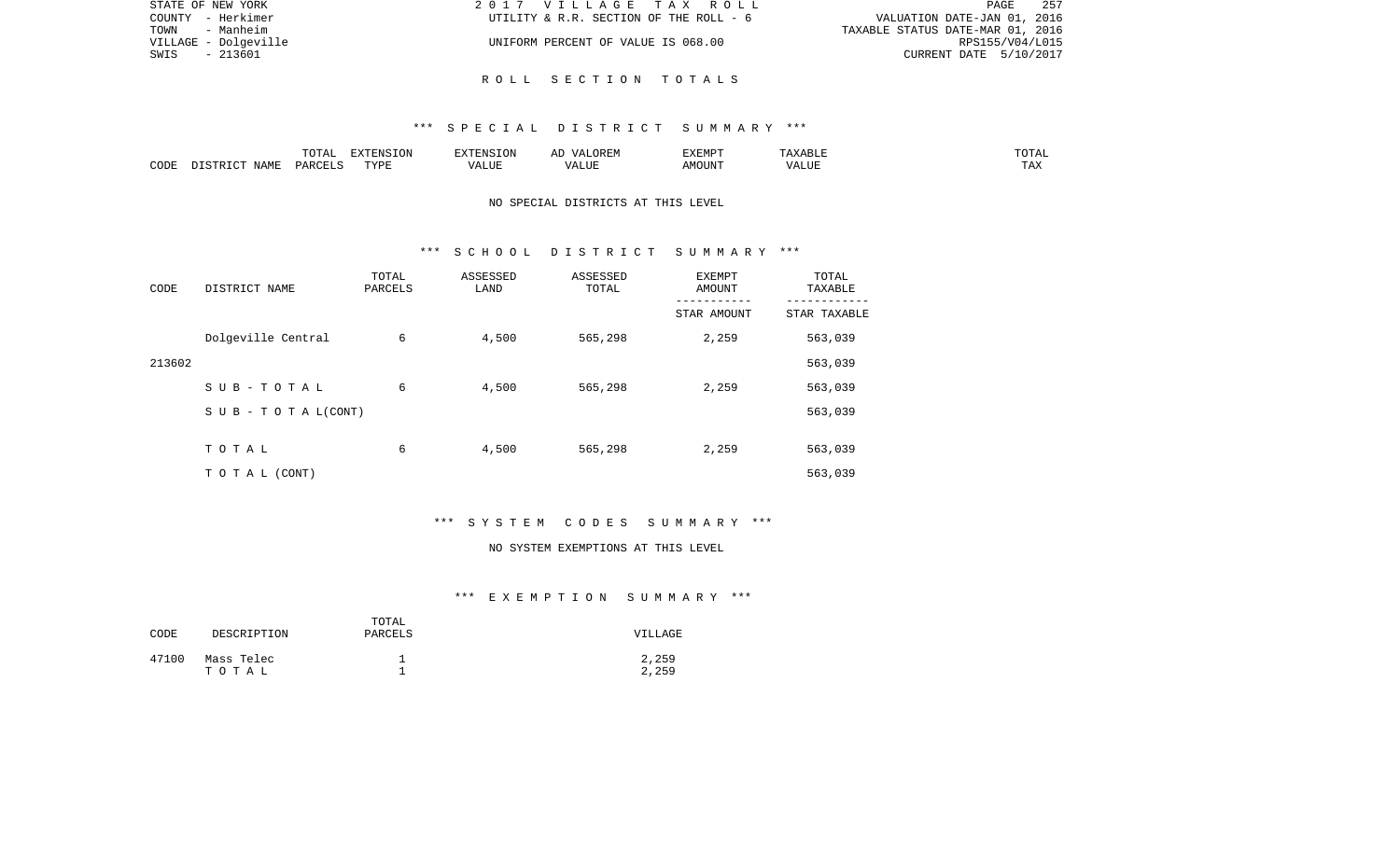| STATE OF NEW YORK    | 2017 VILLAGE TAX ROLL                  | 258<br>PAGE                      |
|----------------------|----------------------------------------|----------------------------------|
| COUNTY - Herkimer    | UTILITY & R.R. SECTION OF THE ROLL - 6 | VALUATION DATE-JAN 01, 2016      |
| TOWN<br>- Manheim    |                                        | TAXABLE STATUS DATE-MAR 01, 2016 |
| VILLAGE - Dolgeville | UNIFORM PERCENT OF VALUE IS 068.00     | RPS155/V04/L015                  |
| - 213601<br>SWIS     |                                        | CURRENT DATE 5/10/2017           |
|                      |                                        |                                  |
|                      | ROLL SECTION TOTALS                    |                                  |

| ROLL<br>SEC | DESCRIPTION                    | TOTAL<br>PARCELS | ASSESSED<br>LAND | ASSESSED<br>TOTAL | <b>EXEMPT</b><br><b>AMOUNT</b> | TOTAL<br>TAXABLE | TOTAL<br>TAX |
|-------------|--------------------------------|------------------|------------------|-------------------|--------------------------------|------------------|--------------|
|             |                                |                  |                  |                   | STAR AMOUNT                    | STAR TAXABLE     |              |
|             | Village Tax<br>SPEC DIST TAXES |                  | 4,500            | 565,298           | 2,259                          | 563,039          | 12,308.54    |
|             | UTILITIES & N.C.               |                  |                  |                   |                                |                  | 12,308.54    |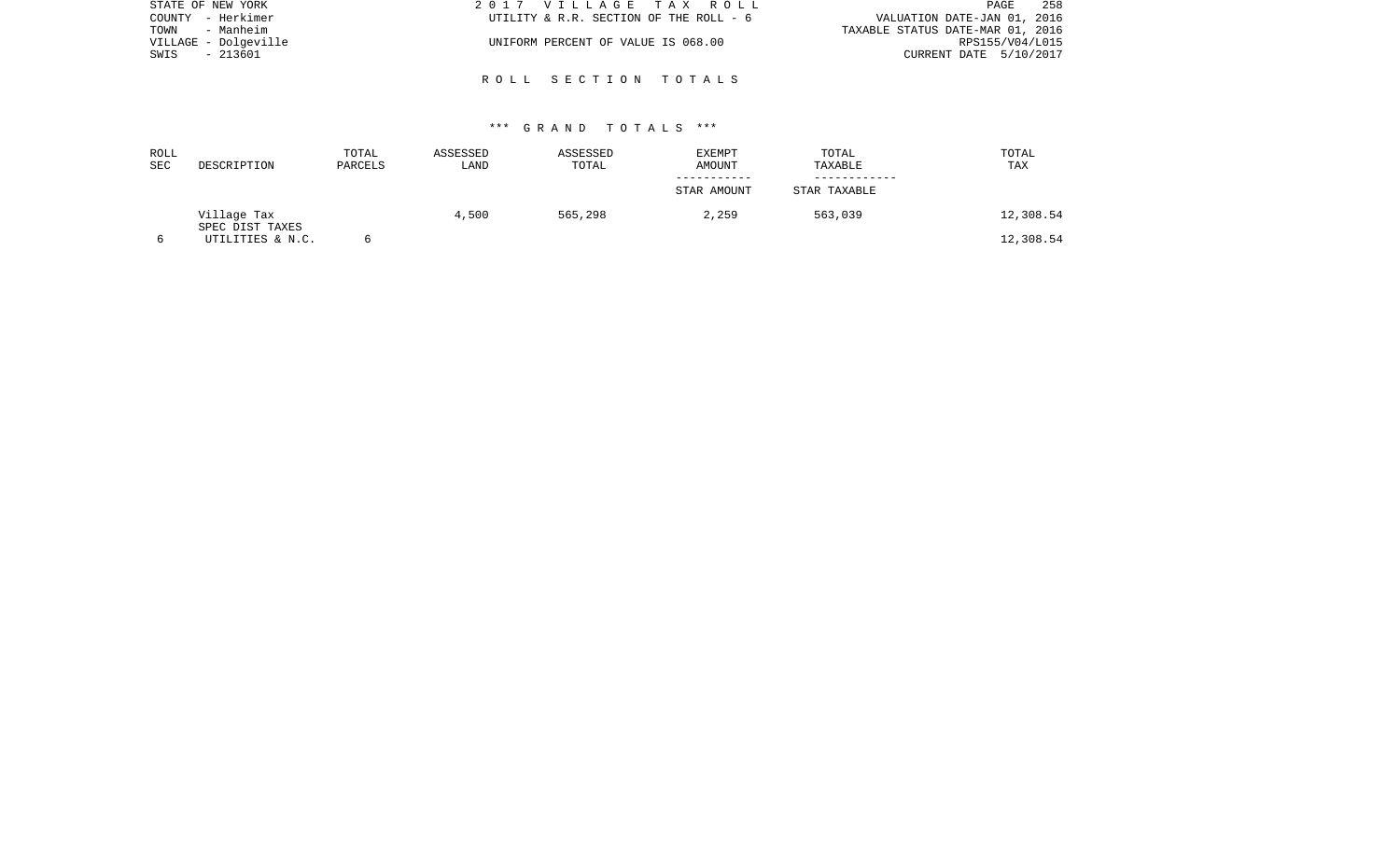| STATE OF NEW YORK<br>COUNTY - Herkimer<br>- Manheim<br>TOWN<br>VILLAGE - Dolgeville | 2017                                                                             | <b>VILLAGE</b> | T A X<br>R O L L<br>WHOLLY EXEMPT SECTION OF THE ROLL - 8<br>OWNERS NAME SEQUENCE<br>UNIFORM PERCENT OF VALUE IS 068.00 | VALUATION DATE-JAN 01, 2016<br>TAXABLE STATUS DATE-MAR 01, 2016 | PAGE<br>259 |
|-------------------------------------------------------------------------------------|----------------------------------------------------------------------------------|----------------|-------------------------------------------------------------------------------------------------------------------------|-----------------------------------------------------------------|-------------|
| $-213601$<br>SWIS                                                                   |                                                                                  |                |                                                                                                                         |                                                                 |             |
| TAX MAP PARCEL NUMBER                                                               | PROPERTY LOCATION & CLASS ASSESSMENT EXEMPTION CODE----------------VILLAGE------ |                |                                                                                                                         |                                                                 |             |
| CURRENT OWNERS NAME                                                                 | SCHOOL DISTRICT                                                                  | LAND           | TAX DESCRIPTION                                                                                                         | TAXABLE VALUE                                                   |             |
| CURRENT OWNERS ADDRESS                                                              | PARCEL SIZE/GRID COORD<br>**********************                                 | TOTAL          | SPECIAL DISTRICTS                                                                                                       |                                                                 | TAX AMOUNT  |
|                                                                                     | W State St Ext                                                                   |                |                                                                                                                         | ACCT 102030432                                                  |             |
| $108.36 - 1 - 4$                                                                    | 695 Cemetery                                                                     |                | MUN OWNED 13100                                                                                                         | 28,800                                                          |             |
| Dolgeville Cemetary Assoc                                                           | Dolgeville Cent 213602                                                           | 12,000         | Village Tax                                                                                                             | 0.00                                                            | 0.00        |
| 41 N Main St                                                                        | ACRES 18.90                                                                      | 28,800         |                                                                                                                         |                                                                 |             |
| Dolgeville, NY 13329                                                                | EAST-0417998 NRTH-1558210                                                        |                |                                                                                                                         |                                                                 |             |
|                                                                                     | DEED BOOK 00492 PG-00114                                                         |                |                                                                                                                         |                                                                 |             |
|                                                                                     | FULL MARKET VALUE                                                                | 42,353         |                                                                                                                         |                                                                 |             |
|                                                                                     |                                                                                  |                | TOTAL TAX ---                                                                                                           |                                                                 | $0.00**$    |
|                                                                                     | Wolf St                                                                          |                |                                                                                                                         | ACCT 102030124                                                  |             |
| $108.36 - 1 - 12$                                                                   | 615 Educatn fac                                                                  |                | MUN OWNED 13100                                                                                                         | 205,000                                                         |             |
| Dolgeville Central School Bus Dolgeville Cent 213602                                |                                                                                  | 2,500          | Village Tax                                                                                                             | 0.00                                                            | 0.00        |
| Slawson St                                                                          | Bus Garage For School                                                            | 205,000        |                                                                                                                         |                                                                 |             |
| Dolgeville, NY 13329                                                                | FRNT 248.00 DPTH 189.00                                                          |                |                                                                                                                         |                                                                 |             |
|                                                                                     | 1.00<br>ACRES                                                                    |                |                                                                                                                         |                                                                 |             |
|                                                                                     | EAST-0418824 NRTH-1557676                                                        |                |                                                                                                                         |                                                                 |             |
|                                                                                     | DEED BOOK 865<br>PG-637<br>FULL MARKET VALUE                                     | 301,471        |                                                                                                                         |                                                                 |             |
|                                                                                     |                                                                                  |                | TOTAL TAX ---                                                                                                           |                                                                 | $0.00**$    |
|                                                                                     |                                                                                  |                |                                                                                                                         |                                                                 |             |
|                                                                                     | Slawson St                                                                       |                |                                                                                                                         | ACCT 102030128                                                  |             |
| $108.43 - 1 - 3$                                                                    | 612 School                                                                       |                | MUN OWNED 13100                                                                                                         | 2600,000                                                        |             |
| Dolgeville Central School High Dolgeville Cent 213602                               |                                                                                  | 50,000         | Village Tax                                                                                                             | 0.00                                                            | 0.00        |
| Slawson St                                                                          | 51 Acr Addition Complete                                                         | 2600,000       |                                                                                                                         |                                                                 |             |
| Dolgeville, NY 13329                                                                | 52.00<br>ACRES                                                                   |                |                                                                                                                         |                                                                 |             |
|                                                                                     | EAST-0417571 NRTH-1556132<br>DEED BOOK 00419 PG-00412                            |                |                                                                                                                         |                                                                 |             |
|                                                                                     | FULL MARKET VALUE                                                                | 3823,529       |                                                                                                                         |                                                                 |             |
|                                                                                     |                                                                                  |                | TOTAL TAX ---                                                                                                           |                                                                 | $0.00**$    |
|                                                                                     |                                                                                  |                |                                                                                                                         |                                                                 |             |
|                                                                                     | 5 Elm St                                                                         |                |                                                                                                                         | ACCT 102015574                                                  |             |
| $108.44 - 3 - 61$                                                                   | 620 Religious                                                                    |                | NON PROF 9 25300                                                                                                        | 96,000                                                          |             |
| Dolgeville Christian Fellowshi Dolgeville Cent 213602                               |                                                                                  | 1,800          | Village Tax                                                                                                             | 0.00                                                            | 0.00        |
| 5 Elm St<br>Dolgeville, NY 13329                                                    | 75.00 DPTH 128.60<br>FRNT<br>0.28<br>ACRES                                       | 96,000         |                                                                                                                         |                                                                 |             |
|                                                                                     | EAST-0419696 NRTH-1555288                                                        |                |                                                                                                                         |                                                                 |             |
|                                                                                     | DEED BOOK 874<br>$PG-70$                                                         |                |                                                                                                                         |                                                                 |             |
|                                                                                     | FULL MARKET VALUE                                                                | 141,176        |                                                                                                                         |                                                                 |             |
|                                                                                     |                                                                                  |                | TOTAL TAX ---                                                                                                           |                                                                 | $0.00**$    |
|                                                                                     |                                                                                  |                |                                                                                                                         |                                                                 |             |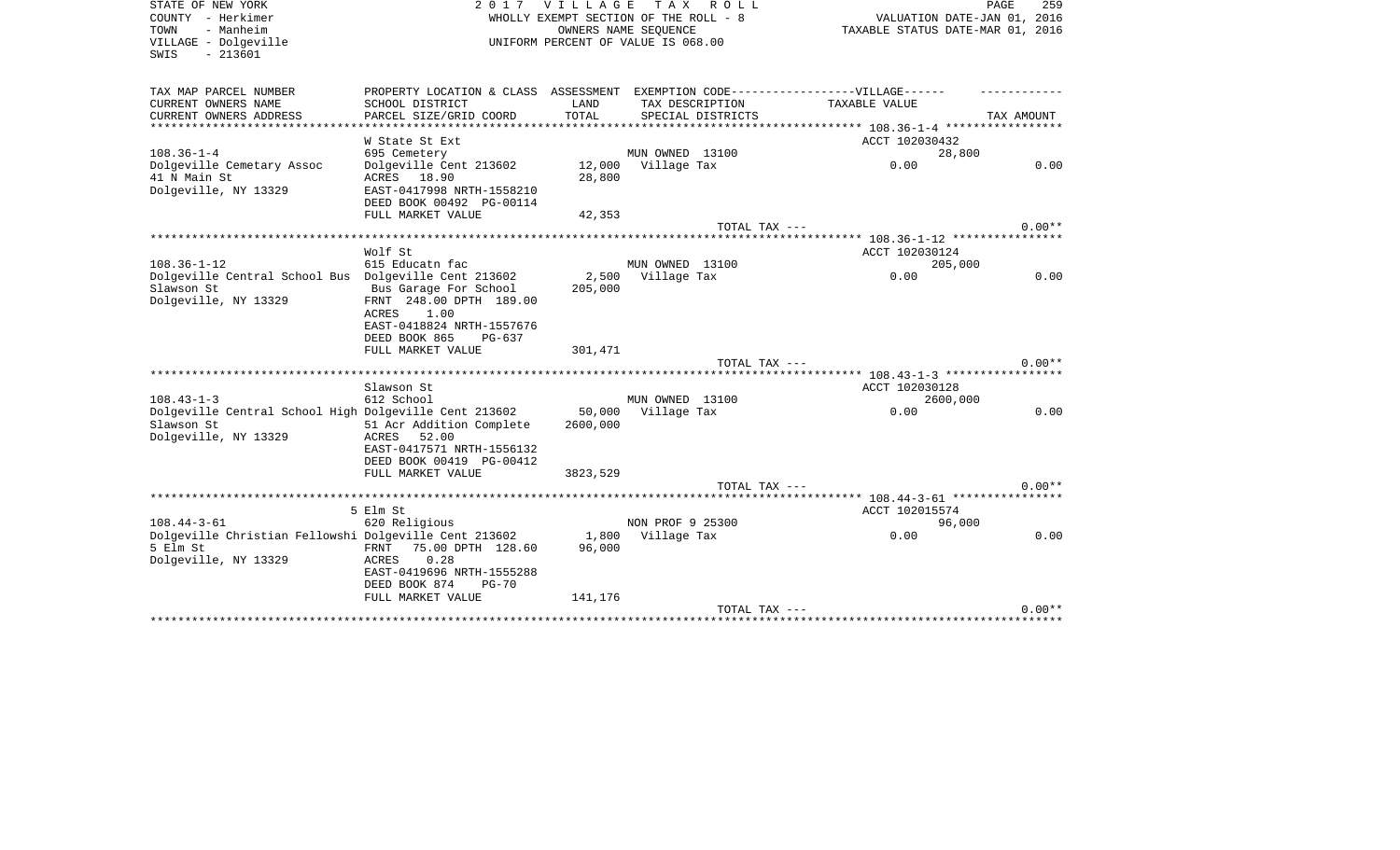| STATE OF NEW YORK                         | 2 0 1 7                                                                           | V I L L A G E | T A X<br>R O L L                      |                                                            | PAGE<br>260 |
|-------------------------------------------|-----------------------------------------------------------------------------------|---------------|---------------------------------------|------------------------------------------------------------|-------------|
| COUNTY - Herkimer                         |                                                                                   |               | WHOLLY EXEMPT SECTION OF THE ROLL - 8 | VALUATION DATE-JAN 01, 2016                                |             |
| - Manheim<br>TOWN                         |                                                                                   |               | OWNERS NAME SEQUENCE                  | TAXABLE STATUS DATE-MAR 01, 2016                           |             |
| VILLAGE - Dolgeville<br>$-213601$<br>SWIS |                                                                                   |               | UNIFORM PERCENT OF VALUE IS 068.00    |                                                            |             |
|                                           |                                                                                   |               |                                       |                                                            |             |
|                                           |                                                                                   |               |                                       |                                                            |             |
| TAX MAP PARCEL NUMBER                     | PROPERTY LOCATION & CLASS ASSESSMENT EXEMPTION CODE-----------------VILLAGE------ |               |                                       |                                                            |             |
| CURRENT OWNERS NAME                       | SCHOOL DISTRICT                                                                   | LAND          | TAX DESCRIPTION                       | TAXABLE VALUE                                              |             |
| CURRENT OWNERS ADDRESS                    | PARCEL SIZE/GRID COORD                                                            | TOTAL         | SPECIAL DISTRICTS                     |                                                            | TAX AMOUNT  |
| *********************                     |                                                                                   |               |                                       |                                                            |             |
|                                           | S Main St & Lamberson St                                                          |               |                                       | ACCT 102024210                                             |             |
| $108.52 - 5 - 26$                         | 311 Res vac land                                                                  |               | MUN OWNED 13100                       | 600                                                        |             |
| Dolgeville Housing Authority              | Dolgeville Cent 213602                                                            |               | 600 Village Tax                       | 0.00                                                       | 0.00        |
| 53 S Main St                              | 62.00 DPTH 138.00<br>FRNT                                                         | 600           |                                       |                                                            |             |
| Dolgeville, NY 13329                      | 0.20<br>ACRES                                                                     |               |                                       |                                                            |             |
|                                           | EAST-0419054 NRTH-1554397                                                         |               |                                       |                                                            |             |
|                                           | DEED BOOK 684<br>PG-831                                                           |               |                                       |                                                            |             |
|                                           | FULL MARKET VALUE                                                                 | 882           |                                       |                                                            |             |
|                                           |                                                                                   |               | TOTAL TAX ---                         |                                                            | $0.00**$    |
|                                           |                                                                                   |               |                                       | ***************************** 108.52-5-27 **************** |             |
| $108.52 - 5 - 27$                         | 63 S Main St<br>311 Res vac land                                                  |               | MUN OWNED 13100                       | ACCT 102010830                                             |             |
| Dolgeville Housing Authority              | Dolgeville Cent 213602                                                            | 400           | Village Tax                           | 400<br>0.00                                                | 0.00        |
| 53 S Main St                              | 72.00 DPTH 142.00<br>FRNT                                                         | 400           |                                       |                                                            |             |
| Dolgeville, NY 13329                      | 0.21<br>ACRES                                                                     |               |                                       |                                                            |             |
|                                           | EAST-0419090 NRTH-1554448                                                         |               |                                       |                                                            |             |
|                                           | DEED BOOK 768<br><b>PG-711</b>                                                    |               |                                       |                                                            |             |
|                                           | FULL MARKET VALUE                                                                 | 588           |                                       |                                                            |             |
|                                           |                                                                                   |               | TOTAL TAX ---                         |                                                            | $0.00**$    |
|                                           |                                                                                   |               |                                       | ****** 108.52-5-28 *****************                       |             |
|                                           | S Main St                                                                         |               |                                       | ACCT 102017580                                             |             |
| $108.52 - 5 - 28$                         | 330 Vacant comm                                                                   |               | MUN OWNED 13100                       | 300                                                        |             |
| Dolgeville Housing Authority              | Dolgeville Cent 213602                                                            | 300           | Village Tax                           | 0.00                                                       | 0.00        |
| 53 S Main St                              | 55.00 DPTH 142.00<br>FRNT                                                         | 300           |                                       |                                                            |             |
| Dolgeville, NY 13329                      | 0.13<br>ACRES                                                                     |               |                                       |                                                            |             |
|                                           | EAST-0419124 NRTH-1554497                                                         |               |                                       |                                                            |             |
|                                           | DEED BOOK 00666 PG-00286                                                          |               |                                       |                                                            |             |
|                                           | FULL MARKET VALUE                                                                 | 441           |                                       |                                                            |             |
|                                           |                                                                                   |               | TOTAL TAX ---                         |                                                            | $0.00**$    |
|                                           |                                                                                   |               |                                       |                                                            |             |
|                                           | S Main St                                                                         |               |                                       | ACCT 102015210                                             |             |
| $108.52 - 5 - 29$                         | 330 Vacant comm                                                                   |               | MUN OWNED 13100                       | 800                                                        |             |
| Dolgeville Housing Authority              | Dolgeville Cent 213602                                                            | 800           | Village Tax                           | 0.00                                                       | 0.00        |
| 53 S Main St                              | 75.00 DPTH 135.00<br>FRNT                                                         | 800           |                                       |                                                            |             |
| Dolgeville, NY 13329                      | 0.19<br>ACRES                                                                     |               |                                       |                                                            |             |
|                                           | EAST-0419161 NRTH-1554533                                                         |               |                                       |                                                            |             |
|                                           | DEED BOOK 00659 PG-00833                                                          |               |                                       |                                                            |             |
|                                           | FULL MARKET VALUE                                                                 | 1,176         |                                       |                                                            |             |
|                                           |                                                                                   |               | TOTAL TAX ---                         |                                                            | $0.00**$    |
| ********************                      |                                                                                   |               |                                       |                                                            |             |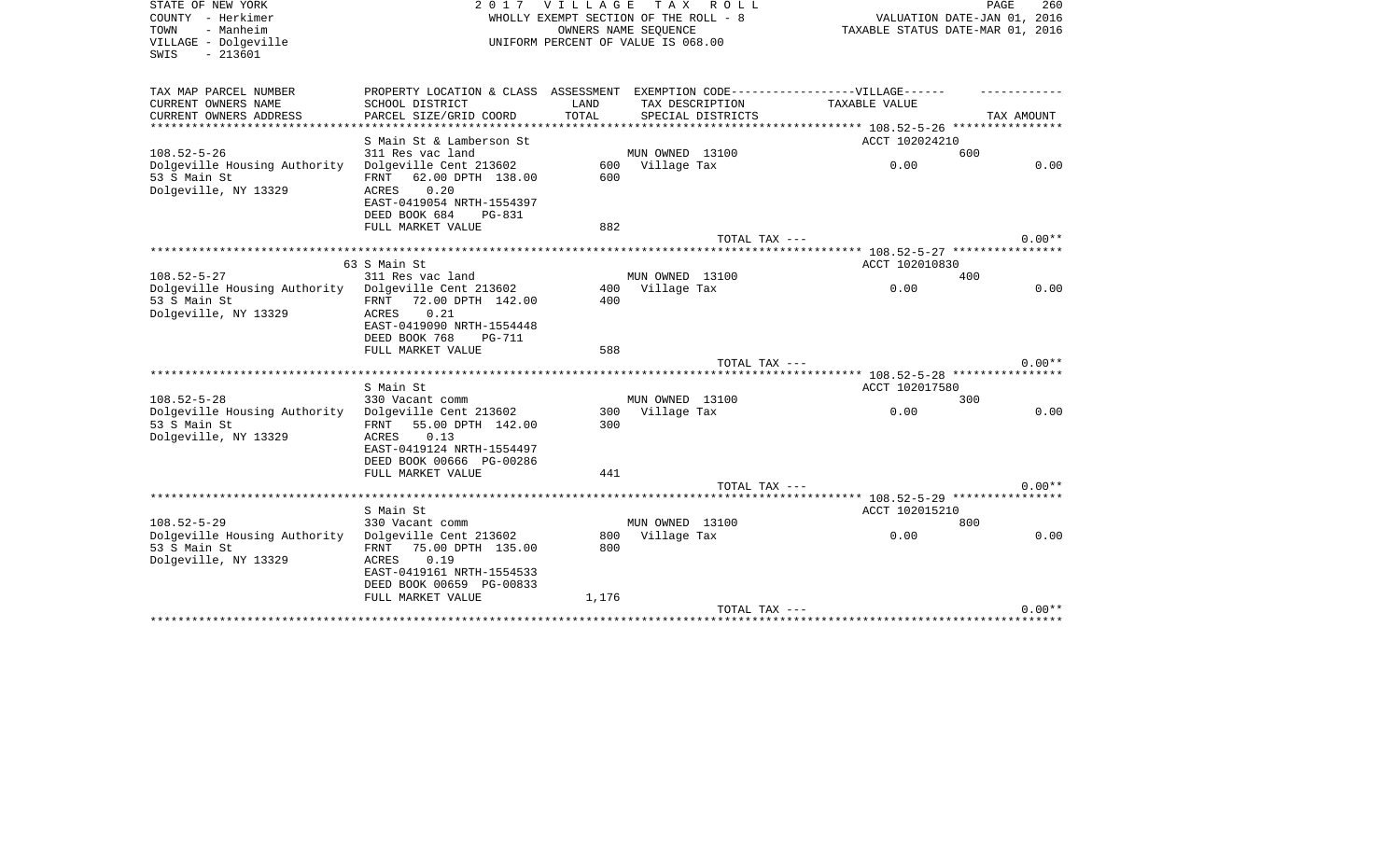| STATE OF NEW YORK<br>COUNTY - Herkimer<br>- Manheim<br>TOWN               | 2017                                       | <b>VILLAGE</b>     | TAX ROLL<br>WHOLLY EXEMPT SECTION OF THE ROLL - 8<br>OWNERS NAME SEQUENCE | VALUATION DATE-JAN 01, 2016<br>TAXABLE STATUS DATE-MAR 01, 2016  | 261<br>PAGE |
|---------------------------------------------------------------------------|--------------------------------------------|--------------------|---------------------------------------------------------------------------|------------------------------------------------------------------|-------------|
| VILLAGE - Dolgeville<br>$-213601$<br>SWIS                                 |                                            |                    | UNIFORM PERCENT OF VALUE IS 068.00                                        |                                                                  |             |
| TAX MAP PARCEL NUMBER                                                     | PROPERTY LOCATION & CLASS ASSESSMENT       |                    |                                                                           | EXEMPTION CODE------------------VILLAGE------                    |             |
| CURRENT OWNERS NAME                                                       | SCHOOL DISTRICT                            | LAND               | TAX DESCRIPTION                                                           | TAXABLE VALUE                                                    |             |
| CURRENT OWNERS ADDRESS                                                    | PARCEL SIZE/GRID COORD                     | TOTAL              | SPECIAL DISTRICTS                                                         |                                                                  | TAX AMOUNT  |
|                                                                           | 53 S Main St                               | ****************** |                                                                           | **************** 108.52-5-30 *****************<br>ACCT 102020730 |             |
| $108.52 - 5 - 30$                                                         | 633 Aged - home                            |                    | MUN OWNED 13100                                                           | 538,500                                                          |             |
| Dolgeville Housing Authority                                              | Dolgeville Cent 213602                     |                    | 19,000 Village Tax                                                        | 0.00                                                             | 0.00        |
| 53 S Main St                                                              | 90.00 DPTH 205.00<br>FRNT                  | 538,500            |                                                                           |                                                                  |             |
| Dolgeville, NY 13329                                                      | 0.46<br>ACRES                              |                    |                                                                           |                                                                  |             |
|                                                                           | EAST-0419243 NRTH-1554549                  |                    |                                                                           |                                                                  |             |
|                                                                           | DEED BOOK 00659 PG-00835                   |                    |                                                                           |                                                                  |             |
|                                                                           | FULL MARKET VALUE                          | 791,912            |                                                                           |                                                                  | $0.00**$    |
|                                                                           | *************************                  |                    | TOTAL TAX ---                                                             | ******* 108.52-5-31 ****************                             |             |
|                                                                           | S Main St                                  |                    |                                                                           | ACCT 102029370                                                   |             |
| $108.52 - 5 - 31$                                                         | 653 Govt pk lot                            |                    | MUN OWNED 13100                                                           | 1,200                                                            |             |
| Dolgeville Housing Authority                                              | Dolgeville Cent 213602                     |                    | 1,200 Village Tax                                                         | 0.00                                                             | 0.00        |
| 53 S Main St                                                              | FRNT 50.00 DPTH 100.00                     | 1,200              |                                                                           |                                                                  |             |
| Dolgeville, NY 13329                                                      | 0.11<br>ACRES<br>EAST-0419271 NRTH-1554639 |                    |                                                                           |                                                                  |             |
|                                                                           | DEED BOOK 00659 PG-00831                   |                    |                                                                           |                                                                  |             |
|                                                                           | FULL MARKET VALUE                          | 1,765              |                                                                           |                                                                  |             |
|                                                                           |                                            |                    | TOTAL TAX ---                                                             |                                                                  | $0.00**$    |
|                                                                           |                                            |                    |                                                                           |                                                                  |             |
|                                                                           | S Main St                                  |                    |                                                                           | ACCT 102030188                                                   |             |
| $108.44 - 3 - 71$<br>Dolgeville Masonic Lodge #796 Dolgeville Cent 213602 | 534 Social org.                            | 1,400              | NON PROF 9 25300<br>Village Tax                                           | 185,000<br>0.00                                                  | 0.00        |
| Main St                                                                   |                                            | 185,000            |                                                                           |                                                                  |             |
| Dolgeville, NY 13329                                                      | FRNT 120.00 DPTH 228.80                    |                    |                                                                           |                                                                  |             |
|                                                                           | 0.68<br>ACRES                              |                    |                                                                           |                                                                  |             |
|                                                                           | EAST-0419422 NRTH-1555022                  |                    |                                                                           |                                                                  |             |
|                                                                           | DEED BOOK 00321 PG-00364                   |                    |                                                                           |                                                                  |             |
|                                                                           | FULL MARKET VALUE                          | 272,059            | TOTAL TAX ---                                                             |                                                                  | $0.00**$    |
|                                                                           |                                            |                    |                                                                           |                                                                  |             |
|                                                                           | 24 N Main St                               |                    |                                                                           | ACCT 102020250                                                   |             |
| $108.44 - 4 - 17$                                                         | 611 Library                                |                    | MUN OWNED 13100                                                           | 400,000                                                          |             |
| Dolgeville Public library                                                 | Dolgeville Cent 213602                     |                    | 1,500 Village Tax                                                         | 0.00                                                             | 0.00        |
| 24 N Main St                                                              | Library                                    | 400,000            |                                                                           |                                                                  |             |
| Dolgeville, NY 13329                                                      | FRNT<br>50.34 DPTH 85.00<br>ACRES<br>0.10  |                    |                                                                           |                                                                  |             |
|                                                                           | EAST-0420055 NRTH-1555572                  |                    |                                                                           |                                                                  |             |
|                                                                           | DEED BOOK 917<br>PG-625                    |                    |                                                                           |                                                                  |             |
|                                                                           | FULL MARKET VALUE                          | 588,235            |                                                                           |                                                                  |             |
|                                                                           |                                            |                    | TOTAL TAX ---                                                             |                                                                  | $0.00**$    |
|                                                                           |                                            |                    |                                                                           |                                                                  |             |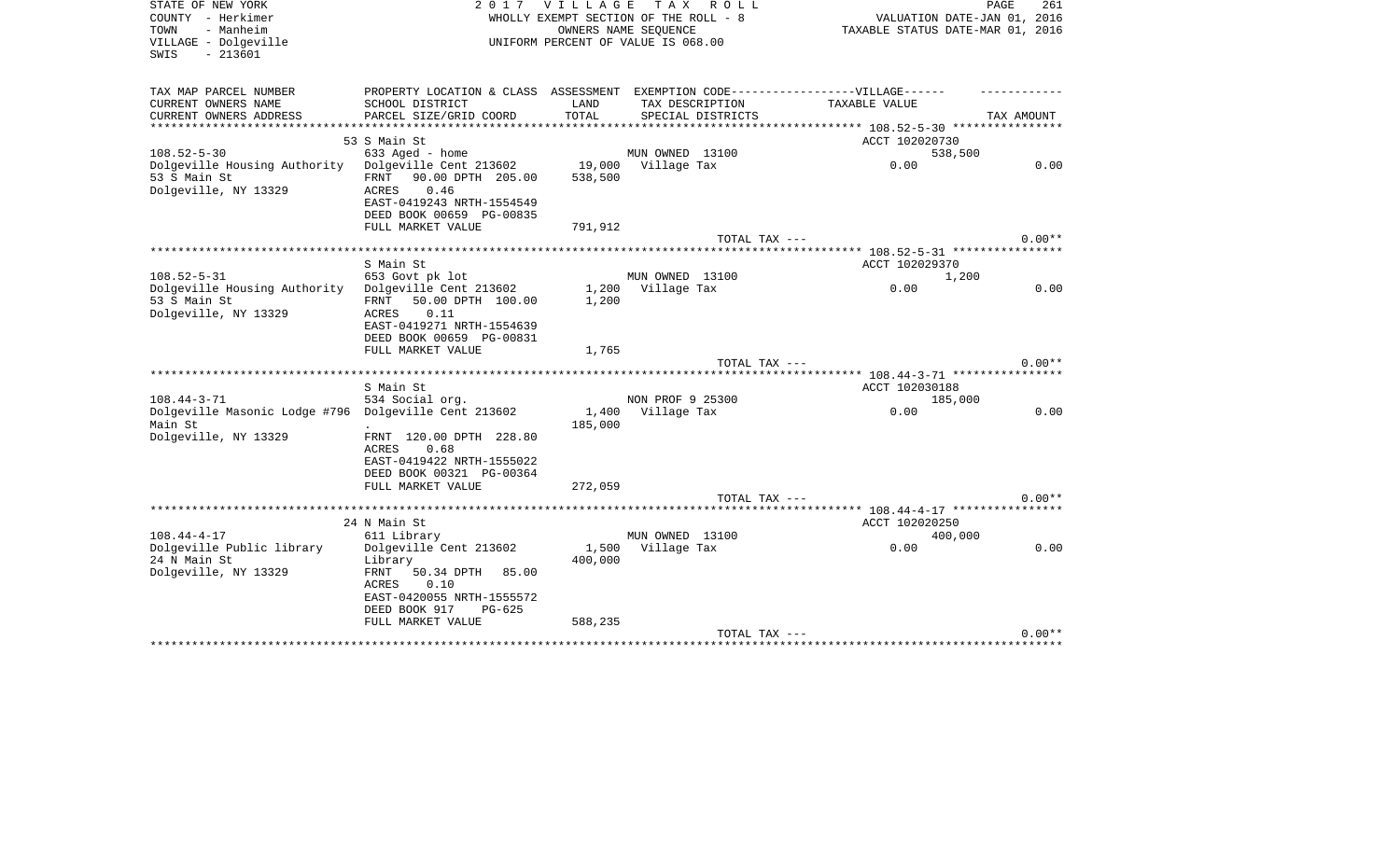| STATE OF NEW YORK<br>COUNTY - Herkimer<br>- Manheim<br>TOWN<br>VILLAGE - Dolgeville<br>$-213601$<br>SWIS |                                                                                   | 2017 VILLAGE          | TAX ROLL<br>WHOLLY EXEMPT SECTION OF THE ROLL - 8<br>OWNERS NAME SEQUENCE<br>UNIFORM PERCENT OF VALUE IS 068.00 |                                             | PAGE<br>262<br>VALUATION DATE-JAN 01, 2016<br>TAXABLE STATUS DATE-MAR 01, 2016 |
|----------------------------------------------------------------------------------------------------------|-----------------------------------------------------------------------------------|-----------------------|-----------------------------------------------------------------------------------------------------------------|---------------------------------------------|--------------------------------------------------------------------------------|
| TAX MAP PARCEL NUMBER                                                                                    | PROPERTY LOCATION & CLASS ASSESSMENT EXEMPTION CODE-----------------VILLAGE------ |                       |                                                                                                                 |                                             |                                                                                |
| CURRENT OWNERS NAME                                                                                      | SCHOOL DISTRICT                                                                   | LAND                  | TAX DESCRIPTION                                                                                                 | TAXABLE VALUE                               |                                                                                |
| CURRENT OWNERS ADDRESS<br>* * * * * * * * * * * * * * * * *                                              | PARCEL SIZE/GRID COORD<br>******************                                      | TOTAL<br>************ | SPECIAL DISTRICTS                                                                                               | ************* 108.44-1-29 ***************** | TAX AMOUNT                                                                     |
|                                                                                                          | S Helmer Ave & Fink St                                                            |                       |                                                                                                                 | ACCT 102021990                              |                                                                                |
| $108.44 - 1 - 29$                                                                                        | 311 Res vac land                                                                  |                       | VLG/OTHER 13650                                                                                                 |                                             | 3,700                                                                          |
| Dolgeville Volunteer Fire Dept Dolgeville Cent 213602<br>20 S Helmer Ave                                 | <b>ACRES</b><br>2.70                                                              | 3,700<br>3,700        | Village Tax                                                                                                     | 0.00                                        | 0.00                                                                           |
| Dolgeville, NY 13329                                                                                     | EAST-0418847 NRTH-1555580<br>DEED BOOK 784<br>$PG-618$                            |                       |                                                                                                                 |                                             |                                                                                |
|                                                                                                          | FULL MARKET VALUE                                                                 | 5,441                 | TOTAL TAX ---                                                                                                   |                                             | $0.00**$                                                                       |
|                                                                                                          |                                                                                   |                       |                                                                                                                 |                                             |                                                                                |
|                                                                                                          | 20-22 S Helmer Ave                                                                |                       |                                                                                                                 | ACCT 102030189                              |                                                                                |
| $108.44 - 1 - 45$                                                                                        | 662 Police/fire                                                                   |                       | NON PROF 9 25300                                                                                                |                                             | 115,000                                                                        |
| Dolgeville Volunteer Fire Dept Dolgeville Cent 213602                                                    |                                                                                   | 1,700                 | Village Tax                                                                                                     | 0.00                                        | 0.00                                                                           |
| 20 S Helmer Ave                                                                                          | Dolgeville Fire Dept.                                                             | 115,000               |                                                                                                                 |                                             |                                                                                |
| Dolgeville, NY 13329                                                                                     | FRNT 165.00 DPTH 200.00<br><b>ACRES</b><br>0.63<br>EAST-0419043 NRTH-1555475      |                       |                                                                                                                 |                                             |                                                                                |
|                                                                                                          | DEED BOOK 784<br>$PG-622$                                                         |                       |                                                                                                                 |                                             |                                                                                |
|                                                                                                          | FULL MARKET VALUE                                                                 | 169,118               | TOTAL TAX ---                                                                                                   |                                             | $0.00**$                                                                       |
|                                                                                                          | **************************                                                        |                       |                                                                                                                 |                                             |                                                                                |
|                                                                                                          | 16 N Main St                                                                      |                       |                                                                                                                 | ACCT 102023850                              |                                                                                |
| $108.44 - 4 - 19$                                                                                        | 311 Res vac land                                                                  |                       | MUN OWNED 13100                                                                                                 |                                             | 2,000                                                                          |
| Dolgeville-Manheim Public Libr Dolgeville Cent 213602                                                    |                                                                                   | 2,000                 | Village Tax                                                                                                     | 0.00                                        | 0.00                                                                           |
| 26 1/2 N Main St<br>Dolgeville, NY 13329                                                                 | 50.00 DPTH<br>FRNT<br>45.00<br>0.05<br>ACRES                                      | 2,000                 |                                                                                                                 |                                             |                                                                                |
|                                                                                                          | EAST-0420030 NRTH-1555492<br>DEED BOOK 895<br>$PG-210$<br>FULL MARKET VALUE       | 2,941                 |                                                                                                                 |                                             |                                                                                |
|                                                                                                          |                                                                                   |                       | $TOTAL$ $TAX$ $---$                                                                                             |                                             | $0.00**$                                                                       |
|                                                                                                          |                                                                                   |                       |                                                                                                                 | ********* 108.52-5-94 *****************     |                                                                                |
|                                                                                                          | 27 Van Buren St                                                                   |                       |                                                                                                                 | ACCT 102000420                              |                                                                                |
| $108.52 - 5 - 94$                                                                                        | 632 Benevolent                                                                    |                       | NYS HOSP<br>12100                                                                                               |                                             | 144,500                                                                        |
| Facilities Development<br>Attn: Ofc of Mental Retardatio W/barn<br>27 Van Buren St                       | Dolgeville Cent 213602<br>FRNT 120.00 DPTH 160.00                                 | 1,200<br>144,500      | Village Tax                                                                                                     | 0.00                                        | 0.00                                                                           |
| Dolgeville, NY 13329                                                                                     | 0.42<br>ACRES<br>EAST-0420109 NRTH-1554400<br>DEED BOOK 00633 PG-00470            |                       |                                                                                                                 |                                             |                                                                                |
|                                                                                                          | FULL MARKET VALUE                                                                 | 212,500               |                                                                                                                 |                                             |                                                                                |
|                                                                                                          |                                                                                   |                       | TOTAL TAX ---                                                                                                   |                                             | $0.00**$                                                                       |
|                                                                                                          |                                                                                   |                       |                                                                                                                 |                                             |                                                                                |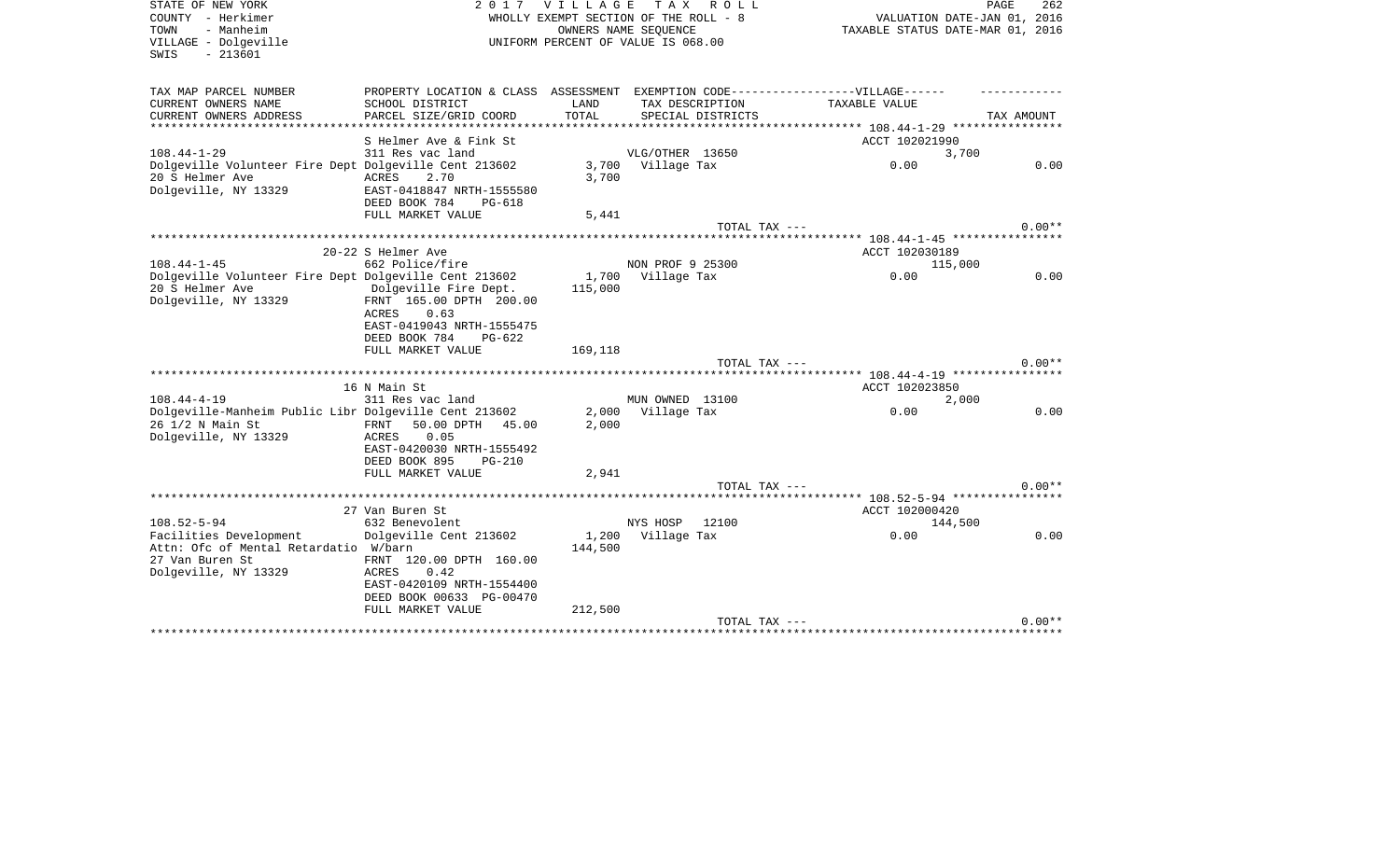| STATE OF NEW YORK          | 2017                                                                             | V I L L A G E | T A X<br>R O L L                      |                                      | PAGE<br>263 |
|----------------------------|----------------------------------------------------------------------------------|---------------|---------------------------------------|--------------------------------------|-------------|
| COUNTY - Herkimer          |                                                                                  |               | WHOLLY EXEMPT SECTION OF THE ROLL - 8 | VALUATION DATE-JAN 01, 2016          |             |
| TOWN<br>- Manheim          |                                                                                  |               | OWNERS NAME SEQUENCE                  | TAXABLE STATUS DATE-MAR 01, 2016     |             |
| VILLAGE - Dolgeville       |                                                                                  |               | UNIFORM PERCENT OF VALUE IS 068.00    |                                      |             |
| SWIS<br>$-213601$          |                                                                                  |               |                                       |                                      |             |
|                            |                                                                                  |               |                                       |                                      |             |
|                            |                                                                                  |               |                                       |                                      |             |
| TAX MAP PARCEL NUMBER      | PROPERTY LOCATION & CLASS ASSESSMENT EXEMPTION CODE----------------VILLAGE------ |               |                                       |                                      |             |
| CURRENT OWNERS NAME        | SCHOOL DISTRICT                                                                  | LAND          | TAX DESCRIPTION                       | TAXABLE VALUE                        |             |
| CURRENT OWNERS ADDRESS     | PARCEL SIZE/GRID COORD                                                           | TOTAL         | SPECIAL DISTRICTS                     |                                      | TAX AMOUNT  |
| *************************  |                                                                                  |               |                                       |                                      |             |
|                            | Van Buren St                                                                     |               |                                       | ACCT 102030429                       |             |
| $108.52 - 5 - 86$          | 620 Religious                                                                    |               | NON PROF 9 25300                      | 56,000                               |             |
| Grace Baptist              | Dolgeville Cent 213602                                                           | 1,100         | Village Tax                           | 0.00                                 | 0.00        |
| PO Box 355                 | FRNT 110.00 DPTH 170.00                                                          | 56,000        |                                       |                                      |             |
| Salisbury Center, NY 13454 | ACRES<br>0.36                                                                    |               |                                       |                                      |             |
|                            | EAST-0419749 NRTH-1554675                                                        |               |                                       |                                      |             |
|                            | DEED BOOK 810<br>PG-560                                                          |               |                                       |                                      |             |
|                            | FULL MARKET VALUE                                                                | 82,353        |                                       |                                      |             |
|                            |                                                                                  |               | TOTAL TAX ---                         |                                      | $0.00**$    |
|                            |                                                                                  |               |                                       |                                      |             |
|                            | 9 Gibson St                                                                      |               |                                       | ACCT 102002220                       |             |
|                            |                                                                                  |               |                                       |                                      |             |
| $108.44 - 3 - 22$          | 642 Health bldg                                                                  |               | NP HOSP<br>25210                      | 120,000                              |             |
| Little Falls Hospital      | Dolgeville Cent 213602                                                           | 600           | Village Tax                           | 0.00                                 | 0.00        |
| 140 Burwell St             | 60.00 DPTH 171.60<br>FRNT                                                        | 120,000       |                                       |                                      |             |
| Little Falls, NY 13365     | ACRES<br>0.23                                                                    |               |                                       |                                      |             |
|                            | EAST-0419715 NRTH-1555834                                                        |               |                                       |                                      |             |
|                            | DEED BOOK 690<br>PG-728                                                          |               |                                       |                                      |             |
|                            | FULL MARKET VALUE                                                                | 176,471       |                                       |                                      |             |
|                            |                                                                                  |               | TOTAL TAX ---                         |                                      | $0.00**$    |
|                            |                                                                                  |               |                                       | ****** 108.44-1-7 ****************** |             |
|                            | N Helmer Ave                                                                     |               |                                       | ACCT 102030368                       |             |
| $108.44 - 1 - 7$           | 620 Religious                                                                    |               | NON PROF 9 25300                      | 237,200                              |             |
| Methodist Church           | Dolgeville Cent 213602                                                           | 5,000         | Village Tax                           | 0.00                                 | 0.00        |
| State St                   | 95.00 DPTH 150.00<br>FRNT                                                        | 237,200       |                                       |                                      |             |
| Dolgeville, NY 13329       | 0.35<br>ACRES                                                                    |               |                                       |                                      |             |
|                            | EAST-0419474 NRTH-1556370                                                        |               |                                       |                                      |             |
|                            | FULL MARKET VALUE                                                                | 348,824       |                                       |                                      |             |
|                            |                                                                                  |               | TOTAL TAX ---                         |                                      | $0.00**$    |
|                            |                                                                                  |               |                                       |                                      |             |
|                            | W State St                                                                       |               |                                       | ACCT 102030398                       |             |
| $108.44 - 1 - 6$           | 210 1 Family Res                                                                 |               | NON PROF 9 25300                      | 71,900                               |             |
| Methodist Church Parsonage | Dolgeville Cent 213602                                                           | 800           | Village Tax                           | 0.00                                 | 0.00        |
| State St                   | Methodist Parsonage 210                                                          | 71,900        |                                       |                                      |             |
| Dolgeville, NY 13329       | 75.00 DPTH 186.00<br>FRNT                                                        |               |                                       |                                      |             |
|                            | ACRES<br>0.34                                                                    |               |                                       |                                      |             |
|                            |                                                                                  |               |                                       |                                      |             |
|                            | EAST-0419564 NRTH-1556487                                                        |               |                                       |                                      |             |
|                            | FULL MARKET VALUE                                                                | 105,735       |                                       |                                      |             |
|                            |                                                                                  |               | TOTAL TAX ---                         |                                      | $0.00**$    |
|                            |                                                                                  |               |                                       |                                      |             |
|                            | 32 Spencer St                                                                    |               |                                       | ACCT 102030428                       |             |
| $108.52 - 1 - 11$          | 620 Religious                                                                    |               | NON PROF 9 25300                      | 158,000                              |             |
| New Hope                   | Dolgeville Cent 213602                                                           | 1,200         | Village Tax                           | 0.00                                 | 0.00        |
| 32 Spencer St              | W/garage                                                                         | 158,000       |                                       |                                      |             |
| Dolgeville, NY 13329       | FRNT 115.92 DPTH 235.00                                                          |               |                                       |                                      |             |
|                            | 0.57<br>ACRES                                                                    |               |                                       |                                      |             |
|                            | EAST-0418005 NRTH-1554500                                                        |               |                                       |                                      |             |
|                            | DEED BOOK 689<br>PG-913                                                          |               |                                       |                                      |             |
|                            | FULL MARKET VALUE                                                                | 232,353       |                                       |                                      |             |
|                            |                                                                                  |               | TOTAL TAX ---                         |                                      | $0.00**$    |
|                            |                                                                                  |               | **************                        |                                      |             |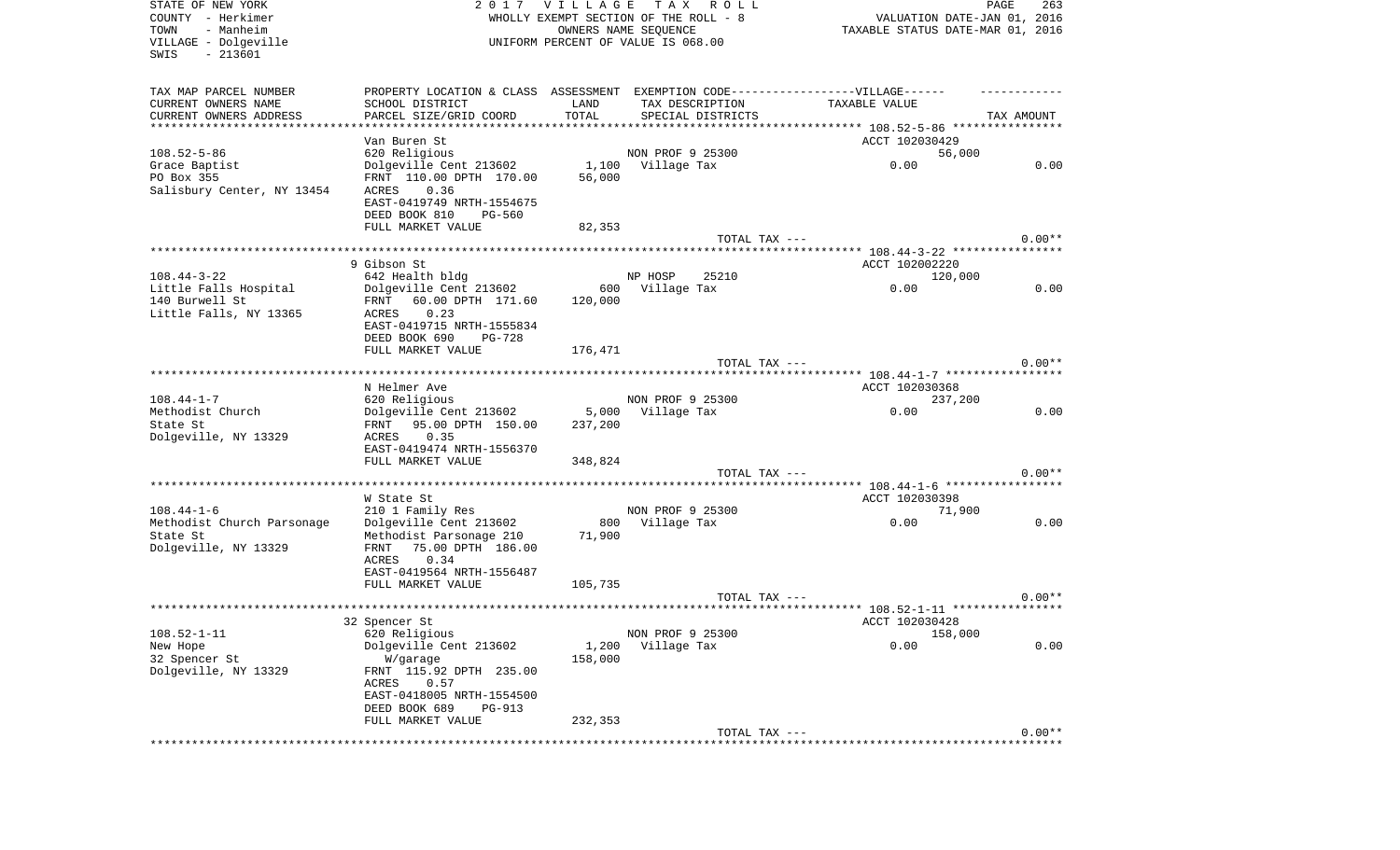| STATE OF NEW YORK<br>COUNTY - Herkimer<br>- Manheim<br>TOWN<br>VILLAGE - Dolgeville<br>$-213601$<br>SWIS | 2 0 1 7                                                     | <b>VILLAGE</b> | TAX ROLL<br>WHOLLY EXEMPT SECTION OF THE ROLL - 8<br>OWNERS NAME SEQUENCE<br>UNIFORM PERCENT OF VALUE IS 068.00 |                                                                                   | PAGE<br>264<br>VALUATION DATE-JAN 01, 2016<br>TAXABLE STATUS DATE-MAR 01, 2016 |
|----------------------------------------------------------------------------------------------------------|-------------------------------------------------------------|----------------|-----------------------------------------------------------------------------------------------------------------|-----------------------------------------------------------------------------------|--------------------------------------------------------------------------------|
| TAX MAP PARCEL NUMBER                                                                                    |                                                             |                |                                                                                                                 | PROPERTY LOCATION & CLASS ASSESSMENT EXEMPTION CODE-----------------VILLAGE------ |                                                                                |
| CURRENT OWNERS NAME                                                                                      | SCHOOL DISTRICT                                             | LAND           | TAX DESCRIPTION                                                                                                 | TAXABLE VALUE                                                                     |                                                                                |
| CURRENT OWNERS ADDRESS                                                                                   | PARCEL SIZE/GRID COORD                                      | TOTAL          | SPECIAL DISTRICTS                                                                                               |                                                                                   | TAX AMOUNT                                                                     |
| ***********************                                                                                  |                                                             |                |                                                                                                                 |                                                                                   |                                                                                |
|                                                                                                          | Sullivan St                                                 |                |                                                                                                                 |                                                                                   |                                                                                |
| $108.60 - 1 - 1.2$                                                                                       | 642 Health bldg                                             |                | NYS HOSP<br>12100                                                                                               |                                                                                   | 473,100                                                                        |
| Rome Development Center                                                                                  | Dolgeville Cent 213602                                      | 6,100          | Village Tax                                                                                                     | 0.00                                                                              | 0.00                                                                           |
| Hostel No 2748<br>75 Sullivan St                                                                         | ACRES<br>5.11                                               | 473,100        |                                                                                                                 |                                                                                   |                                                                                |
| Dolgeville, NY 13329                                                                                     | EAST-0417842 NRTH-1551168<br>DEED BOOK 509<br><b>PG-310</b> |                |                                                                                                                 |                                                                                   |                                                                                |
|                                                                                                          | FULL MARKET VALUE                                           | 695,735        |                                                                                                                 |                                                                                   |                                                                                |
|                                                                                                          |                                                             |                | TOTAL TAX ---                                                                                                   |                                                                                   | $0.00**$                                                                       |
|                                                                                                          |                                                             |                |                                                                                                                 |                                                                                   |                                                                                |
|                                                                                                          | 75 N Helmer Ave                                             |                |                                                                                                                 | ACCT 102017490                                                                    |                                                                                |
| $108.36 - 2 - 9$                                                                                         | 642 Health bldg                                             |                | NON PROF 9 25300                                                                                                |                                                                                   | 55,800                                                                         |
| S&S Volunteer Ambulance Servic Dolgeville Cent 213602                                                    |                                                             |                | 2,000 Village Tax                                                                                               | 0.00                                                                              | 0.00                                                                           |
| 75 N Helmer Ave                                                                                          | Ambulance Garage                                            | 55,800         |                                                                                                                 |                                                                                   |                                                                                |
| Dolgeville, NY 13329                                                                                     | FRNT 200.00 DPTH 67.00                                      |                |                                                                                                                 |                                                                                   |                                                                                |
|                                                                                                          | ACRES<br>0.56                                               |                |                                                                                                                 |                                                                                   |                                                                                |
|                                                                                                          | EAST-0419521 NRTH-1558079                                   |                |                                                                                                                 |                                                                                   |                                                                                |
|                                                                                                          | DEED BOOK 1403<br>PG-740                                    |                |                                                                                                                 |                                                                                   |                                                                                |
|                                                                                                          | FULL MARKET VALUE                                           | 82,059         |                                                                                                                 |                                                                                   |                                                                                |
|                                                                                                          |                                                             |                | TOTAL TAX ---                                                                                                   |                                                                                   | $0.00**$                                                                       |
|                                                                                                          |                                                             |                |                                                                                                                 |                                                                                   |                                                                                |
|                                                                                                          | W State St Ext                                              |                |                                                                                                                 | ACCT 102030433                                                                    |                                                                                |
| $108.35 - 1 - 4$                                                                                         | 695 Cemetery                                                |                | MUN OWNED 13100                                                                                                 |                                                                                   | 10,200                                                                         |
| St Josephs Cemetary                                                                                      | Dolgeville Cent 213602                                      | 10,000         | Village Tax                                                                                                     | 0.00                                                                              | 0.00                                                                           |
| Helmer Ave                                                                                               | <b>ACRES</b><br>4.80                                        | 10,200         |                                                                                                                 |                                                                                   |                                                                                |
| Dolgeville, NY 13329                                                                                     | EAST-0417577 NRTH-1558528                                   |                |                                                                                                                 |                                                                                   |                                                                                |
|                                                                                                          | DEED BOOK 00225 PG-00157                                    |                |                                                                                                                 |                                                                                   |                                                                                |
|                                                                                                          | FULL MARKET VALUE                                           | 15,000         |                                                                                                                 |                                                                                   |                                                                                |
|                                                                                                          |                                                             |                | TOTAL TAX ---                                                                                                   |                                                                                   | $0.00**$                                                                       |
|                                                                                                          |                                                             |                |                                                                                                                 | ***************************** 108.36-1-37 ****************                        |                                                                                |
| $108.36 - 1 - 37$                                                                                        | N Helmer Ave                                                |                | NON PROF 9 25300                                                                                                | ACCT 102030308                                                                    |                                                                                |
| St Josephs Church                                                                                        | 620 Religious<br>Dolgeville Cent 213602                     |                | 800 Village Tax                                                                                                 | 0.00                                                                              | 280,000<br>0.00                                                                |
| Helmer Ave                                                                                               | FRNT 200.00 DPTH 65.00                                      | 280,000        |                                                                                                                 |                                                                                   |                                                                                |
| Dolgeville, NY 13329                                                                                     | 0.27<br>ACRES                                               |                |                                                                                                                 |                                                                                   |                                                                                |
|                                                                                                          | EAST-0419575 NRTH-1556705                                   |                |                                                                                                                 |                                                                                   |                                                                                |
|                                                                                                          | FULL MARKET VALUE                                           | 411,765        |                                                                                                                 |                                                                                   |                                                                                |
|                                                                                                          |                                                             |                | TOTAL TAX ---                                                                                                   |                                                                                   | $0.00**$                                                                       |
|                                                                                                          |                                                             |                |                                                                                                                 |                                                                                   |                                                                                |
|                                                                                                          | 31 N Helmer Ave                                             |                |                                                                                                                 | ACCT 102030309                                                                    |                                                                                |
| $108.36 - 1 - 36$                                                                                        | 210 1 Family Res                                            |                | NON PROF 9 25300                                                                                                |                                                                                   | 180,700                                                                        |
| St Josephs Church Parsonage                                                                              | Dolgeville Cent 213602                                      | 1,000          | Village Tax                                                                                                     | 0.00                                                                              | 0.00                                                                           |
| Helmer Ave                                                                                               | FRNT 103.00 DPTH 159.00                                     | 180,700        |                                                                                                                 |                                                                                   |                                                                                |
| Dolgeville, NY 13329                                                                                     | ACRES<br>0.15                                               |                |                                                                                                                 |                                                                                   |                                                                                |
|                                                                                                          | EAST-0419595 NRTH-1556769                                   |                |                                                                                                                 |                                                                                   |                                                                                |
|                                                                                                          | FULL MARKET VALUE                                           | 265,735        |                                                                                                                 |                                                                                   |                                                                                |
|                                                                                                          |                                                             |                | TOTAL TAX ---                                                                                                   |                                                                                   | $0.00**$                                                                       |
|                                                                                                          |                                                             |                |                                                                                                                 |                                                                                   |                                                                                |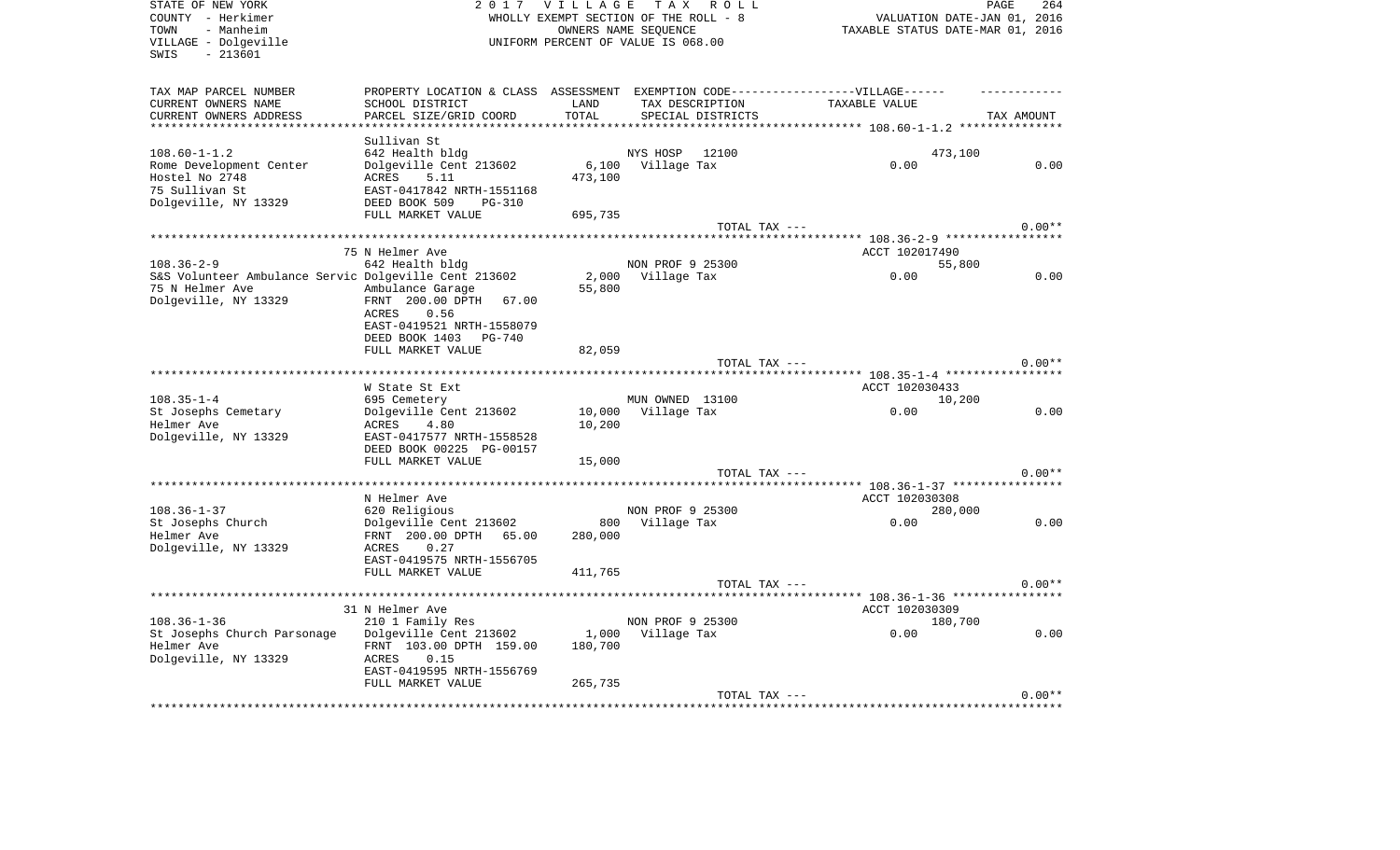| STATE OF NEW YORK<br>COUNTY - Herkimer<br>- Manheim<br>TOWN<br>VILLAGE - Dolgeville<br>$-213601$<br>SWIS |                                                                                                                                                   |                  | 2017 VILLAGE TAX ROLL<br>WHOLLY EXEMPT SECTION OF THE ROLL - 8<br>OWNERS NAME SEQUENCE<br>UNIFORM PERCENT OF VALUE IS 068.00 |                                      | PAGE<br>265<br>VALUATION DATE-JAN 01, 2016<br>TAXABLE STATUS DATE-MAR 01, 2016 |
|----------------------------------------------------------------------------------------------------------|---------------------------------------------------------------------------------------------------------------------------------------------------|------------------|------------------------------------------------------------------------------------------------------------------------------|--------------------------------------|--------------------------------------------------------------------------------|
| TAX MAP PARCEL NUMBER<br>CURRENT OWNERS NAME<br>CURRENT OWNERS ADDRESS<br>*************************      | PROPERTY LOCATION & CLASS ASSESSMENT EXEMPTION CODE----------------VILLAGE------<br>SCHOOL DISTRICT<br>PARCEL SIZE/GRID COORD                     | LAND<br>TOTAL    | TAX DESCRIPTION<br>SPECIAL DISTRICTS                                                                                         | TAXABLE VALUE                        | TAX AMOUNT                                                                     |
|                                                                                                          | THRU VILLAGE                                                                                                                                      |                  |                                                                                                                              | ACCT 102098713                       |                                                                                |
| $108.43 - 1 - 1$<br>Town of Manheim<br>6356 St. Rte. 167<br>Dolgeville, NY 13329                         | 311 Res vac land<br>Dolgeville Cent 213602<br>Rr Rt Way<br>ACRES<br>3.70<br>EAST-0416199 NRTH-1555807<br>DEED BOOK 1208 PG-189                    | 1,850            | MUN OWNED 13100<br>1,850 Village Tax                                                                                         | 0.00                                 | 1,850<br>0.00                                                                  |
|                                                                                                          | FULL MARKET VALUE                                                                                                                                 | 2,721            |                                                                                                                              |                                      |                                                                                |
|                                                                                                          |                                                                                                                                                   |                  | TOTAL TAX ---                                                                                                                |                                      | $0.00**$                                                                       |
| $108.43 - 1 - 11.2$<br>Town of Manheim                                                                   | Spencer St<br>311 Res vac land<br>Dolgeville Cent 213602                                                                                          |                  | MUN OWNED 13100<br>18,300 Village Tax                                                                                        | 0.00                                 | 18,300<br>0.00                                                                 |
| 6356 St. Rte. 167<br>Dolgeville, NY 13329                                                                | ACRES 25.60<br>EAST-0416073 NRTH-1556312<br>DEED BOOK 1208 PG-189<br>FULL MARKET VALUE                                                            | 18,300<br>26,912 |                                                                                                                              |                                      |                                                                                |
|                                                                                                          |                                                                                                                                                   |                  | TOTAL TAX ---                                                                                                                |                                      | $0.00**$                                                                       |
| $108.52 - 3 - 41$                                                                                        | E Faville Ave<br>620 Religious                                                                                                                    |                  | NON PROF 9 25300                                                                                                             | ACCT 102030278                       | 90,500                                                                         |
| United Lutheran<br>Presbyterian Parish<br>P 0 Box 43<br>Dolgeville, NY 13329                             | Dolgeville Cent 213602<br>FRNT<br>50.00 DPTH 106.00<br>0.12<br>ACRES<br>EAST-0419168 NRTH-1553356                                                 | 90,500           | 500 Village Tax                                                                                                              | 0.00                                 | 0.00                                                                           |
|                                                                                                          | FULL MARKET VALUE                                                                                                                                 | 133,088          |                                                                                                                              |                                      |                                                                                |
|                                                                                                          |                                                                                                                                                   |                  | TOTAL TAX ---                                                                                                                | ******* 108.52-5-32 **************** | $0.00**$                                                                       |
| $108.52 - 5 - 32$                                                                                        | 41 S Main St<br>652 Govt bldgs                                                                                                                    |                  | MUN OWNED 13100                                                                                                              | ACCT 102030458                       | 413,400                                                                        |
| US Post Office<br>41 S Main St<br>Dolgeville, NY 13329                                                   | Dolgeville Cent 213602<br>FRNT 120.00 DPTH 136.00<br>ACRES<br>0.37<br>EAST-0419344 NRTH-1554686<br>DEED BOOK 00000                                | 1,200<br>413,400 | Village Tax                                                                                                                  | 0.00                                 | 0.00                                                                           |
|                                                                                                          | FULL MARKET VALUE                                                                                                                                 | 607,941          |                                                                                                                              |                                      |                                                                                |
|                                                                                                          |                                                                                                                                                   |                  | TOTAL TAX ---                                                                                                                |                                      | $0.00**$                                                                       |
|                                                                                                          | THRU VILLAGE N                                                                                                                                    |                  |                                                                                                                              |                                      |                                                                                |
| $108.36 - 1 - 65.1$<br>Village Of Dolgeville<br>41 N Main St<br>Dolgeville, NY 13329                     | 311 Res vac land<br>Dolgeville Cent 213602<br>Rr Row<br>FRNT 320.00 DPTH<br>4.70<br>ACRES<br>EAST-0418440 NRTH-1557412<br>DEED BOOK 841<br>PG-529 | 2,000            | MUN OWNED 13100<br>2,000 Village Tax                                                                                         | 0.00                                 | 2,000<br>0.00                                                                  |
|                                                                                                          | FULL MARKET VALUE                                                                                                                                 | 2,941            | TOTAL TAX ---                                                                                                                |                                      | $0.00**$                                                                       |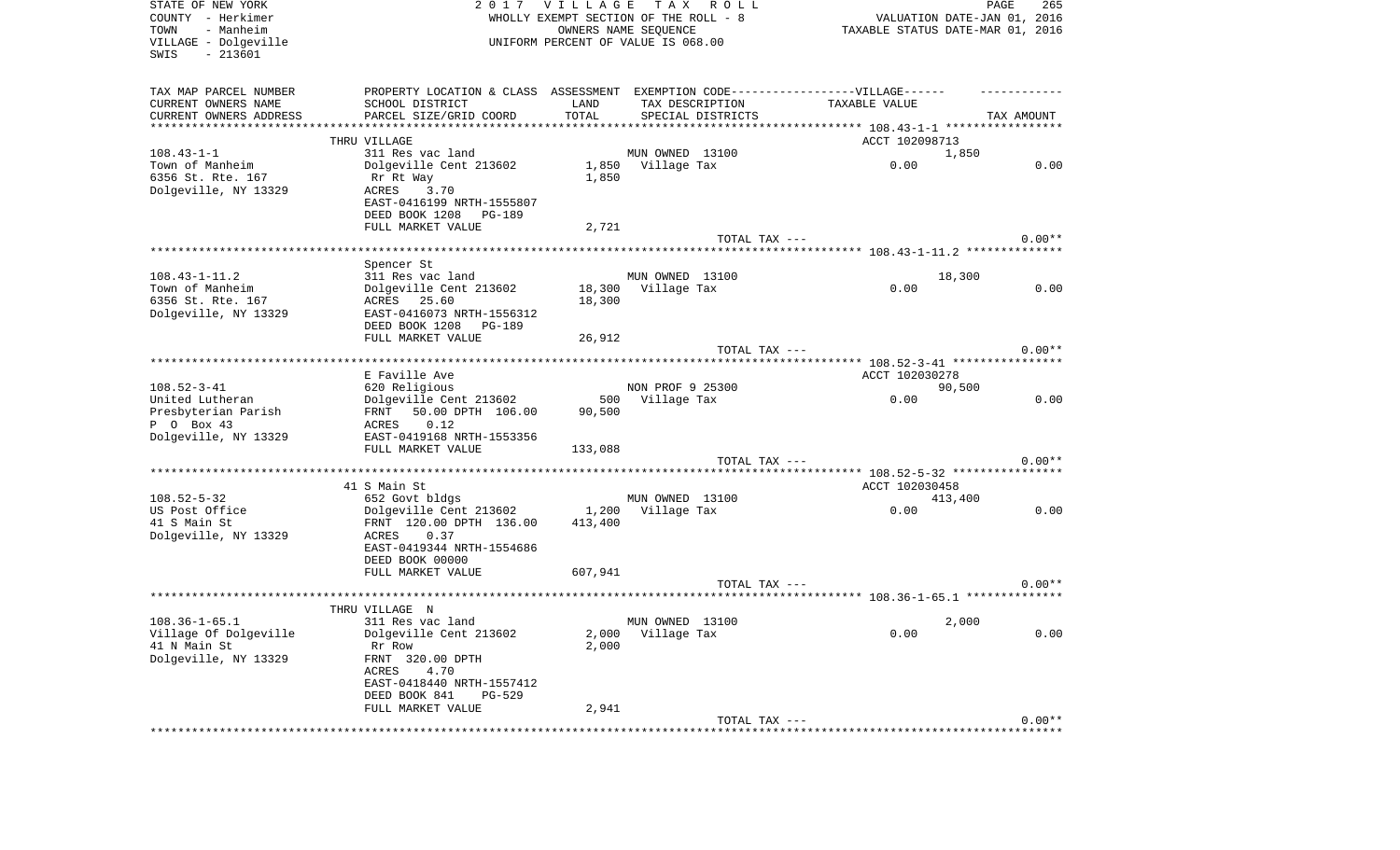| STATE OF NEW YORK<br>COUNTY - Herkimer<br>- Manheim<br>TOWN<br>VILLAGE - Dolgeville<br>$-213601$<br>SWIS |                                                       | 2017 VILLAGE<br>WHOLLY EXEMPT SECTION OF THE ROLL - 8<br>UNIFORM PERCENT OF VALUE IS 068.00 | OWNERS NAME SEOUENCE           | TAX ROLL                             |                                                                                                    | PAGE<br>266<br>VALUATION DATE-JAN 01, 2016<br>TAXABLE STATUS DATE-MAR 01, 2016 |
|----------------------------------------------------------------------------------------------------------|-------------------------------------------------------|---------------------------------------------------------------------------------------------|--------------------------------|--------------------------------------|----------------------------------------------------------------------------------------------------|--------------------------------------------------------------------------------|
| TAX MAP PARCEL NUMBER<br>CURRENT OWNERS NAME<br>SCHOOL DISTRICT                                          |                                                       | LAND                                                                                        |                                |                                      | PROPERTY LOCATION & CLASS ASSESSMENT EXEMPTION CODE-----------------VILLAGE------<br>TAXABLE VALUE |                                                                                |
| CURRENT OWNERS ADDRESS                                                                                   | PARCEL SIZE/GRID COORD                                | TOTAL                                                                                       |                                | TAX DESCRIPTION<br>SPECIAL DISTRICTS |                                                                                                    | TAX AMOUNT                                                                     |
|                                                                                                          |                                                       |                                                                                             |                                |                                      |                                                                                                    |                                                                                |
| Horn St                                                                                                  |                                                       |                                                                                             |                                |                                      | ACCT 102030518                                                                                     |                                                                                |
| $108.36 - 2 - 46$<br>651 Highway gar                                                                     |                                                       |                                                                                             | MUN OWNED 13100                |                                      |                                                                                                    | 203,700                                                                        |
| Village Of Dolgeville<br>41 No Main St                                                                   | Dolgeville Cent 213602                                | 203,700                                                                                     | 1,900 Village Tax              |                                      | 0.00                                                                                               | 0.00                                                                           |
| Dolgeville, NY 13329<br>ACRES                                                                            | Highway Garage Dpw<br>FRNT 200.00 DPTH 150.00<br>0.55 |                                                                                             |                                |                                      |                                                                                                    |                                                                                |
|                                                                                                          | EAST-0419373 NRTH-1557194                             |                                                                                             |                                |                                      |                                                                                                    |                                                                                |
|                                                                                                          | FULL MARKET VALUE                                     | 299,559                                                                                     |                                |                                      |                                                                                                    |                                                                                |
|                                                                                                          |                                                       |                                                                                             |                                | TOTAL TAX ---                        |                                                                                                    | $0.00**$                                                                       |
| N Main St                                                                                                |                                                       |                                                                                             |                                |                                      | ACCT 102006600                                                                                     |                                                                                |
| $108.36 - 4 - 17$<br>311 Res vac land                                                                    |                                                       |                                                                                             | MUN OWNED 13100                |                                      |                                                                                                    | 400                                                                            |
| Village Of Dolgeville                                                                                    | Dolgeville Cent 213602                                | 400                                                                                         | Village Tax                    |                                      | 0.00                                                                                               | 0.00                                                                           |
| 41 N Main St<br>FRNT                                                                                     | 60.00 DPTH 150.00                                     | 400                                                                                         |                                |                                      |                                                                                                    |                                                                                |
| Dolgeville, NY 13329<br>ACRES                                                                            | 0.20                                                  |                                                                                             |                                |                                      |                                                                                                    |                                                                                |
|                                                                                                          | EAST-0420173 NRTH-1557002<br>DEED BOOK 00655 PG-00530 |                                                                                             |                                |                                      |                                                                                                    |                                                                                |
| FULL MARKET VALUE                                                                                        |                                                       | 588                                                                                         |                                |                                      |                                                                                                    |                                                                                |
|                                                                                                          |                                                       |                                                                                             |                                | TOTAL TAX ---                        |                                                                                                    | $0.00**$                                                                       |
|                                                                                                          |                                                       |                                                                                             |                                |                                      |                                                                                                    |                                                                                |
| S Main St                                                                                                |                                                       |                                                                                             |                                |                                      | ACCT 102030690                                                                                     |                                                                                |
| $108.44 - 2 - 61$<br>681 Culture bldg<br>Village Of Dolgeville                                           | Dolgeville Cent 213602                                | 300                                                                                         | MUN OWNED 13100<br>Village Tax |                                      | 0.00                                                                                               | 24,500<br>0.00                                                                 |
| 41 N Main St                                                                                             | Historical Society                                    | 24,500                                                                                      |                                |                                      |                                                                                                    |                                                                                |
| Dolgeville, NY 13329<br>FRNT                                                                             | 30.00 DPTH 102.00                                     |                                                                                             |                                |                                      |                                                                                                    |                                                                                |
| ACRES                                                                                                    | 0.09                                                  |                                                                                             |                                |                                      |                                                                                                    |                                                                                |
|                                                                                                          | EAST-0418995 NRTH-1554600                             |                                                                                             |                                |                                      |                                                                                                    |                                                                                |
|                                                                                                          | DEED BOOK 00630 PG-00396                              |                                                                                             |                                |                                      |                                                                                                    |                                                                                |
| FULL MARKET VALUE                                                                                        |                                                       | 36,029                                                                                      |                                | TOTAL TAX ---                        |                                                                                                    | $0.00**$                                                                       |
|                                                                                                          |                                                       |                                                                                             |                                |                                      | ********* 108.44-3-14 *****************                                                            |                                                                                |
| REAR N Helmer Ave                                                                                        |                                                       |                                                                                             |                                |                                      | ACCT 102004410                                                                                     |                                                                                |
| $108.44 - 3 - 14$<br>653 Govt pk lot                                                                     |                                                       |                                                                                             | MUN OWNED 13100                |                                      |                                                                                                    | 1,500                                                                          |
| Village Of Dolgeville                                                                                    | Dolgeville Cent 213602                                |                                                                                             | 1,000 Village Tax              |                                      | 0.00                                                                                               | 0.00                                                                           |
| 41 N Main St<br>Dolgeville, NY 13329<br>FRNT 160.00 DPTH                                                 | Church Alley-Gov Park Lot                             | 1,500                                                                                       |                                |                                      |                                                                                                    |                                                                                |
| <b>ACRES</b>                                                                                             | 1.10                                                  |                                                                                             |                                |                                      |                                                                                                    |                                                                                |
|                                                                                                          | EAST-0419721 NRTH-1556051                             |                                                                                             |                                |                                      |                                                                                                    |                                                                                |
|                                                                                                          | DEED BOOK 00654 PG-00325                              |                                                                                             |                                |                                      |                                                                                                    |                                                                                |
| FULL MARKET VALUE                                                                                        |                                                       | 2,206                                                                                       |                                |                                      |                                                                                                    |                                                                                |
|                                                                                                          |                                                       |                                                                                             |                                | TOTAL TAX ---                        |                                                                                                    | $0.00**$                                                                       |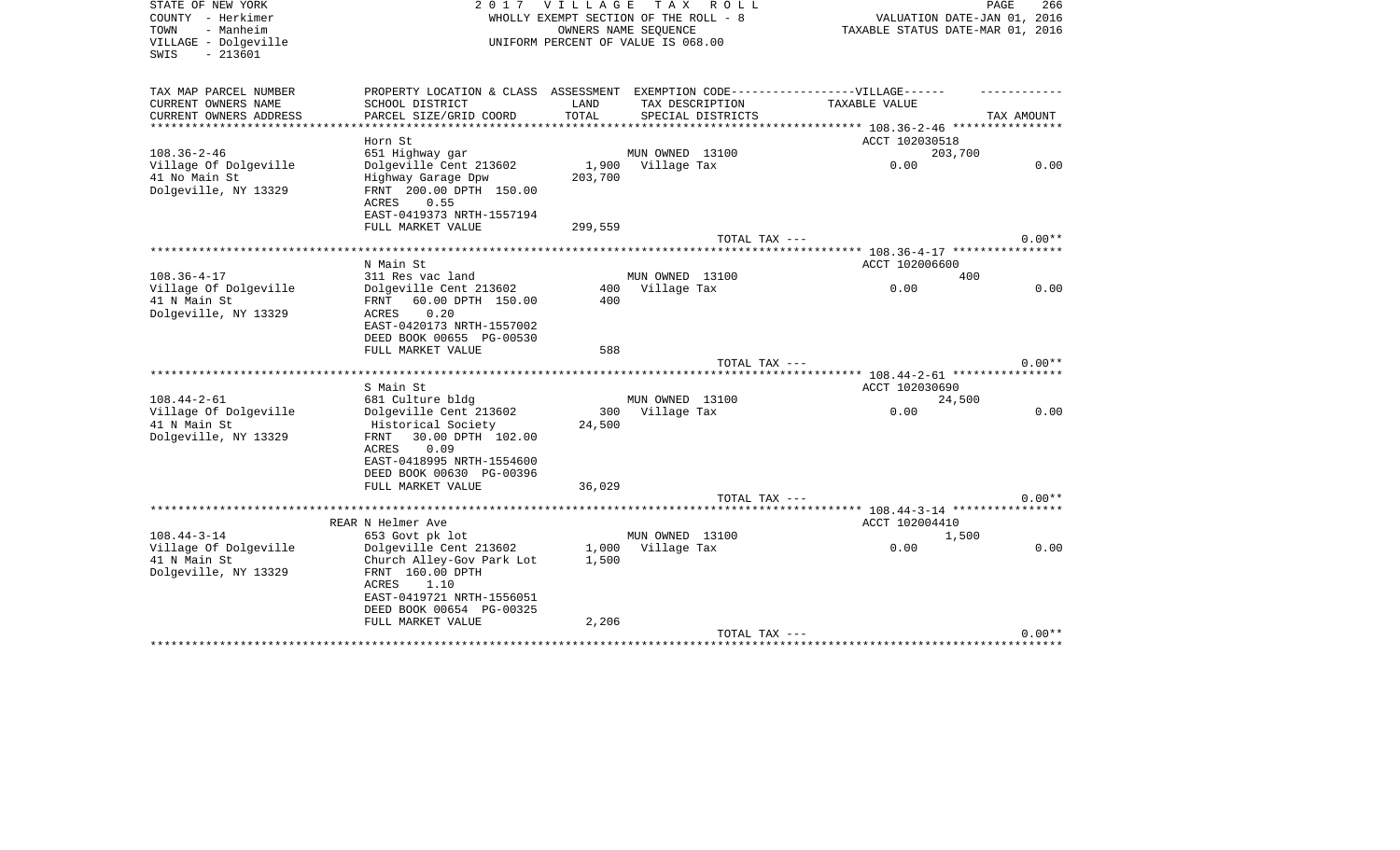| STATE OF NEW YORK<br>COUNTY - Herkimer<br>- Manheim<br>TOWN<br>VILLAGE - Dolgeville<br>$-213601$<br>SWIS |                                                                                                      | 2017 VILLAGE   | T A X<br>R O L L<br>WHOLLY EXEMPT SECTION OF THE ROLL - 8<br>OWNERS NAME SEQUENCE<br>UNIFORM PERCENT OF VALUE IS 068.00 | VALUATION DATE-JAN 01, 2016<br>TAXABLE STATUS DATE-MAR 01, 2016 | PAGE<br>267 |
|----------------------------------------------------------------------------------------------------------|------------------------------------------------------------------------------------------------------|----------------|-------------------------------------------------------------------------------------------------------------------------|-----------------------------------------------------------------|-------------|
| TAX MAP PARCEL NUMBER<br>CURRENT OWNERS NAME                                                             | PROPERTY LOCATION & CLASS ASSESSMENT EXEMPTION CODE-----------------VILLAGE------<br>SCHOOL DISTRICT | LAND           | TAX DESCRIPTION                                                                                                         | TAXABLE VALUE                                                   |             |
| CURRENT OWNERS ADDRESS                                                                                   | PARCEL SIZE/GRID COORD                                                                               | TOTAL          | SPECIAL DISTRICTS                                                                                                       |                                                                 | TAX AMOUNT  |
| ********************                                                                                     | ********************                                                                                 | ************** |                                                                                                                         | ********** 108.44-3-28 *****************                        |             |
|                                                                                                          | 41 N Main St                                                                                         |                |                                                                                                                         | ACCT 102030488                                                  |             |
| $108.44 - 3 - 28$                                                                                        | 652 Govt bldgs                                                                                       |                | MUN OWNED 13100                                                                                                         | 192,500                                                         |             |
| Village Of Dolgeville                                                                                    | Dolgeville Cent 213602                                                                               | 1,700          | Village Tax                                                                                                             | 0.00                                                            | 0.00        |
| 41 No Main St<br>Dolgeville, NY 13329                                                                    | Govt Bldgs<br><b>FRNT</b><br>72.00 DPTH 197.00                                                       | 192,500        |                                                                                                                         |                                                                 |             |
|                                                                                                          | ACRES<br>0.26                                                                                        |                |                                                                                                                         |                                                                 |             |
|                                                                                                          | EAST-0419884 NRTH-1555721                                                                            |                |                                                                                                                         |                                                                 |             |
|                                                                                                          | FULL MARKET VALUE                                                                                    | 283,088        |                                                                                                                         |                                                                 |             |
|                                                                                                          |                                                                                                      |                | TOTAL TAX ---                                                                                                           |                                                                 | $0.00**$    |
|                                                                                                          | *************************                                                                            |                |                                                                                                                         | ******************************** 108.44-3-30 *****************  |             |
| $108.44 - 3 - 30$                                                                                        | Gibson St<br>438 Parking lot                                                                         |                | MUN OWNED 13100                                                                                                         | ACCT 102030548                                                  |             |
| Village Of Dolgeville                                                                                    | Dolgeville Cent 213602                                                                               |                | 4,700 Village Tax                                                                                                       | 4,700<br>0.00                                                   | 0.00        |
| 41 N Main St                                                                                             | Parking Lot                                                                                          | 4,700          |                                                                                                                         |                                                                 |             |
| Dolgeville, NY 13329                                                                                     | FRNT 98.00 DPTH<br>92.00                                                                             |                |                                                                                                                         |                                                                 |             |
|                                                                                                          | 0.19<br>ACRES                                                                                        |                |                                                                                                                         |                                                                 |             |
|                                                                                                          | EAST-0419807 NRTH-1555604                                                                            |                |                                                                                                                         |                                                                 |             |
|                                                                                                          | FULL MARKET VALUE                                                                                    | 6,912          |                                                                                                                         |                                                                 |             |
|                                                                                                          | *******************************                                                                      |                | TOTAL TAX ---                                                                                                           |                                                                 | $0.00**$    |
|                                                                                                          | N Main St & Elm St Cor                                                                               |                |                                                                                                                         | ACCT 102088714                                                  |             |
| $108.44 - 3 - 39$                                                                                        | 593 Picnic site                                                                                      |                | MUN OWNED 13100                                                                                                         | 300                                                             |             |
| Village Of Dolgeville                                                                                    | Dolgeville Cent 213602                                                                               | 300            | Village Tax                                                                                                             | 0.00                                                            | 0.00        |
| 41 N Main St                                                                                             | Helterline Park                                                                                      | 300            |                                                                                                                         |                                                                 |             |
| Dolgeville, NY 13329                                                                                     | 73.50 DPTH 104.00<br><b>FRNT</b>                                                                     |                |                                                                                                                         |                                                                 |             |
|                                                                                                          | <b>ACRES</b><br>0.14                                                                                 |                |                                                                                                                         |                                                                 |             |
|                                                                                                          | EAST-0419842 NRTH-1555328<br>FULL MARKET VALUE                                                       | 441            |                                                                                                                         |                                                                 |             |
|                                                                                                          |                                                                                                      |                | TOTAL TAX ---                                                                                                           |                                                                 | $0.00**$    |
|                                                                                                          |                                                                                                      |                |                                                                                                                         | ******** 108.44-3-69 *****************                          |             |
|                                                                                                          | S Helmer Ave                                                                                         |                |                                                                                                                         | ACCT 102030638                                                  |             |
| $108.44 - 3 - 69$                                                                                        | 591 Playground                                                                                       |                | MUN OWNED 13100                                                                                                         | 84,950                                                          |             |
| Village Of Dolgeville                                                                                    | Dolgeville Cent 213602                                                                               |                | 2,900 Village Tax                                                                                                       | 0.00                                                            | 0.00        |
| 41 N Main St<br>Dolgeville, NY 13329                                                                     | Playground<br>FRNT 245.00 DPTH                                                                       | 84,950         |                                                                                                                         |                                                                 |             |
|                                                                                                          | ACRES<br>4.28                                                                                        |                |                                                                                                                         |                                                                 |             |
|                                                                                                          | EAST-0419241 NRTH-1555240                                                                            |                |                                                                                                                         |                                                                 |             |
|                                                                                                          | DEED BOOK 00000                                                                                      |                |                                                                                                                         |                                                                 |             |
|                                                                                                          | FULL MARKET VALUE                                                                                    | 124,926        |                                                                                                                         |                                                                 |             |
|                                                                                                          |                                                                                                      |                | TOTAL TAX ---                                                                                                           | **************************                                      | $0.00**$    |
|                                                                                                          |                                                                                                      |                |                                                                                                                         |                                                                 |             |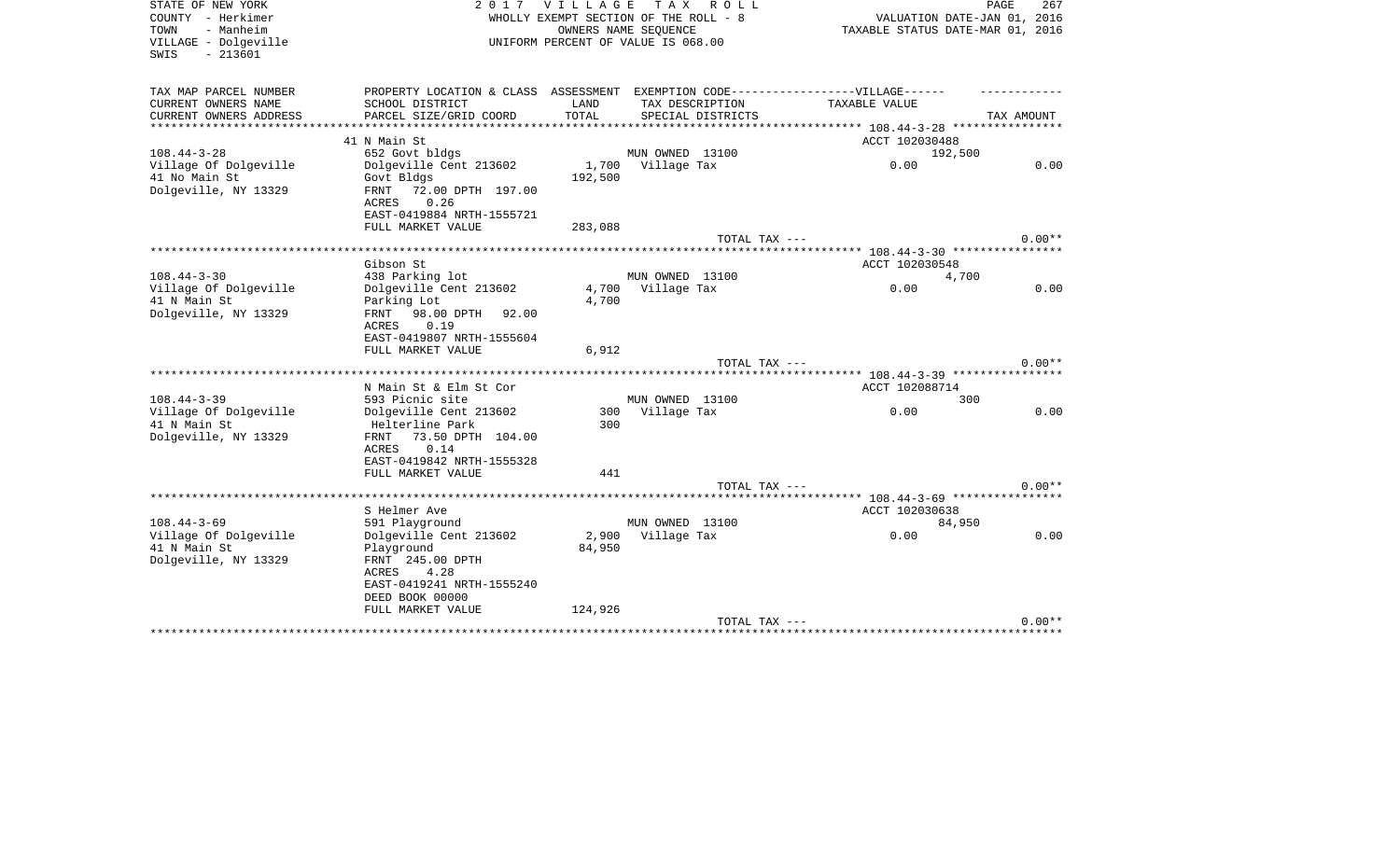| PROPERTY LOCATION & CLASS ASSESSMENT EXEMPTION CODE-----------------VILLAGE------<br>CURRENT OWNERS NAME<br>SCHOOL DISTRICT<br>LAND<br>TAX DESCRIPTION<br>TAXABLE VALUE<br>TOTAL<br>CURRENT OWNERS ADDRESS<br>PARCEL SIZE/GRID COORD<br>SPECIAL DISTRICTS<br>TAX AMOUNT<br>***************<br>************** 108.44-3-73 *****************<br>ACCT 102030578<br>S Main St & Cramer Ln Cor<br>591 Playground<br>MUN OWNED 13100<br>1,800<br>0.00<br>Village Of Dolgeville<br>Dolgeville Cent 213602<br>1,800 Village Tax<br>0.00<br>41 No Main St<br>Playground<br>1,800<br>Dolgeville, NY 13329<br>FRNT 184.00 DPTH 270.00<br>ACRES<br>0.80<br>EAST-0419106 NRTH-1554808<br>FULL MARKET VALUE<br>2,647<br>$0.00**$<br>TOTAL TAX ---<br>N Main St<br>ACCT 102017430<br>MUN OWNED 13100<br>$108.44 - 4 - 2$<br>330 Vacant comm<br>100<br>Village Of Dolgeville<br>Dolgeville Cent 213602<br>100<br>Village Tax<br>0.00<br>0.00<br>41 No Main St<br>17.00 DPTH 43.00<br>100<br>FRNT<br>0.02<br>ACRES<br>EAST-0420019 NRTH-1556345<br>DEED BOOK 671<br><b>PG-160</b><br>FULL MARKET VALUE<br>147<br>$0.00**$<br>TOTAL TAX ---<br>86 N Main St<br>ACCT 102017640<br>682 Rec facility<br>MUN OWNED 13100<br>100<br>0.00<br>0.00<br>Dolgeville Cent 213602<br>Village Tax<br>100<br>100<br>Rec Facility<br>Dolgeville, NY 13329<br>69.00 DPTH<br>FRNT<br>37.00<br>0.06<br>ACRES<br>EAST-0420022 NRTH-1556297<br>DEED BOOK 671<br><b>PG-160</b><br>FULL MARKET VALUE<br>147<br>$0.00**$<br>TOTAL TAX ---<br>******** 108.44-4-4.1 ****************<br>80-84 N Main St<br>ACCT 102004440<br>$108.44 - 4 - 4.1$<br>682 Rec facility<br>MUN OWNED 13100<br>200<br>Village Of Dolgeville<br>Dolgeville Cent 213602<br>200 Village Tax<br>0.00<br>0.00<br>41 N Main St<br>Rec Facility<br>200<br>Dolgeville, NY 13329<br>FRNT<br>70.00 DPTH 46.00<br>0.10<br>ACRES<br>EAST-0420027 NRTH-1556230<br>DEED BOOK 685<br>PG-575<br>294<br>FULL MARKET VALUE<br>TOTAL TAX ---<br>$0.00**$ | STATE OF NEW YORK<br>COUNTY - Herkimer<br>- Manheim<br>TOWN<br>VILLAGE - Dolgeville<br>$-213601$<br>SWIS | 2017 | <b>VILLAGE</b> | T A X<br>R O L L<br>WHOLLY EXEMPT SECTION OF THE ROLL - 8<br>OWNERS NAME SEOUENCE<br>UNIFORM PERCENT OF VALUE IS 068.00 | VALUATION DATE-JAN 01, 2016<br>TAXABLE STATUS DATE-MAR 01, 2016 | PAGE<br>268 |
|------------------------------------------------------------------------------------------------------------------------------------------------------------------------------------------------------------------------------------------------------------------------------------------------------------------------------------------------------------------------------------------------------------------------------------------------------------------------------------------------------------------------------------------------------------------------------------------------------------------------------------------------------------------------------------------------------------------------------------------------------------------------------------------------------------------------------------------------------------------------------------------------------------------------------------------------------------------------------------------------------------------------------------------------------------------------------------------------------------------------------------------------------------------------------------------------------------------------------------------------------------------------------------------------------------------------------------------------------------------------------------------------------------------------------------------------------------------------------------------------------------------------------------------------------------------------------------------------------------------------------------------------------------------------------------------------------------------------------------------------------------------------------------------------------------------------------------------------------------------------------------------------------------------------------------------------------------------------|----------------------------------------------------------------------------------------------------------|------|----------------|-------------------------------------------------------------------------------------------------------------------------|-----------------------------------------------------------------|-------------|
|                                                                                                                                                                                                                                                                                                                                                                                                                                                                                                                                                                                                                                                                                                                                                                                                                                                                                                                                                                                                                                                                                                                                                                                                                                                                                                                                                                                                                                                                                                                                                                                                                                                                                                                                                                                                                                                                                                                                                                        | TAX MAP PARCEL NUMBER                                                                                    |      |                |                                                                                                                         |                                                                 |             |
|                                                                                                                                                                                                                                                                                                                                                                                                                                                                                                                                                                                                                                                                                                                                                                                                                                                                                                                                                                                                                                                                                                                                                                                                                                                                                                                                                                                                                                                                                                                                                                                                                                                                                                                                                                                                                                                                                                                                                                        |                                                                                                          |      |                |                                                                                                                         |                                                                 |             |
|                                                                                                                                                                                                                                                                                                                                                                                                                                                                                                                                                                                                                                                                                                                                                                                                                                                                                                                                                                                                                                                                                                                                                                                                                                                                                                                                                                                                                                                                                                                                                                                                                                                                                                                                                                                                                                                                                                                                                                        |                                                                                                          |      |                |                                                                                                                         |                                                                 |             |
|                                                                                                                                                                                                                                                                                                                                                                                                                                                                                                                                                                                                                                                                                                                                                                                                                                                                                                                                                                                                                                                                                                                                                                                                                                                                                                                                                                                                                                                                                                                                                                                                                                                                                                                                                                                                                                                                                                                                                                        |                                                                                                          |      |                |                                                                                                                         |                                                                 |             |
|                                                                                                                                                                                                                                                                                                                                                                                                                                                                                                                                                                                                                                                                                                                                                                                                                                                                                                                                                                                                                                                                                                                                                                                                                                                                                                                                                                                                                                                                                                                                                                                                                                                                                                                                                                                                                                                                                                                                                                        | $108.44 - 3 - 73$                                                                                        |      |                |                                                                                                                         |                                                                 |             |
|                                                                                                                                                                                                                                                                                                                                                                                                                                                                                                                                                                                                                                                                                                                                                                                                                                                                                                                                                                                                                                                                                                                                                                                                                                                                                                                                                                                                                                                                                                                                                                                                                                                                                                                                                                                                                                                                                                                                                                        |                                                                                                          |      |                |                                                                                                                         |                                                                 |             |
|                                                                                                                                                                                                                                                                                                                                                                                                                                                                                                                                                                                                                                                                                                                                                                                                                                                                                                                                                                                                                                                                                                                                                                                                                                                                                                                                                                                                                                                                                                                                                                                                                                                                                                                                                                                                                                                                                                                                                                        |                                                                                                          |      |                |                                                                                                                         |                                                                 |             |
|                                                                                                                                                                                                                                                                                                                                                                                                                                                                                                                                                                                                                                                                                                                                                                                                                                                                                                                                                                                                                                                                                                                                                                                                                                                                                                                                                                                                                                                                                                                                                                                                                                                                                                                                                                                                                                                                                                                                                                        |                                                                                                          |      |                |                                                                                                                         |                                                                 |             |
|                                                                                                                                                                                                                                                                                                                                                                                                                                                                                                                                                                                                                                                                                                                                                                                                                                                                                                                                                                                                                                                                                                                                                                                                                                                                                                                                                                                                                                                                                                                                                                                                                                                                                                                                                                                                                                                                                                                                                                        |                                                                                                          |      |                |                                                                                                                         |                                                                 |             |
|                                                                                                                                                                                                                                                                                                                                                                                                                                                                                                                                                                                                                                                                                                                                                                                                                                                                                                                                                                                                                                                                                                                                                                                                                                                                                                                                                                                                                                                                                                                                                                                                                                                                                                                                                                                                                                                                                                                                                                        |                                                                                                          |      |                |                                                                                                                         |                                                                 |             |
|                                                                                                                                                                                                                                                                                                                                                                                                                                                                                                                                                                                                                                                                                                                                                                                                                                                                                                                                                                                                                                                                                                                                                                                                                                                                                                                                                                                                                                                                                                                                                                                                                                                                                                                                                                                                                                                                                                                                                                        |                                                                                                          |      |                |                                                                                                                         |                                                                 |             |
|                                                                                                                                                                                                                                                                                                                                                                                                                                                                                                                                                                                                                                                                                                                                                                                                                                                                                                                                                                                                                                                                                                                                                                                                                                                                                                                                                                                                                                                                                                                                                                                                                                                                                                                                                                                                                                                                                                                                                                        |                                                                                                          |      |                |                                                                                                                         |                                                                 |             |
|                                                                                                                                                                                                                                                                                                                                                                                                                                                                                                                                                                                                                                                                                                                                                                                                                                                                                                                                                                                                                                                                                                                                                                                                                                                                                                                                                                                                                                                                                                                                                                                                                                                                                                                                                                                                                                                                                                                                                                        |                                                                                                          |      |                |                                                                                                                         |                                                                 |             |
|                                                                                                                                                                                                                                                                                                                                                                                                                                                                                                                                                                                                                                                                                                                                                                                                                                                                                                                                                                                                                                                                                                                                                                                                                                                                                                                                                                                                                                                                                                                                                                                                                                                                                                                                                                                                                                                                                                                                                                        |                                                                                                          |      |                |                                                                                                                         |                                                                 |             |
|                                                                                                                                                                                                                                                                                                                                                                                                                                                                                                                                                                                                                                                                                                                                                                                                                                                                                                                                                                                                                                                                                                                                                                                                                                                                                                                                                                                                                                                                                                                                                                                                                                                                                                                                                                                                                                                                                                                                                                        |                                                                                                          |      |                |                                                                                                                         |                                                                 |             |
|                                                                                                                                                                                                                                                                                                                                                                                                                                                                                                                                                                                                                                                                                                                                                                                                                                                                                                                                                                                                                                                                                                                                                                                                                                                                                                                                                                                                                                                                                                                                                                                                                                                                                                                                                                                                                                                                                                                                                                        | Dolgeville, NY 13329                                                                                     |      |                |                                                                                                                         |                                                                 |             |
|                                                                                                                                                                                                                                                                                                                                                                                                                                                                                                                                                                                                                                                                                                                                                                                                                                                                                                                                                                                                                                                                                                                                                                                                                                                                                                                                                                                                                                                                                                                                                                                                                                                                                                                                                                                                                                                                                                                                                                        |                                                                                                          |      |                |                                                                                                                         |                                                                 |             |
|                                                                                                                                                                                                                                                                                                                                                                                                                                                                                                                                                                                                                                                                                                                                                                                                                                                                                                                                                                                                                                                                                                                                                                                                                                                                                                                                                                                                                                                                                                                                                                                                                                                                                                                                                                                                                                                                                                                                                                        |                                                                                                          |      |                |                                                                                                                         |                                                                 |             |
|                                                                                                                                                                                                                                                                                                                                                                                                                                                                                                                                                                                                                                                                                                                                                                                                                                                                                                                                                                                                                                                                                                                                                                                                                                                                                                                                                                                                                                                                                                                                                                                                                                                                                                                                                                                                                                                                                                                                                                        |                                                                                                          |      |                |                                                                                                                         |                                                                 |             |
|                                                                                                                                                                                                                                                                                                                                                                                                                                                                                                                                                                                                                                                                                                                                                                                                                                                                                                                                                                                                                                                                                                                                                                                                                                                                                                                                                                                                                                                                                                                                                                                                                                                                                                                                                                                                                                                                                                                                                                        |                                                                                                          |      |                |                                                                                                                         |                                                                 |             |
|                                                                                                                                                                                                                                                                                                                                                                                                                                                                                                                                                                                                                                                                                                                                                                                                                                                                                                                                                                                                                                                                                                                                                                                                                                                                                                                                                                                                                                                                                                                                                                                                                                                                                                                                                                                                                                                                                                                                                                        |                                                                                                          |      |                |                                                                                                                         |                                                                 |             |
|                                                                                                                                                                                                                                                                                                                                                                                                                                                                                                                                                                                                                                                                                                                                                                                                                                                                                                                                                                                                                                                                                                                                                                                                                                                                                                                                                                                                                                                                                                                                                                                                                                                                                                                                                                                                                                                                                                                                                                        | $108.44 - 4 - 3$                                                                                         |      |                |                                                                                                                         |                                                                 |             |
|                                                                                                                                                                                                                                                                                                                                                                                                                                                                                                                                                                                                                                                                                                                                                                                                                                                                                                                                                                                                                                                                                                                                                                                                                                                                                                                                                                                                                                                                                                                                                                                                                                                                                                                                                                                                                                                                                                                                                                        | Village Of Dolgeville                                                                                    |      |                |                                                                                                                         |                                                                 |             |
|                                                                                                                                                                                                                                                                                                                                                                                                                                                                                                                                                                                                                                                                                                                                                                                                                                                                                                                                                                                                                                                                                                                                                                                                                                                                                                                                                                                                                                                                                                                                                                                                                                                                                                                                                                                                                                                                                                                                                                        | 41 No Main St                                                                                            |      |                |                                                                                                                         |                                                                 |             |
|                                                                                                                                                                                                                                                                                                                                                                                                                                                                                                                                                                                                                                                                                                                                                                                                                                                                                                                                                                                                                                                                                                                                                                                                                                                                                                                                                                                                                                                                                                                                                                                                                                                                                                                                                                                                                                                                                                                                                                        |                                                                                                          |      |                |                                                                                                                         |                                                                 |             |
|                                                                                                                                                                                                                                                                                                                                                                                                                                                                                                                                                                                                                                                                                                                                                                                                                                                                                                                                                                                                                                                                                                                                                                                                                                                                                                                                                                                                                                                                                                                                                                                                                                                                                                                                                                                                                                                                                                                                                                        |                                                                                                          |      |                |                                                                                                                         |                                                                 |             |
|                                                                                                                                                                                                                                                                                                                                                                                                                                                                                                                                                                                                                                                                                                                                                                                                                                                                                                                                                                                                                                                                                                                                                                                                                                                                                                                                                                                                                                                                                                                                                                                                                                                                                                                                                                                                                                                                                                                                                                        |                                                                                                          |      |                |                                                                                                                         |                                                                 |             |
|                                                                                                                                                                                                                                                                                                                                                                                                                                                                                                                                                                                                                                                                                                                                                                                                                                                                                                                                                                                                                                                                                                                                                                                                                                                                                                                                                                                                                                                                                                                                                                                                                                                                                                                                                                                                                                                                                                                                                                        |                                                                                                          |      |                |                                                                                                                         |                                                                 |             |
|                                                                                                                                                                                                                                                                                                                                                                                                                                                                                                                                                                                                                                                                                                                                                                                                                                                                                                                                                                                                                                                                                                                                                                                                                                                                                                                                                                                                                                                                                                                                                                                                                                                                                                                                                                                                                                                                                                                                                                        |                                                                                                          |      |                |                                                                                                                         |                                                                 |             |
|                                                                                                                                                                                                                                                                                                                                                                                                                                                                                                                                                                                                                                                                                                                                                                                                                                                                                                                                                                                                                                                                                                                                                                                                                                                                                                                                                                                                                                                                                                                                                                                                                                                                                                                                                                                                                                                                                                                                                                        |                                                                                                          |      |                |                                                                                                                         |                                                                 |             |
|                                                                                                                                                                                                                                                                                                                                                                                                                                                                                                                                                                                                                                                                                                                                                                                                                                                                                                                                                                                                                                                                                                                                                                                                                                                                                                                                                                                                                                                                                                                                                                                                                                                                                                                                                                                                                                                                                                                                                                        |                                                                                                          |      |                |                                                                                                                         |                                                                 |             |
|                                                                                                                                                                                                                                                                                                                                                                                                                                                                                                                                                                                                                                                                                                                                                                                                                                                                                                                                                                                                                                                                                                                                                                                                                                                                                                                                                                                                                                                                                                                                                                                                                                                                                                                                                                                                                                                                                                                                                                        |                                                                                                          |      |                |                                                                                                                         |                                                                 |             |
|                                                                                                                                                                                                                                                                                                                                                                                                                                                                                                                                                                                                                                                                                                                                                                                                                                                                                                                                                                                                                                                                                                                                                                                                                                                                                                                                                                                                                                                                                                                                                                                                                                                                                                                                                                                                                                                                                                                                                                        |                                                                                                          |      |                |                                                                                                                         |                                                                 |             |
|                                                                                                                                                                                                                                                                                                                                                                                                                                                                                                                                                                                                                                                                                                                                                                                                                                                                                                                                                                                                                                                                                                                                                                                                                                                                                                                                                                                                                                                                                                                                                                                                                                                                                                                                                                                                                                                                                                                                                                        |                                                                                                          |      |                |                                                                                                                         |                                                                 |             |
|                                                                                                                                                                                                                                                                                                                                                                                                                                                                                                                                                                                                                                                                                                                                                                                                                                                                                                                                                                                                                                                                                                                                                                                                                                                                                                                                                                                                                                                                                                                                                                                                                                                                                                                                                                                                                                                                                                                                                                        |                                                                                                          |      |                |                                                                                                                         |                                                                 |             |
|                                                                                                                                                                                                                                                                                                                                                                                                                                                                                                                                                                                                                                                                                                                                                                                                                                                                                                                                                                                                                                                                                                                                                                                                                                                                                                                                                                                                                                                                                                                                                                                                                                                                                                                                                                                                                                                                                                                                                                        |                                                                                                          |      |                |                                                                                                                         |                                                                 |             |
|                                                                                                                                                                                                                                                                                                                                                                                                                                                                                                                                                                                                                                                                                                                                                                                                                                                                                                                                                                                                                                                                                                                                                                                                                                                                                                                                                                                                                                                                                                                                                                                                                                                                                                                                                                                                                                                                                                                                                                        |                                                                                                          |      |                |                                                                                                                         |                                                                 |             |
|                                                                                                                                                                                                                                                                                                                                                                                                                                                                                                                                                                                                                                                                                                                                                                                                                                                                                                                                                                                                                                                                                                                                                                                                                                                                                                                                                                                                                                                                                                                                                                                                                                                                                                                                                                                                                                                                                                                                                                        |                                                                                                          |      |                |                                                                                                                         |                                                                 |             |
|                                                                                                                                                                                                                                                                                                                                                                                                                                                                                                                                                                                                                                                                                                                                                                                                                                                                                                                                                                                                                                                                                                                                                                                                                                                                                                                                                                                                                                                                                                                                                                                                                                                                                                                                                                                                                                                                                                                                                                        |                                                                                                          |      |                |                                                                                                                         |                                                                 |             |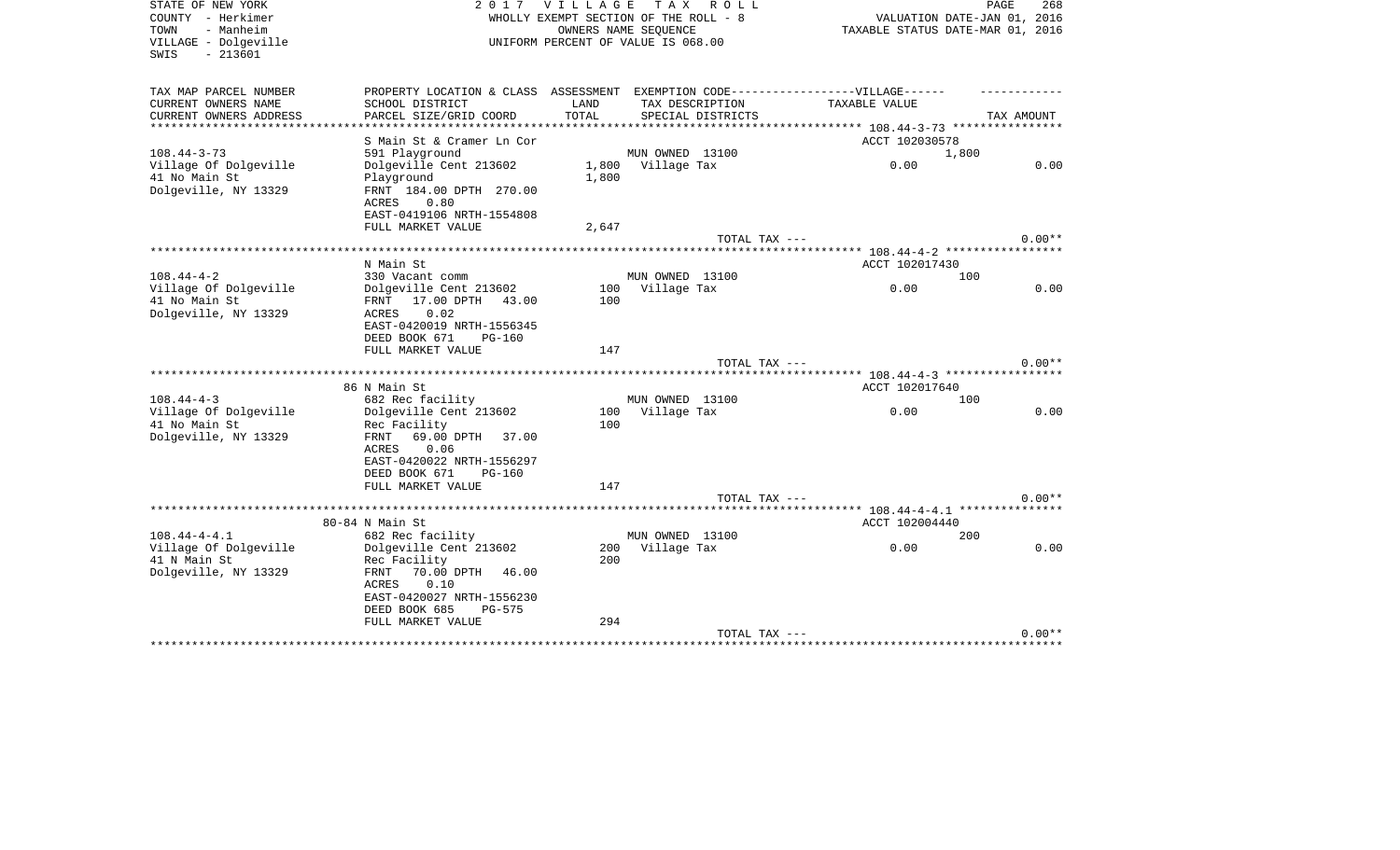| STATE OF NEW YORK<br>COUNTY - Herkimer<br>TOWN<br>- Manheim<br>VILLAGE - Dolgeville<br>$-213601$<br>SWIS |                                                                        | 2017 VILLAGE TAX ROLL<br>WHOLLY EXEMPT SECTION OF THE ROLL - 8<br>UNIFORM PERCENT OF VALUE IS 068.00 | OWNERS NAME SEOUENCE |                                      |                                               | PAGE<br>269<br>VALUATION DATE-JAN 01, 2016<br>TAXABLE STATUS DATE-MAR 01, 2016 |
|----------------------------------------------------------------------------------------------------------|------------------------------------------------------------------------|------------------------------------------------------------------------------------------------------|----------------------|--------------------------------------|-----------------------------------------------|--------------------------------------------------------------------------------|
| TAX MAP PARCEL NUMBER                                                                                    | PROPERTY LOCATION & CLASS ASSESSMENT                                   |                                                                                                      |                      |                                      | EXEMPTION CODE------------------VILLAGE------ |                                                                                |
| CURRENT OWNERS NAME<br>CURRENT OWNERS ADDRESS                                                            | SCHOOL DISTRICT<br>PARCEL SIZE/GRID COORD                              | LAND<br>TOTAL                                                                                        |                      | TAX DESCRIPTION<br>SPECIAL DISTRICTS | TAXABLE VALUE                                 | TAX AMOUNT                                                                     |
| ***********************                                                                                  |                                                                        |                                                                                                      |                      |                                      |                                               |                                                                                |
|                                                                                                          | 60 N Main St                                                           |                                                                                                      |                      |                                      | ACCT 102010350                                |                                                                                |
| $108.44 - 4 - 8$                                                                                         | 330 Vacant comm                                                        |                                                                                                      | MUN OWNED 13100      |                                      |                                               | 100                                                                            |
| Village Of Dolgeville                                                                                    | Dolgeville Cent 213602                                                 |                                                                                                      | 100 Village Tax      |                                      | 0.00                                          | 0.00                                                                           |
| 41 No Main St                                                                                            | Vac Comm.                                                              | 100                                                                                                  |                      |                                      |                                               |                                                                                |
| Dolgeville, NY 13329                                                                                     | FRNT<br>50.00 DPTH<br>53.00                                            |                                                                                                      |                      |                                      |                                               |                                                                                |
|                                                                                                          | <b>ACRES</b><br>0.06                                                   |                                                                                                      |                      |                                      |                                               |                                                                                |
|                                                                                                          | EAST-0420034 NRTH-1556030                                              |                                                                                                      |                      |                                      |                                               |                                                                                |
|                                                                                                          | DEED BOOK 00494 PG-00256<br>FULL MARKET VALUE                          | 147                                                                                                  |                      |                                      |                                               |                                                                                |
|                                                                                                          |                                                                        |                                                                                                      |                      | TOTAL TAX ---                        |                                               | $0.00**$                                                                       |
|                                                                                                          |                                                                        |                                                                                                      |                      |                                      |                                               |                                                                                |
|                                                                                                          | 22 N Main St                                                           |                                                                                                      |                      |                                      | ACCT 102030668                                |                                                                                |
| $108.44 - 4 - 18$                                                                                        | 611 Library                                                            |                                                                                                      | MUN OWNED 13100      |                                      |                                               | 53,800                                                                         |
| Village Of Dolgeville                                                                                    | Dolgeville Cent 213602                                                 |                                                                                                      | 1,000 Village Tax    |                                      | 0.00                                          | 0.00                                                                           |
| 41 N Main St                                                                                             | Library                                                                | 53,800                                                                                               |                      |                                      |                                               |                                                                                |
| Dolgeville, NY 13329                                                                                     | FRNT<br>32.00 DPTH 45.00<br>0.04<br>ACRES<br>EAST-0420045 NRTH-1555528 |                                                                                                      |                      |                                      |                                               |                                                                                |
|                                                                                                          | DEED BOOK 00577 PG-00600                                               |                                                                                                      |                      |                                      |                                               |                                                                                |
|                                                                                                          | FULL MARKET VALUE                                                      | 79,118                                                                                               |                      |                                      |                                               |                                                                                |
|                                                                                                          |                                                                        |                                                                                                      |                      | TOTAL TAX ---                        |                                               | $0.00**$                                                                       |
|                                                                                                          | 14 N Main St                                                           |                                                                                                      |                      |                                      | ACCT 102018630                                |                                                                                |
| $108.44 - 4 - 20$                                                                                        | 330 Vacant comm                                                        |                                                                                                      | MUN OWNED 13100      |                                      |                                               | 500                                                                            |
| Village Of Dolgeville                                                                                    | Dolgeville Cent 213602                                                 | 500                                                                                                  | Village Tax          |                                      | 0.00                                          | 0.00                                                                           |
| 41 North Main St                                                                                         | Vac Comm                                                               | 500                                                                                                  |                      |                                      |                                               |                                                                                |
| Dolgeville Nyny, 13329-6529                                                                              | FRNT<br>53.00 DPTH 45.00<br>0.05<br>ACRES                              |                                                                                                      |                      |                                      |                                               |                                                                                |
|                                                                                                          | EAST-0420005 NRTH-1555451                                              |                                                                                                      |                      |                                      |                                               |                                                                                |
|                                                                                                          | DEED BOOK 850<br>$PG-59$                                               |                                                                                                      |                      |                                      |                                               |                                                                                |
|                                                                                                          | FULL MARKET VALUE                                                      | 735                                                                                                  |                      |                                      |                                               |                                                                                |
|                                                                                                          |                                                                        |                                                                                                      |                      | TOTAL TAX ---                        |                                               | $0.00**$                                                                       |
|                                                                                                          |                                                                        |                                                                                                      |                      |                                      |                                               |                                                                                |
| $108.51 - 1 - 43$                                                                                        | THRU SPENCER Vlg<br>330 Vacant comm                                    |                                                                                                      | MUN OWNED 13100      |                                      |                                               | 6,600                                                                          |
| Village Of Dolgeville                                                                                    | Dolgeville Cent 213602                                                 | 6,600                                                                                                | Village Tax          |                                      | 0.00                                          | 0.00                                                                           |
| 41 N Main St                                                                                             | Rr (Southern)                                                          | 6,600                                                                                                |                      |                                      |                                               |                                                                                |
| Dolgeville, NY 13329                                                                                     | ACRES<br>8.10                                                          |                                                                                                      |                      |                                      |                                               |                                                                                |
|                                                                                                          | EAST-0417701 NRTH-1552901                                              |                                                                                                      |                      |                                      |                                               |                                                                                |
|                                                                                                          | DEED BOOK 855<br>PG-600                                                |                                                                                                      |                      |                                      |                                               |                                                                                |
|                                                                                                          | FULL MARKET VALUE                                                      | 9,706                                                                                                |                      |                                      |                                               |                                                                                |
|                                                                                                          |                                                                        |                                                                                                      |                      | TOTAL TAX ---                        |                                               | $0.00**$                                                                       |
|                                                                                                          |                                                                        |                                                                                                      |                      |                                      | ************************************          |                                                                                |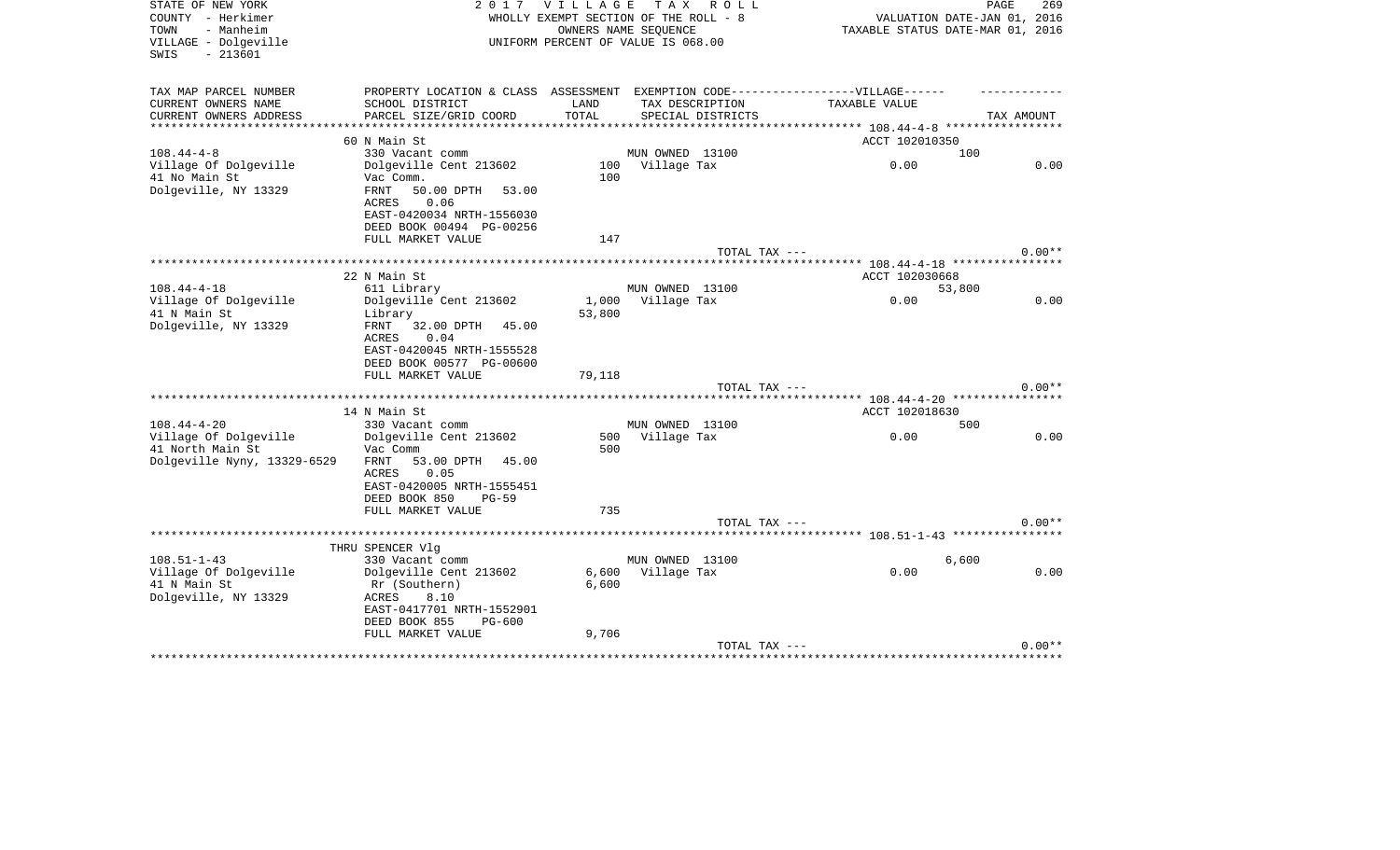| COUNTY - Herkimer<br>WHOLLY EXEMPT SECTION OF THE ROLL - 8<br>VALUATION DATE-JAN 01, 2016<br>- Manheim<br>OWNERS NAME SEOUENCE<br>TAXABLE STATUS DATE-MAR 01, 2016<br>TOWN<br>VILLAGE - Dolgeville<br>UNIFORM PERCENT OF VALUE IS 068.00<br>$-213601$<br>SWIS<br>TAX MAP PARCEL NUMBER<br>PROPERTY LOCATION & CLASS ASSESSMENT EXEMPTION CODE-----------------VILLAGE------<br>CURRENT OWNERS NAME<br>SCHOOL DISTRICT<br>LAND<br>TAX DESCRIPTION<br>TAXABLE VALUE<br>PARCEL SIZE/GRID COORD<br>TOTAL<br>CURRENT OWNERS ADDRESS<br>SPECIAL DISTRICTS<br>TAX AMOUNT<br>ACCT 102030608<br>Spofford Sq<br>$108.52 - 4 - 46$<br>592 Athletic fld<br>MUN OWNED 13100<br>9,000<br>Village Of Dolgeville<br>3,400<br>Village Tax<br>0.00<br>0.00<br>Dolgeville Cent 213602<br>41 No Main St<br>9,000<br>Little League<br>Dolgeville, NY 13329<br>2.38<br>ACRES<br>EAST-0418921 NRTH-1552619<br>FULL MARKET VALUE<br>13,235<br>$0.00**$<br>TOTAL TAX ---<br>97 Van Buren St Ext<br>ACCT 102087615<br>MUN OWNED 13100<br>$108.60 - 1 - 30$<br>853 Sewage<br>423,400<br>Village Of Dolgeville<br>Dolgeville Cent 213602<br>3,800<br>Village Tax<br>0.00<br>0.00<br>41 No Main St<br>423,400<br>Sewage Plant<br>Dolgeville, NY 13329<br>ACRES<br>2.80<br>EAST-0420821 NRTH-1551859<br>DEED BOOK 00562 PG-00782<br>FULL MARKET VALUE<br>622,647<br>$0.00**$<br>TOTAL TAX ---<br>***************** 108.60-1-32.2 **************<br>ACCT 102017880<br>Van Buren St Ext<br>$108.60 - 1 - 32.2$<br>WHOLLY EX 50000<br>311 Res vac land<br>5,000<br>5,000<br>Village Tax<br>0.00<br>Village of Dolgeville<br>Dolgeville Cent 213602<br>0.00<br>41 N Main St<br>FRNT 446.50 DPTH<br>5,000<br>Dolgeville, NY 13329<br>4.90<br>ACRES<br>EAST-0420409 NRTH-1551482<br>DEED BOOK 1435<br>PG-884<br>FULL MARKET VALUE<br>7,353<br>$0.00**$<br>TOTAL TAX ---<br>99 Van Buren St<br>ACCT 102030720<br>MUN OWNED 13100<br>$108.60 - 1 - 34$<br>823 Water Treat<br>488,400<br>0.00<br>0.00<br>Village Of Dolgeville<br>1,500<br>Village Tax<br>Dolgeville Cent 213602<br>41 N Main St<br>Dam & Facilities<br>488,400<br>Dolgeville, NY 13329<br>1.00<br>ACRES<br>EAST-0384271 NRTH-1126852<br>DEED BOOK 00639 PG-00830<br>FULL MARKET VALUE<br>718,235<br>$0.00**$<br>TOTAL TAX --- | STATE OF NEW YORK |  | 2017 VILLAGE | T A X<br>R O L L | PAGE<br>270 |
|---------------------------------------------------------------------------------------------------------------------------------------------------------------------------------------------------------------------------------------------------------------------------------------------------------------------------------------------------------------------------------------------------------------------------------------------------------------------------------------------------------------------------------------------------------------------------------------------------------------------------------------------------------------------------------------------------------------------------------------------------------------------------------------------------------------------------------------------------------------------------------------------------------------------------------------------------------------------------------------------------------------------------------------------------------------------------------------------------------------------------------------------------------------------------------------------------------------------------------------------------------------------------------------------------------------------------------------------------------------------------------------------------------------------------------------------------------------------------------------------------------------------------------------------------------------------------------------------------------------------------------------------------------------------------------------------------------------------------------------------------------------------------------------------------------------------------------------------------------------------------------------------------------------------------------------------------------------------------------------------------------------------------------------------------------------------------------------------------------------------------------------------------------------------------------------------------------------------------------------------------------|-------------------|--|--------------|------------------|-------------|
|                                                                                                                                                                                                                                                                                                                                                                                                                                                                                                                                                                                                                                                                                                                                                                                                                                                                                                                                                                                                                                                                                                                                                                                                                                                                                                                                                                                                                                                                                                                                                                                                                                                                                                                                                                                                                                                                                                                                                                                                                                                                                                                                                                                                                                                         |                   |  |              |                  |             |
|                                                                                                                                                                                                                                                                                                                                                                                                                                                                                                                                                                                                                                                                                                                                                                                                                                                                                                                                                                                                                                                                                                                                                                                                                                                                                                                                                                                                                                                                                                                                                                                                                                                                                                                                                                                                                                                                                                                                                                                                                                                                                                                                                                                                                                                         |                   |  |              |                  |             |
|                                                                                                                                                                                                                                                                                                                                                                                                                                                                                                                                                                                                                                                                                                                                                                                                                                                                                                                                                                                                                                                                                                                                                                                                                                                                                                                                                                                                                                                                                                                                                                                                                                                                                                                                                                                                                                                                                                                                                                                                                                                                                                                                                                                                                                                         |                   |  |              |                  |             |
|                                                                                                                                                                                                                                                                                                                                                                                                                                                                                                                                                                                                                                                                                                                                                                                                                                                                                                                                                                                                                                                                                                                                                                                                                                                                                                                                                                                                                                                                                                                                                                                                                                                                                                                                                                                                                                                                                                                                                                                                                                                                                                                                                                                                                                                         |                   |  |              |                  |             |
|                                                                                                                                                                                                                                                                                                                                                                                                                                                                                                                                                                                                                                                                                                                                                                                                                                                                                                                                                                                                                                                                                                                                                                                                                                                                                                                                                                                                                                                                                                                                                                                                                                                                                                                                                                                                                                                                                                                                                                                                                                                                                                                                                                                                                                                         |                   |  |              |                  |             |
|                                                                                                                                                                                                                                                                                                                                                                                                                                                                                                                                                                                                                                                                                                                                                                                                                                                                                                                                                                                                                                                                                                                                                                                                                                                                                                                                                                                                                                                                                                                                                                                                                                                                                                                                                                                                                                                                                                                                                                                                                                                                                                                                                                                                                                                         |                   |  |              |                  |             |
|                                                                                                                                                                                                                                                                                                                                                                                                                                                                                                                                                                                                                                                                                                                                                                                                                                                                                                                                                                                                                                                                                                                                                                                                                                                                                                                                                                                                                                                                                                                                                                                                                                                                                                                                                                                                                                                                                                                                                                                                                                                                                                                                                                                                                                                         |                   |  |              |                  |             |
|                                                                                                                                                                                                                                                                                                                                                                                                                                                                                                                                                                                                                                                                                                                                                                                                                                                                                                                                                                                                                                                                                                                                                                                                                                                                                                                                                                                                                                                                                                                                                                                                                                                                                                                                                                                                                                                                                                                                                                                                                                                                                                                                                                                                                                                         |                   |  |              |                  |             |
|                                                                                                                                                                                                                                                                                                                                                                                                                                                                                                                                                                                                                                                                                                                                                                                                                                                                                                                                                                                                                                                                                                                                                                                                                                                                                                                                                                                                                                                                                                                                                                                                                                                                                                                                                                                                                                                                                                                                                                                                                                                                                                                                                                                                                                                         |                   |  |              |                  |             |
|                                                                                                                                                                                                                                                                                                                                                                                                                                                                                                                                                                                                                                                                                                                                                                                                                                                                                                                                                                                                                                                                                                                                                                                                                                                                                                                                                                                                                                                                                                                                                                                                                                                                                                                                                                                                                                                                                                                                                                                                                                                                                                                                                                                                                                                         |                   |  |              |                  |             |
|                                                                                                                                                                                                                                                                                                                                                                                                                                                                                                                                                                                                                                                                                                                                                                                                                                                                                                                                                                                                                                                                                                                                                                                                                                                                                                                                                                                                                                                                                                                                                                                                                                                                                                                                                                                                                                                                                                                                                                                                                                                                                                                                                                                                                                                         |                   |  |              |                  |             |
|                                                                                                                                                                                                                                                                                                                                                                                                                                                                                                                                                                                                                                                                                                                                                                                                                                                                                                                                                                                                                                                                                                                                                                                                                                                                                                                                                                                                                                                                                                                                                                                                                                                                                                                                                                                                                                                                                                                                                                                                                                                                                                                                                                                                                                                         |                   |  |              |                  |             |
|                                                                                                                                                                                                                                                                                                                                                                                                                                                                                                                                                                                                                                                                                                                                                                                                                                                                                                                                                                                                                                                                                                                                                                                                                                                                                                                                                                                                                                                                                                                                                                                                                                                                                                                                                                                                                                                                                                                                                                                                                                                                                                                                                                                                                                                         |                   |  |              |                  |             |
|                                                                                                                                                                                                                                                                                                                                                                                                                                                                                                                                                                                                                                                                                                                                                                                                                                                                                                                                                                                                                                                                                                                                                                                                                                                                                                                                                                                                                                                                                                                                                                                                                                                                                                                                                                                                                                                                                                                                                                                                                                                                                                                                                                                                                                                         |                   |  |              |                  |             |
|                                                                                                                                                                                                                                                                                                                                                                                                                                                                                                                                                                                                                                                                                                                                                                                                                                                                                                                                                                                                                                                                                                                                                                                                                                                                                                                                                                                                                                                                                                                                                                                                                                                                                                                                                                                                                                                                                                                                                                                                                                                                                                                                                                                                                                                         |                   |  |              |                  |             |
|                                                                                                                                                                                                                                                                                                                                                                                                                                                                                                                                                                                                                                                                                                                                                                                                                                                                                                                                                                                                                                                                                                                                                                                                                                                                                                                                                                                                                                                                                                                                                                                                                                                                                                                                                                                                                                                                                                                                                                                                                                                                                                                                                                                                                                                         |                   |  |              |                  |             |
|                                                                                                                                                                                                                                                                                                                                                                                                                                                                                                                                                                                                                                                                                                                                                                                                                                                                                                                                                                                                                                                                                                                                                                                                                                                                                                                                                                                                                                                                                                                                                                                                                                                                                                                                                                                                                                                                                                                                                                                                                                                                                                                                                                                                                                                         |                   |  |              |                  |             |
|                                                                                                                                                                                                                                                                                                                                                                                                                                                                                                                                                                                                                                                                                                                                                                                                                                                                                                                                                                                                                                                                                                                                                                                                                                                                                                                                                                                                                                                                                                                                                                                                                                                                                                                                                                                                                                                                                                                                                                                                                                                                                                                                                                                                                                                         |                   |  |              |                  |             |
|                                                                                                                                                                                                                                                                                                                                                                                                                                                                                                                                                                                                                                                                                                                                                                                                                                                                                                                                                                                                                                                                                                                                                                                                                                                                                                                                                                                                                                                                                                                                                                                                                                                                                                                                                                                                                                                                                                                                                                                                                                                                                                                                                                                                                                                         |                   |  |              |                  |             |
|                                                                                                                                                                                                                                                                                                                                                                                                                                                                                                                                                                                                                                                                                                                                                                                                                                                                                                                                                                                                                                                                                                                                                                                                                                                                                                                                                                                                                                                                                                                                                                                                                                                                                                                                                                                                                                                                                                                                                                                                                                                                                                                                                                                                                                                         |                   |  |              |                  |             |
|                                                                                                                                                                                                                                                                                                                                                                                                                                                                                                                                                                                                                                                                                                                                                                                                                                                                                                                                                                                                                                                                                                                                                                                                                                                                                                                                                                                                                                                                                                                                                                                                                                                                                                                                                                                                                                                                                                                                                                                                                                                                                                                                                                                                                                                         |                   |  |              |                  |             |
|                                                                                                                                                                                                                                                                                                                                                                                                                                                                                                                                                                                                                                                                                                                                                                                                                                                                                                                                                                                                                                                                                                                                                                                                                                                                                                                                                                                                                                                                                                                                                                                                                                                                                                                                                                                                                                                                                                                                                                                                                                                                                                                                                                                                                                                         |                   |  |              |                  |             |
|                                                                                                                                                                                                                                                                                                                                                                                                                                                                                                                                                                                                                                                                                                                                                                                                                                                                                                                                                                                                                                                                                                                                                                                                                                                                                                                                                                                                                                                                                                                                                                                                                                                                                                                                                                                                                                                                                                                                                                                                                                                                                                                                                                                                                                                         |                   |  |              |                  |             |
|                                                                                                                                                                                                                                                                                                                                                                                                                                                                                                                                                                                                                                                                                                                                                                                                                                                                                                                                                                                                                                                                                                                                                                                                                                                                                                                                                                                                                                                                                                                                                                                                                                                                                                                                                                                                                                                                                                                                                                                                                                                                                                                                                                                                                                                         |                   |  |              |                  |             |
|                                                                                                                                                                                                                                                                                                                                                                                                                                                                                                                                                                                                                                                                                                                                                                                                                                                                                                                                                                                                                                                                                                                                                                                                                                                                                                                                                                                                                                                                                                                                                                                                                                                                                                                                                                                                                                                                                                                                                                                                                                                                                                                                                                                                                                                         |                   |  |              |                  |             |
|                                                                                                                                                                                                                                                                                                                                                                                                                                                                                                                                                                                                                                                                                                                                                                                                                                                                                                                                                                                                                                                                                                                                                                                                                                                                                                                                                                                                                                                                                                                                                                                                                                                                                                                                                                                                                                                                                                                                                                                                                                                                                                                                                                                                                                                         |                   |  |              |                  |             |
|                                                                                                                                                                                                                                                                                                                                                                                                                                                                                                                                                                                                                                                                                                                                                                                                                                                                                                                                                                                                                                                                                                                                                                                                                                                                                                                                                                                                                                                                                                                                                                                                                                                                                                                                                                                                                                                                                                                                                                                                                                                                                                                                                                                                                                                         |                   |  |              |                  |             |
|                                                                                                                                                                                                                                                                                                                                                                                                                                                                                                                                                                                                                                                                                                                                                                                                                                                                                                                                                                                                                                                                                                                                                                                                                                                                                                                                                                                                                                                                                                                                                                                                                                                                                                                                                                                                                                                                                                                                                                                                                                                                                                                                                                                                                                                         |                   |  |              |                  |             |
|                                                                                                                                                                                                                                                                                                                                                                                                                                                                                                                                                                                                                                                                                                                                                                                                                                                                                                                                                                                                                                                                                                                                                                                                                                                                                                                                                                                                                                                                                                                                                                                                                                                                                                                                                                                                                                                                                                                                                                                                                                                                                                                                                                                                                                                         |                   |  |              |                  |             |
|                                                                                                                                                                                                                                                                                                                                                                                                                                                                                                                                                                                                                                                                                                                                                                                                                                                                                                                                                                                                                                                                                                                                                                                                                                                                                                                                                                                                                                                                                                                                                                                                                                                                                                                                                                                                                                                                                                                                                                                                                                                                                                                                                                                                                                                         |                   |  |              |                  |             |
|                                                                                                                                                                                                                                                                                                                                                                                                                                                                                                                                                                                                                                                                                                                                                                                                                                                                                                                                                                                                                                                                                                                                                                                                                                                                                                                                                                                                                                                                                                                                                                                                                                                                                                                                                                                                                                                                                                                                                                                                                                                                                                                                                                                                                                                         |                   |  |              |                  |             |
|                                                                                                                                                                                                                                                                                                                                                                                                                                                                                                                                                                                                                                                                                                                                                                                                                                                                                                                                                                                                                                                                                                                                                                                                                                                                                                                                                                                                                                                                                                                                                                                                                                                                                                                                                                                                                                                                                                                                                                                                                                                                                                                                                                                                                                                         |                   |  |              |                  |             |
|                                                                                                                                                                                                                                                                                                                                                                                                                                                                                                                                                                                                                                                                                                                                                                                                                                                                                                                                                                                                                                                                                                                                                                                                                                                                                                                                                                                                                                                                                                                                                                                                                                                                                                                                                                                                                                                                                                                                                                                                                                                                                                                                                                                                                                                         |                   |  |              |                  |             |
|                                                                                                                                                                                                                                                                                                                                                                                                                                                                                                                                                                                                                                                                                                                                                                                                                                                                                                                                                                                                                                                                                                                                                                                                                                                                                                                                                                                                                                                                                                                                                                                                                                                                                                                                                                                                                                                                                                                                                                                                                                                                                                                                                                                                                                                         |                   |  |              |                  |             |
|                                                                                                                                                                                                                                                                                                                                                                                                                                                                                                                                                                                                                                                                                                                                                                                                                                                                                                                                                                                                                                                                                                                                                                                                                                                                                                                                                                                                                                                                                                                                                                                                                                                                                                                                                                                                                                                                                                                                                                                                                                                                                                                                                                                                                                                         |                   |  |              |                  |             |
|                                                                                                                                                                                                                                                                                                                                                                                                                                                                                                                                                                                                                                                                                                                                                                                                                                                                                                                                                                                                                                                                                                                                                                                                                                                                                                                                                                                                                                                                                                                                                                                                                                                                                                                                                                                                                                                                                                                                                                                                                                                                                                                                                                                                                                                         |                   |  |              |                  |             |
|                                                                                                                                                                                                                                                                                                                                                                                                                                                                                                                                                                                                                                                                                                                                                                                                                                                                                                                                                                                                                                                                                                                                                                                                                                                                                                                                                                                                                                                                                                                                                                                                                                                                                                                                                                                                                                                                                                                                                                                                                                                                                                                                                                                                                                                         |                   |  |              |                  |             |
|                                                                                                                                                                                                                                                                                                                                                                                                                                                                                                                                                                                                                                                                                                                                                                                                                                                                                                                                                                                                                                                                                                                                                                                                                                                                                                                                                                                                                                                                                                                                                                                                                                                                                                                                                                                                                                                                                                                                                                                                                                                                                                                                                                                                                                                         |                   |  |              |                  |             |
|                                                                                                                                                                                                                                                                                                                                                                                                                                                                                                                                                                                                                                                                                                                                                                                                                                                                                                                                                                                                                                                                                                                                                                                                                                                                                                                                                                                                                                                                                                                                                                                                                                                                                                                                                                                                                                                                                                                                                                                                                                                                                                                                                                                                                                                         |                   |  |              |                  |             |
|                                                                                                                                                                                                                                                                                                                                                                                                                                                                                                                                                                                                                                                                                                                                                                                                                                                                                                                                                                                                                                                                                                                                                                                                                                                                                                                                                                                                                                                                                                                                                                                                                                                                                                                                                                                                                                                                                                                                                                                                                                                                                                                                                                                                                                                         |                   |  |              |                  |             |
|                                                                                                                                                                                                                                                                                                                                                                                                                                                                                                                                                                                                                                                                                                                                                                                                                                                                                                                                                                                                                                                                                                                                                                                                                                                                                                                                                                                                                                                                                                                                                                                                                                                                                                                                                                                                                                                                                                                                                                                                                                                                                                                                                                                                                                                         |                   |  |              |                  |             |
|                                                                                                                                                                                                                                                                                                                                                                                                                                                                                                                                                                                                                                                                                                                                                                                                                                                                                                                                                                                                                                                                                                                                                                                                                                                                                                                                                                                                                                                                                                                                                                                                                                                                                                                                                                                                                                                                                                                                                                                                                                                                                                                                                                                                                                                         |                   |  |              |                  |             |
|                                                                                                                                                                                                                                                                                                                                                                                                                                                                                                                                                                                                                                                                                                                                                                                                                                                                                                                                                                                                                                                                                                                                                                                                                                                                                                                                                                                                                                                                                                                                                                                                                                                                                                                                                                                                                                                                                                                                                                                                                                                                                                                                                                                                                                                         |                   |  |              |                  |             |
|                                                                                                                                                                                                                                                                                                                                                                                                                                                                                                                                                                                                                                                                                                                                                                                                                                                                                                                                                                                                                                                                                                                                                                                                                                                                                                                                                                                                                                                                                                                                                                                                                                                                                                                                                                                                                                                                                                                                                                                                                                                                                                                                                                                                                                                         |                   |  |              |                  |             |
|                                                                                                                                                                                                                                                                                                                                                                                                                                                                                                                                                                                                                                                                                                                                                                                                                                                                                                                                                                                                                                                                                                                                                                                                                                                                                                                                                                                                                                                                                                                                                                                                                                                                                                                                                                                                                                                                                                                                                                                                                                                                                                                                                                                                                                                         |                   |  |              |                  |             |
|                                                                                                                                                                                                                                                                                                                                                                                                                                                                                                                                                                                                                                                                                                                                                                                                                                                                                                                                                                                                                                                                                                                                                                                                                                                                                                                                                                                                                                                                                                                                                                                                                                                                                                                                                                                                                                                                                                                                                                                                                                                                                                                                                                                                                                                         |                   |  |              |                  |             |
|                                                                                                                                                                                                                                                                                                                                                                                                                                                                                                                                                                                                                                                                                                                                                                                                                                                                                                                                                                                                                                                                                                                                                                                                                                                                                                                                                                                                                                                                                                                                                                                                                                                                                                                                                                                                                                                                                                                                                                                                                                                                                                                                                                                                                                                         |                   |  |              |                  |             |
|                                                                                                                                                                                                                                                                                                                                                                                                                                                                                                                                                                                                                                                                                                                                                                                                                                                                                                                                                                                                                                                                                                                                                                                                                                                                                                                                                                                                                                                                                                                                                                                                                                                                                                                                                                                                                                                                                                                                                                                                                                                                                                                                                                                                                                                         |                   |  |              |                  |             |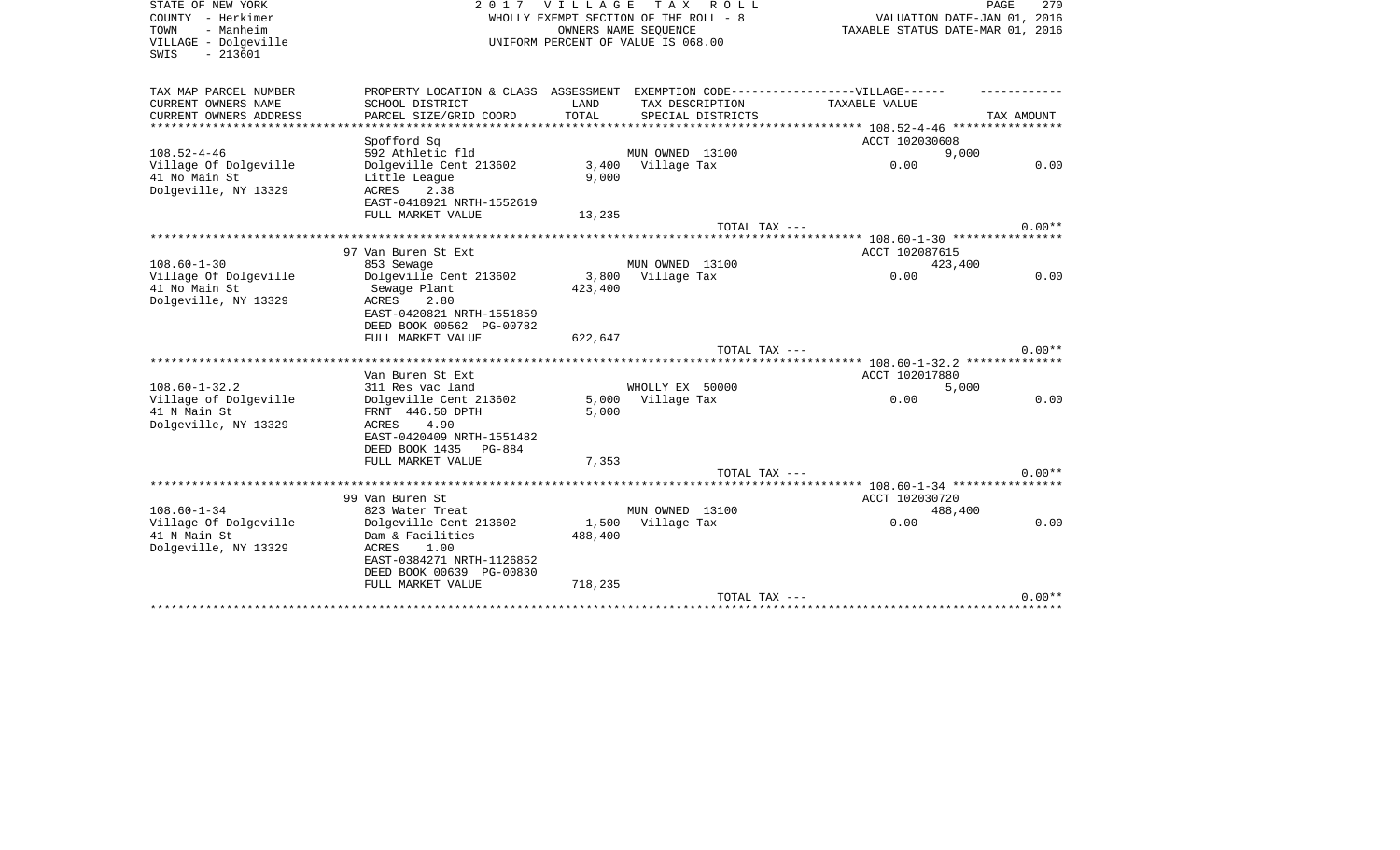| STATE OF NEW YORK    | 2017 VILLAGE TAX ROLL                 | 271<br>PAGE                      |
|----------------------|---------------------------------------|----------------------------------|
| COUNTY - Herkimer    | WHOLLY EXEMPT SECTION OF THE ROLL - 8 | VALUATION DATE-JAN 01, 2016      |
| TOWN<br>- Manheim    |                                       | TAXABLE STATUS DATE-MAR 01, 2016 |
| VILLAGE - Dolgeville | UNIFORM PERCENT OF VALUE IS 068.00    | RPS155/V04/L015                  |
| SWIS<br>- 213601     |                                       | CURRENT DATE 5/10/2017           |
|                      |                                       |                                  |
|                      | ROLL SUB SECTION- -TOTALS             |                                  |

|      |      | $m \wedge m \wedge n$<br>TATAT | <b>DENICE ONT</b><br>LUN | <b>GMC</b>                | 17 D<br>$\rightarrow$ | <b>EXEMPT</b>        | .                           | . סדעה                |
|------|------|--------------------------------|--------------------------|---------------------------|-----------------------|----------------------|-----------------------------|-----------------------|
| CODE | NAME | ∩ ¤ ∆ ∪                        | TVDI<br>.                | $\sim$ $  -$<br>۳ تا بلد. | ۳ تا سد.              | $0.56$ $0.75$ $0.75$ | ודד הא<br><u>уд</u><br>ALU! | m 7<br>L <i>L</i> 14. |

# NO SPECIAL DISTRICTS AT THIS LEVEL

#### \*\*\* S C H O O L D I S T R I C T S U M M A R Y \*\*\*

| CODE   | DISTRICT NAME                    | TOTAL<br>PARCELS | ASSESSED<br>LAND | ASSESSED<br>TOTAL | EXEMPT<br>AMOUNT         | TOTAL<br>TAXABLE         |
|--------|----------------------------------|------------------|------------------|-------------------|--------------------------|--------------------------|
|        |                                  |                  |                  |                   | ---------<br>STAR AMOUNT | --------<br>STAR TAXABLE |
|        | Dolgeville Central               | 51               | 189,850          | 7992,300          | 7992,300                 |                          |
| 213602 |                                  |                  |                  |                   |                          |                          |
|        | SUB-TOTAL                        | 51               | 189,850          | 7992,300          | 7992,300                 |                          |
|        | $S \cup B - T \cup T A L (CONT)$ |                  |                  |                   |                          |                          |
|        | TOTAL                            | 51               | 189,850          | 7992,300          | 7992,300                 |                          |
|        |                                  |                  |                  |                   |                          |                          |
|        | T O T A L (CONT)                 |                  |                  |                   |                          |                          |

# \*\*\* S Y S T E M C O D E S S U M M A R Y \*\*\*

| CODE  | DESCRIPTION        | TOTAL<br>PARCELS | VILLAGE        |
|-------|--------------------|------------------|----------------|
| 50000 | WHOLLY EX<br>тотаь |                  | 5,000<br>5,000 |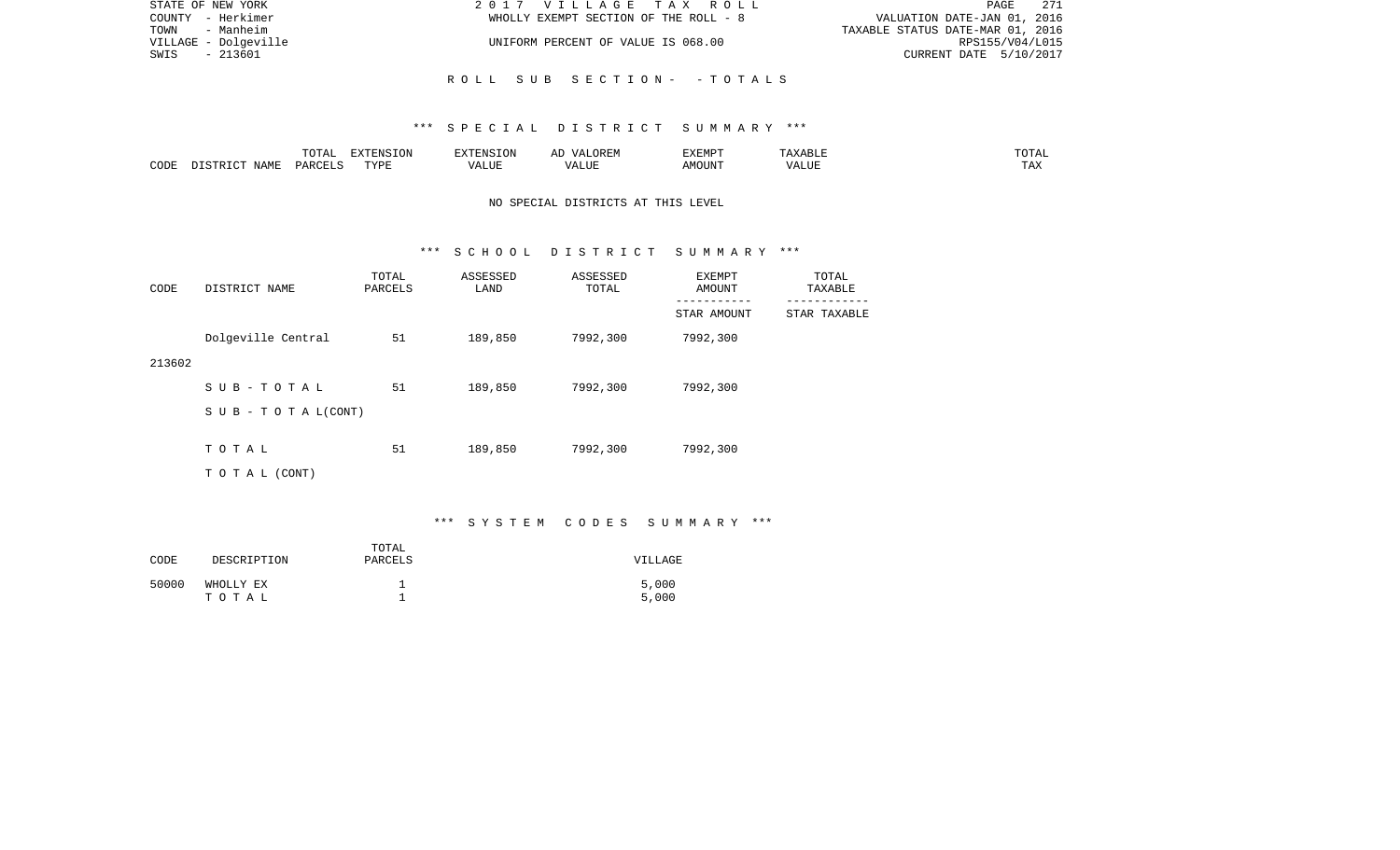| STATE OF NEW YORK    | 2017 VILLAGE TAX ROLL                 | 272<br>PAGE                      |
|----------------------|---------------------------------------|----------------------------------|
| COUNTY - Herkimer    | WHOLLY EXEMPT SECTION OF THE ROLL - 8 | VALUATION DATE-JAN 01, 2016      |
| TOWN - Manheim       |                                       | TAXABLE STATUS DATE-MAR 01, 2016 |
| VILLAGE - Dolqeville | UNIFORM PERCENT OF VALUE IS 068.00    | RPS155/V04/L015                  |
| SWIS - 213601        |                                       | CURRENT DATE 5/10/2017           |
|                      |                                       |                                  |

## \*\*\* E X E M P T I O N S U M M A R Y \*\*\*

R O L L S U B S E C T I O N - - T O T A L S

| TOTAL<br>DESCRIPTION<br>PARCELS<br>CODE | VILLAGE  |
|-----------------------------------------|----------|
| 12100<br>2<br>NYS HOSP                  | 617,600  |
| 13100<br>35<br>MUN OWNED                | 5719,900 |
| 13650<br>VLG/OTHER                      | 3,700    |
| 25210<br>NP HOSP                        | 120,000  |
| 25300<br>NON PROF 9<br>11               | 1526,100 |
| 50<br>TOTAL                             | 7987,300 |

| ROLL<br>SEC | DESCRIPTION                                    | TOTAL<br>PARCELS | ASSESSED<br>LAND | ASSESSED<br>TOTAL | EXEMPT<br>AMOUNT         | TOTAL<br>TAXABLE  | TOTAL<br>TAX |
|-------------|------------------------------------------------|------------------|------------------|-------------------|--------------------------|-------------------|--------------|
|             |                                                |                  |                  |                   | ---------<br>STAR AMOUNT | .<br>STAR TAXABLE |              |
| 8           | RS 8 TOTAL<br>SPEC DIST TAXES<br>WHOLLY EXEMPT | <b>F 1</b><br>ЪT | 189,850          | 7992,300          | 7,992,300                |                   |              |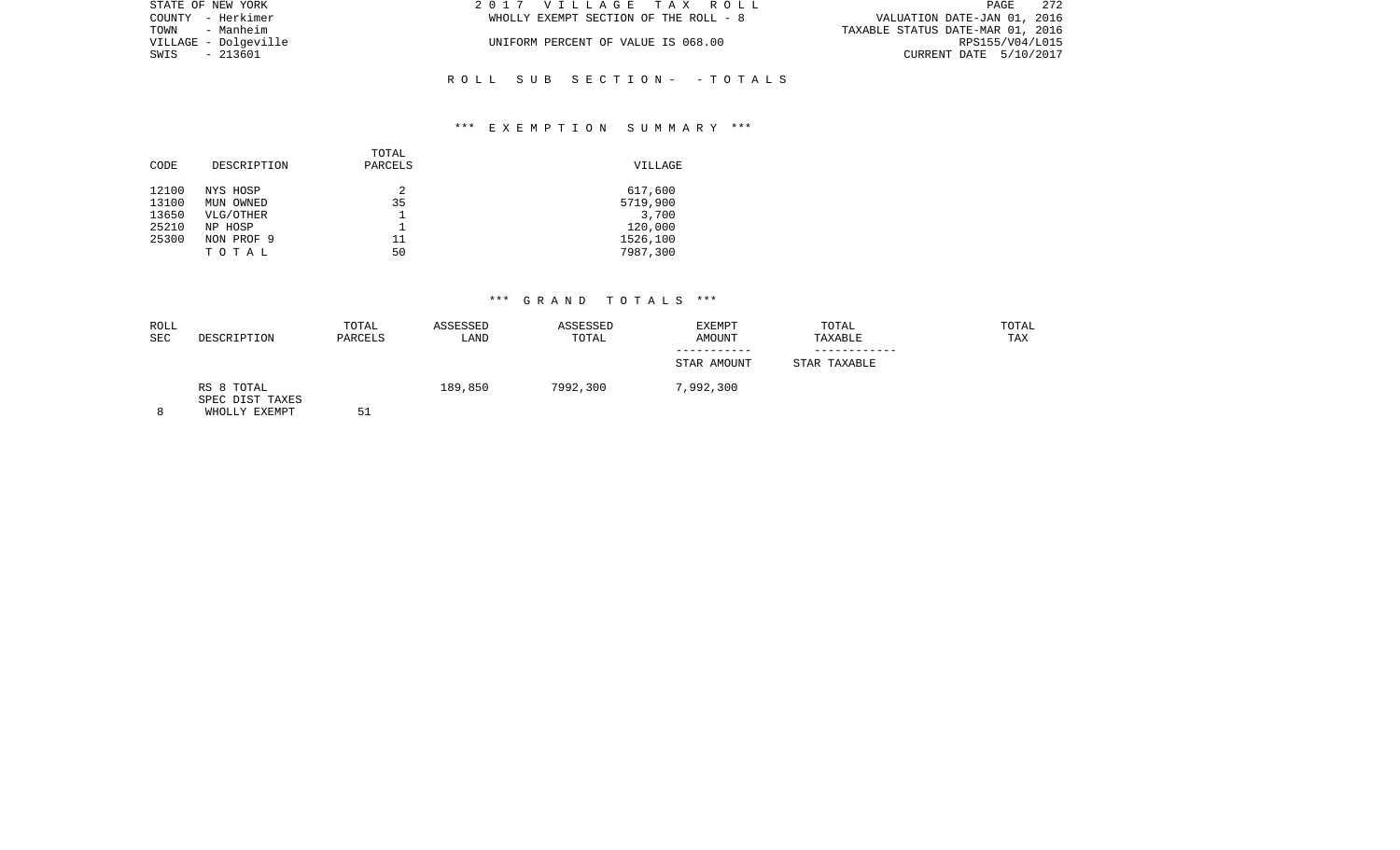| STATE OF NEW YORK    | 2017 VILLAGE TAX ROLL                 | 273<br>PAGE                      |
|----------------------|---------------------------------------|----------------------------------|
| COUNTY - Herkimer    | WHOLLY EXEMPT SECTION OF THE ROLL - 8 | VALUATION DATE-JAN 01, 2016      |
| TOWN<br>- Manheim    |                                       | TAXABLE STATUS DATE-MAR 01, 2016 |
| VILLAGE - Dolgeville | UNIFORM PERCENT OF VALUE IS 068.00    | RPS155/V04/L015                  |
| SWIS<br>- 213601     |                                       | CURRENT DATE 5/10/2017           |
|                      |                                       |                                  |

R O L L S E C T I O N T O T A L S

|      |             | $T$ $\cap$ $T$ $\cap$ $\cap$ $\cap$<br>$\cdots$<br>. U 1 1 1 1 | <b>ELVELENTO TONT</b> |      | : רר<br>$\sqrt{4}$<br>JREM | <b>F.X F.M D T</b><br>. | <u>.</u> | 50.55<br>---        |
|------|-------------|----------------------------------------------------------------|-----------------------|------|----------------------------|-------------------------|----------|---------------------|
| CODE | <b>JAME</b> | DARCELS                                                        | TVDL<br>.             | ALUE | $\sqrt{ }$<br>LUP          | AMOUN".                 | 'ALUE    | $m \times n$<br>⊥⊷∠ |

# NO SPECIAL DISTRICTS AT THIS LEVEL

#### \*\*\* S C H O O L D I S T R I C T S U M M A R Y \*\*\*

| CODE   | DISTRICT NAME                    | TOTAL<br>PARCELS | ASSESSED<br>LAND | ASSESSED<br>TOTAL | EXEMPT<br>AMOUNT         | TOTAL<br>TAXABLE        |
|--------|----------------------------------|------------------|------------------|-------------------|--------------------------|-------------------------|
|        |                                  |                  |                  |                   | ---------<br>STAR AMOUNT | -------<br>STAR TAXABLE |
|        | Dolgeville Central               | 51               | 189,850          | 7992,300          | 7992,300                 |                         |
| 213602 |                                  |                  |                  |                   |                          |                         |
|        | SUB-TOTAL                        | 51               | 189,850          | 7992,300          | 7992,300                 |                         |
|        | $S \cup B - T \cup T A L (CONT)$ |                  |                  |                   |                          |                         |
|        | TOTAL                            | 51               | 189,850          | 7992,300          | 7992,300                 |                         |
|        |                                  |                  |                  |                   |                          |                         |
|        | T O T A L (CONT)                 |                  |                  |                   |                          |                         |

# \*\*\* S Y S T E M C O D E S S U M M A R Y \*\*\*

| CODE  | DESCRIPTION        | TOTAL<br>PARCELS | VILLAGE        |
|-------|--------------------|------------------|----------------|
| 50000 | WHOLLY EX<br>тотаь |                  | 5,000<br>5,000 |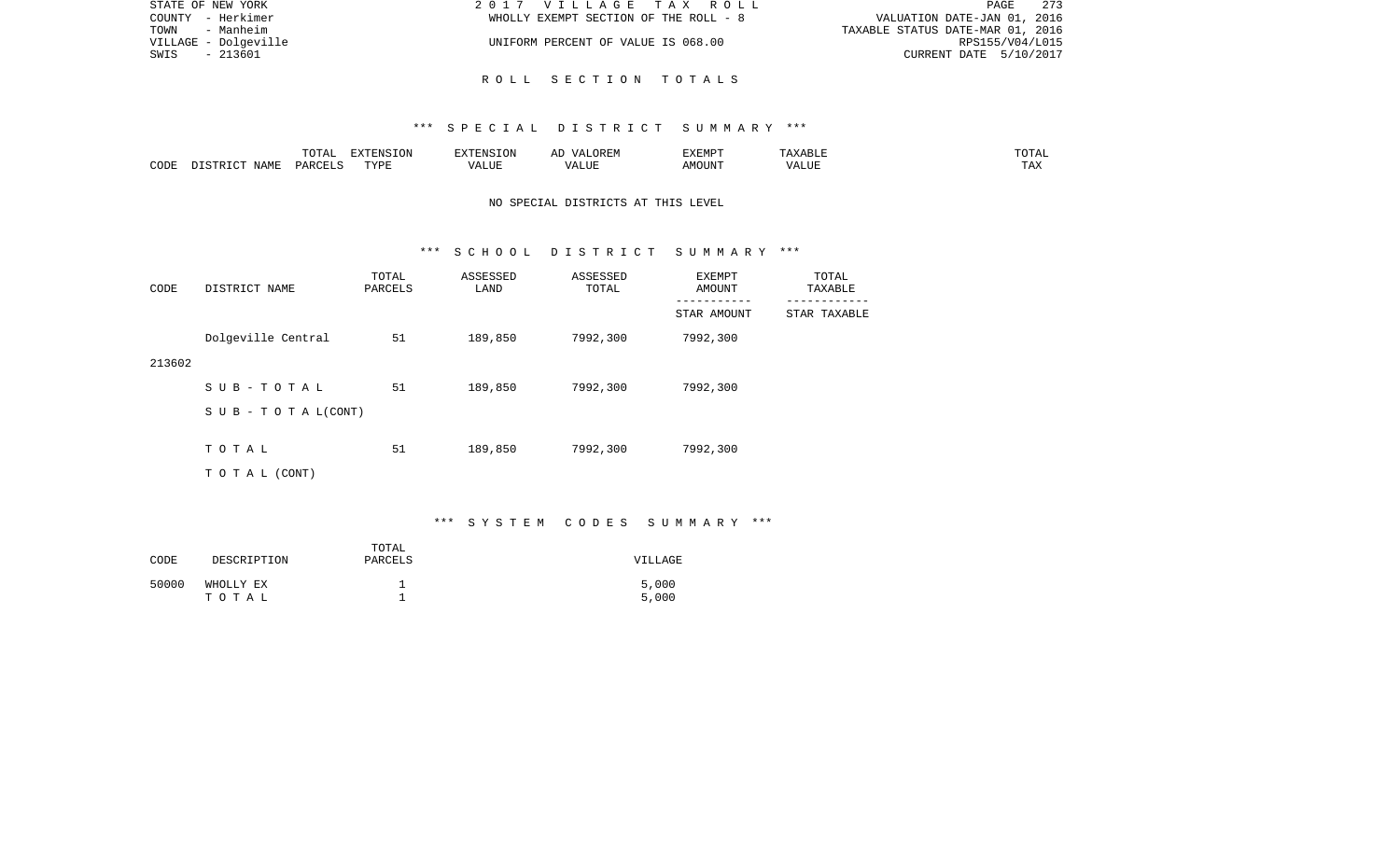| STATE OF NEW YORK    | 2017 VILLAGE TAX ROLL                 | 274<br>PAGE                      |
|----------------------|---------------------------------------|----------------------------------|
| COUNTY - Herkimer    | WHOLLY EXEMPT SECTION OF THE ROLL - 8 | VALUATION DATE-JAN 01, 2016      |
| - Manheim<br>TOWN    |                                       | TAXABLE STATUS DATE-MAR 01, 2016 |
| VILLAGE - Dolqeville | UNIFORM PERCENT OF VALUE IS 068.00    | RPS155/V04/L015                  |
| SWIS - 213601        |                                       | CURRENT DATE 5/10/2017           |
|                      |                                       |                                  |

R O L L S E C T I O N T O T A L S

## \*\*\* E X E M P T I O N S U M M A R Y \*\*\*

|       |             | TOTAL   |          |
|-------|-------------|---------|----------|
| CODE  | DESCRIPTION | PARCELS | VILLAGE  |
| 12100 | NYS HOSP    | 2       | 617,600  |
| 13100 | MUN OWNED   | 35      | 5719,900 |
| 13650 | VLG/OTHER   |         | 3,700    |
| 25210 | NP HOSP     |         | 120,000  |
| 25300 | NON PROF 9  | 11      | 1526,100 |
|       | TOTAL       | 50      | 7987,300 |
|       |             |         |          |

| ROLL<br><b>SEC</b> | DESCRIPTION                                    | TOTAL<br>PARCELS | ASSESSED<br>LAND | ASSESSED<br>TOTAL | EXEMPT<br>AMOUNT           | TOTAL<br>TAXABLE | TOTAL<br>TAX |
|--------------------|------------------------------------------------|------------------|------------------|-------------------|----------------------------|------------------|--------------|
|                    |                                                |                  |                  |                   | -----------<br>STAR AMOUNT | STAR TAXABLE     |              |
| 8                  | RS 8 TOTAL<br>SPEC DIST TAXES<br>WHOLLY EXEMPT | 51               | 189,850          | 7992,300          | 7,992,300                  |                  |              |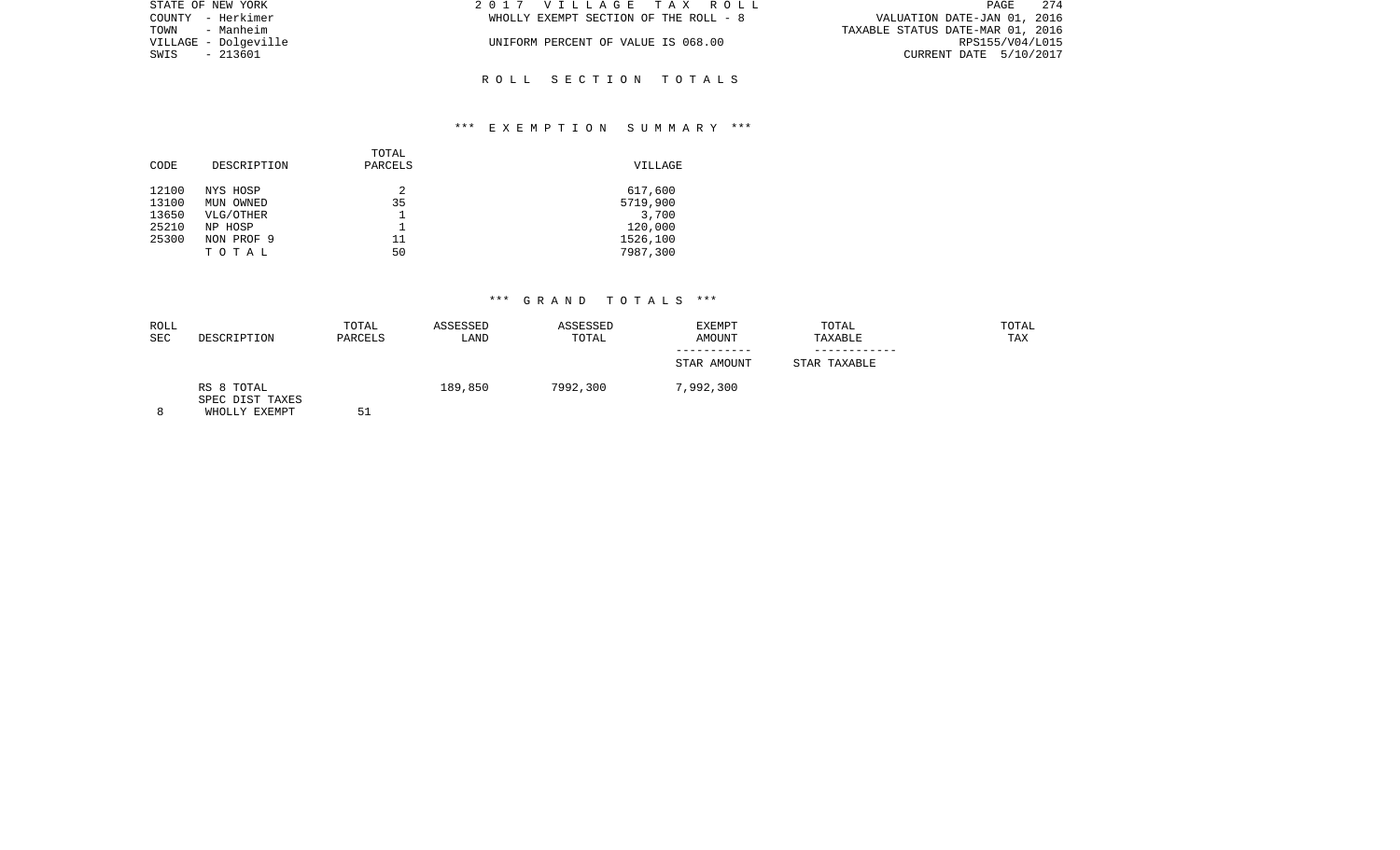| STATE OF NEW YORK    | 2017 VILLAGE TAX ROLL |  |                                  | PAGE            | 275 |
|----------------------|-----------------------|--|----------------------------------|-----------------|-----|
| COUNTY - Herkimer    |                       |  | VALUATION DATE-JAN 01, 2016      |                 |     |
| TOWN<br>- Manheim    | SWIS TOTALS           |  | TAXABLE STATUS DATE-MAR 01, 2016 |                 |     |
| VILLAGE - Dolqeville |                       |  |                                  | RPS155/V04/L015 |     |
| SWIS - 213601        |                       |  | CURRENT DATE 5/10/2017           |                 |     |

| CODE | DISTRICT NAME      | TOTAL<br>PARCELS | EXTENSION<br>TYPE | EXTENSION<br>VALUE | AD VALOREM<br>VALUE | EXEMPT<br>AMOUNT | <b>TAXABLE</b><br>VALUE | TAX<br>RATE | TOTAL<br>TAX |
|------|--------------------|------------------|-------------------|--------------------|---------------------|------------------|-------------------------|-------------|--------------|
|      | XC991 Water relevy |                  | 23 MOVTAX         | 8,265.36           |                     |                  | 8,265.36                |             | 8,265.36     |

### \*\*\* S C H O O L D I S T R I C T S U M M A R Y \*\*\*

| CODE   | DISTRICT NAME                    | TOTAL<br>PARCELS | ASSESSED<br>LAND | ASSESSED<br>TOTAL | EXEMPT<br>AMOUNT | TOTAL<br>TAXABLE |
|--------|----------------------------------|------------------|------------------|-------------------|------------------|------------------|
|        |                                  |                  |                  |                   | STAR AMOUNT      | STAR TAXABLE     |
|        | Dolgeville Central               | 1005             | 1503,830         | 51529,292         | 8283,019         | 43, 246, 273     |
| 213602 |                                  |                  |                  |                   | 12876,150        | 30, 370, 123     |
|        | SUB-TOTAL                        | 1005             | 1503,830         | 51529,292         | 8283,019         | 43, 246, 273     |
|        | $S \cup B - T \cup T A L (CONT)$ |                  |                  |                   | 12876,150        | 30, 370, 123     |
|        |                                  |                  |                  |                   |                  |                  |
|        | TOTAL                            | 1005             | 1503,830         | 51529,292         | 8283,019         | 43, 246, 273     |
|        | TO TAL (CONT)                    |                  |                  |                   | 12876,150        | 30, 370, 123     |

## \*\*\* S Y S T E M C O D E S S U M M A R Y \*\*\*

| CODE  | DESCRIPTION        | TOTAL<br>PARCELS | VILLAGE        |
|-------|--------------------|------------------|----------------|
| 50000 | WHOLLY EX<br>тотаь |                  | 5,000<br>5,000 |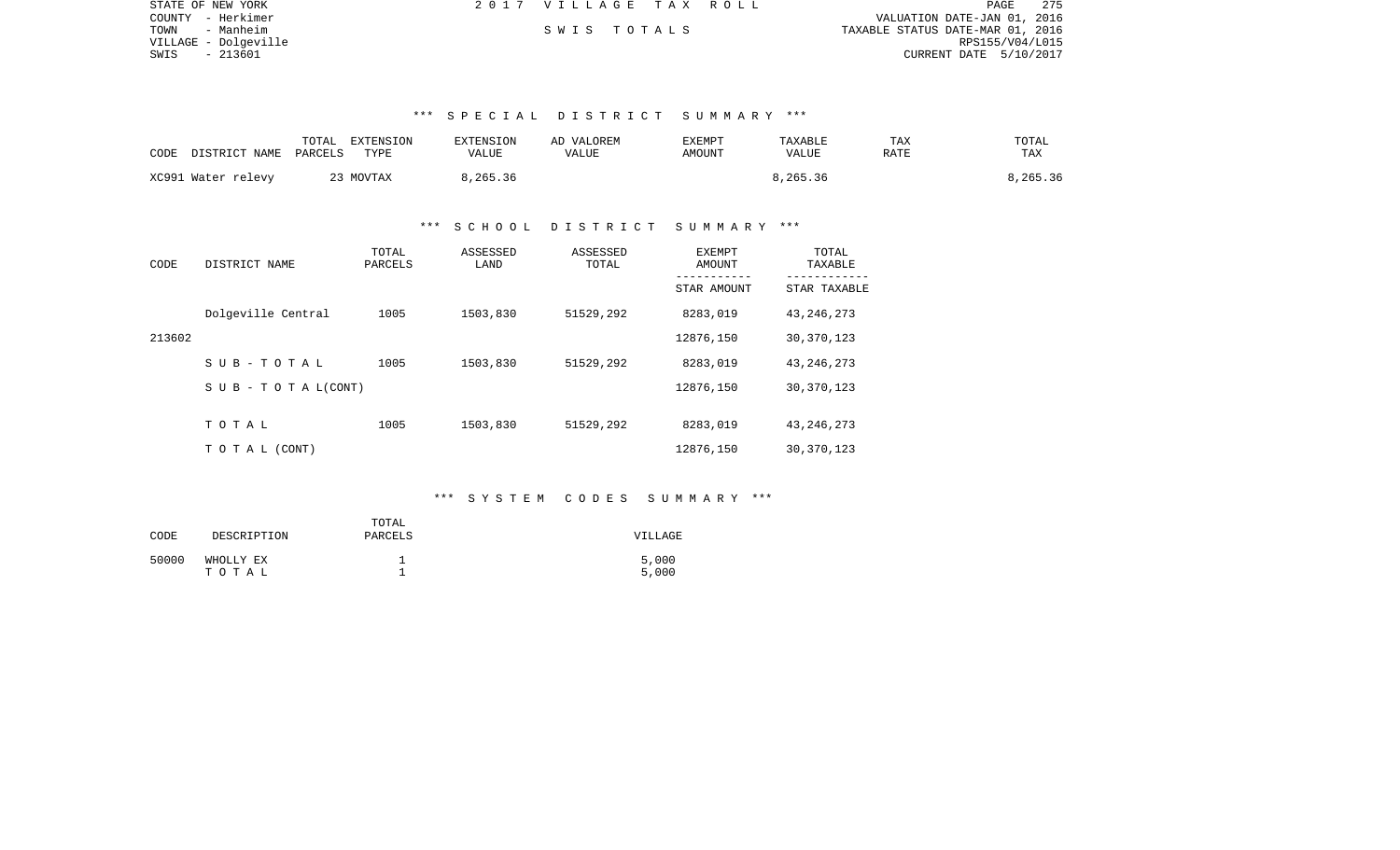| STATE OF NEW YORK    | 2017 VILLAGE TAX ROLL |  |                                  | PAGE | - 276 |
|----------------------|-----------------------|--|----------------------------------|------|-------|
| COUNTY - Herkimer    |                       |  | VALUATION DATE-JAN 01, 2016      |      |       |
| TOWN<br>- Manheim    | SWIS TOTALS           |  | TAXABLE STATUS DATE-MAR 01, 2016 |      |       |
| VILLAGE - Dolgeville |                       |  | RPS155/V04/L015                  |      |       |
| SWIS<br>- 213601     |                       |  | CURRENT DATE 5/10/2017           |      |       |
|                      |                       |  |                                  |      |       |

## \*\*\* E X E M P T I O N S U M M A R Y \*\*\*

| CODE  | DESCRIPTION    | TOTAL<br>PARCELS | <b>VILLAGE</b> |
|-------|----------------|------------------|----------------|
|       |                |                  |                |
| 12100 | NYS HOSP       | 2                | 617,600        |
| 13100 | MUN OWNED      | 35               | 5719,900       |
| 13650 | VLG/OTHER      | 1                | 3,700          |
| 25210 | NP HOSP        | 1                | 120,000        |
| 25300 | NON PROF 9     | 11               | 1526,100       |
| 41121 | VET WAR CT     | 42               | 244,470        |
| 41131 | VET COM CT     | 67               | 644,913        |
| 41141 | VET DIS CT     | 14               | 150,572        |
| 41161 | $CW$ 15 $VET/$ | 1                |                |
| 41162 | $CW$ 15 $VET/$ | $\overline{4}$   |                |
| 41400 | CLERGY         | $\overline{2}$   | 3,000          |
| 41720 | AG MKTS L      | 2                | 6,460          |
| 41800 | AGED-ALL       | 11               | 211,980        |
| 41801 | AGED-CT        | 1                | 17,640         |
| 47100 | Mass Telec     |                  | 2,259          |
|       | TOTAL          | 195              | 9268,594       |

| ROLL<br><b>SEC</b> | DESCRIPTION                                         | TOTAL<br>PARCELS | ASSESSED<br>LAND | ASSESSED<br>TOTAL | <b>EXEMPT</b><br>AMOUNT<br>-----------<br>STAR AMOUNT | TOTAL<br>TAXABLE<br>------------<br>STAR TAXABLE | TAX<br>RATE |                                       |
|--------------------|-----------------------------------------------------|------------------|------------------|-------------------|-------------------------------------------------------|--------------------------------------------------|-------------|---------------------------------------|
| $\mathbf{1}$       | Village Tax<br>SPEC DIST TAXES<br>TAXABLE           | 945              | 1309,480         | 41725,360         | 1,279,035                                             | 40,446,325                                       | 21.860920   | 884, 193.84<br>8,265.36<br>892,459.20 |
| 5                  | Village Tax<br>SPEC DIST TAXES<br>SPECIAL FRANCHISE | 3                |                  | 1246,334          |                                                       | 1,246,334                                        | 21.860920   | 27,246.00<br>27,246.00                |
| 6                  | Village Tax<br>SPEC DIST TAXES<br>UTILITIES & N.C.  | 6                | 4,500            | 565,298           | 2,259                                                 | 563,039                                          | 21.860920   | 12,308.54<br>12,308.54                |